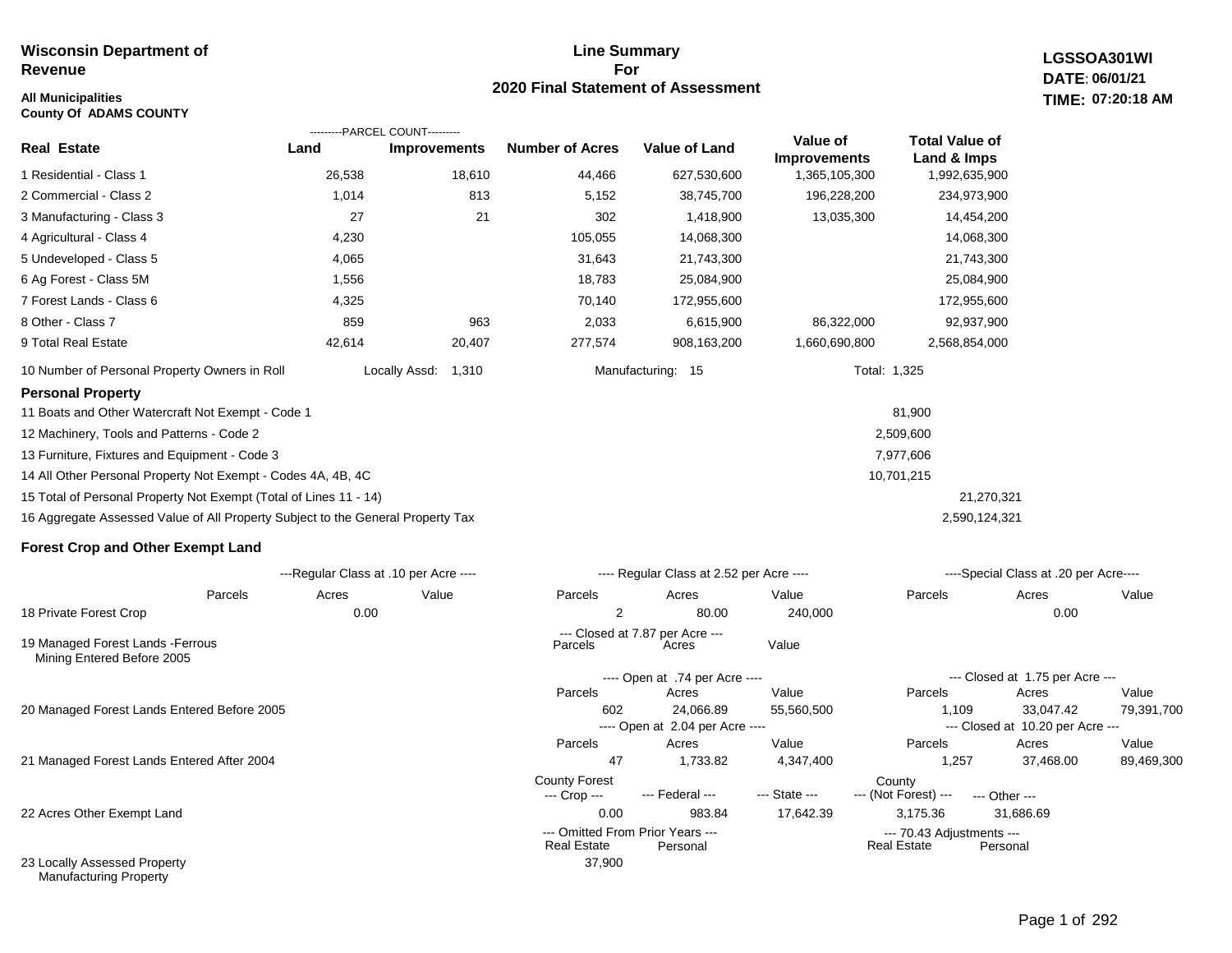## **Line Summary For 2020 Final Statement of Assessment**

## **All Towns County Of ADAMS COUNTY**

|                                                                                 |        | ---------PARCEL COUNT---------        |                        |                                              |                                 |                                                             |                                           |            |
|---------------------------------------------------------------------------------|--------|---------------------------------------|------------------------|----------------------------------------------|---------------------------------|-------------------------------------------------------------|-------------------------------------------|------------|
| <b>Real Estate</b>                                                              | Land   | <b>Improvements</b>                   | <b>Number of Acres</b> | Value of Land                                | Value of<br><b>Improvements</b> | <b>Total Value of</b><br>Land & Imps                        |                                           |            |
| 1 Residential - Class 1                                                         | 25,381 | 17,668                                | 44,019                 | 617,226,000                                  | 1,304,553,300                   | 1,921,779,300                                               |                                           |            |
| 2 Commercial - Class 2                                                          | 495    | 356                                   | 4,623                  | 23,191,800                                   | 90,477,300                      | 113,669,100                                                 |                                           |            |
| 3 Manufacturing - Class 3                                                       | 15     | 10                                    | 168                    | 680,000                                      | 4,603,100                       | 5,283,100                                                   |                                           |            |
| 4 Agricultural - Class 4                                                        | 4,217  |                                       | 104,841                | 14,035,600                                   |                                 | 14,035,600                                                  |                                           |            |
| 5 Undeveloped - Class 5                                                         | 4,057  |                                       | 31,574                 | 21,701,300                                   |                                 | 21,701,300                                                  |                                           |            |
| 6 Ag Forest - Class 5M                                                          | 1,554  |                                       | 18,775                 | 25,070,200                                   |                                 | 25,070,200                                                  |                                           |            |
| 7 Forest Lands - Class 6                                                        | 4,293  |                                       | 69,615                 | 171,815,800                                  |                                 | 171,815,800                                                 |                                           |            |
| 8 Other - Class 7                                                               | 859    | 963                                   | 2,033                  | 6,615,900                                    | 86,322,000                      | 92,937,900                                                  |                                           |            |
| 9 Total Real Estate                                                             | 40,871 | 18,997                                | 275,648                | 880,336,600                                  | 1,485,955,700                   | 2,366,292,300                                               |                                           |            |
| 10 Number of Personal Property Owners in Roll                                   |        | Locally Assd: 839                     |                        | Manufacturing: 6                             | <b>Total: 845</b>               |                                                             |                                           |            |
| <b>Personal Property</b>                                                        |        |                                       |                        |                                              |                                 |                                                             |                                           |            |
| 11 Boats and Other Watercraft Not Exempt - Code 1                               |        |                                       |                        |                                              |                                 | 80,900                                                      |                                           |            |
| 12 Machinery, Tools and Patterns - Code 2                                       |        |                                       |                        |                                              |                                 | 59,000                                                      |                                           |            |
| 13 Furniture, Fixtures and Equipment - Code 3                                   |        |                                       |                        |                                              |                                 | 3,843,100                                                   |                                           |            |
| 14 All Other Personal Property Not Exempt - Codes 4A, 4B, 4C                    |        |                                       |                        |                                              |                                 | 9,281,200                                                   |                                           |            |
| 15 Total of Personal Property Not Exempt (Total of Lines 11 - 14)               |        |                                       |                        |                                              |                                 |                                                             | 13,264,200                                |            |
| 16 Aggregate Assessed Value of All Property Subject to the General Property Tax |        |                                       |                        |                                              |                                 |                                                             | 2,379,556,500                             |            |
| <b>Forest Crop and Other Exempt Land</b>                                        |        |                                       |                        |                                              |                                 |                                                             |                                           |            |
|                                                                                 |        | ---Regular Class at .10 per Acre ---- |                        | ---- Regular Class at 2.52 per Acre ----     |                                 |                                                             | ----Special Class at .20 per Acre----     |            |
| Parcels<br>18 Private Forest Crop                                               | Acres  | Value<br>0.00                         | Parcels<br>2           | Acres<br>80.00                               | Value<br>240,000                | Parcels                                                     | Acres<br>0.00                             | Value      |
|                                                                                 |        |                                       | --- Closed at 7.87     | per Acre ---                                 |                                 |                                                             |                                           |            |
| 19 Managed Forest Lands - Ferrous<br>Mining Entered Before 2005                 |        |                                       | Parcels                | Acres                                        | Value                           |                                                             |                                           |            |
|                                                                                 |        |                                       |                        | ---- Open at .74 per Acre ----               |                                 |                                                             | --- Closed at 1.75 per Acre ---           |            |
|                                                                                 |        |                                       | Parcels                | Acres                                        | Value                           | Parcels                                                     | Acres                                     | Value      |
| 20 Managed Forest Lands Entered Before 2005                                     |        |                                       | 602                    | 24,066.89                                    | 55,560,500                      | 1,109                                                       | 33,047.42                                 | 79,391,700 |
|                                                                                 |        |                                       | Parcels                | ---- Open at 2.04 per Acre ----<br>Acres     | Value                           | Parcels                                                     | --- Closed at 10.20 per Acre ---<br>Acres | Value      |
| 21 Managed Forest Lands Entered After 2004                                      |        |                                       | 47                     | 1,733.82                                     | 4,347,400                       | 1,250                                                       | 37,305.38                                 | 89,131,700 |
|                                                                                 |        |                                       | <b>County Forest</b>   |                                              |                                 | County                                                      |                                           |            |
|                                                                                 |        |                                       | --- Crop ---           | --- Federal ---                              | --- State ---                   | --- (Not Forest) ---                                        | --- Other ---                             |            |
| 22 Acres Other Exempt Land                                                      |        |                                       | 0.00                   | 983.50                                       | 17,303.71                       | 3,125.07                                                    | 31,070.74                                 |            |
|                                                                                 |        |                                       | <b>Real Estate</b>     | --- Omitted From Prior Years ---<br>Personal |                                 | --- 70.43 Adjustments ---<br><b>Real Estate</b><br>Personal |                                           |            |
| 23 Locally Assessed Property<br>Manufacturing Property                          |        |                                       | 37,900                 |                                              |                                 |                                                             |                                           |            |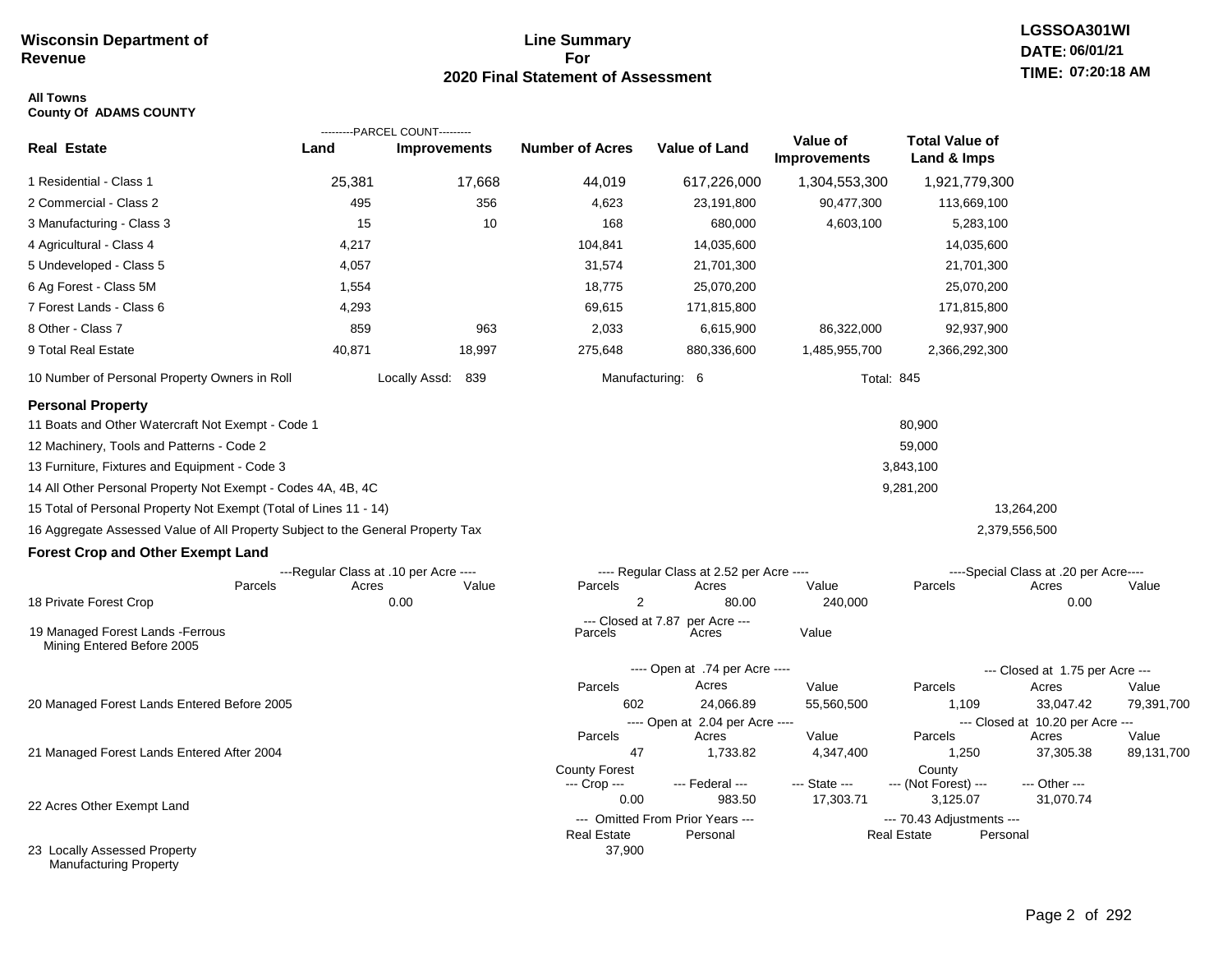## **Line Summary For 2020 Final Statement of Assessment**

| <b>All Villages</b><br><b>County Of ADAMS COUNTY</b>                            |                                       |                                                       | 2020 Final Statement of Assessment                     |                                          |                    |                                       |                                           | TIME: 07:20:18  |
|---------------------------------------------------------------------------------|---------------------------------------|-------------------------------------------------------|--------------------------------------------------------|------------------------------------------|--------------------|---------------------------------------|-------------------------------------------|-----------------|
| <b>Real Estate</b>                                                              | Land                                  | ---------PARCEL COUNT---------<br><b>Improvements</b> | <b>Number of Acres</b>                                 | <b>Value of Land</b>                     |                    | Value of<br><b>Improvements</b>       | <b>Total Value of</b><br>Land & Imps      |                 |
| 1 Residential - Class 1                                                         | 344                                   | 261                                                   | 205                                                    | 3,946,900                                |                    | 19,378,700                            | 23,325,600                                |                 |
| 2 Commercial - Class 2                                                          | 44                                    | 39                                                    | 31                                                     |                                          | 636,500            | 6,163,300                             | 6,799,800                                 |                 |
| 3 Manufacturing - Class 3                                                       | 2                                     | $\overline{2}$                                        | 27                                                     |                                          | 98,100             | 1,604,900                             | 1,703,000                                 |                 |
| 4 Agricultural - Class 4                                                        | -1                                    |                                                       | 10                                                     |                                          | 1,500              |                                       | 1,500                                     |                 |
| 5 Undeveloped - Class 5                                                         |                                       |                                                       |                                                        |                                          |                    |                                       |                                           |                 |
| 6 Ag Forest - Class 5M                                                          |                                       |                                                       |                                                        |                                          |                    |                                       |                                           |                 |
| 7 Forest Lands - Class 6                                                        | 2                                     |                                                       | 34                                                     |                                          | 67,400             |                                       | 67,400                                    |                 |
| 8 Other - Class 7                                                               |                                       |                                                       |                                                        |                                          |                    |                                       |                                           |                 |
| 9 Total Real Estate                                                             | 393                                   | 302                                                   | 307                                                    | 4,750,400                                |                    | 27,146,900                            | 31,897,300                                |                 |
| 10 Number of Personal Property Owners in Roll                                   |                                       | Locally Assd: 54                                      |                                                        | Manufacturing: 2                         |                    | Total: 56                             |                                           |                 |
| <b>Personal Property</b>                                                        |                                       |                                                       |                                                        |                                          |                    |                                       |                                           |                 |
| 11 Boats and Other Watercraft Not Exempt - Code 1                               |                                       |                                                       |                                                        |                                          |                    |                                       | 1,000                                     |                 |
| 12 Machinery, Tools and Patterns - Code 2                                       |                                       |                                                       |                                                        |                                          |                    | 829,400                               |                                           |                 |
| 13 Furniture, Fixtures and Equipment - Code 3                                   |                                       |                                                       |                                                        |                                          |                    | 749,800                               |                                           |                 |
| 14 All Other Personal Property Not Exempt - Codes 4A, 4B, 4C                    |                                       |                                                       |                                                        |                                          |                    | 286,500                               |                                           |                 |
| 15 Total of Personal Property Not Exempt (Total of Lines 11 - 14)               |                                       |                                                       |                                                        |                                          |                    |                                       | 1,866,700                                 |                 |
| 16 Aggregate Assessed Value of All Property Subject to the General Property Tax |                                       |                                                       |                                                        |                                          |                    |                                       | 33,764,000                                |                 |
| <b>Forest Crop and Other Exempt Land</b>                                        |                                       |                                                       |                                                        |                                          |                    |                                       |                                           |                 |
|                                                                                 | ---Regular Class at .10 per Acre ---- |                                                       |                                                        | ---- Regular Class at 2.52 per Acre ---- |                    |                                       | ----Special Class at .20 per Acre----     |                 |
| Parcels                                                                         | Acres                                 | Value                                                 | Parcels                                                | Acres                                    | Value              | Parcels                               | Acres                                     | Value           |
| 18 Private Forest Crop                                                          | 0.00                                  |                                                       | --- Closed at 7.87 per Acre ---                        | 0.00                                     |                    |                                       |                                           |                 |
| 19 Managed Forest Lands-Ferrous<br>Mining Entered Before 2005                   |                                       |                                                       | Parcels                                                | Acres                                    | Value              |                                       |                                           |                 |
|                                                                                 |                                       |                                                       | Parcels                                                | ---- Open at .74 per Acre ----<br>Acres  | Value              | Parcels                               | --- Closed at 1.75 per Acre ---<br>Acres  | Value           |
| 20 Managed Forest Lands Entered Before 2005                                     |                                       |                                                       |                                                        | 0.00                                     |                    |                                       |                                           | 0.00            |
|                                                                                 |                                       |                                                       | Parcels                                                | ---- Open at 2.04 per Acre ----<br>Acres | Value              | Parcels                               | --- Closed at 10.20 per Acre ---<br>Acres | Value           |
|                                                                                 |                                       |                                                       |                                                        | 0.00                                     |                    |                                       | $\mathbf 1$                               | 44,000<br>22.00 |
| 21 Managed Forest Lands Entered After 2004                                      |                                       |                                                       | <b>County Forest</b><br>--- Crop ---                   | --- Federal ---                          | --- State ---      | County<br>--- (Not Forest) ---        | --- Other ---                             |                 |
| 22 Acres Other Exempt Land                                                      |                                       |                                                       | 0.00                                                   | 0.34                                     | 7.96               |                                       | 42.29                                     | 136.76          |
|                                                                                 |                                       |                                                       | --- Omitted From Prior Years ---<br><b>Real Estate</b> | Personal                                 | <b>Real Estate</b> | --- 70.43 Adjustments ---<br>Personal |                                           |                 |

23 Locally Assessed Property Manufacturing Property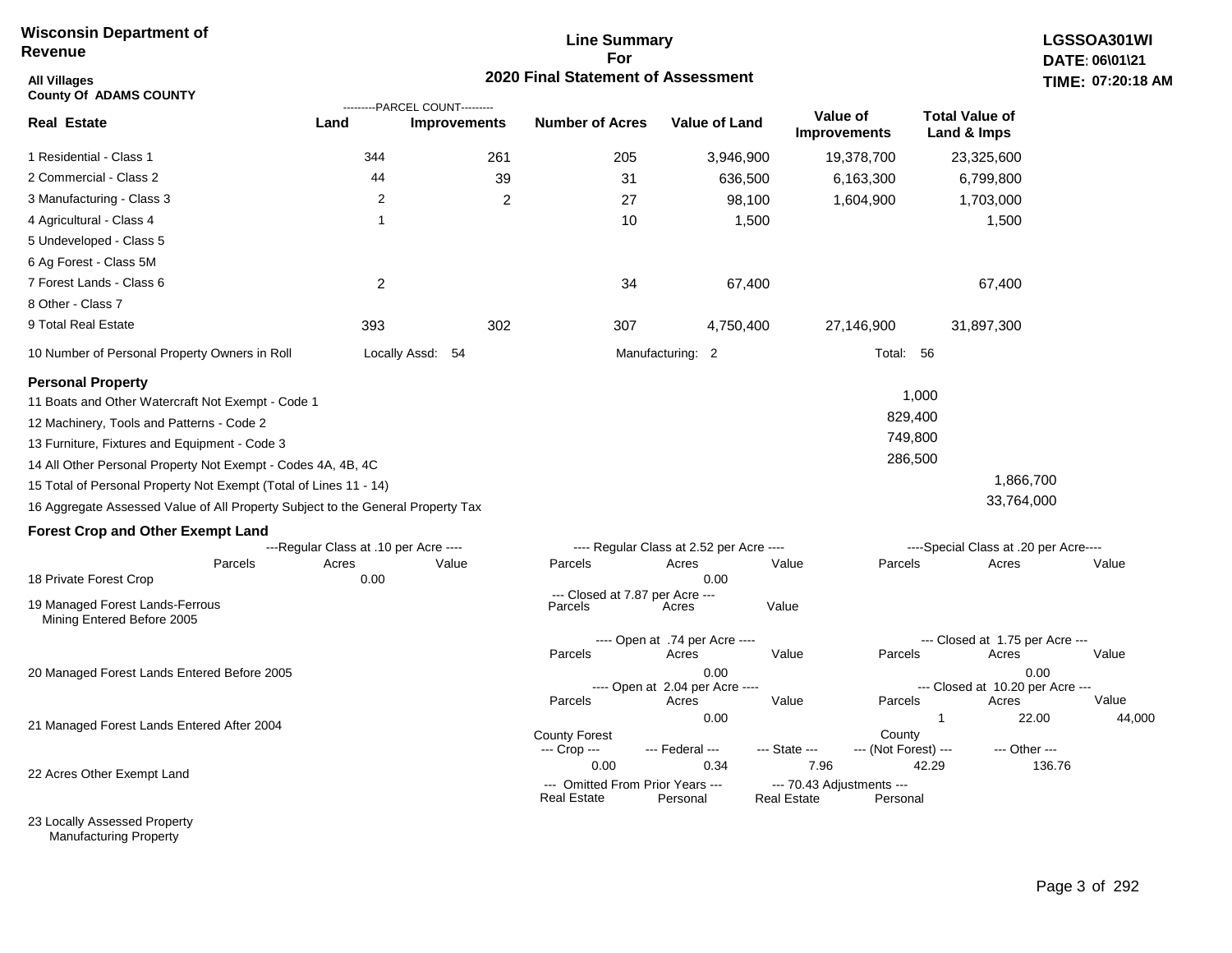#### **Line Summary For 2020 Final Statement of Assessment Wisconsin Department of Revenue All Cities County Of ADAMS COUNTY LGSSOA301WI DATE: 06/01/21 TIME: 07:20:18 AM Real Estate** 1 Residential - Class 1 2 Commercial - Class 2 3 Manufacturing - Class 3 4 Agricultural - Class 4 5 Undeveloped - Class 5 6 Ag Forest - Class 5M 7 Forest Lands - Class 6 8 Other - Class 7 9 Total Real Estate 10 Number of Personal Property Owners in Roll 813 681 242 6,357,700 41,173,300 47,531,000 **Land Improvements Number of Acres Value of Land Value of Improvements Total Value of Land & Imps** 475 10 12 8 2 30 1,350 418 9 1,108 498 107 204 69 8 491 1,619 14,917,400 640,800 31,200 42,000 14,700 1,072,400 23,076,200 99,587,600 6,827,300 147,588,200 114,505,000 7,468,100 31,200 42,000 14,700 1,072,400 170,664,400 Locally Assd: 417 **Manufacturing: 7** Manufacturing: 7 Total: 424 **Personal Property** 11 Boats and Other Watercraft Not Exempt - Code 1 12 Machinery, Tools and Patterns - Code 2 13 Furniture, Fixtures and Equipment - Code 3 14 All Other Personal Property Not Exempt - Codes 4A, 4B, 4C 15 Total of Personal Property Not Exempt (Total of Lines 11 - 14) 16 Aggregate Assessed Value of All Property Subject to the General Property Tax 1,621,200 3,384,706 1,133,515 6,139,421 176,803,821 **Forest Crop and Other Exempt Land** ---Regular Class at .10 per Acre ---- ---- Regular Class at 2.52 per Acre ---- ----Special Class at .20 per Acre---- 18 Private Forest Crop 20 Managed Forest Lands Entered Before 2005 21 Managed Forest Lands Entered After 2004 Parcels 0.00 0.00 Acres Value Parcels Acres Value Parcels Acres Value ---- Open at .74 per Acre ----<br>Acres Parcels 0.00 0.00 Acres Value Parcels Acres Value --- Closed at 1.75 per Acre --- ---- Open at 2.04 per Acre ---- --- Closed at 10.20 per Acre --- Parcels 0.00 6 140.62 293,600 Acres **Value Parcels Acres Value** County Forest County County --- Crop --- 0.00 0.00 330.72 8.00 479.19 --- Federal --- - --- State --- --- (Not Forest) --- --- Other ---22 Acres Other Exempt Land 23 Locally Assessed Property --- Omitted From Prior Years ---<br>Real Estate Personal Personal Real Estate Personal **Real Estate** ---------PARCEL COUNT--------- 19 Managed Forest Lands-Ferrous Mining Entered Before 2005 --- Closed at 7.87 per Acre ---<br>rcels Acres Parcels **Acres** Value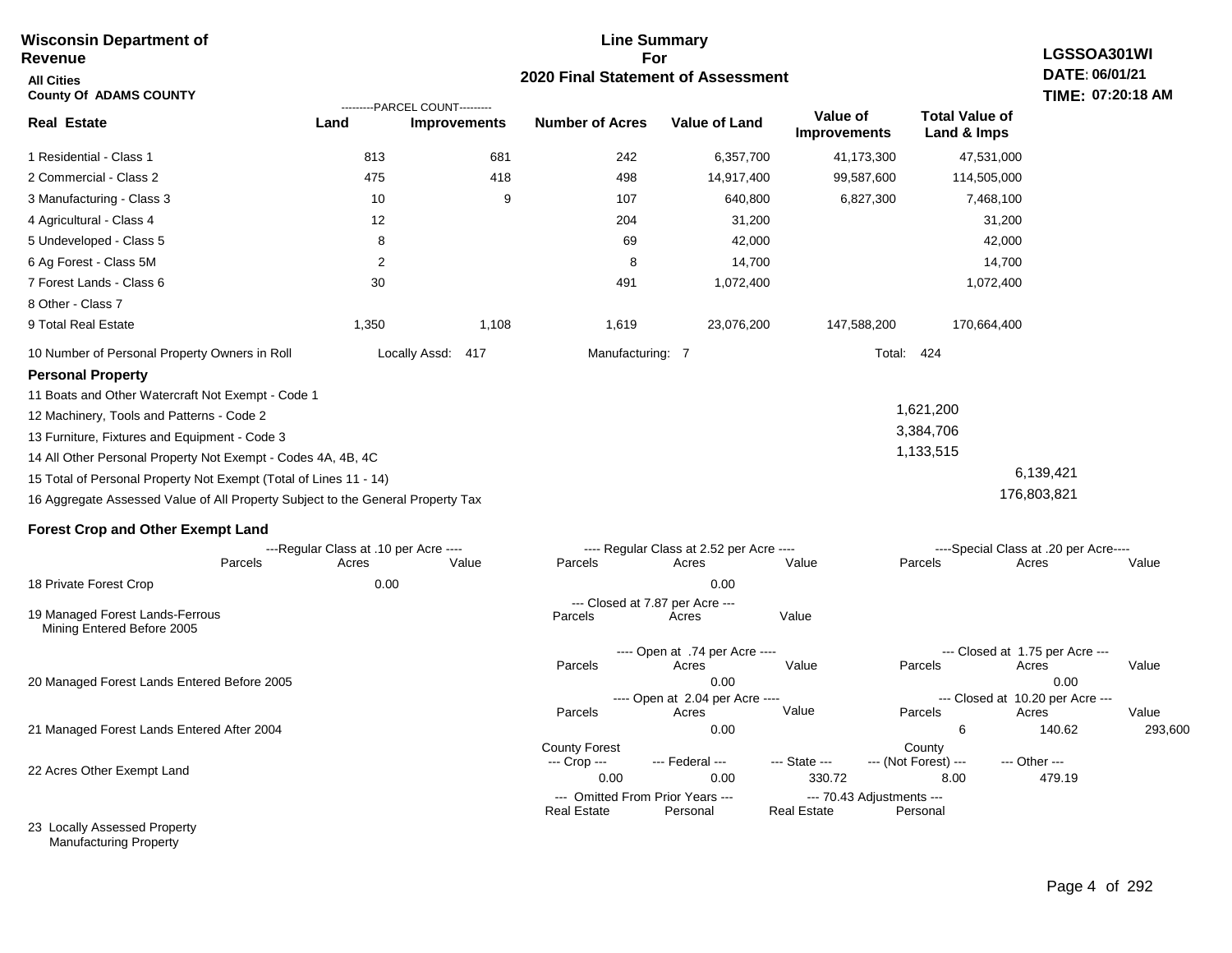## **All Municipalities TIME:**

**County Of ASHLAND COUNTY**

## **Line Summary For 2020 Final Statement of Assessment**

**LGSSOA301WI DATE: 06/01/21 07:20:18 AM**

|                                                                                 |          | ---------PARCEL COUNT---------        |                        |                                              |                                 |                                      |                                               |            |
|---------------------------------------------------------------------------------|----------|---------------------------------------|------------------------|----------------------------------------------|---------------------------------|--------------------------------------|-----------------------------------------------|------------|
| <b>Real Estate</b>                                                              | Land     | <b>Improvements</b>                   | <b>Number of Acres</b> | <b>Value of Land</b>                         | Value of<br><b>Improvements</b> | <b>Total Value of</b><br>Land & Imps |                                               |            |
| 1 Residential - Class 1                                                         | 9,792    | 7,796                                 | 15,502                 | 231,385,300                                  | 604,845,500                     | 836,230,800                          |                                               |            |
| 2 Commercial - Class 2                                                          | 815      | 630                                   | 1,795                  | 29,857,500                                   | 145,159,600                     | 175,017,100                          |                                               |            |
| 3 Manufacturing - Class 3                                                       | 46       | 32                                    | 447                    | 1,906,000                                    | 16,484,400                      | 18,390,400                           |                                               |            |
| 4 Agricultural - Class 4                                                        | 1,945    |                                       | 36,808                 | 4,615,300                                    |                                 | 4,615,300                            |                                               |            |
| 5 Undeveloped - Class 5                                                         | 3,411    |                                       | 39,919                 | 9,849,600                                    |                                 | 9,849,600                            |                                               |            |
| 6 Ag Forest - Class 5M                                                          | 1,037    |                                       | 16,879                 | 10,837,800                                   |                                 | 10,837,800                           |                                               |            |
| 7 Forest Lands - Class 6                                                        | 5,017    |                                       | 115,319                | 130,668,900                                  |                                 | 130,668,900                          |                                               |            |
| 8 Other - Class 7                                                               | 143      | 143                                   | 234                    | 715,600                                      | 12,519,300                      | 13,234,900                           |                                               |            |
| 9 Total Real Estate                                                             | 22,206   | 8,601                                 | 226,903                | 419,836,000                                  | 779,008,800                     | 1,198,844,800                        |                                               |            |
| 10 Number of Personal Property Owners in Roll                                   |          | Locally Assd:<br>881                  |                        | Manufacturing: 21                            | <b>Total: 902</b>               |                                      |                                               |            |
| <b>Personal Property</b>                                                        |          |                                       |                        |                                              |                                 |                                      |                                               |            |
| 11 Boats and Other Watercraft Not Exempt - Code 1                               |          |                                       |                        |                                              |                                 | 25,000                               |                                               |            |
| 12 Machinery, Tools and Patterns - Code 2                                       |          |                                       |                        |                                              |                                 | 2,159,300                            |                                               |            |
| 13 Furniture, Fixtures and Equipment - Code 3                                   |          |                                       |                        |                                              |                                 | 12,889,710                           |                                               |            |
| 14 All Other Personal Property Not Exempt - Codes 4A, 4B, 4C                    |          |                                       |                        |                                              |                                 | 5,966,690                            |                                               |            |
| 15 Total of Personal Property Not Exempt (Total of Lines 11 - 14)               |          |                                       |                        |                                              |                                 | 21,040,700                           |                                               |            |
| 16 Aggregate Assessed Value of All Property Subject to the General Property Tax |          |                                       |                        |                                              |                                 | 1,219,885,500                        |                                               |            |
| <b>Forest Crop and Other Exempt Land</b>                                        |          |                                       |                        |                                              |                                 |                                      |                                               |            |
|                                                                                 |          | ---Regular Class at .10 per Acre ---- |                        | ---- Regular Class at 2.52 per Acre ----     |                                 |                                      | ----Special Class at .20 per Acre----         |            |
| Parcels                                                                         | Acres    | Value                                 | Parcels                | Acres                                        | Value                           | Parcels                              | Acres                                         | Value      |
| 18 Private Forest Crop<br>37                                                    | 1,478.49 | 1,355,200                             | 78                     | 3.102.37                                     | 1,604,600                       |                                      | 0.00                                          |            |
| 19 Managed Forest Lands - Ferrous<br>Mining Entered Before 2005                 |          |                                       | Parcels                | --- Closed at 7.87 per Acre ---<br>Acres     | Value                           |                                      |                                               |            |
|                                                                                 |          |                                       |                        | ---- Open at .74 per Acre ----               |                                 |                                      | --- Closed at 1.75 per Acre ---               |            |
|                                                                                 |          |                                       | Parcels                | Acres                                        | Value                           | Parcels                              | Acres                                         | Value      |
| 20 Managed Forest Lands Entered Before 2005                                     |          |                                       | 1,289                  | 48,472.36<br>---- Open at 2.04 per Acre ---- | 48,936,400                      | 300                                  | 10,737.74<br>--- Closed at 10.20 per Acre --- | 11,630,100 |
|                                                                                 |          |                                       | Parcels                | Acres                                        | Value                           | Parcels                              | Acres                                         | Value      |

21 Managed Forest Lands Entered After 2004

22 Acres Other Exempt Land

23 Locally Assessed Property Manufacturing Property

456 16,230.34 18,178,300 435 15,134.79 17,627,100

Real Estate

--- (Not Forest) --- --- Other ---

34,865.25 218,487.38 17,171.31 6,412.95 70,785.09

--- Omitted From Prior Years ---<br>Real Estate Personal Real Estate Personal Real Estate Personal

County Forest County<br>--- Crop --- --- Federal --- --- State --- --- (Not Fore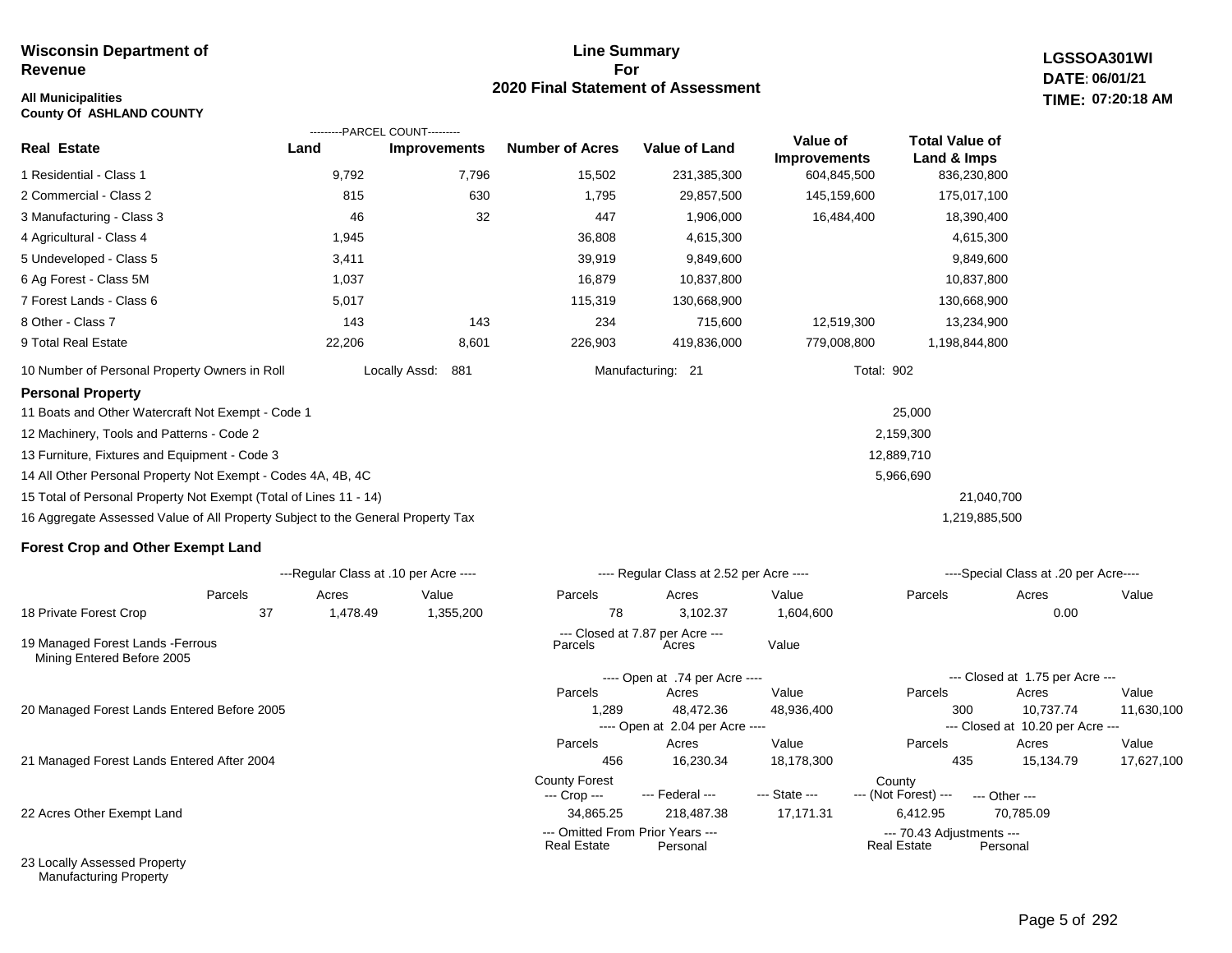## **Line Summary For 2020 Final Statement of Assessment**

# **LGSSOA301WI DATE: 06/01/21 TIME: 07:20:18 AM**

### **All Towns County Of ASHLAND COUNTY**

|                                                                                 |                                                           | ---------PARCEL COUNT--------- |                           |                                                   |                                 |                                      |                                                |            |
|---------------------------------------------------------------------------------|-----------------------------------------------------------|--------------------------------|---------------------------|---------------------------------------------------|---------------------------------|--------------------------------------|------------------------------------------------|------------|
| <b>Real Estate</b>                                                              | Land                                                      | <b>Improvements</b>            | <b>Number of Acres</b>    | <b>Value of Land</b>                              | Value of<br><b>Improvements</b> | <b>Total Value of</b><br>Land & Imps |                                                |            |
| 1 Residential - Class 1                                                         | 5,664                                                     | 4,542                          | 12,967                    | 192,084,900                                       | 369,646,700                     | 561,731,600                          |                                                |            |
| 2 Commercial - Class 2                                                          | 252                                                       | 188                            | 966                       | 7,292,400                                         | 21,901,800                      | 29,194,200                           |                                                |            |
| 3 Manufacturing - Class 3                                                       | 13                                                        | 9                              | 197                       | 513,300                                           | 1,325,000                       | 1,838,300                            |                                                |            |
| 4 Agricultural - Class 4                                                        | 1,897                                                     |                                | 35,860                    | 4,513,400                                         |                                 | 4,513,400                            |                                                |            |
| 5 Undeveloped - Class 5                                                         | 3,369                                                     |                                | 39,443                    | 9,599,500                                         |                                 | 9,599,500                            |                                                |            |
| 6 Ag Forest - Class 5M                                                          | 1,024                                                     |                                | 16,695                    | 10,711,500                                        |                                 | 10,711,500                           |                                                |            |
| 7 Forest Lands - Class 6                                                        | 4,923                                                     |                                | 113,628                   | 129,189,900                                       |                                 | 129,189,900                          |                                                |            |
| 8 Other - Class 7                                                               | 133                                                       | 133                            | 215                       | 649,100                                           | 11,826,900                      | 12,476,000                           |                                                |            |
| 9 Total Real Estate                                                             | 17,275                                                    | 4,872                          | 219,971                   | 354,554,000                                       | 404,700,400                     | 759,254,400                          |                                                |            |
| 10 Number of Personal Property Owners in Roll                                   |                                                           | Locally Assd:<br>452           |                           | Manufacturing: 5                                  |                                 | <b>Total: 457</b>                    |                                                |            |
| <b>Personal Property</b>                                                        |                                                           |                                |                           |                                                   |                                 |                                      |                                                |            |
| 11 Boats and Other Watercraft Not Exempt - Code 1                               |                                                           |                                |                           |                                                   |                                 | 24,400                               |                                                |            |
| 12 Machinery, Tools and Patterns - Code 2                                       |                                                           |                                |                           |                                                   |                                 | 89,700                               |                                                |            |
| 13 Furniture, Fixtures and Equipment - Code 3                                   |                                                           |                                |                           |                                                   |                                 | 1,575,100                            |                                                |            |
| 14 All Other Personal Property Not Exempt - Codes 4A, 4B, 4C                    |                                                           |                                |                           |                                                   |                                 | 4,007,800                            |                                                |            |
| 15 Total of Personal Property Not Exempt (Total of Lines 11 - 14)               |                                                           |                                |                           |                                                   |                                 |                                      | 5,697,000                                      |            |
| 16 Aggregate Assessed Value of All Property Subject to the General Property Tax |                                                           |                                |                           |                                                   |                                 |                                      | 764,951,400                                    |            |
| <b>Forest Crop and Other Exempt Land</b>                                        |                                                           |                                |                           |                                                   |                                 |                                      |                                                |            |
|                                                                                 | ---Regular Class at .10 per Acre ----<br>Parcels<br>Acres | Value                          | Parcels                   | ---- Regular Class at 2.52 per Acre ----<br>Acres | Value                           | Parcels                              | ----Special Class at .20 per Acre----<br>Acres | Value      |
| 18 Private Forest Crop                                                          | 37                                                        | 1,478.49<br>1,355,200          | 78                        | 3.102.37                                          | 1,604,600                       |                                      | 0.00                                           |            |
|                                                                                 |                                                           |                                |                           | --- Closed at 7.87 per Acre ---                   |                                 |                                      |                                                |            |
| 19 Managed Forest Lands - Ferrous<br>Mining Entered Before 2005                 |                                                           |                                | Parcels                   | Acres                                             | Value                           |                                      |                                                |            |
|                                                                                 |                                                           |                                |                           | ---- Open at .74 per Acre ----                    |                                 |                                      | --- Closed at 1.75 per Acre ---                |            |
|                                                                                 |                                                           |                                | Parcels                   | Acres                                             | Value                           | Parcels                              | Acres                                          | Value      |
| 20 Managed Forest Lands Entered Before 2005                                     |                                                           |                                | 1,289                     | 48,472.36                                         | 48,936,400                      | 300                                  | 10,737.74                                      | 11,630,100 |
|                                                                                 |                                                           |                                | Parcels                   | ---- Open at 2.04 per Acre ----<br>Acres          | Value                           | Parcels                              | --- Closed at 10.20 per Acre ---<br>Acres      | Value      |
| 21 Managed Forest Lands Entered After 2004                                      |                                                           |                                | 455                       | 16,196.09                                         | 18,133,800                      | 433                                  | 15,087.54                                      | 17,584,600 |
|                                                                                 |                                                           |                                | <b>County Forest</b>      |                                                   |                                 | County                               |                                                |            |
|                                                                                 |                                                           |                                | --- Crop ---<br>34,865.25 | --- Federal ---<br>218,487.38                     | --- State ---<br>17,137.95      | --- (Not Forest) ---<br>6,322.72     | --- Other ---<br>68,837.67                     |            |
| 22 Acres Other Exempt Land                                                      |                                                           |                                |                           | --- Omitted From Prior Years ---                  |                                 | --- 70.43 Adjustments ---            |                                                |            |
|                                                                                 |                                                           |                                | Real Estate               | Personal                                          |                                 | <b>Real Estate</b>                   | Personal                                       |            |
| 23 Locally Assessed Property                                                    |                                                           |                                |                           |                                                   |                                 |                                      |                                                |            |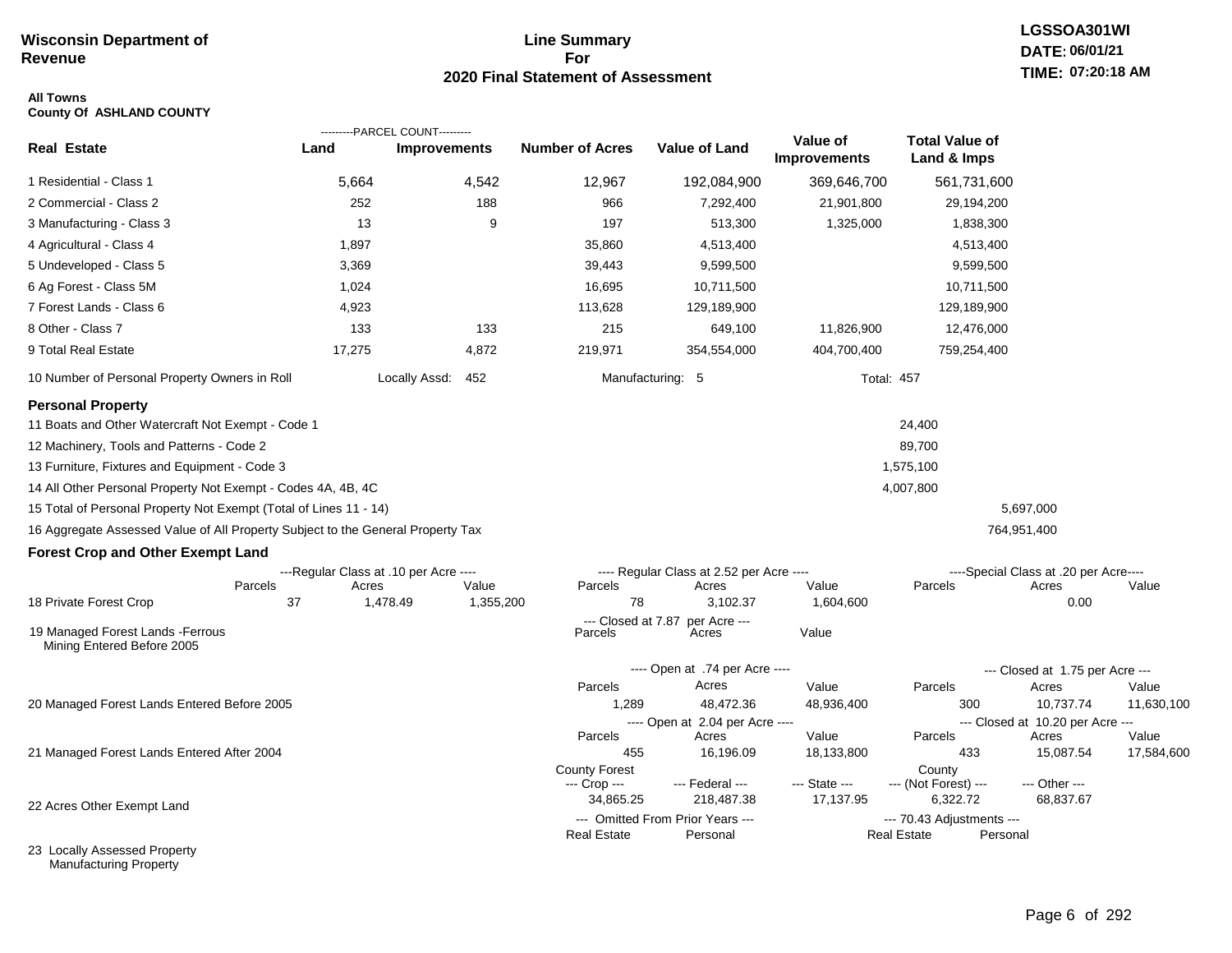## **Line Summary For 2020 Final Statement of Assessment**

| All Villages<br><b>County Of ASHLAND COUNTY</b>                                 |                                       | ---------PARCEL COUNT--------- | 2020 Final Statement of Assessment              |                                          |                                                 |                                 |                                          | <b>TIME: 07:20</b> |
|---------------------------------------------------------------------------------|---------------------------------------|--------------------------------|-------------------------------------------------|------------------------------------------|-------------------------------------------------|---------------------------------|------------------------------------------|--------------------|
| Real Estate                                                                     | Land                                  | <b>Improvements</b>            | <b>Number of Acres</b>                          | <b>Value of Land</b>                     |                                                 | Value of<br><b>Improvements</b> | <b>Total Value of</b><br>Land & Imps     |                    |
| 1 Residential - Class 1                                                         | 252                                   | 167                            | 40                                              | 702,000                                  |                                                 | 6,940,600                       | 7,642,600                                |                    |
| 2 Commercial - Class 2                                                          | 45                                    | 32                             | 68                                              | 246,500                                  |                                                 | 2,052,500                       | 2,299,000                                |                    |
| 3 Manufacturing - Class 3                                                       |                                       |                                |                                                 |                                          |                                                 |                                 |                                          |                    |
| 4 Agricultural - Class 4                                                        | 10                                    |                                | 51                                              |                                          | 7,200                                           |                                 | 7,200                                    |                    |
| 5 Undeveloped - Class 5                                                         | 17                                    |                                | 177                                             |                                          | 51,800                                          |                                 | 51,800                                   |                    |
| 6 Ag Forest - Class 5M                                                          | 9                                     |                                | 158                                             | 115,100                                  |                                                 |                                 | 115,100                                  |                    |
| 7 Forest Lands - Class 6                                                        | 15                                    |                                | 112                                             | 163,200                                  |                                                 |                                 | 163,200                                  |                    |
| 8 Other - Class 7                                                               |                                       | $\mathbf{1}$                   | $\overline{2}$                                  |                                          | 4,000                                           | 35,900                          | 39,900                                   |                    |
| 9 Total Real Estate                                                             | 349                                   | 200                            | 608                                             | 1,289,800                                |                                                 | 9,029,000                       | 10,318,800                               |                    |
| 10 Number of Personal Property Owners in Roll                                   |                                       | Locally Assd: 23               |                                                 | Manufacturing:                           |                                                 | Total: 23                       |                                          |                    |
| <b>Personal Property</b>                                                        |                                       |                                |                                                 |                                          |                                                 |                                 |                                          |                    |
| 11 Boats and Other Watercraft Not Exempt - Code 1                               |                                       |                                |                                                 |                                          |                                                 |                                 |                                          |                    |
| 12 Machinery, Tools and Patterns - Code 2                                       |                                       |                                |                                                 |                                          |                                                 |                                 |                                          |                    |
| 13 Furniture, Fixtures and Equipment - Code 3                                   |                                       |                                |                                                 |                                          |                                                 | 35,200                          |                                          |                    |
| 14 All Other Personal Property Not Exempt - Codes 4A, 4B, 4C                    |                                       |                                |                                                 |                                          |                                                 | 6,200                           |                                          |                    |
| 15 Total of Personal Property Not Exempt (Total of Lines 11 - 14)               |                                       |                                |                                                 |                                          |                                                 |                                 |                                          | 41,400             |
| 16 Aggregate Assessed Value of All Property Subject to the General Property Tax |                                       |                                |                                                 |                                          |                                                 |                                 | 10,360,200                               |                    |
| <b>Forest Crop and Other Exempt Land</b>                                        |                                       |                                |                                                 |                                          |                                                 |                                 |                                          |                    |
|                                                                                 | ---Regular Class at .10 per Acre ---- |                                |                                                 | ---- Regular Class at 2.52 per Acre ---- |                                                 |                                 | ----Special Class at .20 per Acre----    |                    |
| Parcels<br>18 Private Forest Crop                                               | Acres<br>0.00                         | Value                          | Parcels                                         | Acres<br>0.00                            | Value                                           | Parcels                         | Acres                                    | Value              |
| 19 Managed Forest Lands-Ferrous<br>Mining Entered Before 2005                   |                                       |                                | --- Closed at 7.87 per Acre ---<br>Parcels      | Acres                                    | Value                                           |                                 |                                          |                    |
|                                                                                 |                                       |                                | Parcels                                         | ---- Open at .74 per Acre ----<br>Acres  | Value                                           | Parcels                         | --- Closed at 1.75 per Acre ---<br>Acres | Value              |
| 20 Managed Forest Lands Entered Before 2005                                     |                                       |                                |                                                 | 0.00<br>---- Open at 2.04 per Acre ----  |                                                 |                                 | --- Closed at 10.20 per Acre ---         | 0.00               |
|                                                                                 |                                       |                                | Parcels                                         | Acres                                    | Value                                           | Parcels                         | Acres                                    | Value              |
| 21 Managed Forest Lands Entered After 2004                                      |                                       |                                | $\mathbf{1}$                                    | 34.25                                    | 44,500                                          |                                 |                                          | 0.00               |
|                                                                                 |                                       |                                | <b>County Forest</b><br>--- Crop ---            | --- Federal ---                          | --- State ---                                   | County<br>--- (Not Forest) ---  | --- Other ---                            |                    |
|                                                                                 |                                       |                                | 0.00                                            | 0.00                                     | 26.34                                           |                                 | 0.00                                     | 224.34             |
| 22 Acres Other Exempt Land                                                      |                                       |                                | --- Omitted From Prior Years ---<br>Real Estate | Personal                                 | --- 70.43 Adjustments ---<br><b>Real Estate</b> | Personal                        |                                          |                    |

23 Locally Assessed Property Manufacturing Property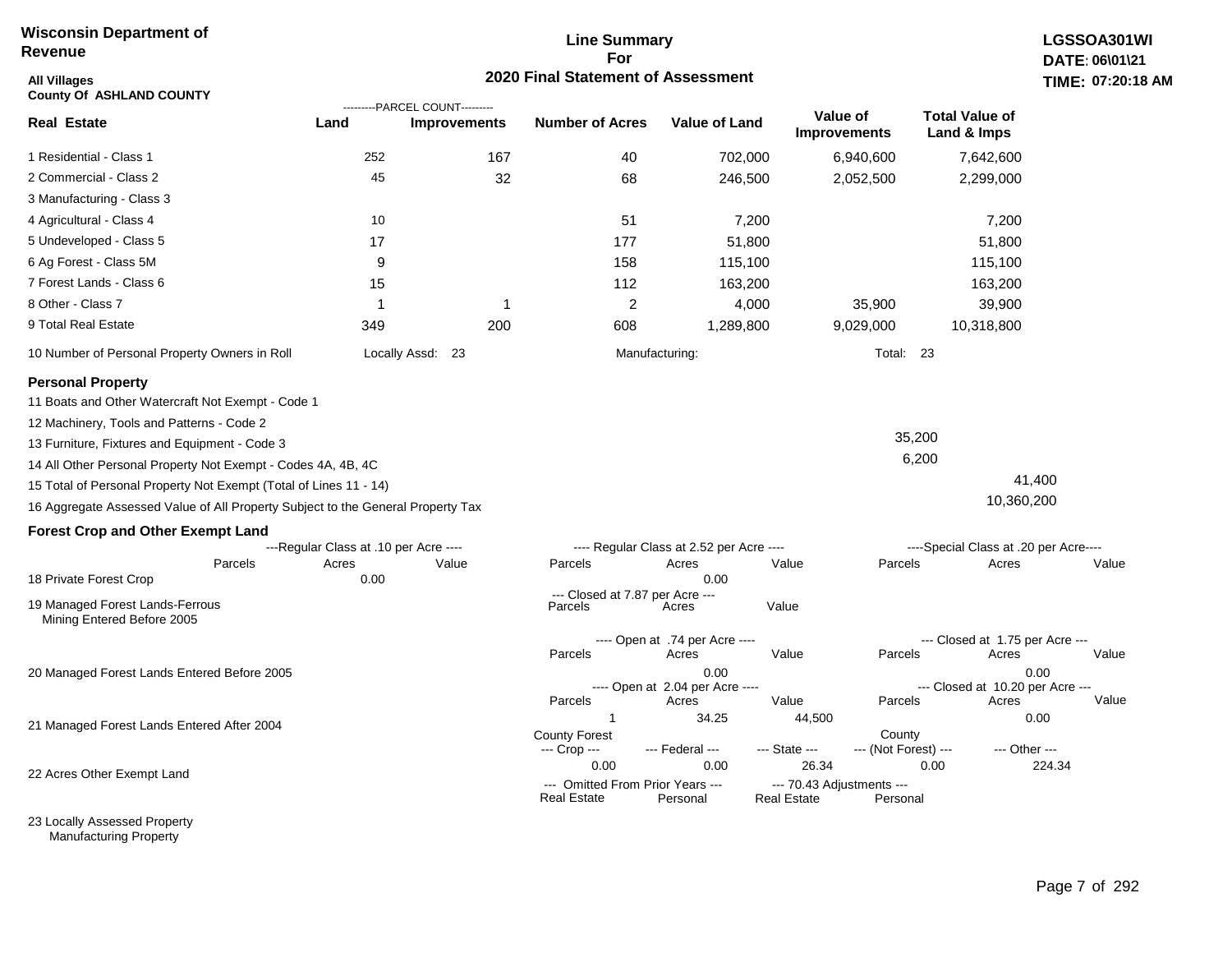#### **Line Summary For 2020 Final Statement of Assessment Wisconsin Department of Revenue All Cities County Of ASHLAND COUNTY LGSSOA301WI DATE: 06/01/21 TIME: 07:20:18 AM Real Estate** 1 Residential - Class 1 2 Commercial - Class 2 3 Manufacturing - Class 3 4 Agricultural - Class 4 5 Undeveloped - Class 5 6 Ag Forest - Class 5M 7 Forest Lands - Class 6 8 Other - Class 7 9 Total Real Estate 10 Number of Personal Property Owners in Roll 3,876 3,087 2,495 38,598,400 228,258,200 266,856,600 **Land Improvements Number of Acres Value of Land Value of Improvements Total Value of Land & Imps** 518 33 38 25 4 79 9 4,582 410 23 9 3,529 761 250 897 299 26 1,579 17 6,324 22,318,600 1,392,700 94,700 198,300 11,200 1,315,800 62,500 63,992,200 121,205,300 15,159,400 656,500 365,279,400 143,523,900 16,552,100 94,700 198,300 11,200 1,315,800 719,000 429,271,600 Locally Assd: 406 **Manufacturing: 16** Manufacturing: 16 **Personal Property** 11 Boats and Other Watercraft Not Exempt - Code 1 12 Machinery, Tools and Patterns - Code 2 13 Furniture, Fixtures and Equipment - Code 3 14 All Other Personal Property Not Exempt - Codes 4A, 4B, 4C 15 Total of Personal Property Not Exempt (Total of Lines 11 - 14) 16 Aggregate Assessed Value of All Property Subject to the General Property Tax 600 2,069,600 11,279,410 1,952,690 15,302,300 444,573,900 **Forest Crop and Other Exempt Land** ---------PARCEL COUNT---------

|                                                               |         | ---Regular Class at .10 per Acre ---- |       |                                | ---- Regular Class at 2.52 per Acre ---- |                    |                                 | ----Special Class at .20 per Acre---- |        |
|---------------------------------------------------------------|---------|---------------------------------------|-------|--------------------------------|------------------------------------------|--------------------|---------------------------------|---------------------------------------|--------|
|                                                               | Parcels | Acres                                 | Value | Parcels                        | Acres                                    | Value              | Parcels                         | Acres                                 | Value  |
| 18 Private Forest Crop                                        |         | 0.00                                  |       |                                | 0.00                                     |                    |                                 |                                       |        |
|                                                               |         |                                       |       |                                | --- Closed at 7.87 per Acre ---          |                    |                                 |                                       |        |
| 19 Managed Forest Lands-Ferrous<br>Mining Entered Before 2005 |         |                                       |       | Parcels                        | Acres                                    | Value              |                                 |                                       |        |
|                                                               |         |                                       |       | ---- Open at .74 per Acre ---- |                                          |                    | --- Closed at 1.75 per Acre --- |                                       |        |
|                                                               |         |                                       |       | Parcels                        | Acres                                    | Value              | <b>Parcels</b>                  | Acres                                 | Value  |
| 20 Managed Forest Lands Entered Before 2005                   |         |                                       |       | 0.00                           |                                          |                    | 0.00                            |                                       |        |
|                                                               |         |                                       |       |                                | ---- Open at 2.04 per Acre ----          |                    |                                 | --- Closed at 10.20 per Acre ---      |        |
|                                                               |         |                                       |       | Parcels                        | Acres                                    | Value              | Parcels                         | Acres                                 | Value  |
| 21 Managed Forest Lands Entered After 2004                    |         |                                       |       |                                | 0.00                                     |                    | 2                               | 47.25                                 | 42,500 |
|                                                               |         |                                       |       | <b>County Forest</b>           |                                          |                    | County                          |                                       |        |
|                                                               |         |                                       |       | --- Crop ---                   | $-$ Federal $-$                          | --- State ---      | --- (Not Forest) ---            | --- Other ---                         |        |
| 22 Acres Other Exempt Land                                    |         |                                       |       | 0.00                           | 0.00                                     | 7.02               | 90.23                           | 1,723.08                              |        |
|                                                               |         |                                       |       |                                | --- Omitted From Prior Years ---         |                    | --- 70.43 Adjustments ---       |                                       |        |
|                                                               |         |                                       |       | <b>Real Estate</b>             | Personal                                 | <b>Real Estate</b> | Personal                        |                                       |        |
| 23 Locally Assessed Property                                  |         |                                       |       |                                |                                          |                    |                                 |                                       |        |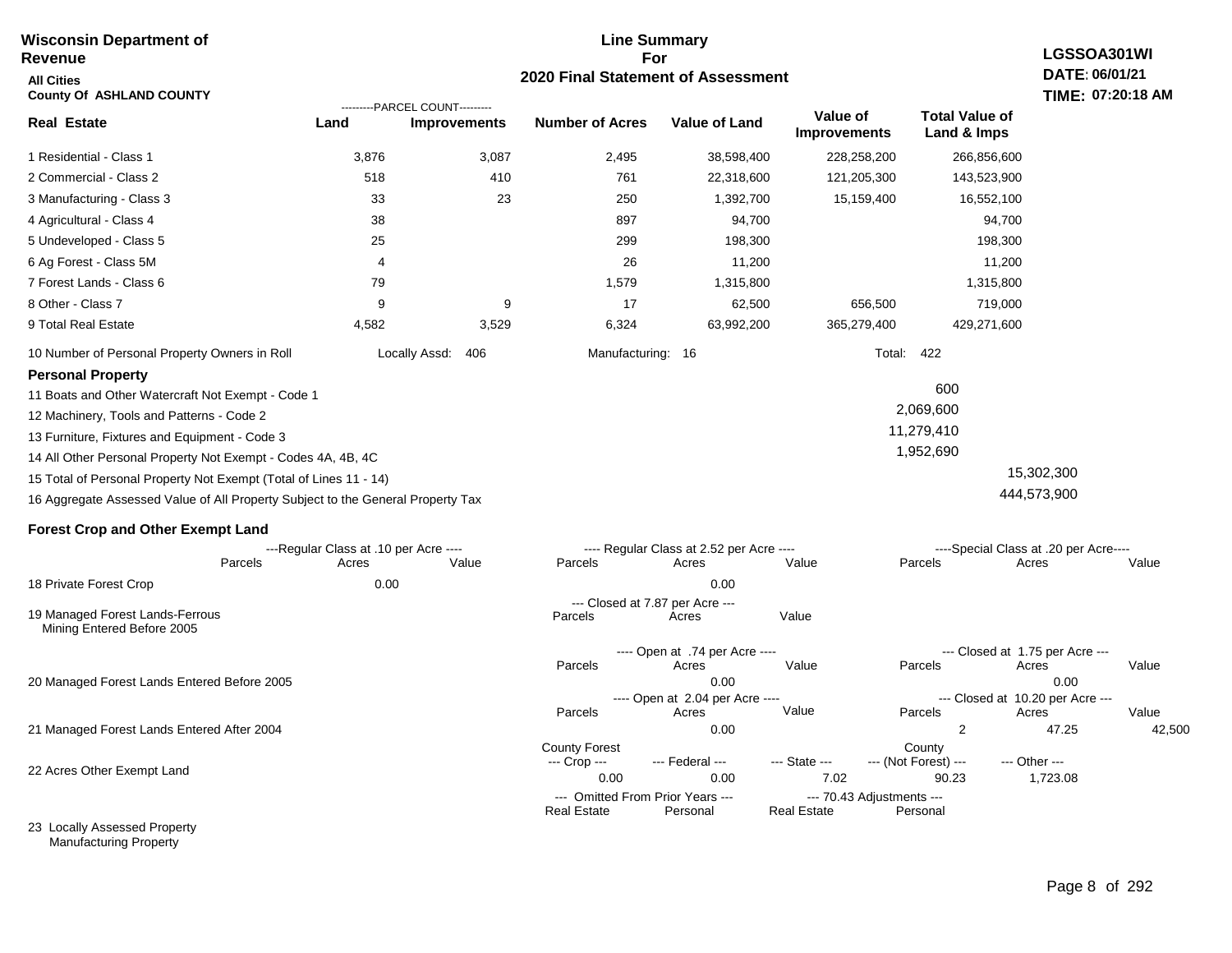# **All Municipalities TIME:**

**County Of BARRON COUNTY**

## **Line Summary For 2020 Final Statement of Assessment**

---- Open at 2.04 per Acre ----

County Forest County<br>--- Crop --- --- Federal --- --- State --- --- (Not Fore

62 1,829.32 3,292,900 543 14,877.91 28,123,000

89 2,667.23 5,284,500 641 18,566.74 32,847,400

**Real Estate** 

Parcels Acres Value Parcels Acres Value

--- (Not Forest) --- --- Other ---

16,303.69 125.67 9,547.04 2,415.97 9,301.20

--- Omitted From Prior Years ---<br>Real Estate Personal Real Estate Personal Real Estate Personal

**LGSSOA301WI DATE: 06/01/21 07:20:18 AM**

|                                                                                 |        | ---------PARCEL COUNT---------        |                        |                                          |                                 |                                      |                                       |       |
|---------------------------------------------------------------------------------|--------|---------------------------------------|------------------------|------------------------------------------|---------------------------------|--------------------------------------|---------------------------------------|-------|
| <b>Real Estate</b>                                                              | Land   | <b>Improvements</b>                   | <b>Number of Acres</b> | <b>Value of Land</b>                     | Value of<br><b>Improvements</b> | <b>Total Value of</b><br>Land & Imps |                                       |       |
| 1 Residential - Class 1                                                         | 23,926 | 20,124                                | 30,246                 | 750,528,100                              | 2,172,504,500                   | 2,923,032,600                        |                                       |       |
| 2 Commercial - Class 2                                                          | 2,192  | 1,745                                 | 5,230                  | 131,264,200                              | 451,841,800                     | 583,106,000                          |                                       |       |
| 3 Manufacturing - Class 3                                                       | 141    | 99                                    | 2,528                  | 19,171,000                               | 148,563,700                     | 167,734,700                          |                                       |       |
| 4 Agricultural - Class 4                                                        | 11,590 |                                       | 255,501                | 41,105,940                               |                                 | 41,105,940                           |                                       |       |
| 5 Undeveloped - Class 5                                                         | 10,028 |                                       | 65,732                 | 33,170,950                               |                                 | 33,170,950                           |                                       |       |
| 6 Ag Forest - Class 5M                                                          | 4,626  |                                       | 52,568                 | 50,737,600                               |                                 | 50,737,600                           |                                       |       |
| 7 Forest Lands - Class 6                                                        | 3,425  |                                       | 58,238                 | 113,074,800                              |                                 | 113,074,800                          |                                       |       |
| 8 Other - Class 7                                                               | 1,558  | 1,628                                 | 4,429                  | 16,213,400                               | 184,052,000                     | 200,265,400                          |                                       |       |
| 9 Total Real Estate                                                             | 57,486 | 23,596                                | 474,472                | 1,155,265,990                            | 2,956,962,000                   | 4,112,227,990                        |                                       |       |
| 10 Number of Personal Property Owners in Roll                                   |        | Locally Assd:<br>1,869                |                        | Manufacturing: 94                        |                                 | Total: 1,963                         |                                       |       |
| <b>Personal Property</b>                                                        |        |                                       |                        |                                          |                                 |                                      |                                       |       |
| 11 Boats and Other Watercraft Not Exempt - Code 1                               |        |                                       |                        |                                          |                                 | 213,000                              |                                       |       |
| 12 Machinery, Tools and Patterns - Code 2                                       |        |                                       |                        |                                          |                                 | 29,935,600                           |                                       |       |
| 13 Furniture, Fixtures and Equipment - Code 3                                   |        |                                       |                        |                                          |                                 | 30,582,300                           |                                       |       |
| 14 All Other Personal Property Not Exempt - Codes 4A, 4B, 4C                    |        |                                       |                        |                                          |                                 | 38,239,900                           |                                       |       |
| 15 Total of Personal Property Not Exempt (Total of Lines 11 - 14)               |        |                                       |                        |                                          |                                 | 98,970,800                           |                                       |       |
| 16 Aggregate Assessed Value of All Property Subject to the General Property Tax |        |                                       |                        |                                          |                                 | 4,211,198,790                        |                                       |       |
| <b>Forest Crop and Other Exempt Land</b>                                        |        |                                       |                        |                                          |                                 |                                      |                                       |       |
|                                                                                 |        | ---Regular Class at .10 per Acre ---- |                        | ---- Regular Class at 2.52 per Acre ---- |                                 |                                      | ----Special Class at .20 per Acre---- |       |
| Parcels                                                                         | Acres  | Value                                 | Parcels                | Acres                                    | Value                           | Parcels                              | Acres                                 | Value |
| 18 Private Forest Crop<br>5                                                     | 160.00 | 326,000                               | 8                      | 320.00                                   | 632,000                         |                                      | 0.00                                  |       |
| 19 Managed Forest Lands - Ferrous<br>Mining Entered Before 2005                 |        |                                       | Parcels                | --- Closed at 7.87 per Acre ---<br>Acres | Value                           |                                      |                                       |       |
|                                                                                 |        |                                       |                        | ---- Open at .74 per Acre ----           |                                 |                                      | --- Closed at 1.75 per Acre ---       |       |
|                                                                                 |        |                                       | Parcels                | Acres                                    | Value                           | Parcels                              | Acres                                 | Value |

20 Managed Forest Lands Entered Before 2005

21 Managed Forest Lands Entered After 2004

22 Acres Other Exempt Land

23 Locally Assessed Property Manufacturing Property

-65,900

--- Closed at 10.20 per Acre ---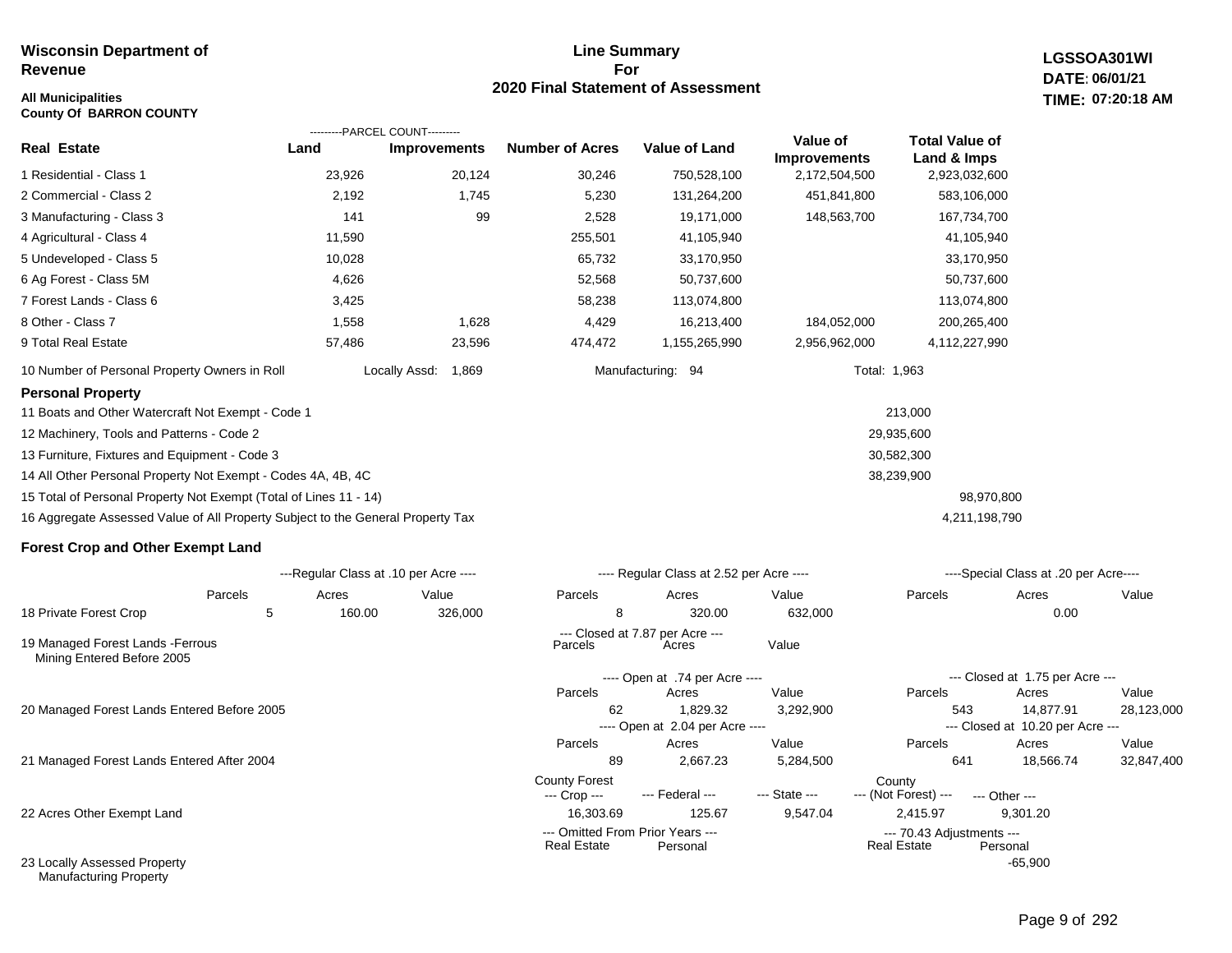Manufacturing Property

## **Line Summary For 2020 Final Statement of Assessment**

# **LGSSOA301WI DATE: 06/01/21 TIME: 07:20:18 AM**

### **All Towns County Of BARRON COUNTY**

|                                                                                 |                                       | ---------PARCEL COUNT--------- |                               |                                              |                                 |                                                 |                                           |            |
|---------------------------------------------------------------------------------|---------------------------------------|--------------------------------|-------------------------------|----------------------------------------------|---------------------------------|-------------------------------------------------|-------------------------------------------|------------|
| <b>Real Estate</b>                                                              | Land                                  | <b>Improvements</b>            | <b>Number of Acres</b>        | <b>Value of Land</b>                         | Value of<br><b>Improvements</b> | <b>Total Value of</b><br>Land & Imps            |                                           |            |
| 1 Residential - Class 1                                                         | 15,831                                | 12,939                         | 27,224                        | 591,207,400                                  | 1,501,540,800                   | 2,092,748,200                                   |                                           |            |
| 2 Commercial - Class 2                                                          | 683                                   | 489                            | 3,592                         | 37,078,900                                   | 80,344,600                      | 117,423,500                                     |                                           |            |
| 3 Manufacturing - Class 3                                                       | 58                                    | 32                             | 1,978                         | 9,446,400                                    | 89,270,100                      | 98,716,500                                      |                                           |            |
| 4 Agricultural - Class 4                                                        | 11,419                                |                                | 253,326                       | 40,718,290                                   |                                 | 40,718,290                                      |                                           |            |
| 5 Undeveloped - Class 5                                                         | 9,844                                 |                                | 64,693                        | 32,498,150                                   |                                 | 32,498,150                                      |                                           |            |
| 6 Ag Forest - Class 5M                                                          | 4,593                                 |                                | 52,265                        | 50,401,100                                   |                                 | 50,401,100                                      |                                           |            |
| 7 Forest Lands - Class 6                                                        | 3,360                                 |                                | 57,678                        | 111,898,400                                  |                                 | 111,898,400                                     |                                           |            |
| 8 Other - Class 7                                                               | 1,538                                 | 1,610                          | 4,375                         | 15,997,400                                   | 183,185,000                     | 199,182,400                                     |                                           |            |
| 9 Total Real Estate                                                             | 47,326                                | 15,070                         | 465,131                       | 889,246,040                                  | 1,854,340,500                   | 2,743,586,540                                   |                                           |            |
| 10 Number of Personal Property Owners in Roll                                   |                                       | Locally Assd: 698              |                               | Manufacturing:<br>-48                        |                                 | <b>Total: 746</b>                               |                                           |            |
| <b>Personal Property</b>                                                        |                                       |                                |                               |                                              |                                 |                                                 |                                           |            |
| 11 Boats and Other Watercraft Not Exempt - Code 1                               |                                       |                                |                               |                                              |                                 | 195,100                                         |                                           |            |
| 12 Machinery, Tools and Patterns - Code 2                                       |                                       |                                |                               |                                              |                                 | 17,356,100                                      |                                           |            |
| 13 Furniture, Fixtures and Equipment - Code 3                                   |                                       |                                |                               |                                              |                                 | 4,312,800                                       |                                           |            |
| 14 All Other Personal Property Not Exempt - Codes 4A, 4B, 4C                    |                                       |                                |                               |                                              |                                 | 27,491,000                                      |                                           |            |
| 15 Total of Personal Property Not Exempt (Total of Lines 11 - 14)               |                                       |                                |                               |                                              |                                 |                                                 | 49,355,000                                |            |
| 16 Aggregate Assessed Value of All Property Subject to the General Property Tax |                                       |                                |                               |                                              |                                 |                                                 | 2,792,941,540                             |            |
| <b>Forest Crop and Other Exempt Land</b>                                        |                                       |                                |                               |                                              |                                 |                                                 |                                           |            |
|                                                                                 | ---Regular Class at .10 per Acre ---- |                                |                               | ---- Regular Class at 2.52 per Acre ----     |                                 |                                                 | ----Special Class at .20 per Acre----     |            |
| Parcels                                                                         | Acres                                 | Value                          | Parcels                       | Acres                                        | Value                           | Parcels                                         | Acres                                     | Value      |
| 18 Private Forest Crop                                                          | 5                                     | 160.00<br>326,000              | 8                             | 320.00                                       | 632,000                         |                                                 | 0.00                                      |            |
| 19 Managed Forest Lands - Ferrous<br>Mining Entered Before 2005                 |                                       |                                | --- Closed at 7.87<br>Parcels | per Acre ---<br>Acres                        | Value                           |                                                 |                                           |            |
|                                                                                 |                                       |                                |                               | ---- Open at .74 per Acre ----               |                                 |                                                 | --- Closed at 1.75 per Acre ---           |            |
|                                                                                 |                                       |                                | Parcels                       | Acres                                        | Value                           | Parcels                                         | Acres                                     | Value      |
| 20 Managed Forest Lands Entered Before 2005                                     |                                       |                                | 62                            | 1,829.32                                     | 3,292,900                       | 542                                             | 14,866.91                                 | 28,113,100 |
|                                                                                 |                                       |                                | Parcels                       | ---- Open at 2.04 per Acre ----<br>Acres     | Value                           | Parcels                                         | --- Closed at 10.20 per Acre ---<br>Acres | Value      |
| 21 Managed Forest Lands Entered After 2004                                      |                                       |                                | 89                            | 2,667.23                                     | 5,284,500                       | 638                                             | 18,499.55                                 | 32,645,800 |
|                                                                                 |                                       |                                | <b>County Forest</b>          |                                              |                                 | County                                          |                                           |            |
|                                                                                 |                                       |                                | --- Crop ---                  | --- Federal ---                              | --- State ---                   | --- (Not Forest) ---                            | --- Other ---                             |            |
| 22 Acres Other Exempt Land                                                      |                                       |                                | 16,303.69                     | 125.22                                       | 9,139.03                        | 2,186.85                                        | 5,176.07                                  |            |
|                                                                                 |                                       |                                | <b>Real Estate</b>            | --- Omitted From Prior Years ---<br>Personal |                                 | --- 70.43 Adjustments ---<br><b>Real Estate</b> | Personal                                  |            |
| 23 Locally Assessed Property                                                    |                                       |                                |                               |                                              |                                 |                                                 |                                           |            |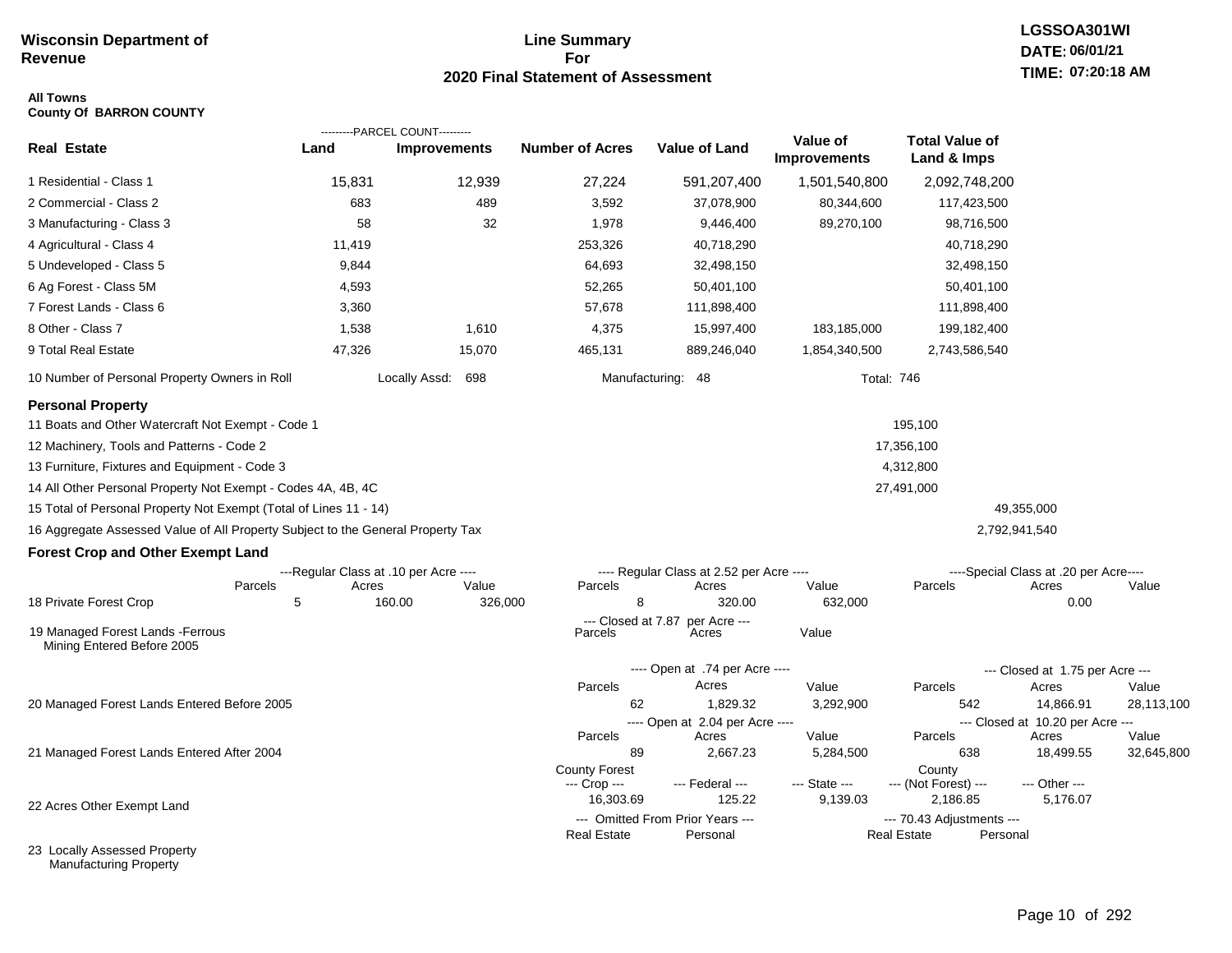## **Line Summary For 2020 Final Statement of Assessment**

| All Villages<br><b>County Of BARRON COUNTY</b>                                  |                                       |                                                       | 2020 Final Statement of Assessment              |                                          |                                                 |                                |                                       | TIME: 07:20:18 |
|---------------------------------------------------------------------------------|---------------------------------------|-------------------------------------------------------|-------------------------------------------------|------------------------------------------|-------------------------------------------------|--------------------------------|---------------------------------------|----------------|
| <b>Real Estate</b>                                                              | Land                                  | ---------PARCEL COUNT---------<br><b>Improvements</b> | <b>Number of Acres</b>                          | <b>Value of Land</b>                     | Value of<br><b>Improvements</b>                 |                                | <b>Total Value of</b><br>Land & Imps  |                |
| 1 Residential - Class 1                                                         | 1,881                                 | 1,648                                                 | 879                                             | 19,877,000                               | 134,572,800                                     |                                | 154,449,800                           |                |
| 2 Commercial - Class 2                                                          | 351                                   | 272                                                   | 398                                             | 9,063,100                                |                                                 | 52,447,900                     | 61,511,000                            |                |
| 3 Manufacturing - Class 3                                                       | 14                                    | 14                                                    | 97                                              | 879,800                                  |                                                 | 17,030,400                     | 17,910,200                            |                |
| 4 Agricultural - Class 4                                                        | 102                                   |                                                       | 1,446                                           | 266,550                                  |                                                 |                                | 266,550                               |                |
| 5 Undeveloped - Class 5                                                         | 80                                    |                                                       | 667                                             | 455,700                                  |                                                 |                                | 455,700                               |                |
| 6 Ag Forest - Class 5M                                                          | 18                                    |                                                       | 152                                             | 130,200                                  |                                                 |                                | 130,200                               |                |
| 7 Forest Lands - Class 6                                                        | 44                                    |                                                       | 360                                             | 715,700                                  |                                                 |                                | 715,700                               |                |
| 8 Other - Class 7                                                               | 17                                    | 16                                                    | 32                                              | 111,400                                  |                                                 | 788,300                        | 899,700                               |                |
| 9 Total Real Estate                                                             | 2,507                                 | 1,950                                                 | 4,031                                           | 31,499,450                               | 204,839,400                                     |                                | 236,338,850                           |                |
| 10 Number of Personal Property Owners in Roll                                   |                                       | Locally Assd: 203                                     |                                                 | Manufacturing: 11                        |                                                 | Total: 214                     |                                       |                |
| <b>Personal Property</b>                                                        |                                       |                                                       |                                                 |                                          |                                                 |                                |                                       |                |
| 11 Boats and Other Watercraft Not Exempt - Code 1                               |                                       |                                                       |                                                 |                                          |                                                 |                                |                                       |                |
| 12 Machinery, Tools and Patterns - Code 2                                       |                                       |                                                       |                                                 |                                          |                                                 | 4,847,300                      |                                       |                |
| 13 Furniture, Fixtures and Equipment - Code 3                                   |                                       |                                                       |                                                 |                                          |                                                 | 2,320,200                      |                                       |                |
| 14 All Other Personal Property Not Exempt - Codes 4A, 4B, 4C                    |                                       |                                                       |                                                 |                                          |                                                 | 2,090,500                      |                                       |                |
| 15 Total of Personal Property Not Exempt (Total of Lines 11 - 14)               |                                       |                                                       |                                                 |                                          |                                                 |                                | 9,258,000                             |                |
| 16 Aggregate Assessed Value of All Property Subject to the General Property Tax |                                       |                                                       |                                                 |                                          |                                                 |                                | 245,596,850                           |                |
| <b>Forest Crop and Other Exempt Land</b>                                        |                                       |                                                       |                                                 |                                          |                                                 |                                |                                       |                |
|                                                                                 | ---Regular Class at .10 per Acre ---- |                                                       |                                                 | ---- Regular Class at 2.52 per Acre ---- |                                                 |                                | ----Special Class at .20 per Acre---- |                |
| Parcels<br>18 Private Forest Crop                                               | Acres<br>0.00                         | Value                                                 | Parcels                                         | Acres<br>0.00                            | Value                                           | Parcels                        | Acres                                 | Value          |
|                                                                                 |                                       |                                                       | --- Closed at 7.87 per Acre ---                 |                                          |                                                 |                                |                                       |                |
| 19 Managed Forest Lands-Ferrous<br>Mining Entered Before 2005                   |                                       |                                                       | Parcels                                         | Acres                                    | Value                                           |                                |                                       |                |
|                                                                                 |                                       |                                                       |                                                 | ---- Open at .74 per Acre ----           |                                                 |                                | --- Closed at 1.75 per Acre ---       |                |
|                                                                                 |                                       |                                                       | Parcels                                         | Acres<br>0.00                            | Value                                           | Parcels<br>$\mathbf 1$         | Acres<br>11.00                        | Value          |
| 20 Managed Forest Lands Entered Before 2005                                     |                                       |                                                       |                                                 | ---- Open at 2.04 per Acre ----          |                                                 |                                | --- Closed at 10.20 per Acre ---      | 9,900          |
|                                                                                 |                                       |                                                       | Parcels                                         | Acres                                    | Value                                           | Parcels                        | Acres                                 | Value          |
| 21 Managed Forest Lands Entered After 2004                                      |                                       |                                                       |                                                 | 0.00                                     |                                                 |                                | 0.00                                  |                |
|                                                                                 |                                       |                                                       | <b>County Forest</b><br>--- Crop ---            | --- Federal ---                          | --- State ---                                   | County<br>--- (Not Forest) --- | --- Other ---                         |                |
| 22 Acres Other Exempt Land                                                      |                                       |                                                       | 0.00                                            | 0.00                                     | 158.40                                          | 17.30                          |                                       | 999.27         |
|                                                                                 |                                       |                                                       | --- Omitted From Prior Years ---<br>Real Estate | Personal                                 | --- 70.43 Adjustments ---<br><b>Real Estate</b> | Personal                       |                                       |                |

23 Locally Assessed Property Manufacturing Property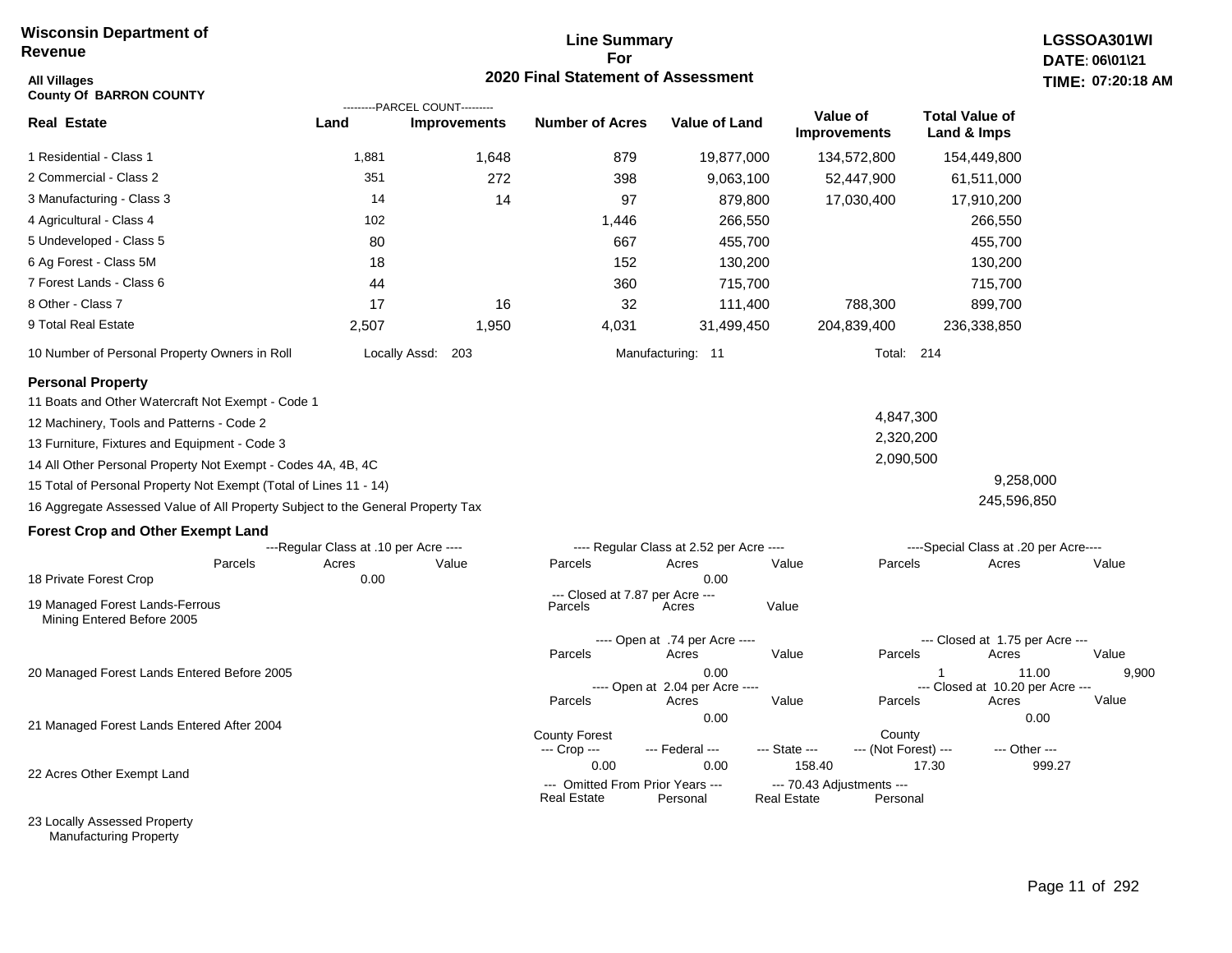#### **Line Summary For 2020 Final Statement of Assessment Wisconsin Department of Revenue All Cities County Of BARRON COUNTY LGSSOA301WI DATE: 06/01/21 TIME: 07:20:18 AM Real Estate** 1 Residential - Class 1 2 Commercial - Class 2 3 Manufacturing - Class 3 4 Agricultural - Class 4 5 Undeveloped - Class 5 6 Ag Forest - Class 5M 7 Forest Lands - Class 6 8 Other - Class 7 9 Total Real Estate 10 Number of Personal Property Owners in Roll 6,214 5,537 2,143 139,443,700 536,390,900 675,834,600 **Land Improvements Number of Acres Value of Land Value of Improvements Total Value of Land & Imps** 1,158 69 69 104 15 21 3 7,653 984 53 2 6,576 1,240 453 729 372 151 200 22 5,310 85,122,200 8,844,800 121,100 217,100 206,300 460,700 104,600 234,520,500 319,049,300 42,263,200 78,700 897,782,100 404,171,500 51,108,000 121,100 217,100 206,300 460,700 183,300 1,132,302,600 Locally Assd: 968 Manufacturing: 35 Total: 1,003 **Personal Property** 11 Boats and Other Watercraft Not Exempt - Code 1 12 Machinery, Tools and Patterns - Code 2 13 Furniture, Fixtures and Equipment - Code 3 14 All Other Personal Property Not Exempt - Codes 4A, 4B, 4C 15 Total of Personal Property Not Exempt (Total of Lines 11 - 14) 16 Aggregate Assessed Value of All Property Subject to the General Property Tax 17,900 7,732,200 23,949,300 8,658,400 40,357,800 1,172,660,400 **Forest Crop and Other Exempt Land** ---Regular Class at .10 per Acre ---- ---- Regular Class at 2.52 per Acre ---- ----Special Class at .20 per Acre---- 18 Private Forest Crop Parcels 0.00 0.00 Acres Value Parcels Acres Value Parcels Acres Value --- Closed at 1.75 per Acre --- ---------PARCEL COUNT--------- 19 Managed Forest Lands-Ferrous Mining Entered Before 2005 --- Closed at 7.87 per Acre ---<br>rcels Acres Parcels **Acres** Value

20 Managed Forest Lands Entered Before 2005 21 Managed Forest Lands Entered After 2004 ---- Open at .74 per Acre<br>Acres Parcels 0.00 0.00 Acres Value Parcels Acres Value ---- Open at 2.04 per Acre ---<br>Acres Value Parcels Parcels Acres Acres Parcels 0.00 3 67.19 201,600 Acres **Value Parcels Acres Value** County Forest County County --- Crop --- 0.00 0.45 249.61 211.82 3,125.86 --- Federal --- - --- State --- --- (Not Forest) --- --- Other ---22 Acres Other Exempt Land 23 Locally Assessed Property --- Omitted From Prior Years --- --- --- 70.43 Adjustments ---<br>eal Estate --- --- --- Real Estate --- Personal -65,900 **Real Estate**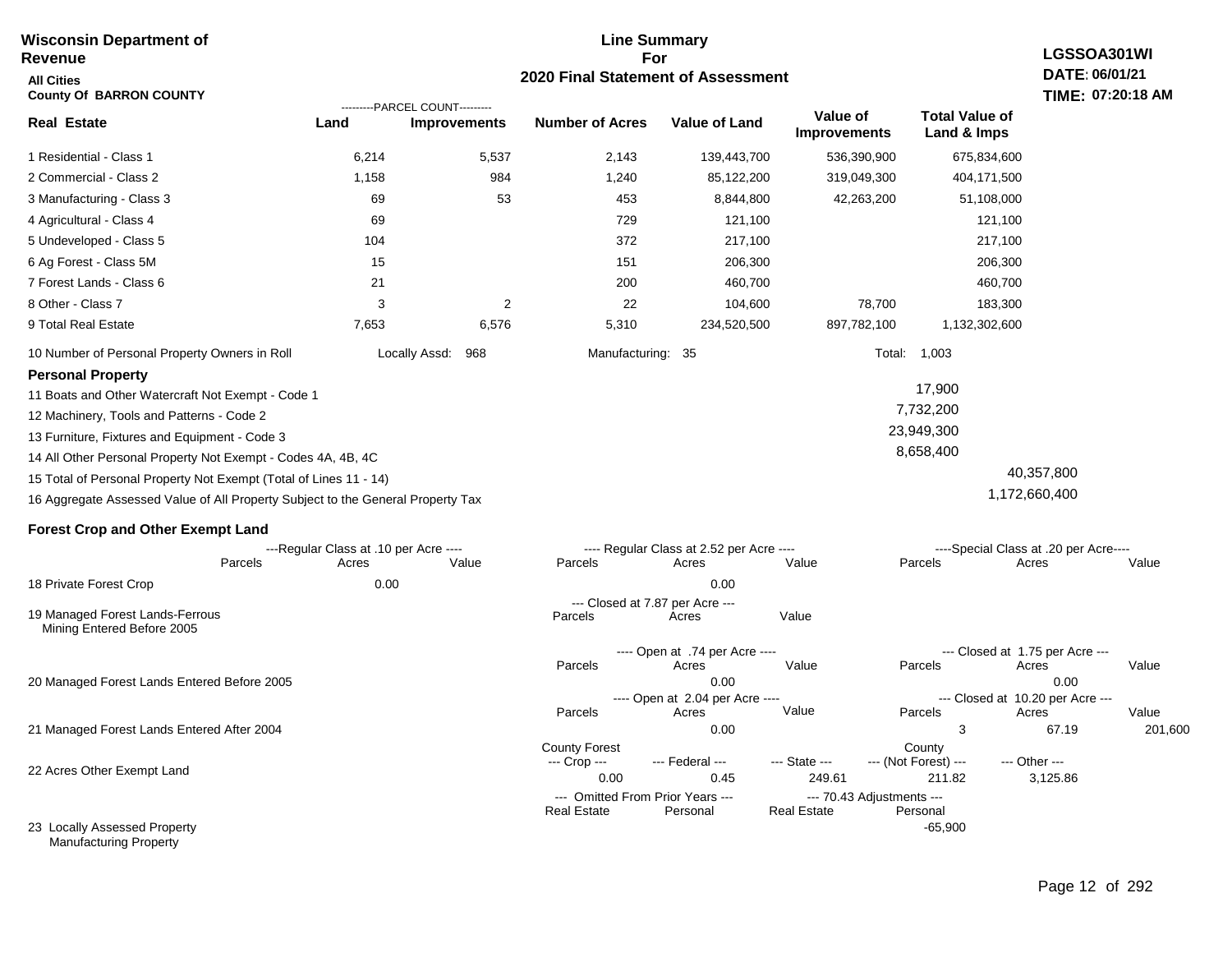**County Of BAYFIELD COUNTY**

## **Line Summary For 2020 Final Statement of Assessment**

**LGSSOA301WI DATE: 06/01/21 All Municipalities TIME: 07:20:18 AM**

|                                                                                 |        | ---------PARCEL COUNT--------- |                        |                      |                                 |                                      |
|---------------------------------------------------------------------------------|--------|--------------------------------|------------------------|----------------------|---------------------------------|--------------------------------------|
| Real Estate                                                                     | Land   | <b>Improvements</b>            | <b>Number of Acres</b> | <b>Value of Land</b> | Value of<br><b>Improvements</b> | <b>Total Value of</b><br>Land & Imps |
| 1 Residential - Class 1                                                         | 16,644 | 12,301                         | 35,624                 | 891,687,800          | 1,232,169,400                   | 2,123,857,200                        |
| 2 Commercial - Class 2                                                          | 1,031  | 804                            | 2,192                  | 46,072,900           | 105,412,000                     | 151,484,900                          |
| 3 Manufacturing - Class 3                                                       | 10     | 9                              | 63                     | 305,800              | 3,047,600                       | 3,353,400                            |
| 4 Agricultural - Class 4                                                        | 3,715  |                                | 76,594                 | 9,378,950            |                                 | 9,378,950                            |
| 5 Undeveloped - Class 5                                                         | 3,340  |                                | 31,206                 | 9,357,200            |                                 | 9,357,200                            |
| 6 Ag Forest - Class 5M                                                          | 1,748  |                                | 30,339                 | 19,775,100           |                                 | 19,775,100                           |
| 7 Forest Lands - Class 6                                                        | 8,797  |                                | 194,950                | 269,295,800          |                                 | 269,295,800                          |
| 8 Other - Class 7                                                               | 235    | 233                            | 395                    | 1,494,200            | 17,865,300                      | 19,359,500                           |
| 9 Total Real Estate                                                             | 35,520 | 13,347                         | 371,363                | 1,247,367,750        | 1,358,494,300                   | 2,605,862,050                        |
| 10 Number of Personal Property Owners in Roll                                   |        | Locally Assd:<br>864           |                        | Manufacturing: 15    | <b>Total: 879</b>               |                                      |
| <b>Personal Property</b>                                                        |        |                                |                        |                      |                                 |                                      |
| 11 Boats and Other Watercraft Not Exempt - Code 1                               |        |                                |                        |                      |                                 | 440,760                              |
| 12 Machinery, Tools and Patterns - Code 2                                       |        |                                |                        |                      |                                 | 311,500                              |
| 13 Furniture, Fixtures and Equipment - Code 3                                   |        |                                |                        |                      |                                 | 3,928,785                            |
| 14 All Other Personal Property Not Exempt - Codes 4A, 4B, 4C                    |        |                                |                        |                      |                                 | 4,177,371                            |
| 15 Total of Personal Property Not Exempt (Total of Lines 11 - 14)               |        |                                |                        |                      |                                 | 8,858,416                            |
| 16 Aggregate Assessed Value of All Property Subject to the General Property Tax |        |                                |                        |                      |                                 | 2,614,720,466                        |
|                                                                                 |        |                                |                        |                      |                                 |                                      |

## **Forest Crop and Other Exempt Land**

|                                                                 |         | ---Regular Class at .10 per Acre ---- |         |                                                        | ---- Regular Class at 2.52 per Acre ---- |               |                                                 | ----Special Class at .20 per Acre---- |            |  |  |  |
|-----------------------------------------------------------------|---------|---------------------------------------|---------|--------------------------------------------------------|------------------------------------------|---------------|-------------------------------------------------|---------------------------------------|------------|--|--|--|
|                                                                 | Parcels | Acres                                 | Value   | Parcels                                                | Acres                                    | Value         | Parcels                                         | Acres                                 | Value      |  |  |  |
| 18 Private Forest Crop                                          | 5       | 198.95                                | 177,400 | 46                                                     | 838.82.                                  | 2,304,300     |                                                 | 0.00                                  |            |  |  |  |
| 19 Managed Forest Lands - Ferrous<br>Mining Entered Before 2005 |         |                                       |         | Parcels                                                | --- Closed at 7.87 per Acre ---<br>Acres | Value         |                                                 |                                       |            |  |  |  |
|                                                                 |         |                                       |         |                                                        | ---- Open at .74 per Acre ----           |               |                                                 | --- Closed at 1.75 per Acre ---       |            |  |  |  |
|                                                                 |         |                                       |         | Parcels                                                | Acres                                    | Value         | Parcels                                         | Acres                                 | Value      |  |  |  |
| 20 Managed Forest Lands Entered Before 2005                     |         |                                       |         | 833                                                    | 31,867.45                                | 39,693,100    | 504                                             | 17,857.68                             | 23,628,300 |  |  |  |
|                                                                 |         |                                       |         |                                                        | ---- Open at 2.04 per Acre ----          |               |                                                 | --- Closed at 10.20 per Acre ---      |            |  |  |  |
|                                                                 |         |                                       |         | Parcels                                                | Acres                                    | Value         | Parcels                                         | Acres                                 | Value      |  |  |  |
| 21 Managed Forest Lands Entered After 2004                      |         |                                       |         | 391                                                    | 13,747.36                                | 18,444,600    | 369                                             | 11,496.40                             | 21,845,500 |  |  |  |
|                                                                 |         |                                       |         | <b>County Forest</b><br>--- Crop ---                   | --- Federal ---                          | --- State --- | County<br>--- (Not Forest) ---                  | --- Other ---                         |            |  |  |  |
| 22 Acres Other Exempt Land                                      |         |                                       |         | 174,075.88                                             | 291,200.60                               | 26,766.56     | 3,152.79                                        | 9,012.59                              |            |  |  |  |
|                                                                 |         |                                       |         | --- Omitted From Prior Years ---<br><b>Real Estate</b> | Personal                                 |               | --- 70.43 Adjustments ---<br><b>Real Estate</b> | Personal                              |            |  |  |  |
| 23 Locally Assessed Property<br><b>Manufacturing Property</b>   |         |                                       |         | 22,000                                                 |                                          |               |                                                 |                                       |            |  |  |  |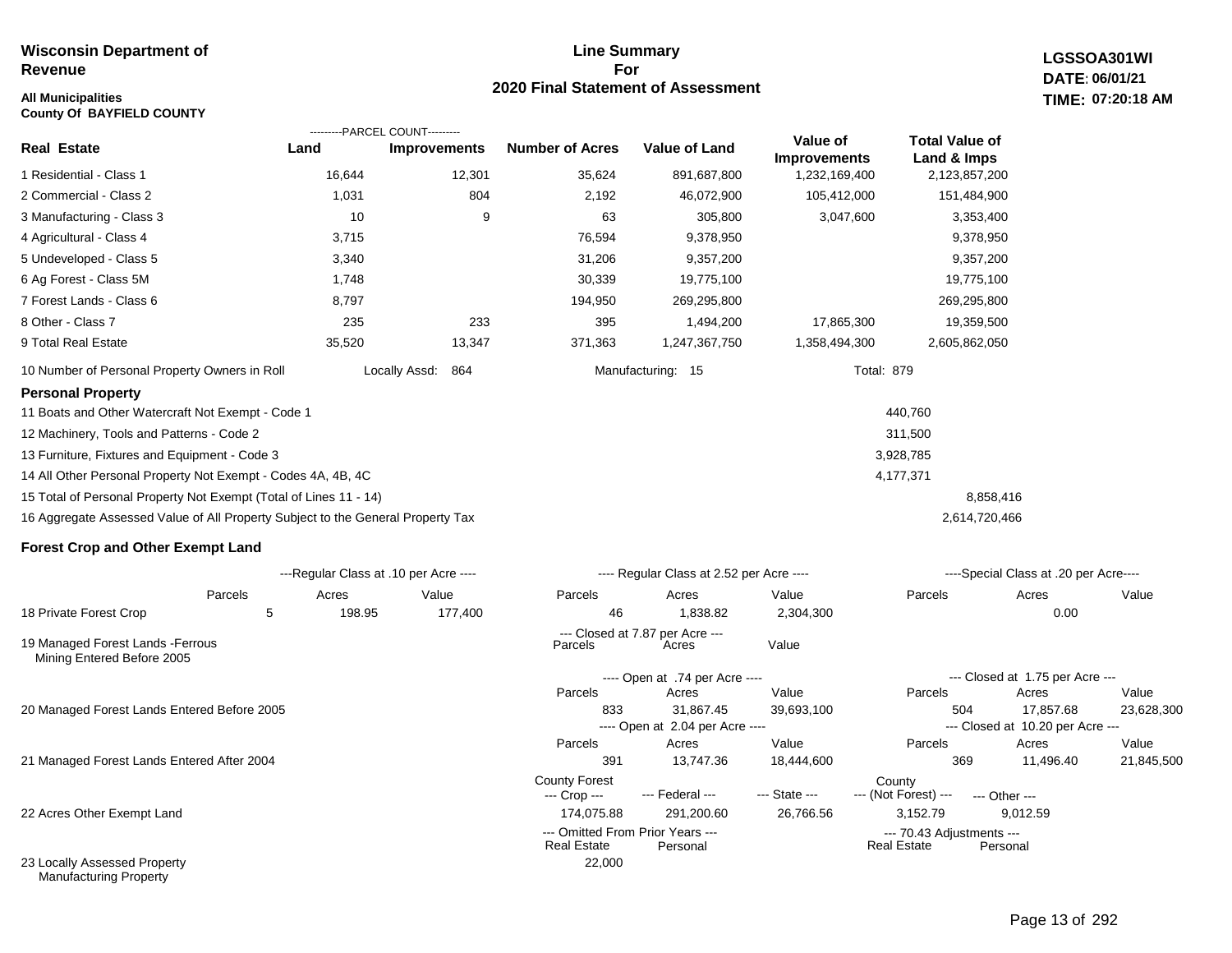## **Line Summary For 2020 Final Statement of Assessment**

## **All Towns County Of BAYFIELD COUNTY**

|                                                                                 |                                       | ---------PARCEL COUNT--------- |                               |                                              |                                 |                                          |                                           |            |
|---------------------------------------------------------------------------------|---------------------------------------|--------------------------------|-------------------------------|----------------------------------------------|---------------------------------|------------------------------------------|-------------------------------------------|------------|
| <b>Real Estate</b>                                                              | Land                                  | <b>Improvements</b>            | <b>Number of Acres</b>        | <b>Value of Land</b>                         | Value of<br><b>Improvements</b> | <b>Total Value of</b><br>Land & Imps     |                                           |            |
| 1 Residential - Class 1                                                         | 14,872                                | 11,061                         | 34,183                        | 847,161,200                                  | 1,106,798,700                   | 1,953,959,900                            |                                           |            |
| 2 Commercial - Class 2                                                          | 699                                   | 555                            | 2,041                         | 31,484,600                                   | 68,376,100                      | 99,860,700                               |                                           |            |
| 3 Manufacturing - Class 3                                                       | 6                                     | 6                              | 59                            | 222,300                                      | 2,323,800                       | 2,546,100                                |                                           |            |
| 4 Agricultural - Class 4                                                        | 3,696                                 |                                | 76,425                        | 9,356,350                                    |                                 | 9,356,350                                |                                           |            |
| 5 Undeveloped - Class 5                                                         | 3,329                                 |                                | 31,154                        | 9,334,100                                    |                                 | 9,334,100                                |                                           |            |
| 6 Ag Forest - Class 5M                                                          | 1,746                                 |                                | 30,325                        | 19,765,300                                   |                                 | 19,765,300                               |                                           |            |
| 7 Forest Lands - Class 6                                                        | 8,791                                 |                                | 194,864                       | 269,133,400                                  |                                 | 269,133,400                              |                                           |            |
| 8 Other - Class 7                                                               | 234                                   | 232                            | 394                           | 1,486,200                                    | 17,811,900                      | 19,298,100                               |                                           |            |
| 9 Total Real Estate                                                             | 33,373                                | 11,854                         | 369,445                       | 1,187,943,450                                | 1,195,310,500                   | 2,383,253,950                            |                                           |            |
| 10 Number of Personal Property Owners in Roll                                   |                                       | Locally Assd: 636              |                               | Manufacturing: 11                            |                                 | Total: 647                               |                                           |            |
| <b>Personal Property</b>                                                        |                                       |                                |                               |                                              |                                 |                                          |                                           |            |
| 11 Boats and Other Watercraft Not Exempt - Code 1                               |                                       |                                |                               |                                              |                                 | 351,160                                  |                                           |            |
| 12 Machinery, Tools and Patterns - Code 2                                       |                                       |                                |                               |                                              |                                 | 226,100                                  |                                           |            |
| 13 Furniture, Fixtures and Equipment - Code 3                                   |                                       |                                |                               |                                              |                                 | 2,777,820                                |                                           |            |
| 14 All Other Personal Property Not Exempt - Codes 4A, 4B, 4C                    |                                       |                                |                               |                                              |                                 | 4,070,811                                |                                           |            |
| 15 Total of Personal Property Not Exempt (Total of Lines 11 - 14)               |                                       |                                |                               |                                              |                                 |                                          | 7,425,891                                 |            |
| 16 Aggregate Assessed Value of All Property Subject to the General Property Tax |                                       |                                |                               |                                              |                                 |                                          | 2,390,679,841                             |            |
| <b>Forest Crop and Other Exempt Land</b>                                        |                                       |                                |                               |                                              |                                 |                                          |                                           |            |
|                                                                                 | ---Regular Class at .10 per Acre ---- |                                |                               | ---- Regular Class at 2.52 per Acre ----     |                                 |                                          | ----Special Class at .20 per Acre----     |            |
|                                                                                 | Parcels<br>Acres                      | Value                          | Parcels                       | Acres                                        | Value                           | Parcels                                  | Acres                                     | Value      |
| 18 Private Forest Crop                                                          | 5                                     | 198.95<br>177,400              | 46                            | 1,838.82                                     | 2,304,300                       |                                          | 0.00                                      |            |
| 19 Managed Forest Lands - Ferrous<br>Mining Entered Before 2005                 |                                       |                                | --- Closed at 7.87<br>Parcels | per Acre ---<br>Acres                        | Value                           |                                          |                                           |            |
|                                                                                 |                                       |                                |                               | ---- Open at .74 per Acre ----               |                                 |                                          | --- Closed at 1.75 per Acre ---           |            |
|                                                                                 |                                       |                                | Parcels                       | Acres                                        | Value                           | Parcels                                  | Acres                                     | Value      |
| 20 Managed Forest Lands Entered Before 2005                                     |                                       |                                | 833                           | 31,867.45                                    | 39,693,100                      | 504                                      | 17,857.68                                 | 23,628,300 |
|                                                                                 |                                       |                                | Parcels                       | ---- Open at 2.04 per Acre ----<br>Acres     | Value                           | Parcels                                  | --- Closed at 10.20 per Acre ---<br>Acres | Value      |
| 21 Managed Forest Lands Entered After 2004                                      |                                       |                                | 391                           | 13,747.36                                    | 18,444,600                      | 368                                      | 11,465.40                                 | 21,768,000 |
|                                                                                 |                                       |                                | <b>County Forest</b>          |                                              |                                 | County                                   |                                           |            |
|                                                                                 |                                       |                                | --- Crop ---                  | --- Federal ---                              | --- State ---                   | --- (Not Forest) ---                     | --- Other ---                             |            |
| 22 Acres Other Exempt Land                                                      |                                       |                                | 174,075.88                    | 291,200.27                                   | 26,737.47                       | 3,109.80                                 | 8,554.02                                  |            |
|                                                                                 |                                       |                                | <b>Real Estate</b>            | --- Omitted From Prior Years ---<br>Personal |                                 | --- 70.43 Adjustments ---<br>Real Estate | Personal                                  |            |
| 23 Locally Assessed Property<br><b>Manufacturing Property</b>                   |                                       |                                | 22,000                        |                                              |                                 |                                          |                                           |            |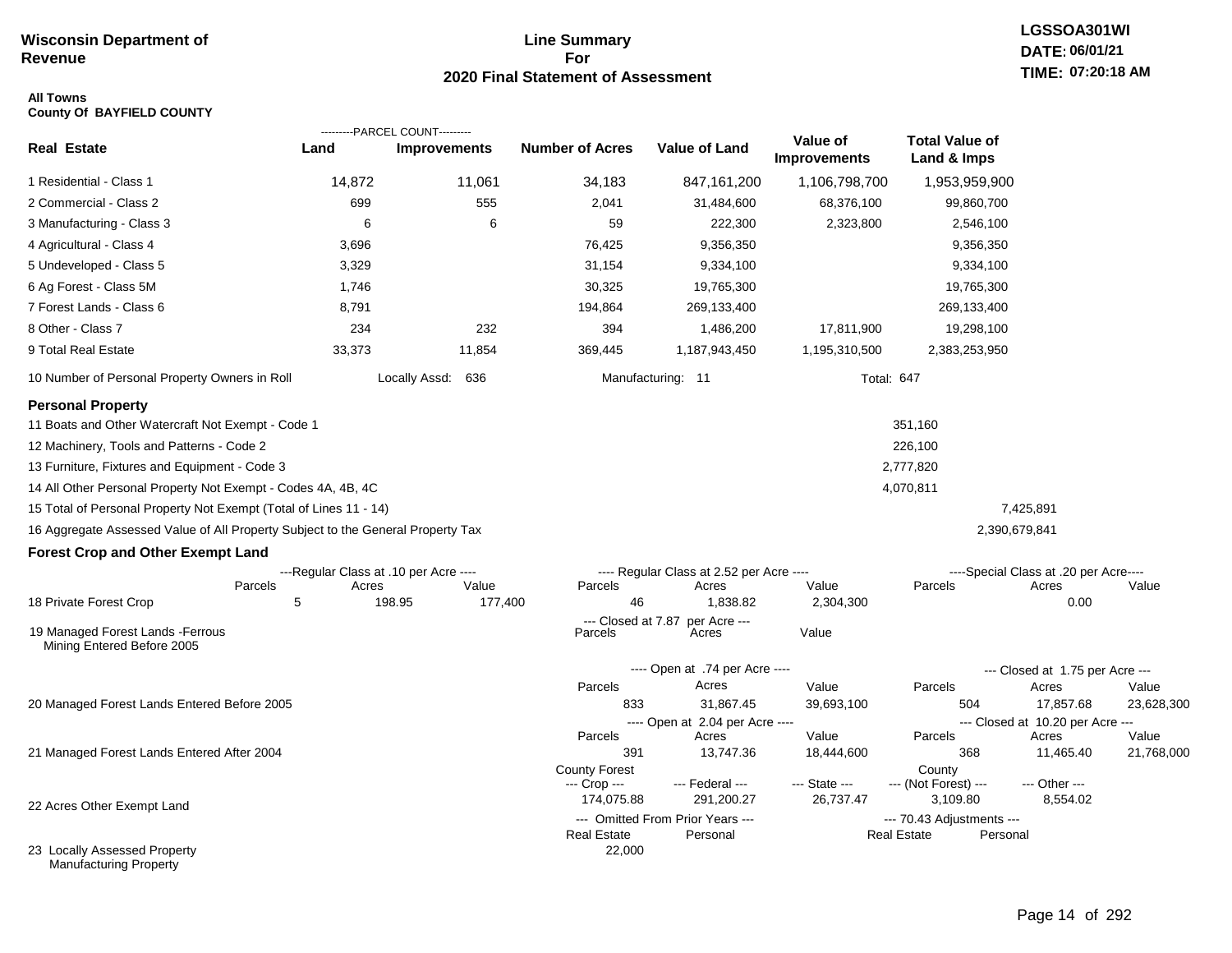## **Line Summary For 2020 Final Statement of Assessment**

| All Villages<br><b>County Of BAYFIELD COUNTY</b>                                |                                       | ---------PARCEL COUNT--------- | 2020 Final Statement of Assessment   |                                          |                    |                                 |                                       | TIME: 07:20   |
|---------------------------------------------------------------------------------|---------------------------------------|--------------------------------|--------------------------------------|------------------------------------------|--------------------|---------------------------------|---------------------------------------|---------------|
| Real Estate                                                                     | Land                                  | <b>Improvements</b>            | <b>Number of Acres</b>               | <b>Value of Land</b>                     |                    | Value of<br><b>Improvements</b> | <b>Total Value of</b><br>Land & Imps  |               |
| 1 Residential - Class 1                                                         | 165                                   | 47                             | 58                                   |                                          | 403,100            | 2,524,300                       | 2,927,400                             |               |
| 2 Commercial - Class 2                                                          | 18                                    | 6                              | 6                                    |                                          | 53,400             | 284,700                         | 338,100                               |               |
| 3 Manufacturing - Class 3                                                       |                                       |                                |                                      |                                          |                    |                                 |                                       |               |
| 4 Agricultural - Class 4                                                        | 13                                    |                                | 135                                  |                                          | 18,100             |                                 | 18,100                                |               |
| 5 Undeveloped - Class 5                                                         | 8                                     |                                | 38                                   |                                          | 6,200              |                                 | 6,200                                 |               |
| 6 Ag Forest - Class 5M                                                          | 2                                     |                                | 14                                   |                                          | 9,800              |                                 | 9,800                                 |               |
| 7 Forest Lands - Class 6                                                        | $\overline{4}$                        |                                | 40                                   |                                          | 55,700             |                                 | 55,700                                |               |
| 8 Other - Class 7                                                               |                                       |                                |                                      |                                          |                    |                                 |                                       |               |
| 9 Total Real Estate                                                             | 210                                   | 53                             | 291                                  |                                          | 546,300            | 2,809,000                       | 3,355,300                             |               |
| 10 Number of Personal Property Owners in Roll                                   |                                       | Locally Assd: 5                |                                      | Manufacturing:                           |                    | Total: 5                        |                                       |               |
| <b>Personal Property</b>                                                        |                                       |                                |                                      |                                          |                    |                                 |                                       |               |
| 11 Boats and Other Watercraft Not Exempt - Code 1                               |                                       |                                |                                      |                                          |                    |                                 |                                       |               |
| 12 Machinery, Tools and Patterns - Code 2                                       |                                       |                                |                                      |                                          |                    |                                 |                                       |               |
| 13 Furniture, Fixtures and Equipment - Code 3                                   |                                       |                                |                                      |                                          |                    |                                 | 1,065                                 |               |
| 14 All Other Personal Property Not Exempt - Codes 4A, 4B, 4C                    |                                       |                                |                                      |                                          |                    |                                 | 960                                   |               |
| 15 Total of Personal Property Not Exempt (Total of Lines 11 - 14)               |                                       |                                |                                      |                                          |                    |                                 |                                       | 2,025         |
| 16 Aggregate Assessed Value of All Property Subject to the General Property Tax |                                       |                                |                                      |                                          |                    |                                 | 3,357,325                             |               |
| <b>Forest Crop and Other Exempt Land</b>                                        |                                       |                                |                                      |                                          |                    |                                 |                                       |               |
|                                                                                 | ---Regular Class at .10 per Acre ---- |                                |                                      | ---- Regular Class at 2.52 per Acre ---- |                    |                                 | ----Special Class at .20 per Acre---- |               |
| Parcels                                                                         | Acres                                 | Value                          | Parcels                              | Acres<br>0.00                            | Value              | Parcels                         | Acres                                 | Value         |
| 18 Private Forest Crop                                                          | 0.00                                  |                                | --- Closed at 7.87 per Acre ---      |                                          |                    |                                 |                                       |               |
| 19 Managed Forest Lands-Ferrous<br>Mining Entered Before 2005                   |                                       |                                | Parcels                              | Acres                                    | Value              |                                 |                                       |               |
|                                                                                 |                                       |                                |                                      | ---- Open at .74 per Acre ----           |                    |                                 | --- Closed at 1.75 per Acre ---       |               |
| 20 Managed Forest Lands Entered Before 2005                                     |                                       |                                | Parcels                              | Acres<br>0.00                            | Value              | Parcels                         | Acres                                 | Value<br>0.00 |
|                                                                                 |                                       |                                |                                      | ---- Open at 2.04 per Acre ----          |                    |                                 | --- Closed at 10.20 per Acre ---      |               |
|                                                                                 |                                       |                                | Parcels                              | Acres                                    | Value              | Parcels                         | Acres                                 | Value         |
| 21 Managed Forest Lands Entered After 2004                                      |                                       |                                |                                      | 0.00                                     |                    |                                 |                                       | 0.00          |
|                                                                                 |                                       |                                | <b>County Forest</b><br>--- Crop --- | --- Federal ---                          | --- State ---      | County<br>--- (Not Forest) ---  |                                       | --- Other --- |
|                                                                                 |                                       |                                | 0.00                                 | 0.00                                     | 26.26              |                                 | 2.63                                  | 93.11         |
| 22 Acres Other Exempt Land                                                      |                                       |                                | --- Omitted From Prior Years ---     |                                          |                    | --- 70.43 Adjustments ---       |                                       |               |
|                                                                                 |                                       |                                | Real Estate                          | Personal                                 | <b>Real Estate</b> | Personal                        |                                       |               |

23 Locally Assessed Property Manufacturing Property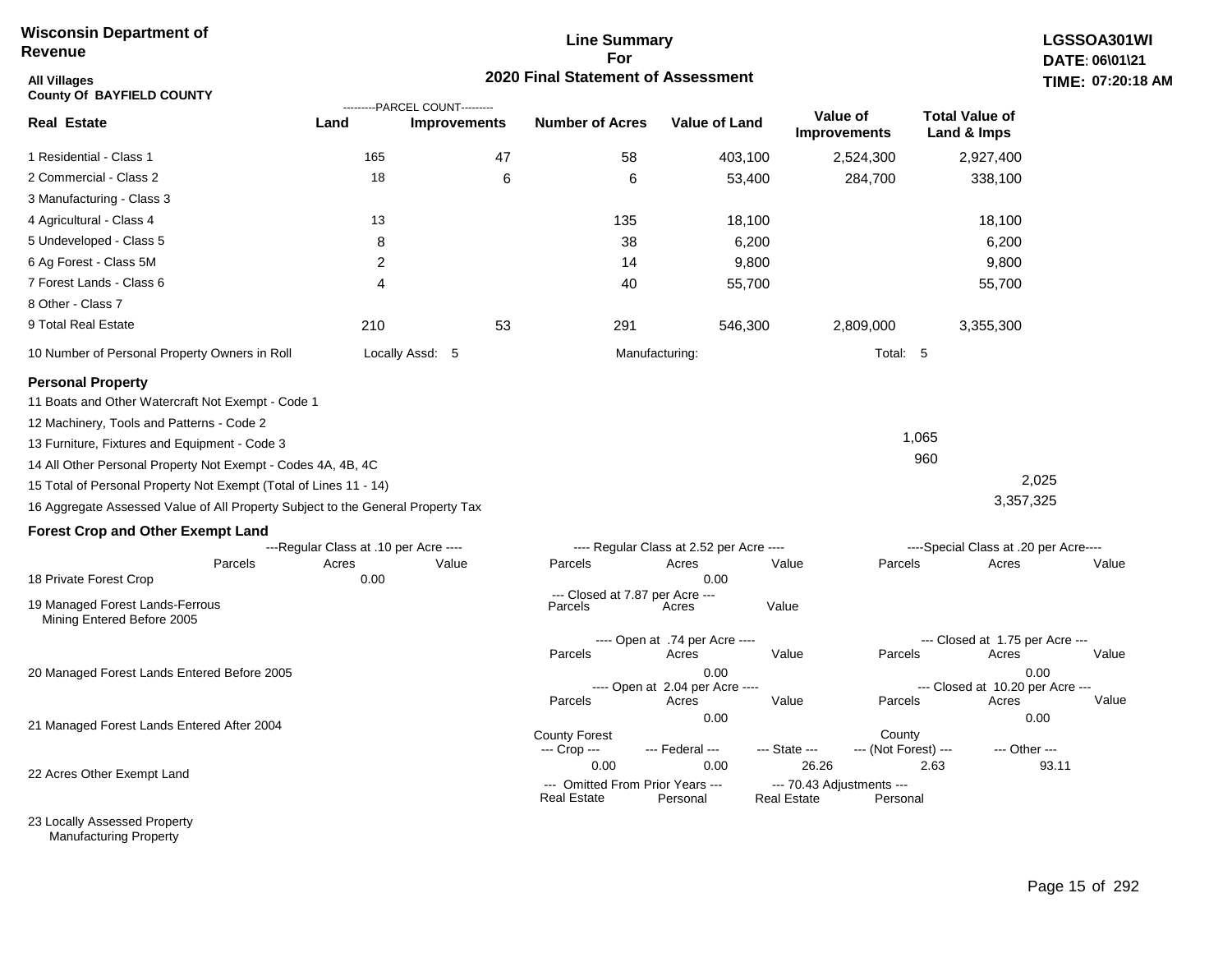#### **Line Summary For 2020 Final Statement of Assessment Wisconsin Department of Revenue All Cities County Of BAYFIELD COUNTY LGSSOA301WI DATE: 06/01/21 TIME: 07:20:18 AM Real Estate** 1 Residential - Class 1 2 Commercial - Class 2 3 Manufacturing - Class 3 4 Agricultural - Class 4 5 Undeveloped - Class 5 6 Ag Forest - Class 5M 7 Forest Lands - Class 6 8 Other - Class 7 9 Total Real Estate 10 Number of Personal Property Owners in Roll 1,607 1,193 1,383 44,123,500 122,846,400 166,969,900 **Land Improvements Number of Acres Value of Land Value of Improvements Total Value of Land & Imps** 314 4 6 3 2 1 1,937 243 3 1 1,440 145 4 34 14 46 1 1,627 14,534,900 83,500 4,500 16,900 106,700 8,000 58,878,000 36,751,200 723,800 53,400 160,374,800 51,286,100 807,300 4,500 16,900 106,700 61,400 219,252,800 Locally Assd: 223 Manufacturing: 4 Total: 227 **Personal Property** 11 Boats and Other Watercraft Not Exempt - Code 1 12 Machinery, Tools and Patterns - Code 2 13 Furniture, Fixtures and Equipment - Code 3 14 All Other Personal Property Not Exempt - Codes 4A, 4B, 4C 15 Total of Personal Property Not Exempt (Total of Lines 11 - 14) 16 Aggregate Assessed Value of All Property Subject to the General Property Tax 89,600 85,400 1,149,900 105,600 1,430,500 220,683,300 **Forest Crop and Other Exempt Land** ---Regular Class at .10 per Acre ---- ---- Regular Class at 2.52 per Acre ---- ----Special Class at .20 per Acre---- 18 Private Forest Crop 20 Managed Forest Lands Entered Before 2005 21 Managed Forest Lands Entered After 2004 Parcels 0.00 0.00 Acres Value Parcels Acres Value Parcels Acres Value ---- Open at .74 per Acre<br>Acres Parcels 0.00 0.00 Acres Value Parcels Acres Value --- Closed at 1.75 per Acre --- ---- Open at 2.04 per Acre ---- --- Closed at 10.20 per Acre --- Parcels 0.00 1 31.00 77,500 Acres **Value Parcels Acres Value** County Forest County County --- Crop --- 0.00 0.33 2.83 40.36 365.46 --- Federal --- - --- State --- --- (Not Forest) --- --- Other ---22 Acres Other Exempt Land 23 Locally Assessed Property --- Omitted From Prior Years ---<br>Real Estate Personal Personal Real Estate Personal **Real Estate** ---------PARCEL COUNT--------- 19 Managed Forest Lands-Ferrous Mining Entered Before 2005 --- Closed at 7.87 per Acre ---<br>rcels Acres Parcels **Acres** Value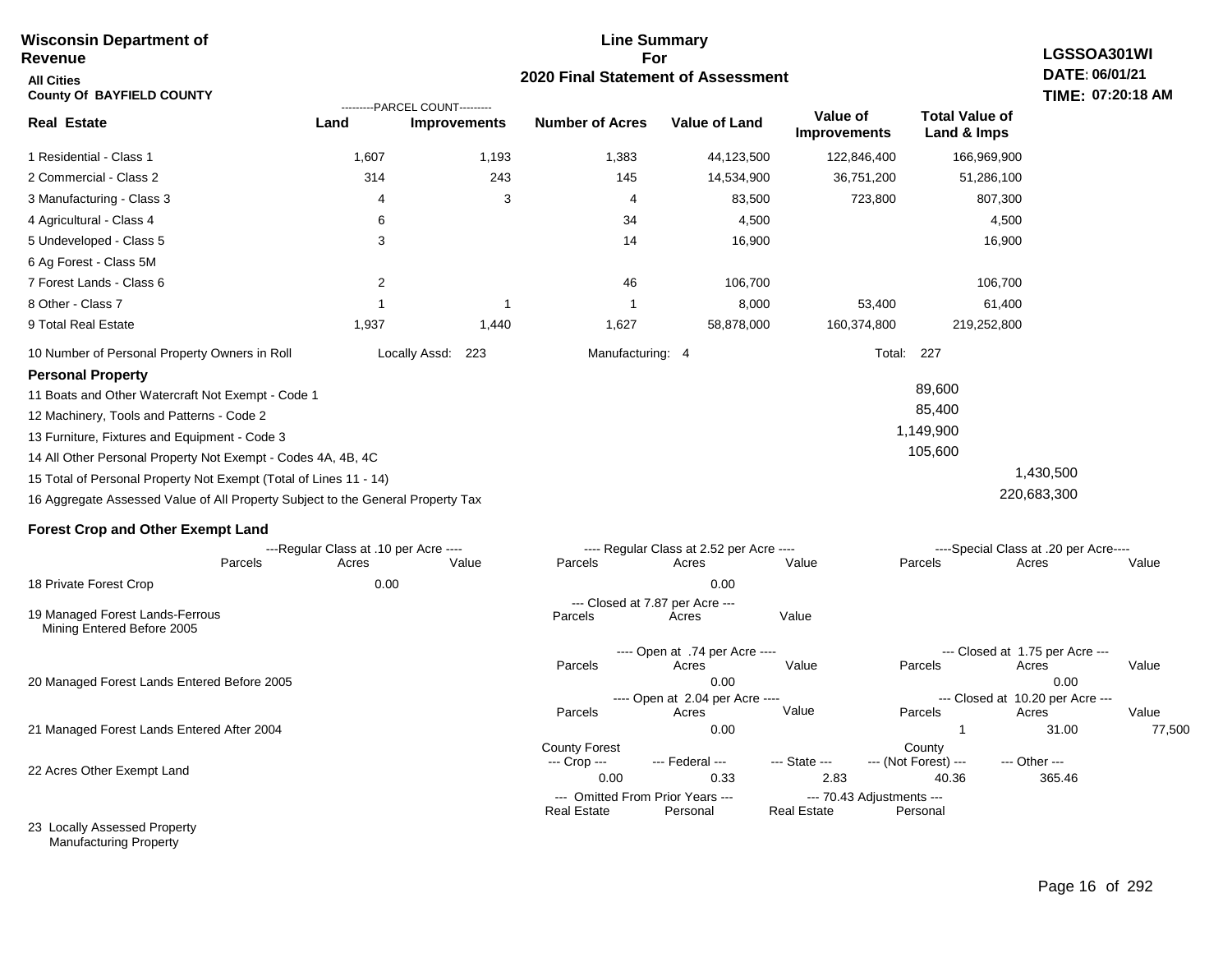## **All Municipalities TIME:**

**County Of BROWN COUNTY**

## **Line Summary For 2020 Final Statement of Assessment**

1,119,800 65,000

--- Omitted From Prior Years --- --- 70.43 Adjustments ---

**LGSSOA301WI DATE: 06/01/21 07:20:18 AM**

|                                                                                 | ---------PARCEL COUNT---------        |                     |                                      |                                          |                                 |                                      |                                              |           |
|---------------------------------------------------------------------------------|---------------------------------------|---------------------|--------------------------------------|------------------------------------------|---------------------------------|--------------------------------------|----------------------------------------------|-----------|
| <b>Real Estate</b>                                                              | Land                                  | <b>Improvements</b> | <b>Number of Acres</b>               | <b>Value of Land</b>                     | Value of<br><b>Improvements</b> | <b>Total Value of</b><br>Land & Imps |                                              |           |
| 1 Residential - Class 1                                                         | 83,164                                | 78,719              | 62,648                               | 3,128,212,600                            | 12,004,674,869                  | 15,132,887,469                       |                                              |           |
| 2 Commercial - Class 2                                                          | 6,587                                 | 5,670               | 14,603                               | 1,209,085,800                            | 4,198,843,135                   | 5,407,928,935                        |                                              |           |
| 3 Manufacturing - Class 3                                                       | 503                                   | 474                 | 3,831                                | 124,681,300                              | 883,425,300                     | 1,008,106,600                        |                                              |           |
| 4 Agricultural - Class 4                                                        | 8,348                                 |                     | 159,350                              | 29,026,600                               |                                 | 29,026,600                           |                                              |           |
| 5 Undeveloped - Class 5                                                         | 2,858                                 |                     | 18,540                               | 26,612,400                               |                                 | 26,612,400                           |                                              |           |
| 6 Ag Forest - Class 5M                                                          | 1,968                                 |                     | 16,362                               | 26,300,600                               |                                 | 26,300,600                           |                                              |           |
| 7 Forest Lands - Class 6                                                        | 1,060                                 |                     | 10,938                               | 34,898,100                               |                                 | 34,898,100                           |                                              |           |
| 8 Other - Class 7                                                               | 938                                   | 920                 | 2,622                                | 19,189,900                               | 159,376,900                     | 178,566,800                          |                                              |           |
| 9 Total Real Estate                                                             | 105,426                               | 85,783              | 288,894                              | 4,598,007,300                            | 17,246,320,204                  | 21,844,327,504                       |                                              |           |
| 10 Number of Personal Property Owners in Roll                                   | Locally Assd:                         | 6,431               |                                      | Manufacturing: 459                       |                                 | Total: 6,890                         |                                              |           |
| <b>Personal Property</b>                                                        |                                       |                     |                                      |                                          |                                 |                                      |                                              |           |
| 11 Boats and Other Watercraft Not Exempt - Code 1                               |                                       |                     |                                      |                                          |                                 | 139,400                              |                                              |           |
| 12 Machinery, Tools and Patterns - Code 2                                       |                                       |                     |                                      |                                          |                                 | 156,255,900                          |                                              |           |
| 13 Furniture, Fixtures and Equipment - Code 3                                   |                                       |                     |                                      |                                          |                                 | 246,543,505                          |                                              |           |
| 14 All Other Personal Property Not Exempt - Codes 4A, 4B, 4C                    |                                       |                     |                                      |                                          |                                 | 147,276,313                          |                                              |           |
| 15 Total of Personal Property Not Exempt (Total of Lines 11 - 14)               |                                       |                     |                                      |                                          |                                 | 550,215,118                          |                                              |           |
| 16 Aggregate Assessed Value of All Property Subject to the General Property Tax |                                       |                     |                                      |                                          |                                 | 22,394,542,622                       |                                              |           |
| <b>Forest Crop and Other Exempt Land</b>                                        |                                       |                     |                                      |                                          |                                 |                                      |                                              |           |
|                                                                                 | ---Regular Class at .10 per Acre ---- |                     |                                      | ---- Regular Class at 2.52 per Acre ---- |                                 |                                      | ----Special Class at .20 per Acre----        |           |
| Parcels                                                                         | Acres                                 | Value               | Parcels                              | Acres                                    | Value                           | Parcels                              | Acres                                        | Value     |
| 18 Private Forest Crop                                                          | 0.00                                  |                     |                                      | 0.00                                     |                                 |                                      | 0.00                                         |           |
| 19 Managed Forest Lands - Ferrous<br>Mining Entered Before 2005                 |                                       |                     | Parcels                              | --- Closed at 7.87 per Acre ---<br>Acres | Value                           |                                      |                                              |           |
|                                                                                 |                                       |                     |                                      | ---- Open at .74 per Acre ----           |                                 |                                      | --- Closed at 1.75 per Acre ---              |           |
|                                                                                 |                                       |                     | Parcels                              | Acres                                    | Value                           | Parcels                              | Acres                                        | Value     |
| 20 Managed Forest Lands Entered Before 2005                                     |                                       |                     |                                      | 21.14                                    | 71,900                          | 70                                   | 1,497.41<br>--- Closed at 10.20 per Acre --- | 3,827,300 |
|                                                                                 |                                       |                     | Parcels                              | ---- Open at 2.04 per Acre ----<br>Acres | Value                           | Parcels                              | Acres                                        | Value     |
| 21 Managed Forest Lands Entered After 2004                                      |                                       |                     | 10                                   | 167.81                                   | 675,200                         | 109                                  | 2,421.35                                     | 7,034,600 |
|                                                                                 |                                       |                     | <b>County Forest</b><br>--- Crop --- | --- Federal ---                          | --- State ---                   | County<br>--- (Not Forest) ---       | --- Other ---                                |           |
| 22 Acres Other Exempt Land                                                      |                                       |                     | 24.00                                | 2,184.53                                 | 4,727.10                        | 8,152.83                             | 12,660.73                                    |           |

Real Estate

23 Locally Assessed Property Manufacturing Property

45,000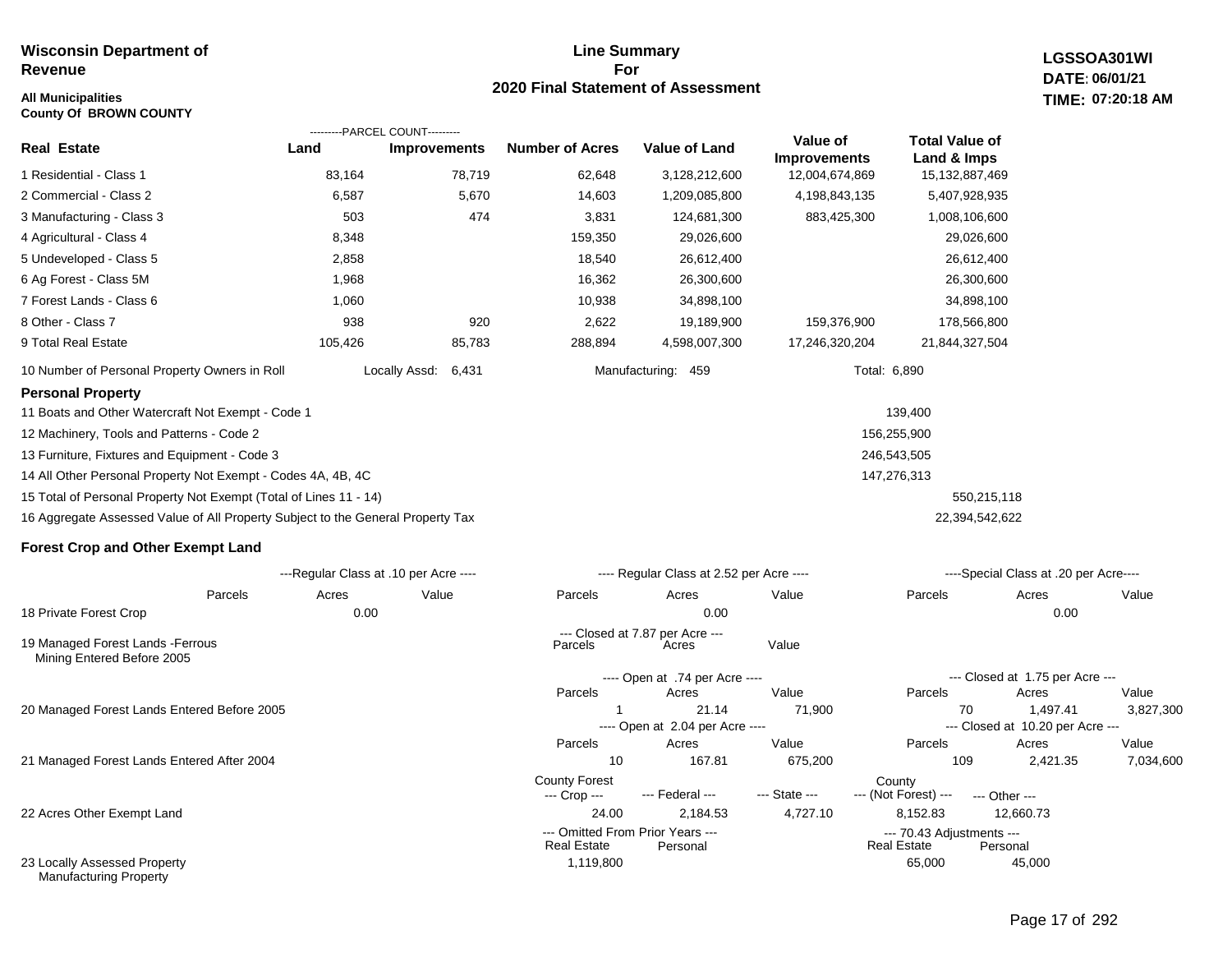Manufacturing Property

## **Line Summary For 2020 Final Statement of Assessment**

# **LGSSOA301WI DATE: 06/01/21 TIME: 07:20:18 AM**

### **All Towns County Of BROWN COUNTY**

|                                                                                 |                                       | ---------PARCEL COUNT--------- |                        |                                              |                                 |                                                 |                                           |           |
|---------------------------------------------------------------------------------|---------------------------------------|--------------------------------|------------------------|----------------------------------------------|---------------------------------|-------------------------------------------------|-------------------------------------------|-----------|
| <b>Real Estate</b>                                                              | Land                                  | <b>Improvements</b>            | <b>Number of Acres</b> | <b>Value of Land</b>                         | Value of<br><b>Improvements</b> | <b>Total Value of</b><br>Land & Imps            |                                           |           |
| 1 Residential - Class 1                                                         | 13,580                                | 12,291                         | 22,635                 | 613,590,700                                  | 2,407,106,600                   | 3,020,697,300                                   |                                           |           |
| 2 Commercial - Class 2                                                          | 709                                   | 595                            | 2,972                  | 60,964,200                                   | 299,039,700                     | 360,003,900                                     |                                           |           |
| 3 Manufacturing - Class 3                                                       | 64                                    | 57                             | 773                    | 11,145,300                                   | 81,465,000                      | 92,610,300                                      |                                           |           |
| 4 Agricultural - Class 4                                                        | 6,964                                 |                                | 139,128                | 25,265,600                                   |                                 | 25,265,600                                      |                                           |           |
| 5 Undeveloped - Class 5                                                         | 2,025                                 |                                | 13,278                 | 16,888,200                                   |                                 | 16,888,200                                      |                                           |           |
| 6 Ag Forest - Class 5M                                                          | 1,710                                 |                                | 14,273                 | 22,420,900                                   |                                 | 22,420,900                                      |                                           |           |
| 7 Forest Lands - Class 6                                                        | 734                                   |                                | 7,524                  | 22,238,700                                   |                                 | 22,238,700                                      |                                           |           |
| 8 Other - Class 7                                                               | 840                                   | 824                            | 2,422                  | 17,232,300                                   | 149,929,900                     | 167, 162, 200                                   |                                           |           |
| 9 Total Real Estate                                                             | 26,626                                | 13,767                         | 203,005                | 789,745,900                                  | 2,937,541,200                   | 3,727,287,100                                   |                                           |           |
| 10 Number of Personal Property Owners in Roll                                   |                                       | Locally Assd: 705              |                        | Manufacturing: 59                            | <b>Total: 764</b>               |                                                 |                                           |           |
| <b>Personal Property</b>                                                        |                                       |                                |                        |                                              |                                 |                                                 |                                           |           |
| 11 Boats and Other Watercraft Not Exempt - Code 1                               |                                       |                                |                        |                                              |                                 |                                                 |                                           |           |
| 12 Machinery, Tools and Patterns - Code 2                                       |                                       |                                |                        |                                              |                                 | 12,872,900                                      |                                           |           |
| 13 Furniture, Fixtures and Equipment - Code 3                                   |                                       |                                |                        |                                              |                                 | 10,972,805                                      |                                           |           |
| 14 All Other Personal Property Not Exempt - Codes 4A, 4B, 4C                    |                                       |                                |                        |                                              |                                 | 4,876,813                                       |                                           |           |
| 15 Total of Personal Property Not Exempt (Total of Lines 11 - 14)               |                                       |                                |                        |                                              |                                 |                                                 | 28,722,518                                |           |
| 16 Aggregate Assessed Value of All Property Subject to the General Property Tax |                                       |                                |                        |                                              |                                 |                                                 | 3,756,009,618                             |           |
| <b>Forest Crop and Other Exempt Land</b>                                        |                                       |                                |                        |                                              |                                 |                                                 |                                           |           |
|                                                                                 | ---Regular Class at .10 per Acre ---- |                                |                        | ---- Regular Class at 2.52 per Acre ----     |                                 |                                                 | ----Special Class at .20 per Acre----     |           |
| Parcels                                                                         | Acres                                 | Value                          | Parcels                | Acres                                        | Value                           | Parcels                                         | Acres                                     | Value     |
| 18 Private Forest Crop                                                          |                                       | 0.00                           |                        | 0.00<br>--- Closed at 7.87 per Acre ---      |                                 |                                                 | 0.00                                      |           |
| 19 Managed Forest Lands - Ferrous<br>Mining Entered Before 2005                 |                                       |                                | Parcels                | Acres                                        | Value                           |                                                 |                                           |           |
|                                                                                 |                                       |                                |                        | ---- Open at .74 per Acre ----               |                                 |                                                 | --- Closed at 1.75 per Acre ---           |           |
|                                                                                 |                                       |                                | Parcels                | Acres                                        | Value                           | Parcels                                         | Acres                                     | Value     |
| 20 Managed Forest Lands Entered Before 2005                                     |                                       |                                |                        | 21.14                                        | 71,900                          | 61                                              | 1,268.63                                  | 3,141,700 |
|                                                                                 |                                       |                                | Parcels                | ---- Open at 2.04 per Acre ----<br>Acres     | Value                           | Parcels                                         | --- Closed at 10.20 per Acre ---<br>Acres | Value     |
| 21 Managed Forest Lands Entered After 2004                                      |                                       |                                | $\overline{7}$         | 119.81                                       | 460,400                         | 89                                              | 1,919.46                                  | 5,557,700 |
|                                                                                 |                                       |                                | <b>County Forest</b>   |                                              |                                 | County                                          |                                           |           |
|                                                                                 |                                       |                                | --- Crop ---           | --- Federal ---                              | --- State ---                   | --- (Not Forest) ---                            | --- Other ---                             |           |
| 22 Acres Other Exempt Land                                                      |                                       |                                | 0.00                   | 36.92                                        | 1,088.86                        | 2,093.66                                        | 1,915.39                                  |           |
|                                                                                 |                                       |                                | <b>Real Estate</b>     | --- Omitted From Prior Years ---<br>Personal |                                 | --- 70.43 Adjustments ---<br><b>Real Estate</b> | Personal                                  |           |
| 23 Locally Assessed Property                                                    |                                       |                                |                        |                                              |                                 |                                                 |                                           |           |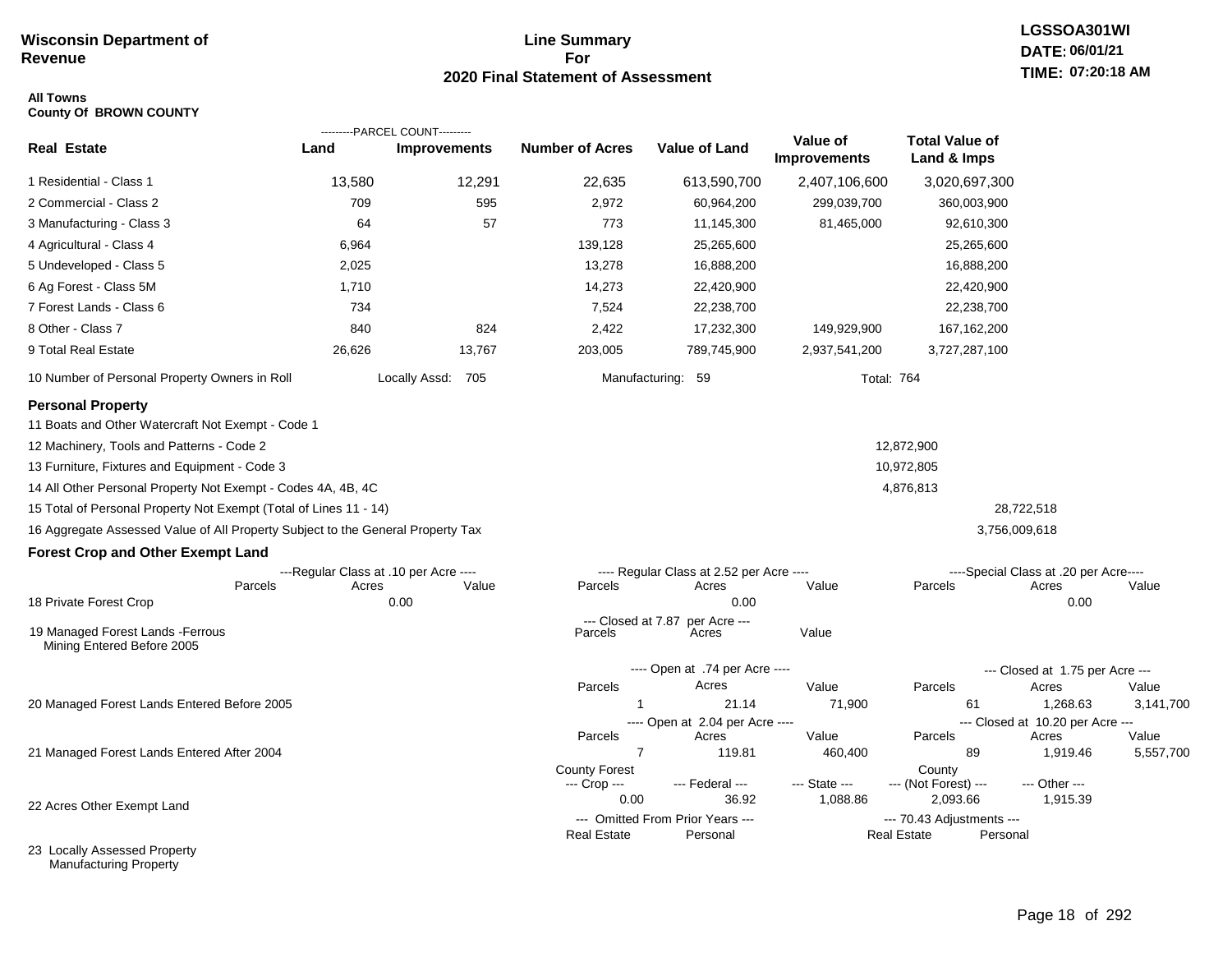# **Line Summary For 2020 Final Statement of Assessment All Villages TIME:**

| <b>All Villages</b>                                                             |                                       |                                | 2020 Final Statement of Assessment                     |                                          |                                                 |                                      |                                           | TIME: 07:20:18 |
|---------------------------------------------------------------------------------|---------------------------------------|--------------------------------|--------------------------------------------------------|------------------------------------------|-------------------------------------------------|--------------------------------------|-------------------------------------------|----------------|
| <b>County Of BROWN COUNTY</b>                                                   |                                       | ---------PARCEL COUNT--------- |                                                        |                                          |                                                 |                                      |                                           |                |
| <b>Real Estate</b>                                                              | Land                                  | <b>Improvements</b>            | <b>Number of Acres</b>                                 | <b>Value of Land</b>                     | Value of<br><b>Improvements</b>                 | <b>Total Value of</b><br>Land & Imps |                                           |                |
| 1 Residential - Class 1                                                         | 31,630                                | 29,811                         | 21,248                                                 | 1,422,631,000                            | 5,081,778,900                                   | 6,504,409,900                        |                                           |                |
| 2 Commercial - Class 2                                                          | 2,698                                 | 2,263                          | 6,492                                                  | 674,635,000                              | 2,134,898,000                                   | 2,809,533,000                        |                                           |                |
| 3 Manufacturing - Class 3                                                       | 212                                   | 201                            | 1,275                                                  | 44,337,700                               | 336,965,900                                     | 381,303,600                          |                                           |                |
| 4 Agricultural - Class 4                                                        | 1,114                                 |                                | 16,209                                                 | 3,019,600                                |                                                 |                                      | 3,019,600                                 |                |
| 5 Undeveloped - Class 5                                                         | 761                                   |                                | 4,874                                                  | 9,330,700                                |                                                 |                                      | 9,330,700                                 |                |
| 6 Ag Forest - Class 5M                                                          | 233                                   |                                | 1,974                                                  | 3,442,900                                |                                                 |                                      | 3,442,900                                 |                |
| 7 Forest Lands - Class 6                                                        | 283                                   |                                | 3,220                                                  | 11,502,100                               |                                                 |                                      | 11,502,100                                |                |
| 8 Other - Class 7                                                               | 92                                    | 90                             | 193                                                    | 1,821,000                                | 9,071,000                                       |                                      | 10,892,000                                |                |
| 9 Total Real Estate                                                             | 37,023                                | 32,365                         | 55,485                                                 | 2,170,720,000                            | 7,562,713,800                                   | 9,733,433,800                        |                                           |                |
| 10 Number of Personal Property Owners in Roll                                   |                                       | Locally Assd:<br>2,897         |                                                        | Manufacturing: 207                       |                                                 | Total: 3,104                         |                                           |                |
| <b>Personal Property</b>                                                        |                                       |                                |                                                        |                                          |                                                 | 76,800                               |                                           |                |
| 11 Boats and Other Watercraft Not Exempt - Code 1                               |                                       |                                |                                                        |                                          |                                                 | 21,623,500                           |                                           |                |
| 12 Machinery, Tools and Patterns - Code 2                                       |                                       |                                |                                                        |                                          |                                                 | 123,515,600                          |                                           |                |
| 13 Furniture, Fixtures and Equipment - Code 3                                   |                                       |                                |                                                        |                                          |                                                 |                                      |                                           |                |
| 14 All Other Personal Property Not Exempt - Codes 4A, 4B, 4C                    |                                       |                                |                                                        |                                          |                                                 | 86,445,300                           |                                           |                |
| 15 Total of Personal Property Not Exempt (Total of Lines 11 - 14)               |                                       |                                |                                                        |                                          |                                                 |                                      | 231,661,200                               |                |
| 16 Aggregate Assessed Value of All Property Subject to the General Property Tax |                                       |                                |                                                        |                                          |                                                 |                                      | 9,965,095,000                             |                |
| <b>Forest Crop and Other Exempt Land</b>                                        |                                       |                                |                                                        |                                          |                                                 |                                      |                                           |                |
|                                                                                 | ---Regular Class at .10 per Acre ---- |                                |                                                        | ---- Regular Class at 2.52 per Acre ---- |                                                 |                                      | ----Special Class at .20 per Acre----     |                |
| Parcels<br>18 Private Forest Crop                                               | Acres<br>0.00                         | Value                          | Parcels                                                | Acres<br>0.00                            | Value                                           | Parcels                              | Acres                                     | Value          |
| 19 Managed Forest Lands-Ferrous<br>Mining Entered Before 2005                   |                                       |                                | --- Closed at 7.87 per Acre ---<br>Parcels             | Acres                                    | Value                                           |                                      |                                           |                |
|                                                                                 |                                       |                                | Parcels                                                | ---- Open at .74 per Acre ----<br>Acres  | Value                                           | Parcels                              | --- Closed at 1.75 per Acre ---<br>Acres  | Value          |
| 20 Managed Forest Lands Entered Before 2005                                     |                                       |                                |                                                        | 0.00                                     |                                                 | 9                                    | 228.78                                    | 685,600        |
|                                                                                 |                                       |                                | Parcels                                                | ---- Open at 2.04 per Acre ----<br>Acres | Value                                           | Parcels                              | --- Closed at 10.20 per Acre ---<br>Acres | Value          |
|                                                                                 |                                       |                                | 3                                                      | 48.00                                    | 214,800                                         | 19                                   | 422.84                                    | 1,437,400      |
| 21 Managed Forest Lands Entered After 2004                                      |                                       |                                | <b>County Forest</b>                                   |                                          |                                                 | County                               |                                           |                |
|                                                                                 |                                       |                                | --- Crop ---                                           | --- Federal ---                          | --- State ---                                   | --- (Not Forest) ---                 | --- Other ---                             |                |
| 22 Acres Other Exempt Land                                                      |                                       |                                | 0.00                                                   | 1,728.29                                 | 2,935.82                                        | 5,584.88                             | 5,431.41                                  |                |
|                                                                                 |                                       |                                | --- Omitted From Prior Years ---<br><b>Real Estate</b> | Personal                                 | --- 70.43 Adjustments ---<br><b>Real Estate</b> | Personal                             |                                           |                |
| 23 Locally Assessed Property                                                    |                                       |                                | 731,200                                                |                                          |                                                 | $-282,500$                           |                                           |                |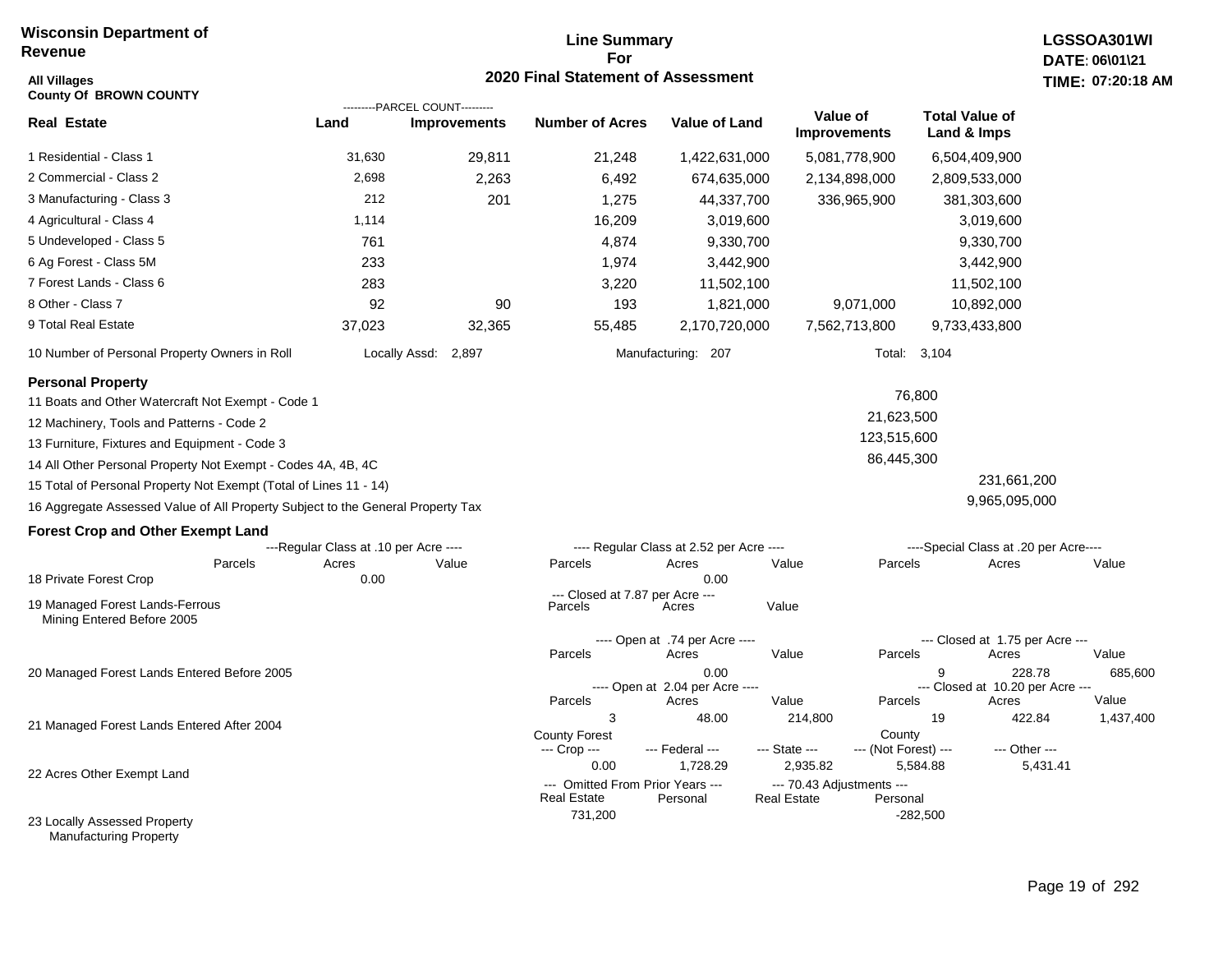#### **Line Summary For 2020 Final Statement of Assessment Wisconsin Department of Revenue All Cities County Of BROWN COUNTY Real Estate** 1 Residential - Class 1 2 Commercial - Class 2 3 Manufacturing - Class 3 37,954 36,617 18,765 1,091,990,900 4,515,789,369 5,607,780,269 **Land Improvements Number of Acres Value of Land Value of Improvements Total Value of Land & Imps** 3,180 227 2,812 216 5,139 1,783 473,486,600 69,198,300 1,764,905,435 464,994,400 2,238,392,035 534,192,700 ---------PARCEL COUNT---------

6

| 9 Total Real Estate                                                             | 41.777        | 39.651 | 30.404         | 1,637,541,400 | 6.746.065.204 | 8,383,606,604 |  |  |  |
|---------------------------------------------------------------------------------|---------------|--------|----------------|---------------|---------------|---------------|--|--|--|
| 10 Number of Personal Property Owners in Roll                                   | Locally Assd: | 2.829  | Manufacturing: | 193           | Total: 3.022  |               |  |  |  |
| <b>Personal Property</b>                                                        |               |        |                |               |               |               |  |  |  |
| 11 Boats and Other Watercraft Not Exempt - Code 1                               |               |        |                |               |               | 62,600        |  |  |  |
| 121,759,500<br>12 Machinery, Tools and Patterns - Code 2                        |               |        |                |               |               |               |  |  |  |
| 13 Furniture, Fixtures and Equipment - Code 3                                   |               |        |                |               |               | 112.055.100   |  |  |  |
| 14 All Other Personal Property Not Exempt - Codes 4A, 4B, 4C                    |               |        |                |               |               | 55,954,200    |  |  |  |
| 15 Total of Personal Property Not Exempt (Total of Lines 11 - 14)               |               |        |                |               |               | 289.831.400   |  |  |  |
| 16 Aggregate Assessed Value of All Property Subject to the General Property Tax |               |        |                |               |               | 8,673,438,004 |  |  |  |

 741,400 393,500 436,800 1,157,300 136,600

376,000

## **Forest Crop and Other Exempt Land**

4 Agricultural - Class 4 5 Undeveloped - Class 5 6 Ag Forest - Class 5M 7 Forest Lands - Class 6 8 Other - Class 7

|                                                               |         | ---Regular Class at .10 per Acre ---- |       |                      | ---- Regular Class at 2.52 per Acre ---- |                    |                           | ----Special Class at .20 per Acre---- |        |
|---------------------------------------------------------------|---------|---------------------------------------|-------|----------------------|------------------------------------------|--------------------|---------------------------|---------------------------------------|--------|
|                                                               | Parcels | Acres                                 | Value | Parcels              | Acres                                    | Value              | Parcels                   | Acres                                 | Value  |
| 18 Private Forest Crop                                        |         | 0.00                                  |       |                      | 0.00                                     |                    |                           |                                       |        |
|                                                               |         |                                       |       |                      | --- Closed at 7.87 per Acre ---          |                    |                           |                                       |        |
| 19 Managed Forest Lands-Ferrous<br>Mining Entered Before 2005 |         |                                       |       | Parcels              | Acres                                    | Value              |                           |                                       |        |
|                                                               |         |                                       |       |                      | ---- Open at .74 per Acre ----           |                    |                           | --- Closed at 1.75 per Acre ---       |        |
|                                                               |         |                                       |       | Parcels              | Acres                                    | Value              | Parcels                   | Acres                                 | Value  |
| 20 Managed Forest Lands Entered Before 2005                   |         |                                       |       |                      | 0.00                                     |                    |                           | 0.00                                  |        |
|                                                               |         |                                       |       |                      | ---- Open at 2.04 per Acre ----          |                    |                           | --- Closed at 10.20 per Acre ---      |        |
|                                                               |         |                                       |       | Parcels              | Acres                                    | Value              | Parcels                   | Acres                                 | Value  |
| 21 Managed Forest Lands Entered After 2004                    |         |                                       |       |                      | 0.00                                     |                    |                           | 79.05                                 | 39,500 |
|                                                               |         |                                       |       | <b>County Forest</b> |                                          |                    | County                    |                                       |        |
|                                                               |         |                                       |       | --- Crop ---         | --- Federal ---                          | --- State ---      | --- (Not Forest) ---      | --- Other ---                         |        |
| 22 Acres Other Exempt Land                                    |         |                                       |       | 24.00                | 419.32                                   | 702.42             | 474.29                    | 5,313.93                              |        |
|                                                               |         |                                       |       |                      | --- Omitted From Prior Years ---         |                    | --- 70.43 Adjustments --- |                                       |        |
|                                                               |         |                                       |       | <b>Real Estate</b>   | Personal                                 | <b>Real Estate</b> | Personal                  |                                       |        |
| 23 Locally Assessed Property<br><b>Manufacturing Property</b> |         |                                       |       | 388,600              |                                          | 65,000             | 327,500                   |                                       |        |

 741,400 393,500 436,800 1,157,300 512,600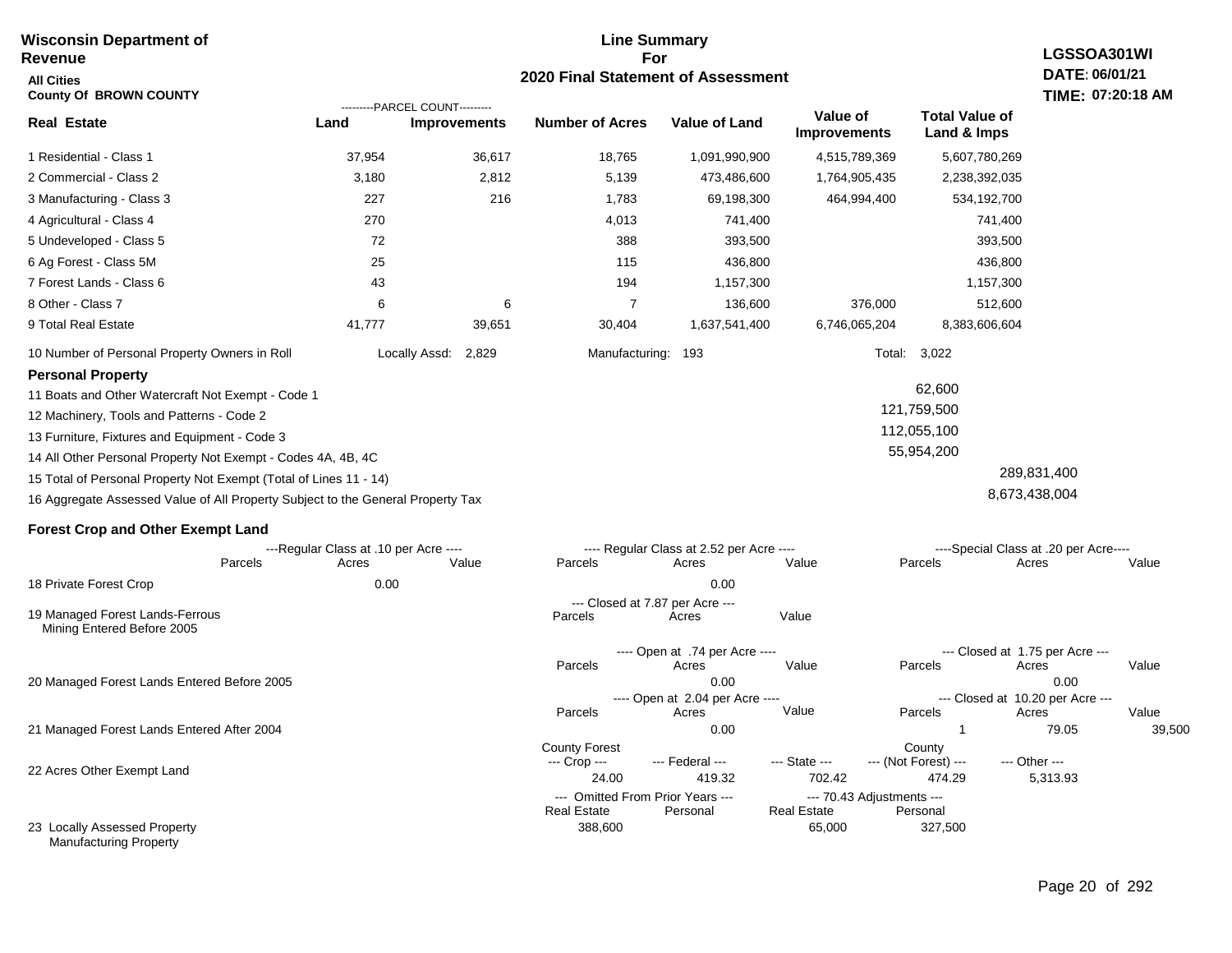**County Of BUFFALO COUNTY**

# **2020 Final Statement of Assessment All Municipalities TIME:**

**LGSSOA301WI DATE: 06/01/21 07:20:18 AM**

|                                                                                 |        | ---------PARCEL COUNT---------        |                        |                                          |                                 |                                      |                                       |       |
|---------------------------------------------------------------------------------|--------|---------------------------------------|------------------------|------------------------------------------|---------------------------------|--------------------------------------|---------------------------------------|-------|
| <b>Real Estate</b>                                                              | Land   | <b>Improvements</b>                   | <b>Number of Acres</b> | <b>Value of Land</b>                     | Value of<br><b>Improvements</b> | <b>Total Value of</b><br>Land & Imps |                                       |       |
| 1 Residential - Class 1                                                         | 6,557  | 5,237                                 | 6,211                  | 94,699,000                               | 515,686,900                     | 610,385,900                          |                                       |       |
| 2 Commercial - Class 2                                                          | 714    | 516                                   | 1,101                  | 16,268,200                               | 62,856,000                      | 79,124,200                           |                                       |       |
| 3 Manufacturing - Class 3                                                       | 34     | 14                                    | 664                    | 2,534,800                                | 7,724,700                       | 10,259,500                           |                                       |       |
| 4 Agricultural - Class 4                                                        | 11,702 |                                       | 202,705                | 28,694,950                               |                                 | 28,694,950                           |                                       |       |
| 5 Undeveloped - Class 5                                                         | 5,478  |                                       | 27,254                 | 20,763,575                               |                                 | 20,763,575                           |                                       |       |
| 6 Ag Forest - Class 5M                                                          | 4,967  |                                       | 63,704                 | 120,454,700                              |                                 | 120,454,700                          |                                       |       |
| 7 Forest Lands - Class 6                                                        | 1,615  |                                       | 17,558                 | 64,275,800                               |                                 | 64,275,800                           |                                       |       |
| 8 Other - Class 7                                                               | 1,677  | 1,674                                 | 3,589                  | 20,311,800                               | 165,445,900                     | 185,757,700                          |                                       |       |
| 9 Total Real Estate                                                             | 32,744 | 7,441                                 | 322,786                | 368,002,825                              | 751,713,500                     | 1,119,716,325                        |                                       |       |
| 10 Number of Personal Property Owners in Roll                                   |        | Locally Assd:<br>551                  |                        | Manufacturing: 19                        | <b>Total: 570</b>               |                                      |                                       |       |
| <b>Personal Property</b>                                                        |        |                                       |                        |                                          |                                 |                                      |                                       |       |
| 11 Boats and Other Watercraft Not Exempt - Code 1                               |        |                                       |                        |                                          |                                 | 186,800                              |                                       |       |
| 12 Machinery, Tools and Patterns - Code 2                                       |        |                                       |                        |                                          |                                 | 3,621,600                            |                                       |       |
| 13 Furniture, Fixtures and Equipment - Code 3                                   |        |                                       |                        |                                          |                                 | 3,501,935                            |                                       |       |
| 14 All Other Personal Property Not Exempt - Codes 4A, 4B, 4C                    |        |                                       |                        |                                          |                                 | 4,586,298                            |                                       |       |
| 15 Total of Personal Property Not Exempt (Total of Lines 11 - 14)               |        |                                       |                        |                                          |                                 |                                      | 11,896,633                            |       |
| 16 Aggregate Assessed Value of All Property Subject to the General Property Tax |        |                                       |                        |                                          |                                 | 1,131,612,958                        |                                       |       |
| <b>Forest Crop and Other Exempt Land</b>                                        |        |                                       |                        |                                          |                                 |                                      |                                       |       |
|                                                                                 |        | ---Regular Class at .10 per Acre ---- |                        | ---- Regular Class at 2.52 per Acre ---- |                                 |                                      | ----Special Class at .20 per Acre---- |       |
| Parcels                                                                         | Acres  | Value                                 | Parcels                | Acres                                    | Value                           | Parcels                              | Acres                                 | Value |
| 18 Private Forest Crop                                                          | 0.00   |                                       |                        | 0.00                                     |                                 |                                      | 0.00                                  |       |

**Line Summary For**

---- Open at .74 per Acre ----

Parcels Acres Value

--- Closed at 7.87 per Acre ---<br>Parcels Parces

---- Open at 2.04 per Acre ----

19 Managed Forest Lands -Ferrous Mining Entered Before 2005

20 Managed Forest Lands Entered Before 2005

21 Managed Forest Lands Entered After 2004

22 Acres Other Exempt Land

23 Locally Assessed Property Manufacturing Property

## 4 46.18 182,800 2,122 48,362.04 142,295,950 1 0.33 600 1,868 40,192.52 120,780,900 0.00 16,670.01 14,507.36 305.05 3,291.08 -49,200 78,710 County Forest County<br>--- Crop --- --- Federal --- --- State --- --- (Not Fore --- (Not Forest) --- --- Other ------ Omitted From Prior Years ---<br>Real Estate Personal Real Estate Personal Real Estate Personal Parcels Acres Value Parcels Acres Value --- Closed at 10.20 per Acre --- Parcels Acres Value Parcels Acres Value **Real Estate** --- Closed at 1.75 per Acre ---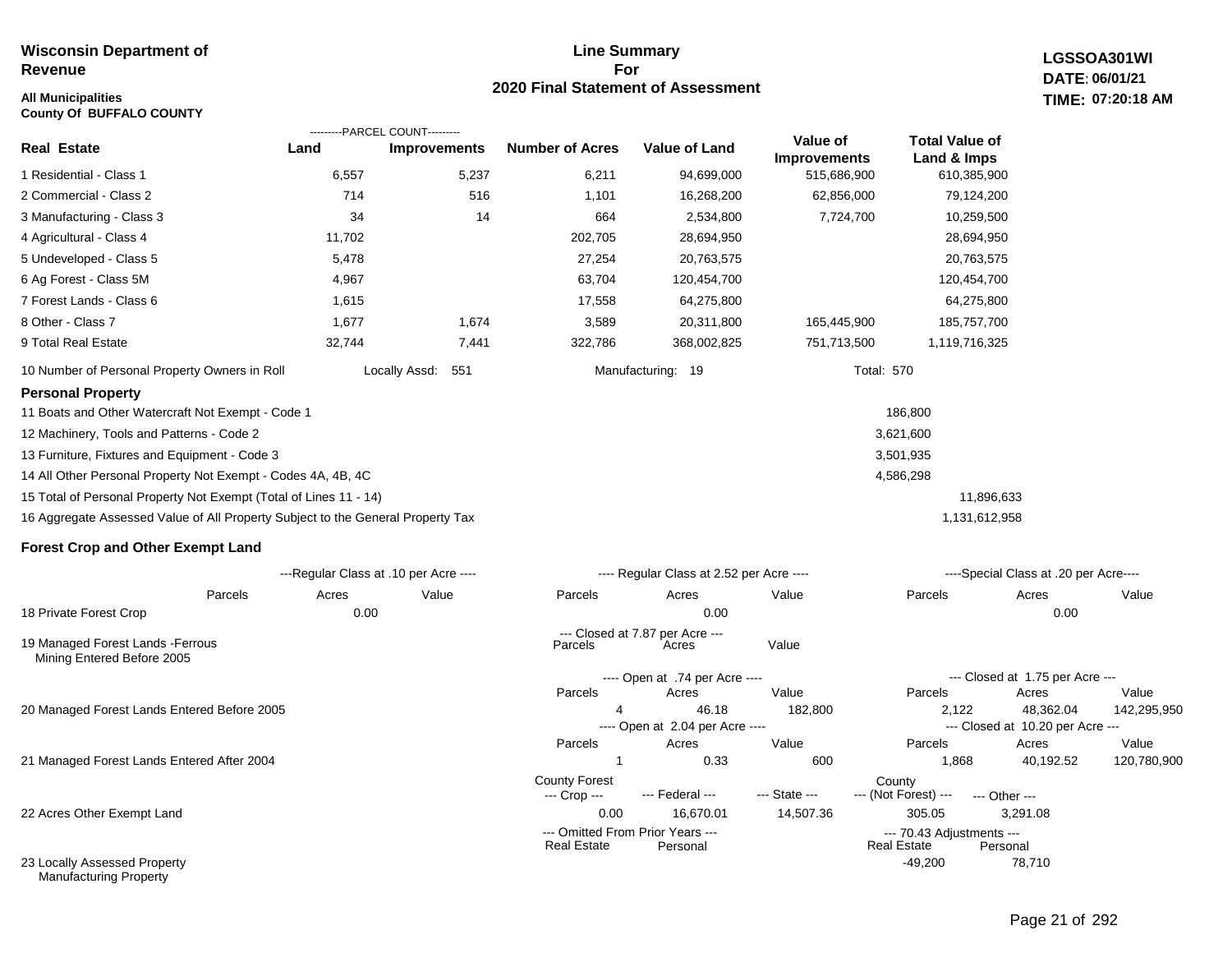## **Line Summary For 2020 Final Statement of Assessment**

## **All Towns County Of BUFFALO COUNTY**

|                                                                                 |        | ---------PARCEL COUNT---------        |                        |                               |                                              |                          |                                                 |                                           |             |
|---------------------------------------------------------------------------------|--------|---------------------------------------|------------------------|-------------------------------|----------------------------------------------|--------------------------|-------------------------------------------------|-------------------------------------------|-------------|
| <b>Real Estate</b>                                                              | Land   | <b>Improvements</b>                   | <b>Number of Acres</b> |                               | Value of Land                                | Value of<br>Improvements | <b>Total Value of</b><br>Land & Imps            |                                           |             |
| 1 Residential - Class 1                                                         | 3,245  | 2,664                                 |                        | 5,338                         | 44,277,700                                   | 285,543,100              | 329,820,800                                     |                                           |             |
| 2 Commercial - Class 2                                                          | 242    | 145                                   |                        | 694                           | 5,547,500                                    | 12,047,800               | 17,595,300                                      |                                           |             |
| 3 Manufacturing - Class 3                                                       | 25     |                                       | 6                      | 647                           | 2,191,300                                    | 1,791,300                | 3,982,600                                       |                                           |             |
| 4 Agricultural - Class 4                                                        | 11,456 |                                       |                        | 199,741                       | 28,204,150                                   |                          | 28,204,150                                      |                                           |             |
| 5 Undeveloped - Class 5                                                         | 5,392  |                                       |                        | 27,046                        | 20,590,075                                   |                          | 20,590,075                                      |                                           |             |
| 6 Ag Forest - Class 5M                                                          | 4,902  |                                       |                        | 62,941                        | 119,400,600                                  |                          | 119,400,600                                     |                                           |             |
| 7 Forest Lands - Class 6                                                        | 1,495  |                                       |                        | 16,644                        | 61,810,000                                   |                          | 61,810,000                                      |                                           |             |
| 8 Other - Class 7                                                               | 1,659  | 1,656                                 |                        | 3,554                         | 19,988,000                                   | 163,185,200              | 183, 173, 200                                   |                                           |             |
| 9 Total Real Estate                                                             | 28,416 | 4,471                                 |                        | 316,605                       | 302,009,325                                  | 462,567,400              | 764,576,725                                     |                                           |             |
| 10 Number of Personal Property Owners in Roll                                   |        | Locally Assd: 242                     |                        | Manufacturing: 13             |                                              |                          | <b>Total: 255</b>                               |                                           |             |
| <b>Personal Property</b>                                                        |        |                                       |                        |                               |                                              |                          |                                                 |                                           |             |
| 11 Boats and Other Watercraft Not Exempt - Code 1                               |        |                                       |                        |                               |                                              |                          | 54,600                                          |                                           |             |
| 12 Machinery, Tools and Patterns - Code 2                                       |        |                                       |                        |                               |                                              |                          | 551,500                                         |                                           |             |
| 13 Furniture, Fixtures and Equipment - Code 3                                   |        |                                       |                        |                               |                                              |                          | 511,635                                         |                                           |             |
| 14 All Other Personal Property Not Exempt - Codes 4A, 4B, 4C                    |        |                                       |                        |                               |                                              |                          | 3,586,198                                       |                                           |             |
| 15 Total of Personal Property Not Exempt (Total of Lines 11 - 14)               |        |                                       |                        |                               |                                              |                          |                                                 | 4,703,933                                 |             |
| 16 Aggregate Assessed Value of All Property Subject to the General Property Tax |        |                                       |                        |                               |                                              |                          |                                                 | 769,280,658                               |             |
| <b>Forest Crop and Other Exempt Land</b>                                        |        |                                       |                        |                               |                                              |                          |                                                 |                                           |             |
|                                                                                 |        | ---Regular Class at .10 per Acre ---- |                        |                               | ---- Regular Class at 2.52 per Acre ----     |                          |                                                 | ----Special Class at .20 per Acre----     |             |
| Parcels                                                                         | Acres  | Value                                 |                        | Parcels                       | Acres                                        | Value                    | Parcels                                         | Acres                                     | Value       |
| 18 Private Forest Crop                                                          |        | 0.00                                  |                        |                               | 0.00                                         |                          |                                                 | 0.00                                      |             |
| 19 Managed Forest Lands - Ferrous<br>Mining Entered Before 2005                 |        |                                       |                        | --- Closed at 7.87<br>Parcels | per Acre ---<br>Acres                        | Value                    |                                                 |                                           |             |
|                                                                                 |        |                                       |                        |                               | ---- Open at .74 per Acre ----               |                          |                                                 | --- Closed at 1.75 per Acre ---           |             |
|                                                                                 |        |                                       |                        | Parcels                       | Acres                                        | Value                    | Parcels                                         | Acres                                     | Value       |
| 20 Managed Forest Lands Entered Before 2005                                     |        |                                       |                        | 4                             | 46.18                                        | 182,800                  | 2,122                                           | 48,362.04                                 | 142,295,950 |
|                                                                                 |        |                                       |                        | Parcels                       | ---- Open at 2.04 per Acre ----<br>Acres     | Value                    | Parcels                                         | --- Closed at 10.20 per Acre ---<br>Acres | Value       |
| 21 Managed Forest Lands Entered After 2004                                      |        |                                       |                        |                               | 0.00                                         |                          | 1,824                                           | 39,325.14                                 | 118,390,500 |
|                                                                                 |        |                                       |                        | <b>County Forest</b>          |                                              |                          | County                                          |                                           |             |
|                                                                                 |        |                                       |                        | --- Crop ---                  | --- Federal ---                              | --- State ---            | --- (Not Forest) ---                            | --- Other ---                             |             |
| 22 Acres Other Exempt Land                                                      |        |                                       |                        | 0.00                          | 14,550.94                                    | 14,222.77                | 271.50                                          | 2,145.95                                  |             |
|                                                                                 |        |                                       |                        | <b>Real Estate</b>            | --- Omitted From Prior Years ---<br>Personal |                          | --- 70.43 Adjustments ---<br><b>Real Estate</b> | Personal                                  |             |
| 23 Locally Assessed Property<br><b>Manufacturing Property</b>                   |        |                                       |                        |                               |                                              |                          | $-45,400$                                       | 78,710                                    |             |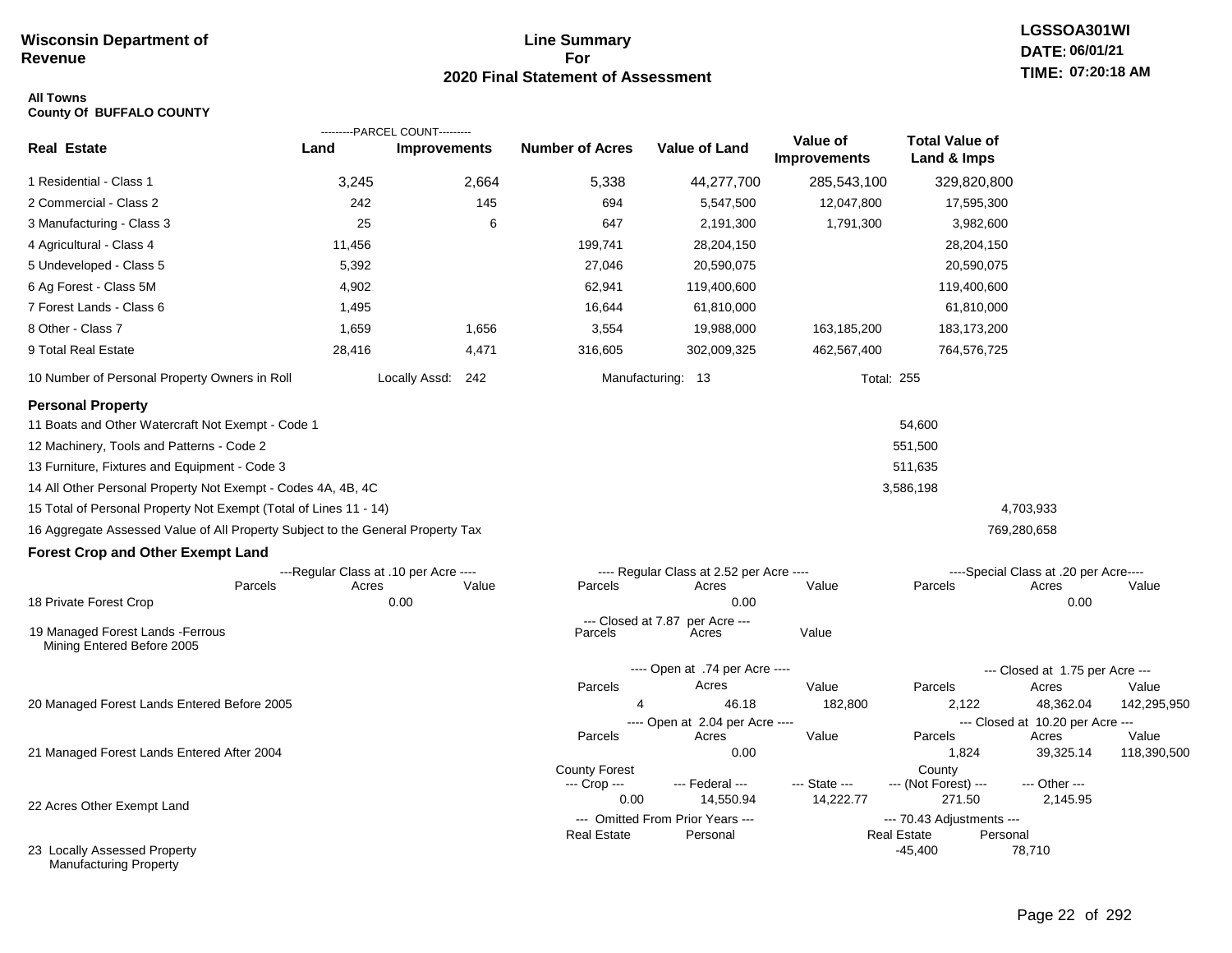## **Line Summary For 2020 Final Statement of Assessment**

| <b>All Villages</b><br><b>County Of BUFFALO COUNTY</b>                          |                                       |                                                       | <b>2020 Final Statement of Assessment</b>                      |                                                  |                                                           |                                                      | TIME: 07:20:18   |
|---------------------------------------------------------------------------------|---------------------------------------|-------------------------------------------------------|----------------------------------------------------------------|--------------------------------------------------|-----------------------------------------------------------|------------------------------------------------------|------------------|
| <b>Real Estate</b>                                                              | Land                                  | ---------PARCEL COUNT---------<br><b>Improvements</b> | <b>Number of Acres</b>                                         | <b>Value of Land</b>                             | Value of<br>Improvements                                  | <b>Total Value of</b><br>Land & Imps                 |                  |
| 1 Residential - Class 1                                                         | 440                                   | 330                                                   | 69                                                             | 4,450,100                                        | 26,897,800                                                | 31,347,900                                           |                  |
| 2 Commercial - Class 2                                                          | 90                                    | 64                                                    | 91                                                             | 1,754,000                                        | 6,836,100                                                 | 8,590,100                                            |                  |
| 3 Manufacturing - Class 3                                                       | 4                                     | 4                                                     | 6                                                              | 166,300                                          | 3,863,200                                                 | 4,029,500                                            |                  |
| 4 Agricultural - Class 4                                                        | 36                                    |                                                       | 523                                                            | 80,800                                           |                                                           | 80,800                                               |                  |
| 5 Undeveloped - Class 5                                                         | 6                                     |                                                       | 39                                                             | 19,600                                           |                                                           | 19,600                                               |                  |
| 6 Ag Forest - Class 5M                                                          | 4                                     |                                                       | 27                                                             | 31,400                                           |                                                           | 31,400                                               |                  |
| 7 Forest Lands - Class 6                                                        | 5                                     |                                                       | 42                                                             | 89,500                                           |                                                           | 89,500                                               |                  |
| 8 Other - Class 7                                                               | 5                                     | 5                                                     | 10                                                             | 34,100                                           | 530,400                                                   | 564,500                                              |                  |
| 9 Total Real Estate                                                             | 590                                   | 403                                                   | 807                                                            | 6,625,800                                        | 38,127,500                                                | 44,753,300                                           |                  |
| 10 Number of Personal Property Owners in Roll                                   |                                       | Locally Assd: 44                                      |                                                                | Manufacturing: 3                                 |                                                           | Total: 47                                            |                  |
| <b>Personal Property</b><br>11 Boats and Other Watercraft Not Exempt - Code 1   |                                       |                                                       |                                                                |                                                  |                                                           |                                                      |                  |
| 12 Machinery, Tools and Patterns - Code 2                                       |                                       |                                                       |                                                                |                                                  |                                                           | 2,752,000                                            |                  |
| 13 Furniture, Fixtures and Equipment - Code 3                                   |                                       |                                                       |                                                                |                                                  |                                                           | 443,400                                              |                  |
| 14 All Other Personal Property Not Exempt - Codes 4A, 4B, 4C                    |                                       |                                                       |                                                                |                                                  |                                                           | 102,600                                              |                  |
| 15 Total of Personal Property Not Exempt (Total of Lines 11 - 14)               |                                       |                                                       |                                                                |                                                  |                                                           | 3,298,000                                            |                  |
| 16 Aggregate Assessed Value of All Property Subject to the General Property Tax |                                       |                                                       |                                                                |                                                  |                                                           | 48,051,300                                           |                  |
| <b>Forest Crop and Other Exempt Land</b>                                        |                                       |                                                       |                                                                |                                                  |                                                           |                                                      |                  |
|                                                                                 | ---Regular Class at .10 per Acre ---- |                                                       |                                                                | ---- Regular Class at 2.52 per Acre ----         |                                                           | ----Special Class at .20 per Acre----                |                  |
| Parcels<br>18 Private Forest Crop                                               | Acres<br>0.00                         | Value                                                 | Parcels                                                        | Acres<br>0.00                                    | Value                                                     | Parcels<br>Acres                                     | Value            |
| 19 Managed Forest Lands-Ferrous<br>Mining Entered Before 2005                   |                                       |                                                       | --- Closed at 7.87 per Acre ---<br>Parcels                     | Acres                                            | Value                                                     |                                                      |                  |
|                                                                                 |                                       |                                                       | Parcels                                                        | ---- Open at .74 per Acre ----<br>Acres          | Value                                                     | --- Closed at 1.75 per Acre ---<br>Parcels<br>Acres  | Value            |
| 20 Managed Forest Lands Entered Before 2005                                     |                                       |                                                       | Parcels                                                        | 0.00<br>---- Open at 2.04 per Acre ----<br>Acres | Value                                                     | --- Closed at 10.20 per Acre ---<br>Parcels<br>Acres | 0.00<br>Value    |
| 21 Managed Forest Lands Entered After 2004                                      |                                       |                                                       | <b>County Forest</b><br>--- Crop ---                           | 0.00<br>--- Federal ---                          | --- State ---                                             | 4<br>County<br>--- (Not Forest) ---<br>--- Other --- | 86.50<br>156,500 |
| 22 Acres Other Exempt Land                                                      |                                       |                                                       | 0.00<br>--- Omitted From Prior Years ---<br><b>Real Estate</b> | 14.60<br>Personal                                | 257.82<br>--- 70.43 Adjustments ---<br><b>Real Estate</b> | 0.00<br>Personal                                     | 110.10           |
| 23 Locally Assessed Property                                                    |                                       |                                                       |                                                                |                                                  | $-3,800$                                                  |                                                      |                  |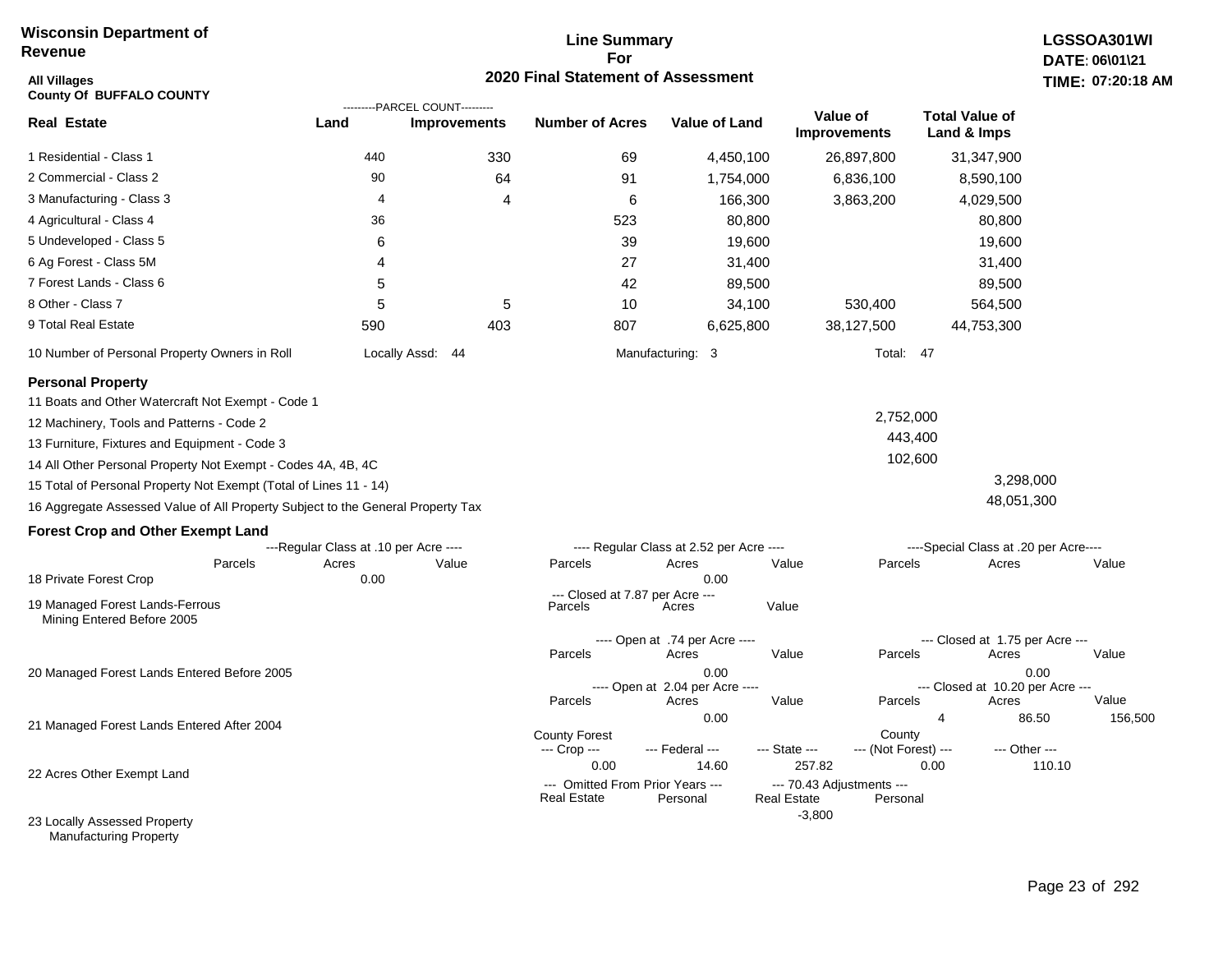#### **Line Summary For 2020 Final Statement of Assessment Wisconsin Department of Revenue All Cities County Of BUFFALO COUNTY LGSSOA301WI DATE: 06/01/21 TIME: 07:20:18 AM Real Estate** 1 Residential - Class 1 2 Commercial - Class 2 3 Manufacturing - Class 3 4 Agricultural - Class 4 5 Undeveloped - Class 5 6 Ag Forest - Class 5M 7 Forest Lands - Class 6 8 Other - Class 7 9 Total Real Estate 10 Number of Personal Property Owners in Roll 2,872 2,243 804 45,971,200 203,246,000 249,217,200 **Land Improvements Number of Acres Value of Land Value of Improvements Total Value of Land & Imps** 382 5 210 80 61 115 13 3,738 307 4 13 2,567 316 11 2,441 169 736 872 25 5,374 8,966,700 177,200 410,000 153,900 1,022,700 2,376,300 289,700 59,367,700 43,972,100 2,070,200 1,730,300 251,018,600 52,938,800 2,247,400 410,000 153,900 1,022,700 2,376,300 2,020,000 310,386,300 Locally Assd: 265 Manufacturing: 3 Total: 268 **Personal Property** 11 Boats and Other Watercraft Not Exempt - Code 1 12 Machinery, Tools and Patterns - Code 2 13 Furniture, Fixtures and Equipment - Code 3 14 All Other Personal Property Not Exempt - Codes 4A, 4B, 4C 15 Total of Personal Property Not Exempt (Total of Lines 11 - 14) 16 Aggregate Assessed Value of All Property Subject to the General Property Tax 132,200 318,100 2,546,900 897,500 3,894,700 314,281,000 **Forest Crop and Other Exempt Land** ---Regular Class at .10 per Acre ---- ---- Regular Class at 2.52 per Acre ---- ----Special Class at .20 per Acre---- 18 Private Forest Crop Parcels 0.00 0.00 Acres Value Parcels Acres Value Parcels Acres Value ---- Open at .74 per Acre ---- --- Closed at 1.75 per Acre --- ---------PARCEL COUNT--------- 19 Managed Forest Lands-Ferrous Mining Entered Before 2005 --- Closed at 7.87 per Acre ---<br>rcels Acres Parcels **Acres** Value

|                                             | Parcels              | Acres                            | Value         | Parcels                   | Acres                            | Value     |  |  |
|---------------------------------------------|----------------------|----------------------------------|---------------|---------------------------|----------------------------------|-----------|--|--|
| 20 Managed Forest Lands Entered Before 2005 |                      | 0.00                             |               |                           | 0.00                             |           |  |  |
| 21 Managed Forest Lands Entered After 2004  |                      | ---- Open at 2.04 per Acre ----  |               |                           | --- Closed at 10.20 per Acre --- |           |  |  |
|                                             | Parcels              | Acres                            | Value         | Parcels                   | Acres                            | Value     |  |  |
|                                             |                      | 0.33                             | 600           | 40                        | 780.88                           | 2,233,900 |  |  |
|                                             | <b>County Forest</b> |                                  |               | County                    |                                  |           |  |  |
|                                             | --- Crop ---         | --- Federal ---                  | $-$ State $-$ | --- (Not Forest) ---      | --- Other ---                    |           |  |  |
| 22 Acres Other Exempt Land                  | 0.00                 | 2.104.47                         | 26.77         | 33.55                     | 1,035.03                         |           |  |  |
|                                             |                      | --- Omitted From Prior Years --- |               | --- 70.43 Adjustments --- |                                  |           |  |  |
|                                             | <b>Real Estate</b>   | Personal                         | Real Estate   | Personal                  |                                  |           |  |  |

23 Locally Assessed Property Manufacturing Property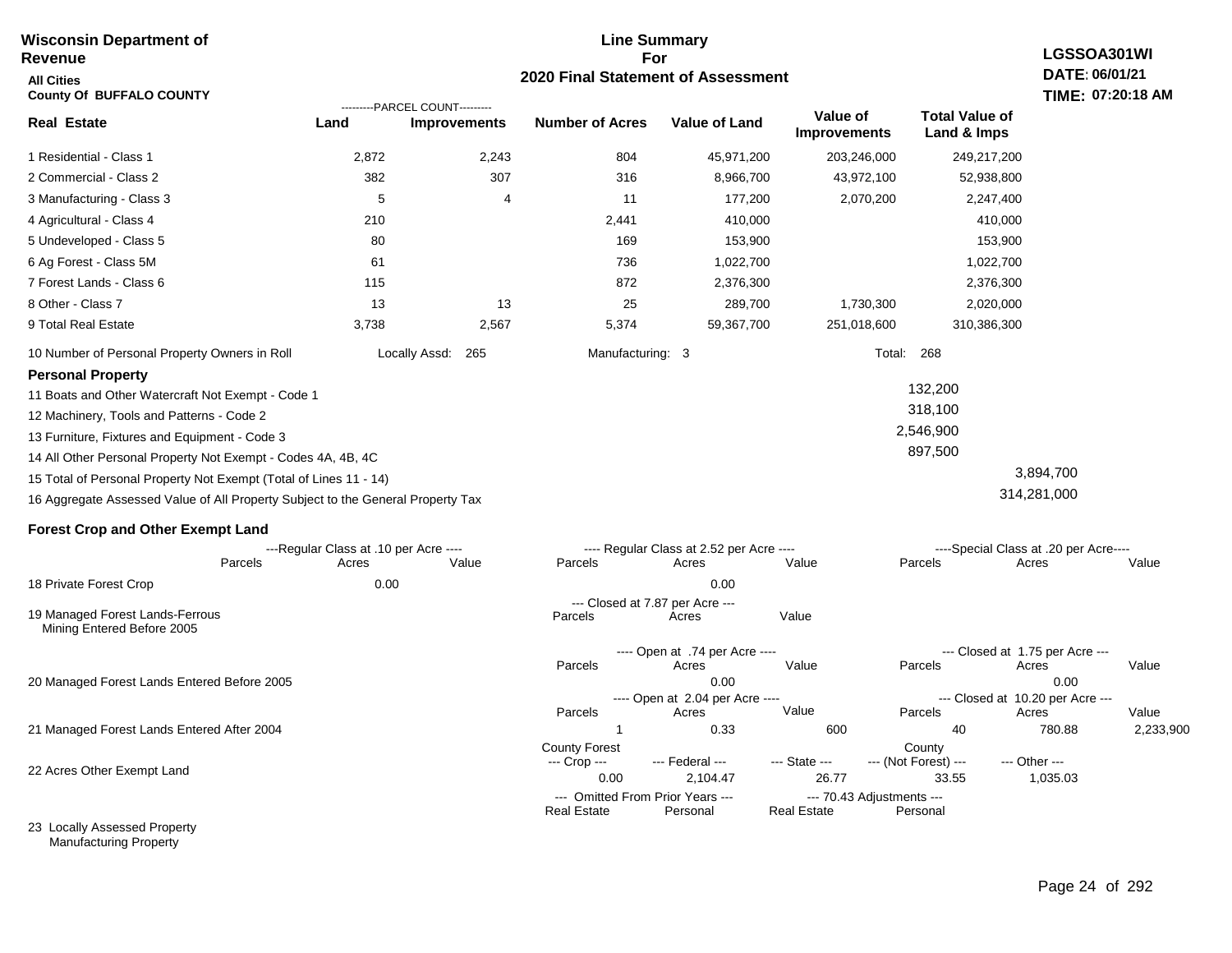# **All Municipalities TIME:**

**County Of BURNETT COUNTY**

## **Line Summary For 2020 Final Statement of Assessment**

---- Open at 2.04 per Acre ----

County Forest<br>
--- Crop --- --- Federal --- --- State --- --- (Not Fore

**LGSSOA301WI DATE: 06/01/21 07:20:18 AM**

|                                                                                 |        | ---------PARCEL COUNT---------        |                        |                                          |                                 |                                      |                                       |            |
|---------------------------------------------------------------------------------|--------|---------------------------------------|------------------------|------------------------------------------|---------------------------------|--------------------------------------|---------------------------------------|------------|
| <b>Real Estate</b>                                                              | Land   | <b>Improvements</b>                   | <b>Number of Acres</b> | <b>Value of Land</b>                     | Value of<br><b>Improvements</b> | <b>Total Value of</b><br>Land & Imps |                                       |            |
| 1 Residential - Class 1                                                         | 20,904 | 14,576                                | 38,179                 | 875,618,500                              | 1,387,035,700                   | 2,262,654,200                        |                                       |            |
| 2 Commercial - Class 2                                                          | 826    | 572                                   | 2,399                  | 30,039,700                               | 79,242,700                      | 109,282,400                          |                                       |            |
| 3 Manufacturing - Class 3                                                       | 29     | 21                                    | 482                    | 1,528,100                                | 14,269,800                      | 15,797,900                           |                                       |            |
| 4 Agricultural - Class 4                                                        | 3,186  |                                       | 62,502                 | 7,776,300                                |                                 | 7,776,300                            |                                       |            |
| 5 Undeveloped - Class 5                                                         | 5,230  |                                       | 52,600                 | 19,167,400                               |                                 | 19,167,400                           |                                       |            |
| 6 Ag Forest - Class 5M                                                          | 1,526  |                                       | 20,775                 | 17,941,100                               |                                 | 17,941,100                           |                                       |            |
| 7 Forest Lands - Class 6                                                        | 6,477  |                                       | 119,617                | 203,291,000                              |                                 | 203,291,000                          |                                       |            |
| 8 Other - Class 7                                                               | 365    | 362                                   | 739                    | 2,393,600                                | 28,761,600                      | 31,155,200                           |                                       |            |
| 9 Total Real Estate                                                             | 38,543 | 15,531                                | 297,293                | 1,157,755,700                            | 1,509,309,800                   | 2,667,065,500                        |                                       |            |
| 10 Number of Personal Property Owners in Roll                                   |        | Locally Assd:<br>665                  |                        | Manufacturing: 19                        | Total: 684                      |                                      |                                       |            |
| <b>Personal Property</b>                                                        |        |                                       |                        |                                          |                                 |                                      |                                       |            |
| 11 Boats and Other Watercraft Not Exempt - Code 1                               |        |                                       |                        |                                          |                                 | 60,700                               |                                       |            |
| 12 Machinery, Tools and Patterns - Code 2                                       |        |                                       |                        |                                          |                                 | 2,376,700                            |                                       |            |
| 13 Furniture, Fixtures and Equipment - Code 3                                   |        |                                       |                        |                                          |                                 | 4,643,900                            |                                       |            |
| 14 All Other Personal Property Not Exempt - Codes 4A, 4B, 4C                    |        |                                       |                        |                                          |                                 | 6,432,600                            |                                       |            |
| 15 Total of Personal Property Not Exempt (Total of Lines 11 - 14)               |        |                                       |                        |                                          |                                 | 13,513,900                           |                                       |            |
| 16 Aggregate Assessed Value of All Property Subject to the General Property Tax |        |                                       |                        |                                          |                                 | 2,680,579,400                        |                                       |            |
| <b>Forest Crop and Other Exempt Land</b>                                        |        |                                       |                        |                                          |                                 |                                      |                                       |            |
|                                                                                 |        | ---Regular Class at .10 per Acre ---- |                        | ---- Regular Class at 2.52 per Acre ---- |                                 |                                      | ----Special Class at .20 per Acre---- |            |
| Parcels                                                                         | Acres  | Value                                 | Parcels                | Acres                                    | Value                           | Parcels                              | Acres                                 | Value      |
| 18 Private Forest Crop                                                          | 0.00   |                                       | 8                      | 301.85                                   | 527,700                         |                                      | 0.00                                  |            |
| 19 Managed Forest Lands - Ferrous<br>Mining Entered Before 2005                 |        |                                       | Parcels                | --- Closed at 7.87 per Acre ---<br>Acres | Value                           |                                      |                                       |            |
|                                                                                 |        |                                       |                        | ---- Open at .74 per Acre ----           |                                 |                                      | --- Closed at 1.75 per Acre ---       |            |
|                                                                                 |        |                                       | Parcels                | Acres                                    | Value                           | Parcels                              | Acres                                 | Value      |
| 20 Managed Forest Lands Entered Before 2005                                     |        |                                       | 96                     | 3,027.27                                 | 5,262,700                       | 274                                  | 8,032.71                              | 13,673,100 |

21 Managed Forest Lands Entered After 2004

22 Acres Other Exempt Land

23 Locally Assessed Property Manufacturing Property

--- Closed at 10.20 per Acre ---

121 3,769.79 6,458,300 498 14,878.86 26,681,700

**Real Estate** 

Parcels Acres Value Parcels Acres Value

--- (Not Forest) --- --- Other ---

105,189.58 7,107.37 73,583.15 7,263.79 7,175.72

--- Omitted From Prior Years ---<br>Real Estate Personal Real Estate Personal Real Estate Personal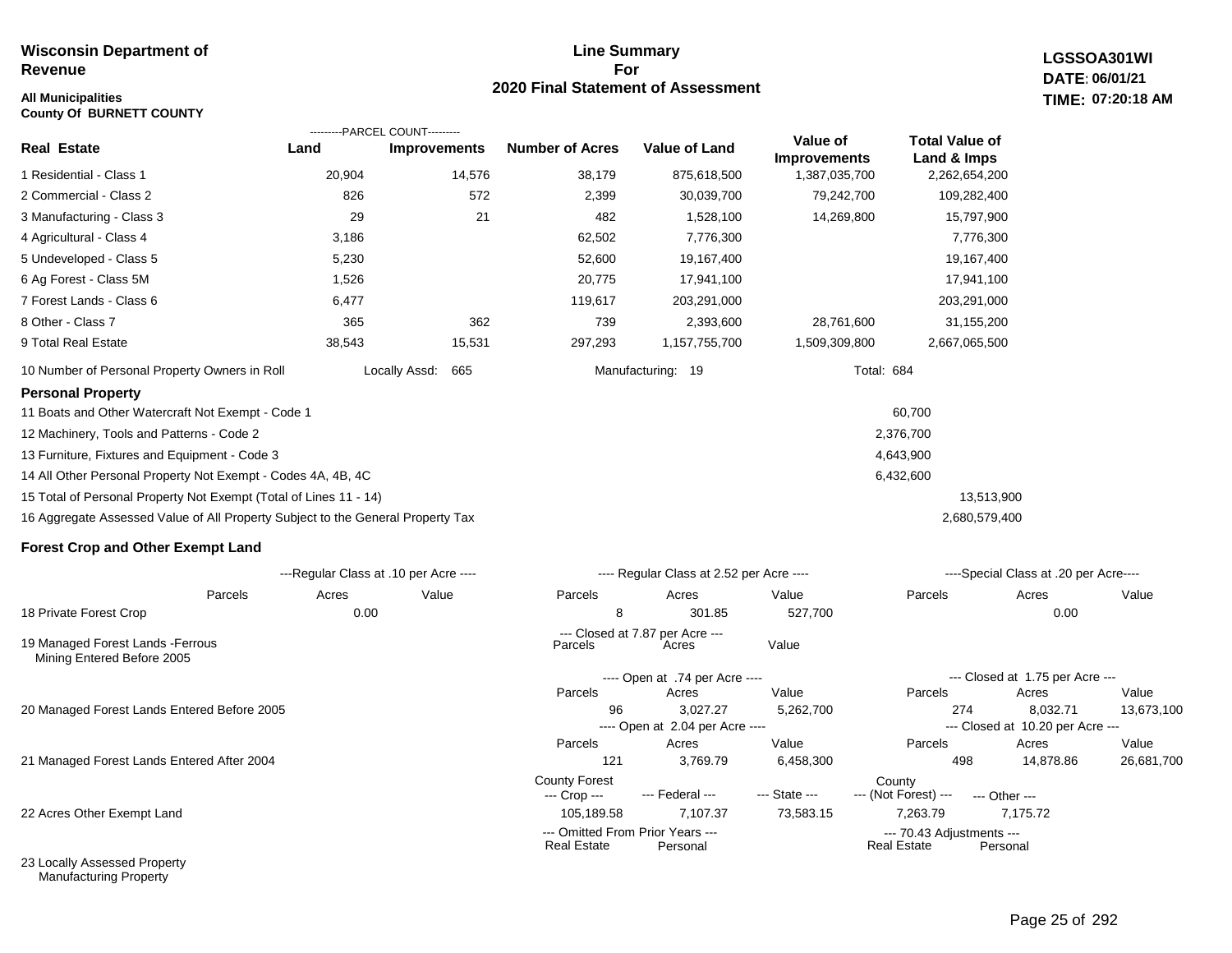## **Line Summary For 2020 Final Statement of Assessment**

# **LGSSOA301WI DATE: 06/01/21 TIME: 07:20:18 AM**

### **All Towns County Of BURNETT COUNTY**

| <b>Real Estate</b>                                                                                                                                                          | Land                                           | ---------PARCEL COUNT---------<br><b>Improvements</b> | <b>Number of Acres</b>                             | <b>Value of Land</b>                              | Value of<br>Improvements   | <b>Total Value of</b><br>Land & Imps       |                                                |            |
|-----------------------------------------------------------------------------------------------------------------------------------------------------------------------------|------------------------------------------------|-------------------------------------------------------|----------------------------------------------------|---------------------------------------------------|----------------------------|--------------------------------------------|------------------------------------------------|------------|
| 1 Residential - Class 1                                                                                                                                                     | 19,427                                         | 13,432                                                | 37,172                                             | 852,230,900                                       | 1,305,460,200              | 2,157,691,100                              |                                                |            |
| 2 Commercial - Class 2                                                                                                                                                      | 459                                            | 324                                                   | 2,081                                              | 19,802,100                                        | 42,203,700                 | 62,005,800                                 |                                                |            |
| 3 Manufacturing - Class 3                                                                                                                                                   | 16                                             | 8                                                     | 429                                                | 1,132,000                                         | 6,372,100                  | 7,504,100                                  |                                                |            |
| 4 Agricultural - Class 4                                                                                                                                                    | 3,181                                          |                                                       | 62,362                                             | 7,758,200                                         |                            | 7,758,200                                  |                                                |            |
| 5 Undeveloped - Class 5                                                                                                                                                     | 5,194                                          |                                                       | 52,506                                             | 19,142,300                                        |                            | 19,142,300                                 |                                                |            |
| 6 Ag Forest - Class 5M                                                                                                                                                      | 1,526                                          |                                                       | 20,775                                             | 17,941,100                                        |                            | 17,941,100                                 |                                                |            |
| 7 Forest Lands - Class 6                                                                                                                                                    | 6,451                                          |                                                       | 119,406                                            | 203,038,500                                       |                            | 203,038,500                                |                                                |            |
| 8 Other - Class 7                                                                                                                                                           | 364                                            | 361                                                   | 738                                                | 2,383,600                                         | 28,674,400                 | 31,058,000                                 |                                                |            |
| 9 Total Real Estate                                                                                                                                                         | 36,618                                         | 14,125                                                | 295,469                                            | 1,123,428,700                                     | 1,382,710,400              | 2,506,139,100                              |                                                |            |
| 10 Number of Personal Property Owners in Roll                                                                                                                               |                                                | Locally Assd: 420                                     |                                                    | Manufacturing: 8                                  |                            | <b>Total: 428</b>                          |                                                |            |
| <b>Personal Property</b><br>11 Boats and Other Watercraft Not Exempt - Code 1<br>12 Machinery, Tools and Patterns - Code 2<br>13 Furniture, Fixtures and Equipment - Code 3 |                                                |                                                       |                                                    |                                                   |                            | 60,700<br>1,813,200<br>1,922,400           |                                                |            |
|                                                                                                                                                                             |                                                |                                                       |                                                    |                                                   |                            |                                            |                                                |            |
| 14 All Other Personal Property Not Exempt - Codes 4A, 4B, 4C<br>15 Total of Personal Property Not Exempt (Total of Lines 11 - 14)                                           |                                                |                                                       |                                                    |                                                   |                            | 5,466,000                                  | 9,262,300                                      |            |
|                                                                                                                                                                             |                                                |                                                       |                                                    |                                                   |                            |                                            |                                                |            |
| 16 Aggregate Assessed Value of All Property Subject to the General Property Tax                                                                                             |                                                |                                                       |                                                    |                                                   |                            |                                            | 2,515,401,400                                  |            |
| <b>Forest Crop and Other Exempt Land</b>                                                                                                                                    |                                                |                                                       |                                                    |                                                   |                            |                                            |                                                |            |
| Parcels                                                                                                                                                                     | ---Regular Class at .10 per Acre ----<br>Acres | Value                                                 | Parcels                                            | ---- Regular Class at 2.52 per Acre ----<br>Acres | Value                      | Parcels                                    | ----Special Class at .20 per Acre----<br>Acres | Value      |
| 18 Private Forest Crop                                                                                                                                                      |                                                | 0.00                                                  | 8                                                  | 301.85                                            | 527,700                    |                                            | 0.00                                           |            |
| 19 Managed Forest Lands - Ferrous<br>Mining Entered Before 2005                                                                                                             |                                                |                                                       | --- Closed at 7.87<br>Parcels                      | per Acre ---<br>Acres                             | Value                      |                                            |                                                |            |
|                                                                                                                                                                             |                                                |                                                       |                                                    | ---- Open at .74 per Acre ----                    |                            |                                            | --- Closed at 1.75 per Acre ---                |            |
|                                                                                                                                                                             |                                                |                                                       | Parcels                                            | Acres                                             | Value                      | Parcels                                    | Acres                                          | Value      |
| 20 Managed Forest Lands Entered Before 2005                                                                                                                                 |                                                |                                                       | 96                                                 | 3,027.27                                          | 5,262,700                  | 274                                        | 8,032.71                                       | 13,673,100 |
|                                                                                                                                                                             |                                                |                                                       | Parcels                                            | ---- Open at 2.04 per Acre ----<br>Acres          | Value                      | Parcels                                    | --- Closed at 10.20 per Acre ---<br>Acres      | Value      |
| 21 Managed Forest Lands Entered After 2004                                                                                                                                  |                                                |                                                       | 121                                                | 3,769.79                                          | 6,458,300                  | 498                                        | 14,878.86                                      | 26,681,700 |
| 22 Acres Other Exempt Land                                                                                                                                                  |                                                |                                                       | <b>County Forest</b><br>--- Crop ---<br>105,189.58 | --- Federal ---<br>7,107.37                       | --- State ---<br>73,477.11 | County<br>--- (Not Forest) ---<br>7,246.85 | --- Other ---<br>5,945.04                      |            |
|                                                                                                                                                                             |                                                |                                                       |                                                    | --- Omitted From Prior Years ---                  |                            | --- 70.43 Adjustments ---                  |                                                |            |
| 23 Locally Assessed Property                                                                                                                                                |                                                |                                                       | <b>Real Estate</b>                                 | Personal                                          |                            | <b>Real Estate</b>                         | Personal                                       |            |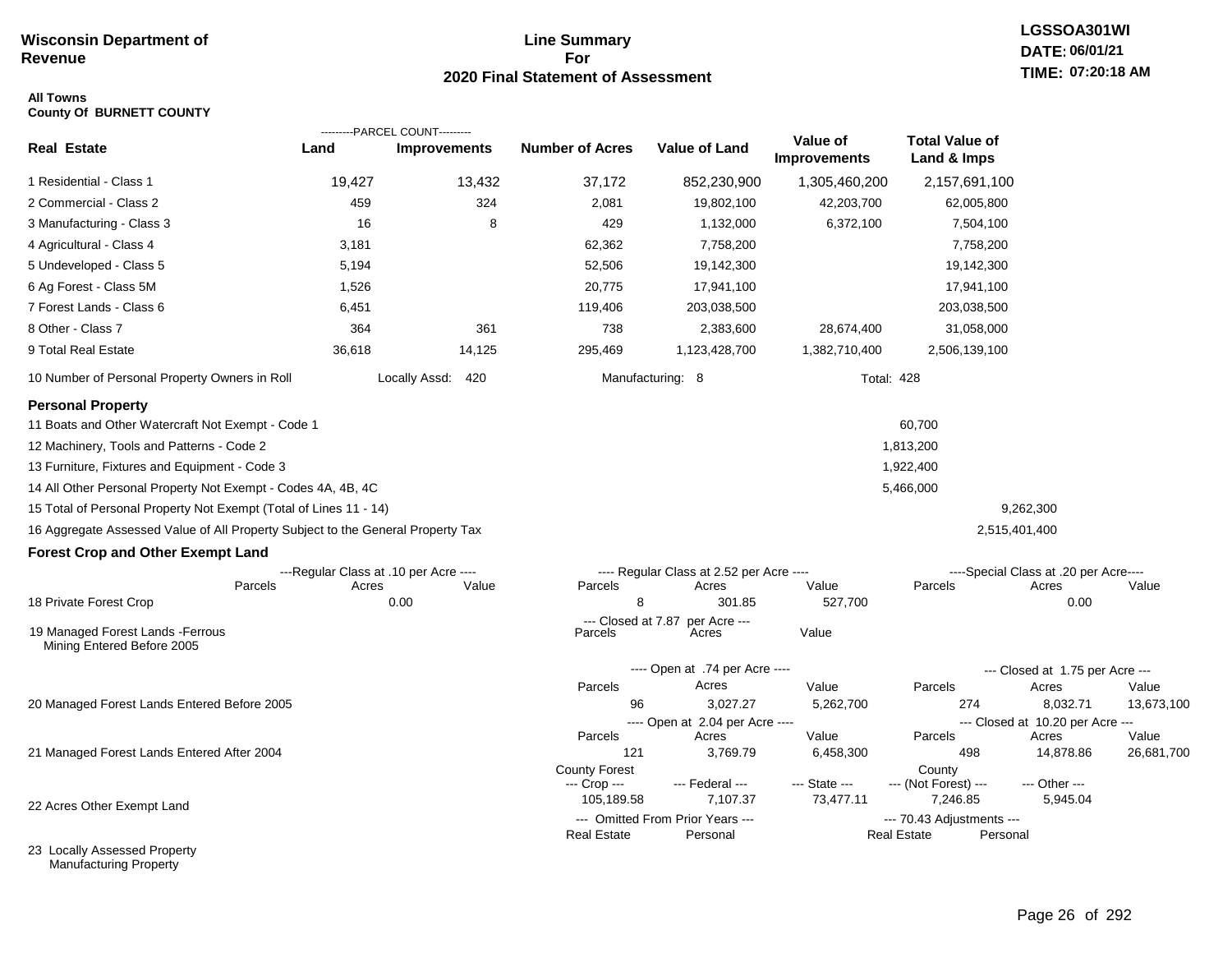## **Line Summary For 2020 Final Statement of Assessment**

| All Villages<br><b>County Of BURNETT COUNTY</b>                                 |                                       | ---------PARCEL COUNT--------- | <b>2020 Final Statement of Assessment</b>              |                                          |                                                 |                                |                                       | <b>TIME: 07:20</b> |
|---------------------------------------------------------------------------------|---------------------------------------|--------------------------------|--------------------------------------------------------|------------------------------------------|-------------------------------------------------|--------------------------------|---------------------------------------|--------------------|
| <b>Real Estate</b>                                                              | Land                                  | <b>Improvements</b>            | <b>Number of Acres</b>                                 | <b>Value of Land</b>                     | Value of<br><b>Improvements</b>                 |                                | <b>Total Value of</b><br>Land & Imps  |                    |
| 1 Residential - Class 1                                                         | 1,477                                 | 1,144                          | 1,007                                                  | 23,387,600                               |                                                 | 81,575,500                     | 104,963,100                           |                    |
| 2 Commercial - Class 2                                                          | 367                                   | 248                            | 318                                                    | 10,237,600                               |                                                 | 37,039,000                     | 47,276,600                            |                    |
| 3 Manufacturing - Class 3                                                       | 13                                    | 13                             | 53                                                     | 396,100                                  |                                                 | 7,897,700                      | 8,293,800                             |                    |
| 4 Agricultural - Class 4                                                        | 5                                     |                                | 140                                                    | 18,100                                   |                                                 |                                | 18,100                                |                    |
| 5 Undeveloped - Class 5                                                         | 36                                    |                                | 94                                                     | 25,100                                   |                                                 |                                | 25,100                                |                    |
| 6 Ag Forest - Class 5M                                                          |                                       |                                |                                                        |                                          |                                                 |                                |                                       |                    |
| 7 Forest Lands - Class 6                                                        | 26                                    |                                | 211                                                    | 252,500                                  |                                                 |                                | 252,500                               |                    |
| 8 Other - Class 7                                                               | 1                                     | 1                              | -1                                                     | 10,000                                   |                                                 | 87,200                         | 97,200                                |                    |
| 9 Total Real Estate                                                             | 1,925                                 | 1,406                          | 1,824                                                  | 34,327,000                               |                                                 | 126,599,400                    | 160,926,400                           |                    |
| 10 Number of Personal Property Owners in Roll                                   |                                       | Locally Assd: 245              |                                                        | Manufacturing: 11                        |                                                 | Total: 256                     |                                       |                    |
| <b>Personal Property</b>                                                        |                                       |                                |                                                        |                                          |                                                 |                                |                                       |                    |
| 11 Boats and Other Watercraft Not Exempt - Code 1                               |                                       |                                |                                                        |                                          |                                                 |                                |                                       |                    |
| 12 Machinery, Tools and Patterns - Code 2                                       |                                       |                                |                                                        |                                          |                                                 | 563,500                        |                                       |                    |
| 13 Furniture, Fixtures and Equipment - Code 3                                   |                                       |                                |                                                        |                                          |                                                 | 2,721,500                      |                                       |                    |
| 14 All Other Personal Property Not Exempt - Codes 4A, 4B, 4C                    |                                       |                                |                                                        |                                          |                                                 | 966,600                        |                                       |                    |
| 15 Total of Personal Property Not Exempt (Total of Lines 11 - 14)               |                                       |                                |                                                        |                                          |                                                 |                                | 4,251,600                             |                    |
| 16 Aggregate Assessed Value of All Property Subject to the General Property Tax |                                       |                                |                                                        |                                          |                                                 |                                | 165,178,000                           |                    |
| <b>Forest Crop and Other Exempt Land</b>                                        |                                       |                                |                                                        |                                          |                                                 |                                |                                       |                    |
|                                                                                 | ---Regular Class at .10 per Acre ---- |                                |                                                        | ---- Regular Class at 2.52 per Acre ---- |                                                 |                                | ----Special Class at .20 per Acre---- |                    |
| Parcels                                                                         | Acres                                 | Value                          | Parcels                                                | Acres                                    | Value                                           | Parcels                        | Acres                                 | Value              |
| 18 Private Forest Crop                                                          | 0.00                                  |                                | --- Closed at 7.87 per Acre ---                        | 0.00                                     |                                                 |                                |                                       |                    |
| 19 Managed Forest Lands-Ferrous<br>Mining Entered Before 2005                   |                                       |                                | Parcels                                                | Acres                                    | Value                                           |                                |                                       |                    |
|                                                                                 |                                       |                                |                                                        | ---- Open at .74 per Acre ----           |                                                 |                                | --- Closed at 1.75 per Acre ---       |                    |
|                                                                                 |                                       |                                | Parcels                                                | Acres                                    | Value                                           | Parcels                        | Acres                                 | Value              |
| 20 Managed Forest Lands Entered Before 2005                                     |                                       |                                |                                                        | 0.00<br>---- Open at 2.04 per Acre ----  |                                                 |                                | --- Closed at 10.20 per Acre ---      | 0.00               |
|                                                                                 |                                       |                                | Parcels                                                | Acres                                    | Value                                           | Parcels                        | Acres                                 | Value              |
| 21 Managed Forest Lands Entered After 2004                                      |                                       |                                |                                                        | 0.00                                     |                                                 |                                |                                       | 0.00               |
|                                                                                 |                                       |                                | <b>County Forest</b><br>--- Crop ---                   | --- Federal ---                          | --- State ---                                   | County<br>--- (Not Forest) --- | --- Other ---                         |                    |
|                                                                                 |                                       |                                | 0.00                                                   | 0.00                                     | 106.04                                          |                                | 16.94                                 | 1,230.68           |
| 22 Acres Other Exempt Land                                                      |                                       |                                | --- Omitted From Prior Years ---<br><b>Real Estate</b> | Personal                                 | --- 70.43 Adjustments ---<br><b>Real Estate</b> | Personal                       |                                       |                    |

23 Locally Assessed Property Manufacturing Property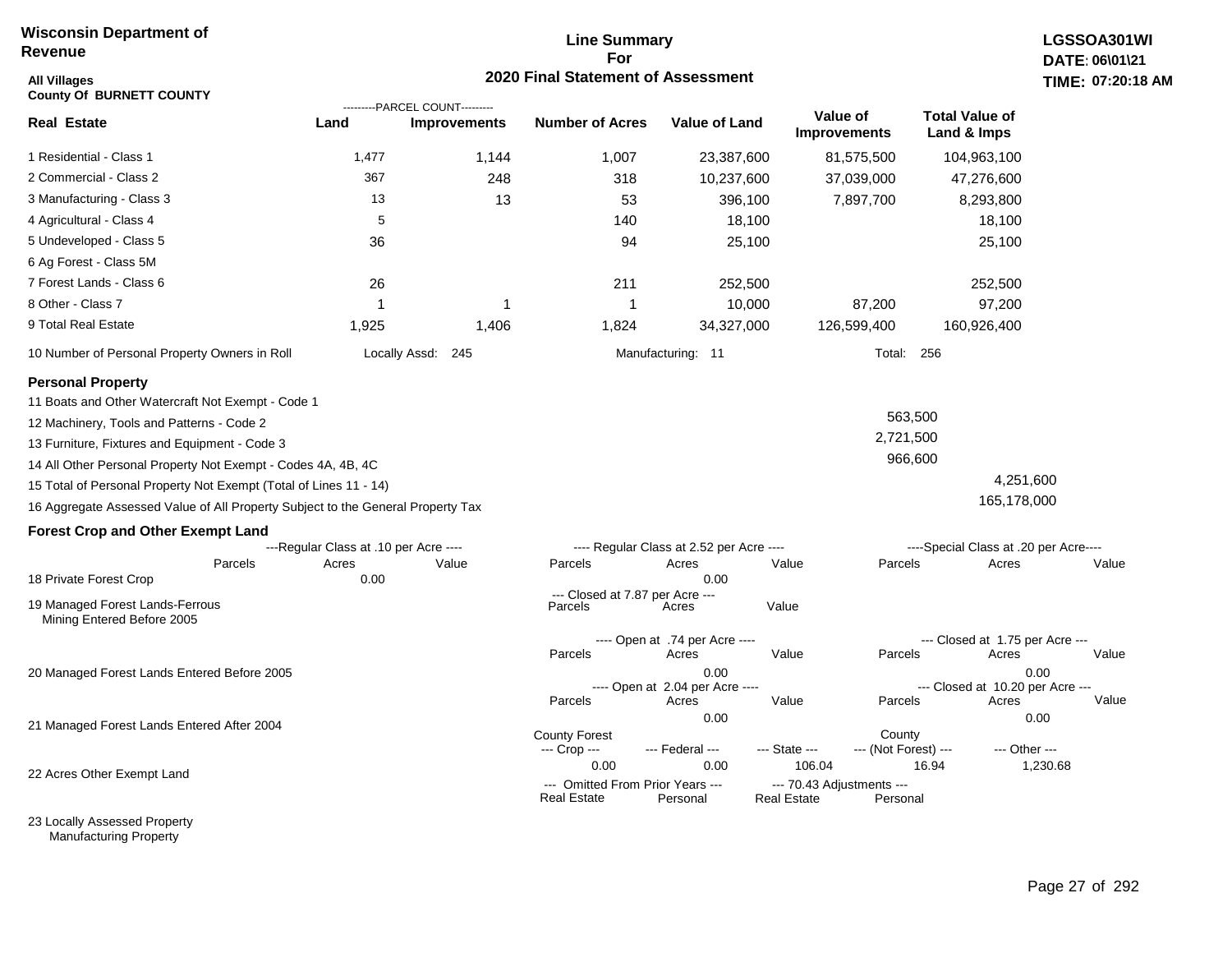| <b>Wisconsin Department of</b><br><b>Revenue</b>                                |       | <b>Line Summary</b><br>For<br>2020 Final Statement of Assessment<br>---------PARCEL COUNT--------- |                                                        |                                          |                                                 |                                      |                                       |       |
|---------------------------------------------------------------------------------|-------|----------------------------------------------------------------------------------------------------|--------------------------------------------------------|------------------------------------------|-------------------------------------------------|--------------------------------------|---------------------------------------|-------|
| <b>All Cities</b><br><b>County Of BURNETT COUNTY</b>                            |       |                                                                                                    |                                                        |                                          |                                                 |                                      |                                       |       |
| <b>Real Estate</b>                                                              | Land  | <b>Improvements</b>                                                                                | <b>Number of Acres</b>                                 | <b>Value of Land</b>                     | Value of<br><b>Improvements</b>                 | <b>Total Value of</b><br>Land & Imps |                                       |       |
| 1 Residential - Class 1                                                         |       |                                                                                                    |                                                        |                                          |                                                 |                                      |                                       |       |
| 2 Commercial - Class 2                                                          |       |                                                                                                    |                                                        |                                          |                                                 |                                      |                                       |       |
| 3 Manufacturing - Class 3                                                       |       |                                                                                                    |                                                        |                                          |                                                 |                                      |                                       |       |
| 4 Agricultural - Class 4                                                        |       |                                                                                                    |                                                        |                                          |                                                 |                                      |                                       |       |
| 5 Undeveloped - Class 5                                                         |       |                                                                                                    |                                                        |                                          |                                                 |                                      |                                       |       |
| 6 Ag Forest - Class 5M                                                          |       |                                                                                                    |                                                        |                                          |                                                 |                                      |                                       |       |
| 7 Forest Lands - Class 6                                                        |       |                                                                                                    |                                                        |                                          |                                                 |                                      |                                       |       |
| 8 Other - Class 7                                                               |       |                                                                                                    |                                                        |                                          |                                                 |                                      |                                       |       |
| 9 Total Real Estate                                                             |       |                                                                                                    |                                                        |                                          |                                                 |                                      |                                       |       |
| 10 Number of Personal Property Owners in Roll                                   |       | Locally Assd:                                                                                      | Manufacturing:                                         |                                          | Total:                                          |                                      |                                       |       |
| <b>Personal Property</b>                                                        |       |                                                                                                    |                                                        |                                          |                                                 |                                      |                                       |       |
| 11 Boats and Other Watercraft Not Exempt - Code 1                               |       |                                                                                                    |                                                        |                                          |                                                 |                                      |                                       |       |
| 12 Machinery, Tools and Patterns - Code 2                                       |       |                                                                                                    |                                                        |                                          |                                                 |                                      |                                       |       |
| 13 Furniture, Fixtures and Equipment - Code 3                                   |       |                                                                                                    |                                                        |                                          |                                                 |                                      |                                       |       |
| 14 All Other Personal Property Not Exempt - Codes 4A, 4B, 4C                    |       |                                                                                                    |                                                        |                                          |                                                 |                                      |                                       |       |
| 15 Total of Personal Property Not Exempt (Total of Lines 11 - 14)               |       |                                                                                                    |                                                        |                                          |                                                 |                                      |                                       |       |
| 16 Aggregate Assessed Value of All Property Subject to the General Property Tax |       |                                                                                                    |                                                        |                                          |                                                 |                                      |                                       |       |
| <b>Forest Crop and Other Exempt Land</b>                                        |       |                                                                                                    |                                                        |                                          |                                                 |                                      |                                       |       |
|                                                                                 |       | ---Regular Class at .10 per Acre ----                                                              |                                                        | ---- Regular Class at 2.52 per Acre ---- |                                                 |                                      | ----Special Class at .20 per Acre---- |       |
| Parcels                                                                         | Acres | Value                                                                                              | Parcels                                                | Acres                                    | Value                                           | Parcels                              | Acres                                 | Value |
| 18 Private Forest Crop                                                          |       |                                                                                                    |                                                        |                                          |                                                 |                                      |                                       |       |
| 19 Managed Forest Lands-Ferrous                                                 |       |                                                                                                    | --- Closed at 7.87 per Acre ---<br>Parcels             | Acres                                    | Value                                           |                                      |                                       |       |
| Mining Entered Before 2005                                                      |       |                                                                                                    |                                                        |                                          |                                                 |                                      |                                       |       |
|                                                                                 |       |                                                                                                    |                                                        | ---- Open at .74 per Acre ----           |                                                 |                                      | --- Closed at 1.75 per Acre ---       |       |
| 20 Managed Forest Lands Entered Before 2005                                     |       |                                                                                                    | Parcels                                                | Acres                                    | Value                                           | Parcels                              | Acres                                 | Value |
|                                                                                 |       |                                                                                                    |                                                        | ---- Open at 2.04 per Acre ----          |                                                 |                                      | --- Closed at 10.20 per Acre ---      |       |
|                                                                                 |       |                                                                                                    | Parcels                                                | Acres                                    | Value                                           | Parcels                              | Acres                                 | Value |
| 21 Managed Forest Lands Entered After 2004                                      |       |                                                                                                    | <b>County Forest</b>                                   |                                          |                                                 | County                               |                                       |       |
|                                                                                 |       |                                                                                                    | --- Crop ---                                           | --- Federal ---                          | --- State ---                                   | --- (Not Forest) ---                 | --- Other ---                         |       |
| 22 Acres Other Exempt Land                                                      |       |                                                                                                    |                                                        |                                          |                                                 |                                      |                                       |       |
|                                                                                 |       |                                                                                                    | --- Omitted From Prior Years ---<br><b>Real Estate</b> | Personal                                 | --- 70.43 Adjustments ---<br><b>Real Estate</b> | Personal                             |                                       |       |
| 23 Locally Assessed Property<br><b>Manufacturing Property</b>                   |       |                                                                                                    |                                                        |                                          |                                                 |                                      |                                       |       |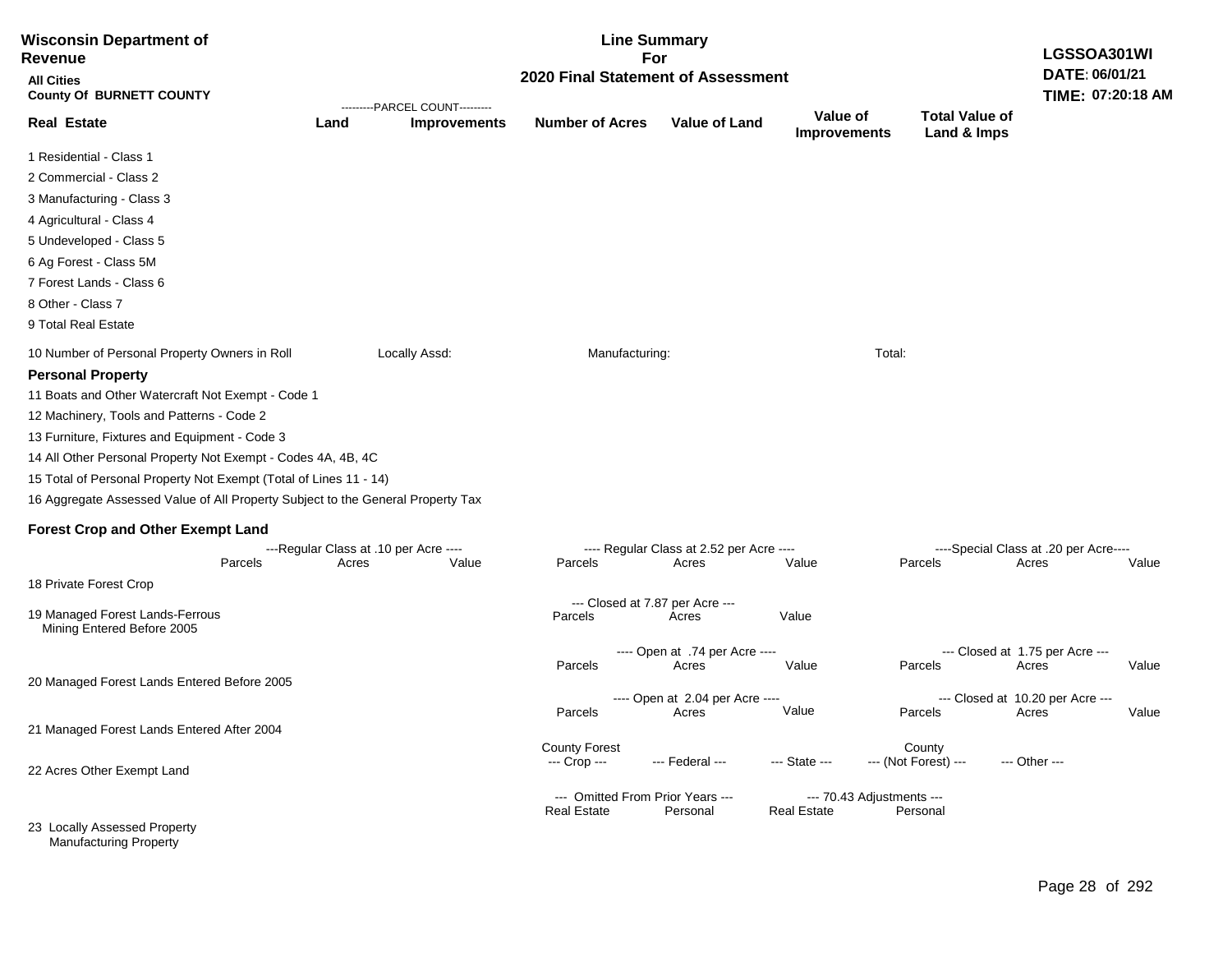# **All Municipalities TIME:**

**County Of CALUMET COUNTY**

Manufacturing Property

## **Line Summary For 2020 Final Statement of Assessment**

**LGSSOA301WI DATE: 06/01/21 07:20:18 AM**

|                                                                                 |        | ---------PARCEL COUNT---------        |                                      |                                              |                                 |                                          |                                              |           |
|---------------------------------------------------------------------------------|--------|---------------------------------------|--------------------------------------|----------------------------------------------|---------------------------------|------------------------------------------|----------------------------------------------|-----------|
| <b>Real Estate</b>                                                              | Land   | <b>Improvements</b>                   | <b>Number of Acres</b>               | <b>Value of Land</b>                         | Value of<br><b>Improvements</b> | <b>Total Value of</b><br>Land & Imps     |                                              |           |
| 1 Residential - Class 1                                                         | 18,818 | 17,464                                | 14,887                               | 651,022,500                                  | 2,788,069,697                   | 3,439,092,197                            |                                              |           |
| 2 Commercial - Class 2                                                          | 1,366  | 1,028                                 | 3,564                                | 101,104,100                                  | 486,396,400                     | 587,500,500                              |                                              |           |
| 3 Manufacturing - Class 3                                                       | 88     | 78                                    | 857                                  | 5,757,000                                    | 117,195,800                     | 122,952,800                              |                                              |           |
| 4 Agricultural - Class 4                                                        | 5,839  |                                       | 130,655                              | 25,721,950                                   |                                 | 25,721,950                               |                                              |           |
| 5 Undeveloped - Class 5                                                         | 3,331  |                                       | 15,116                               | 13,370,600                                   |                                 | 13,370,600                               |                                              |           |
| 6 Ag Forest - Class 5M                                                          | 1,280  |                                       | 9,530                                | 13,980,200                                   |                                 | 13,980,200                               |                                              |           |
| 7 Forest Lands - Class 6                                                        | 314    |                                       | 3,989                                | 11,481,100                                   |                                 | 11,481,100                               |                                              |           |
| 8 Other - Class 7                                                               | 858    | 845                                   | 2,107                                | 17,278,500                                   | 157,885,700                     | 175,164,200                              |                                              |           |
| 9 Total Real Estate                                                             | 31,894 | 19,415                                | 180,705                              | 839,715,950                                  | 3,549,547,597                   | 4,389,263,547                            |                                              |           |
| 10 Number of Personal Property Owners in Roll                                   |        | Locally Assd:<br>1,019                |                                      | Manufacturing: 69                            |                                 | Total: 1,088                             |                                              |           |
| <b>Personal Property</b>                                                        |        |                                       |                                      |                                              |                                 |                                          |                                              |           |
| 11 Boats and Other Watercraft Not Exempt - Code 1                               |        |                                       |                                      |                                              |                                 | 904                                      |                                              |           |
| 12 Machinery, Tools and Patterns - Code 2                                       |        |                                       |                                      |                                              |                                 | 36,550,200                               |                                              |           |
| 13 Furniture, Fixtures and Equipment - Code 3                                   |        |                                       |                                      |                                              |                                 | 25,343,722                               |                                              |           |
| 14 All Other Personal Property Not Exempt - Codes 4A, 4B, 4C                    |        |                                       |                                      |                                              |                                 | 7,622,358                                |                                              |           |
| 15 Total of Personal Property Not Exempt (Total of Lines 11 - 14)               |        |                                       |                                      |                                              |                                 |                                          | 69,517,184                                   |           |
| 16 Aggregate Assessed Value of All Property Subject to the General Property Tax |        |                                       |                                      |                                              |                                 |                                          | 4,458,780,731                                |           |
| <b>Forest Crop and Other Exempt Land</b>                                        |        |                                       |                                      |                                              |                                 |                                          |                                              |           |
|                                                                                 |        | ---Regular Class at .10 per Acre ---- |                                      | ---- Regular Class at 2.52 per Acre ----     |                                 |                                          | ----Special Class at .20 per Acre----        |           |
| Parcels                                                                         | Acres  | Value                                 | Parcels                              | Acres                                        | Value                           | Parcels                                  | Acres                                        | Value     |
| 18 Private Forest Crop                                                          | 0.00   |                                       |                                      | 0.00                                         |                                 |                                          | 0.00                                         |           |
| 19 Managed Forest Lands - Ferrous<br>Mining Entered Before 2005                 |        |                                       | Parcels                              | --- Closed at 7.87 per Acre ---<br>Acres     | Value                           |                                          |                                              |           |
|                                                                                 |        |                                       |                                      | ---- Open at .74 per Acre ----               |                                 |                                          | --- Closed at 1.75 per Acre ---              |           |
|                                                                                 |        |                                       | Parcels                              | Acres                                        | Value                           | Parcels                                  | Acres                                        | Value     |
| 20 Managed Forest Lands Entered Before 2005                                     |        |                                       | 8                                    | 86.95<br>---- Open at 2.04 per Acre ----     | 241,900                         | 97                                       | 1,799.59<br>--- Closed at 10.20 per Acre --- | 4,758,500 |
|                                                                                 |        |                                       | Parcels                              | Acres                                        | Value                           | Parcels                                  | Acres                                        | Value     |
| 21 Managed Forest Lands Entered After 2004                                      |        |                                       | $\mathbf{1}$                         | 28.00                                        | 47,600                          | 87                                       | 1,720.44                                     | 4,577,100 |
|                                                                                 |        |                                       | <b>County Forest</b><br>--- Crop --- | --- Federal ---                              | --- State ---                   | County<br>--- (Not Forest) ---           | --- Other ---                                |           |
| 22 Acres Other Exempt Land                                                      |        |                                       | 0.00                                 | 2.35                                         | 12,170.64                       | 704.52                                   | 3,941.17                                     |           |
|                                                                                 |        |                                       | <b>Real Estate</b>                   | --- Omitted From Prior Years ---<br>Personal |                                 | --- 70.43 Adjustments ---<br>Real Estate | Personal                                     |           |
| 23 Locally Assessed Property                                                    |        |                                       | 627,200                              | 15,300                                       |                                 |                                          |                                              |           |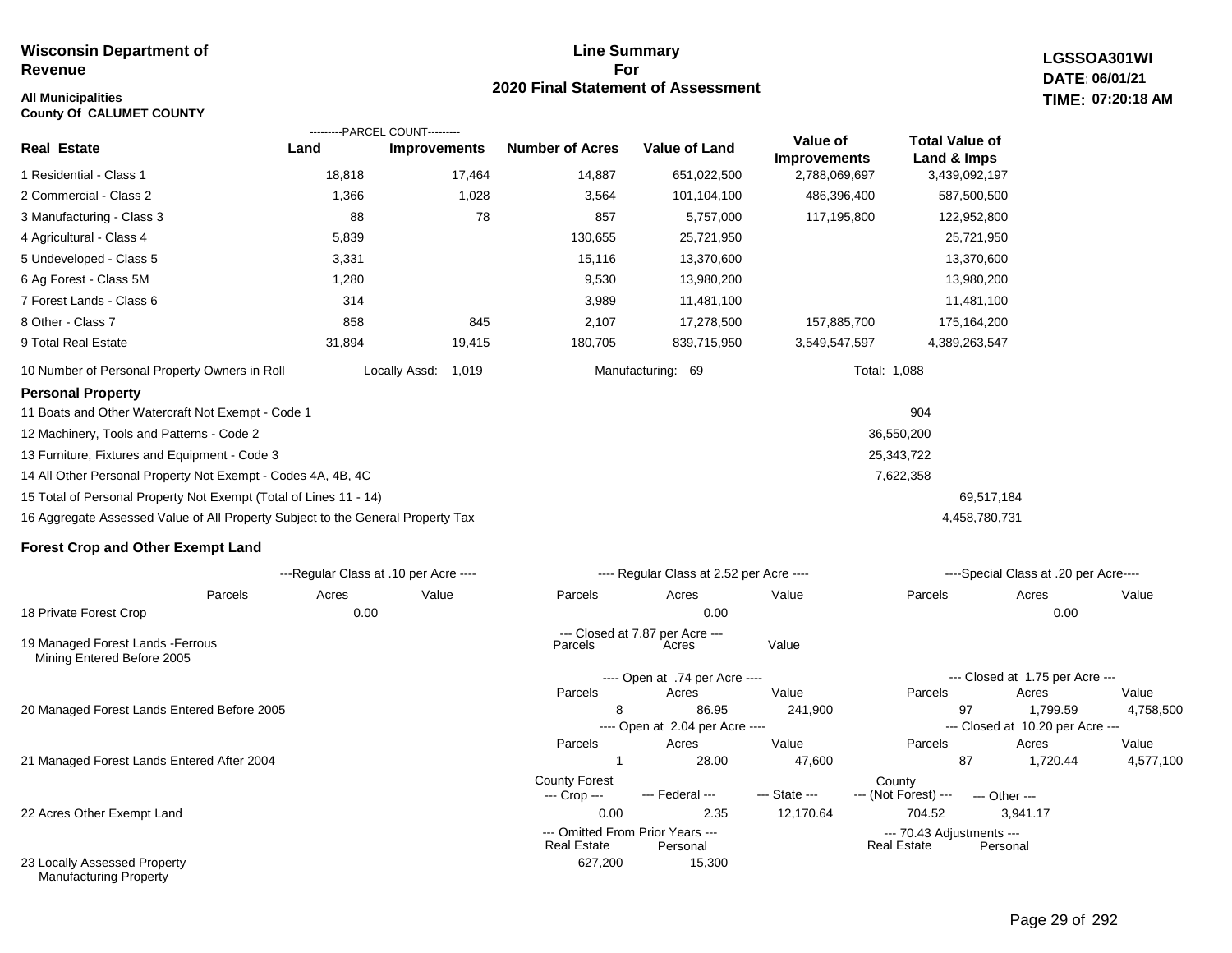## **Line Summary For 2020 Final Statement of Assessment**

### **All Towns County Of CALUMET COUNTY**

|                                                                                                                                                                             |        | ---------PARCEL COUNT---------                         |                                              |                                                           |                                 | <b>Total Value of</b>                    |                                                        |           |
|-----------------------------------------------------------------------------------------------------------------------------------------------------------------------------|--------|--------------------------------------------------------|----------------------------------------------|-----------------------------------------------------------|---------------------------------|------------------------------------------|--------------------------------------------------------|-----------|
| <b>Real Estate</b>                                                                                                                                                          | Land   | <b>Improvements</b>                                    | <b>Number of Acres</b>                       | <b>Value of Land</b>                                      | Value of<br><b>Improvements</b> | Land & Imps                              |                                                        |           |
| 1 Residential - Class 1                                                                                                                                                     | 3,847  | 3,540                                                  | 7,823                                        | 123,009,000                                               | 510,684,400                     | 633,693,400                              |                                                        |           |
| 2 Commercial - Class 2                                                                                                                                                      | 264    | 176                                                    | 927                                          | 9,244,100                                                 | 30,275,000                      | 39,519,100                               |                                                        |           |
| 3 Manufacturing - Class 3                                                                                                                                                   | 16     | 13                                                     | 310                                          | 820,600                                                   | 10,307,500                      | 11,128,100                               |                                                        |           |
| 4 Agricultural - Class 4                                                                                                                                                    | 4,876  |                                                        | 114,936                                      | 22,539,400                                                |                                 | 22,539,400                               |                                                        |           |
| 5 Undeveloped - Class 5                                                                                                                                                     | 3,024  |                                                        | 14,092                                       | 11,852,800                                                |                                 | 11,852,800                               |                                                        |           |
| 6 Ag Forest - Class 5M                                                                                                                                                      | 1,081  |                                                        | 8,254                                        | 11,760,300                                                |                                 | 11,760,300                               |                                                        |           |
| 7 Forest Lands - Class 6                                                                                                                                                    | 269    |                                                        | 3,544                                        | 10,001,700                                                |                                 | 10,001,700                               |                                                        |           |
| 8 Other - Class 7                                                                                                                                                           | 732    | 724                                                    | 1,863                                        | 14,030,000                                                | 143,746,900                     | 157,776,900                              |                                                        |           |
| 9 Total Real Estate                                                                                                                                                         | 14,109 | 4,453                                                  | 151,749                                      | 203,257,900                                               | 695,013,800                     | 898,271,700                              |                                                        |           |
| 10 Number of Personal Property Owners in Roll                                                                                                                               |        | Locally Assd: 138                                      |                                              | Manufacturing: 15                                         | <b>Total: 153</b>               |                                          |                                                        |           |
| <b>Personal Property</b><br>11 Boats and Other Watercraft Not Exempt - Code 1<br>12 Machinery, Tools and Patterns - Code 2<br>13 Furniture, Fixtures and Equipment - Code 3 |        |                                                        |                                              |                                                           |                                 | 904<br>1,732,900<br>842,350              |                                                        |           |
| 14 All Other Personal Property Not Exempt - Codes 4A, 4B, 4C                                                                                                                |        |                                                        |                                              |                                                           |                                 | 1,179,598                                |                                                        |           |
| 15 Total of Personal Property Not Exempt (Total of Lines 11 - 14)                                                                                                           |        |                                                        |                                              |                                                           |                                 |                                          | 3,755,752                                              |           |
| 16 Aggregate Assessed Value of All Property Subject to the General Property Tax                                                                                             |        |                                                        |                                              |                                                           |                                 |                                          | 902,027,452                                            |           |
| <b>Forest Crop and Other Exempt Land</b>                                                                                                                                    |        |                                                        |                                              |                                                           |                                 |                                          |                                                        |           |
| Parcels<br>18 Private Forest Crop                                                                                                                                           | Acres  | ---Regular Class at .10 per Acre ----<br>Value<br>0.00 | Parcels                                      | ---- Regular Class at 2.52 per Acre ----<br>Acres<br>0.00 | Value                           | Parcels                                  | ----Special Class at .20 per Acre----<br>Acres<br>0.00 | Value     |
| 19 Managed Forest Lands - Ferrous<br>Mining Entered Before 2005                                                                                                             |        |                                                        | --- Closed at 7.87<br>Parcels                | per Acre ---<br>Acres                                     | Value                           |                                          |                                                        |           |
|                                                                                                                                                                             |        |                                                        |                                              | ---- Open at .74 per Acre ----                            |                                 |                                          | --- Closed at 1.75 per Acre ---                        |           |
|                                                                                                                                                                             |        |                                                        | Parcels                                      | Acres                                                     | Value                           | Parcels                                  | Acres                                                  | Value     |
| 20 Managed Forest Lands Entered Before 2005                                                                                                                                 |        |                                                        | 8                                            | 86.95                                                     | 241,900                         | 86                                       | 1,674.65                                               | 4,366,800 |
|                                                                                                                                                                             |        |                                                        | Parcels                                      | ---- Open at 2.04 per Acre ----<br>Acres                  | Value                           | Parcels                                  | --- Closed at 10.20 per Acre ---<br>Acres              | Value     |
| 21 Managed Forest Lands Entered After 2004                                                                                                                                  |        |                                                        | $\overline{1}$                               | 28.00                                                     | 47,600                          | 84                                       | 1,683.24                                               | 4,493,700 |
|                                                                                                                                                                             |        |                                                        | <b>County Forest</b><br>--- Crop ---<br>0.00 | --- Federal ---<br>0.00                                   | --- State ---<br>10,934.79      | County<br>--- (Not Forest) ---<br>566.68 | --- Other ---<br>1,328.29                              |           |
| 22 Acres Other Exempt Land                                                                                                                                                  |        |                                                        |                                              | --- Omitted From Prior Years ---                          |                                 | --- 70.43 Adjustments ---                |                                                        |           |
| 23 Locally Assessed Property<br><b>Manufacturing Property</b>                                                                                                               |        |                                                        | <b>Real Estate</b><br>627,200                | Personal                                                  |                                 | <b>Real Estate</b><br>Personal           |                                                        |           |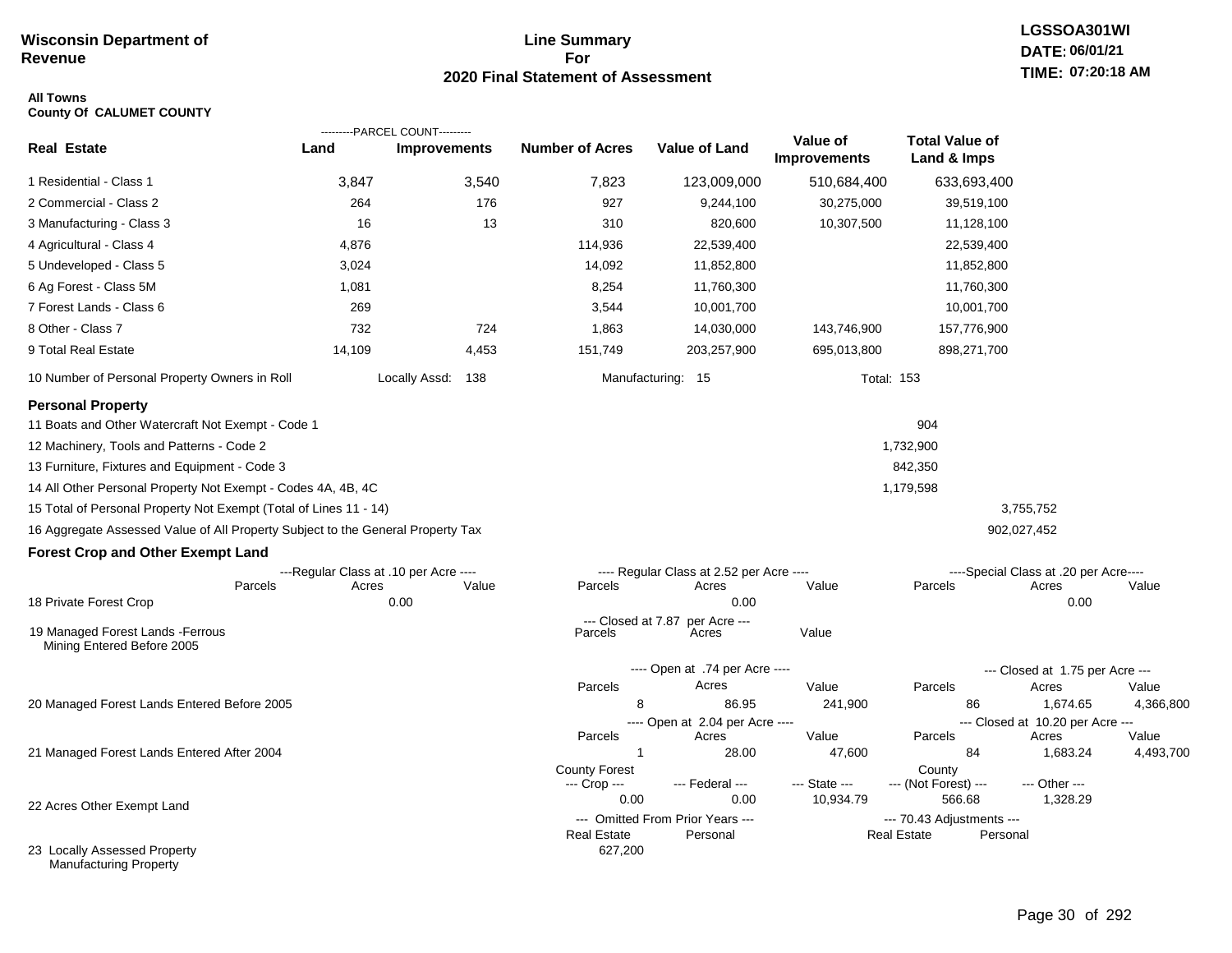# **Line Summary For 2020 Final Statement of Assessment**

| <b>All Villages</b><br><b>County Of CALUMET COUNTY</b>                                                                                                                                                                                                                                                                                                                                                                                                                                                                                                |                                                        |                                                       | 2020 Final Statement of Assessment                                                                     |                                                                                                     |                                                                                                    |                                                                                                                    | TIME: 07:20:18                                         |
|-------------------------------------------------------------------------------------------------------------------------------------------------------------------------------------------------------------------------------------------------------------------------------------------------------------------------------------------------------------------------------------------------------------------------------------------------------------------------------------------------------------------------------------------------------|--------------------------------------------------------|-------------------------------------------------------|--------------------------------------------------------------------------------------------------------|-----------------------------------------------------------------------------------------------------|----------------------------------------------------------------------------------------------------|--------------------------------------------------------------------------------------------------------------------|--------------------------------------------------------|
| <b>Real Estate</b>                                                                                                                                                                                                                                                                                                                                                                                                                                                                                                                                    | Land                                                   | ---------PARCEL COUNT---------<br><b>Improvements</b> | <b>Number of Acres</b>                                                                                 | <b>Value of Land</b>                                                                                | Value of<br><b>Improvements</b>                                                                    | <b>Total Value of</b><br>Land & Imps                                                                               |                                                        |
| 1 Residential - Class 1                                                                                                                                                                                                                                                                                                                                                                                                                                                                                                                               | 6,721                                                  | 6,031                                                 | 4,252                                                                                                  | 310,576,100                                                                                         | 1,206,127,147                                                                                      | 1,516,703,247                                                                                                      |                                                        |
| 2 Commercial - Class 2                                                                                                                                                                                                                                                                                                                                                                                                                                                                                                                                | 326                                                    | 235                                                   | 1,125                                                                                                  | 19,174,700                                                                                          | 94,791,800                                                                                         | 113,966,500                                                                                                        |                                                        |
| 3 Manufacturing - Class 3                                                                                                                                                                                                                                                                                                                                                                                                                                                                                                                             | 20                                                     | 17                                                    | 254                                                                                                    | 2,256,100                                                                                           | 39,697,100                                                                                         | 41,953,200                                                                                                         |                                                        |
| 4 Agricultural - Class 4                                                                                                                                                                                                                                                                                                                                                                                                                                                                                                                              | 748                                                    |                                                       | 14,348                                                                                                 | 2,917,250                                                                                           |                                                                                                    | 2,917,250                                                                                                          |                                                        |
| 5 Undeveloped - Class 5                                                                                                                                                                                                                                                                                                                                                                                                                                                                                                                               | 264                                                    |                                                       | 895                                                                                                    | 1,404,000                                                                                           |                                                                                                    | 1,404,000                                                                                                          |                                                        |
| 6 Ag Forest - Class 5M                                                                                                                                                                                                                                                                                                                                                                                                                                                                                                                                | 193                                                    |                                                       | 1,244                                                                                                  | 2,172,400                                                                                           |                                                                                                    | 2,172,400                                                                                                          |                                                        |
| 7 Forest Lands - Class 6                                                                                                                                                                                                                                                                                                                                                                                                                                                                                                                              | 42                                                     |                                                       | 437                                                                                                    | 1,461,600                                                                                           |                                                                                                    | 1,461,600                                                                                                          |                                                        |
| 8 Other - Class 7                                                                                                                                                                                                                                                                                                                                                                                                                                                                                                                                     | 122                                                    | 116                                                   | 236                                                                                                    | 3,135,100                                                                                           | 13,962,000                                                                                         | 17,097,100                                                                                                         |                                                        |
| 9 Total Real Estate                                                                                                                                                                                                                                                                                                                                                                                                                                                                                                                                   | 8,436                                                  | 6,399                                                 | 22,791                                                                                                 | 343,097,250                                                                                         | 1,354,578,047                                                                                      | 1,697,675,297                                                                                                      |                                                        |
| 10 Number of Personal Property Owners in Roll                                                                                                                                                                                                                                                                                                                                                                                                                                                                                                         |                                                        | Locally Assd: 218                                     |                                                                                                        | Manufacturing: 17                                                                                   |                                                                                                    | Total: 235                                                                                                         |                                                        |
| <b>Personal Property</b><br>11 Boats and Other Watercraft Not Exempt - Code 1<br>12 Machinery, Tools and Patterns - Code 2<br>13 Furniture, Fixtures and Equipment - Code 3<br>14 All Other Personal Property Not Exempt - Codes 4A, 4B, 4C<br>15 Total of Personal Property Not Exempt (Total of Lines 11 - 14)<br>16 Aggregate Assessed Value of All Property Subject to the General Property Tax<br><b>Forest Crop and Other Exempt Land</b><br>Parcels<br>18 Private Forest Crop<br>19 Managed Forest Lands-Ferrous<br>Mining Entered Before 2005 | ---Regular Class at .10 per Acre ----<br>Acres<br>0.00 | Value                                                 | Parcels<br>--- Closed at 7.87 per Acre ---<br>Parcels                                                  | ---- Regular Class at 2.52 per Acre ----<br>Acres<br>0.00<br>Acres                                  | Value<br>Parcels<br>Value                                                                          | 9,806,200<br>3,238,172<br>625,660<br>13,670,032<br>1,711,345,329<br>----Special Class at .20 per Acre----<br>Acres | Value                                                  |
| 20 Managed Forest Lands Entered Before 2005<br>21 Managed Forest Lands Entered After 2004                                                                                                                                                                                                                                                                                                                                                                                                                                                             |                                                        |                                                       | Parcels<br>Parcels                                                                                     | ---- Open at .74 per Acre ----<br>Acres<br>0.00<br>---- Open at 2.04 per Acre ----<br>Acres<br>0.00 | Value<br>Parcels<br>Value<br>Parcels                                                               | --- Closed at 1.75 per Acre ---<br>Acres<br>11<br>--- Closed at 10.20 per Acre ---<br>Acres<br>3                   | Value<br>391,700<br>124.94<br>Value<br>37.20<br>83,400 |
| 22 Acres Other Exempt Land                                                                                                                                                                                                                                                                                                                                                                                                                                                                                                                            |                                                        |                                                       | <b>County Forest</b><br>--- Crop ---<br>0.00<br>--- Omitted From Prior Years ---<br><b>Real Estate</b> | --- Federal ---<br>2.35<br>Personal                                                                 | County<br>--- State ---<br>1,211.68<br>--- 70.43 Adjustments ---<br><b>Real Estate</b><br>Personal | --- (Not Forest) ---<br>--- Other ---<br>57.83                                                                     | 848.38                                                 |

23 Locally Assessed Property Manufacturing Property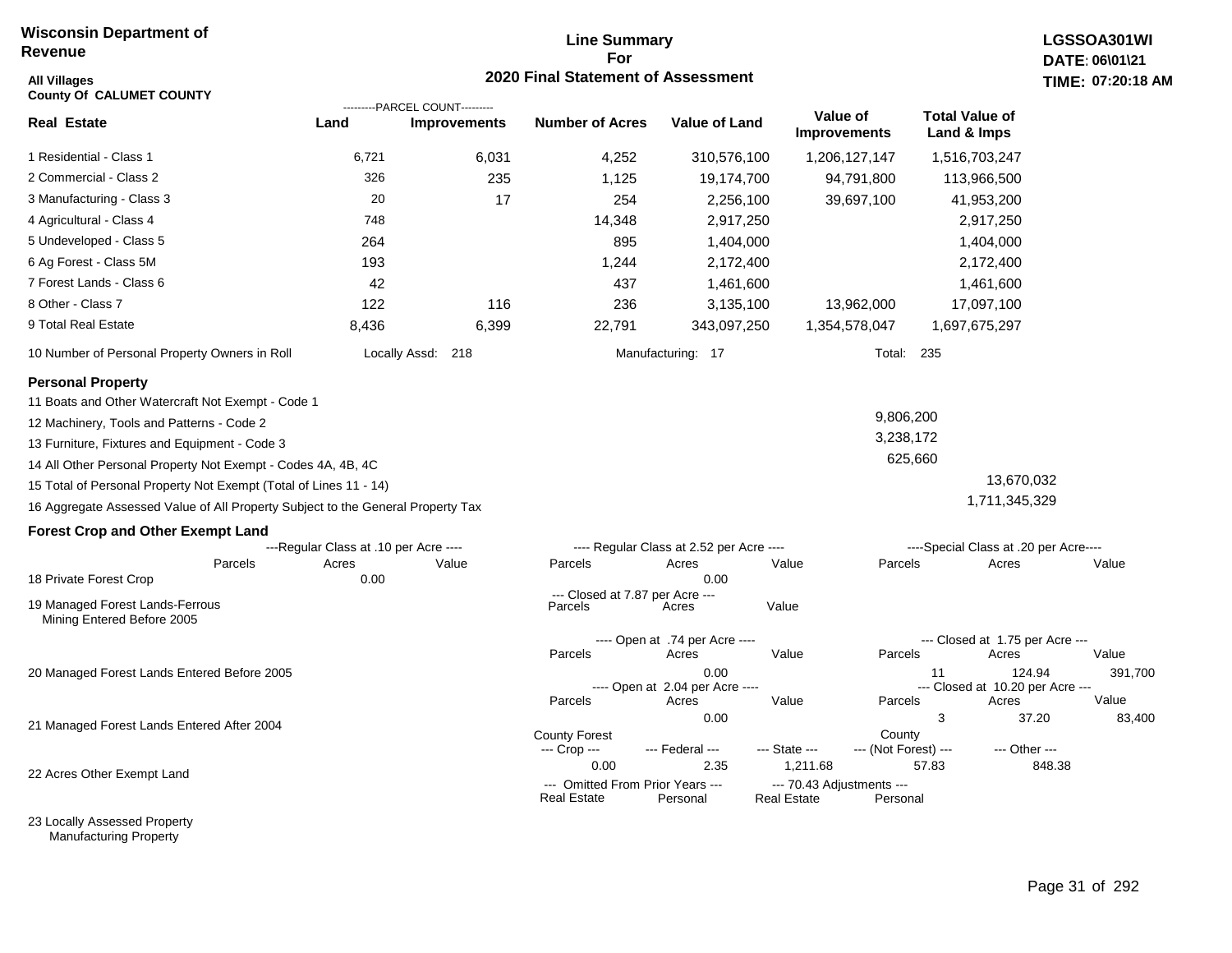#### **For 2020 Final Statement of Assessment Revenue All Cities County Of CALUMET COUNTY LGSSOA301WI DATE: 06/01/21 TIME: 07:20:18 AM Real Estate** 1 Residential - Class 1 2 Commercial - Class 2 3 Manufacturing - Class 3 4 Agricultural - Class 4 5 Undeveloped - Class 5 6 Ag Forest - Class 5M 7 Forest Lands - Class 6 8 Other - Class 7 9 Total Real Estate 10 Number of Personal Property Owners in Roll 8,250 7,893 2,812 217,437,400 1,071,258,150 1,288,695,550 **Land Improvements Number of Acres Value of Land Value of Improvements Total Value of Land & Imps** 776 52 215 43 6 3 4 9,349 617 48 5 8,563 1,512 293 1,371 129 32 8 8 6,165 72,685,300 2,680,300 265,300 113,800 47,500 17,800 113,400 293,360,800 361,329,600 67,191,200 176,800 1,499,955,750 434,014,900 69,871,500 265,300 113,800 47,500 17,800 290,200 1,793,316,550 Locally Assd: 663 Manufacturing: 37 Total: 700 **Personal Property** 11 Boats and Other Watercraft Not Exempt - Code 1 12 Machinery, Tools and Patterns - Code 2 13 Furniture, Fixtures and Equipment - Code 3 14 All Other Personal Property Not Exempt - Codes 4A, 4B, 4C 15 Total of Personal Property Not Exempt (Total of Lines 11 - 14) 16 Aggregate Assessed Value of All Property Subject to the General Property Tax 25,011,100 21,263,200 5,817,100 52,091,400 1,845,407,950 **Forest Crop and Other Exempt Land** ---Regular Class at .10 per Acre ---- ---- Regular Class at 2.52 per Acre ---- ----Special Class at .20 per Acre---- 18 Private Forest Crop 20 Managed Forest Lands Entered Before 2005 21 Managed Forest Lands Entered After 2004 Parcels 0.00 0.00 Acres Value Parcels Acres Value Parcels Acres Value ---- Open at .74 per Acre ----<br>Acres Parcels 0.00 0.00 Acres Value Parcels Acres Value --- Closed at 1.75 per Acre --- ---- Open at 2.04 per Acre ---- --- Closed at 10.20 per Acre --- Parcels 0.00 0.00 Acres **Value Parcels Acres Value** County Forest County County --- Crop --- 0.00 0.00 24.17 80.01 1,764.50 --- Federal --- - --- State --- --- (Not Forest) --- --- Other ---22 Acres Other Exempt Land 23 Locally Assessed Property --- Omitted From Prior Years ---<br>Real Estate Personal Personal Real Estate Personal 15,300 **Real Estate** ---------PARCEL COUNT--------- 19 Managed Forest Lands-Ferrous Mining Entered Before 2005 --- Closed at 7.87 per Acre ---<br>rcels Acres Parcels **Acres** Value

**Line Summary**

Manufacturing Property

**Wisconsin Department of**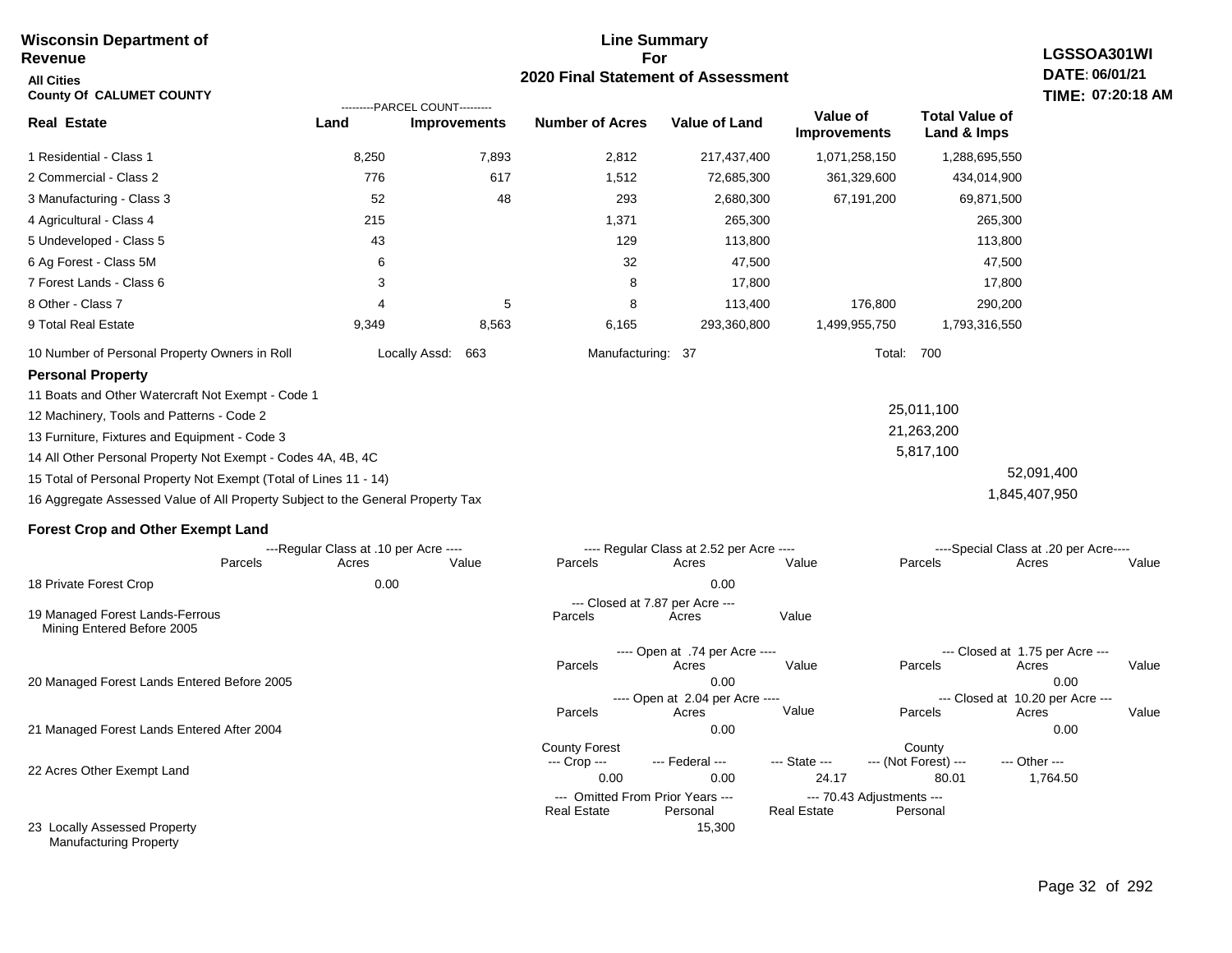## **Line Summary For 2020 Final Statement of Assessment All Municipalities TIME:**

**LGSSOA301WI DATE: 06/01/21 07:20:18 AM**

| <b>County Of CHIPPEWA COUNTY</b>                                                |            |                                                |                        |                                             |                                 |                              |                                               |            |
|---------------------------------------------------------------------------------|------------|------------------------------------------------|------------------------|---------------------------------------------|---------------------------------|------------------------------|-----------------------------------------------|------------|
| <b>Real Estate</b>                                                              | Land       | ---------PARCEL COUNT---------<br>Improvements | <b>Number of Acres</b> | <b>Value of Land</b>                        | Value of<br><b>Improvements</b> | <b>Total Value of</b>        |                                               |            |
| 1 Residential - Class 1                                                         | 26,998     | 23,869                                         | 32,927                 | 851,020,700                                 | 3, 197, 241, 200                | Land & Imps<br>4,048,261,900 |                                               |            |
| 2 Commercial - Class 2                                                          | 2,410      | 1,919                                          | 7,002                  | 162,224,800                                 | 693,881,800                     | 856,106,600                  |                                               |            |
| 3 Manufacturing - Class 3                                                       | 212        | 157                                            | 2,315                  | 28,253,900                                  | 200,083,300                     | 228,337,200                  |                                               |            |
| 4 Agricultural - Class 4                                                        | 12,395     |                                                | 283,334                | 46,333,400                                  |                                 | 46,333,400                   |                                               |            |
| 5 Undeveloped - Class 5                                                         | 9,724      |                                                | 82,197                 | 39,430,400                                  |                                 | 39,430,400                   |                                               |            |
| 6 Ag Forest - Class 5M                                                          | 4,278      |                                                | 59,264                 | 56,754,000                                  |                                 | 56,754,000                   |                                               |            |
| 7 Forest Lands - Class 6                                                        | 4,065      |                                                | 78,888                 | 141,069,500                                 |                                 | 141,069,500                  |                                               |            |
| 8 Other - Class 7                                                               | 1,820      | 1,820                                          | 4,189                  | 17,839,300                                  | 189,200,200                     | 207,039,500                  |                                               |            |
| 9 Total Real Estate                                                             | 61,902     | 27,765                                         | 550,116                | 1,342,926,000                               | 4,280,406,500                   | 5,623,332,500                |                                               |            |
| 10 Number of Personal Property Owners in Roll                                   |            | Locally Assd:<br>2,053                         |                        | Manufacturing: 144                          |                                 | Total: 2,197                 |                                               |            |
| <b>Personal Property</b>                                                        |            |                                                |                        |                                             |                                 |                              |                                               |            |
| 11 Boats and Other Watercraft Not Exempt - Code 1                               |            |                                                |                        |                                             |                                 | 139,900                      |                                               |            |
| 12 Machinery, Tools and Patterns - Code 2                                       |            |                                                |                        |                                             |                                 | 26,156,200                   |                                               |            |
| 13 Furniture, Fixtures and Equipment - Code 3                                   |            |                                                |                        |                                             |                                 | 47,042,300                   |                                               |            |
| 14 All Other Personal Property Not Exempt - Codes 4A, 4B, 4C                    |            |                                                |                        |                                             |                                 | 30,046,900                   |                                               |            |
| 15 Total of Personal Property Not Exempt (Total of Lines 11 - 14)               |            |                                                |                        |                                             |                                 | 103,385,300                  |                                               |            |
| 16 Aggregate Assessed Value of All Property Subject to the General Property Tax |            |                                                |                        |                                             |                                 | 5,726,717,800                |                                               |            |
| <b>Forest Crop and Other Exempt Land</b>                                        |            |                                                |                        |                                             |                                 |                              |                                               |            |
|                                                                                 |            | ---Regular Class at .10 per Acre ----          |                        | ---- Regular Class at 2.52 per Acre ----    |                                 |                              | ----Special Class at .20 per Acre----         |            |
| Parcels                                                                         | Acres      | Value                                          | Parcels                | Acres                                       | Value                           | Parcels                      | Acres                                         | Value      |
| 18 Private Forest Crop                                                          | 2<br>99.30 | 198,600                                        | 6                      | 238.73                                      | 471,700                         |                              | 0.00                                          |            |
| 19 Managed Forest Lands - Ferrous<br>Mining Entered Before 2005                 |            |                                                | Parcels                | --- Closed at 7.87 per Acre ---<br>Acres    | Value                           |                              |                                               |            |
|                                                                                 |            |                                                |                        | ---- Open at .74 per Acre ----              |                                 |                              | --- Closed at 1.75 per Acre ---               |            |
|                                                                                 |            |                                                | Parcels                | Acres                                       | Value                           | Parcels                      | Acres                                         | Value      |
| 20 Managed Forest Lands Entered Before 2005                                     |            |                                                | 62                     | 1,815.08<br>---- Open at 2.04 per Acre ---- | 3,433,800                       | 339                          | 10,263.69<br>--- Closed at 10.20 per Acre --- | 18,604,800 |

21 Managed Forest Lands Entered After 2004

22 Acres Other Exempt Land

23 Locally Assessed Property Manufacturing Property

 56 1,499.49 2,652,900 430 13,051.07 23,697,100 34,672.99 59.72 16,831.68 2,698.66 15,025.70 County Forest County<br>--- Crop --- --- Federal --- --- State --- --- (Not Fore --- (Not Forest) --- --- Other ------ Omitted From Prior Years ---<br>Real Estate Personal Real Estate Personal Real Estate Personal Parcels Acres Value Parcels Acres Value **Real Estate** 

1,070,200 -160,800 -160,800 -5,000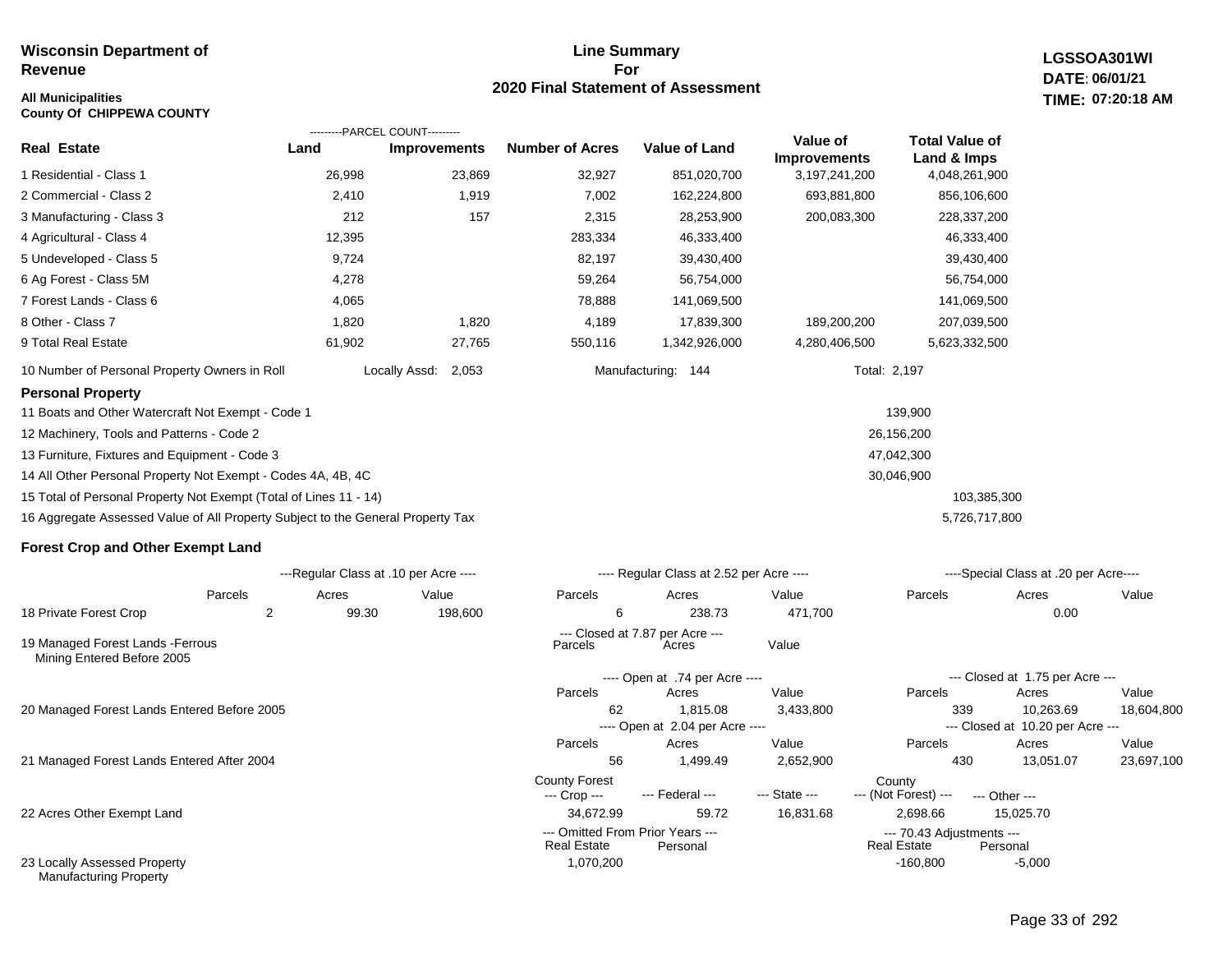## **Line Summary For 2020 Final Statement of Assessment**

### **All Towns County Of CHIPPEWA COUNTY**

|                                                                                 |                                       | ---------PARCEL COUNT--------- |                               |                                              |                                 |                                                             |                                       |                     |
|---------------------------------------------------------------------------------|---------------------------------------|--------------------------------|-------------------------------|----------------------------------------------|---------------------------------|-------------------------------------------------------------|---------------------------------------|---------------------|
| <b>Real Estate</b>                                                              | Land                                  | <b>Improvements</b>            | <b>Number of Acres</b>        | <b>Value of Land</b>                         | Value of<br><b>Improvements</b> | <b>Total Value of</b><br>Land & Imps                        |                                       |                     |
| 1 Residential - Class 1                                                         | 14,636                                | 12,833                         | 27,521                        | 602,955,800                                  | 1,777,654,000                   | 2,380,609,800                                               |                                       |                     |
| 2 Commercial - Class 2                                                          | 669                                   | 515                            | 3,487                         | 29,965,900                                   | 101,259,400                     | 131,225,300                                                 |                                       |                     |
| 3 Manufacturing - Class 3                                                       | 52                                    | 27                             | 926                           | 6,211,800                                    | 10,433,000                      | 16,644,800                                                  |                                       |                     |
| 4 Agricultural - Class 4                                                        | 12,057                                |                                | 278,653                       | 45,511,000                                   |                                 | 45,511,000                                                  |                                       |                     |
| 5 Undeveloped - Class 5                                                         | 9,527                                 |                                | 80,883                        | 38,380,900                                   |                                 | 38,380,900                                                  |                                       |                     |
| 6 Ag Forest - Class 5M                                                          | 4,227                                 |                                | 58,817                        | 55,990,000                                   |                                 | 55,990,000                                                  |                                       |                     |
| 7 Forest Lands - Class 6                                                        | 3,991                                 |                                | 77,937                        | 138,324,600                                  |                                 | 138,324,600                                                 |                                       |                     |
| 8 Other - Class 7                                                               | 1,792                                 | 1,792                          | 4,126                         | 17,550,200                                   | 186,117,000                     | 203,667,200                                                 |                                       |                     |
| 9 Total Real Estate                                                             | 46,951                                | 15,167                         | 532,350                       | 934,890,200                                  | 2,075,463,400                   | 3,010,353,600                                               |                                       |                     |
| 10 Number of Personal Property Owners in Roll                                   |                                       | Locally Assd: 659              |                               | Manufacturing: 36                            | <b>Total: 695</b>               |                                                             |                                       |                     |
| <b>Personal Property</b>                                                        |                                       |                                |                               |                                              |                                 |                                                             |                                       |                     |
| 11 Boats and Other Watercraft Not Exempt - Code 1                               |                                       |                                |                               |                                              |                                 | 68,500                                                      |                                       |                     |
| 12 Machinery, Tools and Patterns - Code 2                                       |                                       |                                |                               |                                              |                                 | 4,033,800                                                   |                                       |                     |
| 13 Furniture, Fixtures and Equipment - Code 3                                   |                                       |                                |                               |                                              |                                 | 2,932,900                                                   |                                       |                     |
| 14 All Other Personal Property Not Exempt - Codes 4A, 4B, 4C                    |                                       |                                |                               |                                              |                                 | 12,322,200                                                  |                                       |                     |
| 15 Total of Personal Property Not Exempt (Total of Lines 11 - 14)               |                                       |                                |                               |                                              |                                 |                                                             | 19,357,400                            |                     |
| 16 Aggregate Assessed Value of All Property Subject to the General Property Tax |                                       |                                |                               |                                              |                                 |                                                             | 3,029,711,000                         |                     |
| <b>Forest Crop and Other Exempt Land</b>                                        |                                       |                                |                               |                                              |                                 |                                                             |                                       |                     |
|                                                                                 | ---Regular Class at .10 per Acre ---- |                                |                               | ---- Regular Class at 2.52 per Acre ----     |                                 |                                                             | ----Special Class at .20 per Acre---- |                     |
| Parcels                                                                         | Acres                                 | Value                          | Parcels                       | Acres                                        | Value                           | Parcels                                                     | Acres                                 | Value               |
| 18 Private Forest Crop                                                          | $\overline{2}$                        | 99.30<br>198,600               | 6                             | 238.73                                       | 471,700                         |                                                             | 0.00                                  |                     |
| 19 Managed Forest Lands - Ferrous<br>Mining Entered Before 2005                 |                                       |                                | --- Closed at 7.87<br>Parcels | per Acre ---<br>Acres                        | Value                           |                                                             |                                       |                     |
|                                                                                 |                                       |                                |                               | ---- Open at .74 per Acre ----               |                                 |                                                             | --- Closed at 1.75 per Acre ---       |                     |
|                                                                                 |                                       |                                | Parcels                       | Acres                                        | Value                           | Parcels                                                     | Acres                                 | Value               |
| 20 Managed Forest Lands Entered Before 2005                                     |                                       |                                | 61                            | 1,775.08                                     | 3,373,800                       | 338                                                         | 10,238.99                             | 18,481,300          |
|                                                                                 |                                       |                                |                               | ---- Open at 2.04 per Acre ----              |                                 |                                                             | --- Closed at 10.20 per Acre ---      |                     |
| 21 Managed Forest Lands Entered After 2004                                      |                                       |                                | Parcels<br>56                 | Acres<br>1,499.49                            | Value<br>2,652,900              | Parcels<br>429                                              | Acres<br>13,016.07                    | Value<br>23,522,100 |
|                                                                                 |                                       |                                | <b>County Forest</b>          |                                              |                                 | County                                                      |                                       |                     |
|                                                                                 |                                       |                                | --- Crop ---                  | --- Federal ---                              | --- State ---                   | --- (Not Forest) ---                                        | --- Other ---                         |                     |
| 22 Acres Other Exempt Land                                                      |                                       |                                | 34,592.99                     | 59.70                                        | 15,016.01                       | 2,323.05                                                    | 10,539.80                             |                     |
|                                                                                 |                                       |                                | <b>Real Estate</b>            | --- Omitted From Prior Years ---<br>Personal |                                 | --- 70.43 Adjustments ---<br><b>Real Estate</b><br>Personal |                                       |                     |
| 23 Locally Assessed Property<br><b>Manufacturing Property</b>                   |                                       |                                | 564,000                       |                                              |                                 | $-43,700$                                                   |                                       |                     |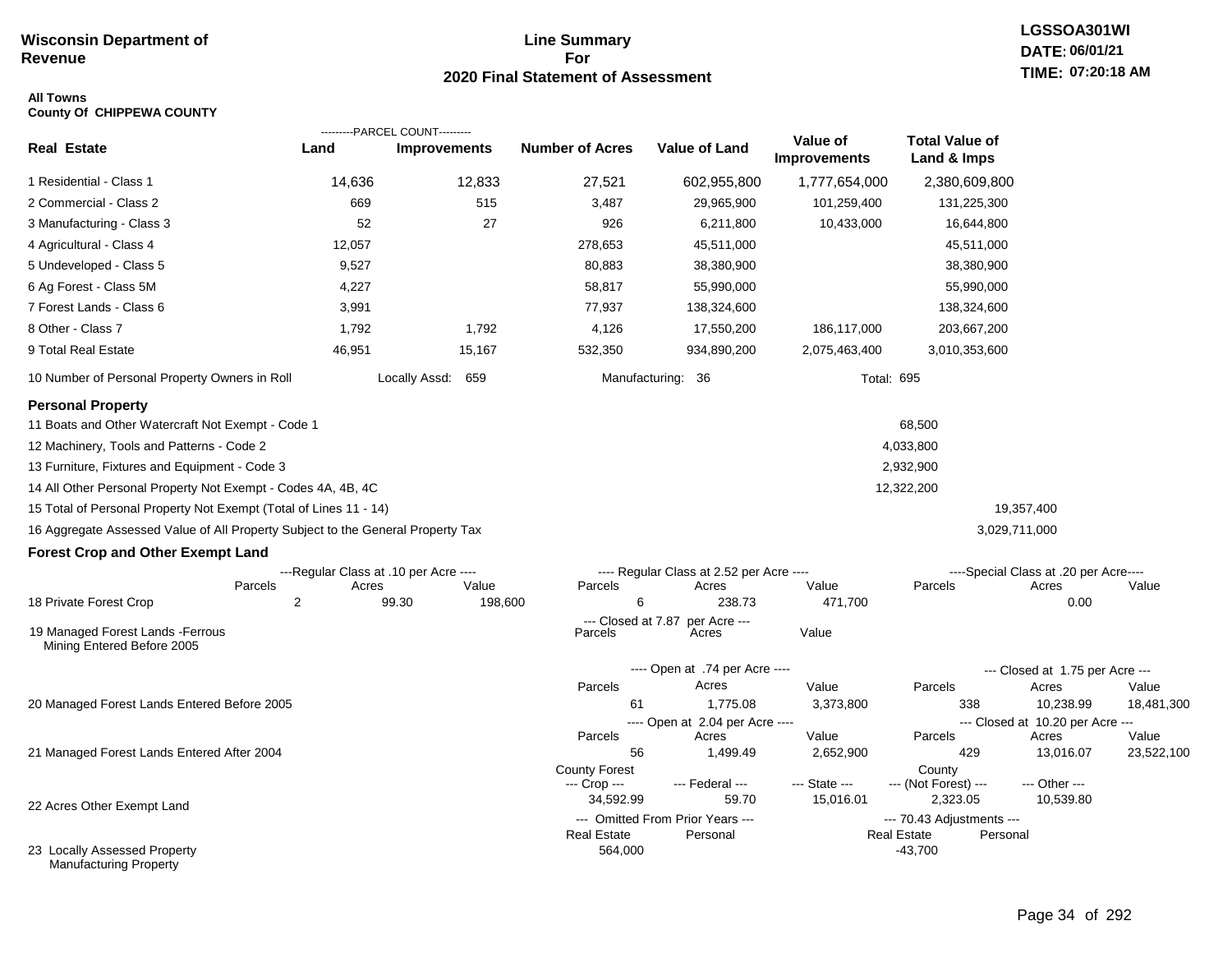# **Line Summary For 2020 Final Statement of Assessment**

| <b>All Villages</b><br><b>County Of CHIPPEWA COUNTY</b>                         |                                       | ---------PARCEL COUNT--------- | 2020 Final Statement of Assessment                     |                                          |                                                 |                                |                                        | TIME: 07:20:18   |
|---------------------------------------------------------------------------------|---------------------------------------|--------------------------------|--------------------------------------------------------|------------------------------------------|-------------------------------------------------|--------------------------------|----------------------------------------|------------------|
| <b>Real Estate</b>                                                              | Land                                  | <b>Improvements</b>            | <b>Number of Acres</b>                                 | <b>Value of Land</b>                     | Value of<br><b>Improvements</b>                 |                                | <b>Total Value of</b><br>Land & Imps   |                  |
| 1 Residential - Class 1                                                         | 4,029                                 | 3,376                          | 2,930                                                  | 99,382,900                               |                                                 | 507,034,200                    | 606,417,100                            |                  |
| 2 Commercial - Class 2                                                          | 553                                   | 391                            | 1,705                                                  | 64,601,100                               |                                                 | 149,849,400                    | 214,450,500                            |                  |
| 3 Manufacturing - Class 3                                                       | 30                                    | 23                             | 285                                                    | 2,573,900                                |                                                 | 17,146,600                     | 19,720,500                             |                  |
| 4 Agricultural - Class 4                                                        | 237                                   |                                | 3,601                                                  | 629,600                                  |                                                 |                                | 629,600                                |                  |
| 5 Undeveloped - Class 5                                                         | 127                                   |                                | 812                                                    | 774,100                                  |                                                 |                                | 774,100                                |                  |
| 6 Ag Forest - Class 5M                                                          | 38                                    |                                | 328                                                    | 576,300                                  |                                                 |                                | 576,300                                |                  |
| 7 Forest Lands - Class 6                                                        | 48                                    |                                | 657                                                    | 2,290,100                                |                                                 |                                | 2,290,100                              |                  |
| 8 Other - Class 7                                                               | 24                                    | 24                             | 57                                                     | 262,300                                  |                                                 | 2,706,900                      | 2,969,200                              |                  |
| 9 Total Real Estate                                                             | 5,086                                 | 3,814                          | 10,375                                                 | 171,090,300                              |                                                 | 676,737,100                    | 847,827,400                            |                  |
| 10 Number of Personal Property Owners in Roll                                   |                                       | Locally Assd: 386              |                                                        | Manufacturing: 18                        |                                                 | Total: 404                     |                                        |                  |
| <b>Personal Property</b>                                                        |                                       |                                |                                                        |                                          |                                                 |                                |                                        |                  |
| 11 Boats and Other Watercraft Not Exempt - Code 1                               |                                       |                                |                                                        |                                          |                                                 |                                |                                        |                  |
| 12 Machinery, Tools and Patterns - Code 2                                       |                                       |                                |                                                        |                                          |                                                 | 1,080,300                      |                                        |                  |
| 13 Furniture, Fixtures and Equipment - Code 3                                   |                                       |                                |                                                        |                                          |                                                 | 8,646,100                      |                                        |                  |
| 14 All Other Personal Property Not Exempt - Codes 4A, 4B, 4C                    |                                       |                                |                                                        |                                          |                                                 | 1,918,100                      |                                        |                  |
| 15 Total of Personal Property Not Exempt (Total of Lines 11 - 14)               |                                       |                                |                                                        |                                          |                                                 |                                | 11,644,500                             |                  |
| 16 Aggregate Assessed Value of All Property Subject to the General Property Tax |                                       |                                |                                                        |                                          |                                                 |                                | 859,471,900                            |                  |
| <b>Forest Crop and Other Exempt Land</b>                                        |                                       |                                |                                                        |                                          |                                                 |                                |                                        |                  |
|                                                                                 | ---Regular Class at .10 per Acre ---- |                                |                                                        | ---- Regular Class at 2.52 per Acre ---- |                                                 |                                | ----Special Class at .20 per Acre----  |                  |
| Parcels<br>18 Private Forest Crop                                               | Acres<br>0.00                         | Value                          | Parcels                                                | Acres<br>0.00                            | Value                                           | Parcels                        | Acres                                  | Value            |
|                                                                                 |                                       |                                | --- Closed at 7.87 per Acre ---                        |                                          |                                                 |                                |                                        |                  |
| 19 Managed Forest Lands-Ferrous<br>Mining Entered Before 2005                   |                                       |                                | Parcels                                                | Acres                                    | Value                                           |                                |                                        |                  |
|                                                                                 |                                       |                                |                                                        | ---- Open at .74 per Acre ----           |                                                 |                                | --- Closed at 1.75 per Acre ---        |                  |
|                                                                                 |                                       |                                | Parcels                                                | Acres                                    | Value                                           | Parcels                        | Acres                                  | Value            |
| 20 Managed Forest Lands Entered Before 2005                                     |                                       |                                |                                                        | 40.00<br>---- Open at 2.04 per Acre ---- | 60,000                                          |                                | -1<br>--- Closed at 10.20 per Acre --- | 24.70<br>123,500 |
|                                                                                 |                                       |                                | Parcels                                                | Acres                                    | Value                                           | Parcels                        | Acres                                  | Value            |
| 21 Managed Forest Lands Entered After 2004                                      |                                       |                                |                                                        | 0.00                                     |                                                 |                                | $\mathbf{1}$                           | 35.00<br>175,000 |
|                                                                                 |                                       |                                | <b>County Forest</b><br>--- Crop ---                   | --- Federal ---                          | --- State ---                                   | County<br>--- (Not Forest) --- | --- Other ---                          |                  |
|                                                                                 |                                       |                                | 80.00                                                  | 0.00                                     | 878.99                                          |                                | 104.02                                 | 987.37           |
| 22 Acres Other Exempt Land                                                      |                                       |                                | --- Omitted From Prior Years ---<br><b>Real Estate</b> | Personal                                 | --- 70.43 Adjustments ---<br><b>Real Estate</b> | Personal                       |                                        |                  |

23 Locally Assessed Property Manufacturing Property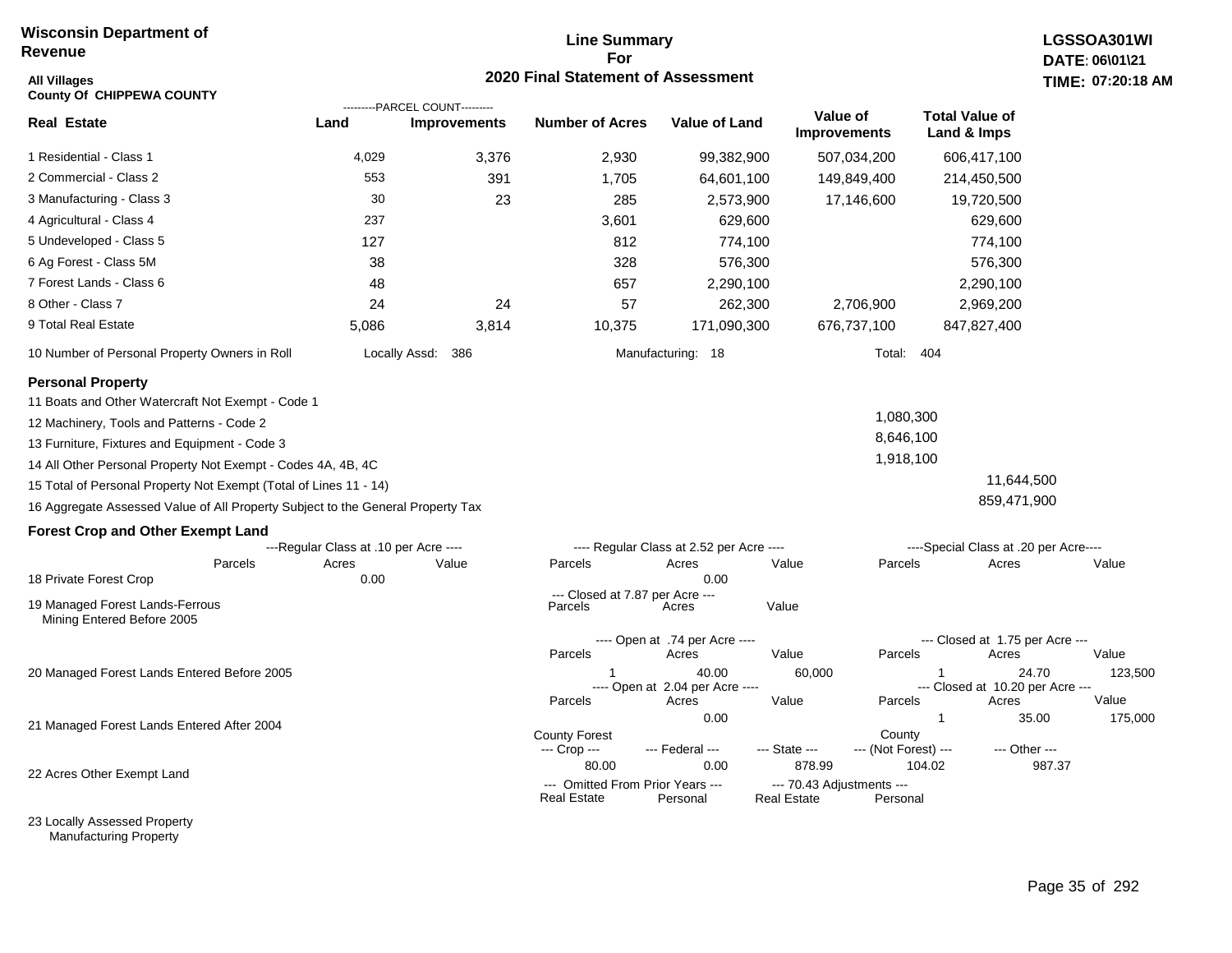#### **Line Summary For 2020 Final Statement of Assessment Wisconsin Department of Revenue All Cities County Of CHIPPEWA COUNTY LGSSOA301WI DATE: 06/01/21 TIME: 07:20:18 AM Real Estate** 1 Residential - Class 1 2 Commercial - Class 2 3 Manufacturing - Class 3 4 Agricultural - Class 4 5 Undeveloped - Class 5 6 Ag Forest - Class 5M 7 Forest Lands - Class 6 8 Other - Class 7 9 Total Real Estate 10 Number of Personal Property Owners in Roll 8,333 7,660 2,476 148,682,000 912,553,000 1,061,235,000 **Land Improvements Number of Acres Value of Land Value of Improvements Total Value of Land & Imps** 1,188 130 101 70 13 26 4 9,865 1,013 107 4 8,784 1,810 1,104 1,080 502 119 294 6 7,391 67,657,800 19,468,200 192,800 275,400 187,700 454,800 26,800 236,945,500 442,773,000 172,503,700 376,300 1,528,206,000 510,430,800 191,971,900 192,800 275,400 187,700 454,800 403,100 1,765,151,500 Locally Assd: 1,008 Manufacturing: 90 Total: 1,098 **Personal Property** 11 Boats and Other Watercraft Not Exempt - Code 1 12 Machinery, Tools and Patterns - Code 2 13 Furniture, Fixtures and Equipment - Code 3 14 All Other Personal Property Not Exempt - Codes 4A, 4B, 4C 15 Total of Personal Property Not Exempt (Total of Lines 11 - 14) 16 Aggregate Assessed Value of All Property Subject to the General Property Tax 71,400 21,042,100 35,463,300 15,806,600 72,383,400 1,837,534,900 **Forest Crop and Other Exempt Land** ---Regular Class at .10 per Acre ---- ---- Regular Class at 2.52 per Acre ---- ----Special Class at .20 per Acre---- 18 Private Forest Crop 20 Managed Forest Lands Entered Before 2005 21 Managed Forest Lands Entered After 2004 Parcels 0.00 0.00 Acres Value Parcels Acres Value Parcels Acres Value ---- Open at .74 per Acre<br>Acres Parcels 0.00 0.00 Acres Value Parcels Acres Value --- Closed at 1.75 per Acre --- ---- Open at 2.04 per Acre ---- --- Closed at 10.20 per Acre --- Parcels 0.00 0.00 Acres **Value Parcels Acres Value** County Forest County County --- Crop --- 0.00 0.02 936.68 271.59 3,498.53 --- Federal --- - --- State --- --- (Not Forest) --- --- Other ---22 Acres Other Exempt Land --- Omitted From Prior Years ---<br>Real Estate Personal Personal Real Estate Personal ---------PARCEL COUNT--------- 19 Managed Forest Lands-Ferrous Mining Entered Before 2005 --- Closed at 7.87 per Acre ---<br>rcels Acres Parcels **Acres** Value

506,200 -117,100 -5,000

**Real Estate** 

23 Locally Assessed Property Manufacturing Property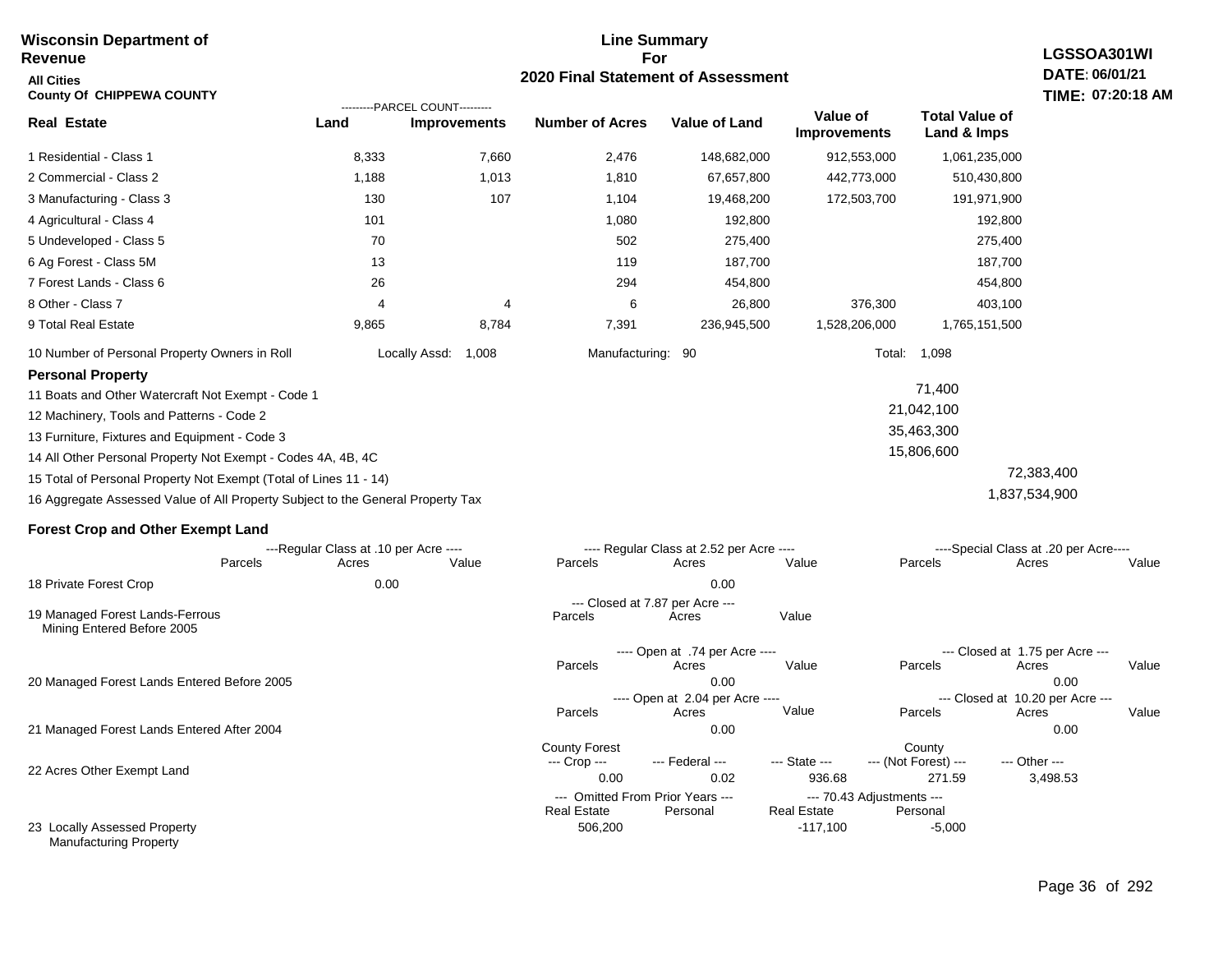#### **All Municipalities TIME:**

**County Of CLARK COUNTY**

#### **Line Summary For 2020 Final Statement of Assessment**

**LGSSOA301WI DATE: 06/01/21 07:20:18 AM**

|                                                                                 |                                       | ---------PARCEL COUNT--------- |                                  |                                          |                                 |                                      |                                           |       |
|---------------------------------------------------------------------------------|---------------------------------------|--------------------------------|----------------------------------|------------------------------------------|---------------------------------|--------------------------------------|-------------------------------------------|-------|
| <b>Real Estate</b>                                                              | Land                                  | <b>Improvements</b>            | <b>Number of Acres</b>           | <b>Value of Land</b>                     | Value of<br><b>Improvements</b> | <b>Total Value of</b><br>Land & Imps |                                           |       |
| 1 Residential - Class 1                                                         | 13,323                                | 11,624                         | 17,978                           | 156,204,300                              | 995,347,500                     | 1,151,551,800                        |                                           |       |
| 2 Commercial - Class 2                                                          | 1,370                                 | 1,030                          | 2,012                            | 22,010,400                               | 160,327,600                     | 182,338,000                          |                                           |       |
| 3 Manufacturing - Class 3                                                       | 157                                   | 99                             | 2,046                            | 9,516,200                                | 112,869,300                     | 122,385,500                          |                                           |       |
| 4 Agricultural - Class 4                                                        | 14,934                                |                                | 357,089                          | 61,064,100                               |                                 | 61,064,100                           |                                           |       |
| 5 Undeveloped - Class 5                                                         | 11,553                                |                                | 64,433                           | 27,570,750                               |                                 | 27,570,750                           |                                           |       |
| 6 Ag Forest - Class 5M                                                          | 4,693                                 |                                | 57,476                           | 57,009,200                               |                                 | 57,009,200                           |                                           |       |
| 7 Forest Lands - Class 6                                                        | 3,263                                 |                                | 55,936                           | 106,597,850                              |                                 | 106,597,850                          |                                           |       |
| 8 Other - Class 7                                                               | 2,808                                 | 2,792                          | 6,139                            | 21,497,600                               | 294,034,500                     | 315,532,100                          |                                           |       |
| 9 Total Real Estate                                                             | 52,101                                | 15,545                         | 563,109                          | 461,470,400                              | 1,562,578,900                   | 2,024,049,300                        |                                           |       |
| 10 Number of Personal Property Owners in Roll                                   |                                       | Locally Assd: 1,182            |                                  | Manufacturing: 79                        |                                 | Total: 1,261                         |                                           |       |
| <b>Personal Property</b>                                                        |                                       |                                |                                  |                                          |                                 |                                      |                                           |       |
| 11 Boats and Other Watercraft Not Exempt - Code 1                               |                                       |                                |                                  |                                          |                                 |                                      |                                           |       |
| 12 Machinery, Tools and Patterns - Code 2                                       |                                       |                                |                                  |                                          |                                 | 17,194,000                           |                                           |       |
| 13 Furniture, Fixtures and Equipment - Code 3                                   |                                       |                                |                                  |                                          |                                 | 7,947,759                            |                                           |       |
| 14 All Other Personal Property Not Exempt - Codes 4A, 4B, 4C                    |                                       |                                |                                  |                                          |                                 | 37,551,707                           |                                           |       |
| 15 Total of Personal Property Not Exempt (Total of Lines 11 - 14)               |                                       |                                |                                  |                                          |                                 | 62,693,466                           |                                           |       |
| 16 Aggregate Assessed Value of All Property Subject to the General Property Tax |                                       |                                |                                  |                                          |                                 | 2,086,742,766                        |                                           |       |
| <b>Forest Crop and Other Exempt Land</b>                                        |                                       |                                |                                  |                                          |                                 |                                      |                                           |       |
|                                                                                 | ---Regular Class at .10 per Acre ---- |                                |                                  | ---- Regular Class at 2.52 per Acre ---- |                                 |                                      | ----Special Class at .20 per Acre----     |       |
| Parcels                                                                         | Acres                                 | Value                          | Parcels                          | Acres                                    | Value                           | Parcels                              | Acres                                     | Value |
| 18 Private Forest Crop                                                          | 0.00                                  |                                | 16                               | 664.59                                   | 734,300                         |                                      | 0.00                                      |       |
| 19 Managed Forest Lands - Ferrous<br>Mining Entered Before 2005                 |                                       |                                | Parcels                          | --- Closed at 7.87 per Acre ---<br>Acres | Value                           |                                      |                                           |       |
|                                                                                 |                                       |                                |                                  | ---- Open at .74 per Acre ----           |                                 |                                      | --- Closed at 1.75 per Acre ---           |       |
|                                                                                 |                                       |                                | Parcels                          | Acres                                    | Value                           | Parcels                              | Acres                                     | Value |
| 20 Managed Forest Lands Entered Before 2005                                     |                                       |                                | 95                               | 3,293.26                                 | 6,039,600                       | 865                                  | 26,957.47                                 | 49,35 |
|                                                                                 |                                       |                                | Parcels                          | ---- Open at 2.04 per Acre ----<br>Acres | Value                           | Parcels                              | --- Closed at 10.20 per Acre ---<br>Acres | Value |
| 21 Managed Forest Lands Entered After 2004                                      |                                       |                                | 100                              | 3,328.58                                 | 5,434,900                       | 1,025                                | 29,896.98                                 | 52,48 |
|                                                                                 |                                       |                                | <b>County Forest</b>             |                                          |                                 | County                               |                                           |       |
| 22 Acres Other Exempt Land                                                      |                                       |                                | --- Crop ---<br>134,796.91       | --- Federal ---<br>475.37                | --- State ---<br>1,898.34       | --- (Not Forest) ---<br>3,013.38     | --- Other ---<br>6,609.28                 |       |
|                                                                                 |                                       |                                | --- Omitted From Prior Years --- |                                          |                                 | --- 70.43 Adjustments ---            |                                           |       |
|                                                                                 |                                       |                                | <b>Real Estate</b>               | Personal                                 |                                 | <b>Real Estate</b>                   | Personal                                  |       |
| 23 Locally Assessed Property                                                    |                                       |                                | 1,297,200                        |                                          |                                 | 375,600                              |                                           |       |

Manufacturing Property

49,354,700

52,485,100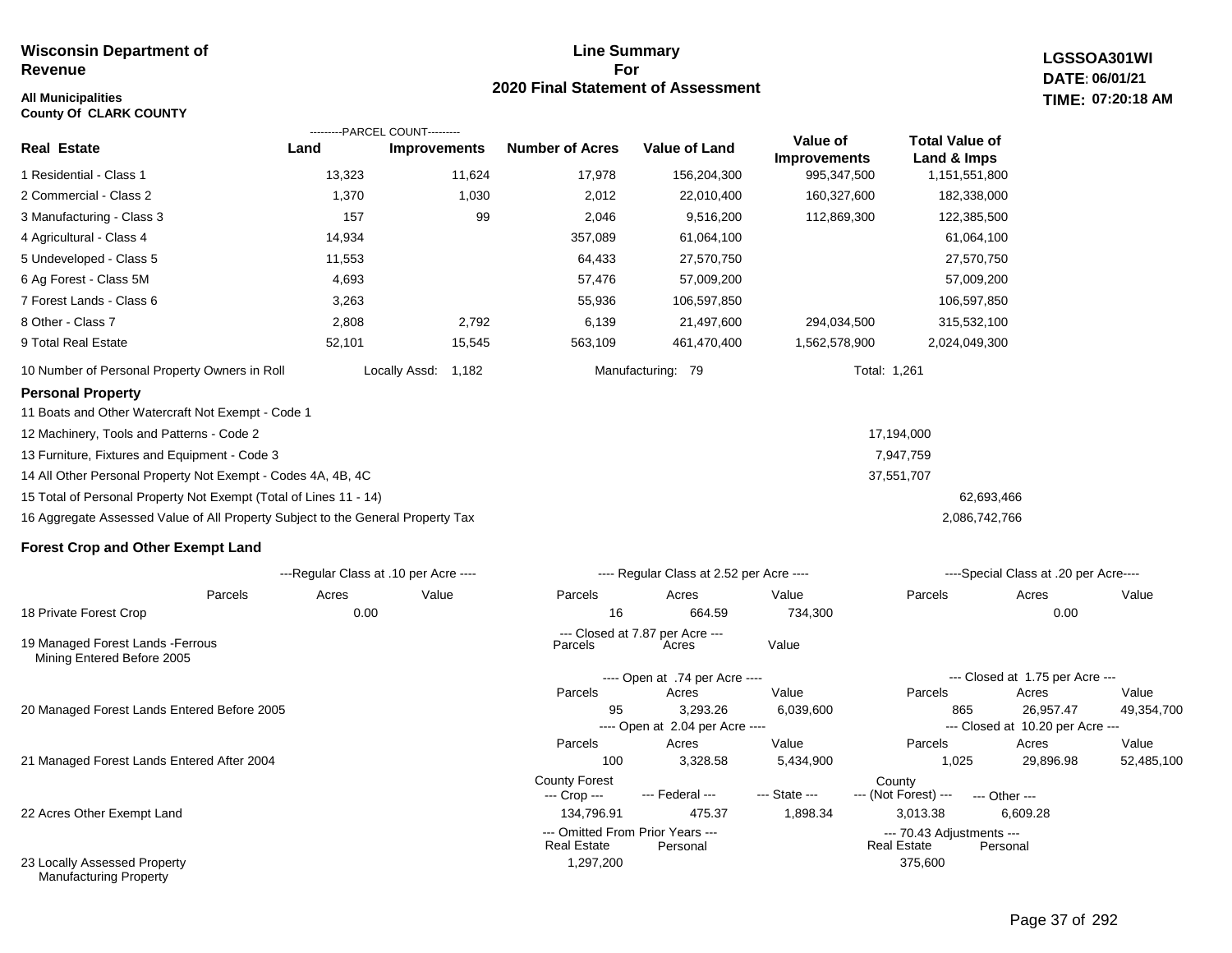#### **Line Summary For 2020 Final Statement of Assessment**

#### **All Towns County Of CLARK COUNTY**

|                                                                                 |        | ---------PARCEL COUNT---------        |                            |                                          |                                 |                                      |                                           |            |
|---------------------------------------------------------------------------------|--------|---------------------------------------|----------------------------|------------------------------------------|---------------------------------|--------------------------------------|-------------------------------------------|------------|
| <b>Real Estate</b>                                                              | Land   | <b>Improvements</b>                   | <b>Number of Acres</b>     | <b>Value of Land</b>                     | Value of<br><b>Improvements</b> | <b>Total Value of</b><br>Land & Imps |                                           |            |
| 1 Residential - Class 1                                                         | 8,049  | 7,151                                 | 15,863                     | 110,381,000                              | 687,359,400                     | 797,740,400                          |                                           |            |
| 2 Commercial - Class 2                                                          | 404    | 293                                   | 1,062                      | 4,249,800                                | 33,417,500                      | 37,667,300                           |                                           |            |
| 3 Manufacturing - Class 3                                                       | 64     | 31                                    | 1,566                      | 7,092,200                                | 71,943,800                      | 79,036,000                           |                                           |            |
| 4 Agricultural - Class 4                                                        | 14,758 |                                       | 355,351                    | 60,771,700                               |                                 | 60,771,700                           |                                           |            |
| 5 Undeveloped - Class 5                                                         | 11,496 |                                       | 63,935                     | 27,278,650                               |                                 | 27,278,650                           |                                           |            |
| 6 Ag Forest - Class 5M                                                          | 4,669  |                                       | 57,298                     | 56,822,700                               |                                 | 56,822,700                           |                                           |            |
| 7 Forest Lands - Class 6                                                        | 3,233  |                                       | 55,669                     | 106,045,950                              |                                 | 106,045,950                          |                                           |            |
| 8 Other - Class 7                                                               | 2,798  | 2,781                                 | 6,121                      | 21,429,100                               | 293,544,800                     | 314,973,900                          |                                           |            |
| 9 Total Real Estate                                                             | 45,471 | 10,256                                | 556,865                    | 394,071,100                              | 1,086,265,500                   | 1,480,336,600                        |                                           |            |
| 10 Number of Personal Property Owners in Roll                                   |        | Locally Assd: 548                     |                            | Manufacturing: 28                        | <b>Total: 576</b>               |                                      |                                           |            |
| <b>Personal Property</b>                                                        |        |                                       |                            |                                          |                                 |                                      |                                           |            |
| 11 Boats and Other Watercraft Not Exempt - Code 1                               |        |                                       |                            |                                          |                                 |                                      |                                           |            |
| 12 Machinery, Tools and Patterns - Code 2                                       |        |                                       |                            |                                          |                                 | 10,885,800                           |                                           |            |
| 13 Furniture, Fixtures and Equipment - Code 3                                   |        |                                       |                            |                                          |                                 | 1,625,159                            |                                           |            |
| 14 All Other Personal Property Not Exempt - Codes 4A, 4B, 4C                    |        |                                       |                            |                                          |                                 | 19,590,207                           |                                           |            |
| 15 Total of Personal Property Not Exempt (Total of Lines 11 - 14)               |        |                                       |                            |                                          |                                 |                                      | 32,101,166                                |            |
| 16 Aggregate Assessed Value of All Property Subject to the General Property Tax |        |                                       |                            |                                          |                                 |                                      | 1,512,437,766                             |            |
| <b>Forest Crop and Other Exempt Land</b>                                        |        |                                       |                            |                                          |                                 |                                      |                                           |            |
|                                                                                 |        | ---Regular Class at .10 per Acre ---- |                            | ---- Regular Class at 2.52 per Acre ---- |                                 |                                      | ----Special Class at .20 per Acre----     |            |
| Parcels                                                                         | Acres  | Value                                 | Parcels                    | Acres                                    | Value                           | Parcels                              | Acres                                     | Value      |
| 18 Private Forest Crop                                                          |        | 0.00                                  | 16<br>--- Closed at 7.87   | 664.59<br>per Acre ---                   | 734,300                         |                                      | 0.00                                      |            |
| 19 Managed Forest Lands - Ferrous<br>Mining Entered Before 2005                 |        |                                       | Parcels                    | Acres                                    | Value                           |                                      |                                           |            |
|                                                                                 |        |                                       |                            | ---- Open at .74 per Acre ----           |                                 |                                      | --- Closed at 1.75 per Acre ---           |            |
|                                                                                 |        |                                       | Parcels                    | Acres                                    | Value                           | Parcels                              | Acres                                     | Value      |
| 20 Managed Forest Lands Entered Before 2005                                     |        |                                       | 95                         | 3,293.26                                 | 6,039,600                       | 865                                  | 26,957.47                                 | 49,354,700 |
|                                                                                 |        |                                       | Parcels                    | ---- Open at 2.04 per Acre ----<br>Acres | Value                           | Parcels                              | --- Closed at 10.20 per Acre ---<br>Acres | Value      |
| 21 Managed Forest Lands Entered After 2004                                      |        |                                       | 100                        | 3,328.58                                 | 5,434,900                       | 1,021                                | 29,814.80                                 | 52,330,700 |
|                                                                                 |        |                                       | <b>County Forest</b>       |                                          |                                 | County                               |                                           |            |
|                                                                                 |        |                                       | --- Crop ---<br>134,796.91 | --- Federal ---<br>475.06                | --- State ---<br>1,849.85       | --- (Not Forest) ---<br>2,866.04     | --- Other ---<br>4,316.11                 |            |
| 22 Acres Other Exempt Land                                                      |        |                                       |                            | --- Omitted From Prior Years ---         |                                 | --- 70.43 Adjustments ---            |                                           |            |
|                                                                                 |        |                                       | <b>Real Estate</b>         | Personal                                 |                                 | <b>Real Estate</b><br>Personal       |                                           |            |
| 23 Locally Assessed Property<br>Manufacturing Property                          |        |                                       | 1,091,100                  |                                          |                                 | 375,600                              |                                           |            |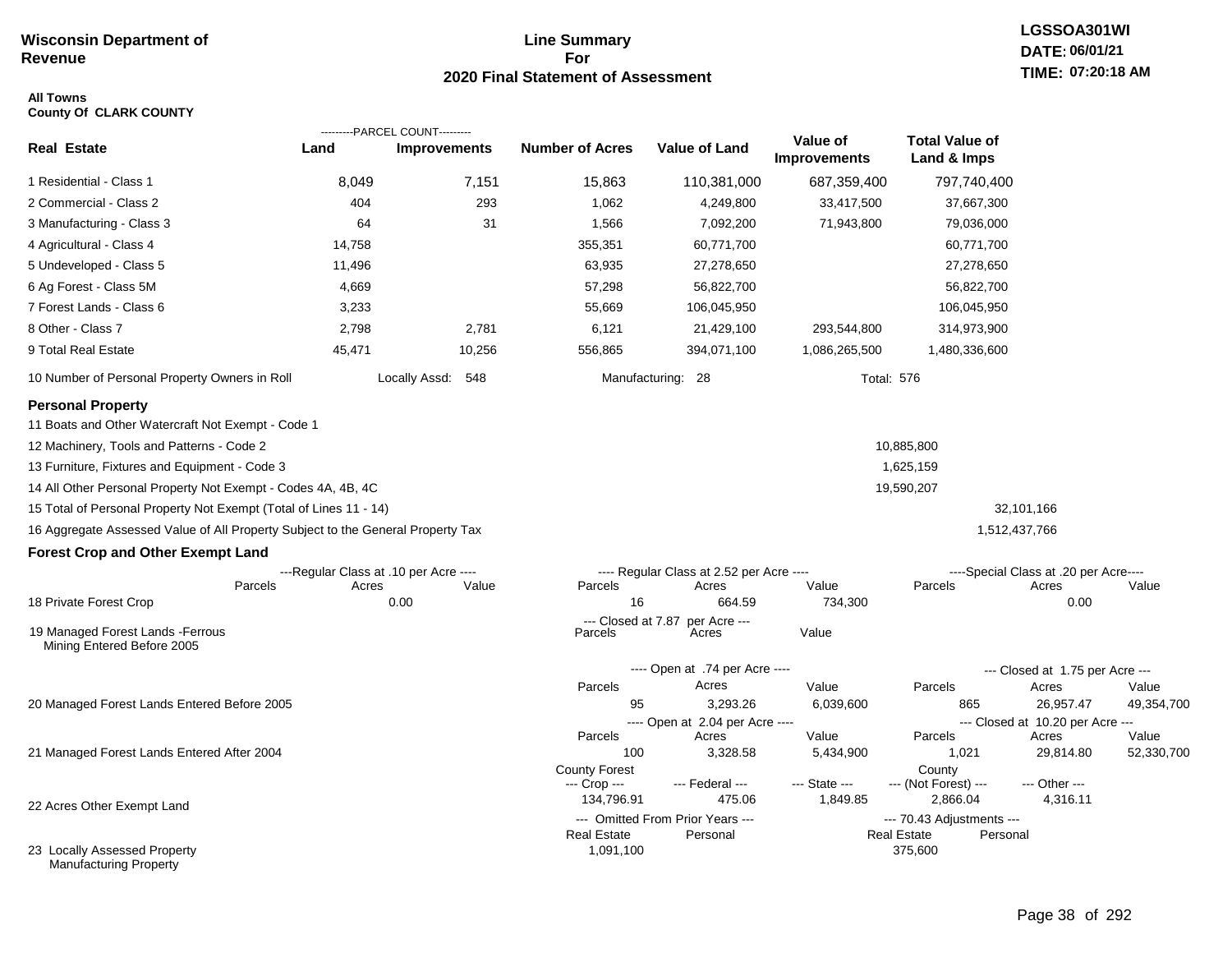#### **Line Summary For 2020 Final Statement of Assessment**

| All Villages<br><b>County Of CLARK COUNTY</b>                                   |                                       | <b>TIME: 07:20</b>                                    |                                                        |                                          |                                                 |                                 |                                          |        |
|---------------------------------------------------------------------------------|---------------------------------------|-------------------------------------------------------|--------------------------------------------------------|------------------------------------------|-------------------------------------------------|---------------------------------|------------------------------------------|--------|
| <b>Real Estate</b>                                                              | Land                                  | ---------PARCEL COUNT---------<br><b>Improvements</b> | <b>Number of Acres</b>                                 | <b>Value of Land</b>                     |                                                 | Value of<br><b>Improvements</b> | <b>Total Value of</b><br>Land & Imps     |        |
| 1 Residential - Class 1                                                         | 908                                   | 762                                                   | 407                                                    | 5,012,200                                |                                                 | 46,894,300                      | 51,906,500                               |        |
| 2 Commercial - Class 2                                                          | 178                                   | 125                                                   | 204                                                    | 2,146,600                                |                                                 | 21,474,500                      | 23,621,100                               |        |
| 3 Manufacturing - Class 3                                                       | 34                                    | 25                                                    | 178                                                    | 925,600                                  |                                                 | 15,047,900                      | 15,973,500                               |        |
| 4 Agricultural - Class 4                                                        | 52                                    |                                                       | 485                                                    | 82,800                                   |                                                 |                                 | 82,800                                   |        |
| 5 Undeveloped - Class 5                                                         | 19                                    |                                                       | 133                                                    | 67,700                                   |                                                 |                                 | 67,700                                   |        |
| 6 Ag Forest - Class 5M                                                          | 5                                     |                                                       | 24                                                     | 17,500                                   |                                                 |                                 | 17,500                                   |        |
| 7 Forest Lands - Class 6                                                        | 17                                    |                                                       | 76                                                     | 161,400                                  |                                                 |                                 | 161,400                                  |        |
| 8 Other - Class 7                                                               | 4                                     | 4                                                     | 11                                                     | 37,500                                   |                                                 | 182,100                         | 219,600                                  |        |
| 9 Total Real Estate                                                             | 1,217                                 | 916                                                   | 1,518                                                  | 8,451,300                                |                                                 | 83,598,800                      | 92,050,100                               |        |
| 10 Number of Personal Property Owners in Roll                                   |                                       | Locally Assd: 99                                      |                                                        | Manufacturing: 15                        |                                                 | Total: 114                      |                                          |        |
| <b>Personal Property</b>                                                        |                                       |                                                       |                                                        |                                          |                                                 |                                 |                                          |        |
| 11 Boats and Other Watercraft Not Exempt - Code 1                               |                                       |                                                       |                                                        |                                          |                                                 |                                 |                                          |        |
| 12 Machinery, Tools and Patterns - Code 2                                       |                                       |                                                       |                                                        |                                          |                                                 | 1,392,900                       |                                          |        |
| 13 Furniture, Fixtures and Equipment - Code 3                                   |                                       |                                                       |                                                        |                                          |                                                 | 1,296,900                       |                                          |        |
| 14 All Other Personal Property Not Exempt - Codes 4A, 4B, 4C                    |                                       |                                                       |                                                        |                                          |                                                 | 9,641,900                       |                                          |        |
| 15 Total of Personal Property Not Exempt (Total of Lines 11 - 14)               |                                       |                                                       |                                                        |                                          |                                                 |                                 | 12,331,700                               |        |
| 16 Aggregate Assessed Value of All Property Subject to the General Property Tax |                                       |                                                       |                                                        |                                          |                                                 |                                 | 104,381,800                              |        |
| <b>Forest Crop and Other Exempt Land</b>                                        |                                       |                                                       |                                                        |                                          |                                                 |                                 |                                          |        |
|                                                                                 | ---Regular Class at .10 per Acre ---- |                                                       |                                                        | ---- Regular Class at 2.52 per Acre ---- |                                                 |                                 | ----Special Class at .20 per Acre----    |        |
| Parcels<br>18 Private Forest Crop                                               | Acres<br>0.00                         | Value                                                 | Parcels                                                | Acres<br>0.00                            | Value                                           | Parcels                         | Acres                                    | Value  |
| 19 Managed Forest Lands-Ferrous<br>Mining Entered Before 2005                   |                                       |                                                       | --- Closed at 7.87 per Acre ---<br>Parcels             | Acres                                    | Value                                           |                                 |                                          |        |
|                                                                                 |                                       |                                                       | Parcels                                                | ---- Open at .74 per Acre ----<br>Acres  | Value                                           | Parcels                         | --- Closed at 1.75 per Acre ---<br>Acres | Value  |
| 20 Managed Forest Lands Entered Before 2005                                     |                                       |                                                       |                                                        | 0.00<br>---- Open at 2.04 per Acre ----  |                                                 |                                 | --- Closed at 10.20 per Acre ---         | 0.00   |
|                                                                                 |                                       |                                                       | Parcels                                                | Acres                                    | Value                                           | Parcels                         | Acres                                    | Value  |
| 21 Managed Forest Lands Entered After 2004                                      |                                       |                                                       |                                                        | 0.00                                     |                                                 |                                 |                                          | 0.00   |
|                                                                                 |                                       |                                                       | <b>County Forest</b><br>--- Crop ---                   | --- Federal ---                          | --- State ---                                   | County<br>--- (Not Forest) ---  | --- Other ---                            |        |
| 22 Acres Other Exempt Land                                                      |                                       |                                                       | 0.00                                                   | 0.00                                     | 2.31                                            |                                 | 0.11                                     | 601.90 |
|                                                                                 |                                       |                                                       | --- Omitted From Prior Years ---<br><b>Real Estate</b> | Personal                                 | --- 70.43 Adjustments ---<br><b>Real Estate</b> | Personal                        |                                          |        |

23 Locally Assessed Property Manufacturing Property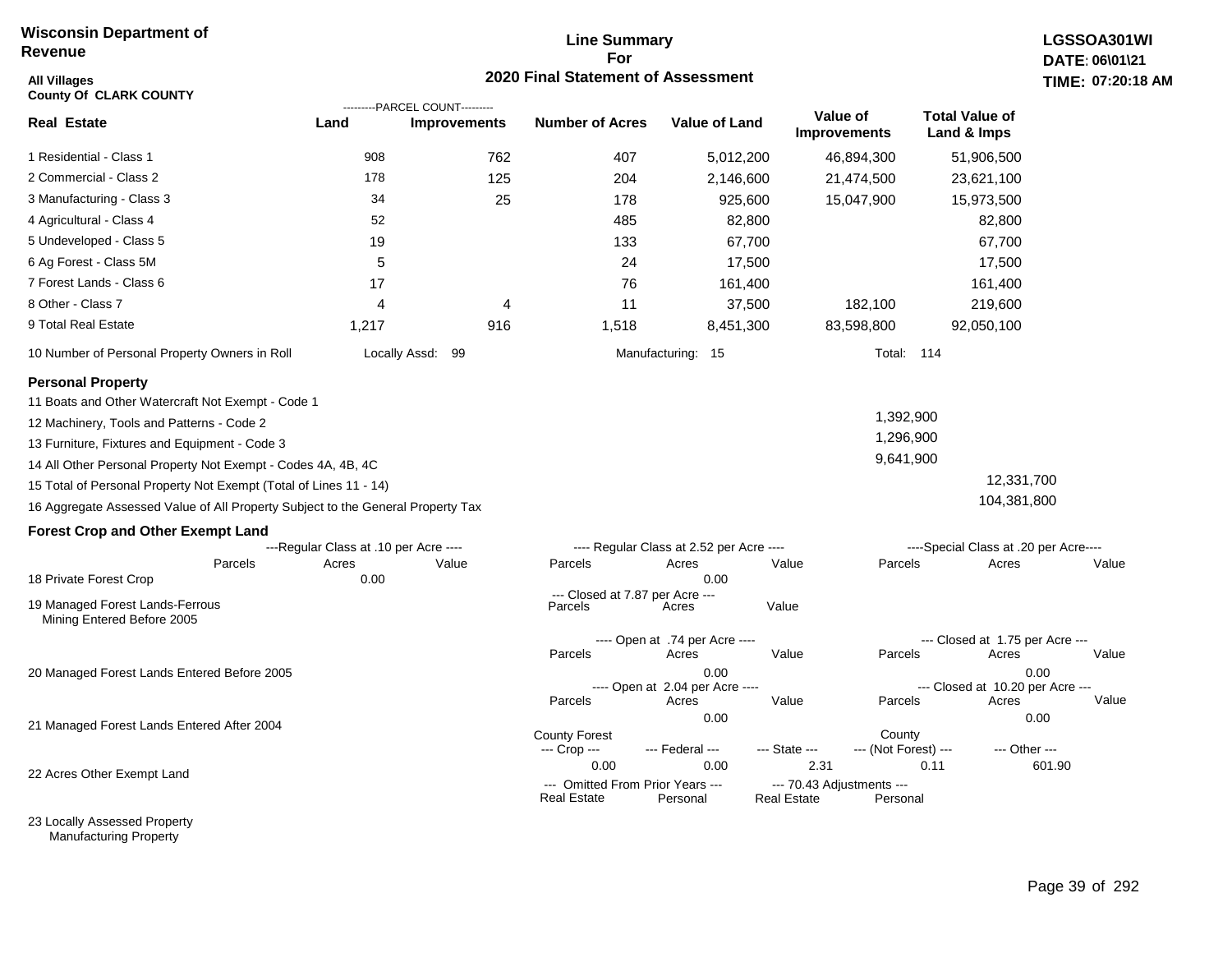#### **For 2020 Final Statement of Assessment Revenue All Cities County Of CLARK COUNTY LGSSOA301WI DATE: 06/01/21 TIME: 07:20:18 AM Real Estate** 1 Residential - Class 1 2 Commercial - Class 2 3 Manufacturing - Class 3 4 Agricultural - Class 4 5 Undeveloped - Class 5 6 Ag Forest - Class 5M 7 Forest Lands - Class 6 8 Other - Class 7 9 Total Real Estate 10 Number of Personal Property Owners in Roll 4,366 3,711 1,708 40,811,100 261,093,800 301,904,900 **Land Improvements Number of Acres Value of Land Value of Improvements Total Value of Land & Imps** 788 59 124 38 19 13 6 5,413 612 43 7 4,373 746 302 1,253 365 154 191 7 4,726 15,614,000 1,498,400 209,600 224,400 169,000 390,500 31,000 58,948,000 105,435,600 25,877,600 307,600 392,714,600 121,049,600 27,376,000 209,600 224,400 169,000 390,500 338,600 451,662,600 Locally Assd: 535 Manufacturing: 36 Total: 571 **Personal Property** 11 Boats and Other Watercraft Not Exempt - Code 1 12 Machinery, Tools and Patterns - Code 2 13 Furniture, Fixtures and Equipment - Code 3 14 All Other Personal Property Not Exempt - Codes 4A, 4B, 4C 15 Total of Personal Property Not Exempt (Total of Lines 11 - 14) 16 Aggregate Assessed Value of All Property Subject to the General Property Tax 4,915,300 5,025,700 8,319,600 18,260,600 469,923,200 **Forest Crop and Other Exempt Land** ---Regular Class at .10 per Acre ---- ---- Regular Class at 2.52 per Acre ---- ----Special Class at .20 per Acre---- 18 Private Forest Crop 20 Managed Forest Lands Entered Before 2005 21 Managed Forest Lands Entered After 2004 Parcels 0.00 0.00 Acres Value Parcels Acres Value Parcels Acres Value ---- Open at .74 per Acre ----<br>Acres Parcels 0.00 0.00 Acres Value Parcels Acres Value --- Closed at 1.75 per Acre --- ---- Open at 2.04 per Acre ---<br>Acres Value Parcels Parcels Acres Acres Parcels 0.00 4 82.18 154,400 Acres **Value Parcels Acres Value** County Forest County County --- Crop --- 0.00 0.31 46.18 147.23 1,691.27 --- Federal --- - --- State --- --- (Not Forest) --- --- Other ---22 Acres Other Exempt Land --- Omitted From Prior Years ---<br>Real Estate Personal Personal Real Estate Personal 206,100 **Real Estate** ---------PARCEL COUNT--------- 19 Managed Forest Lands-Ferrous Mining Entered Before 2005 --- Closed at 7.87 per Acre ---<br>rcels Acres Parcels **Acres** Value

**Line Summary**

23 Locally Assessed Property Manufacturing Property

**Wisconsin Department of**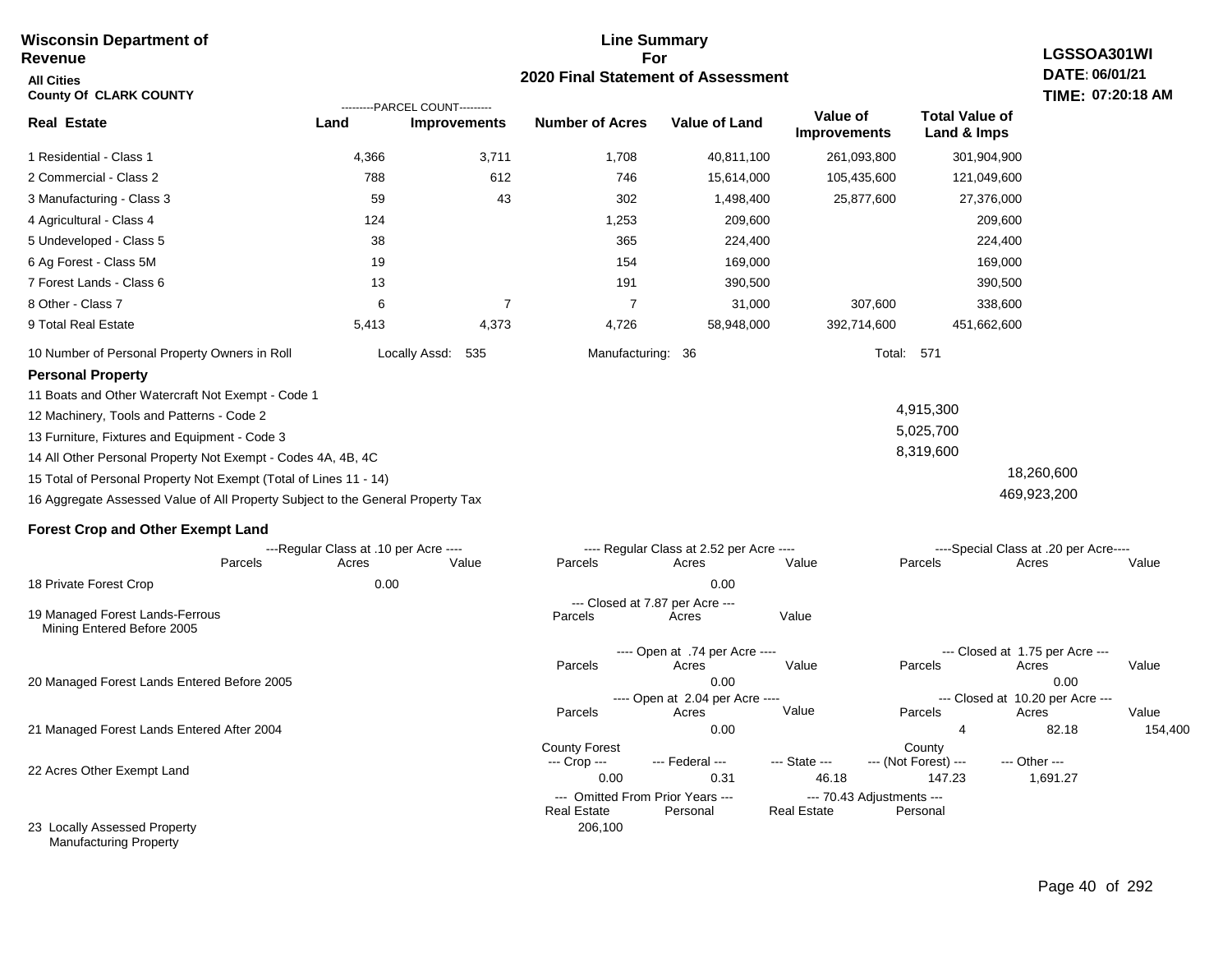## **All Municipalities TIME:**

**County Of COLUMBIA COUNTY**

#### **Line Summary For 2020 Final Statement of Assessment**

**LGSSOA301WI DATE: 06/01/21 07:20:18 AM**

|                                                                                 |                                       | ---------PARCEL COUNT--------- |                        |                                              |                                 |                                          |                                           |            |
|---------------------------------------------------------------------------------|---------------------------------------|--------------------------------|------------------------|----------------------------------------------|---------------------------------|------------------------------------------|-------------------------------------------|------------|
| Real Estate                                                                     | Land                                  | <b>Improvements</b>            | <b>Number of Acres</b> | <b>Value of Land</b>                         | Value of<br><b>Improvements</b> | <b>Total Value of</b><br>Land & Imps     |                                           |            |
| 1 Residential - Class 1                                                         | 23,739                                | 20,572                         | 25,049                 | 1,043,722,700                                | 2,932,801,450                   | 3,976,524,150                            |                                           |            |
| 2 Commercial - Class 2                                                          | 2,294                                 | 1,798                          | 4,972                  | 148,146,600                                  | 553,210,400                     | 701,357,000                              |                                           |            |
| 3 Manufacturing - Class 3                                                       | 142                                   | 122                            | 1,582                  | 15,307,800                                   | 191,625,900                     | 206,933,700                              |                                           |            |
| 4 Agricultural - Class 4                                                        | 11,891                                |                                | 260,089                | 65,867,699                                   |                                 | 65,867,699                               |                                           |            |
| 5 Undeveloped - Class 5                                                         | 9,766                                 |                                | 69,100                 | 69,989,100                                   |                                 | 69,989,100                               |                                           |            |
| 6 Ag Forest - Class 5M                                                          | 4,008                                 |                                | 37,841                 | 66,642,000                                   |                                 | 66,642,000                               |                                           |            |
| 7 Forest Lands - Class 6                                                        | 1,772                                 |                                | 21,409                 | 73,580,500                                   |                                 | 73,580,500                               |                                           |            |
| 8 Other - Class 7                                                               | 2,207                                 | 2,183                          | 4,532                  | 56,796,300                                   | 254,890,500                     | 311,686,800                              |                                           |            |
| 9 Total Real Estate                                                             | 55,819                                | 24,675                         | 424,574                | 1,540,052,699                                | 3,932,528,250                   | 5,472,580,949                            |                                           |            |
| 10 Number of Personal Property Owners in Roll                                   |                                       | Locally Assd: 1,835            |                        | Manufacturing: 100                           |                                 | Total: 1,935                             |                                           |            |
| <b>Personal Property</b>                                                        |                                       |                                |                        |                                              |                                 |                                          |                                           |            |
| 11 Boats and Other Watercraft Not Exempt - Code 1                               |                                       |                                |                        |                                              |                                 | 263,728                                  |                                           |            |
| 12 Machinery, Tools and Patterns - Code 2                                       |                                       |                                |                        |                                              |                                 | 27,567,100                               |                                           |            |
| 13 Furniture, Fixtures and Equipment - Code 3                                   |                                       |                                |                        |                                              |                                 | 26,192,143                               |                                           |            |
| 14 All Other Personal Property Not Exempt - Codes 4A, 4B, 4C                    |                                       |                                |                        |                                              |                                 | 22,649,015                               |                                           |            |
| 15 Total of Personal Property Not Exempt (Total of Lines 11 - 14)               |                                       |                                |                        |                                              |                                 | 76,671,986                               |                                           |            |
| 16 Aggregate Assessed Value of All Property Subject to the General Property Tax |                                       |                                |                        |                                              |                                 | 5,549,252,935                            |                                           |            |
| <b>Forest Crop and Other Exempt Land</b>                                        |                                       |                                |                        |                                              |                                 |                                          |                                           |            |
|                                                                                 | ---Regular Class at .10 per Acre ---- |                                |                        | ---- Regular Class at 2.52 per Acre ----     |                                 |                                          | ----Special Class at .20 per Acre----     |            |
| Parcels                                                                         | Acres                                 | Value                          | Parcels                | Acres                                        | Value                           | Parcels                                  | Acres                                     | Value      |
| 18 Private Forest Crop                                                          | 0.00                                  |                                |                        | 0.00                                         |                                 |                                          | 0.00                                      |            |
| 19 Managed Forest Lands - Ferrous<br>Mining Entered Before 2005                 |                                       |                                | Parcels                | --- Closed at 7.87 per Acre ---<br>Acres     | Value                           |                                          |                                           |            |
|                                                                                 |                                       |                                |                        | ---- Open at .74 per Acre ----               |                                 |                                          | --- Closed at 1.75 per Acre ---           |            |
|                                                                                 |                                       |                                | Parcels                | Acres                                        | Value                           | Parcels                                  | Acres                                     | Value      |
| 20 Managed Forest Lands Entered Before 2005                                     |                                       |                                | 2                      | 11.75                                        | 45,300                          | 292                                      | 6,455.91                                  | 21,816,600 |
|                                                                                 |                                       |                                | Parcels                | ---- Open at 2.04 per Acre ----<br>Acres     | Value                           | Parcels                                  | --- Closed at 10.20 per Acre ---<br>Acres | Value      |
| 21 Managed Forest Lands Entered After 2004                                      |                                       |                                | 3                      | 88.00                                        | 215,900                         | 595                                      | 14,679.44                                 | 48,286,700 |
|                                                                                 |                                       |                                | <b>County Forest</b>   |                                              |                                 | County                                   |                                           |            |
|                                                                                 |                                       |                                | --- Crop ---           | --- Federal ---                              | --- State ---                   | --- (Not Forest) ---                     | --- Other ---                             |            |
| 22 Acres Other Exempt Land                                                      |                                       |                                | 0.00                   | 3,851.69                                     | 25,357.95                       | 980.65                                   | 12,625.23                                 |            |
|                                                                                 |                                       |                                | <b>Real Estate</b>     | --- Omitted From Prior Years ---<br>Personal |                                 | --- 70.43 Adjustments ---<br>Real Estate | Personal                                  |            |
| 23 Locally Assessed Property                                                    |                                       |                                | 3.944.500              | 66.100                                       |                                 | $-179.100$                               | $-133.090$                                |            |

23 Locally Assessed Property Manufacturing Property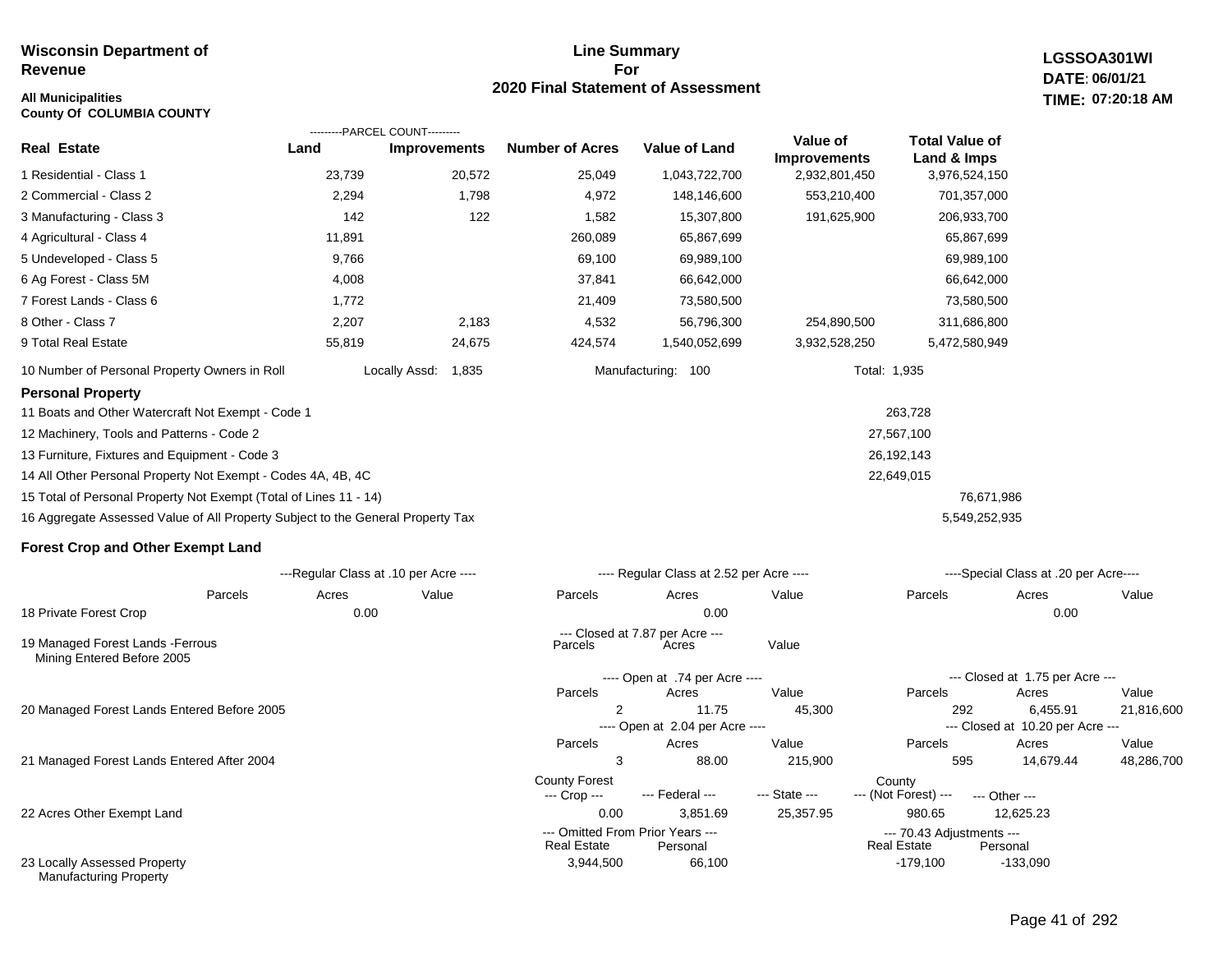#### **Line Summary For 2020 Final Statement of Assessment**

#### **All Towns County Of COLUMBIA COUNTY**

|                                                                                 |                                       | ---------PARCEL COUNT--------- |                                 |                                          |                                 |                                      |                                       |                     |
|---------------------------------------------------------------------------------|---------------------------------------|--------------------------------|---------------------------------|------------------------------------------|---------------------------------|--------------------------------------|---------------------------------------|---------------------|
| <b>Real Estate</b>                                                              | Land                                  | <b>Improvements</b>            | <b>Number of Acres</b>          | <b>Value of Land</b>                     | Value of<br><b>Improvements</b> | <b>Total Value of</b><br>Land & Imps |                                       |                     |
| 1 Residential - Class 1                                                         | 12,556                                | 10,512                         | 20,352                          | 756,021,900                              | 1,572,495,700                   | 2,328,517,600                        |                                       |                     |
| 2 Commercial - Class 2                                                          | 518                                   | 362                            | 2,852                           | 36,801,700                               | 96,503,700                      | 133,305,400                          |                                       |                     |
| 3 Manufacturing - Class 3                                                       | 28                                    | 18                             | 776                             | 3,593,300                                | 31,968,400                      | 35,561,700                           |                                       |                     |
| 4 Agricultural - Class 4                                                        | 11,181                                |                                | 255,433                         | 64,611,899                               |                                 | 64,611,899                           |                                       |                     |
| 5 Undeveloped - Class 5                                                         | 9,613                                 |                                | 67,927                          | 68,995,800                               |                                 | 68,995,800                           |                                       |                     |
| 6 Ag Forest - Class 5M                                                          | 3,969                                 |                                | 37,623                          | 66,284,000                               |                                 | 66,284,000                           |                                       |                     |
| 7 Forest Lands - Class 6                                                        | 1,739                                 |                                | 20,965                          | 72,482,200                               |                                 | 72,482,200                           |                                       |                     |
| 8 Other - Class 7                                                               | 2,180                                 | 2,156                          | 4,481                           | 56,145,600                               | 252,205,900                     | 308,351,500                          |                                       |                     |
| 9 Total Real Estate                                                             | 41,784                                | 13,048                         | 410,409                         | 1,124,936,399                            | 1,953,173,700                   | 3,078,110,099                        |                                       |                     |
| 10 Number of Personal Property Owners in Roll                                   |                                       | Locally Assd: 624              |                                 | Manufacturing: 23                        | <b>Total: 647</b>               |                                      |                                       |                     |
| <b>Personal Property</b>                                                        |                                       |                                |                                 |                                          |                                 |                                      |                                       |                     |
| 11 Boats and Other Watercraft Not Exempt - Code 1                               |                                       |                                |                                 |                                          |                                 | 40,528                               |                                       |                     |
| 12 Machinery, Tools and Patterns - Code 2                                       |                                       |                                |                                 |                                          |                                 | 8,651,800                            |                                       |                     |
| 13 Furniture, Fixtures and Equipment - Code 3                                   |                                       |                                |                                 |                                          |                                 | 4,298,039                            |                                       |                     |
| 14 All Other Personal Property Not Exempt - Codes 4A, 4B, 4C                    |                                       |                                |                                 |                                          |                                 | 11,033,298                           |                                       |                     |
| 15 Total of Personal Property Not Exempt (Total of Lines 11 - 14)               |                                       |                                |                                 |                                          |                                 |                                      | 24,023,665                            |                     |
| 16 Aggregate Assessed Value of All Property Subject to the General Property Tax |                                       |                                |                                 |                                          |                                 |                                      | 3,102,133,764                         |                     |
| <b>Forest Crop and Other Exempt Land</b>                                        |                                       |                                |                                 |                                          |                                 |                                      |                                       |                     |
|                                                                                 | ---Regular Class at .10 per Acre ---- |                                |                                 | ---- Regular Class at 2.52 per Acre ---- |                                 |                                      | ----Special Class at .20 per Acre---- |                     |
| Parcels                                                                         | Acres                                 | Value                          | Parcels                         | Acres                                    | Value                           | Parcels                              | Acres                                 | Value               |
| 18 Private Forest Crop                                                          |                                       | 0.00                           | --- Closed at 7.87              | 0.00                                     |                                 |                                      | 0.00                                  |                     |
| 19 Managed Forest Lands - Ferrous<br>Mining Entered Before 2005                 |                                       |                                | Parcels                         | per Acre ---<br>Acres                    | Value                           |                                      |                                       |                     |
|                                                                                 |                                       |                                |                                 | ---- Open at .74 per Acre ----           |                                 |                                      | --- Closed at 1.75 per Acre ---       |                     |
|                                                                                 |                                       |                                | Parcels                         | Acres                                    | Value                           | Parcels                              | Acres                                 | Value               |
| 20 Managed Forest Lands Entered Before 2005                                     |                                       |                                | 2                               | 11.75                                    | 45,300                          | 291                                  | 6,416.91                              | 21,699,600          |
|                                                                                 |                                       |                                |                                 | ---- Open at 2.04 per Acre ----          |                                 |                                      | --- Closed at 10.20 per Acre ---      |                     |
| 21 Managed Forest Lands Entered After 2004                                      |                                       |                                | Parcels<br>3                    | Acres<br>88.00                           | Value<br>215,900                | Parcels<br>588                       | Acres<br>14,501.64                    | Value<br>47,938,100 |
|                                                                                 |                                       |                                | <b>County Forest</b>            |                                          |                                 | County                               |                                       |                     |
|                                                                                 |                                       |                                | --- Crop ---                    | --- Federal ---                          | --- State ---                   | --- (Not Forest) ---                 | --- Other ---                         |                     |
| 22 Acres Other Exempt Land                                                      |                                       |                                | 0.00                            | 3,738.53                                 | 24,251.33                       | 796.52                               | 9,631.26                              |                     |
|                                                                                 |                                       |                                |                                 | --- Omitted From Prior Years ---         |                                 | --- 70.43 Adjustments ---            |                                       |                     |
| 23 Locally Assessed Property                                                    |                                       |                                | <b>Real Estate</b><br>1,462,600 | Personal<br>66,100                       |                                 | <b>Real Estate</b><br>$-179,100$     | Personal<br>$-133,090$                |                     |
| <b>Manufacturing Property</b>                                                   |                                       |                                |                                 |                                          |                                 |                                      |                                       |                     |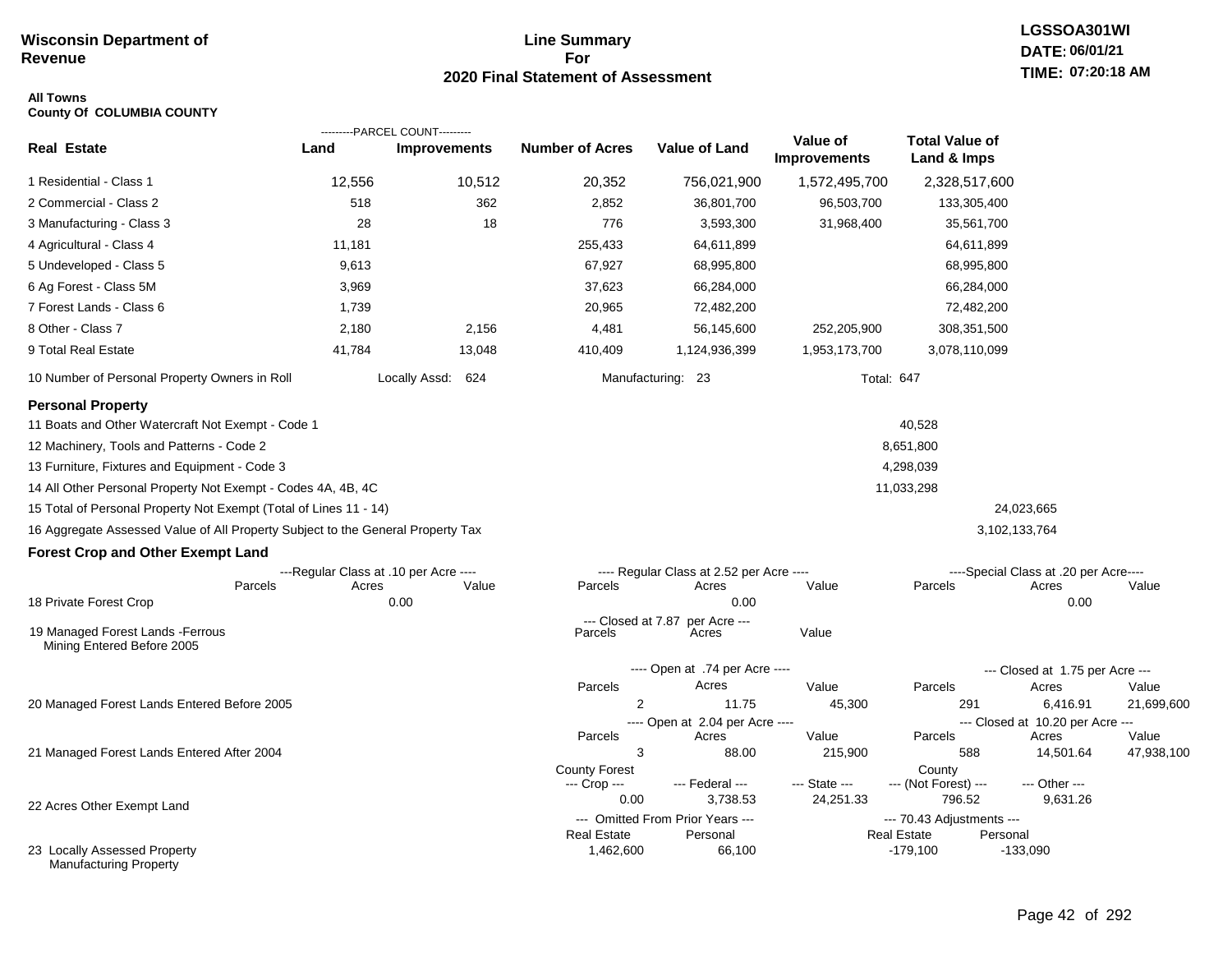#### **Line Summary For 2020 Final Statement of Assessment**

| <b>All Villages</b><br><b>County Of COLUMBIA COUNTY</b>                         |                                       |                                                       | 2020 Final Statement of Assessment                     |                                          |                                                 |                      |                                       |                                           | TIME: 07:20:18 |
|---------------------------------------------------------------------------------|---------------------------------------|-------------------------------------------------------|--------------------------------------------------------|------------------------------------------|-------------------------------------------------|----------------------|---------------------------------------|-------------------------------------------|----------------|
| <b>Real Estate</b>                                                              | Land                                  | ---------PARCEL COUNT---------<br><b>Improvements</b> | <b>Number of Acres</b>                                 | <b>Value of Land</b>                     | Value of<br><b>Improvements</b>                 |                      | <b>Total Value of</b><br>Land & Imps  |                                           |                |
| 1 Residential - Class 1                                                         | 4,094                                 | 3,685                                                 | 2,151                                                  | 115,610,300                              |                                                 | 459,875,850          | 575,486,150                           |                                           |                |
| 2 Commercial - Class 2                                                          | 564                                   | 466                                                   | 667                                                    | 18,858,800                               |                                                 | 97,349,100           | 116,207,900                           |                                           |                |
| 3 Manufacturing - Class 3                                                       | 39                                    | 37                                                    | 379                                                    | 4,066,800                                |                                                 | 58,495,300           | 62,562,100                            |                                           |                |
| 4 Agricultural - Class 4                                                        | 532                                   |                                                       | 3,249                                                  | 840,900                                  |                                                 |                      |                                       | 840,900                                   |                |
| 5 Undeveloped - Class 5                                                         | 127                                   |                                                       | 930                                                    | 829,300                                  |                                                 |                      |                                       | 829,300                                   |                |
| 6 Ag Forest - Class 5M                                                          | 36                                    |                                                       | 197                                                    | 317,000                                  |                                                 |                      |                                       | 317,000                                   |                |
| 7 Forest Lands - Class 6                                                        | 27                                    |                                                       | 232                                                    | 716,400                                  |                                                 |                      |                                       | 716,400                                   |                |
| 8 Other - Class 7                                                               | 24                                    | 24                                                    | 41                                                     | 475,700                                  |                                                 | 2,196,100            |                                       | 2,671,800                                 |                |
| 9 Total Real Estate                                                             | 5,443                                 | 4,212                                                 | 7,846                                                  | 141,715,200                              |                                                 | 617,916,350          | 759,631,550                           |                                           |                |
| 10 Number of Personal Property Owners in Roll                                   |                                       | Locally Assd: 334                                     |                                                        | Manufacturing: 30                        |                                                 | Total: 364           |                                       |                                           |                |
| <b>Personal Property</b><br>11 Boats and Other Watercraft Not Exempt - Code 1   |                                       |                                                       |                                                        |                                          |                                                 |                      |                                       |                                           |                |
| 12 Machinery, Tools and Patterns - Code 2                                       |                                       |                                                       |                                                        |                                          |                                                 | 6,900,100            |                                       |                                           |                |
| 13 Furniture, Fixtures and Equipment - Code 3                                   |                                       |                                                       |                                                        |                                          |                                                 | 3,141,804            |                                       |                                           |                |
| 14 All Other Personal Property Not Exempt - Codes 4A, 4B, 4C                    |                                       |                                                       |                                                        |                                          |                                                 | 731,117              |                                       |                                           |                |
| 15 Total of Personal Property Not Exempt (Total of Lines 11 - 14)               |                                       |                                                       |                                                        |                                          |                                                 |                      |                                       | 10,773,021                                |                |
| 16 Aggregate Assessed Value of All Property Subject to the General Property Tax |                                       |                                                       |                                                        |                                          |                                                 |                      |                                       | 770,404,571                               |                |
| <b>Forest Crop and Other Exempt Land</b>                                        |                                       |                                                       |                                                        |                                          |                                                 |                      |                                       |                                           |                |
|                                                                                 | ---Regular Class at .10 per Acre ---- |                                                       |                                                        | ---- Regular Class at 2.52 per Acre ---- |                                                 |                      | ----Special Class at .20 per Acre---- |                                           |                |
| Parcels<br>18 Private Forest Crop                                               | Acres<br>0.00                         | Value                                                 | Parcels                                                | Acres<br>0.00                            | Value                                           | Parcels              |                                       | Acres                                     | Value          |
| 19 Managed Forest Lands-Ferrous<br>Mining Entered Before 2005                   |                                       |                                                       | --- Closed at 7.87 per Acre ---<br>Parcels             | Acres                                    | Value                                           |                      |                                       |                                           |                |
|                                                                                 |                                       |                                                       |                                                        | ---- Open at .74 per Acre ----           |                                                 |                      |                                       | --- Closed at 1.75 per Acre ---           |                |
|                                                                                 |                                       |                                                       | Parcels                                                | Acres                                    | Value                                           | Parcels              |                                       | Acres                                     | Value          |
| 20 Managed Forest Lands Entered Before 2005                                     |                                       |                                                       |                                                        | 0.00<br>---- Open at 2.04 per Acre ----  |                                                 |                      |                                       | 39.00<br>--- Closed at 10.20 per Acre --- | 117,000        |
|                                                                                 |                                       |                                                       | Parcels                                                | Acres                                    | Value                                           | Parcels              |                                       | Acres                                     | Value          |
| 21 Managed Forest Lands Entered After 2004                                      |                                       |                                                       | <b>County Forest</b>                                   | 0.00                                     |                                                 | County               | 2                                     | 39.00                                     | 140,400        |
|                                                                                 |                                       |                                                       | --- Crop ---<br>0.00                                   | --- Federal ---<br>112.51                | --- State ---<br>271.15                         | --- (Not Forest) --- | 150.20                                | --- Other ---<br>1,152.56                 |                |
| 22 Acres Other Exempt Land                                                      |                                       |                                                       | --- Omitted From Prior Years ---<br><b>Real Estate</b> | Personal                                 | --- 70.43 Adjustments ---<br><b>Real Estate</b> | Personal             |                                       |                                           |                |
| 23 Locally Assessed Property                                                    |                                       |                                                       | 2,481,900                                              |                                          |                                                 |                      |                                       |                                           |                |

Manufacturing Property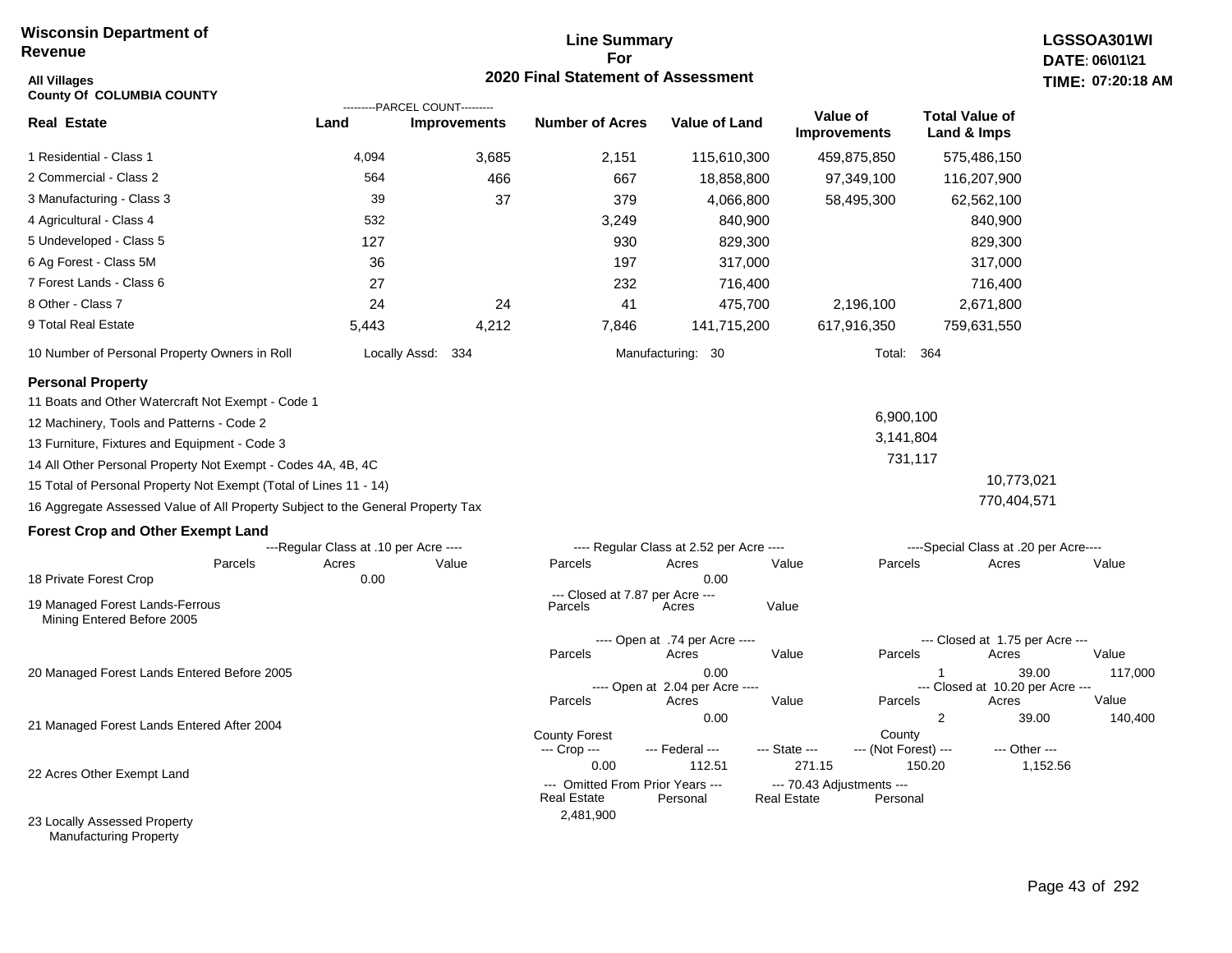#### **Line Summary For 2020 Final Statement of Assessment Wisconsin Department of Revenue All Cities County Of COLUMBIA COUNTY LGSSOA301WI DATE: 06/01/21 TIME: 07:20:18 AM Real Estate** 1 Residential - Class 1 2 Commercial - Class 2 3 Manufacturing - Class 3 4 Agricultural - Class 4 5 Undeveloped - Class 5 6 Ag Forest - Class 5M 7 Forest Lands - Class 6 8 Other - Class 7 9 Total Real Estate 10 Number of Personal Property Owners in Roll 7,089 6,375 2,546 172,090,500 900,429,900 1,072,520,400 **Land Improvements Number of Acres Value of Land Value of Improvements Total Value of Land & Imps** 1,212 75 178 26 3 6 3 8,592 970 67 3 7,415 1,453 427 1,407 243 21 212 10 6,319 92,486,100 7,647,700 414,900 164,000 41,000 381,900 175,000 273,401,100 359,357,600 101,162,200 488,500 1,361,438,200 451,843,700 108,809,900 414,900 164,000 41,000 381,900 663,500 1,634,839,300 Locally Assd: 877 Manufacturing: 47 Total: 924 **Personal Property** 11 Boats and Other Watercraft Not Exempt - Code 1 12 Machinery, Tools and Patterns - Code 2 13 Furniture, Fixtures and Equipment - Code 3 14 All Other Personal Property Not Exempt - Codes 4A, 4B, 4C 15 Total of Personal Property Not Exempt (Total of Lines 11 - 14) 16 Aggregate Assessed Value of All Property Subject to the General Property Tax 223,200 12,015,200 18,752,300 10,884,600 41,875,300 1,676,714,600 **Forest Crop and Other Exempt Land** ---Regular Class at .10 per Acre ---- ---- Regular Class at 2.52 per Acre ---- ----Special Class at .20 per Acre---- 18 Private Forest Crop 20 Managed Forest Lands Entered Before 2005 21 Managed Forest Lands Entered After 2004 Parcels 0.00 0.00 Acres Value Parcels Acres Value Parcels Acres Value ---- Open at .74 per Acre ----<br>Acres Parcels 0.00 0.00 Acres Value Parcels Acres Value --- Closed at 1.75 per Acre --- ---- Open at 2.04 per Acre ---<br>Acres Value Parcels Parcels Acres Acres Parcels 0.00 5 138.80 208,200 Acres **Value Parcels Acres Value** County Forest County County --- Crop --- 0.00 0.65 835.47 33.93 1,841.41 --- Federal --- - --- State --- --- (Not Forest) --- --- Other ---22 Acres Other Exempt Land --- Omitted From Prior Years --- --- --- 70.43 Adjustments ---<br>eal Estate --- --- --- Real Estate --- Personal **Real Estate** ---------PARCEL COUNT--------- 19 Managed Forest Lands-Ferrous Mining Entered Before 2005 --- Closed at 7.87 per Acre ---<br>rcels Acres Parcels **Acres** Value

23 Locally Assessed Property Manufacturing Property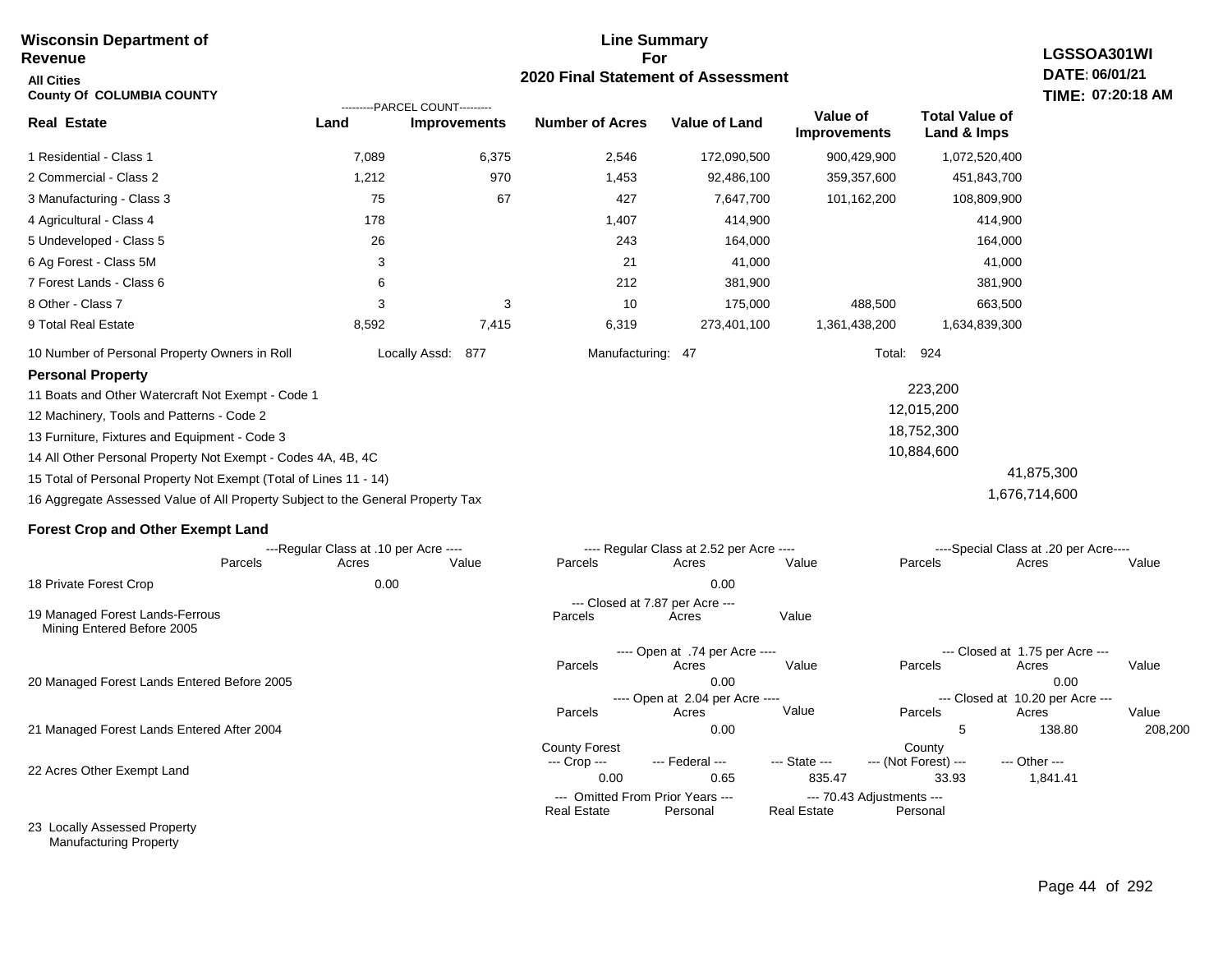#### **Line Summary For 2020 Final Statement of Assessment**

**LGSSOA301WI DATE: 06/01/21 All Municipalities TIME: 07:20:18 AM**

| <b>County Of CRAWFORD COUNTY</b>                                                |                                       |                                |                                      |                                              |               |                                                 |                                               |            |
|---------------------------------------------------------------------------------|---------------------------------------|--------------------------------|--------------------------------------|----------------------------------------------|---------------|-------------------------------------------------|-----------------------------------------------|------------|
|                                                                                 |                                       | ---------PARCEL COUNT--------- |                                      |                                              | Value of      | <b>Total Value of</b>                           |                                               |            |
| <b>Real Estate</b>                                                              | Land                                  | <b>Improvements</b>            | <b>Number of Acres</b>               | <b>Value of Land</b>                         | Improvements  | Land & Imps                                     |                                               |            |
| 1 Residential - Class 1                                                         | 7,529                                 | 6,185                          | 9,828                                | 133,242,750                                  | 535,937,067   | 669,179,817                                     |                                               |            |
| 2 Commercial - Class 2                                                          | 820                                   | 601                            | 1,367                                | 25,238,800                                   | 151,626,800   | 176,865,600                                     |                                               |            |
| 3 Manufacturing - Class 3                                                       | 64                                    | 34                             | 537                                  | 3,877,100                                    | 29,820,100    | 33,697,200                                      |                                               |            |
| 4 Agricultural - Class 4                                                        | 9,740                                 |                                | 195,712                              | 30,934,400                                   |               | 30,934,400                                      |                                               |            |
| 5 Undeveloped - Class 5                                                         | 4,057                                 |                                | 14,836                               | 9,169,400                                    |               | 9,169,400                                       |                                               |            |
| 6 Ag Forest - Class 5M                                                          | 3,026                                 |                                | 41,191                               | 47,303,400                                   |               | 47,303,400                                      |                                               |            |
| 7 Forest Lands - Class 6                                                        | 1,687                                 |                                | 16,869                               | 39,879,000                                   |               | 39,879,000                                      |                                               |            |
| 8 Other - Class 7                                                               | 1,936                                 | 1,905                          | 2,758                                | 21,285,500                                   | 150,509,300   | 171,794,800                                     |                                               |            |
| 9 Total Real Estate                                                             | 28,859                                | 8,725                          | 283,098                              | 310,930,350                                  | 867,893,267   | 1,178,823,617                                   |                                               |            |
| 10 Number of Personal Property Owners in Roll                                   |                                       | Locally Assd:<br>802           |                                      | Manufacturing: 26                            |               | <b>Total: 828</b>                               |                                               |            |
| <b>Personal Property</b>                                                        |                                       |                                |                                      |                                              |               |                                                 |                                               |            |
| 11 Boats and Other Watercraft Not Exempt - Code 1                               |                                       |                                |                                      |                                              |               | 4,100                                           |                                               |            |
| 12 Machinery, Tools and Patterns - Code 2                                       |                                       |                                |                                      |                                              |               | 4,936,000                                       |                                               |            |
| 13 Furniture, Fixtures and Equipment - Code 3                                   |                                       |                                |                                      |                                              |               | 11,702,974                                      |                                               |            |
| 14 All Other Personal Property Not Exempt - Codes 4A, 4B, 4C                    |                                       |                                |                                      |                                              |               | 9,033,448                                       |                                               |            |
| 15 Total of Personal Property Not Exempt (Total of Lines 11 - 14)               |                                       |                                |                                      |                                              |               | 25,676,522                                      |                                               |            |
| 16 Aggregate Assessed Value of All Property Subject to the General Property Tax |                                       |                                |                                      |                                              |               | 1,204,500,139                                   |                                               |            |
| <b>Forest Crop and Other Exempt Land</b>                                        |                                       |                                |                                      |                                              |               |                                                 |                                               |            |
|                                                                                 | ---Regular Class at .10 per Acre ---- |                                |                                      | ---- Regular Class at 2.52 per Acre ----     |               |                                                 | ----Special Class at .20 per Acre----         |            |
| Parcels                                                                         | Acres                                 | Value                          | Parcels                              | Acres                                        | Value         | Parcels                                         | Acres                                         | Value      |
| 18 Private Forest Crop                                                          | 0.00                                  |                                |                                      | 0.00                                         |               |                                                 | 0.00                                          |            |
| 19 Managed Forest Lands - Ferrous<br>Mining Entered Before 2005                 |                                       |                                | Parcels                              | --- Closed at 7.87 per Acre ---<br>Acres     | Value         |                                                 |                                               |            |
|                                                                                 |                                       |                                |                                      | ---- Open at .74 per Acre ----               |               |                                                 | --- Closed at 1.75 per Acre ---               |            |
|                                                                                 |                                       |                                | Parcels                              | Acres                                        | Value         | Parcels                                         | Acres                                         | Value      |
| 20 Managed Forest Lands Entered Before 2005                                     |                                       |                                | 43                                   | 1,229.63<br>---- Open at 2.04 per Acre ----  | 2,557,000     | 839                                             | 19,003.84<br>--- Closed at 10.20 per Acre --- | 34,985,700 |
|                                                                                 |                                       |                                | Parcels                              | Acres                                        | Value         | Parcels                                         | Acres                                         | Value      |
| 21 Managed Forest Lands Entered After 2004                                      |                                       |                                | 58                                   | 1,493.79                                     | 3,314,600     | 1,160                                           | 27,375.41                                     | 50,902,400 |
|                                                                                 |                                       |                                | <b>County Forest</b><br>--- Crop --- | --- Federal ---                              | --- State --- | County<br>--- (Not Forest) ---                  | --- Other ---                                 |            |
| 22 Acres Other Exempt Land                                                      |                                       |                                | 0.00                                 | 16,793.33                                    | 15,977.40     | 1,697.68                                        | 3,942.95                                      |            |
|                                                                                 |                                       |                                | Real Estate                          | --- Omitted From Prior Years ---<br>Personal |               | --- 70.43 Adjustments ---<br><b>Real Estate</b> | Personal                                      |            |

23 Locally Assessed Property Manufacturing Property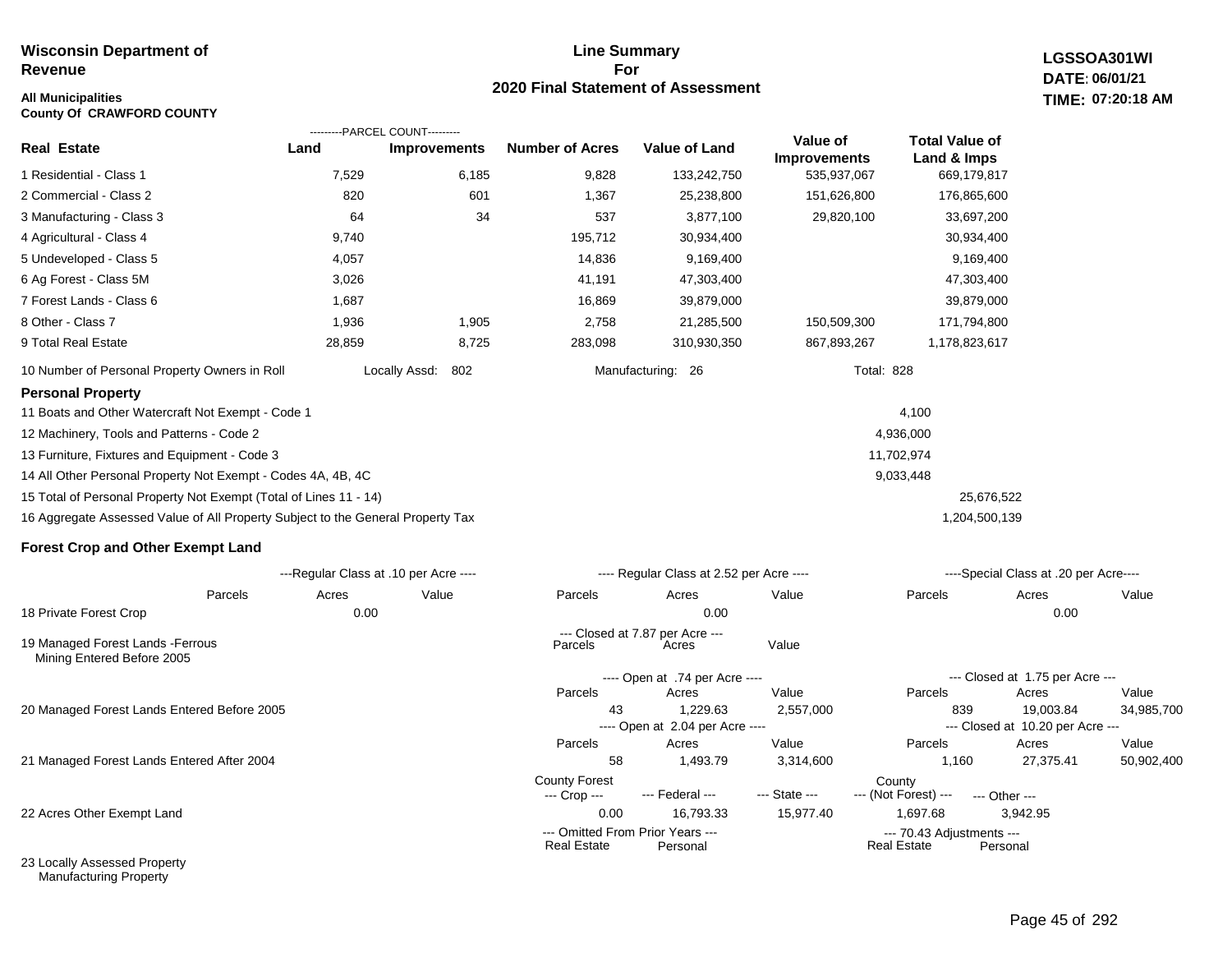#### **Line Summary For 2020 Final Statement of Assessment**

## **LGSSOA301WI DATE: 06/01/21 TIME: 07:20:18 AM**

#### **All Towns County Of CRAWFORD COUNTY**

|                                                                                 |                                       | ---------PARCEL COUNT--------- |                        |                                          |                                 |                                      |                                           |            |
|---------------------------------------------------------------------------------|---------------------------------------|--------------------------------|------------------------|------------------------------------------|---------------------------------|--------------------------------------|-------------------------------------------|------------|
| <b>Real Estate</b>                                                              | Land                                  | <b>Improvements</b>            | <b>Number of Acres</b> | Value of Land                            | Value of<br><b>Improvements</b> | <b>Total Value of</b><br>Land & Imps |                                           |            |
| 1 Residential - Class 1                                                         | 3,731                                 | 2,979                          | 7,696                  | 69,086,200                               | 281,690,600                     | 350,776,800                          |                                           |            |
| 2 Commercial - Class 2                                                          | 234                                   | 175                            | 695                    | 7,966,200                                | 34,621,600                      | 42,587,800                           |                                           |            |
| 3 Manufacturing - Class 3                                                       | 24                                    | $\overline{7}$                 | 275                    | 844,800                                  | 4,380,300                       | 5,225,100                            |                                           |            |
| 4 Agricultural - Class 4                                                        | 9,204                                 |                                | 185,962                | 29,550,950                               |                                 | 29,550,950                           |                                           |            |
| 5 Undeveloped - Class 5                                                         | 3,810                                 |                                | 13,255                 | 8,566,200                                |                                 | 8,566,200                            |                                           |            |
| 6 Ag Forest - Class 5M                                                          | 2,899                                 |                                | 39,290                 | 45,267,000                               |                                 | 45,267,000                           |                                           |            |
| 7 Forest Lands - Class 6                                                        | 1,556                                 |                                | 15,687                 | 37,315,100                               |                                 | 37,315,100                           |                                           |            |
| 8 Other - Class 7                                                               | 1,834                                 | 1,805                          | 2,579                  | 20,047,900                               | 144,098,700                     | 164,146,600                          |                                           |            |
| 9 Total Real Estate                                                             | 23,292                                | 4,966                          | 265,439                | 218,644,350                              | 464,791,200                     | 683,435,550                          |                                           |            |
| 10 Number of Personal Property Owners in Roll                                   |                                       | Locally Assd: 381              |                        | Manufacturing: 7                         |                                 | <b>Total: 388</b>                    |                                           |            |
| <b>Personal Property</b>                                                        |                                       |                                |                        |                                          |                                 |                                      |                                           |            |
| 11 Boats and Other Watercraft Not Exempt - Code 1                               |                                       |                                |                        |                                          |                                 | 4,100                                |                                           |            |
| 12 Machinery, Tools and Patterns - Code 2                                       |                                       |                                |                        |                                          |                                 | 238,100                              |                                           |            |
| 13 Furniture, Fixtures and Equipment - Code 3                                   |                                       |                                |                        |                                          |                                 | 3,408,946                            |                                           |            |
| 14 All Other Personal Property Not Exempt - Codes 4A, 4B, 4C                    |                                       |                                |                        |                                          |                                 | 2,891,431                            |                                           |            |
| 15 Total of Personal Property Not Exempt (Total of Lines 11 - 14)               |                                       |                                |                        |                                          |                                 |                                      | 6,542,577                                 |            |
| 16 Aggregate Assessed Value of All Property Subject to the General Property Tax |                                       |                                |                        |                                          |                                 |                                      | 689,978,127                               |            |
| <b>Forest Crop and Other Exempt Land</b>                                        |                                       |                                |                        |                                          |                                 |                                      |                                           |            |
|                                                                                 | ---Regular Class at .10 per Acre ---- |                                |                        | ---- Regular Class at 2.52 per Acre ---- |                                 |                                      | ----Special Class at .20 per Acre----     |            |
| Parcels                                                                         | Acres                                 | Value                          | Parcels                | Acres<br>0.00                            | Value                           | Parcels                              | Acres                                     | Value      |
| 18 Private Forest Crop                                                          |                                       | 0.00                           | --- Closed at 7.87     | per Acre ---                             |                                 |                                      | 0.00                                      |            |
| 19 Managed Forest Lands - Ferrous<br>Mining Entered Before 2005                 |                                       |                                | Parcels                | Acres                                    | Value                           |                                      |                                           |            |
|                                                                                 |                                       |                                |                        | ---- Open at .74 per Acre ----           |                                 |                                      | --- Closed at 1.75 per Acre ---           |            |
|                                                                                 |                                       |                                | Parcels                | Acres                                    | Value                           | Parcels                              | Acres                                     | Value      |
| 20 Managed Forest Lands Entered Before 2005                                     |                                       |                                | 43                     | 1,229.63                                 | 2,557,000                       | 816                                  | 18,489.98                                 | 33,894,800 |
|                                                                                 |                                       |                                | Parcels                | ---- Open at 2.04 per Acre ----<br>Acres | Value                           | Parcels                              | --- Closed at 10.20 per Acre ---<br>Acres | Value      |
| 21 Managed Forest Lands Entered After 2004                                      |                                       |                                | 58                     | 1,493.79                                 | 3,314,600                       | 1,090                                | 25,344.78                                 | 47,061,400 |
|                                                                                 |                                       |                                | <b>County Forest</b>   |                                          |                                 | County                               |                                           |            |
|                                                                                 |                                       |                                | --- Crop ---<br>0.00   | --- Federal ---<br>16,539.27             | --- State ---<br>14,469.71      | --- (Not Forest) ---<br>1,578.99     | --- Other ---<br>2,082.21                 |            |
| 22 Acres Other Exempt Land                                                      |                                       |                                |                        | --- Omitted From Prior Years ---         |                                 | --- 70.43 Adjustments ---            |                                           |            |
|                                                                                 |                                       |                                | <b>Real Estate</b>     | Personal                                 |                                 | <b>Real Estate</b>                   | Personal                                  |            |
| 22 Locally Accordod Draporty                                                    |                                       |                                |                        |                                          |                                 |                                      |                                           |            |

23 Locally Assessed Property Manufacturing Property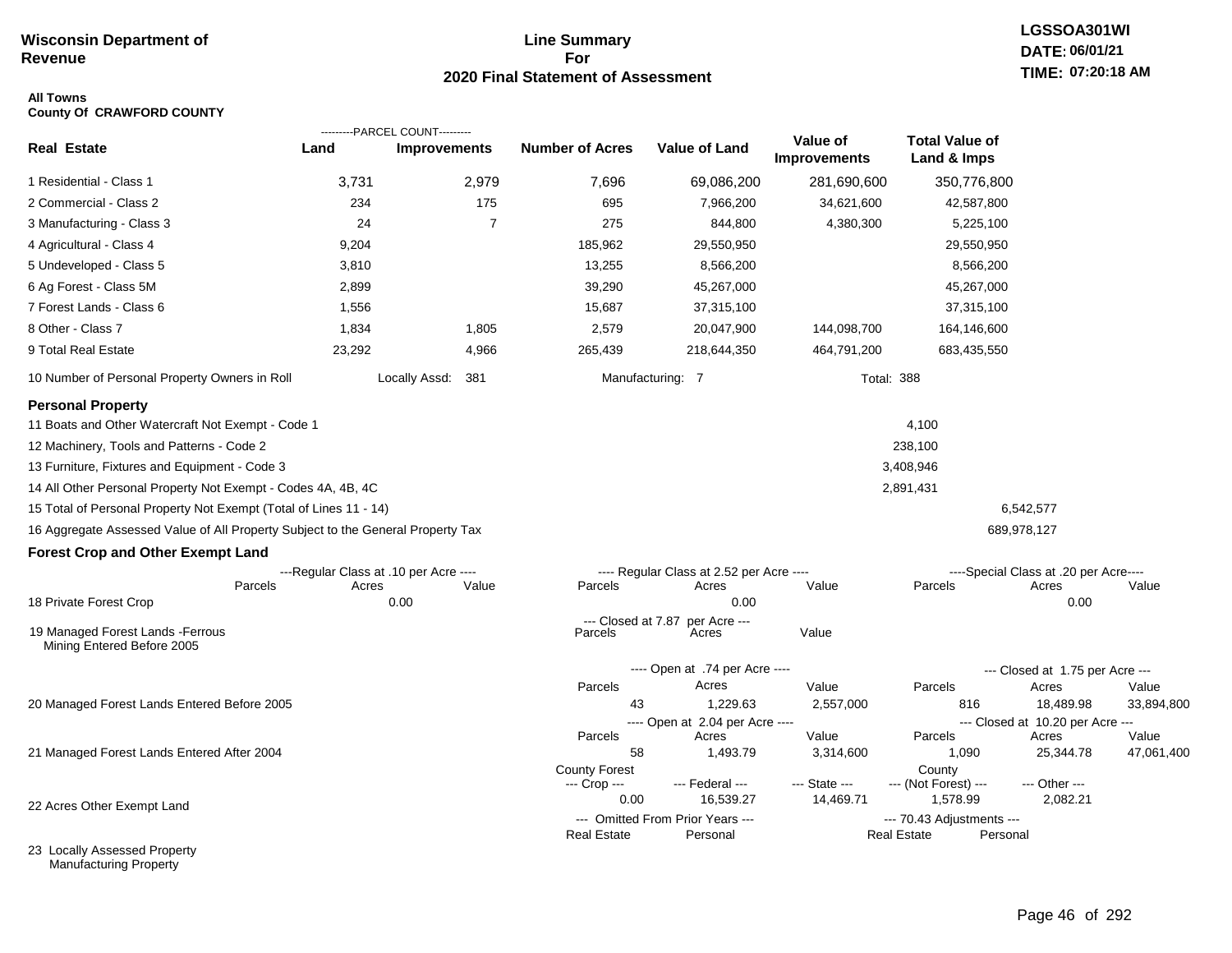#### **Line Summary For 2020 Final Statement of Assessment**

| <b>All Villages</b><br><b>County Of CRAWFORD COUNTY</b>                         |                                       |                                                       | 2020 Final Statement of Assessment                       |                                                  |                                                        |                               |                                                           |        | TIME: 07:20:18     |
|---------------------------------------------------------------------------------|---------------------------------------|-------------------------------------------------------|----------------------------------------------------------|--------------------------------------------------|--------------------------------------------------------|-------------------------------|-----------------------------------------------------------|--------|--------------------|
| <b>Real Estate</b>                                                              | Land                                  | ---------PARCEL COUNT---------<br><b>Improvements</b> | <b>Number of Acres</b>                                   | Value of Land                                    | Value of<br><b>Improvements</b>                        |                               | <b>Total Value of</b><br>Land & Imps                      |        |                    |
| 1 Residential - Class 1                                                         | 1,701                                 | 1,297                                                 | 1,533                                                    | 17,148,500                                       | 85,045,900                                             |                               | 102,194,400                                               |        |                    |
| 2 Commercial - Class 2                                                          | 226                                   | 161                                                   | 204                                                      | 2,712,500                                        | 13,648,400                                             |                               | 16,360,900                                                |        |                    |
| 3 Manufacturing - Class 3                                                       | $\overline{4}$                        | 4                                                     | 5                                                        | 66,400                                           |                                                        | 1,787,500                     | 1,853,900                                                 |        |                    |
| 4 Agricultural - Class 4                                                        | 502                                   |                                                       | 9,412                                                    | 1,313,550                                        |                                                        |                               | 1,313,550                                                 |        |                    |
| 5 Undeveloped - Class 5                                                         | 220                                   |                                                       | 1,468                                                    | 564,800                                          |                                                        |                               | 564,800                                                   |        |                    |
| 6 Ag Forest - Class 5M                                                          | 126                                   |                                                       | 1,900                                                    | 2,035,700                                        |                                                        |                               | 2,035,700                                                 |        |                    |
| 7 Forest Lands - Class 6                                                        | 130                                   |                                                       | 1,163                                                    | 2,532,300                                        |                                                        |                               | 2,532,300                                                 |        |                    |
| 8 Other - Class 7                                                               | 97                                    | 95                                                    | 172                                                      | 1,184,600                                        |                                                        | 6,282,200                     | 7,466,800                                                 |        |                    |
| 9 Total Real Estate                                                             | 3,006                                 | 1,557                                                 | 15,857                                                   | 27,558,350                                       | 106,764,000                                            |                               | 134,322,350                                               |        |                    |
| 10 Number of Personal Property Owners in Roll                                   |                                       | Locally Assd: 126                                     |                                                          | Manufacturing: 4                                 |                                                        | <b>Total: 130</b>             |                                                           |        |                    |
| <b>Personal Property</b>                                                        |                                       |                                                       |                                                          |                                                  |                                                        |                               |                                                           |        |                    |
| 11 Boats and Other Watercraft Not Exempt - Code 1                               |                                       |                                                       |                                                          |                                                  |                                                        |                               |                                                           |        |                    |
| 12 Machinery, Tools and Patterns - Code 2                                       |                                       |                                                       |                                                          |                                                  |                                                        | 108,900                       |                                                           |        |                    |
| 13 Furniture, Fixtures and Equipment - Code 3                                   |                                       |                                                       |                                                          |                                                  |                                                        | 817,628                       |                                                           |        |                    |
| 14 All Other Personal Property Not Exempt - Codes 4A, 4B, 4C                    |                                       |                                                       |                                                          |                                                  |                                                        | 282,817                       |                                                           |        |                    |
| 15 Total of Personal Property Not Exempt (Total of Lines 11 - 14)               |                                       |                                                       |                                                          |                                                  |                                                        |                               | 1,209,345                                                 |        |                    |
| 16 Aggregate Assessed Value of All Property Subject to the General Property Tax |                                       |                                                       |                                                          |                                                  |                                                        |                               | 135,531,695                                               |        |                    |
| <b>Forest Crop and Other Exempt Land</b>                                        |                                       |                                                       |                                                          |                                                  |                                                        |                               |                                                           |        |                    |
|                                                                                 | ---Regular Class at .10 per Acre ---- |                                                       |                                                          | ---- Regular Class at 2.52 per Acre ----         |                                                        |                               | ----Special Class at .20 per Acre----                     |        |                    |
| Parcels<br>18 Private Forest Crop                                               | Acres<br>0.00                         | Value                                                 | Parcels                                                  | Acres<br>0.00                                    | Value                                                  | Parcels                       | Acres                                                     |        | Value              |
| 19 Managed Forest Lands-Ferrous<br>Mining Entered Before 2005                   |                                       |                                                       | --- Closed at 7.87 per Acre ---<br>Parcels               | Acres                                            | Value                                                  |                               |                                                           |        |                    |
|                                                                                 |                                       |                                                       | Parcels                                                  | ---- Open at .74 per Acre ----<br>Acres          | Value                                                  | Parcels                       | --- Closed at 1.75 per Acre ---<br>Acres                  |        | Value              |
| 20 Managed Forest Lands Entered Before 2005                                     |                                       |                                                       | Parcels                                                  | 0.00<br>---- Open at 2.04 per Acre ----<br>Acres | Value                                                  | Parcels                       | 23<br>513.86<br>--- Closed at 10.20 per Acre ---<br>Acres |        | 1,090,900<br>Value |
| 21 Managed Forest Lands Entered After 2004                                      |                                       |                                                       | <b>County Forest</b>                                     | 0.00                                             |                                                        | County                        | 70<br>2,030.63                                            |        | 3,841,000          |
| 22 Acres Other Exempt Land                                                      |                                       |                                                       | --- Crop ---<br>0.00<br>--- Omitted From Prior Years --- | --- Federal ---<br>247.36                        | --- State ---<br>1,318.32<br>--- 70.43 Adjustments --- | --- (Not Forest) ---<br>91.48 | --- Other ---                                             | 706.87 |                    |
|                                                                                 |                                       |                                                       | <b>Real Estate</b>                                       | Personal                                         | <b>Real Estate</b>                                     | Personal                      |                                                           |        |                    |

23 Locally Assessed Property Manufacturing Property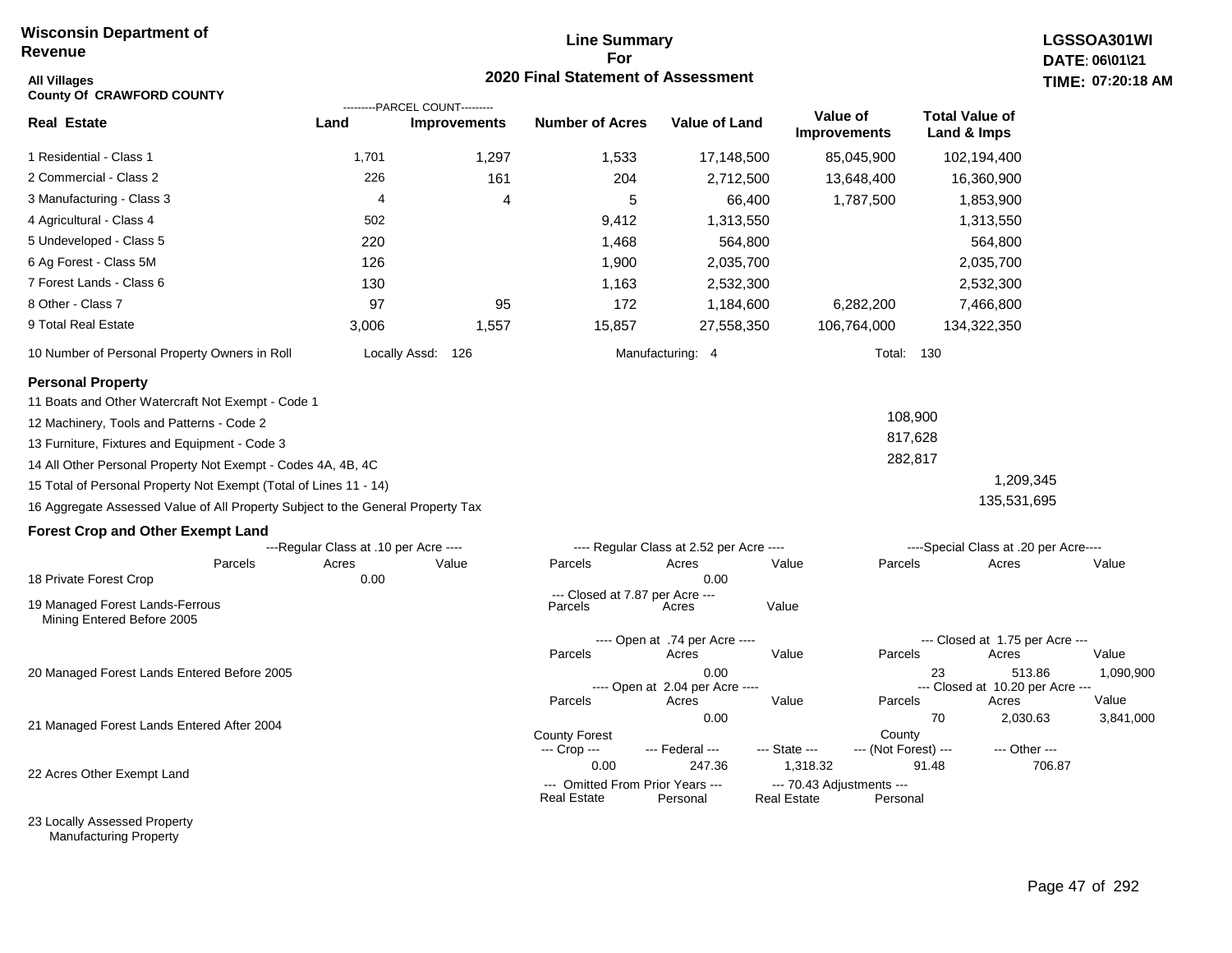| <b>Wisconsin Department of</b><br><b>Revenue</b>                                |                                                |                                                       |                                      | <b>Line Summary</b><br>For                        |                                                 |                                            | LGSSOA301WI                                             |
|---------------------------------------------------------------------------------|------------------------------------------------|-------------------------------------------------------|--------------------------------------|---------------------------------------------------|-------------------------------------------------|--------------------------------------------|---------------------------------------------------------|
| <b>All Cities</b><br><b>County Of CRAWFORD COUNTY</b>                           |                                                |                                                       |                                      | 2020 Final Statement of Assessment                |                                                 |                                            | DATE: 06/01/21<br>TIME: 07:20:18 AM                     |
| <b>Real Estate</b>                                                              | Land                                           | ---------PARCEL COUNT---------<br><b>Improvements</b> | <b>Number of Acres</b>               | <b>Value of Land</b>                              | Value of<br><b>Improvements</b>                 | <b>Total Value of</b><br>Land & Imps       |                                                         |
| 1 Residential - Class 1                                                         | 2,097                                          | 1,909                                                 | 599                                  | 47,008,050                                        | 169,200,567                                     | 216,208,617                                |                                                         |
| 2 Commercial - Class 2                                                          | 360                                            | 265                                                   | 468                                  | 14,560,100                                        | 103,356,800                                     | 117,916,900                                |                                                         |
| 3 Manufacturing - Class 3                                                       | 36                                             | 23                                                    | 257                                  | 2,965,900                                         | 23,652,300                                      | 26,618,200                                 |                                                         |
| 4 Agricultural - Class 4                                                        | 34                                             |                                                       | 338                                  | 69,900                                            |                                                 | 69,900                                     |                                                         |
| 5 Undeveloped - Class 5                                                         | 27                                             |                                                       | 113                                  | 38,400                                            |                                                 | 38,400                                     |                                                         |
| 6 Ag Forest - Class 5M                                                          | -1                                             |                                                       | $\mathbf{1}$                         | 700                                               |                                                 | 700                                        |                                                         |
| 7 Forest Lands - Class 6                                                        | 1                                              |                                                       | 19                                   | 31,600                                            |                                                 | 31,600                                     |                                                         |
| 8 Other - Class 7                                                               | 5                                              | 5                                                     | $\overline{7}$                       | 53,000                                            | 128,400                                         | 181,400                                    |                                                         |
| 9 Total Real Estate                                                             | 2,561                                          | 2,202                                                 | 1,802                                | 64,727,650                                        | 296,338,067                                     | 361,065,717                                |                                                         |
| 10 Number of Personal Property Owners in Roll                                   |                                                | Locally Assd: 295                                     | Manufacturing: 15                    |                                                   |                                                 | <b>Total: 310</b>                          |                                                         |
| <b>Personal Property</b><br>11 Boats and Other Watercraft Not Exempt - Code 1   |                                                |                                                       |                                      |                                                   |                                                 |                                            |                                                         |
| 12 Machinery, Tools and Patterns - Code 2                                       |                                                |                                                       |                                      |                                                   |                                                 | 4,589,000                                  |                                                         |
| 13 Furniture, Fixtures and Equipment - Code 3                                   |                                                |                                                       |                                      |                                                   |                                                 | 7,476,400                                  |                                                         |
| 14 All Other Personal Property Not Exempt - Codes 4A, 4B, 4C                    |                                                |                                                       |                                      |                                                   |                                                 | 5,859,200                                  |                                                         |
| 15 Total of Personal Property Not Exempt (Total of Lines 11 - 14)               |                                                |                                                       |                                      |                                                   |                                                 |                                            | 17,924,600                                              |
| 16 Aggregate Assessed Value of All Property Subject to the General Property Tax |                                                |                                                       |                                      |                                                   |                                                 |                                            | 378,990,317                                             |
| <b>Forest Crop and Other Exempt Land</b>                                        |                                                |                                                       |                                      |                                                   |                                                 |                                            |                                                         |
| Parcels                                                                         | ---Regular Class at .10 per Acre ----<br>Acres | Value                                                 | Parcels                              | ---- Regular Class at 2.52 per Acre ----<br>Acres | Value                                           | Parcels                                    | ----Special Class at .20 per Acre----<br>Acres<br>Value |
| 18 Private Forest Crop                                                          | 0.00                                           |                                                       |                                      | 0.00                                              |                                                 |                                            |                                                         |
| 19 Managed Forest Lands-Ferrous<br>Mining Entered Before 2005                   |                                                |                                                       | Parcels                              | --- Closed at 7.87 per Acre ---<br>Acres          | Value                                           |                                            |                                                         |
|                                                                                 |                                                |                                                       | Parcels                              | ---- Open at .74 per Acre ----<br>Acres           | Value                                           | --- Closed at 1.75 per Acre ---<br>Parcels | Acres<br>Value                                          |
| 20 Managed Forest Lands Entered Before 2005                                     |                                                |                                                       |                                      | 0.00<br>---- Open at 2.04 per Acre ----           |                                                 | --- Closed at 10.20 per Acre ---           | 0.00                                                    |
|                                                                                 |                                                |                                                       | Parcels                              | Acres                                             | Value                                           | Parcels                                    | Acres<br>Value                                          |
| 21 Managed Forest Lands Entered After 2004                                      |                                                |                                                       |                                      | 0.00                                              |                                                 |                                            | 0.00                                                    |
|                                                                                 |                                                |                                                       | <b>County Forest</b><br>--- Crop --- | --- Federal ---                                   | --- State ---                                   | County<br>--- (Not Forest) ---             | --- Other ---                                           |
| 22 Acres Other Exempt Land                                                      |                                                |                                                       | 0.00                                 | 6.70                                              | 189.37                                          | 27.21                                      | 1,153.87                                                |
|                                                                                 |                                                |                                                       | <b>Real Estate</b>                   | --- Omitted From Prior Years ---<br>Personal      | --- 70.43 Adjustments ---<br><b>Real Estate</b> | Personal                                   |                                                         |
| 23 Locally Assessed Property                                                    |                                                |                                                       |                                      |                                                   |                                                 |                                            |                                                         |

Manufacturing Property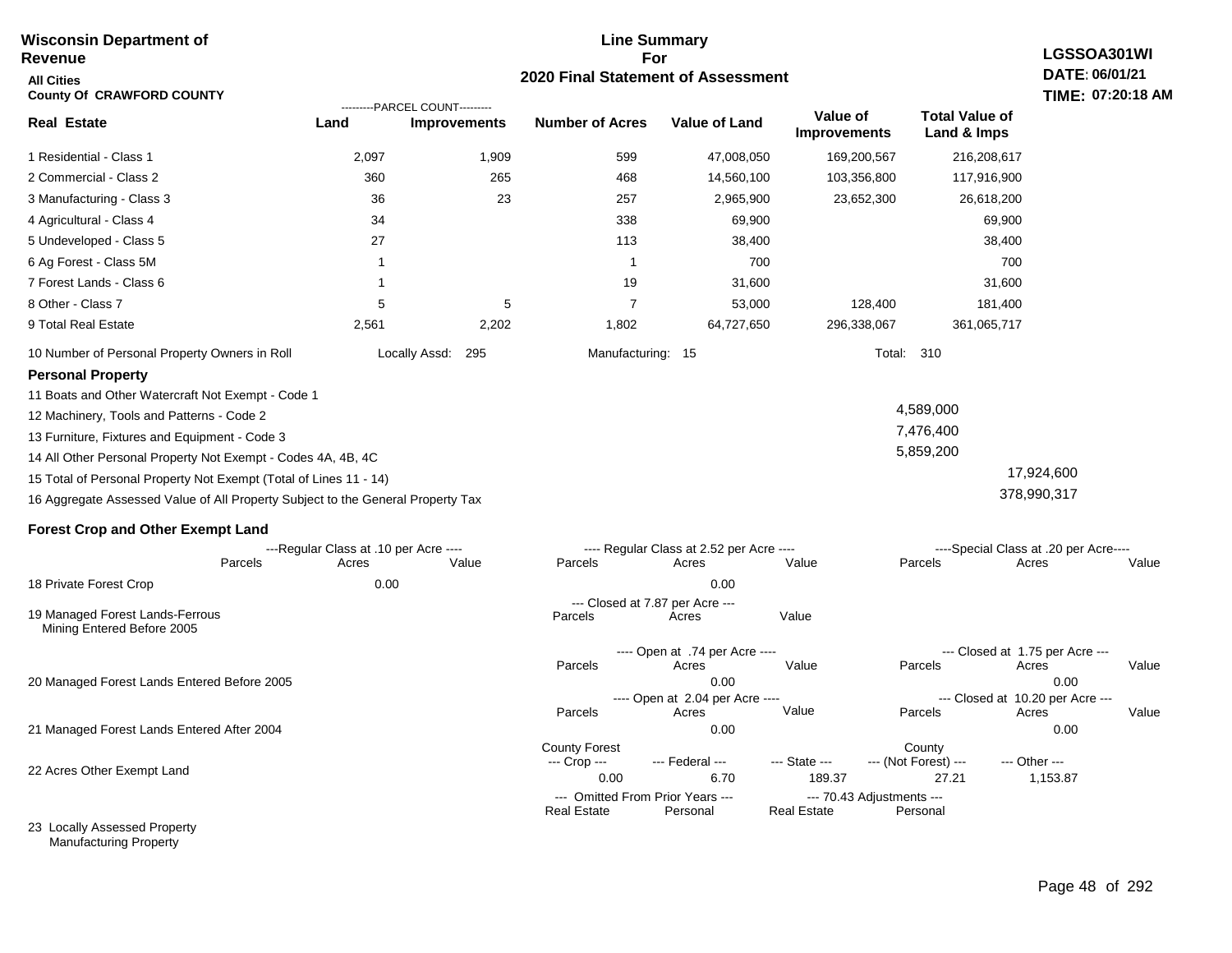#### **All Municipalities TIME: County Of DANE COUNTY**

#### **Line Summary For 2020 Final Statement of Assessment**

**LGSSOA301WI DATE: 06/01/21 07:20:18 AM**

|                                                                                 |         | ---------PARCEL COUNT---------        |                        |                                          |                                 |                                      |                                       |       |
|---------------------------------------------------------------------------------|---------|---------------------------------------|------------------------|------------------------------------------|---------------------------------|--------------------------------------|---------------------------------------|-------|
| <b>Real Estate</b>                                                              | Land    | <b>Improvements</b>                   | <b>Number of Acres</b> | <b>Value of Land</b>                     | Value of<br><b>Improvements</b> | <b>Total Value of</b><br>Land & Imps |                                       |       |
| 1 Residential - Class 1                                                         | 161,945 | 154,617                               | 80,016                 | 12,685,554,800                           | 33,726,475,473                  | 46,412,030,273                       |                                       |       |
| 2 Commercial - Class 2                                                          | 13,262  | 11,687                                | 23,431                 | 4,055,575,900                            | 15,518,214,720                  | 19,573,790,620                       |                                       |       |
| 3 Manufacturing - Class 3                                                       | 498     | 436                                   | 4,321                  | 270,352,100                              | 962,713,900                     | 1,233,066,000                        |                                       |       |
| 4 Agricultural - Class 4                                                        | 22,304  |                                       | 400,621                | 96,482,100                               |                                 | 96,482,100                           |                                       |       |
| 5 Undeveloped - Class 5                                                         | 12,289  |                                       | 58,397                 | 68,418,500                               |                                 | 68,418,500                           |                                       |       |
| 6 Ag Forest - Class 5M                                                          | 6,547   |                                       | 48,875                 | 112,123,700                              |                                 | 112,123,700                          |                                       |       |
| 7 Forest Lands - Class 6                                                        | 1,696   |                                       | 13,017                 | 58,808,800                               |                                 | 58,808,800                           |                                       |       |
| 8 Other - Class 7                                                               | 3,551   | 3,513                                 | 7,290                  | 202,209,700                              | 535,017,500                     | 737,227,200                          |                                       |       |
| 9 Total Real Estate                                                             | 222,092 | 170,253                               | 635,968                | 17,549,525,600                           | 50,742,421,593                  | 68,291,947,193                       |                                       |       |
| 10 Number of Personal Property Owners in Roll                                   |         | Locally Assd:<br>11,241               |                        | Manufacturing: 480                       |                                 | Total: 11,721                        |                                       |       |
| <b>Personal Property</b>                                                        |         |                                       |                        |                                          |                                 |                                      |                                       |       |
| 11 Boats and Other Watercraft Not Exempt - Code 1                               |         |                                       |                        |                                          |                                 | 70,700                               |                                       |       |
| 12 Machinery, Tools and Patterns - Code 2                                       |         |                                       |                        |                                          |                                 | 125,587,400                          |                                       |       |
| 13 Furniture, Fixtures and Equipment - Code 3                                   |         |                                       |                        |                                          |                                 | 697,303,288                          |                                       |       |
| 14 All Other Personal Property Not Exempt - Codes 4A, 4B, 4C                    |         |                                       |                        |                                          |                                 | 331,660,623                          |                                       |       |
| 15 Total of Personal Property Not Exempt (Total of Lines 11 - 14)               |         |                                       |                        |                                          |                                 |                                      | 1,154,622,011                         |       |
| 16 Aggregate Assessed Value of All Property Subject to the General Property Tax |         |                                       |                        |                                          |                                 | 69,446,569,204                       |                                       |       |
| <b>Forest Crop and Other Exempt Land</b>                                        |         |                                       |                        |                                          |                                 |                                      |                                       |       |
|                                                                                 |         | ---Regular Class at .10 per Acre ---- |                        | ---- Regular Class at 2.52 per Acre ---- |                                 |                                      | ----Special Class at .20 per Acre---- |       |
| Parcels                                                                         | Acres   | Value                                 | Parcels                | Acres                                    | Value                           | Parcels                              | Acres                                 | Value |
| 18 Private Forest Crop                                                          | 0.00    |                                       |                        | 0.00                                     |                                 |                                      | 0.00                                  |       |

| 19 Managed Forest Lands - Ferrous |
|-----------------------------------|
|                                   |
| Mining Entered Before 2005        |

20 Managed Forest Lands Entered Before 2005

21 Managed Forest Lands Entered After 2004

22 Acres Other Exempt Land

23 Locally Assessed Property Manufacturing Property

| $- - - -$ |                                                        | ---- Regular Class at 2.52 per Acre ---- |               | ----Special Class at .20 per Acre----           |                                  |            |  |  |  |
|-----------|--------------------------------------------------------|------------------------------------------|---------------|-------------------------------------------------|----------------------------------|------------|--|--|--|
|           | Parcels                                                | Acres                                    | Value         | Parcels                                         | Acres                            | Value      |  |  |  |
|           |                                                        | 0.00                                     |               |                                                 | 0.00                             |            |  |  |  |
|           | Parcels                                                | --- Closed at 7.87 per Acre ---<br>Acres | Value         |                                                 |                                  |            |  |  |  |
|           |                                                        |                                          |               |                                                 |                                  |            |  |  |  |
|           |                                                        | ---- Open at .74 per Acre ----           |               |                                                 | --- Closed at 1.75 per Acre ---  |            |  |  |  |
|           | Parcels                                                | Acres                                    | Value         | Parcels                                         | Acres                            | Value      |  |  |  |
|           | 3                                                      | 56.00                                    | 233,000       | 509                                             | 8,609.60                         | 32,751,900 |  |  |  |
|           |                                                        | ---- Open at 2.04 per Acre ----          |               |                                                 | --- Closed at 10.20 per Acre --- |            |  |  |  |
|           | Parcels                                                | Acres                                    | Value         | Parcels                                         | Acres                            | Value      |  |  |  |
|           | 4                                                      | 68.94                                    | 325,800       | 489                                             | 8,694.48                         | 36,466,100 |  |  |  |
|           | <b>County Forest</b>                                   |                                          |               | County                                          |                                  |            |  |  |  |
|           | --- Crop ---                                           | --- Federal ---                          | --- State --- | --- (Not Forest) ---                            | --- Other ---                    |            |  |  |  |
|           | 0.00                                                   | 1.721.40                                 | 22,147.29     | 10,435.13                                       | 18,767.77                        |            |  |  |  |
|           | --- Omitted From Prior Years ---<br><b>Real Estate</b> | Personal                                 |               | --- 70.43 Adjustments ---<br><b>Real Estate</b> | Personal                         |            |  |  |  |
|           | 5,854,900                                              | 21,400                                   |               | $-11,456,600$                                   | $-85,000$                        |            |  |  |  |
|           |                                                        |                                          |               | $-2,092,500$                                    | $-1,065,400$                     |            |  |  |  |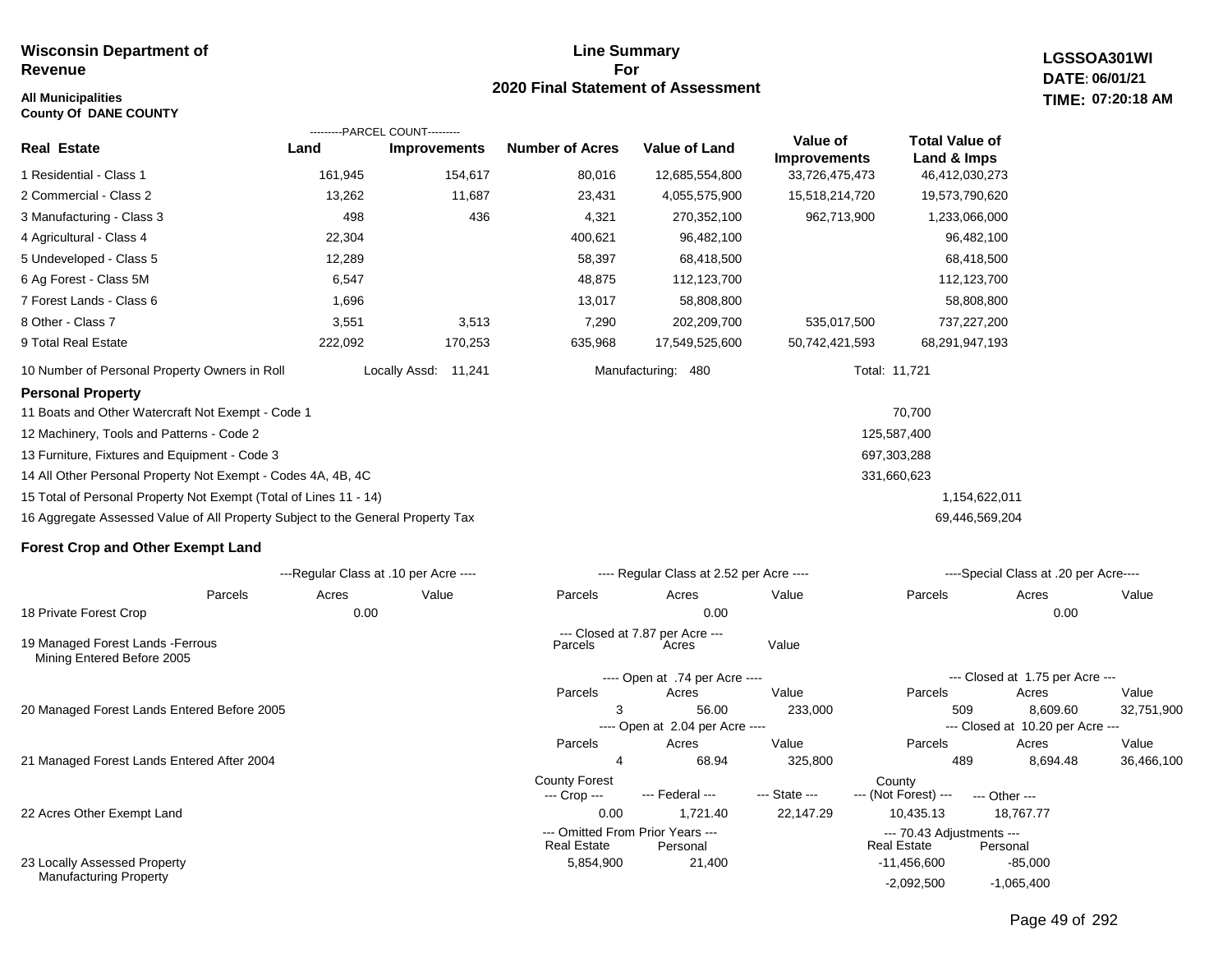#### **Line Summary For 2020 Final Statement of Assessment**

#### **All Towns County Of DANE COUNTY**

|                                                                                 |                                       | ---------PARCEL COUNT--------- |                                      |                                              |                                 |                                                             |                                           |            |
|---------------------------------------------------------------------------------|---------------------------------------|--------------------------------|--------------------------------------|----------------------------------------------|---------------------------------|-------------------------------------------------------------|-------------------------------------------|------------|
| <b>Real Estate</b>                                                              | Land                                  | <b>Improvements</b>            | <b>Number of Acres</b>               | <b>Value of Land</b>                         | Value of<br><b>Improvements</b> | <b>Total Value of</b><br>Land & Imps                        |                                           |            |
| 1 Residential - Class 1                                                         | 28,208                                | 25,575                         | 47,917                               | 2,767,444,900                                | 5,799,452,099                   | 8,566,896,999                                               |                                           |            |
| 2 Commercial - Class 2                                                          | 1,579                                 | 1,210                          | 5,754                                | 271,893,300                                  | 562,530,020                     | 834,423,320                                                 |                                           |            |
| 3 Manufacturing - Class 3                                                       | 71                                    | 42                             | 1,460                                | 19,586,200                                   | 20,829,300                      | 40,415,500                                                  |                                           |            |
| 4 Agricultural - Class 4                                                        | 18,546                                |                                | 367,685                              | 87,678,600                                   |                                 | 87,678,600                                                  |                                           |            |
| 5 Undeveloped - Class 5                                                         | 11,488                                |                                | 54,827                               | 62,712,000                                   |                                 | 62,712,000                                                  |                                           |            |
| 6 Ag Forest - Class 5M                                                          | 6,249                                 |                                | 47,255                               | 104,401,200                                  |                                 | 104,401,200                                                 |                                           |            |
| 7 Forest Lands - Class 6                                                        | 1,639                                 |                                | 12,634                               | 56,034,200                                   |                                 | 56,034,200                                                  |                                           |            |
| 8 Other - Class 7                                                               | 3,275                                 | 3,242                          | 6,642                                | 177,219,500                                  | 488,879,300                     | 666,098,800                                                 |                                           |            |
| 9 Total Real Estate                                                             | 71,055                                | 30,069                         | 544,174                              | 3,546,969,900                                | 6,871,690,719                   | 10,418,660,619                                              |                                           |            |
| 10 Number of Personal Property Owners in Roll                                   |                                       | Locally Assd: 1,200            |                                      | Manufacturing: 70                            |                                 | Total: 1,270                                                |                                           |            |
| <b>Personal Property</b>                                                        |                                       |                                |                                      |                                              |                                 |                                                             |                                           |            |
| 11 Boats and Other Watercraft Not Exempt - Code 1                               |                                       |                                |                                      |                                              |                                 | 16,300                                                      |                                           |            |
| 12 Machinery, Tools and Patterns - Code 2                                       |                                       |                                |                                      |                                              |                                 | 6,073,000                                                   |                                           |            |
| 13 Furniture, Fixtures and Equipment - Code 3                                   |                                       |                                |                                      |                                              |                                 | 25,701,388                                                  |                                           |            |
| 14 All Other Personal Property Not Exempt - Codes 4A, 4B, 4C                    |                                       |                                |                                      |                                              |                                 | 16,306,123                                                  |                                           |            |
| 15 Total of Personal Property Not Exempt (Total of Lines 11 - 14)               |                                       |                                |                                      |                                              |                                 |                                                             | 48,096,811                                |            |
| 16 Aggregate Assessed Value of All Property Subject to the General Property Tax |                                       |                                |                                      |                                              |                                 |                                                             | 10,466,757,430                            |            |
| <b>Forest Crop and Other Exempt Land</b>                                        |                                       |                                |                                      |                                              |                                 |                                                             |                                           |            |
|                                                                                 | ---Regular Class at .10 per Acre ---- |                                |                                      | ---- Regular Class at 2.52 per Acre ----     |                                 |                                                             | ----Special Class at .20 per Acre----     |            |
| Parcels<br>18 Private Forest Crop                                               | Acres                                 | Value<br>0.00                  | Parcels                              | Acres<br>0.00                                | Value                           | Parcels                                                     | Acres<br>0.00                             | Value      |
|                                                                                 |                                       |                                | --- Closed at 7.87                   | per Acre ---                                 |                                 |                                                             |                                           |            |
| 19 Managed Forest Lands - Ferrous<br>Mining Entered Before 2005                 |                                       |                                | Parcels                              | Acres                                        | Value                           |                                                             |                                           |            |
|                                                                                 |                                       |                                |                                      | ---- Open at .74 per Acre ----               |                                 |                                                             | --- Closed at 1.75 per Acre ---           |            |
|                                                                                 |                                       |                                | Parcels                              | Acres                                        | Value                           | Parcels                                                     | Acres                                     | Value      |
| 20 Managed Forest Lands Entered Before 2005                                     |                                       |                                | 3                                    | 56.00                                        | 233,000                         | 507                                                         | 8,573.60                                  | 32,499,900 |
|                                                                                 |                                       |                                | Parcels                              | ---- Open at 2.04 per Acre ----<br>Acres     | Value                           | Parcels                                                     | --- Closed at 10.20 per Acre ---<br>Acres | Value      |
| 21 Managed Forest Lands Entered After 2004                                      |                                       |                                | 3                                    | 46.70                                        | 225,700                         | 484                                                         | 8,640.48                                  | 35,835,000 |
|                                                                                 |                                       |                                | <b>County Forest</b><br>--- Crop --- | --- Federal ---                              | --- State ---                   | County<br>--- (Not Forest) ---                              | --- Other ---                             |            |
| 22 Acres Other Exempt Land                                                      |                                       |                                | 0.00                                 | 1,475.88                                     | 20,450.41                       | 9,548.19                                                    | 7,211.37                                  |            |
|                                                                                 |                                       |                                | Real Estate                          | --- Omitted From Prior Years ---<br>Personal |                                 | --- 70.43 Adjustments ---<br><b>Real Estate</b><br>Personal |                                           |            |
| 23 Locally Assessed Property                                                    |                                       |                                | 4,812,900                            | 21,400                                       |                                 | -736,700                                                    | -32,800                                   |            |
| <b>Manufacturing Property</b>                                                   |                                       |                                |                                      |                                              |                                 | $-98,400$                                                   |                                           |            |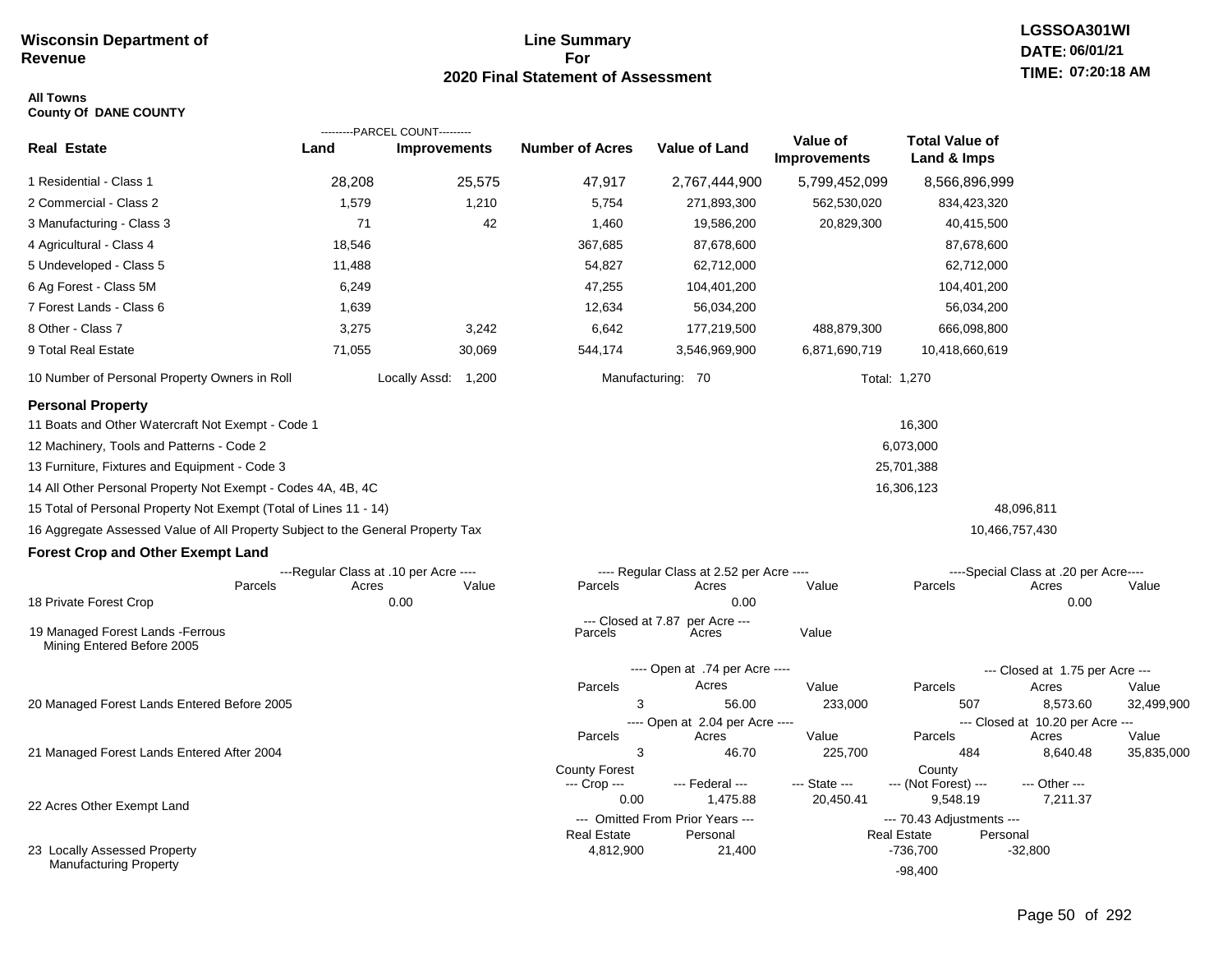## **Line Summary For 2020 Final Statement of Assessment All Villages TIME:**

| <b>County Of DANE COUNTY</b>                                                    |                                       | ---------PARCEL COUNT--------- |                                            |                                          |                                                 |                                       |                                           |                 |
|---------------------------------------------------------------------------------|---------------------------------------|--------------------------------|--------------------------------------------|------------------------------------------|-------------------------------------------------|---------------------------------------|-------------------------------------------|-----------------|
| Real Estate                                                                     | Land                                  | <b>Improvements</b>            | <b>Number of Acres</b>                     | <b>Value of Land</b>                     | Value of<br><b>Improvements</b>                 | <b>Total Value of</b><br>Land & Imps  |                                           |                 |
| 1 Residential - Class 1                                                         | 31,186                                | 28,719                         | 10,580                                     | 2,374,599,000                            | 6,566,461,579                                   | 8,941,060,579                         |                                           |                 |
| 2 Commercial - Class 2                                                          | 2,411                                 | 1,969                          | 3,811                                      | 408,553,800                              | 1,359,248,600                                   | 1,767,802,400                         |                                           |                 |
| 3 Manufacturing - Class 3                                                       | 133                                   | 117                            | 769                                        | 40,417,200                               | 235,656,100                                     | 276,073,300                           |                                           |                 |
| 4 Agricultural - Class 4                                                        | 2,157                                 |                                | 18,036                                     | 4,866,800                                |                                                 | 4,866,800                             |                                           |                 |
| 5 Undeveloped - Class 5                                                         | 499                                   |                                | 1,930                                      | 2,319,400                                |                                                 | 2,319,400                             |                                           |                 |
| 6 Ag Forest - Class 5M                                                          | 118                                   |                                | 544                                        | 1,540,800                                |                                                 | 1,540,800                             |                                           |                 |
| 7 Forest Lands - Class 6                                                        | 33                                    |                                | 177                                        | 852,500                                  |                                                 |                                       | 852,500                                   |                 |
| 8 Other - Class 7                                                               | 144                                   | 139                            | 277                                        | 9,656,600                                | 21,316,800                                      | 30,973,400                            |                                           |                 |
| 9 Total Real Estate                                                             | 36,681                                | 30,944                         | 36,124                                     | 2,842,806,100                            | 8,182,683,079                                   | 11,025,489,179                        |                                           |                 |
| 10 Number of Personal Property Owners in Roll                                   |                                       | Locally Assd: 2,115            |                                            | Manufacturing: 109                       |                                                 | Total: 2,224                          |                                           |                 |
| <b>Personal Property</b><br>11 Boats and Other Watercraft Not Exempt - Code 1   |                                       |                                |                                            |                                          |                                                 | 200                                   |                                           |                 |
| 12 Machinery, Tools and Patterns - Code 2                                       |                                       |                                |                                            |                                          | 28,933,300                                      |                                       |                                           |                 |
| 13 Furniture, Fixtures and Equipment - Code 3                                   |                                       |                                |                                            |                                          | 77,965,700                                      |                                       |                                           |                 |
| 14 All Other Personal Property Not Exempt - Codes 4A, 4B, 4C                    |                                       |                                |                                            |                                          | 19,166,500                                      |                                       |                                           |                 |
| 15 Total of Personal Property Not Exempt (Total of Lines 11 - 14)               |                                       |                                |                                            |                                          |                                                 |                                       | 126,065,700                               |                 |
| 16 Aggregate Assessed Value of All Property Subject to the General Property Tax |                                       |                                |                                            |                                          |                                                 |                                       | 11, 151, 554, 879                         |                 |
| <b>Forest Crop and Other Exempt Land</b>                                        |                                       |                                |                                            |                                          |                                                 |                                       |                                           |                 |
|                                                                                 | ---Regular Class at .10 per Acre ---- |                                |                                            | ---- Regular Class at 2.52 per Acre ---- |                                                 | ----Special Class at .20 per Acre---- |                                           |                 |
| Parcels<br>18 Private Forest Crop                                               | Acres<br>0.00                         | Value                          | Parcels                                    | Acres<br>0.00                            | Parcels<br>Value                                |                                       | Acres                                     | Value           |
| 19 Managed Forest Lands-Ferrous<br>Mining Entered Before 2005                   |                                       |                                | --- Closed at 7.87 per Acre ---<br>Parcels | Acres                                    | Value                                           |                                       |                                           |                 |
|                                                                                 |                                       |                                | Parcels                                    | ---- Open at .74 per Acre ----<br>Acres  | Value<br>Parcels                                |                                       | --- Closed at 1.75 per Acre ---<br>Acres  | Value           |
| 20 Managed Forest Lands Entered Before 2005                                     |                                       |                                |                                            | 0.00<br>---- Open at 2.04 per Acre ----  |                                                 |                                       | 11.00<br>--- Closed at 10.20 per Acre --- | 77,000<br>Value |
| 21 Managed Forest Lands Entered After 2004                                      |                                       |                                | Parcels                                    | Acres<br>0.00                            | Value<br>Parcels                                | 1                                     | Acres<br>11.00                            | 77,000          |
|                                                                                 |                                       |                                | <b>County Forest</b><br>--- Crop ---       | --- Federal ---                          | County<br>--- State ---<br>--- (Not Forest) --- |                                       | --- Other ---                             |                 |
| 22 Acres Other Exempt Land                                                      |                                       |                                | 0.00<br>--- Omitted From Prior Years ---   | 20.97                                    | 271.83<br>--- 70.43 Adjustments ---             | 229.06                                | 5,151.68                                  |                 |
| 23 Locally Assessed Property                                                    |                                       |                                | <b>Real Estate</b><br>1,042,000            | Personal                                 | <b>Real Estate</b><br>Personal<br>$-244,600$    |                                       |                                           |                 |

Manufacturing Property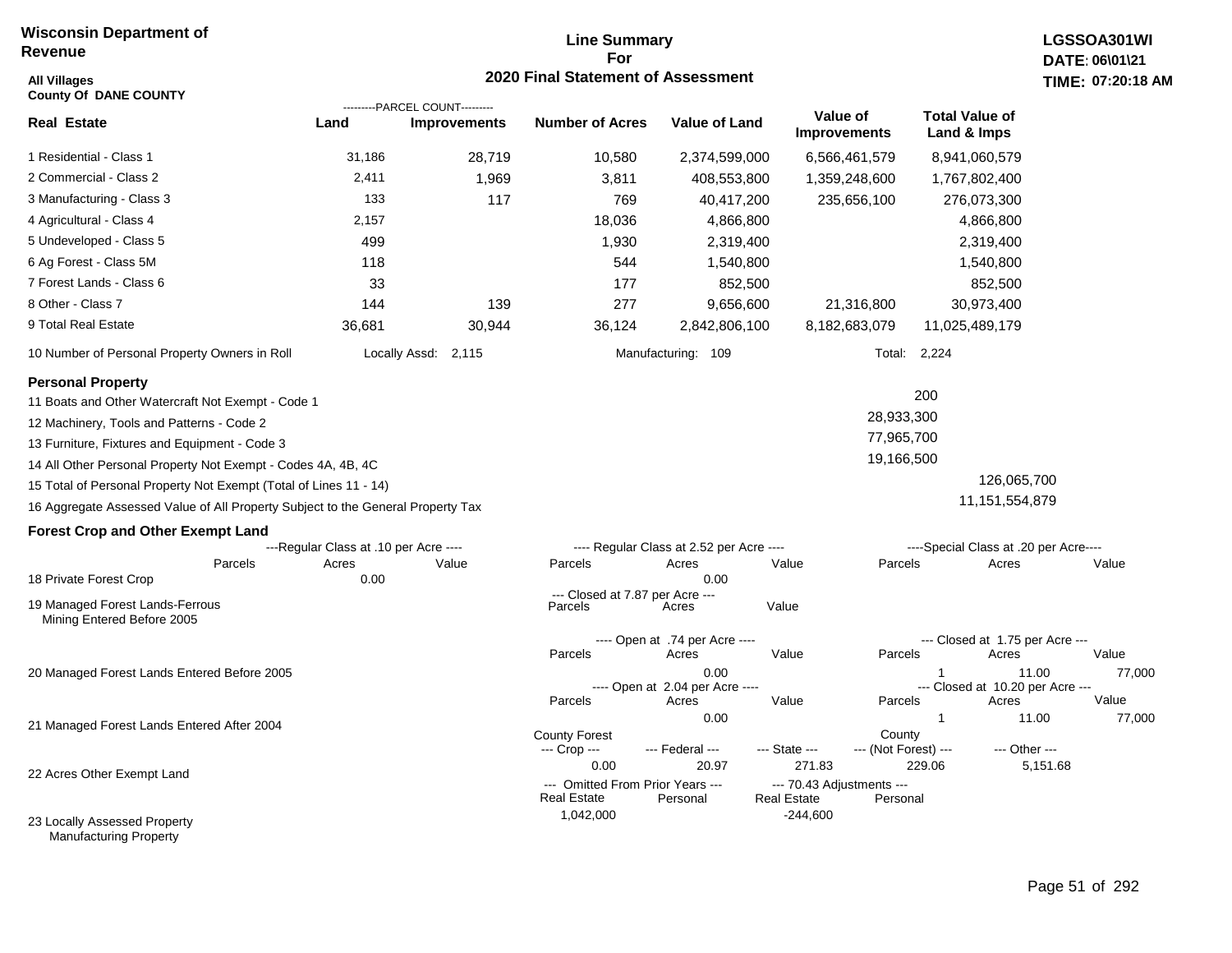#### **Wisconsin Department of Revenue All Cities County Of DANE COUNTY**

#### **Line Summary For 2020 Final Statement of Assessment**

## **LGSSOA301WI DATE: 06/01/21 TIME: 07:20:18 AM**

|                                                                                 | ---------PARCEL COUNT---------        |                     |                                            |                                          |                                 |                                      |                                           |         |
|---------------------------------------------------------------------------------|---------------------------------------|---------------------|--------------------------------------------|------------------------------------------|---------------------------------|--------------------------------------|-------------------------------------------|---------|
| <b>Real Estate</b>                                                              | Land                                  | <b>Improvements</b> | <b>Number of Acres</b>                     | <b>Value of Land</b>                     | Value of<br><b>Improvements</b> | <b>Total Value of</b><br>Land & Imps |                                           |         |
| 1 Residential - Class 1                                                         | 102,551                               | 100,323             | 21,519                                     | 7,543,510,900                            | 21,360,561,795                  | 28,904,072,695                       |                                           |         |
| 2 Commercial - Class 2                                                          | 9,272                                 | 8,508               | 13,866                                     | 3,375,128,800                            | 13,596,436,100                  | 16,971,564,900                       |                                           |         |
| 3 Manufacturing - Class 3                                                       | 294                                   | 277                 | 2,092                                      | 210,348,700                              | 706,228,500                     | 916,577,200                          |                                           |         |
| 4 Agricultural - Class 4                                                        | 1,601                                 |                     | 14,900                                     | 3,936,700                                |                                 | 3,936,700                            |                                           |         |
| 5 Undeveloped - Class 5                                                         | 302                                   |                     | 1,640                                      | 3,387,100                                |                                 | 3,387,100                            |                                           |         |
| 6 Ag Forest - Class 5M                                                          | 180                                   |                     | 1,076                                      | 6,181,700                                |                                 | 6,181,700                            |                                           |         |
| 7 Forest Lands - Class 6                                                        | 24                                    |                     | 206                                        | 1,922,100                                |                                 | 1,922,100                            |                                           |         |
| 8 Other - Class 7                                                               | 132                                   | 132                 | 371                                        | 15,333,600                               | 24,821,400                      | 40,155,000                           |                                           |         |
| 9 Total Real Estate                                                             | 114,356                               | 109,240             | 55,670                                     | 11,159,749,600                           | 35,688,047,795                  | 46,847,797,395                       |                                           |         |
| 10 Number of Personal Property Owners in Roll                                   | Locally Assd:                         | 7,926               | Manufacturing:                             | 301                                      | Total:                          | 8,227                                |                                           |         |
| <b>Personal Property</b>                                                        |                                       |                     |                                            |                                          |                                 |                                      |                                           |         |
| 11 Boats and Other Watercraft Not Exempt - Code 1                               |                                       |                     |                                            |                                          |                                 | 54,200                               |                                           |         |
| 12 Machinery, Tools and Patterns - Code 2                                       |                                       |                     |                                            |                                          |                                 | 90,581,100                           |                                           |         |
| 13 Furniture, Fixtures and Equipment - Code 3                                   |                                       |                     |                                            |                                          |                                 | 593,636,200                          |                                           |         |
| 14 All Other Personal Property Not Exempt - Codes 4A, 4B, 4C                    |                                       |                     |                                            |                                          |                                 | 296,188,000                          |                                           |         |
| 15 Total of Personal Property Not Exempt (Total of Lines 11 - 14)               |                                       |                     |                                            |                                          |                                 |                                      | 980,459,500                               |         |
| 16 Aggregate Assessed Value of All Property Subject to the General Property Tax |                                       |                     |                                            |                                          |                                 |                                      | 47,828,256,895                            |         |
| <b>Forest Crop and Other Exempt Land</b>                                        |                                       |                     |                                            |                                          |                                 |                                      |                                           |         |
|                                                                                 | ---Regular Class at .10 per Acre ---- |                     |                                            | ---- Regular Class at 2.52 per Acre ---- |                                 |                                      | ----Special Class at .20 per Acre----     |         |
| Parcels                                                                         | Acres                                 | Value               | Parcels                                    | Acres                                    | Value                           | Parcels                              | Acres                                     | Value   |
| 18 Private Forest Crop                                                          | 0.00                                  |                     |                                            | 0.00                                     |                                 |                                      |                                           |         |
| 19 Managed Forest Lands-Ferrous<br>Mining Entered Before 2005                   |                                       |                     | --- Closed at 7.87 per Acre ---<br>Parcels | Acres                                    | Value                           |                                      |                                           |         |
|                                                                                 |                                       |                     |                                            | ---- Open at .74 per Acre ----           |                                 |                                      | --- Closed at 1.75 per Acre ---           |         |
|                                                                                 |                                       |                     | Parcels                                    | Acres                                    | Value                           | Parcels                              | Acres                                     | Value   |
| 20 Managed Forest Lands Entered Before 2005                                     |                                       |                     |                                            | 0.00<br>---- Open at 2.04 per Acre ----  |                                 |                                      | 25.00<br>--- Closed at 10.20 per Acre --- | 175,000 |
|                                                                                 |                                       |                     | Parcels                                    | Acres                                    | Value                           | Parcels                              | Acres                                     | Value   |

--- Crop ---

21 Managed Forest Lands Entered After 2004

22 Acres Other Exempt Land

23 Locally Assessed Property Manufacturing Property

Page 52 of 292

1 22.24 100,100 4 43.00 554,100

 0.00 224.55 1,425.05 657.88 6,404.72 --- Federal --- - --- State --- --- (Not Forest) --- --- Other ---

**Real Estate** 

-10,475,300 -52,200 -1,994,100 -1,065,400

County Forest **County** County

--- Omitted From Prior Years --- --- 70.43 Adjustments ---<br>Real Estate Personal Real Estate Personal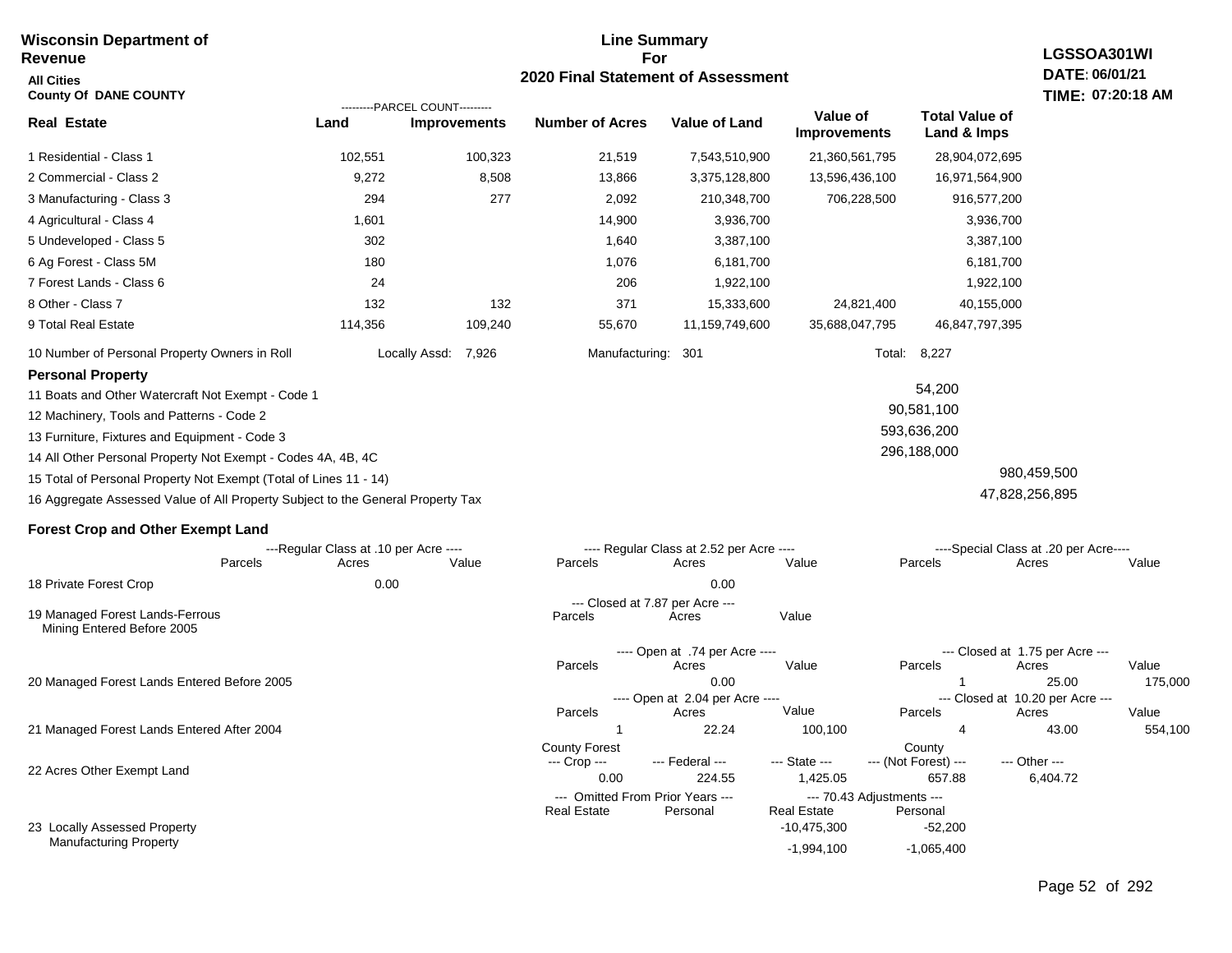#### **All Municipalities TIME:**

**County Of DODGE COUNTY**

#### **Line Summary For 2020 Final Statement of Assessment**

**LGSSOA301WI DATE: 06/01/21 07:20:18 AM**

|                                                                                 | ---------PARCEL COUNT---------        |                     |                                  |                                          |                                 |                                       |                                       |                    |
|---------------------------------------------------------------------------------|---------------------------------------|---------------------|----------------------------------|------------------------------------------|---------------------------------|---------------------------------------|---------------------------------------|--------------------|
| <b>Real Estate</b>                                                              | Land                                  | <b>Improvements</b> | <b>Number of Acres</b>           | <b>Value of Land</b>                     | Value of<br><b>Improvements</b> | <b>Total Value of</b><br>Land & Imps  |                                       |                    |
| 1 Residential - Class 1                                                         | 29,347                                | 27,362              | 29,376                           | 952,055,470                              | 3,545,094,915                   | 4,497,150,385                         |                                       |                    |
| 2 Commercial - Class 2                                                          | 2,740                                 | 2,258               | 7,141                            | 170,367,950                              | 836,116,500                     | 1,006,484,450                         |                                       |                    |
| 3 Manufacturing - Class 3                                                       | 220                                   | 193                 | 2,540                            | 29,460,000                               | 332,211,300                     |                                       | 361,671,300                           |                    |
| 4 Agricultural - Class 4                                                        | 13,909                                |                     | 349,371                          | 93,488,350                               |                                 |                                       | 93,488,350                            |                    |
| 5 Undeveloped - Class 5                                                         | 11,049                                |                     | 77,266                           | 57,868,200                               |                                 |                                       | 57,868,200                            |                    |
| 6 Ag Forest - Class 5M                                                          | 3,095                                 |                     | 20,295                           | 22,180,900                               |                                 |                                       | 22,180,900                            |                    |
| 7 Forest Lands - Class 6                                                        | 465                                   |                     | 4,042                            | 8,643,900                                |                                 |                                       | 8,643,900                             |                    |
| 8 Other - Class 7                                                               | 2,536                                 | 2,517               | 5,050                            | 70,549,000                               | 371,463,100                     |                                       | 442,012,100                           |                    |
| 9 Total Real Estate                                                             | 63,361                                | 32,330              | 495,081                          | 1,404,613,770                            | 5,084,885,815                   | 6,489,499,585                         |                                       |                    |
| 10 Number of Personal Property Owners in Roll                                   |                                       | Locally Assd: 1,975 |                                  | Manufacturing: 176                       |                                 | Total: 2,151                          |                                       |                    |
| <b>Personal Property</b>                                                        |                                       |                     |                                  |                                          |                                 |                                       |                                       |                    |
| 11 Boats and Other Watercraft Not Exempt - Code 1                               |                                       |                     |                                  |                                          |                                 | 8,657                                 |                                       |                    |
| 12 Machinery, Tools and Patterns - Code 2                                       |                                       |                     |                                  |                                          |                                 | 61,078,300                            |                                       |                    |
| 13 Furniture, Fixtures and Equipment - Code 3                                   |                                       |                     |                                  |                                          |                                 | 45,402,631                            |                                       |                    |
| 14 All Other Personal Property Not Exempt - Codes 4A, 4B, 4C                    |                                       |                     |                                  |                                          |                                 | 32,637,020                            |                                       |                    |
| 15 Total of Personal Property Not Exempt (Total of Lines 11 - 14)               |                                       |                     |                                  |                                          |                                 |                                       | 139,126,608                           |                    |
| 16 Aggregate Assessed Value of All Property Subject to the General Property Tax |                                       |                     |                                  |                                          |                                 |                                       | 6,628,626,193                         |                    |
| <b>Forest Crop and Other Exempt Land</b>                                        |                                       |                     |                                  |                                          |                                 |                                       |                                       |                    |
|                                                                                 | ---Regular Class at .10 per Acre ---- |                     |                                  | ---- Regular Class at 2.52 per Acre ---- |                                 |                                       | ----Special Class at .20 per Acre---- |                    |
| Parcels                                                                         | Acres                                 | Value               | Parcels                          | Acres                                    | Value                           | Parcels                               | Acres                                 | Value              |
| 18 Private Forest Crop                                                          | 0.00                                  |                     |                                  | 0.00                                     |                                 |                                       | 0.00                                  |                    |
| 19 Managed Forest Lands -Ferrous<br>Mining Entered Before 2005                  |                                       |                     | Parcels                          | --- Closed at 7.87 per Acre ---<br>Acres | Value                           |                                       |                                       |                    |
|                                                                                 |                                       |                     |                                  | ---- Open at .74 per Acre ----           |                                 |                                       | --- Closed at 1.75 per Acre ---       |                    |
|                                                                                 |                                       |                     | Parcels                          | Acres                                    | Value                           | Parcels                               | Acres                                 | Value              |
| 20 Managed Forest Lands Entered Before 2005                                     |                                       |                     | 2                                | 30.00                                    | 63,800                          | 111                                   | 2,073.96                              | 3,628,700          |
|                                                                                 |                                       |                     |                                  | ---- Open at 2.04 per Acre ----          |                                 |                                       | --- Closed at 10.20 per Acre ---      |                    |
| 21 Managed Forest Lands Entered After 2004                                      |                                       |                     | Parcels                          | Acres<br>0.00                            | Value                           | Parcels<br>38                         | Acres<br>806.53                       | Value<br>1,857,500 |
|                                                                                 |                                       |                     | <b>County Forest</b>             |                                          |                                 | County                                |                                       |                    |
|                                                                                 |                                       |                     | --- Crop ---<br>0.00             | --- Federal ---                          | --- State ---                   | --- (Not Forest) ---                  | --- Other ---                         |                    |
| 22 Acres Other Exempt Land                                                      |                                       |                     | --- Omitted From Prior Years --- | 21,716.75                                | 26,843.47                       | 1,725.22<br>--- 70.43 Adjustments --- | 10,149.55                             |                    |
|                                                                                 |                                       |                     | <b>Real Estate</b>               | Personal                                 |                                 | <b>Real Estate</b>                    | Personal                              |                    |
| 23 Locally Assessed Property                                                    |                                       |                     | 627,600                          |                                          |                                 | $-274,000$                            | -2,800                                |                    |

Manufacturing Property

Page 53 of 292

-200,400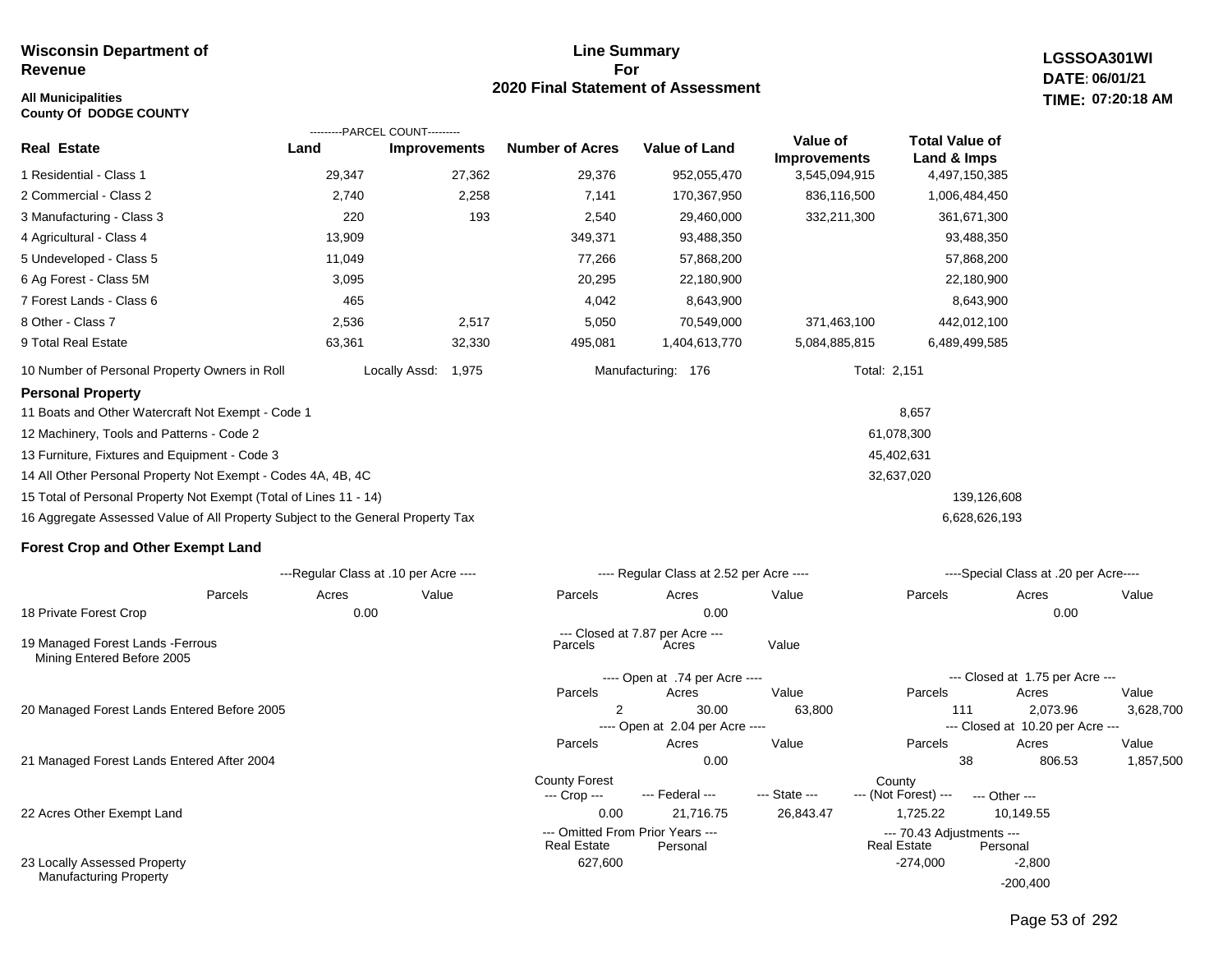#### **Line Summary For 2020 Final Statement of Assessment**

#### **All Towns County Of DODGE COUNTY**

|                                                                                 |        | ---------PARCEL COUNT---------        |                        |                                          |                                 |                                      |                                           |           |
|---------------------------------------------------------------------------------|--------|---------------------------------------|------------------------|------------------------------------------|---------------------------------|--------------------------------------|-------------------------------------------|-----------|
| <b>Real Estate</b>                                                              | Land   | <b>Improvements</b>                   | <b>Number of Acres</b> | Value of Land                            | Value of<br><b>Improvements</b> | <b>Total Value of</b><br>Land & Imps |                                           |           |
| 1 Residential - Class 1                                                         | 11,918 | 10,998                                | 23,056                 | 555,621,770                              | 1,713,980,900                   | 2,269,602,670                        |                                           |           |
| 2 Commercial - Class 2                                                          | 730    | 517                                   | 3,310                  | 32,494,950                               | 113,147,900                     | 145,642,850                          |                                           |           |
| 3 Manufacturing - Class 3                                                       | 66     | 48                                    | 1,305                  | 8,013,000                                | 61,120,200                      | 69,133,200                           |                                           |           |
| 4 Agricultural - Class 4                                                        | 13,294 |                                       | 338,474                | 90,538,150                               |                                 | 90,538,150                           |                                           |           |
| 5 Undeveloped - Class 5                                                         | 10,697 |                                       | 75,531                 | 56,290,400                               |                                 | 56,290,400                           |                                           |           |
| 6 Ag Forest - Class 5M                                                          | 3,000  |                                       | 19,569                 | 21,432,100                               |                                 | 21,432,100                           |                                           |           |
| 7 Forest Lands - Class 6                                                        | 450    |                                       | 3,949                  | 8,413,500                                |                                 | 8,413,500                            |                                           |           |
| 8 Other - Class 7                                                               | 2,493  | 2,474                                 | 4,979                  | 69,649,800                               | 366, 147, 400                   | 435,797,200                          |                                           |           |
| 9 Total Real Estate                                                             | 42,648 | 14,037                                | 470,173                | 842,453,670                              | 2,254,396,400                   | 3,096,850,070                        |                                           |           |
| 10 Number of Personal Property Owners in Roll                                   |        | Locally Assd: 652                     |                        | Manufacturing: 57                        |                                 | <b>Total: 709</b>                    |                                           |           |
| <b>Personal Property</b><br>11 Boats and Other Watercraft Not Exempt - Code 1   |        |                                       |                        |                                          |                                 |                                      |                                           |           |
| 12 Machinery, Tools and Patterns - Code 2                                       |        |                                       |                        |                                          |                                 | 9,790,100                            |                                           |           |
| 13 Furniture, Fixtures and Equipment - Code 3                                   |        |                                       |                        |                                          |                                 | 4,602,429                            |                                           |           |
| 14 All Other Personal Property Not Exempt - Codes 4A, 4B, 4C                    |        |                                       |                        |                                          |                                 | 7,973,568                            |                                           |           |
| 15 Total of Personal Property Not Exempt (Total of Lines 11 - 14)               |        |                                       |                        |                                          |                                 |                                      | 22,366,097                                |           |
| 16 Aggregate Assessed Value of All Property Subject to the General Property Tax |        |                                       |                        |                                          |                                 |                                      | 3,119,216,167                             |           |
| <b>Forest Crop and Other Exempt Land</b>                                        |        |                                       |                        |                                          |                                 |                                      |                                           |           |
|                                                                                 |        | ---Regular Class at .10 per Acre ---- |                        | ---- Regular Class at 2.52 per Acre ---- |                                 |                                      | ----Special Class at .20 per Acre----     |           |
| Parcels                                                                         | Acres  | Value                                 | Parcels                | Acres                                    | Value                           | Parcels                              | Acres                                     | Value     |
| 18 Private Forest Crop                                                          |        | 0.00                                  | --- Closed at 7.87     | 0.00                                     |                                 |                                      | 0.00                                      |           |
| 19 Managed Forest Lands - Ferrous<br>Mining Entered Before 2005                 |        |                                       | Parcels                | per Acre ---<br>Acres                    | Value                           |                                      |                                           |           |
|                                                                                 |        |                                       |                        | ---- Open at .74 per Acre ----           |                                 |                                      | --- Closed at 1.75 per Acre ---           |           |
|                                                                                 |        |                                       | Parcels                | Acres                                    | Value                           | Parcels                              | Acres                                     | Value     |
| 20 Managed Forest Lands Entered Before 2005                                     |        |                                       | 2                      | 30.00                                    | 63,800                          | 110                                  | 2,037.96                                  | 3,574,700 |
|                                                                                 |        |                                       | Parcels                | ---- Open at 2.04 per Acre ----<br>Acres | Value                           | Parcels                              | --- Closed at 10.20 per Acre ---<br>Acres | Value     |
| 21 Managed Forest Lands Entered After 2004                                      |        |                                       |                        | 0.00                                     |                                 | 38                                   | 806.53                                    | 1,857,500 |
|                                                                                 |        |                                       | <b>County Forest</b>   |                                          |                                 | County                               |                                           |           |
|                                                                                 |        |                                       | --- Crop ---<br>0.00   | --- Federal ---<br>18,785.25             | --- State ---<br>19,523.44      | --- (Not Forest) ---<br>1,512.13     | --- Other ---<br>5,440.01                 |           |
| 22 Acres Other Exempt Land                                                      |        |                                       |                        | --- Omitted From Prior Years ---         |                                 | --- 70.43 Adjustments ---            |                                           |           |
|                                                                                 |        |                                       | <b>Real Estate</b>     | Personal                                 |                                 | <b>Real Estate</b><br>Personal       |                                           |           |
| 23 Locally Assessed Property<br>Manufacturing Property                          |        |                                       | 627,600                |                                          |                                 |                                      |                                           |           |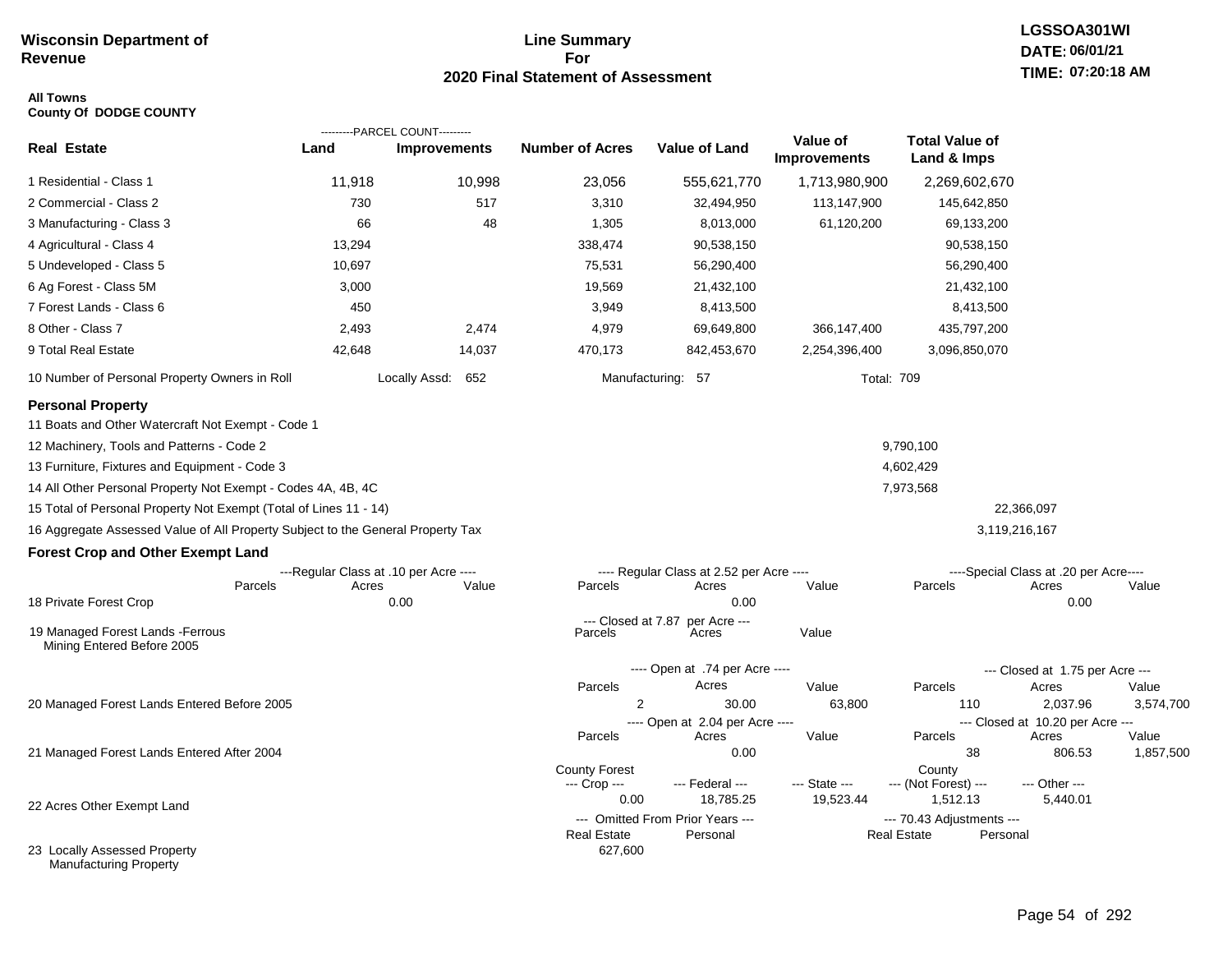#### **Line Summary For 2020 Final Statement of Assessment**

| <b>All Villages</b><br><b>County Of DODGE COUNTY</b>                            |                                       |                                                       | <b>2020 Final Statement of Assessment</b>              |                                          |                                                 |                                       | TIME: 07:20:18  |
|---------------------------------------------------------------------------------|---------------------------------------|-------------------------------------------------------|--------------------------------------------------------|------------------------------------------|-------------------------------------------------|---------------------------------------|-----------------|
| <b>Real Estate</b>                                                              | Land                                  | ---------PARCEL COUNT---------<br><b>Improvements</b> | <b>Number of Acres</b>                                 | <b>Value of Land</b>                     | Value of<br><b>Improvements</b>                 | <b>Total Value of</b><br>Land & Imps  |                 |
| 1 Residential - Class 1                                                         | 3,582                                 | 3,161                                                 | 2,126                                                  | 88,812,000                               | 375,885,700                                     | 464,697,700                           |                 |
| 2 Commercial - Class 2                                                          | 496                                   | 428                                                   | 1,027                                                  | 28,456,800                               | 132,873,000                                     | 161,329,800                           |                 |
| 3 Manufacturing - Class 3                                                       | 38                                    | 37                                                    | 225                                                    | 3,407,000                                | 40,513,400                                      | 43,920,400                            |                 |
| 4 Agricultural - Class 4                                                        | 451                                   |                                                       | 9,542                                                  | 2,589,800                                |                                                 | 2,589,800                             |                 |
| 5 Undeveloped - Class 5                                                         | 327                                   |                                                       | 1,627                                                  | 1,513,600                                |                                                 | 1,513,600                             |                 |
| 6 Ag Forest - Class 5M                                                          | 91                                    |                                                       | 670                                                    | 661,700                                  |                                                 | 661,700                               |                 |
| 7 Forest Lands - Class 6                                                        | 13                                    |                                                       | 90                                                     | 197,400                                  |                                                 | 197,400                               |                 |
| 8 Other - Class 7                                                               | 43                                    | 43                                                    | 71                                                     | 899,200                                  | 5,315,700                                       | 6,214,900                             |                 |
| 9 Total Real Estate                                                             | 5,041                                 | 3,669                                                 | 15,378                                                 | 126,537,500                              | 554,587,800                                     | 681,125,300                           |                 |
| 10 Number of Personal Property Owners in Roll                                   |                                       | Locally Assd: 292                                     |                                                        | Manufacturing: 29                        |                                                 | Total: 321                            |                 |
| <b>Personal Property</b>                                                        |                                       |                                                       |                                                        |                                          |                                                 |                                       |                 |
| 11 Boats and Other Watercraft Not Exempt - Code 1                               |                                       |                                                       |                                                        |                                          |                                                 |                                       |                 |
| 12 Machinery, Tools and Patterns - Code 2                                       |                                       |                                                       |                                                        |                                          |                                                 | 29,535,100                            |                 |
| 13 Furniture, Fixtures and Equipment - Code 3                                   |                                       |                                                       |                                                        |                                          |                                                 | 5,929,944                             |                 |
| 14 All Other Personal Property Not Exempt - Codes 4A, 4B, 4C                    |                                       |                                                       |                                                        |                                          |                                                 | 1,528,453                             |                 |
| 15 Total of Personal Property Not Exempt (Total of Lines 11 - 14)               |                                       |                                                       |                                                        |                                          |                                                 |                                       | 36,993,497      |
| 16 Aggregate Assessed Value of All Property Subject to the General Property Tax |                                       |                                                       |                                                        |                                          |                                                 |                                       | 718,118,797     |
| <b>Forest Crop and Other Exempt Land</b>                                        |                                       |                                                       |                                                        |                                          |                                                 |                                       |                 |
|                                                                                 | ---Regular Class at .10 per Acre ---- |                                                       |                                                        | ---- Regular Class at 2.52 per Acre ---- |                                                 | ----Special Class at .20 per Acre---- |                 |
| Parcels                                                                         | Acres                                 | Value                                                 | Parcels                                                | Acres<br>0.00                            | Value                                           | Parcels<br>Acres                      | Value           |
| 18 Private Forest Crop                                                          | 0.00                                  |                                                       | --- Closed at 7.87 per Acre ---                        |                                          |                                                 |                                       |                 |
| 19 Managed Forest Lands-Ferrous<br>Mining Entered Before 2005                   |                                       |                                                       | Parcels                                                | Acres                                    | Value                                           |                                       |                 |
|                                                                                 |                                       |                                                       |                                                        | ---- Open at .74 per Acre ----           |                                                 | --- Closed at 1.75 per Acre ---       |                 |
|                                                                                 |                                       |                                                       | Parcels                                                | Acres                                    | Value                                           | Parcels<br>Acres                      | Value           |
| 20 Managed Forest Lands Entered Before 2005                                     |                                       |                                                       |                                                        | 0.00<br>---- Open at 2.04 per Acre ----  |                                                 | --- Closed at 10.20 per Acre ---      | 36.00<br>54,000 |
|                                                                                 |                                       |                                                       | Parcels                                                | Acres                                    | Value                                           | Parcels<br>Acres                      | Value           |
| 21 Managed Forest Lands Entered After 2004                                      |                                       |                                                       |                                                        | 0.00                                     |                                                 |                                       | 0.00            |
|                                                                                 |                                       |                                                       | <b>County Forest</b><br>--- Crop ---                   | --- Federal ---                          | --- State ---                                   | County<br>--- (Not Forest) ---        | --- Other ---   |
| 22 Acres Other Exempt Land                                                      |                                       |                                                       | 0.00                                                   | 2,927.47                                 | 6,917.09                                        | 101.85                                | 1,008.28        |
|                                                                                 |                                       |                                                       | --- Omitted From Prior Years ---<br><b>Real Estate</b> | Personal                                 | --- 70.43 Adjustments ---<br><b>Real Estate</b> | Personal                              |                 |

23 Locally Assessed Property Manufacturing Property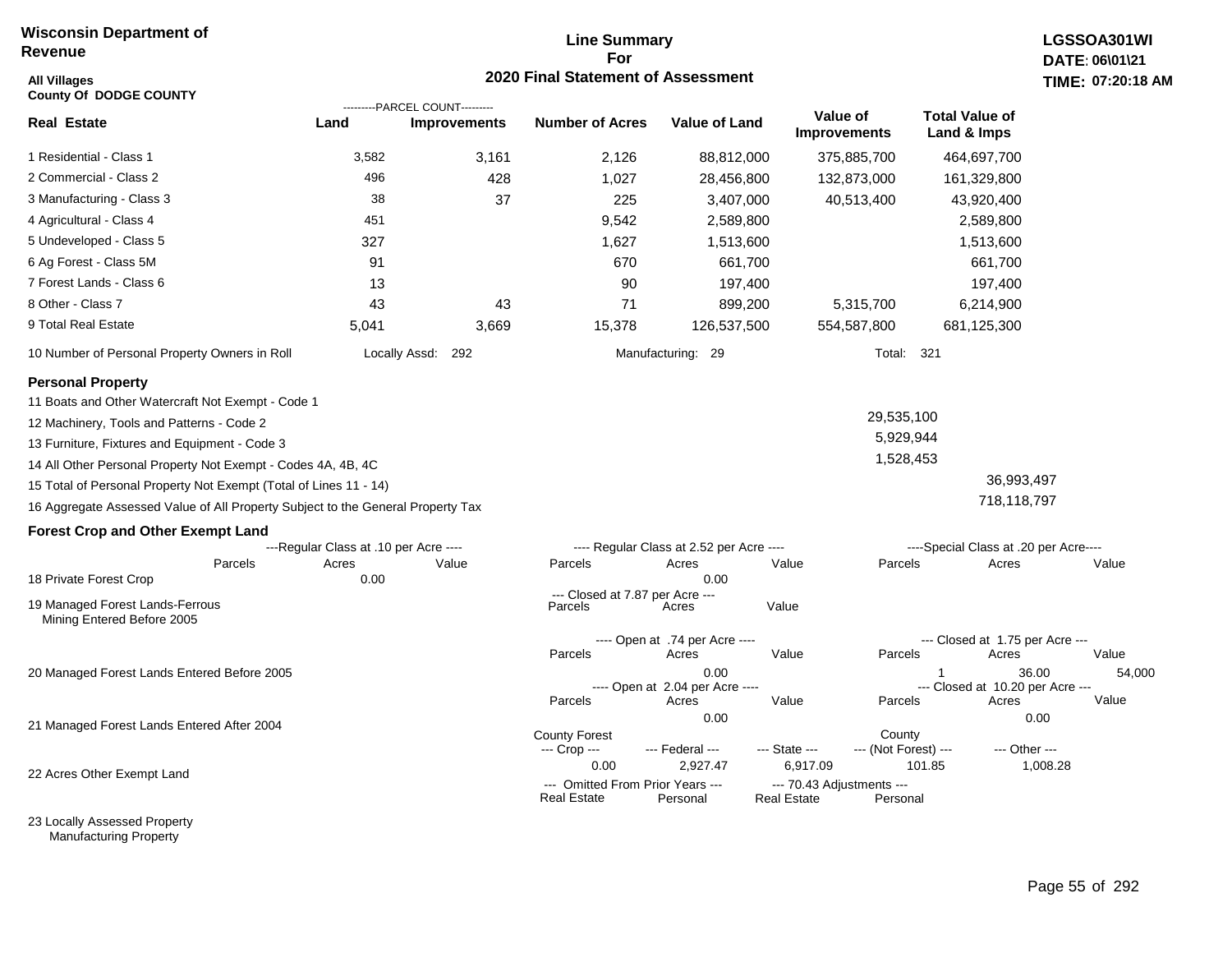| Revenue                                                                                                                                                                                                                                                                                                                                                                                             | movullanı bupurunun ur                         |                                                       |                                              |                                                   | ∟nno oannnar y<br>For                                         |                                                 |                                                         |  |  |  |
|-----------------------------------------------------------------------------------------------------------------------------------------------------------------------------------------------------------------------------------------------------------------------------------------------------------------------------------------------------------------------------------------------------|------------------------------------------------|-------------------------------------------------------|----------------------------------------------|---------------------------------------------------|---------------------------------------------------------------|-------------------------------------------------|---------------------------------------------------------|--|--|--|
| <b>All Cities</b>                                                                                                                                                                                                                                                                                                                                                                                   |                                                |                                                       | 2020 Final Statement of Assessment           |                                                   |                                                               |                                                 | LGSSOA301WI<br>DATE: 06/01/21                           |  |  |  |
| <b>County Of DODGE COUNTY</b>                                                                                                                                                                                                                                                                                                                                                                       |                                                |                                                       |                                              |                                                   |                                                               |                                                 | TIME: 07:20:18 AM                                       |  |  |  |
| <b>Real Estate</b>                                                                                                                                                                                                                                                                                                                                                                                  | Land                                           | ---------PARCEL COUNT---------<br><b>Improvements</b> | <b>Number of Acres</b>                       | <b>Value of Land</b>                              | Value of<br><b>Improvements</b>                               | <b>Total Value of</b><br>Land & Imps            |                                                         |  |  |  |
| 1 Residential - Class 1                                                                                                                                                                                                                                                                                                                                                                             | 13,847                                         | 13,203                                                | 4,194                                        | 307,621,700                                       | 1,455,228,315                                                 | 1,762,850,015                                   |                                                         |  |  |  |
| 2 Commercial - Class 2                                                                                                                                                                                                                                                                                                                                                                              | 1,514                                          | 1,313                                                 | 2,804                                        | 109,416,200                                       | 590,095,600                                                   | 699,511,800                                     |                                                         |  |  |  |
| 3 Manufacturing - Class 3                                                                                                                                                                                                                                                                                                                                                                           | 116                                            | 108                                                   | 1,010                                        | 18,040,000                                        | 230,577,700                                                   | 248,617,700                                     |                                                         |  |  |  |
| 4 Agricultural - Class 4                                                                                                                                                                                                                                                                                                                                                                            | 164                                            |                                                       | 1,355                                        | 360,400                                           |                                                               | 360,400                                         |                                                         |  |  |  |
| 5 Undeveloped - Class 5                                                                                                                                                                                                                                                                                                                                                                             | 25                                             |                                                       | 108                                          | 64,200                                            |                                                               | 64,200                                          |                                                         |  |  |  |
| 6 Ag Forest - Class 5M                                                                                                                                                                                                                                                                                                                                                                              | 4                                              |                                                       | 56                                           | 87,100                                            |                                                               | 87,100                                          |                                                         |  |  |  |
| 7 Forest Lands - Class 6<br>8 Other - Class 7                                                                                                                                                                                                                                                                                                                                                       | 2                                              |                                                       | 3                                            | 33,000                                            |                                                               | 33,000                                          |                                                         |  |  |  |
| 9 Total Real Estate                                                                                                                                                                                                                                                                                                                                                                                 | 15,672                                         | 14,624                                                | 9,530                                        | 435,622,600                                       | 2,275,901,615                                                 | 2,711,524,215                                   |                                                         |  |  |  |
| 10 Number of Personal Property Owners in Roll                                                                                                                                                                                                                                                                                                                                                       |                                                | Locally Assd:<br>1,031                                | Manufacturing: 90                            |                                                   |                                                               | Total: 1,121                                    |                                                         |  |  |  |
| <b>Personal Property</b><br>11 Boats and Other Watercraft Not Exempt - Code 1<br>12 Machinery, Tools and Patterns - Code 2<br>13 Furniture, Fixtures and Equipment - Code 3<br>14 All Other Personal Property Not Exempt - Codes 4A, 4B, 4C<br>15 Total of Personal Property Not Exempt (Total of Lines 11 - 14)<br>16 Aggregate Assessed Value of All Property Subject to the General Property Tax |                                                |                                                       |                                              |                                                   |                                                               | 8,657<br>21,753,100<br>34,870,258<br>23,134,999 | 79,767,014<br>2,791,291,229                             |  |  |  |
| <b>Forest Crop and Other Exempt Land</b>                                                                                                                                                                                                                                                                                                                                                            |                                                |                                                       |                                              |                                                   |                                                               |                                                 |                                                         |  |  |  |
| Parcels                                                                                                                                                                                                                                                                                                                                                                                             | ---Regular Class at .10 per Acre ----<br>Acres | Value                                                 | Parcels                                      | ---- Regular Class at 2.52 per Acre ----<br>Acres | Value                                                         | Parcels                                         | ----Special Class at .20 per Acre----<br>Value<br>Acres |  |  |  |
| 18 Private Forest Crop                                                                                                                                                                                                                                                                                                                                                                              | 0.00                                           |                                                       |                                              | 0.00                                              |                                                               |                                                 |                                                         |  |  |  |
| 19 Managed Forest Lands-Ferrous<br>Mining Entered Before 2005                                                                                                                                                                                                                                                                                                                                       |                                                |                                                       | Parcels                                      | --- Closed at 7.87 per Acre ---<br>Acres          | Value                                                         |                                                 |                                                         |  |  |  |
| 20 Managed Forest Lands Entered Before 2005                                                                                                                                                                                                                                                                                                                                                         |                                                |                                                       | Parcels                                      | ---- Open at .74 per Acre ----<br>Acres<br>0.00   | Value                                                         | --- Closed at 1.75 per Acre ---<br>Parcels      | Acres<br>Value<br>0.00                                  |  |  |  |
|                                                                                                                                                                                                                                                                                                                                                                                                     |                                                |                                                       | Parcels                                      | ---- Open at 2.04 per Acre ----<br>Acres          | Value                                                         | --- Closed at 10.20 per Acre ---<br>Parcels     | Value<br>Acres                                          |  |  |  |
| 21 Managed Forest Lands Entered After 2004                                                                                                                                                                                                                                                                                                                                                          |                                                |                                                       |                                              | 0.00                                              |                                                               |                                                 | 0.00                                                    |  |  |  |
| 22 Acres Other Exempt Land                                                                                                                                                                                                                                                                                                                                                                          |                                                |                                                       | <b>County Forest</b><br>--- Crop ---<br>0.00 | --- Federal ---<br>4.03                           | --- State ---<br>402.94                                       | County<br>--- (Not Forest) ---<br>111.24        | --- Other ---<br>3,701.26                               |  |  |  |
| 23 Locally Assessed Property<br><b>Manufacturing Property</b>                                                                                                                                                                                                                                                                                                                                       |                                                |                                                       | <b>Real Estate</b>                           | --- Omitted From Prior Years ---<br>Personal      | --- 70.43 Adjustments ---<br><b>Real Estate</b><br>$-274,000$ | Personal<br>$-2,800$<br>$-200,400$              |                                                         |  |  |  |

**Line Summary**

**Wisconsin Department of** 

Page 56 of 292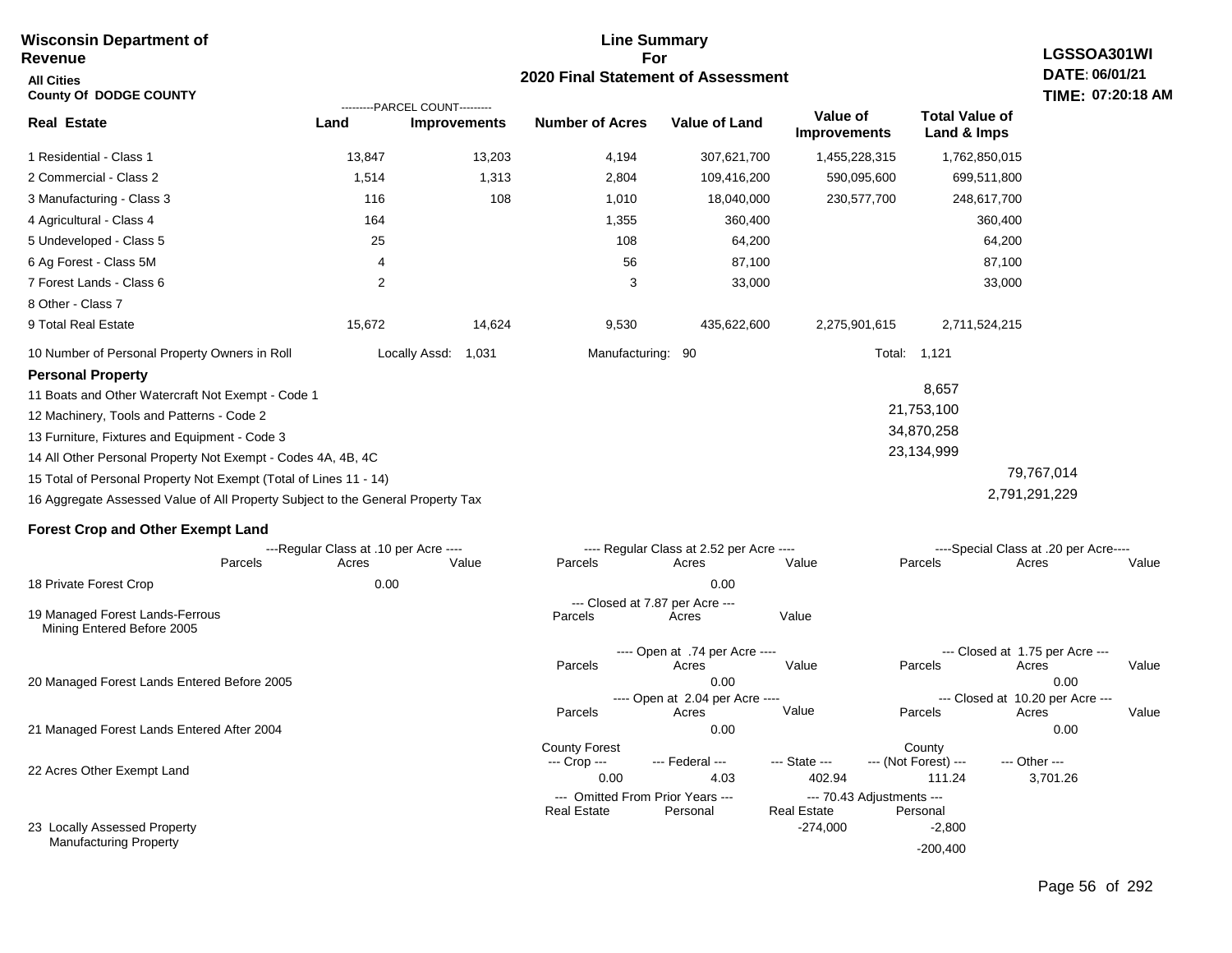#### **All Municipalities TIME:**

**County Of DOOR COUNTY**

#### **Line Summary For 2020 Final Statement of Assessment**

**LGSSOA301WI DATE: 06/01/21 07:20:18 AM**

|                                                                                 | ---------PARCEL COUNT---------        |                     |                        |                                          |                                 |                                      |                                           |            |
|---------------------------------------------------------------------------------|---------------------------------------|---------------------|------------------------|------------------------------------------|---------------------------------|--------------------------------------|-------------------------------------------|------------|
| <b>Real Estate</b>                                                              | Land                                  | <b>Improvements</b> | <b>Number of Acres</b> | <b>Value of Land</b>                     | Value of<br><b>Improvements</b> | <b>Total Value of</b><br>Land & Imps |                                           |            |
| 1 Residential - Class 1                                                         | 29,274                                | 22,124              | 63,822                 | 2,491,149,700                            | 3,891,744,700                   | 6,382,894,400                        |                                           |            |
| 2 Commercial - Class 2                                                          | 3,077                                 | 2,684               | 6,786                  | 239,526,300                              | 594,941,900                     | 834,468,200                          |                                           |            |
| 3 Manufacturing - Class 3                                                       | 41                                    | 36                  | 308                    | 6,365,000                                | 44,975,100                      | 51,340,100                           |                                           |            |
| 4 Agricultural - Class 4                                                        | 5,300                                 |                     | 103,527                | 19,365,400                               |                                 | 19,365,400                           |                                           |            |
| 5 Undeveloped - Class 5                                                         | 4,367                                 |                     | 30,804                 | 31,744,900                               |                                 | 31,744,900                           |                                           |            |
| 6 Ag Forest - Class 5M                                                          | 1,617                                 |                     | 16,732                 | 24,990,800                               |                                 | 24,990,800                           |                                           |            |
| 7 Forest Lands - Class 6                                                        | 1,639                                 |                     | 24,833                 | 72,869,000                               |                                 | 72,869,000                           |                                           |            |
| 8 Other - Class 7                                                               | 1,031                                 | 1,029               | 2,155                  | 16,968,200                               | 108,947,700                     | 125,915,900                          |                                           |            |
| 9 Total Real Estate                                                             | 46,346                                | 25,873              | 248,967                | 2,902,979,300                            | 4,640,609,400                   | 7,543,588,700                        |                                           |            |
| 10 Number of Personal Property Owners in Roll                                   | Locally Assd:                         | 2,825               |                        | Manufacturing: 42                        |                                 | Total: 2,867                         |                                           |            |
| <b>Personal Property</b>                                                        |                                       |                     |                        |                                          |                                 |                                      |                                           |            |
| 11 Boats and Other Watercraft Not Exempt - Code 1                               |                                       |                     |                        |                                          |                                 | 1,043,949                            |                                           |            |
| 12 Machinery, Tools and Patterns - Code 2                                       |                                       |                     |                        |                                          |                                 | 2,198,800                            |                                           |            |
| 13 Furniture, Fixtures and Equipment - Code 3                                   |                                       |                     |                        |                                          |                                 | 24,100,014                           |                                           |            |
| 14 All Other Personal Property Not Exempt - Codes 4A, 4B, 4C                    |                                       |                     |                        |                                          |                                 | 11,952,590                           |                                           |            |
| 15 Total of Personal Property Not Exempt (Total of Lines 11 - 14)               |                                       |                     |                        |                                          |                                 |                                      | 39,295,353                                |            |
| 16 Aggregate Assessed Value of All Property Subject to the General Property Tax |                                       |                     |                        |                                          |                                 | 7,582,884,053                        |                                           |            |
| <b>Forest Crop and Other Exempt Land</b>                                        |                                       |                     |                        |                                          |                                 |                                      |                                           |            |
|                                                                                 | ---Regular Class at .10 per Acre ---- |                     |                        | ---- Regular Class at 2.52 per Acre ---- |                                 |                                      | ----Special Class at .20 per Acre----     |            |
| Parcels                                                                         | Acres                                 | Value               | Parcels                | Acres                                    | Value                           | Parcels                              | Acres                                     | Value      |
| 18 Private Forest Crop                                                          | 0.00                                  |                     |                        | 0.00                                     |                                 |                                      | 0.00                                      |            |
| 19 Managed Forest Lands - Ferrous<br>Mining Entered Before 2005                 |                                       |                     | Parcels                | --- Closed at 7.87 per Acre ---<br>Acres | Value                           |                                      |                                           |            |
|                                                                                 |                                       |                     |                        | ---- Open at .74 per Acre ----           |                                 |                                      | --- Closed at 1.75 per Acre ---           |            |
|                                                                                 |                                       |                     | Parcels                | Acres                                    | Value                           | Parcels                              | Acres                                     | Value      |
| 20 Managed Forest Lands Entered Before 2005                                     |                                       |                     | 52                     | 1,347.11                                 | 4,527,100                       | 415                                  | 8,698.38                                  | 30,527,100 |
|                                                                                 |                                       |                     | Parcels                | ---- Open at 2.04 per Acre ----<br>Acres | Value                           | Parcels                              | --- Closed at 10.20 per Acre ---<br>Acres | Value      |
| 21 Managed Forest Lands Entered After 2004                                      |                                       |                     | 62                     | 1,498.74                                 | 7,509,600                       | 392                                  | 10,060.69                                 | 34,365,000 |
|                                                                                 |                                       |                     | <b>County Forest</b>   | --- Federal ---                          | --- State ---                   | County<br>--- (Not Forest) ---       |                                           |            |
| 22 Acres Other Exempt Land                                                      |                                       |                     | --- Crop ---<br>0.00   | 737.01                                   | 15,370.93                       | 1,977.43                             | --- Other ---<br>14,440.75                |            |
|                                                                                 |                                       |                     |                        |                                          |                                 |                                      |                                           |            |

575,400 14,500

--- Omitted From Prior Years --- --- 70.43 Adjustments ---

Real Estate

22 Acres Other Exempt Land

23 Locally Assessed Property Manufacturing Property

# Page 57 of 292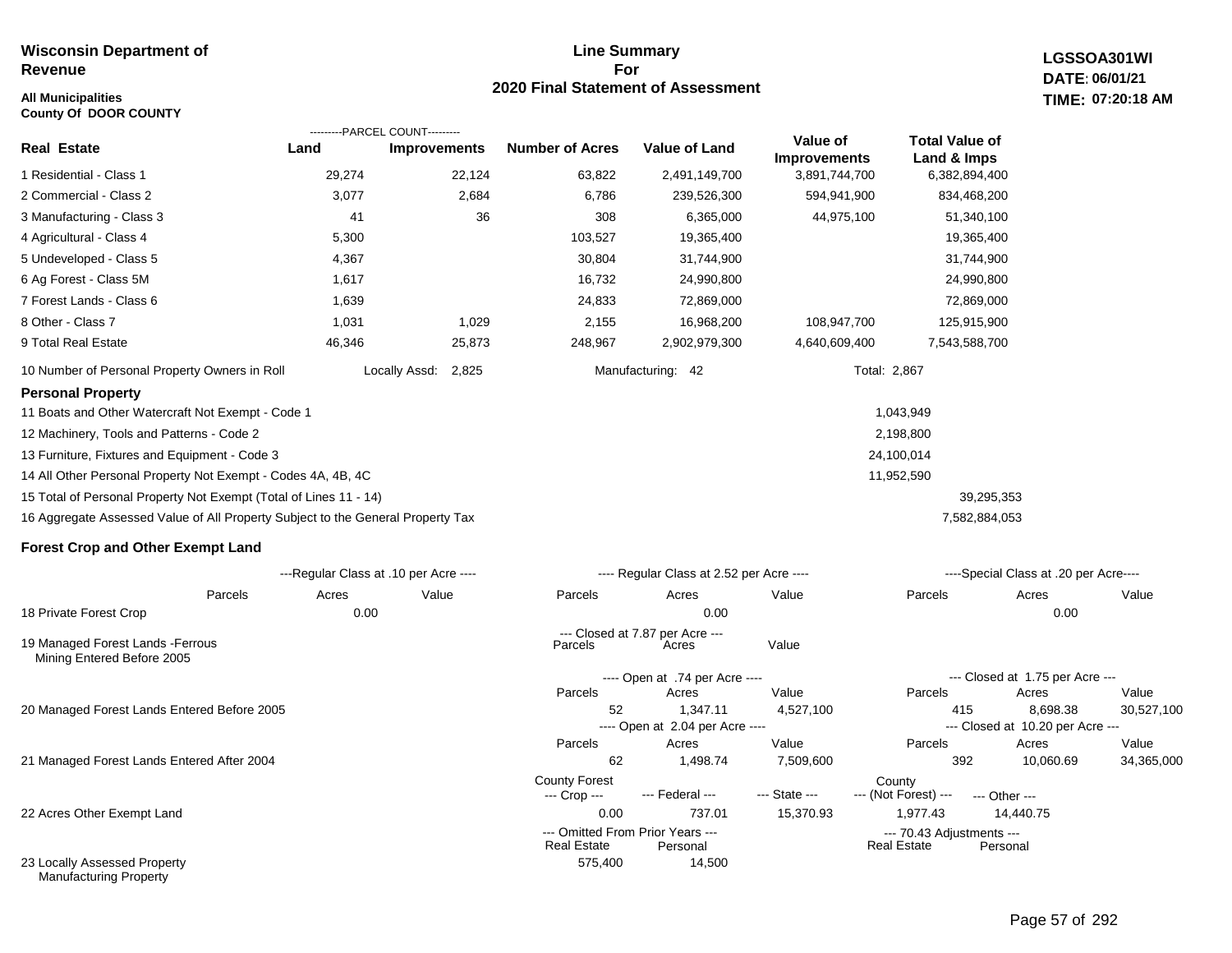#### **Line Summary For 2020 Final Statement of Assessment**

#### **All Towns County Of DOOR COUNTY**

|                                                                                 |                                       | ---------PARCEL COUNT--------- |                               |                                              |                                 |                                                 |                                           |            |
|---------------------------------------------------------------------------------|---------------------------------------|--------------------------------|-------------------------------|----------------------------------------------|---------------------------------|-------------------------------------------------|-------------------------------------------|------------|
| <b>Real Estate</b>                                                              | Land                                  | <b>Improvements</b>            | <b>Number of Acres</b>        | Value of Land                                | Value of<br><b>Improvements</b> | <b>Total Value of</b><br>Land & Imps            |                                           |            |
| 1 Residential - Class 1                                                         | 22,158                                | 15,913                         | 58,383                        | 1,966,389,900                                | 2,766,967,900                   | 4,733,357,800                                   |                                           |            |
| 2 Commercial - Class 2                                                          | 1,564                                 | 1,347                          | 4,899                         | 112,006,900                                  | 229,239,400                     | 341,246,300                                     |                                           |            |
| 3 Manufacturing - Class 3                                                       | 13                                    | 10                             | 142                           | 1,450,800                                    | 3,230,100                       | 4,680,900                                       |                                           |            |
| 4 Agricultural - Class 4                                                        | 5,261                                 |                                | 102,922                       | 19,248,300                                   |                                 | 19,248,300                                      |                                           |            |
| 5 Undeveloped - Class 5                                                         | 4,314                                 |                                | 30,200                        | 31,118,400                                   |                                 | 31,118,400                                      |                                           |            |
| 6 Ag Forest - Class 5M                                                          | 1,615                                 |                                | 16,727                        | 24,974,200                                   |                                 | 24,974,200                                      |                                           |            |
| 7 Forest Lands - Class 6                                                        | 1,622                                 |                                | 24,594                        | 72,256,400                                   |                                 | 72,256,400                                      |                                           |            |
| 8 Other - Class 7                                                               | 1,025                                 | 1,022                          | 2,150                         | 16,883,200                                   | 108,708,800                     | 125,592,000                                     |                                           |            |
| 9 Total Real Estate                                                             | 37,572                                | 18,292                         | 240,017                       | 2,244,328,100                                | 3,108,146,200                   | 5,352,474,300                                   |                                           |            |
| 10 Number of Personal Property Owners in Roll                                   |                                       | Locally Assd: 1,458            |                               | Manufacturing: 18                            |                                 | Total: 1,476                                    |                                           |            |
| <b>Personal Property</b>                                                        |                                       |                                |                               |                                              |                                 |                                                 |                                           |            |
| 11 Boats and Other Watercraft Not Exempt - Code 1                               |                                       |                                |                               |                                              |                                 | 212,948                                         |                                           |            |
| 12 Machinery, Tools and Patterns - Code 2                                       |                                       |                                |                               |                                              |                                 | 345,200                                         |                                           |            |
| 13 Furniture, Fixtures and Equipment - Code 3                                   |                                       |                                |                               |                                              |                                 | 8,400,788                                       |                                           |            |
| 14 All Other Personal Property Not Exempt - Codes 4A, 4B, 4C                    |                                       |                                |                               |                                              |                                 | 8,024,259                                       |                                           |            |
| 15 Total of Personal Property Not Exempt (Total of Lines 11 - 14)               |                                       |                                |                               |                                              |                                 |                                                 | 16,983,195                                |            |
| 16 Aggregate Assessed Value of All Property Subject to the General Property Tax |                                       |                                |                               |                                              |                                 |                                                 | 5,369,457,495                             |            |
| <b>Forest Crop and Other Exempt Land</b>                                        |                                       |                                |                               |                                              |                                 |                                                 |                                           |            |
|                                                                                 | ---Regular Class at .10 per Acre ---- |                                |                               | ---- Regular Class at 2.52 per Acre ----     |                                 |                                                 | ----Special Class at .20 per Acre----     |            |
|                                                                                 | Parcels<br>Acres                      | Value                          | Parcels                       | Acres                                        | Value                           | Parcels                                         | Acres                                     | Value      |
| 18 Private Forest Crop                                                          |                                       | 0.00                           |                               | 0.00                                         |                                 |                                                 | 0.00                                      |            |
| 19 Managed Forest Lands - Ferrous<br>Mining Entered Before 2005                 |                                       |                                | --- Closed at 7.87<br>Parcels | per Acre ---<br>Acres                        | Value                           |                                                 |                                           |            |
|                                                                                 |                                       |                                |                               | ---- Open at .74 per Acre ----               |                                 |                                                 | --- Closed at 1.75 per Acre ---           |            |
|                                                                                 |                                       |                                | Parcels                       | Acres                                        | Value                           | Parcels                                         | Acres                                     | Value      |
| 20 Managed Forest Lands Entered Before 2005                                     |                                       |                                | 51                            | 1,307.11                                     | 4,127,100                       | 411                                             | 8,651.05                                  | 30,200,100 |
|                                                                                 |                                       |                                | Parcels                       | ---- Open at 2.04 per Acre ----<br>Acres     | Value                           | Parcels                                         | --- Closed at 10.20 per Acre ---<br>Acres | Value      |
| 21 Managed Forest Lands Entered After 2004                                      |                                       |                                | 61                            | 1,487.24                                     | 7,344,600                       | 388                                             | 9,987.69                                  | 34,086,500 |
|                                                                                 |                                       |                                | <b>County Forest</b>          |                                              |                                 | County                                          |                                           |            |
|                                                                                 |                                       |                                | --- Crop ---                  | --- Federal ---                              | --- State ---                   | --- (Not Forest) ---                            | --- Other ---                             |            |
| 22 Acres Other Exempt Land                                                      |                                       |                                | 0.00                          | 732.48                                       | 15,027.83                       | 1,749.61                                        | 12,902.93                                 |            |
|                                                                                 |                                       |                                | <b>Real Estate</b>            | --- Omitted From Prior Years ---<br>Personal |                                 | --- 70.43 Adjustments ---<br><b>Real Estate</b> | Personal                                  |            |
| 23 Locally Accassed Property                                                    |                                       |                                |                               |                                              |                                 |                                                 |                                           |            |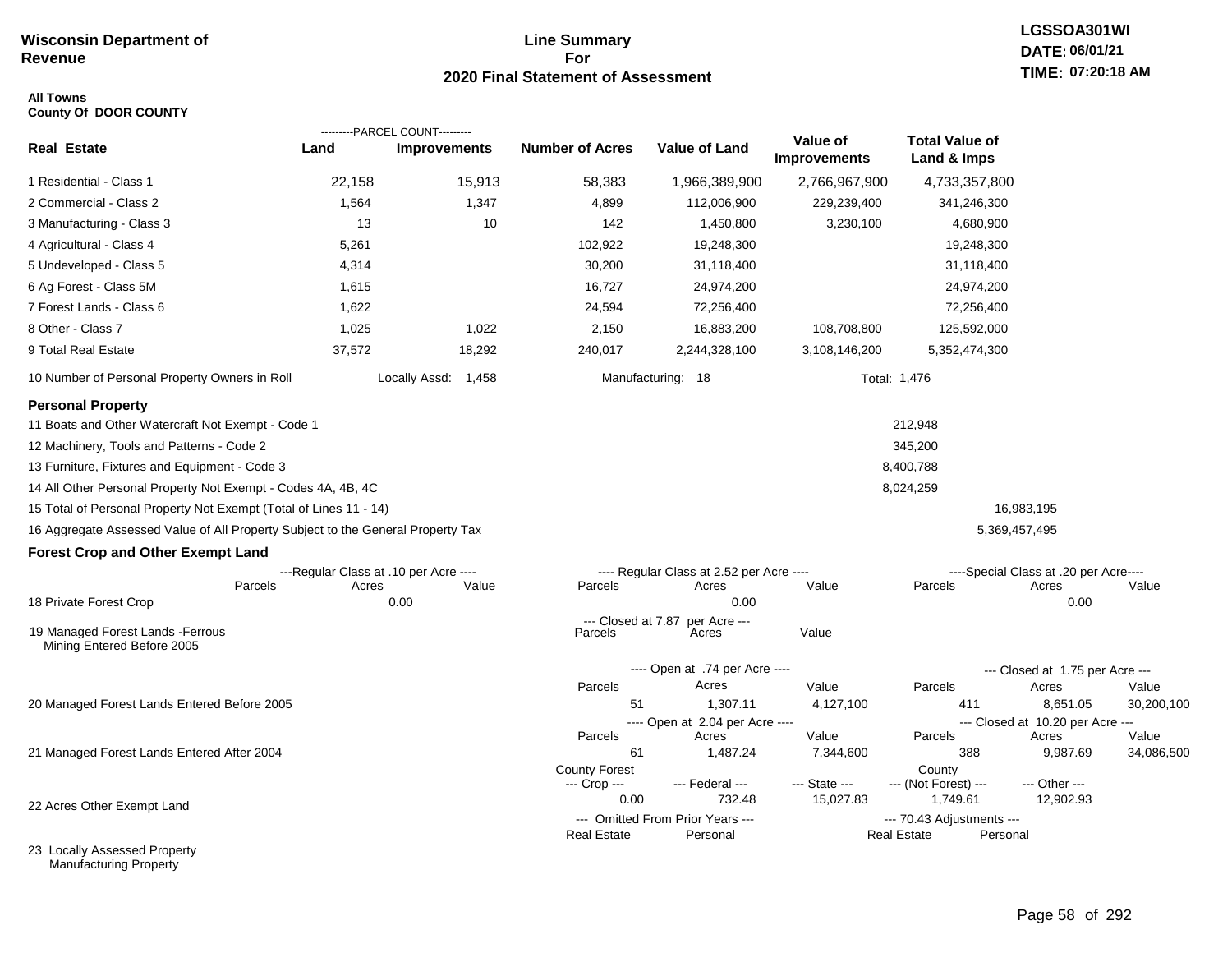## **Line Summary For 2020 Final Statement of Assessment All Villages TIME:**

| <b>All Villages</b><br><b>County Of DOOR COUNTY</b>                                                                                                                         |                                       |                                                       | 2020 Final Statement of Assessment                             |                                                   |                                                           |                                                                   |        | TIME: 07:20:18   |
|-----------------------------------------------------------------------------------------------------------------------------------------------------------------------------|---------------------------------------|-------------------------------------------------------|----------------------------------------------------------------|---------------------------------------------------|-----------------------------------------------------------|-------------------------------------------------------------------|--------|------------------|
| <b>Real Estate</b>                                                                                                                                                          | Land                                  | ---------PARCEL COUNT---------<br><b>Improvements</b> | <b>Number of Acres</b>                                         | <b>Value of Land</b>                              | Value of<br><b>Improvements</b>                           | <b>Total Value of</b><br>Land & Imps                              |        |                  |
| 1 Residential - Class 1                                                                                                                                                     | 3,348                                 | 2,803                                                 | 3,481                                                          | 392,934,200                                       | 630,265,800                                               | 1,023,200,000                                                     |        |                  |
| 2 Commercial - Class 2                                                                                                                                                      | 764                                   | 683                                                   | 832                                                            | 61,327,000                                        | 130,445,600                                               | 191,772,600                                                       |        |                  |
| 3 Manufacturing - Class 3                                                                                                                                                   | $\mathbf 1$                           |                                                       | $\mathbf 1$                                                    | 19,300                                            | 380,500                                                   | 399,800                                                           |        |                  |
| 4 Agricultural - Class 4                                                                                                                                                    | 14                                    |                                                       | 255                                                            | 56,800                                            |                                                           | 56,800                                                            |        |                  |
| 5 Undeveloped - Class 5                                                                                                                                                     | 6                                     |                                                       | 44                                                             | 88,800                                            |                                                           | 88,800                                                            |        |                  |
| 6 Ag Forest - Class 5M                                                                                                                                                      | 1                                     |                                                       | 5                                                              | 16,300                                            |                                                           | 16,300                                                            |        |                  |
| 7 Forest Lands - Class 6                                                                                                                                                    | 14                                    |                                                       | 218                                                            | 553,100                                           |                                                           | 553,100                                                           |        |                  |
| 8 Other - Class 7                                                                                                                                                           |                                       |                                                       |                                                                |                                                   |                                                           |                                                                   |        |                  |
| 9 Total Real Estate                                                                                                                                                         | 4,148                                 | 3,487                                                 | 4,836                                                          | 454,995,500                                       | 761,091,900                                               | 1,216,087,400                                                     |        |                  |
| 10 Number of Personal Property Owners in Roll                                                                                                                               |                                       | Locally Assd: 680                                     |                                                                | Manufacturing: 2                                  |                                                           | Total: 682                                                        |        |                  |
| <b>Personal Property</b><br>11 Boats and Other Watercraft Not Exempt - Code 1<br>12 Machinery, Tools and Patterns - Code 2<br>13 Furniture, Fixtures and Equipment - Code 3 |                                       |                                                       |                                                                |                                                   |                                                           | 738,101<br>55,200<br>4,524,326                                    |        |                  |
| 14 All Other Personal Property Not Exempt - Codes 4A, 4B, 4C                                                                                                                |                                       |                                                       |                                                                |                                                   |                                                           | 1,201,131                                                         |        |                  |
| 15 Total of Personal Property Not Exempt (Total of Lines 11 - 14)                                                                                                           |                                       |                                                       |                                                                |                                                   |                                                           | 6,518,758                                                         |        |                  |
| 16 Aggregate Assessed Value of All Property Subject to the General Property Tax                                                                                             |                                       |                                                       |                                                                |                                                   |                                                           | 1,222,606,158                                                     |        |                  |
| <b>Forest Crop and Other Exempt Land</b>                                                                                                                                    |                                       |                                                       |                                                                |                                                   |                                                           |                                                                   |        |                  |
|                                                                                                                                                                             | ---Regular Class at .10 per Acre ---- |                                                       |                                                                | ---- Regular Class at 2.52 per Acre ----          |                                                           | ----Special Class at .20 per Acre----                             |        |                  |
| Parcels<br>18 Private Forest Crop                                                                                                                                           | Acres<br>0.00                         | Value                                                 | Parcels                                                        | Acres<br>0.00                                     | Value                                                     | Parcels<br>Acres                                                  |        | Value            |
| 19 Managed Forest Lands-Ferrous<br>Mining Entered Before 2005                                                                                                               |                                       |                                                       | --- Closed at 7.87 per Acre ---<br>Parcels                     | Acres                                             | Value                                                     |                                                                   |        |                  |
|                                                                                                                                                                             |                                       |                                                       | Parcels                                                        | ---- Open at .74 per Acre ----<br>Acres           | Value                                                     | --- Closed at 1.75 per Acre ---<br>Parcels<br>Acres               |        | Value            |
| 20 Managed Forest Lands Entered Before 2005                                                                                                                                 |                                       |                                                       | 1<br>Parcels                                                   | 40.00<br>---- Open at 2.04 per Acre ----<br>Acres | 400,000<br>Value                                          | 4<br>--- Closed at 10.20 per Acre ---<br>Parcels<br>Acres         | 47.33  | 327,000<br>Value |
| 21 Managed Forest Lands Entered After 2004                                                                                                                                  |                                       |                                                       | $\mathbf{1}$<br><b>County Forest</b><br>--- Crop ---           | 11.50<br>--- Federal ---                          | 165,000<br>--- State ---                                  | $\overline{2}$<br>County<br>--- (Not Forest) ---<br>--- Other --- | 20.00  | 130,000          |
| 22 Acres Other Exempt Land                                                                                                                                                  |                                       |                                                       | 0.00<br>--- Omitted From Prior Years ---<br><b>Real Estate</b> | 0.00<br>Personal                                  | 192.86<br>--- 70.43 Adjustments ---<br><b>Real Estate</b> | 12.63<br>Personal                                                 | 411.07 |                  |
| 23 Locally Assessed Property                                                                                                                                                |                                       |                                                       | 575,400                                                        |                                                   |                                                           |                                                                   |        |                  |

Manufacturing Property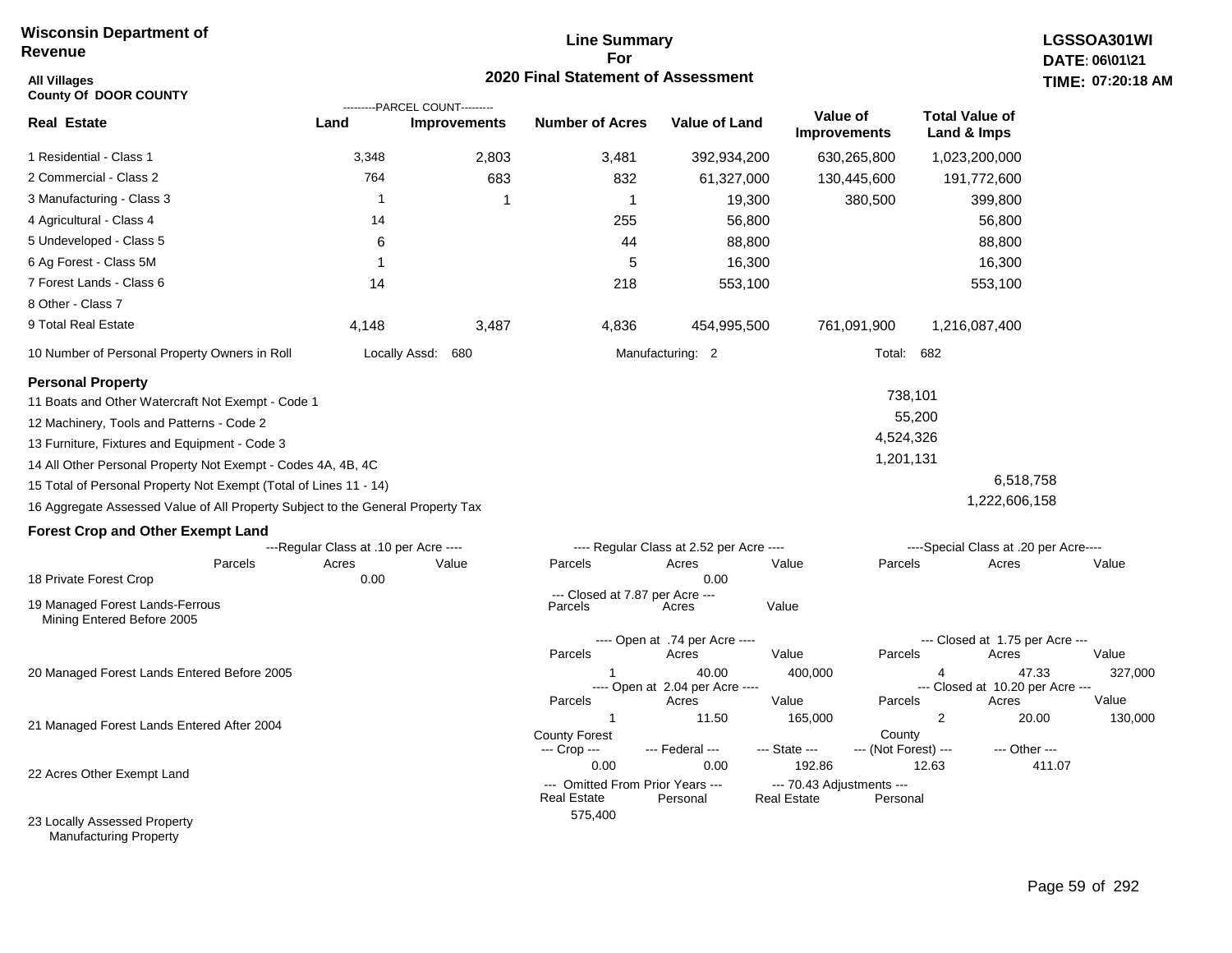#### **Line Summary For 2020 Final Statement of Assessment Wisconsin Department of Revenue All Cities County Of DOOR COUNTY LGSSOA301WI DATE: 06/01/21 TIME: 07:20:18 AM Real Estate** 1 Residential - Class 1 2 Commercial - Class 2 3 Manufacturing - Class 3 4 Agricultural - Class 4 5 Undeveloped - Class 5 6 Ag Forest - Class 5M 7 Forest Lands - Class 6 8 Other - Class 7 9 Total Real Estate 10 Number of Personal Property Owners in Roll 3,768 3,408 1,958 131,825,600 494,511,000 626,336,600 **Land Improvements Number of Acres Value of Land Value of Improvements Total Value of Land & Imps** 749 27 25 47 1 3 6 4,626 654 25 7 4,094 1,055 165 350 560 21 5 4,114 66,192,400 4,894,900 60,300 537,700 300 59,500 85,000 203,655,700 235,256,900 41,364,500 238,900 771,371,300 301,449,300 46,259,400 60,300 537,700 300 59,500 323,900 975,027,000 Locally Assd: 687 Manufacturing: 22 Total: 709 **Personal Property** 11 Boats and Other Watercraft Not Exempt - Code 1 12 Machinery, Tools and Patterns - Code 2 13 Furniture, Fixtures and Equipment - Code 3 14 All Other Personal Property Not Exempt - Codes 4A, 4B, 4C 15 Total of Personal Property Not Exempt (Total of Lines 11 - 14) 92,900 1,798,400 11,174,900 2,727,200 15,793,400 ---------PARCEL COUNT---------

16 Aggregate Assessed Value of All Property Subject to the General Property Tax

#### **Forest Crop and Other Exempt Land**

|                                                               |         | ---Regular Class at .10 per Acre ---- |       |                      | ---- Regular Class at 2.52 per Acre ---- |                    |                           | ----Special Class at .20 per Acre---- |         |
|---------------------------------------------------------------|---------|---------------------------------------|-------|----------------------|------------------------------------------|--------------------|---------------------------|---------------------------------------|---------|
|                                                               | Parcels | Acres                                 | Value | Parcels              | Acres                                    | Value              | Parcels                   | Acres                                 | Value   |
| 18 Private Forest Crop                                        |         | 0.00                                  |       |                      | 0.00                                     |                    |                           |                                       |         |
|                                                               |         |                                       |       |                      | --- Closed at 7.87 per Acre ---          |                    |                           |                                       |         |
| 19 Managed Forest Lands-Ferrous<br>Mining Entered Before 2005 |         |                                       |       | Parcels              | Acres                                    | Value              |                           |                                       |         |
|                                                               |         |                                       |       |                      | ---- Open at .74 per Acre ----           |                    |                           | --- Closed at 1.75 per Acre ---       |         |
|                                                               |         |                                       |       | Parcels              | Acres                                    | Value              | Parcels                   | Acres                                 | Value   |
| 20 Managed Forest Lands Entered Before 2005<br>0.00           |         | 0.00                                  |       |                      |                                          |                    |                           |                                       |         |
|                                                               |         |                                       |       |                      | ---- Open at 2.04 per Acre ----          |                    |                           | --- Closed at 10.20 per Acre ---      |         |
|                                                               |         |                                       |       | Parcels              | Acres                                    | Value              | Parcels                   | Acres                                 | Value   |
| 21 Managed Forest Lands Entered After 2004                    |         |                                       |       |                      | 0.00                                     |                    | $\overline{2}$            | 53.00                                 | 148,500 |
|                                                               |         |                                       |       | <b>County Forest</b> |                                          |                    | County                    |                                       |         |
|                                                               |         |                                       |       | --- Crop ---         | --- Federal ---                          | --- State ---      | --- (Not Forest) ---      | --- Other ---                         |         |
| 22 Acres Other Exempt Land                                    |         |                                       |       | 0.00                 | 4.53                                     | 150.24             | 215.19                    | 1,126.75                              |         |
|                                                               |         |                                       |       |                      | --- Omitted From Prior Years ---         |                    | --- 70.43 Adjustments --- |                                       |         |
|                                                               |         |                                       |       | <b>Real Estate</b>   | Personal                                 | <b>Real Estate</b> | Personal                  |                                       |         |
| 23 Locally Assessed Property<br><b>Manufacturing Property</b> |         |                                       |       |                      | 14,500                                   |                    |                           |                                       |         |

990,820,400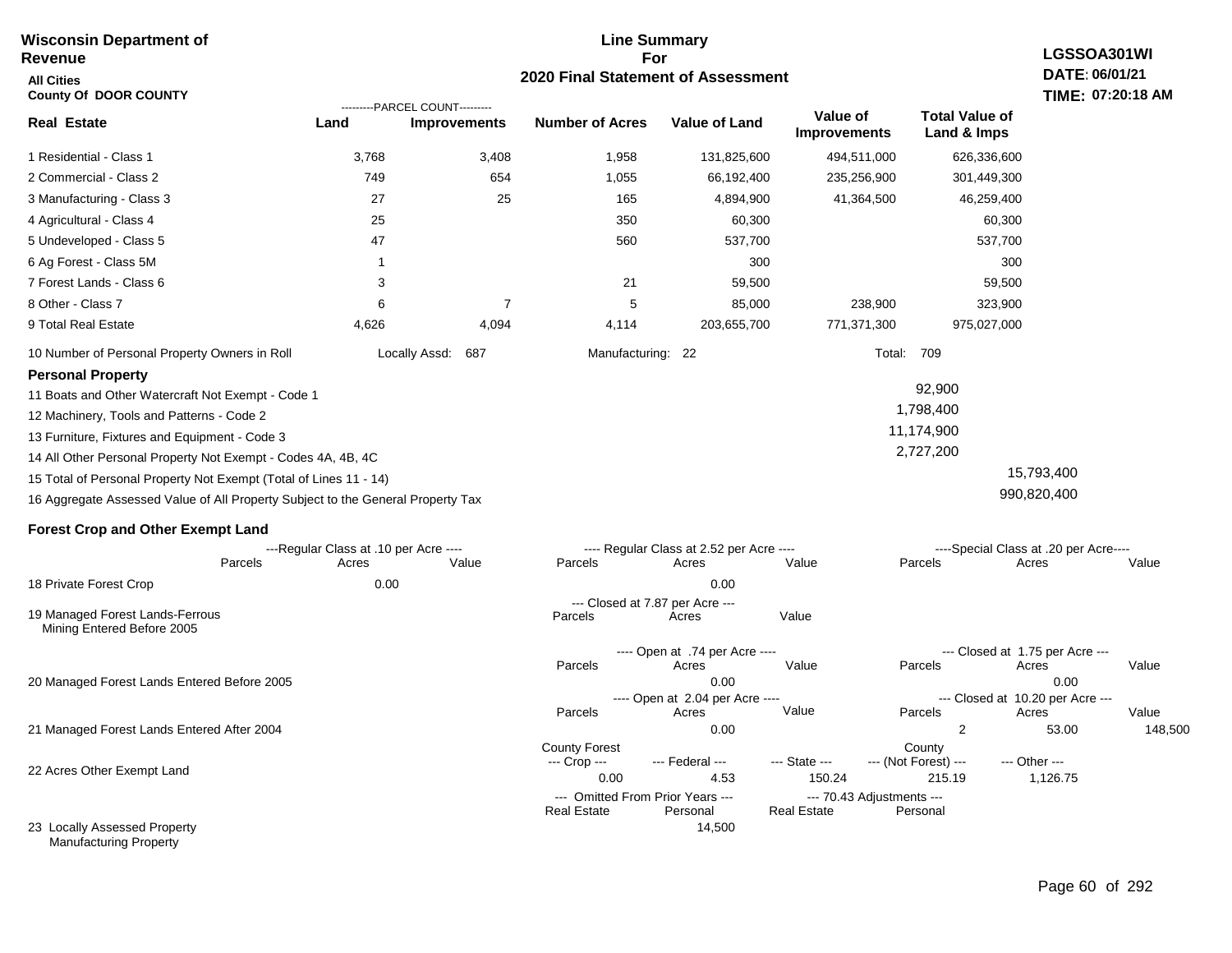### **All Municipalities TIME:**

**County Of DOUGLAS COUNTY**

#### **Line Summary For 2020 Final Statement of Assessment**

**LGSSOA301WI DATE: 06/01/21 07:20:18 AM**

|                                                                                 |        | ---------PARCEL COUNT---------        |                        |                                              |                                 |                                      |                                              |            |
|---------------------------------------------------------------------------------|--------|---------------------------------------|------------------------|----------------------------------------------|---------------------------------|--------------------------------------|----------------------------------------------|------------|
| <b>Real Estate</b>                                                              | Land   | <b>Improvements</b>                   | <b>Number of Acres</b> | <b>Value of Land</b>                         | Value of<br><b>Improvements</b> | <b>Total Value of</b><br>Land & Imps |                                              |            |
| 1 Residential - Class 1                                                         | 23,736 | 19,107                                | 36,749                 | 543,992,400                                  | 1,932,012,400                   | 2,476,004,800                        |                                              |            |
| 2 Commercial - Class 2                                                          | 2,172  | 1,306                                 | 5,855                  | 118,624,600                                  | 476,598,600                     | 595,223,200                          |                                              |            |
| 3 Manufacturing - Class 3                                                       | 100    | 53                                    | 916                    | 12,640,900                                   | 61,704,100                      | 74,345,000                           |                                              |            |
| 4 Agricultural - Class 4                                                        | 2,571  |                                       | 53,318                 | 6,117,050                                    |                                 | 6,117,050                            |                                              |            |
| 5 Undeveloped - Class 5                                                         | 6,482  |                                       | 66,549                 | 22,023,650                                   |                                 | 22,023,650                           |                                              |            |
| 6 Ag Forest - Class 5M                                                          | 1,048  |                                       | 15,156                 | 8,515,900                                    |                                 | 8,515,900                            |                                              |            |
| 7 Forest Lands - Class 6                                                        | 9,582  |                                       | 176,933                | 206,421,100                                  |                                 | 206,421,100                          |                                              |            |
| 8 Other - Class 7                                                               | 193    | 193                                   | 448                    | 1,319,800                                    | 13,283,700                      | 14,603,500                           |                                              |            |
| 9 Total Real Estate                                                             | 45,884 | 20,659                                | 355,924                | 919,655,400                                  | 2,483,598,800                   | 3,403,254,200                        |                                              |            |
| 10 Number of Personal Property Owners in Roll                                   |        | Locally Assd:<br>1,422                |                        | Manufacturing: 44                            |                                 | Total: 1,466                         |                                              |            |
| <b>Personal Property</b>                                                        |        |                                       |                        |                                              |                                 |                                      |                                              |            |
| 11 Boats and Other Watercraft Not Exempt - Code 1                               |        |                                       |                        |                                              |                                 | 1,238,246                            |                                              |            |
| 12 Machinery, Tools and Patterns - Code 2                                       |        |                                       |                        |                                              |                                 | 39,439,100                           |                                              |            |
| 13 Furniture, Fixtures and Equipment - Code 3                                   |        |                                       |                        |                                              |                                 | 39,030,704                           |                                              |            |
| 14 All Other Personal Property Not Exempt - Codes 4A, 4B, 4C                    |        |                                       |                        |                                              |                                 | 37, 367, 244                         |                                              |            |
| 15 Total of Personal Property Not Exempt (Total of Lines 11 - 14)               |        |                                       |                        |                                              |                                 | 117,075,294                          |                                              |            |
| 16 Aggregate Assessed Value of All Property Subject to the General Property Tax |        |                                       |                        |                                              |                                 | 3,520,329,494                        |                                              |            |
| <b>Forest Crop and Other Exempt Land</b>                                        |        |                                       |                        |                                              |                                 |                                      |                                              |            |
|                                                                                 |        | ---Regular Class at .10 per Acre ---- |                        | ---- Regular Class at 2.52 per Acre ----     |                                 |                                      | ----Special Class at .20 per Acre----        |            |
| Parcels                                                                         | Acres  | Value                                 | Parcels                | Acres                                        | Value                           | Parcels                              | Acres                                        | Value      |
| 18 Private Forest Crop<br>13                                                    | 514.00 | 645,800                               | 80                     | 3,605.65                                     | 4,970,900                       |                                      | 0.00                                         |            |
| 19 Managed Forest Lands - Ferrous<br>Mining Entered Before 2005                 |        |                                       | Parcels                | --- Closed at 7.87 per Acre ---<br>Acres     | Value                           |                                      |                                              |            |
|                                                                                 |        |                                       |                        | ---- Open at .74 per Acre ----               |                                 |                                      | --- Closed at 1.75 per Acre ---              |            |
|                                                                                 |        |                                       | Parcels                | Acres                                        | Value                           | Parcels                              | Acres                                        | Value      |
| 20 Managed Forest Lands Entered Before 2005                                     |        |                                       | 703                    | 27,792.84<br>---- Open at 2.04 per Acre ---- | 38,711,100                      | 257                                  | 9,778.18<br>--- Closed at 10.20 per Acre --- | 10,981,600 |

21 Managed Forest Lands Entered After 2004

22 Acres Other Exempt Land

23 Locally Assessed Property Manufacturing Property

 1,289 51,152.55 57,598,400 302 9,508.72 15,209,100 220,141.95 1,682.89 64,406.17 61,193.53 16,120.11 -4,723,911 -2,646,000 -2,455,900 County Forest<br>
--- Crop --- --- Federal --- --- State --- --- (Not Fore --- (Not Forest) --- --- Other ------ Omitted From Prior Years ---<br>Real Estate Personal Real Estate Personal Real Estate Personal Parcels Acres Value Parcels Acres Value er Acre ---**Real Estate** Acre ---

Page 61 of 292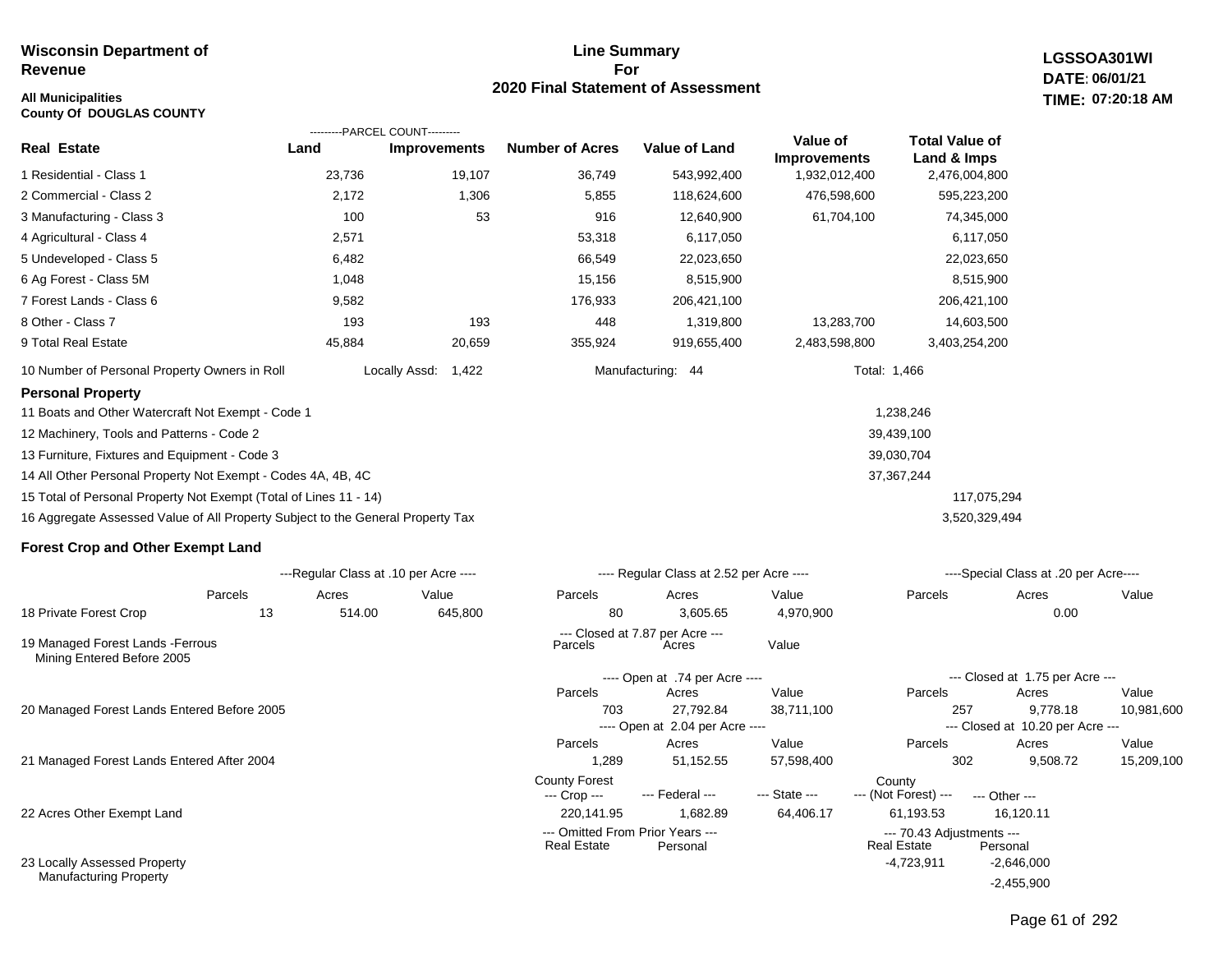#### **Line Summary For 2020 Final Statement of Assessment**

## **All Towns**

|  | <b>County Of DOUGLAS COUNTY</b> |  |
|--|---------------------------------|--|
|--|---------------------------------|--|

|                                                                                 |                                       | ---------PARCEL COUNT--------- |                               |                                          |                                 |                                      |                                       |                     |
|---------------------------------------------------------------------------------|---------------------------------------|--------------------------------|-------------------------------|------------------------------------------|---------------------------------|--------------------------------------|---------------------------------------|---------------------|
| <b>Real Estate</b>                                                              | Land                                  | <b>Improvements</b>            | <b>Number of Acres</b>        | <b>Value of Land</b>                     | Value of<br><b>Improvements</b> | <b>Total Value of</b><br>Land & Imps |                                       |                     |
| 1 Residential - Class 1                                                         | 11,917                                | 9,108                          | 30,104                        | 301,460,800                              | 872,591,700                     | 1,174,052,500                        |                                       |                     |
| 2 Commercial - Class 2                                                          | 365                                   | 245                            | 2,541                         | 10,848,900                               | 32,539,600                      | 43,388,500                           |                                       |                     |
| 3 Manufacturing - Class 3                                                       | 2                                     | 1                              | 23                            | 100,100                                  | 22,300                          | 122,400                              |                                       |                     |
| 4 Agricultural - Class 4                                                        | 2,430                                 |                                | 50,817                        | 5,706,150                                |                                 | 5,706,150                            |                                       |                     |
| 5 Undeveloped - Class 5                                                         | 6,227                                 |                                | 64,136                        | 21,177,950                               |                                 | 21,177,950                           |                                       |                     |
| 6 Ag Forest - Class 5M                                                          | 985                                   |                                | 14,243                        | 8,071,600                                |                                 | 8,071,600                            |                                       |                     |
| 7 Forest Lands - Class 6                                                        | 9,324                                 |                                | 172,771                       | 201,744,700                              |                                 | 201,744,700                          |                                       |                     |
| 8 Other - Class 7                                                               | 178                                   | 178                            | 407                           | 1,161,100                                | 12,386,700                      | 13,547,800                           |                                       |                     |
| 9 Total Real Estate                                                             | 31,428                                | 9,532                          | 335,042                       | 550,271,300                              | 917,540,300                     | 1,467,811,600                        |                                       |                     |
| 10 Number of Personal Property Owners in Roll                                   |                                       | Locally Assd: 536              |                               | Manufacturing: 3                         | <b>Total: 539</b>               |                                      |                                       |                     |
| <b>Personal Property</b>                                                        |                                       |                                |                               |                                          |                                 |                                      |                                       |                     |
| 11 Boats and Other Watercraft Not Exempt - Code 1                               |                                       |                                |                               |                                          |                                 | 91,610                               |                                       |                     |
| 12 Machinery, Tools and Patterns - Code 2                                       |                                       |                                |                               |                                          |                                 | 534,500                              |                                       |                     |
| 13 Furniture, Fixtures and Equipment - Code 3                                   |                                       |                                |                               |                                          |                                 | 1,418,490                            |                                       |                     |
| 14 All Other Personal Property Not Exempt - Codes 4A, 4B, 4C                    |                                       |                                |                               |                                          |                                 | 6,251,992                            |                                       |                     |
| 15 Total of Personal Property Not Exempt (Total of Lines 11 - 14)               |                                       |                                |                               |                                          |                                 |                                      | 8,296,592                             |                     |
| 16 Aggregate Assessed Value of All Property Subject to the General Property Tax |                                       |                                |                               |                                          |                                 |                                      | 1,476,108,192                         |                     |
| <b>Forest Crop and Other Exempt Land</b>                                        |                                       |                                |                               |                                          |                                 |                                      |                                       |                     |
|                                                                                 | ---Regular Class at .10 per Acre ---- |                                |                               | ---- Regular Class at 2.52 per Acre ---- |                                 |                                      | ----Special Class at .20 per Acre---- |                     |
| Parcels                                                                         | Acres                                 | Value                          | Parcels                       | Acres                                    | Value                           | Parcels                              | Acres                                 | Value               |
| 18 Private Forest Crop                                                          | 13                                    | 514.00                         | 80<br>645,800                 | 3,605.65                                 | 4,970,900                       |                                      | 0.00                                  |                     |
| 19 Managed Forest Lands - Ferrous<br>Mining Entered Before 2005                 |                                       |                                | --- Closed at 7.87<br>Parcels | per Acre ---<br>Acres                    | Value                           |                                      |                                       |                     |
|                                                                                 |                                       |                                |                               | ---- Open at .74 per Acre ----           |                                 |                                      | --- Closed at 1.75 per Acre ---       |                     |
|                                                                                 |                                       |                                | Parcels                       | Acres                                    | Value                           | Parcels                              | Acres                                 | Value               |
| 20 Managed Forest Lands Entered Before 2005                                     |                                       |                                | 703                           | 27,792.84                                | 38,711,100                      | 257                                  | 9,778.18                              | 10,981,600          |
|                                                                                 |                                       |                                |                               | ---- Open at 2.04 per Acre ----          |                                 |                                      | --- Closed at 10.20 per Acre ---      |                     |
| 21 Managed Forest Lands Entered After 2004                                      |                                       |                                | Parcels<br>1,288              | Acres<br>51,112.55                       | Value<br>57,566,400             | Parcels<br>286                       | Acres<br>9,112.27                     | Value<br>14,779,800 |
|                                                                                 |                                       |                                | <b>County Forest</b>          |                                          |                                 | County                               |                                       |                     |
|                                                                                 |                                       |                                | --- Crop ---                  | --- Federal ---                          | --- State ---                   | --- (Not Forest) ---                 | --- Other ---                         |                     |
| 22 Acres Other Exempt Land                                                      |                                       |                                | 219,301.95                    | 1,641.24                                 | 63,972.52                       | 61,034.31                            | 14,807.60                             |                     |
|                                                                                 |                                       |                                |                               | --- Omitted From Prior Years ---         |                                 | --- 70.43 Adjustments ---            |                                       |                     |
| 23 Locally Assessed Property                                                    |                                       |                                | <b>Real Estate</b>            | Personal                                 |                                 | <b>Real Estate</b>                   | Personal                              |                     |
|                                                                                 |                                       |                                |                               |                                          |                                 |                                      |                                       |                     |

Manufacturing Property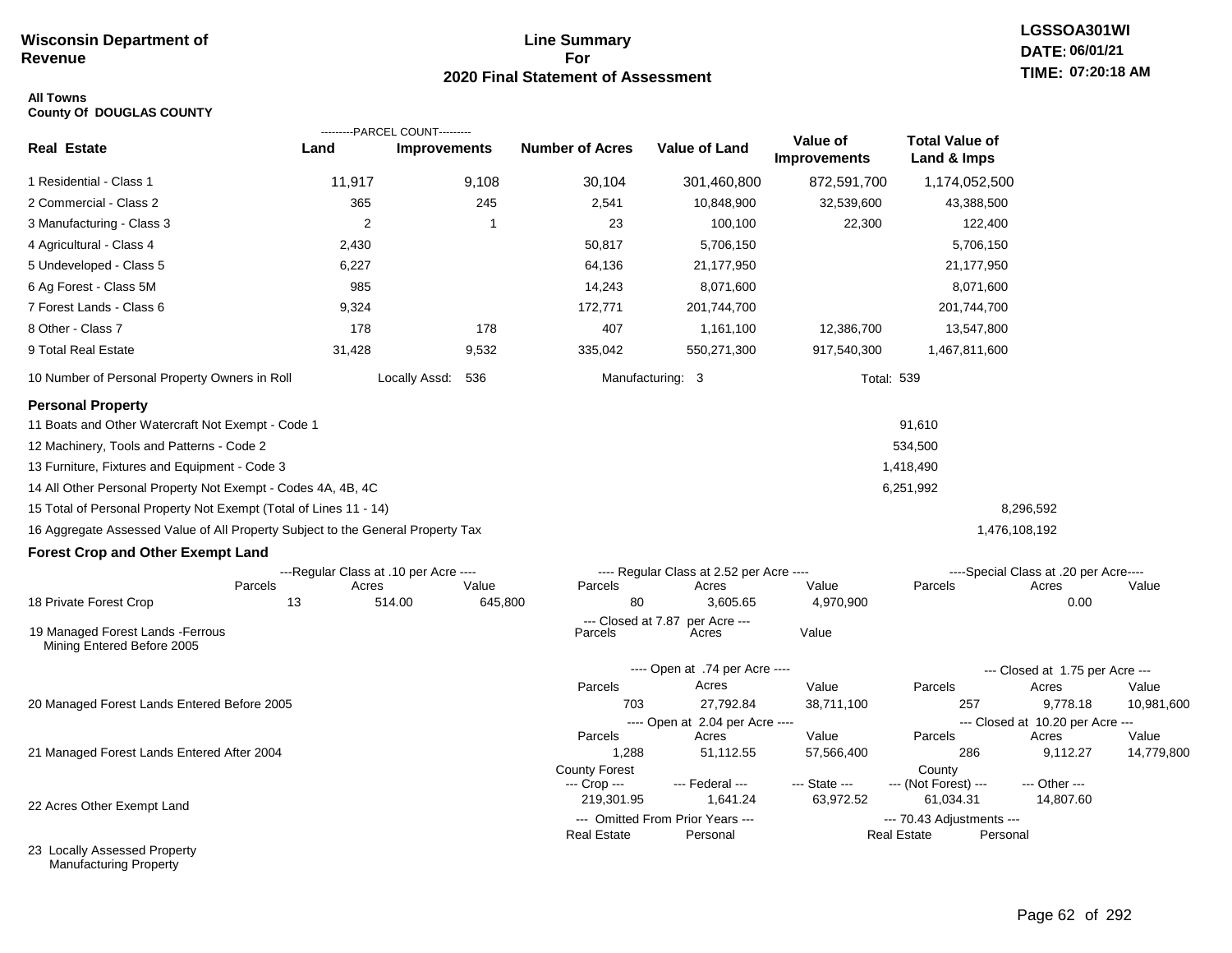## **Line Summary For 2020 Final Statement of Assessment All Villages TIME:**

| <b>All Villages</b><br><b>County Of DOUGLAS COUNTY</b>                          |                                       |                                                       | 2020 Final Statement of Assessment                     |                                          |                                                 |                                 |                                       |               | TIME: 07:20:18 |
|---------------------------------------------------------------------------------|---------------------------------------|-------------------------------------------------------|--------------------------------------------------------|------------------------------------------|-------------------------------------------------|---------------------------------|---------------------------------------|---------------|----------------|
| <b>Real Estate</b>                                                              | Land                                  | ---------PARCEL COUNT---------<br><b>Improvements</b> | <b>Number of Acres</b>                                 | <b>Value of Land</b>                     |                                                 | Value of<br><b>Improvements</b> | <b>Total Value of</b><br>Land & Imps  |               |                |
| 1 Residential - Class 1                                                         | 2,448                                 | 1,773                                                 | 3,856                                                  | 90,942,600                               |                                                 | 225,756,300                     | 316,698,900                           |               |                |
| 2 Commercial - Class 2                                                          | 192                                   | 128                                                   | 651                                                    | 5,726,800                                |                                                 | 22,850,100                      | 28,576,900                            |               |                |
| 3 Manufacturing - Class 3                                                       | 3                                     | 2                                                     | 6                                                      | 41,500                                   |                                                 | 394,900                         | 436,400                               |               |                |
| 4 Agricultural - Class 4                                                        | 122                                   |                                                       | 2,375                                                  | 389,100                                  |                                                 |                                 | 389,100                               |               |                |
| 5 Undeveloped - Class 5                                                         | 217                                   |                                                       | 2,383                                                  | 767,600                                  |                                                 |                                 | 767,600                               |               |                |
| 6 Ag Forest - Class 5M                                                          | 63                                    |                                                       | 913                                                    | 444,300                                  |                                                 |                                 | 444,300                               |               |                |
| 7 Forest Lands - Class 6                                                        | 258                                   |                                                       | 4,162                                                  | 4,676,400                                |                                                 |                                 | 4,676,400                             |               |                |
| 8 Other - Class 7                                                               | 15                                    | 15                                                    | 41                                                     | 158,700                                  |                                                 | 897,000                         | 1,055,700                             |               |                |
| 9 Total Real Estate                                                             | 3,318                                 | 1,918                                                 | 14,387                                                 | 103,147,000                              |                                                 | 249,898,300                     | 353,045,300                           |               |                |
| 10 Number of Personal Property Owners in Roll                                   |                                       | Locally Assd: 172                                     |                                                        | Manufacturing: 3                         |                                                 | Total: 175                      |                                       |               |                |
| <b>Personal Property</b>                                                        |                                       |                                                       |                                                        |                                          |                                                 |                                 |                                       |               |                |
| 11 Boats and Other Watercraft Not Exempt - Code 1                               |                                       |                                                       |                                                        |                                          |                                                 |                                 | 44,736                                |               |                |
| 12 Machinery, Tools and Patterns - Code 2                                       |                                       |                                                       |                                                        |                                          |                                                 |                                 | 8,500                                 |               |                |
| 13 Furniture, Fixtures and Equipment - Code 3                                   |                                       |                                                       |                                                        |                                          |                                                 | 751,814                         |                                       |               |                |
| 14 All Other Personal Property Not Exempt - Codes 4A, 4B, 4C                    |                                       |                                                       |                                                        |                                          |                                                 | 427,052                         |                                       |               |                |
| 15 Total of Personal Property Not Exempt (Total of Lines 11 - 14)               |                                       |                                                       |                                                        |                                          |                                                 |                                 |                                       | 1,232,102     |                |
| 16 Aggregate Assessed Value of All Property Subject to the General Property Tax |                                       |                                                       |                                                        |                                          |                                                 |                                 | 354,277,402                           |               |                |
| <b>Forest Crop and Other Exempt Land</b>                                        |                                       |                                                       |                                                        |                                          |                                                 |                                 |                                       |               |                |
|                                                                                 | ---Regular Class at .10 per Acre ---- |                                                       |                                                        | ---- Regular Class at 2.52 per Acre ---- |                                                 |                                 | ----Special Class at .20 per Acre---- |               |                |
| Parcels<br>18 Private Forest Crop                                               | Acres<br>0.00                         | Value                                                 | Parcels                                                | Acres<br>0.00                            | Value                                           | Parcels                         | Acres                                 |               | Value          |
| 19 Managed Forest Lands-Ferrous<br>Mining Entered Before 2005                   |                                       |                                                       | --- Closed at 7.87 per Acre ---<br>Parcels             | Acres                                    | Value                                           |                                 |                                       |               |                |
|                                                                                 |                                       |                                                       |                                                        | ---- Open at .74 per Acre ----           |                                                 |                                 | --- Closed at 1.75 per Acre ---       |               |                |
|                                                                                 |                                       |                                                       | Parcels                                                | Acres                                    | Value                                           | Parcels                         | Acres                                 |               | Value          |
| 20 Managed Forest Lands Entered Before 2005                                     |                                       |                                                       |                                                        | 0.00<br>---- Open at 2.04 per Acre ----  |                                                 |                                 | --- Closed at 10.20 per Acre ---      | 0.00          |                |
|                                                                                 |                                       |                                                       | Parcels                                                | Acres                                    | Value                                           | Parcels                         | Acres                                 |               | Value          |
| 21 Managed Forest Lands Entered After 2004                                      |                                       |                                                       | $\overline{1}$                                         | 40.00                                    | 32,000                                          |                                 | 16                                    | 396.45        | 429,300        |
|                                                                                 |                                       |                                                       | <b>County Forest</b><br>--- Crop ---                   | --- Federal ---                          | --- State ---                                   | County<br>--- (Not Forest) ---  |                                       | --- Other --- |                |
| 22 Acres Other Exempt Land                                                      |                                       |                                                       | 840.00                                                 | 0.00                                     | 64.58                                           |                                 | 49.62                                 | 619.17        |                |
|                                                                                 |                                       |                                                       | --- Omitted From Prior Years ---<br><b>Real Estate</b> | Personal                                 | --- 70.43 Adjustments ---<br><b>Real Estate</b> | Personal                        |                                       |               |                |

23 Locally Assessed Property Manufacturing Property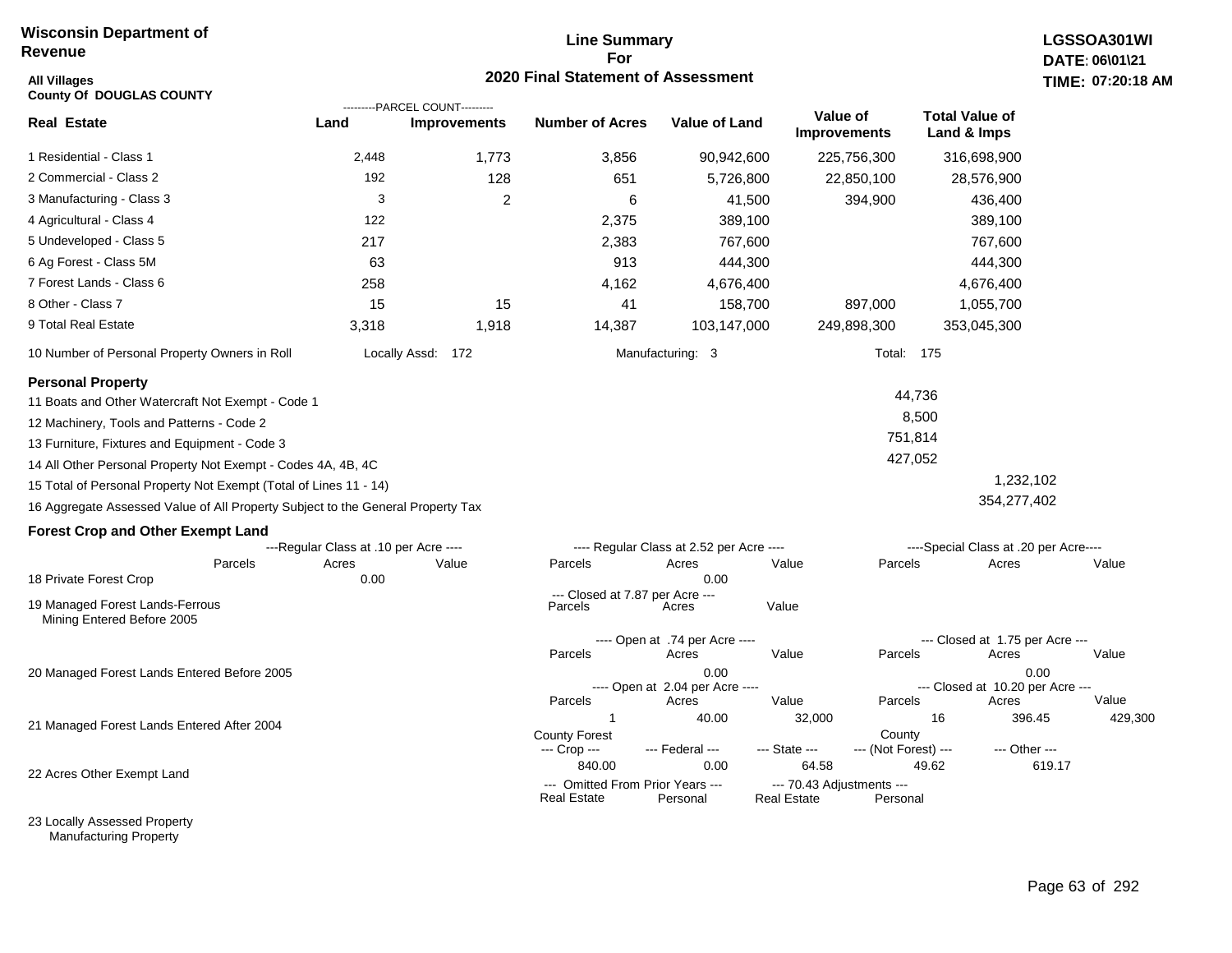| <b>Wisconsin Department of</b><br>Revenue                                       |                                                |                                                       |                                              | <b>Line Summary</b><br>For                        |                                        |                                          | LGSSOA301WI                                      |                   |  |
|---------------------------------------------------------------------------------|------------------------------------------------|-------------------------------------------------------|----------------------------------------------|---------------------------------------------------|----------------------------------------|------------------------------------------|--------------------------------------------------|-------------------|--|
| <b>All Cities</b>                                                               |                                                | 2020 Final Statement of Assessment                    |                                              |                                                   |                                        |                                          |                                                  |                   |  |
| <b>County Of DOUGLAS COUNTY</b>                                                 |                                                |                                                       |                                              |                                                   |                                        |                                          | DATE: 06/01/21                                   | TIME: 07:20:18 AM |  |
| <b>Real Estate</b>                                                              | Land                                           | ---------PARCEL COUNT---------<br><b>Improvements</b> | <b>Number of Acres</b>                       | <b>Value of Land</b>                              | <b>Value of</b><br><b>Improvements</b> | <b>Total Value of</b><br>Land & Imps     |                                                  |                   |  |
| 1 Residential - Class 1                                                         | 9,371                                          | 8,226                                                 | 2,789                                        | 151,589,000                                       | 833,664,400                            | 985,253,400                              |                                                  |                   |  |
| 2 Commercial - Class 2                                                          | 1,615                                          | 933                                                   | 2,663                                        | 102,048,900                                       | 421,208,900                            | 523,257,800                              |                                                  |                   |  |
| 3 Manufacturing - Class 3                                                       | 95                                             | 50                                                    | 887                                          | 12,499,300                                        |                                        | 61,286,900                               | 73,786,200                                       |                   |  |
| 4 Agricultural - Class 4                                                        | 19                                             |                                                       | 126                                          | 21,800                                            |                                        |                                          | 21,800                                           |                   |  |
| 5 Undeveloped - Class 5<br>6 Ag Forest - Class 5M                               | 38                                             |                                                       | 30                                           |                                                   | 78,100                                 |                                          | 78,100                                           |                   |  |
| 7 Forest Lands - Class 6                                                        |                                                |                                                       |                                              |                                                   |                                        |                                          |                                                  |                   |  |
| 8 Other - Class 7                                                               |                                                |                                                       |                                              |                                                   |                                        |                                          |                                                  |                   |  |
| 9 Total Real Estate                                                             | 11,138                                         | 9,209                                                 | 6,495                                        | 266,237,100                                       | 1,316,160,200                          | 1,582,397,300                            |                                                  |                   |  |
| 10 Number of Personal Property Owners in Roll                                   |                                                | Locally Assd: 714                                     |                                              | Manufacturing: 38                                 |                                        | Total: 752                               |                                                  |                   |  |
| <b>Personal Property</b>                                                        |                                                |                                                       |                                              |                                                   |                                        |                                          |                                                  |                   |  |
| 11 Boats and Other Watercraft Not Exempt - Code 1                               |                                                |                                                       |                                              |                                                   |                                        | 1,101,900                                |                                                  |                   |  |
| 12 Machinery, Tools and Patterns - Code 2                                       |                                                |                                                       |                                              |                                                   |                                        | 38,896,100                               |                                                  |                   |  |
| 13 Furniture, Fixtures and Equipment - Code 3                                   |                                                |                                                       |                                              |                                                   |                                        | 36,860,400                               |                                                  |                   |  |
| 14 All Other Personal Property Not Exempt - Codes 4A, 4B, 4C                    |                                                |                                                       |                                              |                                                   |                                        | 30,688,200                               |                                                  |                   |  |
| 15 Total of Personal Property Not Exempt (Total of Lines 11 - 14)               |                                                |                                                       |                                              |                                                   |                                        |                                          | 107,546,600                                      |                   |  |
| 16 Aggregate Assessed Value of All Property Subject to the General Property Tax |                                                |                                                       |                                              |                                                   |                                        |                                          | 1,689,943,900                                    |                   |  |
| <b>Forest Crop and Other Exempt Land</b>                                        |                                                |                                                       |                                              |                                                   |                                        |                                          |                                                  |                   |  |
| Parcels                                                                         | ---Regular Class at .10 per Acre ----<br>Acres | Value                                                 | Parcels                                      | ---- Regular Class at 2.52 per Acre ----<br>Acres | Value                                  | Parcels                                  | ----Special Class at .20 per Acre----<br>Acres   | Value             |  |
| 18 Private Forest Crop                                                          | 0.00                                           |                                                       |                                              | 0.00                                              |                                        |                                          |                                                  |                   |  |
| 19 Managed Forest Lands-Ferrous<br>Mining Entered Before 2005                   |                                                |                                                       | Parcels                                      | --- Closed at 7.87 per Acre ---<br>Acres          | Value                                  |                                          |                                                  |                   |  |
| 20 Managed Forest Lands Entered Before 2005                                     |                                                |                                                       | Parcels                                      | ---- Open at .74 per Acre ----<br>Acres<br>0.00   | Value                                  | Parcels                                  | --- Closed at 1.75 per Acre ---<br>Acres<br>0.00 | Value             |  |
|                                                                                 |                                                |                                                       |                                              | ---- Open at 2.04 per Acre ----                   |                                        |                                          | --- Closed at 10.20 per Acre ---                 |                   |  |
|                                                                                 |                                                |                                                       | Parcels                                      | Acres                                             | Value                                  | Parcels                                  | Acres                                            | Value             |  |
| 21 Managed Forest Lands Entered After 2004                                      |                                                |                                                       |                                              | 0.00                                              |                                        |                                          | 0.00                                             |                   |  |
| 22 Acres Other Exempt Land                                                      |                                                |                                                       | <b>County Forest</b><br>--- Crop ---<br>0.00 | --- Federal ---<br>41.65                          | --- State ---<br>369.07                | County<br>--- (Not Forest) ---<br>109.60 | --- Other ---<br>693.34                          |                   |  |
|                                                                                 |                                                |                                                       |                                              | --- Omitted From Prior Years ---                  |                                        | --- 70.43 Adjustments ---                |                                                  |                   |  |
| 23 Locally Assessed Property                                                    |                                                |                                                       | <b>Real Estate</b>                           | Personal                                          | <b>Real Estate</b><br>$-4,723,911$     | Personal<br>$-2,646,000$                 |                                                  |                   |  |
| <b>Manufacturing Property</b>                                                   |                                                |                                                       |                                              |                                                   |                                        | $-2,455,900$                             |                                                  |                   |  |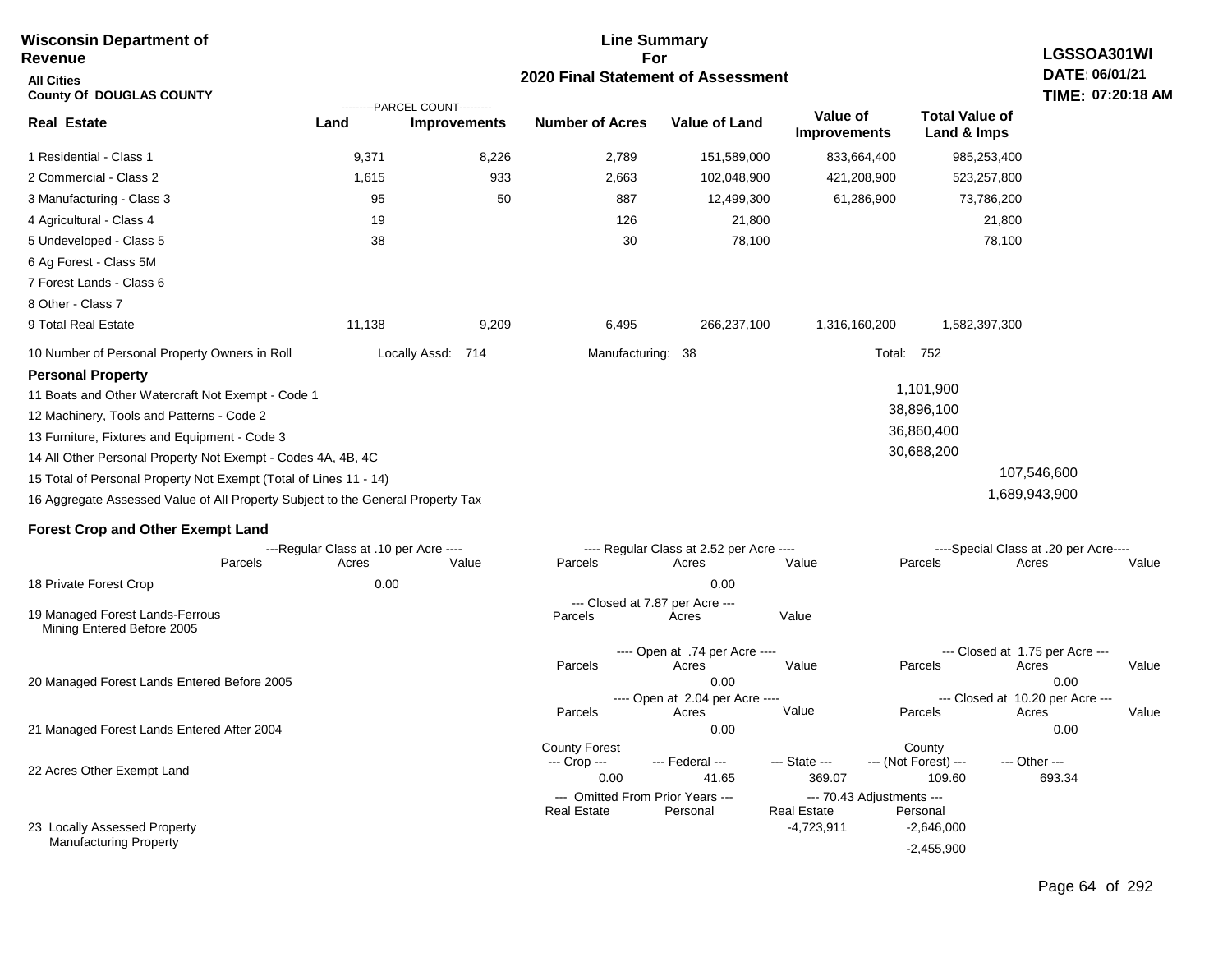#### **All Municipalities TIME: County Of DUNN COUNTY**

#### **Line Summary For 2020 Final Statement of Assessment**

**LGSSOA301WI DATE: 06/01/21 07:20:18 AM**

|                                                                                 |        | ---------PARCEL COUNT---------        |                                      |                                          |                                 |                                      |                                           |            |
|---------------------------------------------------------------------------------|--------|---------------------------------------|--------------------------------------|------------------------------------------|---------------------------------|--------------------------------------|-------------------------------------------|------------|
| <b>Real Estate</b>                                                              | Land   | <b>Improvements</b>                   | <b>Number of Acres</b>               | <b>Value of Land</b>                     | Value of<br><b>Improvements</b> | <b>Total Value of</b><br>Land & Imps |                                           |            |
| 1 Residential - Class 1                                                         | 15,540 | 13,384                                | 23,664                               | 280,790,900                              | 1,604,231,700                   | 1,885,022,600                        |                                           |            |
| 2 Commercial - Class 2                                                          | 1,400  | 1,161                                 | 2,866                                | 75,195,300                               | 415,342,700                     | 490,538,000                          |                                           |            |
| 3 Manufacturing - Class 3                                                       | 90     | 67                                    | 1,063                                | 14,703,500                               | 115,815,900                     | 130,519,400                          |                                           |            |
| 4 Agricultural - Class 4                                                        | 13,500 |                                       | 284,469                              | 39,240,150                               |                                 | 39,240,150                           |                                           |            |
| 5 Undeveloped - Class 5                                                         | 7,066  |                                       | 36,185                               | 19,681,900                               |                                 | 19,681,900                           |                                           |            |
| 6 Ag Forest - Class 5M                                                          | 5,586  |                                       | 71,263                               | 81,084,300                               |                                 | 81,084,300                           |                                           |            |
| 7 Forest Lands - Class 6                                                        | 2,073  |                                       | 31,288                               | 69,223,350                               |                                 | 69,223,350                           |                                           |            |
| 8 Other - Class 7                                                               | 1,579  | 1,675                                 | 3,450                                | 15,737,900                               | 170,637,000                     | 186,374,900                          |                                           |            |
| 9 Total Real Estate                                                             | 46,834 | 16,287                                | 454,248                              | 595,657,300                              | 2,306,027,300                   | 2,901,684,600                        |                                           |            |
| 10 Number of Personal Property Owners in Roll                                   |        | Locally Assd:<br>1,171                |                                      | Manufacturing: 72                        |                                 | Total: 1,243                         |                                           |            |
| <b>Personal Property</b>                                                        |        |                                       |                                      |                                          |                                 |                                      |                                           |            |
| 11 Boats and Other Watercraft Not Exempt - Code 1                               |        |                                       |                                      |                                          |                                 | 4,200                                |                                           |            |
| 12 Machinery, Tools and Patterns - Code 2                                       |        |                                       |                                      |                                          |                                 | 19,289,000                           |                                           |            |
| 13 Furniture, Fixtures and Equipment - Code 3                                   |        |                                       |                                      |                                          |                                 | 40,187,493                           |                                           |            |
| 14 All Other Personal Property Not Exempt - Codes 4A, 4B, 4C                    |        |                                       |                                      |                                          |                                 | 16,625,341                           |                                           |            |
| 15 Total of Personal Property Not Exempt (Total of Lines 11 - 14)               |        |                                       |                                      |                                          |                                 | 76,106,034                           |                                           |            |
| 16 Aggregate Assessed Value of All Property Subject to the General Property Tax |        |                                       |                                      |                                          |                                 | 2,977,790,634                        |                                           |            |
| <b>Forest Crop and Other Exempt Land</b>                                        |        |                                       |                                      |                                          |                                 |                                      |                                           |            |
|                                                                                 |        | ---Regular Class at .10 per Acre ---- |                                      | ---- Regular Class at 2.52 per Acre ---- |                                 |                                      | ----Special Class at .20 per Acre----     |            |
| Parcels                                                                         | Acres  | Value                                 | Parcels                              | Acres                                    | Value                           | Parcels                              | Acres                                     | Value      |
| 18 Private Forest Crop<br>10                                                    | 194.00 | 419,500                               | 10                                   | 403.73                                   | 900,400                         |                                      | 0.00                                      |            |
| 19 Managed Forest Lands - Ferrous<br>Mining Entered Before 2005                 |        |                                       | Parcels                              | --- Closed at 7.87 per Acre ---<br>Acres | Value                           |                                      |                                           |            |
|                                                                                 |        |                                       |                                      | ---- Open at .74 per Acre ----           |                                 |                                      | --- Closed at 1.75 per Acre ---           |            |
|                                                                                 |        |                                       | Parcels                              | Acres                                    | Value                           | Parcels                              | Acres                                     | Value      |
| 20 Managed Forest Lands Entered Before 2005                                     |        |                                       | 145                                  | 3.661.43                                 | 7,651,300                       | 913                                  | 23,009.66                                 | 44,302,900 |
|                                                                                 |        |                                       | Parcels                              | ---- Open at 2.04 per Acre ----<br>Acres | Value                           | Parcels                              | --- Closed at 10.20 per Acre ---<br>Acres | Value      |
| 21 Managed Forest Lands Entered After 2004                                      |        |                                       | 142                                  | 4,442.14                                 | 9,700,800                       | 970                                  | 25,469.46                                 | 50,506,600 |
|                                                                                 |        |                                       | <b>County Forest</b><br>--- Crop --- | --- Federal ---                          | --- State ---                   | County<br>--- (Not Forest) ---       | --- Other ---                             |            |

204,700

22 Acres Other Exempt Land

23 Locally Assessed Property Manufacturing Property

| Parcels        | Acres                           | Value |
|----------------|---------------------------------|-------|
|                | 0.00                            |       |
|                |                                 |       |
|                |                                 |       |
|                | --- Closed at 1.75 per Acre --- |       |
| <b>Doroolo</b> | $\Lambda$                       | 1/n!  |

50,506,600 0.00 1,348.71 18,508.59 5,066.94 6,403.56 Acre ---

--- Omitted From Prior Years --- ---- ---- ---- ---- --- 70.43 Adjustments ---

Real Estate Personal **Real Estate** Personal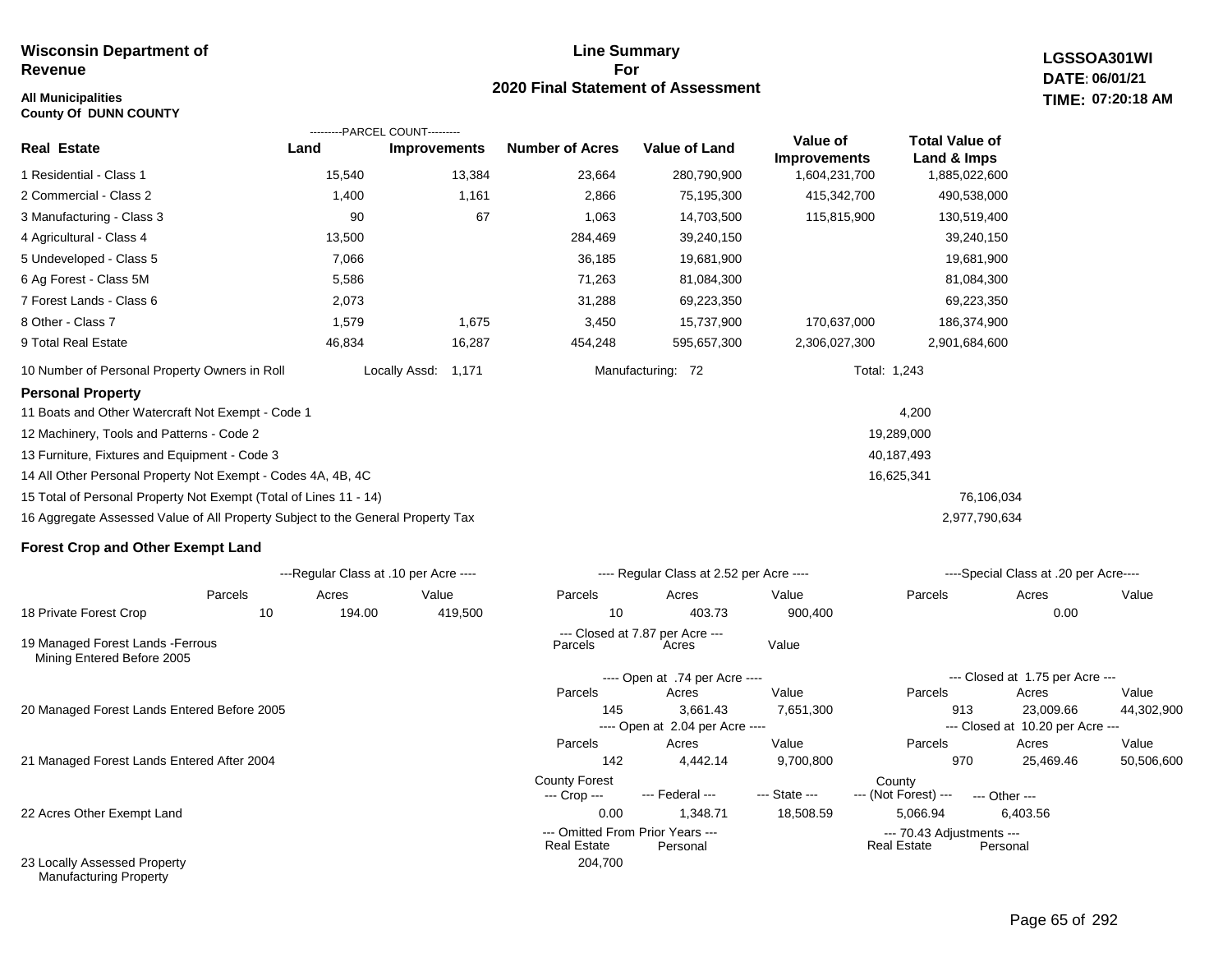#### **Line Summary For 2020 Final Statement of Assessment**

#### **All Towns County Of DUNN COUNTY**

|                                                                                 |                                       | ---------PARCEL COUNT--------- |                               |                                              | Value of            | <b>Total Value of</b>                           |                                           |            |
|---------------------------------------------------------------------------------|---------------------------------------|--------------------------------|-------------------------------|----------------------------------------------|---------------------|-------------------------------------------------|-------------------------------------------|------------|
| <b>Real Estate</b>                                                              | Land                                  | <b>Improvements</b>            | <b>Number of Acres</b>        | <b>Value of Land</b>                         | <b>Improvements</b> | Land & Imps                                     |                                           |            |
| 1 Residential - Class 1                                                         | 10,373                                | 8,872                          | 22,435                        | 202,297,100                                  | 1,117,626,100       | 1,319,923,200                                   |                                           |            |
| 2 Commercial - Class 2                                                          | 345                                   | 239                            | 1,690                         | 10,054,600                                   | 35,427,300          | 45,481,900                                      |                                           |            |
| 3 Manufacturing - Class 3                                                       | 23                                    | 11                             | 551                           | 2,990,700                                    | 15,811,600          | 18,802,300                                      |                                           |            |
| 4 Agricultural - Class 4                                                        | 13,173                                |                                | 279,596                       | 38,510,650                                   |                     | 38,510,650                                      |                                           |            |
| 5 Undeveloped - Class 5                                                         | 6,945                                 |                                | 35,444                        | 19,025,900                                   |                     | 19,025,900                                      |                                           |            |
| 6 Ag Forest - Class 5M                                                          | 5,520                                 |                                | 70,582                        | 80,341,700                                   |                     | 80,341,700                                      |                                           |            |
| 7 Forest Lands - Class 6                                                        | 2,016                                 |                                | 30,773                        | 67,950,950                                   |                     | 67,950,950                                      |                                           |            |
| 8 Other - Class 7                                                               | 1,547                                 | 1,644                          | 3,383                         | 15,404,000                                   | 167,753,200         | 183, 157, 200                                   |                                           |            |
| 9 Total Real Estate                                                             | 39,942                                | 10,766                         | 444,454                       | 436,575,600                                  | 1,336,618,200       | 1,773,193,800                                   |                                           |            |
| 10 Number of Personal Property Owners in Roll                                   |                                       | Locally Assd: 315              |                               | Manufacturing:<br>- 20                       | <b>Total: 335</b>   |                                                 |                                           |            |
| <b>Personal Property</b>                                                        |                                       |                                |                               |                                              |                     |                                                 |                                           |            |
| 11 Boats and Other Watercraft Not Exempt - Code 1                               |                                       |                                |                               |                                              |                     | 2,000                                           |                                           |            |
| 12 Machinery, Tools and Patterns - Code 2                                       |                                       |                                |                               |                                              |                     | 5,440,200                                       |                                           |            |
| 13 Furniture, Fixtures and Equipment - Code 3                                   |                                       |                                |                               |                                              |                     | 776,718                                         |                                           |            |
| 14 All Other Personal Property Not Exempt - Codes 4A, 4B, 4C                    |                                       |                                |                               |                                              |                     | 8,340,741                                       |                                           |            |
| 15 Total of Personal Property Not Exempt (Total of Lines 11 - 14)               |                                       |                                |                               |                                              |                     |                                                 | 14,559,659                                |            |
| 16 Aggregate Assessed Value of All Property Subject to the General Property Tax |                                       |                                |                               |                                              |                     |                                                 | 1,787,753,459                             |            |
| <b>Forest Crop and Other Exempt Land</b>                                        |                                       |                                |                               |                                              |                     |                                                 |                                           |            |
|                                                                                 | ---Regular Class at .10 per Acre ---- |                                |                               | ---- Regular Class at 2.52 per Acre ----     |                     |                                                 | ----Special Class at .20 per Acre----     |            |
|                                                                                 | Parcels<br>Acres                      | Value                          | Parcels                       | Acres                                        | Value               | Parcels                                         | Acres                                     | Value      |
| 18 Private Forest Crop                                                          | 10                                    | 194.00<br>419,500              | 10                            | 403.73                                       | 900,400             |                                                 | 0.00                                      |            |
| 19 Managed Forest Lands - Ferrous<br>Mining Entered Before 2005                 |                                       |                                | --- Closed at 7.87<br>Parcels | per Acre ---<br>Acres                        | Value               |                                                 |                                           |            |
|                                                                                 |                                       |                                |                               | ---- Open at .74 per Acre ----               |                     |                                                 | --- Closed at 1.75 per Acre ---           |            |
|                                                                                 |                                       |                                | Parcels                       | Acres                                        | Value               | Parcels                                         | Acres                                     | Value      |
| 20 Managed Forest Lands Entered Before 2005                                     |                                       |                                | 145                           | 3,661.43                                     | 7,651,300           | 911                                             | 22,986.66                                 | 44,279,900 |
|                                                                                 |                                       |                                | Parcels                       | ---- Open at 2.04 per Acre ----<br>Acres     | Value               | Parcels                                         | --- Closed at 10.20 per Acre ---<br>Acres | Value      |
| 21 Managed Forest Lands Entered After 2004                                      |                                       |                                | 142                           | 4,442.14                                     | 9,700,800           | 963                                             | 25,289.64                                 | 50,119,100 |
|                                                                                 |                                       |                                | <b>County Forest</b>          |                                              |                     | County                                          |                                           |            |
|                                                                                 |                                       |                                | --- Crop ---                  | --- Federal ---                              | --- State ---       | --- (Not Forest) ---                            | --- Other ---                             |            |
| 22 Acres Other Exempt Land                                                      |                                       |                                | 0.00                          | 1,348.71                                     | 18,041.20           | 4,487.37                                        | 3,109.37                                  |            |
|                                                                                 |                                       |                                | <b>Real Estate</b>            | --- Omitted From Prior Years ---<br>Personal |                     | --- 70.43 Adjustments ---<br><b>Real Estate</b> | Personal                                  |            |
| 23 Locally Assessed Property                                                    |                                       |                                |                               |                                              |                     |                                                 |                                           |            |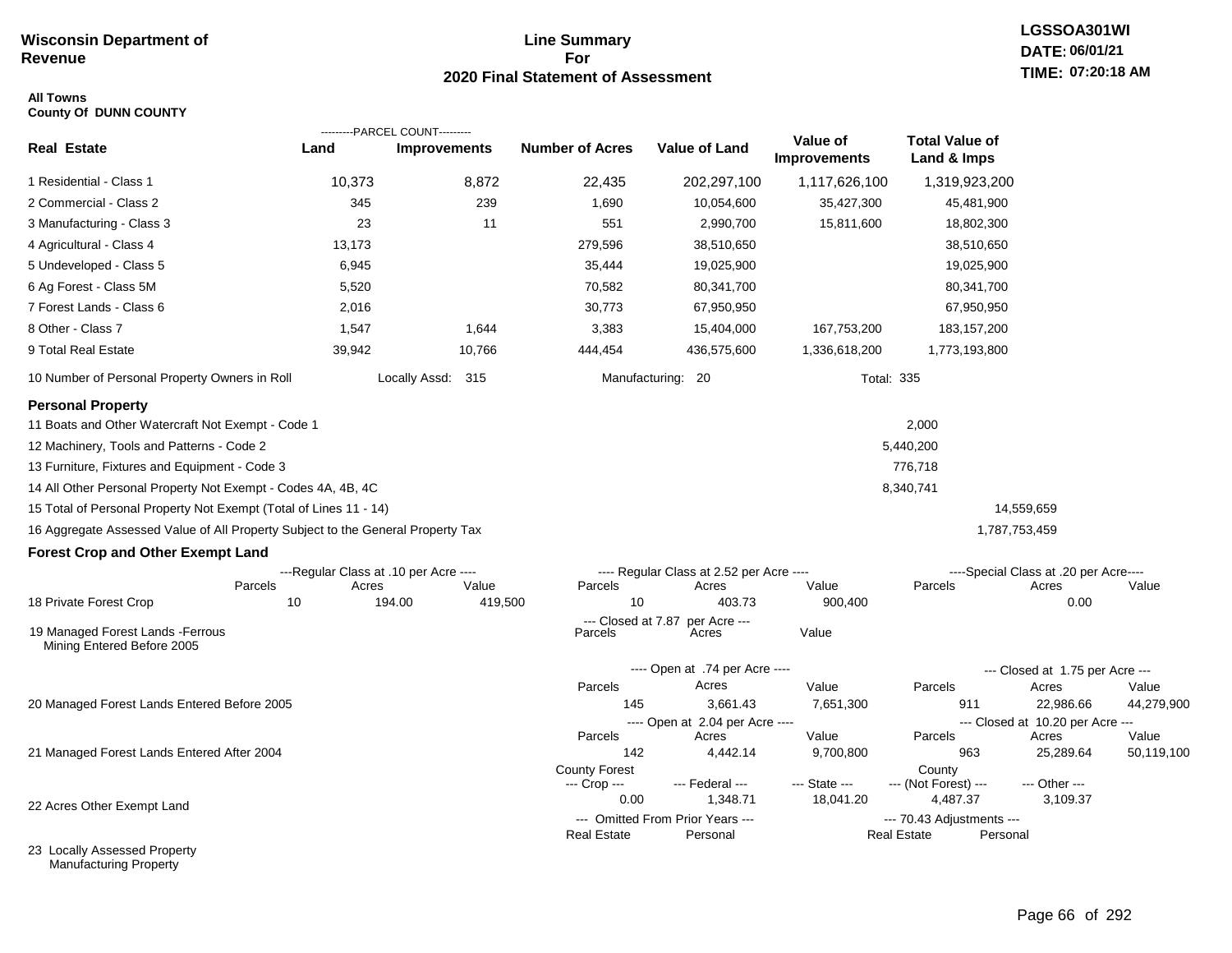#### **Line Summary For 2020 Final Statement of Assessment**

| <b>All Villages</b><br><b>County Of DUNN COUNTY</b>                             |                                       |                                                       | <b>2020 Final Statement of Assessment</b>              |                                          |                                                 |                                |                                       |          | TIME: 07:20:18 |
|---------------------------------------------------------------------------------|---------------------------------------|-------------------------------------------------------|--------------------------------------------------------|------------------------------------------|-------------------------------------------------|--------------------------------|---------------------------------------|----------|----------------|
| <b>Real Estate</b>                                                              | Land                                  | ---------PARCEL COUNT---------<br><b>Improvements</b> | <b>Number of Acres</b>                                 | <b>Value of Land</b>                     | Value of<br><b>Improvements</b>                 |                                | <b>Total Value of</b><br>Land & Imps  |          |                |
| 1 Residential - Class 1                                                         | 1,748                                 | 1,408                                                 | 583                                                    | 15,694,400                               |                                                 | 120,005,500                    | 135,699,900                           |          |                |
| 2 Commercial - Class 2                                                          | 276                                   | 201                                                   | 246                                                    | 3,897,800                                |                                                 | 25,192,700                     | 29,090,500                            |          |                |
| 3 Manufacturing - Class 3                                                       | 28                                    | 25                                                    | 68                                                     | 602,000                                  |                                                 | 7,955,600                      | 8,557,600                             |          |                |
| 4 Agricultural - Class 4                                                        | 256                                   |                                                       | 3,970                                                  | 577,400                                  |                                                 |                                | 577,400                               |          |                |
| 5 Undeveloped - Class 5                                                         | 84                                    |                                                       | 431                                                    | 237,200                                  |                                                 |                                | 237,200                               |          |                |
| 6 Ag Forest - Class 5M                                                          | 51                                    |                                                       | 558                                                    | 593,200                                  |                                                 |                                | 593,200                               |          |                |
| 7 Forest Lands - Class 6                                                        | 34                                    |                                                       | 370                                                    | 954,300                                  |                                                 |                                | 954,300                               |          |                |
| 8 Other - Class 7                                                               | 31                                    | 30                                                    | 66                                                     | 333,800                                  |                                                 | 2,866,500                      | 3,200,300                             |          |                |
| 9 Total Real Estate                                                             | 2,508                                 | 1.664                                                 | 6,292                                                  | 22,890,100                               |                                                 | 156,020,300                    | 178,910,400                           |          |                |
| 10 Number of Personal Property Owners in Roll                                   |                                       | Locally Assd: 194                                     |                                                        | Manufacturing: 18                        |                                                 | Total: 212                     |                                       |          |                |
| <b>Personal Property</b>                                                        |                                       |                                                       |                                                        |                                          |                                                 |                                |                                       |          |                |
| 11 Boats and Other Watercraft Not Exempt - Code 1                               |                                       |                                                       |                                                        |                                          |                                                 |                                | 2,200                                 |          |                |
| 12 Machinery, Tools and Patterns - Code 2                                       |                                       |                                                       |                                                        |                                          |                                                 | 2,215,900                      |                                       |          |                |
| 13 Furniture, Fixtures and Equipment - Code 3                                   |                                       |                                                       |                                                        |                                          |                                                 | 1,107,175                      |                                       |          |                |
| 14 All Other Personal Property Not Exempt - Codes 4A, 4B, 4C                    |                                       |                                                       |                                                        |                                          |                                                 | 1,794,700                      |                                       |          |                |
| 15 Total of Personal Property Not Exempt (Total of Lines 11 - 14)               |                                       |                                                       |                                                        |                                          |                                                 |                                | 5,119,975                             |          |                |
| 16 Aggregate Assessed Value of All Property Subject to the General Property Tax |                                       |                                                       |                                                        |                                          |                                                 |                                | 184,030,375                           |          |                |
| <b>Forest Crop and Other Exempt Land</b>                                        |                                       |                                                       |                                                        |                                          |                                                 |                                |                                       |          |                |
|                                                                                 | ---Regular Class at .10 per Acre ---- |                                                       |                                                        | ---- Regular Class at 2.52 per Acre ---- |                                                 |                                | ----Special Class at .20 per Acre---- |          |                |
| Parcels                                                                         | Acres                                 | Value                                                 | Parcels                                                | Acres<br>0.00                            | Value                                           | Parcels                        | Acres                                 |          | Value          |
| 18 Private Forest Crop                                                          | 0.00                                  |                                                       | --- Closed at 7.87 per Acre ---                        |                                          |                                                 |                                |                                       |          |                |
| 19 Managed Forest Lands-Ferrous<br>Mining Entered Before 2005                   |                                       |                                                       | Parcels                                                | Acres                                    | Value                                           |                                |                                       |          |                |
|                                                                                 |                                       |                                                       |                                                        | ---- Open at .74 per Acre ----           |                                                 |                                | --- Closed at 1.75 per Acre ---       |          |                |
|                                                                                 |                                       |                                                       | Parcels                                                | Acres                                    | Value                                           | Parcels                        | Acres                                 |          | Value          |
| 20 Managed Forest Lands Entered Before 2005                                     |                                       |                                                       |                                                        | 0.00<br>---- Open at 2.04 per Acre ----  |                                                 |                                | 2<br>--- Closed at 10.20 per Acre --- | 23.00    | 23,000         |
|                                                                                 |                                       |                                                       | Parcels                                                | Acres                                    | Value                                           | Parcels                        | Acres                                 |          | Value          |
| 21 Managed Forest Lands Entered After 2004                                      |                                       |                                                       |                                                        | 0.00                                     |                                                 |                                | $\overline{7}$                        | 179.82   | 387,500        |
|                                                                                 |                                       |                                                       | <b>County Forest</b><br>--- Crop ---                   | --- Federal ---                          | --- State ---                                   | County<br>--- (Not Forest) --- | --- Other ---                         |          |                |
| 22 Acres Other Exempt Land                                                      |                                       |                                                       | 0.00                                                   | 0.00                                     | 69.03                                           |                                | 52.36                                 | 1,187.70 |                |
|                                                                                 |                                       |                                                       | --- Omitted From Prior Years ---<br><b>Real Estate</b> | Personal                                 | --- 70.43 Adjustments ---<br><b>Real Estate</b> | Personal                       |                                       |          |                |

23 Locally Assessed Property Manufacturing Property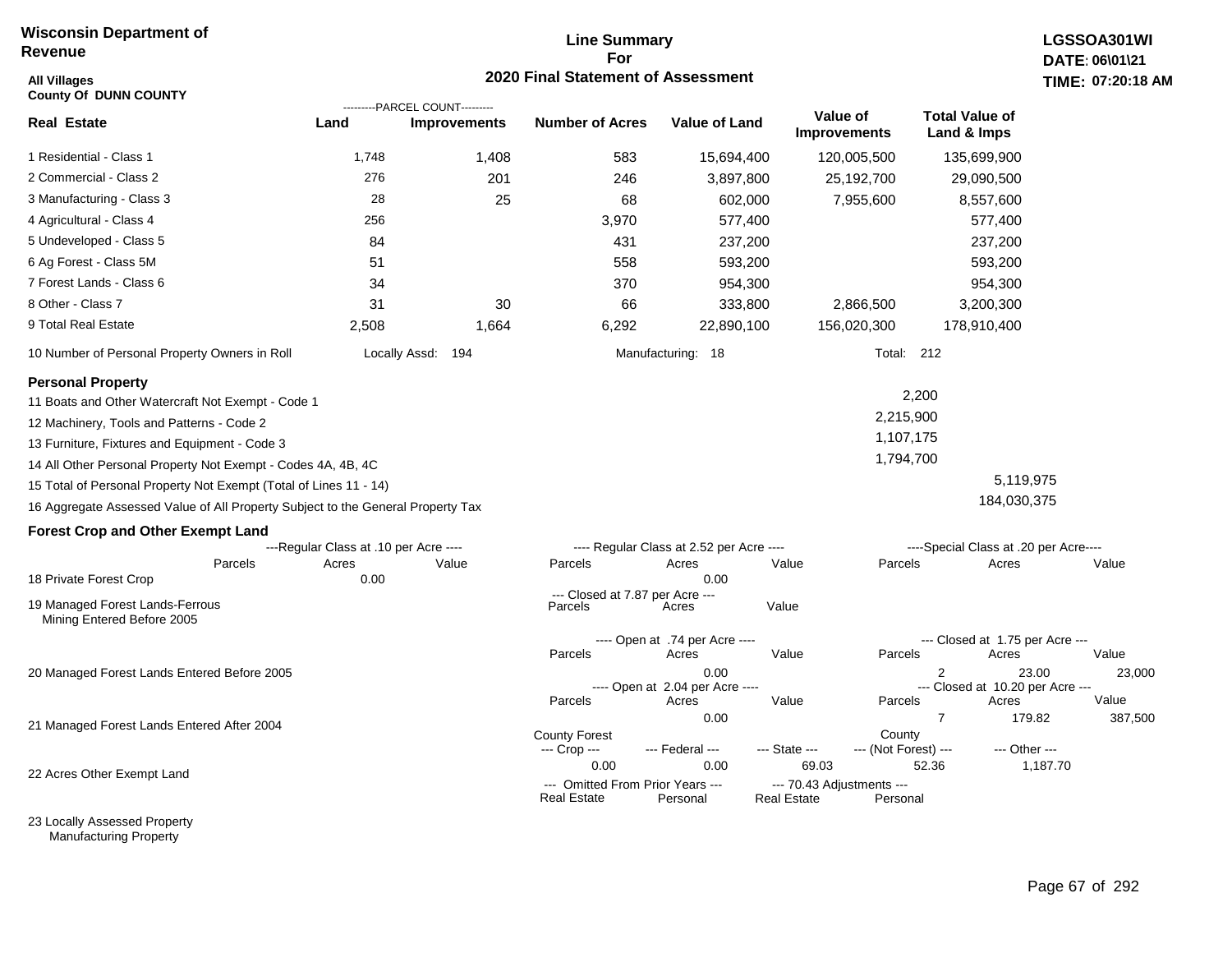#### **For 2020 Final Statement of Assessment Revenue All Cities County Of DUNN COUNTY LGSSOA301WI DATE: 06/01/21 TIME: 07:20:18 AM Real Estate** 1 Residential - Class 1 2 Commercial - Class 2 3 Manufacturing - Class 3 4 Agricultural - Class 4 5 Undeveloped - Class 5 6 Ag Forest - Class 5M 7 Forest Lands - Class 6 8 Other - Class 7 9 Total Real Estate 10 Number of Personal Property Owners in Roll 3,419 3,104 646 62,799,400 366,600,100 429,399,500 **Land Improvements Number of Acres Value of Land Value of Improvements Total Value of Land & Imps** 779 39 71 37 15 23 1 4,384 721 31 1 3,857 930 444 903 310 123 145 1 3,502 61,242,900 11,110,800 152,100 418,800 149,400 318,100 100 136,191,600 354,722,700 92,048,700 17,300 813,388,800 415,965,600 103,159,500 152,100 418,800 149,400 318,100 17,400 949,580,400 Locally Assd: 662 Manufacturing: 34 Total: 696 **Personal Property** 11 Boats and Other Watercraft Not Exempt - Code 1 12 Machinery, Tools and Patterns - Code 2 13 Furniture, Fixtures and Equipment - Code 3 14 All Other Personal Property Not Exempt - Codes 4A, 4B, 4C 15 Total of Personal Property Not Exempt (Total of Lines 11 - 14) 16 Aggregate Assessed Value of All Property Subject to the General Property Tax 11,632,900 38,303,600 6,489,900 56,426,400 1,006,006,800 **Forest Crop and Other Exempt Land** ---Regular Class at .10 per Acre ---- ---- Regular Class at 2.52 per Acre ---- ----Special Class at .20 per Acre---- 18 Private Forest Crop 20 Managed Forest Lands Entered Before 2005 21 Managed Forest Lands Entered After 2004 Parcels 0.00 0.00 Acres Value Parcels Acres Value Parcels Acres Value ---- Open at .74 per Acre<br>Acres Parcels 0.00 0.00 Acres Value Parcels Acres Value --- Closed at 1.75 per Acre --- ---- Open at 2.04 per Acre ---- --- Closed at 10.20 per Acre --- Parcels 0.00 0.00 Acres **Value Parcels Acres Value** County Forest County County --- Crop --- 0.00 0.00 398.36 527.21 2,106.49 --- Federal --- - --- State --- --- (Not Forest) --- --- Other ---22 Acres Other Exempt Land --- Omitted From Prior Years ---<br>Real Estate Personal Personal Real Estate Personal 204,700 **Real Estate** ---------PARCEL COUNT--------- 19 Managed Forest Lands-Ferrous Mining Entered Before 2005 --- Closed at 7.87 per Acre ---<br>rcels Acres Parcels **Acres** Value

**Line Summary**

23 Locally Assessed Property Manufacturing Property

**Wisconsin Department of**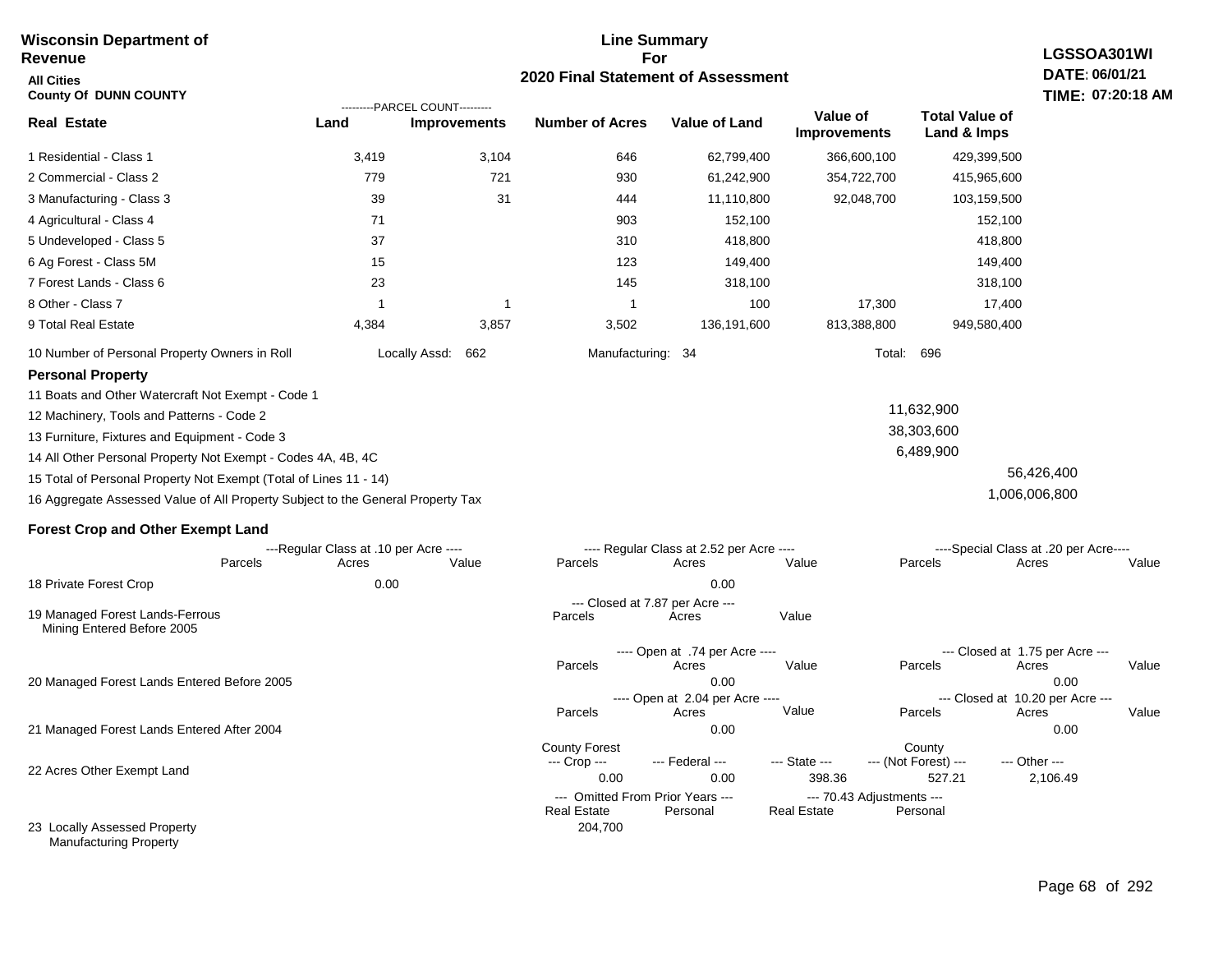Manufacturing Property

#### **Line Summary For 2020 Final Statement of Assessment All Municipalities TIME:**

**LGSSOA301WI DATE: 06/01/21 07:20:18 AM**

| <b>County Of EAU CLAIRE COUNTY</b>                                              |                                       |                                                       |                        |                                              |                                      |                                          |                                               |            |
|---------------------------------------------------------------------------------|---------------------------------------|-------------------------------------------------------|------------------------|----------------------------------------------|--------------------------------------|------------------------------------------|-----------------------------------------------|------------|
| <b>Real Estate</b>                                                              | Land                                  | ---------PARCEL COUNT---------<br><b>Improvements</b> | <b>Number of Acres</b> | <b>Value of Land</b>                         | Value of                             | <b>Total Value of</b>                    |                                               |            |
| 1 Residential - Class 1                                                         | 34,634                                | 31,609                                                | 32,085                 | 1,060,755,950                                | <b>Improvements</b><br>4,655,218,100 | Land & Imps<br>5,715,974,050             |                                               |            |
| 2 Commercial - Class 2                                                          | 3,216                                 | 2,763                                                 | 6,001                  | 564,118,900                                  | 1,855,988,300                        | 2,420,107,200                            |                                               |            |
| 3 Manufacturing - Class 3                                                       | 129                                   | 90                                                    | 1,749                  | 26,183,900                                   | 184,048,100                          | 210,232,000                              |                                               |            |
| 4 Agricultural - Class 4                                                        | 7,218                                 |                                                       | 152,254                | 21,650,950                                   |                                      | 21,650,950                               |                                               |            |
| 5 Undeveloped - Class 5                                                         | 5,017                                 |                                                       | 30,839                 | 22,252,600                                   |                                      | 22,252,600                               |                                               |            |
| 6 Ag Forest - Class 5M                                                          | 3,316                                 |                                                       | 37,377                 | 48,292,650                                   |                                      | 48,292,650                               |                                               |            |
| 7 Forest Lands - Class 6                                                        | 2,365                                 |                                                       | 36,376                 | 90,211,150                                   |                                      | 90,211,150                               |                                               |            |
| 8 Other - Class 7                                                               | 1,228                                 | 1,241                                                 | 2,498                  | 14,042,900                                   | 133,373,100                          | 147,416,000                              |                                               |            |
| 9 Total Real Estate                                                             | 57,123                                | 35,703                                                | 299,179                | 1,847,509,000                                | 6,828,627,600                        | 8,676,136,600                            |                                               |            |
| 10 Number of Personal Property Owners in Roll                                   |                                       | Locally Assd: 2,978                                   |                        | Manufacturing: 91                            |                                      | Total: 3,069                             |                                               |            |
| <b>Personal Property</b>                                                        |                                       |                                                       |                        |                                              |                                      |                                          |                                               |            |
| 11 Boats and Other Watercraft Not Exempt - Code 1                               |                                       |                                                       |                        |                                              |                                      | 200                                      |                                               |            |
| 12 Machinery, Tools and Patterns - Code 2                                       |                                       |                                                       |                        |                                              |                                      | 32,468,700                               |                                               |            |
| 13 Furniture, Fixtures and Equipment - Code 3                                   |                                       |                                                       |                        |                                              |                                      | 120,381,141                              |                                               |            |
| 14 All Other Personal Property Not Exempt - Codes 4A, 4B, 4C                    |                                       |                                                       |                        |                                              |                                      | 43,268,757                               |                                               |            |
| 15 Total of Personal Property Not Exempt (Total of Lines 11 - 14)               |                                       |                                                       |                        |                                              |                                      |                                          | 196,118,798                                   |            |
| 16 Aggregate Assessed Value of All Property Subject to the General Property Tax |                                       |                                                       |                        |                                              |                                      |                                          | 8,872,255,398                                 |            |
| <b>Forest Crop and Other Exempt Land</b>                                        |                                       |                                                       |                        |                                              |                                      |                                          |                                               |            |
|                                                                                 | ---Regular Class at .10 per Acre ---- |                                                       |                        | ---- Regular Class at 2.52 per Acre ----     |                                      |                                          | ----Special Class at .20 per Acre----         |            |
| Parcels                                                                         | Acres                                 | Value                                                 | Parcels                | Acres                                        | Value                                | Parcels                                  | Acres                                         | Value      |
| 18 Private Forest Crop                                                          | 0.00                                  |                                                       | $\overline{2}$         | 80.00                                        | 144,000                              |                                          | 0.00                                          |            |
| 19 Managed Forest Lands - Ferrous<br>Mining Entered Before 2005                 |                                       |                                                       | Parcels                | --- Closed at 7.87 per Acre ---<br>Acres     | Value                                |                                          |                                               |            |
|                                                                                 |                                       |                                                       |                        | ---- Open at .74 per Acre ----               |                                      |                                          | --- Closed at 1.75 per Acre ---               |            |
|                                                                                 |                                       |                                                       | Parcels                | Acres                                        | Value                                | Parcels                                  | Acres                                         | Value      |
| 20 Managed Forest Lands Entered Before 2005                                     |                                       |                                                       | 116                    | 4,123.56<br>---- Open at 2.04 per Acre ----  | 8,575,700                            | 511                                      | 13,406.27<br>--- Closed at 10.20 per Acre --- | 28,857,800 |
|                                                                                 |                                       |                                                       | Parcels                | Acres                                        | Value                                | Parcels                                  | Acres                                         | Value      |
| 21 Managed Forest Lands Entered After 2004                                      |                                       |                                                       | 41                     | 1,149.42                                     | 2,529,100                            | 439                                      | 12,172.93                                     | 28,043,700 |
|                                                                                 |                                       |                                                       | <b>County Forest</b>   |                                              |                                      | County                                   |                                               |            |
|                                                                                 |                                       |                                                       | --- Crop ---           | --- Federal ---                              | --- State ---                        | --- (Not Forest) ---                     | --- Other ---                                 |            |
| 22 Acres Other Exempt Land                                                      |                                       |                                                       | 52,713.12              | 166.14                                       | 3,819.24                             | 1,234.77                                 | 7,691.26                                      |            |
|                                                                                 |                                       |                                                       | <b>Real Estate</b>     | --- Omitted From Prior Years ---<br>Personal |                                      | --- 70.43 Adjustments ---<br>Real Estate | Personal                                      |            |
| 23 Locally Assessed Property                                                    |                                       |                                                       | 705,000                | 12,400                                       |                                      | $-215.000$                               | $-151,800$                                    |            |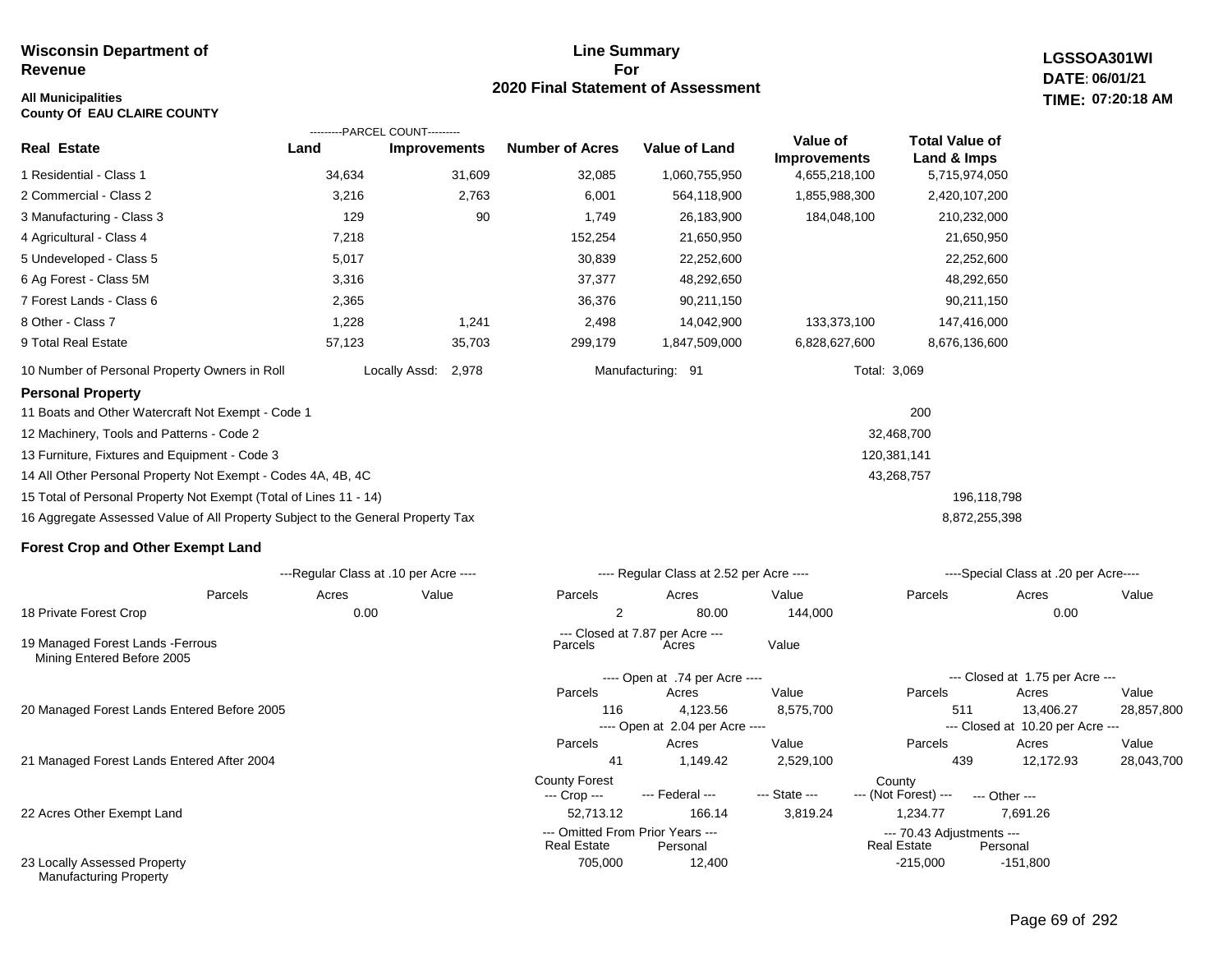#### **Line Summary For 2020 Final Statement of Assessment**

#### **All Towns County Of EAU CLAIRE COUNTY**

|                                                                                                                                                                                                                                                                                                                  |        | ---------PARCEL COUNT---------        |                                                   |                                              |                                 |                                              |                                           |            |
|------------------------------------------------------------------------------------------------------------------------------------------------------------------------------------------------------------------------------------------------------------------------------------------------------------------|--------|---------------------------------------|---------------------------------------------------|----------------------------------------------|---------------------------------|----------------------------------------------|-------------------------------------------|------------|
| <b>Real Estate</b>                                                                                                                                                                                                                                                                                               | Land   | <b>Improvements</b>                   | <b>Number of Acres</b>                            | <b>Value of Land</b>                         | Value of<br><b>Improvements</b> | <b>Total Value of</b><br>Land & Imps         |                                           |            |
| 1 Residential - Class 1                                                                                                                                                                                                                                                                                          | 10,828 | 9,292                                 | 25,054                                            | 360,258,050                                  | 1,553,747,900                   | 1,914,005,950                                |                                           |            |
| 2 Commercial - Class 2                                                                                                                                                                                                                                                                                           | 469    | 340                                   | 2,305                                             | 41,828,500                                   | 182,490,300                     | 224,318,800                                  |                                           |            |
| 3 Manufacturing - Class 3                                                                                                                                                                                                                                                                                        | 41     | 23                                    | 1,138                                             | 11,478,600                                   | 38,292,100                      | 49,770,700                                   |                                           |            |
| 4 Agricultural - Class 4                                                                                                                                                                                                                                                                                         | 7,081  |                                       | 151,015                                           | 21,437,900                                   |                                 | 21,437,900                                   |                                           |            |
| 5 Undeveloped - Class 5                                                                                                                                                                                                                                                                                          | 4,944  |                                       | 30,449                                            | 21,913,250                                   |                                 | 21,913,250                                   |                                           |            |
| 6 Ag Forest - Class 5M                                                                                                                                                                                                                                                                                           | 3,292  |                                       | 37,187                                            | 48,035,550                                   |                                 | 48,035,550                                   |                                           |            |
| 7 Forest Lands - Class 6                                                                                                                                                                                                                                                                                         | 2,324  |                                       | 36,060                                            | 89,641,150                                   |                                 | 89,641,150                                   |                                           |            |
| 8 Other - Class 7                                                                                                                                                                                                                                                                                                | 1,218  | 1,231                                 | 2,480                                             | 13,961,200                                   | 132,517,200                     | 146,478,400                                  |                                           |            |
| 9 Total Real Estate                                                                                                                                                                                                                                                                                              | 30,197 | 10,886                                | 285,688                                           | 608,554,200                                  | 1,907,047,500                   | 2,515,601,700                                |                                           |            |
| 10 Number of Personal Property Owners in Roll                                                                                                                                                                                                                                                                    |        | Locally Assd: 465                     |                                                   | Manufacturing: 23                            |                                 | <b>Total: 488</b>                            |                                           |            |
| <b>Personal Property</b><br>11 Boats and Other Watercraft Not Exempt - Code 1<br>12 Machinery, Tools and Patterns - Code 2<br>13 Furniture, Fixtures and Equipment - Code 3<br>14 All Other Personal Property Not Exempt - Codes 4A, 4B, 4C<br>15 Total of Personal Property Not Exempt (Total of Lines 11 - 14) |        |                                       |                                                   |                                              |                                 | 200<br>7,296,800<br>25,816,141<br>26,128,457 | 59,241,598                                |            |
| 16 Aggregate Assessed Value of All Property Subject to the General Property Tax                                                                                                                                                                                                                                  |        |                                       |                                                   |                                              |                                 |                                              | 2,574,843,298                             |            |
| <b>Forest Crop and Other Exempt Land</b>                                                                                                                                                                                                                                                                         |        |                                       |                                                   |                                              |                                 |                                              |                                           |            |
|                                                                                                                                                                                                                                                                                                                  |        | ---Regular Class at .10 per Acre ---- |                                                   | ---- Regular Class at 2.52 per Acre ----     |                                 |                                              | ----Special Class at .20 per Acre----     |            |
| Parcels                                                                                                                                                                                                                                                                                                          | Acres  | Value                                 | Parcels                                           | Acres                                        | Value                           | Parcels                                      | Acres                                     | Value      |
| 18 Private Forest Crop                                                                                                                                                                                                                                                                                           |        | 0.00                                  | $\overline{2}$                                    | 80.00                                        | 144,000                         |                                              | 0.00                                      |            |
| 19 Managed Forest Lands - Ferrous<br>Mining Entered Before 2005                                                                                                                                                                                                                                                  |        |                                       | --- Closed at 7.87<br>Parcels                     | per Acre ---<br>Acres                        | Value                           |                                              |                                           |            |
|                                                                                                                                                                                                                                                                                                                  |        |                                       |                                                   | ---- Open at .74 per Acre ----               |                                 |                                              | --- Closed at 1.75 per Acre ---           |            |
|                                                                                                                                                                                                                                                                                                                  |        |                                       | Parcels                                           | Acres                                        | Value                           | Parcels                                      | Acres                                     | Value      |
| 20 Managed Forest Lands Entered Before 2005                                                                                                                                                                                                                                                                      |        |                                       | 116                                               | 4,123.56                                     | 8,575,700                       | 511                                          | 13,406.27                                 | 28,857,800 |
|                                                                                                                                                                                                                                                                                                                  |        |                                       | Parcels                                           | ---- Open at 2.04 per Acre ----<br>Acres     | Value                           | Parcels                                      | --- Closed at 10.20 per Acre ---<br>Acres | Value      |
| 21 Managed Forest Lands Entered After 2004                                                                                                                                                                                                                                                                       |        |                                       | 41                                                | 1,149.42                                     | 2,529,100                       | 437                                          | 12,156.57                                 | 27,921,800 |
| 22 Acres Other Exempt Land                                                                                                                                                                                                                                                                                       |        |                                       | <b>County Forest</b><br>--- Crop ---<br>52,713.12 | --- Federal ---<br>162.86                    | --- State ---<br>3,809.03       | County<br>--- (Not Forest) ---<br>1,059.67   | --- Other ---<br>3,233.05                 |            |
|                                                                                                                                                                                                                                                                                                                  |        |                                       | <b>Real Estate</b>                                | --- Omitted From Prior Years ---<br>Personal |                                 | --- 70.43 Adjustments ---<br>Real Estate     | Personal                                  |            |
| 23 Locally Assessed Property<br>Manufacturing Property                                                                                                                                                                                                                                                           |        |                                       | 705,000                                           |                                              |                                 | $-215,000$                                   |                                           |            |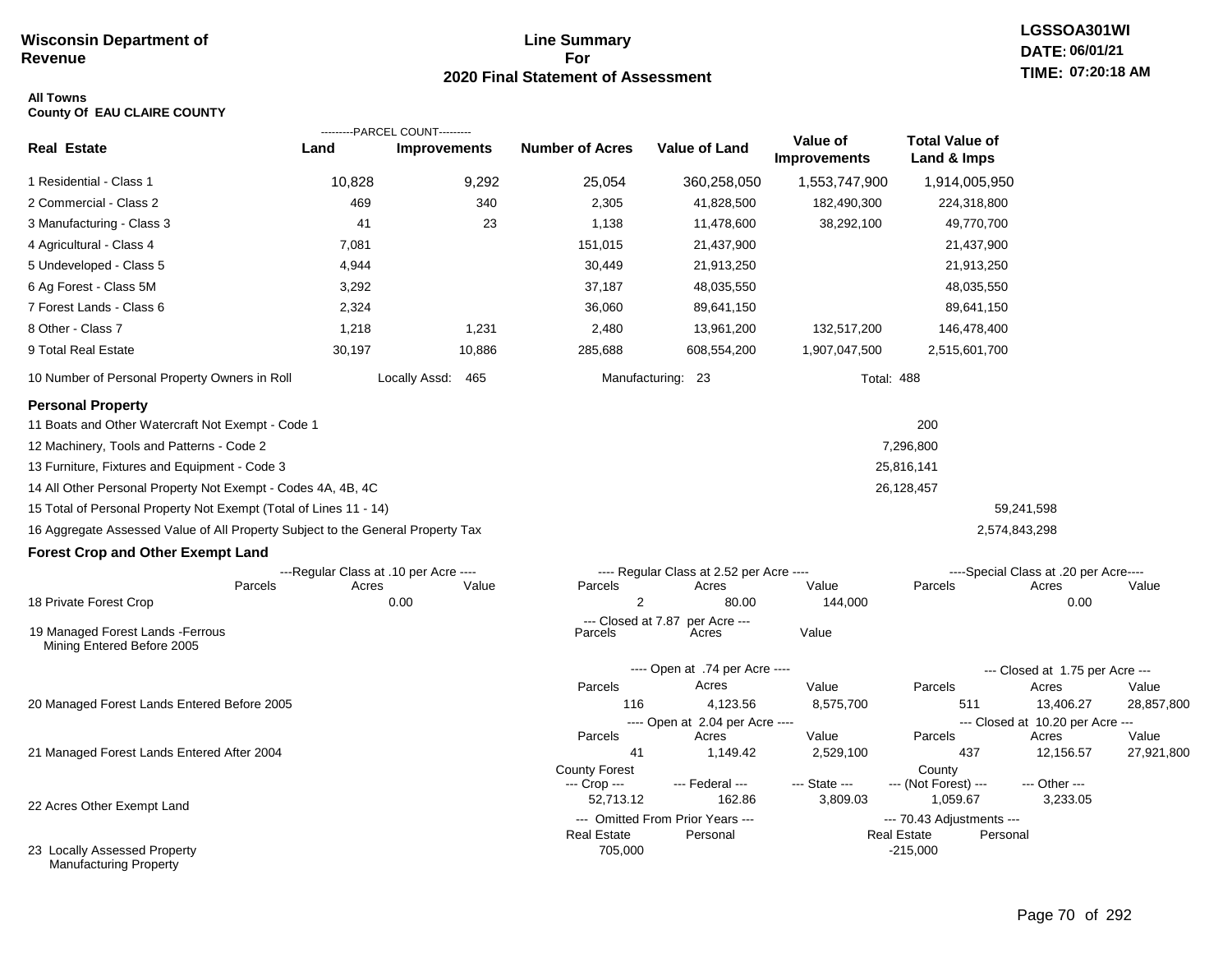#### **Line Summary For 2020 Final Statement of Assessment**

| <b>All Villages</b><br><b>County Of EAU CLAIRE COUNTY</b>                       |                                       |                                                       | 2020 Final Statement of Assessment                     |                                          |                                                             |                                          | <b>TIME: 07:20</b> |
|---------------------------------------------------------------------------------|---------------------------------------|-------------------------------------------------------|--------------------------------------------------------|------------------------------------------|-------------------------------------------------------------|------------------------------------------|--------------------|
| <b>Real Estate</b>                                                              | Land                                  | ---------PARCEL COUNT---------<br><b>Improvements</b> | <b>Number of Acres</b>                                 | <b>Value of Land</b>                     | Value of<br><b>Improvements</b>                             | <b>Total Value of</b><br>Land & Imps     |                    |
| 1 Residential - Class 1                                                         | 742                                   | 679                                                   | 411                                                    | 9,142,600                                | 61,415,000                                                  | 70,557,600                               |                    |
| 2 Commercial - Class 2                                                          | 79                                    | 72                                                    | 57                                                     | 1,141,400                                | 8,730,400                                                   | 9,871,800                                |                    |
| 3 Manufacturing - Class 3                                                       | $\overline{4}$                        | 3                                                     | 22                                                     | 192,100                                  | 5,512,300                                                   | 5,704,400                                |                    |
| 4 Agricultural - Class 4                                                        | 81                                    |                                                       | 570                                                    | 87,950                                   |                                                             | 87,950                                   |                    |
| 5 Undeveloped - Class 5                                                         | 54                                    |                                                       | 318                                                    | 226,050                                  |                                                             | 226,050                                  |                    |
| 6 Ag Forest - Class 5M                                                          | 13                                    |                                                       | 114                                                    | 162,200                                  |                                                             | 162,200                                  |                    |
| 7 Forest Lands - Class 6                                                        | 38                                    |                                                       | 283                                                    | 528,800                                  |                                                             | 528,800                                  |                    |
| 8 Other - Class 7                                                               | 5                                     | 5                                                     | 12                                                     | 54,000                                   | 583,000                                                     | 637,000                                  |                    |
| 9 Total Real Estate                                                             | 1,016                                 | 759                                                   | 1,787                                                  | 11,535,100                               | 76,240,700                                                  | 87,775,800                               |                    |
| 10 Number of Personal Property Owners in Roll                                   |                                       | Locally Assd: 44                                      |                                                        | Manufacturing: 4                         | Total: 48                                                   |                                          |                    |
| <b>Personal Property</b>                                                        |                                       |                                                       |                                                        |                                          |                                                             |                                          |                    |
| 11 Boats and Other Watercraft Not Exempt - Code 1                               |                                       |                                                       |                                                        |                                          |                                                             |                                          |                    |
| 12 Machinery, Tools and Patterns - Code 2                                       |                                       |                                                       |                                                        |                                          |                                                             | 251,500                                  |                    |
| 13 Furniture, Fixtures and Equipment - Code 3                                   |                                       |                                                       |                                                        |                                          |                                                             | 224,400                                  |                    |
| 14 All Other Personal Property Not Exempt - Codes 4A, 4B, 4C                    |                                       |                                                       |                                                        |                                          |                                                             | 267,500                                  |                    |
| 15 Total of Personal Property Not Exempt (Total of Lines 11 - 14)               |                                       |                                                       |                                                        |                                          |                                                             | 743,400                                  |                    |
| 16 Aggregate Assessed Value of All Property Subject to the General Property Tax |                                       |                                                       |                                                        |                                          |                                                             | 88,519,200                               |                    |
| <b>Forest Crop and Other Exempt Land</b>                                        |                                       |                                                       |                                                        |                                          |                                                             |                                          |                    |
|                                                                                 | ---Regular Class at .10 per Acre ---- |                                                       |                                                        | ---- Regular Class at 2.52 per Acre ---- |                                                             | ----Special Class at .20 per Acre----    |                    |
| Parcels<br>18 Private Forest Crop                                               | Acres<br>0.00                         | Value                                                 | Parcels                                                | Acres<br>0.00                            | Value<br>Parcels                                            | Acres                                    | Value              |
|                                                                                 |                                       |                                                       | --- Closed at 7.87 per Acre ---                        |                                          |                                                             |                                          |                    |
| 19 Managed Forest Lands-Ferrous<br>Mining Entered Before 2005                   |                                       |                                                       | Parcels                                                | Acres                                    | Value                                                       |                                          |                    |
|                                                                                 |                                       |                                                       | Parcels                                                | ---- Open at .74 per Acre ----<br>Acres  | Value<br>Parcels                                            | --- Closed at 1.75 per Acre ---<br>Acres | Value              |
| 20 Managed Forest Lands Entered Before 2005                                     |                                       |                                                       |                                                        | 0.00<br>---- Open at 2.04 per Acre ----  |                                                             | --- Closed at 10.20 per Acre ---         | 0.00               |
|                                                                                 |                                       |                                                       | Parcels                                                | Acres                                    | Value<br>Parcels                                            | Acres                                    | Value              |
| 21 Managed Forest Lands Entered After 2004                                      |                                       |                                                       |                                                        | 0.00                                     |                                                             |                                          | 0.00               |
|                                                                                 |                                       |                                                       | <b>County Forest</b><br>--- Crop ---                   | --- Federal ---                          | County<br>--- (Not Forest) ---<br>--- State ---             | --- Other ---                            |                    |
| 22 Acres Other Exempt Land                                                      |                                       |                                                       | 0.00                                                   | 3.28                                     | 7.83                                                        | 2.94                                     | 215.30             |
|                                                                                 |                                       |                                                       | --- Omitted From Prior Years ---<br><b>Real Estate</b> | Personal                                 | --- 70.43 Adjustments ---<br><b>Real Estate</b><br>Personal |                                          |                    |

23 Locally Assessed Property Manufacturing Property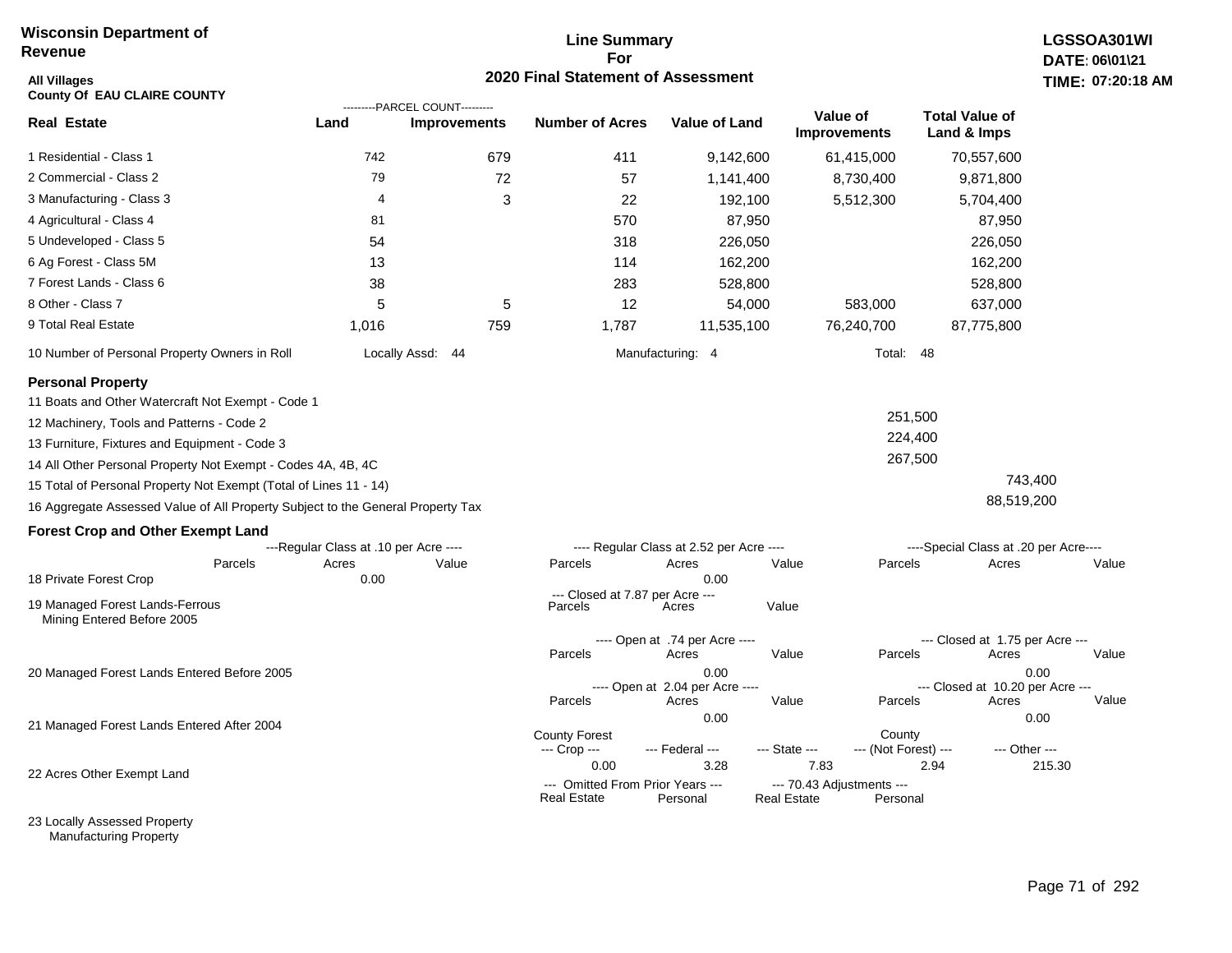#### **For 2020 Final Statement of Assessment Revenue All Cities County Of EAU CLAIRE COUNTY LGSSOA301WI DATE: 06/01/21 TIME: 07:20:18 AM Real Estate** 1 Residential - Class 1 2 Commercial - Class 2 3 Manufacturing - Class 3 4 Agricultural - Class 4 5 Undeveloped - Class 5 6 Ag Forest - Class 5M 7 Forest Lands - Class 6 8 Other - Class 7 9 Total Real Estate 10 Number of Personal Property Owners in Roll 23,064 21,638 6,620 691,355,300 3,040,055,200 3,731,410,500 **Land Improvements Number of Acres Value of Land Value of Improvements Total Value of Land & Imps** 2,668 84 56 19 11 3 5 25,910 2,351 64 5 24,058 3,639 589 669 72 76 33 6 11,704 521,149,000 14,513,200 125,100 113,300 94,900 41,200 27,700 1,227,419,700 1,664,767,600 140,243,700 272,900 4,845,339,400 2,185,916,600 154,756,900 125,100 113,300 94,900 41,200 300,600 6,072,759,100 Locally Assd: 2,469 Manufacturing: 64 Total: 2,533 **Personal Property** 11 Boats and Other Watercraft Not Exempt - Code 1 12 Machinery, Tools and Patterns - Code 2 13 Furniture, Fixtures and Equipment - Code 3 14 All Other Personal Property Not Exempt - Codes 4A, 4B, 4C 15 Total of Personal Property Not Exempt (Total of Lines 11 - 14) 16 Aggregate Assessed Value of All Property Subject to the General Property Tax 24,920,400 94,340,600 16,872,800 136,133,800 6,208,892,900 **Forest Crop and Other Exempt Land** ---Regular Class at .10 per Acre ---- ---- Regular Class at 2.52 per Acre ---- ----Special Class at .20 per Acre---- 18 Private Forest Crop 20 Managed Forest Lands Entered Before 2005 21 Managed Forest Lands Entered After 2004 Parcels 0.00 0.00 Acres Value Parcels Acres Value Parcels Acres Value ---- Open at .74 per Acre<br>Acres Parcels 0.00 0.00 Acres Value Parcels Acres Value --- Closed at 1.75 per Acre --- ---- Open at 2.04 per Acre ---<br>Acres Value Parcels Parcels Acres Acres Parcels 0.00 2 16.36 121,900 Acres **Value Parcels Acres Value** County Forest County County --- Crop --- 0.00 0.00 2.38 172.16 4,242.91 --- Federal --- - --- State --- --- (Not Forest) --- --- Other ---22 Acres Other Exempt Land 23 Locally Assessed Property Manufacturing Property --- Omitted From Prior Years ---<br>Real Estate Personal Real Estate Personal Real Estate Personal 12,400 -151,800 **Real Estate** ---------PARCEL COUNT--------- 19 Managed Forest Lands-Ferrous Mining Entered Before 2005 --- Closed at 7.87 per Acre ---<br>rcels Acres Parcels **Acres** Value

# **Wisconsin Department of**

# **Line Summary**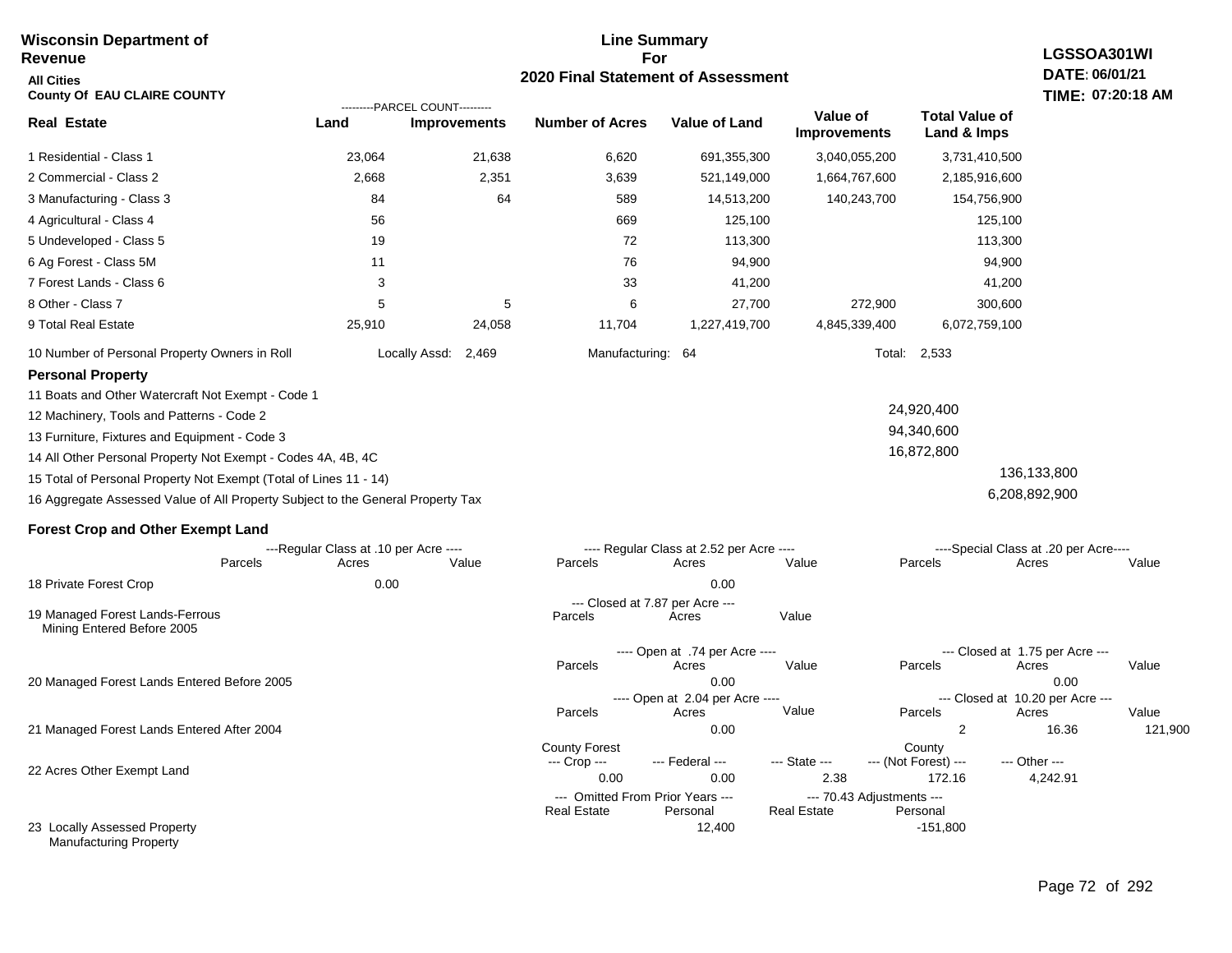# **All Municipalities TIME:**

**County Of FLORENCE COUNTY**

#### **Line Summary For 2020 Final Statement of Assessment**

**LGSSOA301WI DATE: 06/01/21 07:20:18 AM**

| <b>Real Estate</b>                                                              | ---------PARCEL COUNT---------<br>Land | <b>Improvements</b>  | <b>Number of Acres</b> | <b>Value of Land</b> | Value of<br><b>Improvements</b> | <b>Total Value of</b><br>Land & Imps |
|---------------------------------------------------------------------------------|----------------------------------------|----------------------|------------------------|----------------------|---------------------------------|--------------------------------------|
| 1 Residential - Class 1                                                         | 6,676                                  | 4,798                | 10,380                 | 157,944,000          | 335,436,500                     | 493,380,500                          |
| 2 Commercial - Class 2                                                          | 252                                    | 186                  | 577                    | 5,250,300            | 23,028,200                      | 28,278,500                           |
| 3 Manufacturing - Class 3                                                       | 12                                     | 12                   | 127                    | 397,800              | 4,457,300                       | 4,855,100                            |
| 4 Agricultural - Class 4                                                        | 825                                    |                      | 13,220                 | 1,685,400            |                                 | 1,685,400                            |
| 5 Undeveloped - Class 5                                                         | 1,156                                  |                      | 8,366                  | 3,704,900            |                                 | 3,704,900                            |
| 6 Ag Forest - Class 5M                                                          | 530                                    |                      | 7,440                  | 5,873,800            |                                 | 5,873,800                            |
| 7 Forest Lands - Class 6                                                        | 2,436                                  |                      | 46,421                 | 71,986,100           |                                 | 71,986,100                           |
| 8 Other - Class 7                                                               | 66                                     | 66                   | 133                    | 379,200              | 4,517,400                       | 4,896,600                            |
| 9 Total Real Estate                                                             | 11,953                                 | 5,062                | 86,664                 | 247,221,500          | 367,439,400                     | 614,660,900                          |
| 10 Number of Personal Property Owners in Roll                                   |                                        | Locally Assd:<br>306 |                        | Manufacturing: 11    | <b>Total: 317</b>               |                                      |
| <b>Personal Property</b>                                                        |                                        |                      |                        |                      |                                 |                                      |
| 11 Boats and Other Watercraft Not Exempt - Code 1                               |                                        |                      |                        |                      |                                 | 7,500                                |
| 12 Machinery, Tools and Patterns - Code 2                                       |                                        |                      |                        |                      |                                 | 522,000                              |
| 13 Furniture, Fixtures and Equipment - Code 3                                   |                                        |                      |                        |                      |                                 | 1,338,910                            |
| 14 All Other Personal Property Not Exempt - Codes 4A, 4B, 4C                    |                                        |                      |                        |                      |                                 | 2,098,262                            |
| 15 Total of Personal Property Not Exempt (Total of Lines 11 - 14)               |                                        |                      |                        |                      |                                 | 3,966,672                            |
| 16 Aggregate Assessed Value of All Property Subject to the General Property Tax |                                        |                      |                        |                      |                                 | 618,627,572                          |
| <b>Forest Crop and Other Exempt Land</b>                                        |                                        |                      |                        |                      |                                 |                                      |

|                                                                 |         | ---Regular Class at .10 per Acre ---- |       |                                      | ---- Regular Class at 2.52 per Acre ----     |               |                                                 | ----Special Class at .20 per Acre---- |            |
|-----------------------------------------------------------------|---------|---------------------------------------|-------|--------------------------------------|----------------------------------------------|---------------|-------------------------------------------------|---------------------------------------|------------|
|                                                                 | Parcels | Acres                                 | Value | Parcels                              | Acres                                        | Value         | Parcels                                         | Acres                                 | Value      |
| 18 Private Forest Crop                                          |         | 0.00                                  |       | 13                                   | 584.33                                       | 869,300       |                                                 | 0.00                                  |            |
| 19 Managed Forest Lands - Ferrous<br>Mining Entered Before 2005 |         |                                       |       | Parcels                              | --- Closed at 7.87 per Acre ---<br>Acres     | Value         |                                                 |                                       |            |
|                                                                 |         |                                       |       |                                      | ---- Open at .74 per Acre ----               |               |                                                 | --- Closed at 1.75 per Acre ---       |            |
|                                                                 |         |                                       |       | Parcels                              | Acres                                        | Value         | Parcels                                         | Acres                                 | Value      |
| 20 Managed Forest Lands Entered Before 2005                     |         |                                       |       | 292                                  | 37,936.28                                    | 58,739,900    | 344                                             | 11.966.07                             | 17,853,500 |
|                                                                 |         |                                       |       |                                      | ---- Open at 2.04 per Acre ----              |               |                                                 | $-$ -Closed at 10.20 per Acre $-$     |            |
|                                                                 |         |                                       |       | Parcels                              | Acres                                        | Value         | Parcels                                         | Acres                                 | Value      |
| 21 Managed Forest Lands Entered After 2004                      |         |                                       |       | 184                                  | 10,336.40                                    | 16,057,500    | 529                                             | 16,998.81                             | 26,078,200 |
|                                                                 |         |                                       |       | <b>County Forest</b><br>--- Crop --- | --- Federal ---                              | --- State --- | County<br>--- (Not Forest) ---                  | $-$ Other $-$                         |            |
| 22 Acres Other Exempt Land                                      |         |                                       |       | 17,051.05                            | 85,052.23                                    | 22,779.89     | 19,006.80                                       | 3,867.65                              |            |
|                                                                 |         |                                       |       | <b>Real Estate</b>                   | --- Omitted From Prior Years ---<br>Personal |               | --- 70.43 Adjustments ---<br><b>Real Estate</b> | Personal                              |            |
| 23 Locally Assessed Property                                    |         |                                       |       |                                      |                                              |               |                                                 |                                       |            |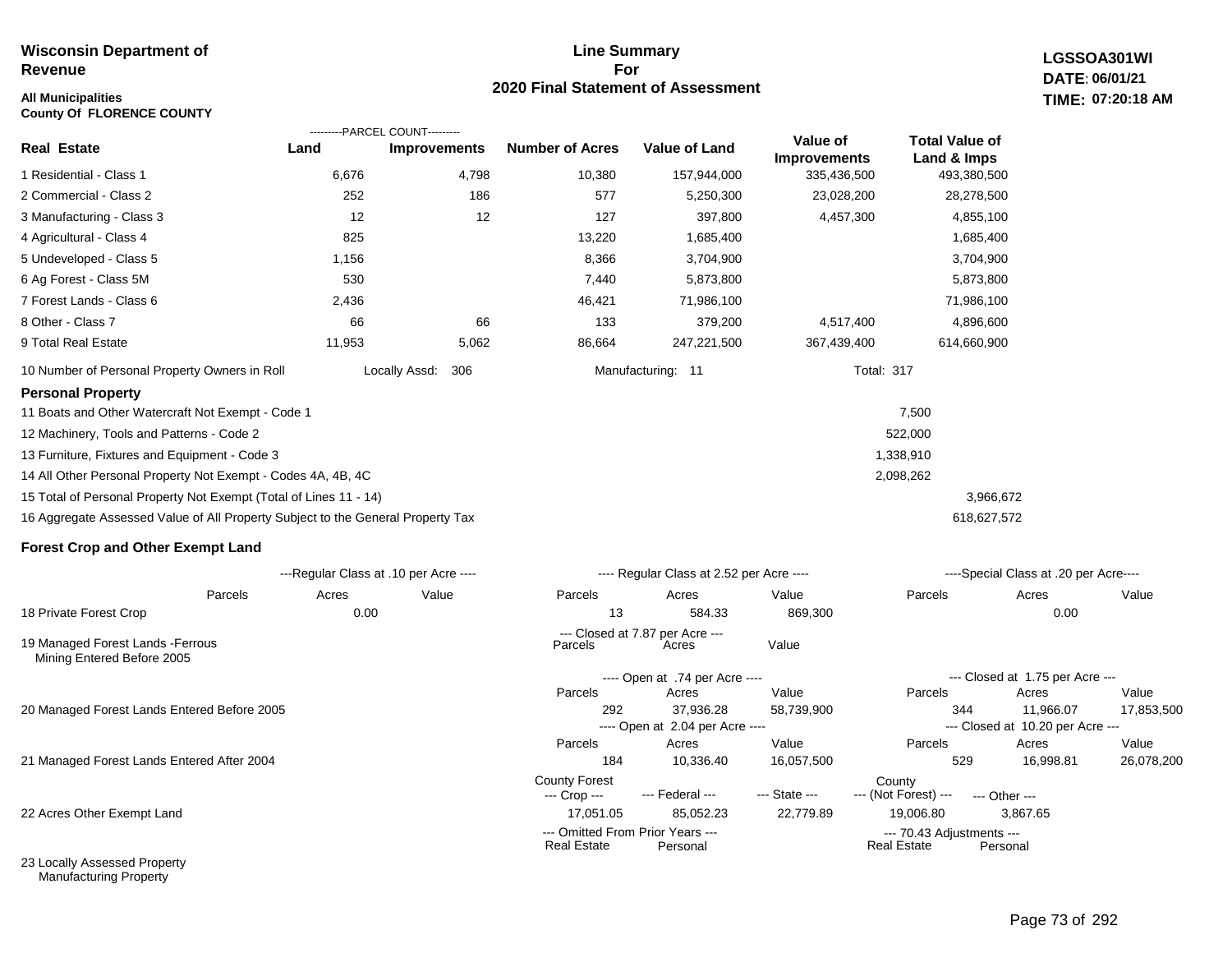# **Line Summary For 2020 Final Statement of Assessment**

#### **All Towns County Of FLORENCE COUNTY**

|                                                                                 |                                       | ---------PARCEL COUNT--------- |                               |                                              |                                        |                                                 |                                           |            |
|---------------------------------------------------------------------------------|---------------------------------------|--------------------------------|-------------------------------|----------------------------------------------|----------------------------------------|-------------------------------------------------|-------------------------------------------|------------|
| <b>Real Estate</b>                                                              | Land                                  | <b>Improvements</b>            | <b>Number of Acres</b>        | <b>Value of Land</b>                         | <b>Value of</b><br><b>Improvements</b> | <b>Total Value of</b><br>Land & Imps            |                                           |            |
| 1 Residential - Class 1                                                         | 6,676                                 | 4,798                          | 10,380                        | 157,944,000                                  | 335,436,500                            | 493,380,500                                     |                                           |            |
| 2 Commercial - Class 2                                                          | 252                                   | 186                            | 577                           | 5,250,300                                    | 23,028,200                             | 28,278,500                                      |                                           |            |
| 3 Manufacturing - Class 3                                                       | 12                                    | 12                             | 127                           | 397,800                                      | 4,457,300                              | 4,855,100                                       |                                           |            |
| 4 Agricultural - Class 4                                                        | 825                                   |                                | 13,220                        | 1,685,400                                    |                                        | 1,685,400                                       |                                           |            |
| 5 Undeveloped - Class 5                                                         | 1,156                                 |                                | 8,366                         | 3,704,900                                    |                                        | 3,704,900                                       |                                           |            |
| 6 Ag Forest - Class 5M                                                          | 530                                   |                                | 7,440                         | 5,873,800                                    |                                        | 5,873,800                                       |                                           |            |
| 7 Forest Lands - Class 6                                                        | 2,436                                 |                                | 46,421                        | 71,986,100                                   |                                        | 71,986,100                                      |                                           |            |
| 8 Other - Class 7                                                               | 66                                    | 66                             | 133                           | 379,200                                      | 4,517,400                              | 4,896,600                                       |                                           |            |
| 9 Total Real Estate                                                             | 11,953                                | 5,062                          | 86,664                        | 247,221,500                                  | 367,439,400                            | 614,660,900                                     |                                           |            |
| 10 Number of Personal Property Owners in Roll                                   |                                       | Locally Assd: 306              |                               | Manufacturing: 11                            | <b>Total: 317</b>                      |                                                 |                                           |            |
| <b>Personal Property</b><br>11 Boats and Other Watercraft Not Exempt - Code 1   |                                       |                                |                               |                                              |                                        | 7,500                                           |                                           |            |
| 12 Machinery, Tools and Patterns - Code 2                                       |                                       |                                |                               |                                              |                                        | 522,000                                         |                                           |            |
| 13 Furniture, Fixtures and Equipment - Code 3                                   |                                       |                                |                               |                                              |                                        | 1,338,910                                       |                                           |            |
| 14 All Other Personal Property Not Exempt - Codes 4A, 4B, 4C                    |                                       |                                |                               |                                              |                                        | 2,098,262                                       |                                           |            |
| 15 Total of Personal Property Not Exempt (Total of Lines 11 - 14)               |                                       |                                |                               |                                              |                                        |                                                 | 3,966,672                                 |            |
| 16 Aggregate Assessed Value of All Property Subject to the General Property Tax |                                       |                                |                               |                                              |                                        |                                                 | 618,627,572                               |            |
| <b>Forest Crop and Other Exempt Land</b>                                        |                                       |                                |                               |                                              |                                        |                                                 |                                           |            |
|                                                                                 | ---Regular Class at .10 per Acre ---- |                                |                               | ---- Regular Class at 2.52 per Acre ----     |                                        |                                                 | ----Special Class at .20 per Acre----     |            |
| Parcels                                                                         | Acres                                 | Value                          | Parcels                       | Acres                                        | Value                                  | Parcels                                         | Acres                                     | Value      |
| 18 Private Forest Crop                                                          |                                       | 0.00                           | 13                            | 584.33                                       | 869,300                                |                                                 | 0.00                                      |            |
| 19 Managed Forest Lands - Ferrous<br>Mining Entered Before 2005                 |                                       |                                | --- Closed at 7.87<br>Parcels | per Acre ---<br>Acres                        | Value                                  |                                                 |                                           |            |
|                                                                                 |                                       |                                |                               | ---- Open at .74 per Acre ----               |                                        |                                                 | --- Closed at 1.75 per Acre ---           |            |
|                                                                                 |                                       |                                | Parcels                       | Acres                                        | Value                                  | Parcels                                         | Acres                                     | Value      |
| 20 Managed Forest Lands Entered Before 2005                                     |                                       |                                | 292                           | 37,936.28                                    | 58,739,900                             | 344                                             | 11,966.07                                 | 17,853,500 |
|                                                                                 |                                       |                                | Parcels                       | ---- Open at 2.04 per Acre ----<br>Acres     | Value                                  | Parcels                                         | --- Closed at 10.20 per Acre ---<br>Acres | Value      |
| 21 Managed Forest Lands Entered After 2004                                      |                                       |                                | 184                           | 10,336.40                                    | 16,057,500                             | 529                                             | 16,998.81                                 | 26,078,200 |
|                                                                                 |                                       |                                | <b>County Forest</b>          |                                              |                                        | County                                          |                                           |            |
|                                                                                 |                                       |                                | --- Crop ---                  | --- Federal ---                              | --- State ---                          | --- (Not Forest) ---                            | --- Other ---                             |            |
| 22 Acres Other Exempt Land                                                      |                                       |                                | 17,051.05                     | 85,052.23                                    | 22,779.89                              | 19,006.80                                       | 3,867.65                                  |            |
|                                                                                 |                                       |                                | <b>Real Estate</b>            | --- Omitted From Prior Years ---<br>Personal |                                        | --- 70.43 Adjustments ---<br><b>Real Estate</b> | Personal                                  |            |
| 23 Locally Assessed Property                                                    |                                       |                                |                               |                                              |                                        |                                                 |                                           |            |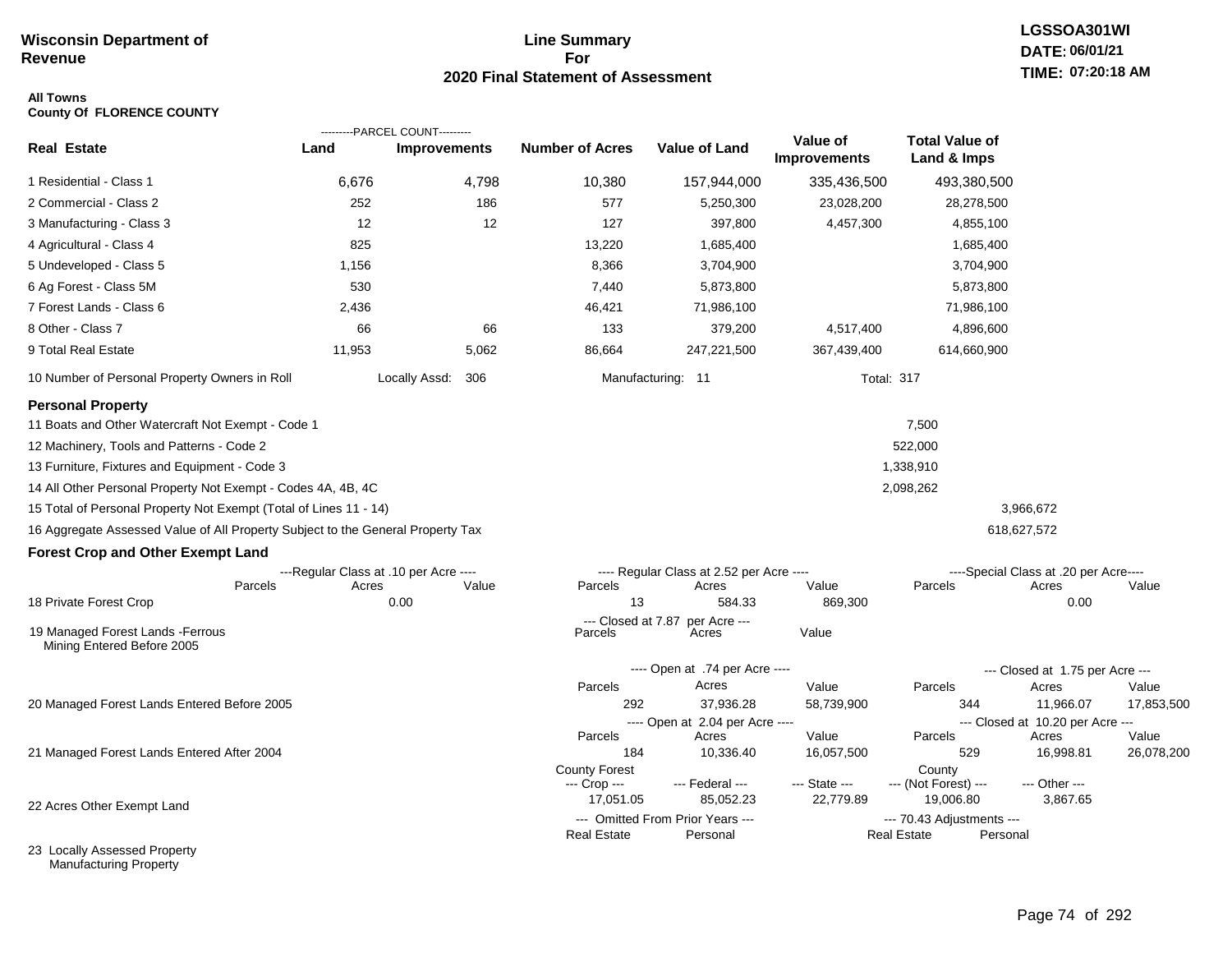| <b>Wisconsin Department of</b><br><b>Revenue</b>                                                                                                                                                                                                                                                                                                                                                                                                |                                       |                                | <b>Line Summary</b><br>For                             |                                          |                                          |                                |                                           | LGSSOA301WI<br>DATE: 06\01\21 |
|-------------------------------------------------------------------------------------------------------------------------------------------------------------------------------------------------------------------------------------------------------------------------------------------------------------------------------------------------------------------------------------------------------------------------------------------------|---------------------------------------|--------------------------------|--------------------------------------------------------|------------------------------------------|------------------------------------------|--------------------------------|-------------------------------------------|-------------------------------|
| <b>All Villages</b><br><b>County Of FLORENCE COUNTY</b>                                                                                                                                                                                                                                                                                                                                                                                         |                                       | ---------PARCEL COUNT--------- | 2020 Final Statement of Assessment                     |                                          |                                          |                                |                                           | TIME: 07:20:18 AM             |
| <b>Real Estate</b>                                                                                                                                                                                                                                                                                                                                                                                                                              | Land                                  | <b>Improvements</b>            | <b>Number of Acres</b>                                 | <b>Value of Land</b>                     | Value of                                 | <b>Improvements</b>            | <b>Total Value of</b><br>Land & Imps      |                               |
| 1 Residential - Class 1                                                                                                                                                                                                                                                                                                                                                                                                                         |                                       |                                |                                                        |                                          |                                          |                                |                                           |                               |
| 2 Commercial - Class 2                                                                                                                                                                                                                                                                                                                                                                                                                          |                                       |                                |                                                        |                                          |                                          |                                |                                           |                               |
| 3 Manufacturing - Class 3                                                                                                                                                                                                                                                                                                                                                                                                                       |                                       |                                |                                                        |                                          |                                          |                                |                                           |                               |
| 4 Agricultural - Class 4                                                                                                                                                                                                                                                                                                                                                                                                                        |                                       |                                |                                                        |                                          |                                          |                                |                                           |                               |
| 5 Undeveloped - Class 5                                                                                                                                                                                                                                                                                                                                                                                                                         |                                       |                                |                                                        |                                          |                                          |                                |                                           |                               |
| 6 Ag Forest - Class 5M                                                                                                                                                                                                                                                                                                                                                                                                                          |                                       |                                |                                                        |                                          |                                          |                                |                                           |                               |
| 7 Forest Lands - Class 6                                                                                                                                                                                                                                                                                                                                                                                                                        |                                       |                                |                                                        |                                          |                                          |                                |                                           |                               |
| 8 Other - Class 7                                                                                                                                                                                                                                                                                                                                                                                                                               |                                       |                                |                                                        |                                          |                                          |                                |                                           |                               |
| 9 Total Real Estate                                                                                                                                                                                                                                                                                                                                                                                                                             |                                       |                                |                                                        |                                          |                                          |                                |                                           |                               |
| 10 Number of Personal Property Owners in Roll                                                                                                                                                                                                                                                                                                                                                                                                   |                                       | Locally Assd:                  |                                                        | Manufacturing:                           |                                          | Total:                         |                                           |                               |
| <b>Personal Property</b><br>11 Boats and Other Watercraft Not Exempt - Code 1<br>12 Machinery, Tools and Patterns - Code 2<br>13 Furniture, Fixtures and Equipment - Code 3<br>14 All Other Personal Property Not Exempt - Codes 4A, 4B, 4C<br>15 Total of Personal Property Not Exempt (Total of Lines 11 - 14)<br>16 Aggregate Assessed Value of All Property Subject to the General Property Tax<br><b>Forest Crop and Other Exempt Land</b> | ---Regular Class at .10 per Acre ---- |                                |                                                        | ---- Regular Class at 2.52 per Acre ---- |                                          |                                | ----Special Class at .20 per Acre----     |                               |
| Parcels<br>18 Private Forest Crop                                                                                                                                                                                                                                                                                                                                                                                                               | Acres                                 | Value                          | Parcels                                                | Acres                                    | Value                                    | Parcels                        | Acres                                     | Value                         |
| 19 Managed Forest Lands-Ferrous<br>Mining Entered Before 2005                                                                                                                                                                                                                                                                                                                                                                                   |                                       |                                | --- Closed at 7.87 per Acre ---<br>Parcels             | Acres                                    | Value                                    |                                |                                           |                               |
|                                                                                                                                                                                                                                                                                                                                                                                                                                                 |                                       |                                |                                                        | ---- Open at .74 per Acre ----           |                                          |                                | --- Closed at 1.75 per Acre ---           |                               |
|                                                                                                                                                                                                                                                                                                                                                                                                                                                 |                                       |                                | Parcels                                                | Acres                                    | Value                                    | Parcels                        | Acres                                     | Value                         |
| 20 Managed Forest Lands Entered Before 2005                                                                                                                                                                                                                                                                                                                                                                                                     |                                       |                                | Parcels                                                | ---- Open at 2.04 per Acre ----<br>Acres | Value                                    | Parcels                        | --- Closed at 10.20 per Acre ---<br>Acres | Value                         |
| 21 Managed Forest Lands Entered After 2004                                                                                                                                                                                                                                                                                                                                                                                                      |                                       |                                | <b>County Forest</b><br>--- Crop ---                   | --- Federal ---                          | --- State ---                            | County<br>--- (Not Forest) --- |                                           | --- Other ---                 |
| 22 Acres Other Exempt Land                                                                                                                                                                                                                                                                                                                                                                                                                      |                                       |                                | --- Omitted From Prior Years ---<br><b>Real Estate</b> | Personal                                 | --- 70.43 Adjustments ---<br>Real Estate | Personal                       |                                           |                               |
| 23 Locally Assessed Property                                                                                                                                                                                                                                                                                                                                                                                                                    |                                       |                                |                                                        |                                          |                                          |                                |                                           |                               |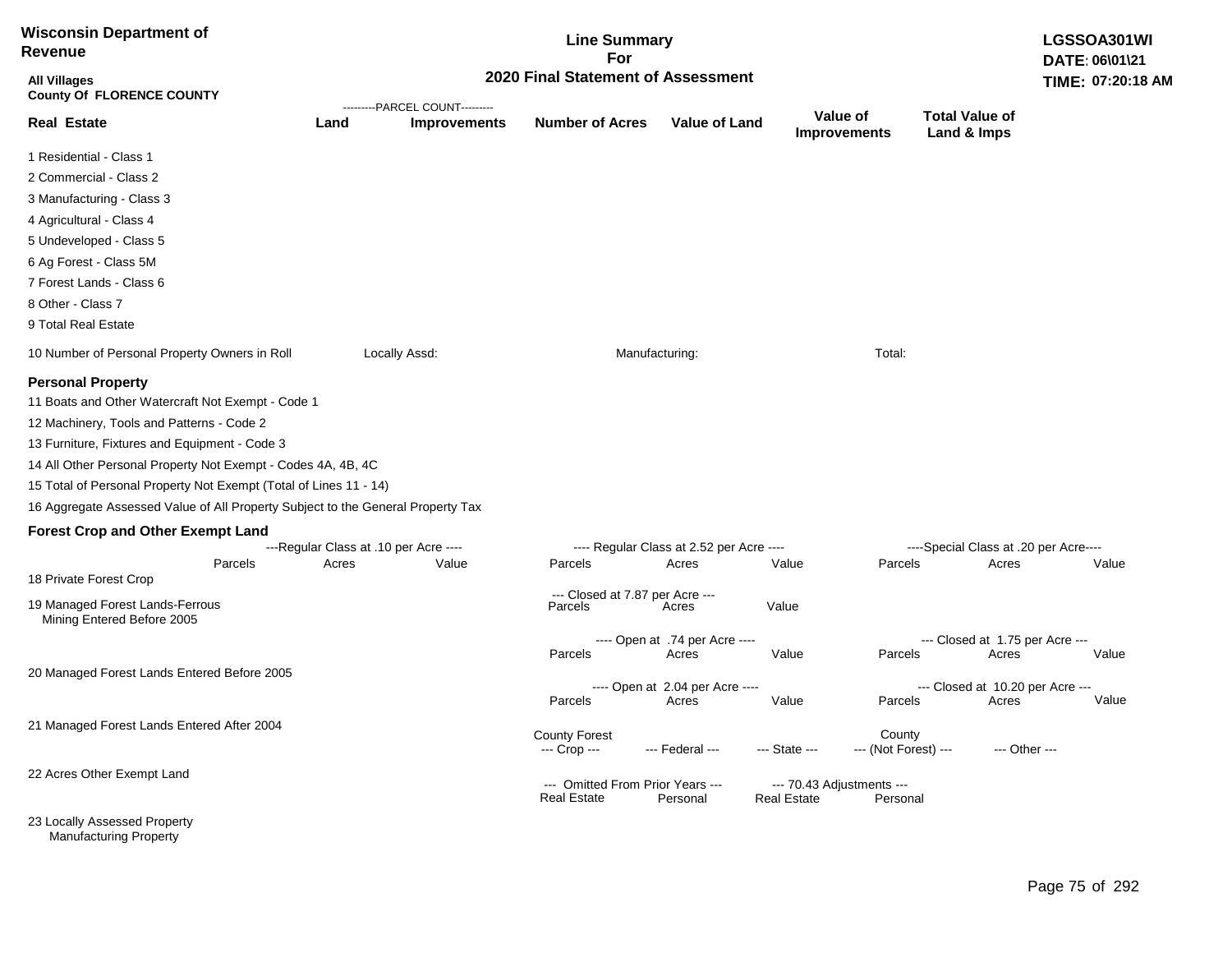| <b>Wisconsin Department of</b><br>Revenue                                       |       | <b>Line Summary</b><br>For                            |                                            |                                          |                                 |                                      |                                       |       |
|---------------------------------------------------------------------------------|-------|-------------------------------------------------------|--------------------------------------------|------------------------------------------|---------------------------------|--------------------------------------|---------------------------------------|-------|
| <b>All Cities</b><br><b>County Of FLORENCE COUNTY</b>                           |       |                                                       | 2020 Final Statement of Assessment         |                                          |                                 |                                      | DATE: 06/01/21<br>TIME: 07:20:18 AM   |       |
| <b>Real Estate</b>                                                              | Land  | ---------PARCEL COUNT---------<br><b>Improvements</b> | <b>Number of Acres</b>                     | <b>Value of Land</b>                     | Value of<br><b>Improvements</b> | <b>Total Value of</b><br>Land & Imps |                                       |       |
| 1 Residential - Class 1                                                         |       |                                                       |                                            |                                          |                                 |                                      |                                       |       |
| 2 Commercial - Class 2                                                          |       |                                                       |                                            |                                          |                                 |                                      |                                       |       |
| 3 Manufacturing - Class 3                                                       |       |                                                       |                                            |                                          |                                 |                                      |                                       |       |
| 4 Agricultural - Class 4                                                        |       |                                                       |                                            |                                          |                                 |                                      |                                       |       |
| 5 Undeveloped - Class 5                                                         |       |                                                       |                                            |                                          |                                 |                                      |                                       |       |
| 6 Ag Forest - Class 5M                                                          |       |                                                       |                                            |                                          |                                 |                                      |                                       |       |
| 7 Forest Lands - Class 6                                                        |       |                                                       |                                            |                                          |                                 |                                      |                                       |       |
| 8 Other - Class 7                                                               |       |                                                       |                                            |                                          |                                 |                                      |                                       |       |
| 9 Total Real Estate                                                             |       |                                                       |                                            |                                          |                                 |                                      |                                       |       |
| 10 Number of Personal Property Owners in Roll                                   |       | Locally Assd:                                         | Manufacturing:                             |                                          | Total:                          |                                      |                                       |       |
| <b>Personal Property</b>                                                        |       |                                                       |                                            |                                          |                                 |                                      |                                       |       |
| 11 Boats and Other Watercraft Not Exempt - Code 1                               |       |                                                       |                                            |                                          |                                 |                                      |                                       |       |
| 12 Machinery, Tools and Patterns - Code 2                                       |       |                                                       |                                            |                                          |                                 |                                      |                                       |       |
| 13 Furniture, Fixtures and Equipment - Code 3                                   |       |                                                       |                                            |                                          |                                 |                                      |                                       |       |
| 14 All Other Personal Property Not Exempt - Codes 4A, 4B, 4C                    |       |                                                       |                                            |                                          |                                 |                                      |                                       |       |
| 15 Total of Personal Property Not Exempt (Total of Lines 11 - 14)               |       |                                                       |                                            |                                          |                                 |                                      |                                       |       |
| 16 Aggregate Assessed Value of All Property Subject to the General Property Tax |       |                                                       |                                            |                                          |                                 |                                      |                                       |       |
| <b>Forest Crop and Other Exempt Land</b>                                        |       |                                                       |                                            |                                          |                                 |                                      |                                       |       |
|                                                                                 |       | ---Regular Class at .10 per Acre ----                 |                                            | ---- Regular Class at 2.52 per Acre ---- |                                 |                                      | ----Special Class at .20 per Acre---- |       |
| Parcels                                                                         | Acres | Value                                                 | Parcels                                    | Acres                                    | Value                           | Parcels                              | Acres                                 | Value |
| 18 Private Forest Crop                                                          |       |                                                       |                                            |                                          |                                 |                                      |                                       |       |
| 19 Managed Forest Lands-Ferrous<br>Mining Entered Before 2005                   |       |                                                       | --- Closed at 7.87 per Acre ---<br>Parcels | Acres                                    | Value                           |                                      |                                       |       |
|                                                                                 |       |                                                       |                                            | ---- Open at .74 per Acre ----           |                                 |                                      | --- Closed at 1.75 per Acre ---       |       |
|                                                                                 |       |                                                       | Parcels                                    | Acres                                    | Value                           | Parcels                              | Acres                                 | Value |
| 20 Managed Forest Lands Entered Before 2005                                     |       |                                                       |                                            | ---- Open at 2.04 per Acre ----          |                                 |                                      | --- Closed at 10.20 per Acre ---      |       |
|                                                                                 |       |                                                       | Parcels                                    | Acres                                    | Value                           | Parcels                              | Acres                                 | Value |
| 21 Managed Forest Lands Entered After 2004                                      |       |                                                       |                                            |                                          |                                 |                                      |                                       |       |
|                                                                                 |       |                                                       | <b>County Forest</b>                       |                                          |                                 | County                               |                                       |       |
| 22 Acres Other Exempt Land                                                      |       |                                                       | --- Crop ---                               | --- Federal ---                          | --- State ---                   | --- (Not Forest) ---                 | --- Other ---                         |       |
|                                                                                 |       |                                                       | --- Omitted From Prior Years ---           |                                          | --- 70.43 Adjustments ---       |                                      |                                       |       |
| 23 Locally Assessed Property<br><b>Manufacturing Property</b>                   |       |                                                       | <b>Real Estate</b>                         | Personal                                 | <b>Real Estate</b>              | Personal                             |                                       |       |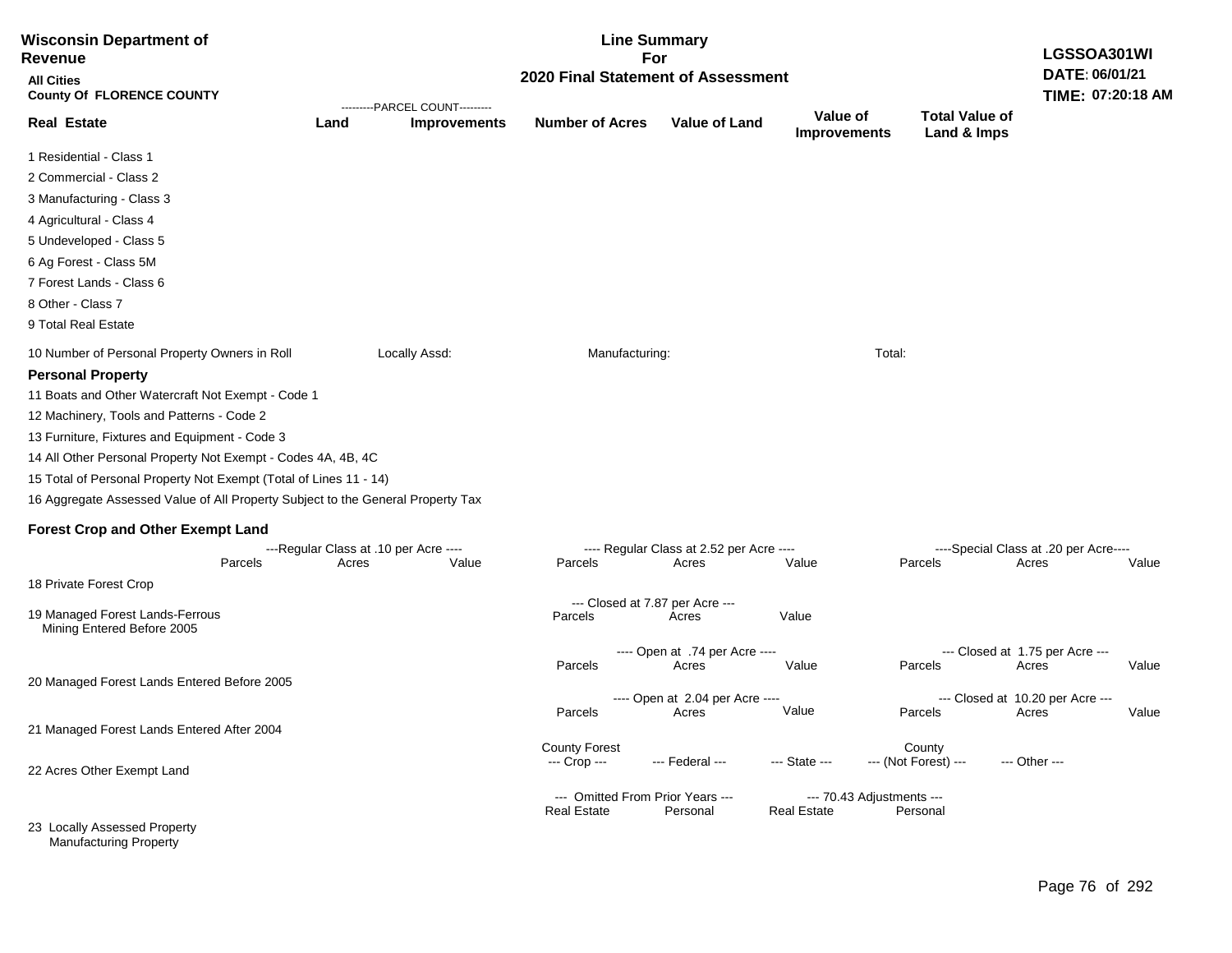# **Line Summary For 2020 Final Statement of Assessment**

**LGSSOA301WI DATE: 06/01/21 All Municipalities TIME: 07:20:18 AM**

| County Of FOND DU LAC COUNTY                                                    |                                       |                     |                                                        |                                          |                     |                                          |                                              |           |
|---------------------------------------------------------------------------------|---------------------------------------|---------------------|--------------------------------------------------------|------------------------------------------|---------------------|------------------------------------------|----------------------------------------------|-----------|
|                                                                                 | ---------PARCEL COUNT---------        |                     |                                                        |                                          | Value of            | <b>Total Value of</b>                    |                                              |           |
| <b>Real Estate</b>                                                              | Land                                  | <b>Improvements</b> | <b>Number of Acres</b>                                 | <b>Value of Land</b>                     | <b>Improvements</b> | Land & Imps                              |                                              |           |
| 1 Residential - Class 1                                                         | 36,309                                | 33,386              | 29,830                                                 | 1,029,309,400                            | 4,376,738,300       | 5,406,047,700                            |                                              |           |
| 2 Commercial - Class 2                                                          | 3,394                                 | 2,702               | 6,950                                                  | 302,780,700                              | 1,193,565,200       | 1,496,345,900                            |                                              |           |
| 3 Manufacturing - Class 3                                                       | 245                                   | 209                 | 2,235                                                  | 47,346,500                               | 238,389,900         | 285,736,400                              |                                              |           |
| 4 Agricultural - Class 4                                                        | 14,329                                |                     | 280,039                                                | 54,880,300                               |                     | 54,880,300                               |                                              |           |
| 5 Undeveloped - Class 5                                                         | 9,264                                 |                     | 60,173                                                 | 40,418,400                               |                     | 40,418,400                               |                                              |           |
| 6 Ag Forest - Class 5M                                                          | 2,456                                 |                     | 17,221                                                 | 22,602,400                               |                     | 22,602,400                               |                                              |           |
| 7 Forest Lands - Class 6                                                        | 673                                   |                     | 6,075                                                  | 15,655,800                               |                     | 15,655,800                               |                                              |           |
| 8 Other - Class 7                                                               | 1,994                                 | 1,970               | 4,164                                                  | 39,702,600                               | 287,212,100         | 326,914,700                              |                                              |           |
| 9 Total Real Estate                                                             | 68,664                                | 38,267              | 406,687                                                | 1,552,696,100                            | 6,095,905,500       | 7,648,601,600                            |                                              |           |
| 10 Number of Personal Property Owners in Roll                                   | Locally Assd:                         | 2,852               |                                                        | Manufacturing: 190                       |                     | Total: 3,042                             |                                              |           |
| <b>Personal Property</b>                                                        |                                       |                     |                                                        |                                          |                     |                                          |                                              |           |
| 11 Boats and Other Watercraft Not Exempt - Code 1                               |                                       |                     |                                                        |                                          |                     | 795,600                                  |                                              |           |
| 12 Machinery, Tools and Patterns - Code 2                                       |                                       |                     |                                                        |                                          |                     | 51,751,200                               |                                              |           |
| 13 Furniture, Fixtures and Equipment - Code 3                                   |                                       |                     |                                                        |                                          |                     | 78,220,860                               |                                              |           |
| 14 All Other Personal Property Not Exempt - Codes 4A, 4B, 4C                    |                                       |                     |                                                        |                                          |                     | 33,525,290                               |                                              |           |
| 15 Total of Personal Property Not Exempt (Total of Lines 11 - 14)               |                                       |                     |                                                        |                                          |                     | 164,292,950                              |                                              |           |
| 16 Aggregate Assessed Value of All Property Subject to the General Property Tax |                                       |                     |                                                        |                                          |                     | 7,812,894,550                            |                                              |           |
| <b>Forest Crop and Other Exempt Land</b>                                        |                                       |                     |                                                        |                                          |                     |                                          |                                              |           |
|                                                                                 | ---Regular Class at .10 per Acre ---- |                     |                                                        | ---- Regular Class at 2.52 per Acre ---- |                     |                                          | ----Special Class at .20 per Acre----        |           |
| Parcels                                                                         | Acres                                 | Value               | Parcels                                                | Acres                                    | Value               | Parcels                                  | Acres                                        | Value     |
| 18 Private Forest Crop                                                          | 0.00                                  |                     |                                                        | 0.00                                     |                     |                                          | 0.00                                         |           |
| 19 Managed Forest Lands - Ferrous<br>Mining Entered Before 2005                 |                                       |                     | Parcels                                                | --- Closed at 7.87 per Acre ---<br>Acres | Value               |                                          |                                              |           |
|                                                                                 |                                       |                     |                                                        | ---- Open at .74 per Acre ----           |                     |                                          | --- Closed at 1.75 per Acre ---              |           |
|                                                                                 |                                       |                     | Parcels                                                | Acres                                    | Value               | Parcels                                  | Acres                                        | Value     |
| 20 Managed Forest Lands Entered Before 2005                                     |                                       |                     | 3                                                      | 19.00<br>---- Open at 2.04 per Acre ---- | 36,200              | 169                                      | 2,535.82<br>--- Closed at 10.20 per Acre --- | 6,177,200 |
|                                                                                 |                                       |                     | Parcels                                                | Acres                                    | Value               | Parcels                                  | Acres                                        | Value     |
| 21 Managed Forest Lands Entered After 2004                                      |                                       |                     |                                                        | 0.00                                     |                     | 71                                       | 1,155.19                                     | 2,754,000 |
|                                                                                 |                                       |                     | <b>County Forest</b><br>--- Crop ---                   | --- Federal ---                          | --- State ---       | County<br>--- (Not Forest) ---           | --- Other ---                                |           |
| 22 Acres Other Exempt Land                                                      |                                       |                     | 0.00                                                   | 2,266.27                                 | 28,671.44           | 2,594.67                                 | 6,990.28                                     |           |
|                                                                                 |                                       |                     | --- Omitted From Prior Years ---<br><b>Real Estate</b> | Personal                                 |                     | --- 70.43 Adjustments ---<br>Real Estate | Personal                                     |           |

480,000 -262,400

23 Locally Assessed Property Manufacturing Property

-146,200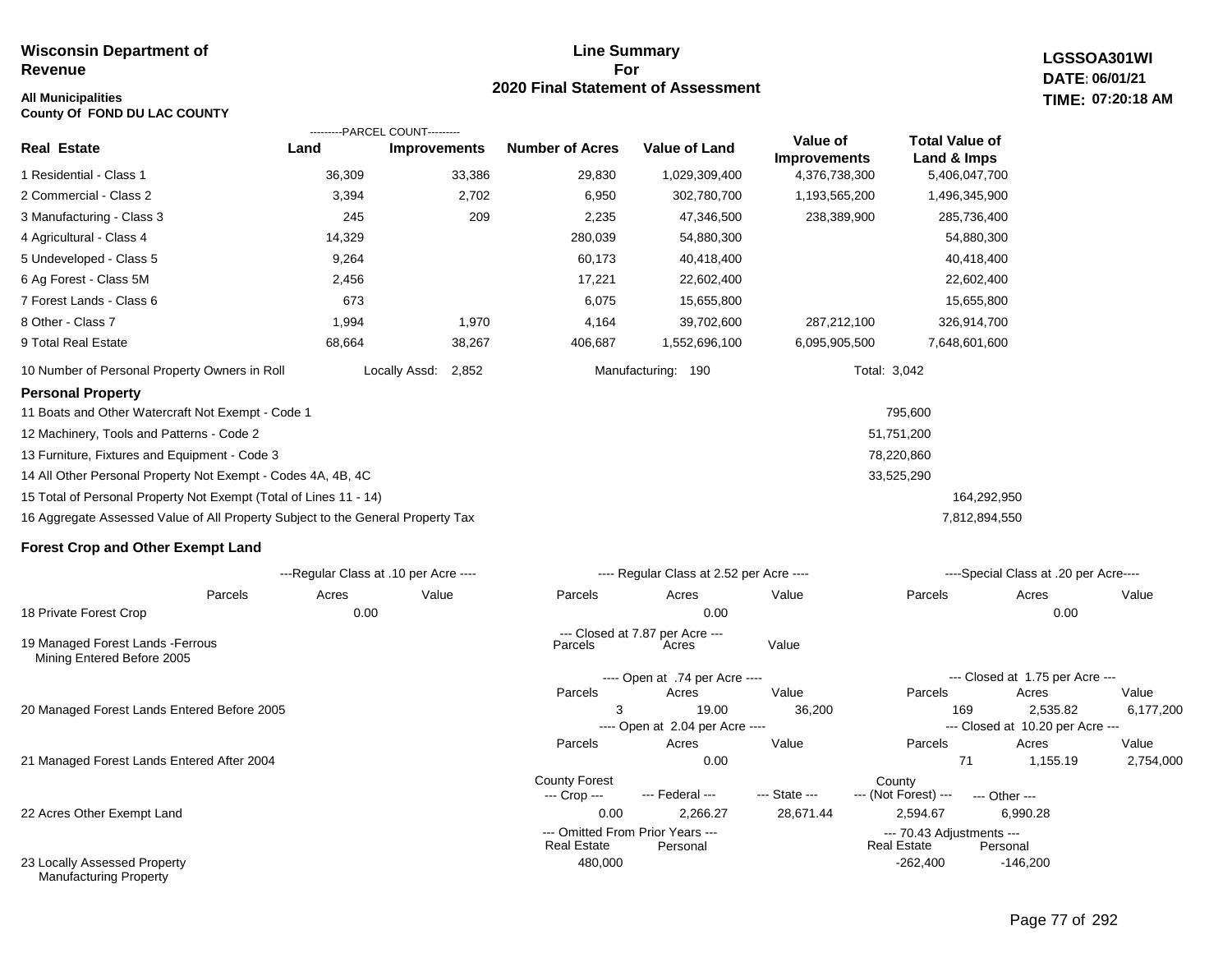# **Line Summary For 2020 Final Statement of Assessment**

#### **All Towns County Of FOND DU LAC COUNTY**

|                                                                                 |                                       | ---------PARCEL COUNT--------- |                        |                                              |                                 |                                                             |                                           |                    |
|---------------------------------------------------------------------------------|---------------------------------------|--------------------------------|------------------------|----------------------------------------------|---------------------------------|-------------------------------------------------------------|-------------------------------------------|--------------------|
| <b>Real Estate</b>                                                              | Land                                  | <b>Improvements</b>            | <b>Number of Acres</b> | <b>Value of Land</b>                         | Value of<br><b>Improvements</b> | <b>Total Value of</b><br>Land & Imps                        |                                           |                    |
| 1 Residential - Class 1                                                         | 14,949                                | 13,276                         | 23,997                 | 580,271,400                                  | 2,132,573,300                   | 2,712,844,700                                               |                                           |                    |
| 2 Commercial - Class 2                                                          | 1,085                                 | 726                            | 3,183                  | 38,686,600                                   | 149,168,100                     | 187,854,700                                                 |                                           |                    |
| 3 Manufacturing - Class 3                                                       | 83                                    | 59                             | 1,238                  | 19,125,700                                   | 50,101,700                      | 69,227,400                                                  |                                           |                    |
| 4 Agricultural - Class 4                                                        | 13,885                                |                                | 277,171                | 54,332,500                                   |                                 | 54,332,500                                                  |                                           |                    |
| 5 Undeveloped - Class 5                                                         | 9,081                                 |                                | 59,661                 | 39,522,100                                   |                                 | 39,522,100                                                  |                                           |                    |
| 6 Ag Forest - Class 5M                                                          | 2,439                                 |                                | 17,061                 | 22,101,700                                   |                                 | 22,101,700                                                  |                                           |                    |
| 7 Forest Lands - Class 6                                                        | 659                                   |                                | 5,984                  | 15,078,900                                   |                                 | 15,078,900                                                  |                                           |                    |
| 8 Other - Class 7                                                               | 1,979                                 | 1,955                          | 4,139                  | 39,360,400                                   | 286,166,600                     | 325,527,000                                                 |                                           |                    |
| 9 Total Real Estate                                                             | 44,160                                | 16,016                         | 392,434                | 808,479,300                                  | 2,618,009,700                   | 3,426,489,000                                               |                                           |                    |
| 10 Number of Personal Property Owners in Roll                                   |                                       | Locally Assd: 662              |                        | Manufacturing: 69                            | <b>Total: 731</b>               |                                                             |                                           |                    |
| <b>Personal Property</b>                                                        |                                       |                                |                        |                                              |                                 |                                                             |                                           |                    |
| 11 Boats and Other Watercraft Not Exempt - Code 1                               |                                       |                                |                        |                                              |                                 | 282,600                                                     |                                           |                    |
| 12 Machinery, Tools and Patterns - Code 2                                       |                                       |                                |                        |                                              |                                 | 13,063,600                                                  |                                           |                    |
| 13 Furniture, Fixtures and Equipment - Code 3                                   |                                       |                                |                        |                                              |                                 | 4,417,240                                                   |                                           |                    |
| 14 All Other Personal Property Not Exempt - Codes 4A, 4B, 4C                    |                                       |                                |                        |                                              |                                 | 6,903,460                                                   |                                           |                    |
| 15 Total of Personal Property Not Exempt (Total of Lines 11 - 14)               |                                       |                                |                        |                                              |                                 |                                                             | 24,666,900                                |                    |
| 16 Aggregate Assessed Value of All Property Subject to the General Property Tax |                                       |                                |                        |                                              |                                 |                                                             | 3,451,155,900                             |                    |
| <b>Forest Crop and Other Exempt Land</b>                                        |                                       |                                |                        |                                              |                                 |                                                             |                                           |                    |
|                                                                                 | ---Regular Class at .10 per Acre ---- |                                |                        | ---- Regular Class at 2.52 per Acre ----     |                                 |                                                             | ----Special Class at .20 per Acre----     |                    |
| Parcels                                                                         | Acres                                 | Value                          | Parcels                | Acres<br>0.00                                | Value                           | Parcels                                                     | Acres                                     | Value              |
| 18 Private Forest Crop                                                          |                                       | 0.00                           | --- Closed at 7.87     | per Acre ---                                 |                                 |                                                             | 0.00                                      |                    |
| 19 Managed Forest Lands - Ferrous<br>Mining Entered Before 2005                 |                                       |                                | Parcels                | Acres                                        | Value                           |                                                             |                                           |                    |
|                                                                                 |                                       |                                |                        | ---- Open at .74 per Acre ----               |                                 |                                                             | --- Closed at 1.75 per Acre ---           |                    |
|                                                                                 |                                       |                                | Parcels                | Acres                                        | Value                           | Parcels                                                     | Acres                                     | Value              |
| 20 Managed Forest Lands Entered Before 2005                                     |                                       |                                | 3                      | 19.00                                        | 36,200                          | 169                                                         | 2,535.82                                  | 6,177,200          |
|                                                                                 |                                       |                                | Parcels                | ---- Open at 2.04 per Acre ----<br>Acres     |                                 | Parcels                                                     | --- Closed at 10.20 per Acre ---<br>Acres |                    |
| 21 Managed Forest Lands Entered After 2004                                      |                                       |                                |                        | 0.00                                         | Value                           | 71                                                          | 1,155.19                                  | Value<br>2,754,000 |
|                                                                                 |                                       |                                | <b>County Forest</b>   |                                              |                                 | County                                                      |                                           |                    |
|                                                                                 |                                       |                                | --- Crop ---           | --- Federal ---                              | --- State ---                   | --- (Not Forest) ---                                        | --- Other ---                             |                    |
| 22 Acres Other Exempt Land                                                      |                                       |                                | 0.00                   | 2,263.74                                     | 28,228.49                       | 1,901.85                                                    | 3,208.14                                  |                    |
|                                                                                 |                                       |                                | <b>Real Estate</b>     | --- Omitted From Prior Years ---<br>Personal |                                 | --- 70.43 Adjustments ---<br><b>Real Estate</b><br>Personal |                                           |                    |
| 23 Locally Assessed Property<br><b>Manufacturing Property</b>                   |                                       |                                | 426,000                |                                              |                                 | $-262,400$                                                  | $-114,200$                                |                    |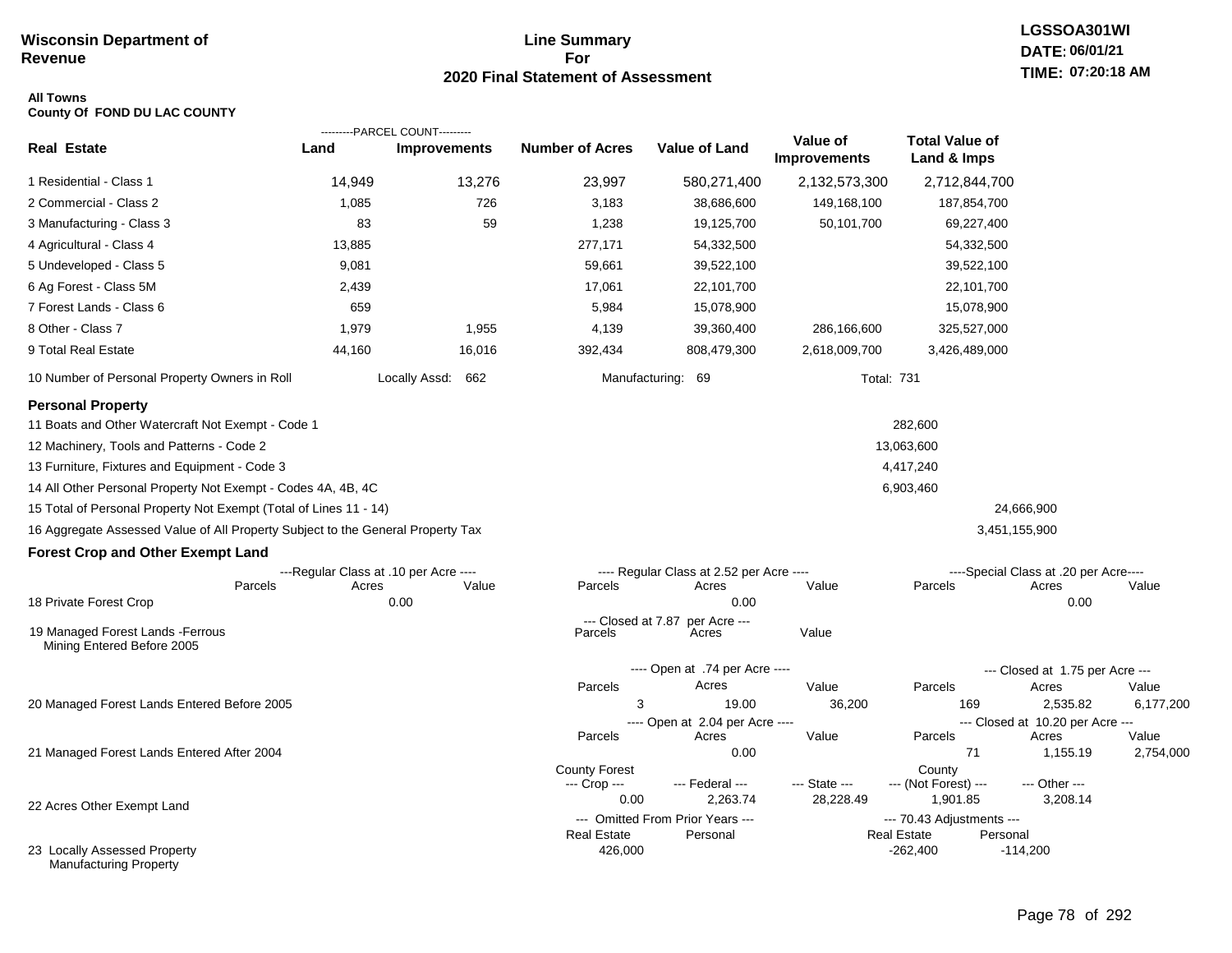# **Line Summary For 2020 Final Statement of Assessment**

| <b>All Villages</b><br>County Of FOND DU LAC COUNTY                             |                                       |                                                       | 2020 Final Statement of Assessment                             |                                          |                             |                                       |                                          | TIME: 07:20   |
|---------------------------------------------------------------------------------|---------------------------------------|-------------------------------------------------------|----------------------------------------------------------------|------------------------------------------|-----------------------------|---------------------------------------|------------------------------------------|---------------|
| <b>Real Estate</b>                                                              | Land                                  | ---------PARCEL COUNT---------<br><b>Improvements</b> | <b>Number of Acres</b>                                         | <b>Value of Land</b>                     |                             | Value of<br><b>Improvements</b>       | <b>Total Value of</b><br>Land & Imps     |               |
| 1 Residential - Class 1                                                         | 4,242                                 | 3,699                                                 | 1,296                                                          | 73,847,800                               |                             | 402,121,300                           | 475,969,100                              |               |
| 2 Commercial - Class 2                                                          | 532                                   | 418                                                   | 544                                                            | 16,561,900                               |                             | 89,108,200                            | 105,670,100                              |               |
| 3 Manufacturing - Class 3                                                       | 29                                    | 27                                                    | 145                                                            | 1,267,600                                |                             | 13,570,900                            | 14,838,500                               |               |
| 4 Agricultural - Class 4                                                        | 233                                   |                                                       | 1,589                                                          | 291,400                                  |                             |                                       | 291,400                                  |               |
| 5 Undeveloped - Class 5                                                         | 49                                    |                                                       | 230                                                            | 116,400                                  |                             |                                       | 116,400                                  |               |
| 6 Ag Forest - Class 5M                                                          | 5                                     |                                                       | 34                                                             | 40,900                                   |                             |                                       | 40,900                                   |               |
| 7 Forest Lands - Class 6                                                        | 4                                     |                                                       | 38                                                             | 89,800                                   |                             |                                       | 89,800                                   |               |
| 8 Other - Class 7                                                               | 12                                    | 12                                                    | 19                                                             | 194,200                                  |                             | 884,400                               | 1,078,600                                |               |
| 9 Total Real Estate                                                             | 5,106                                 | 4,156                                                 | 3,895                                                          | 92,410,000                               |                             | 505,684,800                           | 598,094,800                              |               |
| 10 Number of Personal Property Owners in Roll                                   |                                       | Locally Assd:<br>300                                  |                                                                | Manufacturing: 21                        |                             | Total: 321                            |                                          |               |
| <b>Personal Property</b><br>11 Boats and Other Watercraft Not Exempt - Code 1   |                                       |                                                       |                                                                |                                          |                             |                                       |                                          |               |
| 12 Machinery, Tools and Patterns - Code 2                                       |                                       |                                                       |                                                                |                                          |                             | 1,064,700                             |                                          |               |
| 13 Furniture, Fixtures and Equipment - Code 3                                   |                                       |                                                       |                                                                |                                          |                             | 2,545,600                             |                                          |               |
| 14 All Other Personal Property Not Exempt - Codes 4A, 4B, 4C                    |                                       |                                                       |                                                                |                                          |                             | 1,337,000                             |                                          |               |
| 15 Total of Personal Property Not Exempt (Total of Lines 11 - 14)               |                                       |                                                       |                                                                |                                          |                             |                                       | 4,947,300                                |               |
| 16 Aggregate Assessed Value of All Property Subject to the General Property Tax |                                       |                                                       |                                                                |                                          |                             |                                       | 603,042,100                              |               |
| <b>Forest Crop and Other Exempt Land</b>                                        |                                       |                                                       |                                                                |                                          |                             |                                       |                                          |               |
|                                                                                 | ---Regular Class at .10 per Acre ---- |                                                       |                                                                | ---- Regular Class at 2.52 per Acre ---- |                             |                                       | ----Special Class at .20 per Acre----    |               |
| Parcels<br>18 Private Forest Crop                                               | Acres<br>0.00                         | Value                                                 | Parcels                                                        | Acres<br>0.00                            | Value                       | Parcels                               | Acres                                    | Value         |
| 19 Managed Forest Lands-Ferrous<br>Mining Entered Before 2005                   |                                       |                                                       | --- Closed at 7.87 per Acre ---<br>Parcels                     | Acres                                    | Value                       |                                       |                                          |               |
|                                                                                 |                                       |                                                       | Parcels                                                        | ---- Open at .74 per Acre ----<br>Acres  | Value                       | Parcels                               | --- Closed at 1.75 per Acre ---<br>Acres | Value         |
| 20 Managed Forest Lands Entered Before 2005                                     |                                       |                                                       |                                                                | 0.00<br>---- Open at 2.04 per Acre ----  |                             |                                       | --- Closed at 10.20 per Acre ---         | 0.00          |
| 21 Managed Forest Lands Entered After 2004                                      |                                       |                                                       | Parcels                                                        | Acres<br>0.00                            | Value                       | Parcels                               | Acres                                    | Value<br>0.00 |
|                                                                                 |                                       |                                                       | <b>County Forest</b><br>--- Crop ---                           | --- Federal ---                          | --- State ---               | County<br>--- (Not Forest) ---        | --- Other ---                            |               |
| 22 Acres Other Exempt Land                                                      |                                       |                                                       | 0.00<br>--- Omitted From Prior Years ---<br><b>Real Estate</b> | 0.00<br>Personal                         | 37.31<br><b>Real Estate</b> | --- 70.43 Adjustments ---<br>Personal | 17.64                                    | 1,045.33      |
| 23 Locally Assessed Property                                                    |                                       |                                                       | 54,000                                                         |                                          |                             |                                       |                                          |               |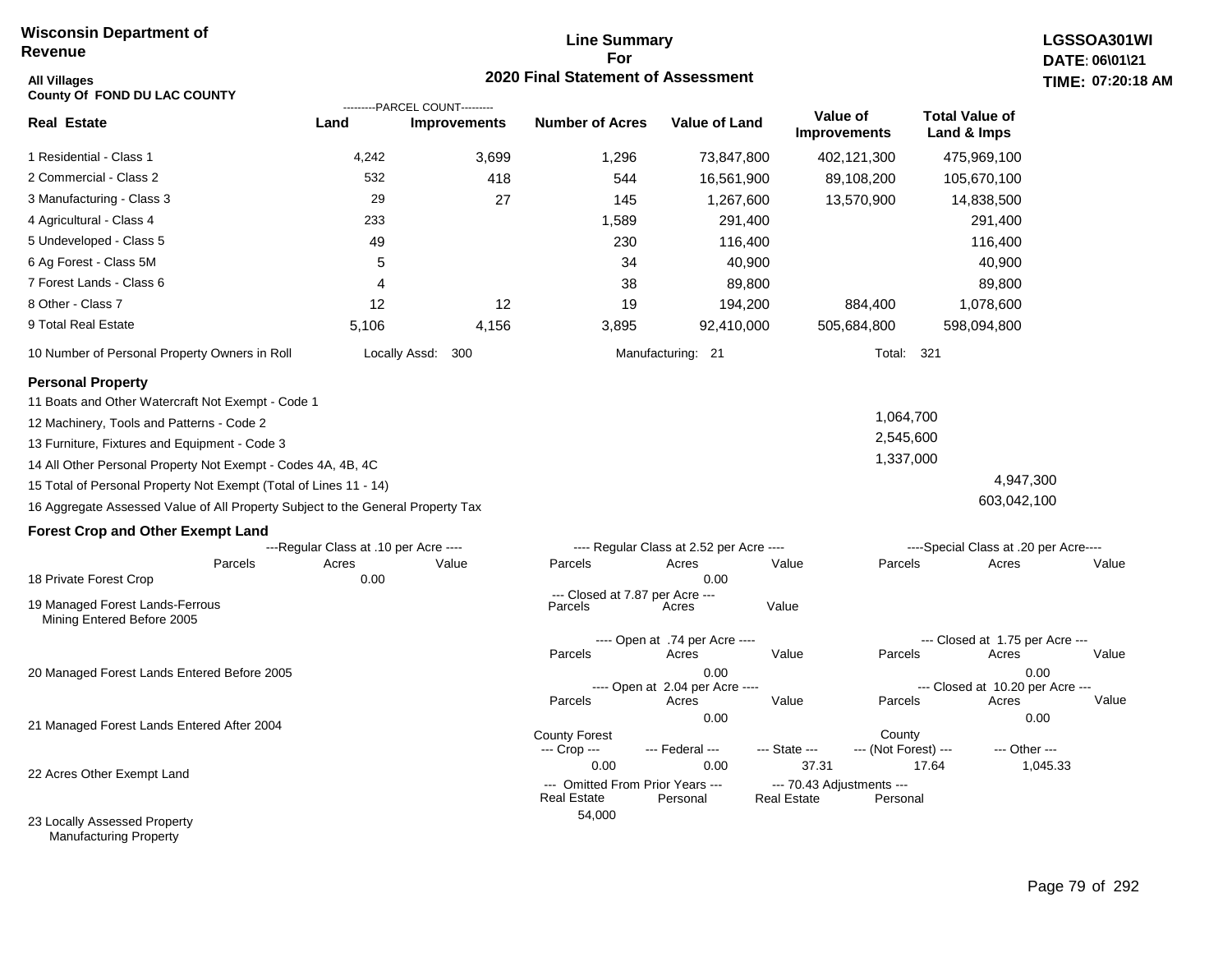#### **Line Summary For 2020 Final Statement of Assessment Wisconsin Department of Revenue All Cities County Of FOND DU LAC COUNTY LGSSOA301WI DATE: 06/01/21 TIME: 07:20:18 AM Real Estate** 1 Residential - Class 1 2 Commercial - Class 2 3 Manufacturing - Class 3 4 Agricultural - Class 4 5 Undeveloped - Class 5 6 Ag Forest - Class 5M 7 Forest Lands - Class 6 8 Other - Class 7 9 Total Real Estate 10 Number of Personal Property Owners in Roll 17,118 16,411 4,537 375,190,200 1,842,043,700 2,217,233,900 **Land Improvements Number of Acres Value of Land Value of Improvements Total Value of Land & Imps** 1,777 133 211 134 12 10 3 19,398 1,558 123 3 18,095 3,223 852 1,279 282 126 53 6 10,358 247,532,200 26,953,200 256,400 779,900 459,800 487,100 148,000 651,806,800 955,288,900 174,717,300 161,100 2,972,211,000 1,202,821,100 201,670,500 256,400 779,900 459,800 487,100 309,100 3,624,017,800 Locally Assd: 1,890 Manufacturing: 100 Total: 1,990 **Personal Property** 11 Boats and Other Watercraft Not Exempt - Code 1 12 Machinery, Tools and Patterns - Code 2 13 Furniture, Fixtures and Equipment - Code 3 14 All Other Personal Property Not Exempt - Codes 4A, 4B, 4C 15 Total of Personal Property Not Exempt (Total of Lines 11 - 14) 16 Aggregate Assessed Value of All Property Subject to the General Property Tax 513,000 37,622,900 71,258,020 25,284,830 134,678,750 3,758,696,550 **Forest Crop and Other Exempt Land** ---Regular Class at .10 per Acre ---- ---- Regular Class at 2.52 per Acre ---- ----Special Class at .20 per Acre---- 18 Private Forest Crop 20 Managed Forest Lands Entered Before 2005 21 Managed Forest Lands Entered After 2004 Parcels 0.00 0.00 Acres Value Parcels Acres Value Parcels Acres Value ---- Open at .74 per Acre<br>Acres Parcels 0.00 0.00 Acres Value Parcels Acres Value --- Closed at 1.75 per Acre --- ---- Open at 2.04 per Acre ---<br>Acres Value Parcels Parcels Acres Acres Parcels 0.00 0.00 Acres **Value Parcels Acres Value** County Forest County County --- Crop --- 0.00 2.53 405.64 675.18 2,736.81 --- Federal --- - --- State --- --- (Not Forest) --- --- Other ---22 Acres Other Exempt Land 23 Locally Assessed Property Manufacturing Property --- Omitted From Prior Years ---<br>Real Estate Personal Personal Real Estate Personal -32,000 **Real Estate** ---------PARCEL COUNT--------- 19 Managed Forest Lands-Ferrous Mining Entered Before 2005 --- Closed at 7.87 per Acre ---<br>rcels Acres Parcels **Acres** Value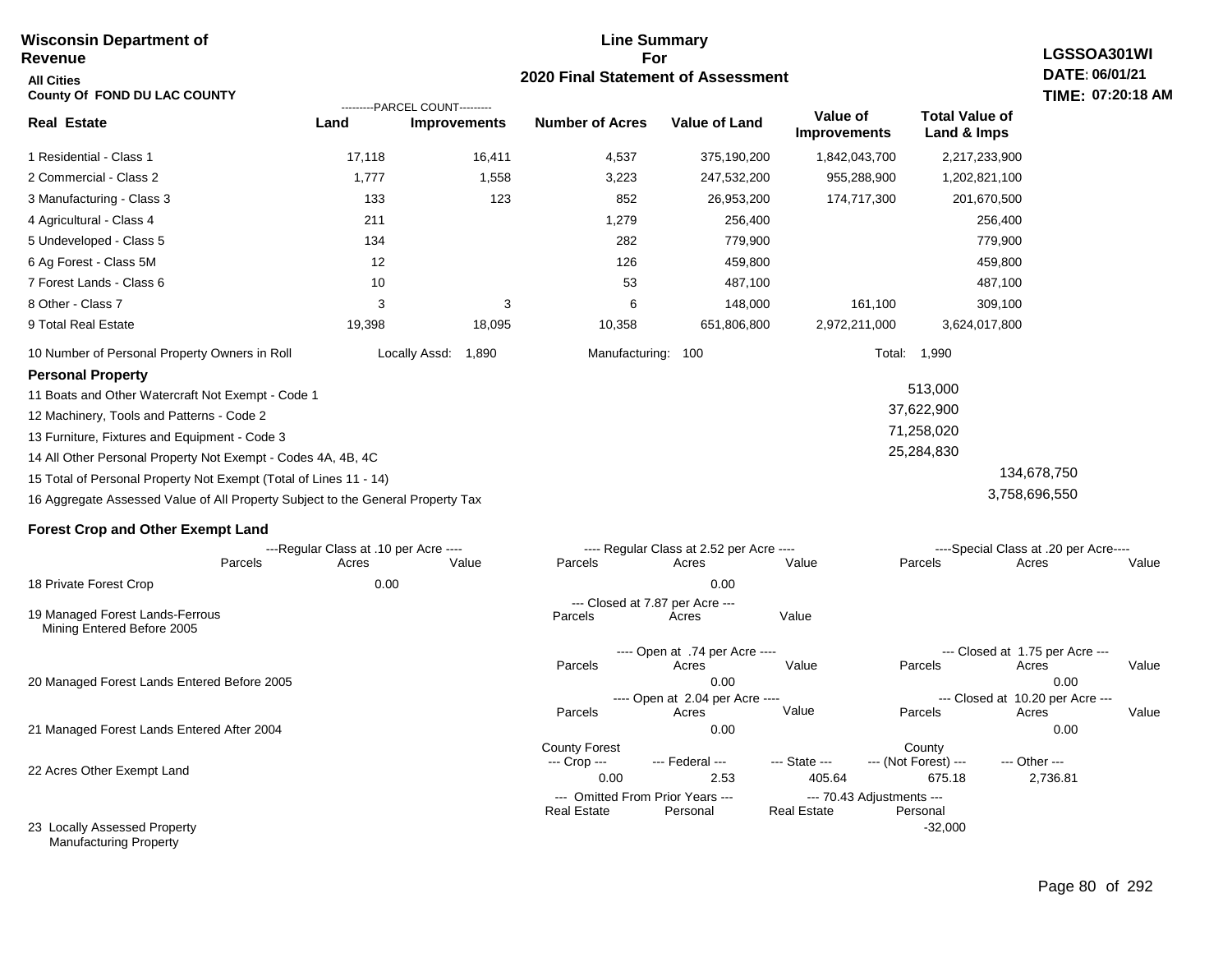# **All Municipalities TIME:**

**County Of FOREST COUNTY**

#### **Line Summary For 2020 Final Statement of Assessment**

83,600

**LGSSOA301WI DATE: 06/01/21 07:20:18 AM**

|                                                                                 |        | ---------PARCEL COUNT---------        |                        |                                          |                                 |                                      |                                       |       |
|---------------------------------------------------------------------------------|--------|---------------------------------------|------------------------|------------------------------------------|---------------------------------|--------------------------------------|---------------------------------------|-------|
| <b>Real Estate</b>                                                              | Land   | <b>Improvements</b>                   | <b>Number of Acres</b> | <b>Value of Land</b>                     | Value of<br><b>Improvements</b> | <b>Total Value of</b><br>Land & Imps |                                       |       |
| 1 Residential - Class 1                                                         | 11,242 | 8,209                                 | 17,391                 | 395,374,430                              | 581,101,690                     | 976,476,120                          |                                       |       |
| 2 Commercial - Class 2                                                          | 608    | 402                                   | 1,134                  | 11,609,900                               | 36,627,200                      | 48,237,100                           |                                       |       |
| 3 Manufacturing - Class 3                                                       | 22     | 18                                    | 300                    | 594,900                                  | 5,359,200                       | 5,954,100                            |                                       |       |
| 4 Agricultural - Class 4                                                        | 1,055  |                                       | 20,061                 | 2,435,600                                |                                 | 2,435,600                            |                                       |       |
| 5 Undeveloped - Class 5                                                         | 2,010  |                                       | 20,854                 | 5,243,550                                |                                 | 5,243,550                            |                                       |       |
| 6 Ag Forest - Class 5M                                                          | 449    |                                       | 6,148                  | 5,336,400                                |                                 | 5,336,400                            |                                       |       |
| 7 Forest Lands - Class 6                                                        | 2,802  |                                       | 52,741                 | 86,295,400                               |                                 | 86,295,400                           |                                       |       |
| 8 Other - Class 7                                                               | 233    | 226                                   | 363                    | 1,775,400                                | 15,013,600                      | 16,789,000                           |                                       |       |
| 9 Total Real Estate                                                             | 18,421 | 8,855                                 | 118,992                | 508,665,580                              | 638,101,690                     | 1,146,767,270                        |                                       |       |
| 10 Number of Personal Property Owners in Roll                                   |        | Locally Assd:<br>569                  |                        | Manufacturing: 17                        | <b>Total: 586</b>               |                                      |                                       |       |
| <b>Personal Property</b>                                                        |        |                                       |                        |                                          |                                 |                                      |                                       |       |
| 11 Boats and Other Watercraft Not Exempt - Code 1                               |        |                                       |                        |                                          |                                 | 13,600                               |                                       |       |
| 12 Machinery, Tools and Patterns - Code 2                                       |        |                                       |                        |                                          |                                 | 497,000                              |                                       |       |
| 13 Furniture, Fixtures and Equipment - Code 3                                   |        |                                       |                        |                                          |                                 | 2,289,550                            |                                       |       |
| 14 All Other Personal Property Not Exempt - Codes 4A, 4B, 4C                    |        |                                       |                        |                                          |                                 | 4,540,050                            |                                       |       |
| 15 Total of Personal Property Not Exempt (Total of Lines 11 - 14)               |        |                                       |                        |                                          |                                 |                                      | 7,340,200                             |       |
| 16 Aggregate Assessed Value of All Property Subject to the General Property Tax |        |                                       |                        |                                          |                                 | 1,154,107,470                        |                                       |       |
| <b>Forest Crop and Other Exempt Land</b>                                        |        |                                       |                        |                                          |                                 |                                      |                                       |       |
|                                                                                 |        | ---Regular Class at .10 per Acre ---- |                        | ---- Regular Class at 2.52 per Acre ---- |                                 |                                      | ----Special Class at .20 per Acre---- |       |
| Parcels                                                                         | Acres  | Value                                 | Parcels                | Acres                                    | Value                           | Parcels                              | Acres                                 | Value |
| 18 Private Forest Crop                                                          | 0.00   |                                       | 63                     | 2,472.30                                 | 3,713,900                       |                                      | 0.00                                  |       |
| 19 Managed Forest Lands - Ferrous<br>Mining Entered Before 2005                 |        |                                       | Parcels                | --- Closed at 7.87 per Acre ---<br>Acres | Value                           |                                      |                                       |       |
|                                                                                 |        |                                       |                        | ---- Open at .74 per Acre ----           |                                 |                                      | --- Closed at 1.75 per Acre ---       |       |

20 Managed Forest Lands Entered Before 2005

21 Managed Forest Lands Entered After 2004

22 Acres Other Exempt Land

23 Locally Assessed Property Manufacturing Property

| 63                                                     | 2.472.30                                 | 3,713,900     |                                                 | 0.00                             |            |
|--------------------------------------------------------|------------------------------------------|---------------|-------------------------------------------------|----------------------------------|------------|
| Parcels                                                | --- Closed at 7.87 per Acre ---<br>Acres | Value         |                                                 |                                  |            |
|                                                        | ---- Open at .74 per Acre ----           |               |                                                 | --- Closed at 1.75 per Acre ---  |            |
| <b>Parcels</b>                                         | Acres                                    | Value         | <b>Parcels</b>                                  | Acres                            | Value      |
| 1.562                                                  | 64,338.37                                | 80.741.100    | 553                                             | 18.749.11                        | 30.785.800 |
|                                                        | ---- Open at 2.04 per Acre ----          |               |                                                 | --- Closed at 10.20 per Acre --- |            |
| Parcels                                                | Acres                                    | Value         | <b>Parcels</b>                                  | Acres                            | Value      |
| 611                                                    | 21.866.13                                | 33.343.500    | 550                                             | 16.972.56                        | 30,691,850 |
| <b>County Forest</b><br>$-$ Crop $-$                   | --- Federal ---                          | --- State --- | County<br>--- (Not Forest) ---                  | --- Other ---                    |            |
| 13.186.43                                              | 363.884.76                               | 26.687.91     | 2.423.63                                        | 4.989.29                         |            |
| --- Omitted From Prior Years ---<br><b>Real Estate</b> | Personal                                 |               | --- 70.43 Adjustments ---<br><b>Real Estate</b> | Personal                         |            |
| oo coo                                                 |                                          |               |                                                 |                                  |            |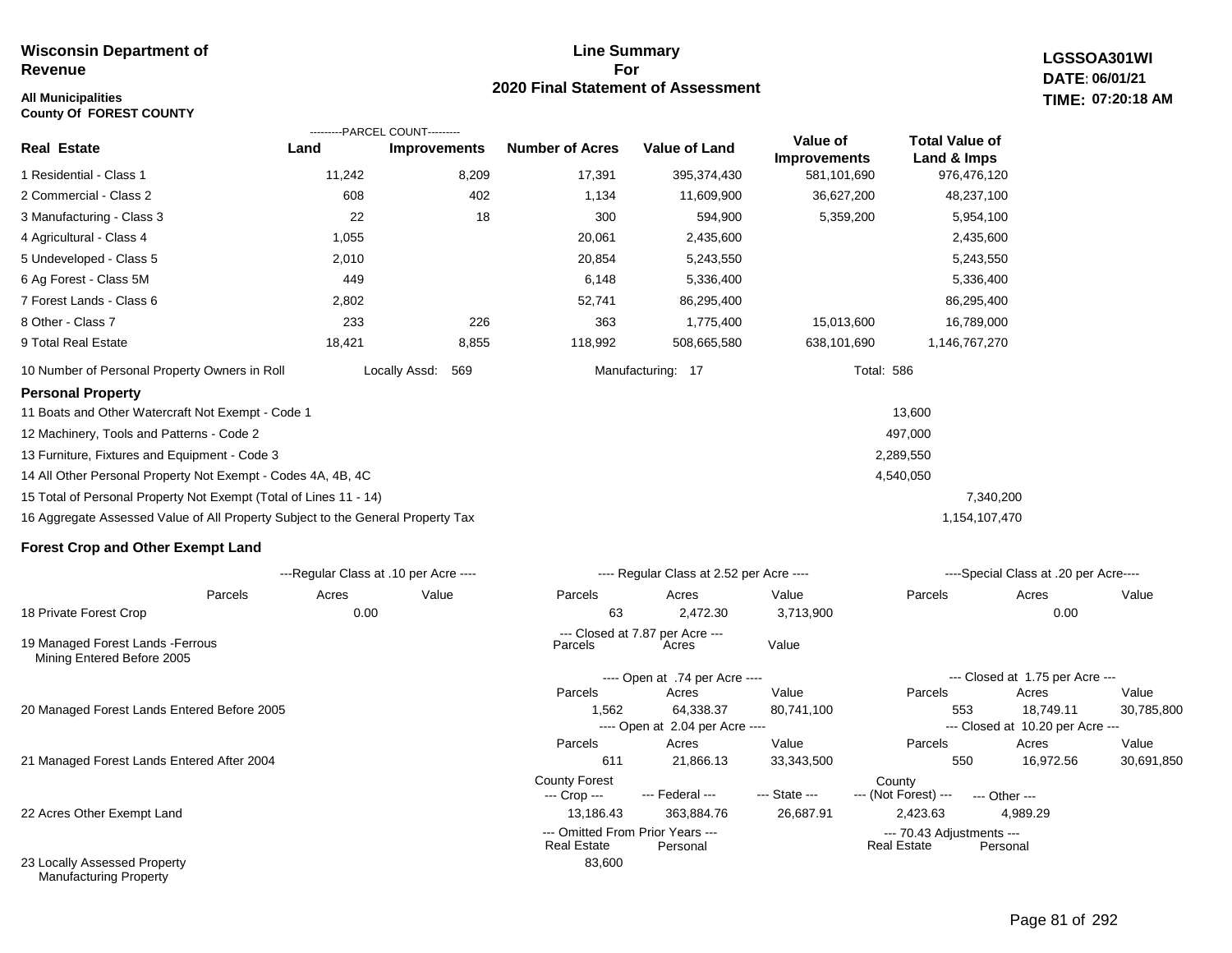# **Line Summary For 2020 Final Statement of Assessment**

#### **All Towns County Of FOREST COUNTY**

|                                                                                 |        | ---------PARCEL COUNT---------        |                               |                                                |                                 |                                      |                                           |            |
|---------------------------------------------------------------------------------|--------|---------------------------------------|-------------------------------|------------------------------------------------|---------------------------------|--------------------------------------|-------------------------------------------|------------|
| <b>Real Estate</b>                                                              | Land   | <b>Improvements</b>                   | <b>Number of Acres</b>        | <b>Value of Land</b>                           | Value of<br><b>Improvements</b> | <b>Total Value of</b><br>Land & Imps |                                           |            |
| 1 Residential - Class 1                                                         | 10,086 | 7,440                                 | 16,907                        | 376,272,130                                    | 531,245,690                     | 907,517,820                          |                                           |            |
| 2 Commercial - Class 2                                                          | 380    | 262                                   | 971                           | 7,172,800                                      | 20,962,300                      | 28,135,100                           |                                           |            |
| 3 Manufacturing - Class 3                                                       | 18     | 14                                    | 281                           | 503,700                                        | 3,673,400                       | 4,177,100                            |                                           |            |
| 4 Agricultural - Class 4                                                        | 1,036  |                                       | 19,645                        | 2,406,400                                      |                                 | 2,406,400                            |                                           |            |
| 5 Undeveloped - Class 5                                                         | 1,979  |                                       | 20,723                        | 5,202,250                                      |                                 | 5,202,250                            |                                           |            |
| 6 Ag Forest - Class 5M                                                          | 444    |                                       | 6,081                         | 5,258,500                                      |                                 | 5,258,500                            |                                           |            |
| 7 Forest Lands - Class 6                                                        | 2,751  |                                       | 52,037                        | 85,141,600                                     |                                 | 85,141,600                           |                                           |            |
| 8 Other - Class 7                                                               | 226    | 219                                   | 354                           | 1,707,900                                      | 14,410,000                      | 16,117,900                           |                                           |            |
| 9 Total Real Estate                                                             | 16,920 | 7,935                                 | 116,999                       | 483,665,280                                    | 570,291,390                     | 1,053,956,670                        |                                           |            |
| 10 Number of Personal Property Owners in Roll                                   |        | Locally Assd: 454                     |                               | Manufacturing: 12                              | <b>Total: 466</b>               |                                      |                                           |            |
| <b>Personal Property</b>                                                        |        |                                       |                               |                                                |                                 |                                      |                                           |            |
| 11 Boats and Other Watercraft Not Exempt - Code 1                               |        |                                       |                               |                                                |                                 | 13,600                               |                                           |            |
| 12 Machinery, Tools and Patterns - Code 2                                       |        |                                       |                               |                                                |                                 | 409,600                              |                                           |            |
| 13 Furniture, Fixtures and Equipment - Code 3                                   |        |                                       |                               |                                                |                                 | 1,275,750                            |                                           |            |
| 14 All Other Personal Property Not Exempt - Codes 4A, 4B, 4C                    |        |                                       |                               |                                                |                                 | 4,366,750                            |                                           |            |
| 15 Total of Personal Property Not Exempt (Total of Lines 11 - 14)               |        |                                       |                               |                                                |                                 |                                      | 6,065,700                                 |            |
| 16 Aggregate Assessed Value of All Property Subject to the General Property Tax |        |                                       |                               |                                                |                                 |                                      | 1,060,022,370                             |            |
| <b>Forest Crop and Other Exempt Land</b>                                        |        |                                       |                               |                                                |                                 |                                      |                                           |            |
|                                                                                 |        | ---Regular Class at .10 per Acre ---- |                               | ---- Regular Class at 2.52 per Acre ----       |                                 |                                      | ----Special Class at .20 per Acre----     |            |
| Parcels                                                                         | Acres  | Value                                 | Parcels                       | Acres                                          | Value                           | Parcels                              | Acres                                     | Value      |
| 18 Private Forest Crop                                                          |        | 0.00                                  | 63                            | 2,472.30                                       | 3,713,900                       |                                      | 0.00                                      |            |
| 19 Managed Forest Lands - Ferrous<br>Mining Entered Before 2005                 |        |                                       | --- Closed at 7.87<br>Parcels | per Acre ---<br>Acres                          | Value                           |                                      |                                           |            |
|                                                                                 |        |                                       |                               | ---- Open at .74 per Acre ----                 |                                 |                                      | --- Closed at 1.75 per Acre ---           |            |
|                                                                                 |        |                                       | Parcels                       | Acres                                          | Value                           | Parcels                              | Acres                                     | Value      |
| 20 Managed Forest Lands Entered Before 2005                                     |        |                                       | 1,562                         | 64,338.37                                      | 80,741,100                      | 553                                  | 18,749.11                                 | 30,785,800 |
|                                                                                 |        |                                       | Parcels                       | ---- Open at 2.04 per Acre ----<br>Acres       | Value                           | Parcels                              | --- Closed at 10.20 per Acre ---<br>Acres | Value      |
| 21 Managed Forest Lands Entered After 2004                                      |        |                                       | 606                           | 21,689.13                                      | 33,138,200                      | 542                                  | 16,763.10                                 | 30,448,550 |
|                                                                                 |        |                                       | <b>County Forest</b>          |                                                |                                 | County                               |                                           |            |
|                                                                                 |        |                                       | --- Crop ---                  | --- Federal ---                                | --- State ---                   | --- (Not Forest) ---<br>2,309.34     | --- Other ---                             |            |
| 22 Acres Other Exempt Land                                                      |        |                                       | 13,186.43                     | 363,884.76<br>--- Omitted From Prior Years --- | 26,636.60                       | --- 70.43 Adjustments ---            | 4,744.26                                  |            |
|                                                                                 |        |                                       | <b>Real Estate</b>            | Personal                                       |                                 | <b>Real Estate</b><br>Personal       |                                           |            |
| 23 Locally Assessed Property<br>Manufacturing Property                          |        |                                       | 83,600                        |                                                |                                 |                                      |                                           |            |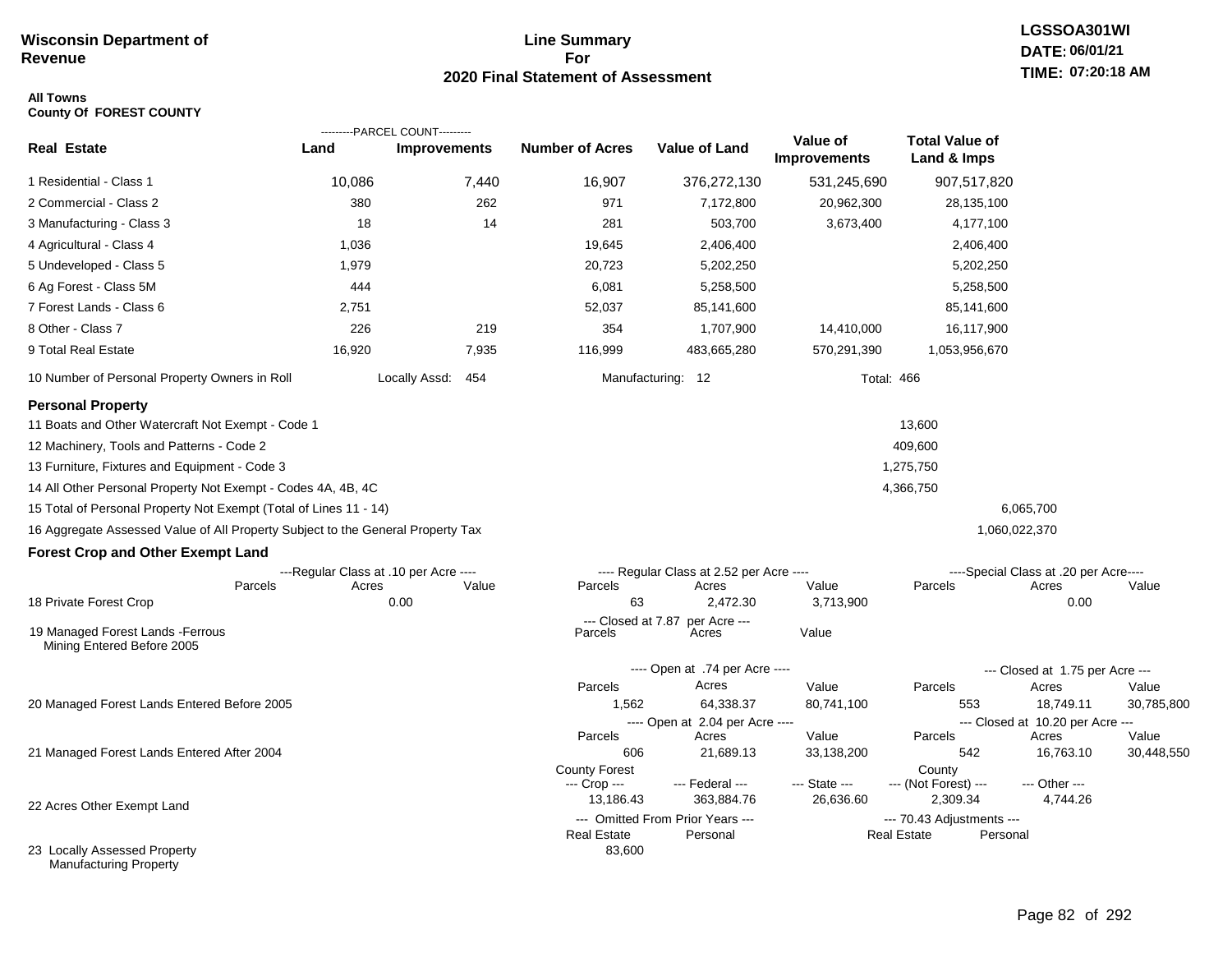| <b>Wisconsin Department of</b><br><b>Revenue</b>                                                                                                                                                                                                                                                                                                                                                                                                                                                                        |                                                |                                | <b>Line Summary</b><br>For                             |                                                            |                                          |                                |                                                |               | LGSSOA301WI<br>DATE: 06\01\21 |
|-------------------------------------------------------------------------------------------------------------------------------------------------------------------------------------------------------------------------------------------------------------------------------------------------------------------------------------------------------------------------------------------------------------------------------------------------------------------------------------------------------------------------|------------------------------------------------|--------------------------------|--------------------------------------------------------|------------------------------------------------------------|------------------------------------------|--------------------------------|------------------------------------------------|---------------|-------------------------------|
| <b>All Villages</b><br><b>County Of FOREST COUNTY</b>                                                                                                                                                                                                                                                                                                                                                                                                                                                                   |                                                | ---------PARCEL COUNT--------- | 2020 Final Statement of Assessment                     |                                                            |                                          |                                |                                                |               | TIME: 07:20:18 AM             |
| <b>Real Estate</b>                                                                                                                                                                                                                                                                                                                                                                                                                                                                                                      | Land                                           | <b>Improvements</b>            | <b>Number of Acres</b>                                 | <b>Value of Land</b>                                       | Value of                                 | <b>Improvements</b>            | <b>Total Value of</b><br>Land & Imps           |               |                               |
| 1 Residential - Class 1                                                                                                                                                                                                                                                                                                                                                                                                                                                                                                 |                                                |                                |                                                        |                                                            |                                          |                                |                                                |               |                               |
| 2 Commercial - Class 2                                                                                                                                                                                                                                                                                                                                                                                                                                                                                                  |                                                |                                |                                                        |                                                            |                                          |                                |                                                |               |                               |
| 3 Manufacturing - Class 3                                                                                                                                                                                                                                                                                                                                                                                                                                                                                               |                                                |                                |                                                        |                                                            |                                          |                                |                                                |               |                               |
| 4 Agricultural - Class 4                                                                                                                                                                                                                                                                                                                                                                                                                                                                                                |                                                |                                |                                                        |                                                            |                                          |                                |                                                |               |                               |
| 5 Undeveloped - Class 5                                                                                                                                                                                                                                                                                                                                                                                                                                                                                                 |                                                |                                |                                                        |                                                            |                                          |                                |                                                |               |                               |
| 6 Ag Forest - Class 5M                                                                                                                                                                                                                                                                                                                                                                                                                                                                                                  |                                                |                                |                                                        |                                                            |                                          |                                |                                                |               |                               |
| 7 Forest Lands - Class 6                                                                                                                                                                                                                                                                                                                                                                                                                                                                                                |                                                |                                |                                                        |                                                            |                                          |                                |                                                |               |                               |
| 8 Other - Class 7                                                                                                                                                                                                                                                                                                                                                                                                                                                                                                       |                                                |                                |                                                        |                                                            |                                          |                                |                                                |               |                               |
| 9 Total Real Estate                                                                                                                                                                                                                                                                                                                                                                                                                                                                                                     |                                                |                                |                                                        |                                                            |                                          |                                |                                                |               |                               |
| 10 Number of Personal Property Owners in Roll                                                                                                                                                                                                                                                                                                                                                                                                                                                                           |                                                | Locally Assd:                  |                                                        | Manufacturing:                                             |                                          | Total:                         |                                                |               |                               |
| <b>Personal Property</b><br>11 Boats and Other Watercraft Not Exempt - Code 1<br>12 Machinery, Tools and Patterns - Code 2<br>13 Furniture, Fixtures and Equipment - Code 3<br>14 All Other Personal Property Not Exempt - Codes 4A, 4B, 4C<br>15 Total of Personal Property Not Exempt (Total of Lines 11 - 14)<br>16 Aggregate Assessed Value of All Property Subject to the General Property Tax<br><b>Forest Crop and Other Exempt Land</b><br>Parcels<br>18 Private Forest Crop<br>19 Managed Forest Lands-Ferrous | ---Regular Class at .10 per Acre ----<br>Acres | Value                          | Parcels<br>--- Closed at 7.87 per Acre ---<br>Parcels  | ---- Regular Class at 2.52 per Acre ----<br>Acres<br>Acres | Value<br>Value                           | Parcels                        | ----Special Class at .20 per Acre----<br>Acres |               | Value                         |
| Mining Entered Before 2005                                                                                                                                                                                                                                                                                                                                                                                                                                                                                              |                                                |                                |                                                        |                                                            |                                          |                                |                                                |               |                               |
|                                                                                                                                                                                                                                                                                                                                                                                                                                                                                                                         |                                                |                                | Parcels                                                | ---- Open at .74 per Acre ----<br>Acres                    | Value                                    | Parcels                        | --- Closed at 1.75 per Acre ---<br>Acres       |               | Value                         |
| 20 Managed Forest Lands Entered Before 2005                                                                                                                                                                                                                                                                                                                                                                                                                                                                             |                                                |                                |                                                        |                                                            |                                          |                                |                                                |               |                               |
|                                                                                                                                                                                                                                                                                                                                                                                                                                                                                                                         |                                                |                                |                                                        | ---- Open at 2.04 per Acre ----                            |                                          |                                | --- Closed at 10.20 per Acre ---               |               |                               |
|                                                                                                                                                                                                                                                                                                                                                                                                                                                                                                                         |                                                |                                | Parcels                                                | Acres                                                      | Value                                    | Parcels                        | Acres                                          |               | Value                         |
| 21 Managed Forest Lands Entered After 2004                                                                                                                                                                                                                                                                                                                                                                                                                                                                              |                                                |                                | <b>County Forest</b><br>--- Crop ---                   | --- Federal ---                                            | --- State ---                            | County<br>--- (Not Forest) --- |                                                | --- Other --- |                               |
| 22 Acres Other Exempt Land                                                                                                                                                                                                                                                                                                                                                                                                                                                                                              |                                                |                                | --- Omitted From Prior Years ---<br><b>Real Estate</b> | Personal                                                   | --- 70.43 Adjustments ---<br>Real Estate | Personal                       |                                                |               |                               |
| 23 Locally Assessed Property                                                                                                                                                                                                                                                                                                                                                                                                                                                                                            |                                                |                                |                                                        |                                                            |                                          |                                |                                                |               |                               |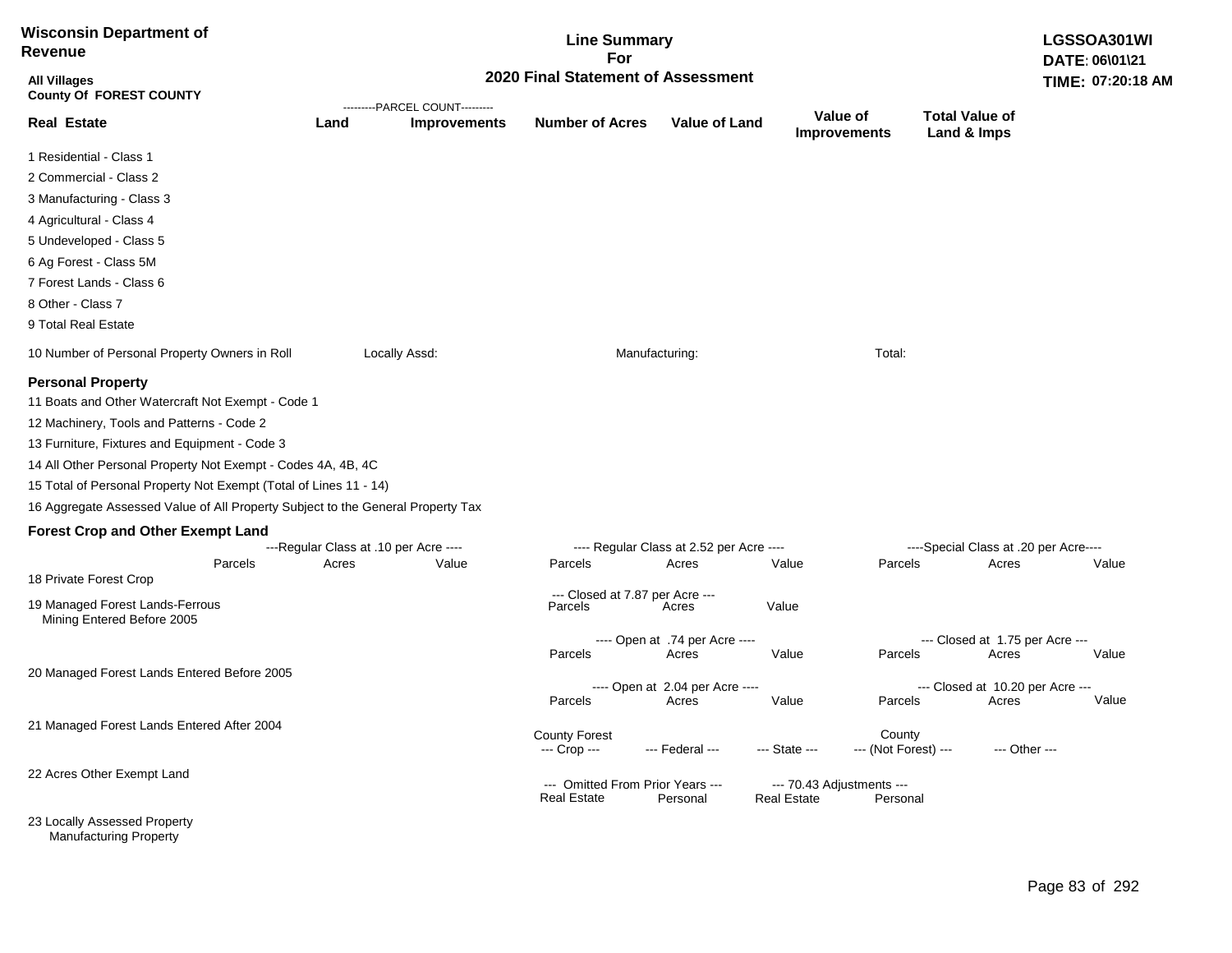#### **Line Summary For 2020 Final Statement of Assessment Wisconsin Department of Revenue All Cities County Of FOREST COUNTY LGSSOA301WI DATE: 06/01/21 TIME: 07:20:18 AM Real Estate** 1 Residential - Class 1 2 Commercial - Class 2 3 Manufacturing - Class 3 4 Agricultural - Class 4 5 Undeveloped - Class 5 6 Ag Forest - Class 5M 7 Forest Lands - Class 6 8 Other - Class 7 9 Total Real Estate 10 Number of Personal Property Owners in Roll 1,156 769 484 19,102,300 49,856,000 68,958,300 **Land Improvements Number of Acres Value of Land Value of Improvements Total Value of Land & Imps** 228 4 19 31 5 51 7 1,501 140 4 7 920 163 19 416 131 67 704 9 1,993 4,437,100 91,200 29,200 41,300 77,900 1,153,800 67,500 25,000,300 15,664,900 1,685,800 603,600 67,810,300 20,102,000 1,777,000 29,200 41,300 77,900 1,153,800 671,100 92,810,600 Locally Assd: 115 Manufacturing: 5 Total: 120 **Personal Property** 11 Boats and Other Watercraft Not Exempt - Code 1 12 Machinery, Tools and Patterns - Code 2 13 Furniture, Fixtures and Equipment - Code 3 14 All Other Personal Property Not Exempt - Codes 4A, 4B, 4C 15 Total of Personal Property Not Exempt (Total of Lines 11 - 14) 16 Aggregate Assessed Value of All Property Subject to the General Property Tax 87,400 1,013,800 173,300 1,274,500 94,085,100 **Forest Crop and Other Exempt Land** ---Regular Class at .10 per Acre ---- ---- Regular Class at 2.52 per Acre ---- ----Special Class at .20 per Acre---- 18 Private Forest Crop 20 Managed Forest Lands Entered Before 2005 21 Managed Forest Lands Entered After 2004 Parcels 0.00 0.00 Acres Value Parcels Acres Value Parcels Acres Value ---- Open at .74 per Acre<br>Acres Parcels 0.00 0.00 Acres Value Parcels Acres Value --- Closed at 1.75 per Acre --- ---- Open at 2.04 per Acre ---- --- Closed at 10.20 per Acre --- Parcels 5 177.00 205,300 8 209.46 243,300 Acres **Value Parcels Acres Value** County Forest County County ---------PARCEL COUNT--------- 19 Managed Forest Lands-Ferrous Mining Entered Before 2005 --- Closed at 7.87 per Acre ---<br>rcels Acres Parcels **Acres** Value

--- Crop ---

 0.00 0.00 51.31 114.29 245.03 --- Federal --- - --- State --- --- (Not Forest) --- --- Other ---

**Real Estate** 

--- Omitted From Prior Years ---<br>Real Estate Personal Personal Real Estate Personal

22 Acres Other Exempt Land

23 Locally Assessed Property Manufacturing Property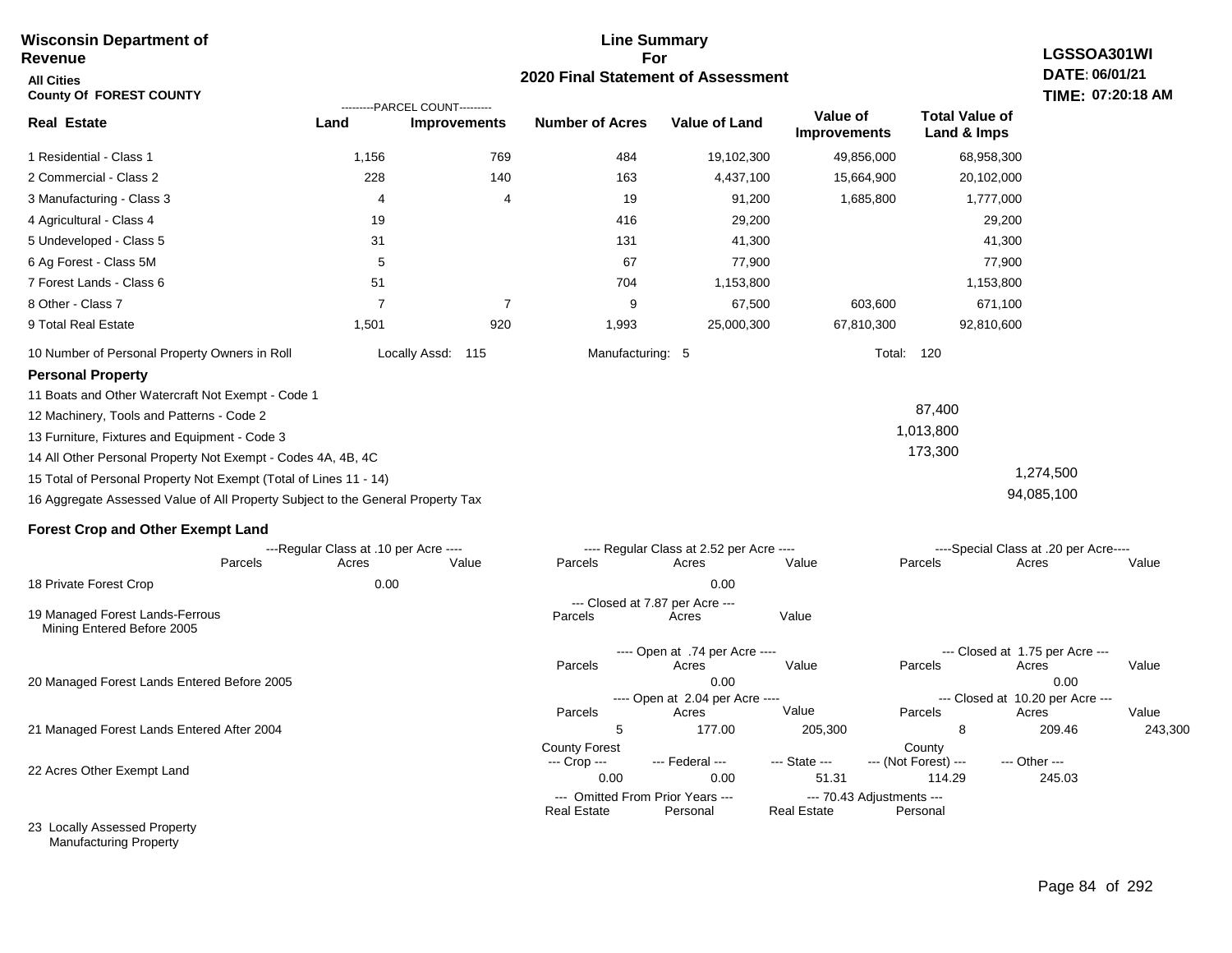## **All Municipalities TIME:**

**County Of GRANT COUNTY**

# **Line Summary For 2020 Final Statement of Assessment**

**LGSSOA301WI DATE: 06/01/21 07:20:18 AM**

|                                                                                 | ---------PARCEL COUNT---------        |                     |                                                        |                                          |                                        |                                                 |                                           |       |
|---------------------------------------------------------------------------------|---------------------------------------|---------------------|--------------------------------------------------------|------------------------------------------|----------------------------------------|-------------------------------------------------|-------------------------------------------|-------|
| <b>Real Estate</b>                                                              | Land                                  | <b>Improvements</b> | <b>Number of Acres</b>                                 | <b>Value of Land</b>                     | <b>Value of</b><br><b>Improvements</b> | <b>Total Value of</b><br>Land & Imps            |                                           |       |
| 1 Residential - Class 1                                                         | 17,467                                | 15,372              | 13,425                                                 | 327,489,900                              | 1,567,560,700                          | 1,895,050,600                                   |                                           |       |
| 2 Commercial - Class 2                                                          | 2,233                                 | 1,787               | 3,021                                                  | 88,660,400                               | 404,749,937                            | 493,410,337                                     |                                           |       |
| 3 Manufacturing - Class 3                                                       | 76                                    | 66                  | 678                                                    | 5,699,500                                | 68,798,800                             | 74,498,300                                      |                                           |       |
| 4 Agricultural - Class 4                                                        | 23,625                                |                     | 544,412                                                | 101,317,350                              |                                        | 101,317,350                                     |                                           |       |
| 5 Undeveloped - Class 5                                                         | 10,996                                |                     | 26,500                                                 | 16,679,100                               |                                        | 16,679,100                                      |                                           |       |
| 6 Ag Forest - Class 5M                                                          | 4,765                                 |                     | 52,713                                                 | 64,635,900                               |                                        | 64,635,900                                      |                                           |       |
| 7 Forest Lands - Class 6                                                        | 2,018                                 |                     | 19,818                                                 | 46,578,600                               |                                        | 46,578,600                                      |                                           |       |
| 8 Other - Class 7                                                               | 4,730                                 | 4,656               | 7,379                                                  | 65,699,900                               | 461,309,800                            | 527,009,700                                     |                                           |       |
| 9 Total Real Estate                                                             | 65,910                                | 21,881              | 667,946                                                | 716,760,650                              | 2,502,419,237                          | 3,219,179,887                                   |                                           |       |
| 10 Number of Personal Property Owners in Roll                                   |                                       | Locally Assd: 2,031 |                                                        | Manufacturing: 79                        |                                        | Total: 2,110                                    |                                           |       |
| <b>Personal Property</b>                                                        |                                       |                     |                                                        |                                          |                                        |                                                 |                                           |       |
| 11 Boats and Other Watercraft Not Exempt - Code 1                               |                                       |                     |                                                        |                                          |                                        | 30,100                                          |                                           |       |
| 12 Machinery, Tools and Patterns - Code 2                                       |                                       |                     |                                                        |                                          |                                        | 6,578,100                                       |                                           |       |
| 13 Furniture, Fixtures and Equipment - Code 3                                   |                                       |                     |                                                        |                                          |                                        | 18,771,403                                      |                                           |       |
| 14 All Other Personal Property Not Exempt - Codes 4A, 4B, 4C                    |                                       |                     |                                                        |                                          |                                        | 11,073,468                                      |                                           |       |
| 15 Total of Personal Property Not Exempt (Total of Lines 11 - 14)               |                                       |                     |                                                        |                                          |                                        |                                                 | 36,453,071                                |       |
| 16 Aggregate Assessed Value of All Property Subject to the General Property Tax |                                       |                     |                                                        |                                          |                                        | 3,255,632,958                                   |                                           |       |
| <b>Forest Crop and Other Exempt Land</b>                                        |                                       |                     |                                                        |                                          |                                        |                                                 |                                           |       |
|                                                                                 | ---Regular Class at .10 per Acre ---- |                     |                                                        | ---- Regular Class at 2.52 per Acre ---- |                                        |                                                 | ----Special Class at .20 per Acre----     |       |
| Parcels                                                                         | Acres                                 | Value               | Parcels                                                | Acres                                    | Value                                  | Parcels                                         | Acres                                     | Value |
| 18 Private Forest Crop                                                          | 0.00                                  |                     | 2                                                      | 80.00                                    | 176,000                                |                                                 | 0.00                                      |       |
| 19 Managed Forest Lands - Ferrous<br>Mining Entered Before 2005                 |                                       |                     | Parcels                                                | --- Closed at 7.87 per Acre ---<br>Acres | Value                                  |                                                 |                                           |       |
|                                                                                 |                                       |                     |                                                        | ---- Open at .74 per Acre ----           |                                        |                                                 | --- Closed at 1.75 per Acre ---           |       |
|                                                                                 |                                       |                     | Parcels                                                | Acres                                    | Value                                  | Parcels                                         | Acres                                     | Value |
| 20 Managed Forest Lands Entered Before 2005                                     |                                       |                     | 45                                                     | 958.04                                   | 2,242,100                              | 551                                             | 10,579.93                                 | 21,73 |
|                                                                                 |                                       |                     | Parcels                                                | ---- Open at 2.04 per Acre ----<br>Acres | Value                                  | Parcels                                         | --- Closed at 10.20 per Acre ---<br>Acres | Value |
| 21 Managed Forest Lands Entered After 2004                                      |                                       |                     | 30                                                     | 810.38                                   | 1,782,400                              | 541                                             | 10,778.07                                 | 21,23 |
|                                                                                 |                                       |                     | <b>County Forest</b>                                   |                                          |                                        | County                                          |                                           |       |
|                                                                                 |                                       |                     | --- Crop ---                                           | --- Federal ---                          | --- State ---                          | --- (Not Forest) ---                            | --- Other ---                             |       |
| 22 Acres Other Exempt Land                                                      |                                       |                     | 0.00                                                   | 12,258.43                                | 22,599.11                              | 2,651.93                                        | 5,231.05                                  |       |
|                                                                                 |                                       |                     | --- Omitted From Prior Years ---<br><b>Real Estate</b> | Personal                                 |                                        | --- 70.43 Adjustments ---<br><b>Real Estate</b> | Personal                                  |       |

23 Locally Assessed Property Manufacturing Property

-416,500

21,739,500

21,234,000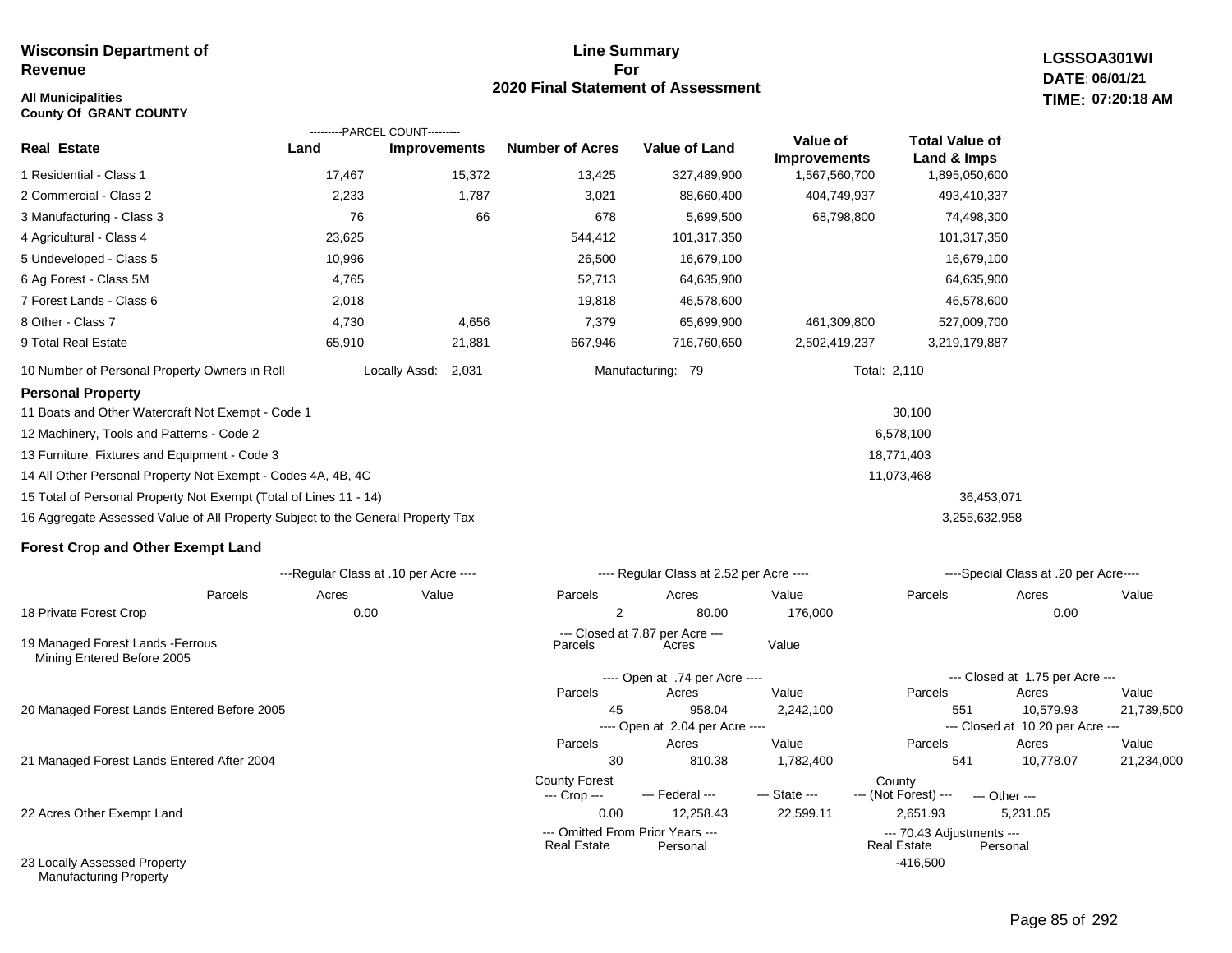# **Line Summary For 2020 Final Statement of Assessment**

#### **All Towns County Of GRANT COUNTY**

| <b>Real Estate</b>                                                                                                                                                          | Land   | ---------PARCEL COUNT---------<br><b>Improvements</b> | <b>Number of Acres</b> | <b>Value of Land</b>                     | Value of            | <b>Total Value of</b>                        |                                       |                     |
|-----------------------------------------------------------------------------------------------------------------------------------------------------------------------------|--------|-------------------------------------------------------|------------------------|------------------------------------------|---------------------|----------------------------------------------|---------------------------------------|---------------------|
|                                                                                                                                                                             |        |                                                       |                        |                                          | <b>Improvements</b> | Land & Imps                                  |                                       |                     |
| 1 Residential - Class 1                                                                                                                                                     | 6,472  | 5,301                                                 | 10,382                 | 125,991,400                              | 626,642,400         | 752,633,800                                  |                                       |                     |
| 2 Commercial - Class 2                                                                                                                                                      | 566    | 414                                                   | 1,729                  | 12,382,300                               | 59,462,800          | 71,845,100                                   |                                       |                     |
| 3 Manufacturing - Class 3                                                                                                                                                   | 23     | 17                                                    | 338                    | 1,052,500                                | 5,755,400           | 6,807,900                                    |                                       |                     |
| 4 Agricultural - Class 4                                                                                                                                                    | 23,177 |                                                       | 539,902                | 100,242,850                              |                     | 100,242,850                                  |                                       |                     |
| 5 Undeveloped - Class 5                                                                                                                                                     | 10,897 |                                                       | 26,202                 | 16,184,500                               |                     | 16,184,500                                   |                                       |                     |
| 6 Ag Forest - Class 5M                                                                                                                                                      | 4,755  |                                                       | 52,585                 | 64,509,000                               |                     | 64,509,000                                   |                                       |                     |
| 7 Forest Lands - Class 6                                                                                                                                                    | 1,971  |                                                       | 19,617                 | 46,096,800                               |                     | 46,096,800                                   |                                       |                     |
| 8 Other - Class 7                                                                                                                                                           | 4,666  | 4,593                                                 | 7,285                  | 64,735,000                               | 457,017,800         | 521,752,800                                  |                                       |                     |
| 9 Total Real Estate                                                                                                                                                         | 52,527 | 10,325                                                | 658,040                | 431,194,350                              | 1,148,878,400       | 1,580,072,750                                |                                       |                     |
| 10 Number of Personal Property Owners in Roll                                                                                                                               |        | Locally Assd: 795                                     |                        | Manufacturing: 30                        | <b>Total: 825</b>   |                                              |                                       |                     |
| <b>Personal Property</b><br>11 Boats and Other Watercraft Not Exempt - Code 1<br>12 Machinery, Tools and Patterns - Code 2<br>13 Furniture, Fixtures and Equipment - Code 3 |        |                                                       |                        |                                          |                     | 12,800<br>1,176,500<br>1,991,658             |                                       |                     |
| 14 All Other Personal Property Not Exempt - Codes 4A, 4B, 4C                                                                                                                |        |                                                       |                        |                                          |                     | 7,732,834                                    |                                       |                     |
| 15 Total of Personal Property Not Exempt (Total of Lines 11 - 14)                                                                                                           |        |                                                       |                        |                                          |                     |                                              | 10,913,792                            |                     |
| 16 Aggregate Assessed Value of All Property Subject to the General Property Tax                                                                                             |        |                                                       |                        |                                          |                     |                                              | 1,590,986,542                         |                     |
| <b>Forest Crop and Other Exempt Land</b>                                                                                                                                    |        |                                                       |                        |                                          |                     |                                              |                                       |                     |
|                                                                                                                                                                             |        | ---Regular Class at .10 per Acre ----                 |                        | ---- Regular Class at 2.52 per Acre ---- |                     |                                              | ----Special Class at .20 per Acre---- |                     |
| Parcels<br>18 Private Forest Crop                                                                                                                                           | Acres  | Value<br>0.00                                         | Parcels<br>2           | Acres<br>80.00                           | Value<br>176,000    | Parcels                                      | Acres<br>0.00                         | Value               |
|                                                                                                                                                                             |        |                                                       | --- Closed at 7.87     | per Acre ---                             |                     |                                              |                                       |                     |
| 19 Managed Forest Lands - Ferrous<br>Mining Entered Before 2005                                                                                                             |        |                                                       | Parcels                | Acres                                    | Value               |                                              |                                       |                     |
|                                                                                                                                                                             |        |                                                       |                        | ---- Open at .74 per Acre ----           |                     |                                              | --- Closed at 1.75 per Acre ---       |                     |
|                                                                                                                                                                             |        |                                                       | Parcels                | Acres                                    | Value               | Parcels                                      | Acres                                 | Value               |
| 20 Managed Forest Lands Entered Before 2005                                                                                                                                 |        |                                                       | 45                     | 958.04                                   | 2,242,100           | 550                                          | 10,527.93                             | 21,725,700          |
|                                                                                                                                                                             |        |                                                       |                        | ---- Open at 2.04 per Acre ----          |                     |                                              | --- Closed at 10.20 per Acre ---      |                     |
| 21 Managed Forest Lands Entered After 2004                                                                                                                                  |        |                                                       | Parcels<br>30          | Acres<br>810.38                          | Value<br>1,782,400  | Parcels<br>539                               | Acres<br>10,759.57                    | Value<br>21,189,600 |
|                                                                                                                                                                             |        |                                                       | <b>County Forest</b>   |                                          |                     | County                                       |                                       |                     |
|                                                                                                                                                                             |        |                                                       | --- Crop ---           | --- Federal ---                          | --- State ---       | --- (Not Forest) ---                         | --- Other ---                         |                     |
| 22 Acres Other Exempt Land                                                                                                                                                  |        |                                                       | 0.00                   | 12,234.73                                | 21,806.85           | 2,586.10                                     | 2,753.59                              |                     |
|                                                                                                                                                                             |        |                                                       |                        | --- Omitted From Prior Years ---         |                     | --- 70.43 Adjustments ---                    |                                       |                     |
| 23 Locally Assessed Property<br><b>Manufacturing Property</b>                                                                                                               |        |                                                       | <b>Real Estate</b>     | Personal                                 |                     | <b>Real Estate</b><br>Personal<br>$-155,200$ |                                       |                     |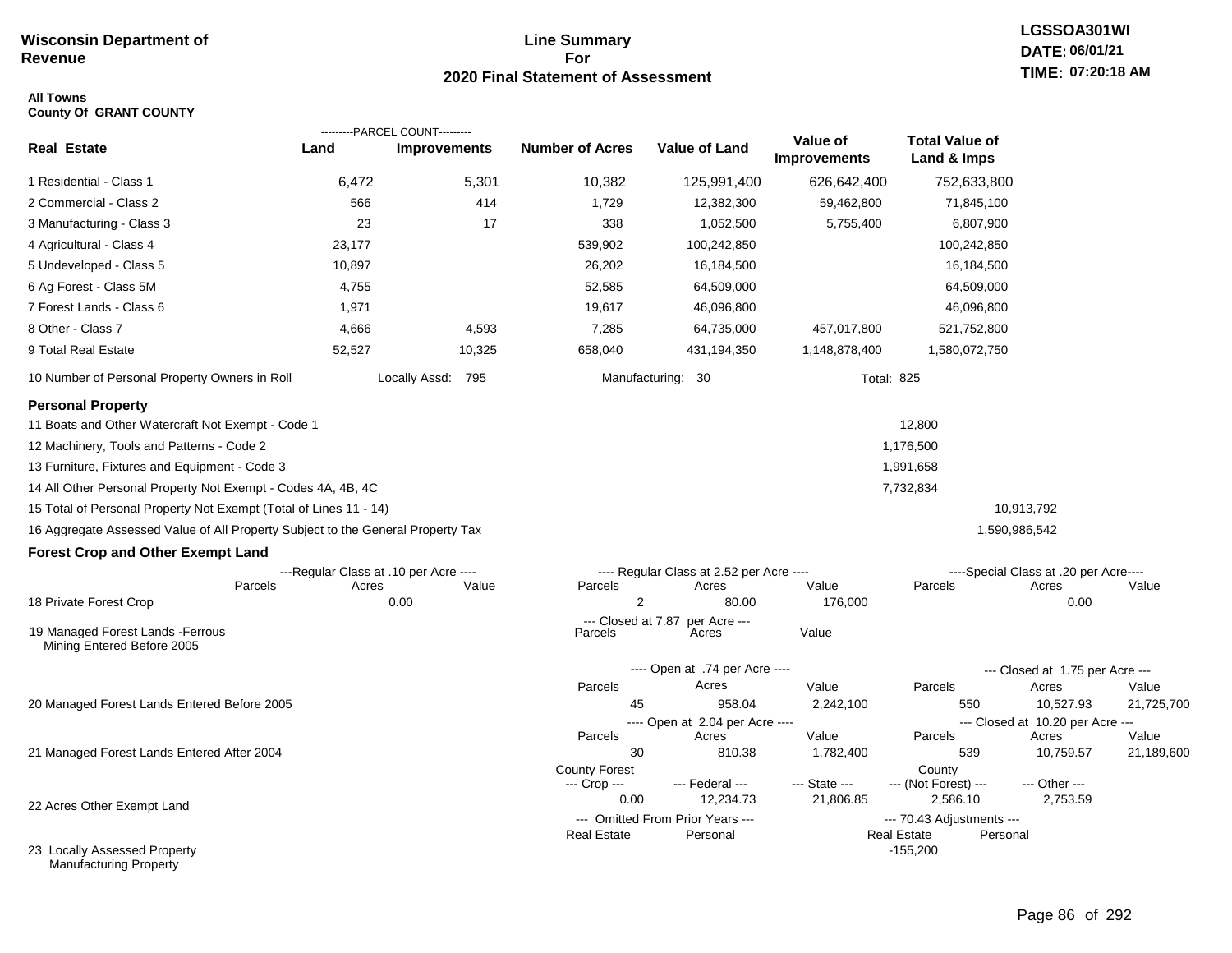# **Line Summary For 2020 Final Statement of Assessment**

| <b>All Villages</b><br><b>County Of GRANT COUNTY</b>                            |                                       | ---------PARCEL COUNT--------- | 2020 Final Statement of Assessment                      |                                                  |                                                           |                                |                                      |                                                    | TIME: 07:20:18  |
|---------------------------------------------------------------------------------|---------------------------------------|--------------------------------|---------------------------------------------------------|--------------------------------------------------|-----------------------------------------------------------|--------------------------------|--------------------------------------|----------------------------------------------------|-----------------|
| <b>Real Estate</b>                                                              | Land                                  | <b>Improvements</b>            | <b>Number of Acres</b>                                  | <b>Value of Land</b>                             | Value of<br><b>Improvements</b>                           |                                | <b>Total Value of</b><br>Land & Imps |                                                    |                 |
| 1 Residential - Class 1                                                         | 4,134                                 | 3,690                          | 1,107                                                   | 58,578,800                                       |                                                           | 283,793,800                    | 342,372,600                          |                                                    |                 |
| 2 Commercial - Class 2                                                          | 588                                   | 464                            | 357                                                     | 8,277,100                                        |                                                           | 42,330,800                     | 50,607,900                           |                                                    |                 |
| 3 Manufacturing - Class 3                                                       | 14                                    | 12                             | 75                                                      | 467,800                                          |                                                           | 14,408,200                     | 14,876,000                           |                                                    |                 |
| 4 Agricultural - Class 4                                                        | 223                                   |                                | 2,973                                                   | 682,700                                          |                                                           |                                |                                      | 682,700                                            |                 |
| 5 Undeveloped - Class 5                                                         | 41                                    |                                | 96                                                      | 100,800                                          |                                                           |                                |                                      | 100,800                                            |                 |
| 6 Ag Forest - Class 5M                                                          | 9                                     |                                | 114                                                     | 122,100                                          |                                                           |                                |                                      | 122,100                                            |                 |
| 7 Forest Lands - Class 6                                                        | 42                                    |                                | 173                                                     | 396,700                                          |                                                           |                                |                                      | 396,700                                            |                 |
| 8 Other - Class 7                                                               | 53                                    | 52                             | 81                                                      | 802,400                                          |                                                           | 3,736,400                      | 4,538,800                            |                                                    |                 |
| 9 Total Real Estate                                                             | 5,104                                 | 4,218                          | 4,976                                                   | 69,428,400                                       |                                                           | 344,269,200                    | 413,697,600                          |                                                    |                 |
| 10 Number of Personal Property Owners in Roll                                   |                                       | Locally Assd: 359              |                                                         | Manufacturing: 12                                |                                                           | <b>Total: 371</b>              |                                      |                                                    |                 |
| <b>Personal Property</b>                                                        |                                       |                                |                                                         |                                                  |                                                           |                                |                                      |                                                    |                 |
| 11 Boats and Other Watercraft Not Exempt - Code 1                               |                                       |                                |                                                         |                                                  |                                                           |                                | 10,100                               |                                                    |                 |
| 12 Machinery, Tools and Patterns - Code 2                                       |                                       |                                |                                                         |                                                  |                                                           | 1,775,600                      |                                      |                                                    |                 |
| 13 Furniture, Fixtures and Equipment - Code 3                                   |                                       |                                |                                                         |                                                  |                                                           | 2,017,030                      |                                      |                                                    |                 |
| 14 All Other Personal Property Not Exempt - Codes 4A, 4B, 4C                    |                                       |                                |                                                         |                                                  |                                                           | 478,300                        |                                      |                                                    |                 |
| 15 Total of Personal Property Not Exempt (Total of Lines 11 - 14)               |                                       |                                |                                                         |                                                  |                                                           |                                |                                      | 4,281,030                                          |                 |
| 16 Aggregate Assessed Value of All Property Subject to the General Property Tax |                                       |                                |                                                         |                                                  |                                                           |                                |                                      | 417,978,630                                        |                 |
| <b>Forest Crop and Other Exempt Land</b>                                        |                                       |                                |                                                         |                                                  |                                                           |                                |                                      |                                                    |                 |
|                                                                                 | ---Regular Class at .10 per Acre ---- |                                |                                                         | ---- Regular Class at 2.52 per Acre ----         |                                                           |                                |                                      | ----Special Class at .20 per Acre----              |                 |
| Parcels                                                                         | Acres                                 | Value                          | Parcels                                                 | Acres<br>0.00                                    | Value                                                     | Parcels                        |                                      | Acres                                              | Value           |
| 18 Private Forest Crop                                                          | 0.00                                  |                                | --- Closed at 7.87 per Acre ---                         |                                                  |                                                           |                                |                                      |                                                    |                 |
| 19 Managed Forest Lands-Ferrous<br>Mining Entered Before 2005                   |                                       |                                | Parcels                                                 | Acres                                            | Value                                                     |                                |                                      |                                                    |                 |
|                                                                                 |                                       |                                |                                                         | ---- Open at .74 per Acre ----                   |                                                           |                                |                                      | --- Closed at 1.75 per Acre ---                    |                 |
|                                                                                 |                                       |                                | Parcels                                                 | Acres                                            | Value                                                     | Parcels                        |                                      | Acres                                              | Value           |
| 20 Managed Forest Lands Entered Before 2005                                     |                                       |                                | Parcels                                                 | 0.00<br>---- Open at 2.04 per Acre ----<br>Acres | Value                                                     | Parcels                        | 1                                    | 52.00<br>--- Closed at 10.20 per Acre ---<br>Acres | 13,800<br>Value |
|                                                                                 |                                       |                                |                                                         | 0.00                                             |                                                           |                                | 2                                    | 18.50                                              | 44,400          |
| 21 Managed Forest Lands Entered After 2004                                      |                                       |                                | <b>County Forest</b><br>--- Crop ---                    | --- Federal ---                                  | --- State ---                                             | County<br>--- (Not Forest) --- |                                      | --- Other ---                                      |                 |
| 22 Acres Other Exempt Land                                                      |                                       |                                | 0.00<br>--- Omitted From Prior Years ---<br>Real Estate | 23.20<br>Personal                                | 173.49<br>--- 70.43 Adjustments ---<br><b>Real Estate</b> | Personal                       | 5.86                                 | 484.71                                             |                 |

23 Locally Assessed Property Manufacturing Property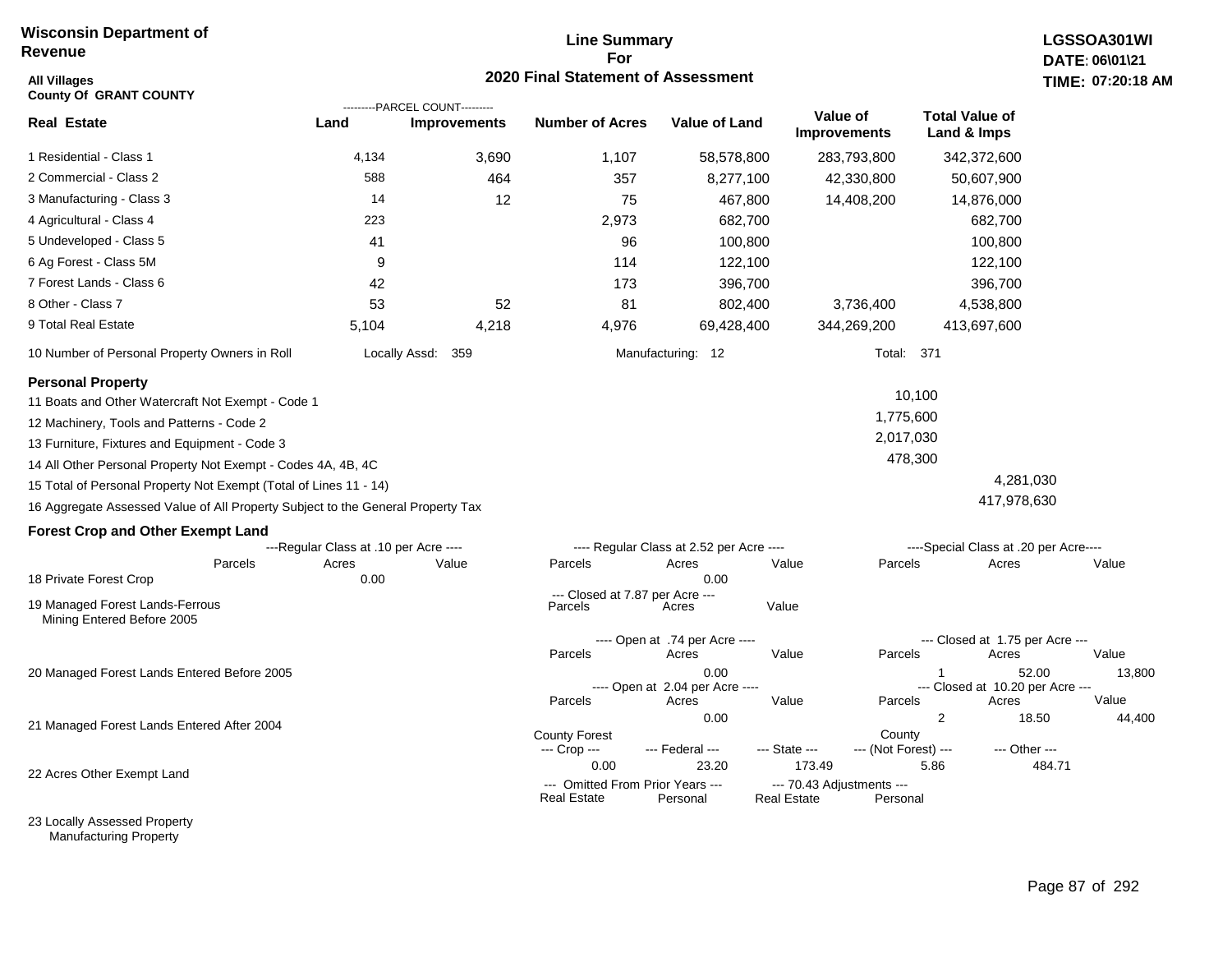#### **Line Summary For 2020 Final Statement of Assessment Revenue All Cities County Of GRANT COUNTY LGSSOA301WI DATE: 06/01/21 Real Estate** 1 Residential - Class 1 2 Commercial - Class 2 3 Manufacturing - Class 3 4 Agricultural - Class 4 5 Undeveloped - Class 5 6 Ag Forest - Class 5M 7 Forest Lands - Class 6 8 Other - Class 7 9 Total Real Estate 10 Number of Personal Property Owners in Roll 6,861 6,381 1,936 142,919,700 657,124,500 800,044,200 **Land Improvements Number of Acres Value of Land Value of Improvements Total Value of Land & Imps** 1,079 39 225 58 1 5 11 8,279 909 37 11 7,338 935 265 1,537 202 14 28 13 4,930 68,001,000 4,179,200 391,800 393,800 4,800 85,100 162,500 216,137,900 302,956,337 48,635,200 555,600 1,009,271,637 370,957,337 52,814,400 391,800 393,800 4,800 85,100 718,100 1,225,409,537 Locally Assd: 877 Manufacturing: 37 Total: 914 **Personal Property** 11 Boats and Other Watercraft Not Exempt - Code 1 12 Machinery, Tools and Patterns - Code 2 13 Furniture, Fixtures and Equipment - Code 3 14 All Other Personal Property Not Exempt - Codes 4A, 4B, 4C 7,200 3,626,000 14,762,715 2,862,334 21,258,249 ---------PARCEL COUNT---------

15 Total of Personal Property Not Exempt (Total of Lines 11 - 14)

16 Aggregate Assessed Value of All Property Subject to the General Property Tax

#### **Forest Crop and Other Exempt Land**

|                                                               | ---Regular Class at .10 per Acre ---- |       |                                  |                                                              | ---- Regular Class at 2.52 per Acre ---- |                                  |                                         | ----Special Class at .20 per Acre---- |       |  |
|---------------------------------------------------------------|---------------------------------------|-------|----------------------------------|--------------------------------------------------------------|------------------------------------------|----------------------------------|-----------------------------------------|---------------------------------------|-------|--|
|                                                               | Parcels                               | Acres | Value                            | Parcels                                                      | Acres                                    | Value                            | Parcels                                 | Acres                                 | Value |  |
| 18 Private Forest Crop                                        |                                       | 0.00  |                                  |                                                              | 0.00                                     |                                  |                                         |                                       |       |  |
| 19 Managed Forest Lands-Ferrous<br>Mining Entered Before 2005 |                                       |       |                                  | --- Closed at 7.87 per Acre ---<br>Value<br>Parcels<br>Acres |                                          |                                  |                                         |                                       |       |  |
|                                                               |                                       |       |                                  |                                                              | ---- Open at .74 per Acre ----           |                                  | --- Closed at 1.75 per Acre ---         |                                       |       |  |
|                                                               |                                       |       |                                  | Parcels                                                      | Acres                                    | Value                            | Parcels                                 | Acres                                 | Value |  |
| 20 Managed Forest Lands Entered Before 2005                   |                                       |       | 0.00                             |                                                              |                                          | 0.00                             |                                         |                                       |       |  |
|                                                               |                                       |       |                                  | ---- Open at 2.04 per Acre ----                              |                                          |                                  | --- Closed at 10.20 per Acre ---        |                                       |       |  |
|                                                               |                                       |       |                                  | Parcels                                                      | Acres                                    | Value                            | Parcels                                 | Acres                                 | Value |  |
| 21 Managed Forest Lands Entered After 2004                    |                                       |       |                                  |                                                              | 0.00                                     |                                  |                                         | 0.00                                  |       |  |
| 22 Acres Other Exempt Land                                    |                                       |       |                                  | <b>County Forest</b><br>--- Crop ---<br>0.00                 | --- Federal ---<br>0.50                  | --- State ---<br>618.77          | County<br>--- (Not Forest) ---<br>59.97 | --- Other ---<br>1,992.75             |       |  |
|                                                               |                                       |       | --- Omitted From Prior Years --- |                                                              |                                          | --- 70.43 Adjustments ---        |                                         |                                       |       |  |
| 23 Locally Assessed Property<br><b>Manufacturing Property</b> |                                       |       |                                  | <b>Real Estate</b>                                           | Personal                                 | <b>Real Estate</b><br>$-261,300$ | Personal                                |                                       |       |  |

1,246,667,786

# **TIME: 07:20:18 AM**

# **Wisconsin Department of**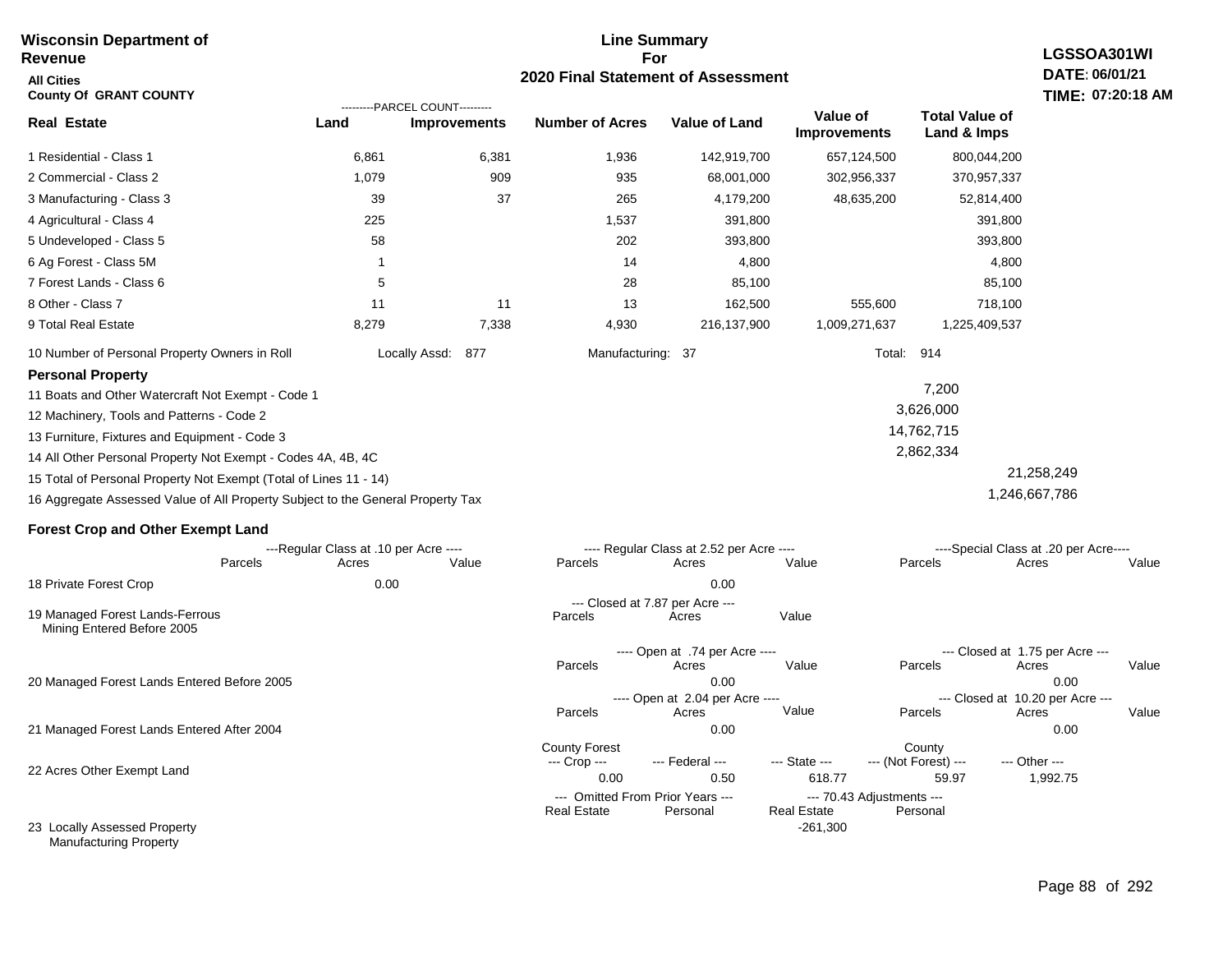# **All Municipalities TIME:**

**County Of GREEN COUNTY**

#### **Line Summary For 2020 Final Statement of Assessment**

**LGSSOA301WI DATE: 06/01/21 07:20:18 AM**

|                                                                                 |                                       | ---------PARCEL COUNT--------- |                                                        |                                           |                                 |                                                 |                                              |       |
|---------------------------------------------------------------------------------|---------------------------------------|--------------------------------|--------------------------------------------------------|-------------------------------------------|---------------------------------|-------------------------------------------------|----------------------------------------------|-------|
| Real Estate                                                                     | Land                                  | <b>Improvements</b>            | <b>Number of Acres</b>                                 | <b>Value of Land</b>                      | Value of<br><b>Improvements</b> | <b>Total Value of</b><br>Land & Imps            |                                              |       |
| 1 Residential - Class 1                                                         | 13,629                                | 12,413                         | 19,543                                                 | 359,243,300                               | 1,739,694,850                   | 2,098,938,150                                   |                                              |       |
| 2 Commercial - Class 2                                                          | 1,402                                 | 1,175                          | 2,701                                                  | 66,796,600                                | 317,394,600                     | 384,191,200                                     |                                              |       |
| 3 Manufacturing - Class 3                                                       | 86                                    | 81                             | 689                                                    | 6,618,600                                 | 102,282,600                     | 108,901,200                                     |                                              |       |
| 4 Agricultural - Class 4                                                        | 10,806                                |                                | 275,274                                                | 58,759,600                                |                                 | 58,759,600                                      |                                              |       |
| 5 Undeveloped - Class 5                                                         | 6,211                                 |                                | 21,793                                                 | 15,054,500                                |                                 | 15,054,500                                      |                                              |       |
| 6 Ag Forest - Class 5M                                                          | 3,064                                 |                                | 23,050                                                 | 33,475,300                                |                                 | 33,475,300                                      |                                              |       |
| 7 Forest Lands - Class 6                                                        | 595                                   |                                | 4,484                                                  | 12,738,600                                |                                 | 12,738,600                                      |                                              |       |
| 8 Other - Class 7                                                               | 1,964                                 | 1,923                          | 4,307                                                  | 49,261,900                                | 237,802,800                     | 287,064,700                                     |                                              |       |
| 9 Total Real Estate                                                             | 37,757                                | 15,592                         | 351,841                                                | 601,948,400                               | 2,397,174,850                   | 2,999,123,250                                   |                                              |       |
| 10 Number of Personal Property Owners in Roll                                   |                                       | Locally Assd: 1,273            |                                                        | Manufacturing: 77                         |                                 | Total: 1,350                                    |                                              |       |
| <b>Personal Property</b>                                                        |                                       |                                |                                                        |                                           |                                 |                                                 |                                              |       |
| 11 Boats and Other Watercraft Not Exempt - Code 1                               |                                       |                                |                                                        |                                           |                                 | 7,200                                           |                                              |       |
| 12 Machinery, Tools and Patterns - Code 2                                       |                                       |                                |                                                        |                                           |                                 | 22,060,700                                      |                                              |       |
| 13 Furniture, Fixtures and Equipment - Code 3                                   |                                       |                                |                                                        |                                           |                                 | 15,683,400                                      |                                              |       |
| 14 All Other Personal Property Not Exempt - Codes 4A, 4B, 4C                    |                                       |                                |                                                        |                                           |                                 | 13,008,600                                      |                                              |       |
| 15 Total of Personal Property Not Exempt (Total of Lines 11 - 14)               |                                       |                                |                                                        |                                           |                                 | 50,759,900                                      |                                              |       |
| 16 Aggregate Assessed Value of All Property Subject to the General Property Tax |                                       |                                |                                                        |                                           |                                 | 3,049,883,150                                   |                                              |       |
| <b>Forest Crop and Other Exempt Land</b>                                        |                                       |                                |                                                        |                                           |                                 |                                                 |                                              |       |
|                                                                                 | ---Regular Class at .10 per Acre ---- |                                |                                                        | ---- Regular Class at 2.52 per Acre ----  |                                 |                                                 | ----Special Class at .20 per Acre----        |       |
| Parcels                                                                         | Acres                                 | Value                          | Parcels                                                | Acres                                     | Value                           | Parcels                                         | Acres                                        | Value |
| 18 Private Forest Crop                                                          | 0.00                                  |                                |                                                        | 0.00                                      |                                 |                                                 | 0.00                                         |       |
| 19 Managed Forest Lands - Ferrous<br>Mining Entered Before 2005                 |                                       |                                | Parcels                                                | --- Closed at 7.87 per Acre ---<br>Acres  | Value                           |                                                 |                                              |       |
|                                                                                 |                                       |                                |                                                        | ---- Open at .74 per Acre ----            |                                 |                                                 | --- Closed at 1.75 per Acre ---              |       |
|                                                                                 |                                       |                                | Parcels                                                | Acres                                     | Value                           | Parcels                                         | Acres                                        | Value |
| 20 Managed Forest Lands Entered Before 2005                                     |                                       |                                | 8                                                      | 112.93<br>---- Open at 2.04 per Acre ---- | 336,800                         | 192                                             | 3,036.78<br>--- Closed at 10.20 per Acre --- | 6,74  |
|                                                                                 |                                       |                                | Parcels                                                | Acres                                     | Value                           | Parcels                                         | Acres                                        | Value |
| 21 Managed Forest Lands Entered After 2004                                      |                                       |                                | 10                                                     | 135.70                                    | 353,100                         | 141                                             | 2,453.87                                     | 5,51  |
|                                                                                 |                                       |                                | <b>County Forest</b><br>--- Crop ---                   | --- Federal ---                           | --- State ---                   | County<br>--- (Not Forest) ---                  | --- Other ---                                |       |
| 22 Acres Other Exempt Land                                                      |                                       |                                | 0.00                                                   | 0.00                                      | 6,884.38                        | 1,155.52                                        | 2,585.93                                     |       |
|                                                                                 |                                       |                                | --- Omitted From Prior Years ---<br><b>Real Estate</b> | Personal                                  |                                 | --- 70.43 Adjustments ---<br><b>Real Estate</b> | Personal                                     |       |
| 23 Locally Assessed Property                                                    |                                       |                                | 440,300                                                |                                           |                                 | $-83.500$                                       |                                              |       |

Manufacturing Property

6,741,000

5,519,700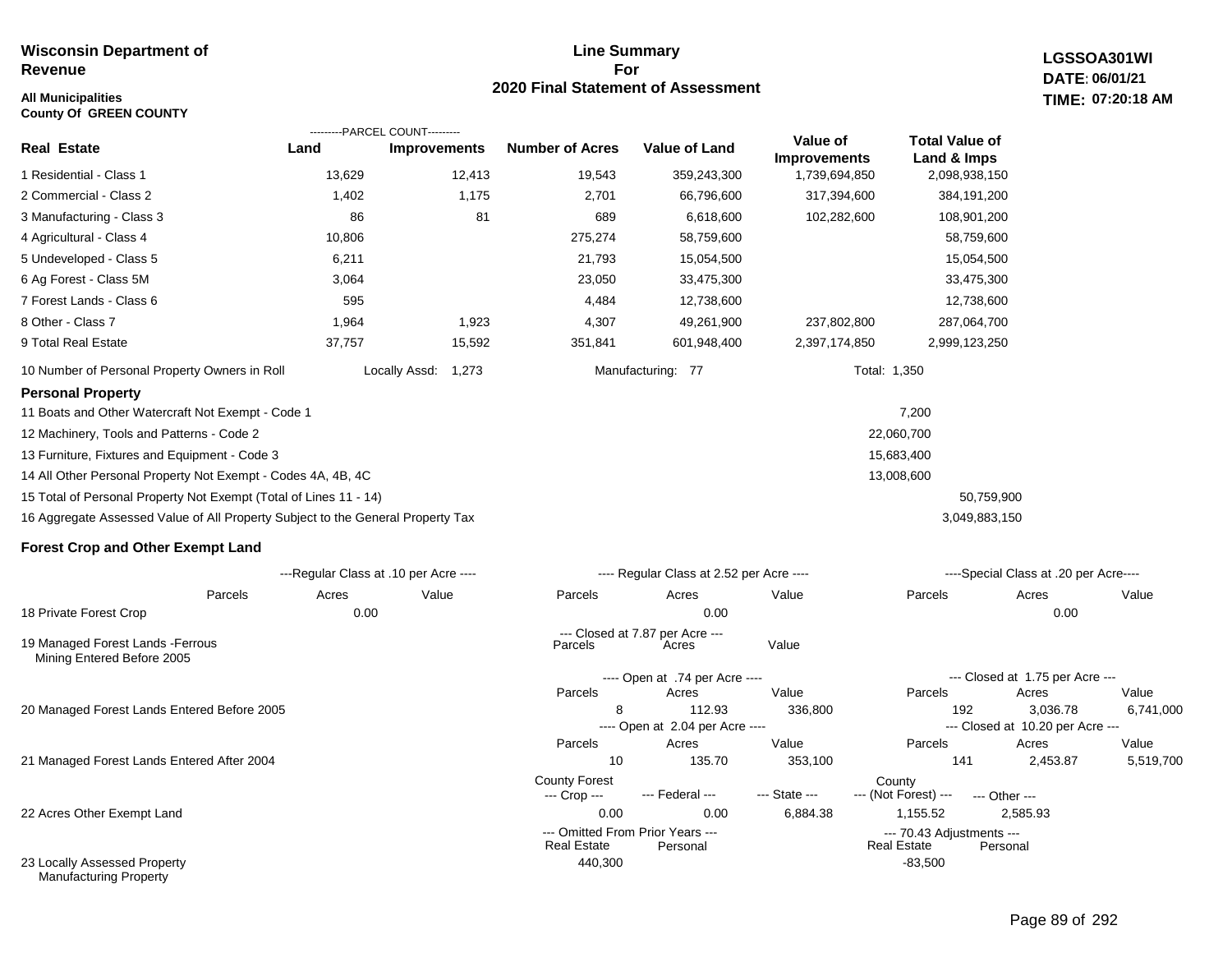# **Line Summary For 2020 Final Statement of Assessment**

#### **All Towns County Of GREEN COUNTY**

|                                                                                 |                                       | ---------PARCEL COUNT--------- |                               |                                              |                                 |                                                             |                                       |                    |
|---------------------------------------------------------------------------------|---------------------------------------|--------------------------------|-------------------------------|----------------------------------------------|---------------------------------|-------------------------------------------------------------|---------------------------------------|--------------------|
| <b>Real Estate</b>                                                              | Land                                  | <b>Improvements</b>            | <b>Number of Acres</b>        | <b>Value of Land</b>                         | Value of<br><b>Improvements</b> | <b>Total Value of</b><br>Land & Imps                        |                                       |                    |
| 1 Residential - Class 1                                                         | 6,632                                 | 5,845                          | 17,857                        | 215,022,600                                  | 973,010,000                     | 1,188,032,600                                               |                                       |                    |
| 2 Commercial - Class 2                                                          | 328                                   | 244                            | 1,630                         | 14,581,800                                   | 46,802,600                      | 61,384,400                                                  |                                       |                    |
| 3 Manufacturing - Class 3                                                       | 29                                    | 25                             | 253                           | 999,500                                      | 31,179,200                      | 32,178,700                                                  |                                       |                    |
| 4 Agricultural - Class 4                                                        | 10,655                                |                                | 274,042                       | 58,473,000                                   |                                 | 58,473,000                                                  |                                       |                    |
| 5 Undeveloped - Class 5                                                         | 6,159                                 |                                | 21,554                        | 14,826,400                                   |                                 | 14,826,400                                                  |                                       |                    |
| 6 Ag Forest - Class 5M                                                          | 3,047                                 |                                | 22,986                        | 33,408,200                                   |                                 | 33,408,200                                                  |                                       |                    |
| 7 Forest Lands - Class 6                                                        | 591                                   |                                | 4,462                         | 12,689,100                                   |                                 | 12,689,100                                                  |                                       |                    |
| 8 Other - Class 7                                                               | 1,950                                 | 1,909                          | 4,288                         | 48,999,300                                   | 236,518,400                     | 285,517,700                                                 |                                       |                    |
| 9 Total Real Estate                                                             | 29,391                                | 8,023                          | 347,072                       | 398,999,900                                  | 1,287,510,200                   | 1,686,510,100                                               |                                       |                    |
| 10 Number of Personal Property Owners in Roll                                   |                                       | 399<br>Locally Assd:           |                               | Manufacturing: 30                            | <b>Total: 429</b>               |                                                             |                                       |                    |
| <b>Personal Property</b>                                                        |                                       |                                |                               |                                              |                                 |                                                             |                                       |                    |
| 11 Boats and Other Watercraft Not Exempt - Code 1                               |                                       |                                |                               |                                              |                                 | 7,200                                                       |                                       |                    |
| 12 Machinery, Tools and Patterns - Code 2                                       |                                       |                                |                               |                                              |                                 | 11,714,900                                                  |                                       |                    |
| 13 Furniture, Fixtures and Equipment - Code 3                                   |                                       |                                |                               |                                              |                                 | 1,105,200                                                   |                                       |                    |
| 14 All Other Personal Property Not Exempt - Codes 4A, 4B, 4C                    |                                       |                                |                               |                                              |                                 | 5,249,000                                                   |                                       |                    |
| 15 Total of Personal Property Not Exempt (Total of Lines 11 - 14)               |                                       |                                |                               |                                              |                                 |                                                             | 18,076,300                            |                    |
| 16 Aggregate Assessed Value of All Property Subject to the General Property Tax |                                       |                                |                               |                                              |                                 |                                                             | 1,704,586,400                         |                    |
| <b>Forest Crop and Other Exempt Land</b>                                        |                                       |                                |                               |                                              |                                 |                                                             |                                       |                    |
|                                                                                 | ---Regular Class at .10 per Acre ---- |                                |                               | ---- Regular Class at 2.52 per Acre ----     |                                 |                                                             | ----Special Class at .20 per Acre---- |                    |
| Parcels                                                                         | Acres                                 | Value                          | Parcels                       | Acres                                        | Value                           | Parcels                                                     | Acres                                 | Value              |
| 18 Private Forest Crop                                                          |                                       | 0.00                           |                               | 0.00                                         |                                 |                                                             | 0.00                                  |                    |
| 19 Managed Forest Lands - Ferrous<br>Mining Entered Before 2005                 |                                       |                                | --- Closed at 7.87<br>Parcels | per Acre ---<br>Acres                        | Value                           |                                                             |                                       |                    |
|                                                                                 |                                       |                                |                               | ---- Open at .74 per Acre ----               |                                 |                                                             | --- Closed at 1.75 per Acre ---       |                    |
|                                                                                 |                                       |                                | Parcels                       | Acres                                        | Value                           | Parcels                                                     | Acres                                 | Value              |
| 20 Managed Forest Lands Entered Before 2005                                     |                                       |                                | 8                             | 112.93                                       | 336,800                         | 192                                                         | 3,036.78                              | 6,741,000          |
|                                                                                 |                                       |                                |                               | ---- Open at 2.04 per Acre ----              |                                 |                                                             | --- Closed at 10.20 per Acre ---      |                    |
| 21 Managed Forest Lands Entered After 2004                                      |                                       |                                | Parcels<br>10                 | Acres<br>135.70                              | Value<br>353,100                | Parcels<br>141                                              | Acres<br>2,453.87                     | Value<br>5,519,700 |
|                                                                                 |                                       |                                | <b>County Forest</b>          |                                              |                                 | County                                                      |                                       |                    |
|                                                                                 |                                       |                                | --- Crop ---                  | --- Federal ---                              | --- State ---                   | --- (Not Forest) ---                                        | --- Other ---                         |                    |
| 22 Acres Other Exempt Land                                                      |                                       |                                | 0.00                          | 0.00                                         | 6,680.28                        | 1,122.66                                                    | 1,320.18                              |                    |
|                                                                                 |                                       |                                | <b>Real Estate</b>            | --- Omitted From Prior Years ---<br>Personal |                                 | --- 70.43 Adjustments ---<br><b>Real Estate</b><br>Personal |                                       |                    |
| 23 Locally Assessed Property<br><b>Manufacturing Property</b>                   |                                       |                                | 440,300                       |                                              |                                 | $-83,500$                                                   |                                       |                    |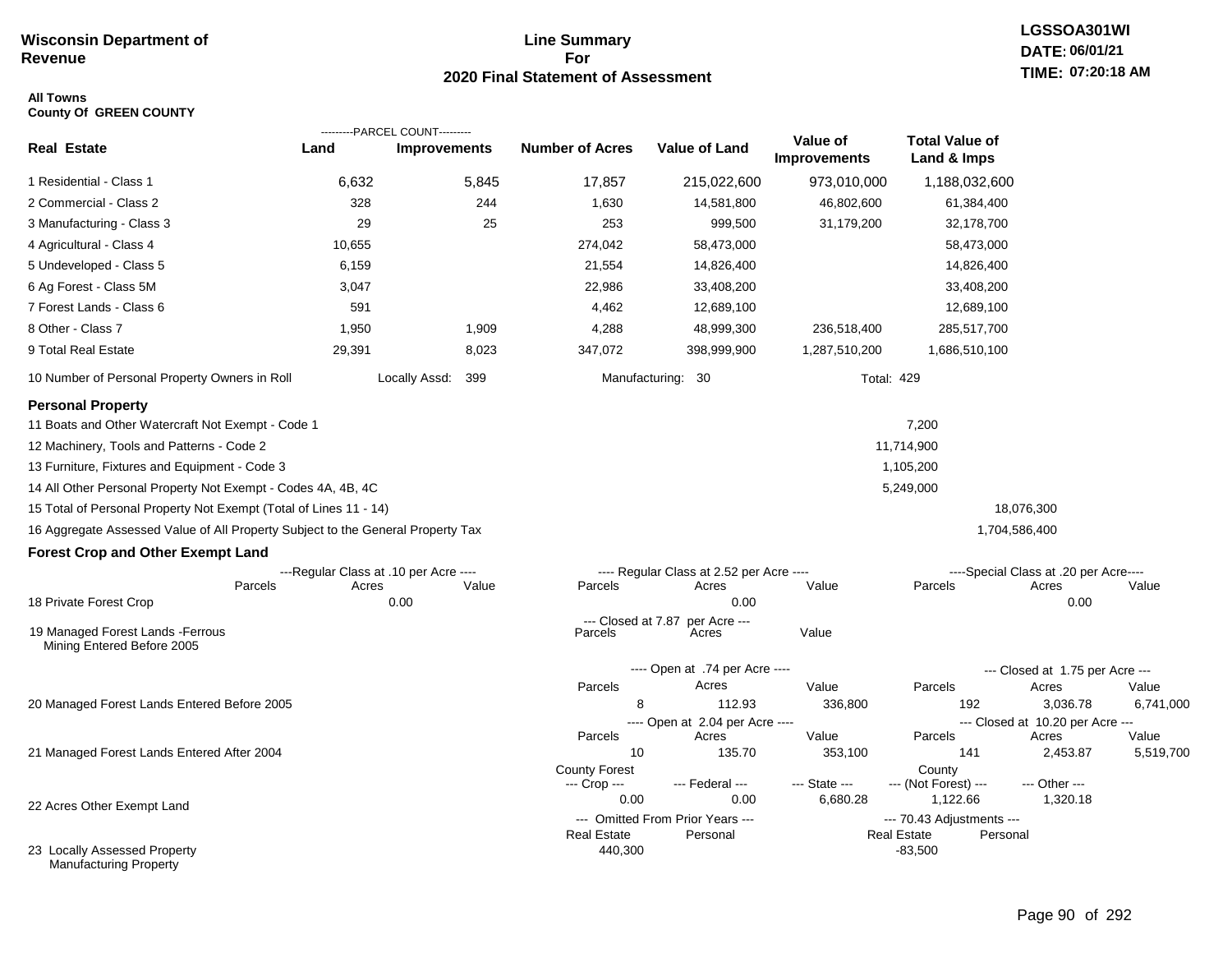# **Line Summary For 2020 Final Statement of Assessment**

| All Villages<br><b>County Of GREEN COUNTY</b>                                   |                                       | ---------PARCEL COUNT--------- | <b>2020 Final Statement of Assessment</b>              |                                          |                                          |                                |                                          | <b>TIME: 07:20</b> |
|---------------------------------------------------------------------------------|---------------------------------------|--------------------------------|--------------------------------------------------------|------------------------------------------|------------------------------------------|--------------------------------|------------------------------------------|--------------------|
| <b>Real Estate</b>                                                              | Land                                  | <b>Improvements</b>            | <b>Number of Acres</b>                                 | <b>Value of Land</b>                     | Value of<br><b>Improvements</b>          |                                | <b>Total Value of</b><br>Land & Imps     |                    |
| 1 Residential - Class 1                                                         | 2,227                                 | 1,987                          | 882                                                    | 73,394,300                               |                                          | 251,832,900                    | 325,227,200                              |                    |
| 2 Commercial - Class 2                                                          | 351                                   | 293                            | 278                                                    | 12,365,600                               |                                          | 57,178,200                     | 69,543,800                               |                    |
| 3 Manufacturing - Class 3                                                       | 13                                    | 13                             | 107                                                    | 897,600                                  |                                          | 16,444,600                     | 17,342,200                               |                    |
| 4 Agricultural - Class 4                                                        | 121                                   |                                | 1,092                                                  | 250,400                                  |                                          |                                | 250,400                                  |                    |
| 5 Undeveloped - Class 5                                                         | 52                                    |                                | 239                                                    | 228,100                                  |                                          |                                | 228,100                                  |                    |
| 6 Ag Forest - Class 5M                                                          | 17                                    |                                | 64                                                     | 67,100                                   |                                          |                                | 67,100                                   |                    |
| 7 Forest Lands - Class 6                                                        | 4                                     |                                | 22                                                     | 49,500                                   |                                          |                                | 49,500                                   |                    |
| 8 Other - Class 7                                                               | 14                                    | 14                             | 19                                                     | 262,600                                  |                                          | 1,284,400                      | 1,547,000                                |                    |
| 9 Total Real Estate                                                             | 2,799                                 | 2,307                          | 2,703                                                  | 87,515,200                               |                                          | 326,740,100                    | 414,255,300                              |                    |
| 10 Number of Personal Property Owners in Roll                                   |                                       | Locally Assd: 259              |                                                        | Manufacturing: 14                        |                                          | Total: 273                     |                                          |                    |
| <b>Personal Property</b>                                                        |                                       |                                |                                                        |                                          |                                          |                                |                                          |                    |
| 11 Boats and Other Watercraft Not Exempt - Code 1                               |                                       |                                |                                                        |                                          |                                          |                                |                                          |                    |
| 12 Machinery, Tools and Patterns - Code 2                                       |                                       |                                |                                                        |                                          |                                          | 1,156,400                      |                                          |                    |
| 13 Furniture, Fixtures and Equipment - Code 3                                   |                                       |                                |                                                        |                                          |                                          | 2,403,100                      |                                          |                    |
| 14 All Other Personal Property Not Exempt - Codes 4A, 4B, 4C                    |                                       |                                |                                                        |                                          |                                          | 2,070,700                      |                                          |                    |
| 15 Total of Personal Property Not Exempt (Total of Lines 11 - 14)               |                                       |                                |                                                        |                                          |                                          |                                | 5,630,200                                |                    |
| 16 Aggregate Assessed Value of All Property Subject to the General Property Tax |                                       |                                |                                                        |                                          |                                          |                                | 419,885,500                              |                    |
| <b>Forest Crop and Other Exempt Land</b>                                        |                                       |                                |                                                        |                                          |                                          |                                |                                          |                    |
|                                                                                 | ---Regular Class at .10 per Acre ---- |                                |                                                        | ---- Regular Class at 2.52 per Acre ---- |                                          |                                | ----Special Class at .20 per Acre----    |                    |
| Parcels                                                                         | Acres                                 | Value                          | Parcels                                                | Acres                                    | Value                                    | Parcels                        | Acres                                    | Value              |
| 18 Private Forest Crop                                                          | 0.00                                  |                                | --- Closed at 7.87 per Acre ---                        | 0.00                                     |                                          |                                |                                          |                    |
| 19 Managed Forest Lands-Ferrous<br>Mining Entered Before 2005                   |                                       |                                | Parcels                                                | Acres                                    | Value                                    |                                |                                          |                    |
|                                                                                 |                                       |                                |                                                        | ---- Open at .74 per Acre ----           |                                          |                                | --- Closed at 1.75 per Acre ---          |                    |
|                                                                                 |                                       |                                | Parcels                                                | Acres                                    | Value                                    | Parcels                        | Acres                                    | Value              |
| 20 Managed Forest Lands Entered Before 2005                                     |                                       |                                |                                                        | 0.00<br>---- Open at 2.04 per Acre ----  |                                          |                                | 0.00<br>--- Closed at 10.20 per Acre --- |                    |
|                                                                                 |                                       |                                | Parcels                                                | Acres                                    | Value                                    | Parcels                        | Acres                                    | Value              |
| 21 Managed Forest Lands Entered After 2004                                      |                                       |                                |                                                        | 0.00                                     |                                          |                                | 0.00                                     |                    |
|                                                                                 |                                       |                                | <b>County Forest</b><br>--- Crop ---                   | --- Federal ---                          | --- State ---                            | County<br>--- (Not Forest) --- | --- Other ---                            |                    |
| 22 Acres Other Exempt Land                                                      |                                       |                                | 0.00                                                   | 0.00                                     | 162.29                                   | 30.64                          |                                          | 385.53             |
|                                                                                 |                                       |                                | --- Omitted From Prior Years ---<br><b>Real Estate</b> | Personal                                 | --- 70.43 Adjustments ---<br>Real Estate | Personal                       |                                          |                    |

23 Locally Assessed Property Manufacturing Property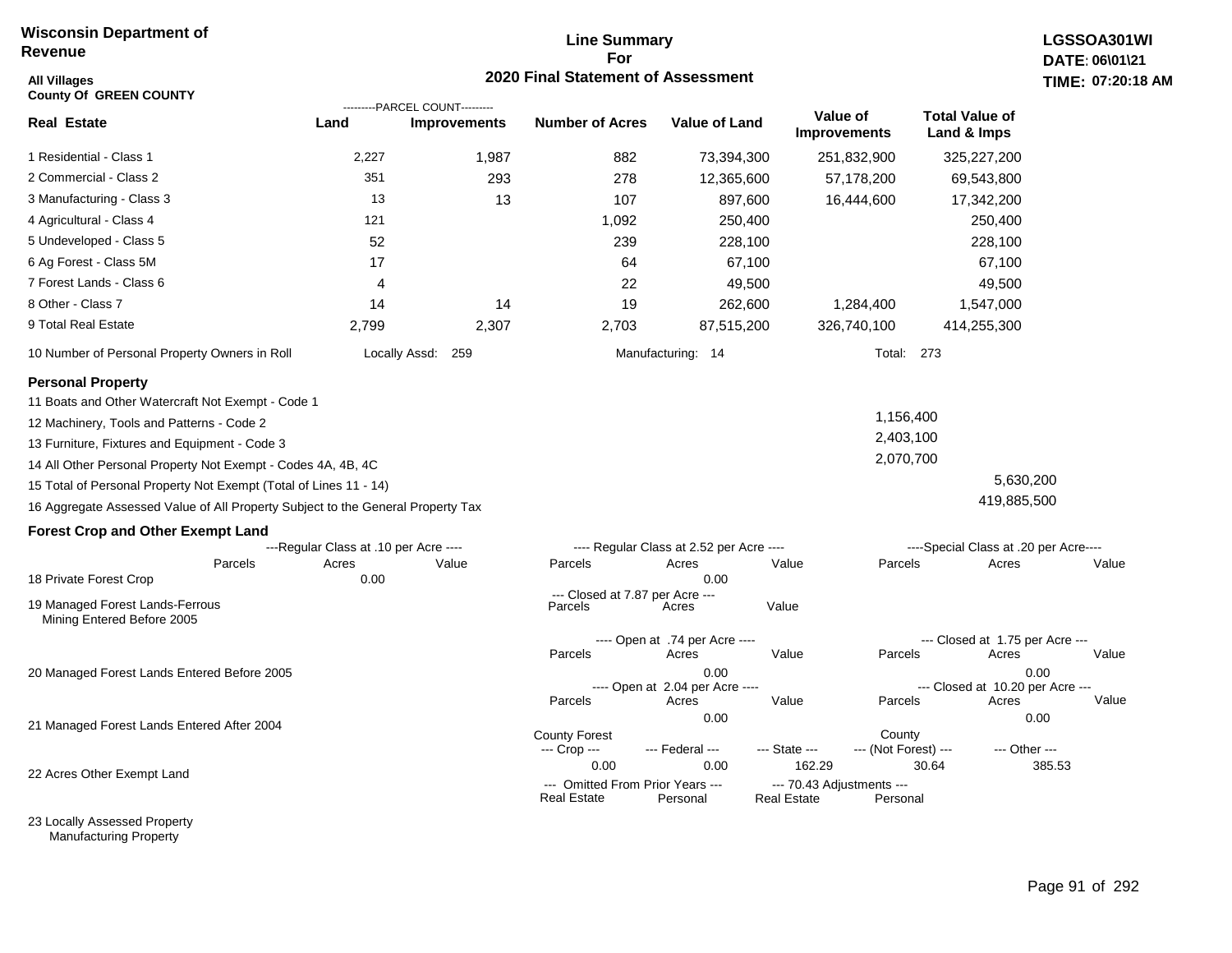| <b>Wisconsin Department of</b>                                                                                                                                                                                                                                                                                                                                                                                                                                                                                                                        | <b>Line Summary</b>                                    |                                                       |                                              |                                                                                                       |                                 |                                                 |                                                                                      |  |
|-------------------------------------------------------------------------------------------------------------------------------------------------------------------------------------------------------------------------------------------------------------------------------------------------------------------------------------------------------------------------------------------------------------------------------------------------------------------------------------------------------------------------------------------------------|--------------------------------------------------------|-------------------------------------------------------|----------------------------------------------|-------------------------------------------------------------------------------------------------------|---------------------------------|-------------------------------------------------|--------------------------------------------------------------------------------------|--|
| Revenue                                                                                                                                                                                                                                                                                                                                                                                                                                                                                                                                               |                                                        |                                                       | 2020 Final Statement of Assessment           | For                                                                                                   |                                 |                                                 | LGSSOA301WI<br>DATE: 06/01/21                                                        |  |
| <b>All Cities</b><br><b>County Of GREEN COUNTY</b>                                                                                                                                                                                                                                                                                                                                                                                                                                                                                                    |                                                        |                                                       |                                              |                                                                                                       |                                 |                                                 | TIME: 07:20:18 AM                                                                    |  |
| <b>Real Estate</b>                                                                                                                                                                                                                                                                                                                                                                                                                                                                                                                                    | Land                                                   | ---------PARCEL COUNT---------<br><b>Improvements</b> | <b>Number of Acres</b>                       | <b>Value of Land</b>                                                                                  | Value of<br><b>Improvements</b> | <b>Total Value of</b><br>Land & Imps            |                                                                                      |  |
| 1 Residential - Class 1                                                                                                                                                                                                                                                                                                                                                                                                                                                                                                                               | 4,770                                                  | 4,581                                                 | 804                                          | 70,826,400                                                                                            | 514,851,950                     | 585,678,350                                     |                                                                                      |  |
| 2 Commercial - Class 2                                                                                                                                                                                                                                                                                                                                                                                                                                                                                                                                | 723                                                    | 638                                                   | 793                                          | 39,849,200                                                                                            | 213,413,800                     | 253,263,000                                     |                                                                                      |  |
| 3 Manufacturing - Class 3                                                                                                                                                                                                                                                                                                                                                                                                                                                                                                                             | 44                                                     | 43                                                    | 329                                          | 4,721,500                                                                                             | 54,658,800                      | 59,380,300                                      |                                                                                      |  |
| 4 Agricultural - Class 4                                                                                                                                                                                                                                                                                                                                                                                                                                                                                                                              | 30                                                     |                                                       | 140                                          | 36,200                                                                                                |                                 | 36,200                                          |                                                                                      |  |
| 5 Undeveloped - Class 5                                                                                                                                                                                                                                                                                                                                                                                                                                                                                                                               |                                                        |                                                       |                                              |                                                                                                       |                                 |                                                 |                                                                                      |  |
| 6 Ag Forest - Class 5M                                                                                                                                                                                                                                                                                                                                                                                                                                                                                                                                |                                                        |                                                       |                                              |                                                                                                       |                                 |                                                 |                                                                                      |  |
| 7 Forest Lands - Class 6                                                                                                                                                                                                                                                                                                                                                                                                                                                                                                                              |                                                        |                                                       |                                              |                                                                                                       |                                 |                                                 |                                                                                      |  |
| 8 Other - Class 7                                                                                                                                                                                                                                                                                                                                                                                                                                                                                                                                     |                                                        |                                                       |                                              |                                                                                                       |                                 |                                                 |                                                                                      |  |
| 9 Total Real Estate                                                                                                                                                                                                                                                                                                                                                                                                                                                                                                                                   | 5,567                                                  | 5,262                                                 | 2,066                                        | 115,433,300                                                                                           | 782,924,550                     | 898, 357, 850                                   |                                                                                      |  |
| 10 Number of Personal Property Owners in Roll                                                                                                                                                                                                                                                                                                                                                                                                                                                                                                         |                                                        | Locally Assd: 615                                     | Manufacturing: 33                            |                                                                                                       |                                 | Total:<br>648                                   |                                                                                      |  |
| <b>Personal Property</b><br>11 Boats and Other Watercraft Not Exempt - Code 1<br>12 Machinery, Tools and Patterns - Code 2<br>13 Furniture, Fixtures and Equipment - Code 3<br>14 All Other Personal Property Not Exempt - Codes 4A, 4B, 4C<br>15 Total of Personal Property Not Exempt (Total of Lines 11 - 14)<br>16 Aggregate Assessed Value of All Property Subject to the General Property Tax<br><b>Forest Crop and Other Exempt Land</b><br>Parcels<br>18 Private Forest Crop<br>19 Managed Forest Lands-Ferrous<br>Mining Entered Before 2005 | ---Regular Class at .10 per Acre ----<br>Acres<br>0.00 | Value                                                 | Parcels<br>Parcels                           | ---- Regular Class at 2.52 per Acre ----<br>Acres<br>0.00<br>--- Closed at 7.87 per Acre ---<br>Acres | Value<br>Value                  | 9,189,400<br>12,175,100<br>5,688,900<br>Parcels | 27,053,400<br>925,411,250<br>----Special Class at .20 per Acre----<br>Acres<br>Value |  |
|                                                                                                                                                                                                                                                                                                                                                                                                                                                                                                                                                       |                                                        |                                                       |                                              | ---- Open at .74 per Acre ----                                                                        |                                 |                                                 | --- Closed at 1.75 per Acre ---                                                      |  |
| 20 Managed Forest Lands Entered Before 2005                                                                                                                                                                                                                                                                                                                                                                                                                                                                                                           |                                                        |                                                       | Parcels<br>Parcels                           | Acres<br>0.00<br>---- Open at 2.04 per Acre ----<br>Acres                                             | Value<br>Value                  | Parcels<br>Parcels                              | Acres<br>Value<br>0.00<br>--- Closed at 10.20 per Acre ---<br>Acres<br>Value         |  |
| 21 Managed Forest Lands Entered After 2004                                                                                                                                                                                                                                                                                                                                                                                                                                                                                                            |                                                        |                                                       |                                              | 0.00                                                                                                  |                                 |                                                 | 0.00                                                                                 |  |
| 22 Acres Other Exempt Land                                                                                                                                                                                                                                                                                                                                                                                                                                                                                                                            |                                                        |                                                       | <b>County Forest</b><br>--- Crop ---<br>0.00 | --- Federal ---<br>0.00                                                                               | --- State ---<br>41.81          | County<br>--- (Not Forest) ---<br>2.22          | --- Other ---<br>880.22                                                              |  |
|                                                                                                                                                                                                                                                                                                                                                                                                                                                                                                                                                       |                                                        |                                                       | --- Omitted From Prior Years ---             |                                                                                                       | --- 70.43 Adjustments ---       |                                                 |                                                                                      |  |
| 23 Locally Assessed Property                                                                                                                                                                                                                                                                                                                                                                                                                                                                                                                          |                                                        |                                                       | <b>Real Estate</b>                           | Personal                                                                                              | <b>Real Estate</b>              | Personal                                        |                                                                                      |  |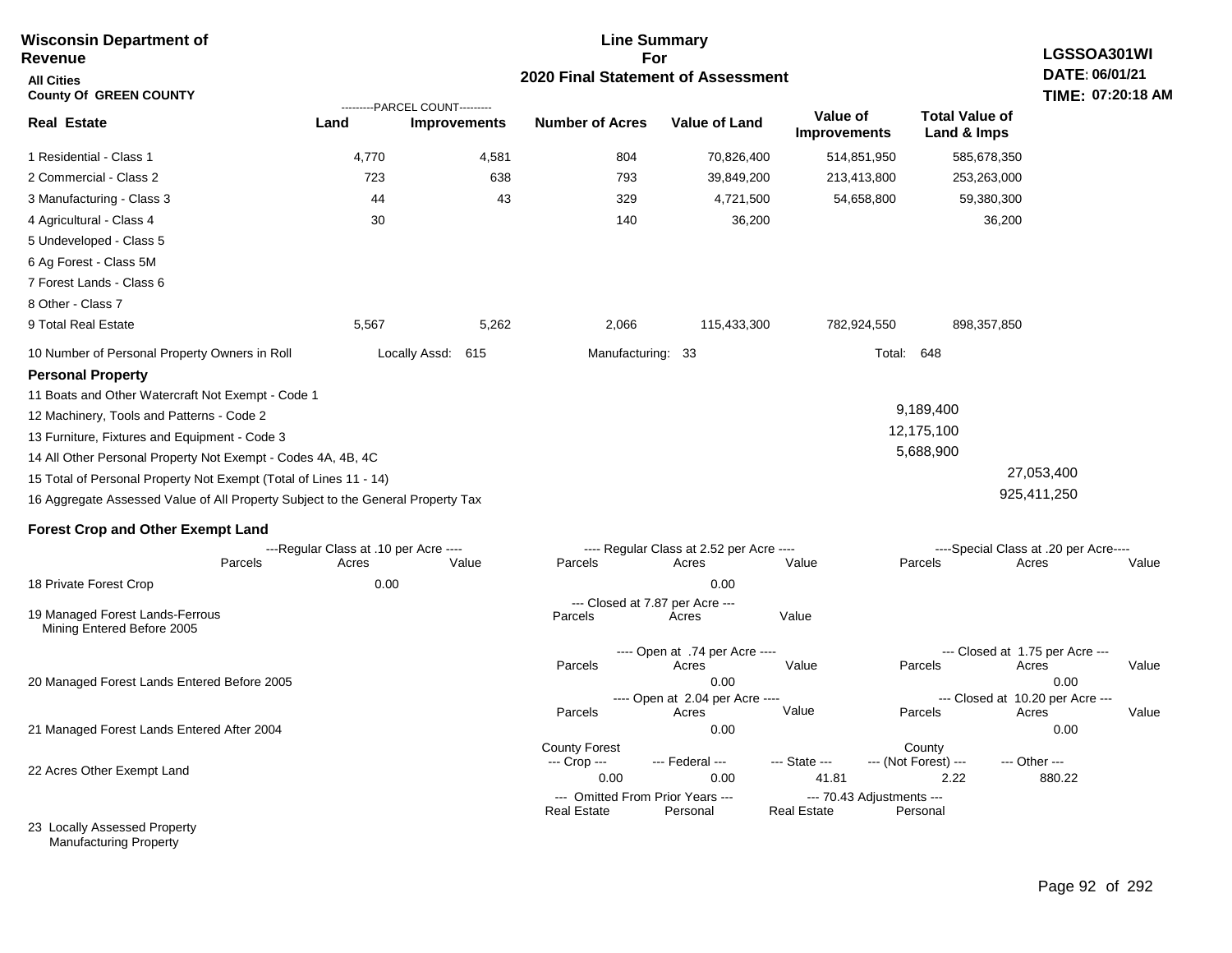# **Line Summary For 2020 Final Statement of Assessment**

**LGSSOA301WI DATE: 06/01/21 07:20:18 AM**

| <b>All Municipalities</b><br><b>County Of GREEN LAKE COUNTY</b>                 |        |                                                       |                                      |                                          |                     |                                 |                                       | TIME: 07:20:18 AM |
|---------------------------------------------------------------------------------|--------|-------------------------------------------------------|--------------------------------------|------------------------------------------|---------------------|---------------------------------|---------------------------------------|-------------------|
| <b>Real Estate</b>                                                              | Land   | ---------PARCEL COUNT---------<br><b>Improvements</b> | <b>Number of Acres</b>               | <b>Value of Land</b>                     | Value of            | <b>Total Value of</b>           |                                       |                   |
|                                                                                 |        |                                                       |                                      |                                          | <b>Improvements</b> | Land & Imps                     |                                       |                   |
| 1 Residential - Class 1                                                         | 10,786 | 9,016                                                 | 11,978                               | 756,653,800                              | 1,072,860,500       | 1,829,514,300                   |                                       |                   |
| 2 Commercial - Class 2                                                          | 1,032  | 825                                                   | 2,629                                | 55,715,300                               | 142,407,500         | 198,122,800                     |                                       |                   |
| 3 Manufacturing - Class 3                                                       | 55     | 42                                                    | 996                                  | 3,495,500                                | 20,850,300          | 24,345,800                      |                                       |                   |
| 4 Agricultural - Class 4                                                        | 5,238  |                                                       | 114,001                              | 20,835,600                               |                     | 20,835,600                      |                                       |                   |
| 5 Undeveloped - Class 5                                                         | 5,205  |                                                       | 44,292                               | 35,530,800                               |                     | 35,530,800                      |                                       |                   |
| 6 Ag Forest - Class 5M                                                          | 1,831  |                                                       | 14,801                               | 20,904,800                               |                     | 20,904,800                      |                                       |                   |
| 7 Forest Lands - Class 6                                                        | 601    |                                                       | 6,536                                | 18,253,500                               |                     | 18,253,500                      |                                       |                   |
| 8 Other - Class 7                                                               | 985    | 977                                                   | 1,966                                | 12,458,900                               | 105,240,100         | 117,699,000                     |                                       |                   |
| 9 Total Real Estate                                                             | 25,733 | 10,860                                                | 197,199                              | 923,848,200                              | 1,341,358,400       | 2,265,206,600                   |                                       |                   |
| 10 Number of Personal Property Owners in Roll                                   |        | Locally Assd: 704                                     |                                      | Manufacturing: 49                        |                     | <b>Total: 753</b>               |                                       |                   |
| <b>Personal Property</b>                                                        |        |                                                       |                                      |                                          |                     |                                 |                                       |                   |
| 11 Boats and Other Watercraft Not Exempt - Code 1                               |        |                                                       |                                      |                                          |                     | 114,862                         |                                       |                   |
| 12 Machinery, Tools and Patterns - Code 2                                       |        |                                                       |                                      |                                          |                     | 3,279,100                       |                                       |                   |
| 13 Furniture, Fixtures and Equipment - Code 3                                   |        |                                                       |                                      |                                          |                     | 7,113,454                       |                                       |                   |
| 14 All Other Personal Property Not Exempt - Codes 4A, 4B, 4C                    |        |                                                       |                                      |                                          |                     | 6,014,065                       |                                       |                   |
| 15 Total of Personal Property Not Exempt (Total of Lines 11 - 14)               |        |                                                       |                                      |                                          |                     |                                 | 16,521,481                            |                   |
| 16 Aggregate Assessed Value of All Property Subject to the General Property Tax |        |                                                       |                                      |                                          |                     | 2,281,728,081                   |                                       |                   |
| <b>Forest Crop and Other Exempt Land</b>                                        |        |                                                       |                                      |                                          |                     |                                 |                                       |                   |
|                                                                                 |        | ---Regular Class at .10 per Acre ----                 |                                      | ---- Regular Class at 2.52 per Acre ---- |                     |                                 | ----Special Class at .20 per Acre---- |                   |
| Parcels                                                                         | Acres  | Value                                                 | Parcels                              | Acres                                    | Value               | Parcels                         | Acres                                 | Value             |
| 18 Private Forest Crop                                                          | 0.00   |                                                       |                                      | 0.00                                     |                     |                                 | 0.00                                  |                   |
| 19 Managed Forest Lands - Ferrous<br>Mining Entered Before 2005                 |        |                                                       | Parcels                              | --- Closed at 7.87 per Acre ---<br>Acres | Value               |                                 |                                       |                   |
|                                                                                 |        |                                                       |                                      | ---- Open at .74 per Acre ----           |                     |                                 | --- Closed at 1.75 per Acre ---       |                   |
|                                                                                 |        |                                                       | Parcels                              | Acres                                    | Value               | Parcels                         | Acres                                 | Value             |
| 20 Managed Forest Lands Entered Before 2005                                     |        |                                                       |                                      | 0.00                                     |                     | 45                              | 888.77                                | 2,291,700         |
|                                                                                 |        |                                                       |                                      | ---- Open at 2.04 per Acre ----          |                     |                                 | --- Closed at 10.20 per Acre ---      |                   |
|                                                                                 |        |                                                       | Parcels                              | Acres                                    | Value               | Parcels                         | Acres                                 | Value             |
| 21 Managed Forest Lands Entered After 2004                                      |        |                                                       |                                      | 0.00                                     |                     | 69                              | 1,690.28                              | 4,655,800         |
|                                                                                 |        |                                                       | <b>County Forest</b><br>--- Crop --- | --- Federal ---                          | --- State ---       | County<br>--- (Not Forest) ---  | --- Other ---                         |                   |
| 22 Acres Other Exempt Land                                                      |        |                                                       | 0.00                                 | 43.72                                    | 19,001.87           | 376.56                          | 2,627.35                              |                   |
|                                                                                 |        |                                                       |                                      | --- Omitted From Prior Years ---         |                     | --- 70.43 Adjustments ---       |                                       |                   |
|                                                                                 |        |                                                       | <b>Real Estate</b>                   | Personal                                 |                     | <b>Real Estate</b><br>$-13,100$ | Personal                              |                   |
| 23 Locally Assessed Property<br><b>Manufacturing Property</b>                   |        |                                                       | 69,400                               |                                          |                     |                                 |                                       |                   |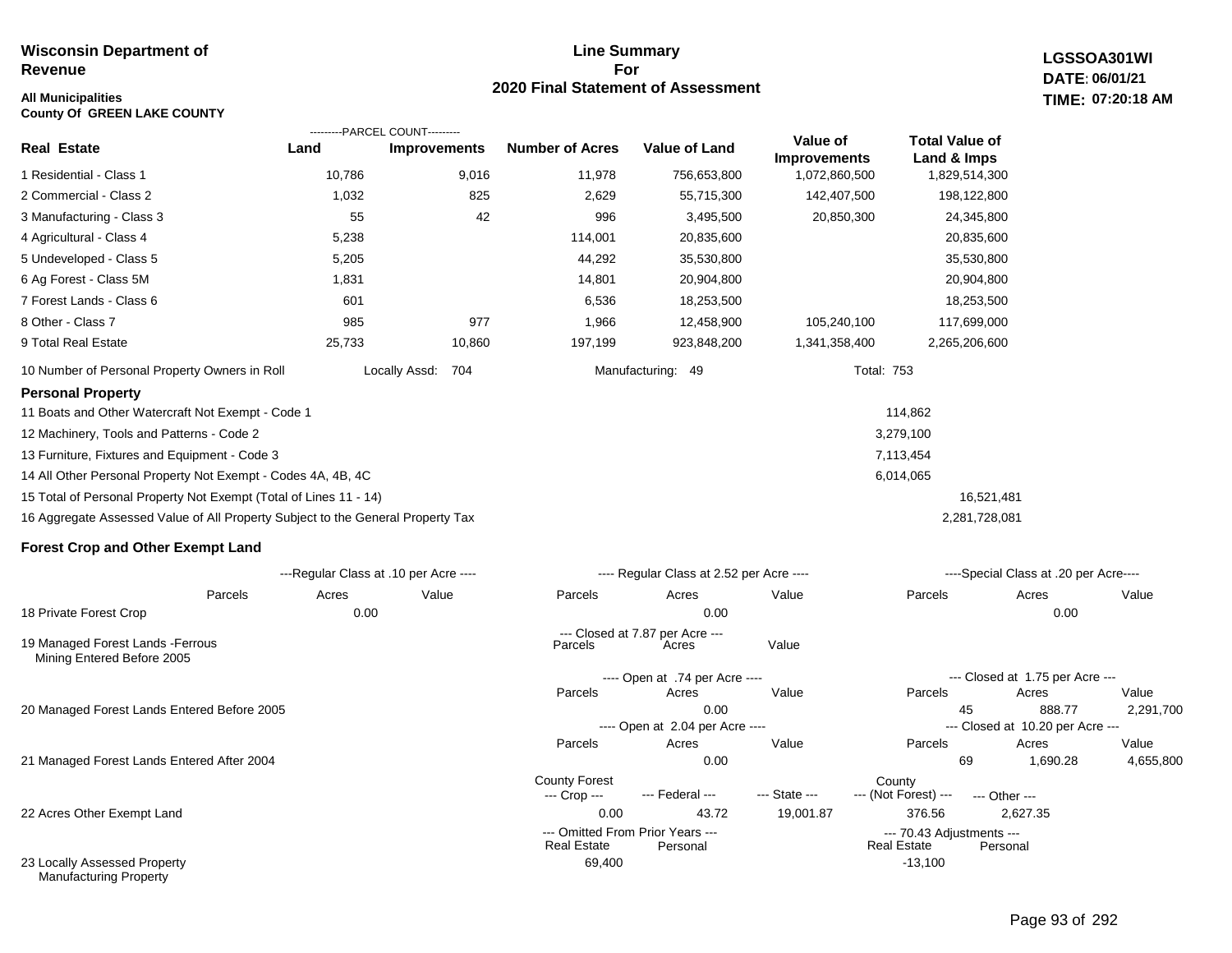# **Line Summary For 2020 Final Statement of Assessment**

#### **All Towns County Of GREEN LAKE COUNTY**

|                                                                                 |        | ---------PARCEL COUNT---------        |                               |                                              |                                 |                                                             |                                       |                    |
|---------------------------------------------------------------------------------|--------|---------------------------------------|-------------------------------|----------------------------------------------|---------------------------------|-------------------------------------------------------------|---------------------------------------|--------------------|
| Real Estate                                                                     | Land   | <b>Improvements</b>                   | <b>Number of Acres</b>        | <b>Value of Land</b>                         | Value of<br><b>Improvements</b> | <b>Total Value of</b><br>Land & Imps                        |                                       |                    |
| 1 Residential - Class 1                                                         | 6,463  | 5,224                                 | 10,116                        | 620,990,500                                  | 743,347,000                     | 1,364,337,500                                               |                                       |                    |
| 2 Commercial - Class 2                                                          | 316    | 241                                   | 1,915                         | 22,555,300                                   | 31,902,200                      | 54,457,500                                                  |                                       |                    |
| 3 Manufacturing - Class 3                                                       | 27     | 15                                    | 827                           | 2,260,400                                    | 4,831,400                       | 7,091,800                                                   |                                       |                    |
| 4 Agricultural - Class 4                                                        | 5,063  |                                       | 112,422                       | 20,562,600                                   |                                 | 20,562,600                                                  |                                       |                    |
| 5 Undeveloped - Class 5                                                         | 5,053  |                                       | 42,939                        | 35,050,400                                   |                                 | 35,050,400                                                  |                                       |                    |
| 6 Ag Forest - Class 5M                                                          | 1,803  |                                       | 14,660                        | 20,720,700                                   |                                 | 20,720,700                                                  |                                       |                    |
| 7 Forest Lands - Class 6                                                        | 585    |                                       | 6,422                         | 18,005,900                                   |                                 | 18,005,900                                                  |                                       |                    |
| 8 Other - Class 7                                                               | 971    | 963                                   | 1,947                         | 12,324,500                                   | 104,640,300                     | 116,964,800                                                 |                                       |                    |
| 9 Total Real Estate                                                             | 20,281 | 6,443                                 | 191,248                       | 752,470,300                                  | 884,720,900                     | 1,637,191,200                                               |                                       |                    |
| 10 Number of Personal Property Owners in Roll                                   |        | Locally Assd: 265                     |                               | Manufacturing: 26                            |                                 | <b>Total: 291</b>                                           |                                       |                    |
| <b>Personal Property</b>                                                        |        |                                       |                               |                                              |                                 |                                                             |                                       |                    |
| 11 Boats and Other Watercraft Not Exempt - Code 1                               |        |                                       |                               |                                              |                                 | 82,472                                                      |                                       |                    |
| 12 Machinery, Tools and Patterns - Code 2                                       |        |                                       |                               |                                              |                                 | 2,039,300                                                   |                                       |                    |
| 13 Furniture, Fixtures and Equipment - Code 3                                   |        |                                       |                               |                                              |                                 | 1,502,654                                                   |                                       |                    |
| 14 All Other Personal Property Not Exempt - Codes 4A, 4B, 4C                    |        |                                       |                               |                                              |                                 | 3,987,145                                                   |                                       |                    |
| 15 Total of Personal Property Not Exempt (Total of Lines 11 - 14)               |        |                                       |                               |                                              |                                 |                                                             | 7,611,571                             |                    |
| 16 Aggregate Assessed Value of All Property Subject to the General Property Tax |        |                                       |                               |                                              |                                 |                                                             | 1,644,802,771                         |                    |
| <b>Forest Crop and Other Exempt Land</b>                                        |        |                                       |                               |                                              |                                 |                                                             |                                       |                    |
|                                                                                 |        | ---Regular Class at .10 per Acre ---- |                               | ---- Regular Class at 2.52 per Acre ----     |                                 |                                                             | ----Special Class at .20 per Acre---- |                    |
| Parcels                                                                         | Acres  | Value                                 | Parcels                       | Acres                                        | Value                           | Parcels                                                     | Acres                                 | Value              |
| 18 Private Forest Crop                                                          |        | 0.00                                  |                               | 0.00                                         |                                 |                                                             | 0.00                                  |                    |
| 19 Managed Forest Lands - Ferrous<br>Mining Entered Before 2005                 |        |                                       | --- Closed at 7.87<br>Parcels | per Acre ---<br>Acres                        | Value                           |                                                             |                                       |                    |
|                                                                                 |        |                                       |                               | ---- Open at .74 per Acre ----               |                                 |                                                             | --- Closed at 1.75 per Acre ---       |                    |
|                                                                                 |        |                                       | Parcels                       | Acres                                        | Value                           | Parcels                                                     | Acres                                 | Value              |
| 20 Managed Forest Lands Entered Before 2005                                     |        |                                       |                               | 0.00                                         |                                 | 45                                                          | 888.77                                | 2,291,700          |
|                                                                                 |        |                                       | Parcels                       | ---- Open at 2.04 per Acre ----              | Value                           | Parcels                                                     | --- Closed at 10.20 per Acre ---      |                    |
| 21 Managed Forest Lands Entered After 2004                                      |        |                                       |                               | Acres<br>0.00                                |                                 | 68                                                          | Acres<br>1,662.28                     | Value<br>4,599,800 |
|                                                                                 |        |                                       | <b>County Forest</b>          |                                              |                                 | County                                                      |                                       |                    |
|                                                                                 |        |                                       | --- Crop ---                  | --- Federal ---                              | --- State ---                   | --- (Not Forest) ---                                        | --- Other ---                         |                    |
| 22 Acres Other Exempt Land                                                      |        |                                       | 0.00                          | 43.33                                        | 18,841.64                       | 347.54                                                      | 1,815.38                              |                    |
|                                                                                 |        |                                       | <b>Real Estate</b>            | --- Omitted From Prior Years ---<br>Personal |                                 | --- 70.43 Adjustments ---<br><b>Real Estate</b><br>Personal |                                       |                    |
| 23 Locally Assessed Property<br><b>Manufacturing Property</b>                   |        |                                       | 43,000                        |                                              |                                 | $-13,100$                                                   |                                       |                    |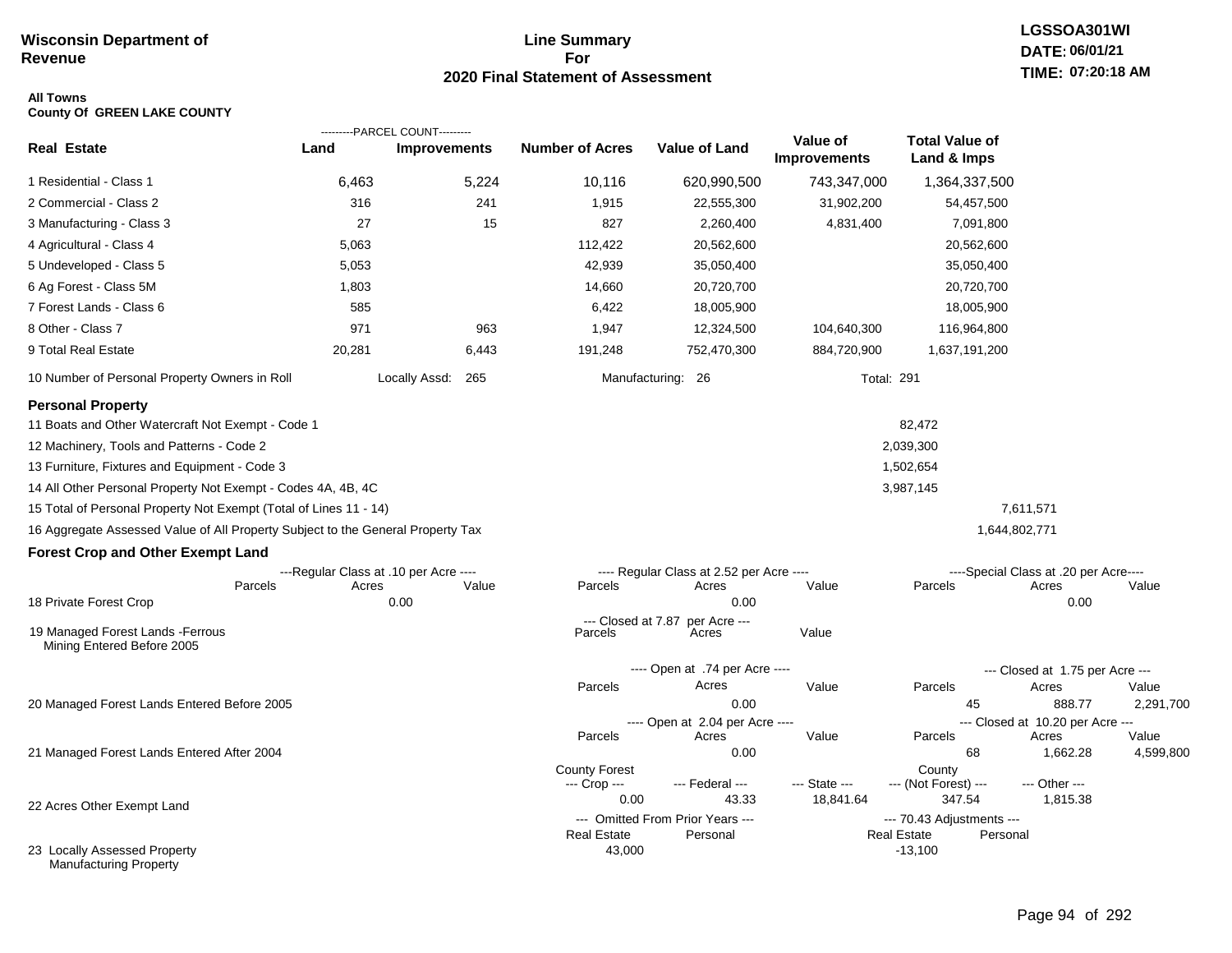# **Line Summary For 2020 Final Statement of Assessment**

| All Villages<br><b>County Of GREEN LAKE COUNTY</b>                              |                                       | ---------PARCEL COUNT--------- | 2020 Final Statement of Assessment                     |                                          |               |                                       |                                       | TIME: 07:20:18  |
|---------------------------------------------------------------------------------|---------------------------------------|--------------------------------|--------------------------------------------------------|------------------------------------------|---------------|---------------------------------------|---------------------------------------|-----------------|
| Real Estate                                                                     | Land                                  | <b>Improvements</b>            | <b>Number of Acres</b>                                 | <b>Value of Land</b>                     |               | Value of<br><b>Improvements</b>       | <b>Total Value of</b><br>Land & Imps  |                 |
| 1 Residential - Class 1                                                         | 386                                   | 300                            | 270                                                    | 6,568,000                                |               | 22,472,100                            | 29,040,100                            |                 |
| 2 Commercial - Class 2                                                          | 47                                    | 38                             | 24                                                     | 1,002,300                                |               | 1,904,600                             | 2,906,900                             |                 |
| 3 Manufacturing - Class 3                                                       |                                       |                                |                                                        |                                          |               |                                       |                                       |                 |
| 4 Agricultural - Class 4                                                        | 54                                    |                                | 284                                                    | 34,800                                   |               |                                       | 34,800                                |                 |
| 5 Undeveloped - Class 5                                                         | 49                                    |                                | 325                                                    | 78,500                                   |               |                                       | 78,500                                |                 |
| 6 Ag Forest - Class 5M                                                          | 12                                    |                                | 63                                                     | 63,300                                   |               |                                       | 63,300                                |                 |
| 7 Forest Lands - Class 6                                                        | 11                                    |                                | 66                                                     | 132,800                                  |               |                                       | 132,800                               |                 |
| 8 Other - Class 7                                                               | 2                                     | $\overline{2}$                 | 1                                                      | 14,400                                   |               | 29,000                                | 43,400                                |                 |
| 9 Total Real Estate                                                             | 561                                   | 340                            | 1,033                                                  | 7,894,100                                |               | 24,405,700                            | 32,299,800                            |                 |
| 10 Number of Personal Property Owners in Roll                                   |                                       | Locally Assd: 29               |                                                        | Manufacturing:                           |               | Total: 29                             |                                       |                 |
| <b>Personal Property</b>                                                        |                                       |                                |                                                        |                                          |               |                                       |                                       |                 |
| 11 Boats and Other Watercraft Not Exempt - Code 1                               |                                       |                                |                                                        |                                          |               |                                       | 800                                   |                 |
| 12 Machinery, Tools and Patterns - Code 2                                       |                                       |                                |                                                        |                                          |               |                                       |                                       |                 |
| 13 Furniture, Fixtures and Equipment - Code 3                                   |                                       |                                |                                                        |                                          |               |                                       | 49,300                                |                 |
| 14 All Other Personal Property Not Exempt - Codes 4A, 4B, 4C                    |                                       |                                |                                                        |                                          |               |                                       | 13,000                                |                 |
| 15 Total of Personal Property Not Exempt (Total of Lines 11 - 14)               |                                       |                                |                                                        |                                          |               |                                       |                                       | 63,100          |
| 16 Aggregate Assessed Value of All Property Subject to the General Property Tax |                                       |                                |                                                        |                                          |               |                                       | 32,362,900                            |                 |
| <b>Forest Crop and Other Exempt Land</b>                                        |                                       |                                |                                                        |                                          |               |                                       |                                       |                 |
|                                                                                 | ---Regular Class at .10 per Acre ---- |                                |                                                        | ---- Regular Class at 2.52 per Acre ---- |               |                                       | ----Special Class at .20 per Acre---- |                 |
| Parcels<br>18 Private Forest Crop                                               | Acres<br>0.00                         | Value                          | Parcels                                                | Acres<br>0.00                            | Value         | Parcels                               | Acres                                 | Value           |
| 19 Managed Forest Lands-Ferrous<br>Mining Entered Before 2005                   |                                       |                                | --- Closed at 7.87 per Acre ---<br>Parcels             | Acres                                    | Value         |                                       |                                       |                 |
|                                                                                 |                                       |                                |                                                        | ---- Open at .74 per Acre ----           |               |                                       | --- Closed at 1.75 per Acre ---       |                 |
| 20 Managed Forest Lands Entered Before 2005                                     |                                       |                                | Parcels                                                | Acres<br>0.00                            | Value         | Parcels                               | Acres                                 | Value<br>0.00   |
|                                                                                 |                                       |                                |                                                        | ---- Open at 2.04 per Acre ----          |               |                                       | --- Closed at 10.20 per Acre ---      |                 |
|                                                                                 |                                       |                                | Parcels                                                | Acres                                    | Value         | Parcels                               | Acres                                 | Value           |
| 21 Managed Forest Lands Entered After 2004                                      |                                       |                                |                                                        | 0.00                                     |               |                                       | $\mathbf{1}$                          | 56,000<br>28.00 |
|                                                                                 |                                       |                                | <b>County Forest</b><br>--- Crop ---                   | --- Federal ---                          | --- State --- | County<br>--- (Not Forest) ---        | --- Other ---                         |                 |
| 22 Acres Other Exempt Land                                                      |                                       |                                | 0.00                                                   | 0.00                                     | 0.48          |                                       | 0.00                                  | 52.70           |
|                                                                                 |                                       |                                | --- Omitted From Prior Years ---<br><b>Real Estate</b> | Personal                                 | Real Estate   | --- 70.43 Adjustments ---<br>Personal |                                       |                 |

23 Locally Assessed Property Manufacturing Property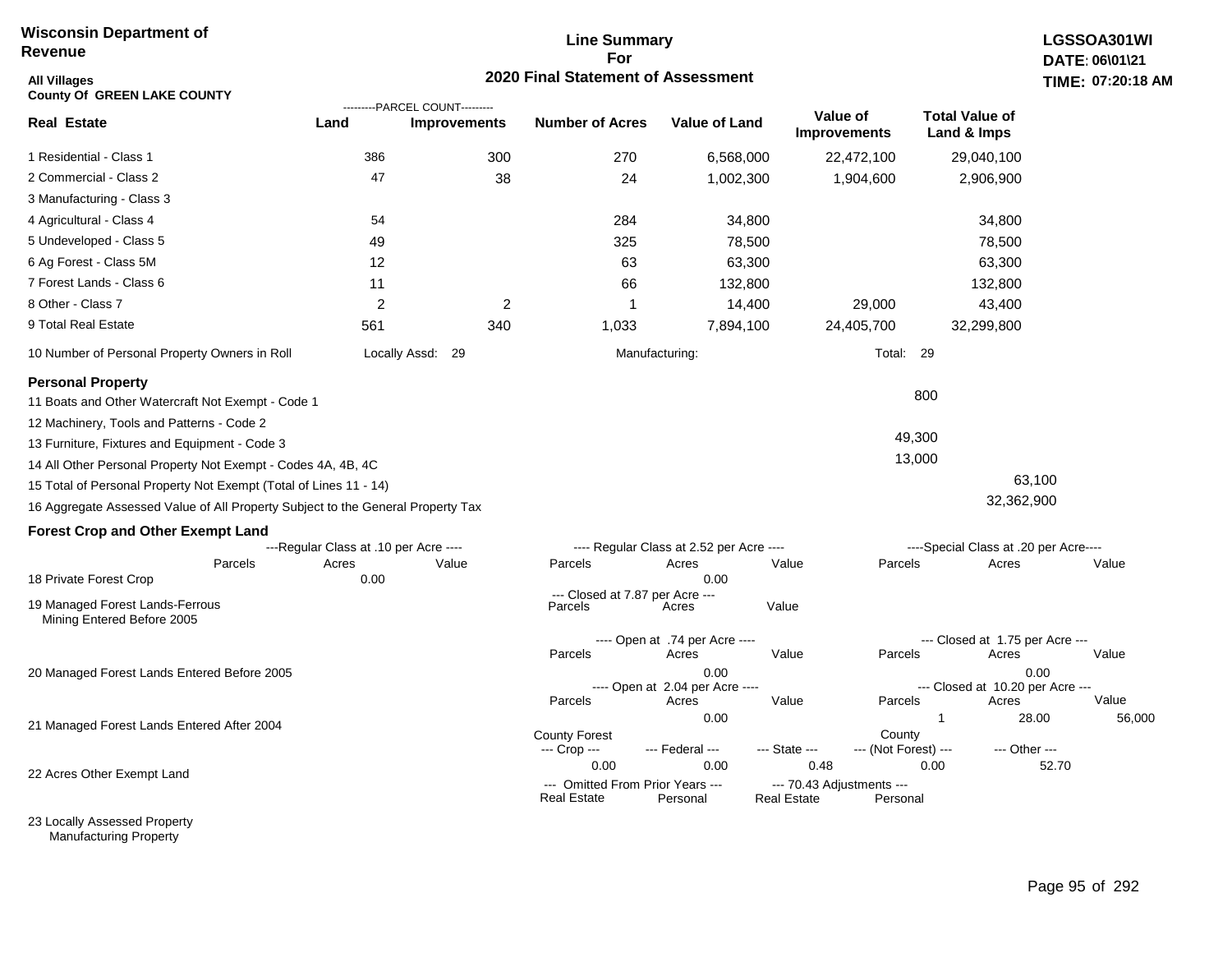#### **For 2020 Final Statement of Assessment Wisconsin Department of Revenue All Cities County Of GREEN LAKE COUNTY LGSSOA301WI DATE: 06/01/21 TIME: 07:20:18 AM Real Estate** 1 Residential - Class 1 2 Commercial - Class 2 3 Manufacturing - Class 3 4 Agricultural - Class 4 5 Undeveloped - Class 5 6 Ag Forest - Class 5M 7 Forest Lands - Class 6 8 Other - Class 7 9 Total Real Estate 10 Number of Personal Property Owners in Roll 3,937 3,492 1,592 129,095,300 307,041,400 436,136,700 **Land Improvements Number of Acres Value of Land Value of Improvements Total Value of Land & Imps** 669 28 121 103 16 5 12 4,891 546 27 12 4,077 690 169 1,295 1,028 78 48 18 4,918 32,157,700 1,235,100 238,200 401,900 120,800 114,800 120,000 163,483,800 108,600,700 16,018,900 570,800 432,231,800 140,758,400 17,254,000 238,200 401,900 120,800 114,800 690,800 595,715,600 Locally Assd: 410 Manufacturing: 23 Total: 433 **Personal Property** 11 Boats and Other Watercraft Not Exempt - Code 1 12 Machinery, Tools and Patterns - Code 2 13 Furniture, Fixtures and Equipment - Code 3 14 All Other Personal Property Not Exempt - Codes 4A, 4B, 4C 15 Total of Personal Property Not Exempt (Total of Lines 11 - 14) 16 Aggregate Assessed Value of All Property Subject to the General Property Tax 31,590 1,239,800 5,561,500 2,013,920 8,846,810 604,562,410 **Forest Crop and Other Exempt Land** ---Regular Class at .10 per Acre ---- ---- Regular Class at 2.52 per Acre ---- ----Special Class at .20 per Acre---- 18 Private Forest Crop 20 Managed Forest Lands Entered Before 2005 21 Managed Forest Lands Entered After 2004 Parcels 0.00 0.00 Acres Value Parcels Acres Value Parcels Acres Value ---- Open at .74 per Acre<br>Acres Parcels 0.00 0.00 Acres Value Parcels Acres Value --- Closed at 1.75 per Acre --- ---- Open at 2.04 per Acre ---- --- Closed at 10.20 per Acre --- Parcels 0.00 0.00 Acres **Value Parcels Acres Value** County Forest County County --- Crop --- 0.00 0.39 159.75 29.02 759.27 --- Federal --- - --- State --- --- (Not Forest) --- --- Other ---22 Acres Other Exempt Land 23 Locally Assessed Property --- Omitted From Prior Years ---<br>Real Estate Personal Personal Real Estate Personal 26,400 **Real Estate** ---------PARCEL COUNT--------- 19 Managed Forest Lands-Ferrous Mining Entered Before 2005 --- Closed at 7.87 per Acre ---<br>rcels Acres Parcels **Acres** Value

Manufacturing Property

# **Line Summary**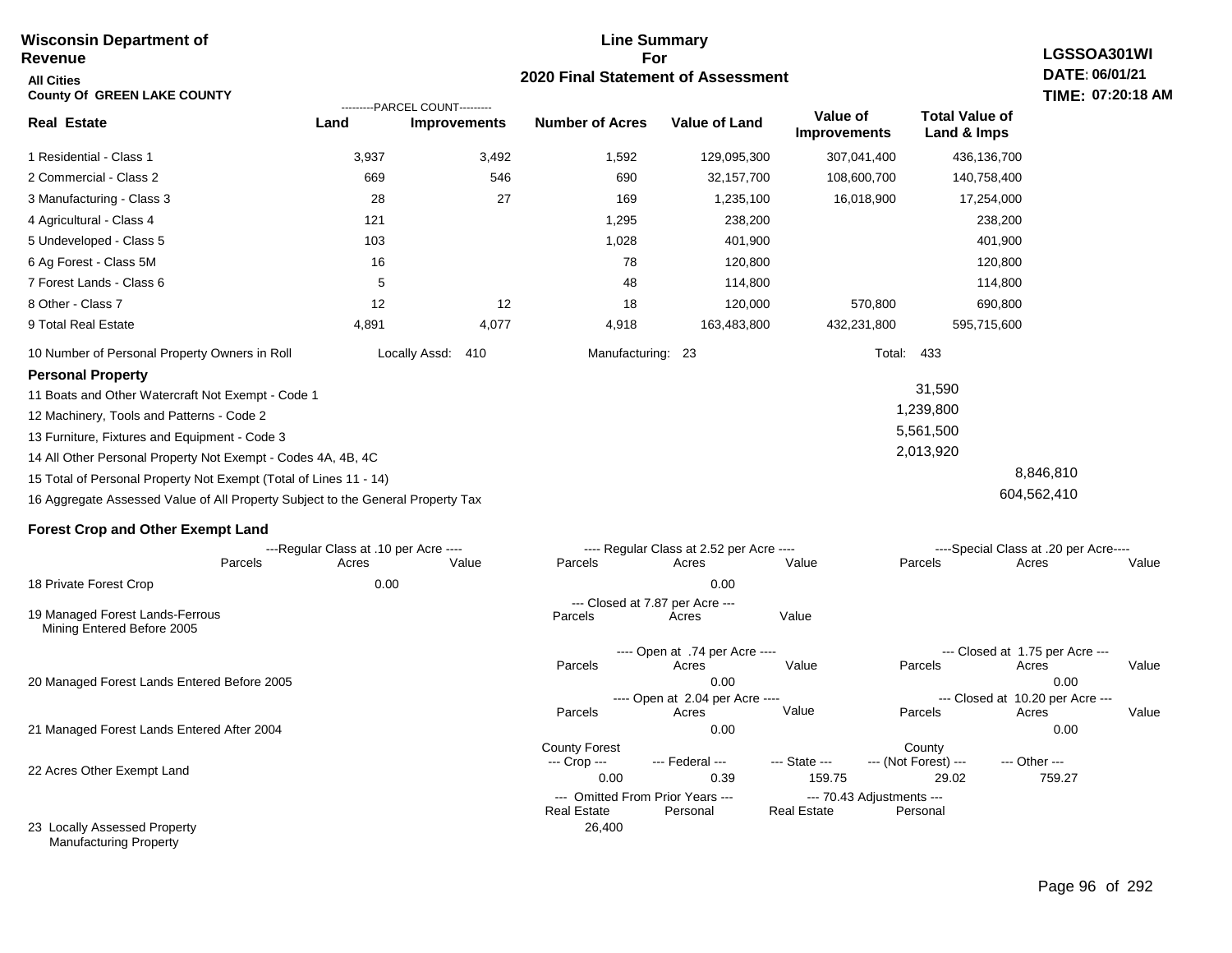#### **All Municipalities TIME: County Of IOWA COUNTY**

#### **Line Summary For 2020 Final Statement of Assessment**

**LGSSOA301WI DATE: 06/01/21 07:20:18 AM**

|                                                                                 |        | ---------PARCEL COUNT---------        |                                                        |                                          |                                 |                                                 |                                               |            |  |  |
|---------------------------------------------------------------------------------|--------|---------------------------------------|--------------------------------------------------------|------------------------------------------|---------------------------------|-------------------------------------------------|-----------------------------------------------|------------|--|--|
| <b>Real Estate</b>                                                              | Land   | <b>Improvements</b>                   | <b>Number of Acres</b>                                 | <b>Value of Land</b>                     | Value of<br><b>Improvements</b> | <b>Total Value of</b><br>Land & Imps            |                                               |            |  |  |
| 1 Residential - Class 1                                                         | 9,348  | 8,286                                 | 9,038                                                  | 236,702,700                              | 1,067,825,700                   | 1,304,528,400                                   |                                               |            |  |  |
| 2 Commercial - Class 2                                                          | 1,157  | 861                                   | 2,413                                                  | 49,559,000                               | 215,211,300                     | 264,770,300                                     |                                               |            |  |  |
| 3 Manufacturing - Class 3                                                       | 66     | 48                                    | 361                                                    | 2,615,300                                | 52,159,900                      | 54,775,200                                      |                                               |            |  |  |
| 4 Agricultural - Class 4                                                        | 14,665 |                                       | 313,608                                                | 52,914,550                               |                                 | 52,914,550                                      |                                               |            |  |  |
| 5 Undeveloped - Class 5                                                         | 7,350  |                                       | 24,045                                                 | 21,537,650                               |                                 | 21,537,650                                      |                                               |            |  |  |
| 6 Ag Forest - Class 5M                                                          | 3,416  |                                       | 36,079                                                 | 63,039,200                               |                                 | 63,039,200                                      |                                               |            |  |  |
| 7 Forest Lands - Class 6                                                        | 1,728  |                                       | 16,897                                                 | 57,386,900                               |                                 | 57,386,900                                      |                                               |            |  |  |
| 8 Other - Class 7                                                               | 2,403  | 2,336                                 | 4,192                                                  | 43,753,000                               | 240,778,200                     | 284,531,200                                     |                                               |            |  |  |
| 9 Total Real Estate                                                             | 40,133 | 11,531                                | 406,633                                                | 527,508,300                              | 1,575,975,100                   | 2,103,483,400                                   |                                               |            |  |  |
| 10 Number of Personal Property Owners in Roll                                   |        | 835<br>Locally Assd:                  |                                                        | Manufacturing: 39                        |                                 | <b>Total: 874</b>                               |                                               |            |  |  |
| <b>Personal Property</b>                                                        |        |                                       |                                                        |                                          |                                 |                                                 |                                               |            |  |  |
| 11 Boats and Other Watercraft Not Exempt - Code 1                               |        |                                       |                                                        |                                          |                                 | 2,500                                           |                                               |            |  |  |
| 12 Machinery, Tools and Patterns - Code 2                                       |        |                                       |                                                        |                                          |                                 | 6,173,200                                       |                                               |            |  |  |
| 13 Furniture, Fixtures and Equipment - Code 3                                   |        |                                       |                                                        |                                          |                                 | 17,060,000                                      |                                               |            |  |  |
| 14 All Other Personal Property Not Exempt - Codes 4A, 4B, 4C                    |        |                                       |                                                        |                                          |                                 | 5,234,000                                       |                                               |            |  |  |
| 15 Total of Personal Property Not Exempt (Total of Lines 11 - 14)               |        |                                       |                                                        |                                          |                                 |                                                 | 28,469,700                                    |            |  |  |
| 16 Aggregate Assessed Value of All Property Subject to the General Property Tax |        |                                       |                                                        |                                          |                                 |                                                 | 2,131,953,100                                 |            |  |  |
| <b>Forest Crop and Other Exempt Land</b>                                        |        |                                       |                                                        |                                          |                                 |                                                 |                                               |            |  |  |
|                                                                                 |        | ---Regular Class at .10 per Acre ---- |                                                        | ---- Regular Class at 2.52 per Acre ---- |                                 |                                                 | ----Special Class at .20 per Acre----         |            |  |  |
| Parcels                                                                         | Acres  | Value                                 | Parcels                                                | Acres                                    | Value                           | Parcels                                         | Acres                                         | Value      |  |  |
| 18 Private Forest Crop                                                          | 0.00   |                                       |                                                        | 0.00                                     |                                 |                                                 | 0.00                                          |            |  |  |
| 19 Managed Forest Lands - Ferrous<br>Mining Entered Before 2005                 |        |                                       | Parcels                                                | --- Closed at 7.87 per Acre ---<br>Acres | Value                           |                                                 |                                               |            |  |  |
|                                                                                 |        |                                       |                                                        | ---- Open at .74 per Acre ----           |                                 |                                                 | --- Closed at 1.75 per Acre ---               |            |  |  |
|                                                                                 |        |                                       | Parcels                                                | Acres                                    | Value                           | Parcels                                         | Acres                                         | Value      |  |  |
| 20 Managed Forest Lands Entered Before 2005                                     |        |                                       | 11                                                     | 88.00<br>---- Open at 2.04 per Acre ---- | 288,500                         | 1,317                                           | 25,765.93<br>--- Closed at 10.20 per Acre --- | 76,243,200 |  |  |
|                                                                                 |        |                                       | Parcels                                                | Acres                                    | Value                           | Parcels                                         | Acres                                         | Value      |  |  |
| 21 Managed Forest Lands Entered After 2004                                      |        |                                       | 13                                                     | 258.57                                   | 661,200                         | 1,108                                           | 22,905.82                                     | 66,694,400 |  |  |
|                                                                                 |        |                                       | <b>County Forest</b><br>--- Crop ---                   | --- Federal ---                          | --- State ---                   | County<br>--- (Not Forest) ---                  | --- Other ---                                 |            |  |  |
| 22 Acres Other Exempt Land                                                      |        |                                       | 0.00                                                   | 0.27                                     | 23,900.25                       | 1,168.87                                        | 4,408.46                                      |            |  |  |
|                                                                                 |        |                                       | --- Omitted From Prior Years ---<br><b>Real Estate</b> | Personal                                 |                                 | --- 70.43 Adjustments ---<br><b>Real Estate</b> | Personal                                      |            |  |  |
| 23 Locally Assessed Property<br><b>Manufacturing Property</b>                   |        |                                       | 617,500                                                |                                          |                                 |                                                 |                                               |            |  |  |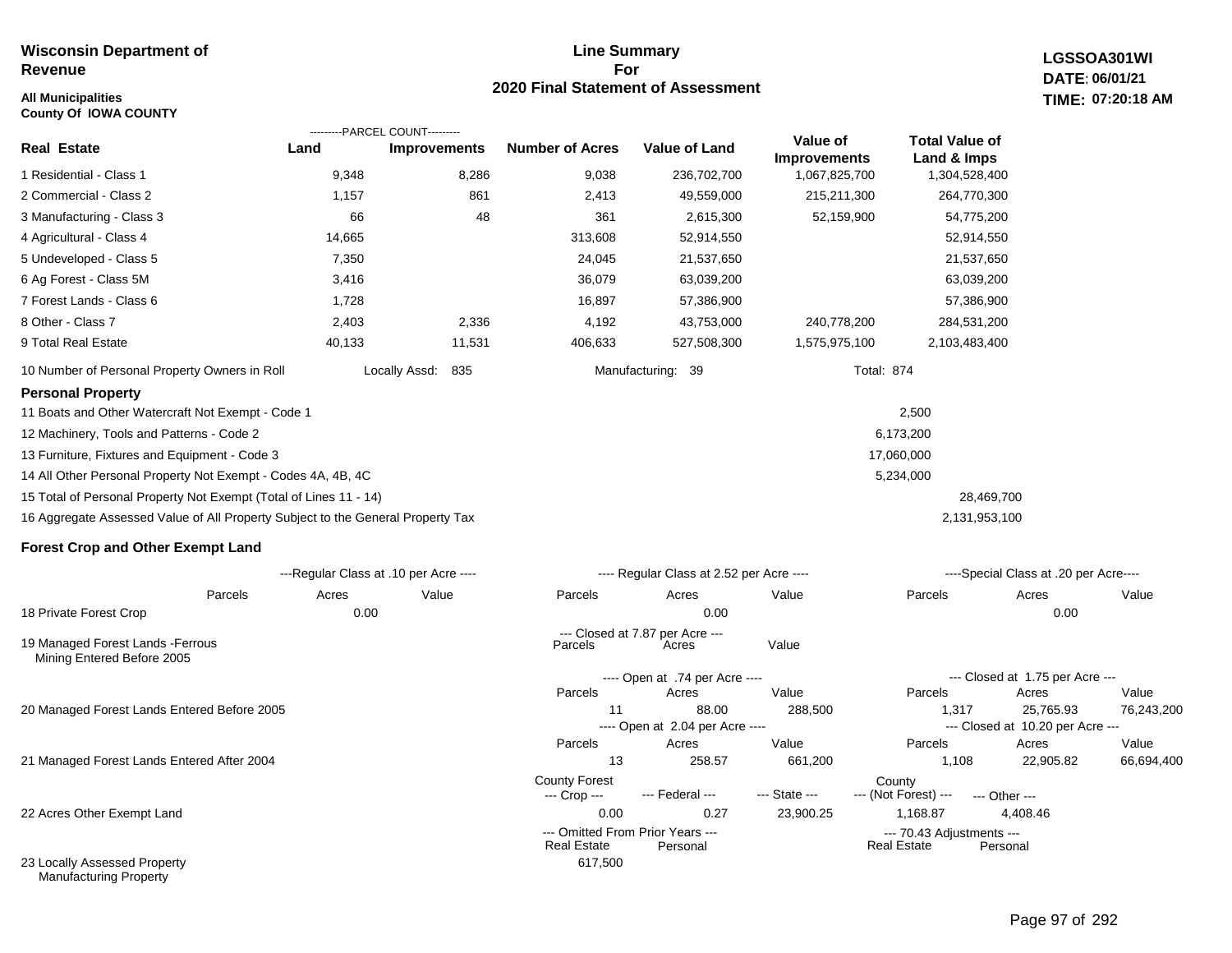# **Line Summary For 2020 Final Statement of Assessment**

#### **All Towns County Of IOWA COUNTY**

|                                                                                 |                                       | ---------PARCEL COUNT--------- |                               |                                          |                                 |                                      |                                           |            |
|---------------------------------------------------------------------------------|---------------------------------------|--------------------------------|-------------------------------|------------------------------------------|---------------------------------|--------------------------------------|-------------------------------------------|------------|
| <b>Real Estate</b>                                                              | Land                                  | <b>Improvements</b>            | <b>Number of Acres</b>        | <b>Value of Land</b>                     | Value of<br><b>Improvements</b> | <b>Total Value of</b><br>Land & Imps |                                           |            |
| 1 Residential - Class 1                                                         | 3,780                                 | 3,362                          | 7,075                         | 105,987,600                              | 522,478,900                     | 628,466,500                          |                                           |            |
| 2 Commercial - Class 2                                                          | 296                                   | 203                            | 1,472                         | 11,032,300                               | 50,889,800                      | 61,922,100                           |                                           |            |
| 3 Manufacturing - Class 3                                                       | 18                                    | 11                             | 138                           | 536,800                                  | 2,175,700                       | 2,712,500                            |                                           |            |
| 4 Agricultural - Class 4                                                        | 14,275                                |                                | 309,531                       | 52,171,750                               |                                 | 52,171,750                           |                                           |            |
| 5 Undeveloped - Class 5                                                         | 7,210                                 |                                | 23,612                        | 21,004,550                               |                                 | 21,004,550                           |                                           |            |
| 6 Ag Forest - Class 5M                                                          | 3,384                                 |                                | 35,931                        | 62,781,900                               |                                 | 62,781,900                           |                                           |            |
| 7 Forest Lands - Class 6                                                        | 1,693                                 |                                | 16,695                        | 56,781,300                               |                                 | 56,781,300                           |                                           |            |
| 8 Other - Class 7                                                               | 2,347                                 | 2,283                          | 4,110                         | 42,841,900                               | 237,701,700                     | 280,543,600                          |                                           |            |
| 9 Total Real Estate                                                             | 33,003                                | 5,859                          | 398,564                       | 353,138,100                              | 813,246,100                     | 1,166,384,200                        |                                           |            |
| 10 Number of Personal Property Owners in Roll                                   |                                       | Locally Assd: 274              |                               | Manufacturing: 11                        | <b>Total: 285</b>               |                                      |                                           |            |
| <b>Personal Property</b><br>11 Boats and Other Watercraft Not Exempt - Code 1   |                                       |                                |                               |                                          |                                 | 2,500                                |                                           |            |
| 12 Machinery, Tools and Patterns - Code 2                                       |                                       |                                |                               |                                          |                                 | 480,800                              |                                           |            |
| 13 Furniture, Fixtures and Equipment - Code 3                                   |                                       |                                |                               |                                          |                                 | 2,861,200                            |                                           |            |
| 14 All Other Personal Property Not Exempt - Codes 4A, 4B, 4C                    |                                       |                                |                               |                                          |                                 | 3,323,100                            |                                           |            |
| 15 Total of Personal Property Not Exempt (Total of Lines 11 - 14)               |                                       |                                |                               |                                          |                                 |                                      | 6,667,600                                 |            |
| 16 Aggregate Assessed Value of All Property Subject to the General Property Tax |                                       |                                |                               |                                          |                                 |                                      | 1,173,051,800                             |            |
| <b>Forest Crop and Other Exempt Land</b>                                        |                                       |                                |                               |                                          |                                 |                                      |                                           |            |
|                                                                                 | ---Regular Class at .10 per Acre ---- |                                |                               | ---- Regular Class at 2.52 per Acre ---- |                                 |                                      | ----Special Class at .20 per Acre----     |            |
| Parcels                                                                         | Acres                                 | Value                          | Parcels                       | Acres                                    | Value                           | Parcels                              | Acres                                     | Value      |
| 18 Private Forest Crop                                                          |                                       | 0.00                           |                               | 0.00                                     |                                 |                                      | 0.00                                      |            |
| 19 Managed Forest Lands - Ferrous<br>Mining Entered Before 2005                 |                                       |                                | --- Closed at 7.87<br>Parcels | per Acre ---<br>Acres                    | Value                           |                                      |                                           |            |
|                                                                                 |                                       |                                |                               | ---- Open at .74 per Acre ----           |                                 |                                      | --- Closed at 1.75 per Acre ---           |            |
|                                                                                 |                                       |                                | Parcels                       | Acres                                    | Value                           | Parcels                              | Acres                                     | Value      |
| 20 Managed Forest Lands Entered Before 2005                                     |                                       |                                | 11                            | 88.00                                    | 288,500                         | 1,310                                | 25,619.76                                 | 75,822,800 |
|                                                                                 |                                       |                                | Parcels                       | ---- Open at 2.04 per Acre ----<br>Acres | Value                           | Parcels                              | --- Closed at 10.20 per Acre ---<br>Acres | Value      |
| 21 Managed Forest Lands Entered After 2004                                      |                                       |                                | 13                            | 258.57                                   | 661,200                         | 1,108                                | 22,905.82                                 | 66,694,400 |
|                                                                                 |                                       |                                | <b>County Forest</b>          |                                          |                                 | County                               |                                           |            |
|                                                                                 |                                       |                                | --- Crop ---<br>0.00          | --- Federal ---<br>0.00                  | --- State ---<br>22,867.31      | --- (Not Forest) ---<br>1,110.47     | --- Other ---<br>2,973.57                 |            |
| 22 Acres Other Exempt Land                                                      |                                       |                                |                               | --- Omitted From Prior Years ---         |                                 | --- 70.43 Adjustments ---            |                                           |            |
|                                                                                 |                                       |                                | <b>Real Estate</b>            | Personal                                 |                                 | <b>Real Estate</b>                   | Personal                                  |            |
| 23 Locally Assessed Property                                                    |                                       |                                |                               |                                          |                                 |                                      |                                           |            |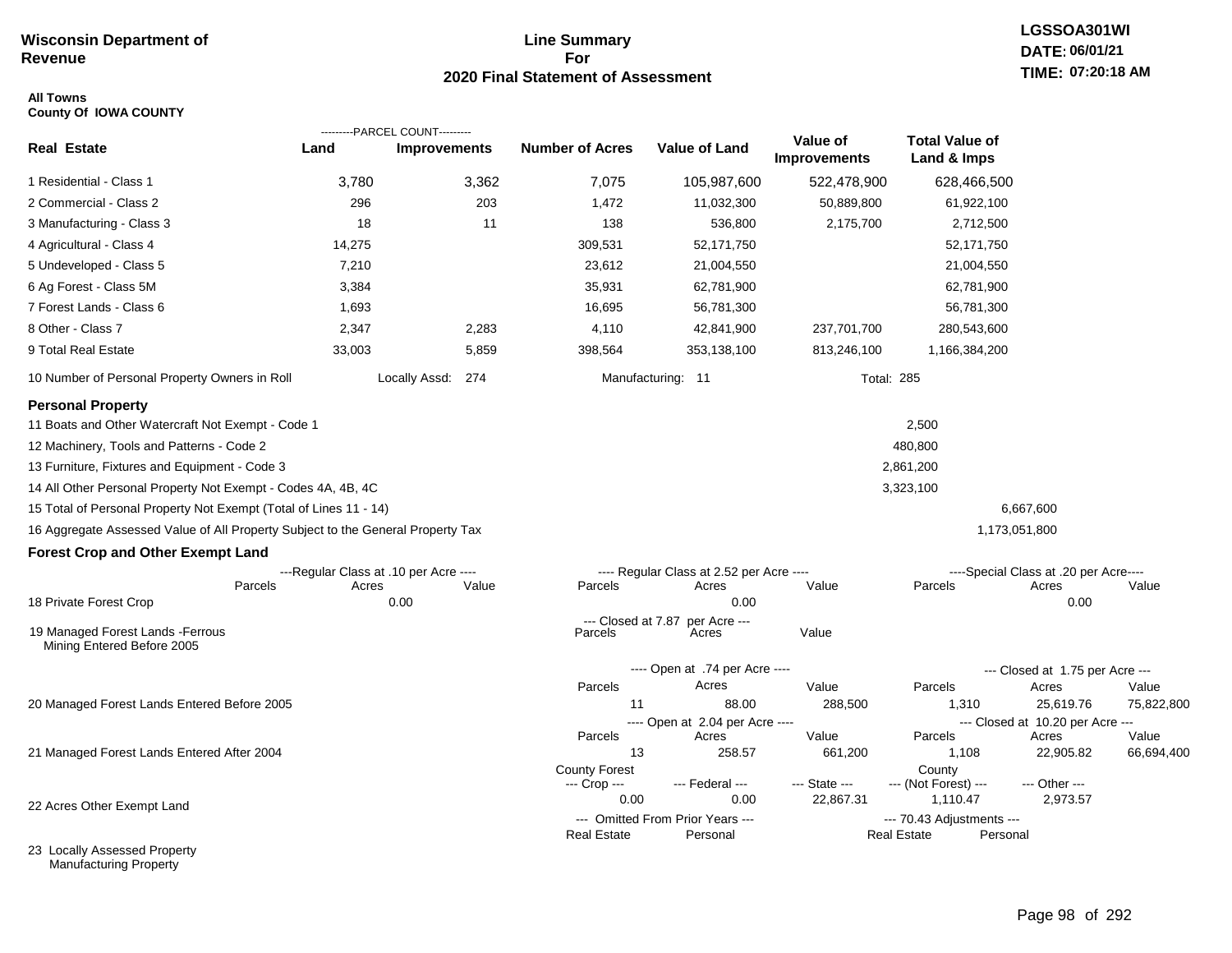# **Line Summary For 2020 Final Statement of Assessment All Villages TIME:**

| <b>All Villages</b><br><b>County Of IOWA COUNTY</b>                             |                                       |                                                       | 2020 Final Statement of Assessment                             |                                                 |                       |                                       |                                               |        | TIME: 07:20:18   |
|---------------------------------------------------------------------------------|---------------------------------------|-------------------------------------------------------|----------------------------------------------------------------|-------------------------------------------------|-----------------------|---------------------------------------|-----------------------------------------------|--------|------------------|
| <b>Real Estate</b>                                                              | Land                                  | ---------PARCEL COUNT---------<br><b>Improvements</b> | <b>Number of Acres</b>                                         | <b>Value of Land</b>                            |                       | Value of<br><b>Improvements</b>       | <b>Total Value of</b><br>Land & Imps          |        |                  |
| 1 Residential - Class 1                                                         | 2,658                                 | 2,311                                                 | 895                                                            | 50,867,900                                      |                       | 232,459,800                           | 283,327,700                                   |        |                  |
| 2 Commercial - Class 2                                                          | 340                                   | 251                                                   | 323                                                            | 9,181,500                                       |                       | 34,979,800                            | 44, 161, 300                                  |        |                  |
| 3 Manufacturing - Class 3                                                       | 21                                    | 18                                                    | 155                                                            | 1,259,000                                       |                       | 41,636,600                            | 42,895,600                                    |        |                  |
| 4 Agricultural - Class 4                                                        | 225                                   |                                                       | 2,753                                                          |                                                 | 515,900               |                                       | 515,900                                       |        |                  |
| 5 Undeveloped - Class 5                                                         | 107                                   |                                                       | 330                                                            |                                                 | 349,300               |                                       | 349,300                                       |        |                  |
| 6 Ag Forest - Class 5M                                                          | 28                                    |                                                       | 123                                                            |                                                 | 194,800               |                                       | 194,800                                       |        |                  |
| 7 Forest Lands - Class 6                                                        | 33                                    |                                                       | 190                                                            |                                                 | 559,500               |                                       | 559,500                                       |        |                  |
| 8 Other - Class 7                                                               | 41                                    | 38                                                    | 46                                                             |                                                 | 519,800               | 2,233,500                             | 2,753,300                                     |        |                  |
| 9 Total Real Estate                                                             | 3,453                                 | 2,618                                                 | 4,815                                                          | 63,447,700                                      |                       | 311,309,700                           | 374,757,400                                   |        |                  |
| 10 Number of Personal Property Owners in Roll                                   |                                       | Locally Assd: 237                                     |                                                                | Manufacturing: 12                               |                       | Total: 249                            |                                               |        |                  |
| <b>Personal Property</b><br>11 Boats and Other Watercraft Not Exempt - Code 1   |                                       |                                                       |                                                                |                                                 |                       |                                       |                                               |        |                  |
| 12 Machinery, Tools and Patterns - Code 2                                       |                                       |                                                       |                                                                |                                                 |                       | 2,779,400                             |                                               |        |                  |
| 13 Furniture, Fixtures and Equipment - Code 3                                   |                                       |                                                       |                                                                |                                                 |                       | 3,823,000                             |                                               |        |                  |
| 14 All Other Personal Property Not Exempt - Codes 4A, 4B, 4C                    |                                       |                                                       |                                                                |                                                 |                       |                                       | 399,300                                       |        |                  |
| 15 Total of Personal Property Not Exempt (Total of Lines 11 - 14)               |                                       |                                                       |                                                                |                                                 |                       |                                       | 7,001,700                                     |        |                  |
| 16 Aggregate Assessed Value of All Property Subject to the General Property Tax |                                       |                                                       |                                                                |                                                 |                       |                                       | 381,759,100                                   |        |                  |
| <b>Forest Crop and Other Exempt Land</b>                                        |                                       |                                                       |                                                                |                                                 |                       |                                       |                                               |        |                  |
|                                                                                 | ---Regular Class at .10 per Acre ---- |                                                       |                                                                | ---- Regular Class at 2.52 per Acre ----        |                       |                                       | ----Special Class at .20 per Acre----         |        |                  |
| Parcels<br>18 Private Forest Crop                                               | Acres<br>0.00                         | Value                                                 | Parcels                                                        | Acres<br>0.00                                   | Value                 | Parcels                               | Acres                                         |        | Value            |
| 19 Managed Forest Lands-Ferrous<br>Mining Entered Before 2005                   |                                       |                                                       | --- Closed at 7.87 per Acre ---<br>Parcels                     | Acres                                           | Value                 |                                       |                                               |        |                  |
| 20 Managed Forest Lands Entered Before 2005                                     |                                       |                                                       | Parcels                                                        | ---- Open at .74 per Acre ----<br>Acres<br>0.00 | Value                 | Parcels                               | --- Closed at 1.75 per Acre ---<br>Acres<br>7 | 146.17 | Value<br>420,400 |
|                                                                                 |                                       |                                                       | Parcels                                                        | ---- Open at 2.04 per Acre ----<br>Acres        | Value                 | Parcels                               | --- Closed at 10.20 per Acre ---<br>Acres     |        | Value            |
| 21 Managed Forest Lands Entered After 2004                                      |                                       |                                                       | <b>County Forest</b><br>--- Crop ---                           | 0.00<br>--- Federal ---                         | --- State ---         | County<br>--- (Not Forest) ---        | --- Other ---                                 | 0.00   |                  |
| 22 Acres Other Exempt Land                                                      |                                       |                                                       | 0.00<br>--- Omitted From Prior Years ---<br><b>Real Estate</b> | 0.00<br>Personal                                | 870.16<br>Real Estate | --- 70.43 Adjustments ---<br>Personal | 3.29                                          | 827.11 |                  |
| 23 Locally Assessed Property                                                    |                                       |                                                       | 617,500                                                        |                                                 |                       |                                       |                                               |        |                  |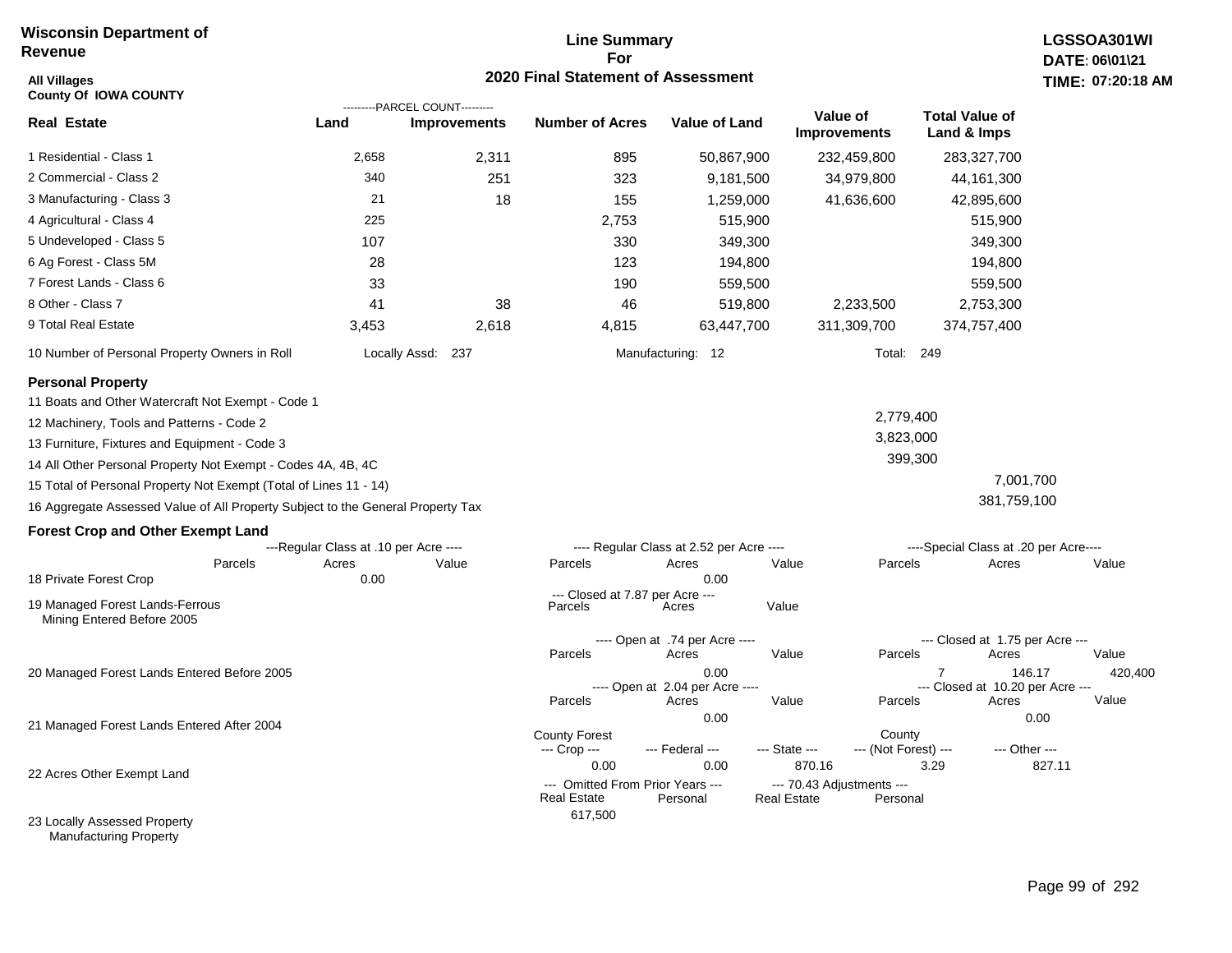#### **For 2020 Final Statement of Assessment Revenue All Cities County Of IOWA COUNTY LGSSOA301WI DATE: 06/01/21 TIME: 07:20:18 AM Real Estate** 1 Residential - Class 1 2 Commercial - Class 2 3 Manufacturing - Class 3 4 Agricultural - Class 4 5 Undeveloped - Class 5 6 Ag Forest - Class 5M 7 Forest Lands - Class 6 8 Other - Class 7 9 Total Real Estate 10 Number of Personal Property Owners in Roll 2,910 2,613 1,068 79,847,200 312,887,000 392,734,200 **Land Improvements Number of Acres Value of Land Value of Improvements Total Value of Land & Imps** 521 27 165 33 4 2 15 3,677 407 19 15 3,054 618 68 1,324 103 25 12 36 3,254 29,345,200 819,500 226,900 183,800 62,500 46,100 391,300 110,922,500 129,341,700 8,347,600 843,000 451,419,300 158,686,900 9,167,100 226,900 183,800 62,500 46,100 1,234,300 562,341,800 Locally Assd: 324 Manufacturing: 16 Total: 340 **Personal Property** 11 Boats and Other Watercraft Not Exempt - Code 1 12 Machinery, Tools and Patterns - Code 2 13 Furniture, Fixtures and Equipment - Code 3 14 All Other Personal Property Not Exempt - Codes 4A, 4B, 4C 15 Total of Personal Property Not Exempt (Total of Lines 11 - 14) 16 Aggregate Assessed Value of All Property Subject to the General Property Tax 2,913,000 10,375,800 1,511,600 14,800,400 577,142,200 **Forest Crop and Other Exempt Land** ---Regular Class at .10 per Acre ---- ---- Regular Class at 2.52 per Acre ---- ----Special Class at .20 per Acre---- 18 Private Forest Crop 20 Managed Forest Lands Entered Before 2005 21 Managed Forest Lands Entered After 2004 Parcels 0.00 0.00 Acres Value Parcels Acres Value Parcels Acres Value ---- Open at .74 per Acre<br>Acres Parcels 0.00 0.00 Acres Value Parcels Acres Value --- Closed at 1.75 per Acre --- ---- Open at 2.04 per Acre ---- --- Closed at 10.20 per Acre --- Parcels 0.00 0.00 Acres **Value Parcels Acres Value** County Forest County County --- Crop --- 0.00 0.27 162.78 55.11 607.78 --- Federal --- - --- State --- --- (Not Forest) --- --- Other ---22 Acres Other Exempt Land --- Omitted From Prior Years --- --- --- 70.43 Adjustments ---<br>eal Estate --- --- --- Real Estate --- Personal **Real Estate** ---------PARCEL COUNT--------- 19 Managed Forest Lands-Ferrous Mining Entered Before 2005 --- Closed at 7.87 per Acre ---<br>rcels Acres Parcels **Acres** Value

**Line Summary**

23 Locally Assessed Property Manufacturing Property

**Wisconsin Department of**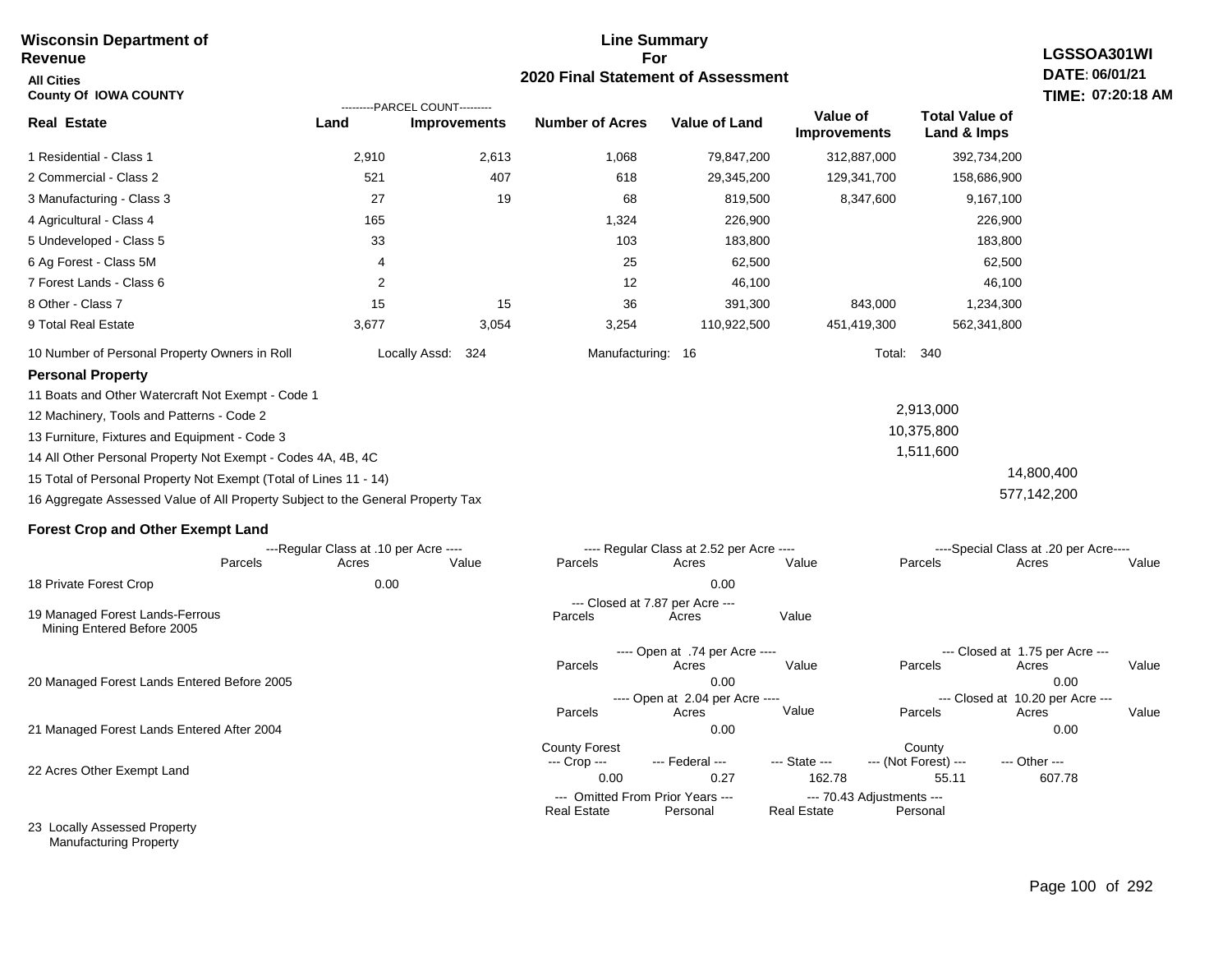#### **All Municipalities TIME: County Of IRON COUNTY**

#### **Line Summary For 2020 Final Statement of Assessment**

**LGSSOA301WI DATE: 06/01/21 07:20:18 AM**

|                                                                                 |          | ---------PARCEL COUNT---------        |                        |                                              |                          |                                      |                                               |            |
|---------------------------------------------------------------------------------|----------|---------------------------------------|------------------------|----------------------------------------------|--------------------------|--------------------------------------|-----------------------------------------------|------------|
| <b>Real Estate</b>                                                              | Land     | <b>Improvements</b>                   | <b>Number of Acres</b> | <b>Value of Land</b>                         | Value of<br>Improvements | <b>Total Value of</b><br>Land & Imps |                                               |            |
| 1 Residential - Class 1                                                         | 7,700    | 5,717                                 | 21,171                 | 352,658,300                                  | 452,107,400              | 804,765,700                          |                                               |            |
| 2 Commercial - Class 2                                                          | 524      | 373                                   | 2,629                  | 18,427,700                                   | 46,660,700               | 65,088,400                           |                                               |            |
| 3 Manufacturing - Class 3                                                       | 16       | 10                                    | 388                    | 1,093,200                                    | 4,422,400                | 5,515,600                            |                                               |            |
| 4 Agricultural - Class 4                                                        | 325      |                                       | 6,563                  | 745,400                                      |                          | 745,400                              |                                               |            |
| 5 Undeveloped - Class 5                                                         | 828      |                                       | 11,947                 | 4,150,100                                    |                          | 4,150,100                            |                                               |            |
| 6 Ag Forest - Class 5M                                                          | 146      |                                       | 2,559                  | 1,489,600                                    |                          | 1,489,600                            |                                               |            |
| 7 Forest Lands - Class 6                                                        | 2,759    |                                       | 72,153                 | 92,748,250                                   |                          | 92,748,250                           |                                               |            |
| 8 Other - Class 7                                                               | 43       | 42                                    | 135                    | 340,900                                      | 3,063,300                | 3,404,200                            |                                               |            |
| 9 Total Real Estate                                                             | 12,341   | 6,142                                 | 117,545                | 471,653,450                                  | 506,253,800              | 977,907,250                          |                                               |            |
| 10 Number of Personal Property Owners in Roll                                   |          | Locally Assd:<br>449                  |                        | Manufacturing: 11                            | <b>Total: 460</b>        |                                      |                                               |            |
| <b>Personal Property</b>                                                        |          |                                       |                        |                                              |                          |                                      |                                               |            |
| 11 Boats and Other Watercraft Not Exempt - Code 1                               |          |                                       |                        |                                              |                          |                                      |                                               |            |
| 12 Machinery, Tools and Patterns - Code 2                                       |          |                                       |                        |                                              |                          | 470,800                              |                                               |            |
| 13 Furniture, Fixtures and Equipment - Code 3                                   |          |                                       |                        |                                              |                          | 3,726,500                            |                                               |            |
| 14 All Other Personal Property Not Exempt - Codes 4A, 4B, 4C                    |          |                                       |                        |                                              |                          | 3,089,100                            |                                               |            |
| 15 Total of Personal Property Not Exempt (Total of Lines 11 - 14)               |          |                                       |                        |                                              |                          | 7,286,400                            |                                               |            |
| 16 Aggregate Assessed Value of All Property Subject to the General Property Tax |          |                                       |                        |                                              |                          | 985,193,650                          |                                               |            |
| <b>Forest Crop and Other Exempt Land</b>                                        |          |                                       |                        |                                              |                          |                                      |                                               |            |
|                                                                                 |          | ---Regular Class at .10 per Acre ---- |                        | ---- Regular Class at 2.52 per Acre ----     |                          |                                      | ----Special Class at .20 per Acre----         |            |
| Parcels                                                                         | Acres    | Value                                 | Parcels                | Acres                                        | Value                    | Parcels                              | Acres                                         | Value      |
| 18 Private Forest Crop<br>57                                                    | 2,231.22 | 3,967,600                             | 71                     | 2,808.89                                     | 3,612,100                |                                      | 0.00                                          |            |
| 19 Managed Forest Lands - Ferrous<br>Mining Entered Before 2005                 |          |                                       | Parcels                | --- Closed at 7.87 per Acre ---<br>Acres     | Value                    |                                      |                                               |            |
|                                                                                 |          |                                       |                        | ---- Open at .74 per Acre ----               |                          |                                      | --- Closed at 1.75 per Acre ---               |            |
|                                                                                 |          |                                       | Parcels                | Acres                                        | Value                    | Parcels                              | Acres                                         | Value      |
| 20 Managed Forest Lands Entered Before 2005                                     |          |                                       | 1,182                  | 45,036.56<br>---- Open at 2.04 per Acre ---- | 47,025,900               | 349                                  | 11,540.71<br>--- Closed at 10.20 per Acre --- | 15,945,800 |

303,200

21 Managed Forest Lands Entered After 2004

22 Acres Other Exempt Land

23 Locally Assessed Property Manufacturing Property

471 16,111.82 19,686,900 456 13,273.48 21,650,100

**Real Estate** 

Parcels Acres Value Parcels Acres Value

--- (Not Forest) --- --- Other ---

0.00 9,583.73 93,881.97 3,799.95 8,007.48

--- Omitted From Prior Years ---<br>Real Estate Personal Real Estate Personal Real Estate Personal

County Forest County<br>--- Crop --- --- Federal --- --- State --- --- (Not Fore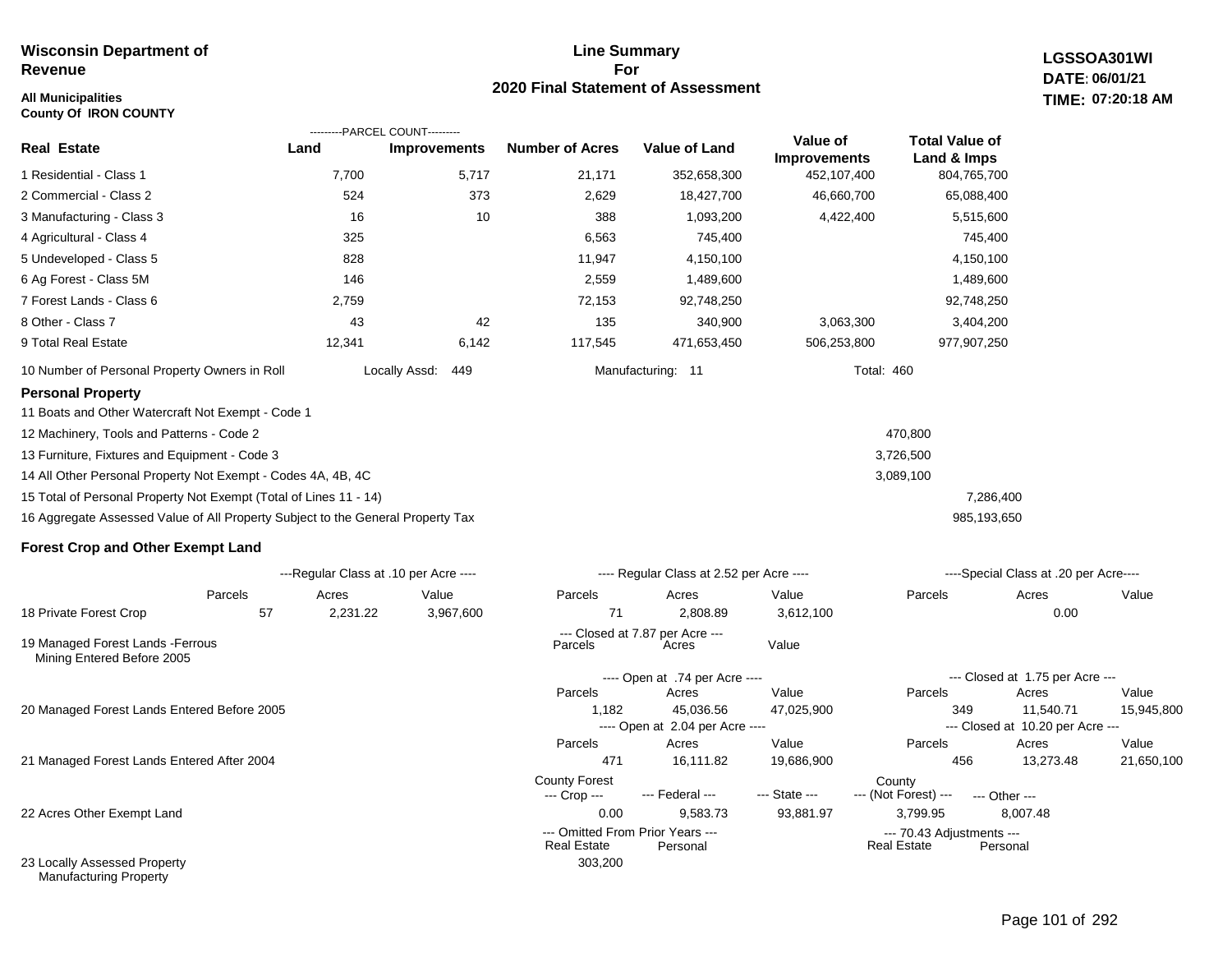# **Line Summary For 2020 Final Statement of Assessment**

#### **All Towns County Of IRON COUNTY**

|                                                                                                                                                                                                                                                                                                                                                                                                                                                                           |                                                                 | ---------PARCEL COUNT--------- |                                      |                                                                                                  |                                 |                                                 |                                                                                    |            |
|---------------------------------------------------------------------------------------------------------------------------------------------------------------------------------------------------------------------------------------------------------------------------------------------------------------------------------------------------------------------------------------------------------------------------------------------------------------------------|-----------------------------------------------------------------|--------------------------------|--------------------------------------|--------------------------------------------------------------------------------------------------|---------------------------------|-------------------------------------------------|------------------------------------------------------------------------------------|------------|
| <b>Real Estate</b>                                                                                                                                                                                                                                                                                                                                                                                                                                                        | Land                                                            | <b>Improvements</b>            | <b>Number of Acres</b>               | <b>Value of Land</b>                                                                             | Value of<br><b>Improvements</b> | <b>Total Value of</b><br>Land & Imps            |                                                                                    |            |
| 1 Residential - Class 1                                                                                                                                                                                                                                                                                                                                                                                                                                                   | 6,223                                                           | 4,477                          | 20,599                               | 344,022,100                                                                                      | 397,195,300                     | 741,217,400                                     |                                                                                    |            |
| 2 Commercial - Class 2                                                                                                                                                                                                                                                                                                                                                                                                                                                    | 295                                                             | 223                            | 1,808                                | 14,560,600                                                                                       | 32,331,700                      | 46,892,300                                      |                                                                                    |            |
| 3 Manufacturing - Class 3                                                                                                                                                                                                                                                                                                                                                                                                                                                 | 10                                                              | 4                              | 348                                  | 888,000                                                                                          | 1,766,900                       | 2,654,900                                       |                                                                                    |            |
| 4 Agricultural - Class 4                                                                                                                                                                                                                                                                                                                                                                                                                                                  | 325                                                             |                                | 6,563                                | 745,400                                                                                          |                                 | 745,400                                         |                                                                                    |            |
| 5 Undeveloped - Class 5                                                                                                                                                                                                                                                                                                                                                                                                                                                   | 826                                                             |                                | 11,914                               | 4,135,400                                                                                        |                                 | 4,135,400                                       |                                                                                    |            |
| 6 Ag Forest - Class 5M                                                                                                                                                                                                                                                                                                                                                                                                                                                    | 146                                                             |                                | 2,559                                | 1,489,600                                                                                        |                                 | 1,489,600                                       |                                                                                    |            |
| 7 Forest Lands - Class 6                                                                                                                                                                                                                                                                                                                                                                                                                                                  | 2,741                                                           |                                | 71,775                               | 92,284,350                                                                                       |                                 | 92,284,350                                      |                                                                                    |            |
| 8 Other - Class 7                                                                                                                                                                                                                                                                                                                                                                                                                                                         | 43                                                              | 42                             | 135                                  | 340,900                                                                                          | 3,063,300                       | 3,404,200                                       |                                                                                    |            |
| 9 Total Real Estate                                                                                                                                                                                                                                                                                                                                                                                                                                                       | 10,609                                                          | 4,746                          | 115,701                              | 458,466,350                                                                                      | 434,357,200                     | 892,823,550                                     |                                                                                    |            |
| 10 Number of Personal Property Owners in Roll                                                                                                                                                                                                                                                                                                                                                                                                                             |                                                                 | Locally Assd: 305              |                                      | Manufacturing: 4                                                                                 |                                 | <b>Total: 309</b>                               |                                                                                    |            |
| <b>Personal Property</b><br>11 Boats and Other Watercraft Not Exempt - Code 1<br>12 Machinery, Tools and Patterns - Code 2<br>13 Furniture, Fixtures and Equipment - Code 3<br>14 All Other Personal Property Not Exempt - Codes 4A, 4B, 4C<br>15 Total of Personal Property Not Exempt (Total of Lines 11 - 14)<br>16 Aggregate Assessed Value of All Property Subject to the General Property Tax<br><b>Forest Crop and Other Exempt Land</b><br>18 Private Forest Crop | ---Regular Class at .10 per Acre ----<br>Parcels<br>Acres<br>57 | Value<br>2,231.22<br>3,967,600 | Parcels<br>71                        | ---- Regular Class at 2.52 per Acre ----<br>Acres<br>2,808.89<br>--- Closed at 7.87 per Acre --- | Value<br>3,612,100              | 186,700<br>2,736,500<br>3,023,200<br>Parcels    | 5,946,400<br>898,769,950<br>----Special Class at .20 per Acre----<br>Acres<br>0.00 | Value      |
| 19 Managed Forest Lands - Ferrous<br>Mining Entered Before 2005                                                                                                                                                                                                                                                                                                                                                                                                           |                                                                 |                                | Parcels                              | Acres                                                                                            | Value                           |                                                 |                                                                                    |            |
|                                                                                                                                                                                                                                                                                                                                                                                                                                                                           |                                                                 |                                |                                      | ---- Open at .74 per Acre ----                                                                   |                                 |                                                 | --- Closed at 1.75 per Acre ---                                                    |            |
|                                                                                                                                                                                                                                                                                                                                                                                                                                                                           |                                                                 |                                | Parcels                              | Acres                                                                                            | Value                           | Parcels                                         | Acres                                                                              | Value      |
| 20 Managed Forest Lands Entered Before 2005                                                                                                                                                                                                                                                                                                                                                                                                                               |                                                                 |                                | 1,182                                | 45,036.56<br>---- Open at 2.04 per Acre ----                                                     | 47,025,900                      | 349                                             | 11,540.71<br>--- Closed at 10.20 per Acre ---                                      | 15,945,800 |
|                                                                                                                                                                                                                                                                                                                                                                                                                                                                           |                                                                 |                                | Parcels                              | Acres                                                                                            | Value                           | Parcels                                         | Acres                                                                              | Value      |
| 21 Managed Forest Lands Entered After 2004                                                                                                                                                                                                                                                                                                                                                                                                                                |                                                                 |                                | 471                                  | 16,111.82                                                                                        | 19,686,900                      | 456                                             | 13,273.48                                                                          | 21,650,100 |
|                                                                                                                                                                                                                                                                                                                                                                                                                                                                           |                                                                 |                                | <b>County Forest</b><br>--- Crop --- | --- Federal ---                                                                                  | --- State ---                   | County<br>--- (Not Forest) ---                  | --- Other ---                                                                      |            |
| 22 Acres Other Exempt Land                                                                                                                                                                                                                                                                                                                                                                                                                                                |                                                                 |                                | 0.00                                 | 9,583.73                                                                                         | 93,881.82                       | 3,786.88                                        | 7,266.14                                                                           |            |
|                                                                                                                                                                                                                                                                                                                                                                                                                                                                           |                                                                 |                                | <b>Real Estate</b>                   | --- Omitted From Prior Years ---<br>Personal                                                     |                                 | --- 70.43 Adjustments ---<br><b>Real Estate</b> | Personal                                                                           |            |
| 23 Locally Assessed Property<br><b>Manufacturing Property</b>                                                                                                                                                                                                                                                                                                                                                                                                             |                                                                 |                                | 303,200                              |                                                                                                  |                                 |                                                 |                                                                                    |            |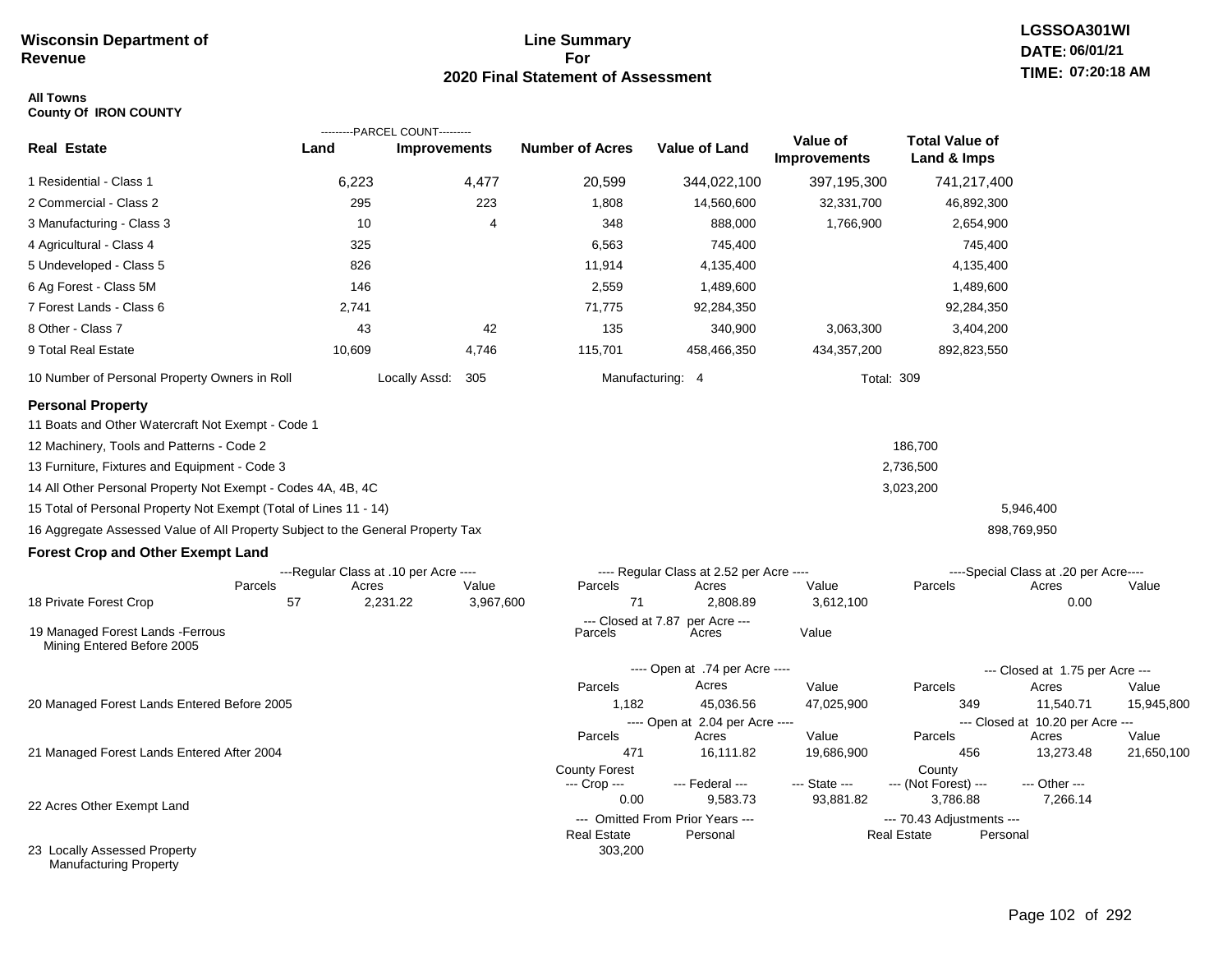| <b>Wisconsin Department of</b><br>Revenue                                                                                                                                                                                                                                                                                                                                                                                                                                                                                                  |         |                                                                      |                     | <b>Line Summary</b><br>For                             |                                                                                              |                    |                                       |                                                                                   | DATE: 06\01\21 | LGSSOA301WI       |
|--------------------------------------------------------------------------------------------------------------------------------------------------------------------------------------------------------------------------------------------------------------------------------------------------------------------------------------------------------------------------------------------------------------------------------------------------------------------------------------------------------------------------------------------|---------|----------------------------------------------------------------------|---------------------|--------------------------------------------------------|----------------------------------------------------------------------------------------------|--------------------|---------------------------------------|-----------------------------------------------------------------------------------|----------------|-------------------|
| <b>All Villages</b><br><b>County Of IRON COUNTY</b>                                                                                                                                                                                                                                                                                                                                                                                                                                                                                        |         | 2020 Final Statement of Assessment<br>---------PARCEL COUNT--------- |                     |                                                        |                                                                                              |                    |                                       |                                                                                   |                | TIME: 07:20:18 AM |
| <b>Real Estate</b>                                                                                                                                                                                                                                                                                                                                                                                                                                                                                                                         |         | Land                                                                 | <b>Improvements</b> | <b>Number of Acres</b>                                 | <b>Value of Land</b>                                                                         |                    | Value of<br><b>Improvements</b>       | <b>Total Value of</b><br>Land & Imps                                              |                |                   |
| 1 Residential - Class 1                                                                                                                                                                                                                                                                                                                                                                                                                                                                                                                    |         |                                                                      |                     |                                                        |                                                                                              |                    |                                       |                                                                                   |                |                   |
| 2 Commercial - Class 2                                                                                                                                                                                                                                                                                                                                                                                                                                                                                                                     |         |                                                                      |                     |                                                        |                                                                                              |                    |                                       |                                                                                   |                |                   |
| 3 Manufacturing - Class 3                                                                                                                                                                                                                                                                                                                                                                                                                                                                                                                  |         |                                                                      |                     |                                                        |                                                                                              |                    |                                       |                                                                                   |                |                   |
| 4 Agricultural - Class 4                                                                                                                                                                                                                                                                                                                                                                                                                                                                                                                   |         |                                                                      |                     |                                                        |                                                                                              |                    |                                       |                                                                                   |                |                   |
| 5 Undeveloped - Class 5                                                                                                                                                                                                                                                                                                                                                                                                                                                                                                                    |         |                                                                      |                     |                                                        |                                                                                              |                    |                                       |                                                                                   |                |                   |
| 6 Ag Forest - Class 5M                                                                                                                                                                                                                                                                                                                                                                                                                                                                                                                     |         |                                                                      |                     |                                                        |                                                                                              |                    |                                       |                                                                                   |                |                   |
| 7 Forest Lands - Class 6                                                                                                                                                                                                                                                                                                                                                                                                                                                                                                                   |         |                                                                      |                     |                                                        |                                                                                              |                    |                                       |                                                                                   |                |                   |
| 8 Other - Class 7                                                                                                                                                                                                                                                                                                                                                                                                                                                                                                                          |         |                                                                      |                     |                                                        |                                                                                              |                    |                                       |                                                                                   |                |                   |
| 9 Total Real Estate                                                                                                                                                                                                                                                                                                                                                                                                                                                                                                                        |         |                                                                      |                     |                                                        |                                                                                              |                    |                                       |                                                                                   |                |                   |
| 10 Number of Personal Property Owners in Roll                                                                                                                                                                                                                                                                                                                                                                                                                                                                                              |         |                                                                      | Locally Assd:       |                                                        | Manufacturing:                                                                               |                    | Total:                                |                                                                                   |                |                   |
| <b>Personal Property</b><br>11 Boats and Other Watercraft Not Exempt - Code 1<br>12 Machinery, Tools and Patterns - Code 2<br>13 Furniture, Fixtures and Equipment - Code 3<br>14 All Other Personal Property Not Exempt - Codes 4A, 4B, 4C<br>15 Total of Personal Property Not Exempt (Total of Lines 11 - 14)<br>16 Aggregate Assessed Value of All Property Subject to the General Property Tax<br><b>Forest Crop and Other Exempt Land</b><br>18 Private Forest Crop<br>19 Managed Forest Lands-Ferrous<br>Mining Entered Before 2005 | Parcels | ---Regular Class at .10 per Acre ----<br>Acres                       | Value               | Parcels<br>--- Closed at 7.87 per Acre ---<br>Parcels  | ---- Regular Class at 2.52 per Acre ----<br>Acres<br>Acres<br>---- Open at .74 per Acre ---- | Value<br>Value     | Parcels                               | ----Special Class at .20 per Acre----<br>Acres<br>--- Closed at 1.75 per Acre --- |                | Value             |
|                                                                                                                                                                                                                                                                                                                                                                                                                                                                                                                                            |         |                                                                      |                     | Parcels                                                | Acres                                                                                        | Value              | Parcels                               | Acres                                                                             |                | Value             |
| 20 Managed Forest Lands Entered Before 2005                                                                                                                                                                                                                                                                                                                                                                                                                                                                                                |         |                                                                      |                     | Parcels                                                | ---- Open at 2.04 per Acre ----<br>Acres                                                     | Value              | Parcels                               | --- Closed at 10.20 per Acre ---<br>Acres                                         |                | Value             |
| 21 Managed Forest Lands Entered After 2004                                                                                                                                                                                                                                                                                                                                                                                                                                                                                                 |         |                                                                      |                     | <b>County Forest</b><br>--- Crop ---                   | --- Federal ---                                                                              | --- State ---      | County<br>--- (Not Forest) ---        |                                                                                   | --- Other ---  |                   |
| 22 Acres Other Exempt Land                                                                                                                                                                                                                                                                                                                                                                                                                                                                                                                 |         |                                                                      |                     | --- Omitted From Prior Years ---<br><b>Real Estate</b> | Personal                                                                                     | <b>Real Estate</b> | --- 70.43 Adjustments ---<br>Personal |                                                                                   |                |                   |
| 23 Locally Assessed Property                                                                                                                                                                                                                                                                                                                                                                                                                                                                                                               |         |                                                                      |                     |                                                        |                                                                                              |                    |                                       |                                                                                   |                |                   |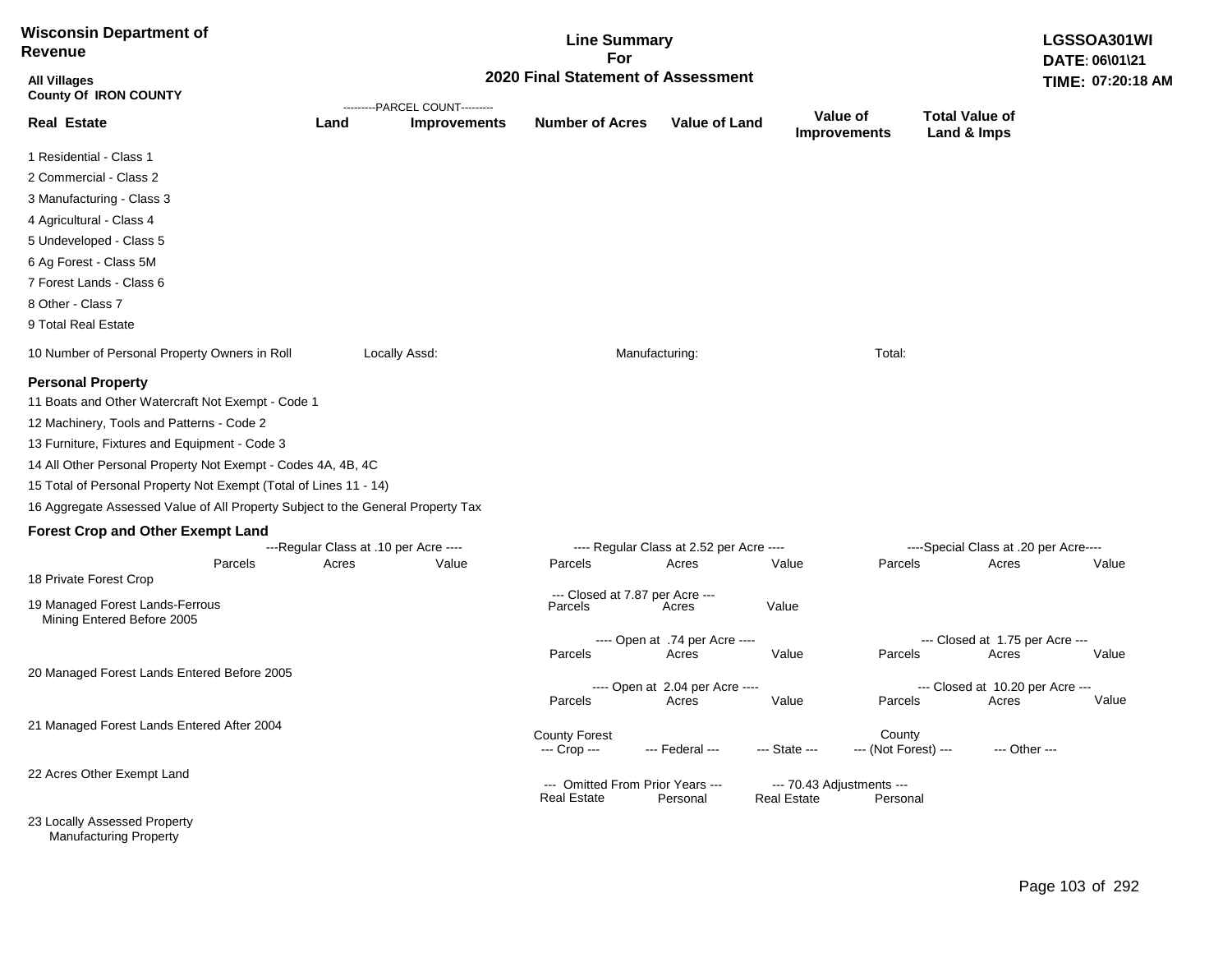| Revenue                                                                         |                                       |                                                       | For                                                    |                                          |                                          |                                      | LGSSOA301WI                           |  |  |  |  |
|---------------------------------------------------------------------------------|---------------------------------------|-------------------------------------------------------|--------------------------------------------------------|------------------------------------------|------------------------------------------|--------------------------------------|---------------------------------------|--|--|--|--|
| <b>All Cities</b>                                                               |                                       | 2020 Final Statement of Assessment                    |                                                        |                                          |                                          |                                      |                                       |  |  |  |  |
| <b>County Of IRON COUNTY</b>                                                    |                                       |                                                       |                                                        |                                          |                                          |                                      | TIME: 07:20:18 AM                     |  |  |  |  |
| <b>Real Estate</b>                                                              | Land                                  | ---------PARCEL COUNT---------<br><b>Improvements</b> | <b>Number of Acres</b>                                 | <b>Value of Land</b>                     | Value of<br><b>Improvements</b>          | <b>Total Value of</b><br>Land & Imps |                                       |  |  |  |  |
| 1 Residential - Class 1                                                         | 1,477                                 | 1,240                                                 | 572                                                    | 8,636,200                                | 54,912,100                               | 63,548,300                           |                                       |  |  |  |  |
| 2 Commercial - Class 2                                                          | 229                                   | 150                                                   | 821                                                    | 3,867,100                                | 14,329,000                               | 18,196,100                           |                                       |  |  |  |  |
| 3 Manufacturing - Class 3                                                       | 6                                     | 6                                                     | 40                                                     | 205,200                                  | 2,655,500                                | 2,860,700                            |                                       |  |  |  |  |
| 4 Agricultural - Class 4                                                        |                                       |                                                       |                                                        |                                          |                                          |                                      |                                       |  |  |  |  |
| 5 Undeveloped - Class 5                                                         | $\overline{c}$                        |                                                       | 33                                                     | 14,700                                   |                                          | 14,700                               |                                       |  |  |  |  |
| 6 Ag Forest - Class 5M                                                          |                                       |                                                       |                                                        |                                          |                                          |                                      |                                       |  |  |  |  |
| 7 Forest Lands - Class 6                                                        | 18                                    |                                                       | 378                                                    | 463,900                                  |                                          | 463,900                              |                                       |  |  |  |  |
| 8 Other - Class 7                                                               |                                       |                                                       |                                                        |                                          |                                          |                                      |                                       |  |  |  |  |
| 9 Total Real Estate                                                             | 1,732                                 | 1,396                                                 | 1,844                                                  | 13,187,100                               | 71,896,600                               | 85,083,700                           |                                       |  |  |  |  |
| 10 Number of Personal Property Owners in Roll                                   |                                       | Locally Assd: 144                                     | Manufacturing: 7                                       |                                          |                                          | Total: 151                           |                                       |  |  |  |  |
| <b>Personal Property</b>                                                        |                                       |                                                       |                                                        |                                          |                                          |                                      |                                       |  |  |  |  |
| 11 Boats and Other Watercraft Not Exempt - Code 1                               |                                       |                                                       |                                                        |                                          |                                          |                                      |                                       |  |  |  |  |
| 12 Machinery, Tools and Patterns - Code 2                                       |                                       |                                                       |                                                        |                                          |                                          | 284,100                              |                                       |  |  |  |  |
| 13 Furniture, Fixtures and Equipment - Code 3                                   |                                       |                                                       |                                                        |                                          |                                          | 990,000                              |                                       |  |  |  |  |
| 14 All Other Personal Property Not Exempt - Codes 4A, 4B, 4C                    |                                       |                                                       |                                                        |                                          |                                          | 65,900                               |                                       |  |  |  |  |
| 15 Total of Personal Property Not Exempt (Total of Lines 11 - 14)               |                                       |                                                       |                                                        |                                          |                                          |                                      | 1,340,000                             |  |  |  |  |
| 16 Aggregate Assessed Value of All Property Subject to the General Property Tax |                                       |                                                       |                                                        |                                          |                                          |                                      | 86,423,700                            |  |  |  |  |
| <b>Forest Crop and Other Exempt Land</b>                                        |                                       |                                                       |                                                        |                                          |                                          |                                      |                                       |  |  |  |  |
|                                                                                 | ---Regular Class at .10 per Acre ---- |                                                       |                                                        | ---- Regular Class at 2.52 per Acre ---- |                                          |                                      | ----Special Class at .20 per Acre---- |  |  |  |  |
| Parcels                                                                         | Acres                                 | Value                                                 | Parcels                                                | Acres                                    | Value                                    | Parcels                              | Acres<br>Value                        |  |  |  |  |
| 18 Private Forest Crop                                                          | 0.00                                  |                                                       |                                                        | 0.00                                     |                                          |                                      |                                       |  |  |  |  |
| 19 Managed Forest Lands-Ferrous<br>Mining Entered Before 2005                   |                                       |                                                       | --- Closed at 7.87 per Acre ---<br>Parcels             | Acres                                    | Value                                    |                                      |                                       |  |  |  |  |
|                                                                                 |                                       |                                                       |                                                        | ---- Open at .74 per Acre ----           |                                          | --- Closed at 1.75 per Acre ---      |                                       |  |  |  |  |
|                                                                                 |                                       |                                                       | Parcels                                                | Acres                                    | Value                                    | Parcels                              | Acres<br>Value                        |  |  |  |  |
| 20 Managed Forest Lands Entered Before 2005                                     |                                       |                                                       |                                                        | 0.00<br>---- Open at 2.04 per Acre ----  |                                          | --- Closed at 10.20 per Acre ---     | 0.00                                  |  |  |  |  |
|                                                                                 |                                       |                                                       | Parcels                                                | Acres                                    | Value                                    | Parcels                              | Acres<br>Value                        |  |  |  |  |
| 21 Managed Forest Lands Entered After 2004                                      |                                       |                                                       |                                                        | 0.00                                     |                                          |                                      | 0.00                                  |  |  |  |  |
|                                                                                 |                                       |                                                       | <b>County Forest</b><br>--- Crop ---                   | --- Federal ---                          | --- State ---                            | County<br>--- (Not Forest) ---       | --- Other ---                         |  |  |  |  |
| 22 Acres Other Exempt Land                                                      |                                       |                                                       | 0.00                                                   | 0.00                                     | 0.15                                     | 13.07                                | 741.34                                |  |  |  |  |
|                                                                                 |                                       |                                                       | --- Omitted From Prior Years ---<br><b>Real Estate</b> | Personal                                 | --- 70.43 Adjustments ---<br>Real Estate | Personal                             |                                       |  |  |  |  |
| 23 Locally Assessed Property                                                    |                                       |                                                       |                                                        |                                          |                                          |                                      |                                       |  |  |  |  |

**Line Summary**

## Manufacturing Property

**Wisconsin Department of**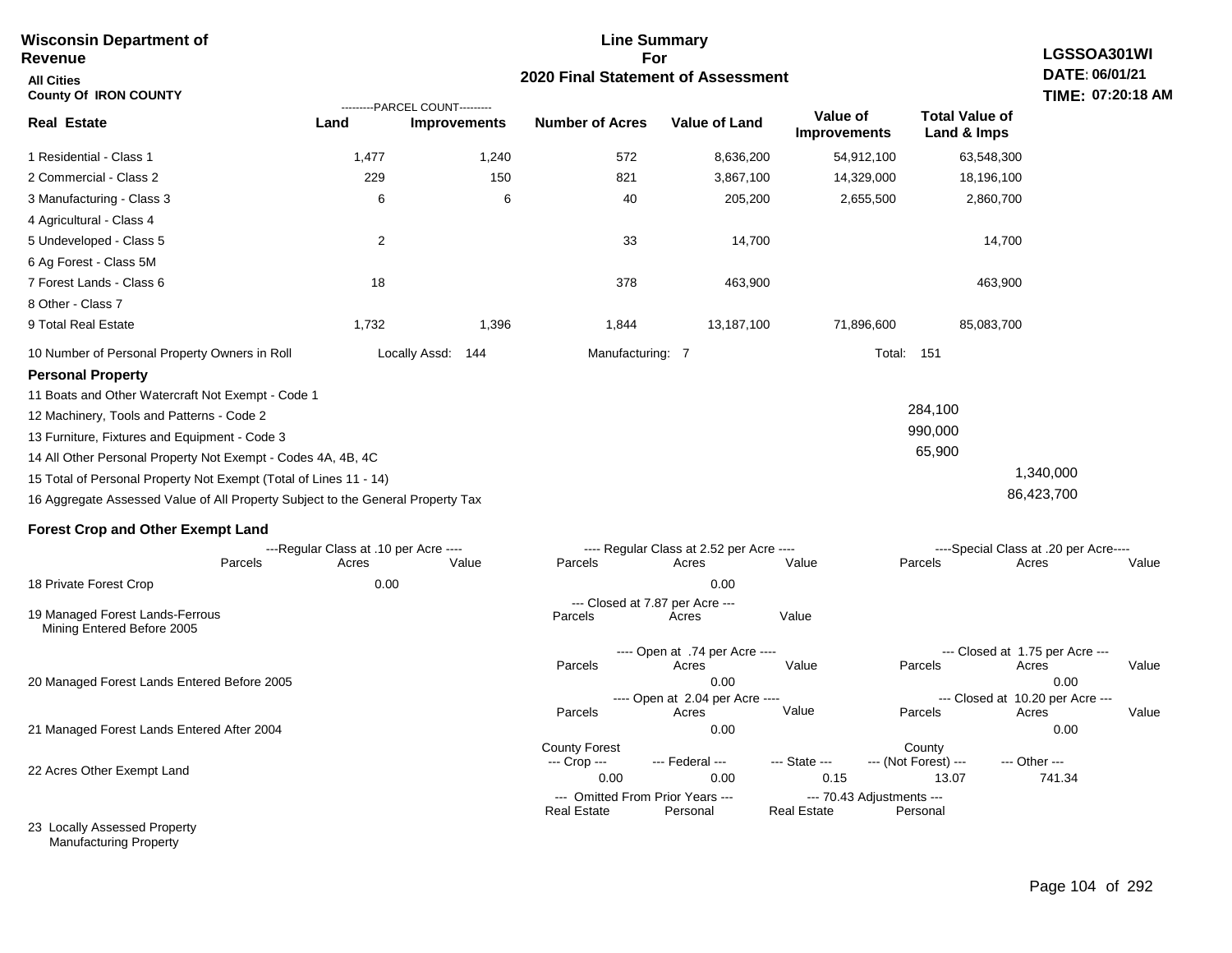## **All Municipalities TIME:**

**County Of JACKSON COUNTY**

#### **Line Summary For 2020 Final Statement of Assessment**

**LGSSOA301WI DATE: 06/01/21 07:20:18 AM**

|                                                                                 |          | ---------PARCEL COUNT---------        |                        |                                             |                                 |                                      |                                               |            |
|---------------------------------------------------------------------------------|----------|---------------------------------------|------------------------|---------------------------------------------|---------------------------------|--------------------------------------|-----------------------------------------------|------------|
| <b>Real Estate</b>                                                              | Land     | <b>Improvements</b>                   | <b>Number of Acres</b> | <b>Value of Land</b>                        | Value of<br><b>Improvements</b> | <b>Total Value of</b><br>Land & Imps |                                               |            |
| 1 Residential - Class 1                                                         | 9,917    | 8,208                                 | 14,398                 | 128,587,250                                 | 730,559,900                     | 859,147,150                          |                                               |            |
| 2 Commercial - Class 2                                                          | 851      | 622                                   | 1,971                  | 30,393,700                                  | 124,086,800                     | 154,480,500                          |                                               |            |
| 3 Manufacturing - Class 3                                                       | 93       | 39                                    | 2,695                  | 18,488,500                                  | 75,553,900                      | 94,042,400                           |                                               |            |
| 4 Agricultural - Class 4                                                        | 8,534    |                                       | 150,718                | 21,341,200                                  |                                 | 21,341,200                           |                                               |            |
| 5 Undeveloped - Class 5                                                         | 6,479    |                                       | 56,729                 | 21,554,000                                  |                                 | 21,554,000                           |                                               |            |
| 6 Ag Forest - Class 5M                                                          | 5,075    |                                       | 66,457                 | 79,934,000                                  |                                 | 79,934,000                           |                                               |            |
| 7 Forest Lands - Class 6                                                        | 4,421    |                                       | 74,417                 | 167,741,500                                 |                                 | 167,741,500                          |                                               |            |
| 8 Other - Class 7                                                               | 1,535    | 1,535                                 | 3,706                  | 11,114,000                                  | 124,234,000                     | 135,348,000                          |                                               |            |
| 9 Total Real Estate                                                             | 36,905   | 10,404                                | 371,091                | 479,154,150                                 | 1,054,434,600                   | 1,533,588,750                        |                                               |            |
| 10 Number of Personal Property Owners in Roll                                   |          | Locally Assd:<br>765                  |                        | Manufacturing: 26                           | <b>Total: 791</b>               |                                      |                                               |            |
| <b>Personal Property</b>                                                        |          |                                       |                        |                                             |                                 |                                      |                                               |            |
| 11 Boats and Other Watercraft Not Exempt - Code 1                               |          |                                       |                        |                                             |                                 | 2,907,700                            |                                               |            |
| 12 Machinery, Tools and Patterns - Code 2                                       |          |                                       |                        |                                             |                                 | 14,913,800                           |                                               |            |
| 13 Furniture, Fixtures and Equipment - Code 3                                   |          |                                       |                        |                                             |                                 | 9,319,250                            |                                               |            |
| 14 All Other Personal Property Not Exempt - Codes 4A, 4B, 4C                    |          |                                       |                        |                                             |                                 | 20,168,390                           |                                               |            |
| 15 Total of Personal Property Not Exempt (Total of Lines 11 - 14)               |          |                                       |                        |                                             |                                 | 47,309,140                           |                                               |            |
| 16 Aggregate Assessed Value of All Property Subject to the General Property Tax |          |                                       |                        |                                             |                                 | 1,580,897,890                        |                                               |            |
| <b>Forest Crop and Other Exempt Land</b>                                        |          |                                       |                        |                                             |                                 |                                      |                                               |            |
|                                                                                 |          | ---Regular Class at .10 per Acre ---- |                        | ---- Regular Class at 2.52 per Acre ----    |                                 |                                      | ----Special Class at .20 per Acre----         |            |
| Parcels                                                                         | Acres    | Value                                 | Parcels                | Acres                                       | Value                           | Parcels                              | Acres                                         | Value      |
| 18 Private Forest Crop<br>104                                                   | 3,984.64 | 5,280,200                             | 9                      | 378.29                                      | 645,800                         |                                      | 0.00                                          |            |
| 19 Managed Forest Lands - Ferrous<br>Mining Entered Before 2005                 |          |                                       | Parcels                | --- Closed at 7.87 per Acre ---<br>Acres    | Value                           |                                      |                                               |            |
|                                                                                 |          |                                       |                        | ---- Open at .74 per Acre ----              |                                 |                                      | --- Closed at 1.75 per Acre ---               |            |
|                                                                                 |          |                                       | Parcels                | Acres                                       | Value                           | Parcels                              | Acres                                         | Value      |
| 20 Managed Forest Lands Entered Before 2005                                     |          |                                       | 78                     | 2,452.23<br>---- Open at 2.04 per Acre ---- | 5,142,600                       | 554                                  | 15,713.36<br>--- Closed at 10.20 per Acre --- | 33,238,000 |
|                                                                                 |          |                                       | Parcels                | Acres                                       | Value                           | Parcels                              | Acres                                         | Value      |
| 21 Managed Forest Lands Entered After 2004                                      |          |                                       | 54                     | 1,499.73                                    | 2,989,600                       | 991                                  | 28,273.24                                     | 59,678,000 |

283,100

22 Acres Other Exempt Land

23 Locally Assessed Property Manufacturing Property

Page 105 of 292

--- (Not Forest) --- --- Other ---

Real Estate

116,405.23 3,122.18 78,896.56 8,049.25 4,568.44

--- Omitted From Prior Years --- --- 70.43 Adjustments ---

County Forest<br>--- Crop --- --- Federal --- --- State --- --- (Not Fore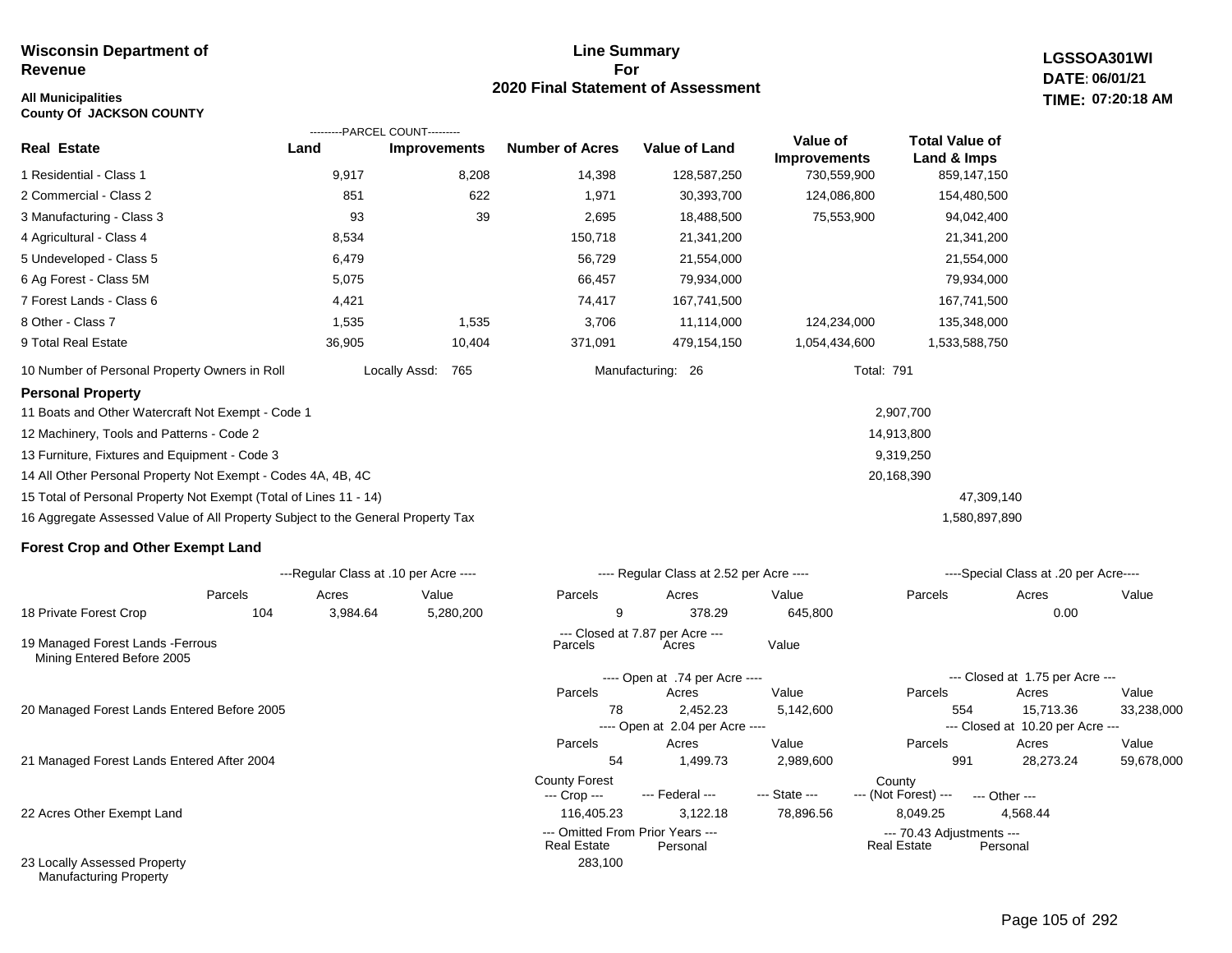# **Line Summary For 2020 Final Statement of Assessment**

#### **All Towns County Of JACKSON COUNTY**

|                                                                                 |                                       | ---------PARCEL COUNT--------- |                               |                                              |                                 |                                                 |                                       |                     |
|---------------------------------------------------------------------------------|---------------------------------------|--------------------------------|-------------------------------|----------------------------------------------|---------------------------------|-------------------------------------------------|---------------------------------------|---------------------|
| <b>Real Estate</b>                                                              | Land                                  | <b>Improvements</b>            | <b>Number of Acres</b>        | Value of Land                                | Value of<br><b>Improvements</b> | <b>Total Value of</b><br>Land & Imps            |                                       |                     |
| 1 Residential - Class 1                                                         | 7,193                                 | 6,092                          | 13,634                        | 97,357,200                                   | 561,290,900                     | 658,648,100                                     |                                       |                     |
| 2 Commercial - Class 2                                                          | 389                                   | 266                            | 1,516                         | 11,155,300                                   | 40,536,300                      | 51,691,600                                      |                                       |                     |
| 3 Manufacturing - Class 3                                                       | 76                                    | 24                             | 2,588                         | 17,084,900                                   | 63,271,000                      | 80,355,900                                      |                                       |                     |
| 4 Agricultural - Class 4                                                        | 8,457                                 |                                | 149,782                       | 21,184,500                                   |                                 | 21,184,500                                      |                                       |                     |
| 5 Undeveloped - Class 5                                                         | 6,427                                 |                                | 56,412                        | 21,462,700                                   |                                 | 21,462,700                                      |                                       |                     |
| 6 Ag Forest - Class 5M                                                          | 5,062                                 |                                | 66,399                        | 79,864,000                                   |                                 | 79,864,000                                      |                                       |                     |
| 7 Forest Lands - Class 6                                                        | 4,390                                 |                                | 74,119                        | 167,088,300                                  |                                 | 167,088,300                                     |                                       |                     |
| 8 Other - Class 7                                                               | 1,525                                 | 1,526                          | 3,693                         | 11,062,200                                   | 123,785,100                     | 134,847,300                                     |                                       |                     |
| 9 Total Real Estate                                                             | 33,519                                | 7,908                          | 368,143                       | 426,259,100                                  | 788,883,300                     | 1,215,142,400                                   |                                       |                     |
| 10 Number of Personal Property Owners in Roll                                   |                                       | Locally Assd: 419              |                               | Manufacturing: 14                            |                                 | <b>Total: 433</b>                               |                                       |                     |
| <b>Personal Property</b>                                                        |                                       |                                |                               |                                              |                                 |                                                 |                                       |                     |
| 11 Boats and Other Watercraft Not Exempt - Code 1                               |                                       |                                |                               |                                              |                                 | 2,906,100                                       |                                       |                     |
| 12 Machinery, Tools and Patterns - Code 2                                       |                                       |                                |                               |                                              |                                 | 13,355,000                                      |                                       |                     |
| 13 Furniture, Fixtures and Equipment - Code 3                                   |                                       |                                |                               |                                              |                                 | 4,068,850                                       |                                       |                     |
| 14 All Other Personal Property Not Exempt - Codes 4A, 4B, 4C                    |                                       |                                |                               |                                              |                                 | 15,202,890                                      |                                       |                     |
| 15 Total of Personal Property Not Exempt (Total of Lines 11 - 14)               |                                       |                                |                               |                                              |                                 |                                                 | 35,532,840                            |                     |
| 16 Aggregate Assessed Value of All Property Subject to the General Property Tax |                                       |                                |                               |                                              |                                 |                                                 | 1,250,675,240                         |                     |
| <b>Forest Crop and Other Exempt Land</b>                                        |                                       |                                |                               |                                              |                                 |                                                 |                                       |                     |
|                                                                                 | ---Regular Class at .10 per Acre ---- |                                |                               | ---- Regular Class at 2.52 per Acre ----     |                                 |                                                 | ----Special Class at .20 per Acre---- |                     |
| Parcels                                                                         | Acres                                 | Value                          | Parcels                       | Acres                                        | Value                           | Parcels                                         | Acres                                 | Value               |
| 18 Private Forest Crop                                                          | 104                                   | 3,984.64<br>5,280,200          | 9                             | 378.29                                       | 645,800                         |                                                 | 0.00                                  |                     |
| 19 Managed Forest Lands - Ferrous<br>Mining Entered Before 2005                 |                                       |                                | --- Closed at 7.87<br>Parcels | per Acre ---<br>Acres                        | Value                           |                                                 |                                       |                     |
|                                                                                 |                                       |                                |                               | ---- Open at .74 per Acre ----               |                                 |                                                 | --- Closed at 1.75 per Acre ---       |                     |
|                                                                                 |                                       |                                | Parcels                       | Acres                                        | Value                           | Parcels                                         | Acres                                 | Value               |
| 20 Managed Forest Lands Entered Before 2005                                     |                                       |                                | 78                            | 2,452.23                                     | 5,142,600                       | 554                                             | 15,713.36                             | 33,238,000          |
|                                                                                 |                                       |                                |                               | ---- Open at 2.04 per Acre ----              |                                 |                                                 | --- Closed at 10.20 per Acre ---      |                     |
| 21 Managed Forest Lands Entered After 2004                                      |                                       |                                | Parcels<br>54                 | Acres<br>1,499.73                            | Value<br>2,989,600              | Parcels<br>983                                  | Acres<br>28,113.43                    | Value<br>59,387,000 |
|                                                                                 |                                       |                                | County Forest                 |                                              |                                 | County                                          |                                       |                     |
|                                                                                 |                                       |                                | --- Crop ---                  | --- Federal ---                              | --- State ---                   | --- (Not Forest) ---                            | --- Other ---                         |                     |
| 22 Acres Other Exempt Land                                                      |                                       |                                | 116,405.23                    | 3,119.18                                     | 78,813.31                       | 8,008.06                                        | 3,890.62                              |                     |
|                                                                                 |                                       |                                | <b>Real Estate</b>            | --- Omitted From Prior Years ---<br>Personal |                                 | --- 70.43 Adjustments ---<br><b>Real Estate</b> | Personal                              |                     |
| 23 Locally Assessed Property<br><b>Manufacturing Property</b>                   |                                       |                                | 283,100                       |                                              |                                 |                                                 |                                       |                     |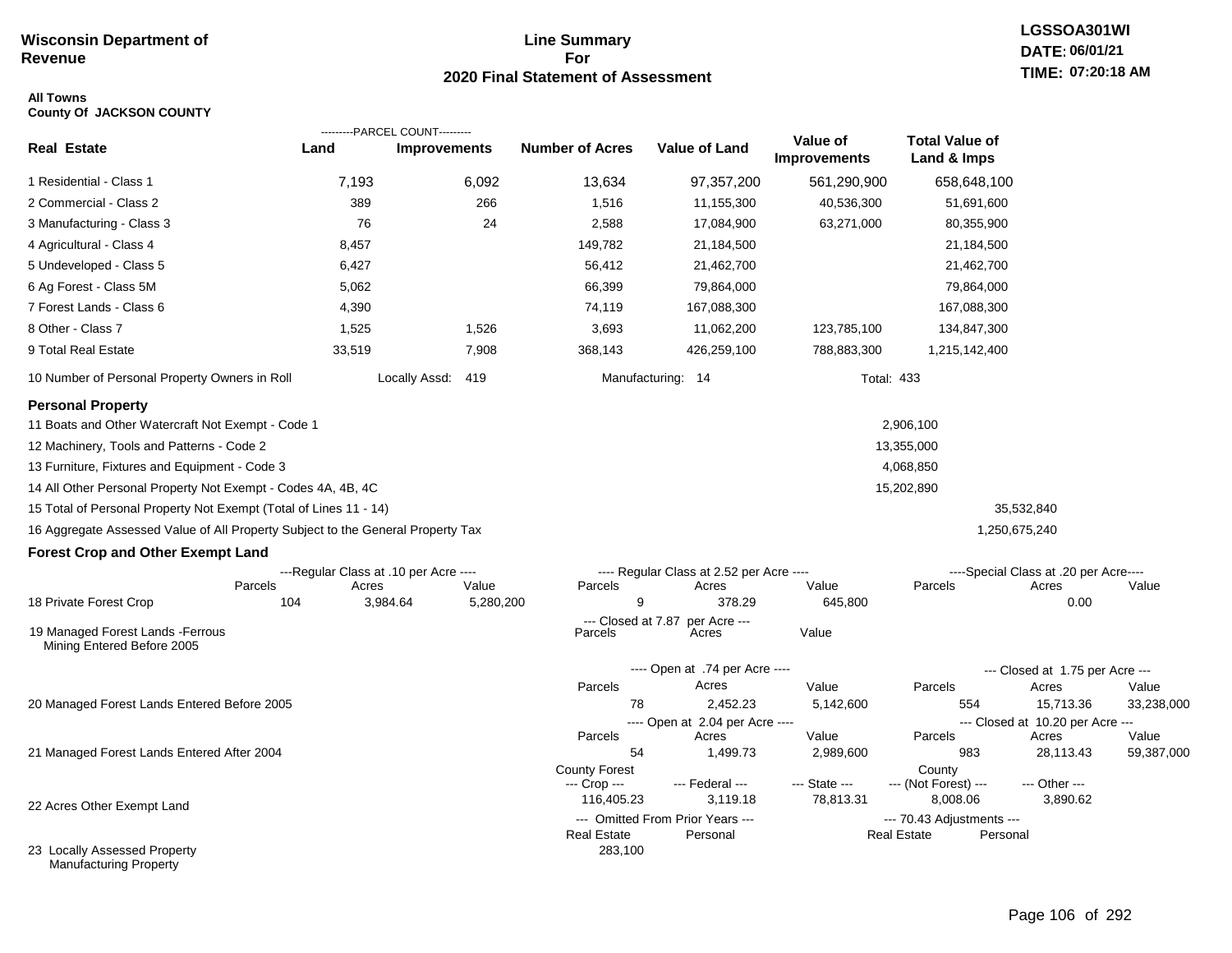# **Line Summary For 2020 Final Statement of Assessment**

| All Villages<br><b>County Of JACKSON COUNTY</b>                                 |                                       | ---------PARCEL COUNT--------- | <b>2020 Final Statement of Assessment</b>              |                                          |                                          |                                 |                                       | <b>TIME: 07:20</b> |
|---------------------------------------------------------------------------------|---------------------------------------|--------------------------------|--------------------------------------------------------|------------------------------------------|------------------------------------------|---------------------------------|---------------------------------------|--------------------|
| <b>Real Estate</b>                                                              | Land                                  | <b>Improvements</b>            | <b>Number of Acres</b>                                 | <b>Value of Land</b>                     |                                          | Value of<br><b>Improvements</b> | <b>Total Value of</b><br>Land & Imps  |                    |
| 1 Residential - Class 1                                                         | 1,278                                 | 942                            | 571                                                    | 10,333,650                               |                                          | 63,793,900                      | 74,127,550                            |                    |
| 2 Commercial - Class 2                                                          | 219                                   | 171                            | 130                                                    | 2,038,000                                |                                          | 16,284,200                      | 18,322,200                            |                    |
| 3 Manufacturing - Class 3                                                       | $\overline{2}$                        | 2                              | 3                                                      | 22,200                                   |                                          | 133,300                         | 155,500                               |                    |
| 4 Agricultural - Class 4                                                        | 72                                    |                                | 910                                                    | 152,600                                  |                                          |                                 | 152,600                               |                    |
| 5 Undeveloped - Class 5                                                         | 51                                    |                                | 290                                                    | 55,700                                   |                                          |                                 | 55,700                                |                    |
| 6 Ag Forest - Class 5M                                                          | 13                                    |                                | 58                                                     | 70,000                                   |                                          |                                 | 70,000                                |                    |
| 7 Forest Lands - Class 6                                                        | 21                                    |                                | 125                                                    | 257,800                                  |                                          |                                 | 257,800                               |                    |
| 8 Other - Class 7                                                               | 10                                    | 9                              | 13                                                     | 51,800                                   |                                          | 448,900                         | 500,700                               |                    |
| 9 Total Real Estate                                                             | 1,666                                 | 1,124                          | 2,100                                                  | 12,981,750                               |                                          | 80,660,300                      | 93,642,050                            |                    |
| 10 Number of Personal Property Owners in Roll                                   |                                       | Locally Assd: 113              |                                                        | Manufacturing: 2                         |                                          | <b>Total: 115</b>               |                                       |                    |
| <b>Personal Property</b>                                                        |                                       |                                |                                                        |                                          |                                          |                                 |                                       |                    |
| 11 Boats and Other Watercraft Not Exempt - Code 1                               |                                       |                                |                                                        |                                          |                                          |                                 |                                       |                    |
| 12 Machinery, Tools and Patterns - Code 2                                       |                                       |                                |                                                        |                                          |                                          | 384,900                         |                                       |                    |
| 13 Furniture, Fixtures and Equipment - Code 3                                   |                                       |                                |                                                        |                                          |                                          | 707,600                         |                                       |                    |
| 14 All Other Personal Property Not Exempt - Codes 4A, 4B, 4C                    |                                       |                                |                                                        |                                          |                                          | 3,613,800                       |                                       |                    |
| 15 Total of Personal Property Not Exempt (Total of Lines 11 - 14)               |                                       |                                |                                                        |                                          |                                          |                                 | 4,706,300                             |                    |
| 16 Aggregate Assessed Value of All Property Subject to the General Property Tax |                                       |                                |                                                        |                                          |                                          |                                 | 98,348,350                            |                    |
| <b>Forest Crop and Other Exempt Land</b>                                        |                                       |                                |                                                        |                                          |                                          |                                 |                                       |                    |
|                                                                                 | ---Regular Class at .10 per Acre ---- |                                |                                                        | ---- Regular Class at 2.52 per Acre ---- |                                          |                                 | ----Special Class at .20 per Acre---- |                    |
| Parcels                                                                         | Acres                                 | Value                          | Parcels                                                | Acres                                    | Value                                    | Parcels                         | Acres                                 | Value              |
| 18 Private Forest Crop                                                          | 0.00                                  |                                | --- Closed at 7.87 per Acre ---                        | 0.00                                     |                                          |                                 |                                       |                    |
| 19 Managed Forest Lands-Ferrous<br>Mining Entered Before 2005                   |                                       |                                | Parcels                                                | Acres                                    | Value                                    |                                 |                                       |                    |
|                                                                                 |                                       |                                |                                                        | ---- Open at .74 per Acre ----           |                                          |                                 | --- Closed at 1.75 per Acre ---       |                    |
|                                                                                 |                                       |                                | Parcels                                                | Acres                                    | Value                                    | Parcels                         | Acres                                 | Value              |
| 20 Managed Forest Lands Entered Before 2005                                     |                                       |                                |                                                        | 0.00<br>---- Open at 2.04 per Acre ----  |                                          |                                 | --- Closed at 10.20 per Acre ---      | 0.00               |
|                                                                                 |                                       |                                | Parcels                                                | Acres                                    | Value                                    | Parcels                         | Acres                                 | Value              |
| 21 Managed Forest Lands Entered After 2004                                      |                                       |                                |                                                        | 0.00                                     |                                          |                                 |                                       | 0.00               |
|                                                                                 |                                       |                                | <b>County Forest</b><br>--- Crop ---                   | --- Federal ---                          | --- State ---                            | County<br>--- (Not Forest) ---  | --- Other ---                         |                    |
| 22 Acres Other Exempt Land                                                      |                                       |                                | 0.00                                                   | 0.00                                     | 9.28                                     |                                 | 4.52                                  | 152.66             |
|                                                                                 |                                       |                                | --- Omitted From Prior Years ---<br><b>Real Estate</b> | Personal                                 | --- 70.43 Adjustments ---<br>Real Estate | Personal                        |                                       |                    |

23 Locally Assessed Property Manufacturing Property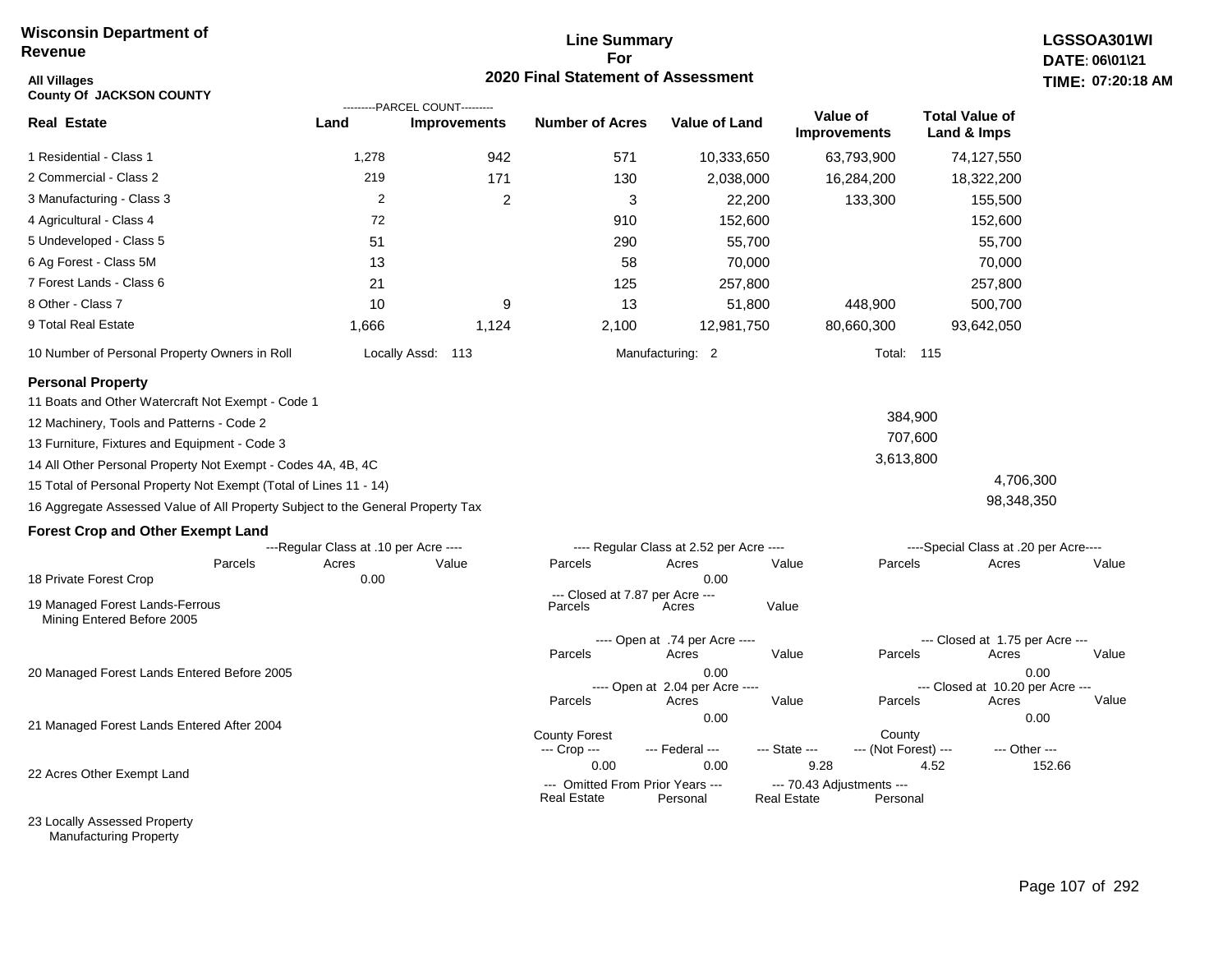| Revenue                                                                         |                                       |                                    | For                                        |                                          |                                 |                                      | LGSSOA301WI                              |                   |  |  |
|---------------------------------------------------------------------------------|---------------------------------------|------------------------------------|--------------------------------------------|------------------------------------------|---------------------------------|--------------------------------------|------------------------------------------|-------------------|--|--|
| <b>All Cities</b>                                                               |                                       | 2020 Final Statement of Assessment |                                            |                                          |                                 |                                      |                                          |                   |  |  |
| <b>County Of JACKSON COUNTY</b>                                                 |                                       | ---------PARCEL COUNT---------     |                                            |                                          |                                 |                                      |                                          | TIME: 07:20:18 AM |  |  |
| <b>Real Estate</b>                                                              | Land                                  | <b>Improvements</b>                | <b>Number of Acres</b>                     | <b>Value of Land</b>                     | Value of<br><b>Improvements</b> | <b>Total Value of</b><br>Land & Imps |                                          |                   |  |  |
| 1 Residential - Class 1                                                         | 1,446                                 | 1,174                              | 193                                        | 20,896,400                               | 105,475,100                     | 126,371,500                          |                                          |                   |  |  |
| 2 Commercial - Class 2                                                          | 243                                   | 185                                | 325                                        | 17,200,400                               | 67,266,300                      | 84,466,700                           |                                          |                   |  |  |
| 3 Manufacturing - Class 3                                                       | 15                                    | 13                                 | 104                                        | 1,381,400                                | 12,149,600                      | 13,531,000                           |                                          |                   |  |  |
| 4 Agricultural - Class 4                                                        | 5                                     |                                    | 26                                         | 4,100                                    |                                 |                                      | 4,100                                    |                   |  |  |
| 5 Undeveloped - Class 5                                                         | $\mathbf{1}$                          |                                    | 27                                         | 35,600                                   |                                 | 35,600                               |                                          |                   |  |  |
| 6 Ag Forest - Class 5M                                                          |                                       |                                    |                                            |                                          |                                 |                                      |                                          |                   |  |  |
| 7 Forest Lands - Class 6                                                        | 10                                    |                                    | 173                                        | 395,400                                  |                                 | 395,400                              |                                          |                   |  |  |
| 8 Other - Class 7                                                               |                                       |                                    |                                            |                                          |                                 |                                      |                                          |                   |  |  |
| 9 Total Real Estate                                                             | 1,720                                 | 1,372                              | 848                                        | 39,913,300                               | 184,891,000                     | 224,804,300                          |                                          |                   |  |  |
| 10 Number of Personal Property Owners in Roll                                   |                                       | 233<br>Locally Assd:               | Manufacturing: 10                          |                                          |                                 | Total: 243                           |                                          |                   |  |  |
| <b>Personal Property</b>                                                        |                                       |                                    |                                            |                                          |                                 |                                      |                                          |                   |  |  |
| 11 Boats and Other Watercraft Not Exempt - Code 1                               |                                       |                                    |                                            |                                          |                                 | 1,600                                |                                          |                   |  |  |
| 12 Machinery, Tools and Patterns - Code 2                                       |                                       |                                    |                                            |                                          |                                 | 1,173,900                            |                                          |                   |  |  |
| 13 Furniture, Fixtures and Equipment - Code 3                                   |                                       |                                    |                                            |                                          |                                 | 4,542,800                            |                                          |                   |  |  |
| 14 All Other Personal Property Not Exempt - Codes 4A, 4B, 4C                    |                                       |                                    |                                            |                                          |                                 | 1,351,700                            |                                          |                   |  |  |
| 15 Total of Personal Property Not Exempt (Total of Lines 11 - 14)               |                                       |                                    |                                            |                                          |                                 |                                      | 7,070,000                                |                   |  |  |
| 16 Aggregate Assessed Value of All Property Subject to the General Property Tax |                                       |                                    |                                            |                                          |                                 |                                      | 231,874,300                              |                   |  |  |
| <b>Forest Crop and Other Exempt Land</b>                                        |                                       |                                    |                                            |                                          |                                 |                                      |                                          |                   |  |  |
|                                                                                 | ---Regular Class at .10 per Acre ---- |                                    |                                            | ---- Regular Class at 2.52 per Acre ---- |                                 |                                      | ----Special Class at .20 per Acre----    |                   |  |  |
| Parcels                                                                         | Acres                                 | Value                              | Parcels                                    | Acres                                    | Value                           | Parcels                              | Acres                                    | Value             |  |  |
| 18 Private Forest Crop                                                          | 0.00                                  |                                    |                                            | 0.00                                     |                                 |                                      |                                          |                   |  |  |
| 19 Managed Forest Lands-Ferrous<br>Mining Entered Before 2005                   |                                       |                                    | --- Closed at 7.87 per Acre ---<br>Parcels | Acres                                    | Value                           |                                      |                                          |                   |  |  |
|                                                                                 |                                       |                                    |                                            | ---- Open at .74 per Acre ----           |                                 |                                      | --- Closed at 1.75 per Acre ---          |                   |  |  |
|                                                                                 |                                       |                                    | Parcels                                    | Acres                                    | Value                           | Parcels                              | Acres                                    | Value             |  |  |
| 20 Managed Forest Lands Entered Before 2005                                     |                                       |                                    |                                            | 0.00<br>---- Open at 2.04 per Acre ----  |                                 |                                      | 0.00<br>--- Closed at 10.20 per Acre --- |                   |  |  |
|                                                                                 |                                       |                                    | Parcels                                    | Acres                                    | Value                           | Parcels                              | Acres                                    | Value             |  |  |
| 21 Managed Forest Lands Entered After 2004                                      |                                       |                                    |                                            | 0.00                                     |                                 | 8                                    | 159.81                                   | 291,000           |  |  |
|                                                                                 |                                       |                                    | <b>County Forest</b>                       |                                          |                                 | County                               |                                          |                   |  |  |
| 22 Acres Other Exempt Land                                                      |                                       |                                    | --- Crop ---<br>0.00                       | --- Federal ---<br>3.00                  | --- State ---<br>73.97          | --- (Not Forest) ---<br>36.67        | --- Other ---<br>525.16                  |                   |  |  |
|                                                                                 |                                       |                                    | --- Omitted From Prior Years ---           |                                          | --- 70.43 Adjustments ---       |                                      |                                          |                   |  |  |
|                                                                                 |                                       |                                    | <b>Real Estate</b>                         | Personal                                 | <b>Real Estate</b>              | Personal                             |                                          |                   |  |  |
| 23 Locally Assessed Property                                                    |                                       |                                    |                                            |                                          |                                 |                                      |                                          |                   |  |  |

**Line Summary**

Manufacturing Property

**Wisconsin Department of**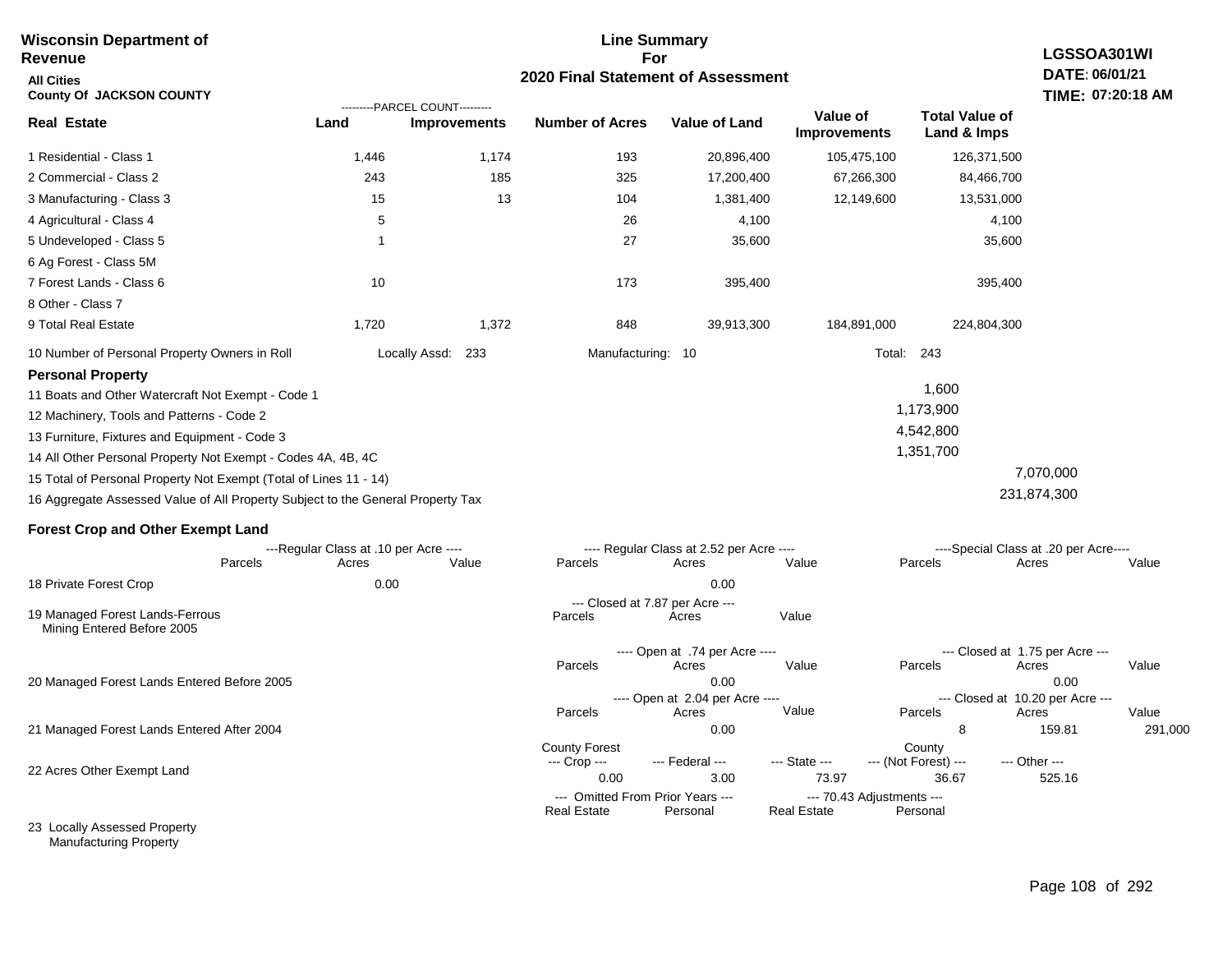23 Locally Assessed Property Manufacturing Property

#### **Line Summary For 2020 Final Statement of Assessment**

**LGSSOA301WI DATE: 06/01/21 All Municipalities TIME: 07:20:18 AM**

| <b>County Of JEFFERSON COUNTY</b>                                               |                                        |                        |                        |                                              |                                 |                                                 |                                           |               |
|---------------------------------------------------------------------------------|----------------------------------------|------------------------|------------------------|----------------------------------------------|---------------------------------|-------------------------------------------------|-------------------------------------------|---------------|
| <b>Real Estate</b>                                                              | ---------PARCEL COUNT---------<br>Land | <b>Improvements</b>    | <b>Number of Acres</b> | <b>Value of Land</b>                         | Value of<br><b>Improvements</b> | <b>Total Value of</b><br>Land & Imps            |                                           |               |
| 1 Residential - Class 1                                                         | 29,185                                 | 27,042                 | 25,847                 | 1,333,817,000                                | 4,074,940,150                   | 5,408,757,150                                   |                                           |               |
| 2 Commercial - Class 2                                                          | 2,666                                  | 2,207                  | 5,377                  | 266,617,700                                  | 898,094,808                     | 1,164,712,508                                   |                                           |               |
| 3 Manufacturing - Class 3                                                       | 200                                    | 183                    | 1,522                  | 35,805,500                                   | 304,048,000                     | 339,853,500                                     |                                           |               |
| 4 Agricultural - Class 4                                                        | 9,632                                  |                        | 198,976                | 47,405,300                                   |                                 | 47,405,300                                      |                                           |               |
| 5 Undeveloped - Class 5                                                         | 7,550                                  |                        | 53,620                 | 40,497,000                                   |                                 | 40,497,000                                      |                                           |               |
| 6 Ag Forest - Class 5M                                                          | 2,057                                  |                        | 14,752                 | 17,442,500                                   |                                 | 17,442,500                                      |                                           |               |
| 7 Forest Lands - Class 6                                                        | 660                                    |                        | 6,164                  | 14,551,700                                   |                                 | 14,551,700                                      |                                           |               |
| 8 Other - Class 7                                                               | 1,896                                  | 1,876                  | 3,671                  | 72,710,700                                   | 285,216,700                     | 357,927,400                                     |                                           |               |
| 9 Total Real Estate                                                             | 53,846                                 | 31,308                 | 309,929                | 1,828,847,400                                | 5,562,299,658                   | 7,391,147,058                                   |                                           |               |
| 10 Number of Personal Property Owners in Roll                                   |                                        | Locally Assd:<br>2,307 |                        | Manufacturing: 149                           |                                 | Total: 2,456                                    |                                           |               |
| <b>Personal Property</b>                                                        |                                        |                        |                        |                                              |                                 |                                                 |                                           |               |
| 11 Boats and Other Watercraft Not Exempt - Code 1                               |                                        |                        |                        |                                              |                                 | 36,600                                          |                                           |               |
| 12 Machinery, Tools and Patterns - Code 2                                       |                                        |                        |                        |                                              |                                 | 31,459,900                                      |                                           |               |
| 13 Furniture, Fixtures and Equipment - Code 3                                   |                                        |                        |                        |                                              |                                 | 42,683,138                                      |                                           |               |
| 14 All Other Personal Property Not Exempt - Codes 4A, 4B, 4C                    |                                        |                        |                        |                                              |                                 | 16,453,269                                      |                                           |               |
| 15 Total of Personal Property Not Exempt (Total of Lines 11 - 14)               |                                        |                        |                        |                                              |                                 |                                                 | 90,632,907                                |               |
| 16 Aggregate Assessed Value of All Property Subject to the General Property Tax |                                        |                        |                        |                                              |                                 | 7,481,779,965                                   |                                           |               |
| <b>Forest Crop and Other Exempt Land</b>                                        |                                        |                        |                        |                                              |                                 |                                                 |                                           |               |
|                                                                                 | ---Regular Class at .10 per Acre ----  |                        |                        | ---- Regular Class at 2.52 per Acre ----     |                                 |                                                 | ----Special Class at .20 per Acre----     |               |
| Parcels                                                                         | Acres                                  | Value                  | Parcels                | Acres                                        | Value                           | Parcels                                         | Acres                                     | Value         |
| 18 Private Forest Crop                                                          | 0.00                                   |                        |                        | 0.00                                         |                                 |                                                 | 0.00                                      |               |
| 19 Managed Forest Lands - Ferrous<br>Mining Entered Before 2005                 |                                        |                        | Parcels                | --- Closed at 7.87 per Acre ---<br>Acres     | Value                           |                                                 |                                           |               |
|                                                                                 |                                        |                        |                        | ---- Open at .74 per Acre ----               |                                 |                                                 | --- Closed at 1.75 per Acre ---           |               |
|                                                                                 |                                        |                        | Parcels                | Acres                                        | Value                           | Parcels                                         | Acres                                     | Value         |
| 20 Managed Forest Lands Entered Before 2005                                     |                                        |                        | 5                      | 106.00                                       | 188,000                         | 166                                             | 2,407.99                                  | 5,16          |
|                                                                                 |                                        |                        | Parcels                | ---- Open at 2.04 per Acre ----<br>Acres     | Value                           |                                                 | --- Closed at 10.20 per Acre ---<br>Acres |               |
| 21 Managed Forest Lands Entered After 2004                                      |                                        |                        |                        | 0.00                                         |                                 | Parcels<br>70                                   | 1,461.24                                  | Value<br>2,92 |
|                                                                                 |                                        |                        | <b>County Forest</b>   |                                              |                                 | County                                          |                                           |               |
|                                                                                 |                                        |                        | --- Crop ---           | --- Federal ---                              | --- State ---                   | --- (Not Forest) ---                            | --- Other ---                             |               |
| 22 Acres Other Exempt Land                                                      |                                        |                        | 1,888.69               | 262.91                                       | 20,955.78                       | 0.00                                            | 8,247.94                                  |               |
|                                                                                 |                                        |                        | <b>Real Estate</b>     | --- Omitted From Prior Years ---<br>Personal |                                 | --- 70.43 Adjustments ---<br><b>Real Estate</b> | Personal                                  |               |

327,100 -240,300

5,166,700

2,926,500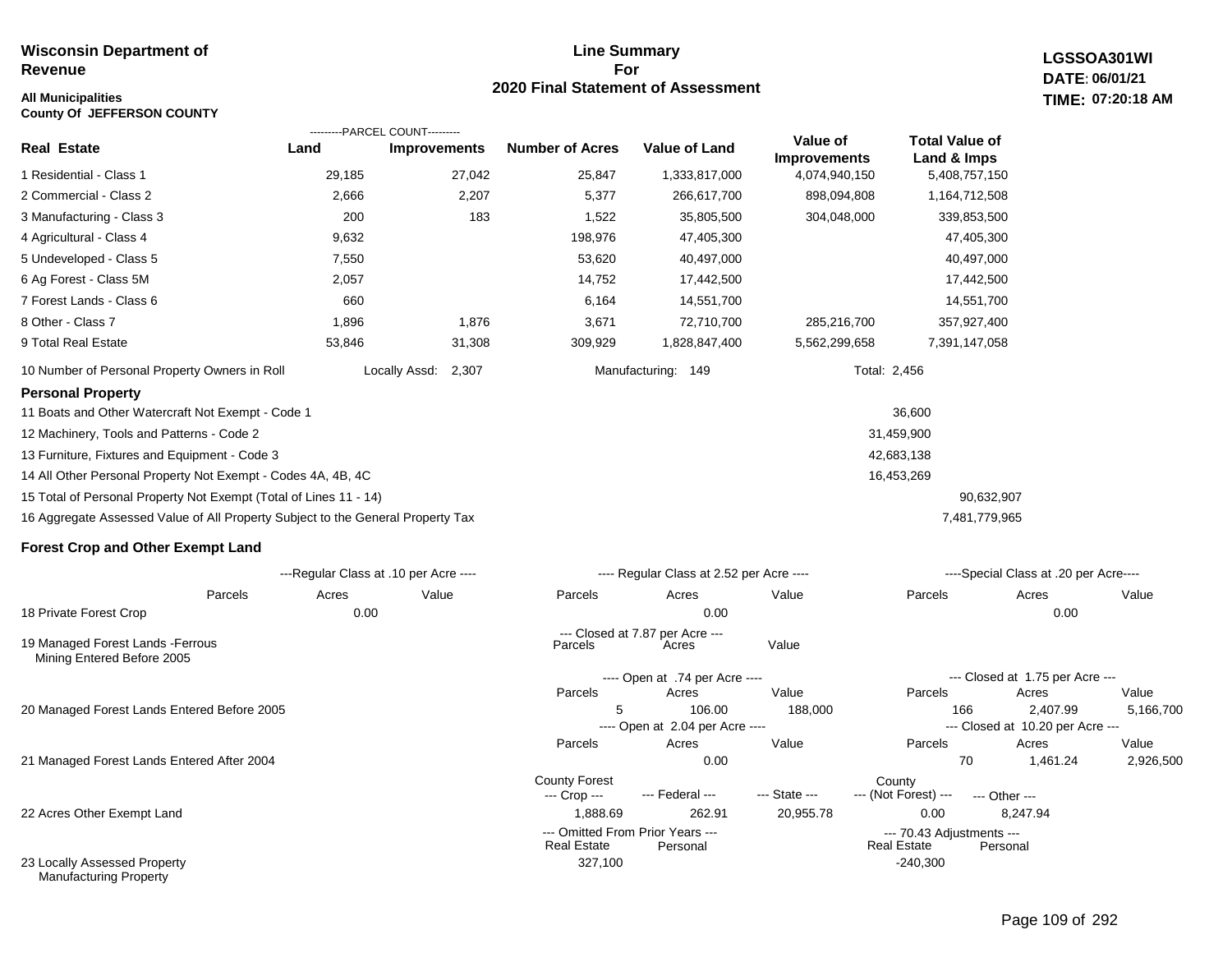#### **Line Summary For 2020 Final Statement of Assessment**

## **LGSSOA301WI DATE: 06/01/21 TIME: 07:20:18 AM**

#### **All Towns County Of JEFFERSON COUNTY**

|                                                                                 |        | ---------PARCEL COUNT---------        |                               |                                              |                                 |                                                             |                                       |                    |
|---------------------------------------------------------------------------------|--------|---------------------------------------|-------------------------------|----------------------------------------------|---------------------------------|-------------------------------------------------------------|---------------------------------------|--------------------|
| <b>Real Estate</b>                                                              | Land   | <b>Improvements</b>                   | <b>Number of Acres</b>        | <b>Value of Land</b>                         | Value of<br><b>Improvements</b> | <b>Total Value of</b><br>Land & Imps                        |                                       |                    |
| 1 Residential - Class 1                                                         | 13,590 | 12,213                                | 20,716                        | 812,694,400                                  | 2,026,219,700                   | 2,838,914,100                                               |                                       |                    |
| 2 Commercial - Class 2                                                          | 538    | 413                                   | 2,602                         | 41,130,100                                   | 163,819,500                     | 204,949,600                                                 |                                       |                    |
| 3 Manufacturing - Class 3                                                       | 38     | 32                                    | 359                           | 5,873,000                                    | 45,017,200                      | 50,890,200                                                  |                                       |                    |
| 4 Agricultural - Class 4                                                        | 9,269  |                                       | 194,472                       | 46,299,800                                   |                                 | 46,299,800                                                  |                                       |                    |
| 5 Undeveloped - Class 5                                                         | 7,389  |                                       | 52,617                        | 39,281,100                                   |                                 | 39,281,100                                                  |                                       |                    |
| 6 Ag Forest - Class 5M                                                          | 2,033  |                                       | 14,578                        | 17,197,300                                   |                                 | 17,197,300                                                  |                                       |                    |
| 7 Forest Lands - Class 6                                                        | 642    |                                       | 5,989                         | 14,171,500                                   |                                 | 14,171,500                                                  |                                       |                    |
| 8 Other - Class 7                                                               | 1,861  | 1,841                                 | 3,599                         | 71,996,100                                   | 281,737,600                     | 353,733,700                                                 |                                       |                    |
| 9 Total Real Estate                                                             | 35,360 | 14,499                                | 294,932                       | 1,048,643,300                                | 2,516,794,000                   | 3,565,437,300                                               |                                       |                    |
| 10 Number of Personal Property Owners in Roll                                   |        | Locally Assd: 722                     |                               | Manufacturing: 35                            | <b>Total: 757</b>               |                                                             |                                       |                    |
| <b>Personal Property</b>                                                        |        |                                       |                               |                                              |                                 |                                                             |                                       |                    |
| 11 Boats and Other Watercraft Not Exempt - Code 1                               |        |                                       |                               |                                              |                                 | 19,000                                                      |                                       |                    |
| 12 Machinery, Tools and Patterns - Code 2                                       |        |                                       |                               |                                              |                                 | 2,224,700                                                   |                                       |                    |
| 13 Furniture, Fixtures and Equipment - Code 3                                   |        |                                       |                               |                                              |                                 | 4,183,800                                                   |                                       |                    |
| 14 All Other Personal Property Not Exempt - Codes 4A, 4B, 4C                    |        |                                       |                               |                                              |                                 | 4,879,405                                                   |                                       |                    |
| 15 Total of Personal Property Not Exempt (Total of Lines 11 - 14)               |        |                                       |                               |                                              |                                 |                                                             | 11,306,905                            |                    |
| 16 Aggregate Assessed Value of All Property Subject to the General Property Tax |        |                                       |                               |                                              |                                 |                                                             | 3,576,744,205                         |                    |
| <b>Forest Crop and Other Exempt Land</b>                                        |        |                                       |                               |                                              |                                 |                                                             |                                       |                    |
|                                                                                 |        | ---Regular Class at .10 per Acre ---- |                               | ---- Regular Class at 2.52 per Acre ----     |                                 |                                                             | ----Special Class at .20 per Acre---- |                    |
| Parcels                                                                         | Acres  | Value                                 | Parcels                       | Acres                                        | Value                           | Parcels                                                     | Acres                                 | Value              |
| 18 Private Forest Crop                                                          |        | 0.00                                  |                               | 0.00                                         |                                 |                                                             | 0.00                                  |                    |
| 19 Managed Forest Lands - Ferrous<br>Mining Entered Before 2005                 |        |                                       | --- Closed at 7.87<br>Parcels | per Acre ---<br>Acres                        | Value                           |                                                             |                                       |                    |
|                                                                                 |        |                                       |                               | ---- Open at .74 per Acre ----               |                                 |                                                             | --- Closed at 1.75 per Acre ---       |                    |
|                                                                                 |        |                                       | Parcels                       | Acres                                        | Value                           | Parcels                                                     | Acres                                 | Value              |
| 20 Managed Forest Lands Entered Before 2005                                     |        |                                       | 5                             | 106.00                                       | 188,000                         | 166                                                         | 2,407.99                              | 5,166,700          |
|                                                                                 |        |                                       | Parcels                       | ---- Open at 2.04 per Acre ----              |                                 | Parcels                                                     | --- Closed at 10.20 per Acre ---      |                    |
| 21 Managed Forest Lands Entered After 2004                                      |        |                                       |                               | Acres<br>0.00                                | Value                           | 70                                                          | Acres<br>1,461.24                     | Value<br>2,926,500 |
|                                                                                 |        |                                       | <b>County Forest</b>          |                                              |                                 | County                                                      |                                       |                    |
|                                                                                 |        |                                       | --- Crop ---                  | --- Federal ---                              | --- State ---                   | --- (Not Forest) ---                                        | --- Other ---                         |                    |
| 22 Acres Other Exempt Land                                                      |        |                                       | 1,267.22                      | 261.92                                       | 20,824.65                       | 0.00                                                        | 3,406.13                              |                    |
|                                                                                 |        |                                       | <b>Real Estate</b>            | --- Omitted From Prior Years ---<br>Personal |                                 | --- 70.43 Adjustments ---<br><b>Real Estate</b><br>Personal |                                       |                    |
| 23 Locally Assessed Property<br><b>Manufacturing Property</b>                   |        |                                       | 327,100                       |                                              |                                 | $-174,300$                                                  |                                       |                    |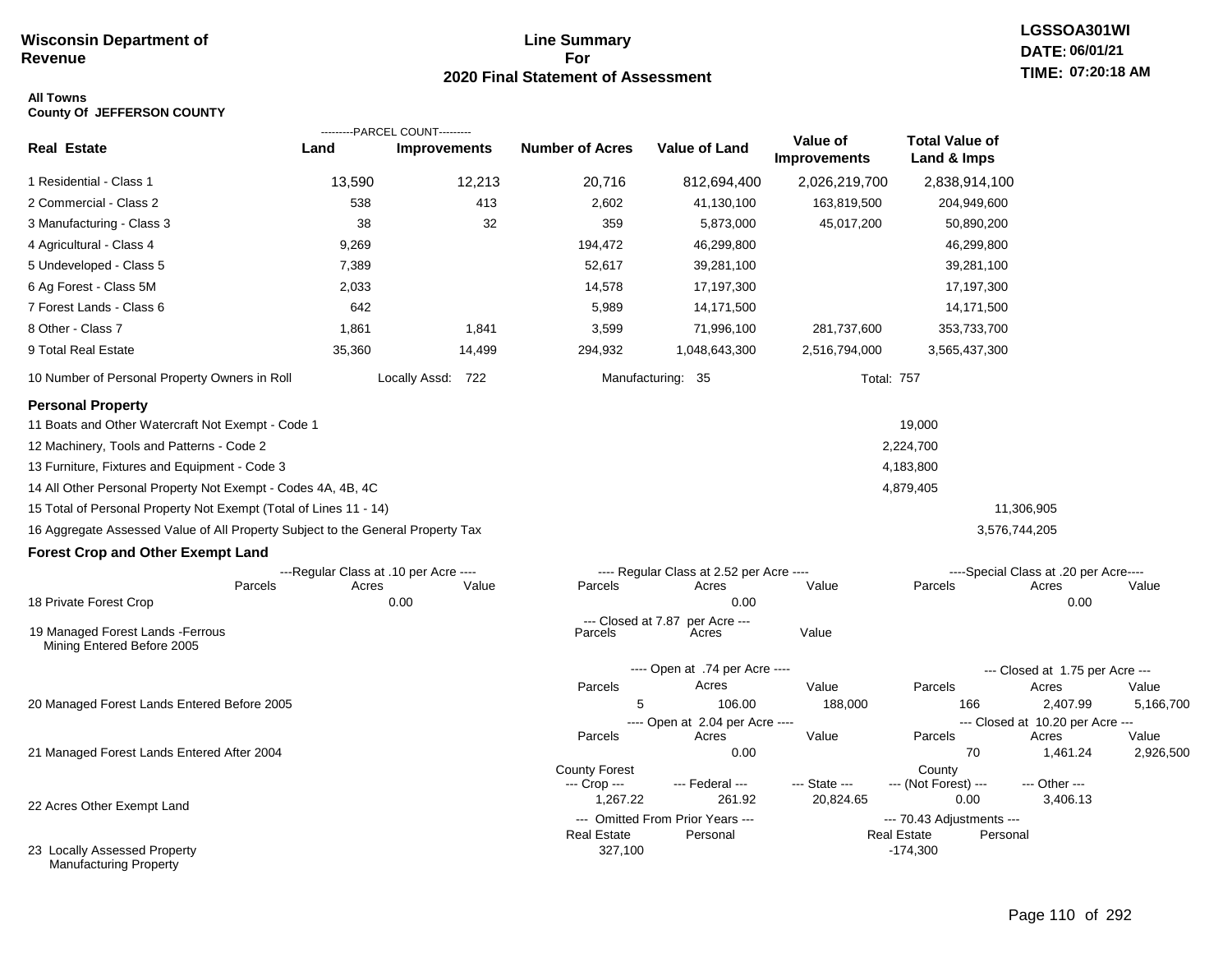#### **Line Summary For 2020 Final Statement of Assessment**

| All Villages<br><b>County Of JEFFERSON COUNTY</b>                               |                                       |                                                       | 2020 Final Statement of Assessment                     |                                          |                    |                                       |                                          | TIME: 07:20 |
|---------------------------------------------------------------------------------|---------------------------------------|-------------------------------------------------------|--------------------------------------------------------|------------------------------------------|--------------------|---------------------------------------|------------------------------------------|-------------|
| <b>Real Estate</b>                                                              | Land                                  | ---------PARCEL COUNT---------<br><b>Improvements</b> | <b>Number of Acres</b>                                 | Value of Land                            |                    | Value of<br><b>Improvements</b>       | <b>Total Value of</b><br>Land & Imps     |             |
| 1 Residential - Class 1                                                         | 1,783                                 | 1,608                                                 | 790                                                    | 61,349,600                               |                    | 254,993,000                           | 316,342,600                              |             |
| 2 Commercial - Class 2                                                          | 281                                   | 215                                                   | 567                                                    | 61,363,100                               |                    | 128,720,500                           | 190,083,600                              |             |
| 3 Manufacturing - Class 3                                                       | 25                                    | 24                                                    | 169                                                    | 5,122,600                                |                    | 30,564,200                            | 35,686,800                               |             |
| 4 Agricultural - Class 4                                                        | 57                                    |                                                       | 970                                                    | 230,900                                  |                    |                                       | 230,900                                  |             |
| 5 Undeveloped - Class 5                                                         | 54                                    |                                                       | 344                                                    | 390,400                                  |                    |                                       | 390,400                                  |             |
| 6 Ag Forest - Class 5M                                                          | 9                                     |                                                       | 51                                                     |                                          | 68,700             |                                       | 68,700                                   |             |
| 7 Forest Lands - Class 6                                                        | 10                                    |                                                       | 95                                                     | 226,000                                  |                    |                                       | 226,000                                  |             |
| 8 Other - Class 7                                                               | 8                                     | 8                                                     | 19                                                     | 353,100                                  |                    | 778,300                               | 1,131,400                                |             |
| 9 Total Real Estate                                                             | 2.227                                 | 1,855                                                 | 3,005                                                  | 129,104,400                              |                    | 415,056,000                           | 544,160,400                              |             |
| 10 Number of Personal Property Owners in Roll                                   |                                       | Locally Assd:<br>309                                  |                                                        | Manufacturing: 18                        |                    | Total: 327                            |                                          |             |
| <b>Personal Property</b>                                                        |                                       |                                                       |                                                        |                                          |                    |                                       |                                          |             |
| 11 Boats and Other Watercraft Not Exempt - Code 1                               |                                       |                                                       |                                                        |                                          |                    |                                       |                                          |             |
| 12 Machinery, Tools and Patterns - Code 2                                       |                                       |                                                       |                                                        |                                          |                    | 4,579,900                             |                                          |             |
| 13 Furniture, Fixtures and Equipment - Code 3                                   |                                       |                                                       |                                                        |                                          |                    | 9,397,200                             |                                          |             |
| 14 All Other Personal Property Not Exempt - Codes 4A, 4B, 4C                    |                                       |                                                       |                                                        |                                          |                    | 3,169,900                             |                                          |             |
| 15 Total of Personal Property Not Exempt (Total of Lines 11 - 14)               |                                       |                                                       |                                                        |                                          |                    |                                       | 17,147,000                               |             |
| 16 Aggregate Assessed Value of All Property Subject to the General Property Tax |                                       |                                                       |                                                        |                                          |                    |                                       | 561,307,400                              |             |
| <b>Forest Crop and Other Exempt Land</b>                                        |                                       |                                                       |                                                        |                                          |                    |                                       |                                          |             |
|                                                                                 | ---Regular Class at .10 per Acre ---- |                                                       |                                                        | ---- Regular Class at 2.52 per Acre ---- |                    |                                       | ----Special Class at .20 per Acre----    |             |
| Parcels                                                                         | Acres                                 | Value                                                 | Parcels                                                | Acres                                    | Value              | Parcels                               | Acres                                    | Value       |
| 18 Private Forest Crop                                                          | 0.00                                  |                                                       | --- Closed at 7.87 per Acre ---                        | 0.00                                     |                    |                                       |                                          |             |
| 19 Managed Forest Lands-Ferrous<br>Mining Entered Before 2005                   |                                       |                                                       | Parcels                                                | Acres                                    | Value              |                                       |                                          |             |
|                                                                                 |                                       |                                                       |                                                        | ---- Open at .74 per Acre ----           |                    |                                       | --- Closed at 1.75 per Acre ---          |             |
|                                                                                 |                                       |                                                       | Parcels                                                | Acres                                    | Value              | Parcels                               | Acres                                    | Value       |
| 20 Managed Forest Lands Entered Before 2005                                     |                                       |                                                       |                                                        | 0.00<br>---- Open at 2.04 per Acre ----  |                    |                                       | 0.00<br>--- Closed at 10.20 per Acre --- |             |
|                                                                                 |                                       |                                                       | Parcels                                                | Acres                                    | Value              | Parcels                               | Acres                                    | Value       |
| 21 Managed Forest Lands Entered After 2004                                      |                                       |                                                       |                                                        | 0.00                                     |                    |                                       | 0.00                                     |             |
|                                                                                 |                                       |                                                       | <b>County Forest</b><br>--- Crop ---                   | --- Federal ---                          | --- State ---      | County<br>--- (Not Forest) ---        | --- Other ---                            |             |
|                                                                                 |                                       |                                                       | 0.12                                                   | 0.00                                     | 8.57               |                                       | 0.00                                     | 774.76      |
| 22 Acres Other Exempt Land                                                      |                                       |                                                       | --- Omitted From Prior Years ---<br><b>Real Estate</b> | Personal                                 | <b>Real Estate</b> | --- 70.43 Adjustments ---<br>Personal |                                          |             |

23 Locally Assessed Property Manufacturing Property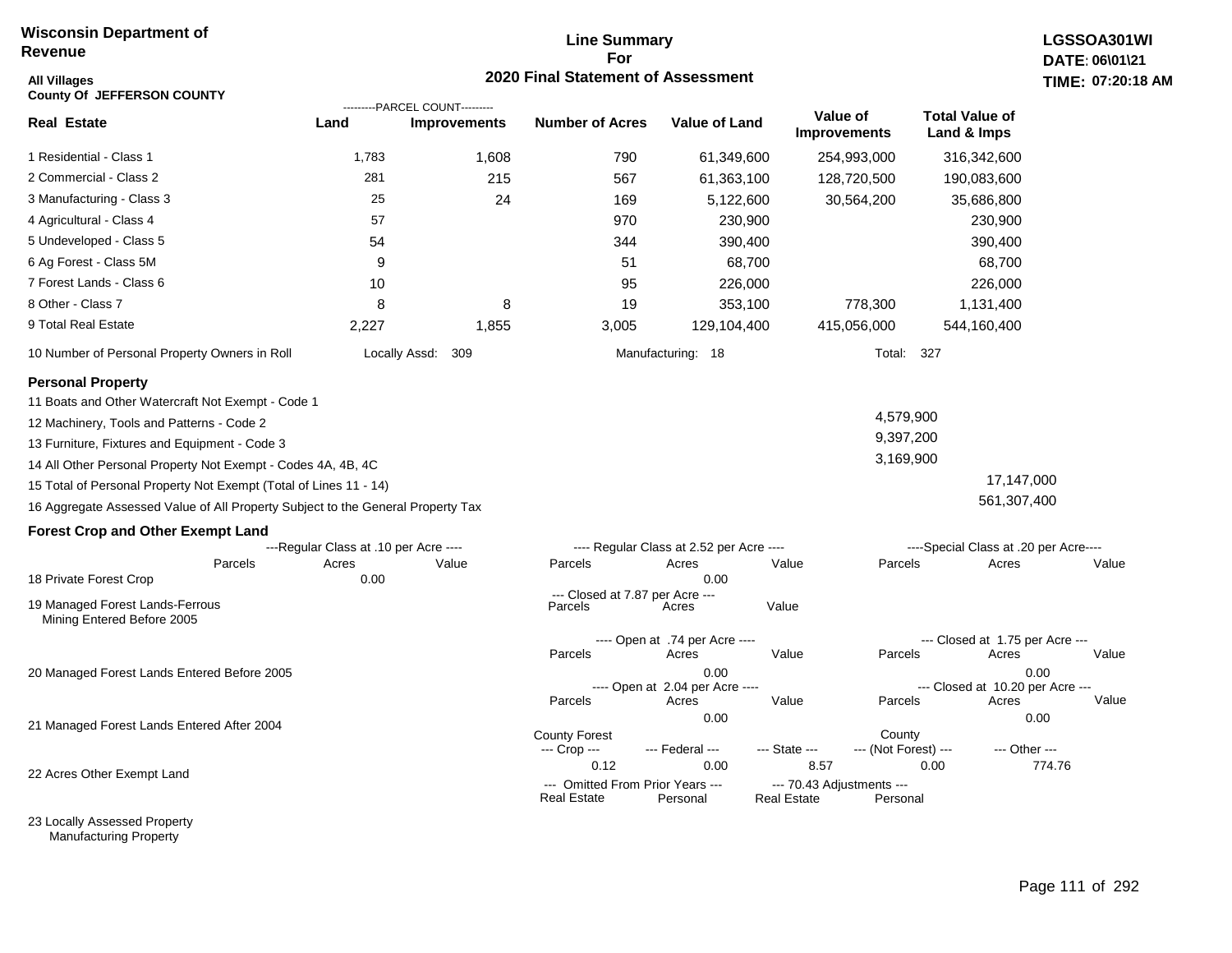#### **Line Summary For 2020 Final Statement of Assessment Wisconsin Department of Revenue All Cities County Of JEFFERSON COUNTY LGSSOA301WI DATE: 06/01/21 TIME: 07:20:18 AM Real Estate** 1 Residential - Class 1 2 Commercial - Class 2 3 Manufacturing - Class 3 4 Agricultural - Class 4 5 Undeveloped - Class 5 6 Ag Forest - Class 5M 7 Forest Lands - Class 6 8 Other - Class 7 9 Total Real Estate 10 Number of Personal Property Owners in Roll 13,812 13,221 4,341 459,773,000 1,793,727,450 2,253,500,450 **Land Improvements Number of Acres Value of Land Value of Improvements Total Value of Land & Imps** 1,847 137 306 107 15 8 27 16,259 1,579 127 27 14,954 2,208 994 3,534 659 123 80 53 11,992 164,124,500 24,809,900 874,600 825,500 176,500 154,200 361,500 651,099,700 605,554,808 228,466,600 2,700,800 2,630,449,658 769,679,308 253,276,500 874,600 825,500 176,500 154,200 3,062,300 3,281,549,358 Locally Assd: 1,276 Manufacturing: 96 Total: 1,372 **Personal Property** 11 Boats and Other Watercraft Not Exempt - Code 1 12 Machinery, Tools and Patterns - Code 2 13 Furniture, Fixtures and Equipment - Code 3 14 All Other Personal Property Not Exempt - Codes 4A, 4B, 4C 15 Total of Personal Property Not Exempt (Total of Lines 11 - 14) 16 Aggregate Assessed Value of All Property Subject to the General Property Tax 17,600 24,655,300 29,102,138 8,403,964 62,179,002 3,343,728,360 **Forest Crop and Other Exempt Land** ---Regular Class at .10 per Acre ---- ---- Regular Class at 2.52 per Acre ---- ----Special Class at .20 per Acre---- 18 Private Forest Crop 20 Managed Forest Lands Entered Before 2005 21 Managed Forest Lands Entered After 2004 Parcels 0.00 0.00 Acres Value Parcels Acres Value Parcels Acres Value ---- Open at .74 per Acre<br>Acres Parcels 0.00 0.00 Acres Value Parcels Acres Value --- Closed at 1.75 per Acre --- ---- Open at 2.04 per Acre ---<br>Acres Value Parcels Parcels Acres Acres Parcels 0.00 0.00 Acres **Value Parcels Acres Value** County Forest County County --- Crop --- 621.35 0.99 122.56 0.00 4,067.05 --- Federal --- - --- State --- --- (Not Forest) --- --- Other ---22 Acres Other Exempt Land --- Omitted From Prior Years --- --- --- 70.43 Adjustments ---<br>eal Estate --- --- --- Real Estate --- Personal -66,000 **Real Estate** ---------PARCEL COUNT--------- 19 Managed Forest Lands-Ferrous Mining Entered Before 2005 --- Closed at 7.87 per Acre ---<br>rcels Acres Parcels **Acres** Value

23 Locally Assessed Property Manufacturing Property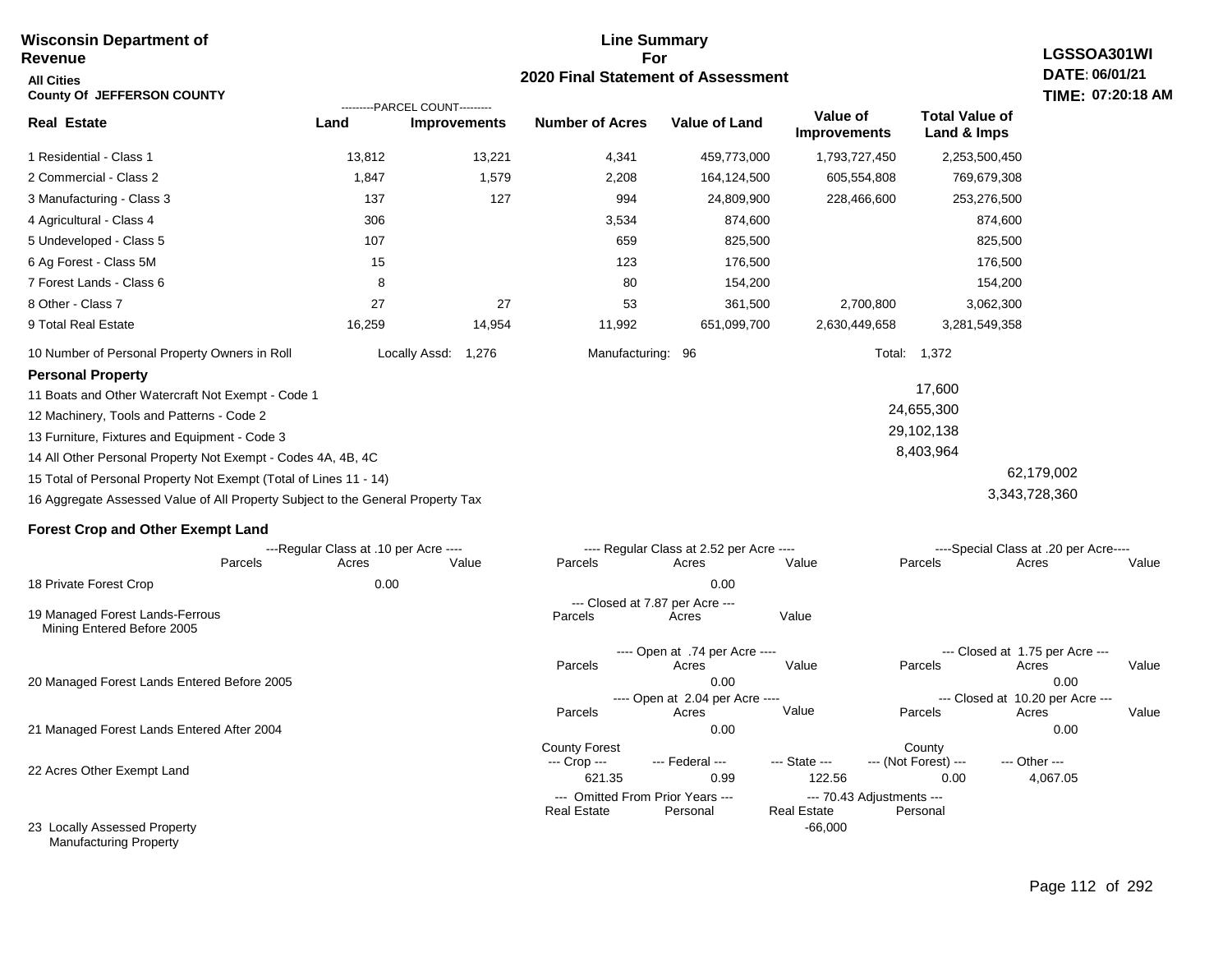#### **All Municipalities TIME:**

**County Of JUNEAU COUNTY**

#### **Line Summary For 2020 Final Statement of Assessment**

**LGSSOA301WI DATE: 06/01/21 07:20:18 AM**

|                                                                                 | ---------PARCEL COUNT---------        |                     |                           |                                          |                                 |                                      |                                           |            |
|---------------------------------------------------------------------------------|---------------------------------------|---------------------|---------------------------|------------------------------------------|---------------------------------|--------------------------------------|-------------------------------------------|------------|
| <b>Real Estate</b>                                                              | Land                                  | <b>Improvements</b> | <b>Number of Acres</b>    | <b>Value of Land</b>                     | Value of<br><b>Improvements</b> | <b>Total Value of</b><br>Land & Imps |                                           |            |
| 1 Residential - Class 1                                                         | 17,223                                | 13,026              | 35,100                    | 351,300,000                              | 1,150,665,100                   | 1,501,965,100                        |                                           |            |
| 2 Commercial - Class 2                                                          | 1,005                                 | 790                 | 3,180                     | 38,916,200                               | 176,957,700                     | 215,873,900                          |                                           |            |
| 3 Manufacturing - Class 3                                                       | 64                                    | 54                  | 642                       | 3,935,400                                | 47,648,200                      | 51,583,600                           |                                           |            |
| 4 Agricultural - Class 4                                                        | 6,287                                 |                     | 124,731                   | 17,559,500                               |                                 | 17,559,500                           |                                           |            |
| 5 Undeveloped - Class 5                                                         | 5,843                                 |                     | 48,207                    | 24,244,300                               |                                 | 24,244,300                           |                                           |            |
| 6 Ag Forest - Class 5M                                                          | 2,897                                 |                     | 38,181                    | 41,580,300                               |                                 | 41,580,300                           |                                           |            |
| 7 Forest Lands - Class 6                                                        | 3,847                                 |                     | 59,720                    | 122,890,700                              |                                 | 122,890,700                          |                                           |            |
| 8 Other - Class 7                                                               | 1,074                                 | 1,064               | 2,776                     | 8,536,700                                | 84,463,000                      | 92,999,700                           |                                           |            |
| 9 Total Real Estate                                                             | 38,240                                | 14,934              | 312,537                   | 608,963,100                              | 1,459,734,000                   | 2,068,697,100                        |                                           |            |
| 10 Number of Personal Property Owners in Roll                                   |                                       | Locally Assd: 1,241 |                           | Manufacturing: 53                        |                                 | Total: 1,294                         |                                           |            |
| <b>Personal Property</b>                                                        |                                       |                     |                           |                                          |                                 |                                      |                                           |            |
| 11 Boats and Other Watercraft Not Exempt - Code 1                               |                                       |                     |                           |                                          |                                 | 26,900                               |                                           |            |
| 12 Machinery, Tools and Patterns - Code 2                                       |                                       |                     |                           |                                          |                                 | 6,457,800                            |                                           |            |
| 13 Furniture, Fixtures and Equipment - Code 3                                   |                                       |                     |                           |                                          |                                 | 10,450,881                           |                                           |            |
| 14 All Other Personal Property Not Exempt - Codes 4A, 4B, 4C                    |                                       |                     |                           |                                          |                                 | 9,970,061                            |                                           |            |
| 15 Total of Personal Property Not Exempt (Total of Lines 11 - 14)               |                                       |                     |                           |                                          |                                 |                                      | 26,905,642                                |            |
| 16 Aggregate Assessed Value of All Property Subject to the General Property Tax |                                       |                     |                           |                                          |                                 | 2,095,602,742                        |                                           |            |
| <b>Forest Crop and Other Exempt Land</b>                                        |                                       |                     |                           |                                          |                                 |                                      |                                           |            |
|                                                                                 | ---Regular Class at .10 per Acre ---- |                     |                           | ---- Regular Class at 2.52 per Acre ---- |                                 |                                      | ----Special Class at .20 per Acre----     |            |
| Parcels                                                                         | Acres                                 | Value               | Parcels                   | Acres                                    | Value                           | Parcels                              | Acres                                     | Value      |
| 18 Private Forest Crop                                                          | 0.00                                  |                     |                           | 0.00                                     |                                 |                                      | 0.00                                      |            |
| 19 Managed Forest Lands - Ferrous<br>Mining Entered Before 2005                 |                                       |                     | Parcels                   | --- Closed at 7.87 per Acre ---<br>Acres | Value                           |                                      |                                           |            |
|                                                                                 |                                       |                     |                           | ---- Open at .74 per Acre ----           |                                 |                                      | --- Closed at 1.75 per Acre ---           |            |
|                                                                                 |                                       |                     | Parcels                   | Acres                                    | Value                           | Parcels                              | Acres                                     | Value      |
| 20 Managed Forest Lands Entered Before 2005                                     |                                       |                     | 134                       | 4,406.80                                 | 8,117,700                       | 706                                  | 18,852.28                                 | 33,849,400 |
|                                                                                 |                                       |                     | Parcels                   | ---- Open at 2.04 per Acre ----<br>Acres | Value                           | Parcels                              | --- Closed at 10.20 per Acre ---<br>Acres | Value      |
| 21 Managed Forest Lands Entered After 2004                                      |                                       |                     | 58                        | 1,662.08                                 | 2,942,900                       | 873                                  | 25,706.33                                 | 47,042,100 |
|                                                                                 |                                       |                     | <b>County Forest</b>      | --- Federal ---                          | --- State ---                   | County<br>--- (Not Forest) ---       |                                           |            |
| 22 Acres Other Exempt Land                                                      |                                       |                     | --- Crop ---<br>16,893.01 | 79,552.90                                | 22,592.65                       | 4,303.81                             | --- Other ---<br>20,482.00                |            |
|                                                                                 |                                       |                     |                           | --- Omitted From Prior Years ---         |                                 | --- 70.43 Adjustments ---            |                                           |            |
| 23 Locally Assessed Property                                                    |                                       |                     | <b>Real Estate</b>        | Personal                                 |                                 | <b>Real Estate</b><br>$-433.400$     | Personal                                  |            |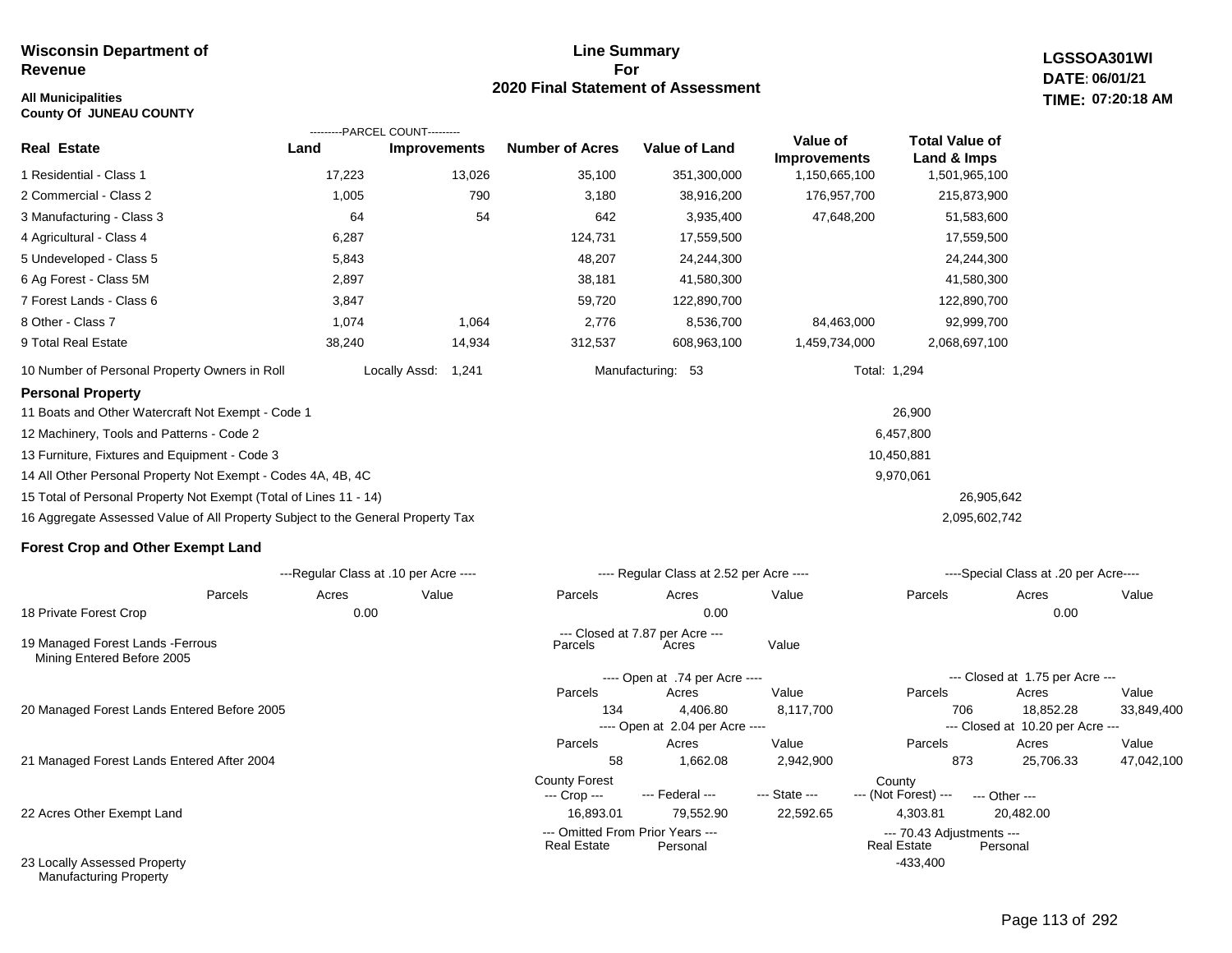#### **Line Summary For 2020 Final Statement of Assessment**

## **All Towns**

| <b>County Of JUNEAU COUNTY</b> |  |  |
|--------------------------------|--|--|
|--------------------------------|--|--|

|                                                                                 |        | ---------PARCEL COUNT---------        |                                  |                                              |                                 |                                                             |                                       |                     |
|---------------------------------------------------------------------------------|--------|---------------------------------------|----------------------------------|----------------------------------------------|---------------------------------|-------------------------------------------------------------|---------------------------------------|---------------------|
| <b>Real Estate</b>                                                              | Land   | <b>Improvements</b>                   | <b>Number of Acres</b>           | <b>Value of Land</b>                         | Value of<br><b>Improvements</b> | <b>Total Value of</b><br>Land & Imps                        |                                       |                     |
| 1 Residential - Class 1                                                         | 13,325 | 9,688                                 | 33,142                           | 316,318,800                                  | 921,460,900                     | 1,237,779,700                                               |                                       |                     |
| 2 Commercial - Class 2                                                          | 306    | 250                                   | 2,136                            | 16,790,000                                   | 59,342,900                      | 76,132,900                                                  |                                       |                     |
| 3 Manufacturing - Class 3                                                       | 10     | 6                                     | 240                              | 761,500                                      | 7,987,000                       | 8,748,500                                                   |                                       |                     |
| 4 Agricultural - Class 4                                                        | 6,154  |                                       | 123,153                          | 17,328,600                                   |                                 | 17,328,600                                                  |                                       |                     |
| 5 Undeveloped - Class 5                                                         | 5,674  |                                       | 47,100                           | 23,716,800                                   |                                 | 23,716,800                                                  |                                       |                     |
| 6 Ag Forest - Class 5M                                                          | 2,872  |                                       | 37,995                           | 41,325,300                                   |                                 | 41,325,300                                                  |                                       |                     |
| 7 Forest Lands - Class 6                                                        | 3,768  |                                       | 58,856                           | 120,821,700                                  |                                 | 120,821,700                                                 |                                       |                     |
| 8 Other - Class 7                                                               | 1,056  | 1,046                                 | 2,757                            | 8,443,700                                    | 83,939,600                      | 92,383,300                                                  |                                       |                     |
| 9 Total Real Estate                                                             | 33,165 | 10,990                                | 305,379                          | 545,506,400                                  | 1,072,730,400                   | 1,618,236,800                                               |                                       |                     |
| 10 Number of Personal Property Owners in Roll                                   |        | Locally Assd: 716                     |                                  | Manufacturing: 13                            | <b>Total: 729</b>               |                                                             |                                       |                     |
| <b>Personal Property</b>                                                        |        |                                       |                                  |                                              |                                 |                                                             |                                       |                     |
| 11 Boats and Other Watercraft Not Exempt - Code 1                               |        |                                       |                                  |                                              |                                 | 25,000                                                      |                                       |                     |
| 12 Machinery, Tools and Patterns - Code 2                                       |        |                                       |                                  |                                              |                                 | 3,245,200                                                   |                                       |                     |
| 13 Furniture, Fixtures and Equipment - Code 3                                   |        |                                       |                                  |                                              |                                 | 2,077,449                                                   |                                       |                     |
| 14 All Other Personal Property Not Exempt - Codes 4A, 4B, 4C                    |        |                                       |                                  |                                              |                                 | 6,844,955                                                   |                                       |                     |
| 15 Total of Personal Property Not Exempt (Total of Lines 11 - 14)               |        |                                       |                                  |                                              |                                 |                                                             | 12,192,604                            |                     |
| 16 Aggregate Assessed Value of All Property Subject to the General Property Tax |        |                                       |                                  |                                              |                                 |                                                             | 1,630,429,404                         |                     |
| <b>Forest Crop and Other Exempt Land</b>                                        |        |                                       |                                  |                                              |                                 |                                                             |                                       |                     |
|                                                                                 |        | ---Regular Class at .10 per Acre ---- |                                  | ---- Regular Class at 2.52 per Acre ----     |                                 |                                                             | ----Special Class at .20 per Acre---- |                     |
| Parcels                                                                         | Acres  | Value                                 | Parcels                          | Acres                                        | Value                           | Parcels                                                     | Acres                                 | Value               |
| 18 Private Forest Crop                                                          |        | 0.00                                  |                                  | 0.00                                         |                                 |                                                             | 0.00                                  |                     |
| 19 Managed Forest Lands - Ferrous<br>Mining Entered Before 2005                 |        |                                       | $-$ -Closed at $7.87$<br>Parcels | per Acre ---<br>Acres                        | Value                           |                                                             |                                       |                     |
|                                                                                 |        |                                       |                                  | ---- Open at .74 per Acre ----               |                                 |                                                             | --- Closed at 1.75 per Acre ---       |                     |
|                                                                                 |        |                                       | Parcels                          | Acres                                        | Value                           | Parcels                                                     | Acres                                 | Value               |
| 20 Managed Forest Lands Entered Before 2005                                     |        |                                       | 134                              | 4,406.80                                     | 8,117,700                       | 706                                                         | 18,852.28                             | 33,849,400          |
|                                                                                 |        |                                       |                                  | ---- Open at 2.04 per Acre ----              |                                 |                                                             | --- Closed at 10.20 per Acre ---      |                     |
| 21 Managed Forest Lands Entered After 2004                                      |        |                                       | Parcels<br>58                    | Acres<br>1,662.08                            | Value<br>2,942,900              | Parcels<br>867                                              | Acres<br>25,573.33                    | Value<br>46,711,100 |
|                                                                                 |        |                                       | <b>County Forest</b>             |                                              |                                 | County                                                      |                                       |                     |
|                                                                                 |        |                                       | --- Crop ---                     | --- Federal ---                              | --- State ---                   | --- (Not Forest) ---                                        | --- Other ---                         |                     |
| 22 Acres Other Exempt Land                                                      |        |                                       | 16,893.01                        | 79,551.89                                    | 22,086.60                       | 4,135.18                                                    | 18,087.33                             |                     |
|                                                                                 |        |                                       | <b>Real Estate</b>               | --- Omitted From Prior Years ---<br>Personal |                                 | --- 70.43 Adjustments ---<br><b>Real Estate</b><br>Personal |                                       |                     |
| 23 Locally Assessed Property<br><b>Manufacturing Property</b>                   |        |                                       |                                  |                                              |                                 | $-294,600$                                                  |                                       |                     |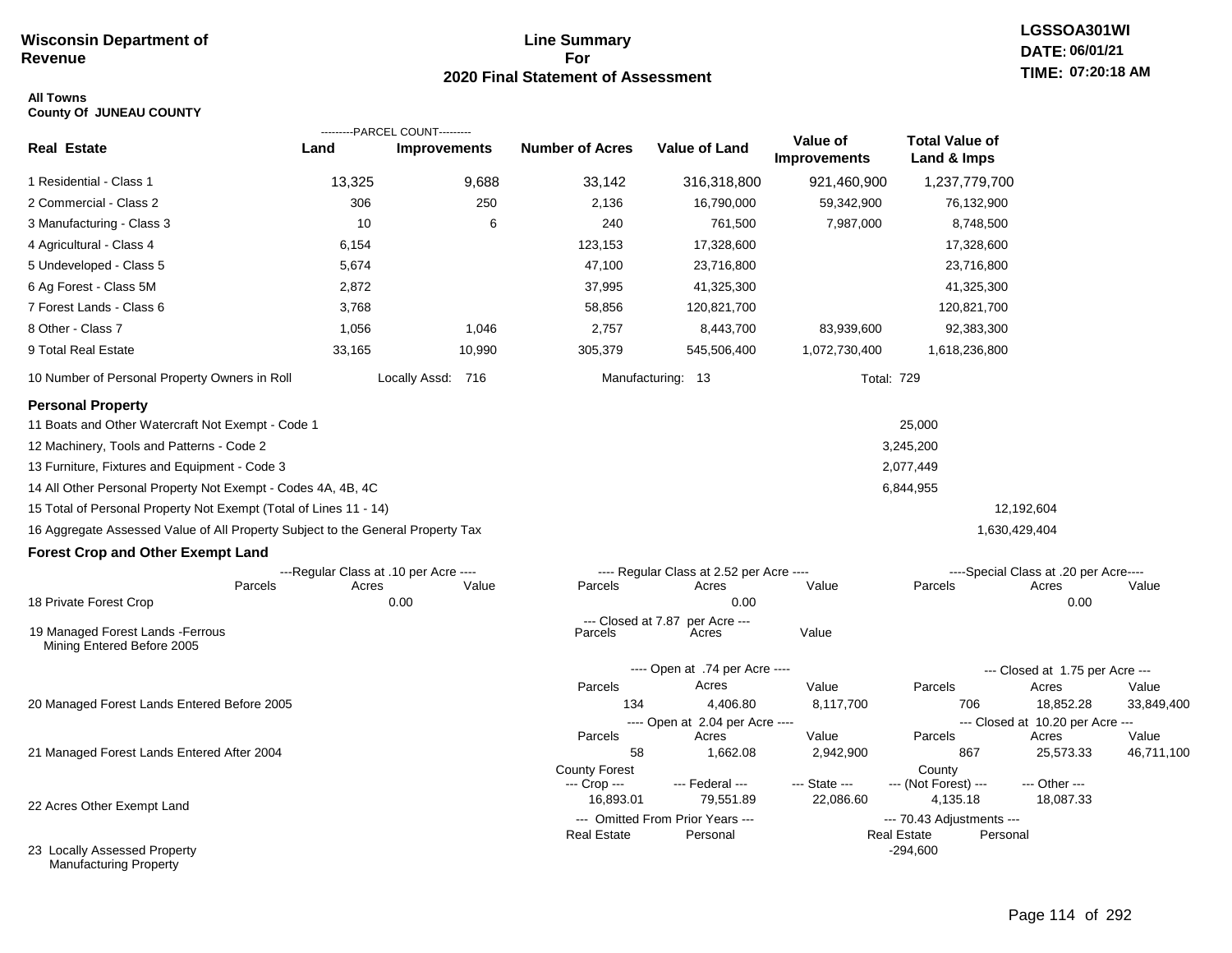#### **Line Summary For 2020 Final Statement of Assessment**

| <b>All Villages</b><br><b>County Of JUNEAU COUNTY</b>                           |                                       | ---------PARCEL COUNT--------- | 2020 Final Statement of Assessment                     |                                          |                                                 |                                |                                       |               | TIME: 07:20:18 |
|---------------------------------------------------------------------------------|---------------------------------------|--------------------------------|--------------------------------------------------------|------------------------------------------|-------------------------------------------------|--------------------------------|---------------------------------------|---------------|----------------|
| <b>Real Estate</b>                                                              | Land                                  | <b>Improvements</b>            | <b>Number of Acres</b>                                 | <b>Value of Land</b>                     | Value of<br><b>Improvements</b>                 |                                | <b>Total Value of</b><br>Land & Imps  |               |                |
| 1 Residential - Class 1                                                         | 1,478                                 | 1,171                          | 972                                                    | 10,701,200                               |                                                 | 79,418,100                     | 90,119,300                            |               |                |
| 2 Commercial - Class 2                                                          | 244                                   | 200                            | 364                                                    | 3,766,600                                |                                                 | 21,444,000                     | 25,210,600                            |               |                |
| 3 Manufacturing - Class 3                                                       | 19                                    | 16                             | 188                                                    | 830,700                                  |                                                 | 9,068,500                      | 9,899,200                             |               |                |
| 4 Agricultural - Class 4                                                        | 59                                    |                                | 586                                                    | 91,400                                   |                                                 |                                | 91,400                                |               |                |
| 5 Undeveloped - Class 5                                                         | 82                                    |                                | 712                                                    | 246,000                                  |                                                 |                                | 246,000                               |               |                |
| 6 Ag Forest - Class 5M                                                          | 6                                     |                                | 36                                                     | 45,000                                   |                                                 |                                | 45,000                                |               |                |
| 7 Forest Lands - Class 6                                                        | 54                                    |                                | 659                                                    | 1,436,600                                |                                                 |                                | 1,436,600                             |               |                |
| 8 Other - Class 7                                                               | 12                                    | 12                             | 11                                                     | 51,500                                   |                                                 | 400,900                        | 452,400                               |               |                |
| 9 Total Real Estate                                                             | 1,954                                 | 1,399                          | 3,528                                                  | 17,169,000                               |                                                 | 110,331,500                    | 127,500,500                           |               |                |
| 10 Number of Personal Property Owners in Roll                                   |                                       | Locally Assd: 176              |                                                        | Manufacturing: 13                        |                                                 | <b>Total: 189</b>              |                                       |               |                |
| <b>Personal Property</b>                                                        |                                       |                                |                                                        |                                          |                                                 |                                |                                       |               |                |
| 11 Boats and Other Watercraft Not Exempt - Code 1                               |                                       |                                |                                                        |                                          |                                                 |                                | 1,900                                 |               |                |
| 12 Machinery, Tools and Patterns - Code 2                                       |                                       |                                |                                                        |                                          |                                                 | 1,455,400                      |                                       |               |                |
| 13 Furniture, Fixtures and Equipment - Code 3                                   |                                       |                                |                                                        |                                          |                                                 | 1,258,432                      |                                       |               |                |
| 14 All Other Personal Property Not Exempt - Codes 4A, 4B, 4C                    |                                       |                                |                                                        |                                          |                                                 | 1,538,506                      |                                       |               |                |
| 15 Total of Personal Property Not Exempt (Total of Lines 11 - 14)               |                                       |                                |                                                        |                                          |                                                 |                                |                                       | 4,254,238     |                |
| 16 Aggregate Assessed Value of All Property Subject to the General Property Tax |                                       |                                |                                                        |                                          |                                                 |                                |                                       | 131,754,738   |                |
| <b>Forest Crop and Other Exempt Land</b>                                        |                                       |                                |                                                        |                                          |                                                 |                                |                                       |               |                |
|                                                                                 | ---Regular Class at .10 per Acre ---- |                                |                                                        | ---- Regular Class at 2.52 per Acre ---- |                                                 |                                | ----Special Class at .20 per Acre---- |               |                |
| Parcels                                                                         | Acres                                 | Value                          | Parcels                                                | Acres<br>0.00                            | Value                                           | Parcels                        | Acres                                 |               | Value          |
| 18 Private Forest Crop                                                          | 0.00                                  |                                | --- Closed at 7.87 per Acre ---                        |                                          |                                                 |                                |                                       |               |                |
| 19 Managed Forest Lands-Ferrous<br>Mining Entered Before 2005                   |                                       |                                | Parcels                                                | Acres                                    | Value                                           |                                |                                       |               |                |
|                                                                                 |                                       |                                |                                                        | ---- Open at .74 per Acre ----           |                                                 |                                | --- Closed at 1.75 per Acre ---       |               |                |
|                                                                                 |                                       |                                | Parcels                                                | Acres                                    | Value                                           | Parcels                        | Acres                                 |               | Value          |
| 20 Managed Forest Lands Entered Before 2005                                     |                                       |                                |                                                        | 0.00<br>---- Open at 2.04 per Acre ----  |                                                 |                                | --- Closed at 10.20 per Acre ---      | 0.00          |                |
|                                                                                 |                                       |                                | Parcels                                                | Acres                                    | Value                                           | Parcels                        | Acres                                 |               | Value          |
| 21 Managed Forest Lands Entered After 2004                                      |                                       |                                |                                                        | 0.00                                     |                                                 |                                | 5                                     | 128.00        | 326,000        |
|                                                                                 |                                       |                                | <b>County Forest</b><br>--- Crop ---                   | --- Federal ---                          | --- State ---                                   | County<br>--- (Not Forest) --- |                                       | --- Other --- |                |
| 22 Acres Other Exempt Land                                                      |                                       |                                | 0.00                                                   | 0.00                                     | 138.17                                          |                                | 42.81                                 | 815.72        |                |
|                                                                                 |                                       |                                | --- Omitted From Prior Years ---<br><b>Real Estate</b> | Personal                                 | --- 70.43 Adjustments ---<br><b>Real Estate</b> | Personal                       |                                       |               |                |

23 Locally Assessed Property Manufacturing Property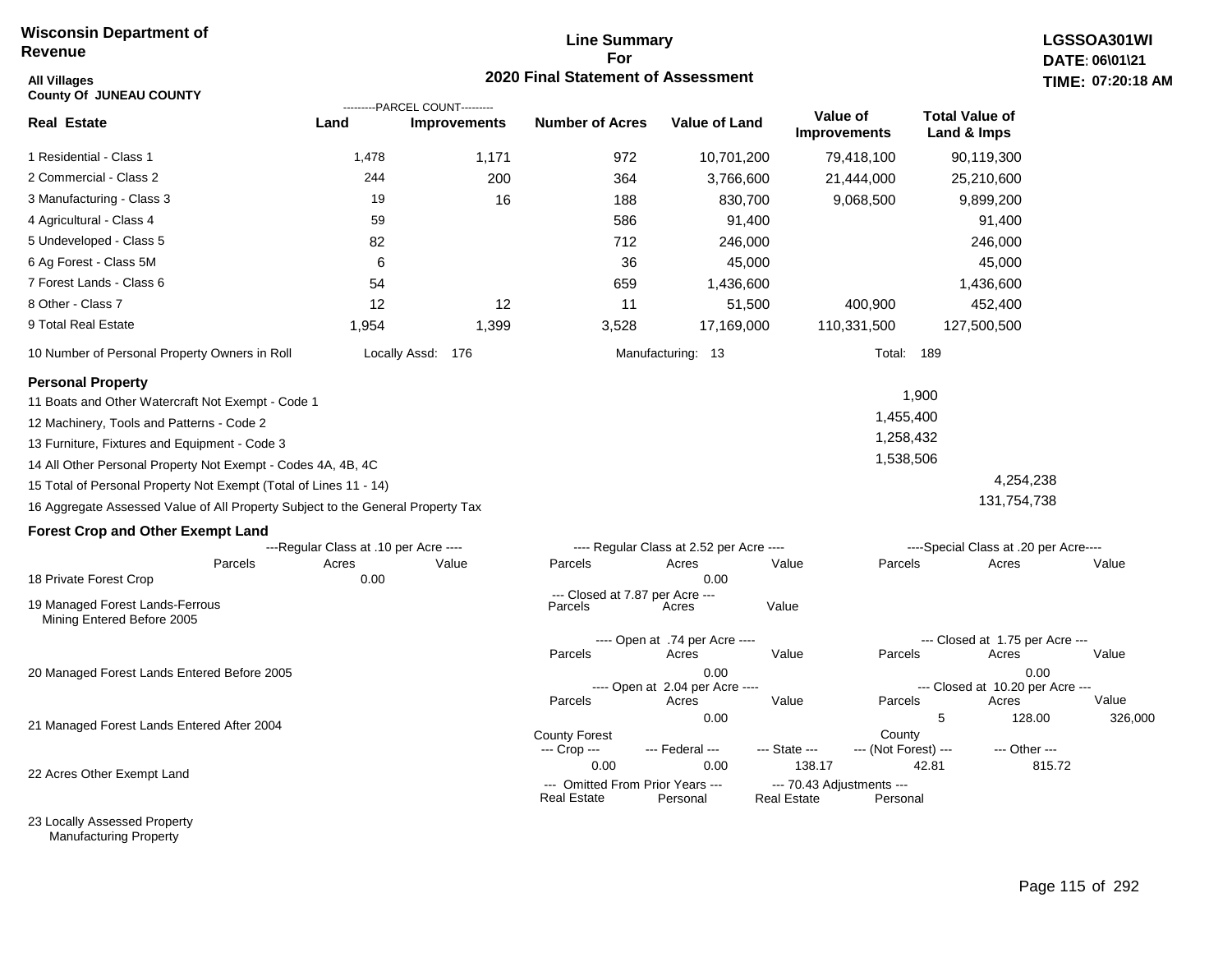#### **Line Summary For 2020 Final Statement of Assessment Wisconsin Department of Revenue All Cities County Of JUNEAU COUNTY LGSSOA301WI DATE: 06/01/21 TIME: 07:20:18 AM Real Estate** 1 Residential - Class 1 2 Commercial - Class 2 3 Manufacturing - Class 3 4 Agricultural - Class 4 5 Undeveloped - Class 5 6 Ag Forest - Class 5M 7 Forest Lands - Class 6 8 Other - Class 7 9 Total Real Estate 10 Number of Personal Property Owners in Roll 2,420 2,167 986 24,280,000 149,786,100 174,066,100 **Land Improvements Number of Acres Value of Land Value of Improvements Total Value of Land & Imps** 455 35 74 87 19 25 6 3,121 340 32 6 2,545 680 214 992 395 150 205 8 3,630 18,359,600 2,343,200 139,500 281,500 210,000 632,400 41,500 46,287,700 96,170,800 30,592,700 122,500 276,672,100 114,530,400 32,935,900 139,500 281,500 210,000 632,400 164,000 322,959,800 Locally Assd: 349 Manufacturing: 27 Total: 376 **Personal Property** 11 Boats and Other Watercraft Not Exempt - Code 1 12 Machinery, Tools and Patterns - Code 2 13 Furniture, Fixtures and Equipment - Code 3 14 All Other Personal Property Not Exempt - Codes 4A, 4B, 4C 15 Total of Personal Property Not Exempt (Total of Lines 11 - 14) 16 Aggregate Assessed Value of All Property Subject to the General Property Tax 1,757,200 7,115,000 1,586,600 10,458,800 333,418,600 **Forest Crop and Other Exempt Land** ---Regular Class at .10 per Acre ---- ---- Regular Class at 2.52 per Acre ---- ----Special Class at .20 per Acre---- 18 Private Forest Crop 20 Managed Forest Lands Entered Before 2005 21 Managed Forest Lands Entered After 2004 Parcels 0.00 0.00 Acres Value Parcels Acres Value Parcels Acres Value ---- Open at .74 per Acre<br>Acres Parcels 0.00 0.00 Acres Value Parcels Acres Value --- Closed at 1.75 per Acre --- ---- Open at 2.04 per Acre ---<br>Acres Value Parcels Parcels Acres Acres Parcels 0.00 1 5.00 5,000 Acres **Value Parcels Acres Value** ---------PARCEL COUNT--------- 19 Managed Forest Lands-Ferrous Mining Entered Before 2005 --- Closed at 7.87 per Acre ---<br>rcels Acres Parcels **Acres** Value

County Forest County County --- Crop --- 0.00 1.01 367.88 125.82 1,578.95 --- Federal --- - --- State --- --- (Not Forest) --- --- Other ------ Omitted From Prior Years ---<br>Real Estate Personal Personal Real Estate Personal -138,800 **Real Estate** 

23 Locally Assessed Property Manufacturing Property

22 Acres Other Exempt Land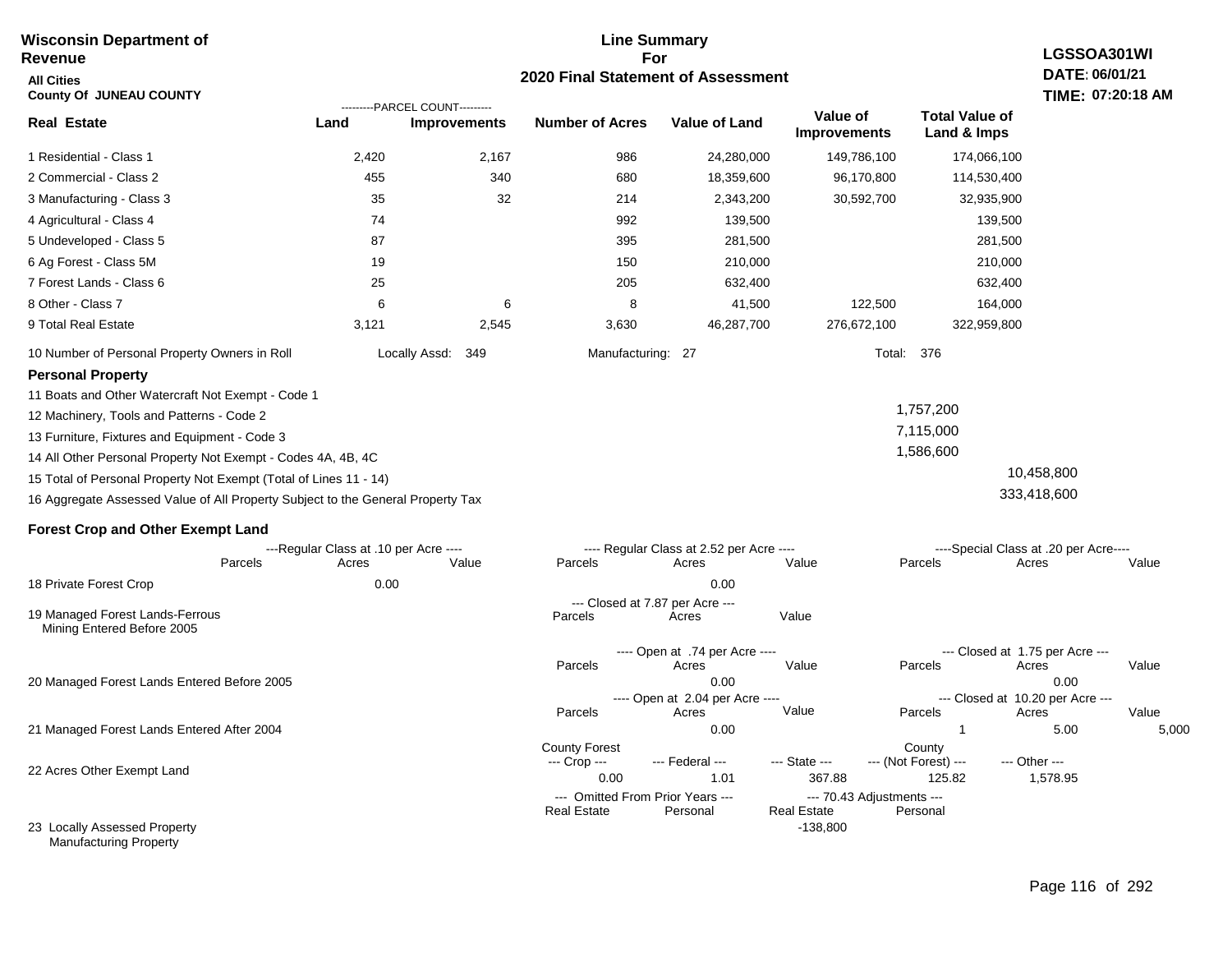## **All Municipalities TIME:**

**County Of KENOSHA COUNTY**

#### **Line Summary For 2020 Final Statement of Assessment**

**LGSSOA301WI DATE: 06/01/21 07:20:18 AM**

|                                                                                 |        | ---------PARCEL COUNT---------        |        |                                      |                                          |                                 |                                      |                                           |           |
|---------------------------------------------------------------------------------|--------|---------------------------------------|--------|--------------------------------------|------------------------------------------|---------------------------------|--------------------------------------|-------------------------------------------|-----------|
| <b>Real Estate</b>                                                              | Land   | <b>Improvements</b>                   |        | <b>Number of Acres</b>               | <b>Value of Land</b>                     | Value of<br><b>Improvements</b> | <b>Total Value of</b><br>Land & Imps |                                           |           |
| 1 Residential - Class 1                                                         | 57,835 |                                       | 53,382 | 33,970                               | 3,021,358,500                            | 7,838,250,000                   | 10,859,608,500                       |                                           |           |
| 2 Commercial - Class 2                                                          | 3,767  |                                       | 2,910  | 11,465                               | 965,541,400                              | 3,477,689,000                   | 4,443,230,400                        |                                           |           |
| 3 Manufacturing - Class 3                                                       | 164    |                                       | 152    | 1,052                                | 88,407,500                               | 317,046,500                     | 405,454,000                          |                                           |           |
| 4 Agricultural - Class 4                                                        | 3,167  |                                       |        | 74,311                               | 18,784,500                               |                                 | 18,784,500                           |                                           |           |
| 5 Undeveloped - Class 5                                                         | 1,788  |                                       |        | 13,286                               | 16,536,200                               |                                 | 16,536,200                           |                                           |           |
| 6 Ag Forest - Class 5M                                                          | 462    |                                       |        | 4,282                                | 17,913,600                               |                                 | 17,913,600                           |                                           |           |
| 7 Forest Lands - Class 6                                                        | 70     |                                       |        | 796                                  | 5,429,800                                |                                 | 5,429,800                            |                                           |           |
| 8 Other - Class 7                                                               | 438    |                                       | 436    | 1,384                                | 35,630,300                               | 72,430,200                      | 108,060,500                          |                                           |           |
| 9 Total Real Estate                                                             | 67,691 | 56,880                                |        | 140,546                              | 4,169,601,800                            | 11,705,415,700                  | 15,875,017,500                       |                                           |           |
| 10 Number of Personal Property Owners in Roll                                   |        | Locally Assd:<br>3,716                |        |                                      | Manufacturing: 167                       |                                 | Total: 3,883                         |                                           |           |
| <b>Personal Property</b>                                                        |        |                                       |        |                                      |                                          |                                 |                                      |                                           |           |
| 11 Boats and Other Watercraft Not Exempt - Code 1                               |        |                                       |        |                                      |                                          |                                 | 35,700                               |                                           |           |
| 12 Machinery, Tools and Patterns - Code 2                                       |        |                                       |        |                                      |                                          |                                 | 18,203,900                           |                                           |           |
| 13 Furniture, Fixtures and Equipment - Code 3                                   |        |                                       |        |                                      |                                          |                                 | 115,670,100                          |                                           |           |
| 14 All Other Personal Property Not Exempt - Codes 4A, 4B, 4C                    |        |                                       |        |                                      |                                          |                                 | 73,802,600                           |                                           |           |
| 15 Total of Personal Property Not Exempt (Total of Lines 11 - 14)               |        |                                       |        |                                      |                                          |                                 | 207,712,300                          |                                           |           |
| 16 Aggregate Assessed Value of All Property Subject to the General Property Tax |        |                                       |        |                                      |                                          |                                 | 16,082,729,800                       |                                           |           |
| <b>Forest Crop and Other Exempt Land</b>                                        |        |                                       |        |                                      |                                          |                                 |                                      |                                           |           |
|                                                                                 |        | ---Regular Class at .10 per Acre ---- |        |                                      | ---- Regular Class at 2.52 per Acre ---- |                                 |                                      | ----Special Class at .20 per Acre----     |           |
| Parcels                                                                         | Acres  | Value                                 |        | Parcels                              | Acres                                    | Value                           | Parcels                              | Acres                                     | Value     |
| 18 Private Forest Crop                                                          | 0.00   |                                       |        |                                      | 0.00                                     |                                 |                                      | 0.00                                      |           |
| 19 Managed Forest Lands - Ferrous<br>Mining Entered Before 2005                 |        |                                       |        | Parcels                              | --- Closed at 7.87 per Acre ---<br>Acres | Value                           |                                      |                                           |           |
|                                                                                 |        |                                       |        |                                      | ---- Open at .74 per Acre ----           |                                 |                                      | --- Closed at 1.75 per Acre ---           |           |
|                                                                                 |        |                                       |        | Parcels                              | Acres                                    | Value                           | Parcels                              | Acres                                     | Value     |
| 20 Managed Forest Lands Entered Before 2005                                     |        |                                       |        |                                      | 0.00                                     |                                 | 13                                   | 309.70                                    | 2,243,300 |
|                                                                                 |        |                                       |        | Parcels                              | ---- Open at 2.04 per Acre ----<br>Acres | Value                           | Parcels                              | --- Closed at 10.20 per Acre ---<br>Acres | Value     |
| 21 Managed Forest Lands Entered After 2004                                      |        |                                       |        |                                      | 0.00                                     |                                 | 16                                   | 430.00                                    | 2,494,100 |
|                                                                                 |        |                                       |        | <b>County Forest</b><br>--- Crop --- | --- Federal ---                          | --- State ---                   | County<br>--- (Not Forest) ---       | --- Other ---                             |           |

22 Acres Other Exempt Land

23 Locally Assessed Property Manufacturing Property

0.00 51.63 2,620.31 1,171.25 5,673.92

--- Omitted From Prior Years --- --- 70.43 Adjustments ---

-20,045,500

**Real Estate** 

-4,297,700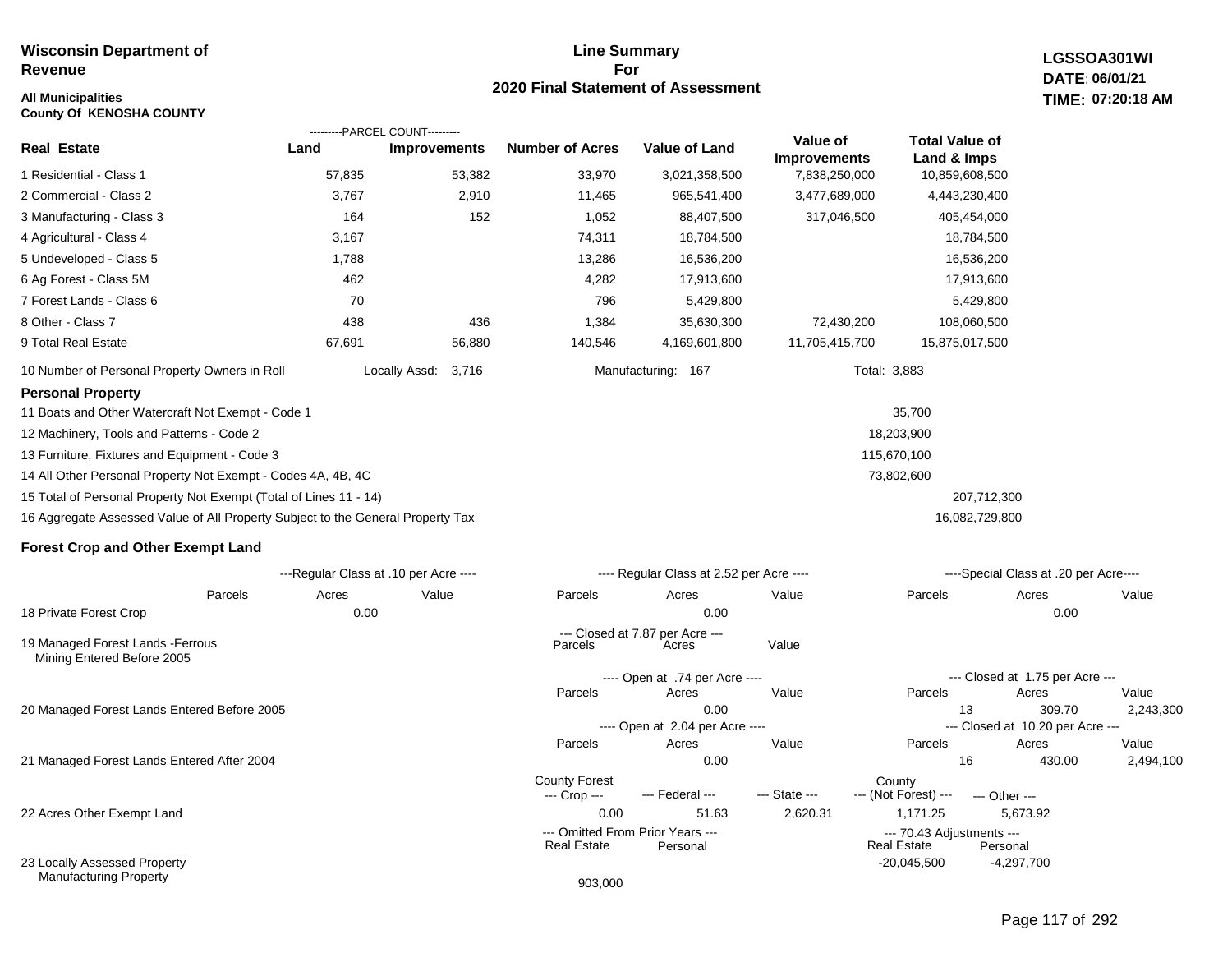#### **Line Summary For 2020 Final Statement of Assessment**

## **LGSSOA301WI DATE: 06/01/21 TIME: 07:20:18 AM**

#### **All Towns County Of KENOSHA COUNTY**

| <b>Real Estate</b><br><b>Number of Acres</b><br><b>Value of Land</b><br>Land<br><b>Improvements</b><br>Land & Imps<br><b>Improvements</b><br>4,823<br>4,276<br>9,517<br>1 Residential - Class 1<br>462,071,300<br>789,727,800<br>1,251,799,100<br>196<br>141<br>2 Commercial - Class 2<br>1,618<br>40,439,400<br>62,240,500<br>102,679,900<br>6<br>5<br>121<br>3 Manufacturing - Class 3<br>2,952,100<br>7,480,200<br>10,432,300<br>4 Agricultural - Class 4<br>1,419<br>39,646<br>10,072,600<br>10,072,600<br>747<br>5,242<br>5 Undeveloped - Class 5<br>5,753,700<br>5,753,700<br>253<br>6 Ag Forest - Class 5M<br>2,249<br>8,051,400<br>8,051,400<br>7 Forest Lands - Class 6<br>33<br>375<br>2,733,500<br>2,733,500<br>8 Other - Class 7<br>232<br>232<br>805<br>19,759,500<br>41,523,600<br>61,283,100<br>9 Total Real Estate<br>7,709<br>4,654<br>59,573<br>551,833,500<br>900,972,100<br>1,452,805,600<br>10 Number of Personal Property Owners in Roll<br>Locally Assd: 215<br>Manufacturing: 10<br><b>Total: 225</b><br><b>Personal Property</b><br>11 Boats and Other Watercraft Not Exempt - Code 1<br>4,000<br>12 Machinery, Tools and Patterns - Code 2<br>1,892,600<br>13 Furniture, Fixtures and Equipment - Code 3<br>2,169,700<br>1,420,500<br>14 All Other Personal Property Not Exempt - Codes 4A, 4B, 4C<br>15 Total of Personal Property Not Exempt (Total of Lines 11 - 14)<br>5,486,800<br>16 Aggregate Assessed Value of All Property Subject to the General Property Tax<br>1,458,292,400<br><b>Forest Crop and Other Exempt Land</b><br>---Regular Class at .10 per Acre ----<br>---- Regular Class at 2.52 per Acre ----<br>----Special Class at .20 per Acre----<br>Acres<br>Value<br>Parcels<br>Acres<br>Value<br>Parcels<br>Value<br>Parcels<br>Acres<br>0.00<br>18 Private Forest Crop<br>0.00<br>0.00<br>--- Closed at 7.87<br>per Acre ---<br>19 Managed Forest Lands - Ferrous<br>Value<br>Parcels<br>Acres<br>Mining Entered Before 2005<br>---- Open at .74 per Acre ----<br>--- Closed at 1.75 per Acre ---<br>Acres<br>Value<br>Parcels<br>Acres<br>Value<br>Parcels<br>20 Managed Forest Lands Entered Before 2005<br>0.00<br>232.70<br>10<br>---- Open at 2.04 per Acre ----<br>--- Closed at 10.20 per Acre ---<br>Parcels<br>Acres<br>Value<br>Parcels<br>Acres<br>Value<br>0.00<br>6<br>187.00<br>21 Managed Forest Lands Entered After 2004<br><b>County Forest</b><br>County<br>--- (Not Forest) ---<br>--- Crop ---<br>--- Federal ---<br>--- State ---<br>--- Other ---<br>299.73<br>0.00<br>48.15<br>491.75<br>374.40<br>22 Acres Other Exempt Land<br>--- Omitted From Prior Years ---<br>--- 70.43 Adjustments ---<br><b>Real Estate</b><br>Personal<br>Real Estate<br>Personal |                              | ---------PARCEL COUNT--------- |  |          |                       |                      |
|-----------------------------------------------------------------------------------------------------------------------------------------------------------------------------------------------------------------------------------------------------------------------------------------------------------------------------------------------------------------------------------------------------------------------------------------------------------------------------------------------------------------------------------------------------------------------------------------------------------------------------------------------------------------------------------------------------------------------------------------------------------------------------------------------------------------------------------------------------------------------------------------------------------------------------------------------------------------------------------------------------------------------------------------------------------------------------------------------------------------------------------------------------------------------------------------------------------------------------------------------------------------------------------------------------------------------------------------------------------------------------------------------------------------------------------------------------------------------------------------------------------------------------------------------------------------------------------------------------------------------------------------------------------------------------------------------------------------------------------------------------------------------------------------------------------------------------------------------------------------------------------------------------------------------------------------------------------------------------------------------------------------------------------------------------------------------------------------------------------------------------------------------------------------------------------------------------------------------------------------------------------------------------------------------------------------------------------------------------------------------------------------------------------------------------------------------------------------------------------------------------------------------------------------------------------------------------------------------------------------------------------------------------------------------------------------------------------------------------------|------------------------------|--------------------------------|--|----------|-----------------------|----------------------|
|                                                                                                                                                                                                                                                                                                                                                                                                                                                                                                                                                                                                                                                                                                                                                                                                                                                                                                                                                                                                                                                                                                                                                                                                                                                                                                                                                                                                                                                                                                                                                                                                                                                                                                                                                                                                                                                                                                                                                                                                                                                                                                                                                                                                                                                                                                                                                                                                                                                                                                                                                                                                                                                                                                                                   |                              |                                |  | Value of | <b>Total Value of</b> |                      |
|                                                                                                                                                                                                                                                                                                                                                                                                                                                                                                                                                                                                                                                                                                                                                                                                                                                                                                                                                                                                                                                                                                                                                                                                                                                                                                                                                                                                                                                                                                                                                                                                                                                                                                                                                                                                                                                                                                                                                                                                                                                                                                                                                                                                                                                                                                                                                                                                                                                                                                                                                                                                                                                                                                                                   |                              |                                |  |          |                       |                      |
|                                                                                                                                                                                                                                                                                                                                                                                                                                                                                                                                                                                                                                                                                                                                                                                                                                                                                                                                                                                                                                                                                                                                                                                                                                                                                                                                                                                                                                                                                                                                                                                                                                                                                                                                                                                                                                                                                                                                                                                                                                                                                                                                                                                                                                                                                                                                                                                                                                                                                                                                                                                                                                                                                                                                   |                              |                                |  |          |                       |                      |
|                                                                                                                                                                                                                                                                                                                                                                                                                                                                                                                                                                                                                                                                                                                                                                                                                                                                                                                                                                                                                                                                                                                                                                                                                                                                                                                                                                                                                                                                                                                                                                                                                                                                                                                                                                                                                                                                                                                                                                                                                                                                                                                                                                                                                                                                                                                                                                                                                                                                                                                                                                                                                                                                                                                                   |                              |                                |  |          |                       |                      |
|                                                                                                                                                                                                                                                                                                                                                                                                                                                                                                                                                                                                                                                                                                                                                                                                                                                                                                                                                                                                                                                                                                                                                                                                                                                                                                                                                                                                                                                                                                                                                                                                                                                                                                                                                                                                                                                                                                                                                                                                                                                                                                                                                                                                                                                                                                                                                                                                                                                                                                                                                                                                                                                                                                                                   |                              |                                |  |          |                       |                      |
|                                                                                                                                                                                                                                                                                                                                                                                                                                                                                                                                                                                                                                                                                                                                                                                                                                                                                                                                                                                                                                                                                                                                                                                                                                                                                                                                                                                                                                                                                                                                                                                                                                                                                                                                                                                                                                                                                                                                                                                                                                                                                                                                                                                                                                                                                                                                                                                                                                                                                                                                                                                                                                                                                                                                   |                              |                                |  |          |                       |                      |
|                                                                                                                                                                                                                                                                                                                                                                                                                                                                                                                                                                                                                                                                                                                                                                                                                                                                                                                                                                                                                                                                                                                                                                                                                                                                                                                                                                                                                                                                                                                                                                                                                                                                                                                                                                                                                                                                                                                                                                                                                                                                                                                                                                                                                                                                                                                                                                                                                                                                                                                                                                                                                                                                                                                                   |                              |                                |  |          |                       |                      |
|                                                                                                                                                                                                                                                                                                                                                                                                                                                                                                                                                                                                                                                                                                                                                                                                                                                                                                                                                                                                                                                                                                                                                                                                                                                                                                                                                                                                                                                                                                                                                                                                                                                                                                                                                                                                                                                                                                                                                                                                                                                                                                                                                                                                                                                                                                                                                                                                                                                                                                                                                                                                                                                                                                                                   |                              |                                |  |          |                       |                      |
|                                                                                                                                                                                                                                                                                                                                                                                                                                                                                                                                                                                                                                                                                                                                                                                                                                                                                                                                                                                                                                                                                                                                                                                                                                                                                                                                                                                                                                                                                                                                                                                                                                                                                                                                                                                                                                                                                                                                                                                                                                                                                                                                                                                                                                                                                                                                                                                                                                                                                                                                                                                                                                                                                                                                   |                              |                                |  |          |                       |                      |
|                                                                                                                                                                                                                                                                                                                                                                                                                                                                                                                                                                                                                                                                                                                                                                                                                                                                                                                                                                                                                                                                                                                                                                                                                                                                                                                                                                                                                                                                                                                                                                                                                                                                                                                                                                                                                                                                                                                                                                                                                                                                                                                                                                                                                                                                                                                                                                                                                                                                                                                                                                                                                                                                                                                                   |                              |                                |  |          |                       |                      |
|                                                                                                                                                                                                                                                                                                                                                                                                                                                                                                                                                                                                                                                                                                                                                                                                                                                                                                                                                                                                                                                                                                                                                                                                                                                                                                                                                                                                                                                                                                                                                                                                                                                                                                                                                                                                                                                                                                                                                                                                                                                                                                                                                                                                                                                                                                                                                                                                                                                                                                                                                                                                                                                                                                                                   |                              |                                |  |          |                       |                      |
|                                                                                                                                                                                                                                                                                                                                                                                                                                                                                                                                                                                                                                                                                                                                                                                                                                                                                                                                                                                                                                                                                                                                                                                                                                                                                                                                                                                                                                                                                                                                                                                                                                                                                                                                                                                                                                                                                                                                                                                                                                                                                                                                                                                                                                                                                                                                                                                                                                                                                                                                                                                                                                                                                                                                   |                              |                                |  |          |                       |                      |
|                                                                                                                                                                                                                                                                                                                                                                                                                                                                                                                                                                                                                                                                                                                                                                                                                                                                                                                                                                                                                                                                                                                                                                                                                                                                                                                                                                                                                                                                                                                                                                                                                                                                                                                                                                                                                                                                                                                                                                                                                                                                                                                                                                                                                                                                                                                                                                                                                                                                                                                                                                                                                                                                                                                                   |                              |                                |  |          |                       | 1,683,300<br>919,300 |
| Manufacturing Property                                                                                                                                                                                                                                                                                                                                                                                                                                                                                                                                                                                                                                                                                                                                                                                                                                                                                                                                                                                                                                                                                                                                                                                                                                                                                                                                                                                                                                                                                                                                                                                                                                                                                                                                                                                                                                                                                                                                                                                                                                                                                                                                                                                                                                                                                                                                                                                                                                                                                                                                                                                                                                                                                                            | 23 Locally Assessed Property |                                |  |          | $-31,000$             |                      |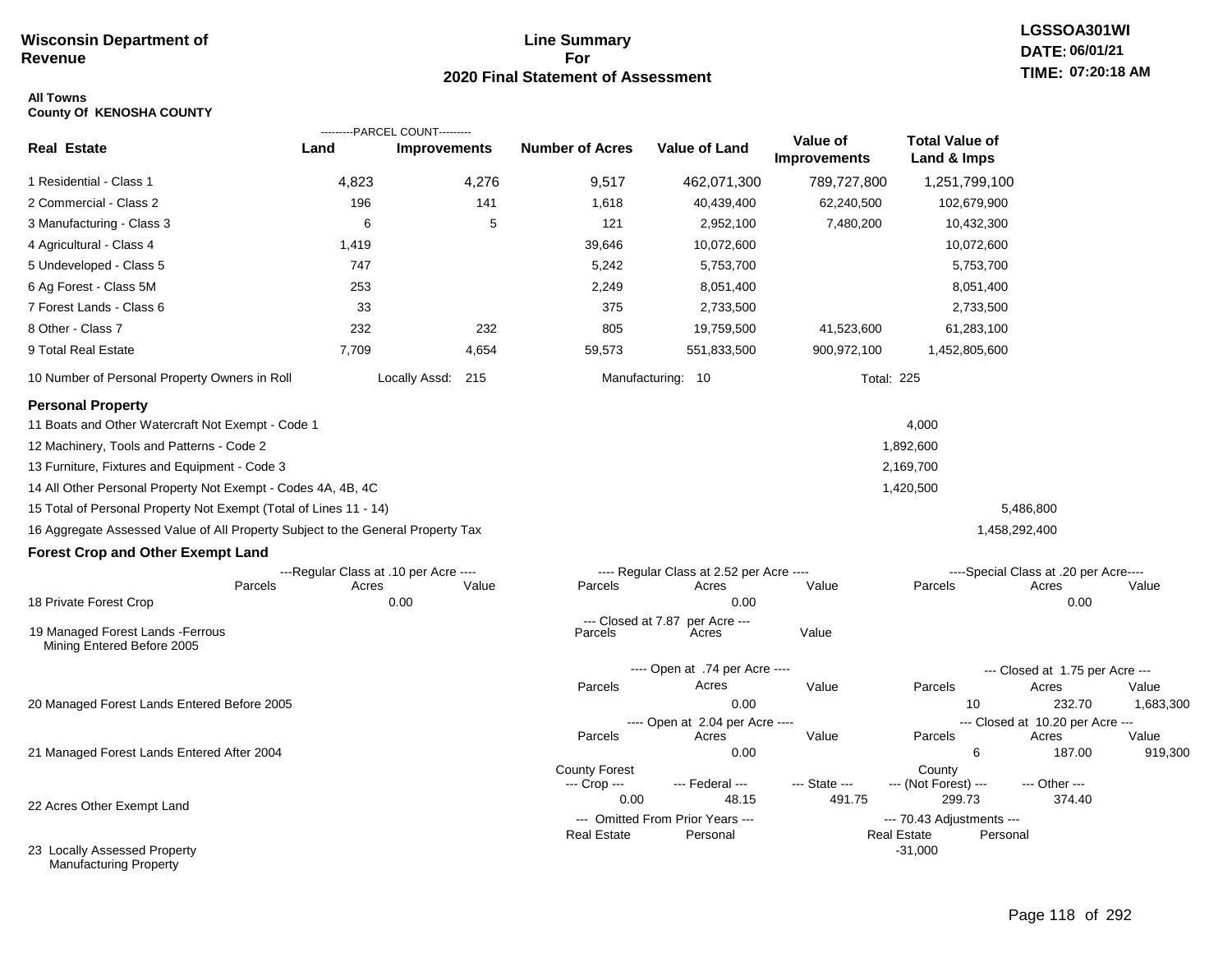## **Line Summary For 2020 Final Statement of Assessment All Villages TIME:**

| <b>County Of KENOSHA COUNTY</b>                                                 |                                       | ---------PARCEL COUNT--------- |                                                        |                                          |                                                 |                                |                                      |                                           |                    |
|---------------------------------------------------------------------------------|---------------------------------------|--------------------------------|--------------------------------------------------------|------------------------------------------|-------------------------------------------------|--------------------------------|--------------------------------------|-------------------------------------------|--------------------|
| <b>Real Estate</b>                                                              | Land                                  | <b>Improvements</b>            | <b>Number of Acres</b>                                 | <b>Value of Land</b>                     | Value of<br><b>Improvements</b>                 |                                | <b>Total Value of</b><br>Land & Imps |                                           |                    |
| 1 Residential - Class 1                                                         | 24,453                                | 21,182                         | 19,252                                                 | 1,655,292,600                            | 3,733,962,900                                   |                                |                                      | 5,389,255,500                             |                    |
| 2 Commercial - Class 2                                                          | 1,131                                 | 830                            | 5,523                                                  | 481,116,100                              | 1,689,722,300                                   |                                |                                      | 2,170,838,400                             |                    |
| 3 Manufacturing - Class 3                                                       | 65                                    | 57                             | 544                                                    | 53,918,900                               |                                                 | 190,865,600                    |                                      | 244,784,500                               |                    |
| 4 Agricultural - Class 4                                                        | 1,685                                 |                                | 33,501                                                 | 8,389,700                                |                                                 |                                |                                      | 8,389,700                                 |                    |
| 5 Undeveloped - Class 5                                                         | 1,037                                 |                                | 8,002                                                  | 10,761,300                               |                                                 |                                |                                      | 10,761,300                                |                    |
| 6 Ag Forest - Class 5M                                                          | 209                                   |                                | 2,033                                                  | 9,862,200                                |                                                 |                                |                                      | 9,862,200                                 |                    |
| 7 Forest Lands - Class 6                                                        | 37                                    |                                | 421                                                    | 2,696,300                                |                                                 |                                |                                      | 2,696,300                                 |                    |
| 8 Other - Class 7                                                               | 200                                   | 198                            | 572                                                    | 15,627,800                               |                                                 | 30,568,400                     |                                      | 46,196,200                                |                    |
| 9 Total Real Estate                                                             | 28,817                                | 22,267                         | 69,848                                                 | 2,237,664,900                            | 5,645,119,200                                   |                                |                                      | 7,882,784,100                             |                    |
| 10 Number of Personal Property Owners in Roll                                   |                                       | Locally Assd:<br>1,389         |                                                        | Manufacturing: 60                        |                                                 |                                | Total: 1,449                         |                                           |                    |
| <b>Personal Property</b>                                                        |                                       |                                |                                                        |                                          |                                                 |                                |                                      |                                           |                    |
| 11 Boats and Other Watercraft Not Exempt - Code 1                               |                                       |                                |                                                        |                                          |                                                 |                                | 26,400                               |                                           |                    |
| 12 Machinery, Tools and Patterns - Code 2                                       |                                       |                                |                                                        |                                          |                                                 | 9,951,500                      |                                      |                                           |                    |
| 13 Furniture, Fixtures and Equipment - Code 3                                   |                                       |                                |                                                        |                                          |                                                 | 55,490,800                     |                                      |                                           |                    |
| 14 All Other Personal Property Not Exempt - Codes 4A, 4B, 4C                    |                                       |                                |                                                        |                                          |                                                 | 24,694,000                     |                                      |                                           |                    |
| 15 Total of Personal Property Not Exempt (Total of Lines 11 - 14)               |                                       |                                |                                                        |                                          |                                                 |                                |                                      | 90,162,700                                |                    |
| 16 Aggregate Assessed Value of All Property Subject to the General Property Tax |                                       |                                |                                                        |                                          |                                                 |                                |                                      | 7,972,946,800                             |                    |
| <b>Forest Crop and Other Exempt Land</b>                                        |                                       |                                |                                                        |                                          |                                                 |                                |                                      |                                           |                    |
|                                                                                 | ---Regular Class at .10 per Acre ---- |                                |                                                        | ---- Regular Class at 2.52 per Acre ---- |                                                 |                                |                                      | ----Special Class at .20 per Acre----     |                    |
| Parcels<br>18 Private Forest Crop                                               | Acres<br>0.00                         | Value                          | Parcels                                                | Acres<br>0.00                            | Value                                           | Parcels                        |                                      | Acres                                     | Value              |
|                                                                                 |                                       |                                | --- Closed at 7.87 per Acre ---                        |                                          |                                                 |                                |                                      |                                           |                    |
| 19 Managed Forest Lands-Ferrous<br>Mining Entered Before 2005                   |                                       |                                | Parcels                                                | Acres                                    | Value                                           |                                |                                      |                                           |                    |
|                                                                                 |                                       |                                |                                                        | ---- Open at .74 per Acre ----           |                                                 |                                |                                      | --- Closed at 1.75 per Acre ---           |                    |
|                                                                                 |                                       |                                | Parcels                                                | Acres                                    | Value                                           | Parcels                        |                                      | Acres                                     | Value              |
| 20 Managed Forest Lands Entered Before 2005                                     |                                       |                                |                                                        | 0.00<br>---- Open at 2.04 per Acre ----  |                                                 |                                | 3                                    | 77.00<br>--- Closed at 10.20 per Acre --- | 560,000            |
|                                                                                 |                                       |                                | Parcels                                                | Acres<br>0.00                            | Value                                           | Parcels                        | 10                                   | Acres<br>243.00                           | Value<br>1,574,800 |
| 21 Managed Forest Lands Entered After 2004                                      |                                       |                                | <b>County Forest</b><br>--- Crop ---                   | --- Federal ---                          | --- State ---                                   | County<br>--- (Not Forest) --- |                                      | --- Other ---                             |                    |
| 22 Acres Other Exempt Land                                                      |                                       |                                | 0.00                                                   | 3.48                                     | 2,128.56                                        |                                | 871.52                               | 5,299.52                                  |                    |
|                                                                                 |                                       |                                | --- Omitted From Prior Years ---<br><b>Real Estate</b> | Personal                                 | --- 70.43 Adjustments ---<br><b>Real Estate</b> | Personal                       |                                      |                                           |                    |
| 23 Locally Assessed Property<br><b>Manufacturing Property</b>                   |                                       |                                | 903,000                                                |                                          |                                                 |                                |                                      |                                           |                    |

1,574,800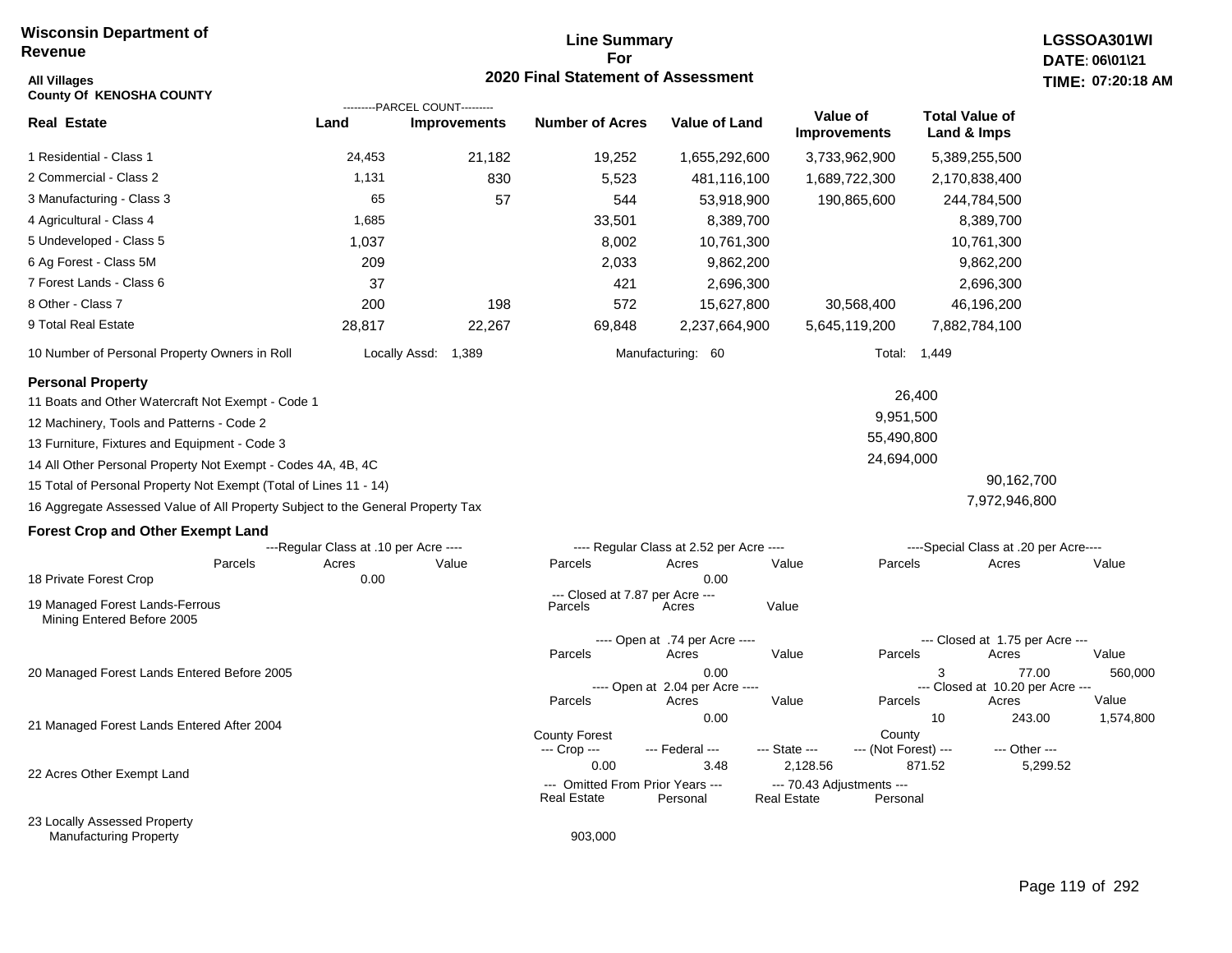| <b>Wisconsin Department of</b>                                                  |                                       |                                                       | <b>Line Summary</b>                        |                                          |                                 |                                            | LGSSOA301WI                           |
|---------------------------------------------------------------------------------|---------------------------------------|-------------------------------------------------------|--------------------------------------------|------------------------------------------|---------------------------------|--------------------------------------------|---------------------------------------|
| Revenue                                                                         |                                       |                                                       | For<br>2020 Final Statement of Assessment  |                                          |                                 |                                            | DATE: 06/01/21                        |
| <b>All Cities</b><br><b>County Of KENOSHA COUNTY</b>                            |                                       |                                                       |                                            |                                          |                                 |                                            | TIME: 07:20:18 AM                     |
| <b>Real Estate</b>                                                              | Land                                  | ---------PARCEL COUNT---------<br><b>Improvements</b> | <b>Number of Acres</b>                     | Value of Land                            | Value of<br><b>Improvements</b> | <b>Total Value of</b><br>Land & Imps       |                                       |
| 1 Residential - Class 1                                                         | 28,559                                | 27,924                                                | 5,201                                      | 903,994,600                              | 3,314,559,300                   | 4,218,553,900                              |                                       |
| 2 Commercial - Class 2                                                          | 2,440                                 | 1,939                                                 | 4,324                                      | 443,985,900                              | 1,725,726,200                   | 2,169,712,100                              |                                       |
| 3 Manufacturing - Class 3                                                       | 93                                    | 90                                                    | 387                                        | 31,536,500                               | 118,700,700                     | 150,237,200                                |                                       |
| 4 Agricultural - Class 4                                                        | 63                                    |                                                       | 1,164                                      | 322,200                                  |                                 | 322,200                                    |                                       |
| 5 Undeveloped - Class 5                                                         | 4                                     |                                                       | 42                                         | 21,200                                   |                                 | 21,200                                     |                                       |
| 6 Ag Forest - Class 5M                                                          |                                       |                                                       |                                            |                                          |                                 |                                            |                                       |
| 7 Forest Lands - Class 6                                                        |                                       |                                                       |                                            |                                          |                                 |                                            |                                       |
| 8 Other - Class 7                                                               | 6                                     | 6                                                     | $\overline{7}$                             | 243,000                                  | 338,200                         | 581,200                                    |                                       |
| 9 Total Real Estate                                                             | 31,165                                | 29,959                                                | 11,125                                     | 1,380,103,400                            | 5,159,324,400                   | 6,539,427,800                              |                                       |
| 10 Number of Personal Property Owners in Roll                                   |                                       | Locally Assd:<br>2,112                                | Manufacturing:                             | 97                                       | Total:                          | 2,209                                      |                                       |
| <b>Personal Property</b>                                                        |                                       |                                                       |                                            |                                          |                                 |                                            |                                       |
| 11 Boats and Other Watercraft Not Exempt - Code 1                               |                                       |                                                       |                                            |                                          |                                 | 5,300                                      |                                       |
| 12 Machinery, Tools and Patterns - Code 2                                       |                                       |                                                       |                                            |                                          |                                 | 6,359,800                                  |                                       |
| 13 Furniture, Fixtures and Equipment - Code 3                                   |                                       |                                                       |                                            |                                          |                                 | 58,009,600                                 |                                       |
| 14 All Other Personal Property Not Exempt - Codes 4A, 4B, 4C                    |                                       |                                                       |                                            |                                          |                                 | 47,688,100                                 |                                       |
| 15 Total of Personal Property Not Exempt (Total of Lines 11 - 14)               |                                       |                                                       |                                            |                                          |                                 |                                            | 112,062,800                           |
| 16 Aggregate Assessed Value of All Property Subject to the General Property Tax |                                       |                                                       |                                            |                                          |                                 |                                            | 6,651,490,600                         |
| <b>Forest Crop and Other Exempt Land</b>                                        |                                       |                                                       |                                            |                                          |                                 |                                            |                                       |
|                                                                                 | ---Regular Class at .10 per Acre ---- |                                                       |                                            | ---- Regular Class at 2.52 per Acre ---- |                                 |                                            | ----Special Class at .20 per Acre---- |
| Parcels                                                                         | Acres                                 | Value                                                 | Parcels                                    | Acres                                    | Value                           | Parcels                                    | Acres<br>Value                        |
| 18 Private Forest Crop                                                          | 0.00                                  |                                                       |                                            | 0.00                                     |                                 |                                            |                                       |
| 19 Managed Forest Lands-Ferrous<br>Mining Entered Before 2005                   |                                       |                                                       | --- Closed at 7.87 per Acre ---<br>Parcels | Acres                                    | Value                           |                                            |                                       |
|                                                                                 |                                       |                                                       | Parcels                                    | ---- Open at .74 per Acre ----<br>Acres  | Value                           | --- Closed at 1.75 per Acre ---<br>Parcels | Acres<br>Value                        |
| 20 Managed Forest Lands Entered Before 2005                                     |                                       |                                                       |                                            | 0.00                                     |                                 | --- Closed at 10.20 per Acre ---           | 0.00                                  |
|                                                                                 |                                       |                                                       | Parcels                                    | ---- Open at 2.04 per Acre ----<br>Acres | Value                           | Parcels                                    | Value<br>Acres                        |
| 21 Managed Forest Lands Entered After 2004                                      |                                       |                                                       |                                            | 0.00                                     |                                 |                                            | 0.00                                  |
|                                                                                 |                                       |                                                       | <b>County Forest</b>                       |                                          |                                 | County                                     |                                       |
| 22 Acres Other Exempt Land                                                      |                                       |                                                       | --- Crop ---<br>0.00                       | --- Federal ---<br>0.00                  | --- State ---<br>0.00           | --- (Not Forest) ---<br>0.00               | --- Other ---<br>0.00                 |
|                                                                                 |                                       |                                                       | --- Omitted From Prior Years ---           |                                          | --- 70.43 Adjustments ---       |                                            |                                       |
|                                                                                 |                                       |                                                       | <b>Real Estate</b>                         | Personal                                 | <b>Real Estate</b>              | Personal                                   |                                       |
| 23 Locally Assessed Property<br><b>Manufacturing Property</b>                   |                                       |                                                       |                                            |                                          | $-20,014,500$                   | $-4,297,700$                               |                                       |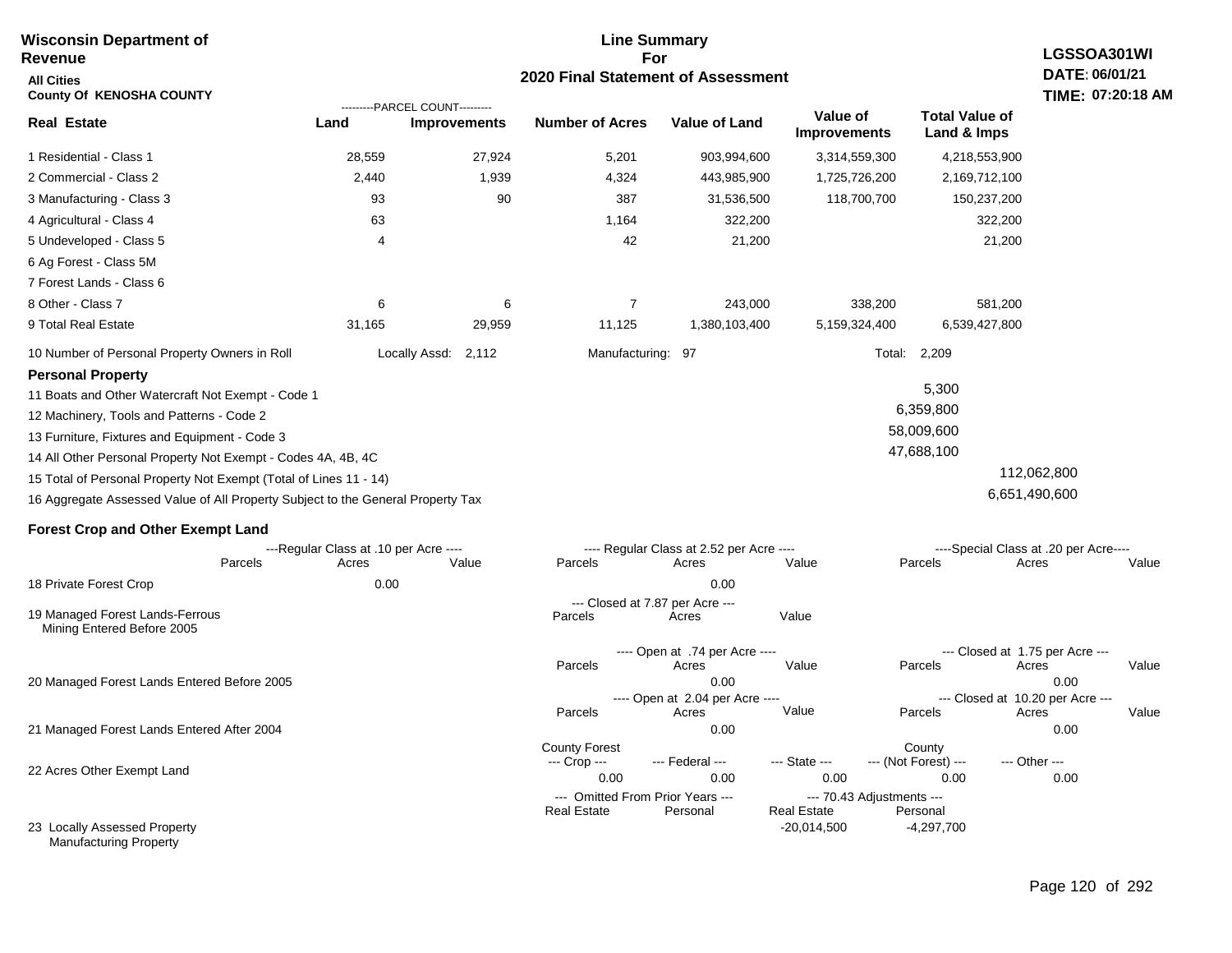#### **Line Summary For 2020 Final Statement of Assessment All Municipalities TIME:**

**LGSSOA301WI DATE: 06/01/21 07:20:18 AM**

| <b>County Of KEWAUNEE COUNTY</b>                                                |                                       |                      |                        |                                           |                     |                       |                                              |            |
|---------------------------------------------------------------------------------|---------------------------------------|----------------------|------------------------|-------------------------------------------|---------------------|-----------------------|----------------------------------------------|------------|
|                                                                                 | ---------PARCEL COUNT---------        |                      |                        |                                           | Value of            | <b>Total Value of</b> |                                              |            |
| <b>Real Estate</b>                                                              | Land                                  | <b>Improvements</b>  | <b>Number of Acres</b> | <b>Value of Land</b>                      | <b>Improvements</b> | Land & Imps           |                                              |            |
| 1 Residential - Class 1                                                         | 8,626                                 | 7,869                | 12,488                 | 209,818,300                               | 948,252,300         | 1,158,070,600         |                                              |            |
| 2 Commercial - Class 2                                                          | 804                                   | 640                  | 1,583                  | 28,318,000                                | 129,296,500         | 157,614,500           |                                              |            |
| 3 Manufacturing - Class 3                                                       | 42                                    | 39                   | 288                    | 2,256,600                                 | 35,369,000          | 37,625,600            |                                              |            |
| 4 Agricultural - Class 4                                                        | 6,229                                 |                      | 134,094                | 26,857,900                                |                     | 26,857,900            |                                              |            |
| 5 Undeveloped - Class 5                                                         | 4,486                                 |                      | 18,700                 | 18,568,700                                |                     | 18,568,700            |                                              |            |
| 6 Ag Forest - Class 5M                                                          | 2,022                                 |                      | 20,278                 | 28,262,300                                |                     | 28,262,300            |                                              |            |
| 7 Forest Lands - Class 6                                                        | 705                                   |                      | 10,163                 | 26,535,800                                |                     | 26,535,800            |                                              |            |
| 8 Other - Class 7                                                               | 1,096                                 | 1,079                | 2,907                  | 17,555,400                                | 183,432,400         | 200,987,800           |                                              |            |
| 9 Total Real Estate                                                             | 24,010                                | 9,627                | 200,501                | 358,173,000                               | 1,296,350,200       | 1,654,523,200         |                                              |            |
| 10 Number of Personal Property Owners in Roll                                   |                                       | Locally Assd:<br>832 |                        | Manufacturing: 41                         | <b>Total: 873</b>   |                       |                                              |            |
| <b>Personal Property</b>                                                        |                                       |                      |                        |                                           |                     |                       |                                              |            |
| 11 Boats and Other Watercraft Not Exempt - Code 1                               |                                       |                      |                        |                                           |                     | 300                   |                                              |            |
| 12 Machinery, Tools and Patterns - Code 2                                       |                                       |                      |                        |                                           |                     | 4,072,100             |                                              |            |
| 13 Furniture, Fixtures and Equipment - Code 3                                   |                                       |                      |                        |                                           |                     | 8,000,010             |                                              |            |
| 14 All Other Personal Property Not Exempt - Codes 4A, 4B, 4C                    |                                       |                      |                        |                                           |                     | 3,250,560             |                                              |            |
| 15 Total of Personal Property Not Exempt (Total of Lines 11 - 14)               |                                       |                      |                        |                                           |                     | 15,322,970            |                                              |            |
| 16 Aggregate Assessed Value of All Property Subject to the General Property Tax |                                       |                      |                        |                                           |                     | 1,669,846,170         |                                              |            |
| <b>Forest Crop and Other Exempt Land</b>                                        |                                       |                      |                        |                                           |                     |                       |                                              |            |
|                                                                                 | ---Regular Class at .10 per Acre ---- |                      |                        | ---- Regular Class at 2.52 per Acre ----  |                     |                       | ----Special Class at .20 per Acre----        |            |
| Parcels                                                                         | Acres                                 | Value                | Parcels                | Acres                                     | Value               | Parcels               | Acres                                        | Value      |
| 18 Private Forest Crop                                                          | 0.00                                  |                      | 1                      | 40.00                                     | 64,000              |                       | 0.00                                         |            |
| 19 Managed Forest Lands - Ferrous<br>Mining Entered Before 2005                 |                                       |                      | Parcels                | --- Closed at 7.87 per Acre ---<br>Acres  | Value               |                       |                                              |            |
|                                                                                 |                                       |                      |                        | ---- Open at .74 per Acre ----            |                     |                       | --- Closed at 1.75 per Acre ---              |            |
|                                                                                 |                                       |                      | Parcels                | Acres                                     | Value               | Parcels               | Acres                                        | Value      |
| 20 Managed Forest Lands Entered Before 2005                                     |                                       |                      | 9                      | 172.00<br>---- Open at 2.04 per Acre ---- | 334,500             | 203                   | 4,080.81<br>--- Closed at 10.20 per Acre --- | 10,308,700 |
|                                                                                 |                                       |                      | Parcels                | Acres                                     | Value               | Parcels               | Acres                                        | Value      |
| 21 Managed Forest Lands Entered After 2004                                      |                                       |                      | 2                      | 39.54                                     | 75,100              | 248                   | 5,873.48                                     | 14,282,800 |

22 Acres Other Exempt Land

23 Locally Assessed Property Manufacturing Property

Page 121 of 292

-1,300

--- (Not Forest) --- --- Other ---

Real Estate

0.00 0.00 3,483.81 1,120.55 1,751.19

County Forest County<br>--- Crop --- --- Federal --- --- State --- --- (Not Fore

32,100 -200

--- Omitted From Prior Years ---<br>Real Estate Personal Real Estate Personal Real Estate Personal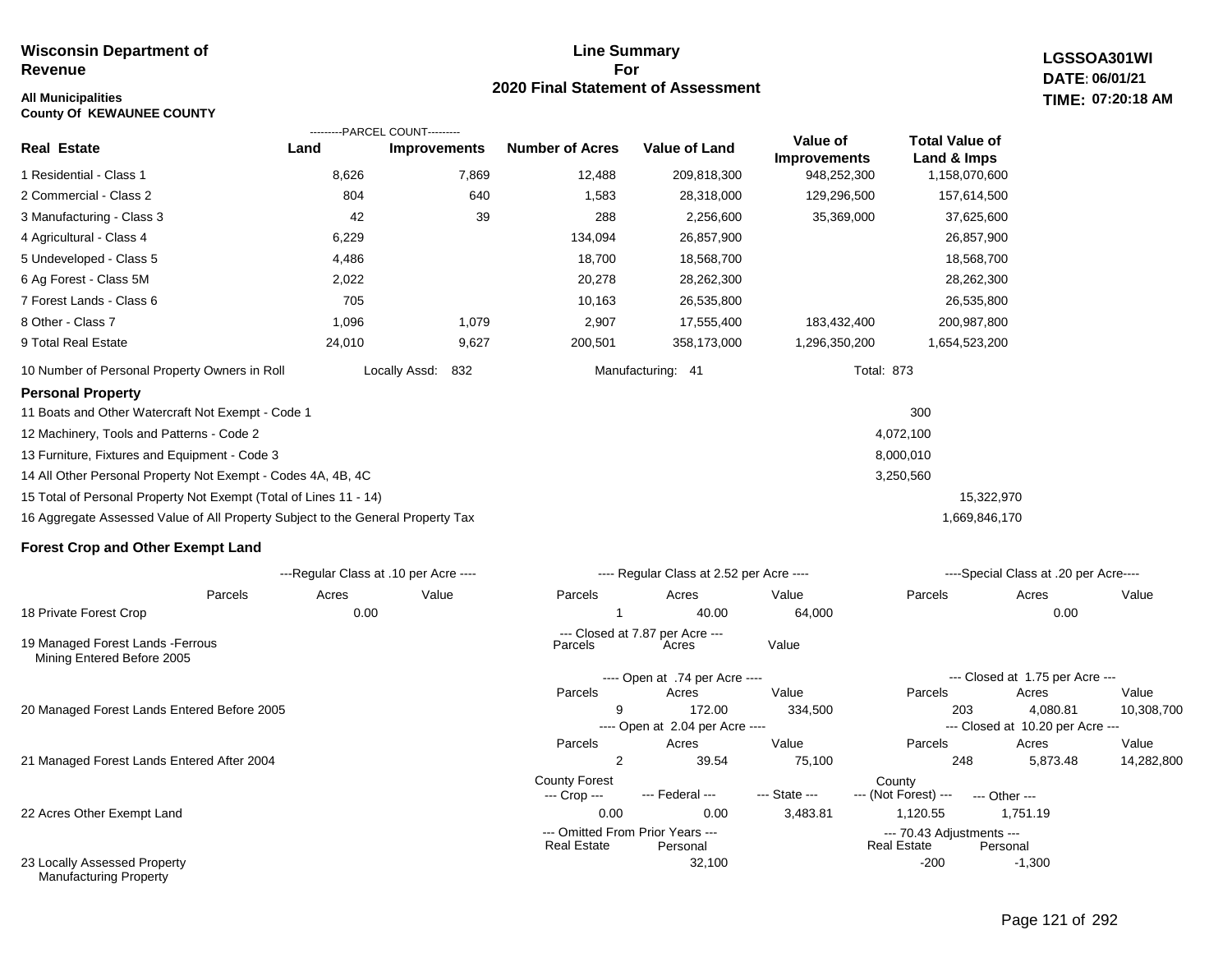#### **Line Summary For 2020 Final Statement of Assessment**

## **LGSSOA301WI DATE: 06/01/21 TIME: 07:20:18 AM**

#### **All Towns County Of KEWAUNEE COUNTY**

| <b>Real Estate</b>                                                              | Land                                  | ---------PARCEL COUNT---------<br><b>Improvements</b> |       | <b>Number of Acres</b>        | <b>Value of Land</b>                     | Value of            | <b>Total Value of</b>        |                                       |                     |
|---------------------------------------------------------------------------------|---------------------------------------|-------------------------------------------------------|-------|-------------------------------|------------------------------------------|---------------------|------------------------------|---------------------------------------|---------------------|
|                                                                                 |                                       |                                                       |       |                               |                                          | <b>Improvements</b> | Land & Imps                  |                                       |                     |
| 1 Residential - Class 1                                                         | 4,878                                 |                                                       | 4,446 | 11,508                        | 140,284,700                              | 625,974,600         | 766,259,300                  |                                       |                     |
| 2 Commercial - Class 2                                                          | 217                                   |                                                       | 161   | 902                           | 8,603,200                                | 31,456,300          | 40,059,500                   |                                       |                     |
| 3 Manufacturing - Class 3                                                       | 10                                    |                                                       | 10    | 120                           | 415,000                                  | 20,658,900          | 21,073,900                   |                                       |                     |
| 4 Agricultural - Class 4                                                        | 6,070                                 |                                                       |       | 132,966                       | 26,651,000                               |                     | 26,651,000                   |                                       |                     |
| 5 Undeveloped - Class 5                                                         | 4,438                                 |                                                       |       | 18,414                        | 18,423,600                               |                     | 18,423,600                   |                                       |                     |
| 6 Ag Forest - Class 5M                                                          | 2,011                                 |                                                       |       | 20,188                        | 28,161,300                               |                     | 28,161,300                   |                                       |                     |
| 7 Forest Lands - Class 6                                                        | 696                                   |                                                       |       | 10,119                        | 26,438,800                               |                     | 26,438,800                   |                                       |                     |
| 8 Other - Class 7                                                               | 1,084                                 |                                                       | 1,067 | 2,891                         | 17,464,900                               | 182,559,900         | 200,024,800                  |                                       |                     |
| 9 Total Real Estate                                                             | 19,404                                |                                                       | 5,684 | 197,108                       | 266,442,500                              | 860,649,700         | 1,127,092,200                |                                       |                     |
| 10 Number of Personal Property Owners in Roll                                   |                                       | Locally Assd: 373                                     |       |                               | Manufacturing: 19                        | <b>Total: 392</b>   |                              |                                       |                     |
| <b>Personal Property</b>                                                        |                                       |                                                       |       |                               |                                          |                     |                              |                                       |                     |
| 11 Boats and Other Watercraft Not Exempt - Code 1                               |                                       |                                                       |       |                               |                                          |                     |                              |                                       |                     |
| 12 Machinery, Tools and Patterns - Code 2                                       |                                       |                                                       |       |                               |                                          |                     | 2,127,200                    |                                       |                     |
| 13 Furniture, Fixtures and Equipment - Code 3                                   |                                       |                                                       |       |                               |                                          |                     | 1,089,013                    |                                       |                     |
| 14 All Other Personal Property Not Exempt - Codes 4A, 4B, 4C                    |                                       |                                                       |       |                               |                                          |                     | 2,104,757                    |                                       |                     |
| 15 Total of Personal Property Not Exempt (Total of Lines 11 - 14)               |                                       |                                                       |       |                               |                                          |                     |                              | 5,320,970                             |                     |
| 16 Aggregate Assessed Value of All Property Subject to the General Property Tax |                                       |                                                       |       |                               |                                          |                     |                              | 1,132,413,170                         |                     |
| <b>Forest Crop and Other Exempt Land</b>                                        |                                       |                                                       |       |                               |                                          |                     |                              |                                       |                     |
|                                                                                 | ---Regular Class at .10 per Acre ---- |                                                       |       |                               | ---- Regular Class at 2.52 per Acre ---- |                     |                              | ----Special Class at .20 per Acre---- |                     |
| Parcels                                                                         | Acres                                 |                                                       | Value | Parcels                       | Acres                                    | Value               | Parcels                      | Acres                                 | Value               |
| 18 Private Forest Crop                                                          |                                       | 0.00                                                  |       | -1                            | 40.00                                    | 64,000              |                              | 0.00                                  |                     |
| 19 Managed Forest Lands - Ferrous<br>Mining Entered Before 2005                 |                                       |                                                       |       | --- Closed at 7.87<br>Parcels | per Acre ---<br>Acres                    | Value               |                              |                                       |                     |
|                                                                                 |                                       |                                                       |       |                               | ---- Open at .74 per Acre ----           |                     |                              | $-$ -Closed at 1.75 per Acre $-$ --   |                     |
|                                                                                 |                                       |                                                       |       | Parcels                       | Acres                                    | Value               | Parcels                      | Acres                                 | Value               |
| 20 Managed Forest Lands Entered Before 2005                                     |                                       |                                                       |       | 9                             | 172.00                                   | 334,500             | 201                          | 4,052.81                              | 10,275,100          |
|                                                                                 |                                       |                                                       |       |                               | ---- Open at 2.04 per Acre ----          |                     |                              | --- Closed at 10.20 per Acre ---      |                     |
| 21 Managed Forest Lands Entered After 2004                                      |                                       |                                                       |       | Parcels<br>$\overline{2}$     | Acres<br>39.54                           | Value<br>75,100     | Parcels<br>248               | Acres<br>5,873.48                     | Value<br>14,282,800 |
|                                                                                 |                                       |                                                       |       | <b>County Forest</b>          |                                          |                     | County                       |                                       |                     |
|                                                                                 |                                       |                                                       |       | --- Crop ---                  | --- Federal ---                          | --- State ---       | --- (Not Forest) ---         | --- Other ---                         |                     |
| 22 Acres Other Exempt Land                                                      |                                       |                                                       |       | 0.00                          | 0.00                                     | 3,482.73            | 1,052.67                     | 1,290.57                              |                     |
|                                                                                 |                                       |                                                       |       |                               | --- Omitted From Prior Years ---         |                     | --- 70.43 Adjustments ---    |                                       |                     |
| 23 Locally Assessed Property<br>Manufacturing Property                          |                                       |                                                       |       | <b>Real Estate</b>            | Personal                                 |                     | <b>Real Estate</b><br>$-200$ | Personal                              |                     |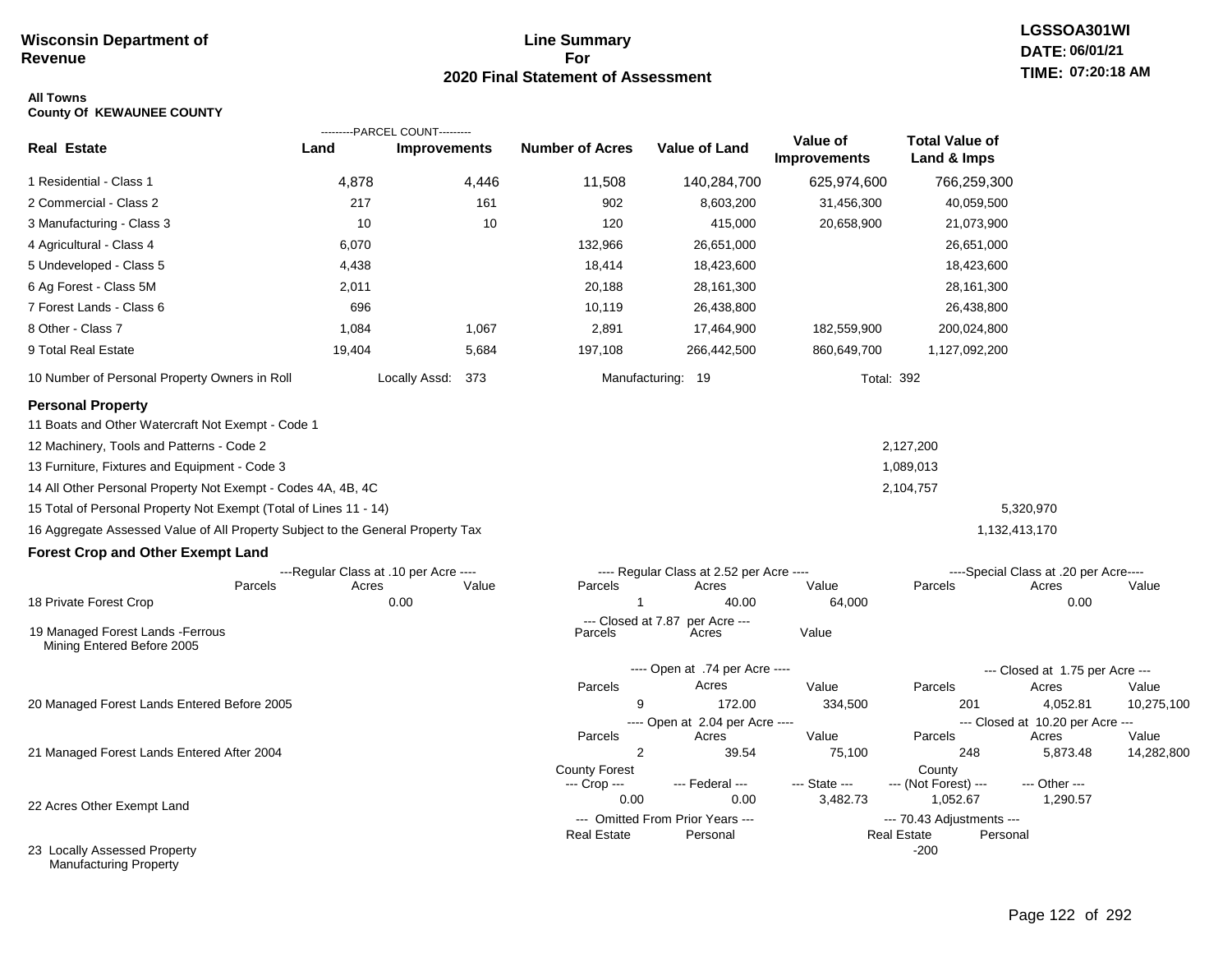#### **Line Summary For 2020 Final Statement of Assessment**

| <b>All Villages</b><br><b>County Of KEWAUNEE COUNTY</b>                         |                                       | ---------PARCEL COUNT--------- | 2020 Final Statement of Assessment                     |                                                  |                                                 |                                 |                                                | TIME: 07:20:18           |
|---------------------------------------------------------------------------------|---------------------------------------|--------------------------------|--------------------------------------------------------|--------------------------------------------------|-------------------------------------------------|---------------------------------|------------------------------------------------|--------------------------|
| <b>Real Estate</b>                                                              | Land                                  | <b>Improvements</b>            | <b>Number of Acres</b>                                 | <b>Value of Land</b>                             |                                                 | Value of<br><b>Improvements</b> | <b>Total Value of</b><br>Land & Imps           |                          |
| 1 Residential - Class 1                                                         | 1,099                                 | 995                            | 428                                                    | 25,686,600                                       |                                                 | 128,164,400                     | 153,851,000                                    |                          |
| 2 Commercial - Class 2                                                          | 193                                   | 161                            | 321                                                    | 7,114,300                                        |                                                 | 42,725,500                      | 49,839,800                                     |                          |
| 3 Manufacturing - Class 3                                                       | 12                                    | 11                             | 56                                                     | 623,200                                          |                                                 | 5,643,400                       | 6,266,600                                      |                          |
| 4 Agricultural - Class 4                                                        | 94                                    |                                | 380                                                    | 68,100                                           |                                                 |                                 | 68,100                                         |                          |
| 5 Undeveloped - Class 5                                                         | 4                                     |                                | 22                                                     | 33,000                                           |                                                 |                                 | 33,000                                         |                          |
| 6 Ag Forest - Class 5M                                                          | 5                                     |                                | 46                                                     | 60,300                                           |                                                 |                                 | 60,300                                         |                          |
| 7 Forest Lands - Class 6                                                        |                                       |                                | $\overline{2}$                                         | 11,700                                           |                                                 |                                 | 11,700                                         |                          |
| 8 Other - Class 7                                                               |                                       | 2                              | 1                                                      | 9,000                                            |                                                 | 8,800                           | 17,800                                         |                          |
| 9 Total Real Estate                                                             | 1,409                                 | 1,169                          | 1,256                                                  | 33,606,200                                       |                                                 | 176,542,100                     | 210,148,300                                    |                          |
| 10 Number of Personal Property Owners in Roll                                   |                                       | Locally Assd: 143              |                                                        | Manufacturing: 9                                 |                                                 | Total: 152                      |                                                |                          |
| <b>Personal Property</b>                                                        |                                       |                                |                                                        |                                                  |                                                 |                                 |                                                |                          |
| 11 Boats and Other Watercraft Not Exempt - Code 1                               |                                       |                                |                                                        |                                                  |                                                 |                                 |                                                |                          |
| 12 Machinery, Tools and Patterns - Code 2                                       |                                       |                                |                                                        |                                                  |                                                 | 593,900                         |                                                |                          |
| 13 Furniture, Fixtures and Equipment - Code 3                                   |                                       |                                |                                                        |                                                  |                                                 | 2,203,397                       |                                                |                          |
| 14 All Other Personal Property Not Exempt - Codes 4A, 4B, 4C                    |                                       |                                |                                                        |                                                  |                                                 | 275,703                         |                                                |                          |
| 15 Total of Personal Property Not Exempt (Total of Lines 11 - 14)               |                                       |                                |                                                        |                                                  |                                                 |                                 | 3,073,000                                      |                          |
| 16 Aggregate Assessed Value of All Property Subject to the General Property Tax |                                       |                                |                                                        |                                                  |                                                 |                                 | 213,221,300                                    |                          |
| <b>Forest Crop and Other Exempt Land</b>                                        |                                       |                                |                                                        |                                                  |                                                 |                                 |                                                |                          |
|                                                                                 | ---Regular Class at .10 per Acre ---- |                                |                                                        | ---- Regular Class at 2.52 per Acre ----         |                                                 |                                 | ----Special Class at .20 per Acre----          |                          |
| Parcels                                                                         | Acres                                 | Value                          | Parcels                                                | Acres                                            | Value                                           | Parcels                         | Acres                                          | Value                    |
| 18 Private Forest Crop                                                          | 0.00                                  |                                | --- Closed at 7.87 per Acre ---                        | 0.00                                             |                                                 |                                 |                                                |                          |
| 19 Managed Forest Lands-Ferrous<br>Mining Entered Before 2005                   |                                       |                                | Parcels                                                | Acres                                            | Value                                           |                                 |                                                |                          |
|                                                                                 |                                       |                                | Parcels                                                | ---- Open at .74 per Acre ----<br>Acres          | Value                                           | Parcels                         | --- Closed at 1.75 per Acre ---<br>Acres       | Value                    |
| 20 Managed Forest Lands Entered Before 2005                                     |                                       |                                | Parcels                                                | 0.00<br>---- Open at 2.04 per Acre ----<br>Acres | Value                                           | Parcels                         | 2<br>--- Closed at 10.20 per Acre ---<br>Acres | 28.00<br>33,600<br>Value |
| 21 Managed Forest Lands Entered After 2004                                      |                                       |                                |                                                        | 0.00                                             |                                                 |                                 |                                                | 0.00                     |
|                                                                                 |                                       |                                | <b>County Forest</b><br>--- Crop ---                   | --- Federal ---                                  | --- State ---                                   | County<br>--- (Not Forest) ---  | --- Other ---                                  |                          |
| 22 Acres Other Exempt Land                                                      |                                       |                                | 0.00                                                   | 0.00                                             | 0.00                                            |                                 | 39.94                                          | 197.56                   |
|                                                                                 |                                       |                                | --- Omitted From Prior Years ---<br><b>Real Estate</b> | Personal                                         | --- 70.43 Adjustments ---<br><b>Real Estate</b> | Personal                        |                                                |                          |

23 Locally Assessed Property Manufacturing Property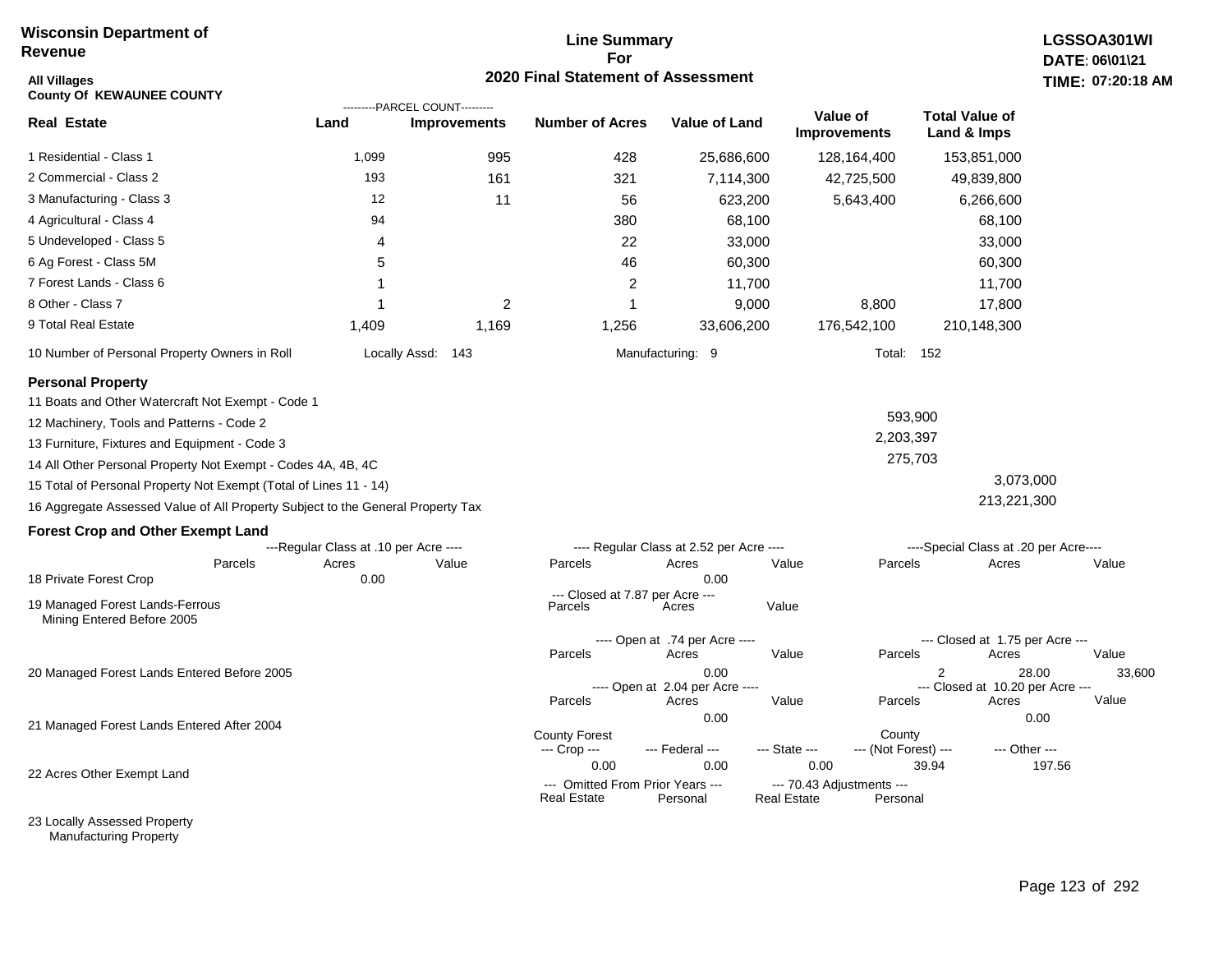#### **Line Summary For 2020 Final Statement of Assessment Wisconsin Department of Revenue All Cities County Of KEWAUNEE COUNTY LGSSOA301WI DATE: 06/01/21 TIME: 07:20:18 AM Real Estate** 1 Residential - Class 1 2 Commercial - Class 2 3 Manufacturing - Class 3 4 Agricultural - Class 4 5 Undeveloped - Class 5 6 Ag Forest - Class 5M 7 Forest Lands - Class 6 8 Other - Class 7 9 Total Real Estate 10 Number of Personal Property Owners in Roll 2,649 2,428 552 43,847,000 194,113,300 237,960,300 **Land Improvements Number of Acres Value of Land Value of Improvements Total Value of Land & Imps** 394 20 65 44 6 8 11 3,197 318 18 10 2,774 360 112 748 264 44 42 15 2,137 12,600,500 1,218,400 138,800 112,100 40,700 85,300 81,500 58,124,300 55,114,700 9,066,700 863,700 259,158,400 67,715,200 10,285,100 138,800 112,100 40,700 85,300 945,200 317,282,700 Locally Assd: 316 Manufacturing: 13 Total: 329 **Personal Property** 11 Boats and Other Watercraft Not Exempt - Code 1 12 Machinery, Tools and Patterns - Code 2 13 Furniture, Fixtures and Equipment - Code 3 14 All Other Personal Property Not Exempt - Codes 4A, 4B, 4C 15 Total of Personal Property Not Exempt (Total of Lines 11 - 14) 16 Aggregate Assessed Value of All Property Subject to the General Property Tax 300 1,351,000 4,707,600 870,100 6,929,000 324,211,700 **Forest Crop and Other Exempt Land** ---Regular Class at .10 per Acre ---- ---- Regular Class at 2.52 per Acre ---- ----Special Class at .20 per Acre---- 18 Private Forest Crop 20 Managed Forest Lands Entered Before 2005 21 Managed Forest Lands Entered After 2004 Parcels 0.00 0.00 Acres Value Parcels Acres Value Parcels Acres Value ---- Open at .74 per Acre ----<br>Acres Parcels 0.00 0.00 Acres Value Parcels Acres Value --- Closed at 1.75 per Acre --- ---- Open at 2.04 per Acre ---- --- Closed at 10.20 per Acre --- Parcels 0.00 0.00 Acres **Value Parcels Acres Value** County Forest County County --- Crop --- 0.00 0.00 1.08 27.94 263.06 --- Federal --- - --- State --- --- (Not Forest) --- --- Other ---22 Acres Other Exempt Land 23 Locally Assessed Property --- Omitted From Prior Years ---<br>Real Estate Personal Personal Real Estate Personal 32,100 -1,300 **Real Estate** ---------PARCEL COUNT--------- 19 Managed Forest Lands-Ferrous Mining Entered Before 2005 --- Closed at 7.87 per Acre ---<br>rcels Acres Parcels **Acres** Value

Manufacturing Property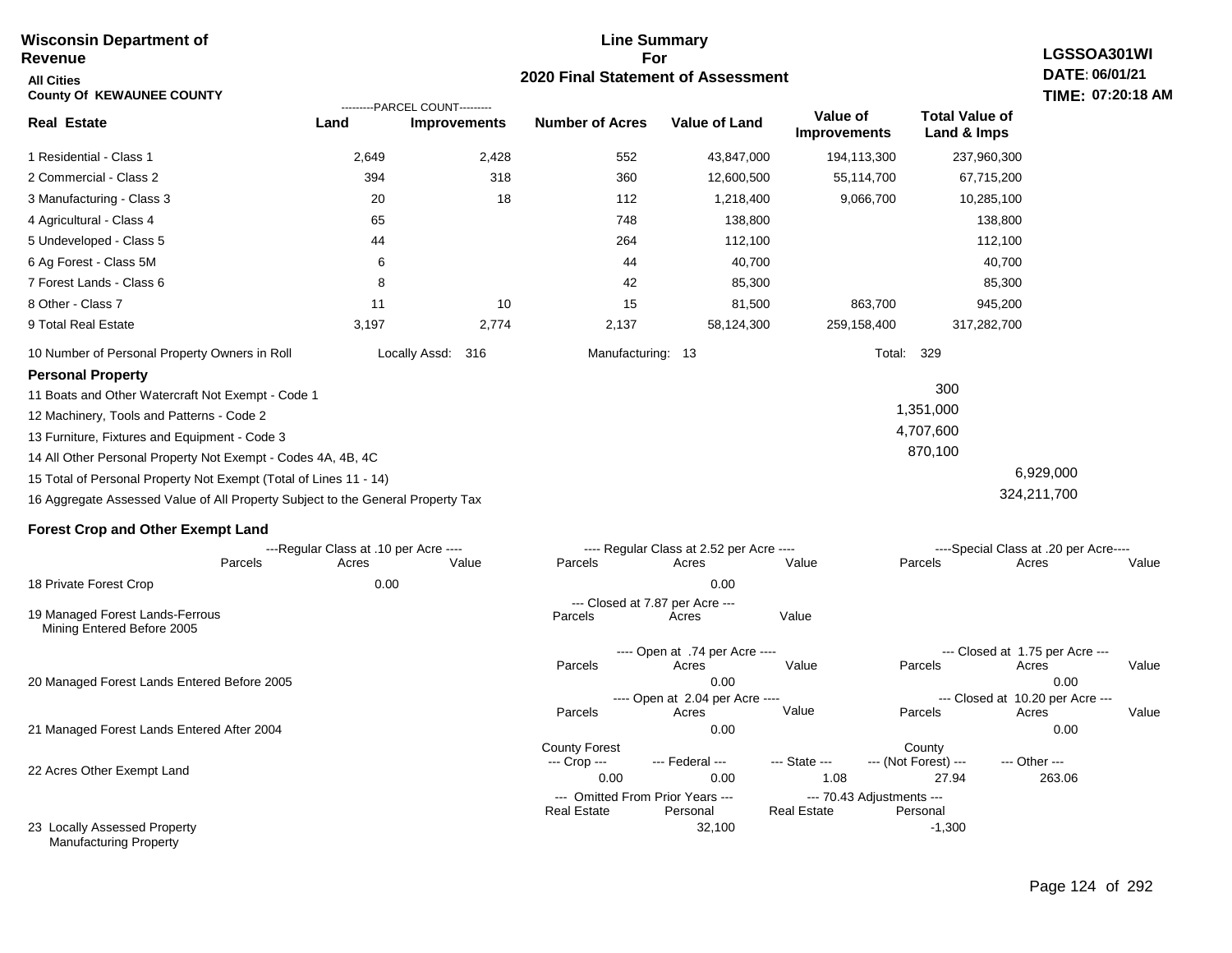#### **Line Summary For 2020 Final Statement of Assessment All Municipalities TIME:**

---- Open at 2.04 per Acre ----

County Forest County<br>--- Crop --- --- Federal --- --- State --- --- (Not Fore

**LGSSOA301WI DATE: 06/01/21 07:20:18 AM**

| <b>County Of LA CROSSE COUNTY</b>                                               |        |                                       |                        |                                          |                     |                       |                                       |       |
|---------------------------------------------------------------------------------|--------|---------------------------------------|------------------------|------------------------------------------|---------------------|-----------------------|---------------------------------------|-------|
|                                                                                 |        | ---------PARCEL COUNT---------        |                        |                                          | Value of            | <b>Total Value of</b> |                                       |       |
| <b>Real Estate</b>                                                              | Land   | <b>Improvements</b>                   | <b>Number of Acres</b> | <b>Value of Land</b>                     | <b>Improvements</b> | Land & Imps           |                                       |       |
| 1 Residential - Class 1                                                         | 36,850 | 34,598                                | 22,541                 | 1,255,559,900                            | 5,657,602,850       | 6,913,162,750         |                                       |       |
| 2 Commercial - Class 2                                                          | 3,977  | 3,272                                 | 5,758                  | 667,925,400                              | 1,883,207,000       | 2,551,132,400         |                                       |       |
| 3 Manufacturing - Class 3                                                       | 192    | 156                                   | 1,849                  | 42,053,600                               | 189,797,400         | 231,851,000           |                                       |       |
| 4 Agricultural - Class 4                                                        | 6,451  |                                       | 102,070                | 15,271,050                               |                     | 15,271,050            |                                       |       |
| 5 Undeveloped - Class 5                                                         | 2,869  |                                       | 13,161                 | 12,816,250                               |                     | 12,816,250            |                                       |       |
| 6 Ag Forest - Class 5M                                                          | 3,099  |                                       | 45,295                 | 82,888,300                               |                     | 82,888,300            |                                       |       |
| 7 Forest Lands - Class 6                                                        | 1,542  |                                       | 21,009                 | 76,390,450                               |                     | 76,390,450            |                                       |       |
| 8 Other - Class 7                                                               | 1,098  | 1,085                                 | 2,050                  | 19,662,500                               | 121,777,200         | 141,439,700           |                                       |       |
| 9 Total Real Estate                                                             | 56,078 | 39,111                                | 213,733                | 2,172,567,450                            | 7,852,384,450       | 10,024,951,900        |                                       |       |
| 10 Number of Personal Property Owners in Roll                                   |        | Locally Assd:<br>4,468                |                        | Manufacturing: 126                       | Total: 4,594        |                       |                                       |       |
| <b>Personal Property</b>                                                        |        |                                       |                        |                                          |                     |                       |                                       |       |
| 11 Boats and Other Watercraft Not Exempt - Code 1                               |        |                                       |                        |                                          |                     | 65,502                |                                       |       |
| 12 Machinery, Tools and Patterns - Code 2                                       |        |                                       |                        |                                          |                     | 50,702,900            |                                       |       |
| 13 Furniture, Fixtures and Equipment - Code 3                                   |        |                                       |                        |                                          |                     | 132,279,189           |                                       |       |
| 14 All Other Personal Property Not Exempt - Codes 4A, 4B, 4C                    |        |                                       |                        |                                          |                     | 56,325,726            |                                       |       |
| 15 Total of Personal Property Not Exempt (Total of Lines 11 - 14)               |        |                                       |                        |                                          |                     | 239,373,317           |                                       |       |
| 16 Aggregate Assessed Value of All Property Subject to the General Property Tax |        |                                       |                        |                                          |                     | 10,264,325,217        |                                       |       |
| <b>Forest Crop and Other Exempt Land</b>                                        |        |                                       |                        |                                          |                     |                       |                                       |       |
|                                                                                 |        | ---Regular Class at .10 per Acre ---- |                        | ---- Regular Class at 2.52 per Acre ---- |                     |                       | ----Special Class at .20 per Acre---- |       |
| Parcels                                                                         | Acres  | Value                                 | Parcels                | Acres                                    | Value               | Parcels               | Acres                                 | Value |
| 18 Private Forest Crop<br>9                                                     | 160.00 | 440,700                               |                        | 0.00                                     |                     |                       | 0.00                                  |       |
| 19 Managed Forest Lands - Ferrous<br>Mining Entered Before 2005                 |        |                                       | Parcels                | --- Closed at 7.87 per Acre ---<br>Acres | Value               |                       |                                       |       |
|                                                                                 |        |                                       |                        | ---- Open at .74 per Acre ----           |                     |                       | --- Closed at 1.75 per Acre ---       |       |
|                                                                                 |        |                                       | Parcels                | Acres                                    | Value               | Parcels               | Acres                                 | Value |
| 20 Managed Forest Lands Entered Before 2005                                     |        |                                       | 9                      | 211.00                                   | 486,800             | 428                   | 10,988.48                             | 34,86 |

21 Managed Forest Lands Entered After 2004

22 Acres Other Exempt Land

23 Locally Assessed Property Manufacturing Property

 0.00 22,092.82 10,218.34 4,792.65 12,635.14 --- (Not Forest) --- --- Other ---

224,600 409,800 -7,027,900 -292,800 --- Omitted From Prior Years --- --- 70.43 Adjustments --- Real Estate

9 211.00 486,800 428 10,988.48 34,865,100

7 280.00 917,700 869 21,765.00 67,279,200

Parcels Acres Value Parcels Acres Value

--- Closed at 10.20 per Acre ---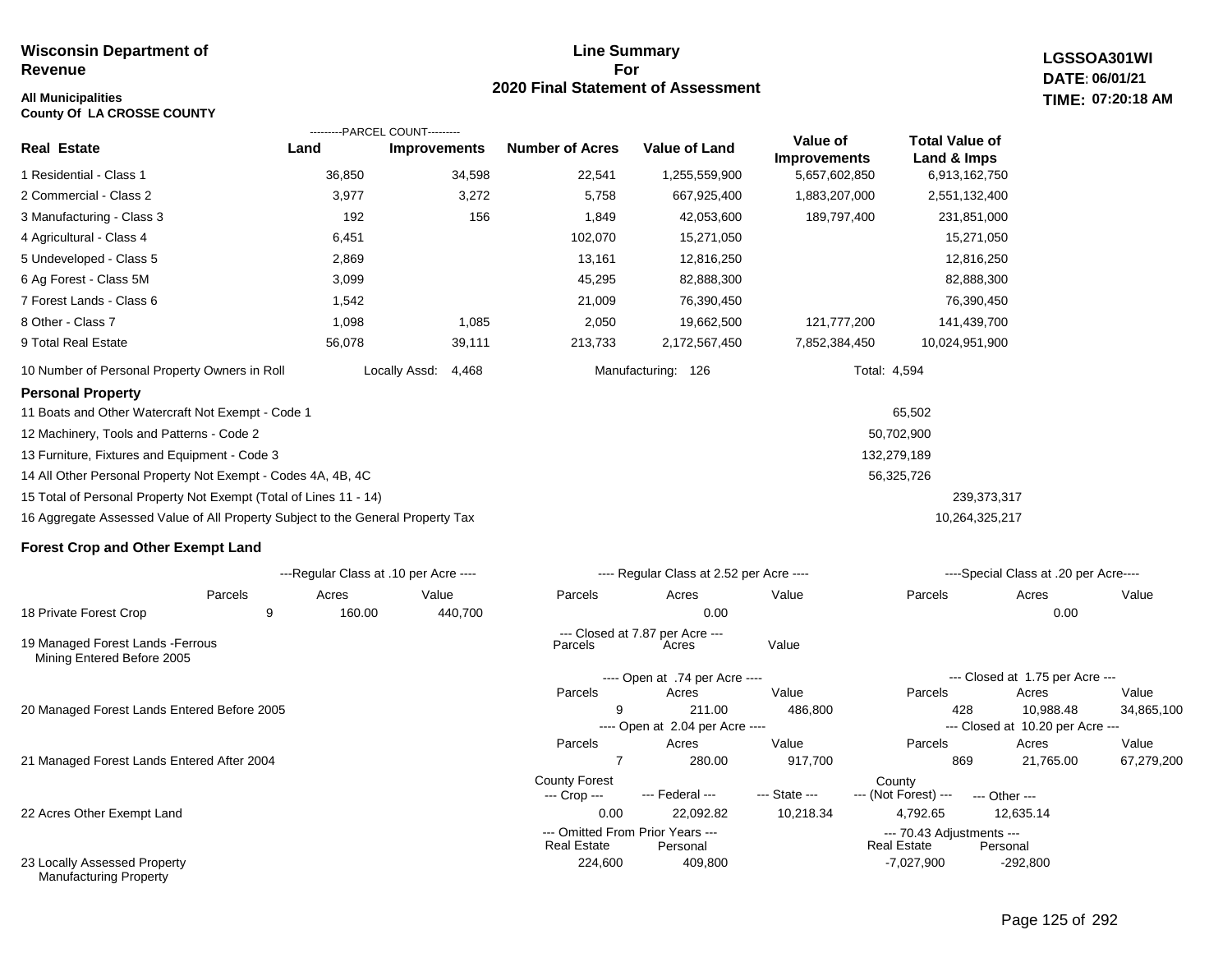#### **Line Summary For 2020 Final Statement of Assessment**

#### **All Towns County Of LA CROSSE COUNTY**

|                                                                                 |                                       | ---------PARCEL COUNT--------- |                               |                                              |                                 |                                                             |                                           |            |
|---------------------------------------------------------------------------------|---------------------------------------|--------------------------------|-------------------------------|----------------------------------------------|---------------------------------|-------------------------------------------------------------|-------------------------------------------|------------|
| <b>Real Estate</b>                                                              | Land                                  | Improvements                   | <b>Number of Acres</b>        | <b>Value of Land</b>                         | Value of<br><b>Improvements</b> | <b>Total Value of</b><br>Land & Imps                        |                                           |            |
| 1 Residential - Class 1                                                         | 12,381                                | 11,069                         | 16,961                        | 458,173,000                                  | 2,030,588,450                   | 2,488,761,450                                               |                                           |            |
| 2 Commercial - Class 2                                                          | 620                                   | 454                            | 1,932                         | 43,619,300                                   | 122,738,400                     | 166,357,700                                                 |                                           |            |
| 3 Manufacturing - Class 3                                                       | 38                                    | 21                             | 1,212                         | 4,333,100                                    | 18,391,900                      | 22,725,000                                                  |                                           |            |
| 4 Agricultural - Class 4                                                        | 6,072                                 |                                | 99,432                        | 14,793,150                                   |                                 | 14,793,150                                                  |                                           |            |
| 5 Undeveloped - Class 5                                                         | 2,749                                 |                                | 12,530                        | 11,910,950                                   |                                 | 11,910,950                                                  |                                           |            |
| 6 Ag Forest - Class 5M                                                          | 3,065                                 |                                | 44,875                        | 81,933,700                                   |                                 | 81,933,700                                                  |                                           |            |
| 7 Forest Lands - Class 6                                                        | 1,516                                 |                                | 20,645                        | 75,122,150                                   |                                 | 75,122,150                                                  |                                           |            |
| 8 Other - Class 7                                                               | 1,083                                 | 1,072                          | 2,021                         | 19,315,000                                   | 120,114,300                     | 139,429,300                                                 |                                           |            |
| 9 Total Real Estate                                                             | 27,524                                | 12,616                         | 199,608                       | 709,200,350                                  | 2,291,833,050                   | 3,001,033,400                                               |                                           |            |
| 10 Number of Personal Property Owners in Roll                                   |                                       | Locally Assd: 516              |                               | Manufacturing: 22                            | <b>Total: 538</b>               |                                                             |                                           |            |
| <b>Personal Property</b>                                                        |                                       |                                |                               |                                              |                                 |                                                             |                                           |            |
| 11 Boats and Other Watercraft Not Exempt - Code 1                               |                                       |                                |                               |                                              |                                 | 21,500                                                      |                                           |            |
| 12 Machinery, Tools and Patterns - Code 2                                       |                                       |                                |                               |                                              |                                 | 1,994,100                                                   |                                           |            |
| 13 Furniture, Fixtures and Equipment - Code 3                                   |                                       |                                |                               |                                              |                                 | 5,089,791                                                   |                                           |            |
| 14 All Other Personal Property Not Exempt - Codes 4A, 4B, 4C                    |                                       |                                |                               |                                              |                                 | 4,187,806                                                   |                                           |            |
| 15 Total of Personal Property Not Exempt (Total of Lines 11 - 14)               |                                       |                                |                               |                                              |                                 |                                                             | 11,293,197                                |            |
| 16 Aggregate Assessed Value of All Property Subject to the General Property Tax |                                       |                                |                               |                                              |                                 |                                                             | 3,012,326,597                             |            |
| <b>Forest Crop and Other Exempt Land</b>                                        |                                       |                                |                               |                                              |                                 |                                                             |                                           |            |
|                                                                                 | ---Regular Class at .10 per Acre ---- |                                |                               | ---- Regular Class at 2.52 per Acre ----     |                                 |                                                             | ----Special Class at .20 per Acre----     |            |
| Parcels                                                                         | Acres                                 | Value                          | Parcels                       | Acres                                        | Value                           | Parcels                                                     | Acres                                     | Value      |
| 18 Private Forest Crop                                                          | 9                                     | 160.00<br>440,700              |                               | 0.00                                         |                                 |                                                             | 0.00                                      |            |
| 19 Managed Forest Lands - Ferrous<br>Mining Entered Before 2005                 |                                       |                                | --- Closed at 7.87<br>Parcels | per Acre ---<br>Acres                        | Value                           |                                                             |                                           |            |
|                                                                                 |                                       |                                |                               | ---- Open at .74 per Acre ----               |                                 |                                                             | --- Closed at 1.75 per Acre ---           |            |
|                                                                                 |                                       |                                | Parcels                       | Acres                                        | Value                           | Parcels                                                     | Acres                                     | Value      |
| 20 Managed Forest Lands Entered Before 2005                                     |                                       |                                | 9                             | 211.00                                       | 486,800                         | 428                                                         | 10,988.48                                 | 34,865,100 |
|                                                                                 |                                       |                                | Parcels                       | ---- Open at 2.04 per Acre ----<br>Acres     | Value                           | Parcels                                                     | --- Closed at 10.20 per Acre ---<br>Acres | Value      |
| 21 Managed Forest Lands Entered After 2004                                      |                                       |                                | $\overline{7}$                | 280.00                                       | 917,700                         | 866                                                         | 21,744.01                                 | 66,323,800 |
|                                                                                 |                                       |                                | <b>County Forest</b>          |                                              |                                 | County                                                      |                                           |            |
|                                                                                 |                                       |                                | --- Crop ---                  | --- Federal ---                              | --- State ---                   | --- (Not Forest) ---                                        | --- Other ---                             |            |
| 22 Acres Other Exempt Land                                                      |                                       |                                | 0.00                          | 21,629.48                                    | 9,118.92                        | 3,920.39                                                    | 4,593.63                                  |            |
|                                                                                 |                                       |                                | <b>Real Estate</b>            | --- Omitted From Prior Years ---<br>Personal |                                 | --- 70.43 Adjustments ---<br><b>Real Estate</b><br>Personal |                                           |            |
| 23 Locally Assessed Property<br><b>Manufacturing Property</b>                   |                                       |                                |                               |                                              |                                 | $-85,100$                                                   |                                           |            |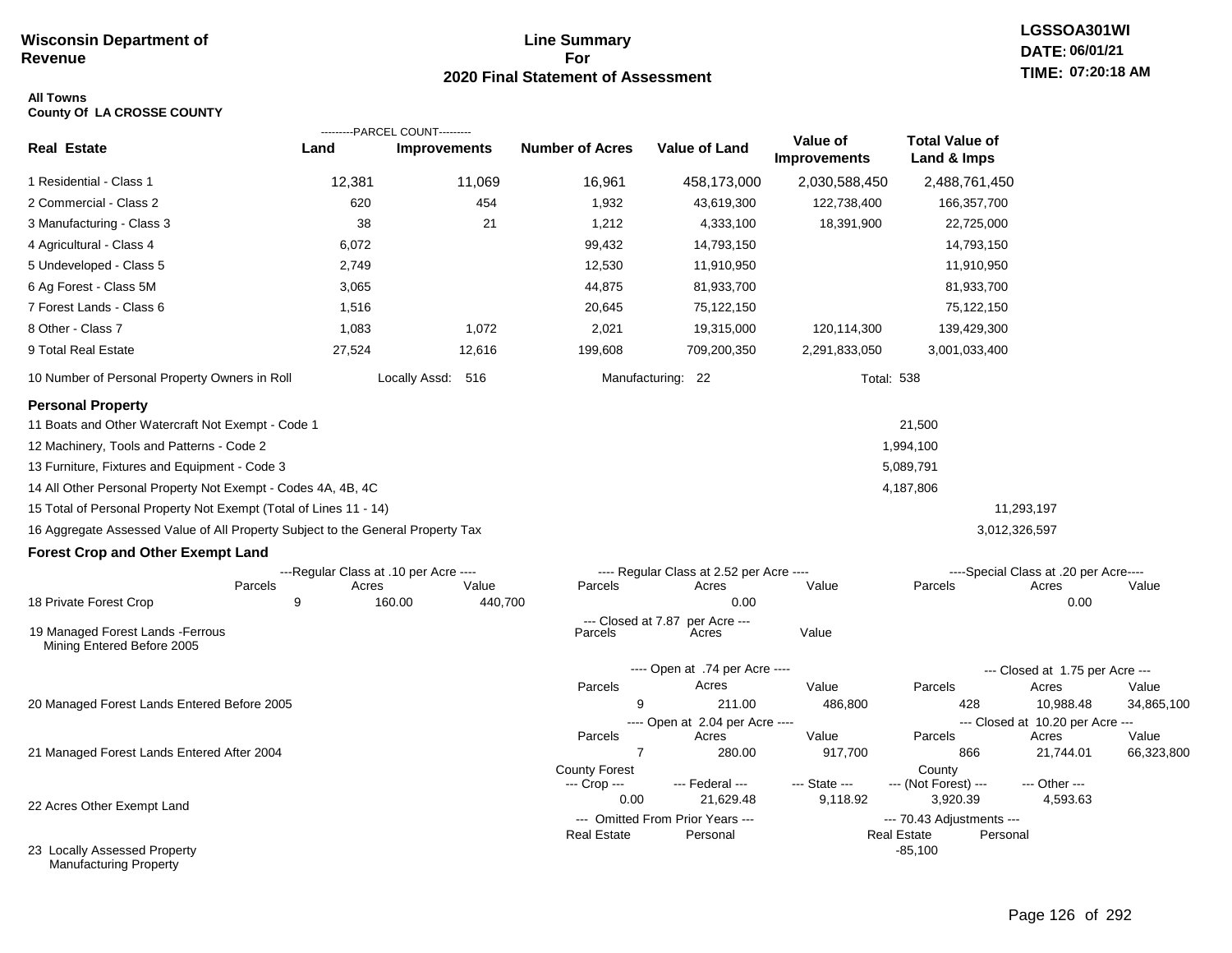#### **Line Summary For 2020 Final Statement of Assessment**

| <b>All Villages</b><br><b>County Of LA CROSSE COUNTY</b>                        |                                       |                                                       | 2020 Final Statement of Assessment         |                                                  |                                                 |                                           | TIME: 07:20:18   |
|---------------------------------------------------------------------------------|---------------------------------------|-------------------------------------------------------|--------------------------------------------|--------------------------------------------------|-------------------------------------------------|-------------------------------------------|------------------|
| <b>Real Estate</b>                                                              | Land                                  | ---------PARCEL COUNT---------<br><b>Improvements</b> | <b>Number of Acres</b>                     | <b>Value of Land</b>                             | Value of<br>Improvements                        | <b>Total Value of</b><br>Land & Imps      |                  |
| 1 Residential - Class 1                                                         | 5,282                                 | 4,968                                                 | 1,637                                      | 204,299,300                                      | 826,704,700                                     | 1,031,004,000                             |                  |
| 2 Commercial - Class 2                                                          | 592                                   | 496                                                   | 765                                        | 77,193,400                                       | 243,670,200                                     | 320,863,600                               |                  |
| 3 Manufacturing - Class 3                                                       | 24                                    | 22                                                    | 150                                        | 4,007,700                                        | 13,885,900                                      | 17,893,600                                |                  |
| 4 Agricultural - Class 4                                                        | 350                                   |                                                       | 2,339                                      | 421,300                                          |                                                 | 421,300                                   |                  |
| 5 Undeveloped - Class 5                                                         | 62                                    |                                                       | 307                                        | 720,200                                          |                                                 | 720,200                                   |                  |
| 6 Ag Forest - Class 5M                                                          | 25                                    |                                                       | 298                                        | 677,900                                          |                                                 | 677,900                                   |                  |
| 7 Forest Lands - Class 6                                                        | 12                                    |                                                       | 106                                        | 439,000                                          |                                                 | 439,000                                   |                  |
| 8 Other - Class 7                                                               | 15                                    | 13                                                    | 29                                         | 347,500                                          | 1,662,900                                       | 2,010,400                                 |                  |
| 9 Total Real Estate                                                             | 6,362                                 | 5,499                                                 | 5,631                                      | 288,106,300                                      | 1,085,923,700                                   | 1,374,030,000                             |                  |
| 10 Number of Personal Property Owners in Roll                                   |                                       | Locally Assd: 597                                     |                                            | Manufacturing: 20                                |                                                 | Total: 617                                |                  |
| <b>Personal Property</b><br>11 Boats and Other Watercraft Not Exempt - Code 1   |                                       |                                                       |                                            |                                                  |                                                 |                                           |                  |
| 12 Machinery, Tools and Patterns - Code 2                                       |                                       |                                                       |                                            |                                                  | 1,126,800                                       |                                           |                  |
| 13 Furniture, Fixtures and Equipment - Code 3                                   |                                       |                                                       |                                            |                                                  | 7,686,000                                       |                                           |                  |
| 14 All Other Personal Property Not Exempt - Codes 4A, 4B, 4C                    |                                       |                                                       |                                            |                                                  | 5,326,700                                       |                                           |                  |
| 15 Total of Personal Property Not Exempt (Total of Lines 11 - 14)               |                                       |                                                       |                                            |                                                  |                                                 | 14,139,500                                |                  |
| 16 Aggregate Assessed Value of All Property Subject to the General Property Tax |                                       |                                                       |                                            |                                                  |                                                 | 1,388,169,500                             |                  |
| <b>Forest Crop and Other Exempt Land</b>                                        |                                       |                                                       |                                            |                                                  |                                                 |                                           |                  |
|                                                                                 | ---Regular Class at .10 per Acre ---- |                                                       |                                            | ---- Regular Class at 2.52 per Acre ----         |                                                 | ----Special Class at .20 per Acre----     |                  |
| Parcels<br>18 Private Forest Crop                                               | Acres<br>0.00                         | Value                                                 | Parcels                                    | Acres<br>0.00                                    | Value<br>Parcels                                | Acres                                     | Value            |
| 19 Managed Forest Lands-Ferrous<br>Mining Entered Before 2005                   |                                       |                                                       | --- Closed at 7.87 per Acre ---<br>Parcels | Acres                                            | Value                                           |                                           |                  |
|                                                                                 |                                       |                                                       | Parcels                                    | ---- Open at .74 per Acre ----<br>Acres          | Value<br>Parcels                                | --- Closed at 1.75 per Acre ---<br>Acres  | Value            |
| 20 Managed Forest Lands Entered Before 2005                                     |                                       |                                                       | Parcels                                    | 0.00<br>---- Open at 2.04 per Acre ----<br>Acres | Value<br>Parcels                                | --- Closed at 10.20 per Acre ---<br>Acres | 0.00<br>Value    |
| 21 Managed Forest Lands Entered After 2004                                      |                                       |                                                       | <b>County Forest</b><br>--- Crop ---       | 0.00<br>--- Federal ---                          | County<br>--- State ---<br>--- (Not Forest) --- | 3<br>--- Other ---                        | 20.99<br>955,400 |
| 22 Acres Other Exempt Land                                                      |                                       |                                                       | 0.00<br>--- Omitted From Prior Years ---   | 0.12                                             | 373.58<br>--- 70.43 Adjustments ---             | 452.10                                    | 1,170.61         |
| 23 Locally Assessed Property                                                    |                                       |                                                       | <b>Real Estate</b>                         | Personal<br>397,800                              | <b>Real Estate</b><br>Personal<br>$-317,800$    |                                           |                  |

Manufacturing Property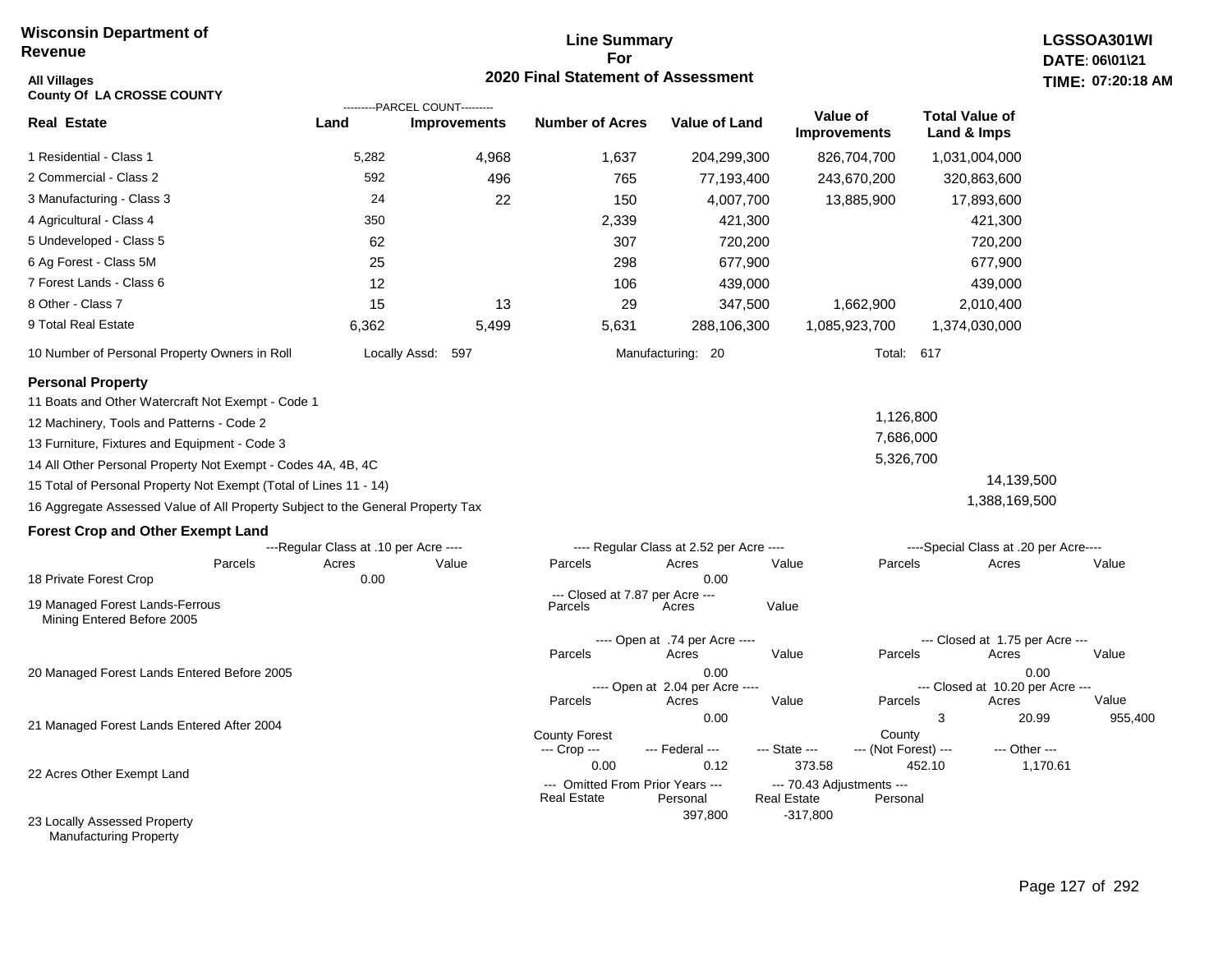| <b>Wisconsin Department of</b><br><b>Revenue</b>                                | <b>Line Summary</b><br>LGSSOA301WI<br>For |                                                       |                                      |                                              |                                                 |                                      |                                       |
|---------------------------------------------------------------------------------|-------------------------------------------|-------------------------------------------------------|--------------------------------------|----------------------------------------------|-------------------------------------------------|--------------------------------------|---------------------------------------|
| <b>All Cities</b><br><b>County Of LA CROSSE COUNTY</b>                          |                                           |                                                       |                                      | 2020 Final Statement of Assessment           |                                                 |                                      | DATE: 06/01/21<br>TIME: 07:20:18 AM   |
| <b>Real Estate</b>                                                              | Land                                      | ---------PARCEL COUNT---------<br><b>Improvements</b> | <b>Number of Acres</b>               | <b>Value of Land</b>                         | Value of<br><b>Improvements</b>                 | <b>Total Value of</b><br>Land & Imps |                                       |
| 1 Residential - Class 1                                                         | 19,187                                    | 18,561                                                | 3,943                                | 593,087,600                                  | 2,800,309,700                                   | 3,393,397,300                        |                                       |
| 2 Commercial - Class 2                                                          | 2,765                                     | 2,322                                                 | 3,061                                | 547,112,700                                  | 1,516,798,400                                   | 2,063,911,100                        |                                       |
| 3 Manufacturing - Class 3                                                       | 130                                       | 113                                                   | 487                                  | 33,712,800                                   | 157,519,600                                     | 191,232,400                          |                                       |
| 4 Agricultural - Class 4                                                        | 29                                        |                                                       | 299                                  | 56,600                                       |                                                 | 56,600                               |                                       |
| 5 Undeveloped - Class 5                                                         | 58                                        |                                                       | 324                                  | 185,100                                      |                                                 | 185,100                              |                                       |
| 6 Ag Forest - Class 5M                                                          | 9                                         |                                                       | 122                                  | 276,700                                      |                                                 | 276,700                              |                                       |
| 7 Forest Lands - Class 6                                                        | 14                                        |                                                       | 258                                  | 829,300                                      |                                                 | 829,300                              |                                       |
| 8 Other - Class 7                                                               |                                           |                                                       |                                      |                                              |                                                 |                                      |                                       |
| 9 Total Real Estate                                                             | 22,192                                    | 20,996                                                | 8,494                                | 1,175,260,800                                | 4,474,627,700                                   | 5,649,888,500                        |                                       |
| 10 Number of Personal Property Owners in Roll                                   |                                           | Locally Assd:<br>3,355                                | Manufacturing: 84                    |                                              | Total:                                          | 3,439                                |                                       |
| <b>Personal Property</b>                                                        |                                           |                                                       |                                      |                                              |                                                 |                                      |                                       |
| 11 Boats and Other Watercraft Not Exempt - Code 1                               |                                           |                                                       |                                      |                                              |                                                 | 44,002                               |                                       |
| 12 Machinery, Tools and Patterns - Code 2                                       |                                           |                                                       |                                      |                                              |                                                 | 47,582,000                           |                                       |
| 13 Furniture, Fixtures and Equipment - Code 3                                   |                                           |                                                       |                                      |                                              |                                                 | 119,503,398                          |                                       |
| 14 All Other Personal Property Not Exempt - Codes 4A, 4B, 4C                    |                                           |                                                       |                                      |                                              |                                                 | 46,811,220                           |                                       |
| 15 Total of Personal Property Not Exempt (Total of Lines 11 - 14)               |                                           |                                                       |                                      |                                              |                                                 |                                      | 213,940,620                           |
| 16 Aggregate Assessed Value of All Property Subject to the General Property Tax |                                           |                                                       |                                      |                                              |                                                 |                                      | 5,863,829,120                         |
| <b>Forest Crop and Other Exempt Land</b>                                        |                                           |                                                       |                                      |                                              |                                                 |                                      |                                       |
|                                                                                 | ---Regular Class at .10 per Acre ----     |                                                       |                                      | ---- Regular Class at 2.52 per Acre ----     |                                                 |                                      | ----Special Class at .20 per Acre---- |
| Parcels                                                                         | Acres                                     | Value                                                 | Parcels                              | Acres                                        | Value                                           | Parcels                              | Acres<br>Value                        |
| 18 Private Forest Crop                                                          | 0.00                                      |                                                       |                                      | 0.00                                         |                                                 |                                      |                                       |
| 19 Managed Forest Lands-Ferrous<br>Mining Entered Before 2005                   |                                           |                                                       | Parcels                              | --- Closed at 7.87 per Acre ---<br>Acres     | Value                                           |                                      |                                       |
|                                                                                 |                                           |                                                       |                                      | ---- Open at .74 per Acre ----               |                                                 | --- Closed at 1.75 per Acre ---      |                                       |
| 20 Managed Forest Lands Entered Before 2005                                     |                                           |                                                       | Parcels                              | Acres<br>0.00                                | Value                                           | Parcels                              | Acres<br>Value<br>0.00                |
|                                                                                 |                                           |                                                       |                                      | ---- Open at 2.04 per Acre ----              |                                                 | --- Closed at 10.20 per Acre ---     |                                       |
|                                                                                 |                                           |                                                       | Parcels                              | Acres                                        | Value                                           | Parcels                              | Acres<br>Value                        |
| 21 Managed Forest Lands Entered After 2004                                      |                                           |                                                       |                                      | 0.00                                         |                                                 |                                      | 0.00                                  |
|                                                                                 |                                           |                                                       | <b>County Forest</b><br>--- Crop --- | --- Federal ---                              | --- State ---                                   | County<br>--- (Not Forest) ---       | --- Other ---                         |
| 22 Acres Other Exempt Land                                                      |                                           |                                                       | 0.00                                 | 463.22                                       | 725.84                                          | 420.16                               | 6,870.90                              |
|                                                                                 |                                           |                                                       | <b>Real Estate</b>                   | --- Omitted From Prior Years ---<br>Personal | --- 70.43 Adjustments ---<br><b>Real Estate</b> | Personal                             |                                       |
| 23 Locally Assessed Property<br><b>Manufacturing Property</b>                   |                                           |                                                       | 224,600                              | 12,000                                       | $-6,625,000$                                    | $-292,800$                           |                                       |

**Wisconsin Department of**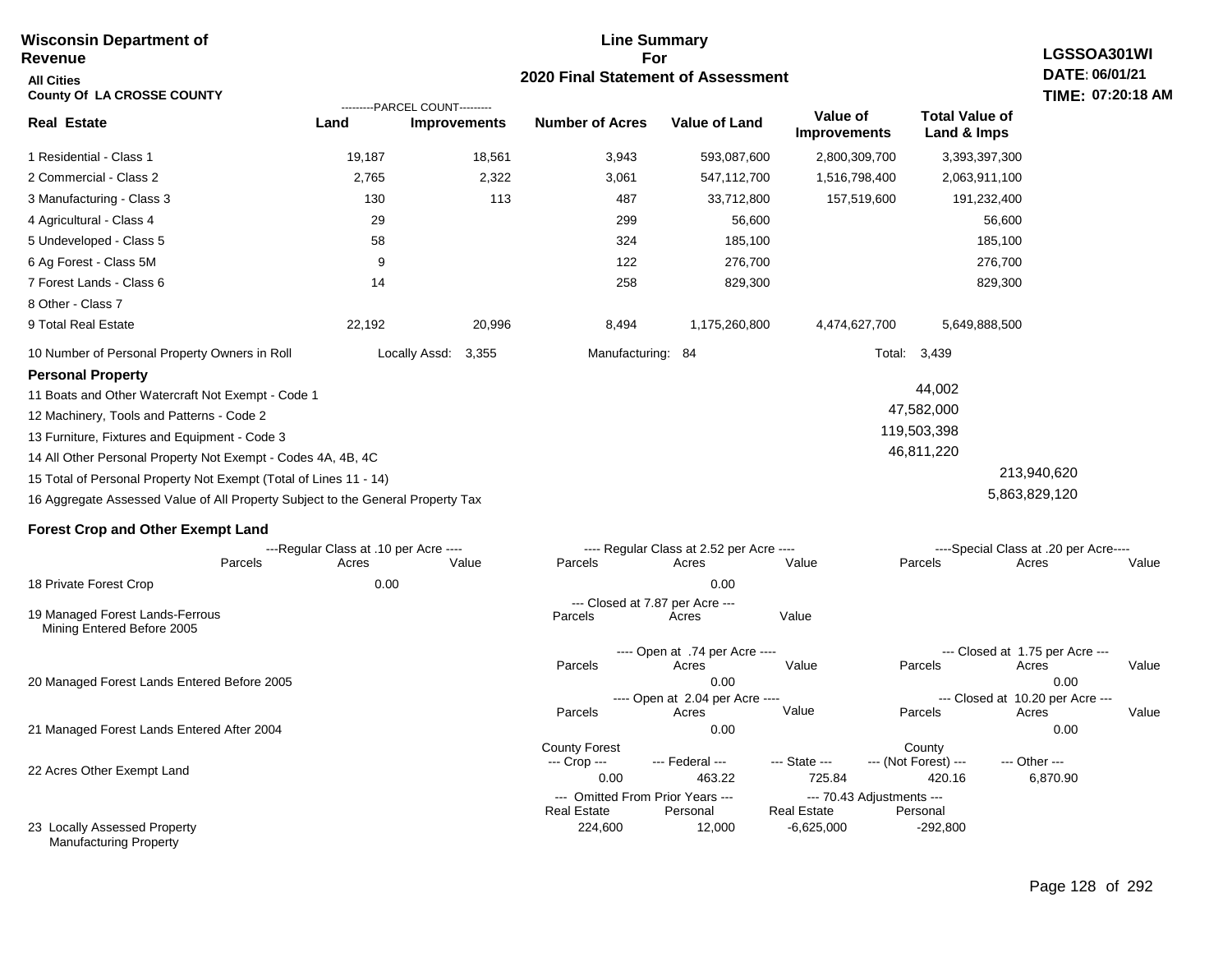#### **Line Summary For 2020 Final Statement of Assessment**

**LGSSOA301WI DATE: 06/01/21 All Municipalities TIME: 07:20:18 AM**

| <b>County Of LAFAYETTE COUNTY</b>                                               |                                       |                      |                                      |                                              |                     |                                          |                                              |           |
|---------------------------------------------------------------------------------|---------------------------------------|----------------------|--------------------------------------|----------------------------------------------|---------------------|------------------------------------------|----------------------------------------------|-----------|
|                                                                                 | ---------PARCEL COUNT---------        |                      |                                      |                                              | Value of            | <b>Total Value of</b>                    |                                              |           |
| <b>Real Estate</b>                                                              | Land                                  | <b>Improvements</b>  | <b>Number of Acres</b>               | <b>Value of Land</b>                         | <b>Improvements</b> | Land & Imps                              |                                              |           |
| 1 Residential - Class 1                                                         | 5,825                                 | 5,229                | 5,895                                | 90,680,200                                   | 512, 165, 100       | 602,845,300                              |                                              |           |
| 2 Commercial - Class 2                                                          | 889                                   | 644                  | 1,267                                | 15,695,800                                   | 90,412,100          | 106,107,900                              |                                              |           |
| 3 Manufacturing - Class 3                                                       | 37                                    | 32                   | 129                                  | 1,396,100                                    | 37,644,300          | 39,040,400                               |                                              |           |
| 4 Agricultural - Class 4                                                        | 13,060                                |                      | 331,107                              | 71,232,400                                   |                     | 71,232,400                               |                                              |           |
| 5 Undeveloped - Class 5                                                         | 7,779                                 |                      | 21,175                               | 19,088,800                                   |                     | 19,088,800                               |                                              |           |
| 6 Ag Forest - Class 5M                                                          | 2,577                                 |                      | 17,277                               | 24,764,900                                   |                     | 24,764,900                               |                                              |           |
| 7 Forest Lands - Class 6                                                        | 344                                   |                      | 2,704                                | 7,733,800                                    |                     | 7,733,800                                |                                              |           |
| 8 Other - Class 7                                                               | 2,417                                 | 2,391                | 4,684                                | 42,668,800                                   | 250,363,600         | 293,032,400                              |                                              |           |
| 9 Total Real Estate                                                             | 32,928                                | 8,296                | 384,238                              | 273,260,800                                  | 890,585,100         | 1,163,845,900                            |                                              |           |
| 10 Number of Personal Property Owners in Roll                                   |                                       | Locally Assd:<br>750 |                                      | Manufacturing: 32                            |                     | <b>Total: 782</b>                        |                                              |           |
| <b>Personal Property</b>                                                        |                                       |                      |                                      |                                              |                     |                                          |                                              |           |
| 11 Boats and Other Watercraft Not Exempt - Code 1                               |                                       |                      |                                      |                                              |                     | 4,700                                    |                                              |           |
| 12 Machinery, Tools and Patterns - Code 2                                       |                                       |                      |                                      |                                              |                     | 7,311,400                                |                                              |           |
| 13 Furniture, Fixtures and Equipment - Code 3                                   |                                       |                      |                                      |                                              |                     | 3,564,400                                |                                              |           |
| 14 All Other Personal Property Not Exempt - Codes 4A, 4B, 4C                    |                                       |                      |                                      |                                              |                     | 3,223,800                                |                                              |           |
| 15 Total of Personal Property Not Exempt (Total of Lines 11 - 14)               |                                       |                      |                                      |                                              |                     |                                          | 14,104,300                                   |           |
| 16 Aggregate Assessed Value of All Property Subject to the General Property Tax |                                       |                      |                                      |                                              |                     | 1,177,950,200                            |                                              |           |
| <b>Forest Crop and Other Exempt Land</b>                                        |                                       |                      |                                      |                                              |                     |                                          |                                              |           |
|                                                                                 | ---Regular Class at .10 per Acre ---- |                      |                                      | ---- Regular Class at 2.52 per Acre ----     |                     |                                          | ----Special Class at .20 per Acre----        |           |
| Parcels                                                                         | Acres                                 | Value                | Parcels                              | Acres                                        | Value               | Parcels                                  | Acres                                        | Value     |
| 18 Private Forest Crop                                                          | 0.00                                  |                      |                                      | 0.00                                         |                     |                                          | 0.00                                         |           |
| 19 Managed Forest Lands - Ferrous<br>Mining Entered Before 2005                 |                                       |                      | Parcels                              | --- Closed at 7.87 per Acre ---<br>Acres     | Value               |                                          |                                              |           |
|                                                                                 |                                       |                      |                                      | ---- Open at .74 per Acre ----               |                     |                                          | --- Closed at 1.75 per Acre ---              |           |
|                                                                                 |                                       |                      | Parcels                              | Acres                                        | Value               | Parcels                                  | Acres                                        | Value     |
| 20 Managed Forest Lands Entered Before 2005                                     |                                       |                      | 6                                    | 79.00<br>---- Open at 2.04 per Acre ----     | 239,800             | 223                                      | 3,717.30<br>--- Closed at 10.20 per Acre --- | 8,929,300 |
|                                                                                 |                                       |                      | Parcels                              | Acres                                        | Value               | Parcels                                  | Acres                                        | Value     |
| 21 Managed Forest Lands Entered After 2004                                      |                                       |                      | 5                                    | 115.00                                       | 308,300             | 149                                      | 2,932.79                                     | 7,427,400 |
|                                                                                 |                                       |                      | <b>County Forest</b><br>--- Crop --- | --- Federal ---                              | --- State ---       | County<br>--- (Not Forest) ---           | --- Other ---                                |           |
| 22 Acres Other Exempt Land                                                      |                                       |                      | 0.00                                 | 0.82                                         | 7,397.26            | 518.00                                   | 1,386.32                                     |           |
|                                                                                 |                                       |                      | Real Estate                          | --- Omitted From Prior Years ---<br>Personal |                     | --- 70.43 Adjustments ---<br>Real Estate | Personal                                     |           |

23 Locally Assessed Property Manufacturing Property

-36,600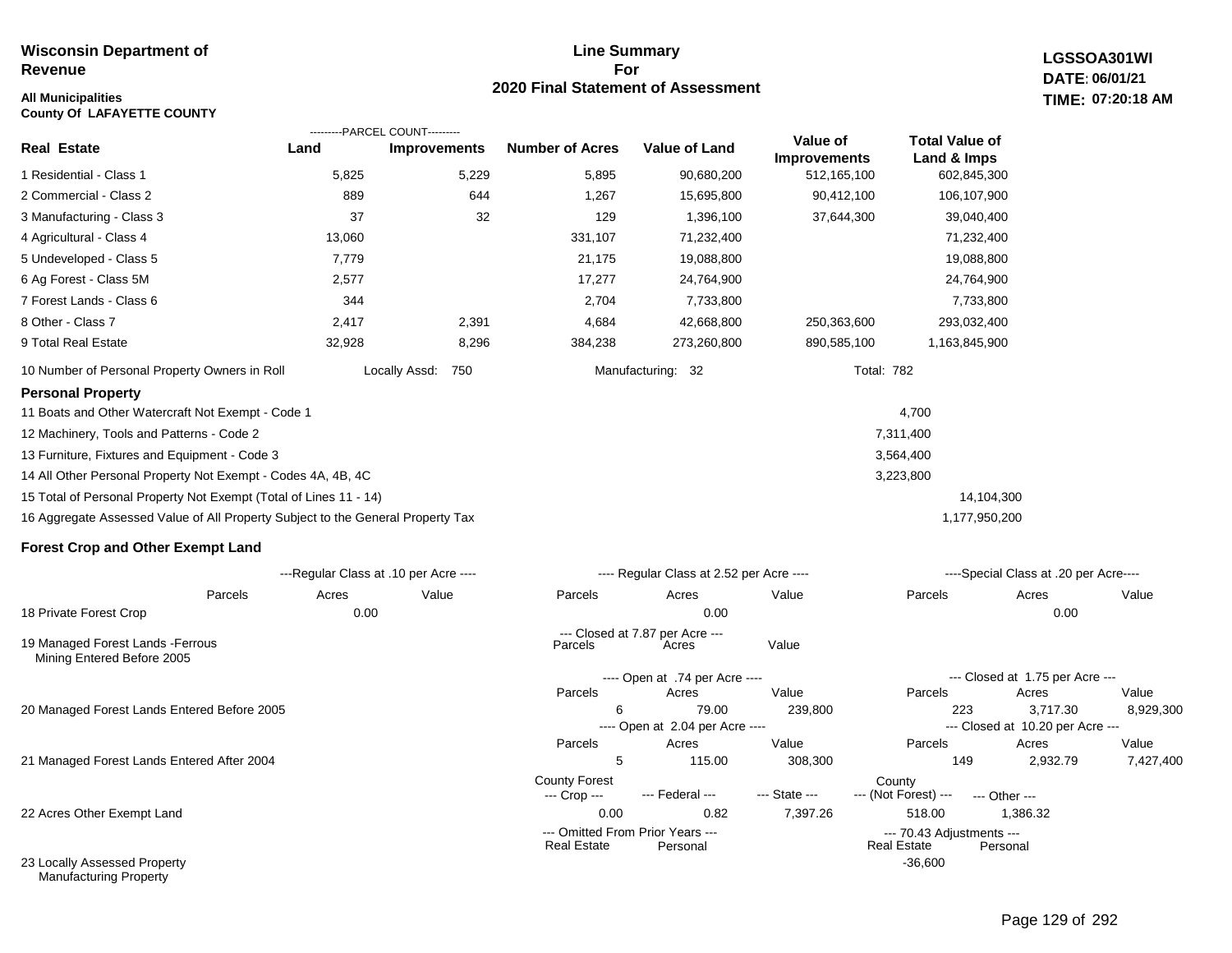#### **Line Summary For 2020 Final Statement of Assessment**

## **LGSSOA301WI DATE: 06/01/21 TIME: 07:20:18 AM**

#### **All Towns County Of LAFAYETTE COUNTY**

|                                                                                 |                                       | ---------PARCEL COUNT--------- |                               |                                          |                                 |                                      |                                           |           |
|---------------------------------------------------------------------------------|---------------------------------------|--------------------------------|-------------------------------|------------------------------------------|---------------------------------|--------------------------------------|-------------------------------------------|-----------|
| <b>Real Estate</b>                                                              | Land                                  | <b>Improvements</b>            | <b>Number of Acres</b>        | Value of Land                            | Value of<br><b>Improvements</b> | <b>Total Value of</b><br>Land & Imps |                                           |           |
| 1 Residential - Class 1                                                         | 2,444                                 | 2,180                          | 4,718                         | 44,340,200                               | 253,398,400                     | 297,738,600                          |                                           |           |
| 2 Commercial - Class 2                                                          | 322                                   | 175                            | 907                           | 5,513,900                                | 28,013,800                      | 33,527,700                           |                                           |           |
| 3 Manufacturing - Class 3                                                       | 9                                     | 9                              | 45                            | 263,000                                  | 3,207,500                       | 3,470,500                            |                                           |           |
| 4 Agricultural - Class 4                                                        | 12,892                                |                                | 329,757                       | 70,923,000                               |                                 | 70,923,000                           |                                           |           |
| 5 Undeveloped - Class 5                                                         | 7,712                                 |                                | 21,021                        | 18,873,800                               |                                 | 18,873,800                           |                                           |           |
| 6 Ag Forest - Class 5M                                                          | 2,568                                 |                                | 17,242                        | 24,721,600                               |                                 | 24,721,600                           |                                           |           |
| 7 Forest Lands - Class 6                                                        | 339                                   |                                | 2,673                         | 7,681,900                                |                                 | 7,681,900                            |                                           |           |
| 8 Other - Class 7                                                               | 2,400                                 | 2,374                          | 4,642                         | 42,371,500                               | 247,124,100                     | 289,495,600                          |                                           |           |
| 9 Total Real Estate                                                             | 28,686                                | 4,738                          | 381,005                       | 214,688,900                              | 531,743,800                     | 746,432,700                          |                                           |           |
| 10 Number of Personal Property Owners in Roll                                   |                                       | Locally Assd: 396              |                               | Manufacturing: 13                        | <b>Total: 409</b>               |                                      |                                           |           |
| <b>Personal Property</b><br>11 Boats and Other Watercraft Not Exempt - Code 1   |                                       |                                |                               |                                          |                                 | 600                                  |                                           |           |
| 12 Machinery, Tools and Patterns - Code 2                                       |                                       |                                |                               |                                          |                                 | 454,100                              |                                           |           |
| 13 Furniture, Fixtures and Equipment - Code 3                                   |                                       |                                |                               |                                          |                                 | 447,900                              |                                           |           |
| 14 All Other Personal Property Not Exempt - Codes 4A, 4B, 4C                    |                                       |                                |                               |                                          |                                 | 2,548,100                            |                                           |           |
| 15 Total of Personal Property Not Exempt (Total of Lines 11 - 14)               |                                       |                                |                               |                                          |                                 |                                      | 3,450,700                                 |           |
| 16 Aggregate Assessed Value of All Property Subject to the General Property Tax |                                       |                                |                               |                                          |                                 |                                      | 749,883,400                               |           |
| <b>Forest Crop and Other Exempt Land</b>                                        |                                       |                                |                               |                                          |                                 |                                      |                                           |           |
|                                                                                 | ---Regular Class at .10 per Acre ---- |                                |                               | ---- Regular Class at 2.52 per Acre ---- |                                 |                                      | ----Special Class at .20 per Acre----     |           |
| Parcels                                                                         | Acres                                 | Value                          | Parcels                       | Acres                                    | Value                           | Parcels                              | Acres                                     | Value     |
| 18 Private Forest Crop                                                          |                                       | 0.00                           |                               | 0.00                                     |                                 |                                      | 0.00                                      |           |
| 19 Managed Forest Lands - Ferrous<br>Mining Entered Before 2005                 |                                       |                                | --- Closed at 7.87<br>Parcels | per Acre ---<br>Acres                    | Value                           |                                      |                                           |           |
|                                                                                 |                                       |                                |                               | ---- Open at .74 per Acre ----           |                                 |                                      | --- Closed at 1.75 per Acre ---           |           |
|                                                                                 |                                       |                                | Parcels                       | Acres                                    | Value                           | Parcels                              | Acres                                     | Value     |
| 20 Managed Forest Lands Entered Before 2005                                     |                                       |                                | 6                             | 79.00                                    | 239,800                         | 223                                  | 3,717.30                                  | 8,929,300 |
|                                                                                 |                                       |                                | Parcels                       | ---- Open at 2.04 per Acre ----<br>Acres | Value                           | Parcels                              | --- Closed at 10.20 per Acre ---<br>Acres | Value     |
| 21 Managed Forest Lands Entered After 2004                                      |                                       |                                | 5                             | 115.00                                   | 308,300                         | 149                                  | 2,932.79                                  | 7,427,400 |
|                                                                                 |                                       |                                | <b>County Forest</b>          |                                          |                                 | County                               |                                           |           |
|                                                                                 |                                       |                                | --- Crop ---<br>0.00          | --- Federal ---<br>0.00                  | --- State ---<br>7,387.82       | --- (Not Forest) ---<br>488.18       | --- Other ---<br>769.22                   |           |
| 22 Acres Other Exempt Land                                                      |                                       |                                |                               | --- Omitted From Prior Years ---         |                                 | --- 70.43 Adjustments ---            |                                           |           |
|                                                                                 |                                       |                                | <b>Real Estate</b>            | Personal                                 |                                 | <b>Real Estate</b>                   | Personal                                  |           |
| 23 Locally Assessed Property                                                    |                                       |                                |                               |                                          |                                 |                                      |                                           |           |

Manufacturing Property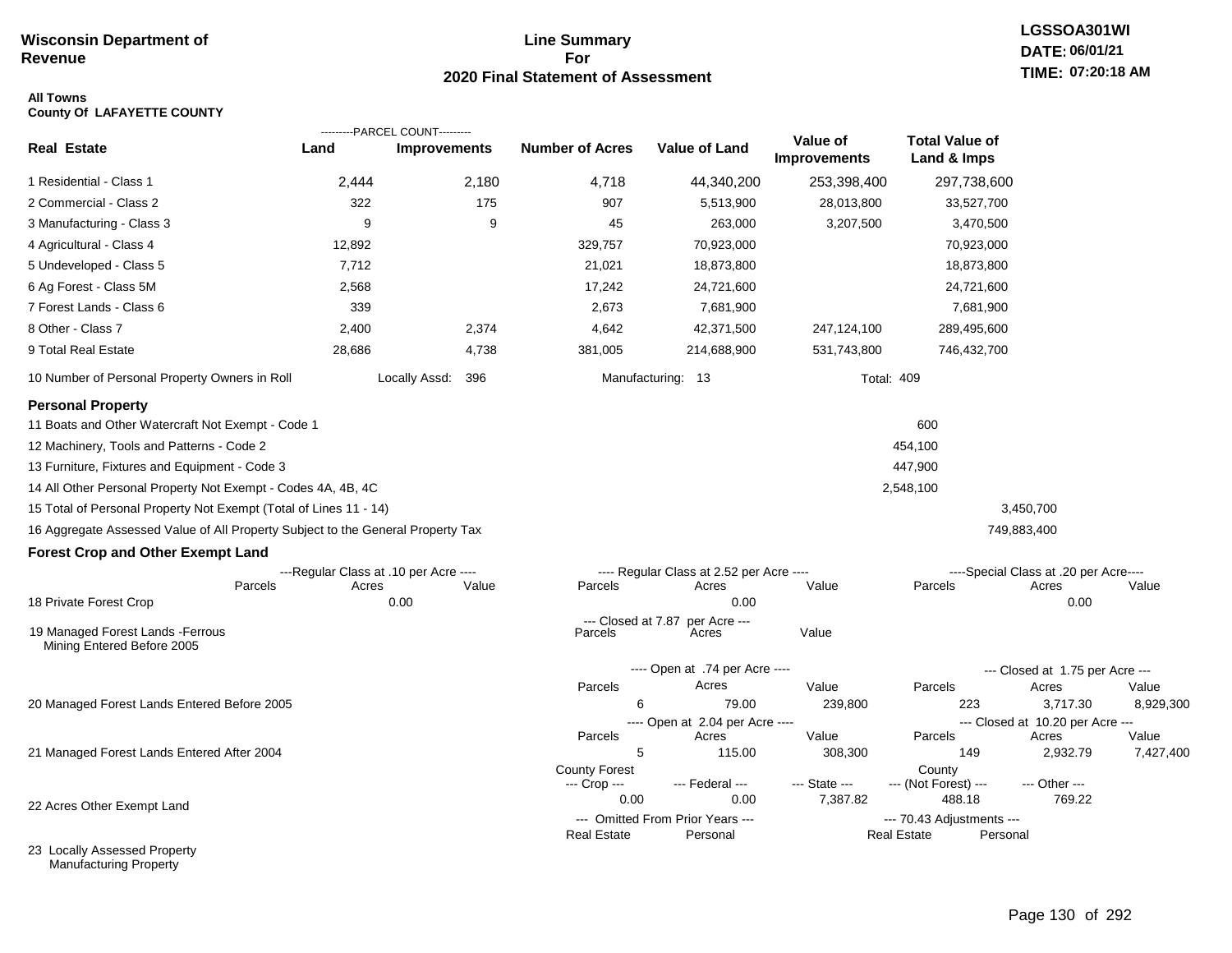#### **Line Summary For 2020 Final Statement of Assessment**

| <b>All Villages</b><br><b>County Of LAFAYETTE COUNTY</b>                        |                                       |                                | 2020 Final Statement of Assessment              |                                          |                                                 |                      |                                       | TIME: 07:20 |
|---------------------------------------------------------------------------------|---------------------------------------|--------------------------------|-------------------------------------------------|------------------------------------------|-------------------------------------------------|----------------------|---------------------------------------|-------------|
|                                                                                 |                                       | ---------PARCEL COUNT--------- |                                                 |                                          | Value of                                        |                      | <b>Total Value of</b>                 |             |
| <b>Real Estate</b>                                                              | Land                                  | <b>Improvements</b>            | <b>Number of Acres</b>                          | <b>Value of Land</b>                     |                                                 | <b>Improvements</b>  | Land & Imps                           |             |
| 1 Residential - Class 1                                                         | 1,753                                 | 1,605                          | 614                                             | 25,172,400                               |                                                 | 137,498,400          | 162,670,800                           |             |
| 2 Commercial - Class 2                                                          | 314                                   | 254                            | 189                                             | 5,927,800                                |                                                 | 31,604,500           | 37,532,300                            |             |
| 3 Manufacturing - Class 3                                                       | 15                                    | 10                             | 38                                              | 421,100                                  |                                                 | 9,541,500            | 9,962,600                             |             |
| 4 Agricultural - Class 4                                                        | 98                                    |                                | 847                                             | 195,900                                  |                                                 |                      | 195,900                               |             |
| 5 Undeveloped - Class 5                                                         | 47                                    |                                | 105                                             | 131,200                                  |                                                 |                      | 131,200                               |             |
| 6 Ag Forest - Class 5M                                                          | 5                                     |                                | 15                                              | 19,300                                   |                                                 |                      | 19,300                                |             |
| 7 Forest Lands - Class 6                                                        | 3                                     |                                | 25                                              | 35,400                                   |                                                 |                      | 35,400                                |             |
| 8 Other - Class 7                                                               | 9                                     | 9                              | 19                                              | 125,800                                  |                                                 | 648,000              | 773,800                               |             |
| 9 Total Real Estate                                                             | 2,244                                 | 1,878                          | 1,852                                           | 32,028,900                               |                                                 | 179,292,400          | 211,321,300                           |             |
| 10 Number of Personal Property Owners in Roll                                   |                                       | Locally Assd: 152              |                                                 | Manufacturing: 9                         |                                                 | Total: 161           |                                       |             |
| <b>Personal Property</b>                                                        |                                       |                                |                                                 |                                          |                                                 |                      |                                       |             |
| 11 Boats and Other Watercraft Not Exempt - Code 1                               |                                       |                                |                                                 |                                          |                                                 |                      | 4,100                                 |             |
| 12 Machinery, Tools and Patterns - Code 2                                       |                                       |                                |                                                 |                                          |                                                 | 2,243,000            |                                       |             |
| 13 Furniture, Fixtures and Equipment - Code 3                                   |                                       |                                |                                                 |                                          |                                                 | 1,026,100            |                                       |             |
| 14 All Other Personal Property Not Exempt - Codes 4A, 4B, 4C                    |                                       |                                |                                                 |                                          |                                                 | 458,000              |                                       |             |
| 15 Total of Personal Property Not Exempt (Total of Lines 11 - 14)               |                                       |                                |                                                 |                                          |                                                 |                      | 3,731,200                             |             |
| 16 Aggregate Assessed Value of All Property Subject to the General Property Tax |                                       |                                |                                                 |                                          |                                                 |                      | 215,052,500                           |             |
| <b>Forest Crop and Other Exempt Land</b>                                        |                                       |                                |                                                 |                                          |                                                 |                      |                                       |             |
|                                                                                 | ---Regular Class at .10 per Acre ---- |                                |                                                 | ---- Regular Class at 2.52 per Acre ---- |                                                 |                      | ----Special Class at .20 per Acre---- |             |
| Parcels<br>18 Private Forest Crop                                               | Acres<br>0.00                         | Value                          | Parcels                                         | Acres<br>0.00                            | Value                                           | Parcels              | Acres                                 | Value       |
| 19 Managed Forest Lands-Ferrous<br>Mining Entered Before 2005                   |                                       |                                | --- Closed at 7.87 per Acre ---<br>Parcels      | Acres                                    | Value                                           |                      |                                       |             |
|                                                                                 |                                       |                                |                                                 | ---- Open at .74 per Acre ----           |                                                 |                      | --- Closed at 1.75 per Acre ---       |             |
|                                                                                 |                                       |                                | Parcels                                         | Acres                                    | Value                                           | Parcels              | Acres                                 | Value       |
| 20 Managed Forest Lands Entered Before 2005                                     |                                       |                                |                                                 | 0.00<br>---- Open at 2.04 per Acre ----  |                                                 |                      | --- Closed at 10.20 per Acre ---      | 0.00        |
|                                                                                 |                                       |                                | Parcels                                         | Acres                                    | Value                                           | Parcels              | Acres                                 | Value       |
| 21 Managed Forest Lands Entered After 2004                                      |                                       |                                | <b>County Forest</b>                            | 0.00                                     |                                                 | County               |                                       | 0.00        |
|                                                                                 |                                       |                                | --- Crop ---<br>0.00                            | --- Federal ---<br>0.00                  | --- State ---<br>9.31                           | --- (Not Forest) --- | --- Other ---<br>6.37                 | 361.31      |
| 22 Acres Other Exempt Land                                                      |                                       |                                | --- Omitted From Prior Years ---<br>Real Estate | Personal                                 | --- 70.43 Adjustments ---<br><b>Real Estate</b> | Personal             |                                       |             |
| 23 Locally Assessed Property                                                    |                                       |                                |                                                 |                                          | $-36,600$                                       |                      |                                       |             |

Manufacturing Property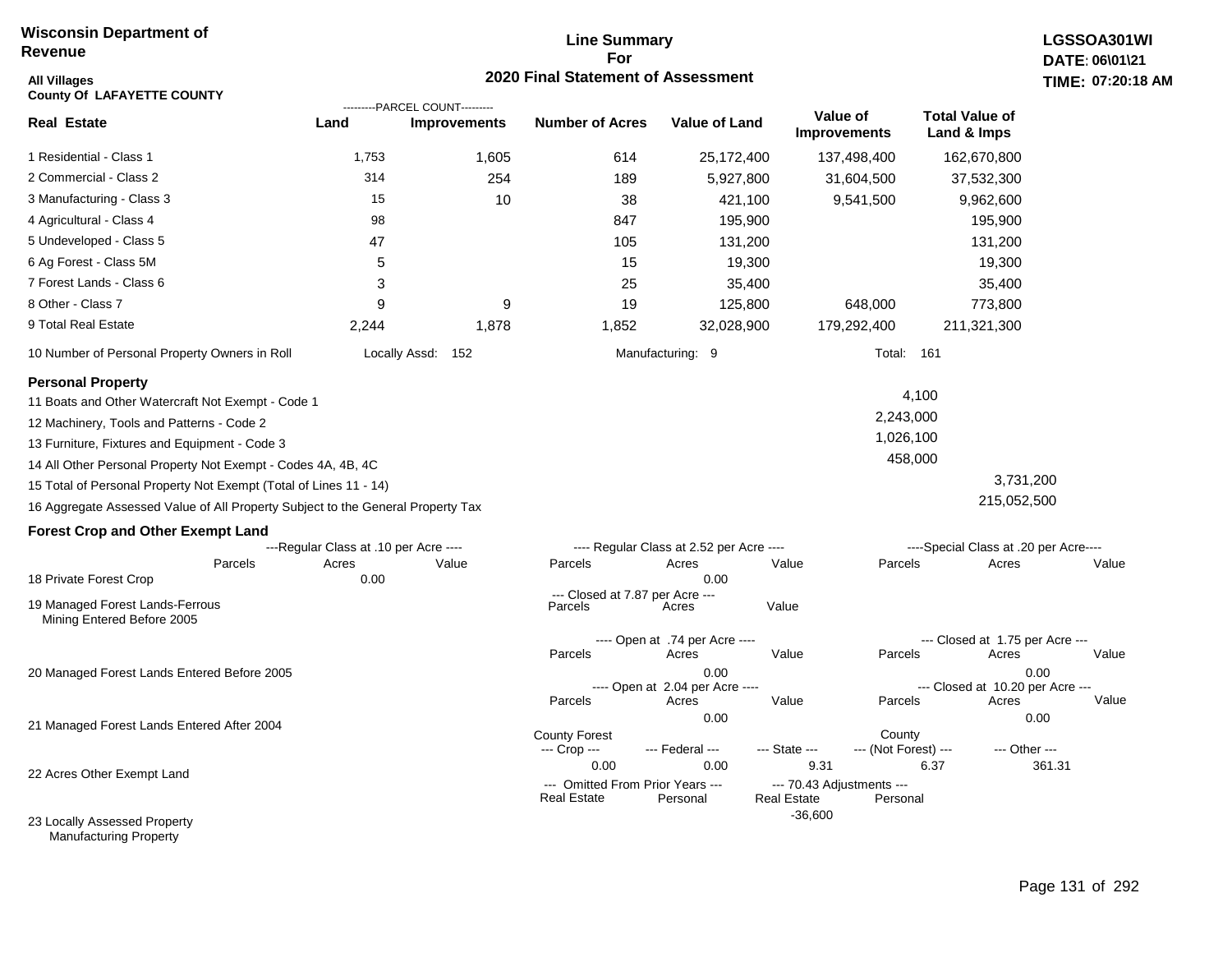#### **For 2020 Final Statement of Assessment Revenue All Cities County Of LAFAYETTE COUNTY LGSSOA301WI DATE: 06/01/21 Real Estate** 1 Residential - Class 1 2 Commercial - Class 2 3 Manufacturing - Class 3 4 Agricultural - Class 4 5 Undeveloped - Class 5 6 Ag Forest - Class 5M 7 Forest Lands - Class 6 8 Other - Class 7 9 Total Real Estate 10 Number of Personal Property Owners in Roll 1,628 1,444 563 21,167,600 121,268,300 142,435,900 **Land Improvements Number of Acres Value of Land Value of Improvements Total Value of Land & Imps** 253 13 70 20 4 2 8 1,998 215 13 8 1,680 171 46 503 49 20 6 23 1,381 4,254,100 712,000 113,500 83,800 24,000 16,500 171,500 26,543,000 30,793,800 24,895,300 2,591,500 179,548,900 35,047,900 25,607,300 113,500 83,800 24,000 16,500 2,763,000 206,091,900 Locally Assd: 202 Manufacturing: 10 Total: 212 **Personal Property** 11 Boats and Other Watercraft Not Exempt - Code 1 12 Machinery, Tools and Patterns - Code 2 13 Furniture, Fixtures and Equipment - Code 3 14 All Other Personal Property Not Exempt - Codes 4A, 4B, 4C 15 Total of Personal Property Not Exempt (Total of Lines 11 - 14) 16 Aggregate Assessed Value of All Property Subject to the General Property Tax 4,614,300 2,090,400 217,700 6,922,400 213,014,300 **Forest Crop and Other Exempt Land** ---Regular Class at .10 per Acre ---- ---- Regular Class at 2.52 per Acre ---- ----Special Class at .20 per Acre---- 18 Private Forest Crop 20 Managed Forest Lands Entered Before 2005 21 Managed Forest Lands Entered After 2004 Parcels 0.00 0.00 Acres Value Parcels Acres Value Parcels Acres Value ---- Open at .74 per Acre ----<br>Acres Parcels 0.00 0.00 Acres Value Parcels Acres Value --- Closed at 1.75 per Acre --- ---- Open at 2.04 per Acre ---- --- Closed at 10.20 per Acre --- Parcels 0.00 0.00 Acres **Value Parcels Acres Value** County Forest County County --- Crop --- 0.00 0.82 0.13 23.45 255.79 --- Federal --- - --- State --- --- (Not Forest) --- --- Other ---22 Acres Other Exempt Land --- Omitted From Prior Years ---<br>Real Estate Personal Personal Real Estate Personal **Real Estate** ---------PARCEL COUNT--------- 19 Managed Forest Lands-Ferrous Mining Entered Before 2005 --- Closed at 7.87 per Acre ---<br>rcels Acres Parcels **Acres** Value

23 Locally Assessed Property Manufacturing Property

## **Line Summary**

# **TIME: 07:20:18 AM**

## **Wisconsin Department of**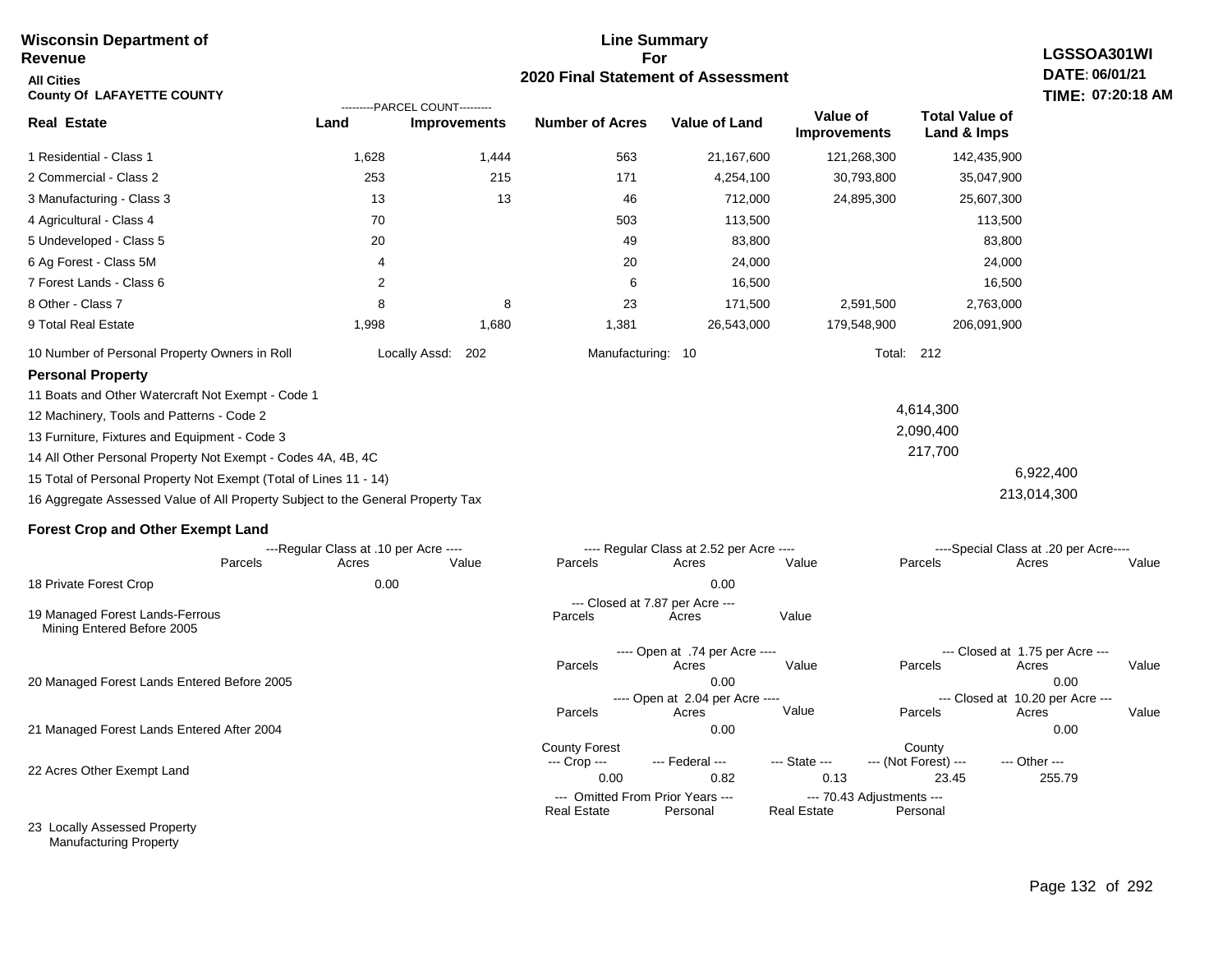#### **All Municipalities TIME:**

**County Of LANGLADE COUNTY**

#### **Line Summary For 2020 Final Statement of Assessment**

**LGSSOA301WI DATE: 06/01/21 07:20:18 AM**

|                                                                                 |                                       | ---------PARCEL COUNT--------- |                                      |                                          | Value of            | <b>Total Value of</b>          |                                           |            |
|---------------------------------------------------------------------------------|---------------------------------------|--------------------------------|--------------------------------------|------------------------------------------|---------------------|--------------------------------|-------------------------------------------|------------|
| Real Estate                                                                     | Land                                  | <b>Improvements</b>            | <b>Number of Acres</b>               | <b>Value of Land</b>                     | <b>Improvements</b> | Land & Imps                    |                                           |            |
| 1 Residential - Class 1                                                         | 13,693                                | 11,319                         | 22,283                               | 325,530,294                              | 920,229,190         | 1,245,759,484                  |                                           |            |
| 2 Commercial - Class 2                                                          | 906                                   | 742                            | 2,433                                | 32,211,370                               | 155,680,110         | 187,891,480                    |                                           |            |
| 3 Manufacturing - Class 3                                                       | 49                                    | 43                             | 395                                  | 2,103,100                                | 29,284,000          | 31,387,100                     |                                           |            |
| 4 Agricultural - Class 4                                                        | 4,019                                 |                                | 84,479                               | 14,251,551                               |                     | 14,251,551                     |                                           |            |
| 5 Undeveloped - Class 5                                                         | 3,532                                 |                                | 26,037                               | 14,061,150                               |                     | 14,061,150                     |                                           |            |
| 6 Ag Forest - Class 5M                                                          | 1,582                                 |                                | 20,166                               | 19,285,320                               |                     | 19,285,320                     |                                           |            |
| 7 Forest Lands - Class 6                                                        | 3,776                                 |                                | 77,231                               | 146,495,736                              |                     | 146,495,736                    |                                           |            |
| 8 Other - Class 7                                                               | 672                                   | 720                            | 1,340                                | 6,290,860                                | 60,090,890          | 66,381,750                     |                                           |            |
| 9 Total Real Estate                                                             | 28,229                                | 12,824                         | 234,364                              | 560,229,381                              | 1,165,284,190       | 1,725,513,571                  |                                           |            |
| 10 Number of Personal Property Owners in Roll                                   |                                       | 922<br>Locally Assd:           |                                      | Manufacturing: 49                        |                     | <b>Total: 971</b>              |                                           |            |
| <b>Personal Property</b>                                                        |                                       |                                |                                      |                                          |                     |                                |                                           |            |
| 11 Boats and Other Watercraft Not Exempt - Code 1                               |                                       |                                |                                      |                                          |                     | 109,000                        |                                           |            |
| 12 Machinery, Tools and Patterns - Code 2                                       |                                       |                                |                                      |                                          |                     | 3,030,800                      |                                           |            |
| 13 Furniture, Fixtures and Equipment - Code 3                                   |                                       |                                |                                      |                                          |                     | 9,539,321                      |                                           |            |
| 14 All Other Personal Property Not Exempt - Codes 4A, 4B, 4C                    |                                       |                                |                                      |                                          |                     | 11,275,001                     |                                           |            |
| 15 Total of Personal Property Not Exempt (Total of Lines 11 - 14)               |                                       |                                |                                      |                                          |                     |                                | 23,954,122                                |            |
| 16 Aggregate Assessed Value of All Property Subject to the General Property Tax |                                       |                                |                                      |                                          |                     | 1,749,467,693                  |                                           |            |
| <b>Forest Crop and Other Exempt Land</b>                                        |                                       |                                |                                      |                                          |                     |                                |                                           |            |
|                                                                                 | ---Regular Class at .10 per Acre ---- |                                |                                      | ---- Regular Class at 2.52 per Acre ---- |                     |                                | ----Special Class at .20 per Acre----     |            |
| Parcels                                                                         | Acres                                 | Value                          | Parcels                              | Acres                                    | Value               | Parcels                        | Acres                                     | Value      |
| 18 Private Forest Crop<br>$\overline{2}$                                        | 129.70                                | 241,950                        | 44                                   | 1,723.37                                 | 3,209,400           |                                | 0.00                                      |            |
| 19 Managed Forest Lands - Ferrous<br>Mining Entered Before 2005                 |                                       |                                | Parcels                              | --- Closed at 7.87 per Acre ---<br>Acres | Value               |                                |                                           |            |
|                                                                                 |                                       |                                |                                      | ---- Open at .74 per Acre ----           |                     |                                | --- Closed at 1.75 per Acre ---           |            |
|                                                                                 |                                       |                                | Parcels                              | Acres                                    | Value               | Parcels                        | Acres                                     | Value      |
| 20 Managed Forest Lands Entered Before 2005                                     |                                       |                                | 850                                  | 33,076.84                                | 50,181,550          | 1,080                          | 36,595.50                                 | 67,844,909 |
|                                                                                 |                                       |                                | Parcels                              | ---- Open at 2.04 per Acre ----<br>Acres | Value               | Parcels                        | --- Closed at 10.20 per Acre ---<br>Acres | Value      |
| 21 Managed Forest Lands Entered After 2004                                      |                                       |                                | 417                                  | 13,573.31                                | 24,992,840          | 1,227                          | 38,845.17                                 | 71,987,028 |
|                                                                                 |                                       |                                | <b>County Forest</b><br>--- Crop --- | --- Federal ---                          | --- State ---       | County<br>--- (Not Forest) --- | --- Other ---                             |            |
| 22 Acres Other Exempt Land                                                      |                                       |                                | 86.030.83                            | 32,979.71                                | 18,255.77           | 46,162.31                      | 9,217.84                                  |            |

157,000 -166,487

--- Omitted From Prior Years --- --- 70.43 Adjustments ---

**Real Estate** 

23 Locally Assessed Property Manufacturing Property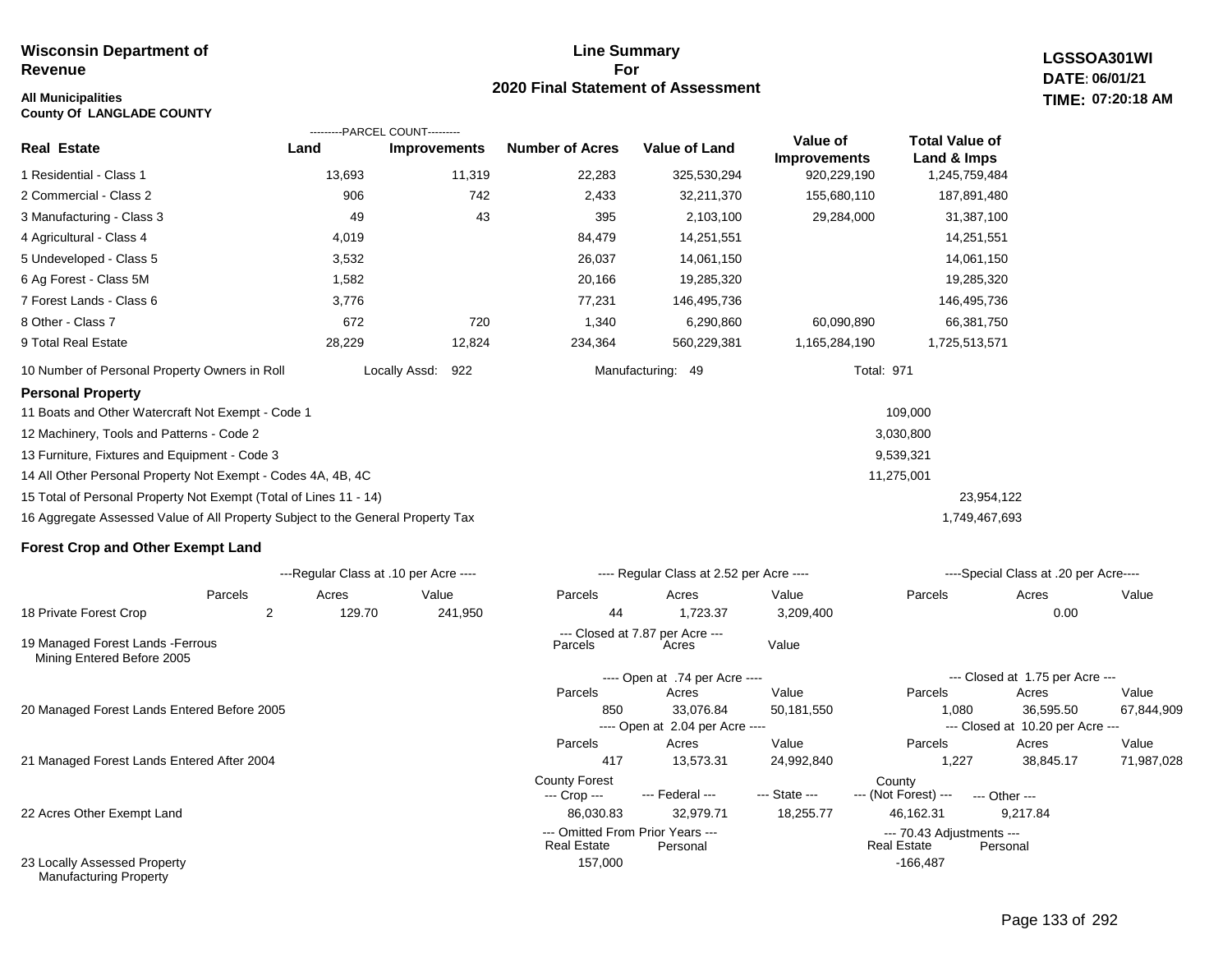#### **Line Summary For 2020 Final Statement of Assessment**

#### **All Towns County Of LANGLADE COUNTY**

|                                                                                                                                                                                                                                                                                                                                                                                                                                                 |                                                | ---------PARCEL COUNT--------- |                                      |                                                           |                                 |                                                              |                                                |            |
|-------------------------------------------------------------------------------------------------------------------------------------------------------------------------------------------------------------------------------------------------------------------------------------------------------------------------------------------------------------------------------------------------------------------------------------------------|------------------------------------------------|--------------------------------|--------------------------------------|-----------------------------------------------------------|---------------------------------|--------------------------------------------------------------|------------------------------------------------|------------|
| <b>Real Estate</b>                                                                                                                                                                                                                                                                                                                                                                                                                              | Land                                           | <b>Improvements</b>            | <b>Number of Acres</b>               | <b>Value of Land</b>                                      | Value of<br><b>Improvements</b> | <b>Total Value of</b><br>Land & Imps                         |                                                |            |
| 1 Residential - Class 1                                                                                                                                                                                                                                                                                                                                                                                                                         | 10,280                                         | 8,265                          | 20,989                               | 295,802,294                                               | 733,023,890                     | 1,028,826,184                                                |                                                |            |
| 2 Commercial - Class 2                                                                                                                                                                                                                                                                                                                                                                                                                          | 418                                            | 348                            | 1,821                                | 11,874,970                                                | 38,119,610                      | 49,994,580                                                   |                                                |            |
| 3 Manufacturing - Class 3                                                                                                                                                                                                                                                                                                                                                                                                                       | 17                                             | 15                             | 230                                  | 1,043,800                                                 | 5,429,200                       | 6,473,000                                                    |                                                |            |
| 4 Agricultural - Class 4                                                                                                                                                                                                                                                                                                                                                                                                                        | 3,965                                          |                                | 83,933                               | 14,168,951                                                |                                 | 14,168,951                                                   |                                                |            |
| 5 Undeveloped - Class 5                                                                                                                                                                                                                                                                                                                                                                                                                         | 3,523                                          |                                | 25,975                               | 14,034,850                                                |                                 | 14,034,850                                                   |                                                |            |
| 6 Ag Forest - Class 5M                                                                                                                                                                                                                                                                                                                                                                                                                          | 1,581                                          |                                | 20,165                               | 19,284,320                                                |                                 | 19,284,320                                                   |                                                |            |
| 7 Forest Lands - Class 6                                                                                                                                                                                                                                                                                                                                                                                                                        | 3,754                                          |                                | 76,977                               | 145,964,136                                               |                                 | 145,964,136                                                  |                                                |            |
| 8 Other - Class 7                                                                                                                                                                                                                                                                                                                                                                                                                               | 671                                            | 719                            | 1,338                                | 6,282,860                                                 | 60,033,590                      | 66,316,450                                                   |                                                |            |
| 9 Total Real Estate                                                                                                                                                                                                                                                                                                                                                                                                                             | 24,209                                         | 9,347                          | 231,428                              | 508,456,181                                               | 836,606,290                     | 1,345,062,471                                                |                                                |            |
| 10 Number of Personal Property Owners in Roll                                                                                                                                                                                                                                                                                                                                                                                                   |                                                | Locally Assd: 542              |                                      | Manufacturing: 22                                         |                                 | <b>Total: 564</b>                                            |                                                |            |
| <b>Personal Property</b><br>11 Boats and Other Watercraft Not Exempt - Code 1<br>12 Machinery, Tools and Patterns - Code 2<br>13 Furniture, Fixtures and Equipment - Code 3<br>14 All Other Personal Property Not Exempt - Codes 4A, 4B, 4C<br>15 Total of Personal Property Not Exempt (Total of Lines 11 - 14)<br>16 Aggregate Assessed Value of All Property Subject to the General Property Tax<br><b>Forest Crop and Other Exempt Land</b> |                                                |                                |                                      |                                                           |                                 | 109,000<br>1,066,900<br>1,409,821<br>9,978,501               | 12,564,222<br>1,357,626,693                    |            |
| Parcels                                                                                                                                                                                                                                                                                                                                                                                                                                         | ---Regular Class at .10 per Acre ----<br>Acres | Value                          | Parcels                              | ---- Regular Class at 2.52 per Acre ----<br>Acres         | Value                           | Parcels                                                      | ----Special Class at .20 per Acre----<br>Acres | Value      |
| 18 Private Forest Crop                                                                                                                                                                                                                                                                                                                                                                                                                          | 2                                              | 129.70<br>241,950              | 44                                   | 1,723.37                                                  | 3,209,400                       |                                                              | 0.00                                           |            |
| 19 Managed Forest Lands - Ferrous<br>Mining Entered Before 2005                                                                                                                                                                                                                                                                                                                                                                                 |                                                |                                | --- Closed at 7.87<br>Parcels        | per Acre ---<br>Acres                                     | Value                           |                                                              |                                                |            |
|                                                                                                                                                                                                                                                                                                                                                                                                                                                 |                                                |                                |                                      | ---- Open at .74 per Acre ----                            |                                 |                                                              | --- Closed at 1.75 per Acre ---                |            |
|                                                                                                                                                                                                                                                                                                                                                                                                                                                 |                                                |                                | Parcels                              | Acres                                                     | Value                           | Parcels                                                      | Acres                                          | Value      |
| 20 Managed Forest Lands Entered Before 2005                                                                                                                                                                                                                                                                                                                                                                                                     |                                                |                                | 850                                  | 33,076.84                                                 | 50,181,550                      | 1,078                                                        | 36,549.72                                      | 67,753,309 |
|                                                                                                                                                                                                                                                                                                                                                                                                                                                 |                                                |                                | Parcels                              | ---- Open at 2.04 per Acre ----<br>Acres                  | Value                           | Parcels                                                      | --- Closed at 10.20 per Acre ---<br>Acres      | Value      |
| 21 Managed Forest Lands Entered After 2004                                                                                                                                                                                                                                                                                                                                                                                                      |                                                |                                | 407                                  | 13,320.06                                                 | 24,483,740                      | 1,218                                                        | 38,648.97                                      | 71,524,228 |
|                                                                                                                                                                                                                                                                                                                                                                                                                                                 |                                                |                                | <b>County Forest</b><br>--- Crop --- | --- Federal ---                                           | --- State ---                   | County<br>--- (Not Forest) ---                               | --- Other ---                                  |            |
| 22 Acres Other Exempt Land                                                                                                                                                                                                                                                                                                                                                                                                                      |                                                |                                | 86,030.83<br><b>Real Estate</b>      | 32,979.04<br>--- Omitted From Prior Years ---<br>Personal | 18,246.02                       | 46,076.72<br>--- 70.43 Adjustments ---<br><b>Real Estate</b> | 8,042.88<br>Personal                           |            |
| 23 Locally Assessed Property<br><b>Manufacturing Property</b>                                                                                                                                                                                                                                                                                                                                                                                   |                                                |                                | 157,000                              |                                                           |                                 |                                                              |                                                |            |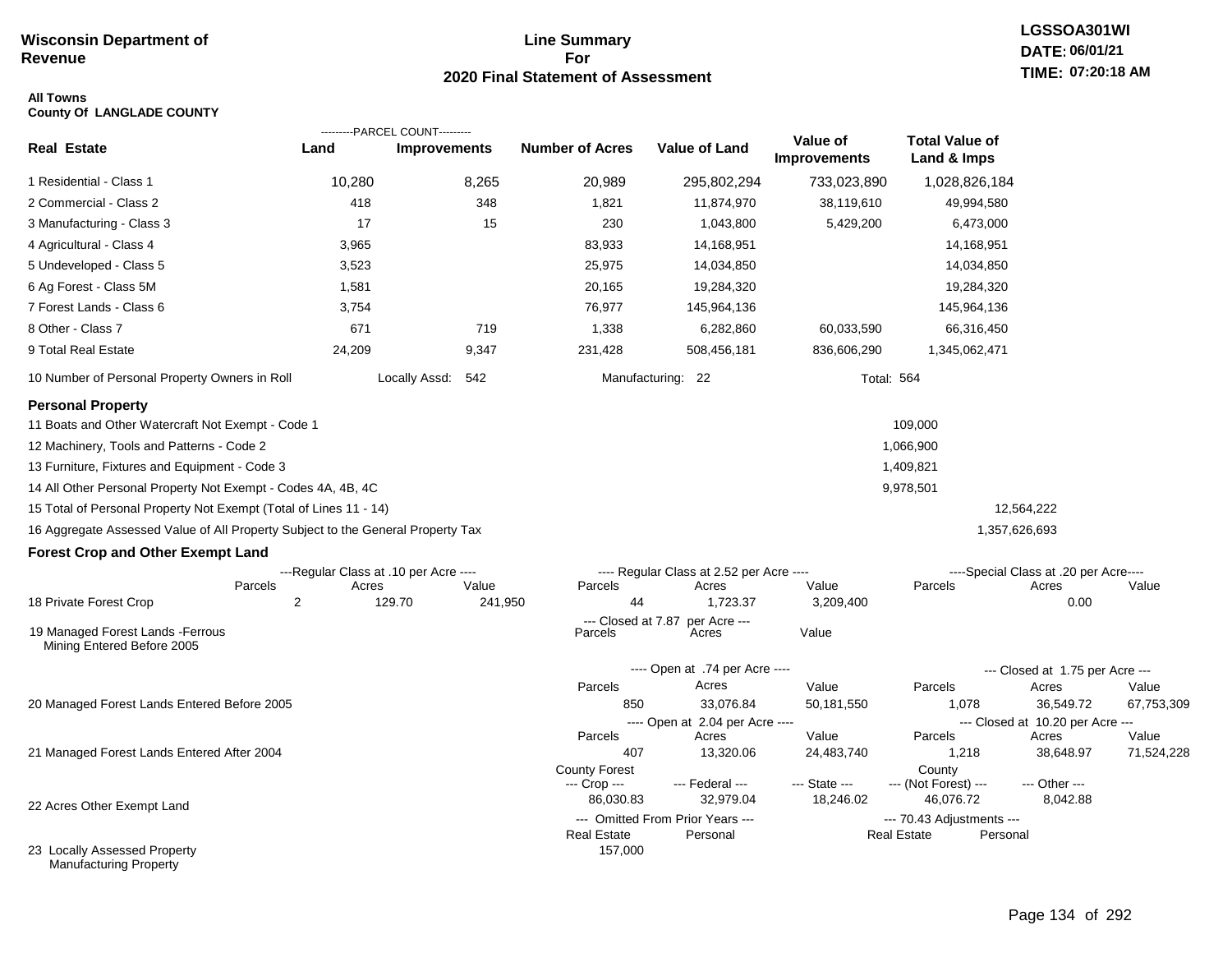#### **Line Summary For 2020 Final Statement of Assessment**

| All Villages<br><b>County Of LANGLADE COUNTY</b>                                |                                       | ---------PARCEL COUNT--------- | <b>2020 Final Statement of Assessment</b> |                                              |                    |                                       |                                          | TIME: 07:20:18    |
|---------------------------------------------------------------------------------|---------------------------------------|--------------------------------|-------------------------------------------|----------------------------------------------|--------------------|---------------------------------------|------------------------------------------|-------------------|
| <b>Real Estate</b>                                                              | Land                                  | <b>Improvements</b>            | <b>Number of Acres</b>                    | Value of Land                                |                    | Value of<br><b>Improvements</b>       | <b>Total Value of</b><br>Land & Imps     |                   |
| 1 Residential - Class 1                                                         | 246                                   | 169                            | 206                                       |                                              | 3,248,100          | 9,170,400                             | 12,418,500                               |                   |
| 2 Commercial - Class 2                                                          | 11                                    |                                | 8                                         | 11                                           | 72,700             | 1,296,100                             | 1,368,800                                |                   |
| 3 Manufacturing - Class 3                                                       | 5                                     |                                | 4                                         | 43                                           | 101,500            | 2,047,400                             | 2,148,900                                |                   |
| 4 Agricultural - Class 4                                                        | 4                                     |                                |                                           | 56                                           | 7,300              |                                       | 7,300                                    |                   |
| 5 Undeveloped - Class 5                                                         | 8                                     |                                |                                           | 61                                           | 25,900             |                                       | 25,900                                   |                   |
| 6 Ag Forest - Class 5M                                                          | 1                                     |                                |                                           | 1                                            | 1,000              |                                       | 1,000                                    |                   |
| 7 Forest Lands - Class 6                                                        | 22                                    |                                | 254                                       |                                              | 531,600            |                                       | 531,600                                  |                   |
| 8 Other - Class 7                                                               |                                       |                                |                                           |                                              |                    |                                       |                                          |                   |
| 9 Total Real Estate                                                             | 297                                   | 181                            | 632                                       |                                              | 3,988,100          | 12,513,900                            | 16,502,000                               |                   |
| 10 Number of Personal Property Owners in Roll                                   |                                       | Locally Assd: 9                |                                           | Manufacturing: 3                             |                    | Total: 12                             |                                          |                   |
| <b>Personal Property</b>                                                        |                                       |                                |                                           |                                              |                    |                                       |                                          |                   |
| 11 Boats and Other Watercraft Not Exempt - Code 1                               |                                       |                                |                                           |                                              |                    |                                       |                                          |                   |
| 12 Machinery, Tools and Patterns - Code 2                                       |                                       |                                |                                           |                                              |                    |                                       | 54,700                                   |                   |
| 13 Furniture, Fixtures and Equipment - Code 3                                   |                                       |                                |                                           |                                              |                    |                                       | 31,900                                   |                   |
| 14 All Other Personal Property Not Exempt - Codes 4A, 4B, 4C                    |                                       |                                |                                           |                                              |                    |                                       | 12,600                                   |                   |
| 15 Total of Personal Property Not Exempt (Total of Lines 11 - 14)               |                                       |                                |                                           |                                              |                    |                                       |                                          | 99,200            |
| 16 Aggregate Assessed Value of All Property Subject to the General Property Tax |                                       |                                |                                           |                                              |                    |                                       | 16,601,200                               |                   |
| <b>Forest Crop and Other Exempt Land</b>                                        |                                       |                                |                                           |                                              |                    |                                       |                                          |                   |
|                                                                                 | ---Regular Class at .10 per Acre ---- |                                |                                           | ---- Regular Class at 2.52 per Acre ----     |                    |                                       | ----Special Class at .20 per Acre----    |                   |
| Parcels                                                                         | Acres                                 | Value                          | Parcels                                   | Acres                                        | Value              | Parcels                               | Acres                                    | Value             |
| 18 Private Forest Crop                                                          | 0.00                                  |                                |                                           | 0.00                                         |                    |                                       |                                          |                   |
| 19 Managed Forest Lands-Ferrous<br>Mining Entered Before 2005                   |                                       |                                | Parcels                                   | --- Closed at 7.87 per Acre ---<br>Acres     | Value              |                                       |                                          |                   |
|                                                                                 |                                       |                                | Parcels                                   | ---- Open at .74 per Acre ----<br>Acres      | Value              | Parcels                               | --- Closed at 1.75 per Acre ---<br>Acres | Value             |
| 20 Managed Forest Lands Entered Before 2005                                     |                                       |                                |                                           | 0.00                                         |                    |                                       | 2                                        | 45.78<br>91,600   |
|                                                                                 |                                       |                                |                                           | ---- Open at 2.04 per Acre ----              |                    |                                       | --- Closed at 10.20 per Acre ---         | Value             |
|                                                                                 |                                       |                                | Parcels<br>10                             | Acres<br>253.25                              | Value              | Parcels<br>509,100                    | Acres<br>9                               | 196.20<br>462,800 |
| 21 Managed Forest Lands Entered After 2004                                      |                                       |                                | <b>County Forest</b><br>--- Crop ---      | --- Federal ---                              | --- State ---      | County<br>--- (Not Forest) ---        | --- Other ---                            |                   |
|                                                                                 |                                       |                                | 0.00                                      | 0.00                                         |                    | 0.00                                  | 4.06                                     | 133.20            |
| 22 Acres Other Exempt Land                                                      |                                       |                                | Real Estate                               | --- Omitted From Prior Years ---<br>Personal | <b>Real Estate</b> | --- 70.43 Adjustments ---<br>Personal |                                          |                   |

23 Locally Assessed Property Manufacturing Property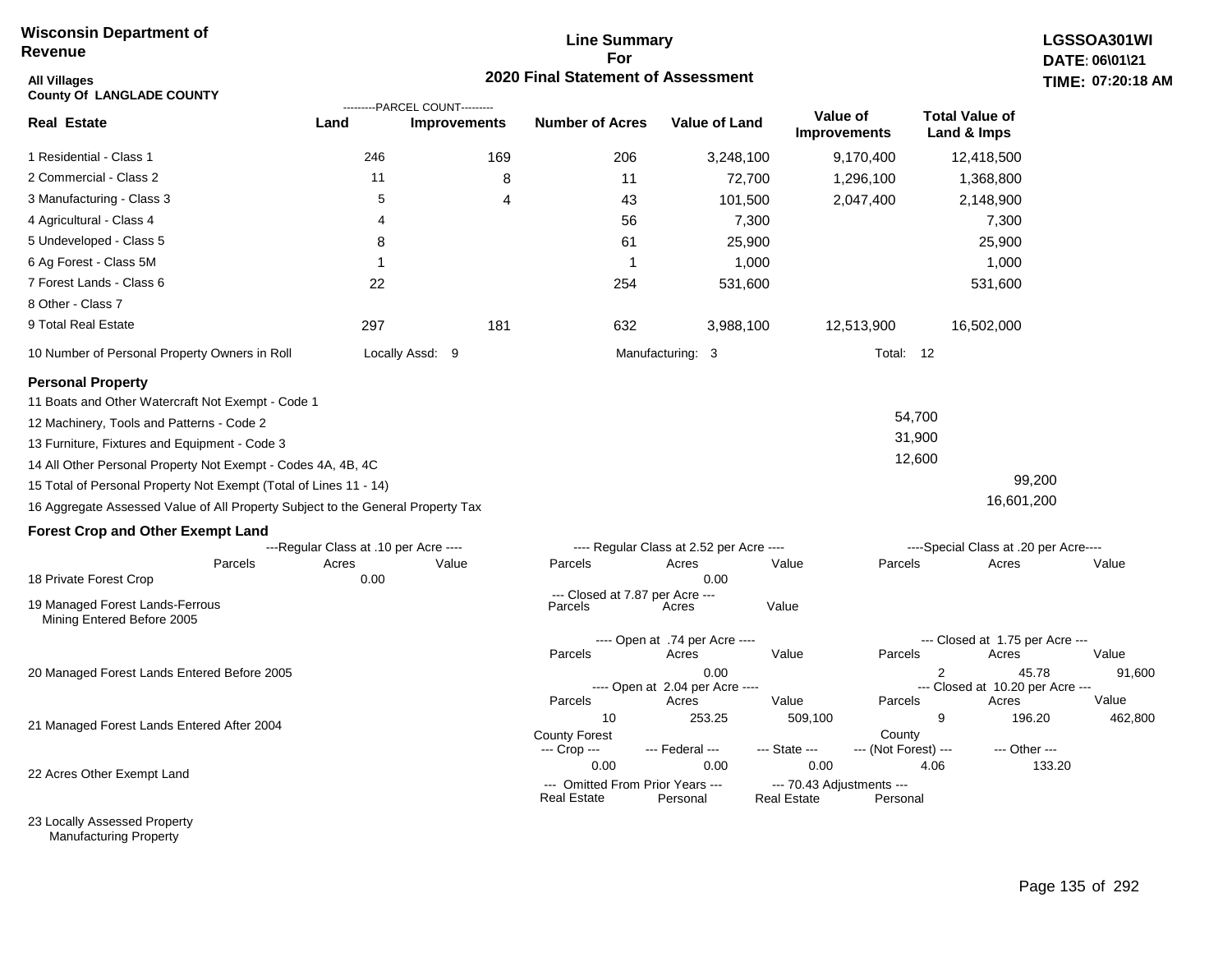| <b>Wisconsin Department of</b><br><b>Revenue</b>                                                                                                                                                                                                                                                                                                                                                                                                                                     | <b>Line Summary</b><br>For                             |                                                       |                                                                |                                                                                              |                                                                       |                                                |                                                                                      |  |  |
|--------------------------------------------------------------------------------------------------------------------------------------------------------------------------------------------------------------------------------------------------------------------------------------------------------------------------------------------------------------------------------------------------------------------------------------------------------------------------------------|--------------------------------------------------------|-------------------------------------------------------|----------------------------------------------------------------|----------------------------------------------------------------------------------------------|-----------------------------------------------------------------------|------------------------------------------------|--------------------------------------------------------------------------------------|--|--|
| <b>All Cities</b><br><b>County Of LANGLADE COUNTY</b>                                                                                                                                                                                                                                                                                                                                                                                                                                | 2020 Final Statement of Assessment                     |                                                       |                                                                |                                                                                              |                                                                       |                                                |                                                                                      |  |  |
| <b>Real Estate</b>                                                                                                                                                                                                                                                                                                                                                                                                                                                                   | Land                                                   | ---------PARCEL COUNT---------<br><b>Improvements</b> | <b>Number of Acres</b>                                         | <b>Value of Land</b>                                                                         | Value of<br><b>Improvements</b>                                       | <b>Total Value of</b><br>Land & Imps           | TIME: 07:20:18 AM                                                                    |  |  |
| 1 Residential - Class 1                                                                                                                                                                                                                                                                                                                                                                                                                                                              | 3,167                                                  | 2,885                                                 | 1,088                                                          | 26,479,900                                                                                   | 178,034,900                                                           | 204,514,800                                    |                                                                                      |  |  |
| 2 Commercial - Class 2                                                                                                                                                                                                                                                                                                                                                                                                                                                               | 477                                                    | 386                                                   | 601                                                            | 20,263,700                                                                                   | 116,264,400                                                           | 136,528,100                                    |                                                                                      |  |  |
| 3 Manufacturing - Class 3                                                                                                                                                                                                                                                                                                                                                                                                                                                            | 27                                                     | 24                                                    | 122                                                            | 957,800                                                                                      | 21,807,400                                                            | 22,765,200                                     |                                                                                      |  |  |
| 4 Agricultural - Class 4                                                                                                                                                                                                                                                                                                                                                                                                                                                             | 50                                                     |                                                       | 490                                                            | 75,300                                                                                       |                                                                       | 75,300                                         |                                                                                      |  |  |
| 5 Undeveloped - Class 5                                                                                                                                                                                                                                                                                                                                                                                                                                                              | -1                                                     |                                                       | -1                                                             | 400                                                                                          |                                                                       | 400                                            |                                                                                      |  |  |
| 6 Ag Forest - Class 5M                                                                                                                                                                                                                                                                                                                                                                                                                                                               |                                                        |                                                       |                                                                |                                                                                              |                                                                       |                                                |                                                                                      |  |  |
| 7 Forest Lands - Class 6                                                                                                                                                                                                                                                                                                                                                                                                                                                             |                                                        |                                                       |                                                                |                                                                                              |                                                                       |                                                |                                                                                      |  |  |
| 8 Other - Class 7                                                                                                                                                                                                                                                                                                                                                                                                                                                                    | -1                                                     | -1                                                    | 2                                                              | 8,000                                                                                        | 57,300                                                                | 65,300                                         |                                                                                      |  |  |
| 9 Total Real Estate                                                                                                                                                                                                                                                                                                                                                                                                                                                                  | 3,723                                                  | 3,296                                                 | 2,304                                                          | 47,785,100                                                                                   | 316,164,000                                                           | 363,949,100                                    |                                                                                      |  |  |
| 10 Number of Personal Property Owners in Roll                                                                                                                                                                                                                                                                                                                                                                                                                                        |                                                        | Locally Assd:<br>371                                  | Manufacturing: 24                                              |                                                                                              | Total:                                                                | 395                                            |                                                                                      |  |  |
| <b>Personal Property</b><br>11 Boats and Other Watercraft Not Exempt - Code 1<br>12 Machinery, Tools and Patterns - Code 2<br>13 Furniture, Fixtures and Equipment - Code 3<br>14 All Other Personal Property Not Exempt - Codes 4A, 4B, 4C<br>15 Total of Personal Property Not Exempt (Total of Lines 11 - 14)<br>16 Aggregate Assessed Value of All Property Subject to the General Property Tax<br><b>Forest Crop and Other Exempt Land</b><br>Parcels<br>18 Private Forest Crop | ---Regular Class at .10 per Acre ----<br>Acres<br>0.00 | Value                                                 | Parcels                                                        | ---- Regular Class at 2.52 per Acre ----<br>Acres<br>0.00<br>--- Closed at 7.87 per Acre --- | Value                                                                 | 1,909,200<br>8,097,600<br>1,283,900<br>Parcels | 11,290,700<br>375,239,800<br>----Special Class at .20 per Acre----<br>Acres<br>Value |  |  |
| 19 Managed Forest Lands-Ferrous<br>Mining Entered Before 2005                                                                                                                                                                                                                                                                                                                                                                                                                        |                                                        |                                                       | Parcels<br>Parcels                                             | Acres<br>---- Open at .74 per Acre ----<br>Acres                                             | Value<br>Value                                                        | Parcels                                        | --- Closed at 1.75 per Acre ---<br>Acres<br>Value                                    |  |  |
| 20 Managed Forest Lands Entered Before 2005                                                                                                                                                                                                                                                                                                                                                                                                                                          |                                                        |                                                       | Parcels                                                        | 0.00<br>---- Open at 2.04 per Acre ----<br>Acres                                             | Value                                                                 | --- Closed at 10.20 per Acre ---<br>Parcels    | 0.00<br>Acres<br>Value                                                               |  |  |
| 21 Managed Forest Lands Entered After 2004                                                                                                                                                                                                                                                                                                                                                                                                                                           |                                                        |                                                       | <b>County Forest</b><br>--- Crop ---                           | 0.00<br>--- Federal ---                                                                      | --- State ---                                                         | County<br>--- (Not Forest) ---                 | 0.00<br>--- Other ---                                                                |  |  |
| 22 Acres Other Exempt Land<br>23 Locally Assessed Property<br><b>Manufacturing Property</b>                                                                                                                                                                                                                                                                                                                                                                                          |                                                        |                                                       | 0.00<br>--- Omitted From Prior Years ---<br><b>Real Estate</b> | 0.67<br>Personal                                                                             | 9.75<br>--- 70.43 Adjustments ---<br><b>Real Estate</b><br>$-166,487$ | 81.53<br>Personal                              | 1,041.76                                                                             |  |  |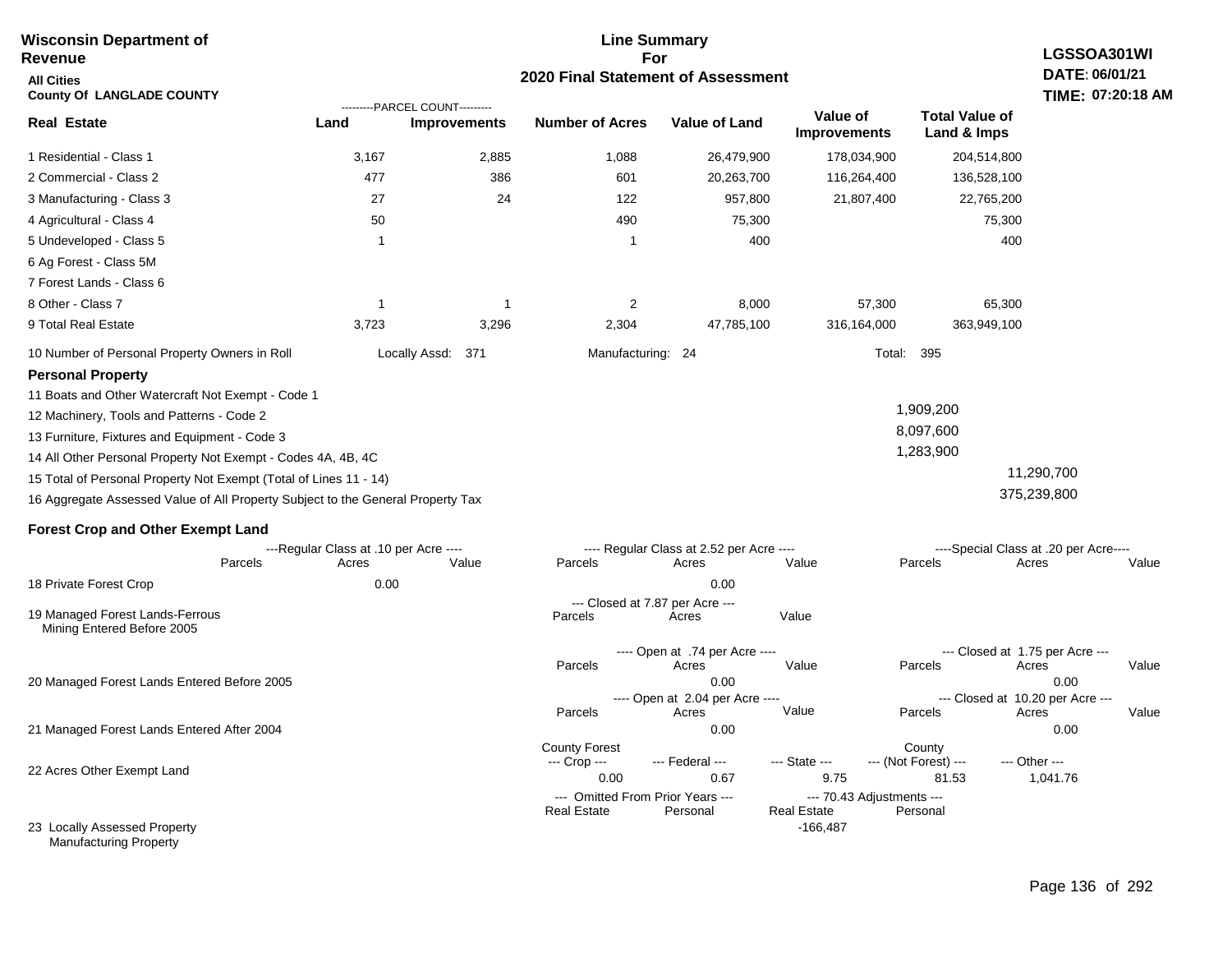#### **All Municipalities TIME:**

**County Of LINCOLN COUNTY**

#### **Line Summary For 2020 Final Statement of Assessment**

**LGSSOA301WI DATE: 06/01/21 07:20:18 AM**

|                                                                                 |                                       | ---------PARCEL COUNT--------- |                        |                                          |                                 |                                      |                                           |            |
|---------------------------------------------------------------------------------|---------------------------------------|--------------------------------|------------------------|------------------------------------------|---------------------------------|--------------------------------------|-------------------------------------------|------------|
| <b>Real Estate</b>                                                              | Land                                  | <b>Improvements</b>            | <b>Number of Acres</b> | Value of Land                            | Value of<br><b>Improvements</b> | <b>Total Value of</b><br>Land & Imps |                                           |            |
| 1 Residential - Class 1                                                         | 17,216                                | 14,754                         | 24,954                 | 481,169,600                              | 1,342,119,100                   | 1,823,288,700                        |                                           |            |
| 2 Commercial - Class 2                                                          | 1,123                                 | 906                            | 3,252                  | 42,140,500                               | 195,714,700                     | 237,855,200                          |                                           |            |
| 3 Manufacturing - Class 3                                                       | 55                                    | 49                             | 907                    | 4,597,200                                | 54,653,400                      | 59,250,600                           |                                           |            |
| 4 Agricultural - Class 4                                                        | 3,059                                 |                                | 58,940                 | 8,086,600                                |                                 | 8,086,600                            |                                           |            |
| 5 Undeveloped - Class 5                                                         | 4,551                                 |                                | 46,625                 | 21,763,600                               |                                 | 21,763,600                           |                                           |            |
| 6 Ag Forest - Class 5M                                                          | 1,287                                 |                                | 19,095                 | 16,956,900                               |                                 | 16,956,900                           |                                           |            |
| 7 Forest Lands - Class 6                                                        | 5,283                                 |                                | 110,401                | 189,238,600                              |                                 | 189,238,600                          |                                           |            |
| 8 Other - Class 7                                                               | 401                                   | 393                            | 708                    | 3,974,500                                | 32,237,500                      | 36,212,000                           |                                           |            |
| 9 Total Real Estate                                                             | 32,975                                | 16,102                         | 264,882                | 767,927,500                              | 1,624,724,700                   | 2,392,652,200                        |                                           |            |
| 10 Number of Personal Property Owners in Roll                                   |                                       | Locally Assd:<br>1,083         |                        | Manufacturing: 47                        |                                 | Total: 1,130                         |                                           |            |
| <b>Personal Property</b>                                                        |                                       |                                |                        |                                          |                                 |                                      |                                           |            |
| 11 Boats and Other Watercraft Not Exempt - Code 1                               |                                       |                                |                        |                                          |                                 | 18,700                               |                                           |            |
| 12 Machinery, Tools and Patterns - Code 2                                       |                                       |                                |                        |                                          |                                 | 12,085,200                           |                                           |            |
| 13 Furniture, Fixtures and Equipment - Code 3                                   |                                       |                                |                        |                                          |                                 | 15,494,082                           |                                           |            |
| 14 All Other Personal Property Not Exempt - Codes 4A, 4B, 4C                    |                                       |                                |                        |                                          |                                 | 13,568,741                           |                                           |            |
| 15 Total of Personal Property Not Exempt (Total of Lines 11 - 14)               |                                       |                                |                        |                                          |                                 |                                      | 41,166,723                                |            |
| 16 Aggregate Assessed Value of All Property Subject to the General Property Tax |                                       |                                |                        |                                          |                                 | 2,433,818,923                        |                                           |            |
| <b>Forest Crop and Other Exempt Land</b>                                        |                                       |                                |                        |                                          |                                 |                                      |                                           |            |
|                                                                                 | ---Regular Class at .10 per Acre ---- |                                |                        | ---- Regular Class at 2.52 per Acre ---- |                                 |                                      | ----Special Class at .20 per Acre----     |            |
| Parcels                                                                         | Acres                                 | Value                          | Parcels                | Acres                                    | Value                           | Parcels                              | Acres                                     | Value      |
| 18 Private Forest Crop                                                          | 20<br>742.92                          | 1,243,100                      | 137                    | 5,571.66                                 | 10,158,000                      |                                      | 0.00                                      |            |
| 19 Managed Forest Lands - Ferrous<br>Mining Entered Before 2005                 |                                       |                                | Parcels                | --- Closed at 7.87 per Acre ---<br>Acres | Value                           |                                      |                                           |            |
|                                                                                 |                                       |                                |                        | ---- Open at .74 per Acre ----           |                                 |                                      | --- Closed at 1.75 per Acre ---           |            |
|                                                                                 |                                       |                                | Parcels                | Acres                                    | Value                           | Parcels                              | Acres                                     | Value      |
| 20 Managed Forest Lands Entered Before 2005                                     |                                       |                                | 691                    | 26,600.92                                | 46,680,200                      | 1,493                                | 49,433.03                                 | 83,962,600 |
|                                                                                 |                                       |                                | Parcels                | ---- Open at 2.04 per Acre ----<br>Acres | Value                           | Parcels                              | --- Closed at 10.20 per Acre ---<br>Acres | Value      |
| 21 Managed Forest Lands Entered After 2004                                      |                                       |                                | 1,020                  | 38,378.00                                | 67,863,700                      | 1,348                                | 45,129.67                                 | 76,848,600 |
|                                                                                 |                                       |                                | <b>County Forest</b>   | --- Federal ---                          | --- State ---                   | County<br>--- (Not Forest) ---       |                                           |            |
| 22 Acres Other Exempt Land                                                      |                                       |                                | --- Crop ---<br>40.00  | 43.00                                    | 14,705.61                       | 2,539.61                             | --- Other ---<br>11,235.72                |            |
|                                                                                 |                                       |                                |                        |                                          |                                 |                                      |                                           |            |

106,200

--- Omitted From Prior Years --- --- 70.43 Adjustments ---

Real Estate

22 Acres Other Exempt Land

23 Locally Assessed Property Manufacturing Property

-219,000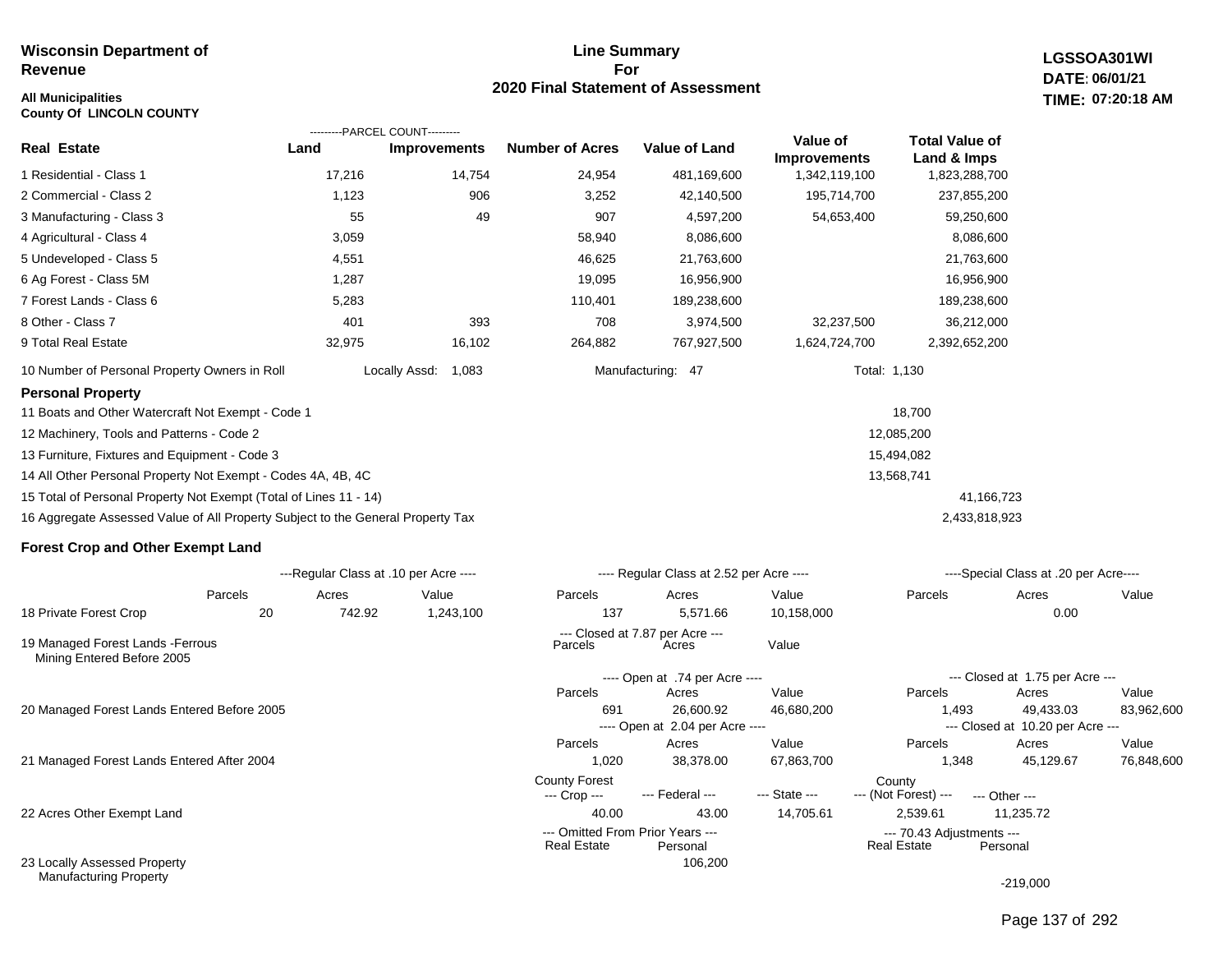#### **Line Summary For 2020 Final Statement of Assessment**

## **All Towns**

| <b>County Of LINCOLN COUNTY</b> |  |  |
|---------------------------------|--|--|
|---------------------------------|--|--|

|                                                                                 |                                       | ---------PARCEL COUNT--------- |                               |                                              |                          |                                                 |                                       |                     |  |
|---------------------------------------------------------------------------------|---------------------------------------|--------------------------------|-------------------------------|----------------------------------------------|--------------------------|-------------------------------------------------|---------------------------------------|---------------------|--|
| <b>Real Estate</b>                                                              | Land                                  | Improvements                   | <b>Number of Acres</b>        | <b>Value of Land</b>                         | Value of<br>Improvements | <b>Total Value of</b><br>Land & Imps            |                                       |                     |  |
| 1 Residential - Class 1                                                         | 12,273                                | 10,283                         | 24,001                        | 423,999,200                                  | 1,006,748,600            | 1,430,747,800                                   |                                       |                     |  |
| 2 Commercial - Class 2                                                          | 397                                   | 316                            | 2,172                         | 14,070,800                                   | 38,265,000               | 52,335,800                                      |                                       |                     |  |
| 3 Manufacturing - Class 3                                                       | 4                                     | 4                              | 316                           | 919,700                                      | 10,852,200               | 11,771,900                                      |                                       |                     |  |
| 4 Agricultural - Class 4                                                        | 3,027                                 |                                | 58,453                        | 8,018,800                                    |                          | 8,018,800                                       |                                       |                     |  |
| 5 Undeveloped - Class 5                                                         | 4,467                                 |                                | 45,887                        | 21,466,200                                   |                          | 21,466,200                                      |                                       |                     |  |
| 6 Ag Forest - Class 5M                                                          | 1,278                                 |                                | 19,023                        | 16,885,000                                   |                          | 16,885,000                                      |                                       |                     |  |
| 7 Forest Lands - Class 6                                                        | 5,207                                 |                                | 109,379                       | 187,208,300                                  |                          | 187,208,300                                     |                                       |                     |  |
| 8 Other - Class 7                                                               | 399                                   | 391                            | 701                           | 3,964,600                                    | 32,171,200               | 36,135,800                                      |                                       |                     |  |
| 9 Total Real Estate                                                             | 27,052                                | 10,994                         | 259,932                       | 676,532,600                                  | 1,088,037,000            | 1,764,569,600                                   |                                       |                     |  |
| 10 Number of Personal Property Owners in Roll                                   |                                       | Locally Assd: 600              |                               | Manufacturing: 10                            | <b>Total: 610</b>        |                                                 |                                       |                     |  |
| <b>Personal Property</b>                                                        |                                       |                                |                               |                                              |                          |                                                 |                                       |                     |  |
| 11 Boats and Other Watercraft Not Exempt - Code 1                               |                                       |                                |                               |                                              |                          | 17,300                                          |                                       |                     |  |
| 12 Machinery, Tools and Patterns - Code 2                                       |                                       |                                |                               |                                              |                          | 5,656,800                                       |                                       |                     |  |
| 13 Furniture, Fixtures and Equipment - Code 3                                   |                                       |                                |                               |                                              |                          | 2,268,902                                       |                                       |                     |  |
| 14 All Other Personal Property Not Exempt - Codes 4A, 4B, 4C                    |                                       |                                |                               |                                              |                          | 8,731,261                                       |                                       |                     |  |
| 15 Total of Personal Property Not Exempt (Total of Lines 11 - 14)               |                                       |                                |                               |                                              |                          |                                                 | 16,674,263                            |                     |  |
| 16 Aggregate Assessed Value of All Property Subject to the General Property Tax |                                       |                                |                               |                                              |                          |                                                 | 1,781,243,863                         |                     |  |
| <b>Forest Crop and Other Exempt Land</b>                                        |                                       |                                |                               |                                              |                          |                                                 |                                       |                     |  |
|                                                                                 | ---Regular Class at .10 per Acre ---- |                                |                               | ---- Regular Class at 2.52 per Acre ----     |                          |                                                 | ----Special Class at .20 per Acre---- |                     |  |
| Parcels                                                                         | Acres                                 | Value                          | Parcels                       | Acres                                        | Value                    | Parcels                                         | Acres                                 | Value               |  |
| 18 Private Forest Crop                                                          | 20                                    | 742.92<br>1,243,100            | 137                           | 5,571.66                                     | 10,158,000               |                                                 | 0.00                                  |                     |  |
| 19 Managed Forest Lands - Ferrous<br>Mining Entered Before 2005                 |                                       |                                | --- Closed at 7.87<br>Parcels | per Acre ---<br>Acres                        | Value                    |                                                 |                                       |                     |  |
|                                                                                 |                                       |                                |                               | ---- Open at .74 per Acre ----               |                          |                                                 | --- Closed at 1.75 per Acre ---       |                     |  |
|                                                                                 |                                       |                                | Parcels                       | Acres                                        | Value                    | Parcels                                         | Acres                                 | Value               |  |
| 20 Managed Forest Lands Entered Before 2005                                     |                                       |                                | 691                           | 26,600.92                                    | 46,680,200               | 1,493                                           | 49,433.03                             | 83,962,600          |  |
|                                                                                 |                                       |                                |                               | ---- Open at 2.04 per Acre ----              |                          |                                                 | --- Closed at 10.20 per Acre ---      |                     |  |
| 21 Managed Forest Lands Entered After 2004                                      |                                       |                                | Parcels<br>1,020              | Acres<br>38,378.00                           | Value<br>67,863,700      | Parcels<br>1,344                                | Acres<br>45,104.40                    | Value<br>76,772,600 |  |
|                                                                                 |                                       |                                | <b>County Forest</b>          |                                              |                          | County                                          |                                       |                     |  |
|                                                                                 |                                       |                                | --- Crop ---                  | --- Federal ---                              | --- State ---            | --- (Not Forest) ---                            | --- Other ---                         |                     |  |
| 22 Acres Other Exempt Land                                                      |                                       |                                | 40.00                         | 43.00                                        | 14,581.18                | 2,486.48                                        | 10,321.55                             |                     |  |
|                                                                                 |                                       |                                | <b>Real Estate</b>            | --- Omitted From Prior Years ---<br>Personal |                          | --- 70.43 Adjustments ---<br><b>Real Estate</b> | Personal                              |                     |  |
| 23 Locally Assessed Property                                                    |                                       |                                |                               |                                              |                          |                                                 |                                       |                     |  |

Manufacturing Property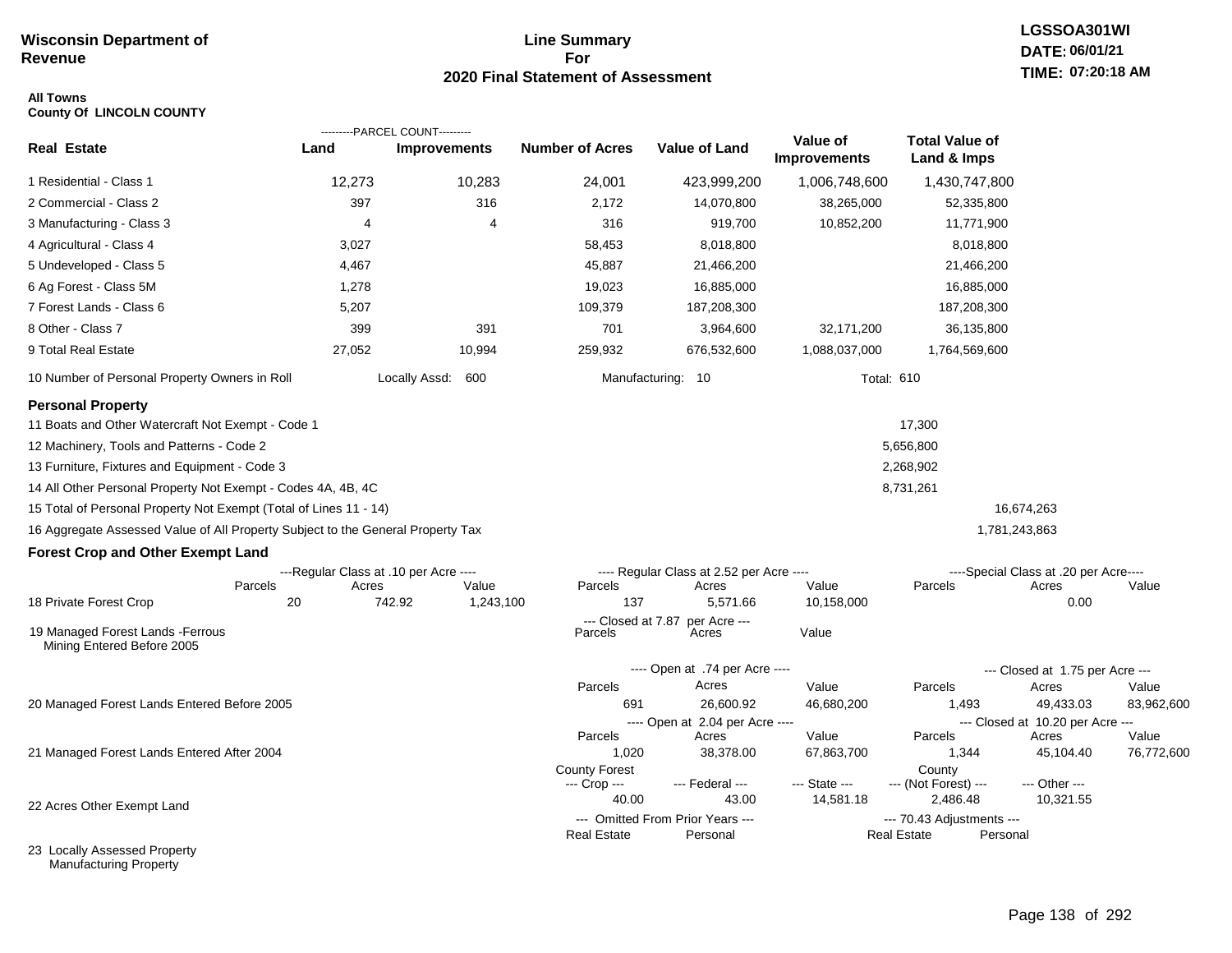| <b>Wisconsin Department of</b><br><b>Revenue</b>                                                                                                                                                                                                                                                                                                                                                    |                                       |                                                                      | <b>Line Summary</b><br>For                             |                                          |                    |                                       |                                       | LGSSOA301WI<br>DATE: 06\01\21 |  |  |
|-----------------------------------------------------------------------------------------------------------------------------------------------------------------------------------------------------------------------------------------------------------------------------------------------------------------------------------------------------------------------------------------------------|---------------------------------------|----------------------------------------------------------------------|--------------------------------------------------------|------------------------------------------|--------------------|---------------------------------------|---------------------------------------|-------------------------------|--|--|
| <b>All Villages</b><br><b>County Of LINCOLN COUNTY</b>                                                                                                                                                                                                                                                                                                                                              |                                       | 2020 Final Statement of Assessment<br>---------PARCEL COUNT--------- |                                                        |                                          |                    |                                       |                                       |                               |  |  |
| <b>Real Estate</b>                                                                                                                                                                                                                                                                                                                                                                                  | Land                                  | <b>Improvements</b>                                                  | <b>Number of Acres</b>                                 | <b>Value of Land</b>                     |                    | Value of<br><b>Improvements</b>       | <b>Total Value of</b><br>Land & Imps  |                               |  |  |
| 1 Residential - Class 1                                                                                                                                                                                                                                                                                                                                                                             |                                       |                                                                      |                                                        |                                          |                    |                                       |                                       |                               |  |  |
| 2 Commercial - Class 2                                                                                                                                                                                                                                                                                                                                                                              |                                       |                                                                      |                                                        |                                          |                    |                                       |                                       |                               |  |  |
| 3 Manufacturing - Class 3                                                                                                                                                                                                                                                                                                                                                                           |                                       |                                                                      |                                                        |                                          |                    |                                       |                                       |                               |  |  |
| 4 Agricultural - Class 4                                                                                                                                                                                                                                                                                                                                                                            |                                       |                                                                      |                                                        |                                          |                    |                                       |                                       |                               |  |  |
| 5 Undeveloped - Class 5                                                                                                                                                                                                                                                                                                                                                                             |                                       |                                                                      |                                                        |                                          |                    |                                       |                                       |                               |  |  |
| 6 Ag Forest - Class 5M                                                                                                                                                                                                                                                                                                                                                                              |                                       |                                                                      |                                                        |                                          |                    |                                       |                                       |                               |  |  |
| 7 Forest Lands - Class 6                                                                                                                                                                                                                                                                                                                                                                            |                                       |                                                                      |                                                        |                                          |                    |                                       |                                       |                               |  |  |
| 8 Other - Class 7                                                                                                                                                                                                                                                                                                                                                                                   |                                       |                                                                      |                                                        |                                          |                    |                                       |                                       |                               |  |  |
| 9 Total Real Estate                                                                                                                                                                                                                                                                                                                                                                                 |                                       |                                                                      |                                                        |                                          |                    |                                       |                                       |                               |  |  |
| 10 Number of Personal Property Owners in Roll                                                                                                                                                                                                                                                                                                                                                       |                                       | Locally Assd:                                                        |                                                        | Manufacturing:                           |                    | Total:                                |                                       |                               |  |  |
| <b>Personal Property</b><br>11 Boats and Other Watercraft Not Exempt - Code 1<br>12 Machinery, Tools and Patterns - Code 2<br>13 Furniture, Fixtures and Equipment - Code 3<br>14 All Other Personal Property Not Exempt - Codes 4A, 4B, 4C<br>15 Total of Personal Property Not Exempt (Total of Lines 11 - 14)<br>16 Aggregate Assessed Value of All Property Subject to the General Property Tax |                                       |                                                                      |                                                        |                                          |                    |                                       |                                       |                               |  |  |
| <b>Forest Crop and Other Exempt Land</b>                                                                                                                                                                                                                                                                                                                                                            | ---Regular Class at .10 per Acre ---- |                                                                      |                                                        | ---- Regular Class at 2.52 per Acre ---- |                    |                                       | ----Special Class at .20 per Acre---- |                               |  |  |
| Parcels                                                                                                                                                                                                                                                                                                                                                                                             | Acres                                 | Value                                                                | Parcels                                                | Acres                                    | Value              | Parcels                               | Acres                                 | Value                         |  |  |
| 18 Private Forest Crop                                                                                                                                                                                                                                                                                                                                                                              |                                       |                                                                      |                                                        |                                          |                    |                                       |                                       |                               |  |  |
| 19 Managed Forest Lands-Ferrous<br>Mining Entered Before 2005                                                                                                                                                                                                                                                                                                                                       |                                       |                                                                      | --- Closed at 7.87 per Acre ---<br>Parcels             | Acres                                    | Value              |                                       |                                       |                               |  |  |
|                                                                                                                                                                                                                                                                                                                                                                                                     |                                       |                                                                      |                                                        | ---- Open at .74 per Acre ----           |                    |                                       | --- Closed at 1.75 per Acre ---       |                               |  |  |
|                                                                                                                                                                                                                                                                                                                                                                                                     |                                       |                                                                      | Parcels                                                | Acres                                    | Value              | Parcels                               | Acres                                 | Value                         |  |  |
| 20 Managed Forest Lands Entered Before 2005                                                                                                                                                                                                                                                                                                                                                         |                                       |                                                                      |                                                        | ---- Open at 2.04 per Acre ----          |                    |                                       | --- Closed at 10.20 per Acre ---      |                               |  |  |
|                                                                                                                                                                                                                                                                                                                                                                                                     |                                       |                                                                      | Parcels                                                | Acres                                    | Value              | Parcels                               | Acres                                 | Value                         |  |  |
| 21 Managed Forest Lands Entered After 2004                                                                                                                                                                                                                                                                                                                                                          |                                       |                                                                      | <b>County Forest</b><br>--- Crop ---                   | --- Federal ---                          | --- State ---      | County<br>--- (Not Forest) ---        |                                       | --- Other ---                 |  |  |
| 22 Acres Other Exempt Land                                                                                                                                                                                                                                                                                                                                                                          |                                       |                                                                      | --- Omitted From Prior Years ---<br><b>Real Estate</b> | Personal                                 | <b>Real Estate</b> | --- 70.43 Adjustments ---<br>Personal |                                       |                               |  |  |
| 23 Locally Assessed Property                                                                                                                                                                                                                                                                                                                                                                        |                                       |                                                                      |                                                        |                                          |                    |                                       |                                       |                               |  |  |

Manufacturing Property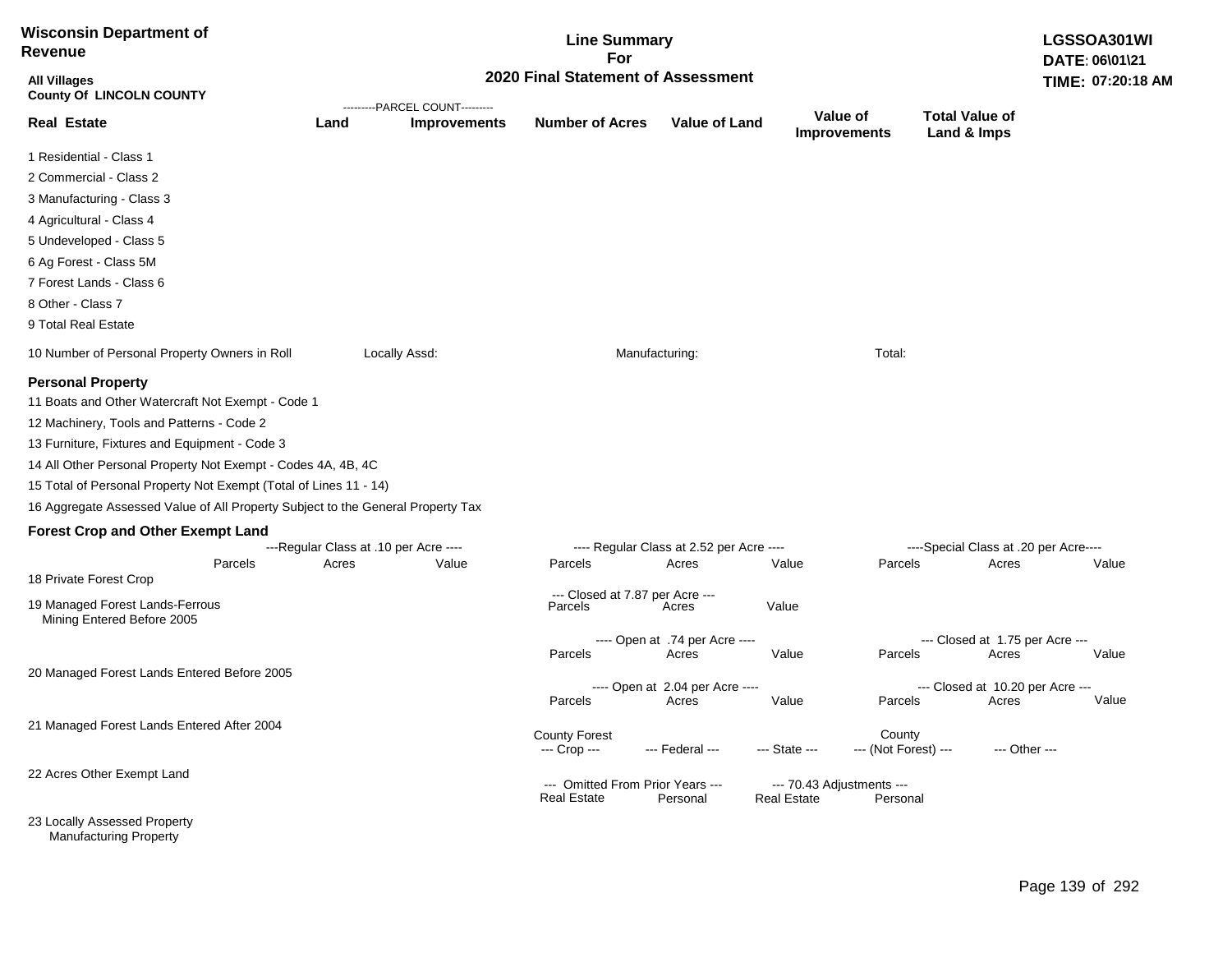#### **Line Summary For 2020 Final Statement of Assessment Wisconsin Department of Revenue All Cities County Of LINCOLN COUNTY LGSSOA301WI DATE: 06/01/21 TIME: 07:20:18 AM Real Estate** 1 Residential - Class 1 2 Commercial - Class 2 3 Manufacturing - Class 3 4 Agricultural - Class 4 5 Undeveloped - Class 5 6 Ag Forest - Class 5M 7 Forest Lands - Class 6 8 Other - Class 7 9 Total Real Estate 10 Number of Personal Property Owners in Roll 4,943 4,471 953 57,170,400 335,370,500 392,540,900 **Land Improvements Number of Acres Value of Land Value of Improvements Total Value of Land & Imps** 726 51 32 84 9 76 2 5,923 590 45 2 5,108 1,080 591 487 738 72 1,022 7 4,950 28,069,700 3,677,500 67,800 297,400 71,900 2,030,300 9,900 91,394,900 157,449,700 43,801,200 66,300 536,687,700 185,519,400 47,478,700 67,800 297,400 71,900 2,030,300 76,200 628,082,600 Locally Assd: 483 Manufacturing: 37 Total: 520 **Personal Property** 11 Boats and Other Watercraft Not Exempt - Code 1 12 Machinery, Tools and Patterns - Code 2 13 Furniture, Fixtures and Equipment - Code 3 1,400 6,428,400 13,225,180 ---------PARCEL COUNT---------

14 All Other Personal Property Not Exempt - Codes 4A, 4B, 4C

15 Total of Personal Property Not Exempt (Total of Lines 11 - 14)

16 Aggregate Assessed Value of All Property Subject to the General Property Tax

#### **Forest Crop and Other Exempt Land**

|                                                               | ---Regular Class at .10 per Acre ---- |       |       |                                      | ---- Regular Class at 2.52 per Acre ----     |                    |                                       | ----Special Class at .20 per Acre---- |        |  |
|---------------------------------------------------------------|---------------------------------------|-------|-------|--------------------------------------|----------------------------------------------|--------------------|---------------------------------------|---------------------------------------|--------|--|
|                                                               | Parcels                               | Acres | Value | Parcels                              | Acres                                        | Value              | Parcels                               | Acres                                 | Value  |  |
| 18 Private Forest Crop                                        |                                       | 0.00  |       |                                      | 0.00                                         |                    |                                       |                                       |        |  |
| 19 Managed Forest Lands-Ferrous<br>Mining Entered Before 2005 |                                       |       |       | Parcels                              | --- Closed at 7.87 per Acre ---<br>Acres     | Value              |                                       |                                       |        |  |
|                                                               |                                       |       |       |                                      | ---- Open at .74 per Acre ----               |                    |                                       | --- Closed at 1.75 per Acre ---       |        |  |
|                                                               |                                       |       |       | Parcels                              | Acres                                        | Value              | Parcels                               | Acres                                 | Value  |  |
| 20 Managed Forest Lands Entered Before 2005                   |                                       |       |       | 0.00                                 |                                              |                    | 0.00                                  |                                       |        |  |
|                                                               |                                       |       |       |                                      | ---- Open at 2.04 per Acre ----              |                    |                                       | --- Closed at 10.20 per Acre ---      |        |  |
|                                                               |                                       |       |       | Parcels                              | Acres                                        | Value              | Parcels                               | Acres                                 | Value  |  |
| 21 Managed Forest Lands Entered After 2004                    |                                       |       |       |                                      | 0.00                                         |                    | 4                                     | 25.27                                 | 76,000 |  |
|                                                               |                                       |       |       | <b>County Forest</b><br>--- Crop --- | --- Federal ---                              | --- State ---      | County<br>--- (Not Forest) ---        | --- Other ---                         |        |  |
| 22 Acres Other Exempt Land                                    |                                       |       |       | 0.00                                 | 0.00                                         | 124.43             | 53.13                                 | 914.17                                |        |  |
|                                                               |                                       |       |       | <b>Real Estate</b>                   | --- Omitted From Prior Years ---<br>Personal | <b>Real Estate</b> | --- 70.43 Adjustments ---<br>Personal |                                       |        |  |
| 23 Locally Assessed Property                                  |                                       |       |       |                                      | 106,200                                      |                    |                                       |                                       |        |  |
| <b>Manufacturing Property</b>                                 |                                       |       |       |                                      |                                              |                    | $-219,000$                            |                                       |        |  |

 24,492,460 652,575,060

4,837,480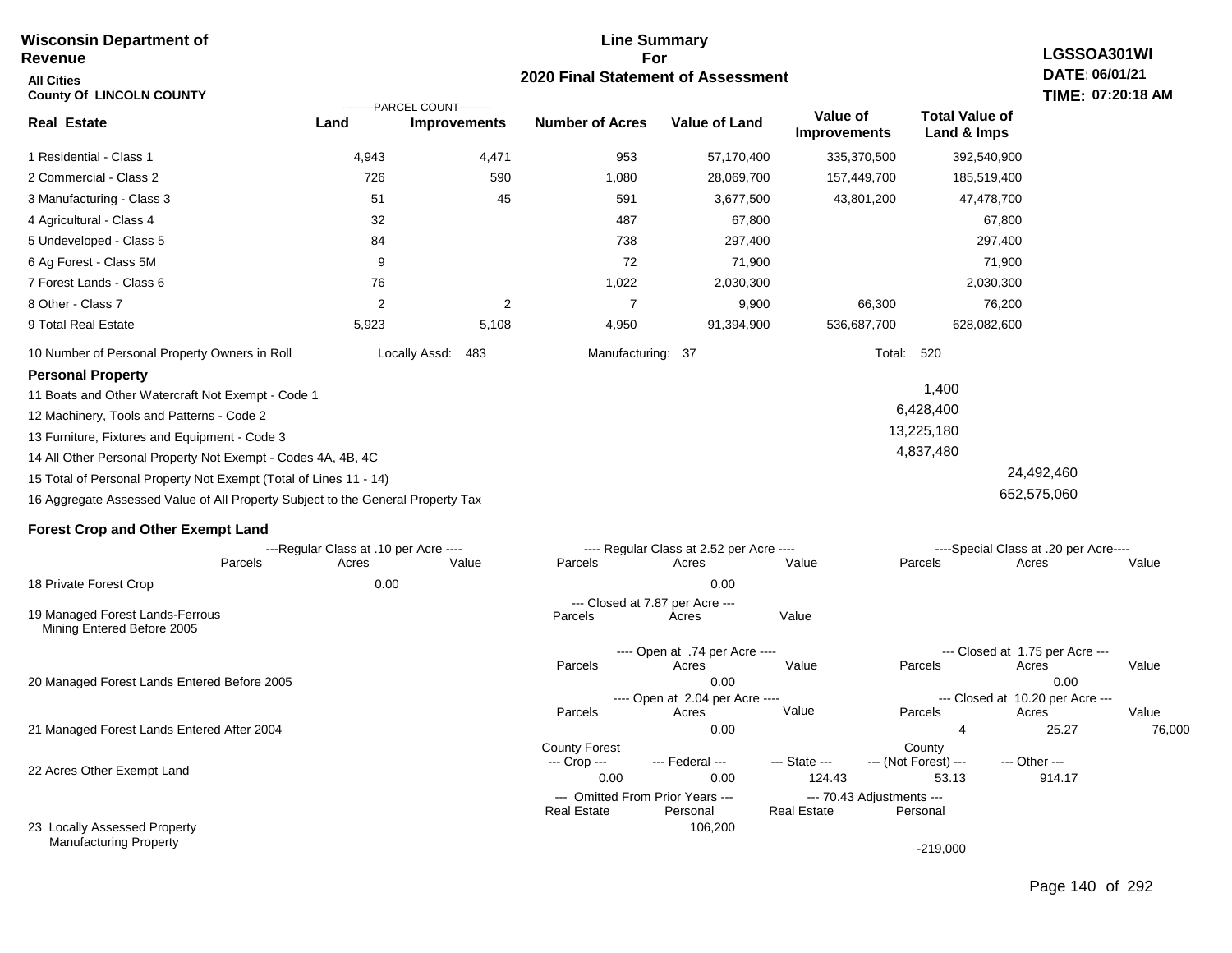#### **Line Summary For 2020 Final Statement of Assessment**

---- Open at .74 per Acre ----

---- Open at 2.04 per Acre ----

**LGSSOA301WI DATE: 06/01/21 All Municipalities TIME: 07:20:18 AM**

| <b>County Of MANITOWOC COUNTY</b>                                               |        |                                                       |                        |                                          |                                 |                                      |                                       |       |
|---------------------------------------------------------------------------------|--------|-------------------------------------------------------|------------------------|------------------------------------------|---------------------------------|--------------------------------------|---------------------------------------|-------|
| <b>Real Estate</b>                                                              | Land   | ---------PARCEL COUNT---------<br><b>Improvements</b> | <b>Number of Acres</b> | <b>Value of Land</b>                     | Value of<br><b>Improvements</b> | <b>Total Value of</b><br>Land & Imps |                                       |       |
| 1 Residential - Class 1                                                         | 32,719 | 29,980                                                | 33,393                 | 743,761,700                              | 3,275,110,000                   | 4,018,871,700                        |                                       |       |
| 2 Commercial - Class 2                                                          | 2,636  | 2,106                                                 | 5,893                  | 170,454,400                              | 596,167,700                     | 766,622,100                          |                                       |       |
| 3 Manufacturing - Class 3                                                       | 264    | 227                                                   | 2,749                  | 23,948,200                               | 242,784,400                     | 266,732,600                          |                                       |       |
| 4 Agricultural - Class 4                                                        | 11,286 |                                                       | 207,954                | 39,109,900                               |                                 | 39,109,900                           |                                       |       |
| 5 Undeveloped - Class 5                                                         | 8,621  |                                                       | 40,199                 | 37,899,400                               |                                 | 37,899,400                           |                                       |       |
| 6 Ag Forest - Class 5M                                                          | 2,898  |                                                       | 24,711                 | 31,976,700                               |                                 | 31,976,700                           |                                       |       |
| 7 Forest Lands - Class 6                                                        | 1,480  |                                                       | 15,867                 | 40,069,300                               |                                 | 40,069,300                           |                                       |       |
| 8 Other - Class 7                                                               | 1,695  | 1,674                                                 | 3,579                  | 31,367,800                               | 224,093,700                     | 255,461,500                          |                                       |       |
| 9 Total Real Estate                                                             | 61,599 | 33,987                                                | 334,345                | 1,118,587,400                            | 4,338,155,800                   | 5,456,743,200                        |                                       |       |
| 10 Number of Personal Property Owners in Roll                                   |        | Locally Assd:<br>2,202                                |                        | Manufacturing: 202                       |                                 | Total: 2,404                         |                                       |       |
| <b>Personal Property</b>                                                        |        |                                                       |                        |                                          |                                 |                                      |                                       |       |
| 11 Boats and Other Watercraft Not Exempt - Code 1                               |        |                                                       |                        |                                          |                                 | 21,300                               |                                       |       |
| 12 Machinery, Tools and Patterns - Code 2                                       |        |                                                       |                        |                                          |                                 | 29,357,900                           |                                       |       |
| 13 Furniture, Fixtures and Equipment - Code 3                                   |        |                                                       |                        | 43,042,343                               |                                 |                                      |                                       |       |
| 14 All Other Personal Property Not Exempt - Codes 4A, 4B, 4C                    |        |                                                       |                        |                                          |                                 | 15,081,871                           |                                       |       |
| 15 Total of Personal Property Not Exempt (Total of Lines 11 - 14)               |        |                                                       |                        |                                          | 87,503,414                      |                                      |                                       |       |
| 16 Aggregate Assessed Value of All Property Subject to the General Property Tax |        |                                                       |                        |                                          |                                 |                                      | 5,544,246,614                         |       |
| <b>Forest Crop and Other Exempt Land</b>                                        |        |                                                       |                        |                                          |                                 |                                      |                                       |       |
|                                                                                 |        | ---Regular Class at .10 per Acre ----                 |                        | ---- Regular Class at 2.52 per Acre ---- |                                 |                                      | ----Special Class at .20 per Acre---- |       |
| Parcels                                                                         | Acres  | Value                                                 | Parcels                | Acres                                    | Value                           | Parcels                              | Acres                                 | Value |
| 18 Private Forest Crop                                                          | 0.00   |                                                       |                        | 0.00                                     |                                 |                                      | 0.00                                  |       |
| 19 Managed Forest Lands - Ferrous                                               |        |                                                       | Parcels                | --- Closed at 7.87 per Acre ---<br>Acres | Value                           |                                      |                                       |       |

Mining Entered Before 2005

20 Managed Forest Lands Entered Before 2005

21 Managed Forest Lands Entered After 2004

22 Acres Other Exempt Land

23 Locally Assessed Property Manufacturing Property

 11 214.73 520,400 444 7,958.28 19,168,000 Parcels Acres Value Parcels Acres Value --- Closed at 1.75 per Acre ---

 14 350.18 978,400 387 7,425.97 17,989,200 Parcels Acres Value Parcels Acres Value --- Closed at 10.20 per Acre ---

County Forest County<br>--- Crop --- --- Federal --- --- State --- --- (Not Fore --- (Not Forest) --- --- Other ---

0.00 272.09 9,855.73 1,218.06 9,938.11

 42,700 -10,800 --- Omitted From Prior Years ---<br>Real Estate Personal Real Estate Personal Real Estate Personal Real Estate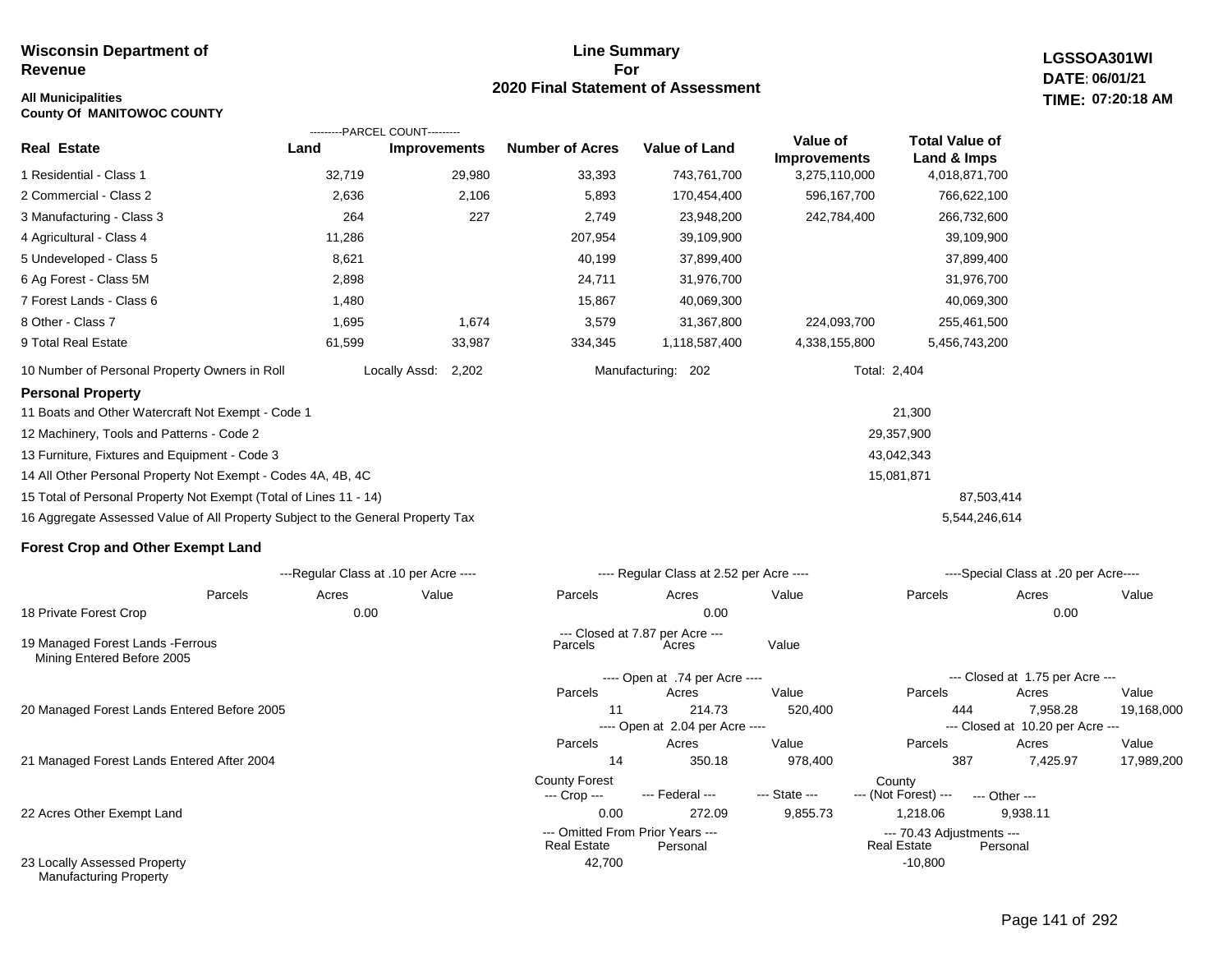#### **Line Summary For 2020 Final Statement of Assessment**

## **LGSSOA301WI DATE: 06/01/21 TIME: 07:20:18 AM**

#### **All Towns County Of MANITOWOC COUNTY**

|                                                                                 |        | ---------PARCEL COUNT---------        |                               |                                          |                                 |                                                 |                                       |                     |
|---------------------------------------------------------------------------------|--------|---------------------------------------|-------------------------------|------------------------------------------|---------------------------------|-------------------------------------------------|---------------------------------------|---------------------|
| <b>Real Estate</b>                                                              | Land   | <b>Improvements</b>                   | <b>Number of Acres</b>        | Value of Land                            | Value of<br><b>Improvements</b> | <b>Total Value of</b><br>Land & Imps            |                                       |                     |
| 1 Residential - Class 1                                                         | 11,536 | 10,091                                | 26,625                        | 356,526,300                              | 1,398,982,200                   | 1,755,508,500                                   |                                       |                     |
| 2 Commercial - Class 2                                                          | 588    | 379                                   | 2,673                         | 17,768,400                               | 57,912,500                      | 75,680,900                                      |                                       |                     |
| 3 Manufacturing - Class 3                                                       | 83     | 64                                    | 1,454                         | 3,735,600                                | 30,773,500                      | 34,509,100                                      |                                       |                     |
| 4 Agricultural - Class 4                                                        | 10,989 |                                       | 204,879                       | 38,543,400                               |                                 | 38,543,400                                      |                                       |                     |
| 5 Undeveloped - Class 5                                                         | 8,468  |                                       | 39,505                        | 37,470,900                               |                                 | 37,470,900                                      |                                       |                     |
| 6 Ag Forest - Class 5M                                                          | 2,886  |                                       | 24,635                        | 31,886,300                               |                                 | 31,886,300                                      |                                       |                     |
| 7 Forest Lands - Class 6                                                        | 1,452  |                                       | 15,756                        | 39,772,600                               |                                 | 39,772,600                                      |                                       |                     |
| 8 Other - Class 7                                                               | 1,683  | 1,662                                 | 3,555                         | 31,228,800                               | 222,551,700                     | 253,780,500                                     |                                       |                     |
| 9 Total Real Estate                                                             | 37,685 | 12,196                                | 319,082                       | 556,932,300                              | 1,710,219,900                   | 2,267,152,200                                   |                                       |                     |
| 10 Number of Personal Property Owners in Roll                                   |        | Locally Assd: 493                     |                               | Manufacturing: 63                        | <b>Total: 556</b>               |                                                 |                                       |                     |
| <b>Personal Property</b>                                                        |        |                                       |                               |                                          |                                 |                                                 |                                       |                     |
| 11 Boats and Other Watercraft Not Exempt - Code 1                               |        |                                       |                               |                                          |                                 | 800                                             |                                       |                     |
| 12 Machinery, Tools and Patterns - Code 2                                       |        |                                       |                               |                                          |                                 | 7,072,000                                       |                                       |                     |
| 13 Furniture, Fixtures and Equipment - Code 3                                   |        |                                       |                               |                                          |                                 | 1,866,843                                       |                                       |                     |
| 14 All Other Personal Property Not Exempt - Codes 4A, 4B, 4C                    |        |                                       |                               |                                          |                                 | 2,821,271                                       |                                       |                     |
| 15 Total of Personal Property Not Exempt (Total of Lines 11 - 14)               |        |                                       |                               |                                          |                                 |                                                 | 11,760,914                            |                     |
| 16 Aggregate Assessed Value of All Property Subject to the General Property Tax |        |                                       |                               |                                          |                                 |                                                 | 2,278,913,114                         |                     |
| <b>Forest Crop and Other Exempt Land</b>                                        |        |                                       |                               |                                          |                                 |                                                 |                                       |                     |
|                                                                                 |        | ---Regular Class at .10 per Acre ---- |                               | ---- Regular Class at 2.52 per Acre ---- |                                 |                                                 | ----Special Class at .20 per Acre---- |                     |
| Parcels                                                                         | Acres  | Value                                 | Parcels                       | Acres                                    | Value                           | Parcels                                         | Acres                                 | Value               |
| 18 Private Forest Crop                                                          |        | 0.00                                  |                               | 0.00                                     |                                 |                                                 | 0.00                                  |                     |
| 19 Managed Forest Lands - Ferrous<br>Mining Entered Before 2005                 |        |                                       | --- Closed at 7.87<br>Parcels | per Acre ---<br>Acres                    | Value                           |                                                 |                                       |                     |
|                                                                                 |        |                                       |                               | ---- Open at .74 per Acre ----           |                                 |                                                 | --- Closed at 1.75 per Acre ---       |                     |
|                                                                                 |        |                                       | Parcels                       | Acres                                    | Value                           | Parcels                                         | Acres                                 | Value               |
| 20 Managed Forest Lands Entered Before 2005                                     |        |                                       | 11                            | 214.73                                   | 520,400                         | 444                                             | 7,958.28                              | 19,168,000          |
|                                                                                 |        |                                       |                               | ---- Open at 2.04 per Acre ----          |                                 |                                                 | --- Closed at 10.20 per Acre ---      |                     |
| 21 Managed Forest Lands Entered After 2004                                      |        |                                       | Parcels<br>14                 | Acres<br>350.18                          | Value<br>978,400                | Parcels<br>385                                  | Acres<br>7,422.02                     | Value<br>17,978,700 |
|                                                                                 |        |                                       | <b>County Forest</b>          |                                          |                                 | County                                          |                                       |                     |
|                                                                                 |        |                                       | --- Crop ---                  | --- Federal ---                          | --- State ---                   | --- (Not Forest) ---                            | --- Other ---                         |                     |
| 22 Acres Other Exempt Land                                                      |        |                                       | 0.00                          | 265.69                                   | 9,806.98                        | 1,170.31                                        | 4,536.16                              |                     |
|                                                                                 |        |                                       |                               | --- Omitted From Prior Years ---         |                                 | --- 70.43 Adjustments ---<br><b>Real Estate</b> |                                       |                     |
| 23 Locally Assessed Property<br><b>Manufacturing Property</b>                   |        |                                       | <b>Real Estate</b>            | Personal                                 |                                 | Personal<br>$-10,800$                           |                                       |                     |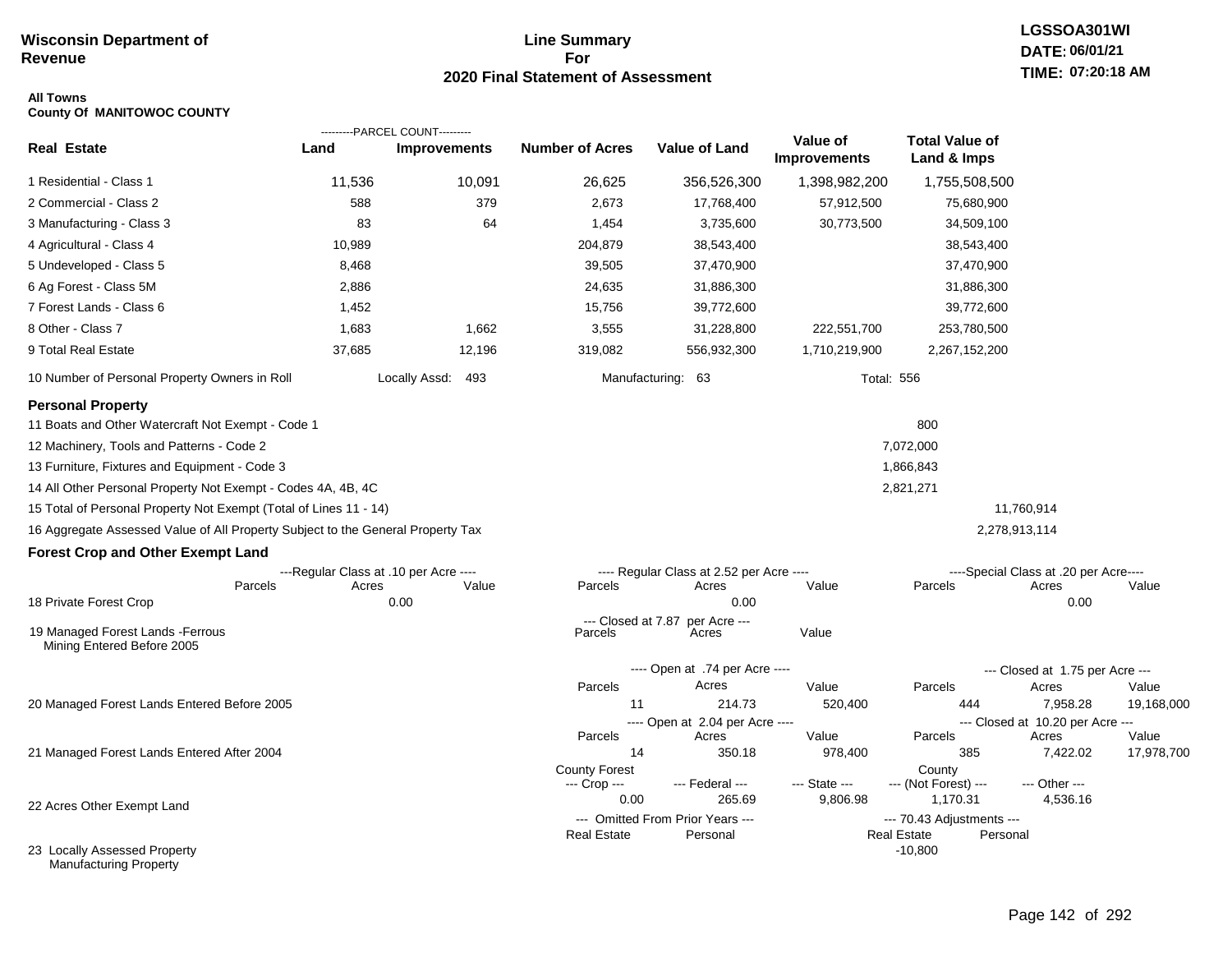#### **Line Summary For 2020 Final Statement of Assessment**

| <b>All Villages</b><br><b>County Of MANITOWOC COUNTY</b>                        |                                       |                                                       | 2020 Final Statement of Assessment                     |                                          |                                                 |                                      |                                           | TIME: 07:20:18 |
|---------------------------------------------------------------------------------|---------------------------------------|-------------------------------------------------------|--------------------------------------------------------|------------------------------------------|-------------------------------------------------|--------------------------------------|-------------------------------------------|----------------|
| <b>Real Estate</b>                                                              | Land                                  | ---------PARCEL COUNT---------<br><b>Improvements</b> | <b>Number of Acres</b>                                 | Value of Land                            | Value of<br><b>Improvements</b>                 | <b>Total Value of</b><br>Land & Imps |                                           |                |
| 1 Residential - Class 1                                                         | 3,417                                 | 2,911                                                 | 1,592                                                  | 61,852,500                               | 284,971,300                                     |                                      | 346,823,800                               |                |
| 2 Commercial - Class 2                                                          | 427                                   | 336                                                   | 888                                                    | 11,195,400                               | 52,918,700                                      |                                      | 64,114,100                                |                |
| 3 Manufacturing - Class 3                                                       | 34                                    | 19                                                    | 339                                                    | 1,561,800                                | 10,241,300                                      |                                      | 11,803,100                                |                |
| 4 Agricultural - Class 4                                                        | 211                                   |                                                       | 2,304                                                  | 430,900                                  |                                                 |                                      | 430,900                                   |                |
| 5 Undeveloped - Class 5                                                         | 106                                   |                                                       | 353                                                    | 252,600                                  |                                                 |                                      | 252,600                                   |                |
| 6 Ag Forest - Class 5M                                                          | 10                                    |                                                       | 66                                                     | 80,400                                   |                                                 |                                      | 80,400                                    |                |
| 7 Forest Lands - Class 6                                                        | 25                                    |                                                       | 106                                                    | 284,300                                  |                                                 |                                      | 284,300                                   |                |
| 8 Other - Class 7                                                               | 12                                    | 12                                                    | 24                                                     | 139,000                                  | 1,542,000                                       |                                      | 1,681,000                                 |                |
| 9 Total Real Estate                                                             | 4,242                                 | 3,278                                                 | 5,672                                                  | 75,796,900                               | 349,673,300                                     |                                      | 425,470,200                               |                |
| 10 Number of Personal Property Owners in Roll                                   |                                       | Locally Assd: 349                                     |                                                        | Manufacturing: 14                        |                                                 | <b>Total: 363</b>                    |                                           |                |
| <b>Personal Property</b>                                                        |                                       |                                                       |                                                        |                                          |                                                 |                                      |                                           |                |
| 11 Boats and Other Watercraft Not Exempt - Code 1                               |                                       |                                                       |                                                        |                                          |                                                 |                                      |                                           |                |
| 12 Machinery, Tools and Patterns - Code 2                                       |                                       |                                                       |                                                        |                                          |                                                 | 1,616,400                            |                                           |                |
| 13 Furniture, Fixtures and Equipment - Code 3                                   |                                       |                                                       |                                                        |                                          |                                                 | 2,611,900                            |                                           |                |
| 14 All Other Personal Property Not Exempt - Codes 4A, 4B, 4C                    |                                       |                                                       |                                                        |                                          |                                                 | 693,500                              |                                           |                |
| 15 Total of Personal Property Not Exempt (Total of Lines 11 - 14)               |                                       |                                                       |                                                        |                                          |                                                 |                                      | 4,921,800                                 |                |
| 16 Aggregate Assessed Value of All Property Subject to the General Property Tax |                                       |                                                       |                                                        |                                          |                                                 |                                      | 430,392,000                               |                |
| <b>Forest Crop and Other Exempt Land</b>                                        |                                       |                                                       |                                                        |                                          |                                                 |                                      |                                           |                |
|                                                                                 | ---Regular Class at .10 per Acre ---- |                                                       |                                                        | ---- Regular Class at 2.52 per Acre ---- |                                                 |                                      | ----Special Class at .20 per Acre----     |                |
| Parcels<br>18 Private Forest Crop                                               | Acres<br>0.00                         | Value                                                 | Parcels                                                | Acres<br>0.00                            | Value                                           | Parcels                              | Acres                                     | Value          |
| 19 Managed Forest Lands-Ferrous                                                 |                                       |                                                       | --- Closed at 7.87 per Acre ---                        | Acres                                    | Value                                           |                                      |                                           |                |
| Mining Entered Before 2005                                                      |                                       |                                                       | Parcels                                                |                                          |                                                 |                                      |                                           |                |
|                                                                                 |                                       |                                                       | Parcels                                                | ---- Open at .74 per Acre ----<br>Acres  | Value                                           | Parcels                              | --- Closed at 1.75 per Acre ---<br>Acres  | Value          |
| 20 Managed Forest Lands Entered Before 2005                                     |                                       |                                                       |                                                        | 0.00                                     |                                                 |                                      | 0.00                                      |                |
|                                                                                 |                                       |                                                       | Parcels                                                | ---- Open at 2.04 per Acre ----<br>Acres | Value                                           | Parcels                              | --- Closed at 10.20 per Acre ---<br>Acres | Value          |
| 21 Managed Forest Lands Entered After 2004                                      |                                       |                                                       |                                                        | 0.00                                     |                                                 | $\overline{2}$                       | 3.95                                      | 10,500         |
|                                                                                 |                                       |                                                       | <b>County Forest</b><br>--- Crop ---                   | --- Federal ---                          | --- State ---                                   | County<br>--- (Not Forest) ---       | --- Other ---                             |                |
| 22 Acres Other Exempt Land                                                      |                                       |                                                       | 0.00                                                   | 0.00                                     | 33.95                                           | 13.55                                | 1,018.90                                  |                |
|                                                                                 |                                       |                                                       | --- Omitted From Prior Years ---<br><b>Real Estate</b> | Personal                                 | --- 70.43 Adjustments ---<br><b>Real Estate</b> | Personal                             |                                           |                |

23 Locally Assessed Property Manufacturing Property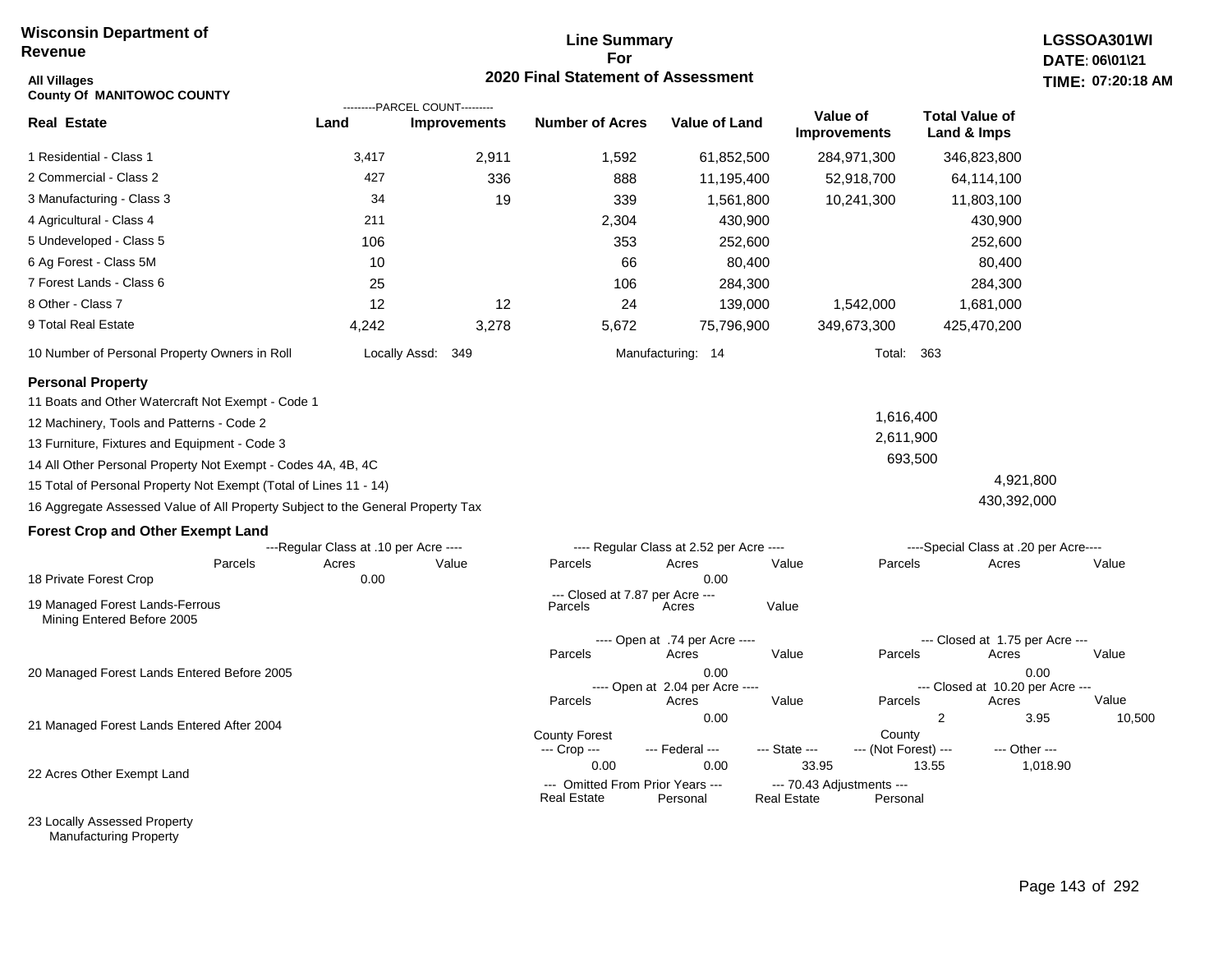| <b>Wisconsin Department of</b><br><b>Revenue</b>                                | <b>Line Summary</b><br>LGSSOA301WI<br>For |                                                       |                                                        |                                          |                                                 |                                            |                                       |  |  |
|---------------------------------------------------------------------------------|-------------------------------------------|-------------------------------------------------------|--------------------------------------------------------|------------------------------------------|-------------------------------------------------|--------------------------------------------|---------------------------------------|--|--|
| <b>All Cities</b><br><b>County Of MANITOWOC COUNTY</b>                          | 2020 Final Statement of Assessment        |                                                       |                                                        |                                          |                                                 |                                            |                                       |  |  |
| <b>Real Estate</b>                                                              | Land                                      | ---------PARCEL COUNT---------<br><b>Improvements</b> | <b>Number of Acres</b>                                 | <b>Value of Land</b>                     | Value of<br><b>Improvements</b>                 | <b>Total Value of</b><br>Land & Imps       |                                       |  |  |
| 1 Residential - Class 1                                                         | 17,766                                    | 16,978                                                | 5,176                                                  | 325,382,900                              | 1,591,156,500                                   | 1,916,539,400                              |                                       |  |  |
| 2 Commercial - Class 2                                                          | 1,621                                     | 1,391                                                 | 2,332                                                  | 141,490,600                              | 485,336,500                                     | 626,827,100                                |                                       |  |  |
| 3 Manufacturing - Class 3                                                       | 147                                       | 144                                                   | 956                                                    | 18,650,800                               | 201,769,600                                     | 220,420,400                                |                                       |  |  |
| 4 Agricultural - Class 4                                                        | 86                                        |                                                       | 771                                                    | 135,600                                  |                                                 | 135,600                                    |                                       |  |  |
| 5 Undeveloped - Class 5                                                         | 47                                        |                                                       | 341                                                    | 175,900                                  |                                                 | 175,900                                    |                                       |  |  |
| 6 Ag Forest - Class 5M                                                          | $\overline{c}$                            |                                                       | 10                                                     | 10,000                                   |                                                 | 10,000                                     |                                       |  |  |
| 7 Forest Lands - Class 6                                                        | 3                                         |                                                       | 5                                                      | 12,400                                   |                                                 | 12,400                                     |                                       |  |  |
| 8 Other - Class 7                                                               |                                           |                                                       |                                                        |                                          |                                                 |                                            |                                       |  |  |
| 9 Total Real Estate                                                             | 19,672                                    | 18,513                                                | 9,591                                                  | 485,858,200                              | 2,278,262,600                                   | 2,764,120,800                              |                                       |  |  |
| 10 Number of Personal Property Owners in Roll                                   |                                           | 1,360<br>Locally Assd:                                | Manufacturing: 125                                     |                                          | Total:                                          | 1,485                                      |                                       |  |  |
| <b>Personal Property</b>                                                        |                                           |                                                       |                                                        |                                          |                                                 |                                            |                                       |  |  |
| 11 Boats and Other Watercraft Not Exempt - Code 1                               |                                           |                                                       |                                                        |                                          |                                                 | 20,500                                     |                                       |  |  |
| 12 Machinery, Tools and Patterns - Code 2                                       |                                           |                                                       |                                                        | 20,669,500                               |                                                 |                                            |                                       |  |  |
| 38,563,600<br>13 Furniture, Fixtures and Equipment - Code 3                     |                                           |                                                       |                                                        |                                          |                                                 |                                            |                                       |  |  |
| 14 All Other Personal Property Not Exempt - Codes 4A, 4B, 4C                    |                                           |                                                       |                                                        |                                          |                                                 | 11,567,100                                 |                                       |  |  |
| 15 Total of Personal Property Not Exempt (Total of Lines 11 - 14)               |                                           |                                                       |                                                        |                                          |                                                 | 70,820,700                                 |                                       |  |  |
| 16 Aggregate Assessed Value of All Property Subject to the General Property Tax |                                           |                                                       |                                                        |                                          |                                                 |                                            | 2,834,941,500                         |  |  |
| <b>Forest Crop and Other Exempt Land</b>                                        |                                           |                                                       |                                                        |                                          |                                                 |                                            |                                       |  |  |
|                                                                                 | ---Regular Class at .10 per Acre ----     |                                                       |                                                        | ---- Regular Class at 2.52 per Acre ---- |                                                 |                                            | ----Special Class at .20 per Acre---- |  |  |
| Parcels                                                                         | Acres                                     | Value                                                 | Parcels                                                | Acres                                    | Value                                           | Parcels                                    | Acres<br>Value                        |  |  |
| 18 Private Forest Crop                                                          | 0.00                                      |                                                       |                                                        | 0.00                                     |                                                 |                                            |                                       |  |  |
| 19 Managed Forest Lands-Ferrous<br>Mining Entered Before 2005                   |                                           |                                                       | Parcels                                                | --- Closed at 7.87 per Acre ---<br>Acres | Value                                           |                                            |                                       |  |  |
|                                                                                 |                                           |                                                       | Parcels                                                | ---- Open at .74 per Acre ----<br>Acres  | Value                                           | --- Closed at 1.75 per Acre ---<br>Parcels | Acres<br>Value                        |  |  |
| 20 Managed Forest Lands Entered Before 2005                                     |                                           |                                                       |                                                        | 0.00                                     |                                                 |                                            | 0.00                                  |  |  |
|                                                                                 |                                           |                                                       |                                                        | ---- Open at 2.04 per Acre ----          | Value                                           | --- Closed at 10.20 per Acre ---           |                                       |  |  |
| 21 Managed Forest Lands Entered After 2004                                      |                                           |                                                       | Parcels                                                | Acres<br>0.00                            |                                                 | Parcels                                    | Acres<br>Value<br>0.00                |  |  |
|                                                                                 |                                           |                                                       | <b>County Forest</b>                                   |                                          |                                                 | County                                     |                                       |  |  |
| 22 Acres Other Exempt Land                                                      |                                           |                                                       | --- Crop ---                                           | --- Federal ---                          | --- State ---                                   | --- (Not Forest) ---                       | --- Other ---                         |  |  |
|                                                                                 |                                           |                                                       | 0.00                                                   | 6.40                                     | 14.80                                           | 34.20                                      | 4,383.05                              |  |  |
|                                                                                 |                                           |                                                       | --- Omitted From Prior Years ---<br><b>Real Estate</b> | Personal                                 | --- 70.43 Adjustments ---<br><b>Real Estate</b> | Personal                                   |                                       |  |  |
| 23 Locally Assessed Property<br><b>Manufacturing Property</b>                   |                                           |                                                       | 42,700                                                 |                                          |                                                 |                                            |                                       |  |  |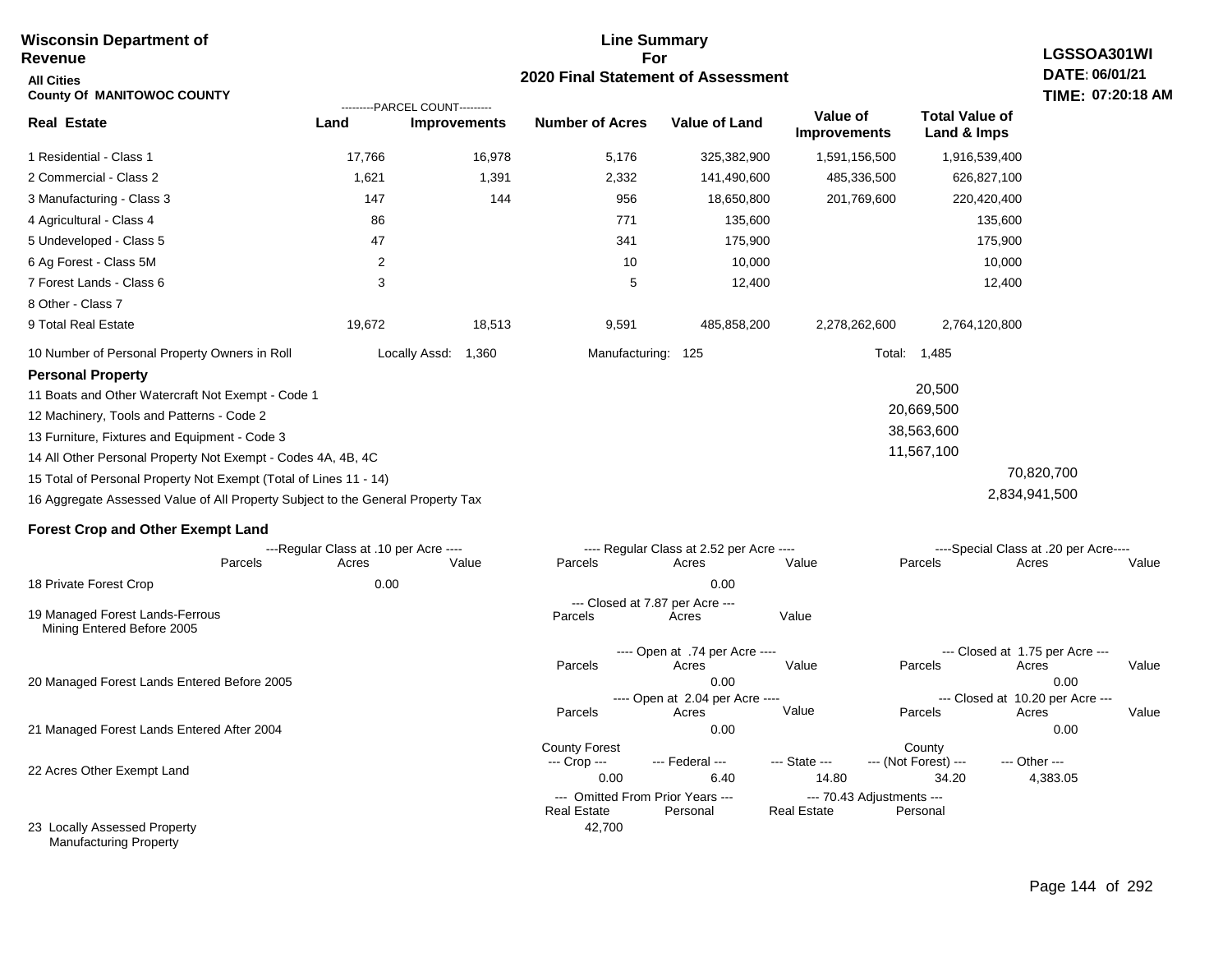**County Of MARATHON COUNTY**

#### **Line Summary For 2020 Final Statement of Assessment All Municipalities TIME:**

**LGSSOA301WI DATE: 06/01/21 07:20:18 AM**

|                                                                                 |         | ---------PARCEL COUNT---------        |                        |                                          |                                 |                                      |                                       |       |
|---------------------------------------------------------------------------------|---------|---------------------------------------|------------------------|------------------------------------------|---------------------------------|--------------------------------------|---------------------------------------|-------|
| <b>Real Estate</b>                                                              | Land    | <b>Improvements</b>                   | <b>Number of Acres</b> | <b>Value of Land</b>                     | Value of<br><b>Improvements</b> | <b>Total Value of</b><br>Land & Imps |                                       |       |
| 1 Residential - Class 1                                                         | 51,024  | 45,920                                | 58,394                 | 1,272,434,918                            | 5,789,746,979                   | 7,062,181,897                        |                                       |       |
| 2 Commercial - Class 2                                                          | 4,215   | 3,320                                 | 11,174                 | 611,583,900                              | 1,807,730,200                   | 2,419,314,100                        |                                       |       |
| 3 Manufacturing - Class 3                                                       | 412     | 344                                   | 4,798                  | 55,493,700                               | 439,353,400                     | 494,847,100                          |                                       |       |
| 4 Agricultural - Class 4                                                        | 18,116  |                                       | 385,608                | 69,228,652                               |                                 | 69,228,652                           |                                       |       |
| 5 Undeveloped - Class 5                                                         | 11,823  |                                       | 95,614                 | 62,651,696                               |                                 | 62,651,696                           |                                       |       |
| 6 Ag Forest - Class 5M                                                          | 8,225   |                                       | 114,831                | 139,605,700                              |                                 | 139,605,700                          |                                       |       |
| 7 Forest Lands - Class 6                                                        | 5,655   |                                       | 96,096                 | 232,365,000                              |                                 | 232,365,000                          |                                       |       |
| 8 Other - Class 7                                                               | 4,076   | 4,118                                 | 8,518                  | 41,783,100                               | 360,355,500                     | 402,138,600                          |                                       |       |
| 9 Total Real Estate                                                             | 103,546 | 53,702                                | 775,033                | 2,485,146,666                            | 8,397,186,079                   | 10,882,332,745                       |                                       |       |
| 10 Number of Personal Property Owners in Roll                                   |         | Locally Assd:<br>3,690                |                        | Manufacturing: 278                       |                                 | Total: 3,968                         |                                       |       |
| <b>Personal Property</b>                                                        |         |                                       |                        |                                          |                                 |                                      |                                       |       |
| 11 Boats and Other Watercraft Not Exempt - Code 1                               |         |                                       |                        |                                          |                                 | 117,700                              |                                       |       |
| 12 Machinery, Tools and Patterns - Code 2                                       |         |                                       |                        |                                          |                                 | 53,654,100                           |                                       |       |
| 13 Furniture, Fixtures and Equipment - Code 3                                   |         |                                       |                        |                                          |                                 | 134,039,613                          |                                       |       |
| 14 All Other Personal Property Not Exempt - Codes 4A, 4B, 4C                    |         |                                       |                        |                                          |                                 | 65,392,136                           |                                       |       |
| 15 Total of Personal Property Not Exempt (Total of Lines 11 - 14)               |         |                                       |                        |                                          |                                 | 253,203,549                          |                                       |       |
| 16 Aggregate Assessed Value of All Property Subject to the General Property Tax |         |                                       |                        |                                          |                                 | 11,135,536,294                       |                                       |       |
| <b>Forest Crop and Other Exempt Land</b>                                        |         |                                       |                        |                                          |                                 |                                      |                                       |       |
|                                                                                 |         | ---Regular Class at .10 per Acre ---- |                        | ---- Regular Class at 2.52 per Acre ---- |                                 |                                      | ----Special Class at .20 per Acre---- |       |
| Parcels                                                                         | Acres   | Value                                 | Parcels                | Acres                                    | Value                           | Parcels                              | Acres                                 | Value |
| 18 Private Forest Crop                                                          | 0.00    |                                       | 22                     | 906.97                                   | 2,238,200                       |                                      | 0.00                                  |       |
|                                                                                 |         |                                       |                        | --- Closed at 7.87 per Acre ---          |                                 |                                      |                                       |       |

19 Managed Forest Lands -Ferrous Mining Entered Before 2005

20 Managed Forest Lands Entered Before 2005

21 Managed Forest Lands Entered After 2004

22 Acres Other Exempt Land

23 Locally Assessed Property Manufacturing Property

| 22                                                     | 906.97                                   | 2,238,200     | 0.00                                            |                                  |             |  |  |
|--------------------------------------------------------|------------------------------------------|---------------|-------------------------------------------------|----------------------------------|-------------|--|--|
| Parcels                                                | --- Closed at 7.87 per Acre ---<br>Acres | Value         |                                                 |                                  |             |  |  |
|                                                        | ---- Open at .74 per Acre ----           |               |                                                 | --- Closed at 1.75 per Acre ---  |             |  |  |
| <b>Parcels</b>                                         | Acres                                    | Value         | <b>Parcels</b>                                  | Acres                            | Value       |  |  |
| 174                                                    | 5.660.94                                 | 12,613,900    | 1.240                                           | 38.642.55                        | 114,068,410 |  |  |
|                                                        | ---- Open at 2.04 per Acre ----          |               |                                                 | --- Closed at 10.20 per Acre --- |             |  |  |
| Parcels                                                | Acres                                    | Value         | Parcels                                         | Acres                            | Value       |  |  |
| 204                                                    | 7.458.61                                 | 17,558,600    | 1.889                                           | 60,941.61                        | 131,421,600 |  |  |
| <b>County Forest</b>                                   |                                          |               | County                                          |                                  |             |  |  |
| --- Crop --- --- Federal ---                           |                                          | --- State --- | --- (Not Forest) ---                            | --- Other ---                    |             |  |  |
| 9.998.27                                               | 755.43                                   | 28.457.99     | 13,371.18                                       | 25,680.00                        |             |  |  |
| --- Omitted From Prior Years ---<br><b>Real Estate</b> | Personal                                 |               | --- 70.43 Adjustments ---<br><b>Real Estate</b> | Personal                         |             |  |  |
| 28,500                                                 |                                          |               |                                                 | $-1.000$                         |             |  |  |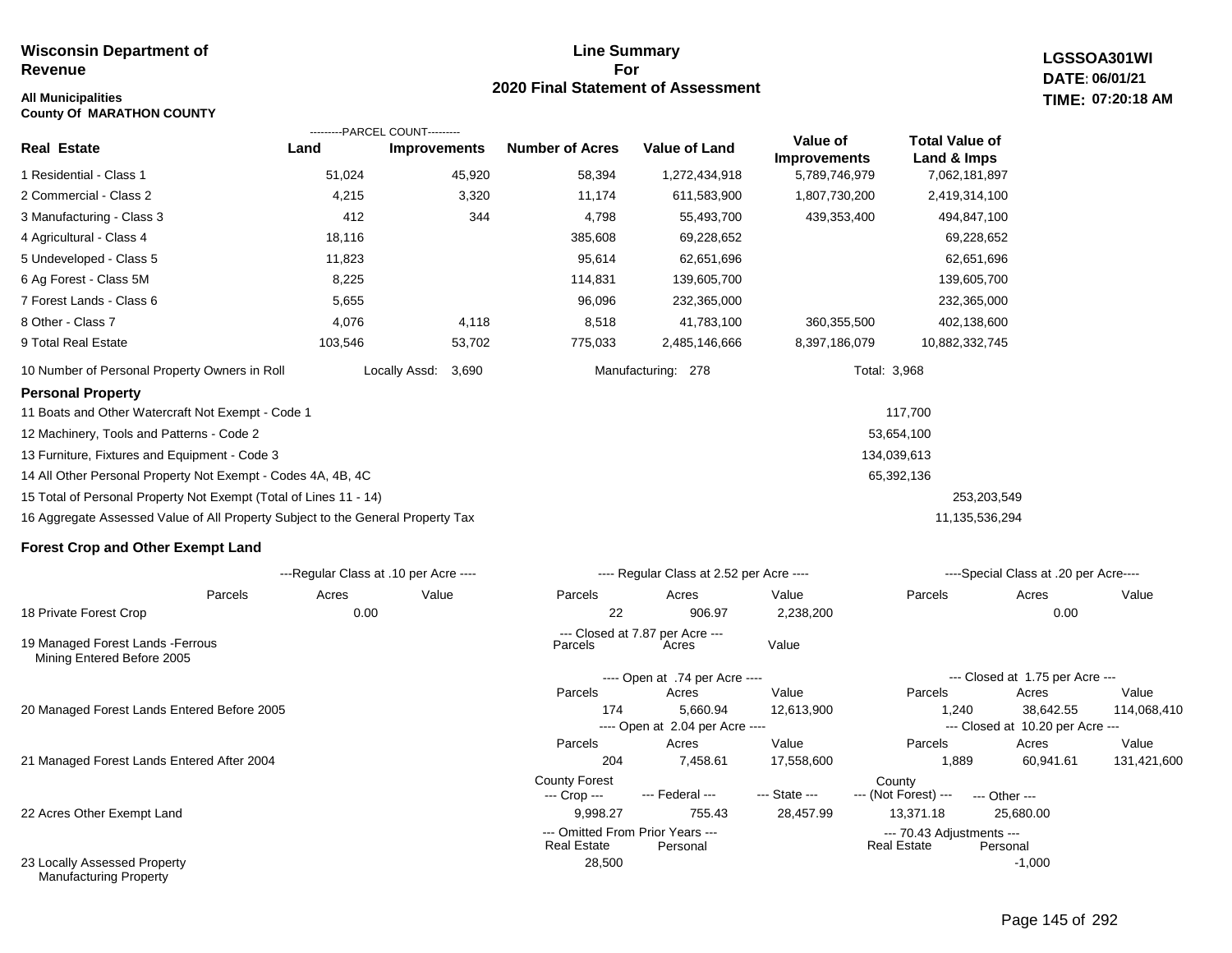### **Line Summary For 2020 Final Statement of Assessment**

# **LGSSOA301WI DATE: 06/01/21 TIME: 07:20:18 AM**

#### **All Towns County Of MARATHON COUNTY**

|                                                                                 |                                       | ---------PARCEL COUNT--------- |                        |                                          |                          |                                                 |                                           |             |
|---------------------------------------------------------------------------------|---------------------------------------|--------------------------------|------------------------|------------------------------------------|--------------------------|-------------------------------------------------|-------------------------------------------|-------------|
| <b>Real Estate</b>                                                              | Land                                  | <b>Improvements</b>            | <b>Number of Acres</b> | <b>Value of Land</b>                     | Value of<br>Improvements | <b>Total Value of</b><br>Land & Imps            |                                           |             |
| 1 Residential - Class 1                                                         | 20,073                                | 17,619                         | 38,958                 | 505,898,950                              | 2,589,555,100            | 3,095,454,050                                   |                                           |             |
| 2 Commercial - Class 2                                                          | 793                                   | 595                            | 3,143                  | 105,254,700                              | 190,471,800              | 295,726,500                                     |                                           |             |
| 3 Manufacturing - Class 3                                                       | 80                                    | 63                             | 1,411                  | 6,930,500                                | 50,316,700               | 57,247,200                                      |                                           |             |
| 4 Agricultural - Class 4                                                        | 16,845                                |                                | 365,291                | 65,970,250                               |                          | 65,970,250                                      |                                           |             |
| 5 Undeveloped - Class 5                                                         | 10,959                                |                                | 87,000                 | 54,878,896                               |                          | 54,878,896                                      |                                           |             |
| 6 Ag Forest - Class 5M                                                          | 7,746                                 |                                | 108,363                | 130,814,300                              |                          | 130,814,300                                     |                                           |             |
| 7 Forest Lands - Class 6                                                        | 4,896                                 |                                | 84,536                 | 201,833,200                              |                          | 201,833,200                                     |                                           |             |
| 8 Other - Class 7                                                               | 3,861                                 | 3,906                          | 8,095                  | 39,057,100                               | 343,442,100              | 382,499,200                                     |                                           |             |
| 9 Total Real Estate                                                             | 65,253                                | 22,183                         | 696,797                | 1,110,637,896                            | 3,173,785,700            | 4,284,423,596                                   |                                           |             |
| 10 Number of Personal Property Owners in Roll                                   |                                       | Locally Assd: 771              |                        | Manufacturing: 67                        |                          | <b>Total: 838</b>                               |                                           |             |
| <b>Personal Property</b><br>11 Boats and Other Watercraft Not Exempt - Code 1   |                                       |                                |                        |                                          |                          |                                                 |                                           |             |
| 12 Machinery, Tools and Patterns - Code 2                                       |                                       |                                |                        |                                          |                          | 12,999,600                                      |                                           |             |
| 13 Furniture, Fixtures and Equipment - Code 3                                   |                                       |                                |                        |                                          |                          | 15,933,174                                      |                                           |             |
| 14 All Other Personal Property Not Exempt - Codes 4A, 4B, 4C                    |                                       |                                |                        |                                          |                          | 9,642,832                                       |                                           |             |
| 15 Total of Personal Property Not Exempt (Total of Lines 11 - 14)               |                                       |                                |                        |                                          |                          |                                                 | 38,575,606                                |             |
| 16 Aggregate Assessed Value of All Property Subject to the General Property Tax |                                       |                                |                        |                                          |                          |                                                 | 4,322,999,202                             |             |
| <b>Forest Crop and Other Exempt Land</b>                                        |                                       |                                |                        |                                          |                          |                                                 |                                           |             |
|                                                                                 | ---Regular Class at .10 per Acre ---- |                                |                        | ---- Regular Class at 2.52 per Acre ---- |                          |                                                 | ----Special Class at .20 per Acre----     |             |
| Parcels                                                                         | Acres                                 | Value                          | Parcels<br>21          | Acres<br>866.97                          | Value<br>2,136,200       | Parcels                                         | Acres                                     | Value       |
| 18 Private Forest Crop                                                          |                                       | 0.00                           | --- Closed at 7.87     | per Acre ---                             |                          |                                                 | 0.00                                      |             |
| 19 Managed Forest Lands - Ferrous<br>Mining Entered Before 2005                 |                                       |                                | Parcels                | Acres                                    | Value                    |                                                 |                                           |             |
|                                                                                 |                                       |                                |                        | ---- Open at .74 per Acre ----           |                          |                                                 | --- Closed at 1.75 per Acre ---           |             |
|                                                                                 |                                       |                                | Parcels                | Acres                                    | Value                    | Parcels                                         | Acres                                     | Value       |
| 20 Managed Forest Lands Entered Before 2005                                     |                                       |                                | 153                    | 4,981.22                                 | 11,006,100               | 1,165                                           | 36,027.75                                 | 107,334,410 |
|                                                                                 |                                       |                                | Parcels                | ---- Open at 2.04 per Acre ----<br>Acres | Value                    | Parcels                                         | --- Closed at 10.20 per Acre ---<br>Acres | Value       |
| 21 Managed Forest Lands Entered After 2004                                      |                                       |                                | 172                    | 6,347.65                                 | 14,290,100               | 1,692                                           | 54,982.60                                 | 116,066,700 |
|                                                                                 |                                       |                                | <b>County Forest</b>   |                                          |                          | County                                          |                                           |             |
|                                                                                 |                                       |                                | --- Crop ---           | --- Federal ---<br>589.32                | --- State ---            | --- (Not Forest) ---                            | --- Other ---                             |             |
| 22 Acres Other Exempt Land                                                      |                                       |                                | 9,998.27               | --- Omitted From Prior Years ---         | 28,137.74                | 11,616.37                                       | 17,198.60                                 |             |
|                                                                                 |                                       |                                | <b>Real Estate</b>     | Personal                                 |                          | --- 70.43 Adjustments ---<br><b>Real Estate</b> | Personal                                  |             |
| 23 Locally Assessed Property                                                    |                                       |                                |                        |                                          |                          |                                                 |                                           |             |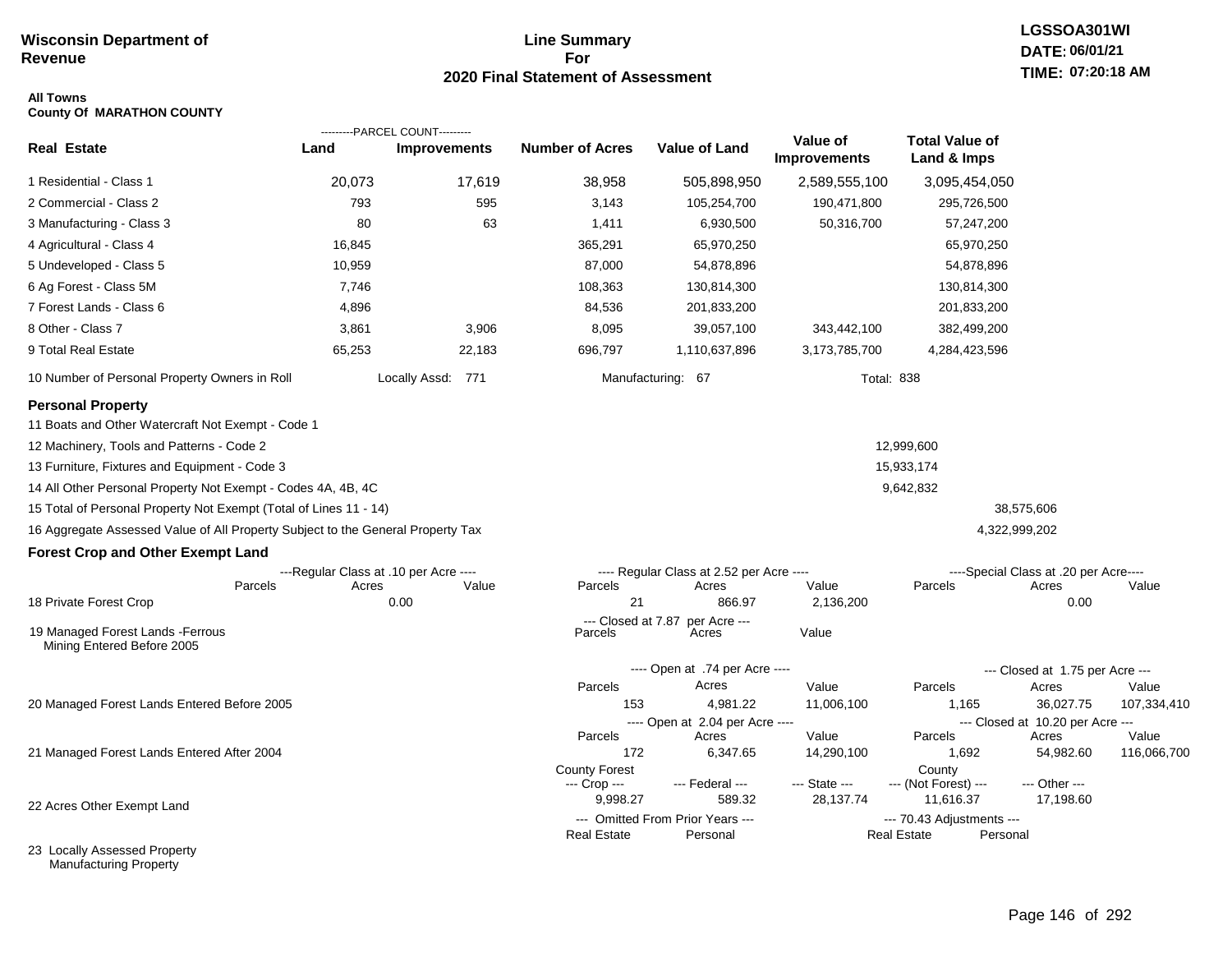### **Line Summary For 2020 Final Statement of Assessment**

| All Villages<br><b>County Of MARATHON COUNTY</b>                                |                                       |                                                       | 2020 Final Statement of Assessment       |                                          |                                                 |                                           | <b>TIME: 07:20</b> |
|---------------------------------------------------------------------------------|---------------------------------------|-------------------------------------------------------|------------------------------------------|------------------------------------------|-------------------------------------------------|-------------------------------------------|--------------------|
| <b>Real Estate</b>                                                              | Land                                  | ---------PARCEL COUNT---------<br><b>Improvements</b> | <b>Number of Acres</b>                   | <b>Value of Land</b>                     | Value of<br><b>Improvements</b>                 | <b>Total Value of</b><br>Land & Imps      |                    |
| 1 Residential - Class 1                                                         | 14,545                                | 13,007                                                | 13,244                                   | 357,050,168                              | 1,570,093,379                                   | 1,927,143,547                             |                    |
| 2 Commercial - Class 2                                                          | 1,491                                 | 1,099                                                 | 4,133                                    | 174,786,300                              | 487,841,400                                     | 662,627,700                               |                    |
| 3 Manufacturing - Class 3                                                       | 175                                   | 143                                                   | 2,234                                    | 25,294,700                               | 179,579,700                                     | 204,874,400                               |                    |
| 4 Agricultural - Class 4                                                        | 1,142                                 |                                                       | 19,309                                   | 3,079,002                                |                                                 | 3,079,002                                 |                    |
| 5 Undeveloped - Class 5                                                         | 821                                   |                                                       | 8,236                                    | 6,931,700                                |                                                 | 6,931,700                                 |                    |
| 6 Ag Forest - Class 5M                                                          | 472                                   |                                                       | 6,385                                    | 8,534,300                                |                                                 | 8,534,300                                 |                    |
| 7 Forest Lands - Class 6                                                        | 737                                   |                                                       | 11,304                                   | 29,324,600                               |                                                 | 29,324,600                                |                    |
| 8 Other - Class 7                                                               | 211                                   | 209                                                   | 393                                      | 2,443,800                                | 16,648,900                                      | 19,092,700                                |                    |
| 9 Total Real Estate                                                             | 19,594                                | 14,458                                                | 65,238                                   | 607,444,570                              | 2,254,163,379                                   | 2,861,607,949                             |                    |
| 10 Number of Personal Property Owners in Roll                                   |                                       | Locally Assd:<br>934                                  |                                          | Manufacturing: 108                       |                                                 | Total: 1,042                              |                    |
| <b>Personal Property</b><br>11 Boats and Other Watercraft Not Exempt - Code 1   |                                       |                                                       |                                          |                                          |                                                 | 117,700                                   |                    |
| 12 Machinery, Tools and Patterns - Code 2                                       |                                       |                                                       |                                          |                                          | 22,551,800                                      |                                           |                    |
| 13 Furniture, Fixtures and Equipment - Code 3                                   |                                       |                                                       |                                          |                                          | 29,000,539                                      |                                           |                    |
| 14 All Other Personal Property Not Exempt - Codes 4A, 4B, 4C                    |                                       |                                                       |                                          |                                          | 17,408,404                                      |                                           |                    |
| 15 Total of Personal Property Not Exempt (Total of Lines 11 - 14)               |                                       |                                                       |                                          |                                          |                                                 | 69,078,443                                |                    |
| 16 Aggregate Assessed Value of All Property Subject to the General Property Tax |                                       |                                                       |                                          |                                          |                                                 | 2,930,686,392                             |                    |
| <b>Forest Crop and Other Exempt Land</b>                                        |                                       |                                                       |                                          |                                          |                                                 |                                           |                    |
|                                                                                 | ---Regular Class at .10 per Acre ---- |                                                       |                                          | ---- Regular Class at 2.52 per Acre ---- |                                                 | ----Special Class at .20 per Acre----     |                    |
| Parcels                                                                         | Acres                                 | Value                                                 | Parcels                                  | Acres                                    | Value<br>Parcels                                | Acres                                     | Value              |
| 18 Private Forest Crop                                                          | 0.00                                  |                                                       | --- Closed at 7.87 per Acre ---          | 40.00                                    | 102,000                                         |                                           |                    |
| 19 Managed Forest Lands-Ferrous<br>Mining Entered Before 2005                   |                                       |                                                       | Parcels                                  | Acres                                    | Value                                           |                                           |                    |
|                                                                                 |                                       |                                                       |                                          | ---- Open at .74 per Acre ----           |                                                 | --- Closed at 1.75 per Acre ---           |                    |
| 20 Managed Forest Lands Entered Before 2005                                     |                                       |                                                       | Parcels<br>21                            | Acres<br>679.72                          | Value<br>Parcels<br>1,607,800                   | Acres<br>2,614.80<br>75                   | Value<br>6,73      |
|                                                                                 |                                       |                                                       | Parcels                                  | ---- Open at 2.04 per Acre ----<br>Acres | Value<br>Parcels                                | --- Closed at 10.20 per Acre ---<br>Acres | Value              |
|                                                                                 |                                       |                                                       | 32                                       | 1,110.96                                 | 3,268,500                                       | 195<br>5,873.01                           | 14,94              |
| 21 Managed Forest Lands Entered After 2004                                      |                                       |                                                       | <b>County Forest</b><br>--- Crop ---     | --- Federal ---                          | County<br>--- State ---<br>--- (Not Forest) --- | --- Other ---                             |                    |
| 22 Acres Other Exempt Land                                                      |                                       |                                                       | 0.00<br>--- Omitted From Prior Years --- | 162.89                                   | 131.98<br>--- 70.43 Adjustments ---             | 90.06                                     | 4,760.07           |
| 23 Locally Assessed Property                                                    |                                       |                                                       | <b>Real Estate</b><br>28,500             | Personal                                 | Personal<br><b>Real Estate</b>                  |                                           |                    |

Manufacturing Property

6,734,000

14,946,400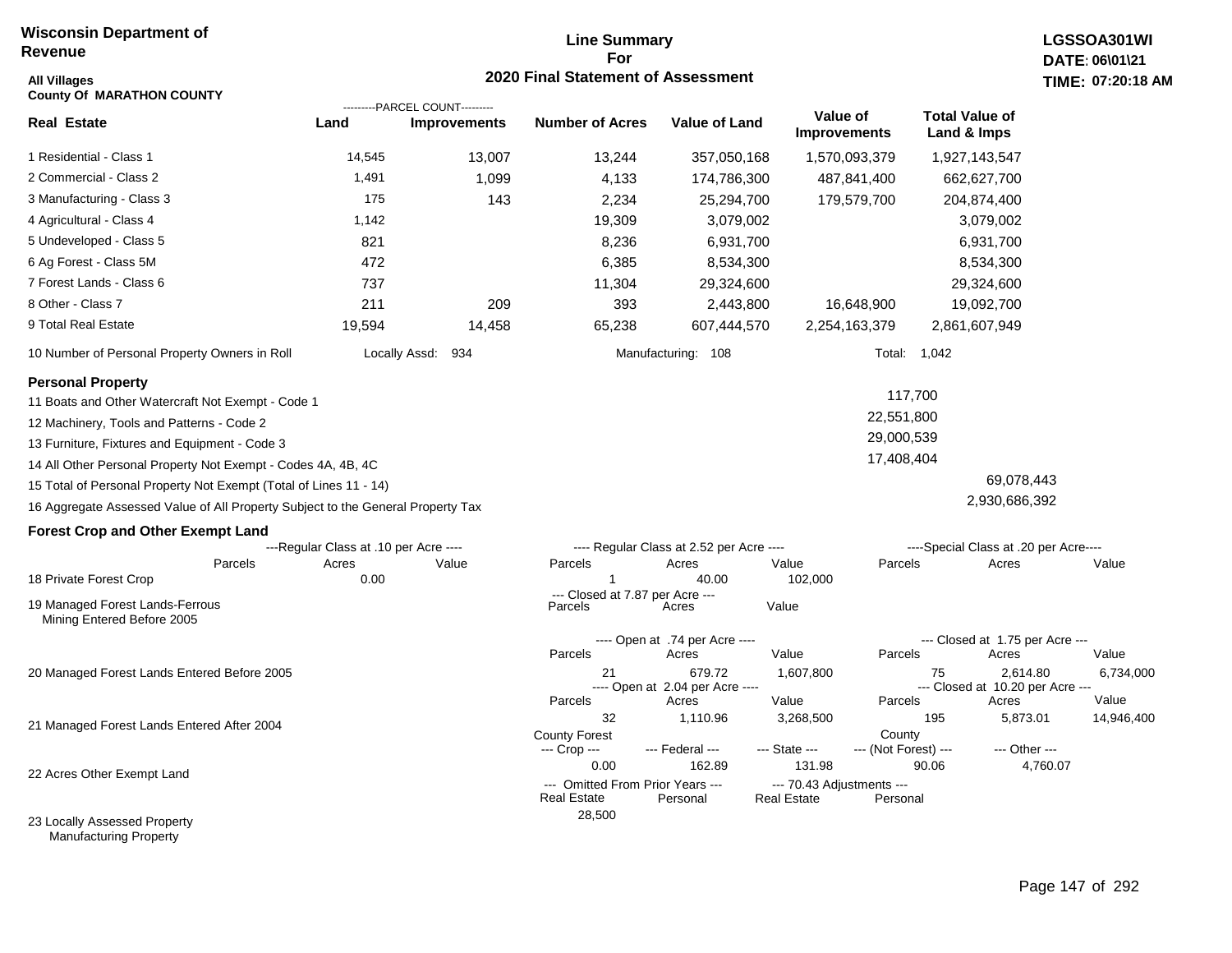#### **For 2020 Final Statement of Assessment Revenue All Cities County Of MARATHON COUNTY LGSSOA301WI DATE: 06/01/21 TIME: 07:20:18 AM Real Estate** 1 Residential - Class 1 2 Commercial - Class 2 3 Manufacturing - Class 3 4 Agricultural - Class 4 5 Undeveloped - Class 5 6 Ag Forest - Class 5M 7 Forest Lands - Class 6 8 Other - Class 7 9 Total Real Estate 10 Number of Personal Property Owners in Roll 16,406 15,294 6,192 409,485,800 1,630,098,500 2,039,584,300 **Land Improvements Number of Acres Value of Land Value of Improvements Total Value of Land & Imps** 1,931 157 129 43 7 22 4 18,699 1,626 138 3 17,061 3,898 1,153 1,008 378 83 256 30 12,998 331,542,900 23,268,500 179,400 841,100 257,100 1,207,200 282,200 767,064,200 1,129,417,000 209,457,000 264,500 2,969,237,000 1,460,959,900 232,725,500 179,400 841,100 257,100 1,207,200 546,700 3,736,301,200 Locally Assd: 1,985 Manufacturing: 103 Total: 2,088 **Personal Property** 11 Boats and Other Watercraft Not Exempt - Code 1 12 Machinery, Tools and Patterns - Code 2 13 Furniture, Fixtures and Equipment - Code 3 14 All Other Personal Property Not Exempt - Codes 4A, 4B, 4C 15 Total of Personal Property Not Exempt (Total of Lines 11 - 14) 16 Aggregate Assessed Value of All Property Subject to the General Property Tax 18,102,700 89,105,900 38,340,900 145,549,500 3,881,850,700 **Forest Crop and Other Exempt Land** ---Regular Class at .10 per Acre ---- ---- Regular Class at 2.52 per Acre ---- ----Special Class at .20 per Acre---- 18 Private Forest Crop 20 Managed Forest Lands Entered Before 2005 21 Managed Forest Lands Entered After 2004 Parcels 0.00 0.00 Acres Value Parcels Acres Value Parcels Acres Value ---- Open at .74 per Acre<br>Acres Parcels 0.00 0.00 Acres Value Parcels Acres Value --- Closed at 1.75 per Acre --- ---- Open at 2.04 per Acre ---<br>Acres Value Parcels Parcels Acres Acres Parcels 0.00 2 86.00 408,500 Acres **Value Parcels Acres Value** County Forest County County --- Crop --- 0.00 3.22 188.27 1,664.75 3,721.33 --- Federal --- - --- State --- --- (Not Forest) --- --- Other ---22 Acres Other Exempt Land 23 Locally Assessed Property --- Omitted From Prior Years --- --- --- 70.43 Adjustments ---<br>eal Estate --- --- --- Real Estate --- Personal -1,000 **Real Estate** ---------PARCEL COUNT--------- 19 Managed Forest Lands-Ferrous Mining Entered Before 2005 --- Closed at 7.87 per Acre ---<br>cels Acres Parcels **Acres** Value

**Line Summary**

Manufacturing Property

**Wisconsin Department of**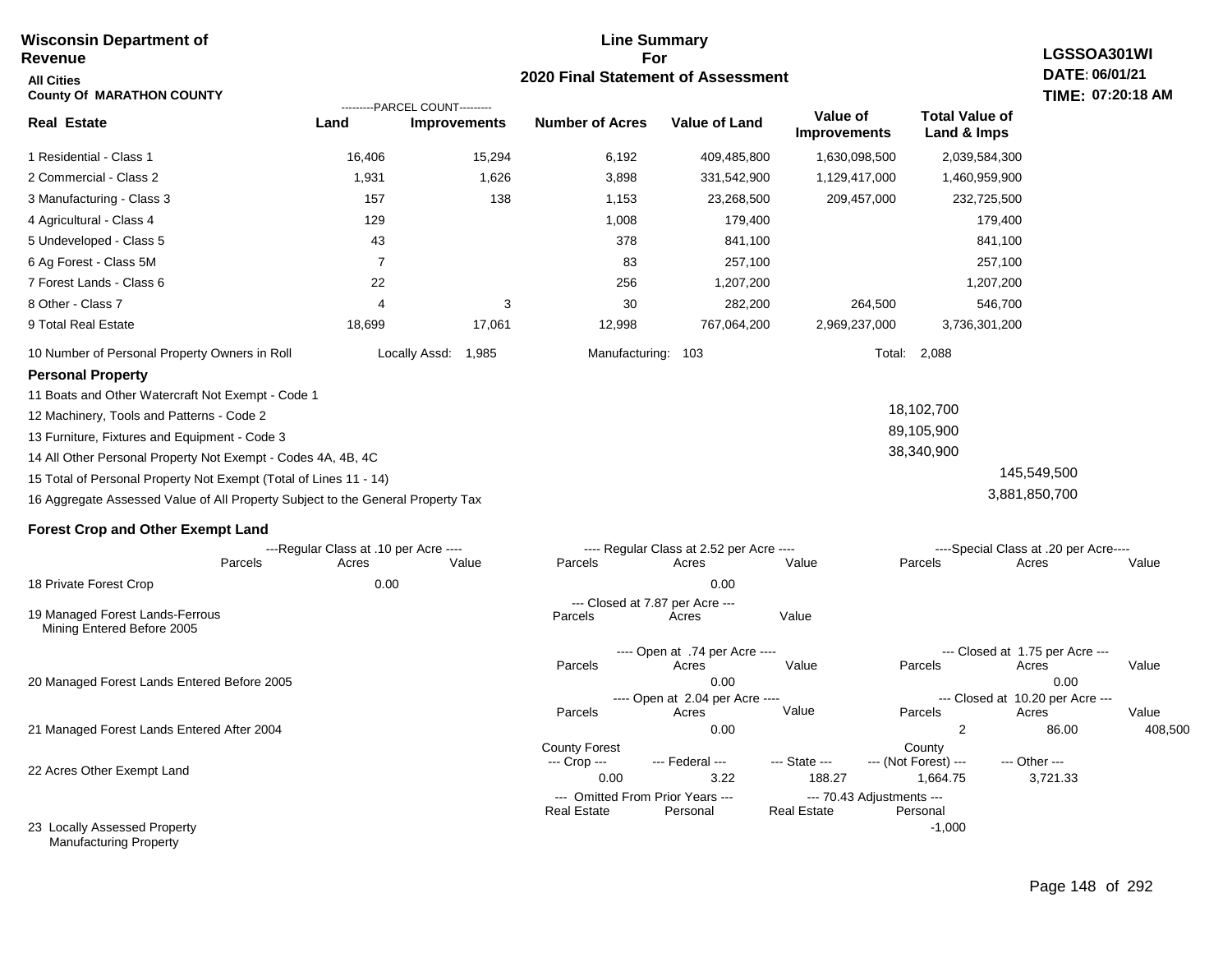**County Of MARINETTE COUNTY**

#### **Line Summary For 2020 Final Statement of Assessment**

**LGSSOA301WI DATE: 06/01/21 All Municipalities TIME: 07:20:18 AM**

#### **Real Estate** 1 Residential - Class 1 2 Commercial - Class 2 3 Manufacturing - Class 3 4 Agricultural - Class 4 5 Undeveloped - Class 5 6 Ag Forest - Class 5M 7 Forest Lands - Class 6 8 Other - Class 7 9 Total Real Estate 10 Number of Personal Property Owners in Roll **Personal Property** 11 Boats and Other Watercraft Not Exempt - Code 1 12 Machinery, Tools and Patterns - Code 2 13 Furniture, Fixtures and Equipment - Code 3 14 All Other Personal Property Not Exempt - Codes 4A, 4B, 4C 15 Total of Personal Property Not Exempt (Total of Lines 11 - 14) 16 Aggregate Assessed Value of All Property Subject to the General Property Tax **Forest Crop and Other Exempt Land** 34,762 27,251 68,013 626,445,979 2,003,723,790 2,630,169,769 1,885 112 4,930 6,258 2,834 9,169 753 60,703 1,452 97 739 29,539 4,812 1,798 94,888 54,870 40,387 204,688 1,536 470,992 95,129,200 7,769,000 15,400,471 40,343,546 39,523,032 380,599,631 8,635,000 1,213,845,859 404,398,500 106,384,000 95,043,600 2,609,549,890 499,527,700 114,153,000 15,400,471 40,343,546 39,523,032 380,599,631 103,678,600 3,823,395,749 Locally Assd: 1,549 Manufacturing: 88 57,500 10,617,500 32,350,872 24,036,337 67,062,209 3,890,457,958 Total: 1,637 **Land Improvements Number of Acres Value of Land Value of Improvements Total Value of Land & Imps** ---------PARCEL COUNT---------

|                                                                 |         | ---Regular Class at .10 per Acre ---- |       |                                                        | ---- Regular Class at 2.52 per Acre ---- |               |                                                 | ----Special Class at .20 per Acre---- |             |
|-----------------------------------------------------------------|---------|---------------------------------------|-------|--------------------------------------------------------|------------------------------------------|---------------|-------------------------------------------------|---------------------------------------|-------------|
|                                                                 | Parcels | Acres                                 | Value | Parcels                                                | Acres                                    | Value         | Parcels                                         | Acres                                 | Value       |
| 18 Private Forest Crop                                          |         | 0.00                                  |       | 13                                                     | 511.91                                   | 790,500       |                                                 | 0.00                                  |             |
|                                                                 |         |                                       |       |                                                        | --- Closed at 7.87 per Acre ---          |               |                                                 |                                       |             |
| 19 Managed Forest Lands - Ferrous<br>Mining Entered Before 2005 |         |                                       |       | Parcels                                                | Acres                                    | Value         |                                                 |                                       |             |
|                                                                 |         |                                       |       |                                                        | ---- Open at .74 per Acre ----           |               |                                                 | --- Closed at 1.75 per Acre ---       |             |
|                                                                 |         |                                       |       | Parcels                                                | Acres                                    | Value         | Parcels                                         | Acres                                 | Value       |
| 20 Managed Forest Lands Entered Before 2005                     |         |                                       |       | 527                                                    | 20,789.32                                | 40,595,500    | 1,165                                           | 36,965.37                             | 71,052,100  |
|                                                                 |         |                                       |       |                                                        | ---- Open at 2.04 per Acre ----          |               |                                                 | --- Closed at 10.20 per Acre ---      |             |
|                                                                 |         |                                       |       | Parcels                                                | Acres                                    | Value         | Parcels                                         | Acres                                 | Value       |
| 21 Managed Forest Lands Entered After 2004                      |         |                                       |       | 199                                                    | 6,748.67                                 | 12,638,400    | 2,059                                           | 65,653.30                             | 120,671,320 |
|                                                                 |         |                                       |       | <b>County Forest</b>                                   |                                          |               | County                                          |                                       |             |
|                                                                 |         |                                       |       | --- Crop ---                                           | --- Federal ---                          | --- State --- | --- (Not Forest) ---                            | --- Other ---                         |             |
| 22 Acres Other Exempt Land                                      |         |                                       |       | 241,786.57                                             | 95.95                                    | 40,951.88     | 7,700.42                                        | 12,829.43                             |             |
|                                                                 |         |                                       |       | --- Omitted From Prior Years ---<br><b>Real Estate</b> | Personal                                 |               | --- 70.43 Adjustments ---<br><b>Real Estate</b> | Personal                              |             |
| 23 Locally Assessed Property<br><b>Manufacturing Property</b>   |         |                                       |       | 62,000                                                 |                                          |               |                                                 |                                       |             |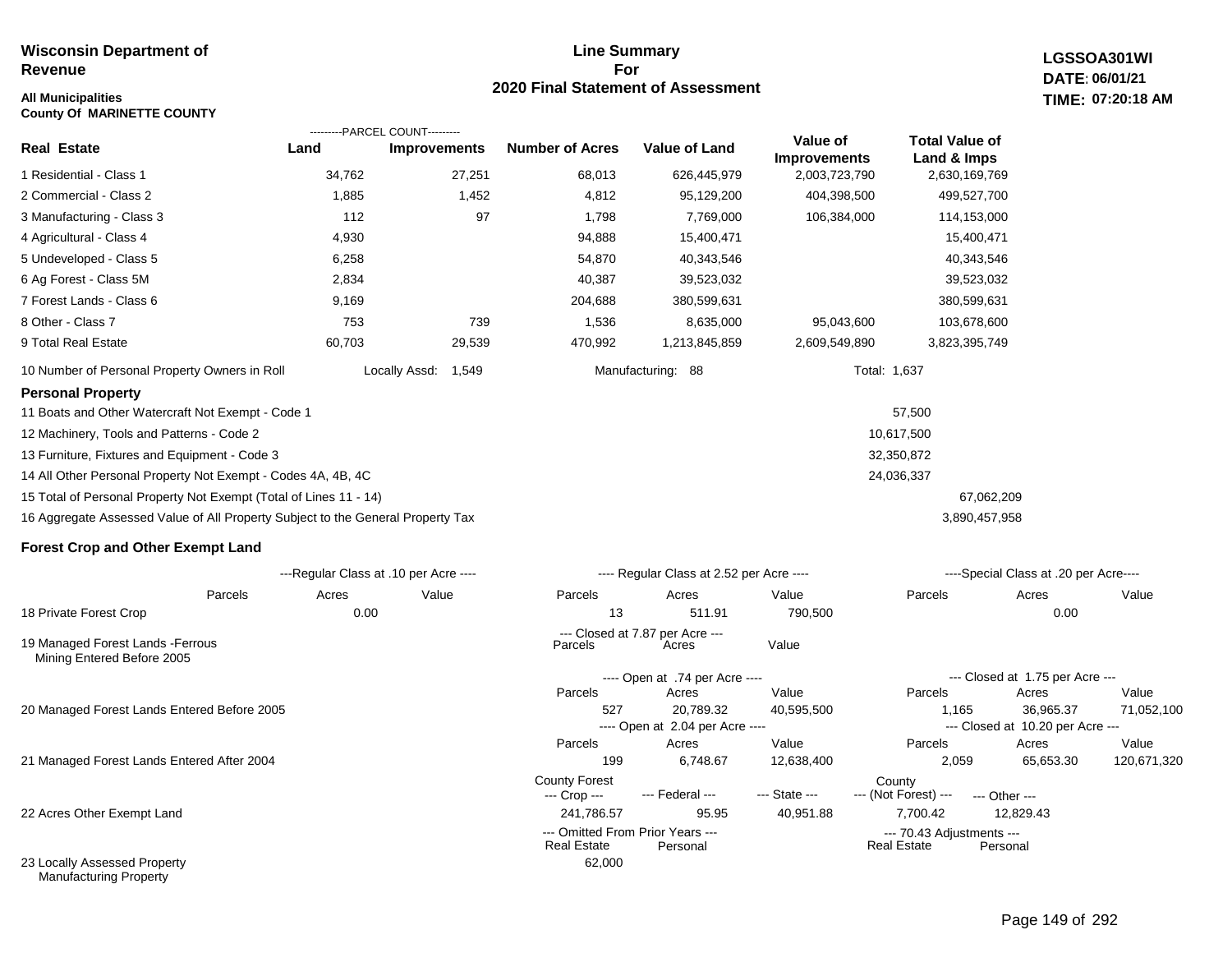### **Line Summary For 2020 Final Statement of Assessment**

# **LGSSOA301WI DATE: 06/01/21 TIME: 07:20:18 AM**

#### **All Towns County Of MARINETTE COUNTY**

|                                                                                 |        | ---------PARCEL COUNT---------        |                               |                                              |                                 |                                          |                                           |             |
|---------------------------------------------------------------------------------|--------|---------------------------------------|-------------------------------|----------------------------------------------|---------------------------------|------------------------------------------|-------------------------------------------|-------------|
| <b>Real Estate</b>                                                              | Land   | <b>Improvements</b>                   | <b>Number of Acres</b>        | <b>Value of Land</b>                         | Value of<br><b>Improvements</b> | <b>Total Value of</b><br>Land & Imps     |                                           |             |
| 1 Residential - Class 1                                                         | 26,933 | 20,785                                | 64,925                        | 550,415,179                                  | 1,560,387,090                   | 2,110,802,269                            |                                           |             |
| 2 Commercial - Class 2                                                          | 637    | 496                                   | 2,836                         | 16,392,500                                   | 59,088,000                      | 75,480,500                               |                                           |             |
| 3 Manufacturing - Class 3                                                       | 36     | 27                                    | 1,100                         | 1,762,900                                    | 8,132,200                       | 9,895,100                                |                                           |             |
| 4 Agricultural - Class 4                                                        | 4,884  |                                       | 94,417                        | 15,320,471                                   |                                 | 15,320,471                               |                                           |             |
| 5 Undeveloped - Class 5                                                         | 6,078  |                                       | 54,284                        | 40,007,846                                   |                                 | 40,007,846                               |                                           |             |
| 6 Ag Forest - Class 5M                                                          | 2,823  |                                       | 40,341                        | 39,476,532                                   |                                 | 39,476,532                               |                                           |             |
| 7 Forest Lands - Class 6                                                        | 9,130  |                                       | 203,900                       | 378,952,531                                  |                                 | 378,952,531                              |                                           |             |
| 8 Other - Class 7                                                               | 751    | 737                                   | 1,532                         | 8,619,000                                    | 95,014,700                      | 103,633,700                              |                                           |             |
| 9 Total Real Estate                                                             | 51,272 | 22,045                                | 463,335                       | 1,050,946,959                                | 1,722,621,990                   | 2,773,568,949                            |                                           |             |
| 10 Number of Personal Property Owners in Roll                                   |        | Locally Assd: 642                     |                               | Manufacturing: 32                            |                                 | <b>Total: 674</b>                        |                                           |             |
| <b>Personal Property</b>                                                        |        |                                       |                               |                                              |                                 |                                          |                                           |             |
| 11 Boats and Other Watercraft Not Exempt - Code 1                               |        |                                       |                               |                                              |                                 | 53,300                                   |                                           |             |
| 12 Machinery, Tools and Patterns - Code 2                                       |        |                                       |                               |                                              |                                 | 1,894,500                                |                                           |             |
| 13 Furniture, Fixtures and Equipment - Code 3                                   |        |                                       |                               |                                              |                                 | 2,341,272                                |                                           |             |
| 14 All Other Personal Property Not Exempt - Codes 4A, 4B, 4C                    |        |                                       |                               |                                              |                                 | 14,522,837                               |                                           |             |
| 15 Total of Personal Property Not Exempt (Total of Lines 11 - 14)               |        |                                       |                               |                                              |                                 |                                          | 18,811,909                                |             |
| 16 Aggregate Assessed Value of All Property Subject to the General Property Tax |        |                                       |                               |                                              |                                 |                                          | 2,792,380,858                             |             |
| <b>Forest Crop and Other Exempt Land</b>                                        |        |                                       |                               |                                              |                                 |                                          |                                           |             |
|                                                                                 |        | ---Regular Class at .10 per Acre ---- |                               | ---- Regular Class at 2.52 per Acre ----     |                                 |                                          | ----Special Class at .20 per Acre----     |             |
| Parcels                                                                         | Acres  | Value                                 | Parcels                       | Acres                                        | Value                           | Parcels                                  | Acres                                     | Value       |
| 18 Private Forest Crop                                                          |        | 0.00                                  | 13                            | 511.91                                       | 790,500                         |                                          | 0.00                                      |             |
| 19 Managed Forest Lands - Ferrous<br>Mining Entered Before 2005                 |        |                                       | --- Closed at 7.87<br>Parcels | per Acre ---<br>Acres                        | Value                           |                                          |                                           |             |
|                                                                                 |        |                                       |                               | ---- Open at .74 per Acre ----               |                                 |                                          | --- Closed at 1.75 per Acre ---           |             |
|                                                                                 |        |                                       | Parcels                       | Acres                                        | Value                           | Parcels                                  | Acres                                     | Value       |
| 20 Managed Forest Lands Entered Before 2005                                     |        |                                       | 527                           | 20,789.32                                    | 40,595,500                      | 1,165                                    | 36,965.37                                 | 71,052,100  |
|                                                                                 |        |                                       | Parcels                       | ---- Open at 2.04 per Acre ----<br>Acres     | Value                           | Parcels                                  | --- Closed at 10.20 per Acre ---<br>Acres | Value       |
| 21 Managed Forest Lands Entered After 2004                                      |        |                                       | 199                           | 6,748.67                                     | 12,638,400                      | 2,059                                    | 65,653.30                                 | 120,671,320 |
|                                                                                 |        |                                       | <b>County Forest</b>          |                                              |                                 | County                                   |                                           |             |
|                                                                                 |        |                                       | --- Crop ---                  | --- Federal ---                              | --- State ---                   | --- (Not Forest) ---                     | --- Other ---                             |             |
| 22 Acres Other Exempt Land                                                      |        |                                       | 241,786.57                    | 95.36                                        | 40,921.86                       | 7,546.45                                 | 10,835.42                                 |             |
|                                                                                 |        |                                       | <b>Real Estate</b>            | --- Omitted From Prior Years ---<br>Personal |                                 | --- 70.43 Adjustments ---<br>Real Estate | Personal                                  |             |
| 23 Locally Assessed Property                                                    |        |                                       | 62,000                        |                                              |                                 |                                          |                                           |             |
| <b>Manufacturing Property</b>                                                   |        |                                       |                               |                                              |                                 |                                          |                                           |             |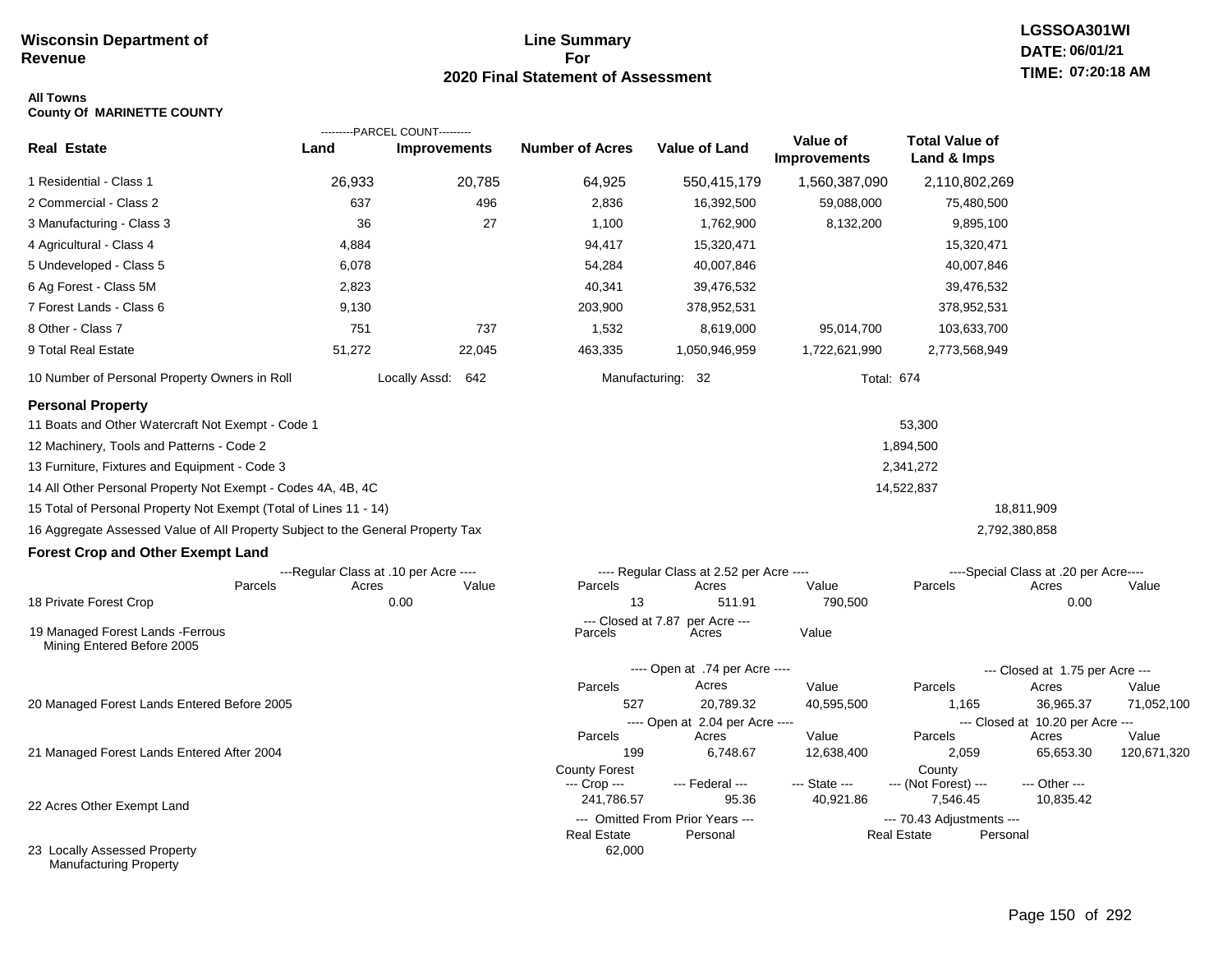#### **Line Summary For 2020 Final Statement of Assessment**

| All Villages<br><b>County Of MARINETTE COUNTY</b>                               |                                       | ---------PARCEL COUNT--------- | <b>2020 Final Statement of Assessment</b>              |                                          |                                          |                                |                                          | <b>TIME: 07:20</b> |
|---------------------------------------------------------------------------------|---------------------------------------|--------------------------------|--------------------------------------------------------|------------------------------------------|------------------------------------------|--------------------------------|------------------------------------------|--------------------|
| <b>Real Estate</b>                                                              | Land                                  | <b>Improvements</b>            | <b>Number of Acres</b>                                 | <b>Value of Land</b>                     | Value of<br><b>Improvements</b>          |                                | <b>Total Value of</b><br>Land & Imps     |                    |
| 1 Residential - Class 1                                                         | 1,608                                 | 1,058                          | 925                                                    | 14,342,200                               |                                          | 75,647,500                     | 89,989,700                               |                    |
| 2 Commercial - Class 2                                                          | 369                                   | 276                            | 370                                                    | 10,441,300                               |                                          | 52,004,900                     | 62,446,200                               |                    |
| 3 Manufacturing - Class 3                                                       | 9                                     | 9                              | 81                                                     | 445,500                                  |                                          | 8,026,500                      | 8,472,000                                |                    |
| 4 Agricultural - Class 4                                                        | 42                                    |                                | 421                                                    | 74,000                                   |                                          |                                | 74,000                                   |                    |
| 5 Undeveloped - Class 5                                                         | 38                                    |                                | 265                                                    | 153,700                                  |                                          |                                | 153,700                                  |                    |
| 6 Ag Forest - Class 5M                                                          | 11                                    |                                | 46                                                     | 46,500                                   |                                          |                                | 46,500                                   |                    |
| 7 Forest Lands - Class 6                                                        | 17                                    |                                | 177                                                    | 366,500                                  |                                          |                                | 366,500                                  |                    |
| 8 Other - Class 7                                                               | $\overline{2}$                        | 2                              | 4                                                      | 16,000                                   |                                          | 28,900                         | 44,900                                   |                    |
| 9 Total Real Estate                                                             | 2,096                                 | 1,345                          | 2,289                                                  | 25,885,700                               |                                          | 135,707,800                    | 161,593,500                              |                    |
| 10 Number of Personal Property Owners in Roll                                   |                                       | Locally Assd: 237              |                                                        | Manufacturing: 11                        |                                          | Total: 248                     |                                          |                    |
| <b>Personal Property</b>                                                        |                                       |                                |                                                        |                                          |                                          |                                |                                          |                    |
| 11 Boats and Other Watercraft Not Exempt - Code 1                               |                                       |                                |                                                        |                                          |                                          |                                |                                          |                    |
| 12 Machinery, Tools and Patterns - Code 2                                       |                                       |                                |                                                        |                                          |                                          | 792,200                        |                                          |                    |
| 13 Furniture, Fixtures and Equipment - Code 3                                   |                                       |                                |                                                        |                                          |                                          | 2,649,500                      |                                          |                    |
| 14 All Other Personal Property Not Exempt - Codes 4A, 4B, 4C                    |                                       |                                |                                                        |                                          |                                          | 925,000                        |                                          |                    |
| 15 Total of Personal Property Not Exempt (Total of Lines 11 - 14)               |                                       |                                |                                                        |                                          |                                          |                                | 4,366,700                                |                    |
| 16 Aggregate Assessed Value of All Property Subject to the General Property Tax |                                       |                                |                                                        |                                          |                                          |                                | 165,960,200                              |                    |
| <b>Forest Crop and Other Exempt Land</b>                                        |                                       |                                |                                                        |                                          |                                          |                                |                                          |                    |
|                                                                                 | ---Regular Class at .10 per Acre ---- |                                |                                                        | ---- Regular Class at 2.52 per Acre ---- |                                          |                                | ----Special Class at .20 per Acre----    |                    |
| Parcels                                                                         | Acres                                 | Value                          | Parcels                                                | Acres                                    | Value                                    | Parcels                        | Acres                                    | Value              |
| 18 Private Forest Crop                                                          | 0.00                                  |                                | --- Closed at 7.87 per Acre ---                        | 0.00                                     |                                          |                                |                                          |                    |
| 19 Managed Forest Lands-Ferrous<br>Mining Entered Before 2005                   |                                       |                                | Parcels                                                | Acres                                    | Value                                    |                                |                                          |                    |
|                                                                                 |                                       |                                |                                                        | ---- Open at .74 per Acre ----           |                                          |                                | --- Closed at 1.75 per Acre ---          |                    |
|                                                                                 |                                       |                                | Parcels                                                | Acres                                    | Value                                    | Parcels                        | Acres                                    | Value              |
| 20 Managed Forest Lands Entered Before 2005                                     |                                       |                                |                                                        | 0.00<br>---- Open at 2.04 per Acre ----  |                                          |                                | 0.00<br>--- Closed at 10.20 per Acre --- |                    |
|                                                                                 |                                       |                                | Parcels                                                | Acres                                    | Value                                    | Parcels                        | Acres                                    | Value              |
| 21 Managed Forest Lands Entered After 2004                                      |                                       |                                |                                                        | 0.00                                     |                                          |                                | 0.00                                     |                    |
|                                                                                 |                                       |                                | <b>County Forest</b><br>--- Crop ---                   | --- Federal ---                          | --- State ---                            | County<br>--- (Not Forest) --- | --- Other ---                            |                    |
| 22 Acres Other Exempt Land                                                      |                                       |                                | 0.00                                                   | 0.00                                     | 2.52                                     | 33.03                          |                                          | 542.26             |
|                                                                                 |                                       |                                | --- Omitted From Prior Years ---<br><b>Real Estate</b> | Personal                                 | --- 70.43 Adjustments ---<br>Real Estate | Personal                       |                                          |                    |

23 Locally Assessed Property Manufacturing Property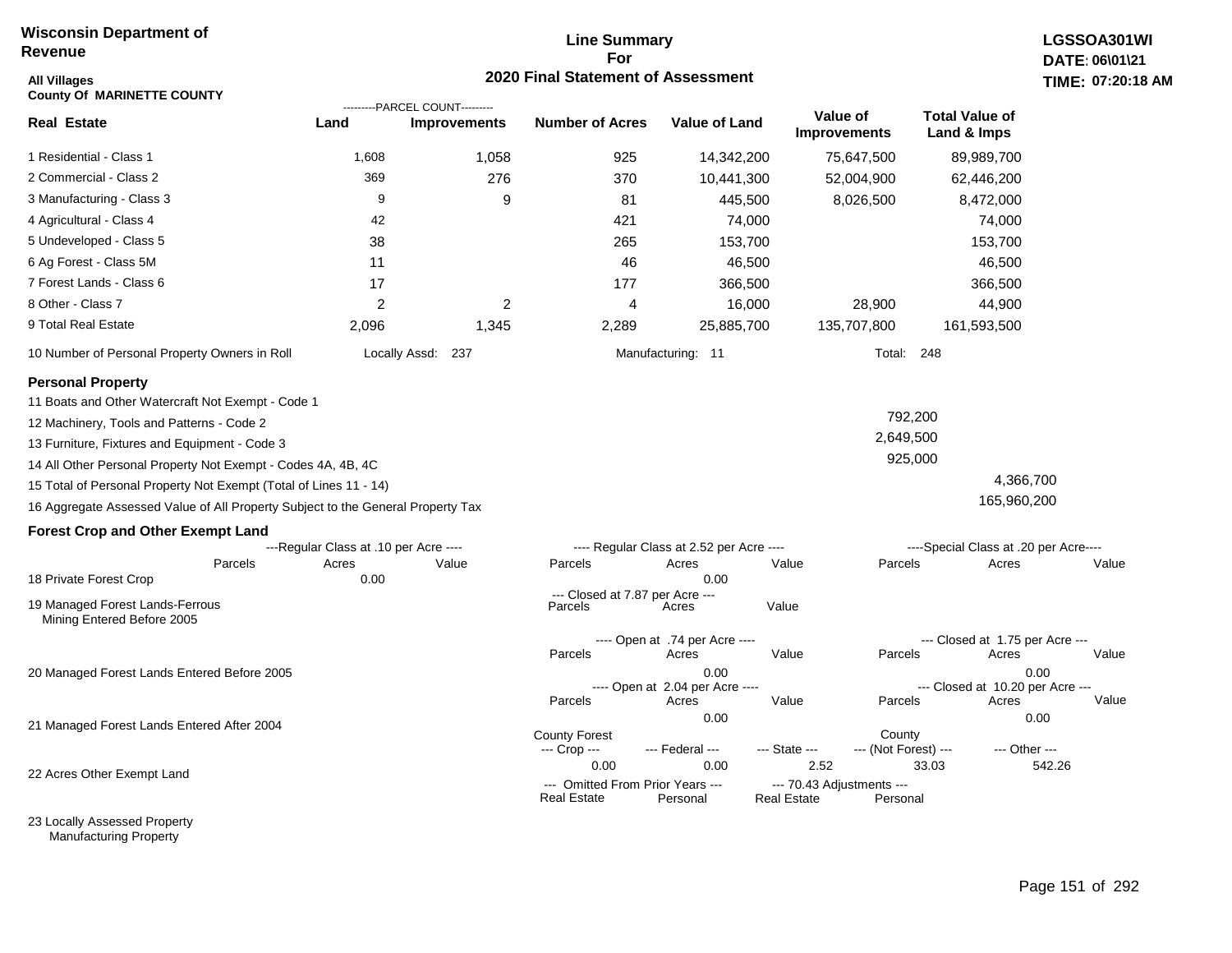| <b>Wisconsin Department of</b><br>Revenue                                                                                                                                                                                                                                                                                                                                                                                                       | <b>Line Summary</b><br>LGSSOA301WI<br>For |                                                       |                                                        |                                                  |                                                 |                                               |                                                            |  |
|-------------------------------------------------------------------------------------------------------------------------------------------------------------------------------------------------------------------------------------------------------------------------------------------------------------------------------------------------------------------------------------------------------------------------------------------------|-------------------------------------------|-------------------------------------------------------|--------------------------------------------------------|--------------------------------------------------|-------------------------------------------------|-----------------------------------------------|------------------------------------------------------------|--|
| <b>All Cities</b><br><b>County Of MARINETTE COUNTY</b>                                                                                                                                                                                                                                                                                                                                                                                          |                                           |                                                       | 2020 Final Statement of Assessment                     |                                                  |                                                 |                                               | DATE: 06/01/21<br>TIME: 07:20:18 AM                        |  |
| <b>Real Estate</b>                                                                                                                                                                                                                                                                                                                                                                                                                              | Land                                      | ---------PARCEL COUNT---------<br><b>Improvements</b> | <b>Number of Acres</b>                                 | <b>Value of Land</b>                             | Value of<br><b>Improvements</b>                 | <b>Total Value of</b><br>Land & Imps          |                                                            |  |
| 1 Residential - Class 1                                                                                                                                                                                                                                                                                                                                                                                                                         | 6,221                                     | 5,408                                                 | 2,163                                                  | 61,688,600                                       | 367,689,200                                     | 429,377,800                                   |                                                            |  |
| 2 Commercial - Class 2                                                                                                                                                                                                                                                                                                                                                                                                                          | 879                                       | 680                                                   | 1,606                                                  | 68,295,400                                       | 293,305,600                                     | 361,601,000                                   |                                                            |  |
| 3 Manufacturing - Class 3                                                                                                                                                                                                                                                                                                                                                                                                                       | 67                                        | 61                                                    | 617                                                    | 5,560,600                                        | 90,225,300                                      | 95,785,900                                    |                                                            |  |
| 4 Agricultural - Class 4                                                                                                                                                                                                                                                                                                                                                                                                                        | 4                                         |                                                       | 50                                                     | 6,000                                            |                                                 | 6,000                                         |                                                            |  |
| 5 Undeveloped - Class 5                                                                                                                                                                                                                                                                                                                                                                                                                         | 142                                       |                                                       | 321                                                    | 182,000                                          |                                                 | 182,000                                       |                                                            |  |
| 6 Ag Forest - Class 5M<br>7 Forest Lands - Class 6<br>8 Other - Class 7                                                                                                                                                                                                                                                                                                                                                                         | 22                                        |                                                       | 611                                                    | 1,280,600                                        |                                                 | 1,280,600                                     |                                                            |  |
| 9 Total Real Estate                                                                                                                                                                                                                                                                                                                                                                                                                             | 7,335                                     | 6,149                                                 | 5,368                                                  | 137,013,200                                      | 751,220,100                                     | 888,233,300                                   |                                                            |  |
| 10 Number of Personal Property Owners in Roll                                                                                                                                                                                                                                                                                                                                                                                                   |                                           | Locally Assd: 670                                     | Manufacturing: 45                                      |                                                  |                                                 | <b>Total: 715</b>                             |                                                            |  |
| <b>Personal Property</b><br>11 Boats and Other Watercraft Not Exempt - Code 1<br>12 Machinery, Tools and Patterns - Code 2<br>13 Furniture, Fixtures and Equipment - Code 3<br>14 All Other Personal Property Not Exempt - Codes 4A, 4B, 4C<br>15 Total of Personal Property Not Exempt (Total of Lines 11 - 14)<br>16 Aggregate Assessed Value of All Property Subject to the General Property Tax<br><b>Forest Crop and Other Exempt Land</b> |                                           |                                                       |                                                        |                                                  |                                                 | 4,200<br>7,930,800<br>27,360,100<br>8,588,500 | 43,883,600<br>932,116,900                                  |  |
|                                                                                                                                                                                                                                                                                                                                                                                                                                                 | ---Regular Class at .10 per Acre ----     |                                                       |                                                        | ---- Regular Class at 2.52 per Acre ----         |                                                 |                                               | ----Special Class at .20 per Acre----                      |  |
| Parcels                                                                                                                                                                                                                                                                                                                                                                                                                                         | Acres                                     | Value                                                 | Parcels                                                | Acres                                            | Value                                           | Parcels                                       | Acres<br>Value                                             |  |
| 18 Private Forest Crop                                                                                                                                                                                                                                                                                                                                                                                                                          | 0.00                                      |                                                       |                                                        | 0.00                                             |                                                 |                                               |                                                            |  |
| 19 Managed Forest Lands-Ferrous<br>Mining Entered Before 2005                                                                                                                                                                                                                                                                                                                                                                                   |                                           |                                                       | Parcels                                                | --- Closed at 7.87 per Acre ---<br>Acres         | Value                                           |                                               |                                                            |  |
|                                                                                                                                                                                                                                                                                                                                                                                                                                                 |                                           |                                                       | Parcels                                                | ---- Open at .74 per Acre ----<br>Acres          | Value                                           | Parcels                                       | --- Closed at 1.75 per Acre ---<br>Acres<br>Value          |  |
| 20 Managed Forest Lands Entered Before 2005                                                                                                                                                                                                                                                                                                                                                                                                     |                                           |                                                       | Parcels                                                | 0.00<br>---- Open at 2.04 per Acre ----<br>Acres | Value                                           | Parcels                                       | 0.00<br>--- Closed at 10.20 per Acre ---<br>Acres<br>Value |  |
| 21 Managed Forest Lands Entered After 2004                                                                                                                                                                                                                                                                                                                                                                                                      |                                           |                                                       |                                                        | 0.00                                             |                                                 |                                               | 0.00                                                       |  |
| 22 Acres Other Exempt Land                                                                                                                                                                                                                                                                                                                                                                                                                      |                                           |                                                       | <b>County Forest</b><br>--- Crop ---<br>0.00           | --- Federal ---<br>0.59                          | --- State ---<br>27.50                          | County<br>--- (Not Forest) ---<br>120.94      | --- Other ---<br>1,451.75                                  |  |
|                                                                                                                                                                                                                                                                                                                                                                                                                                                 |                                           |                                                       | --- Omitted From Prior Years ---<br><b>Real Estate</b> | Personal                                         | --- 70.43 Adjustments ---<br><b>Real Estate</b> | Personal                                      |                                                            |  |
| 23 Locally Assessed Property                                                                                                                                                                                                                                                                                                                                                                                                                    |                                           |                                                       |                                                        |                                                  |                                                 |                                               |                                                            |  |

Manufacturing Property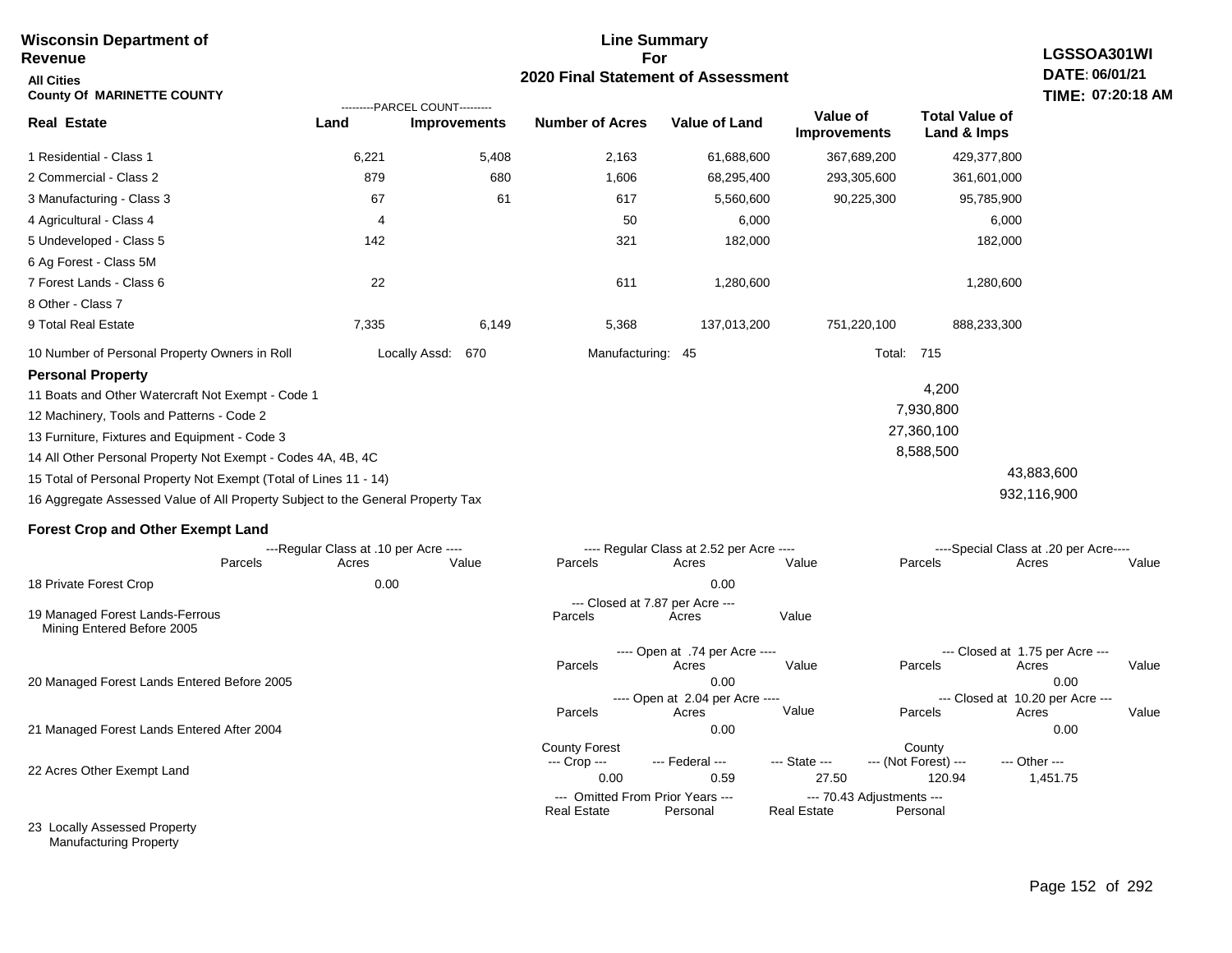#### **Line Summary For 2020 Final Statement of Assessment**

**LGSSOA301WI DATE: 06/01/21 All Municipalities TIME: 07:20:18 AM**

| <b>County Of MARQUETTE COUNTY</b>                                               |                                        |                        |                                      |                                              |                                    |                                                 |                                          |       |
|---------------------------------------------------------------------------------|----------------------------------------|------------------------|--------------------------------------|----------------------------------------------|------------------------------------|-------------------------------------------------|------------------------------------------|-------|
| <b>Real Estate</b>                                                              | ---------PARCEL COUNT---------<br>Land | <b>Improvements</b>    | <b>Number of Acres</b>               | <b>Value of Land</b>                         | Value of                           | <b>Total Value of</b>                           |                                          |       |
| 1 Residential - Class 1                                                         | 12,062                                 | 9,414                  | 25,693                               | 291,925,288                                  | <b>Improvements</b><br>902,770,472 | Land & Imps<br>1,194,695,760                    |                                          |       |
| 2 Commercial - Class 2                                                          | 560                                    | 459                    | 1,707                                | 15,066,286                                   | 67,481,870                         | 82,548,156                                      |                                          |       |
| 3 Manufacturing - Class 3                                                       | 17                                     | 17                     | 140                                  | 653,600                                      | 17,729,100                         | 18,382,700                                      |                                          |       |
| 4 Agricultural - Class 4                                                        | 4,860                                  |                        | 93,010                               | 12,564,974                                   |                                    | 12,564,974                                      |                                          |       |
| 5 Undeveloped - Class 5                                                         | 5,190                                  |                        | 60,982                               | 51,624,939                                   |                                    | 51,624,939                                      |                                          |       |
| 6 Ag Forest - Class 5M                                                          | 2,212                                  |                        | 25,638                               | 37,639,313                                   |                                    | 37,639,313                                      |                                          |       |
| 7 Forest Lands - Class 6                                                        | 2,559                                  |                        | 37,075                               | 107,889,946                                  |                                    | 107,889,946                                     |                                          |       |
| 8 Other - Class 7                                                               | 837                                    | 846                    | 1,769                                | 11,141,938                                   | 86,651,307                         | 97,793,245                                      |                                          |       |
| 9 Total Real Estate                                                             | 28,297                                 | 10,736                 | 246,014                              | 528,506,284                                  | 1,074,632,749                      | 1,603,139,033                                   |                                          |       |
| 10 Number of Personal Property Owners in Roll                                   |                                        | Locally Assd:<br>1,188 |                                      | Manufacturing: 17                            |                                    | Total: 1,205                                    |                                          |       |
| <b>Personal Property</b>                                                        |                                        |                        |                                      |                                              |                                    |                                                 |                                          |       |
| 11 Boats and Other Watercraft Not Exempt - Code 1                               |                                        |                        |                                      |                                              |                                    | 48,300                                          |                                          |       |
| 12 Machinery, Tools and Patterns - Code 2                                       |                                        |                        |                                      |                                              |                                    | 8,666,400                                       |                                          |       |
| 13 Furniture, Fixtures and Equipment - Code 3                                   |                                        |                        |                                      |                                              |                                    | 3,894,026                                       |                                          |       |
| 14 All Other Personal Property Not Exempt - Codes 4A, 4B, 4C                    |                                        |                        |                                      |                                              |                                    | 9,037,951                                       |                                          |       |
| 15 Total of Personal Property Not Exempt (Total of Lines 11 - 14)               |                                        |                        |                                      |                                              |                                    | 21,646,677                                      |                                          |       |
| 16 Aggregate Assessed Value of All Property Subject to the General Property Tax |                                        |                        |                                      |                                              |                                    | 1,624,785,710                                   |                                          |       |
| <b>Forest Crop and Other Exempt Land</b>                                        |                                        |                        |                                      |                                              |                                    |                                                 |                                          |       |
|                                                                                 | ---Regular Class at .10 per Acre ----  |                        |                                      | ---- Regular Class at 2.52 per Acre ----     |                                    |                                                 | ----Special Class at .20 per Acre----    |       |
| Parcels                                                                         | Acres                                  | Value                  | Parcels                              | Acres                                        | Value                              | Parcels                                         | Acres                                    | Value |
| 18 Private Forest Crop                                                          | 0.00                                   |                        |                                      | 0.00                                         |                                    |                                                 | 0.00                                     |       |
| 19 Managed Forest Lands - Ferrous<br>Mining Entered Before 2005                 |                                        |                        | Parcels                              | --- Closed at 7.87 per Acre ---<br>Acres     | Value                              |                                                 |                                          |       |
|                                                                                 |                                        |                        |                                      | ---- Open at .74 per Acre ----               |                                    |                                                 | --- Closed at 1.75 per Acre ---          |       |
|                                                                                 |                                        |                        | Parcels                              | Acres                                        | Value                              | Parcels                                         | Acres                                    | Value |
| 20 Managed Forest Lands Entered Before 2005                                     |                                        |                        |                                      | 0.00                                         |                                    | 341                                             | 7,494.25                                 | 20,35 |
|                                                                                 |                                        |                        | Parcels                              | ---- Open at 2.04 per Acre ----<br>Acres     | Value                              | Parcels                                         | --- Closed at 10.20 per Acre --<br>Acres | Value |
| 21 Managed Forest Lands Entered After 2004                                      |                                        |                        | 15                                   | 487.50                                       | 1,434,450                          | 577                                             | 14,010.46                                | 39,20 |
|                                                                                 |                                        |                        | <b>County Forest</b><br>--- Crop --- | --- Federal ---                              | --- State ---                      | County<br>--- (Not Forest) ---                  | --- Other ---                            |       |
| 22 Acres Other Exempt Land                                                      |                                        |                        | 0.00                                 | 1,386.32                                     | 13,862.35                          | 427.10                                          | 3,749.38                                 |       |
|                                                                                 |                                        |                        | <b>Real Estate</b>                   | --- Omitted From Prior Years ---<br>Personal |                                    | --- 70.43 Adjustments ---<br><b>Real Estate</b> | Personal                                 |       |
| 23 Locally Assessed Property<br><b>Manufacturing Property</b>                   |                                        |                        | 495,500                              |                                              |                                    | $-51,800$                                       |                                          |       |

20,351,430

39,205,394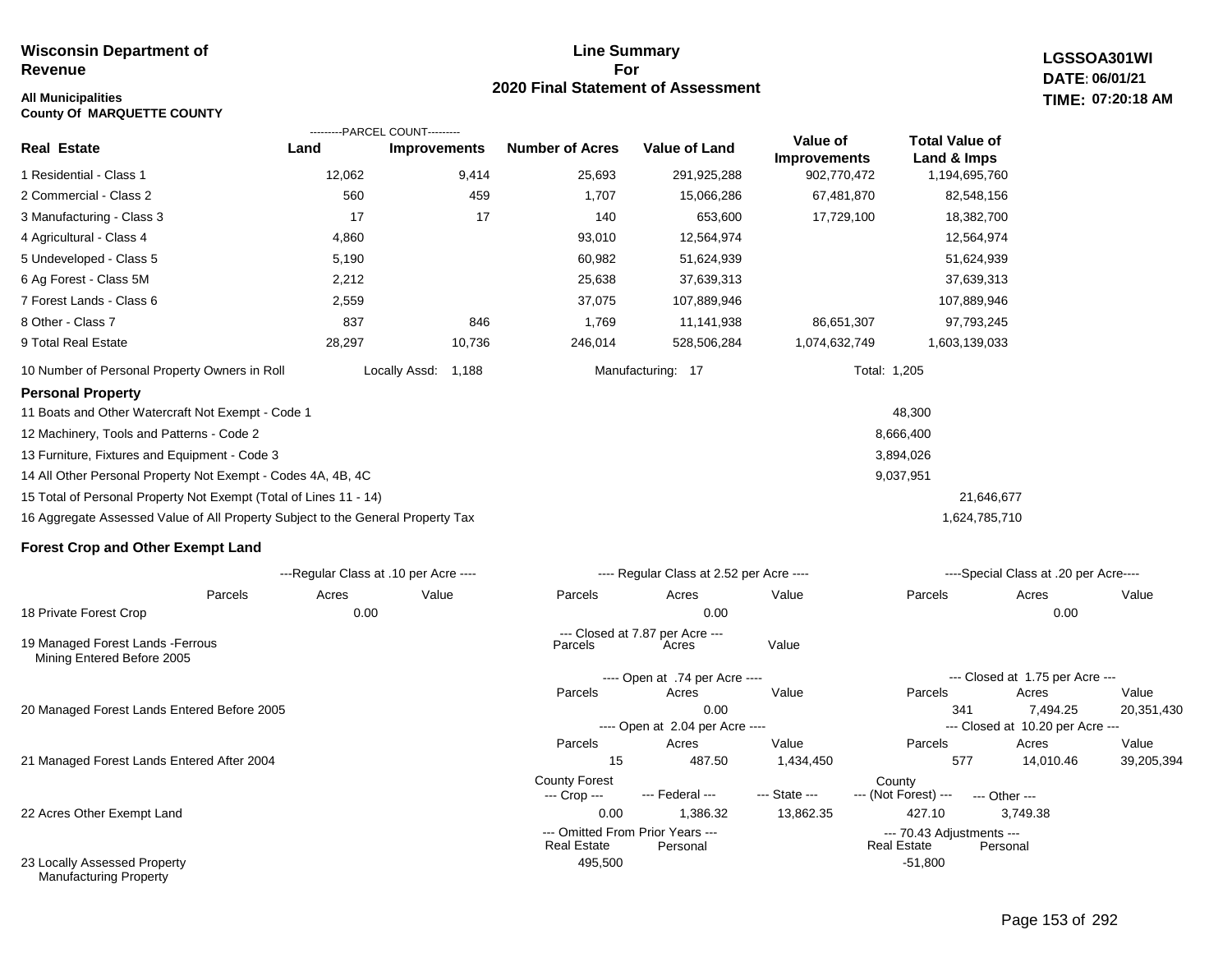### **Line Summary For 2020 Final Statement of Assessment**

# **LGSSOA301WI DATE: 06/01/21 TIME: 07:20:18 AM**

#### **All Towns County Of MARQUETTE COUNTY**

|                                                                                 |        | ---------PARCEL COUNT---------        |                               |                                              |                                 |                                                             |                                       |                     |
|---------------------------------------------------------------------------------|--------|---------------------------------------|-------------------------------|----------------------------------------------|---------------------------------|-------------------------------------------------------------|---------------------------------------|---------------------|
| <b>Real Estate</b>                                                              | Land   | <b>Improvements</b>                   | <b>Number of Acres</b>        | <b>Value of Land</b>                         | Value of<br><b>Improvements</b> | <b>Total Value of</b><br>Land & Imps                        |                                       |                     |
| 1 Residential - Class 1                                                         | 9,948  | 7,688                                 | 24,190                        | 256,920,788                                  | 777,170,072                     | 1,034,090,860                                               |                                       |                     |
| 2 Commercial - Class 2                                                          | 235    | 193                                   | 1,311                         | 8,347,986                                    | 31,796,870                      | 40,144,856                                                  |                                       |                     |
| 3 Manufacturing - Class 3                                                       | 4      | 4                                     | 91                            | 237,200                                      | 13,147,700                      | 13,384,900                                                  |                                       |                     |
| 4 Agricultural - Class 4                                                        | 4,832  |                                       | 92,713                        | 12,517,474                                   |                                 | 12,517,474                                                  |                                       |                     |
| 5 Undeveloped - Class 5                                                         | 5,165  |                                       | 60,763                        | 51,479,539                                   |                                 | 51,479,539                                                  |                                       |                     |
| 6 Ag Forest - Class 5M                                                          | 2,209  |                                       | 25,614                        | 37,609,013                                   |                                 | 37,609,013                                                  |                                       |                     |
| 7 Forest Lands - Class 6                                                        | 2,547  |                                       | 36,920                        | 107,602,446                                  |                                 | 107,602,446                                                 |                                       |                     |
| 8 Other - Class 7                                                               | 835    | 844                                   | 1,756                         | 11,032,938                                   | 86,461,107                      | 97,494,045                                                  |                                       |                     |
| 9 Total Real Estate                                                             | 25,775 | 8,729                                 | 243,358                       | 485,747,384                                  | 908,575,749                     | 1,394,323,133                                               |                                       |                     |
| 10 Number of Personal Property Owners in Roll                                   |        | Locally Assd: 946                     |                               | Manufacturing: 4                             | <b>Total: 950</b>               |                                                             |                                       |                     |
| <b>Personal Property</b>                                                        |        |                                       |                               |                                              |                                 |                                                             |                                       |                     |
| 11 Boats and Other Watercraft Not Exempt - Code 1                               |        |                                       |                               |                                              |                                 | 47,800                                                      |                                       |                     |
| 12 Machinery, Tools and Patterns - Code 2                                       |        |                                       |                               |                                              |                                 | 8,426,100                                                   |                                       |                     |
| 13 Furniture, Fixtures and Equipment - Code 3                                   |        |                                       |                               |                                              |                                 | 1,594,124                                                   |                                       |                     |
| 14 All Other Personal Property Not Exempt - Codes 4A, 4B, 4C                    |        |                                       |                               |                                              |                                 | 8,232,855                                                   |                                       |                     |
| 15 Total of Personal Property Not Exempt (Total of Lines 11 - 14)               |        |                                       |                               |                                              |                                 |                                                             | 18,300,879                            |                     |
| 16 Aggregate Assessed Value of All Property Subject to the General Property Tax |        |                                       |                               |                                              |                                 |                                                             | 1,412,624,012                         |                     |
| <b>Forest Crop and Other Exempt Land</b>                                        |        |                                       |                               |                                              |                                 |                                                             |                                       |                     |
|                                                                                 |        | ---Regular Class at .10 per Acre ---- |                               | ---- Regular Class at 2.52 per Acre ----     |                                 |                                                             | ----Special Class at .20 per Acre---- |                     |
| Parcels                                                                         | Acres  | Value                                 | Parcels                       | Acres                                        | Value                           | Parcels                                                     | Acres                                 | Value               |
| 18 Private Forest Crop                                                          |        | 0.00                                  |                               | 0.00                                         |                                 |                                                             | 0.00                                  |                     |
| 19 Managed Forest Lands - Ferrous<br>Mining Entered Before 2005                 |        |                                       | --- Closed at 7.87<br>Parcels | per Acre ---<br>Acres                        | Value                           |                                                             |                                       |                     |
|                                                                                 |        |                                       |                               | ---- Open at .74 per Acre ----               |                                 |                                                             | --- Closed at 1.75 per Acre ---       |                     |
|                                                                                 |        |                                       | Parcels                       | Acres                                        | Value                           | Parcels                                                     | Acres                                 | Value               |
| 20 Managed Forest Lands Entered Before 2005                                     |        |                                       |                               | 0.00                                         |                                 | 341                                                         | 7,494.25                              | 20,351,430          |
|                                                                                 |        |                                       |                               | ---- Open at 2.04 per Acre ----              |                                 |                                                             | --- Closed at 10.20 per Acre ---      |                     |
| 21 Managed Forest Lands Entered After 2004                                      |        |                                       | Parcels<br>15                 | Acres<br>487.50                              | Value<br>1,434,450              | Parcels<br>572                                              | Acres<br>13,900.46                    | Value<br>38,978,394 |
|                                                                                 |        |                                       | <b>County Forest</b>          |                                              |                                 | County                                                      |                                       |                     |
|                                                                                 |        |                                       | --- Crop ---                  | --- Federal ---                              | --- State ---                   | --- (Not Forest) ---                                        | --- Other ---                         |                     |
| 22 Acres Other Exempt Land                                                      |        |                                       | 0.00                          | 1,386.32                                     | 13,833.57                       | 358.31                                                      | 3,227.81                              |                     |
|                                                                                 |        |                                       | <b>Real Estate</b>            | --- Omitted From Prior Years ---<br>Personal |                                 | --- 70.43 Adjustments ---<br><b>Real Estate</b><br>Personal |                                       |                     |
| 23 Locally Assessed Property<br><b>Manufacturing Property</b>                   |        |                                       | 495,500                       |                                              |                                 | $-51,800$                                                   |                                       |                     |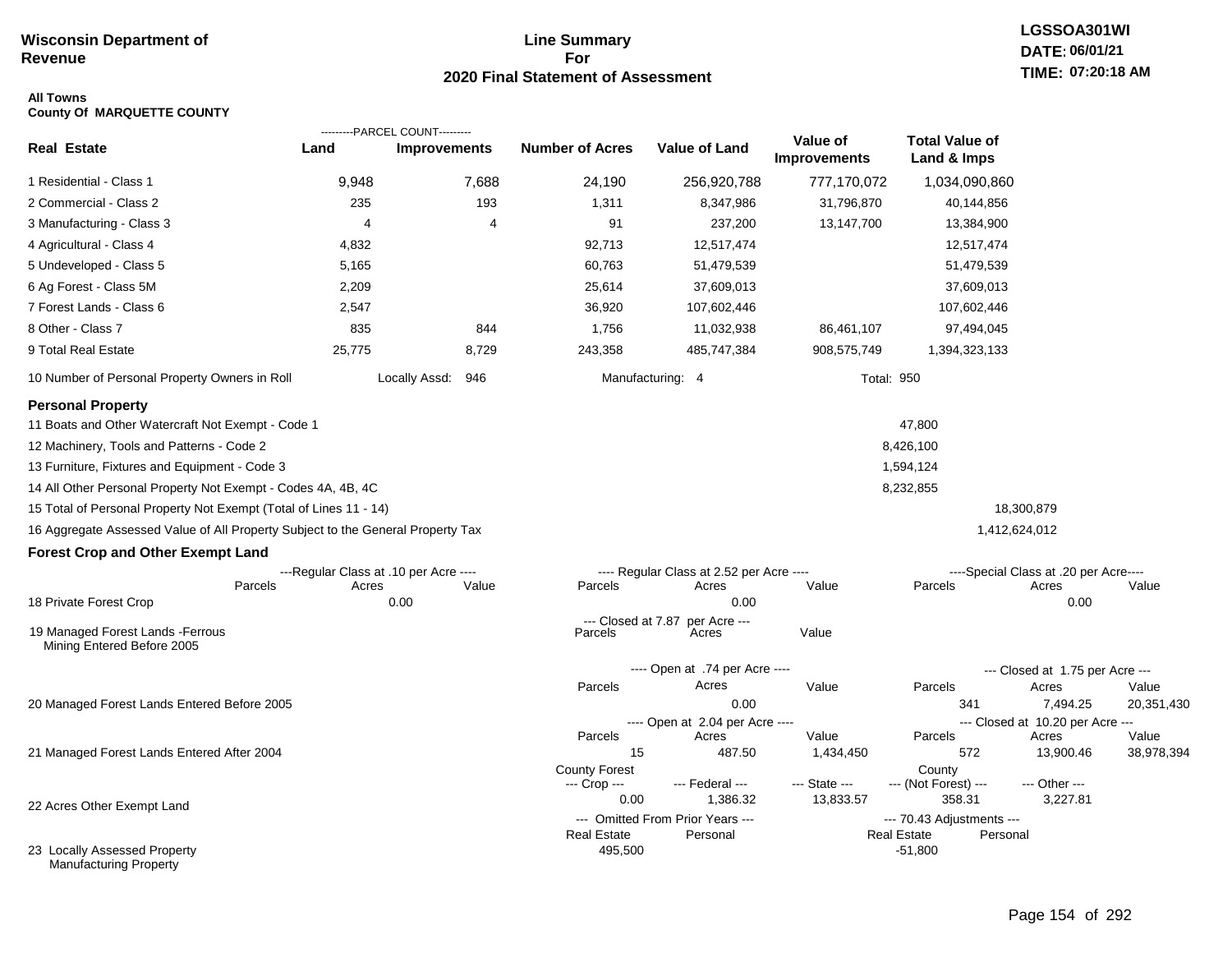#### **Line Summary For 2020 Final Statement of Assessment**

| All Villages<br><b>County Of MARQUETTE COUNTY</b>                               |                                       | ---------PARCEL COUNT--------- | <b>2020 Final Statement of Assessment</b>       |                                          |                                                 |                                |                                          | TIME: 07:20:18    |
|---------------------------------------------------------------------------------|---------------------------------------|--------------------------------|-------------------------------------------------|------------------------------------------|-------------------------------------------------|--------------------------------|------------------------------------------|-------------------|
| <b>Real Estate</b>                                                              | Land                                  | <b>Improvements</b>            | <b>Number of Acres</b>                          | Value of Land                            | Value of<br>Improvements                        |                                | <b>Total Value of</b><br>Land & Imps     |                   |
| 1 Residential - Class 1                                                         | 1,265                                 | 1,067                          | 1,015                                           | 15,404,000                               |                                                 | 77,831,500                     | 93,235,500                               |                   |
| 2 Commercial - Class 2                                                          | 211                                   | 176                            | 291                                             | 3,869,100                                |                                                 | 23,141,300                     | 27,010,400                               |                   |
| 3 Manufacturing - Class 3                                                       | $\overline{7}$                        | $\overline{7}$                 | 27                                              | 210,100                                  |                                                 | 2,535,400                      | 2,745,500                                |                   |
| 4 Agricultural - Class 4                                                        | 26                                    |                                | 235                                             | 40,400                                   |                                                 |                                | 40,400                                   |                   |
| 5 Undeveloped - Class 5                                                         | 25                                    |                                | 219                                             | 145,400                                  |                                                 |                                | 145,400                                  |                   |
| 6 Ag Forest - Class 5M                                                          | 3                                     |                                | 24                                              | 30,300                                   |                                                 |                                | 30,300                                   |                   |
| 7 Forest Lands - Class 6                                                        | 12                                    |                                | 155                                             | 287,500                                  |                                                 |                                | 287,500                                  |                   |
| 8 Other - Class 7                                                               | 1                                     | -1                             | $\overline{c}$                                  | 39,800                                   |                                                 | 23,900                         | 63,700                                   |                   |
| 9 Total Real Estate                                                             | 1,550                                 | 1,251                          | 1,968                                           | 20,026,600                               |                                                 | 103,532,100                    | 123,558,700                              |                   |
| 10 Number of Personal Property Owners in Roll                                   |                                       | Locally Assd: 152              |                                                 | Manufacturing: 7                         |                                                 | Total: 159                     |                                          |                   |
| <b>Personal Property</b>                                                        |                                       |                                |                                                 |                                          |                                                 |                                |                                          |                   |
| 11 Boats and Other Watercraft Not Exempt - Code 1                               |                                       |                                |                                                 |                                          |                                                 |                                |                                          |                   |
| 12 Machinery, Tools and Patterns - Code 2                                       |                                       |                                |                                                 |                                          |                                                 | 169,200                        |                                          |                   |
| 13 Furniture, Fixtures and Equipment - Code 3                                   |                                       |                                |                                                 |                                          |                                                 | 1,513,202                      |                                          |                   |
| 14 All Other Personal Property Not Exempt - Codes 4A, 4B, 4C                    |                                       |                                |                                                 |                                          |                                                 | 680,496                        |                                          |                   |
| 15 Total of Personal Property Not Exempt (Total of Lines 11 - 14)               |                                       |                                |                                                 |                                          |                                                 |                                | 2,362,898                                |                   |
| 16 Aggregate Assessed Value of All Property Subject to the General Property Tax |                                       |                                |                                                 |                                          |                                                 |                                | 125,921,598                              |                   |
| <b>Forest Crop and Other Exempt Land</b>                                        |                                       |                                |                                                 |                                          |                                                 |                                |                                          |                   |
|                                                                                 | ---Regular Class at .10 per Acre ---- |                                |                                                 | ---- Regular Class at 2.52 per Acre ---- |                                                 |                                | ----Special Class at .20 per Acre----    |                   |
| Parcels<br>18 Private Forest Crop                                               | Acres<br>0.00                         | Value                          | Parcels                                         | Acres<br>0.00                            | Value                                           | Parcels                        | Acres                                    | Value             |
| 19 Managed Forest Lands-Ferrous<br>Mining Entered Before 2005                   |                                       |                                | --- Closed at 7.87 per Acre ---<br>Parcels      | Acres                                    | Value                                           |                                |                                          |                   |
|                                                                                 |                                       |                                | Parcels                                         | ---- Open at .74 per Acre ----<br>Acres  | Value                                           | Parcels                        | --- Closed at 1.75 per Acre ---<br>Acres | Value             |
| 20 Managed Forest Lands Entered Before 2005                                     |                                       |                                |                                                 | 0.00<br>---- Open at 2.04 per Acre ----  |                                                 |                                | --- Closed at 10.20 per Acre ---         | 0.00              |
|                                                                                 |                                       |                                | Parcels                                         | Acres                                    | Value                                           | Parcels                        | Acres                                    | Value             |
| 21 Managed Forest Lands Entered After 2004                                      |                                       |                                |                                                 | 0.00                                     |                                                 |                                | 5                                        | 227,000<br>110.00 |
|                                                                                 |                                       |                                | <b>County Forest</b><br>--- Crop ---            | --- Federal ---                          | --- State ---                                   | County<br>--- (Not Forest) --- | --- Other ---                            |                   |
| 22 Acres Other Exempt Land                                                      |                                       |                                | 0.00                                            | 0.00                                     | 14.24                                           |                                | 45.42                                    | 450.70            |
|                                                                                 |                                       |                                | --- Omitted From Prior Years ---<br>Real Estate | Personal                                 | --- 70.43 Adjustments ---<br><b>Real Estate</b> | Personal                       |                                          |                   |

23 Locally Assessed Property Manufacturing Property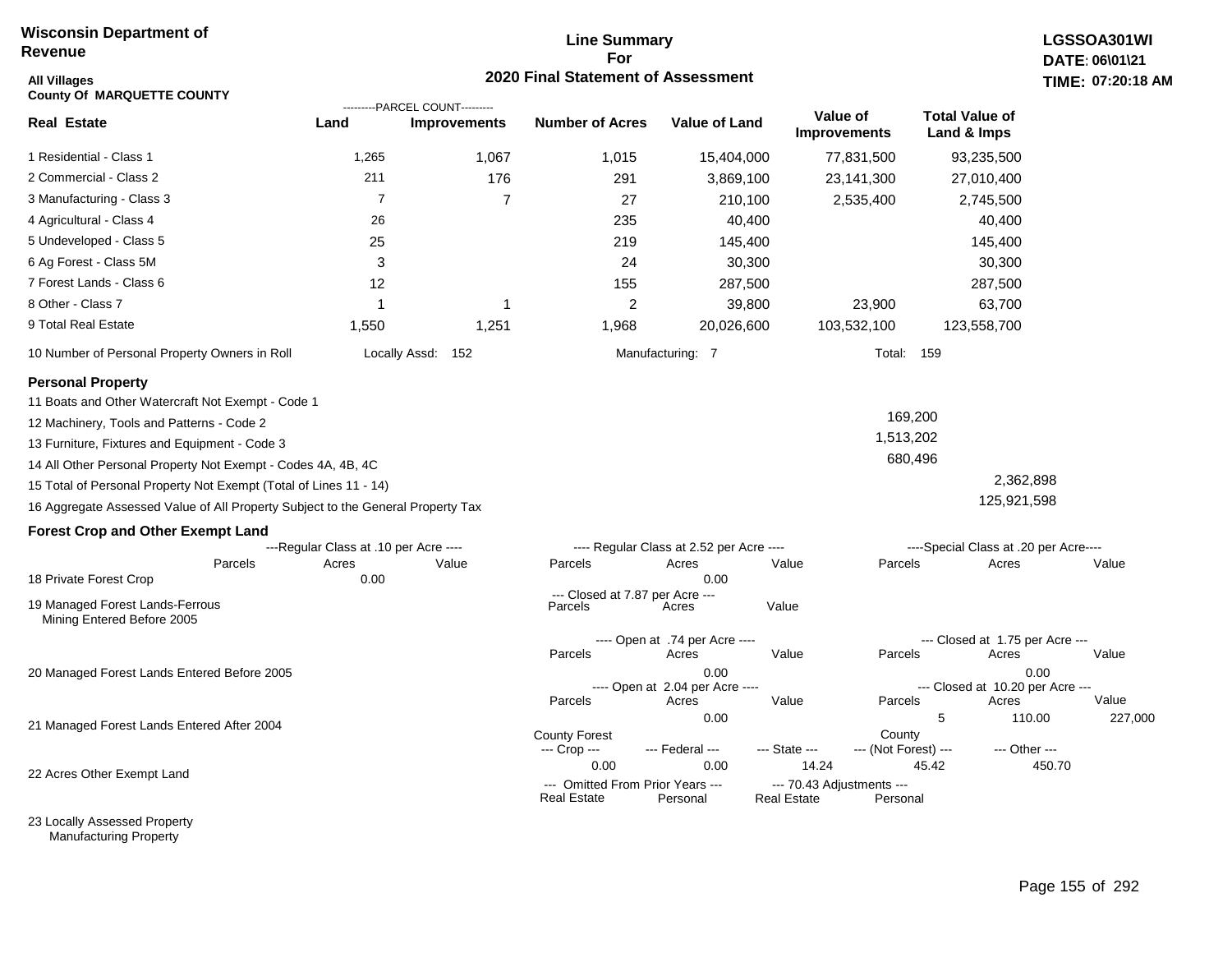| <b>Wisconsin Department of</b><br>Revenue                                       |       |                                                       | <b>Line Summary</b><br>For |                                            |                                          |                    |                                    | <b>LGSSOA301WI</b>                   |                                           |       |
|---------------------------------------------------------------------------------|-------|-------------------------------------------------------|----------------------------|--------------------------------------------|------------------------------------------|--------------------|------------------------------------|--------------------------------------|-------------------------------------------|-------|
| <b>All Cities</b><br><b>County Of MARQUETTE COUNTY</b>                          |       |                                                       |                            | 2020 Final Statement of Assessment         |                                          |                    |                                    |                                      | DATE: 06/01/21<br>TIME: 07:20:18 AM       |       |
| <b>Real Estate</b>                                                              | Land  | ---------PARCEL COUNT---------<br><b>Improvements</b> |                            | <b>Number of Acres</b>                     | <b>Value of Land</b>                     |                    | Value of<br><b>Improvements</b>    | <b>Total Value of</b><br>Land & Imps |                                           |       |
| 1 Residential - Class 1                                                         |       | 849                                                   | 659                        | 488                                        |                                          | 19,600,500         | 47,768,900                         | 67,369,400                           |                                           |       |
| 2 Commercial - Class 2                                                          |       | 114                                                   | 90                         | 105                                        |                                          | 2,849,200          | 12,543,700                         | 15,392,900                           |                                           |       |
| 3 Manufacturing - Class 3                                                       |       | 6                                                     | 6                          | 22                                         |                                          | 206,300            | 2,046,000                          | 2,252,300                            |                                           |       |
| 4 Agricultural - Class 4                                                        |       | $\overline{\mathbf{c}}$                               |                            | 62                                         |                                          | 7,100              |                                    |                                      | 7,100                                     |       |
| 5 Undeveloped - Class 5                                                         |       |                                                       |                            |                                            |                                          |                    |                                    |                                      |                                           |       |
| 6 Ag Forest - Class 5M                                                          |       |                                                       |                            |                                            |                                          |                    |                                    |                                      |                                           |       |
| 7 Forest Lands - Class 6                                                        |       |                                                       |                            |                                            |                                          |                    |                                    |                                      |                                           |       |
| 8 Other - Class 7                                                               |       | $\overline{1}$                                        | $\mathbf{1}$               | 11                                         |                                          | 69,200             | 166,300                            | 235,500                              |                                           |       |
| 9 Total Real Estate                                                             |       | 972                                                   | 756                        | 688                                        |                                          | 22,732,300         | 62,524,900                         | 85,257,200                           |                                           |       |
| 10 Number of Personal Property Owners in Roll                                   |       | Locally Assd: 90                                      |                            | Manufacturing: 6                           |                                          |                    | Total:                             | 96                                   |                                           |       |
| <b>Personal Property</b>                                                        |       |                                                       |                            |                                            |                                          |                    |                                    |                                      |                                           |       |
| 11 Boats and Other Watercraft Not Exempt - Code 1                               |       |                                                       |                            |                                            |                                          |                    |                                    | 500                                  |                                           |       |
| 12 Machinery, Tools and Patterns - Code 2                                       |       |                                                       |                            |                                            |                                          |                    |                                    | 71,100                               |                                           |       |
| 13 Furniture, Fixtures and Equipment - Code 3                                   |       |                                                       |                            |                                            |                                          |                    |                                    | 786,700                              |                                           |       |
| 14 All Other Personal Property Not Exempt - Codes 4A, 4B, 4C                    |       |                                                       |                            |                                            |                                          |                    |                                    | 124,600                              |                                           |       |
| 15 Total of Personal Property Not Exempt (Total of Lines 11 - 14)               |       |                                                       |                            |                                            |                                          |                    |                                    |                                      | 982,900                                   |       |
| 16 Aggregate Assessed Value of All Property Subject to the General Property Tax |       |                                                       |                            |                                            |                                          |                    |                                    |                                      | 86,240,100                                |       |
| <b>Forest Crop and Other Exempt Land</b>                                        |       |                                                       |                            |                                            |                                          |                    |                                    |                                      |                                           |       |
|                                                                                 |       | ---Regular Class at .10 per Acre ----                 |                            |                                            | ---- Regular Class at 2.52 per Acre ---- |                    |                                    |                                      | ----Special Class at .20 per Acre----     |       |
| Parcels                                                                         | Acres | Value                                                 |                            | Parcels                                    | Acres                                    | Value              |                                    | Parcels                              | Acres                                     | Value |
| 18 Private Forest Crop                                                          |       | 0.00                                                  |                            |                                            | 0.00                                     |                    |                                    |                                      |                                           |       |
| 19 Managed Forest Lands-Ferrous<br>Mining Entered Before 2005                   |       |                                                       |                            | --- Closed at 7.87 per Acre ---<br>Parcels | Acres                                    | Value              |                                    |                                      |                                           |       |
|                                                                                 |       |                                                       |                            | Parcels                                    | ---- Open at .74 per Acre ----<br>Acres  | Value              |                                    | Parcels                              | --- Closed at 1.75 per Acre ---<br>Acres  | Value |
| 20 Managed Forest Lands Entered Before 2005                                     |       |                                                       |                            |                                            | 0.00                                     |                    |                                    |                                      | 0.00                                      |       |
|                                                                                 |       |                                                       |                            | Parcels                                    | ---- Open at 2.04 per Acre ----<br>Acres | Value              |                                    | Parcels                              | --- Closed at 10.20 per Acre ---<br>Acres | Value |
| 21 Managed Forest Lands Entered After 2004                                      |       |                                                       |                            |                                            | 0.00                                     |                    |                                    |                                      | 0.00                                      |       |
|                                                                                 |       |                                                       |                            | <b>County Forest</b>                       |                                          |                    |                                    | County                               |                                           |       |
| 22 Acres Other Exempt Land                                                      |       |                                                       |                            | --- Crop ---                               | --- Federal ---                          | --- State ---      |                                    | --- (Not Forest) ---                 | --- Other ---                             |       |
|                                                                                 |       |                                                       |                            | 0.00<br>--- Omitted From Prior Years ---   | 0.00                                     |                    | 14.54<br>--- 70.43 Adjustments --- | 23.37                                | 70.87                                     |       |
|                                                                                 |       |                                                       |                            | <b>Real Estate</b>                         | Personal                                 | <b>Real Estate</b> |                                    | Personal                             |                                           |       |
| 23 Locally Assessed Property                                                    |       |                                                       |                            |                                            |                                          |                    |                                    |                                      |                                           |       |

Manufacturing Property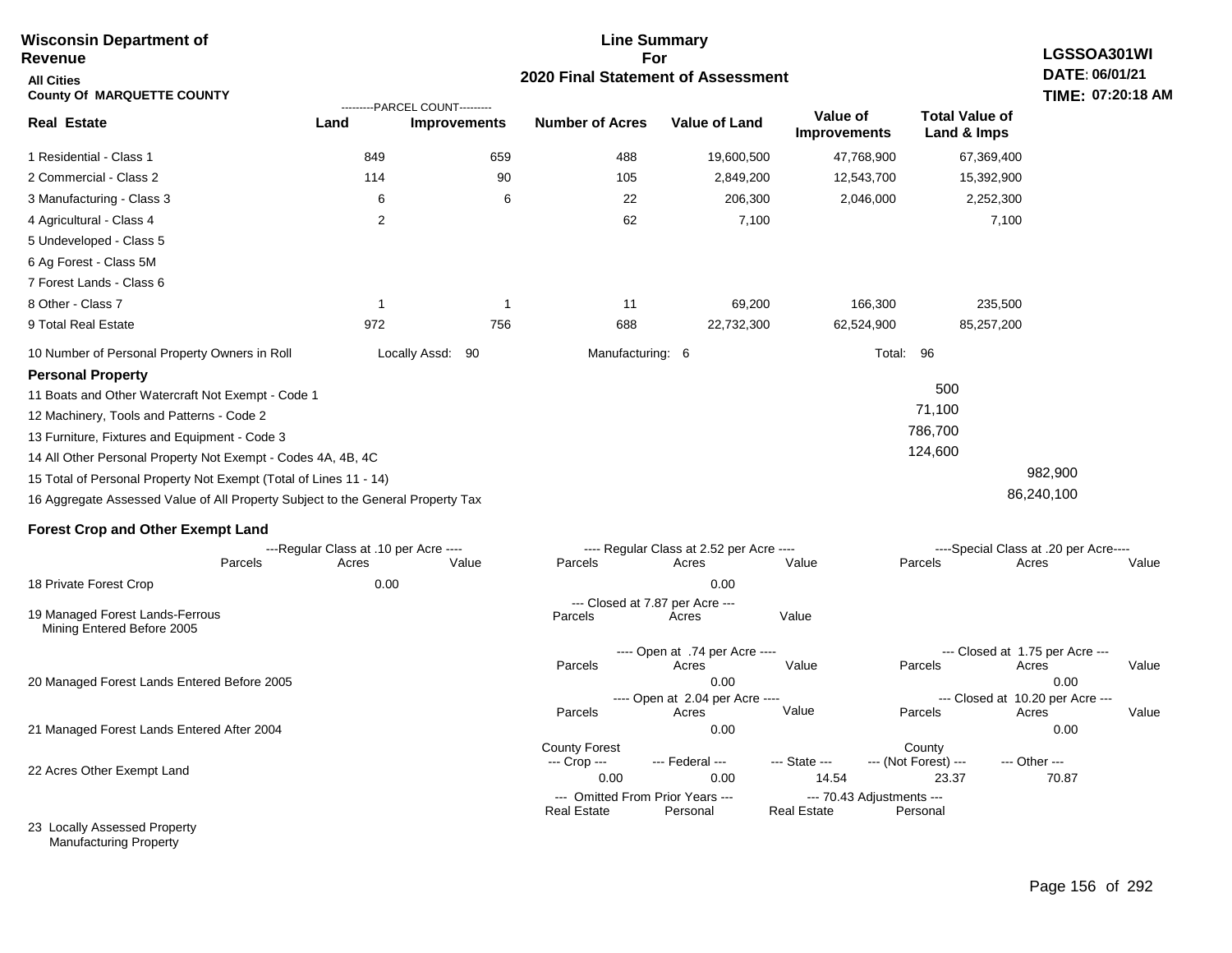**County Of MILWAUKEE COUNTY**

#### **Line Summary For 2020 Final Statement of Assessment All Municipalities TIME:**

---- Open at .74 per Acre ----

Parcels Acres Value

--- Closed at 7.87 per Acre ---<br>Parcels (Acres

---- Open at 2.04 per Acre ----

**LGSSOA301WI DATE: 06/01/21 07:20:18 AM**

|                                                                                 |         | ---------PARCEL COUNT---------        |                        |                                          |                                 |                                      |                                       |       |
|---------------------------------------------------------------------------------|---------|---------------------------------------|------------------------|------------------------------------------|---------------------------------|--------------------------------------|---------------------------------------|-------|
| <b>Real Estate</b>                                                              | Land    | <b>Improvements</b>                   | <b>Number of Acres</b> | <b>Value of Land</b>                     | Value of<br><b>Improvements</b> | <b>Total Value of</b><br>Land & Imps |                                       |       |
| 1 Residential - Class 1                                                         | 246,357 | 242,349                               | 29,238                 | 9,492,365,000                            | 33,601,964,670                  | 43,094,329,670                       |                                       |       |
| 2 Commercial - Class 2                                                          | 20,979  | 19,505                                | 12,090                 | 4,814,360,900                            | 18,228,184,222                  | 23,042,545,122                       |                                       |       |
| 3 Manufacturing - Class 3                                                       | 958     | 931                                   | 4,539                  | 357,811,000                              | 1,226,895,100                   | 1,584,706,100                        |                                       |       |
| 4 Agricultural - Class 4                                                        | 317     |                                       | 5,481                  | 1,225,900                                |                                 | 1,225,900                            |                                       |       |
| 5 Undeveloped - Class 5                                                         | 128     |                                       | 1,121                  | 932,100                                  |                                 |                                      | 932,100                               |       |
| 6 Ag Forest - Class 5M                                                          | 6       |                                       | 53                     | 80,800                                   |                                 |                                      | 80,800                                |       |
| 7 Forest Lands - Class 6                                                        | 6       |                                       | 60                     | 96,200                                   |                                 |                                      | 96,200                                |       |
| 8 Other - Class 7                                                               | 127     | 107                                   | 179                    | 9,485,200                                | 18,266,100                      | 27,751,300                           |                                       |       |
| 9 Total Real Estate                                                             | 268,878 | 262,892                               | 52,761                 | 14,676,357,100                           | 53,075,310,092                  | 67,751,667,192                       |                                       |       |
| 10 Number of Personal Property Owners in Roll                                   |         | Locally Assd: 17,211                  |                        | Manufacturing: 866                       |                                 | Total: 18,077                        |                                       |       |
| <b>Personal Property</b>                                                        |         |                                       |                        |                                          |                                 |                                      |                                       |       |
| 11 Boats and Other Watercraft Not Exempt - Code 1                               |         |                                       |                        |                                          |                                 | 29,400                               |                                       |       |
| 12 Machinery, Tools and Patterns - Code 2                                       |         |                                       |                        |                                          |                                 | 180,794,700                          |                                       |       |
| 13 Furniture, Fixtures and Equipment - Code 3                                   |         |                                       |                        |                                          |                                 | 859,926,500                          |                                       |       |
| 14 All Other Personal Property Not Exempt - Codes 4A, 4B, 4C                    |         |                                       |                        |                                          |                                 | 369,529,600                          |                                       |       |
| 15 Total of Personal Property Not Exempt (Total of Lines 11 - 14)               |         |                                       |                        |                                          |                                 |                                      | 1,410,280,200                         |       |
| 16 Aggregate Assessed Value of All Property Subject to the General Property Tax |         |                                       |                        |                                          |                                 | 69,161,947,392                       |                                       |       |
| <b>Forest Crop and Other Exempt Land</b>                                        |         |                                       |                        |                                          |                                 |                                      |                                       |       |
|                                                                                 |         | ---Regular Class at .10 per Acre ---- |                        | ---- Regular Class at 2.52 per Acre ---- |                                 |                                      | ----Special Class at .20 per Acre---- |       |
| Parcels                                                                         | Acres   | Value                                 | Parcels                | Acres                                    | Value                           | Parcels                              | Acres                                 | Value |
| 18 Private Forest Crop                                                          | 0.00    |                                       |                        | 0.00                                     |                                 |                                      | 0.00                                  |       |

19 Managed Forest Lands -Ferrous Mining Entered Before 2005

20 Managed Forest Lands Entered Before 2005

21 Managed Forest Lands Entered After 2004

22 Acres Other Exempt Land

23 Locally Assessed Property Manufacturing Property

 0.00 0.00 0.00 0.00 86.00 77.09 380.39 9,949.40 7,449.14 County Forest County<br>--- Crop --- --- Federal --- --- State --- --- (Not Fore --- (Not Forest) --- --- Other ------ Omitted From Prior Years ---<br>Real Estate Personal Real Estate Personal Real Estate Personal Parcels Acres Value Parcels Acres Value --- Closed at 10.20 per Acre --- Parcels Acres Value Parcels Acres Value **Real Estate** --- Closed at 1.75 per Acre ---

 1,181,900 9,099,300 -4,924,700 -11,101,800

-74,200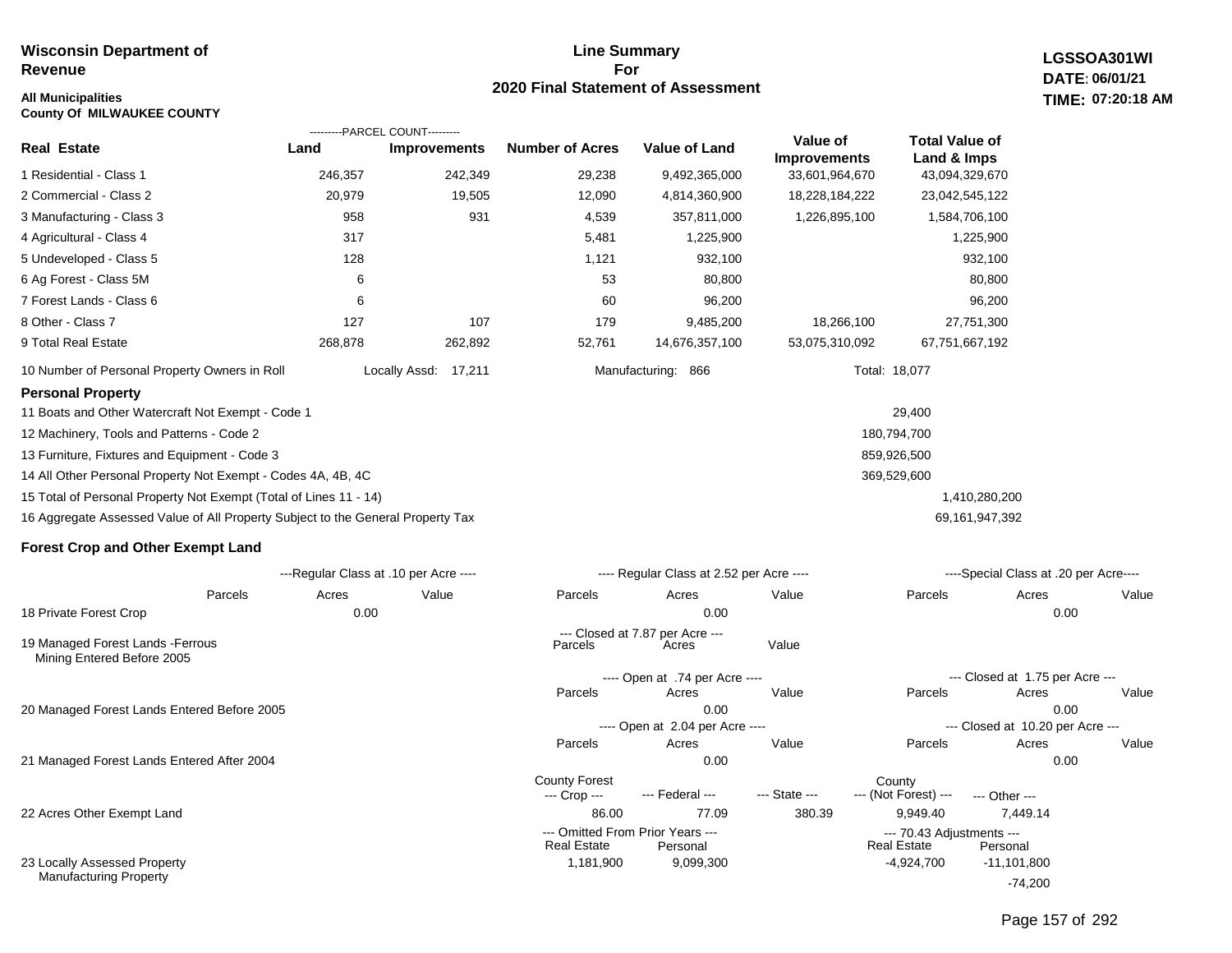| <b>Wisconsin Department of</b><br><b>Revenue</b>                                |      |                                                         | <b>Line Summary</b><br>For           |                                                   |                                        |                                      | LGSSOA301WI<br>DATE: 06/01/21                          |       |
|---------------------------------------------------------------------------------|------|---------------------------------------------------------|--------------------------------------|---------------------------------------------------|----------------------------------------|--------------------------------------|--------------------------------------------------------|-------|
|                                                                                 |      |                                                         | 2020 Final Statement of Assessment   |                                                   |                                        |                                      | TIME: 07:20:18 AM                                      |       |
| <b>All Towns</b><br><b>County Of MILWAUKEE COUNTY</b>                           |      |                                                         |                                      |                                                   |                                        |                                      |                                                        |       |
| <b>Real Estate</b>                                                              | Land | ---------PARCEL COUNT---------<br><b>Improvements</b>   | <b>Number of Acres</b>               | <b>Value of Land</b>                              | <b>Value of</b><br><b>Improvements</b> | <b>Total Value of</b><br>Land & Imps |                                                        |       |
| 1 Residential - Class 1                                                         |      |                                                         |                                      |                                                   |                                        |                                      |                                                        |       |
| 2 Commercial - Class 2                                                          |      |                                                         |                                      |                                                   |                                        |                                      |                                                        |       |
| 3 Manufacturing - Class 3                                                       |      |                                                         |                                      |                                                   |                                        |                                      |                                                        |       |
| 4 Agricultural - Class 4                                                        |      |                                                         |                                      |                                                   |                                        |                                      |                                                        |       |
| 5 Undeveloped - Class 5                                                         |      |                                                         |                                      |                                                   |                                        |                                      |                                                        |       |
| 6 Ag Forest - Class 5M                                                          |      |                                                         |                                      |                                                   |                                        |                                      |                                                        |       |
| 7 Forest Lands - Class 6                                                        |      |                                                         |                                      |                                                   |                                        |                                      |                                                        |       |
| 8 Other - Class 7                                                               |      |                                                         |                                      |                                                   |                                        |                                      |                                                        |       |
| 9 Total Real Estate                                                             |      |                                                         |                                      |                                                   |                                        |                                      |                                                        |       |
| 10 Number of Personal Property Owners in Roll                                   |      | Locally Assd:                                           | Manufacturing:                       |                                                   | Total:                                 |                                      |                                                        |       |
| <b>Personal Property</b>                                                        |      |                                                         |                                      |                                                   |                                        |                                      |                                                        |       |
| 11 Boats and Other Watercraft Not Exempt - Code 1                               |      |                                                         |                                      |                                                   |                                        |                                      |                                                        |       |
| 12 Machinery, Tools and Patterns - Code 2                                       |      |                                                         |                                      |                                                   |                                        |                                      |                                                        |       |
| 13 Furniture, Fixtures and Equipment - Code 3                                   |      |                                                         |                                      |                                                   |                                        |                                      |                                                        |       |
| 14 All Other Personal Property Not Exempt - Codes 4A, 4B, 4C                    |      |                                                         |                                      |                                                   |                                        |                                      |                                                        |       |
| 15 Total of Personal Property Not Exempt (Total of Lines 11 - 14)               |      |                                                         |                                      |                                                   |                                        |                                      |                                                        |       |
| 16 Aggregate Assessed Value of All Property Subject to the General Property Tax |      |                                                         |                                      |                                                   |                                        |                                      |                                                        |       |
| <b>Forest Crop and Other Exempt Land</b>                                        |      |                                                         |                                      |                                                   |                                        |                                      |                                                        |       |
| Parcels<br>18 Private Forest Crop                                               |      | ---Regular Class at .10 per Acre ----<br>Value<br>Acres | Parcels                              | ---- Regular Class at 2.52 per Acre ----<br>Acres | Value                                  | Parcels                              | ----Special Class at .20 per Acre----<br>Acres<br>0.00 | Value |
|                                                                                 |      |                                                         |                                      | --- Closed at 7.87 per Acre ---                   |                                        |                                      |                                                        |       |
| 19 Managed Forest Lands - Ferrous<br>Mining Entered Before 2005                 |      |                                                         | Parcels                              | Acres                                             | Value                                  |                                      |                                                        |       |
|                                                                                 |      |                                                         |                                      | ---- Open at .74 per Acre ----                    |                                        |                                      | --- Closed at 1.75 per Acre ---                        |       |
|                                                                                 |      |                                                         | Parcels                              | Acres                                             | Value                                  | Parcels                              | Acres                                                  | Value |
| 20 Managed Forest Lands Entered Before 2005                                     |      |                                                         |                                      | Open at 2.04 per Acre --                          |                                        |                                      | Closed at 10.20 per Acre ---                           |       |
|                                                                                 |      |                                                         | Parcels                              | Acres                                             | Value                                  | Parcels                              | Acres                                                  | Value |
| 21 Managed Forest Lands Entered After 2004                                      |      |                                                         |                                      |                                                   |                                        |                                      |                                                        |       |
|                                                                                 |      |                                                         | <b>County Forest</b><br>--- Crop --- | --- Federal ---                                   | --- State ---                          | County<br>--- (Not Forest) ---       | --- Other ---                                          |       |
| 22 Acres Other Exempt Land                                                      |      |                                                         |                                      |                                                   |                                        |                                      |                                                        |       |
|                                                                                 |      |                                                         |                                      | --- Omitted From Prior Years ---                  |                                        | --- 70.43 Adjustments ---            |                                                        |       |
| 23 Locally Assessed Property<br><b>Manufacturing Property</b>                   |      |                                                         | <b>Real Estate</b>                   | Personal                                          |                                        | Personal<br><b>Real Estate</b>       |                                                        |       |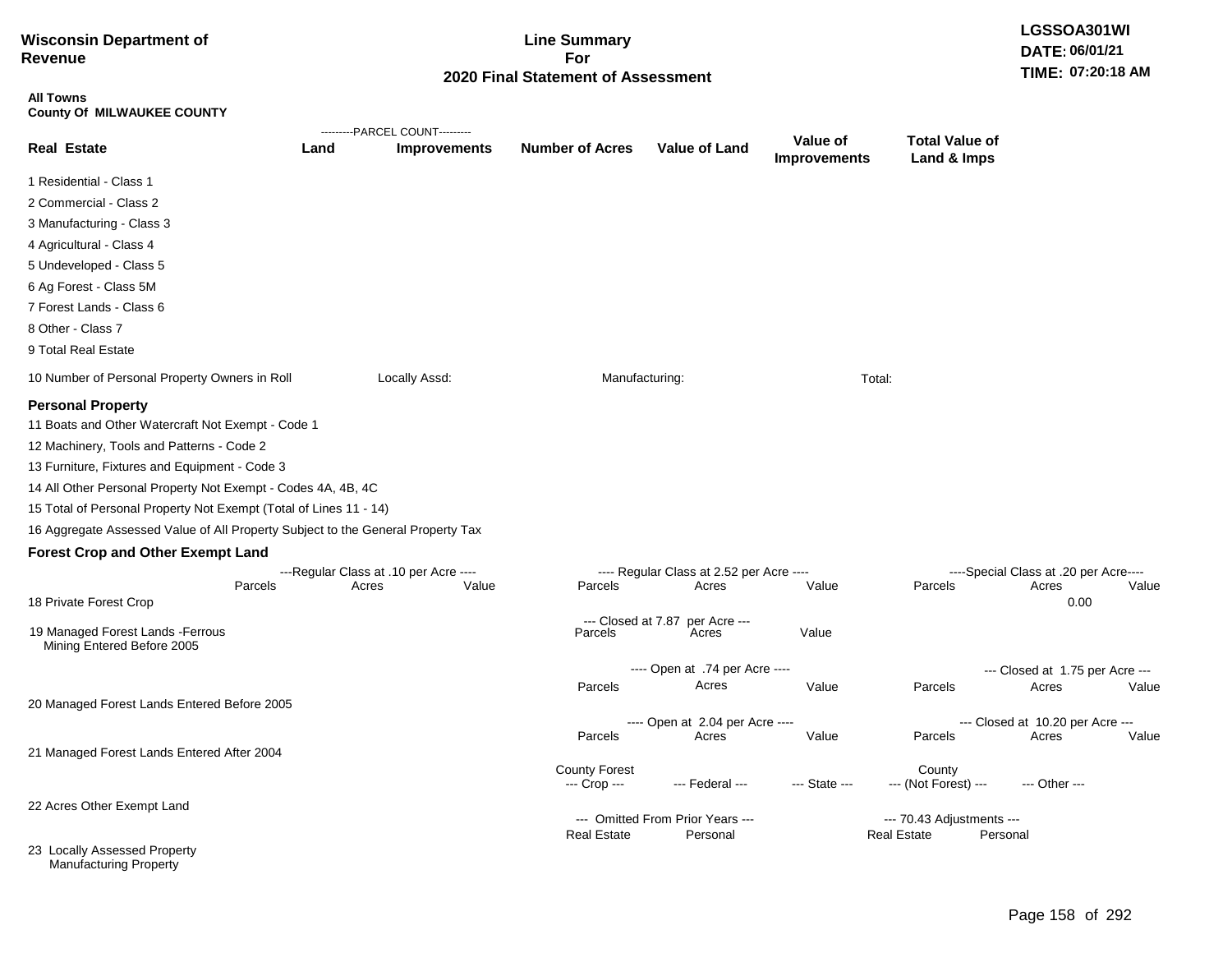### **Line Summary For 2020 Final Statement of Assessment**

| <b>All Villages</b><br><b>County Of MILWAUKEE COUNTY</b>                        |                                       |                                                       | 2020 Final Statement of Assessment         |                                          |                                    |                                |                                           | TIME: 07:20           |
|---------------------------------------------------------------------------------|---------------------------------------|-------------------------------------------------------|--------------------------------------------|------------------------------------------|------------------------------------|--------------------------------|-------------------------------------------|-----------------------|
| <b>Real Estate</b>                                                              | Land                                  | ---------PARCEL COUNT---------<br><b>Improvements</b> | <b>Number of Acres</b>                     | <b>Value of Land</b>                     | Value of                           | <b>Improvements</b>            | <b>Total Value of</b><br>Land & Imps      |                       |
| 1 Residential - Class 1                                                         | 24,910                                | 24,670                                                | 6,284                                      | 2,342,203,200                            |                                    | 5,664,778,480                  | 8,006,981,680                             |                       |
| 2 Commercial - Class 2                                                          | 1,087                                 | 985                                                   | 1,548                                      | 434,865,300                              |                                    | 1,420,191,400                  | 1,855,056,700                             |                       |
| 3 Manufacturing - Class 3                                                       | 49                                    | 49                                                    | 286                                        | 21,168,400                               |                                    | 54,127,700                     | 75,296,100                                |                       |
| 4 Agricultural - Class 4                                                        | $\mathbf{1}$                          |                                                       | $\overline{7}$                             | 1,900                                    |                                    |                                | 1,900                                     |                       |
| 5 Undeveloped - Class 5                                                         |                                       |                                                       |                                            |                                          |                                    |                                |                                           |                       |
| 6 Ag Forest - Class 5M                                                          |                                       |                                                       |                                            |                                          |                                    |                                |                                           |                       |
| 7 Forest Lands - Class 6                                                        |                                       |                                                       |                                            |                                          |                                    |                                |                                           |                       |
| 8 Other - Class 7                                                               |                                       |                                                       |                                            |                                          |                                    |                                |                                           |                       |
| 9 Total Real Estate                                                             | 26,047                                | 25,704                                                | 8,125                                      | 2,798,238,800                            |                                    | 7,139,097,580                  | 9,937,336,380                             |                       |
| 10 Number of Personal Property Owners in Roll                                   |                                       | Locally Assd: 2,023                                   |                                            | Manufacturing: 56                        |                                    |                                | Total: 2,079                              |                       |
| <b>Personal Property</b><br>11 Boats and Other Watercraft Not Exempt - Code 1   |                                       |                                                       |                                            |                                          |                                    |                                |                                           |                       |
| 12 Machinery, Tools and Patterns - Code 2                                       |                                       |                                                       |                                            |                                          |                                    | 5,622,500                      |                                           |                       |
| 13 Furniture, Fixtures and Equipment - Code 3                                   |                                       |                                                       |                                            |                                          |                                    | 69,295,800                     |                                           |                       |
| 14 All Other Personal Property Not Exempt - Codes 4A, 4B, 4C                    |                                       |                                                       |                                            |                                          |                                    | 15,337,400                     |                                           |                       |
| 15 Total of Personal Property Not Exempt (Total of Lines 11 - 14)               |                                       |                                                       |                                            |                                          |                                    |                                |                                           | 90,255,700            |
| 16 Aggregate Assessed Value of All Property Subject to the General Property Tax |                                       |                                                       |                                            |                                          |                                    |                                | 10,027,592,080                            |                       |
| <b>Forest Crop and Other Exempt Land</b>                                        |                                       |                                                       |                                            |                                          |                                    |                                |                                           |                       |
|                                                                                 | ---Regular Class at .10 per Acre ---- |                                                       |                                            | ---- Regular Class at 2.52 per Acre ---- |                                    |                                | ----Special Class at .20 per Acre----     |                       |
| Parcels<br>18 Private Forest Crop                                               | Acres<br>0.00                         | Value                                                 | Parcels                                    | Acres<br>0.00                            | Value                              | Parcels                        | Acres                                     | Value                 |
| 19 Managed Forest Lands-Ferrous<br>Mining Entered Before 2005                   |                                       |                                                       | --- Closed at 7.87 per Acre ---<br>Parcels | Acres                                    | Value                              |                                |                                           |                       |
|                                                                                 |                                       |                                                       | Parcels                                    | ---- Open at .74 per Acre ----<br>Acres  | Value                              | Parcels                        | --- Closed at 1.75 per Acre ---<br>Acres  | Value                 |
| 20 Managed Forest Lands Entered Before 2005                                     |                                       |                                                       |                                            | 0.00                                     |                                    |                                |                                           | 0.00                  |
|                                                                                 |                                       |                                                       | Parcels                                    | ---- Open at 2.04 per Acre ----<br>Acres | Value                              | Parcels                        | --- Closed at 10.20 per Acre ---<br>Acres | Value                 |
| 21 Managed Forest Lands Entered After 2004                                      |                                       |                                                       | <b>County Forest</b><br>--- Crop ---       | 0.00<br>--- Federal ---                  | --- State ---                      | County<br>--- (Not Forest) --- |                                           | 0.00<br>--- Other --- |
| 22 Acres Other Exempt Land                                                      |                                       |                                                       | 0.00<br>--- Omitted From Prior Years ---   | 6.00                                     | 8.96<br>--- 70.43 Adjustments ---  |                                | 916.15                                    | 547.83                |
| 23 Locally Assessed Property                                                    |                                       |                                                       | <b>Real Estate</b><br>95,000               | Personal                                 | <b>Real Estate</b><br>$-3,730,600$ | Personal                       |                                           |                       |

Manufacturing Property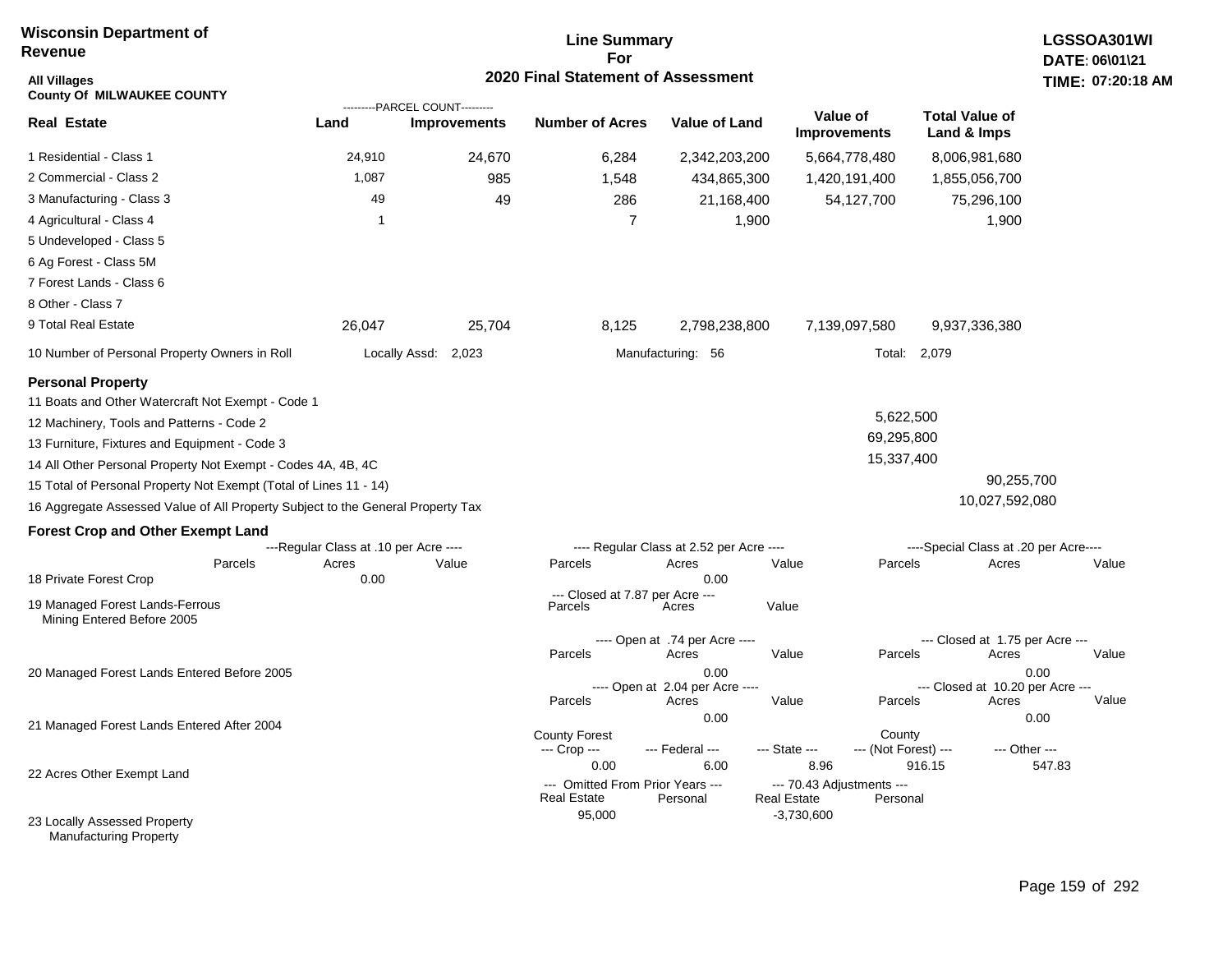#### **Line Summary For 2020 Final Statement of Assessment Wisconsin Department of Revenue All Cities County Of MILWAUKEE COUNTY LGSSOA301WI DATE: 06/01/21 TIME: 07:20:18 AM Real Estate** 1 Residential - Class 1 2 Commercial - Class 2 3 Manufacturing - Class 3 4 Agricultural - Class 4 5 Undeveloped - Class 5 6 Ag Forest - Class 5M 7 Forest Lands - Class 6 8 Other - Class 7 9 Total Real Estate 10 Number of Personal Property Owners in Roll 221,447 217,679 22,954 7,150,161,800 27,937,186,190 35,087,347,990 **Land Improvements Number of Acres Value of Land Value of Improvements Total Value of Land & Imps** 19,892 909 316 128 6 6 127 242,831 18,520 882 107 237,188 10,542 4,253 5,474 1,121 53 60 179 44,636 4,379,495,600 336,642,600 1,224,000 932,100 80,800 96,200 9,485,200 11,878,118,300 16,807,992,822 1,172,767,400 18,266,100 45,936,212,512 21,187,488,422 1,509,410,000 1,224,000 932,100 80,800 96,200 27,751,300 57,814,330,812 Locally Assd: 15,188 Manufacturing: 810 Manufacturing: 810 **Personal Property** 11 Boats and Other Watercraft Not Exempt - Code 1 12 Machinery, Tools and Patterns - Code 2 13 Furniture, Fixtures and Equipment - Code 3 14 All Other Personal Property Not Exempt - Codes 4A, 4B, 4C 15 Total of Personal Property Not Exempt (Total of Lines 11 - 14) 16 Aggregate Assessed Value of All Property Subject to the General Property Tax 29,400 175,172,200 790,630,700 354,192,200 1,320,024,500 59,134,355,312 **Forest Crop and Other Exempt Land** ---Regular Class at .10 per Acre ---- ---- Regular Class at 2.52 per Acre ---- ----Special Class at .20 per Acre---- 18 Private Forest Crop 20 Managed Forest Lands Entered Before 2005 21 Managed Forest Lands Entered After 2004 Parcels 0.00 0.00 Acres Value Parcels Acres Value Parcels Acres Value ---- Open at .74 per Acre<br>Acres Parcels 0.00 0.00 Acres Value Parcels Acres Value --- Closed at 1.75 per Acre --- ---- Open at 2.04 per Acre ---<br>Acres Value Parcels Parcels Acres Acres Parcels 0.00 0.00 Acres **Value Parcels Acres Value** County Forest County County ---------PARCEL COUNT--------- 19 Managed Forest Lands-Ferrous Mining Entered Before 2005 --- Closed at 7.87 per Acre ---<br>rcels Acres Parcels **Acres** Value

--- Crop ---

 86.00 71.09 371.43 9,033.25 6,901.31 --- Federal --- - --- State --- --- (Not Forest) --- --- Other ---

-74,200

--- Omitted From Prior Years ---<br>Real Estate Personal Personal Real Estate Personal

1,086,900 9,099,300 -1,194,100 -11,101,800

**Real Estate** 

22 Acres Other Exempt Land

23 Locally Assessed Property Manufacturing Property

Page 160 of 292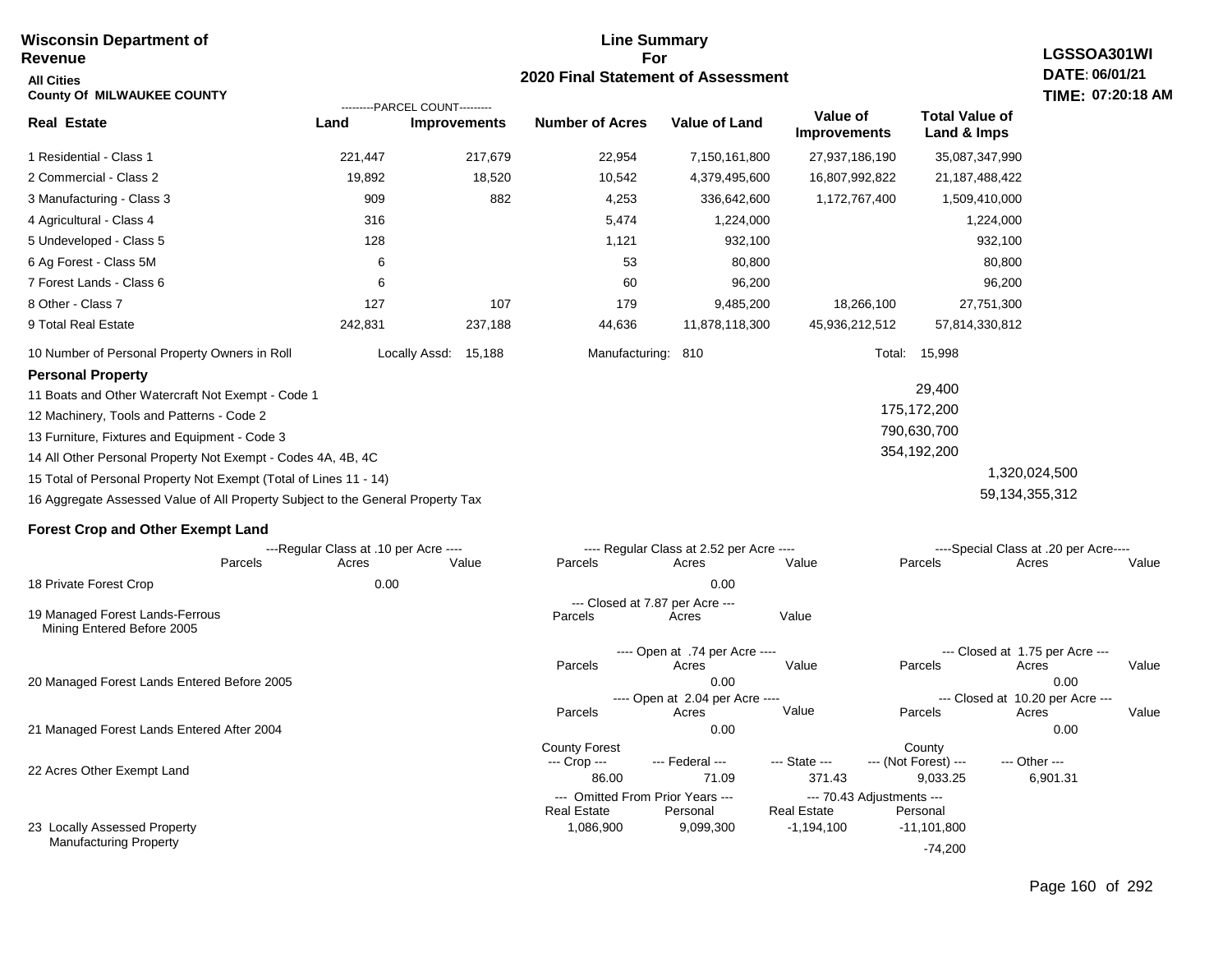#### **All Municipalities TIME:**

**County Of MONROE COUNTY**

#### **Line Summary For 2020 Final Statement of Assessment**

**LGSSOA301WI DATE: 06/01/21 07:20:18 AM**

| Real Estate                                                                     | Land   | ---------PARCEL COUNT---------<br><b>Improvements</b> | <b>Number of Acres</b>               | <b>Value of Land</b>                     | Value of<br><b>Improvements</b> | <b>Total Value of</b><br>Land & Imps |                                           |            |
|---------------------------------------------------------------------------------|--------|-------------------------------------------------------|--------------------------------------|------------------------------------------|---------------------------------|--------------------------------------|-------------------------------------------|------------|
| 1 Residential - Class 1                                                         | 16,611 | 14,812                                                | 18,490                               | 261,000,300                              | 1,692,062,500                   | 1,953,062,800                        |                                           |            |
| 2 Commercial - Class 2                                                          | 1,596  | 1,295                                                 | 3,507                                | 93,913,700                               | 524,383,400                     | 618,297,100                          |                                           |            |
| 3 Manufacturing - Class 3                                                       | 111    | 83                                                    | 2,717                                | 27,801,900                               | 182,618,000                     | 210,419,900                          |                                           |            |
| 4 Agricultural - Class 4                                                        | 13,453 |                                                       | 242,747                              | 29,982,500                               |                                 | 29,982,500                           |                                           |            |
| 5 Undeveloped - Class 5                                                         | 8,150  |                                                       | 46,678                               | 26,570,000                               |                                 | 26,570,000                           |                                           |            |
| 6 Ag Forest - Class 5M                                                          | 5,017  |                                                       | 65,493                               | 82,411,200                               |                                 | 82,411,200                           |                                           |            |
| 7 Forest Lands - Class 6                                                        | 3,593  |                                                       | 42,460                               | 104,569,200                              |                                 | 104,569,200                          |                                           |            |
| 8 Other - Class 7                                                               | 2,537  | 2,515                                                 | 5,144                                | 19,561,200                               | 219,305,200                     | 238,866,400                          |                                           |            |
| 9 Total Real Estate                                                             | 51,068 | 18,705                                                | 427,236                              | 645,810,000                              | 2,618,369,100                   | 3,264,179,100                        |                                           |            |
| 10 Number of Personal Property Owners in Roll                                   |        | Locally Assd:<br>1,282                                |                                      | Manufacturing: 86                        | Total: 1,368                    |                                      |                                           |            |
| <b>Personal Property</b>                                                        |        |                                                       |                                      |                                          |                                 |                                      |                                           |            |
| 11 Boats and Other Watercraft Not Exempt - Code 1                               |        |                                                       |                                      |                                          |                                 | 112,800                              |                                           |            |
| 12 Machinery, Tools and Patterns - Code 2                                       |        |                                                       |                                      |                                          |                                 | 36,098,200                           |                                           |            |
| 13 Furniture, Fixtures and Equipment - Code 3                                   |        |                                                       |                                      |                                          |                                 | 26,162,572                           |                                           |            |
| 14 All Other Personal Property Not Exempt - Codes 4A, 4B, 4C                    |        |                                                       |                                      |                                          |                                 | 26,738,906                           |                                           |            |
| 15 Total of Personal Property Not Exempt (Total of Lines 11 - 14)               |        |                                                       |                                      |                                          |                                 | 89,112,478                           |                                           |            |
| 16 Aggregate Assessed Value of All Property Subject to the General Property Tax |        |                                                       |                                      |                                          |                                 | 3,353,291,578                        |                                           |            |
| <b>Forest Crop and Other Exempt Land</b>                                        |        |                                                       |                                      |                                          |                                 |                                      |                                           |            |
|                                                                                 |        | ---Regular Class at .10 per Acre ----                 |                                      | ---- Regular Class at 2.52 per Acre ---- |                                 |                                      | ----Special Class at .20 per Acre----     |            |
| Parcels                                                                         | Acres  | Value                                                 | Parcels                              | Acres                                    | Value                           | Parcels                              | Acres                                     | Value      |
| 18 Private Forest Crop<br>8                                                     | 202.00 | 417,400                                               |                                      | 0.00                                     |                                 |                                      | 0.00                                      |            |
| 19 Managed Forest Lands - Ferrous<br>Mining Entered Before 2005                 |        |                                                       | Parcels                              | --- Closed at 7.87 per Acre ---<br>Acres | Value                           |                                      |                                           |            |
|                                                                                 |        |                                                       |                                      | ---- Open at .74 per Acre ----           |                                 |                                      | --- Closed at 1.75 per Acre ---           |            |
|                                                                                 |        |                                                       | Parcels                              | Acres                                    | Value                           | Parcels                              | Acres                                     | Value      |
| 20 Managed Forest Lands Entered Before 2005                                     |        |                                                       | 29                                   | 878.65                                   | 2,010,300                       | 860                                  | 22,251.11                                 | 47,958,700 |
|                                                                                 |        |                                                       | Parcels                              | ---- Open at 2.04 per Acre ----<br>Acres | Value                           | Parcels                              | --- Closed at 10.20 per Acre ---<br>Acres | Value      |
| 21 Managed Forest Lands Entered After 2004                                      |        |                                                       | 52                                   | 1,693.90                                 | 3,760,100                       | 1,018                                | 26,524.45                                 | 58,268,200 |
|                                                                                 |        |                                                       | <b>County Forest</b><br>--- Crop --- | --- Federal ---                          | --- State ---                   | County<br>--- (Not Forest) ---       | --- Other ---                             |            |

22 Acres Other Exempt Land

23 Locally Assessed Property Manufacturing Property

# Page 161 of 292

-103,900

7,273.34 76,531.80 9,392.44 2,483.32 8,144.47

**Real Estate** 

345,100 127,000 -2,672,100

--- Omitted From Prior Years --- --- 70.43 Adjustments ---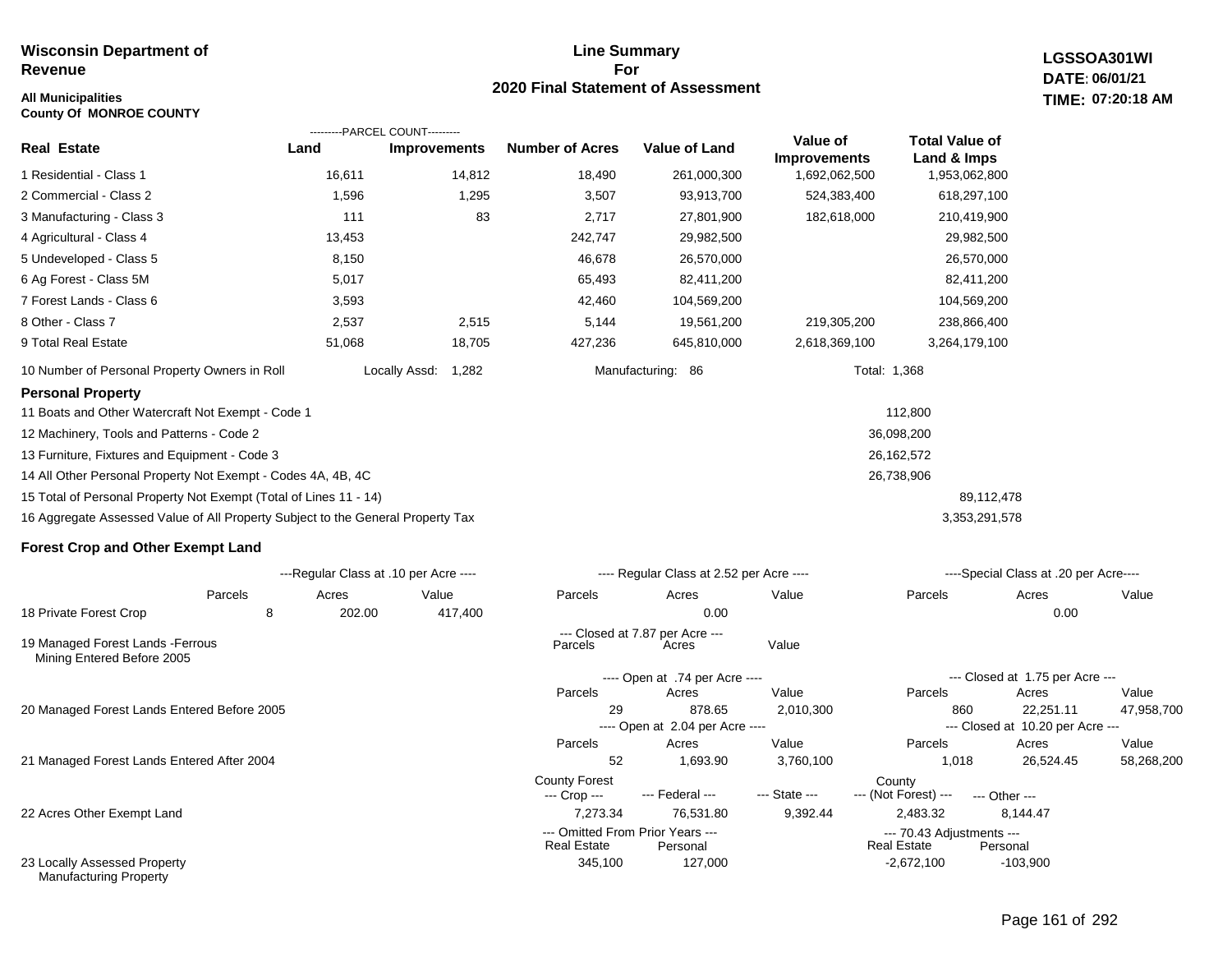### **Line Summary For 2020 Final Statement of Assessment**

#### **All Towns County Of MONROE COUNTY**

|                                                                                 |                                       | ---------PARCEL COUNT--------- |                               |                                              |                                 |                                                 |                                       |                     |  |
|---------------------------------------------------------------------------------|---------------------------------------|--------------------------------|-------------------------------|----------------------------------------------|---------------------------------|-------------------------------------------------|---------------------------------------|---------------------|--|
| <b>Real Estate</b>                                                              | Land                                  | <b>Improvements</b>            | <b>Number of Acres</b>        | <b>Value of Land</b>                         | Value of<br><b>Improvements</b> | <b>Total Value of</b><br>Land & Imps            |                                       |                     |  |
| 1 Residential - Class 1                                                         | 8,527                                 | 7,731                          | 15,836                        | 129,896,800                                  | 947,823,000                     | 1,077,719,800                                   |                                       |                     |  |
| 2 Commercial - Class 2                                                          | 303                                   | 217                            | 948                           | 5,751,400                                    | 40,439,100                      | 46,190,500                                      |                                       |                     |  |
| 3 Manufacturing - Class 3                                                       | 51                                    | 25                             | 1,866                         | 15,301,500                                   | 92,288,100                      | 107,589,600                                     |                                       |                     |  |
| 4 Agricultural - Class 4                                                        | 13,194                                |                                | 240,762                       | 29,724,800                                   |                                 | 29,724,800                                      |                                       |                     |  |
| 5 Undeveloped - Class 5                                                         | 7,965                                 |                                | 45,854                        | 25,954,300                                   |                                 | 25,954,300                                      |                                       |                     |  |
| 6 Ag Forest - Class 5M                                                          | 4,991                                 |                                | 65,216                        | 82,041,100                                   |                                 | 82,041,100                                      |                                       |                     |  |
| 7 Forest Lands - Class 6                                                        | 3,535                                 |                                | 42,025                        | 103,417,500                                  |                                 | 103,417,500                                     |                                       |                     |  |
| 8 Other - Class 7                                                               | 2,517                                 | 2,495                          | 5,112                         | 19,431,500                                   | 217,207,700                     | 236,639,200                                     |                                       |                     |  |
| 9 Total Real Estate                                                             | 41,083                                | 10,468                         | 417,619                       | 411,518,900                                  | 1,297,757,900                   | 1,709,276,800                                   |                                       |                     |  |
| 10 Number of Personal Property Owners in Roll                                   |                                       | Locally Assd: 377              |                               | Manufacturing: 25                            | <b>Total: 402</b>               |                                                 |                                       |                     |  |
| <b>Personal Property</b>                                                        |                                       |                                |                               |                                              |                                 |                                                 |                                       |                     |  |
| 11 Boats and Other Watercraft Not Exempt - Code 1                               |                                       |                                |                               |                                              |                                 | 84,000                                          |                                       |                     |  |
| 12 Machinery, Tools and Patterns - Code 2                                       |                                       |                                |                               |                                              |                                 | 22,136,800                                      |                                       |                     |  |
| 13 Furniture, Fixtures and Equipment - Code 3                                   |                                       |                                |                               |                                              |                                 | 3,401,234                                       |                                       |                     |  |
| 14 All Other Personal Property Not Exempt - Codes 4A, 4B, 4C                    |                                       |                                |                               |                                              |                                 | 17,855,448                                      |                                       |                     |  |
| 15 Total of Personal Property Not Exempt (Total of Lines 11 - 14)               |                                       |                                |                               |                                              |                                 |                                                 | 43,477,482                            |                     |  |
| 16 Aggregate Assessed Value of All Property Subject to the General Property Tax |                                       |                                |                               |                                              |                                 |                                                 | 1,752,754,282                         |                     |  |
| <b>Forest Crop and Other Exempt Land</b>                                        |                                       |                                |                               |                                              |                                 |                                                 |                                       |                     |  |
|                                                                                 | ---Regular Class at .10 per Acre ---- |                                |                               | ---- Regular Class at 2.52 per Acre ----     |                                 |                                                 | ----Special Class at .20 per Acre---- |                     |  |
| Parcels                                                                         | Acres                                 | Value                          | Parcels                       | Acres                                        | Value                           | Parcels                                         | Acres                                 | Value               |  |
| 18 Private Forest Crop                                                          | 8                                     | 202.00<br>417,400              |                               | 0.00                                         |                                 |                                                 | 0.00                                  |                     |  |
| 19 Managed Forest Lands - Ferrous<br>Mining Entered Before 2005                 |                                       |                                | --- Closed at 7.87<br>Parcels | per Acre ---<br>Acres                        | Value                           |                                                 |                                       |                     |  |
|                                                                                 |                                       |                                |                               | ---- Open at .74 per Acre ----               |                                 |                                                 | --- Closed at 1.75 per Acre ---       |                     |  |
|                                                                                 |                                       |                                | Parcels                       | Acres                                        | Value                           | Parcels                                         | Acres                                 | Value               |  |
| 20 Managed Forest Lands Entered Before 2005                                     |                                       |                                | 29                            | 878.65                                       | 2,010,300                       | 859                                             | 22,230.11                             | 47,935,600          |  |
|                                                                                 |                                       |                                |                               | ---- Open at 2.04 per Acre ----              |                                 |                                                 | --- Closed at 10.20 per Acre ---      |                     |  |
| 21 Managed Forest Lands Entered After 2004                                      |                                       |                                | Parcels<br>52                 | Acres<br>1,693.90                            | Value<br>3,760,100              | Parcels<br>1,017                                | Acres<br>26,517.45                    | Value<br>58,252,800 |  |
|                                                                                 |                                       |                                | <b>County Forest</b>          |                                              |                                 | County                                          |                                       |                     |  |
|                                                                                 |                                       |                                | --- Crop ---                  | --- Federal ---                              | --- State ---                   | --- (Not Forest) ---                            | --- Other ---                         |                     |  |
| 22 Acres Other Exempt Land                                                      |                                       |                                | 7,273.34                      | 76,355.23                                    | 8,888.04                        | 2,304.69                                        | 4,321.90                              |                     |  |
|                                                                                 |                                       |                                | <b>Real Estate</b>            | --- Omitted From Prior Years ---<br>Personal |                                 | --- 70.43 Adjustments ---<br><b>Real Estate</b> | Personal                              |                     |  |
| 23 Locally Assessed Property<br><b>Manufacturing Property</b>                   |                                       |                                | 53,100                        |                                              |                                 |                                                 | $-47,100$                             |                     |  |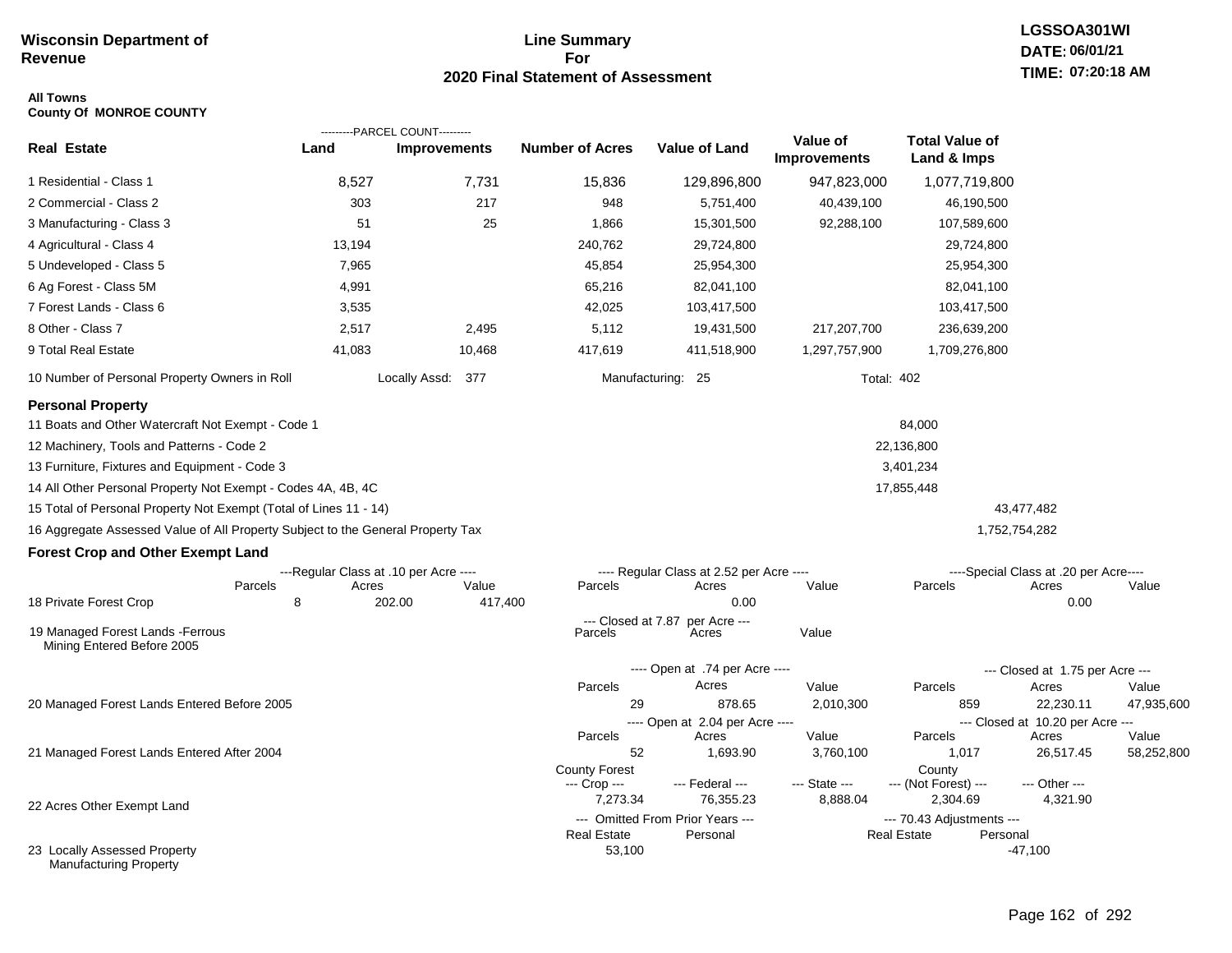## **Line Summary For 2020 Final Statement of Assessment**

| All Villages<br><b>County Of MONROE COUNTY</b>                                  |                                       |                                                       | 2020 Final Statement of Assessment              |                                          |                                                 |                                |                                           | TIME: 07:20:18  |
|---------------------------------------------------------------------------------|---------------------------------------|-------------------------------------------------------|-------------------------------------------------|------------------------------------------|-------------------------------------------------|--------------------------------|-------------------------------------------|-----------------|
| <b>Real Estate</b>                                                              | Land                                  | ---------PARCEL COUNT---------<br><b>Improvements</b> | <b>Number of Acres</b>                          | <b>Value of Land</b>                     | Value of<br><b>Improvements</b>                 |                                | <b>Total Value of</b><br>Land & Imps      |                 |
| 1 Residential - Class 1                                                         | 2,360                                 | 1,736                                                 | 773                                             | 20,660,300                               | 121,051,900                                     |                                | 141,712,200                               |                 |
| 2 Commercial - Class 2                                                          | 278                                   | 230                                                   | 403                                             | 6,411,500                                |                                                 | 72,557,700                     | 78,969,200                                |                 |
| 3 Manufacturing - Class 3                                                       | 6                                     | 6                                                     | 49                                              | 295,900                                  |                                                 | 5,808,900                      | 6,104,800                                 |                 |
| 4 Agricultural - Class 4                                                        | 138                                   |                                                       | 1,551                                           | 182,600                                  |                                                 |                                | 182,600                                   |                 |
| 5 Undeveloped - Class 5                                                         | 109                                   |                                                       | 301                                             | 126,000                                  |                                                 |                                | 126,000                                   |                 |
| 6 Ag Forest - Class 5M                                                          | 21                                    |                                                       | 219                                             | 283,600                                  |                                                 |                                | 283,600                                   |                 |
| 7 Forest Lands - Class 6                                                        | 51                                    |                                                       | 385                                             | 1,006,000                                |                                                 |                                | 1,006,000                                 |                 |
| 8 Other - Class 7                                                               | 20                                    | 20                                                    | 32                                              | 129,700                                  |                                                 | 2,097,500                      | 2,227,200                                 |                 |
| 9 Total Real Estate                                                             | 2,983                                 | 1,992                                                 | 3,713                                           | 29,095,600                               | 201,516,000                                     |                                | 230,611,600                               |                 |
| 10 Number of Personal Property Owners in Roll                                   |                                       | Locally Assd: 167                                     |                                                 | Manufacturing: 6                         |                                                 | Total: 173                     |                                           |                 |
| <b>Personal Property</b>                                                        |                                       |                                                       |                                                 |                                          |                                                 |                                |                                           |                 |
| 11 Boats and Other Watercraft Not Exempt - Code 1                               |                                       |                                                       |                                                 |                                          |                                                 |                                |                                           |                 |
| 12 Machinery, Tools and Patterns - Code 2                                       |                                       |                                                       |                                                 |                                          |                                                 | 1,386,100                      |                                           |                 |
| 13 Furniture, Fixtures and Equipment - Code 3                                   |                                       |                                                       |                                                 |                                          |                                                 | 4,218,738                      |                                           |                 |
| 14 All Other Personal Property Not Exempt - Codes 4A, 4B, 4C                    |                                       |                                                       |                                                 |                                          |                                                 | 1,624,858                      |                                           |                 |
| 15 Total of Personal Property Not Exempt (Total of Lines 11 - 14)               |                                       |                                                       |                                                 |                                          |                                                 |                                | 7,229,696                                 |                 |
| 16 Aggregate Assessed Value of All Property Subject to the General Property Tax |                                       |                                                       |                                                 |                                          |                                                 |                                | 237,841,296                               |                 |
| <b>Forest Crop and Other Exempt Land</b>                                        |                                       |                                                       |                                                 |                                          |                                                 |                                |                                           |                 |
|                                                                                 | ---Regular Class at .10 per Acre ---- |                                                       |                                                 | ---- Regular Class at 2.52 per Acre ---- |                                                 |                                | ----Special Class at .20 per Acre----     |                 |
| Parcels                                                                         | Acres                                 | Value                                                 | Parcels                                         | Acres                                    | Value                                           | Parcels                        | Acres                                     | Value           |
| 18 Private Forest Crop                                                          | 0.00                                  |                                                       | --- Closed at 7.87 per Acre ---                 | 0.00                                     |                                                 |                                |                                           |                 |
| 19 Managed Forest Lands-Ferrous<br>Mining Entered Before 2005                   |                                       |                                                       | Parcels                                         | Acres                                    | Value                                           |                                |                                           |                 |
|                                                                                 |                                       |                                                       |                                                 | ---- Open at .74 per Acre ----           |                                                 |                                | --- Closed at 1.75 per Acre ---           |                 |
|                                                                                 |                                       |                                                       | Parcels                                         | Acres                                    | Value                                           | Parcels                        | Acres                                     | Value           |
| 20 Managed Forest Lands Entered Before 2005                                     |                                       |                                                       |                                                 | 0.00<br>---- Open at 2.04 per Acre ----  | Value                                           | Parcels                        | 21.00<br>--- Closed at 10.20 per Acre --- | 23,100<br>Value |
|                                                                                 |                                       |                                                       | Parcels                                         | Acres<br>0.00                            |                                                 | $\mathbf{1}$                   | Acres<br>7.00                             | 15,400          |
| 21 Managed Forest Lands Entered After 2004                                      |                                       |                                                       | <b>County Forest</b><br>--- Crop ---            | --- Federal ---                          | --- State ---                                   | County<br>--- (Not Forest) --- | --- Other ---                             |                 |
|                                                                                 |                                       |                                                       | 0.00                                            | 1.37                                     | 101.44                                          | 35.65                          |                                           | 582.95          |
| 22 Acres Other Exempt Land                                                      |                                       |                                                       | --- Omitted From Prior Years ---<br>Real Estate | Personal                                 | --- 70.43 Adjustments ---<br><b>Real Estate</b> | Personal                       |                                           |                 |

23 Locally Assessed Property Manufacturing Property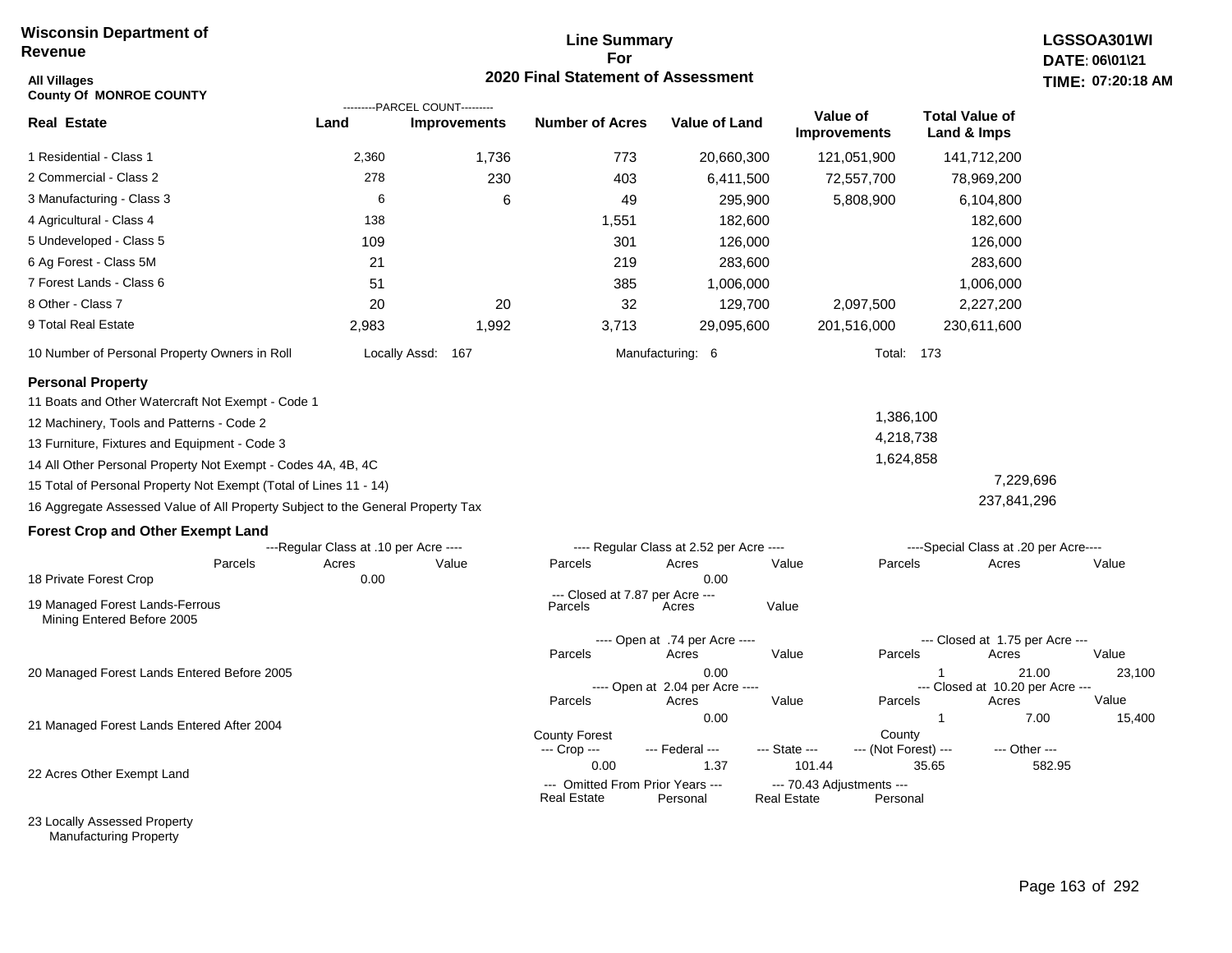#### **For 2020 Final Statement of Assessment Revenue All Cities County Of MONROE COUNTY LGSSOA301WI DATE: 06/01/21 TIME: 07:20:18 AM Real Estate** 1 Residential - Class 1 2 Commercial - Class 2 3 Manufacturing - Class 3 4 Agricultural - Class 4 5 Undeveloped - Class 5 6 Ag Forest - Class 5M 7 Forest Lands - Class 6 8 Other - Class 7 9 Total Real Estate 10 Number of Personal Property Owners in Roll 5,724 5,345 1,881 110,443,200 623,187,600 733,630,800 **Land Improvements Number of Acres Value of Land Value of Improvements Total Value of Land & Imps** 1,015 54 121 76 5 7 7,002 848 52 6,245 2,156 802 434 523 58 50 5,904 81,750,800 12,204,500 75,100 489,700 86,500 145,700 205,195,500 411,386,600 84,521,000 1,119,095,200 493,137,400 96,725,500 75,100 489,700 86,500 145,700 1,324,290,700 Locally Assd: 738 Manufacturing: 55 Total: 793 **Personal Property** 11 Boats and Other Watercraft Not Exempt - Code 1 12 Machinery, Tools and Patterns - Code 2 13 Furniture, Fixtures and Equipment - Code 3 14 All Other Personal Property Not Exempt - Codes 4A, 4B, 4C 15 Total of Personal Property Not Exempt (Total of Lines 11 - 14) 16 Aggregate Assessed Value of All Property Subject to the General Property Tax 28,800 12,575,300 18,542,600 7,258,600 38,405,300 1,362,696,000 **Forest Crop and Other Exempt Land** ---Regular Class at .10 per Acre ---- ---- Regular Class at 2.52 per Acre ---- ----Special Class at .20 per Acre---- 18 Private Forest Crop 20 Managed Forest Lands Entered Before 2005 21 Managed Forest Lands Entered After 2004 Parcels 0.00 0.00 Acres Value Parcels Acres Value Parcels Acres Value ---- Open at .74 per Acre ----<br>Acres Parcels 0.00 0.00 Acres Value Parcels Acres Value --- Closed at 1.75 per Acre --- ---- Open at 2.04 per Acre ---- --- Closed at 10.20 per Acre --- Parcels 0.00 0.00 Acres **Value Parcels Acres Value** County Forest County County --- Crop --- 0.00 175.20 402.96 142.98 3,239.62 --- Federal --- - --- State --- --- (Not Forest) --- --- Other ---22 Acres Other Exempt Land 23 Locally Assessed Property Manufacturing Property --- Omitted From Prior Years ---<br>Real Estate Personal Personal Real Estate Personal 292,000 127,000 -2,672,100 -56,800 **Real Estate** ---------PARCEL COUNT--------- 19 Managed Forest Lands-Ferrous Mining Entered Before 2005 --- Closed at 7.87 per Acre ---<br>rcels Acres Parcels **Acres** Value

**Line Summary**

**Wisconsin Department of**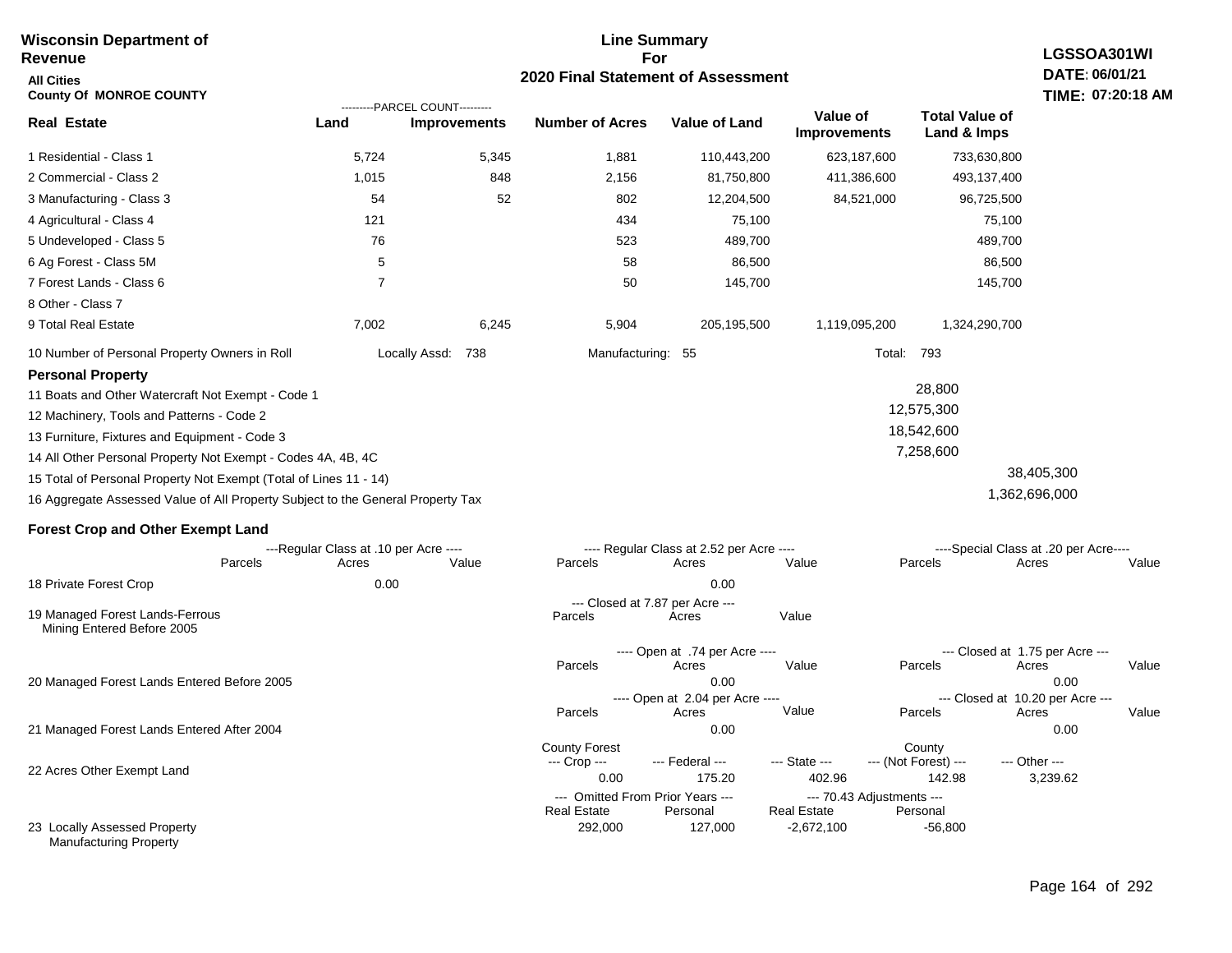# **All Municipalities TIME:**

**County Of OCONTO COUNTY**

#### **Line Summary For 2020 Final Statement of Assessment**

**LGSSOA301WI DATE: 06/01/21 07:20:18 AM**

|                                                                                 | ---------PARCEL COUNT---------        |                     |                                      |                                          |                                 |                                      |                                           |            |
|---------------------------------------------------------------------------------|---------------------------------------|---------------------|--------------------------------------|------------------------------------------|---------------------------------|--------------------------------------|-------------------------------------------|------------|
| Real Estate                                                                     | Land                                  | <b>Improvements</b> | <b>Number of Acres</b>               | <b>Value of Land</b>                     | Value of<br><b>Improvements</b> | <b>Total Value of</b><br>Land & Imps |                                           |            |
| 1 Residential - Class 1                                                         | 28,173                                | 23,152              | 42,324                               | 887,430,300                              | 2,330,311,600                   | 3,217,741,900                        |                                           |            |
| 2 Commercial - Class 2                                                          | 1,506                                 | 1,132               | 3,647                                | 44,088,200                               | 181,490,700                     | 225,578,900                          |                                           |            |
| 3 Manufacturing - Class 3                                                       | 77                                    | 64                  | 895                                  | 2,770,600                                | 49,023,000                      | 51,793,600                           |                                           |            |
| 4 Agricultural - Class 4                                                        | 7,977                                 |                     | 156,515                              | 25,435,100                               |                                 | 25,435,100                           |                                           |            |
| 5 Undeveloped - Class 5                                                         | 6,857                                 |                     | 43,321                               | 35,942,000                               |                                 | 35,942,000                           |                                           |            |
| 6 Ag Forest - Class 5M                                                          | 3,806                                 |                     | 43,917                               | 53,296,200                               |                                 | 53,296,200                           |                                           |            |
| 7 Forest Lands - Class 6                                                        | 4,572                                 |                     | 76,067                               | 185,938,700                              |                                 | 185,938,700                          |                                           |            |
| 8 Other - Class 7                                                               | 1,028                                 | 1,024               | 2,417                                | 11,064,600                               | 106,185,700                     | 117,250,300                          |                                           |            |
| 9 Total Real Estate                                                             | 53,996                                | 25,372              | 369,103                              | 1,245,965,700                            | 2,667,011,000                   | 3,912,976,700                        |                                           |            |
| 10 Number of Personal Property Owners in Roll                                   | Locally Assd:                         | 1,407               |                                      | Manufacturing: 56                        |                                 | Total: 1,463                         |                                           |            |
| <b>Personal Property</b>                                                        |                                       |                     |                                      |                                          |                                 |                                      |                                           |            |
| 11 Boats and Other Watercraft Not Exempt - Code 1                               |                                       |                     |                                      |                                          |                                 | 100                                  |                                           |            |
| 12 Machinery, Tools and Patterns - Code 2                                       |                                       |                     |                                      |                                          |                                 | 6,409,900                            |                                           |            |
| 13 Furniture, Fixtures and Equipment - Code 3                                   |                                       |                     |                                      |                                          |                                 | 10,026,500                           |                                           |            |
| 14 All Other Personal Property Not Exempt - Codes 4A, 4B, 4C                    |                                       |                     |                                      |                                          |                                 | 15,365,688                           |                                           |            |
| 15 Total of Personal Property Not Exempt (Total of Lines 11 - 14)               |                                       |                     |                                      |                                          |                                 | 31,802,188                           |                                           |            |
| 16 Aggregate Assessed Value of All Property Subject to the General Property Tax |                                       |                     |                                      |                                          |                                 | 3,944,778,888                        |                                           |            |
| Forest Crop and Other Exempt Land                                               |                                       |                     |                                      |                                          |                                 |                                      |                                           |            |
|                                                                                 | ---Regular Class at .10 per Acre ---- |                     |                                      | ---- Regular Class at 2.52 per Acre ---- |                                 |                                      | ----Special Class at .20 per Acre----     |            |
| Parcels                                                                         | Acres                                 | Value               | Parcels                              | Acres                                    | Value                           | Parcels                              | Acres                                     | Value      |
| 18 Private Forest Crop                                                          | 0.00                                  |                     | 4                                    | 151.31                                   | 380,500                         |                                      | 0.00                                      |            |
| 19 Managed Forest Lands - Ferrous<br>Mining Entered Before 2005                 |                                       |                     | Parcels                              | --- Closed at 7.87 per Acre ---<br>Acres | Value                           |                                      |                                           |            |
|                                                                                 |                                       |                     |                                      | ---- Open at .74 per Acre ----           |                                 |                                      | --- Closed at 1.75 per Acre ---           |            |
|                                                                                 |                                       |                     | Parcels                              | Acres                                    | Value                           | Parcels                              | Acres                                     | Value      |
| 20 Managed Forest Lands Entered Before 2005                                     |                                       |                     | 36                                   | 717.22                                   | 2,007,500                       | 720                                  | 20,412.85                                 | 47,908,100 |
|                                                                                 |                                       |                     | Parcels                              | ---- Open at 2.04 per Acre ----<br>Acres | Value                           | Parcels                              | --- Closed at 10.20 per Acre ---<br>Acres | Value      |
| 21 Managed Forest Lands Entered After 2004                                      |                                       |                     | 111                                  | 3,539.36                                 | 7,297,900                       | 1,163                                | 34,311.59                                 | 79,460,300 |
|                                                                                 |                                       |                     | <b>County Forest</b><br>--- Crop --- | --- Federal ---                          | --- State ---                   | County<br>--- (Not Forest) ---       | --- Other ---                             |            |
| 22 Acres Other Exempt Land                                                      |                                       |                     | 40,801.61                            | 141,956.36                               | 8,364.91                        | 4,085.00                             | 5,000.41                                  |            |

324,400

--- Omitted From Prior Years --- --- 70.43 Adjustments ---

**Real Estate** 

23 Locally Assessed Property Manufacturing Property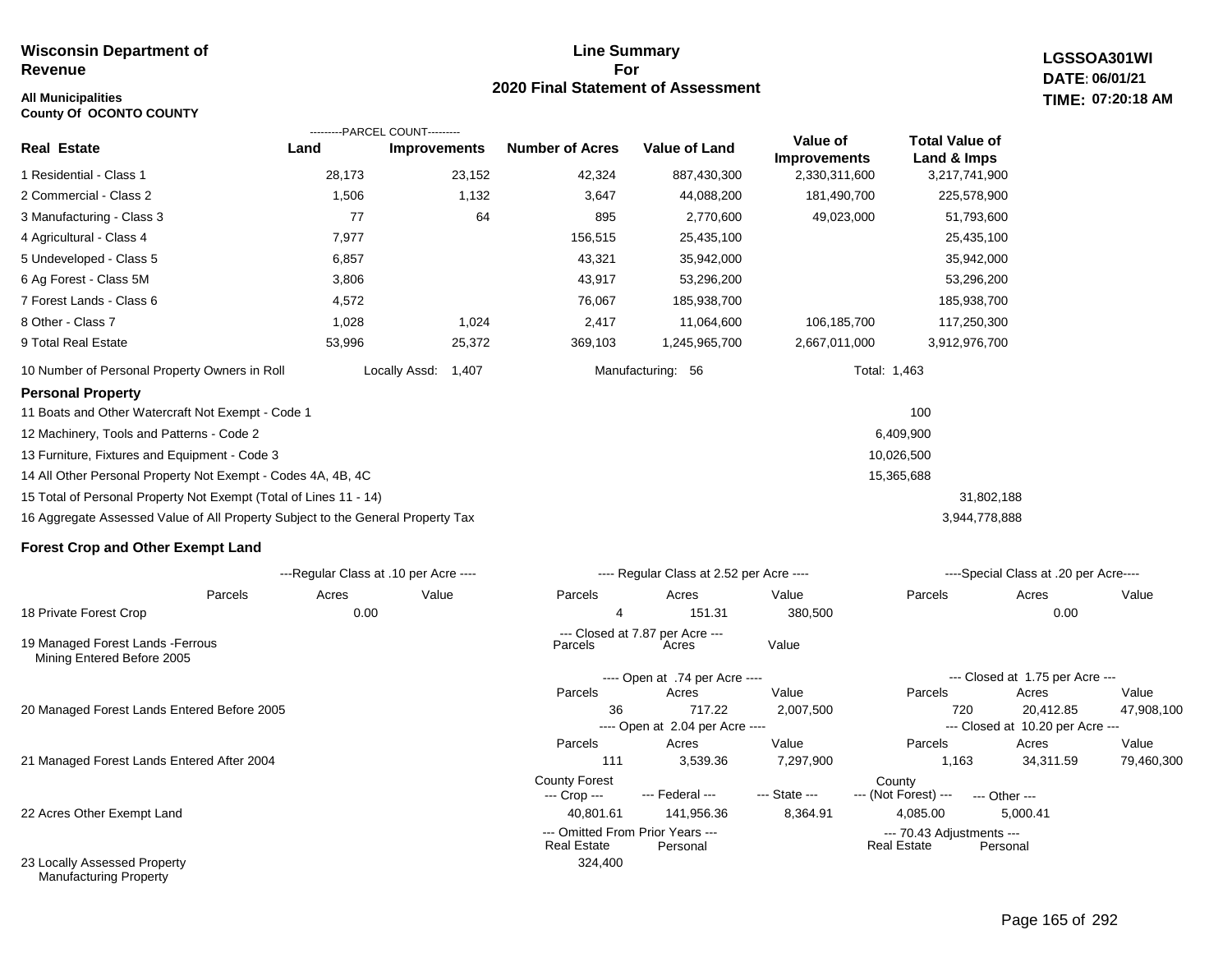### **Line Summary For 2020 Final Statement of Assessment**

# **All Towns**

**County Of OCONTO COUNTY**

|                                                                                 |        | ---------PARCEL COUNT---------        |                           |                                                |                                 |                                       |                                           |            |
|---------------------------------------------------------------------------------|--------|---------------------------------------|---------------------------|------------------------------------------------|---------------------------------|---------------------------------------|-------------------------------------------|------------|
| <b>Real Estate</b>                                                              | Land   | <b>Improvements</b>                   | <b>Number of Acres</b>    | <b>Value of Land</b>                           | Value of<br><b>Improvements</b> | <b>Total Value of</b><br>Land & Imps  |                                           |            |
| 1 Residential - Class 1                                                         | 24,107 | 19,744                                | 41,172                    | 838,569,500                                    | 2,068,109,600                   | 2,906,679,100                         |                                           |            |
| 2 Commercial - Class 2                                                          | 779    | 588                                   | 2,819                     | 29,782,100                                     | 79,751,600                      | 109,533,700                           |                                           |            |
| 3 Manufacturing - Class 3                                                       | 27     | 21                                    | 522                       | 1,108,000                                      | 15,194,600                      | 16,302,600                            |                                           |            |
| 4 Agricultural - Class 4                                                        | 7,938  |                                       | 156,033                   | 25,355,300                                     |                                 | 25,355,300                            |                                           |            |
| 5 Undeveloped - Class 5                                                         | 6,836  |                                       | 43,252                    | 35,871,900                                     |                                 | 35,871,900                            |                                           |            |
| 6 Ag Forest - Class 5M                                                          | 3,797  |                                       | 43,837                    | 53,225,700                                     |                                 | 53,225,700                            |                                           |            |
| 7 Forest Lands - Class 6                                                        | 4,557  |                                       | 75,955                    | 185,718,200                                    |                                 | 185,718,200                           |                                           |            |
| 8 Other - Class 7                                                               | 1,027  | 1,023                                 | 2,415                     | 11,056,700                                     | 106,086,600                     | 117,143,300                           |                                           |            |
| 9 Total Real Estate                                                             | 49,068 | 21,376                                | 366,005                   | 1,180,687,400                                  | 2,269,142,400                   | 3,449,829,800                         |                                           |            |
| 10 Number of Personal Property Owners in Roll                                   |        | Locally Assd: 966                     |                           | Manufacturing: 26                              | <b>Total: 992</b>               |                                       |                                           |            |
| <b>Personal Property</b>                                                        |        |                                       |                           |                                                |                                 |                                       |                                           |            |
| 11 Boats and Other Watercraft Not Exempt - Code 1                               |        |                                       |                           |                                                |                                 | 100                                   |                                           |            |
| 12 Machinery, Tools and Patterns - Code 2                                       |        |                                       |                           |                                                |                                 | 2,209,800                             |                                           |            |
| 13 Furniture, Fixtures and Equipment - Code 3                                   |        |                                       |                           |                                                |                                 | 3,554,700                             |                                           |            |
| 14 All Other Personal Property Not Exempt - Codes 4A, 4B, 4C                    |        |                                       |                           |                                                |                                 | 7,426,788                             |                                           |            |
| 15 Total of Personal Property Not Exempt (Total of Lines 11 - 14)               |        |                                       |                           |                                                |                                 |                                       | 13,191,388                                |            |
| 16 Aggregate Assessed Value of All Property Subject to the General Property Tax |        |                                       |                           |                                                |                                 |                                       | 3,463,021,188                             |            |
| <b>Forest Crop and Other Exempt Land</b>                                        |        |                                       |                           |                                                |                                 |                                       |                                           |            |
|                                                                                 |        | ---Regular Class at .10 per Acre ---- |                           | ---- Regular Class at 2.52 per Acre ----       |                                 |                                       | ----Special Class at .20 per Acre----     |            |
| Parcels                                                                         | Acres  | Value                                 | Parcels<br>$\overline{4}$ | Acres                                          | Value                           | Parcels                               | Acres                                     | Value      |
| 18 Private Forest Crop                                                          |        | 0.00                                  | --- Closed at 7.87        | 151.31<br>per Acre ---                         | 380,500                         |                                       | 0.00                                      |            |
| 19 Managed Forest Lands - Ferrous<br>Mining Entered Before 2005                 |        |                                       | Parcels                   | Acres                                          | Value                           |                                       |                                           |            |
|                                                                                 |        |                                       |                           | ---- Open at .74 per Acre ----                 |                                 |                                       | --- Closed at 1.75 per Acre ---           |            |
|                                                                                 |        |                                       | Parcels                   | Acres                                          | Value                           | Parcels                               | Acres                                     | Value      |
| 20 Managed Forest Lands Entered Before 2005                                     |        |                                       | 36                        | 717.22                                         | 2,007,500                       | 720                                   | 20,412.85                                 | 47,908,100 |
|                                                                                 |        |                                       | Parcels                   | ---- Open at 2.04 per Acre ----<br>Acres       | Value                           | Parcels                               | --- Closed at 10.20 per Acre ---<br>Acres | Value      |
| 21 Managed Forest Lands Entered After 2004                                      |        |                                       | 110                       | 3,497.02                                       | 7,203,300                       | 1,163                                 | 34,311.59                                 | 79,460,300 |
|                                                                                 |        |                                       | <b>County Forest</b>      |                                                |                                 | County                                |                                           |            |
|                                                                                 |        |                                       | --- Crop ---              | --- Federal ---                                | --- State ---                   | --- (Not Forest) ---                  | --- Other ---                             |            |
| 22 Acres Other Exempt Land                                                      |        |                                       | 40,801.61                 | 141,955.94<br>--- Omitted From Prior Years --- | 8,111.86                        | 4,070.12<br>--- 70.43 Adjustments --- | 3,867.21                                  |            |
|                                                                                 |        |                                       | <b>Real Estate</b>        | Personal                                       |                                 | <b>Real Estate</b><br>Personal        |                                           |            |
| 23 Locally Assessed Property<br>Manufacturing Property                          |        |                                       | 324,400                   |                                                |                                 |                                       |                                           |            |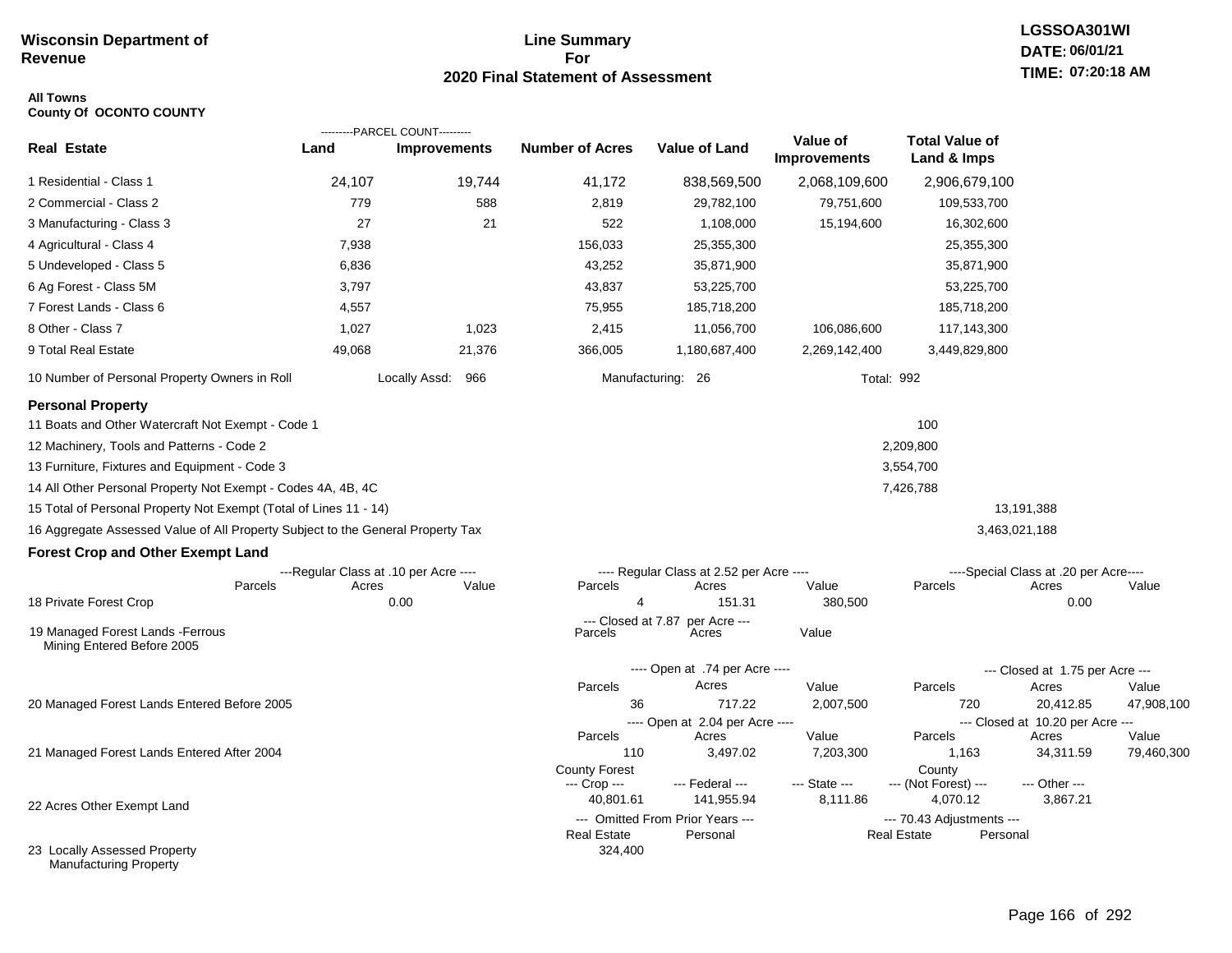# **Line Summary For 2020 Final Statement of Assessment All Villages TIME:**

| <b>All Villages</b><br>County Of OCONTO COUNTY                                                                                                                                                                                                                                                                                                                                                                                                                                                                                                        | 2020 Final Statement of Assessment                     |                                                       |                                                                |                                                                                             |                             |                                            |                                                                                       |                        |  |
|-------------------------------------------------------------------------------------------------------------------------------------------------------------------------------------------------------------------------------------------------------------------------------------------------------------------------------------------------------------------------------------------------------------------------------------------------------------------------------------------------------------------------------------------------------|--------------------------------------------------------|-------------------------------------------------------|----------------------------------------------------------------|---------------------------------------------------------------------------------------------|-----------------------------|--------------------------------------------|---------------------------------------------------------------------------------------|------------------------|--|
| Real Estate                                                                                                                                                                                                                                                                                                                                                                                                                                                                                                                                           | Land                                                   | ---------PARCEL COUNT---------<br><b>Improvements</b> | <b>Number of Acres</b>                                         | <b>Value of Land</b>                                                                        |                             | Value of<br><b>Improvements</b>            | <b>Total Value of</b><br>Land & Imps                                                  |                        |  |
| 1 Residential - Class 1                                                                                                                                                                                                                                                                                                                                                                                                                                                                                                                               | 472                                                    | 387                                                   | 180                                                            | 3,622,000                                                                                   |                             | 25,506,600                                 | 29,128,600                                                                            |                        |  |
| 2 Commercial - Class 2                                                                                                                                                                                                                                                                                                                                                                                                                                                                                                                                | 155                                                    | 112                                                   | 257                                                            | 1,723,800                                                                                   |                             | 12,894,000                                 | 14,617,800                                                                            |                        |  |
| 3 Manufacturing - Class 3                                                                                                                                                                                                                                                                                                                                                                                                                                                                                                                             | 8                                                      | 7                                                     | 152                                                            | 154,800                                                                                     |                             | 8,147,700                                  | 8,302,500                                                                             |                        |  |
| 4 Agricultural - Class 4                                                                                                                                                                                                                                                                                                                                                                                                                                                                                                                              | 21                                                     |                                                       | 265                                                            | 47,100                                                                                      |                             |                                            | 47,100                                                                                |                        |  |
| 5 Undeveloped - Class 5                                                                                                                                                                                                                                                                                                                                                                                                                                                                                                                               | 8                                                      |                                                       | 30                                                             | 31,700                                                                                      |                             |                                            | 31,700                                                                                |                        |  |
| 6 Ag Forest - Class 5M                                                                                                                                                                                                                                                                                                                                                                                                                                                                                                                                | $\overline{2}$                                         |                                                       | 14                                                             | 15,000                                                                                      |                             |                                            | 15,000                                                                                |                        |  |
| 7 Forest Lands - Class 6                                                                                                                                                                                                                                                                                                                                                                                                                                                                                                                              | 4                                                      |                                                       | 39                                                             | 80,500                                                                                      |                             |                                            | 80,500                                                                                |                        |  |
| 8 Other - Class 7                                                                                                                                                                                                                                                                                                                                                                                                                                                                                                                                     | -1                                                     | 1                                                     | 2                                                              |                                                                                             | 7,900                       | 99,100                                     | 107,000                                                                               |                        |  |
| 9 Total Real Estate                                                                                                                                                                                                                                                                                                                                                                                                                                                                                                                                   | 671                                                    | 507                                                   | 939                                                            | 5,682,800                                                                                   |                             | 46,647,400                                 | 52,330,200                                                                            |                        |  |
| 10 Number of Personal Property Owners in Roll                                                                                                                                                                                                                                                                                                                                                                                                                                                                                                         |                                                        | Locally Assd: 91                                      |                                                                | Manufacturing: 4                                                                            |                             | Total:                                     | 95                                                                                    |                        |  |
| <b>Personal Property</b><br>11 Boats and Other Watercraft Not Exempt - Code 1<br>12 Machinery, Tools and Patterns - Code 2<br>13 Furniture, Fixtures and Equipment - Code 3<br>14 All Other Personal Property Not Exempt - Codes 4A, 4B, 4C<br>15 Total of Personal Property Not Exempt (Total of Lines 11 - 14)<br>16 Aggregate Assessed Value of All Property Subject to the General Property Tax<br><b>Forest Crop and Other Exempt Land</b><br>Parcels<br>18 Private Forest Crop<br>19 Managed Forest Lands-Ferrous<br>Mining Entered Before 2005 | ---Regular Class at .10 per Acre ----<br>Acres<br>0.00 | Value                                                 | Parcels<br>--- Closed at 7.87 per Acre ---<br>Parcels          | ---- Regular Class at 2.52 per Acre ----<br>Acres<br>0.00<br>Acres                          | Value<br>Value              | 2,307,800<br>903,500<br>423,300<br>Parcels | 3,634,600<br>55,964,800<br>----Special Class at .20 per Acre----<br>Acres             | Value                  |  |
| 20 Managed Forest Lands Entered Before 2005                                                                                                                                                                                                                                                                                                                                                                                                                                                                                                           |                                                        |                                                       | Parcels<br>Parcels                                             | ---- Open at .74 per Acre ----<br>Acres<br>0.00<br>---- Open at 2.04 per Acre ----<br>Acres | Value<br>Value              | Parcels<br>Parcels                         | --- Closed at 1.75 per Acre ---<br>Acres<br>--- Closed at 10.20 per Acre ---<br>Acres | Value<br>0.00<br>Value |  |
| 21 Managed Forest Lands Entered After 2004                                                                                                                                                                                                                                                                                                                                                                                                                                                                                                            |                                                        |                                                       | <b>County Forest</b><br>--- Crop ---                           | 0.00<br>--- Federal ---                                                                     | --- State ---               | County<br>--- (Not Forest) ---             | --- Other ---                                                                         | 0.00                   |  |
| 22 Acres Other Exempt Land                                                                                                                                                                                                                                                                                                                                                                                                                                                                                                                            |                                                        |                                                       | 0.00<br>--- Omitted From Prior Years ---<br><b>Real Estate</b> | 0.00<br>Personal                                                                            | 18.02<br><b>Real Estate</b> | --- 70.43 Adjustments ---<br>Personal      | 0.00                                                                                  | 400.56                 |  |

23 Locally Assessed Property Manufacturing Property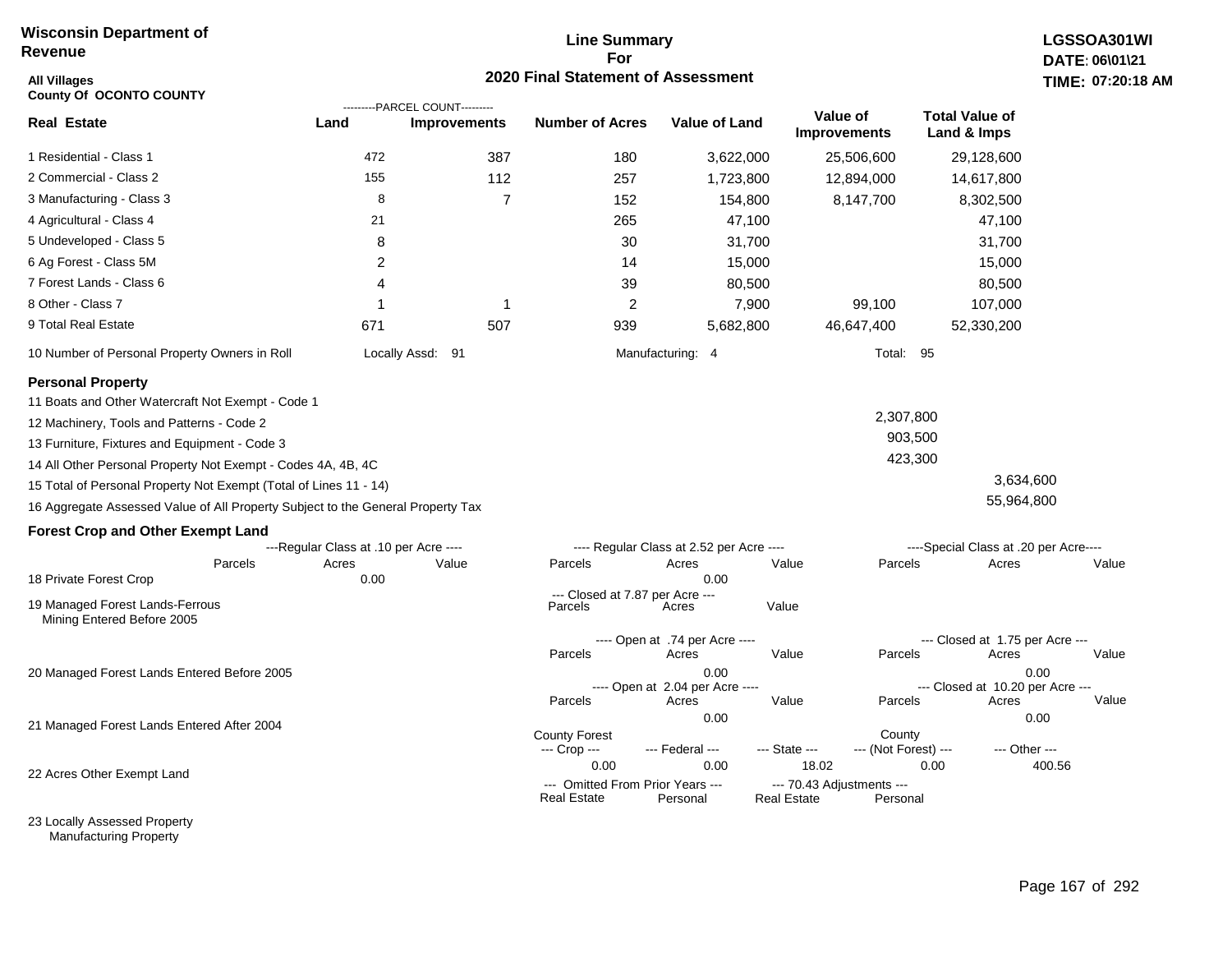#### **For 2020 Final Statement of Assessment Revenue All Cities County Of OCONTO COUNTY LGSSOA301WI DATE: 06/01/21 TIME: 07:20:18 AM Real Estate** 1 Residential - Class 1 2 Commercial - Class 2 3 Manufacturing - Class 3 4 Agricultural - Class 4 5 Undeveloped - Class 5 6 Ag Forest - Class 5M 7 Forest Lands - Class 6 8 Other - Class 7 9 Total Real Estate 10 Number of Personal Property Owners in Roll 3,594 3,021 972 45,238,800 236,695,400 281,934,200 **Land Improvements Number of Acres Value of Land Value of Improvements Total Value of Land & Imps** 572 42 18 13 7 11 4,257 432 36 3,489 571 221 217 39 66 73 2,159 12,582,300 1,507,800 32,700 38,400 55,500 140,000 59,595,500 88,845,100 25,680,700 351,221,200 101,427,400 27,188,500 32,700 38,400 55,500 140,000 410,816,700 Locally Assd: 350 **Manufacturing: 26** Total: 376 **Personal Property** 11 Boats and Other Watercraft Not Exempt - Code 1 12 Machinery, Tools and Patterns - Code 2 13 Furniture, Fixtures and Equipment - Code 3 14 All Other Personal Property Not Exempt - Codes 4A, 4B, 4C 15 Total of Personal Property Not Exempt (Total of Lines 11 - 14) 16 Aggregate Assessed Value of All Property Subject to the General Property Tax 1,892,300 5,568,300 7,515,600 14,976,200 425,792,900 **Forest Crop and Other Exempt Land** ---Regular Class at .10 per Acre ---- ---- Regular Class at 2.52 per Acre ---- ----Special Class at .20 per Acre---- 18 Private Forest Crop 20 Managed Forest Lands Entered Before 2005 21 Managed Forest Lands Entered After 2004 Parcels 0.00 0.00 Acres Value Parcels Acres Value Parcels Acres Value ---- Open at .74 per Acre<br>Acres Parcels 0.00 0.00 Acres Value Parcels Acres Value --- Closed at 1.75 per Acre --- ---- Open at 2.04 per Acre ---<br>Acres Value Parcels Parcels Acres Acres Parcels 1 42.34 94,600 0.00 Acres **Value Parcels Acres Value** County Forest County County --- Crop --- 0.00 0.42 235.03 14.88 732.64 --- Federal --- - --- State --- --- (Not Forest) --- --- Other ---22 Acres Other Exempt Land 23 Locally Assessed Property --- Omitted From Prior Years --- --- --- 70.43 Adjustments ---<br>eal Estate --- --- --- Real Estate --- Personal **Real Estate** ---------PARCEL COUNT--------- 19 Managed Forest Lands-Ferrous Mining Entered Before 2005 --- Closed at 7.87 per Acre ---<br>rcels Acres Parcels **Acres** Value

**Line Summary**

Manufacturing Property

**Wisconsin Department of**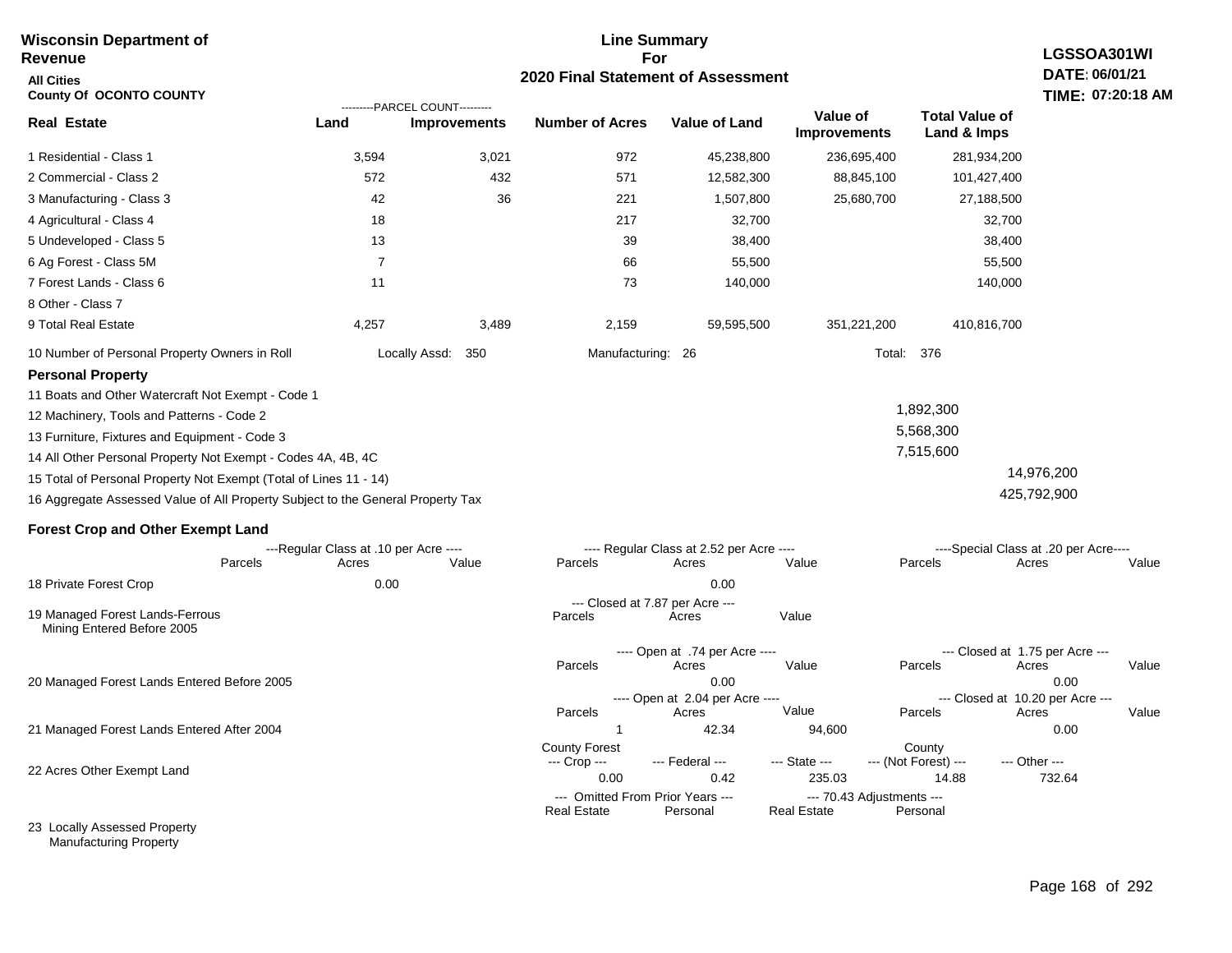#### **All Municipalities TIME:**

**County Of ONEIDA COUNTY**

#### **Line Summary For 2020 Final Statement of Assessment**

**LGSSOA301WI DATE: 06/01/21 07:20:18 AM**

|                                                                                 |                                       | ---------PARCEL COUNT--------- |                                      |                                          |                                 |                                      |                                           |            |
|---------------------------------------------------------------------------------|---------------------------------------|--------------------------------|--------------------------------------|------------------------------------------|---------------------------------|--------------------------------------|-------------------------------------------|------------|
| <b>Real Estate</b>                                                              | Land                                  | <b>Improvements</b>            | <b>Number of Acres</b>               | <b>Value of Land</b>                     | Value of<br><b>Improvements</b> | <b>Total Value of</b><br>Land & Imps |                                           |            |
| 1 Residential - Class 1                                                         | 38,592                                | 28,584                         | 57,501                               | 2,664,354,700                            | 3,488,442,700                   | 6,152,797,400                        |                                           |            |
| 2 Commercial - Class 2                                                          | 2,292                                 | 1,755                          | 5,723                                | 203,254,800                              | 517,603,800                     | 720,858,600                          |                                           |            |
| 3 Manufacturing - Class 3                                                       | 54                                    |                                | 47<br>443                            | 4,127,200                                | 54,703,900                      | 58,831,100                           |                                           |            |
| 4 Agricultural - Class 4                                                        | 795                                   |                                | 15,494                               | 2,172,550                                |                                 | 2,172,550                            |                                           |            |
| 5 Undeveloped - Class 5                                                         | 4,775                                 |                                | 59,691                               | 21,848,300                               |                                 | 21,848,300                           |                                           |            |
| 6 Ag Forest - Class 5M                                                          | 408                                   |                                | 5,563                                | 5,563,700                                |                                 | 5,563,700                            |                                           |            |
| 7 Forest Lands - Class 6                                                        | 5,940                                 |                                | 108,028                              | 223,953,800                              |                                 | 223,953,800                          |                                           |            |
| 8 Other - Class 7                                                               | 182                                   | 179                            | 576                                  | 1,549,400                                | 14,576,100                      | 16,125,500                           |                                           |            |
| 9 Total Real Estate                                                             | 53,038                                | 30,565                         | 253,019                              | 3,126,824,450                            | 4,075,326,500                   | 7,202,150,950                        |                                           |            |
| 10 Number of Personal Property Owners in Roll                                   |                                       | Locally Assd:<br>2,350         |                                      | Manufacturing: 41                        |                                 | Total: 2,391                         |                                           |            |
| <b>Personal Property</b>                                                        |                                       |                                |                                      |                                          |                                 |                                      |                                           |            |
| 11 Boats and Other Watercraft Not Exempt - Code 1                               |                                       |                                |                                      |                                          |                                 | 1,131,166                            |                                           |            |
| 12 Machinery, Tools and Patterns - Code 2                                       |                                       |                                |                                      |                                          |                                 | 10,593,700                           |                                           |            |
| 13 Furniture, Fixtures and Equipment - Code 3                                   |                                       |                                |                                      |                                          |                                 | 25,922,231                           |                                           |            |
| 14 All Other Personal Property Not Exempt - Codes 4A, 4B, 4C                    |                                       |                                |                                      |                                          |                                 | 33,985,106                           |                                           |            |
| 15 Total of Personal Property Not Exempt (Total of Lines 11 - 14)               |                                       |                                |                                      |                                          |                                 | 71,632,203                           |                                           |            |
| 16 Aggregate Assessed Value of All Property Subject to the General Property Tax |                                       |                                |                                      |                                          |                                 | 7,273,783,153                        |                                           |            |
| <b>Forest Crop and Other Exempt Land</b>                                        |                                       |                                |                                      |                                          |                                 |                                      |                                           |            |
|                                                                                 | ---Regular Class at .10 per Acre ---- |                                |                                      | ---- Regular Class at 2.52 per Acre ---- |                                 |                                      | ----Special Class at .20 per Acre----     |            |
| Parcels                                                                         | Acres                                 | Value                          | Parcels                              | Acres                                    | Value                           | Parcels                              | Acres                                     | Value      |
| 18 Private Forest Crop<br>2                                                     | 80.00                                 | 99,200                         | 153                                  | 6,065.42                                 | 9,708,700                       |                                      | 0.00                                      |            |
| 19 Managed Forest Lands - Ferrous<br>Mining Entered Before 2005                 |                                       |                                | Parcels                              | --- Closed at 7.87 per Acre ---<br>Acres | Value                           |                                      |                                           |            |
|                                                                                 |                                       |                                |                                      | ---- Open at .74 per Acre ----           |                                 |                                      | --- Closed at 1.75 per Acre ---           |            |
|                                                                                 |                                       |                                | Parcels                              | Acres                                    | Value                           | Parcels                              | Acres                                     | Value      |
| 20 Managed Forest Lands Entered Before 2005                                     |                                       |                                | 3.088                                | 119,903.75                               | 165,133,800                     | 934                                  | 31,165.71                                 | 62,771,600 |
|                                                                                 |                                       |                                | Parcels                              | ---- Open at 2.04 per Acre ----<br>Acres | Value                           | Parcels                              | --- Closed at 10.20 per Acre ---<br>Acres | Value      |
| 21 Managed Forest Lands Entered After 2004                                      |                                       |                                | 469                                  | 16,269.19                                | 35,416,200                      | 1,010                                | 31,143.37                                 | 72,515,500 |
|                                                                                 |                                       |                                | <b>County Forest</b><br>--- Crop --- | --- Federal ---                          | --- State ---                   | County<br>--- (Not Forest) ---       | --- Other ---                             |            |

22 Acres Other Exempt Land

23 Locally Assessed Property Manufacturing Property

82,929.66 11,743.81 123,733.26 1,190.39 10,554.60

Real Estate

--- Omitted From Prior Years --- --- 70.43 Adjustments ---

316,700 323,800 -157,300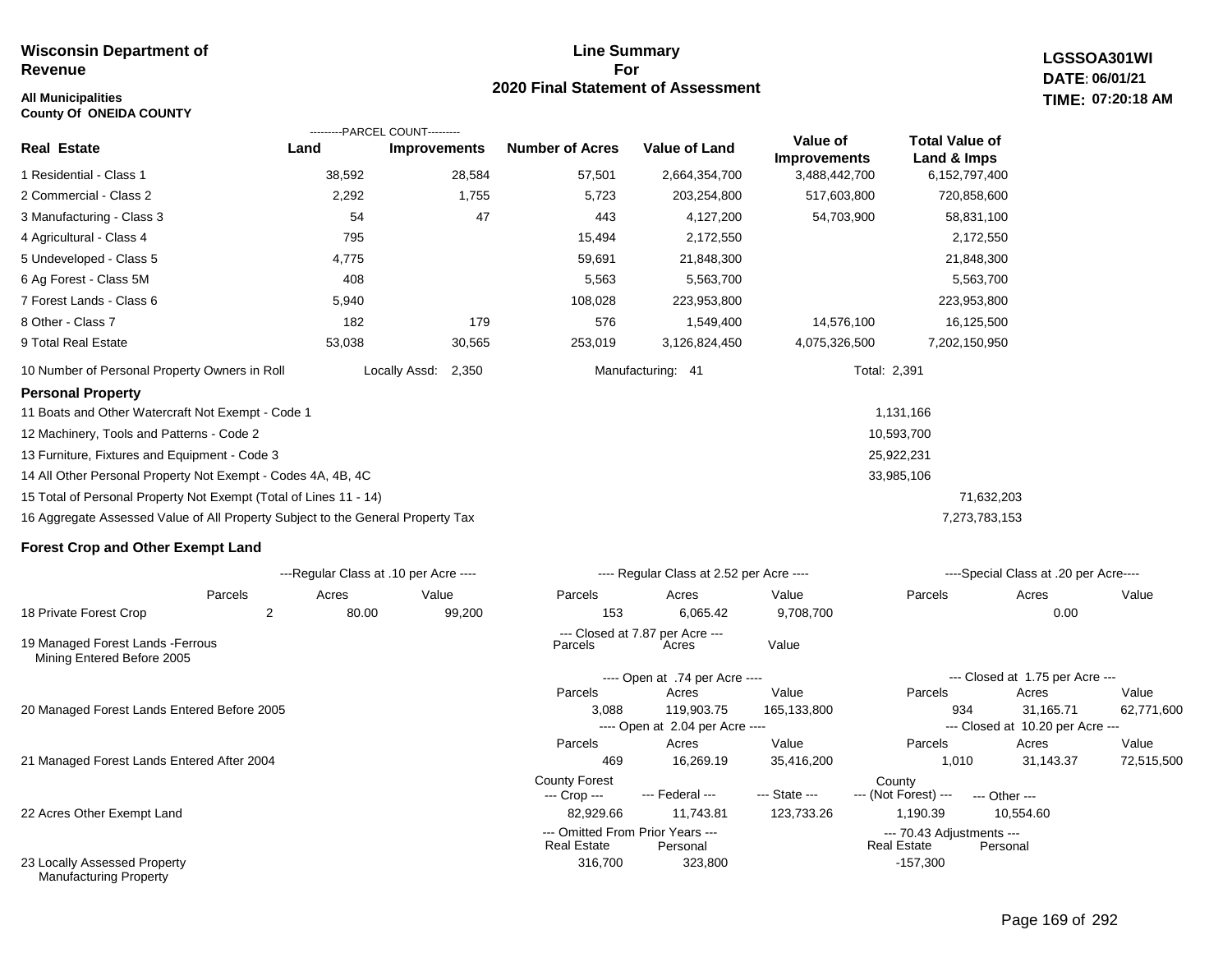### **Line Summary For 2020 Final Statement of Assessment**

#### **All Towns County Of ONEIDA COUNTY**

|                                                                                 |                | ---------PARCEL COUNT---------        |                               |                                              |                                 |                                                             |                                       |                     |
|---------------------------------------------------------------------------------|----------------|---------------------------------------|-------------------------------|----------------------------------------------|---------------------------------|-------------------------------------------------------------|---------------------------------------|---------------------|
| <b>Real Estate</b>                                                              | Land           | <b>Improvements</b>                   | <b>Number of Acres</b>        | <b>Value of Land</b>                         | Value of<br><b>Improvements</b> | <b>Total Value of</b><br>Land & Imps                        |                                       |                     |
| 1 Residential - Class 1                                                         | 35,607         | 25,987                                | 56,397                        | 2,632,290,500                                | 3,286,742,700                   | 5,919,033,200                                               |                                       |                     |
| 2 Commercial - Class 2                                                          | 1,719          | 1,300                                 | 4,649                         | 136,513,900                                  | 301,161,800                     | 437,675,700                                                 |                                       |                     |
| 3 Manufacturing - Class 3                                                       | 21             | 19                                    | 135                           | 750,300                                      | 6,635,400                       | 7,385,700                                                   |                                       |                     |
| 4 Agricultural - Class 4                                                        | 795            |                                       | 15,494                        | 2,172,550                                    |                                 | 2,172,550                                                   |                                       |                     |
| 5 Undeveloped - Class 5                                                         | 4,775          |                                       | 59,691                        | 21,848,300                                   |                                 | 21,848,300                                                  |                                       |                     |
| 6 Ag Forest - Class 5M                                                          | 408            |                                       | 5,563                         | 5,563,700                                    |                                 | 5,563,700                                                   |                                       |                     |
| 7 Forest Lands - Class 6                                                        | 5,940          |                                       | 108,028                       | 223,953,800                                  |                                 | 223,953,800                                                 |                                       |                     |
| 8 Other - Class 7                                                               | 182            | 179                                   | 576                           | 1,549,400                                    | 14,576,100                      | 16,125,500                                                  |                                       |                     |
| 9 Total Real Estate                                                             | 49,447         | 27,485                                | 250,533                       | 3,024,642,450                                | 3,609,116,000                   | 6,633,758,450                                               |                                       |                     |
| 10 Number of Personal Property Owners in Roll                                   |                | Locally Assd: 1,870                   |                               | Manufacturing: 24                            |                                 | Total: 1,894                                                |                                       |                     |
| <b>Personal Property</b>                                                        |                |                                       |                               |                                              |                                 |                                                             |                                       |                     |
| 11 Boats and Other Watercraft Not Exempt - Code 1                               |                |                                       |                               |                                              |                                 | 960,066                                                     |                                       |                     |
| 12 Machinery, Tools and Patterns - Code 2                                       |                |                                       |                               |                                              |                                 | 1,041,900                                                   |                                       |                     |
| 13 Furniture, Fixtures and Equipment - Code 3                                   |                |                                       |                               |                                              |                                 | 11,488,231                                                  |                                       |                     |
| 14 All Other Personal Property Not Exempt - Codes 4A, 4B, 4C                    |                |                                       |                               |                                              |                                 | 29,007,806                                                  |                                       |                     |
| 15 Total of Personal Property Not Exempt (Total of Lines 11 - 14)               |                |                                       |                               |                                              |                                 |                                                             | 42,498,003                            |                     |
| 16 Aggregate Assessed Value of All Property Subject to the General Property Tax |                |                                       |                               |                                              |                                 |                                                             | 6,676,256,453                         |                     |
| <b>Forest Crop and Other Exempt Land</b>                                        |                |                                       |                               |                                              |                                 |                                                             |                                       |                     |
|                                                                                 |                | ---Regular Class at .10 per Acre ---- |                               | ---- Regular Class at 2.52 per Acre ----     |                                 |                                                             | ----Special Class at .20 per Acre---- |                     |
| Parcels                                                                         | Acres          | Value                                 | Parcels                       | Acres                                        | Value                           | Parcels                                                     | Acres                                 | Value               |
| 18 Private Forest Crop                                                          | $\overline{2}$ | 80.00<br>99,200                       | 153                           | 6,065.42                                     | 9,708,700                       |                                                             | 0.00                                  |                     |
| 19 Managed Forest Lands - Ferrous<br>Mining Entered Before 2005                 |                |                                       | --- Closed at 7.87<br>Parcels | per Acre ---<br>Acres                        | Value                           |                                                             |                                       |                     |
|                                                                                 |                |                                       |                               | ---- Open at .74 per Acre ----               |                                 |                                                             | --- Closed at 1.75 per Acre ---       |                     |
|                                                                                 |                |                                       | Parcels                       | Acres                                        | Value                           | Parcels                                                     | Acres                                 | Value               |
| 20 Managed Forest Lands Entered Before 2005                                     |                |                                       | 3,088                         | 119,903.75                                   | 165,133,800                     | 934                                                         | 31,165.71                             | 62,771,600          |
|                                                                                 |                |                                       |                               | ---- Open at 2.04 per Acre ----              |                                 |                                                             | --- Closed at 10.20 per Acre ---      |                     |
| 21 Managed Forest Lands Entered After 2004                                      |                |                                       | Parcels<br>469                | Acres<br>16,269.19                           | Value<br>35,416,200             | Parcels<br>1,010                                            | Acres<br>31,143.37                    | Value<br>72,515,500 |
|                                                                                 |                |                                       | <b>County Forest</b>          |                                              |                                 | County                                                      |                                       |                     |
|                                                                                 |                |                                       | --- Crop ---                  | --- Federal ---                              | --- State ---                   | --- (Not Forest) ---                                        | --- Other ---                         |                     |
| 22 Acres Other Exempt Land                                                      |                |                                       | 82,929.66                     | 11,743.81                                    | 123,669.53                      | 1,109.68                                                    | 8,455.69                              |                     |
|                                                                                 |                |                                       | <b>Real Estate</b>            | --- Omitted From Prior Years ---<br>Personal |                                 | --- 70.43 Adjustments ---<br><b>Real Estate</b><br>Personal |                                       |                     |
| 23 Locally Assessed Property<br><b>Manufacturing Property</b>                   |                |                                       | 316,700                       |                                              |                                 | $-157,300$                                                  |                                       |                     |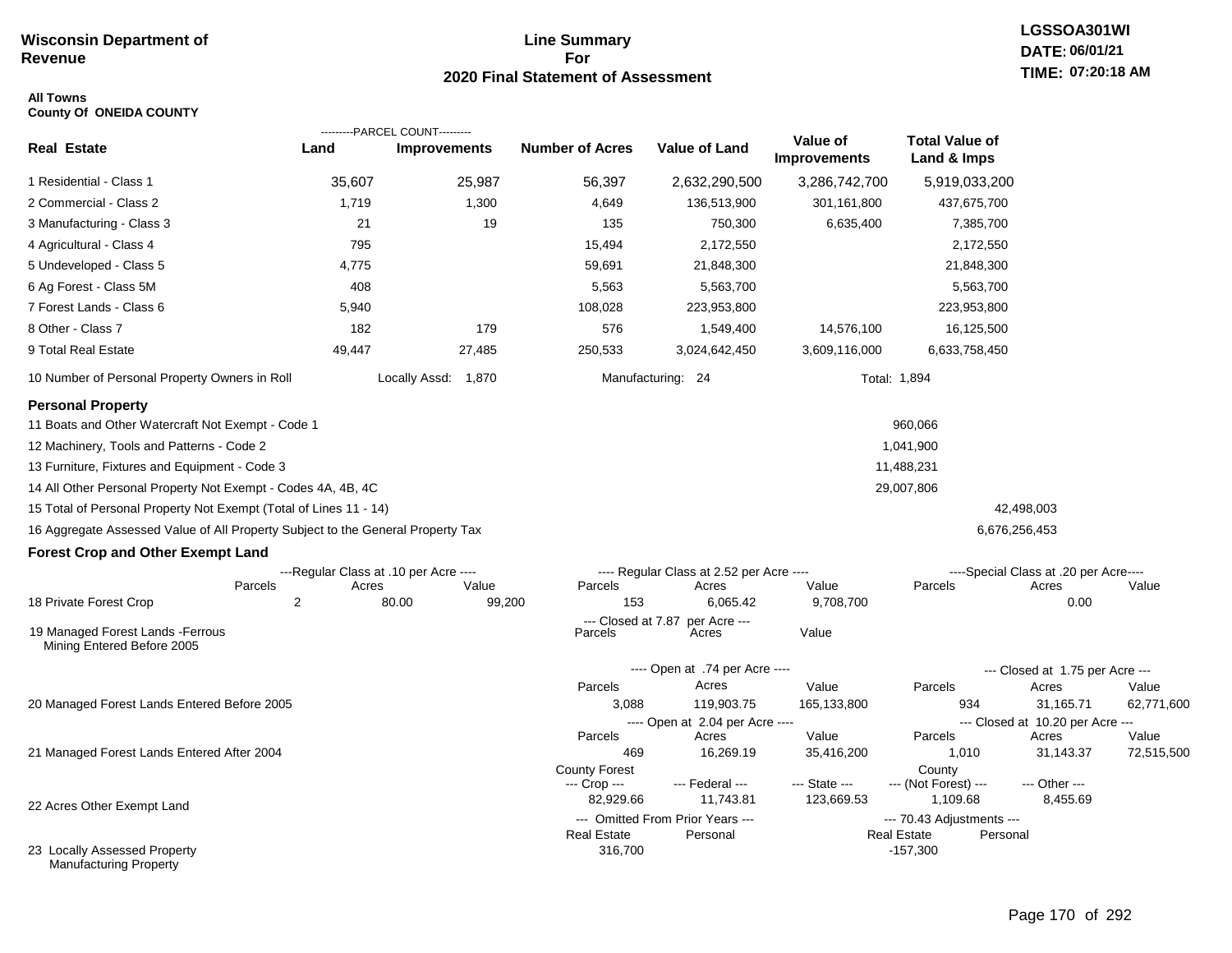| <b>Wisconsin Department of</b><br>Revenue                                                                                                                                                                                                                                                                                                                                                                                                                                            |                                                |                                | <b>Line Summary</b><br>For                             |                                                   |                    |                                       |                                                | LGSSOA301WI<br>DATE: 06\01\21 |
|--------------------------------------------------------------------------------------------------------------------------------------------------------------------------------------------------------------------------------------------------------------------------------------------------------------------------------------------------------------------------------------------------------------------------------------------------------------------------------------|------------------------------------------------|--------------------------------|--------------------------------------------------------|---------------------------------------------------|--------------------|---------------------------------------|------------------------------------------------|-------------------------------|
| <b>All Villages</b><br><b>County Of ONEIDA COUNTY</b>                                                                                                                                                                                                                                                                                                                                                                                                                                |                                                | ---------PARCEL COUNT--------- | 2020 Final Statement of Assessment                     |                                                   |                    |                                       |                                                | TIME: 07:20:18 AM             |
| <b>Real Estate</b>                                                                                                                                                                                                                                                                                                                                                                                                                                                                   | Land                                           | <b>Improvements</b>            | <b>Number of Acres</b>                                 | <b>Value of Land</b>                              |                    | Value of<br><b>Improvements</b>       | <b>Total Value of</b><br>Land & Imps           |                               |
| 1 Residential - Class 1                                                                                                                                                                                                                                                                                                                                                                                                                                                              |                                                |                                |                                                        |                                                   |                    |                                       |                                                |                               |
| 2 Commercial - Class 2                                                                                                                                                                                                                                                                                                                                                                                                                                                               |                                                |                                |                                                        |                                                   |                    |                                       |                                                |                               |
| 3 Manufacturing - Class 3                                                                                                                                                                                                                                                                                                                                                                                                                                                            |                                                |                                |                                                        |                                                   |                    |                                       |                                                |                               |
| 4 Agricultural - Class 4                                                                                                                                                                                                                                                                                                                                                                                                                                                             |                                                |                                |                                                        |                                                   |                    |                                       |                                                |                               |
| 5 Undeveloped - Class 5                                                                                                                                                                                                                                                                                                                                                                                                                                                              |                                                |                                |                                                        |                                                   |                    |                                       |                                                |                               |
| 6 Ag Forest - Class 5M                                                                                                                                                                                                                                                                                                                                                                                                                                                               |                                                |                                |                                                        |                                                   |                    |                                       |                                                |                               |
| 7 Forest Lands - Class 6                                                                                                                                                                                                                                                                                                                                                                                                                                                             |                                                |                                |                                                        |                                                   |                    |                                       |                                                |                               |
| 8 Other - Class 7                                                                                                                                                                                                                                                                                                                                                                                                                                                                    |                                                |                                |                                                        |                                                   |                    |                                       |                                                |                               |
| 9 Total Real Estate                                                                                                                                                                                                                                                                                                                                                                                                                                                                  |                                                |                                |                                                        |                                                   |                    |                                       |                                                |                               |
| 10 Number of Personal Property Owners in Roll                                                                                                                                                                                                                                                                                                                                                                                                                                        |                                                | Locally Assd:                  |                                                        | Manufacturing:                                    |                    | Total:                                |                                                |                               |
| <b>Personal Property</b><br>11 Boats and Other Watercraft Not Exempt - Code 1<br>12 Machinery, Tools and Patterns - Code 2<br>13 Furniture, Fixtures and Equipment - Code 3<br>14 All Other Personal Property Not Exempt - Codes 4A, 4B, 4C<br>15 Total of Personal Property Not Exempt (Total of Lines 11 - 14)<br>16 Aggregate Assessed Value of All Property Subject to the General Property Tax<br><b>Forest Crop and Other Exempt Land</b><br>Parcels<br>18 Private Forest Crop | ---Regular Class at .10 per Acre ----<br>Acres | Value                          | Parcels<br>--- Closed at 7.87 per Acre ---             | ---- Regular Class at 2.52 per Acre ----<br>Acres | Value              | Parcels                               | ----Special Class at .20 per Acre----<br>Acres | Value                         |
| 19 Managed Forest Lands-Ferrous<br>Mining Entered Before 2005                                                                                                                                                                                                                                                                                                                                                                                                                        |                                                |                                | Parcels                                                | Acres                                             | Value              |                                       |                                                |                               |
|                                                                                                                                                                                                                                                                                                                                                                                                                                                                                      |                                                |                                | Parcels                                                | ---- Open at .74 per Acre ----<br>Acres           | Value              | Parcels                               | --- Closed at 1.75 per Acre ---<br>Acres       | Value                         |
| 20 Managed Forest Lands Entered Before 2005                                                                                                                                                                                                                                                                                                                                                                                                                                          |                                                |                                |                                                        | ---- Open at 2.04 per Acre ----                   |                    |                                       | --- Closed at 10.20 per Acre ---               |                               |
|                                                                                                                                                                                                                                                                                                                                                                                                                                                                                      |                                                |                                | Parcels                                                | Acres                                             | Value              | Parcels                               | Acres                                          | Value                         |
| 21 Managed Forest Lands Entered After 2004                                                                                                                                                                                                                                                                                                                                                                                                                                           |                                                |                                | <b>County Forest</b><br>--- Crop ---                   | --- Federal ---                                   | --- State ---      | County<br>--- (Not Forest) ---        |                                                | --- Other ---                 |
| 22 Acres Other Exempt Land                                                                                                                                                                                                                                                                                                                                                                                                                                                           |                                                |                                | --- Omitted From Prior Years ---<br><b>Real Estate</b> | Personal                                          | <b>Real Estate</b> | --- 70.43 Adjustments ---<br>Personal |                                                |                               |
| 23 Locally Assessed Property                                                                                                                                                                                                                                                                                                                                                                                                                                                         |                                                |                                |                                                        |                                                   |                    |                                       |                                                |                               |

Manufacturing Property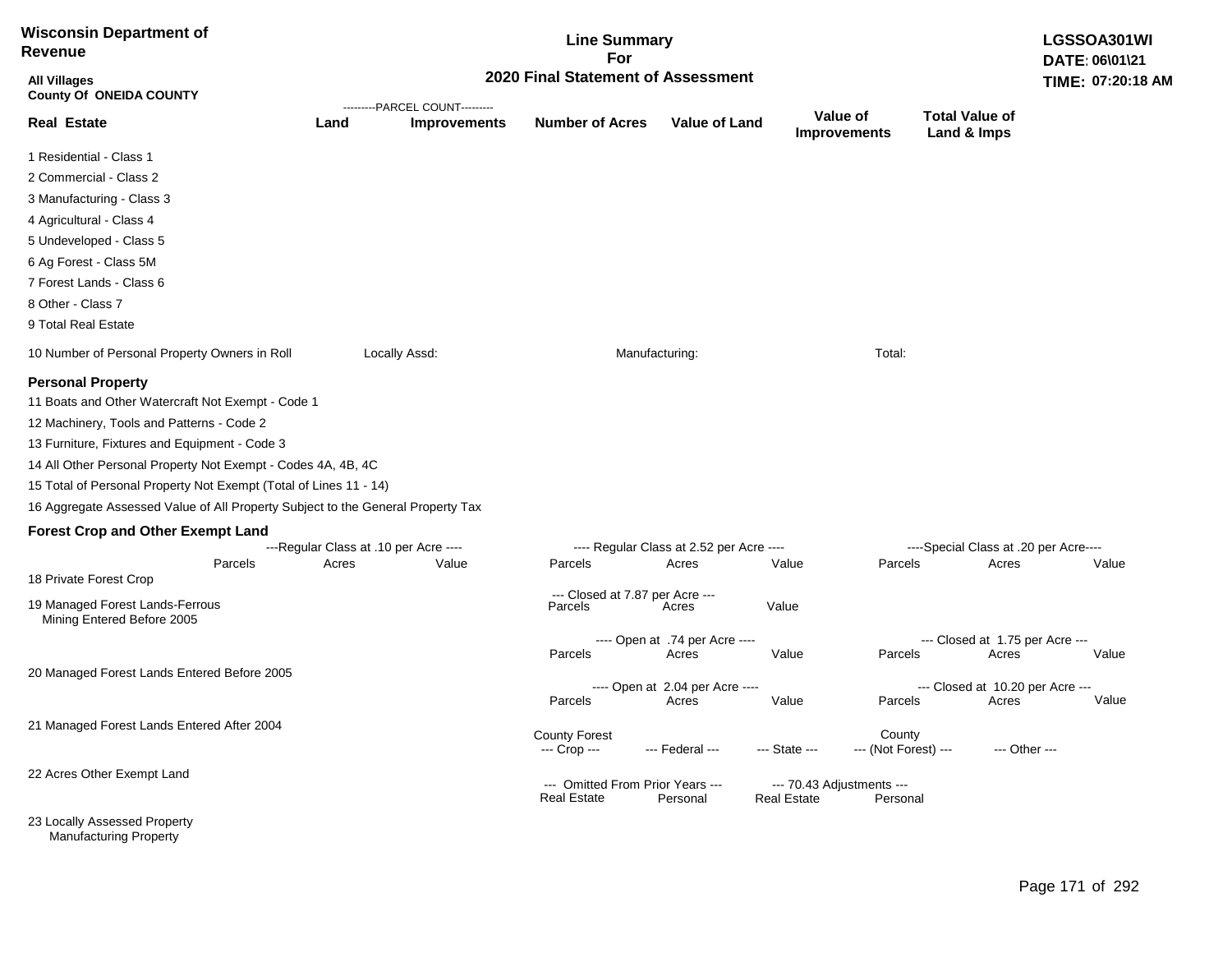| <b>Wisconsin Department of</b><br><b>Revenue</b>                                | <b>Line Summary</b><br>LGSSOA301WI<br>For |                                                       |                                                 |                                          |                                                 |                                      |                                       |  |  |  |
|---------------------------------------------------------------------------------|-------------------------------------------|-------------------------------------------------------|-------------------------------------------------|------------------------------------------|-------------------------------------------------|--------------------------------------|---------------------------------------|--|--|--|
| <b>All Cities</b><br><b>County Of ONEIDA COUNTY</b>                             | 2020 Final Statement of Assessment        |                                                       |                                                 |                                          |                                                 |                                      |                                       |  |  |  |
| <b>Real Estate</b>                                                              | Land                                      | ---------PARCEL COUNT---------<br><b>Improvements</b> | <b>Number of Acres</b>                          | <b>Value of Land</b>                     | Value of<br><b>Improvements</b>                 | <b>Total Value of</b><br>Land & Imps |                                       |  |  |  |
| 1 Residential - Class 1                                                         | 2,985                                     | 2,597                                                 | 1,104                                           | 32,064,200                               | 201,700,000                                     | 233,764,200                          |                                       |  |  |  |
| 2 Commercial - Class 2                                                          | 573                                       | 455                                                   | 1,074                                           | 66,740,900                               | 216,442,000                                     | 283,182,900                          |                                       |  |  |  |
| 3 Manufacturing - Class 3                                                       | 33                                        | 28                                                    | 308                                             | 3,376,900                                | 48,068,500                                      | 51,445,400                           |                                       |  |  |  |
| 4 Agricultural - Class 4                                                        |                                           |                                                       |                                                 |                                          |                                                 |                                      |                                       |  |  |  |
| 5 Undeveloped - Class 5                                                         |                                           |                                                       |                                                 |                                          |                                                 |                                      |                                       |  |  |  |
| 6 Ag Forest - Class 5M                                                          |                                           |                                                       |                                                 |                                          |                                                 |                                      |                                       |  |  |  |
| 7 Forest Lands - Class 6                                                        |                                           |                                                       |                                                 |                                          |                                                 |                                      |                                       |  |  |  |
| 8 Other - Class 7                                                               |                                           |                                                       |                                                 |                                          |                                                 |                                      |                                       |  |  |  |
| 9 Total Real Estate                                                             | 3,591                                     | 3,080                                                 | 2,486                                           | 102,182,000                              | 466,210,500                                     | 568,392,500                          |                                       |  |  |  |
| 10 Number of Personal Property Owners in Roll                                   |                                           | Locally Assd:<br>480                                  | Manufacturing: 17                               |                                          | Total:                                          | 497                                  |                                       |  |  |  |
| <b>Personal Property</b>                                                        |                                           |                                                       |                                                 |                                          |                                                 |                                      |                                       |  |  |  |
| 11 Boats and Other Watercraft Not Exempt - Code 1                               |                                           |                                                       |                                                 |                                          |                                                 | 171,100                              |                                       |  |  |  |
| 12 Machinery, Tools and Patterns - Code 2                                       |                                           |                                                       |                                                 |                                          |                                                 | 9,551,800                            |                                       |  |  |  |
| 13 Furniture, Fixtures and Equipment - Code 3                                   |                                           |                                                       |                                                 |                                          |                                                 | 14,434,000                           |                                       |  |  |  |
| 14 All Other Personal Property Not Exempt - Codes 4A, 4B, 4C                    |                                           |                                                       |                                                 |                                          |                                                 | 4,977,300                            |                                       |  |  |  |
| 15 Total of Personal Property Not Exempt (Total of Lines 11 - 14)               |                                           |                                                       |                                                 |                                          |                                                 |                                      | 29,134,200                            |  |  |  |
| 16 Aggregate Assessed Value of All Property Subject to the General Property Tax |                                           |                                                       |                                                 |                                          |                                                 |                                      | 597,526,700                           |  |  |  |
| <b>Forest Crop and Other Exempt Land</b>                                        |                                           |                                                       |                                                 |                                          |                                                 |                                      |                                       |  |  |  |
|                                                                                 | ---Regular Class at .10 per Acre ----     |                                                       |                                                 | ---- Regular Class at 2.52 per Acre ---- |                                                 |                                      | ----Special Class at .20 per Acre---- |  |  |  |
| Parcels                                                                         | Acres                                     | Value                                                 | Parcels                                         | Acres                                    | Value                                           | Parcels                              | Acres<br>Value                        |  |  |  |
| 18 Private Forest Crop                                                          | 0.00                                      |                                                       |                                                 | 0.00<br>--- Closed at 7.87 per Acre ---  |                                                 |                                      |                                       |  |  |  |
| 19 Managed Forest Lands-Ferrous<br>Mining Entered Before 2005                   |                                           |                                                       | Parcels                                         | Acres                                    | Value                                           |                                      |                                       |  |  |  |
|                                                                                 |                                           |                                                       |                                                 | ---- Open at .74 per Acre ----           |                                                 | --- Closed at 1.75 per Acre ---      |                                       |  |  |  |
| 20 Managed Forest Lands Entered Before 2005                                     |                                           |                                                       | Parcels                                         | Acres<br>0.00                            | Value                                           | Parcels                              | Acres<br>Value<br>0.00                |  |  |  |
|                                                                                 |                                           |                                                       |                                                 | ---- Open at 2.04 per Acre ----          |                                                 | --- Closed at 10.20 per Acre ---     |                                       |  |  |  |
|                                                                                 |                                           |                                                       | Parcels                                         | Acres                                    | Value                                           | Parcels                              | Value<br>Acres                        |  |  |  |
| 21 Managed Forest Lands Entered After 2004                                      |                                           |                                                       |                                                 | 0.00                                     |                                                 |                                      | 0.00                                  |  |  |  |
|                                                                                 |                                           |                                                       | <b>County Forest</b><br>--- Crop ---            | --- Federal ---                          | --- State ---                                   | County<br>--- (Not Forest) ---       | --- Other ---                         |  |  |  |
| 22 Acres Other Exempt Land                                                      |                                           |                                                       | 0.00                                            | 0.00                                     | 63.73                                           | 80.71                                | 2,098.91                              |  |  |  |
|                                                                                 |                                           |                                                       | --- Omitted From Prior Years ---<br>Real Estate | Personal                                 | --- 70.43 Adjustments ---<br><b>Real Estate</b> | Personal                             |                                       |  |  |  |
| 23 Locally Assessed Property<br><b>Manufacturing Property</b>                   |                                           |                                                       |                                                 | 323,800                                  |                                                 |                                      |                                       |  |  |  |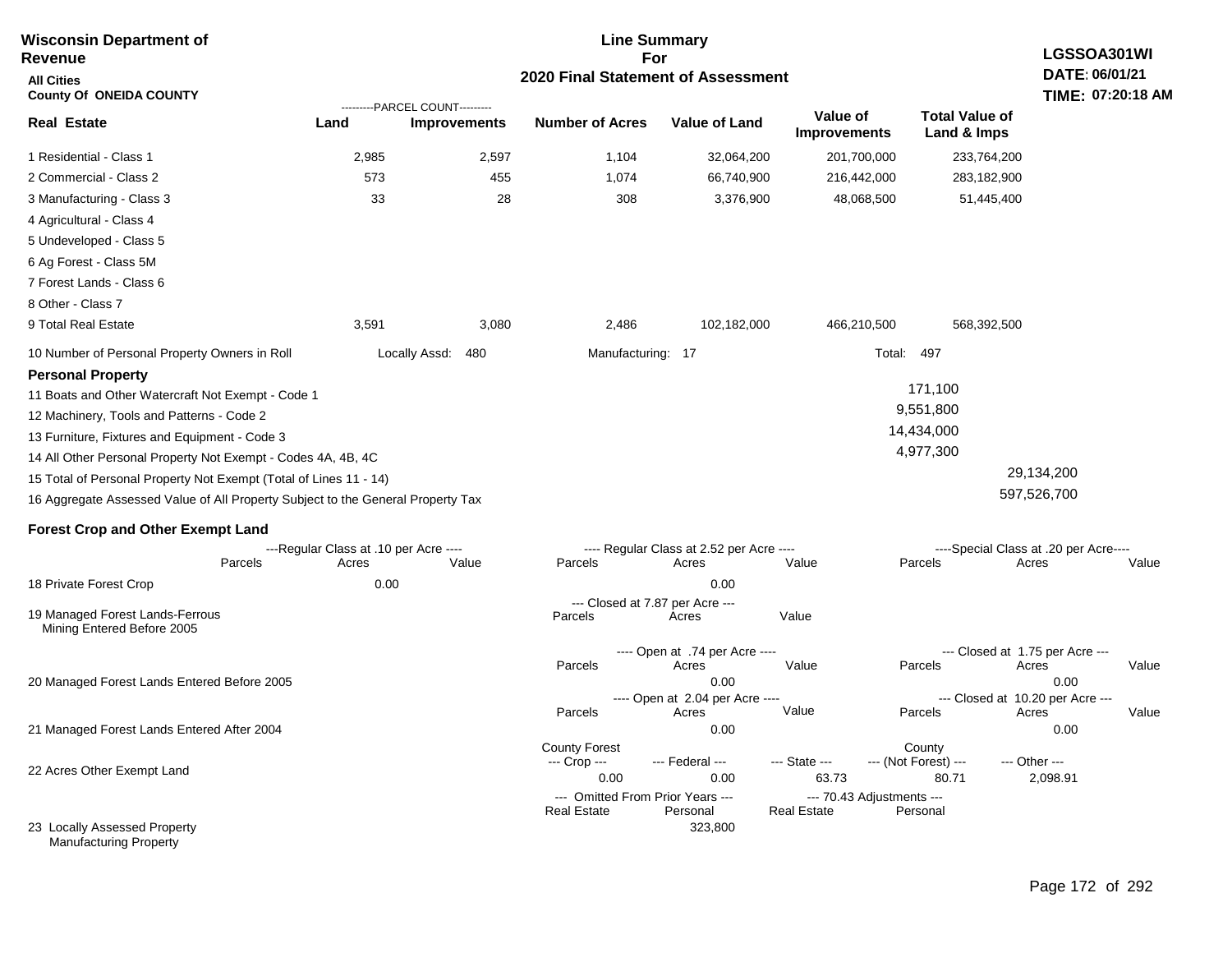#### **Line Summary For 2020 Final Statement of Assessment**

---- Open at 2.04 per Acre ----

**LGSSOA301WI DATE: 06/01/21 All Municipalities TIME: 07:20:18 AM**

| <b>County Of OUTAGAMIE COUNTY</b>                                               |        |                                       |                        |                                          |                     |                       |                                       |       |
|---------------------------------------------------------------------------------|--------|---------------------------------------|------------------------|------------------------------------------|---------------------|-----------------------|---------------------------------------|-------|
|                                                                                 |        | ---------PARCEL COUNT---------        |                        |                                          | Value of            | <b>Total Value of</b> |                                       |       |
| <b>Real Estate</b>                                                              | Land   | <b>Improvements</b>                   | <b>Number of Acres</b> | <b>Value of Land</b>                     | <b>Improvements</b> | Land & Imps           |                                       |       |
| 1 Residential - Class 1                                                         | 63,664 | 59,752                                | 45,472                 | 1,998,308,100                            | 9,459,778,180       | 11,458,086,280        |                                       |       |
| 2 Commercial - Class 2                                                          | 5,233  | 4,321                                 | 11,172                 | 811,319,300                              | 2,795,370,800       | 3,606,690,100         |                                       |       |
| 3 Manufacturing - Class 3                                                       | 450    | 379                                   | 3,327                  | 74,770,700                               | 523,175,500         | 597,946,200           |                                       |       |
| 4 Agricultural - Class 4                                                        | 10,827 |                                       | 203,713                | 37,230,800                               |                     | 37,230,800            |                                       |       |
| 5 Undeveloped - Class 5                                                         | 6,281  |                                       | 33,442                 | 27,480,600                               |                     | 27,480,600            |                                       |       |
| 6 Ag Forest - Class 5M                                                          | 2,115  |                                       | 18,201                 | 29,630,200                               |                     | 29,630,200            |                                       |       |
| 7 Forest Lands - Class 6                                                        | 1,605  |                                       | 17,673                 | 50,293,200                               |                     | 50,293,200            |                                       |       |
| 8 Other - Class 7                                                               | 1,671  | 1,652                                 | 3,331                  | 29,062,300                               | 191,803,950         | 220,866,250           |                                       |       |
| 9 Total Real Estate                                                             | 91,846 | 66,104                                | 336,331                | 3,058,095,200                            | 12,970,128,430      | 16,028,223,630        |                                       |       |
| 10 Number of Personal Property Owners in Roll                                   |        | Locally Assd:<br>4,878                |                        | Manufacturing: 357                       | Total: 5,235        |                       |                                       |       |
| <b>Personal Property</b>                                                        |        |                                       |                        |                                          |                     |                       |                                       |       |
| 11 Boats and Other Watercraft Not Exempt - Code 1                               |        |                                       |                        |                                          |                     | 6,700                 |                                       |       |
| 12 Machinery, Tools and Patterns - Code 2                                       |        |                                       |                        |                                          |                     | 65,809,200            |                                       |       |
| 13 Furniture, Fixtures and Equipment - Code 3                                   |        |                                       |                        |                                          |                     | 181,447,699           |                                       |       |
| 14 All Other Personal Property Not Exempt - Codes 4A, 4B, 4C                    |        |                                       |                        |                                          |                     | 53,956,838            |                                       |       |
| 15 Total of Personal Property Not Exempt (Total of Lines 11 - 14)               |        |                                       |                        |                                          |                     | 301,220,437           |                                       |       |
| 16 Aggregate Assessed Value of All Property Subject to the General Property Tax |        |                                       |                        |                                          |                     | 16,329,444,067        |                                       |       |
| <b>Forest Crop and Other Exempt Land</b>                                        |        |                                       |                        |                                          |                     |                       |                                       |       |
|                                                                                 |        | ---Regular Class at .10 per Acre ---- |                        | ---- Regular Class at 2.52 per Acre ---- |                     |                       | ----Special Class at .20 per Acre---- |       |
| Parcels                                                                         | Acres  | Value                                 | Parcels                | Acres                                    | Value               | Parcels               | Acres                                 | Value |
| 18 Private Forest Crop                                                          | 0.00   |                                       |                        | 0.00                                     |                     |                       | 0.00                                  |       |
| 19 Managed Forest Lands - Ferrous<br>Mining Entered Before 2005                 |        |                                       | Parcels                | --- Closed at 7.87 per Acre ---<br>Acres | Value               |                       |                                       |       |
|                                                                                 |        |                                       |                        | ---- Open at .74 per Acre ----           |                     |                       | --- Closed at 1.75 per Acre ---       |       |

20 Managed Forest Lands Entered Before 2005

21 Managed Forest Lands Entered After 2004

22 Acres Other Exempt Land

23 Locally Assessed Property Manufacturing Property

Page 173 of 292

-11,900

--- Closed at 10.20 per Acre ---

2 34.00 59,500 383 8,008.17 22,284,500

2 45.30 158,600 601 13,160.13 36,482,600

**Real Estate** 

--- (Not Forest) --- --- Other ---

0.00 11,898.27 11,306.18 3,438.88 9,067.86

Parcels Acres Value Parcels Acres Value

Parcels Acres Value Parcels Acres Value

750,000 811,600 -122,700

--- Omitted From Prior Years ---<br>Real Estate Personal Real Estate Personal Real Estate Personal

County Forest County<br>--- Crop --- --- Federal --- --- State --- --- (Not Fore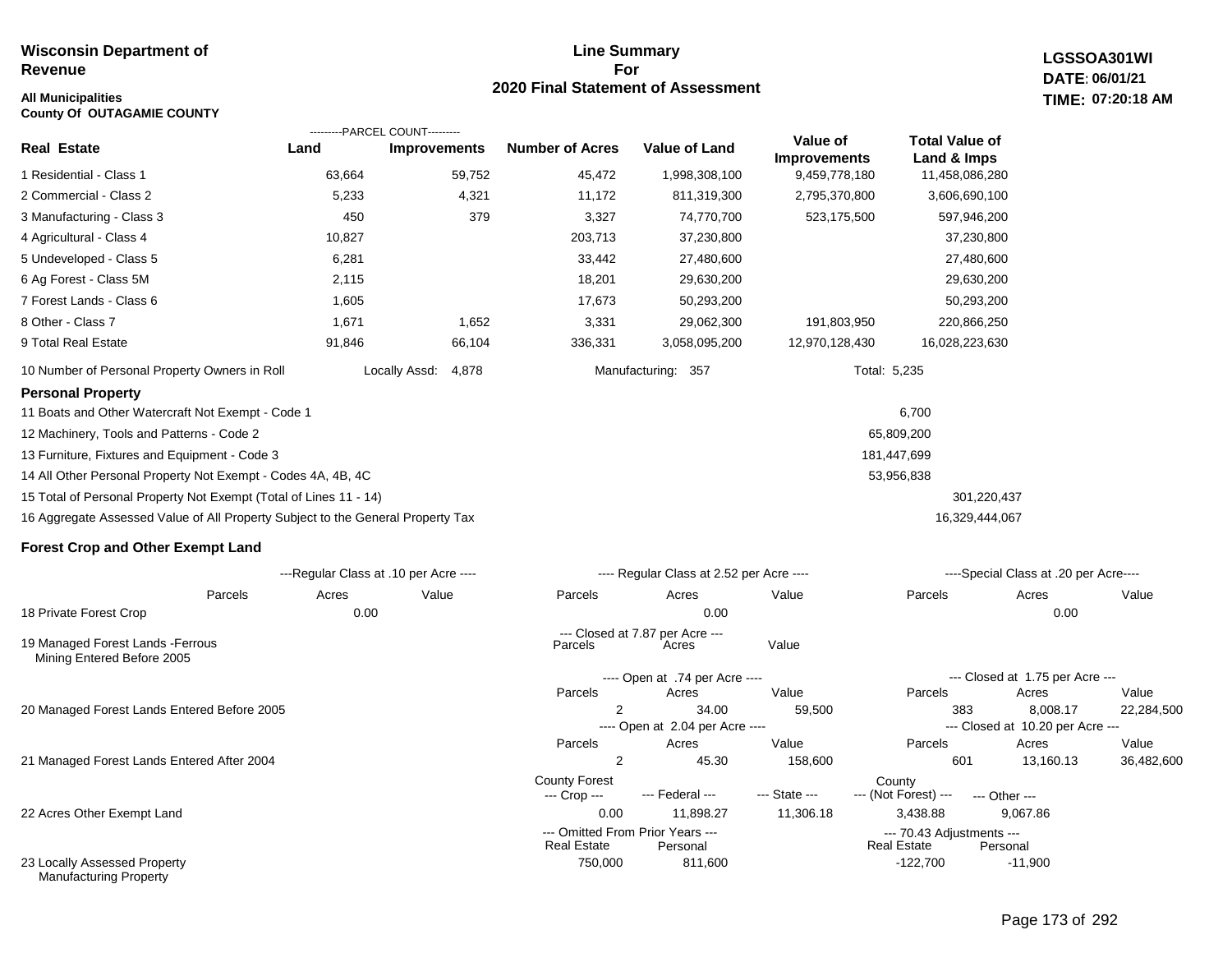### **Line Summary For 2020 Final Statement of Assessment**

# **LGSSOA301WI DATE: 06/01/21 TIME: 07:20:18 AM**

#### **All Towns County Of OUTAGAMIE COUNTY**

|                                                                                 |        | ---------PARCEL COUNT---------        |                                  |                                              |                          |                                                 |                                           |            |
|---------------------------------------------------------------------------------|--------|---------------------------------------|----------------------------------|----------------------------------------------|--------------------------|-------------------------------------------------|-------------------------------------------|------------|
| <b>Real Estate</b>                                                              | Land   | <b>Improvements</b>                   | <b>Number of Acres</b>           | <b>Value of Land</b>                         | Value of<br>Improvements | <b>Total Value of</b><br>Land & Imps            |                                           |            |
| 1 Residential - Class 1                                                         | 25,591 | 23,611                                | 35,350                           | 922,821,600                                  | 4,626,754,280            | 5,549,575,880                                   |                                           |            |
| 2 Commercial - Class 2                                                          | 2,175  | 1,719                                 | 6,804                            | 460,057,100                                  | 1,308,554,800            | 1,768,611,900                                   |                                           |            |
| 3 Manufacturing - Class 3                                                       | 163    | 127                                   | 1,657                            | 34,231,100                                   | 168,448,500              | 202,679,600                                     |                                           |            |
| 4 Agricultural - Class 4                                                        | 10,362 |                                       | 199,657                          | 36,520,300                                   |                          | 36,520,300                                      |                                           |            |
| 5 Undeveloped - Class 5                                                         | 6,135  |                                       | 32,651                           | 26,662,200                                   |                          | 26,662,200                                      |                                           |            |
| 6 Ag Forest - Class 5M                                                          | 2,094  |                                       | 17,971                           | 28,632,400                                   |                          | 28,632,400                                      |                                           |            |
| 7 Forest Lands - Class 6                                                        | 1,564  |                                       | 17,340                           | 49,505,500                                   |                          | 49,505,500                                      |                                           |            |
| 8 Other - Class 7                                                               | 1,648  | 1,629                                 | 3,291                            | 28,491,500                                   | 190,276,150              | 218,767,650                                     |                                           |            |
| 9 Total Real Estate                                                             | 49,732 | 27,086                                | 314,721                          | 1,586,921,700                                | 6,294,033,730            | 7,880,955,430                                   |                                           |            |
| 10 Number of Personal Property Owners in Roll                                   |        | Locally Assd: 2,252                   |                                  | Manufacturing: 127                           |                          | Total: 2,379                                    |                                           |            |
| <b>Personal Property</b>                                                        |        |                                       |                                  |                                              |                          |                                                 |                                           |            |
| 11 Boats and Other Watercraft Not Exempt - Code 1                               |        |                                       |                                  |                                              |                          | 400                                             |                                           |            |
| 12 Machinery, Tools and Patterns - Code 2                                       |        |                                       |                                  |                                              |                          | 11,885,200                                      |                                           |            |
| 13 Furniture, Fixtures and Equipment - Code 3                                   |        |                                       |                                  |                                              |                          | 99,340,089                                      |                                           |            |
| 14 All Other Personal Property Not Exempt - Codes 4A, 4B, 4C                    |        |                                       |                                  |                                              |                          | 28,327,093                                      |                                           |            |
| 15 Total of Personal Property Not Exempt (Total of Lines 11 - 14)               |        |                                       |                                  |                                              |                          |                                                 | 139,552,782                               |            |
| 16 Aggregate Assessed Value of All Property Subject to the General Property Tax |        |                                       |                                  |                                              |                          |                                                 | 8,020,508,212                             |            |
| <b>Forest Crop and Other Exempt Land</b>                                        |        |                                       |                                  |                                              |                          |                                                 |                                           |            |
|                                                                                 |        | ---Regular Class at .10 per Acre ---- |                                  | ---- Regular Class at 2.52 per Acre ----     |                          |                                                 | ----Special Class at .20 per Acre----     |            |
| Parcels                                                                         | Acres  | Value                                 | Parcels                          | Acres                                        | Value                    | Parcels                                         | Acres                                     | Value      |
| 18 Private Forest Crop                                                          |        | 0.00                                  |                                  | 0.00                                         |                          |                                                 | 0.00                                      |            |
| 19 Managed Forest Lands - Ferrous<br>Mining Entered Before 2005                 |        |                                       | $-$ -Closed at $7.87$<br>Parcels | per Acre ---<br>Acres                        | Value                    |                                                 |                                           |            |
|                                                                                 |        |                                       |                                  | ---- Open at .74 per Acre ----               |                          |                                                 | --- Closed at 1.75 per Acre ---           |            |
|                                                                                 |        |                                       | Parcels                          | Acres                                        | Value                    | Parcels                                         | Acres                                     | Value      |
| 20 Managed Forest Lands Entered Before 2005                                     |        |                                       | 2                                | 34.00                                        | 59,500                   | 380                                             | 7,954.85                                  | 22,159,200 |
|                                                                                 |        |                                       | Parcels                          | ---- Open at 2.04 per Acre ----<br>Acres     | Value                    | Parcels                                         | --- Closed at 10.20 per Acre ---<br>Acres | Value      |
| 21 Managed Forest Lands Entered After 2004                                      |        |                                       | $\overline{2}$                   | 45.30                                        | 158,600                  | 595                                             | 13,070.80                                 | 36,270,100 |
|                                                                                 |        |                                       | <b>County Forest</b>             |                                              |                          | County                                          |                                           |            |
|                                                                                 |        |                                       | --- Crop ---                     | --- Federal ---                              | --- State ---            | --- (Not Forest) ---                            | --- Other ---                             |            |
| 22 Acres Other Exempt Land                                                      |        |                                       | 0.00                             | 11,888.80                                    | 11,099.29                | 2,649.71                                        | 5,133.54                                  |            |
|                                                                                 |        |                                       | <b>Real Estate</b>               | --- Omitted From Prior Years ---<br>Personal |                          | --- 70.43 Adjustments ---<br><b>Real Estate</b> | Personal                                  |            |
| 23 Locally Assessed Property                                                    |        |                                       |                                  |                                              |                          |                                                 |                                           |            |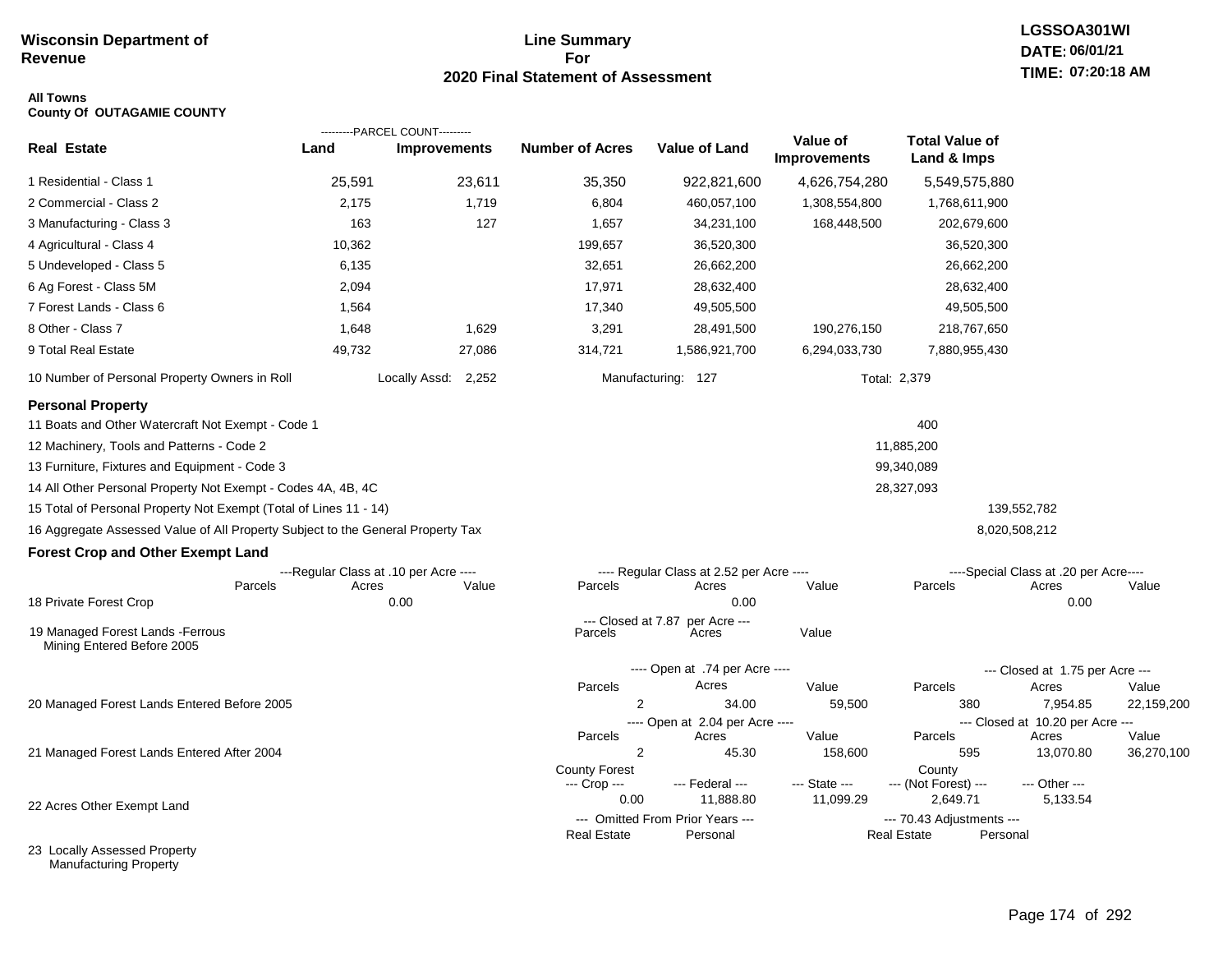## **Line Summary For 2020 Final Statement of Assessment**

| <b>All Villages</b><br><b>County Of OUTAGAMIE COUNTY</b>                        |                                                |                                                       | 2020 Final Statement of Assessment         |                                                   |                                    |                                |                                                         | TIME: 07:20:18   |
|---------------------------------------------------------------------------------|------------------------------------------------|-------------------------------------------------------|--------------------------------------------|---------------------------------------------------|------------------------------------|--------------------------------|---------------------------------------------------------|------------------|
| <b>Real Estate</b>                                                              | Land                                           | ---------PARCEL COUNT---------<br><b>Improvements</b> | <b>Number of Acres</b>                     | <b>Value of Land</b>                              | Value of<br><b>Improvements</b>    |                                | <b>Total Value of</b><br>Land & Imps                    |                  |
| 1 Residential - Class 1                                                         | 10,000                                         | 9,224                                                 | 2,856                                      | 264,111,400                                       | 1,147,135,400                      |                                | 1,411,246,800                                           |                  |
| 2 Commercial - Class 2                                                          | 884                                            | 723                                                   | 1,384                                      | 83,676,100                                        | 378,437,000                        |                                | 462,113,100                                             |                  |
| 3 Manufacturing - Class 3                                                       | 82                                             | 65                                                    | 457                                        | 11,996,600                                        | 103,569,300                        |                                | 115,565,900                                             |                  |
| 4 Agricultural - Class 4                                                        | 298                                            |                                                       | 2,283                                      | 397,200                                           |                                    |                                | 397,200                                                 |                  |
| 5 Undeveloped - Class 5                                                         | 81                                             |                                                       | 408                                        | 387,900                                           |                                    |                                | 387,900                                                 |                  |
| 6 Ag Forest - Class 5M                                                          | 15                                             |                                                       | 125                                        | 189,900                                           |                                    |                                | 189,900                                                 |                  |
| 7 Forest Lands - Class 6                                                        | 30                                             |                                                       | 165                                        | 555,300                                           |                                    |                                | 555,300                                                 |                  |
| 8 Other - Class 7                                                               | 17                                             | 17                                                    | 27                                         | 195,800                                           | 1,063,900                          |                                | 1,259,700                                               |                  |
| 9 Total Real Estate                                                             | 11,407                                         | 10,029                                                | 7,705                                      | 361,510,200                                       | 1,630,205,600                      |                                | 1,991,715,800                                           |                  |
| 10 Number of Personal Property Owners in Roll                                   |                                                | Locally Assd: 621                                     |                                            | Manufacturing: 66                                 |                                    | Total:<br>687                  |                                                         |                  |
| <b>Personal Property</b>                                                        |                                                |                                                       |                                            |                                                   |                                    | 6,000                          |                                                         |                  |
| 11 Boats and Other Watercraft Not Exempt - Code 1                               |                                                |                                                       |                                            |                                                   |                                    | 13,851,300                     |                                                         |                  |
| 12 Machinery, Tools and Patterns - Code 2                                       |                                                |                                                       |                                            |                                                   |                                    | 13,557,310                     |                                                         |                  |
| 13 Furniture, Fixtures and Equipment - Code 3                                   |                                                |                                                       |                                            |                                                   |                                    | 3,083,545                      |                                                         |                  |
| 14 All Other Personal Property Not Exempt - Codes 4A, 4B, 4C                    |                                                |                                                       |                                            |                                                   |                                    |                                | 30,498,155                                              |                  |
| 15 Total of Personal Property Not Exempt (Total of Lines 11 - 14)               |                                                |                                                       |                                            |                                                   |                                    |                                | 2,022,213,955                                           |                  |
| 16 Aggregate Assessed Value of All Property Subject to the General Property Tax |                                                |                                                       |                                            |                                                   |                                    |                                |                                                         |                  |
| <b>Forest Crop and Other Exempt Land</b>                                        |                                                |                                                       |                                            |                                                   |                                    |                                |                                                         |                  |
| Parcels                                                                         | ---Regular Class at .10 per Acre ----<br>Acres | Value                                                 | Parcels                                    | ---- Regular Class at 2.52 per Acre ----<br>Acres | Value                              | Parcels                        | ----Special Class at .20 per Acre----<br>Acres          | Value            |
| 18 Private Forest Crop                                                          | 0.00                                           |                                                       |                                            | 0.00                                              |                                    |                                |                                                         |                  |
| 19 Managed Forest Lands-Ferrous<br>Mining Entered Before 2005                   |                                                |                                                       | --- Closed at 7.87 per Acre ---<br>Parcels | Acres                                             | Value                              |                                |                                                         |                  |
|                                                                                 |                                                |                                                       | Parcels                                    | ---- Open at .74 per Acre ----<br>Acres           | Value                              | Parcels                        | --- Closed at 1.75 per Acre ---<br>Acres                | Value            |
| 20 Managed Forest Lands Entered Before 2005                                     |                                                |                                                       | Parcels                                    | 0.00<br>---- Open at 2.04 per Acre ----<br>Acres  | Value                              | Parcels                        | 3<br>53.32<br>--- Closed at 10.20 per Acre ---<br>Acres | 125,300<br>Value |
|                                                                                 |                                                |                                                       |                                            | 0.00                                              |                                    |                                | $\overline{4}$<br>71.33                                 | 194,500          |
| 21 Managed Forest Lands Entered After 2004                                      |                                                |                                                       | <b>County Forest</b><br>--- Crop ---       | --- Federal ---                                   | --- State ---                      | County<br>--- (Not Forest) --- | --- Other ---                                           |                  |
| 22 Acres Other Exempt Land                                                      |                                                |                                                       | 0.00<br>--- Omitted From Prior Years ---   | 0.00                                              | 91.20<br>--- 70.43 Adjustments --- | 491.19                         |                                                         | 984.00           |
| 23 Locally Assessed Property                                                    |                                                |                                                       | <b>Real Estate</b><br>750,000              | Personal<br>811,600                               | <b>Real Estate</b><br>$-122,700$   | Personal                       |                                                         |                  |

Manufacturing Property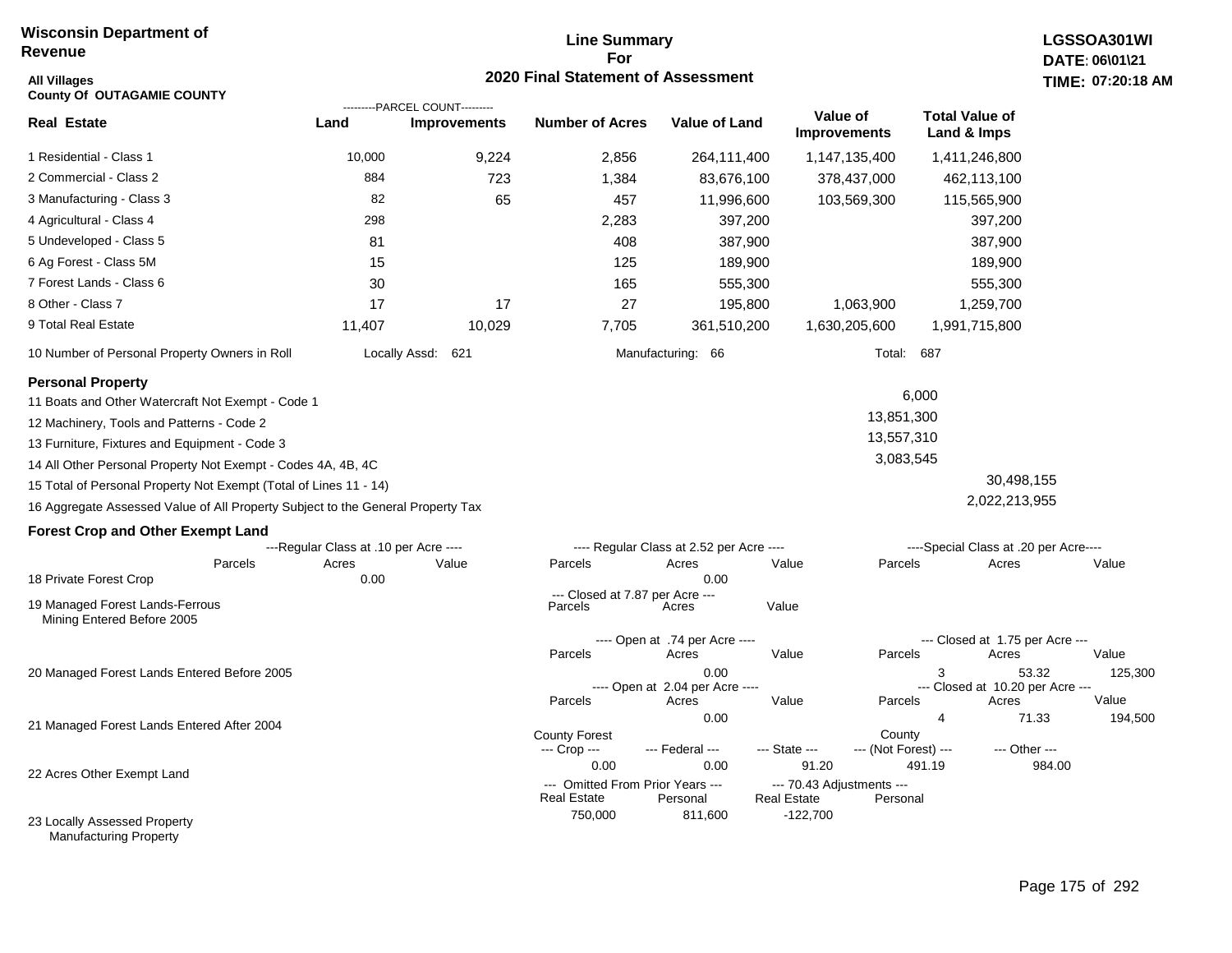#### **For 2020 Final Statement of Assessment Revenue All Cities County Of OUTAGAMIE COUNTY LGSSOA301WI DATE: 06/01/21 TIME: 07:20:18 AM Real Estate** 1 Residential - Class 1 2 Commercial - Class 2 3 Manufacturing - Class 3 4 Agricultural - Class 4 5 Undeveloped - Class 5 6 Ag Forest - Class 5M 7 Forest Lands - Class 6 8 Other - Class 7 9 Total Real Estate 10 Number of Personal Property Owners in Roll 28,073 26,917 7,266 811,375,100 3,685,888,500 4,497,263,600 **Land Improvements Number of Acres Value of Land Value of Improvements Total Value of Land & Imps** 2,174 205 167 65 6 11 6 30,707 1,879 187 6 28,989 2,984 1,213 1,773 383 105 168 13 13,905 267,586,100 28,543,000 313,300 430,500 807,900 232,400 375,000 1,109,663,300 1,108,379,000 251,157,700 463,900 5,045,889,100 1,375,965,100 279,700,700 313,300 430,500 807,900 232,400 838,900 6,155,552,400 Locally Assd: 2,005 Manufacturing: 164 Total: 2,169 **Personal Property** 11 Boats and Other Watercraft Not Exempt - Code 1 12 Machinery, Tools and Patterns - Code 2 13 Furniture, Fixtures and Equipment - Code 3 14 All Other Personal Property Not Exempt - Codes 4A, 4B, 4C 15 Total of Personal Property Not Exempt (Total of Lines 11 - 14) 16 Aggregate Assessed Value of All Property Subject to the General Property Tax 300 40,072,700 68,550,300 22,546,200 131,169,500 6,286,721,900 **Forest Crop and Other Exempt Land** ---Regular Class at .10 per Acre ---- ---- Regular Class at 2.52 per Acre ---- ----Special Class at .20 per Acre---- 18 Private Forest Crop 20 Managed Forest Lands Entered Before 2005 21 Managed Forest Lands Entered After 2004 Parcels 0.00 0.00 Acres Value Parcels Acres Value Parcels Acres Value ---- Open at .74 per Acre<br>Acres Parcels 0.00 0.00 Acres Value Parcels Acres Value --- Closed at 1.75 per Acre --- ---- Open at 2.04 per Acre ---<br>Acres Value Parcels Parcels Acres Acres Parcels 0.00 2 18.00 18,000 Acres **Value Parcels Acres Value** County Forest County County --- Crop --- 0.00 9.47 115.69 297.98 2,950.32 --- Federal --- - --- State --- --- (Not Forest) --- --- Other ---22 Acres Other Exempt Land 23 Locally Assessed Property Manufacturing Property --- Omitted From Prior Years ---<br>Real Estate Personal Personal Real Estate Personal -11,900 **Real Estate** ---------PARCEL COUNT--------- 19 Managed Forest Lands-Ferrous Mining Entered Before 2005 --- Closed at 7.87 per Acre ---<br>cels Acres Parcels **Acres** Value

**Line Summary**

**Wisconsin Department of**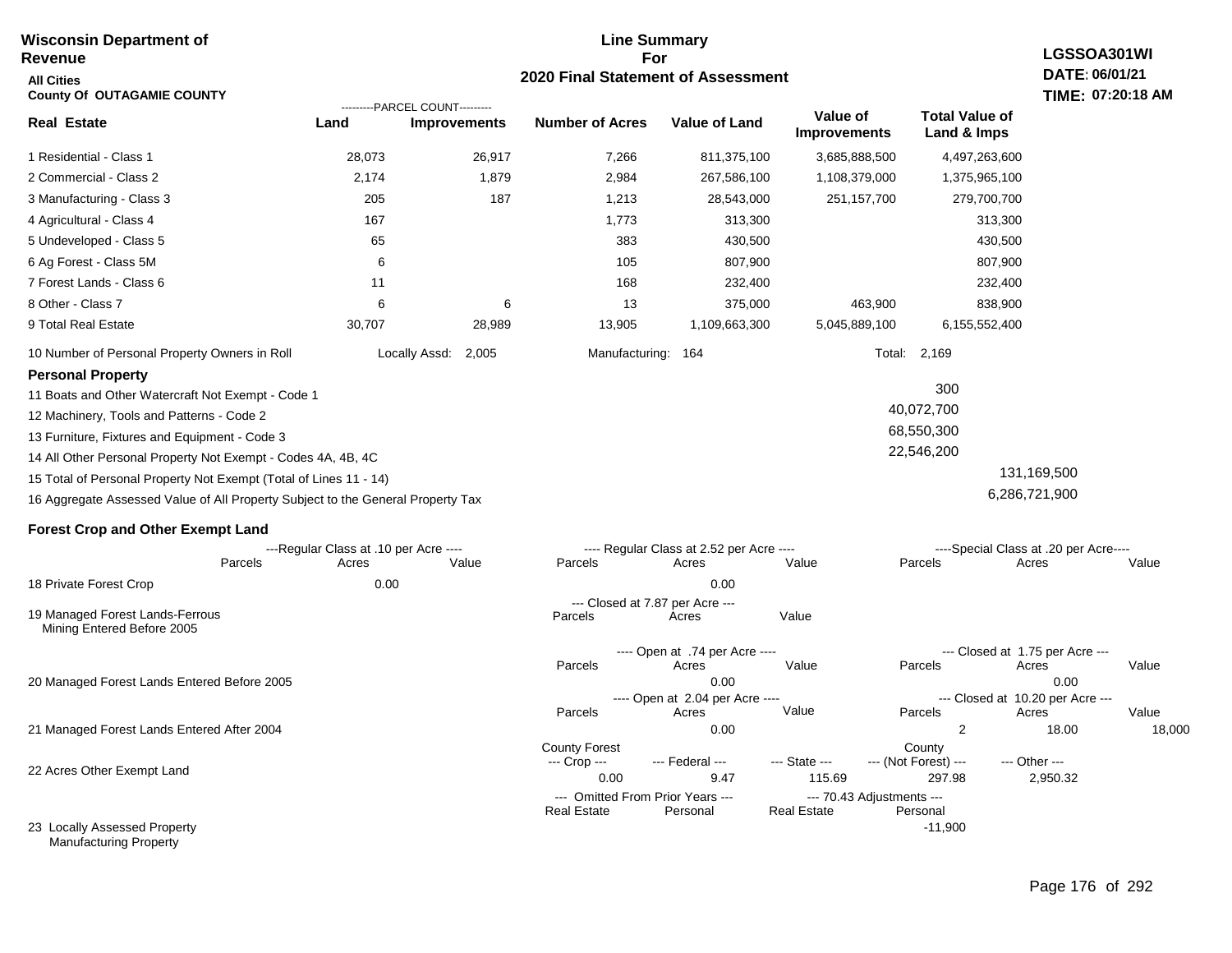#### **All Municipalities TIME:**

**County Of OZAUKEE COUNTY**

#### **Line Summary For 2020 Final Statement of Assessment**

**LGSSOA301WI DATE: 06/01/21 07:20:18 AM**

|                                                                                 |                                      | ---------PARCEL COUNT--------- |                                      |                                          |                          |                                      |                                       |                    |
|---------------------------------------------------------------------------------|--------------------------------------|--------------------------------|--------------------------------------|------------------------------------------|--------------------------|--------------------------------------|---------------------------------------|--------------------|
| <b>Real Estate</b>                                                              | Land                                 | <b>Improvements</b>            | <b>Number of Acres</b>               | <b>Value of Land</b>                     | Value of<br>Improvements | <b>Total Value of</b><br>Land & Imps |                                       |                    |
| 1 Residential - Class 1                                                         | 32,334                               | 30,743                         | 33,973                               | 3,061,083,500                            | 6,690,131,960            | 9,751,215,460                        |                                       |                    |
| 2 Commercial - Class 2                                                          | 2,229                                | 1,906                          | 5,149                                | 476,089,900                              | 1,454,901,300            | 1,930,991,200                        |                                       |                    |
| 3 Manufacturing - Class 3                                                       | 165                                  | 162                            | 1,344                                | 46,484,900                               | 225,270,800              | 271,755,700                          |                                       |                    |
| 4 Agricultural - Class 4                                                        | 2,545                                |                                | 61,261                               | 15,230,100                               |                          | 15,230,100                           |                                       |                    |
| 5 Undeveloped - Class 5                                                         | 2,180                                |                                | 13,455                               | 26,671,200                               |                          | 26,671,200                           |                                       |                    |
| 6 Ag Forest - Class 5M                                                          | 647                                  |                                | 5,071                                | 9,420,700                                |                          | 9,420,700                            |                                       |                    |
| 7 Forest Lands - Class 6                                                        | 123                                  |                                | 1,149                                | 4,257,300                                |                          | 4,257,300                            |                                       |                    |
| 8 Other - Class 7                                                               | 428                                  | 425                            | 1,011                                | 26,671,100                               | 74,730,300               | 101,401,400                          |                                       |                    |
| 9 Total Real Estate                                                             | 40,651                               | 33,236                         | 122,413                              | 3,665,908,700                            | 8,445,034,360            | 12,110,943,060                       |                                       |                    |
| 10 Number of Personal Property Owners in Roll                                   |                                      | Locally Assd: 2,411            |                                      | Manufacturing: 185                       |                          | Total: 2,596                         |                                       |                    |
| <b>Personal Property</b>                                                        |                                      |                                |                                      |                                          |                          |                                      |                                       |                    |
| 11 Boats and Other Watercraft Not Exempt - Code 1                               |                                      |                                |                                      |                                          |                          | 33,600                               |                                       |                    |
| 12 Machinery, Tools and Patterns - Code 2                                       |                                      |                                |                                      |                                          |                          | 24,202,100                           |                                       |                    |
| 13 Furniture, Fixtures and Equipment - Code 3                                   |                                      |                                |                                      |                                          |                          | 86,516,246                           |                                       |                    |
| 14 All Other Personal Property Not Exempt - Codes 4A, 4B, 4C                    |                                      |                                |                                      |                                          |                          | 26,824,007                           |                                       |                    |
| 15 Total of Personal Property Not Exempt (Total of Lines 11 - 14)               |                                      |                                |                                      |                                          |                          | 137,575,953                          |                                       |                    |
| 16 Aggregate Assessed Value of All Property Subject to the General Property Tax |                                      |                                |                                      |                                          |                          | 12,248,519,013                       |                                       |                    |
| <b>Forest Crop and Other Exempt Land</b>                                        |                                      |                                |                                      |                                          |                          |                                      |                                       |                    |
|                                                                                 | ---Regular Class at .10 per Acre --- |                                |                                      | ---- Regular Class at 2.52 per Acre ---- |                          |                                      | ----Special Class at .20 per Acre---- |                    |
| Parcels                                                                         | Acres                                | Value                          | Parcels                              | Acres                                    | Value                    | Parcels                              | Acres                                 | Value              |
| 18 Private Forest Crop                                                          | 0.00                                 |                                |                                      | 0.00                                     |                          |                                      | 0.00                                  |                    |
| 19 Managed Forest Lands - Ferrous<br>Mining Entered Before 2005                 |                                      |                                | Parcels                              | --- Closed at 7.87 per Acre ---<br>Acres | Value                    |                                      |                                       |                    |
|                                                                                 |                                      |                                |                                      | ---- Open at .74 per Acre ----           |                          |                                      | --- Closed at 1.75 per Acre ---       |                    |
|                                                                                 |                                      |                                | Parcels                              | Acres                                    | Value                    | Parcels                              | Acres                                 | Value              |
| 20 Managed Forest Lands Entered Before 2005                                     |                                      |                                | $\overline{1}$                       | 16.00                                    | 48,000                   | 39                                   | 700.10                                | 1,856,700          |
|                                                                                 |                                      |                                |                                      | ---- Open at 2.04 per Acre ----          |                          |                                      | --- Closed at 10.20 per Acre ---      |                    |
| 21 Managed Forest Lands Entered After 2004                                      |                                      |                                | Parcels<br>3                         | Acres<br>55.00                           | Value<br>165,000         | Parcels<br>26                        | Acres<br>563.15                       | Value<br>1,799,300 |
|                                                                                 |                                      |                                | <b>County Forest</b><br>--- Crop --- | --- Federal ---                          | --- State ---            | County<br>--- (Not Forest) ---       | --- Other ---                         |                    |

22 Acres Other Exempt Land

23 Locally Assessed Property Manufacturing Property

 0.00 636.69 3,648.64 1,910.26 8,961.81 --- Omitted From Prior Years --- --- 70.43 Adjustments -- er Acre ---Real Estate er Acre ---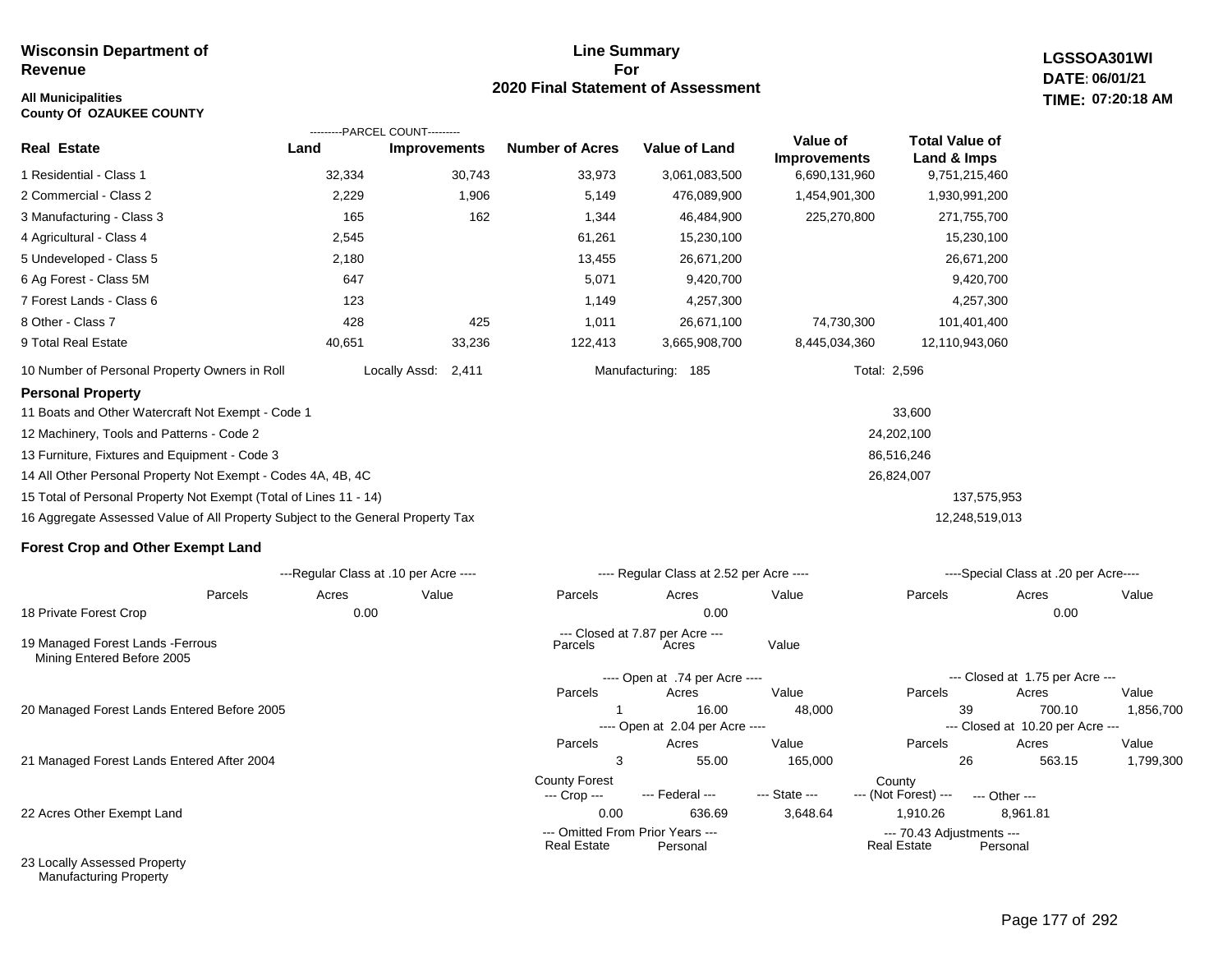### **Line Summary For 2020 Final Statement of Assessment**

# **LGSSOA301WI DATE: 06/01/21 TIME: 07:20:18 AM**

#### **All Towns County Of OZAUKEE COUNTY**

|                                                                                                                                                                                                                                                                                                                                                                                                     |        | ---------PARCEL COUNT---------        |                                      |                                          |                                 |                                      |                                           |           |
|-----------------------------------------------------------------------------------------------------------------------------------------------------------------------------------------------------------------------------------------------------------------------------------------------------------------------------------------------------------------------------------------------------|--------|---------------------------------------|--------------------------------------|------------------------------------------|---------------------------------|--------------------------------------|-------------------------------------------|-----------|
| <b>Real Estate</b>                                                                                                                                                                                                                                                                                                                                                                                  | Land   | <b>Improvements</b>                   | <b>Number of Acres</b>               | <b>Value of Land</b>                     | Value of<br><b>Improvements</b> | <b>Total Value of</b><br>Land & Imps |                                           |           |
| 1 Residential - Class 1                                                                                                                                                                                                                                                                                                                                                                             | 7,117  | 6,488                                 | 18,708                               | 740,914,400                              | 1,496,310,700                   | 2,237,225,100                        |                                           |           |
| 2 Commercial - Class 2                                                                                                                                                                                                                                                                                                                                                                              | 336    | 285                                   | 1,411                                | 34,140,500                               | 85,478,500                      | 119,619,000                          |                                           |           |
| 3 Manufacturing - Class 3                                                                                                                                                                                                                                                                                                                                                                           | 23     | 22                                    | 343                                  | 3,328,100                                | 17,137,600                      | 20,465,700                           |                                           |           |
| 4 Agricultural - Class 4                                                                                                                                                                                                                                                                                                                                                                            | 2,015  |                                       | 53,106                               | 13,199,400                               |                                 | 13,199,400                           |                                           |           |
| 5 Undeveloped - Class 5                                                                                                                                                                                                                                                                                                                                                                             | 1,829  |                                       | 10,565                               | 17,480,400                               |                                 | 17,480,400                           |                                           |           |
| 6 Ag Forest - Class 5M                                                                                                                                                                                                                                                                                                                                                                              | 545    |                                       | 4,380                                | 7,486,400                                |                                 | 7,486,400                            |                                           |           |
| 7 Forest Lands - Class 6                                                                                                                                                                                                                                                                                                                                                                            | 101    |                                       | 982                                  | 3,604,100                                |                                 | 3,604,100                            |                                           |           |
| 8 Other - Class 7                                                                                                                                                                                                                                                                                                                                                                                   | 364    | 361                                   | 798                                  | 19,202,000                               | 62,881,300                      | 82,083,300                           |                                           |           |
| 9 Total Real Estate                                                                                                                                                                                                                                                                                                                                                                                 | 12,330 | 7,156                                 | 90,293                               | 839,355,300                              | 1,661,808,100                   | 2,501,163,400                        |                                           |           |
| 10 Number of Personal Property Owners in Roll                                                                                                                                                                                                                                                                                                                                                       |        | Locally Assd: 262                     |                                      | Manufacturing: 21                        |                                 | <b>Total: 283</b>                    |                                           |           |
| <b>Personal Property</b><br>11 Boats and Other Watercraft Not Exempt - Code 1<br>12 Machinery, Tools and Patterns - Code 2<br>13 Furniture, Fixtures and Equipment - Code 3<br>14 All Other Personal Property Not Exempt - Codes 4A, 4B, 4C<br>15 Total of Personal Property Not Exempt (Total of Lines 11 - 14)<br>16 Aggregate Assessed Value of All Property Subject to the General Property Tax |        |                                       |                                      |                                          |                                 | 1,736,900<br>3,608,862<br>1,639,154  | 6,984,916<br>2,508,148,316                |           |
| <b>Forest Crop and Other Exempt Land</b>                                                                                                                                                                                                                                                                                                                                                            |        |                                       |                                      |                                          |                                 |                                      |                                           |           |
|                                                                                                                                                                                                                                                                                                                                                                                                     |        | ---Regular Class at .10 per Acre ---- |                                      | ---- Regular Class at 2.52 per Acre ---- |                                 |                                      | ----Special Class at .20 per Acre----     |           |
| Parcels<br>18 Private Forest Crop                                                                                                                                                                                                                                                                                                                                                                   | Acres  | Value<br>0.00                         | Parcels                              | Acres<br>0.00                            | Value                           | Parcels                              | Acres<br>0.00                             | Value     |
|                                                                                                                                                                                                                                                                                                                                                                                                     |        |                                       | $-$ -Closed at $7.87$                | per Acre ---                             |                                 |                                      |                                           |           |
| 19 Managed Forest Lands - Ferrous<br>Mining Entered Before 2005                                                                                                                                                                                                                                                                                                                                     |        |                                       | Parcels                              | Acres                                    | Value                           |                                      |                                           |           |
|                                                                                                                                                                                                                                                                                                                                                                                                     |        |                                       |                                      | ---- Open at .74 per Acre ----           |                                 |                                      | --- Closed at 1.75 per Acre ---           |           |
|                                                                                                                                                                                                                                                                                                                                                                                                     |        |                                       | Parcels                              | Acres                                    | Value                           | Parcels                              | Acres                                     | Value     |
| 20 Managed Forest Lands Entered Before 2005                                                                                                                                                                                                                                                                                                                                                         |        |                                       | $\overline{1}$                       | 16.00                                    | 48,000                          | 35                                   | 677.10                                    | 1,798,200 |
|                                                                                                                                                                                                                                                                                                                                                                                                     |        |                                       | Parcels                              | ---- Open at 2.04 per Acre ----<br>Acres | Value                           | Parcels                              | --- Closed at 10.20 per Acre ---<br>Acres | Value     |
| 21 Managed Forest Lands Entered After 2004                                                                                                                                                                                                                                                                                                                                                          |        |                                       | 3                                    | 55.00                                    | 165,000                         | 24                                   | 540.15                                    | 1,718,300 |
|                                                                                                                                                                                                                                                                                                                                                                                                     |        |                                       | <b>County Forest</b><br>--- Crop --- | --- Federal ---                          | --- State ---                   | County<br>--- (Not Forest) ---       | --- Other ---                             |           |
| 22 Acres Other Exempt Land                                                                                                                                                                                                                                                                                                                                                                          |        |                                       | 0.00                                 | 623.21                                   | 3,469.97                        | 1,425.49                             | 2,905.75                                  |           |
|                                                                                                                                                                                                                                                                                                                                                                                                     |        |                                       |                                      | --- Omitted From Prior Years ---         |                                 | --- 70.43 Adjustments ---            |                                           |           |
| 23 Locally Assessed Property<br>Manufacturing Property                                                                                                                                                                                                                                                                                                                                              |        |                                       | <b>Real Estate</b>                   | Personal                                 |                                 | <b>Real Estate</b><br>Personal       |                                           |           |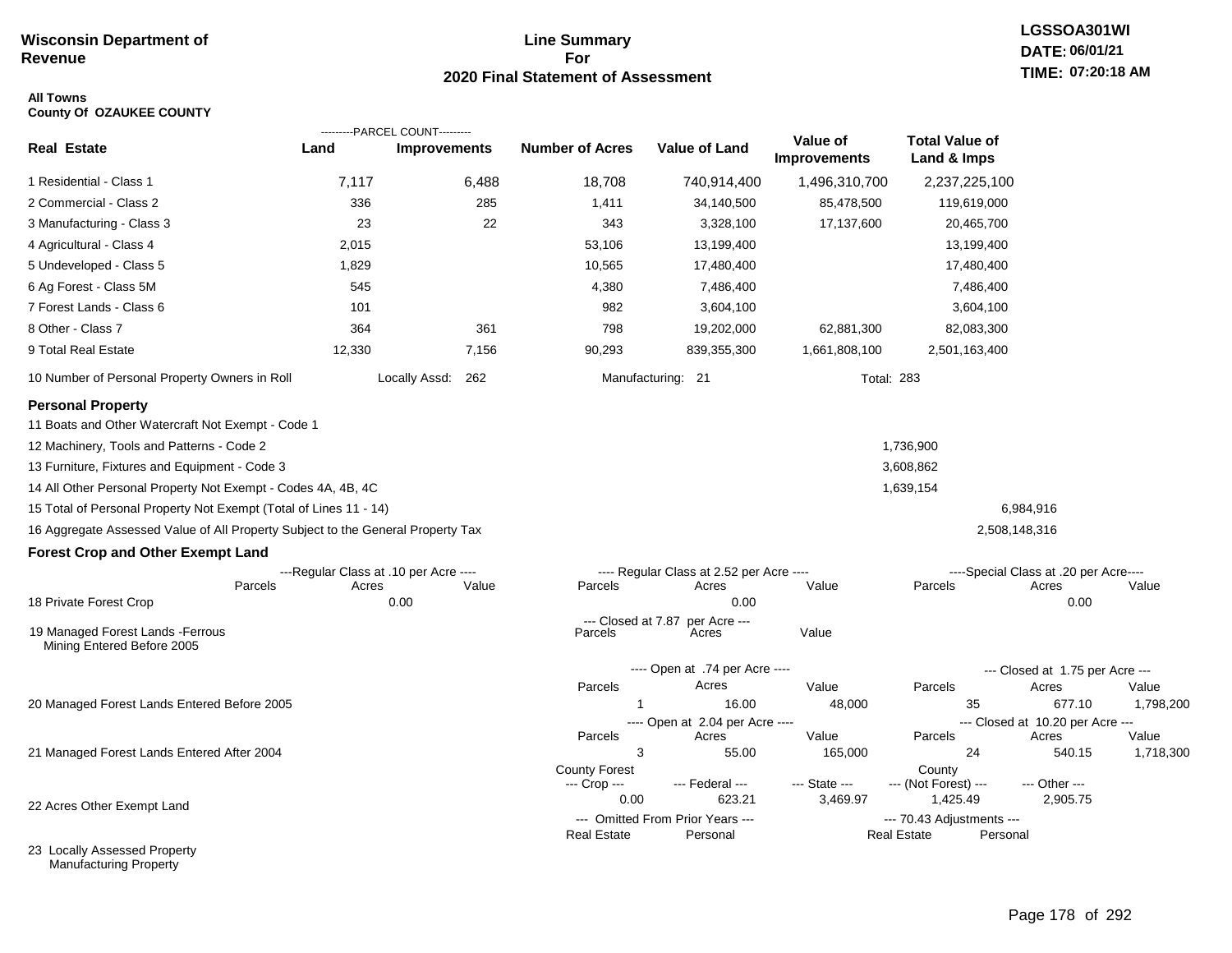#### **Line Summary For 2020 Final Statement of Assessment**

| All Villages<br><b>County Of OZAUKEE COUNTY</b>                                 |                                       |                                                       | 2020 Final Statement of Assessment                     |                                                  |                                          |                                      |                                                    | TIME: 07:20:18  |
|---------------------------------------------------------------------------------|---------------------------------------|-------------------------------------------------------|--------------------------------------------------------|--------------------------------------------------|------------------------------------------|--------------------------------------|----------------------------------------------------|-----------------|
| <b>Real Estate</b>                                                              | Land                                  | ---------PARCEL COUNT---------<br><b>Improvements</b> | <b>Number of Acres</b>                                 | Value of Land                                    | <b>Value of</b><br><b>Improvements</b>   | <b>Total Value of</b><br>Land & Imps |                                                    |                 |
| 1 Residential - Class 1                                                         | 8,132                                 | 7,796                                                 | 2,100                                                  | 492,893,000                                      | 1,343,223,260                            |                                      | 1,836,116,260                                      |                 |
| 2 Commercial - Class 2                                                          | 884                                   | 760                                                   | 1,309                                                  | 159,831,700                                      | 516,577,300                              |                                      | 676,409,000                                        |                 |
| 3 Manufacturing - Class 3                                                       | 83                                    | 82                                                    | 536                                                    | 19,769,800                                       | 105,755,900                              |                                      | 125,525,700                                        |                 |
| 4 Agricultural - Class 4                                                        | 180                                   |                                                       | 1,274                                                  | 314,700                                          |                                          |                                      | 314,700                                            |                 |
| 5 Undeveloped - Class 5                                                         | 50                                    |                                                       | 293                                                    | 609,500                                          |                                          |                                      | 609,500                                            |                 |
| 6 Ag Forest - Class 5M                                                          | 6                                     |                                                       | 35                                                     | 190,200                                          |                                          |                                      | 190,200                                            |                 |
| 7 Forest Lands - Class 6                                                        | 4                                     |                                                       | 54                                                     | 227,200                                          |                                          |                                      | 227,200                                            |                 |
| 8 Other - Class 7                                                               | 3                                     | 3                                                     | $\overline{4}$                                         | 83,600                                           |                                          | 435,600                              | 519,200                                            |                 |
| 9 Total Real Estate                                                             | 9,342                                 | 8,641                                                 | 5,605                                                  | 673,919,700                                      | 1,965,992,060                            |                                      | 2,639,911,760                                      |                 |
| 10 Number of Personal Property Owners in Roll                                   |                                       | Locally Assd: 690                                     |                                                        | Manufacturing: 87                                |                                          | Total: 777                           |                                                    |                 |
| <b>Personal Property</b>                                                        |                                       |                                                       |                                                        |                                                  |                                          |                                      |                                                    |                 |
| 11 Boats and Other Watercraft Not Exempt - Code 1                               |                                       |                                                       |                                                        |                                                  |                                          | 100                                  |                                                    |                 |
| 12 Machinery, Tools and Patterns - Code 2                                       |                                       |                                                       |                                                        |                                                  |                                          | 7,754,100                            |                                                    |                 |
| 13 Furniture, Fixtures and Equipment - Code 3                                   |                                       |                                                       |                                                        |                                                  |                                          | 31,979,234                           |                                                    |                 |
| 14 All Other Personal Property Not Exempt - Codes 4A, 4B, 4C                    |                                       |                                                       |                                                        |                                                  |                                          | 4,009,333                            |                                                    |                 |
| 15 Total of Personal Property Not Exempt (Total of Lines 11 - 14)               |                                       |                                                       |                                                        |                                                  |                                          |                                      | 43,742,767                                         |                 |
| 16 Aggregate Assessed Value of All Property Subject to the General Property Tax |                                       |                                                       |                                                        |                                                  |                                          |                                      | 2,683,654,527                                      |                 |
| <b>Forest Crop and Other Exempt Land</b>                                        |                                       |                                                       |                                                        |                                                  |                                          |                                      |                                                    |                 |
|                                                                                 | ---Regular Class at .10 per Acre ---- |                                                       |                                                        | ---- Regular Class at 2.52 per Acre ----         |                                          |                                      | ----Special Class at .20 per Acre----              |                 |
| Parcels                                                                         | Acres                                 | Value                                                 | Parcels                                                | Acres                                            | Value                                    | Parcels                              | Acres                                              | Value           |
| 18 Private Forest Crop                                                          | 0.00                                  |                                                       | --- Closed at 7.87 per Acre ---                        | 0.00                                             |                                          |                                      |                                                    |                 |
| 19 Managed Forest Lands-Ferrous<br>Mining Entered Before 2005                   |                                       |                                                       | Parcels                                                | Acres                                            | Value                                    |                                      |                                                    |                 |
|                                                                                 |                                       |                                                       |                                                        | ---- Open at .74 per Acre ----                   |                                          |                                      | --- Closed at 1.75 per Acre ---                    |                 |
|                                                                                 |                                       |                                                       | Parcels                                                | Acres                                            | Value                                    | Parcels                              | Acres                                              | Value           |
| 20 Managed Forest Lands Entered Before 2005                                     |                                       |                                                       | Parcels                                                | 0.00<br>---- Open at 2.04 per Acre ----<br>Acres | Value                                    | 4<br>Parcels                         | 23.00<br>--- Closed at 10.20 per Acre ---<br>Acres | 58,500<br>Value |
|                                                                                 |                                       |                                                       |                                                        | 0.00                                             |                                          | $\overline{2}$                       | 23.00                                              | 81,000          |
| 21 Managed Forest Lands Entered After 2004                                      |                                       |                                                       | <b>County Forest</b><br>--- Crop ---                   | --- Federal ---                                  | --- State ---                            | County<br>--- (Not Forest) ---       | --- Other ---                                      |                 |
| 22 Acres Other Exempt Land                                                      |                                       |                                                       | 0.00                                                   | 0.00                                             | 17.32                                    | 80.25                                | 850.93                                             |                 |
|                                                                                 |                                       |                                                       | --- Omitted From Prior Years ---<br><b>Real Estate</b> | Personal                                         | --- 70.43 Adjustments ---<br>Real Estate | Personal                             |                                                    |                 |

23 Locally Assessed Property Manufacturing Property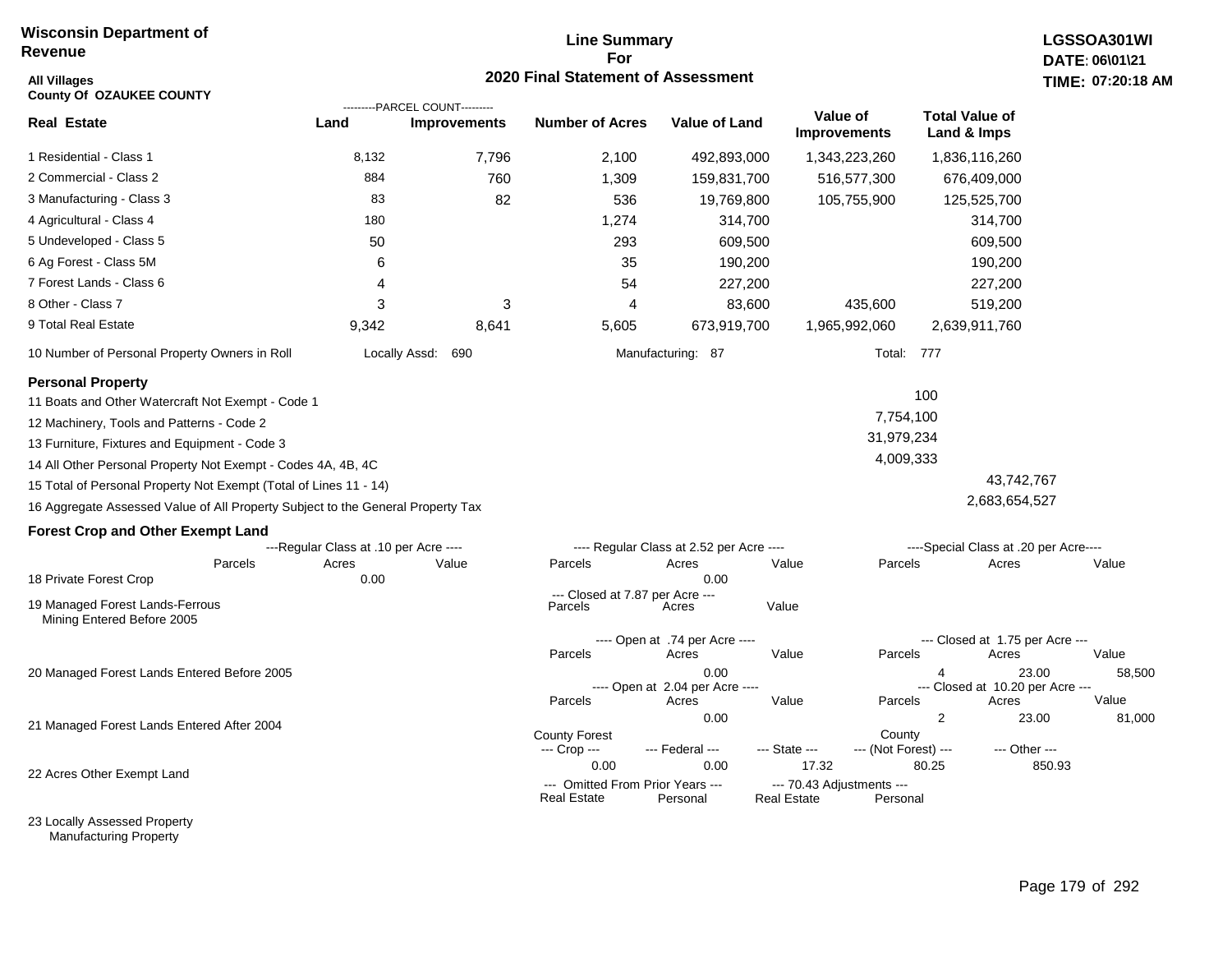#### **Line Summary For 2020 Final Statement of Assessment Wisconsin Department of Revenue All Cities County Of OZAUKEE COUNTY LGSSOA301WI DATE: 06/01/21 TIME: 07:20:18 AM Real Estate** 1 Residential - Class 1 2 Commercial - Class 2 3 Manufacturing - Class 3 4 Agricultural - Class 4 5 Undeveloped - Class 5 6 Ag Forest - Class 5M 7 Forest Lands - Class 6 8 Other - Class 7 9 Total Real Estate 10 Number of Personal Property Owners in Roll 17,085 16,459 13,165 1,827,276,100 3,850,598,000 5,677,874,100 **Land Improvements Number of Acres Value of Land Value of Improvements Total Value of Land & Imps** 1,009 59 350 301 96 18 61 18,979 861 58 61 17,439 2,429 465 6,881 2,597 656 113 209 26,515 282,117,700 23,387,000 1,716,000 8,581,300 1,744,100 426,000 7,385,500 2,152,633,700 852,845,500 102,377,300 11,413,400 4,817,234,200 1,134,963,200 125,764,300 1,716,000 8,581,300 1,744,100 426,000 18,798,900 6,969,867,900 Locally Assd: 1,459 Manufacturing: 77 Total: 1,536 **Personal Property** 11 Boats and Other Watercraft Not Exempt - Code 1 12 Machinery, Tools and Patterns - Code 2 13 Furniture, Fixtures and Equipment - Code 3 14 All Other Personal Property Not Exempt - Codes 4A, 4B, 4C 15 Total of Personal Property Not Exempt (Total of Lines 11 - 14) 16 Aggregate Assessed Value of All Property Subject to the General Property Tax 33,500 14,711,100 50,928,150 21,175,520 86,848,270 7,056,716,170 **Forest Crop and Other Exempt Land** ---Regular Class at .10 per Acre ---- ---- Regular Class at 2.52 per Acre ---- ----Special Class at .20 per Acre---- 18 Private Forest Crop Parcels 0.00 0.00 Acres Value Parcels Acres Value Parcels Acres Value ---- Open at .74 per Acre<br>Acres Parcels Acres Value Parcels Acres Value --- Closed at 1.75 per Acre --- ---------PARCEL COUNT--------- 19 Managed Forest Lands-Ferrous Mining Entered Before 2005 --- Closed at 7.87 per Acre ---<br>rcels Acres Parcels **Acres** Value

Parcels

--- Crop ---

21 Managed Forest Lands Entered After 2004

20 Managed Forest Lands Entered Before 2005

22 Acres Other Exempt Land

23 Locally Assessed Property Manufacturing Property

0.00 0.00

 0.00 0.00 Acres **Value Parcels Acres Value** 

---- Open at 2.04 per Acre ---- --- Closed at 10.20 per Acre ---

 0.00 13.48 161.35 404.52 5,205.13 --- Federal --- - --- State --- --- (Not Forest) --- --- Other ---

**Real Estate** 

County Forest County County

--- Omitted From Prior Years ---<br>Real Estate Personal Personal Real Estate Personal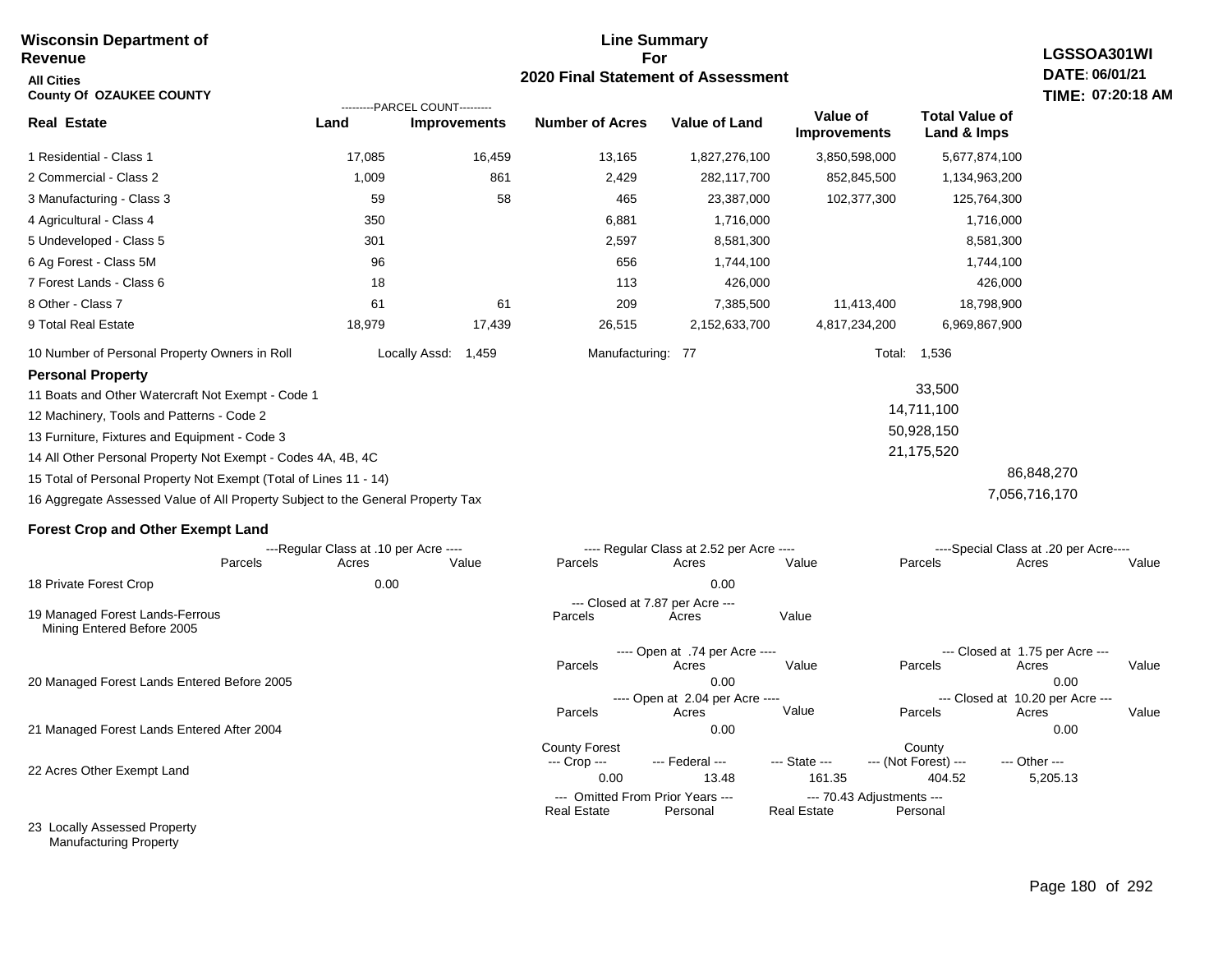### **All Municipalities TIME: County Of PEPIN COUNTY**

### **Line Summary For 2020 Final Statement of Assessment**

**LGSSOA301WI DATE: 06/01/21 07:20:18 AM**

|                                                                                 |        | ---------PARCEL COUNT---------        |                        |                                           |                                 |                                      |                                               |            |
|---------------------------------------------------------------------------------|--------|---------------------------------------|------------------------|-------------------------------------------|---------------------------------|--------------------------------------|-----------------------------------------------|------------|
| <b>Real Estate</b>                                                              | Land   | Improvements                          | <b>Number of Acres</b> | <b>Value of Land</b>                      | Value of<br><b>Improvements</b> | <b>Total Value of</b><br>Land & Imps |                                               |            |
| 1 Residential - Class 1                                                         | 3,539  | 3,025                                 | 3,992                  | 70,941,950                                | 327,795,100                     | 398,737,050                          |                                               |            |
| 2 Commercial - Class 2                                                          | 397    | 318                                   | 590                    | 8,971,400                                 | 49,721,800                      | 58,693,200                           |                                               |            |
| 3 Manufacturing - Class 3                                                       | 20     | 9                                     | 289                    | 1,253,500                                 | 7,498,200                       | 8,751,700                            |                                               |            |
| 4 Agricultural - Class 4                                                        | 4,219  |                                       | 77,736                 | 11,459,050                                |                                 | 11,459,050                           |                                               |            |
| 5 Undeveloped - Class 5                                                         | 2,310  |                                       | 9,424                  | 4,569,100                                 |                                 | 4,569,100                            |                                               |            |
| 6 Ag Forest - Class 5M                                                          | 2,004  |                                       | 22,163                 | 30,266,650                                |                                 | 30,266,650                           |                                               |            |
| 7 Forest Lands - Class 6                                                        | 695    |                                       | 6,977                  | 19,059,050                                |                                 | 19,059,050                           |                                               |            |
| 8 Other - Class 7                                                               | 550    | 594                                   | 1,137                  | 5,474,900                                 | 58,343,900                      | 63,818,800                           |                                               |            |
| 9 Total Real Estate                                                             | 13,734 | 3,946                                 | 122,308                | 151,995,600                               | 443,359,000                     | 595,354,600                          |                                               |            |
| 10 Number of Personal Property Owners in Roll                                   |        | Locally Assd:<br>312                  |                        | Manufacturing: 11                         | <b>Total: 323</b>               |                                      |                                               |            |
| <b>Personal Property</b>                                                        |        |                                       |                        |                                           |                                 |                                      |                                               |            |
| 11 Boats and Other Watercraft Not Exempt - Code 1                               |        |                                       |                        |                                           |                                 | 3,800                                |                                               |            |
| 12 Machinery, Tools and Patterns - Code 2                                       |        |                                       |                        |                                           |                                 | 1,341,700                            |                                               |            |
| 13 Furniture, Fixtures and Equipment - Code 3                                   |        |                                       |                        |                                           |                                 | 1,993,556                            |                                               |            |
| 14 All Other Personal Property Not Exempt - Codes 4A, 4B, 4C                    |        |                                       |                        |                                           |                                 | 4,461,769                            |                                               |            |
| 15 Total of Personal Property Not Exempt (Total of Lines 11 - 14)               |        |                                       |                        |                                           |                                 |                                      | 7,800,825                                     |            |
| 16 Aggregate Assessed Value of All Property Subject to the General Property Tax |        |                                       |                        |                                           |                                 |                                      | 603,155,425                                   |            |
| <b>Forest Crop and Other Exempt Land</b>                                        |        |                                       |                        |                                           |                                 |                                      |                                               |            |
|                                                                                 |        | ---Regular Class at .10 per Acre ---- |                        | ---- Regular Class at 2.52 per Acre ----  |                                 |                                      | ----Special Class at .20 per Acre----         |            |
| Parcels                                                                         | Acres  | Value                                 | Parcels                | Acres                                     | Value                           | Parcels                              | Acres                                         | Value      |
| 18 Private Forest Crop                                                          | 0.00   |                                       |                        | 0.00                                      |                                 |                                      | 0.00                                          |            |
| 19 Managed Forest Lands - Ferrous<br>Mining Entered Before 2005                 |        |                                       | Parcels                | --- Closed at 7.87 per Acre ---<br>Acres  | Value                           |                                      |                                               |            |
|                                                                                 |        |                                       |                        | ---- Open at .74 per Acre ----            |                                 |                                      | --- Closed at 1.75 per Acre ---               |            |
|                                                                                 |        |                                       | Parcels                | Acres                                     | Value                           | Parcels                              | Acres                                         | Value      |
| 20 Managed Forest Lands Entered Before 2005                                     |        |                                       | 25                     | 540.30<br>---- Open at 2.04 per Acre ---- | 922,500                         | 494                                  | 10,125.83<br>--- Closed at 10.20 per Acre --- | 19,658,900 |

21 Managed Forest Lands Entered After 2004

22 Acres Other Exempt Land

23 Locally Assessed Property Manufacturing Property

10 276.56 569,900 400 8,502.67 17,114,400

Real Estate

Parcels Acres Value Parcels Acres Value

--- (Not Forest) --- --- Other ---

0.00 0.00 5,314.61 234.40 805.61

--- Omitted From Prior Years ---<br>Real Estate Personal Real Estate Personal Real Estate Personal

County Forest County<br>--- Crop --- --- Federal --- --- State --- --- (Not Fore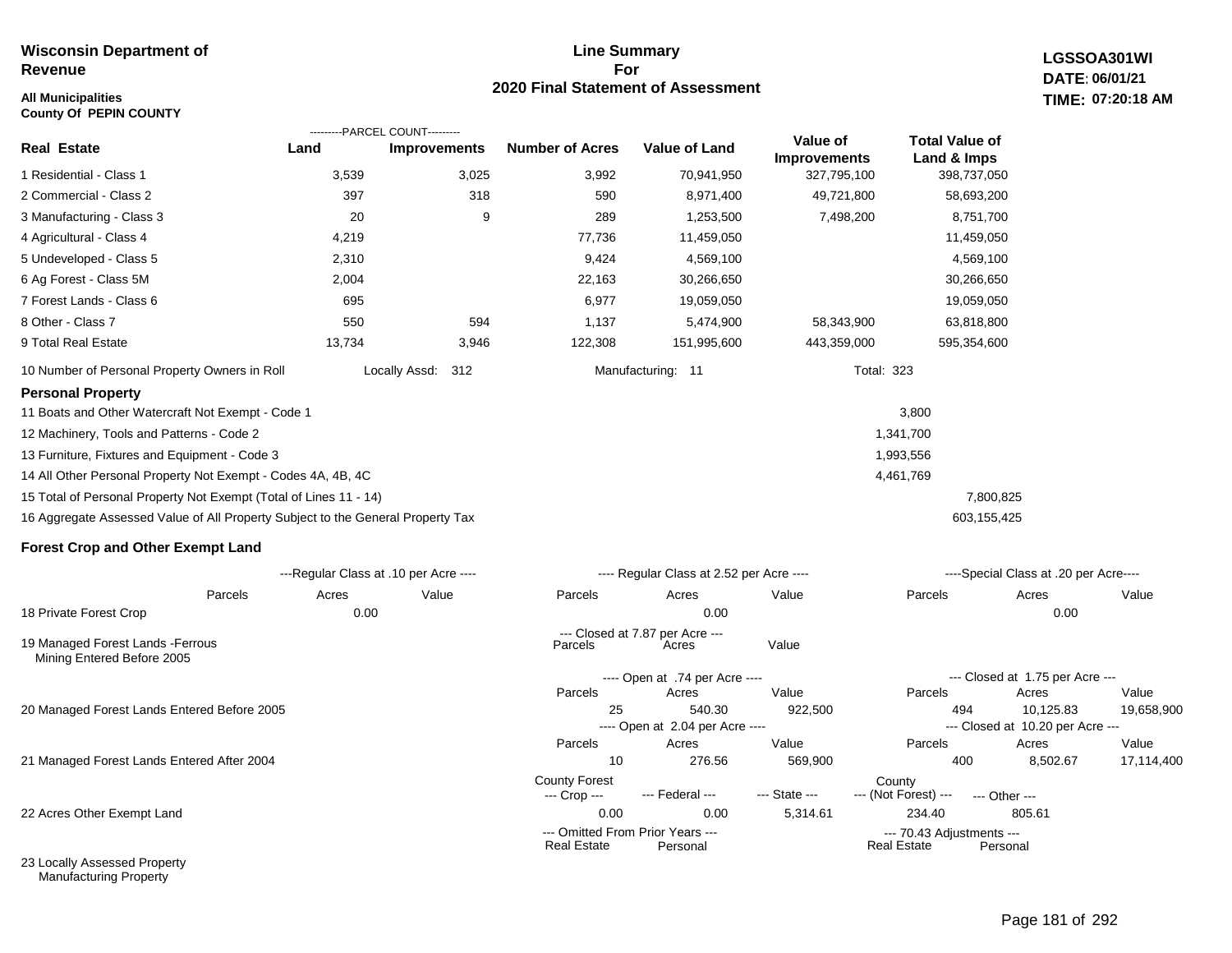### **Line Summary For 2020 Final Statement of Assessment**

### **All Towns County Of PEPIN COUNTY**

|                                                                                                                            |                                       | ---------PARCEL COUNT--------- |                                      |                                              |                                 |                                                 |                                           |            |
|----------------------------------------------------------------------------------------------------------------------------|---------------------------------------|--------------------------------|--------------------------------------|----------------------------------------------|---------------------------------|-------------------------------------------------|-------------------------------------------|------------|
| <b>Real Estate</b>                                                                                                         | Land                                  | <b>Improvements</b>            | <b>Number of Acres</b>               | <b>Value of Land</b>                         | Value of<br><b>Improvements</b> | <b>Total Value of</b><br>Land & Imps            |                                           |            |
| 1 Residential - Class 1                                                                                                    | 2,178                                 | 1,862                          | 3,841                                | 41,898,550                                   | 215,036,600                     | 256,935,150                                     |                                           |            |
| 2 Commercial - Class 2                                                                                                     | 135                                   | 95                             | 460                                  | 2,509,200                                    | 11,019,200                      | 13,528,400                                      |                                           |            |
| 3 Manufacturing - Class 3                                                                                                  | 14                                    | 5                              | 276                                  | 1,021,400                                    | 6,069,900                       | 7,091,300                                       |                                           |            |
| 4 Agricultural - Class 4                                                                                                   | 4,205                                 |                                | 77,655                               | 11,443,950                                   |                                 | 11,443,950                                      |                                           |            |
| 5 Undeveloped - Class 5                                                                                                    | 2,294                                 |                                | 9,278                                | 4,433,000                                    |                                 | 4,433,000                                       |                                           |            |
| 6 Ag Forest - Class 5M                                                                                                     | 2,000                                 |                                | 22,142                               | 30,229,150                                   |                                 | 30,229,150                                      |                                           |            |
| 7 Forest Lands - Class 6                                                                                                   | 657                                   |                                | 6,693                                | 17,821,950                                   |                                 | 17,821,950                                      |                                           |            |
| 8 Other - Class 7                                                                                                          | 550                                   | 594                            | 1,137                                | 5,474,900                                    | 58,343,900                      | 63,818,800                                      |                                           |            |
| 9 Total Real Estate                                                                                                        | 12,033                                | 2,556                          | 121,482                              | 114,832,100                                  | 290,469,600                     | 405,301,700                                     |                                           |            |
| 10 Number of Personal Property Owners in Roll                                                                              |                                       | Locally Assd: 135              |                                      | Manufacturing: 8                             | <b>Total: 143</b>               |                                                 |                                           |            |
| <b>Personal Property</b><br>11 Boats and Other Watercraft Not Exempt - Code 1<br>12 Machinery, Tools and Patterns - Code 2 |                                       |                                |                                      |                                              |                                 | 949,900                                         |                                           |            |
| 13 Furniture, Fixtures and Equipment - Code 3                                                                              |                                       |                                |                                      |                                              |                                 | 307,941                                         |                                           |            |
| 14 All Other Personal Property Not Exempt - Codes 4A, 4B, 4C                                                               |                                       |                                |                                      |                                              |                                 | 4,234,919                                       |                                           |            |
| 15 Total of Personal Property Not Exempt (Total of Lines 11 - 14)                                                          |                                       |                                |                                      |                                              |                                 |                                                 | 5,492,760                                 |            |
| 16 Aggregate Assessed Value of All Property Subject to the General Property Tax                                            |                                       |                                |                                      |                                              |                                 |                                                 | 410,794,460                               |            |
| <b>Forest Crop and Other Exempt Land</b>                                                                                   |                                       |                                |                                      |                                              |                                 |                                                 |                                           |            |
|                                                                                                                            | ---Regular Class at .10 per Acre ---- |                                |                                      | ---- Regular Class at 2.52 per Acre ----     |                                 |                                                 | ----Special Class at .20 per Acre----     |            |
| Parcels<br>18 Private Forest Crop                                                                                          | Acres                                 | Value<br>0.00                  | Parcels                              | Acres<br>0.00                                | Value                           | Parcels                                         | Acres<br>0.00                             | Value      |
| 19 Managed Forest Lands - Ferrous<br>Mining Entered Before 2005                                                            |                                       |                                | $-$ -Closed at $7.87$<br>Parcels     | per Acre ---<br>Acres                        | Value                           |                                                 |                                           |            |
|                                                                                                                            |                                       |                                |                                      | ---- Open at .74 per Acre ----               |                                 |                                                 | --- Closed at 1.75 per Acre ---           |            |
|                                                                                                                            |                                       |                                | Parcels                              | Acres                                        | Value                           | Parcels                                         | Acres                                     | Value      |
| 20 Managed Forest Lands Entered Before 2005                                                                                |                                       |                                | 25                                   | 540.30                                       | 922,500                         | 494                                             | 10,125.83                                 | 19,658,900 |
|                                                                                                                            |                                       |                                | Parcels                              | ---- Open at 2.04 per Acre ----<br>Acres     | Value                           | Parcels                                         | --- Closed at 10.20 per Acre ---<br>Acres | Value      |
| 21 Managed Forest Lands Entered After 2004                                                                                 |                                       |                                | 10                                   | 276.56                                       | 569,900                         | 399                                             | 8,464.67                                  | 16,962,400 |
|                                                                                                                            |                                       |                                | <b>County Forest</b><br>--- Crop --- | --- Federal ---                              | --- State ---                   | County<br>--- (Not Forest) ---                  | --- Other ---                             |            |
| 22 Acres Other Exempt Land                                                                                                 |                                       |                                | 0.00                                 | 0.00                                         | 5,312.61                        | 234.40                                          | 791.51                                    |            |
|                                                                                                                            |                                       |                                | <b>Real Estate</b>                   | --- Omitted From Prior Years ---<br>Personal |                                 | --- 70.43 Adjustments ---<br><b>Real Estate</b> | Personal                                  |            |
| 23 Locally Assessed Property                                                                                               |                                       |                                |                                      |                                              |                                 |                                                 |                                           |            |

Manufacturing Property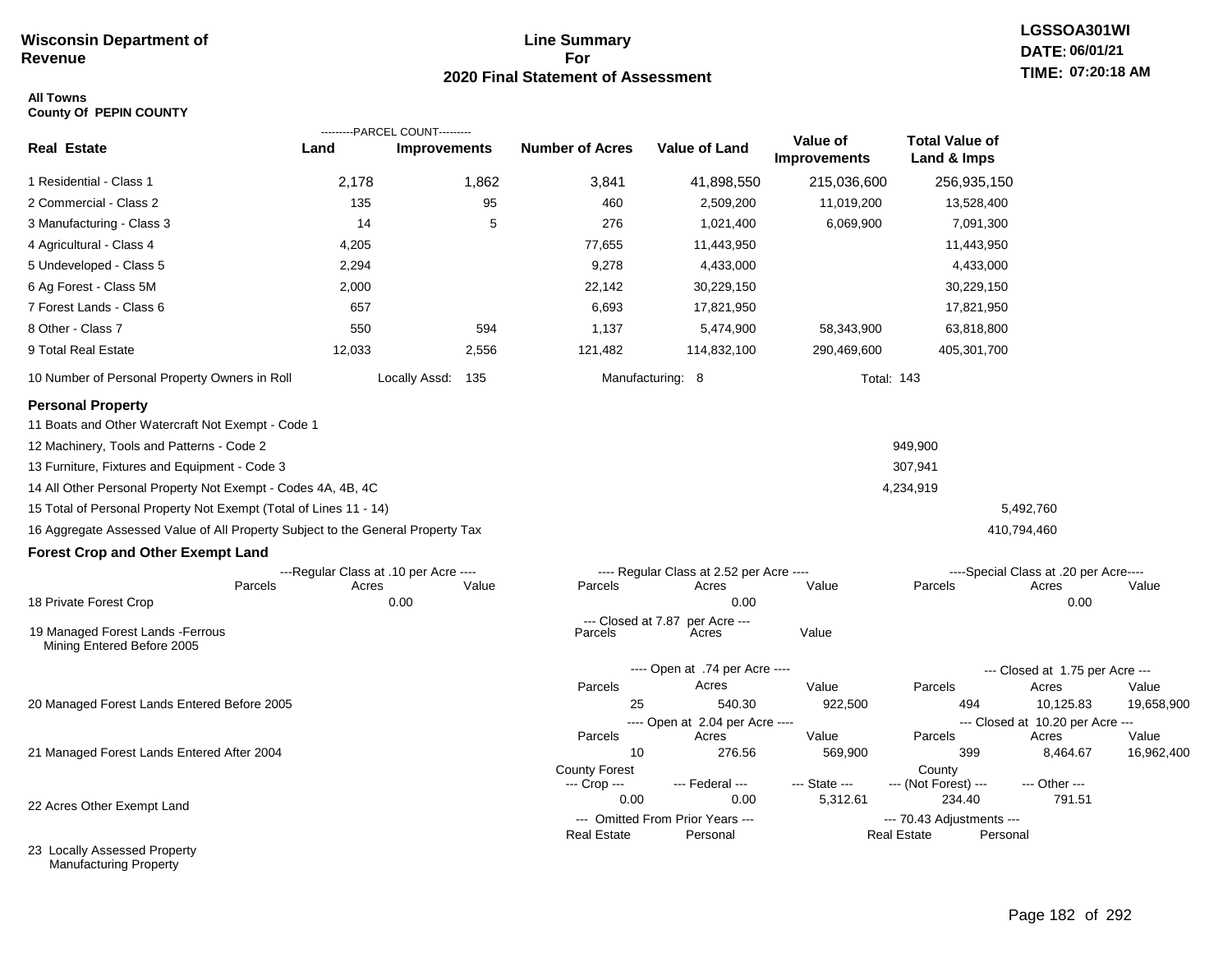## **Line Summary For 2020 Final Statement of Assessment**

| <b>All Villages</b><br><b>County Of PEPIN COUNTY</b>                            |                                       |                                                       | <b>2020 Final Statement of Assessment</b>              |                                          |                                                 |                                      |                                          | TIME: 07:20:18 |
|---------------------------------------------------------------------------------|---------------------------------------|-------------------------------------------------------|--------------------------------------------------------|------------------------------------------|-------------------------------------------------|--------------------------------------|------------------------------------------|----------------|
| <b>Real Estate</b>                                                              | Land                                  | ---------PARCEL COUNT---------<br><b>Improvements</b> | <b>Number of Acres</b>                                 | <b>Value of Land</b>                     | Value of<br>Improvements                        | <b>Total Value of</b><br>Land & Imps |                                          |                |
| 1 Residential - Class 1                                                         | 600                                   | 487                                                   | 101                                                    | 16,881,000                               | 54,432,800                                      |                                      | 71,313,800                               |                |
| 2 Commercial - Class 2                                                          | 104                                   | 89                                                    | 30                                                     | 2,989,900                                | 15,591,200                                      |                                      | 18,581,100                               |                |
| 3 Manufacturing - Class 3                                                       | $\overline{2}$                        | -1                                                    | 3                                                      | 52,700                                   |                                                 | 168,100                              | 220,800                                  |                |
| 4 Agricultural - Class 4                                                        | 10                                    |                                                       | 54                                                     | 10,100                                   |                                                 |                                      | 10,100                                   |                |
| 5 Undeveloped - Class 5                                                         | 10                                    |                                                       | 72                                                     | 111,800                                  |                                                 |                                      | 111,800                                  |                |
| 6 Ag Forest - Class 5M                                                          | $\overline{c}$                        |                                                       | 8                                                      | 22,800                                   |                                                 |                                      | 22,800                                   |                |
| 7 Forest Lands - Class 6                                                        | 35                                    |                                                       | 260                                                    | 1,125,400                                |                                                 |                                      | 1,125,400                                |                |
| 8 Other - Class 7                                                               |                                       |                                                       |                                                        |                                          |                                                 |                                      |                                          |                |
| 9 Total Real Estate                                                             | 763                                   | 577                                                   | 528                                                    | 21,193,700                               | 70,192,100                                      |                                      | 91,385,800                               |                |
| 10 Number of Personal Property Owners in Roll                                   |                                       | Locally Assd: 76                                      |                                                        | Manufacturing: 1                         |                                                 | Total: 77                            |                                          |                |
| <b>Personal Property</b>                                                        |                                       |                                                       |                                                        |                                          |                                                 |                                      |                                          |                |
| 11 Boats and Other Watercraft Not Exempt - Code 1                               |                                       |                                                       |                                                        |                                          |                                                 | 3,800                                |                                          |                |
| 12 Machinery, Tools and Patterns - Code 2                                       |                                       |                                                       |                                                        |                                          |                                                 | 8,000                                |                                          |                |
| 13 Furniture, Fixtures and Equipment - Code 3                                   |                                       |                                                       |                                                        |                                          |                                                 | 408,415                              |                                          |                |
| 14 All Other Personal Property Not Exempt - Codes 4A, 4B, 4C                    |                                       |                                                       |                                                        |                                          |                                                 | 67,150                               |                                          |                |
| 15 Total of Personal Property Not Exempt (Total of Lines 11 - 14)               |                                       |                                                       |                                                        |                                          |                                                 |                                      | 487,365                                  |                |
| 16 Aggregate Assessed Value of All Property Subject to the General Property Tax |                                       |                                                       |                                                        |                                          |                                                 |                                      | 91,873,165                               |                |
| <b>Forest Crop and Other Exempt Land</b>                                        |                                       |                                                       |                                                        |                                          |                                                 |                                      |                                          |                |
|                                                                                 | ---Regular Class at .10 per Acre ---- |                                                       |                                                        | ---- Regular Class at 2.52 per Acre ---- |                                                 |                                      | ----Special Class at .20 per Acre----    |                |
| Parcels                                                                         | Acres                                 | Value                                                 | Parcels                                                | Acres                                    | Value                                           | Parcels                              | Acres                                    | Value          |
| 18 Private Forest Crop                                                          | 0.00                                  |                                                       | --- Closed at 7.87 per Acre ---                        | 0.00                                     |                                                 |                                      |                                          |                |
| 19 Managed Forest Lands-Ferrous<br>Mining Entered Before 2005                   |                                       |                                                       | Parcels                                                | Acres                                    | Value                                           |                                      |                                          |                |
|                                                                                 |                                       |                                                       |                                                        | ---- Open at .74 per Acre ----           |                                                 |                                      | --- Closed at 1.75 per Acre ---          |                |
|                                                                                 |                                       |                                                       | Parcels                                                | Acres                                    | Value                                           | Parcels                              | Acres                                    | Value          |
| 20 Managed Forest Lands Entered Before 2005                                     |                                       |                                                       |                                                        | 0.00<br>---- Open at 2.04 per Acre ----  |                                                 |                                      | 0.00<br>--- Closed at 10.20 per Acre --- |                |
|                                                                                 |                                       |                                                       | Parcels                                                | Acres                                    | Value                                           | Parcels                              | Acres                                    | Value          |
| 21 Managed Forest Lands Entered After 2004                                      |                                       |                                                       |                                                        | 0.00                                     |                                                 | 1                                    | 38.00                                    | 152,000        |
|                                                                                 |                                       |                                                       | <b>County Forest</b><br>--- Crop ---                   | --- Federal ---                          | --- State ---                                   | County<br>--- (Not Forest) ---       | --- Other ---                            |                |
|                                                                                 |                                       |                                                       | 0.00                                                   | 0.00                                     | 2.00                                            | 0.00                                 | 4.47                                     |                |
| 22 Acres Other Exempt Land                                                      |                                       |                                                       | --- Omitted From Prior Years ---<br><b>Real Estate</b> | Personal                                 | --- 70.43 Adjustments ---<br><b>Real Estate</b> | Personal                             |                                          |                |

23 Locally Assessed Property Manufacturing Property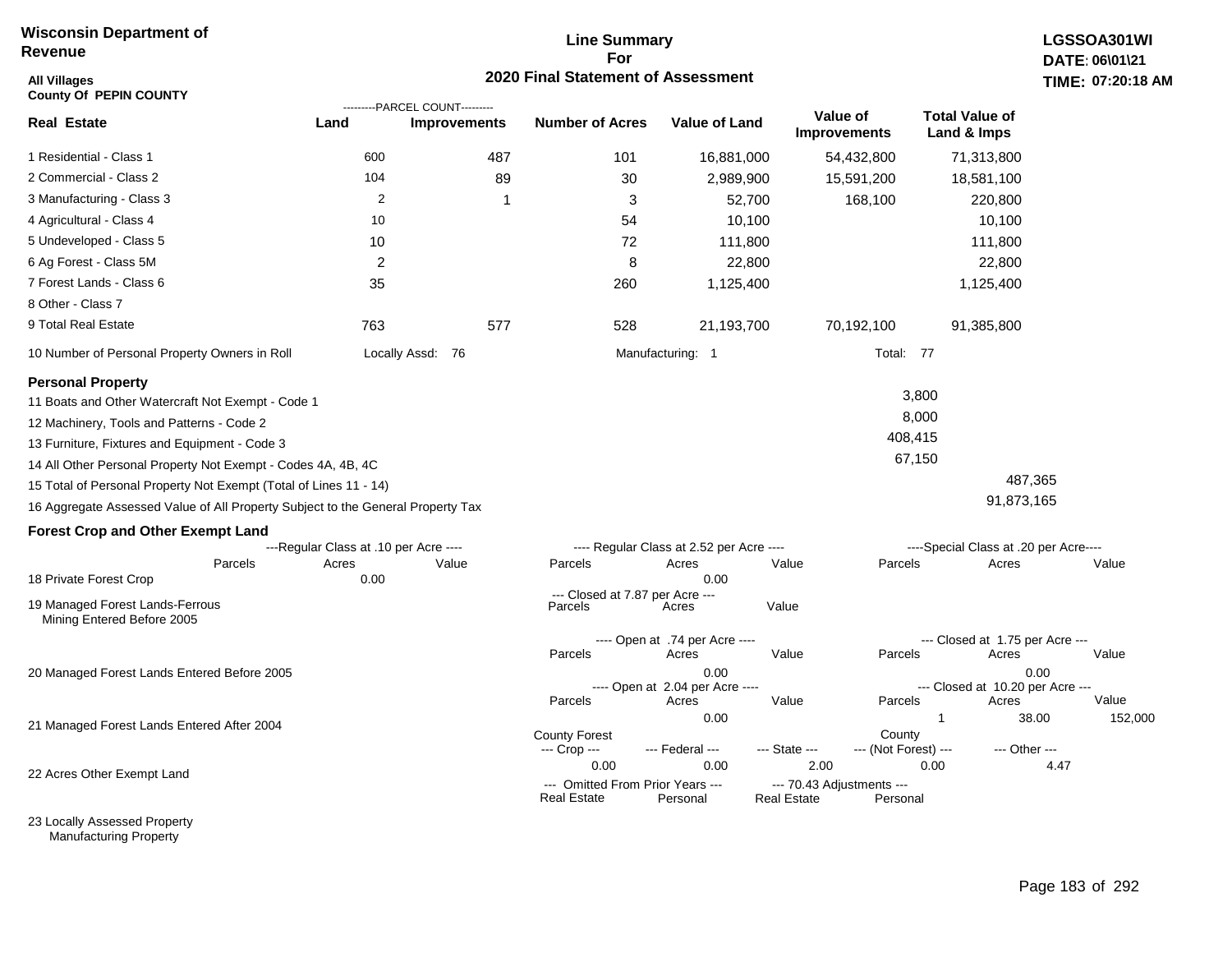### **For 2020 Final Statement of Assessment Revenue All Cities County Of PEPIN COUNTY LGSSOA301WI DATE: 06/01/21 TIME: 07:20:18 AM Real Estate** 1 Residential - Class 1 2 Commercial - Class 2 3 Manufacturing - Class 3 4 Agricultural - Class 4 5 Undeveloped - Class 5 6 Ag Forest - Class 5M 7 Forest Lands - Class 6 8 Other - Class 7 9 Total Real Estate 10 Number of Personal Property Owners in Roll 761 676 50 12,162,400 58,325,700 70,488,100 **Land Improvements Number of Acres Value of Land Value of Improvements Total Value of Land & Imps** 158 4 4 6 2 3 938 134 3 813 100 10 27 74 13 24 298 3,472,300 179,400 5,000 24,300 14,700 111,700 15,969,800 23,111,400 1,260,200 82,697,300 26,583,700 1,439,600 5,000 24,300 14,700 111,700 98,667,100 Locally Assd: 101 Manufacturing: 2 Total: 103 **Personal Property** 11 Boats and Other Watercraft Not Exempt - Code 1 12 Machinery, Tools and Patterns - Code 2 13 Furniture, Fixtures and Equipment - Code 3 14 All Other Personal Property Not Exempt - Codes 4A, 4B, 4C 15 Total of Personal Property Not Exempt (Total of Lines 11 - 14) 16 Aggregate Assessed Value of All Property Subject to the General Property Tax 383,800 1,277,200 159,700 1,820,700 100,487,800 **Forest Crop and Other Exempt Land** ---Regular Class at .10 per Acre ---- ---- Regular Class at 2.52 per Acre ---- ----Special Class at .20 per Acre---- 18 Private Forest Crop 20 Managed Forest Lands Entered Before 2005 21 Managed Forest Lands Entered After 2004 Parcels 0.00 0.00 Acres Value Parcels Acres Value Parcels Acres Value ---- Open at .74 per Acre<br>Acres Parcels 0.00 0.00 Acres Value Parcels Acres Value --- Closed at 1.75 per Acre --- ---- Open at 2.04 per Acre ---- --- Closed at 10.20 per Acre --- Parcels 0.00 0.00 Acres **Value Parcels Acres Value** County Forest County County --- Crop --- 0.00 0.00 0.00 0.00 9.63 --- Federal --- - --- State --- --- (Not Forest) --- --- Other ---22 Acres Other Exempt Land 23 Locally Assessed Property --- Omitted From Prior Years ---<br>Real Estate Personal Personal Real Estate Personal **Real Estate** ---------PARCEL COUNT--------- 19 Managed Forest Lands-Ferrous Mining Entered Before 2005 --- Closed at 7.87 per Acre ---<br>rcels Acres Parcels **Acres** Value

**Line Summary**

Manufacturing Property

**Wisconsin Department of**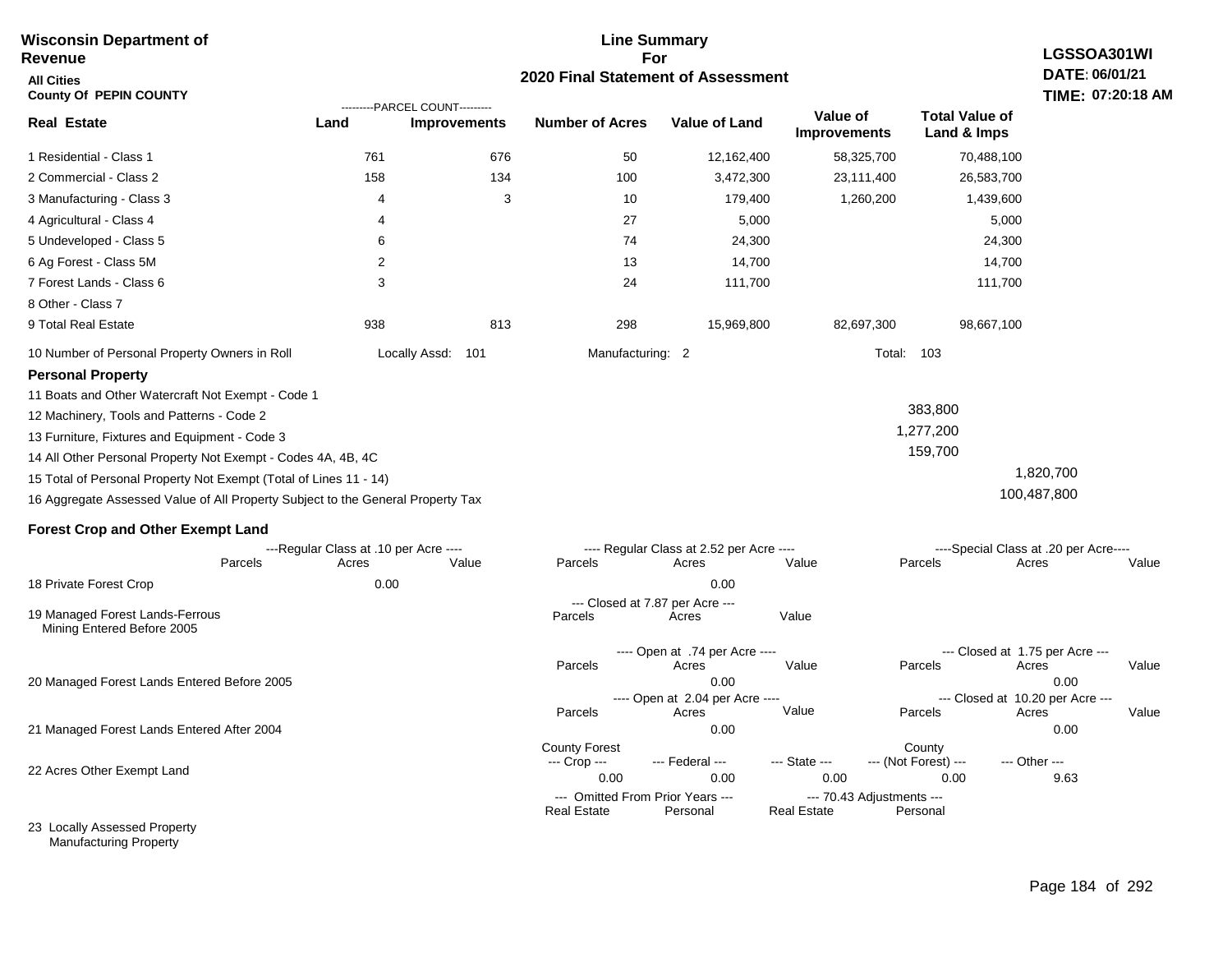### **All Municipalities TIME:**

**County Of PIERCE COUNTY**

### **Line Summary For 2020 Final Statement of Assessment**

**LGSSOA301WI DATE: 06/01/21 07:20:18 AM**

|                                                                                 |             | ---------PARCEL COUNT---------        |                                      |                                           |                          |                                      |                                               |            |
|---------------------------------------------------------------------------------|-------------|---------------------------------------|--------------------------------------|-------------------------------------------|--------------------------|--------------------------------------|-----------------------------------------------|------------|
| <b>Real Estate</b>                                                              | Land        | <b>Improvements</b>                   | <b>Number of Acres</b>               | <b>Value of Land</b>                      | Value of<br>Improvements | <b>Total Value of</b><br>Land & Imps |                                               |            |
| 1 Residential - Class 1                                                         | 14,266      | 13,018                                | 24,286                               | 546,790,700                               | 1,981,484,700            | 2,528,275,400                        |                                               |            |
| 2 Commercial - Class 2                                                          | 1,093       | 887                                   | 2,326                                | 60,207,100                                | 253,127,800              | 313,334,900                          |                                               |            |
| 3 Manufacturing - Class 3                                                       | 40          | 37                                    | 543                                  | 5,051,000                                 | 48,119,300               | 53,170,300                           |                                               |            |
| 4 Agricultural - Class 4                                                        | 10,011      |                                       | 216,587                              | 34,126,700                                |                          | 34,126,700                           |                                               |            |
| 5 Undeveloped - Class 5                                                         | 5,281       |                                       | 20,289                               | 14,997,900                                |                          | 14,997,900                           |                                               |            |
| 6 Ag Forest - Class 5M                                                          | 3,780       |                                       | 43,387                               | 67,293,800                                |                          | 67,293,800                           |                                               |            |
| 7 Forest Lands - Class 6                                                        | 1,296       |                                       | 15,835                               | 50,103,100                                |                          | 50,103,100                           |                                               |            |
| 8 Other - Class 7                                                               | 1,186       | 1,192                                 | 2,482                                | 15,460,500                                | 135,731,300              | 151,191,800                          |                                               |            |
| 9 Total Real Estate                                                             | 36,953      | 15,134                                | 325,735                              | 794,030,800                               | 2,418,463,100            | 3,212,493,900                        |                                               |            |
| 10 Number of Personal Property Owners in Roll                                   |             | 854<br>Locally Assd:                  |                                      | Manufacturing: 41                         | <b>Total: 895</b>        |                                      |                                               |            |
| <b>Personal Property</b>                                                        |             |                                       |                                      |                                           |                          |                                      |                                               |            |
| 11 Boats and Other Watercraft Not Exempt - Code 1                               |             |                                       |                                      |                                           |                          | 6,300                                |                                               |            |
| 12 Machinery, Tools and Patterns - Code 2                                       |             |                                       |                                      |                                           |                          | 8,558,800                            |                                               |            |
| 13 Furniture, Fixtures and Equipment - Code 3                                   |             |                                       |                                      |                                           |                          | 8,528,270                            |                                               |            |
| 14 All Other Personal Property Not Exempt - Codes 4A, 4B, 4C                    |             |                                       |                                      |                                           |                          | 13,482,342                           |                                               |            |
| 15 Total of Personal Property Not Exempt (Total of Lines 11 - 14)               |             |                                       |                                      |                                           |                          | 30,575,712                           |                                               |            |
| 16 Aggregate Assessed Value of All Property Subject to the General Property Tax |             |                                       |                                      |                                           |                          | 3,243,069,612                        |                                               |            |
| <b>Forest Crop and Other Exempt Land</b>                                        |             |                                       |                                      |                                           |                          |                                      |                                               |            |
|                                                                                 |             | ---Regular Class at .10 per Acre ---- |                                      | ---- Regular Class at 2.52 per Acre ----  |                          |                                      | ----Special Class at .20 per Acre----         |            |
| Parcels                                                                         | Acres       | Value                                 | Parcels                              | Acres                                     | Value                    | Parcels                              | Acres                                         | Value      |
| 18 Private Forest Crop                                                          | 107.17<br>7 | 195,100                               | 3                                    | 120.00                                    | 380,000                  |                                      | 0.00                                          |            |
| 19 Managed Forest Lands - Ferrous<br>Mining Entered Before 2005                 |             |                                       | Parcels                              | --- Closed at 7.87 per Acre ---<br>Acres  | Value                    |                                      |                                               |            |
|                                                                                 |             |                                       |                                      | ---- Open at .74 per Acre ----            |                          |                                      | --- Closed at 1.75 per Acre ---               |            |
|                                                                                 |             |                                       | Parcels                              | Acres                                     | Value                    | Parcels                              | Acres                                         | Value      |
| 20 Managed Forest Lands Entered Before 2005                                     |             |                                       | 23                                   | 409.53<br>---- Open at 2.04 per Acre ---- | 1,028,400                | 669                                  | 13,749.60<br>--- Closed at 10.20 per Acre --- | 31,090,100 |
|                                                                                 |             |                                       | Parcels                              | Acres                                     | Value                    | Parcels                              | Acres                                         | Value      |
| 21 Managed Forest Lands Entered After 2004                                      |             |                                       | 35                                   | 729.55                                    | 1,922,500                | 610                                  | 13,174.51                                     | 31,628,000 |
|                                                                                 |             |                                       | <b>County Forest</b><br>--- Crop --- | --- Federal ---                           | --- State ---            | County<br>--- (Not Forest) ---       | --- Other ---                                 |            |

22 Acres Other Exempt Land

23 Locally Assessed Property Manufacturing Property

### Page 185 of 292

0.00 637.08 5,060.50 1,157.05 3,903.78

--- Omitted From Prior Years --- --- 70.43 Adjustments ---

-344,000

Real Estate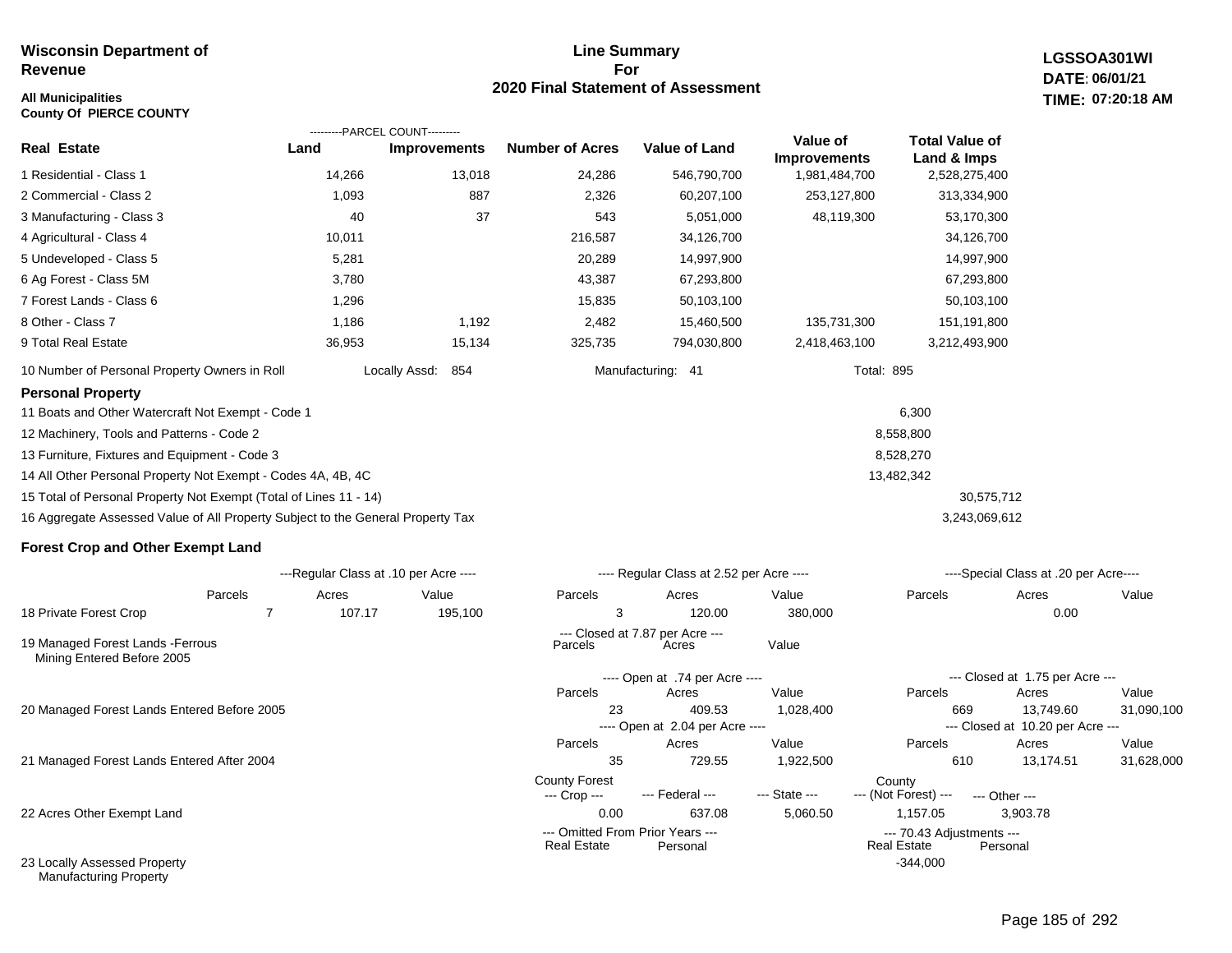## **Line Summary For 2020 Final Statement of Assessment**

### **All Towns County Of PIERCE COUNTY**

|                                                                                 |                                       | ---------PARCEL COUNT--------- |         |                               |                                              |                                 |                                                 |                                           |            |
|---------------------------------------------------------------------------------|---------------------------------------|--------------------------------|---------|-------------------------------|----------------------------------------------|---------------------------------|-------------------------------------------------|-------------------------------------------|------------|
| <b>Real Estate</b>                                                              | Land                                  | <b>Improvements</b>            |         | <b>Number of Acres</b>        | <b>Value of Land</b>                         | Value of<br><b>Improvements</b> | <b>Total Value of</b><br>Land & Imps            |                                           |            |
| 1 Residential - Class 1                                                         | 7,516                                 |                                | 6,848   | 22,094                        | 323,179,700                                  | 1,173,912,100                   | 1,497,091,800                                   |                                           |            |
| 2 Commercial - Class 2                                                          | 249                                   |                                | 173     | 1,428                         | 11,631,100                                   | 31,792,000                      | 43,423,100                                      |                                           |            |
| 3 Manufacturing - Class 3                                                       | 18                                    |                                | 16      | 353                           | 2,239,800                                    | 20,993,300                      | 23,233,100                                      |                                           |            |
| 4 Agricultural - Class 4                                                        | 9,884                                 |                                |         | 214,905                       | 33,859,900                                   |                                 | 33,859,900                                      |                                           |            |
| 5 Undeveloped - Class 5                                                         | 5,227                                 |                                |         | 20,091                        | 14,831,800                                   |                                 | 14,831,800                                      |                                           |            |
| 6 Ag Forest - Class 5M                                                          | 3,739                                 |                                |         | 42,954                        | 66,859,500                                   |                                 | 66,859,500                                      |                                           |            |
| 7 Forest Lands - Class 6                                                        | 1,193                                 |                                |         | 14,931                        | 47,371,900                                   |                                 | 47,371,900                                      |                                           |            |
| 8 Other - Class 7                                                               | 1,174                                 |                                | 1,181   | 2,459                         | 15,308,700                                   | 134,977,800                     | 150,286,500                                     |                                           |            |
| 9 Total Real Estate                                                             | 29,000                                |                                | 8,218   | 319,215                       | 515,282,400                                  | 1,361,675,200                   | 1,876,957,600                                   |                                           |            |
| 10 Number of Personal Property Owners in Roll                                   |                                       | Locally Assd: 287              |         |                               | Manufacturing: 21                            |                                 | <b>Total: 308</b>                               |                                           |            |
| <b>Personal Property</b>                                                        |                                       |                                |         |                               |                                              |                                 |                                                 |                                           |            |
| 11 Boats and Other Watercraft Not Exempt - Code 1                               |                                       |                                |         |                               |                                              |                                 | 5,000                                           |                                           |            |
| 12 Machinery, Tools and Patterns - Code 2                                       |                                       |                                |         |                               |                                              |                                 | 4,665,100                                       |                                           |            |
| 13 Furniture, Fixtures and Equipment - Code 3                                   |                                       |                                |         |                               |                                              |                                 | 1,467,630                                       |                                           |            |
| 14 All Other Personal Property Not Exempt - Codes 4A, 4B, 4C                    |                                       |                                |         |                               |                                              |                                 | 11,234,577                                      |                                           |            |
| 15 Total of Personal Property Not Exempt (Total of Lines 11 - 14)               |                                       |                                |         |                               |                                              |                                 |                                                 | 17,372,307                                |            |
| 16 Aggregate Assessed Value of All Property Subject to the General Property Tax |                                       |                                |         |                               |                                              |                                 |                                                 | 1,894,329,907                             |            |
| <b>Forest Crop and Other Exempt Land</b>                                        |                                       |                                |         |                               |                                              |                                 |                                                 |                                           |            |
|                                                                                 | ---Regular Class at .10 per Acre ---- |                                |         |                               | ---- Regular Class at 2.52 per Acre ----     |                                 |                                                 | ----Special Class at .20 per Acre----     |            |
| Parcels                                                                         | Acres                                 |                                | Value   | Parcels                       | Acres                                        | Value                           | Parcels                                         | Acres                                     | Value      |
| 18 Private Forest Crop                                                          | 6                                     | 64.00                          | 114,200 | 3                             | 120.00                                       | 380,000                         |                                                 | 0.00                                      |            |
| 19 Managed Forest Lands - Ferrous<br>Mining Entered Before 2005                 |                                       |                                |         | --- Closed at 7.87<br>Parcels | per Acre ---<br>Acres                        | Value                           |                                                 |                                           |            |
|                                                                                 |                                       |                                |         |                               | ---- Open at .74 per Acre ----               |                                 |                                                 | --- Closed at 1.75 per Acre ---           |            |
|                                                                                 |                                       |                                |         | Parcels                       | Acres                                        | Value                           | Parcels                                         | Acres                                     | Value      |
| 20 Managed Forest Lands Entered Before 2005                                     |                                       |                                |         | 22                            | 399.53                                       | 1,009,600                       | 662                                             | 13,666.60                                 | 30,950,100 |
|                                                                                 |                                       |                                |         | Parcels                       | ---- Open at 2.04 per Acre ----<br>Acres     | Value                           | Parcels                                         | --- Closed at 10.20 per Acre ---<br>Acres | Value      |
| 21 Managed Forest Lands Entered After 2004                                      |                                       |                                |         | 35                            | 729.55                                       | 1,922,500                       | 601                                             | 12,963.81                                 | 30,977,300 |
|                                                                                 |                                       |                                |         | <b>County Forest</b>          |                                              |                                 | County                                          |                                           |            |
|                                                                                 |                                       |                                |         | --- Crop ---                  | --- Federal ---                              | --- State ---                   | --- (Not Forest) ---                            | --- Other ---                             |            |
| 22 Acres Other Exempt Land                                                      |                                       |                                |         | 0.00                          | 472.26                                       | 5,002.50                        | 1,006.26                                        | 2,532.28                                  |            |
|                                                                                 |                                       |                                |         | <b>Real Estate</b>            | --- Omitted From Prior Years ---<br>Personal |                                 | --- 70.43 Adjustments ---<br><b>Real Estate</b> | Personal                                  |            |
| 23 Locally Assessed Property<br>Manufacturing Property                          |                                       |                                |         |                               |                                              |                                 | $-139,200$                                      |                                           |            |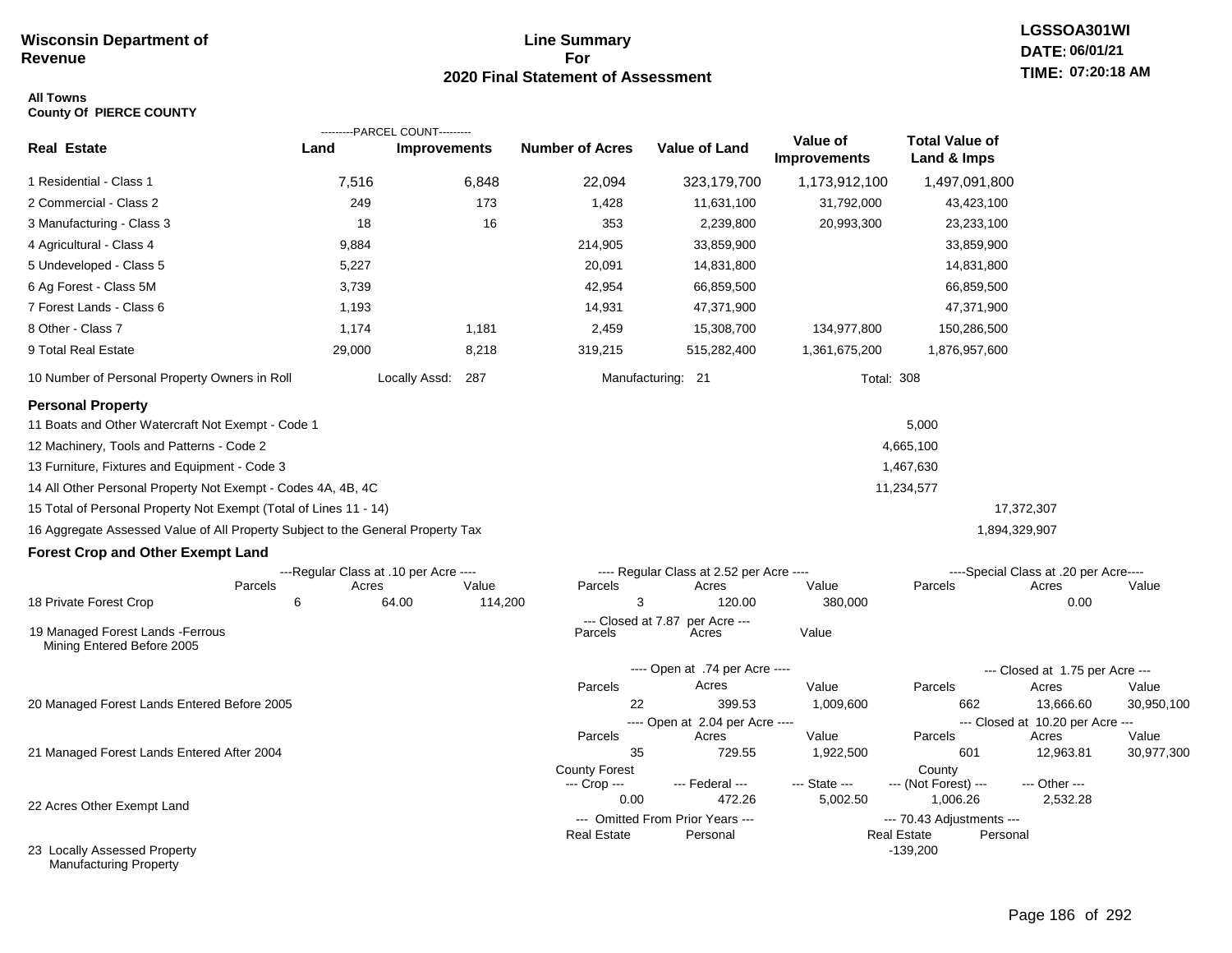## **Line Summary For 2020 Final Statement of Assessment**

| <b>All Villages</b><br><b>County Of PIERCE COUNTY</b>                           |                                       |                                                       | <b>2020 Final Statement of Assessment</b>              |                                          |                                                             |                                                    | TIME: 07:20:18            |
|---------------------------------------------------------------------------------|---------------------------------------|-------------------------------------------------------|--------------------------------------------------------|------------------------------------------|-------------------------------------------------------------|----------------------------------------------------|---------------------------|
| <b>Real Estate</b>                                                              | Land                                  | ---------PARCEL COUNT---------<br><b>Improvements</b> | <b>Number of Acres</b>                                 | <b>Value of Land</b>                     | Value of<br><b>Improvements</b>                             | <b>Total Value of</b><br>Land & Imps               |                           |
| 1 Residential - Class 1                                                         | 2,571                                 | 2,233                                                 | 906                                                    | 57,192,300                               | 224,693,400                                                 | 281,885,700                                        |                           |
| 2 Commercial - Class 2                                                          | 435                                   | 354                                                   | 377                                                    | 12,347,700                               | 54,010,500                                                  | 66,358,200                                         |                           |
| 3 Manufacturing - Class 3                                                       | 15                                    | 14                                                    | 155                                                    | 1,238,500                                | 14,692,600                                                  | 15,931,100                                         |                           |
| 4 Agricultural - Class 4                                                        | 117                                   |                                                       | 1,492                                                  | 233,000                                  |                                                             | 233,000                                            |                           |
| 5 Undeveloped - Class 5                                                         | 52                                    |                                                       | 193                                                    | 164,200                                  |                                                             | 164,200                                            |                           |
| 6 Ag Forest - Class 5M                                                          | 36                                    |                                                       | 360                                                    | 360,300                                  |                                                             | 360,300                                            |                           |
| 7 Forest Lands - Class 6                                                        | 103                                   |                                                       | 904                                                    | 2,731,200                                |                                                             | 2,731,200                                          |                           |
| 8 Other - Class 7                                                               | 12                                    | 11                                                    | 23                                                     | 151,800                                  | 753,500                                                     | 905,300                                            |                           |
| 9 Total Real Estate                                                             | 3,341                                 | 2,612                                                 | 4,410                                                  | 74,419,000                               | 294,150,000                                                 | 368,569,000                                        |                           |
| 10 Number of Personal Property Owners in Roll                                   |                                       | Locally Assd: 264                                     |                                                        | Manufacturing: 13                        |                                                             | Total: 277                                         |                           |
| <b>Personal Property</b>                                                        |                                       |                                                       |                                                        |                                          |                                                             |                                                    |                           |
| 11 Boats and Other Watercraft Not Exempt - Code 1                               |                                       |                                                       |                                                        |                                          |                                                             |                                                    |                           |
| 12 Machinery, Tools and Patterns - Code 2                                       |                                       |                                                       |                                                        |                                          |                                                             | 3,432,500                                          |                           |
| 13 Furniture, Fixtures and Equipment - Code 3                                   |                                       |                                                       |                                                        |                                          |                                                             | 2,831,040                                          |                           |
| 14 All Other Personal Property Not Exempt - Codes 4A, 4B, 4C                    |                                       |                                                       |                                                        |                                          |                                                             | 648,465                                            |                           |
| 15 Total of Personal Property Not Exempt (Total of Lines 11 - 14)               |                                       |                                                       |                                                        |                                          |                                                             | 6,912,005                                          |                           |
| 16 Aggregate Assessed Value of All Property Subject to the General Property Tax |                                       |                                                       |                                                        |                                          |                                                             | 375,481,005                                        |                           |
| <b>Forest Crop and Other Exempt Land</b>                                        |                                       |                                                       |                                                        |                                          |                                                             |                                                    |                           |
|                                                                                 | ---Regular Class at .10 per Acre ---- |                                                       |                                                        | ---- Regular Class at 2.52 per Acre ---- |                                                             | ----Special Class at .20 per Acre----              |                           |
| Parcels<br>$\mathbf{1}$                                                         | Acres<br>43.17                        | Value                                                 | Parcels                                                | Acres<br>0.00                            | Value<br>Parcels                                            | Acres                                              | Value                     |
| 18 Private Forest Crop                                                          |                                       | 80,900                                                | --- Closed at 7.87 per Acre ---                        |                                          |                                                             |                                                    |                           |
| 19 Managed Forest Lands-Ferrous<br>Mining Entered Before 2005                   |                                       |                                                       | Parcels                                                | Acres                                    | Value                                                       |                                                    |                           |
|                                                                                 |                                       |                                                       |                                                        | ---- Open at .74 per Acre ----           |                                                             | --- Closed at 1.75 per Acre ---                    |                           |
|                                                                                 |                                       |                                                       | Parcels                                                | Acres                                    | Value<br>Parcels                                            | Acres                                              | Value                     |
| 20 Managed Forest Lands Entered Before 2005                                     |                                       |                                                       | Parcels                                                | 10.00<br>---- Open at 2.04 per Acre ---- | 18,800                                                      | $\overline{7}$<br>--- Closed at 10.20 per Acre --- | 83.00<br>140,000<br>Value |
|                                                                                 |                                       |                                                       |                                                        | Acres<br>0.00                            | Value<br>Parcels                                            | Acres<br>9<br>210.70                               | 650,700                   |
| 21 Managed Forest Lands Entered After 2004                                      |                                       |                                                       | <b>County Forest</b><br>--- Crop ---                   | --- Federal ---                          | --- State ---                                               | County<br>--- (Not Forest) ---<br>--- Other ---    |                           |
| 22 Acres Other Exempt Land                                                      |                                       |                                                       | 0.00                                                   | 164.82                                   | 11.44                                                       | 146.48                                             | 632.88                    |
|                                                                                 |                                       |                                                       | --- Omitted From Prior Years ---<br><b>Real Estate</b> | Personal                                 | --- 70.43 Adjustments ---<br><b>Real Estate</b><br>Personal |                                                    |                           |

23 Locally Assessed Property Manufacturing Property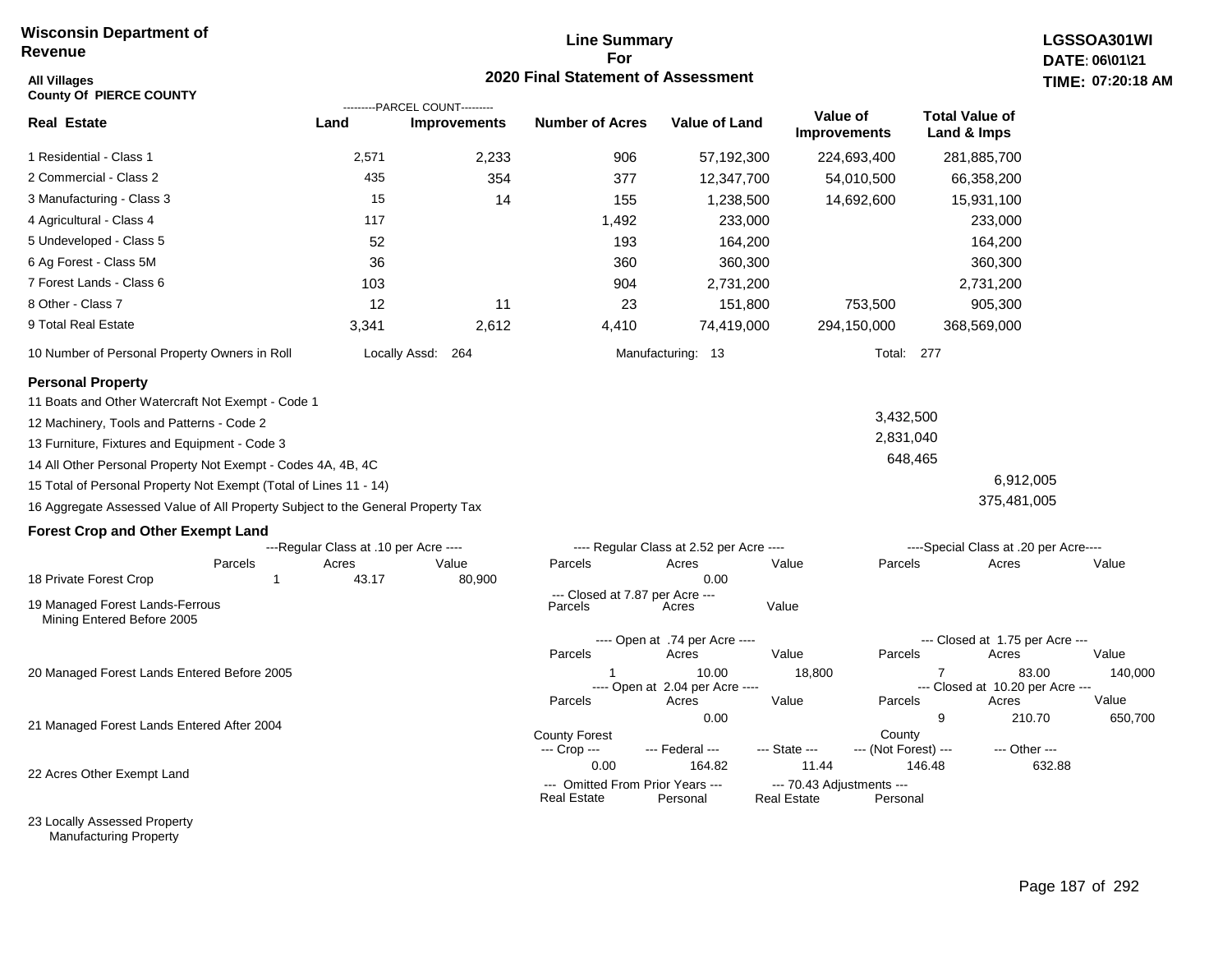| <b>Wisconsin Department of</b><br><b>Revenue</b>                                |                                       |                                                       |                                  | <b>Line Summary</b><br>For               |                                  |                                            | LGSSOA301WI                           |  |  |
|---------------------------------------------------------------------------------|---------------------------------------|-------------------------------------------------------|----------------------------------|------------------------------------------|----------------------------------|--------------------------------------------|---------------------------------------|--|--|
| <b>All Cities</b><br><b>County Of PIERCE COUNTY</b>                             |                                       | 2020 Final Statement of Assessment                    |                                  |                                          |                                  |                                            |                                       |  |  |
| <b>Real Estate</b>                                                              | Land                                  | ---------PARCEL COUNT---------<br><b>Improvements</b> | <b>Number of Acres</b>           | <b>Value of Land</b>                     | Value of<br><b>Improvements</b>  | <b>Total Value of</b><br>Land & Imps       |                                       |  |  |
| 1 Residential - Class 1                                                         | 4,179                                 | 3,937                                                 | 1,286                            | 166,418,700                              | 582,879,200                      | 749,297,900                                |                                       |  |  |
| 2 Commercial - Class 2                                                          | 409                                   | 360                                                   | 521                              | 36,228,300                               | 167,325,300                      | 203,553,600                                |                                       |  |  |
| 3 Manufacturing - Class 3                                                       | 7                                     | 7                                                     | 35                               | 1,572,700                                | 12,433,400                       | 14,006,100                                 |                                       |  |  |
| 4 Agricultural - Class 4                                                        | 10                                    |                                                       | 190                              | 33,800                                   |                                  | 33,800                                     |                                       |  |  |
| 5 Undeveloped - Class 5                                                         | 2                                     |                                                       | 5                                | 1,900                                    |                                  | 1,900                                      |                                       |  |  |
| 6 Ag Forest - Class 5M                                                          | 5                                     |                                                       | 73                               | 74,000                                   |                                  | 74,000                                     |                                       |  |  |
| 7 Forest Lands - Class 6                                                        |                                       |                                                       |                                  |                                          |                                  |                                            |                                       |  |  |
| 8 Other - Class 7                                                               |                                       |                                                       |                                  |                                          |                                  |                                            |                                       |  |  |
| 9 Total Real Estate                                                             | 4,612                                 | 4,304                                                 | 2,110                            | 204,329,400                              | 762,637,900                      | 966, 967, 300                              |                                       |  |  |
| 10 Number of Personal Property Owners in Roll                                   |                                       | Locally Assd:<br>303                                  | Manufacturing: 7                 |                                          | Total:                           | 310                                        |                                       |  |  |
| <b>Personal Property</b>                                                        |                                       |                                                       |                                  |                                          |                                  |                                            |                                       |  |  |
| 11 Boats and Other Watercraft Not Exempt - Code 1                               |                                       |                                                       |                                  |                                          |                                  | 1,300                                      |                                       |  |  |
| 12 Machinery, Tools and Patterns - Code 2                                       |                                       |                                                       |                                  |                                          |                                  | 461,200                                    |                                       |  |  |
| 13 Furniture, Fixtures and Equipment - Code 3                                   |                                       |                                                       |                                  |                                          |                                  | 4,229,600                                  |                                       |  |  |
| 14 All Other Personal Property Not Exempt - Codes 4A, 4B, 4C                    |                                       |                                                       |                                  |                                          |                                  | 1,599,300                                  |                                       |  |  |
| 15 Total of Personal Property Not Exempt (Total of Lines 11 - 14)               |                                       |                                                       |                                  |                                          |                                  |                                            | 6,291,400                             |  |  |
| 16 Aggregate Assessed Value of All Property Subject to the General Property Tax |                                       |                                                       |                                  |                                          |                                  |                                            | 973,258,700                           |  |  |
| <b>Forest Crop and Other Exempt Land</b>                                        |                                       |                                                       |                                  |                                          |                                  |                                            |                                       |  |  |
|                                                                                 | ---Regular Class at .10 per Acre ---- |                                                       |                                  | ---- Regular Class at 2.52 per Acre ---- |                                  |                                            | ----Special Class at .20 per Acre---- |  |  |
| Parcels                                                                         | Acres                                 | Value                                                 | Parcels                          | Acres                                    | Value                            | Parcels                                    | Acres<br>Value                        |  |  |
| 18 Private Forest Crop                                                          | 0.00                                  |                                                       |                                  | 0.00<br>--- Closed at 7.87 per Acre ---  |                                  |                                            |                                       |  |  |
| 19 Managed Forest Lands-Ferrous<br>Mining Entered Before 2005                   |                                       |                                                       | Parcels                          | Acres                                    | Value                            |                                            |                                       |  |  |
|                                                                                 |                                       |                                                       | Parcels                          | ---- Open at .74 per Acre ----<br>Acres  | Value                            | --- Closed at 1.75 per Acre ---<br>Parcels | Acres<br>Value                        |  |  |
| 20 Managed Forest Lands Entered Before 2005                                     |                                       |                                                       |                                  | 0.00                                     |                                  |                                            | 0.00                                  |  |  |
|                                                                                 |                                       |                                                       |                                  | ---- Open at 2.04 per Acre ----          |                                  | --- Closed at 10.20 per Acre ---           |                                       |  |  |
|                                                                                 |                                       |                                                       | Parcels                          | Acres                                    | Value                            | Parcels                                    | Acres<br>Value                        |  |  |
| 21 Managed Forest Lands Entered After 2004                                      |                                       |                                                       | <b>County Forest</b>             | 0.00                                     |                                  | County                                     | 0.00                                  |  |  |
|                                                                                 |                                       |                                                       | --- Crop ---                     | --- Federal ---                          | --- State ---                    | --- (Not Forest) ---                       | --- Other ---                         |  |  |
| 22 Acres Other Exempt Land                                                      |                                       |                                                       | 0.00                             | 0.00                                     | 46.56                            | 4.31                                       | 738.62                                |  |  |
|                                                                                 |                                       |                                                       | --- Omitted From Prior Years --- |                                          | --- 70.43 Adjustments ---        |                                            |                                       |  |  |
| 23 Locally Assessed Property                                                    |                                       |                                                       | <b>Real Estate</b>               | Personal                                 | <b>Real Estate</b><br>$-204,800$ | Personal                                   |                                       |  |  |
| <b>Manufacturing Property</b>                                                   |                                       |                                                       |                                  |                                          |                                  |                                            |                                       |  |  |

Page 188 of 292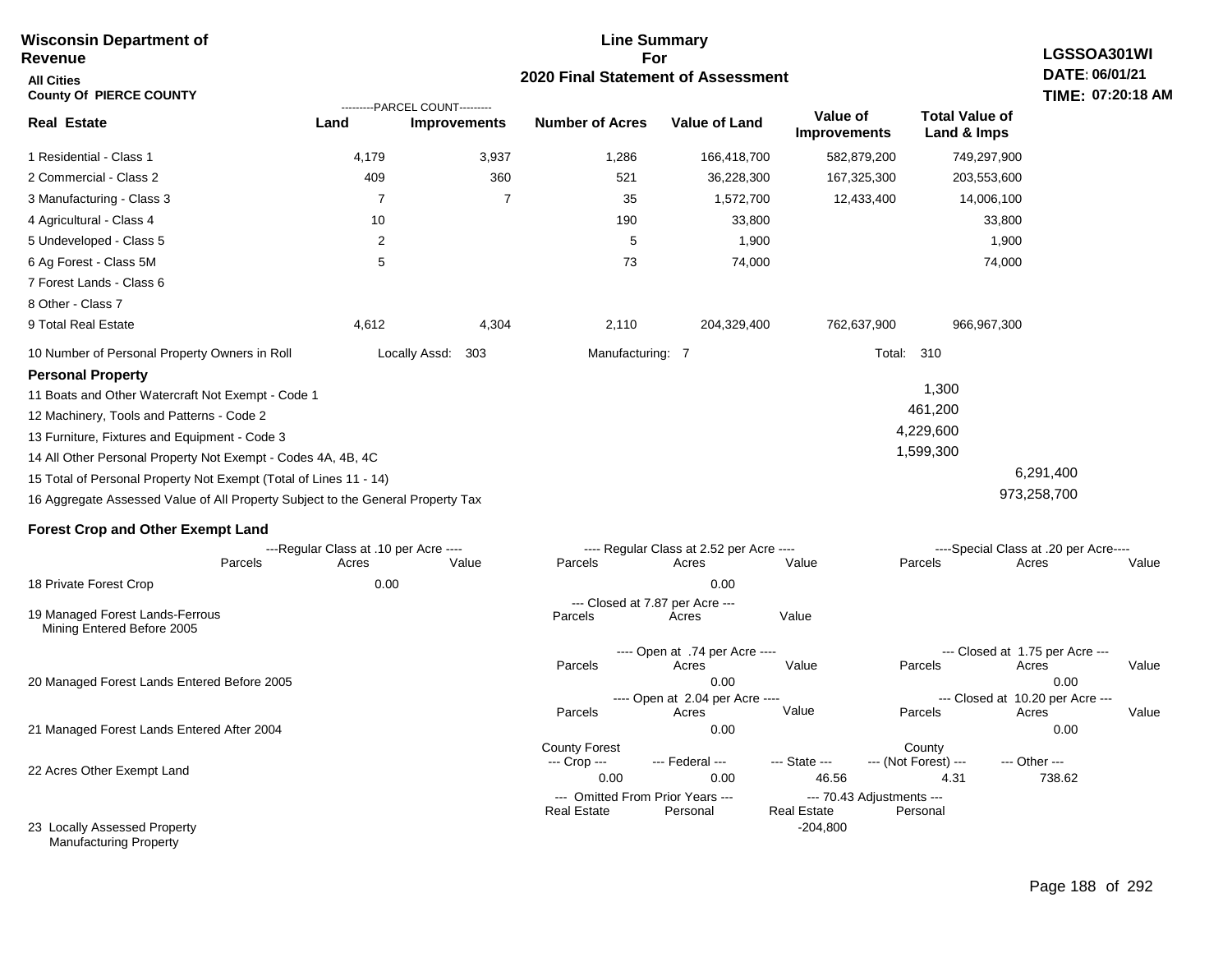### **All Municipalities TIME: County Of POLK COUNTY**

### **Line Summary For 2020 Final Statement of Assessment**

577,200 -94,700

**LGSSOA301WI DATE: 06/01/21 07:20:18 AM**

|                                                                                 |                         | ---------PARCEL COUNT---------        |                                      |                                          |                                 |                                      |                                           |            |
|---------------------------------------------------------------------------------|-------------------------|---------------------------------------|--------------------------------------|------------------------------------------|---------------------------------|--------------------------------------|-------------------------------------------|------------|
| <b>Real Estate</b>                                                              | Land                    | Improvements                          | <b>Number of Acres</b>               | <b>Value of Land</b>                     | Value of<br><b>Improvements</b> | <b>Total Value of</b><br>Land & Imps |                                           |            |
| 1 Residential - Class 1                                                         | 26,201                  | 21,633                                | 47,767                               | 1,056,256,200                            | 2,568,305,600                   | 3,624,561,800                        |                                           |            |
| 2 Commercial - Class 2                                                          | 1,628                   | 1,285                                 | 4,030                                | 73,259,300                               | 278,841,000                     | 352,100,300                          |                                           |            |
| 3 Manufacturing - Class 3                                                       | 120                     | 96                                    | 1,651                                | 7,834,400                                | 77,377,800                      | 85,212,200                           |                                           |            |
| 4 Agricultural - Class 4                                                        | 10,221                  |                                       | 211,680                              | 33,535,700                               |                                 | 33,535,700                           |                                           |            |
| 5 Undeveloped - Class 5                                                         | 8,969                   |                                       | 72,964                               | 42,989,250                               |                                 | 42,989,250                           |                                           |            |
| 6 Ag Forest - Class 5M                                                          | 3,637                   |                                       | 47,779                               | 52,671,200                               |                                 | 52,671,200                           |                                           |            |
| 7 Forest Lands - Class 6                                                        | 4,991                   |                                       | 84,355                               | 182,282,300                              |                                 | 182,282,300                          |                                           |            |
| 8 Other - Class 7                                                               | 1,215                   | 1,211                                 | 2,659                                | 12,027,500                               | 125,457,100                     | 137,484,600                          |                                           |            |
| 9 Total Real Estate                                                             | 56,982                  | 24,225                                | 472,885                              | 1,460,855,850                            | 3,049,981,500                   | 4,510,837,350                        |                                           |            |
| 10 Number of Personal Property Owners in Roll                                   |                         | Locally Assd:<br>1,717                |                                      | Manufacturing: 96                        |                                 | Total: 1,813                         |                                           |            |
| <b>Personal Property</b>                                                        |                         |                                       |                                      |                                          |                                 |                                      |                                           |            |
| 11 Boats and Other Watercraft Not Exempt - Code 1                               |                         |                                       |                                      |                                          |                                 | 18,494                               |                                           |            |
| 12 Machinery, Tools and Patterns - Code 2                                       |                         |                                       |                                      |                                          |                                 | 11,317,000                           |                                           |            |
| 13 Furniture, Fixtures and Equipment - Code 3                                   |                         |                                       |                                      |                                          |                                 | 15,709,350                           |                                           |            |
| 14 All Other Personal Property Not Exempt - Codes 4A, 4B, 4C                    |                         |                                       |                                      |                                          |                                 | 14,001,750                           |                                           |            |
| 15 Total of Personal Property Not Exempt (Total of Lines 11 - 14)               |                         |                                       |                                      |                                          |                                 | 41,046,594                           |                                           |            |
| 16 Aggregate Assessed Value of All Property Subject to the General Property Tax |                         |                                       |                                      |                                          |                                 | 4,551,883,944                        |                                           |            |
| <b>Forest Crop and Other Exempt Land</b>                                        |                         |                                       |                                      |                                          |                                 |                                      |                                           |            |
|                                                                                 |                         | ---Regular Class at .10 per Acre ---- |                                      | ---- Regular Class at 2.52 per Acre ---- |                                 |                                      | ----Special Class at .20 per Acre----     |            |
| Parcels                                                                         | Acres                   | Value                                 | Parcels                              | Acres                                    | Value                           | Parcels                              | Acres                                     | Value      |
| 18 Private Forest Crop                                                          | $\overline{c}$<br>71.97 | 174,300                               | 6                                    | 240.00                                   | 492,000                         |                                      | 0.00                                      |            |
| 19 Managed Forest Lands - Ferrous<br>Mining Entered Before 2005                 |                         |                                       | Parcels                              | --- Closed at 7.87 per Acre ---<br>Acres | Value                           |                                      |                                           |            |
|                                                                                 |                         |                                       |                                      | ---- Open at .74 per Acre ----           |                                 |                                      | --- Closed at 1.75 per Acre ---           |            |
|                                                                                 |                         |                                       | Parcels                              | Acres                                    | Value                           | Parcels                              | Acres                                     | Value      |
| 20 Managed Forest Lands Entered Before 2005                                     |                         |                                       | 59                                   | 1,716.03                                 | 3,607,700                       | 550                                  | 15,525.33                                 | 31,489,800 |
|                                                                                 |                         |                                       | Parcels                              | ---- Open at 2.04 per Acre ----<br>Acres | Value                           | Parcels                              | --- Closed at 10.20 per Acre ---<br>Acres | Value      |
| 21 Managed Forest Lands Entered After 2004                                      |                         |                                       | 86                                   | 2,749.71                                 | 5,555,100                       | 958                                  | 27,400.80                                 | 56,647,300 |
|                                                                                 |                         |                                       | <b>County Forest</b><br>--- Crop --- | --- Federal ---                          | --- State ---                   | County<br>--- (Not Forest) ---       | --- Other ---                             |            |

22 Acres Other Exempt Land

23 Locally Assessed Property Manufacturing Property

| 6                  | 240.00                                       | 492,000   |                                                 | 0.00                             |            |
|--------------------|----------------------------------------------|-----------|-------------------------------------------------|----------------------------------|------------|
| Parcels            | --- Closed at 7.87 per Acre ---<br>Acres     | Value     |                                                 |                                  |            |
|                    | ---- Open at .74 per Acre ----               |           |                                                 | --- Closed at 1.75 per Acre ---  |            |
| Parcels            | Acres                                        | Value     | Parcels                                         | Acres                            | Value      |
| 59                 | 1.716.03                                     | 3,607,700 | 550                                             | 15.525.33                        | 31,489,800 |
|                    | ---- Open at 2.04 per Acre ----              |           |                                                 | --- Closed at 10.20 per Acre --- |            |
| Parcels            | Acres                                        | Value     | <b>Parcels</b>                                  | Acres                            | Value      |
| 86                 | 2.749.71                                     | 5,555,100 | 958                                             | 27.400.80                        | 56,647,300 |
| County Forest      |                                              |           | County                                          |                                  |            |
| --- Crop ---       | --- Federal --- The State ---                |           | --- (Not Forest) --- --- Other ---              |                                  |            |
| 12.532.18          | 4.432.79                                     | 24,951.37 | 4.773.28                                        | 16.756.76                        |            |
| <b>Real Estate</b> | --- Omitted From Prior Years ---<br>Personal |           | --- 70.43 Adjustments ---<br><b>Real Estate</b> | Personal                         |            |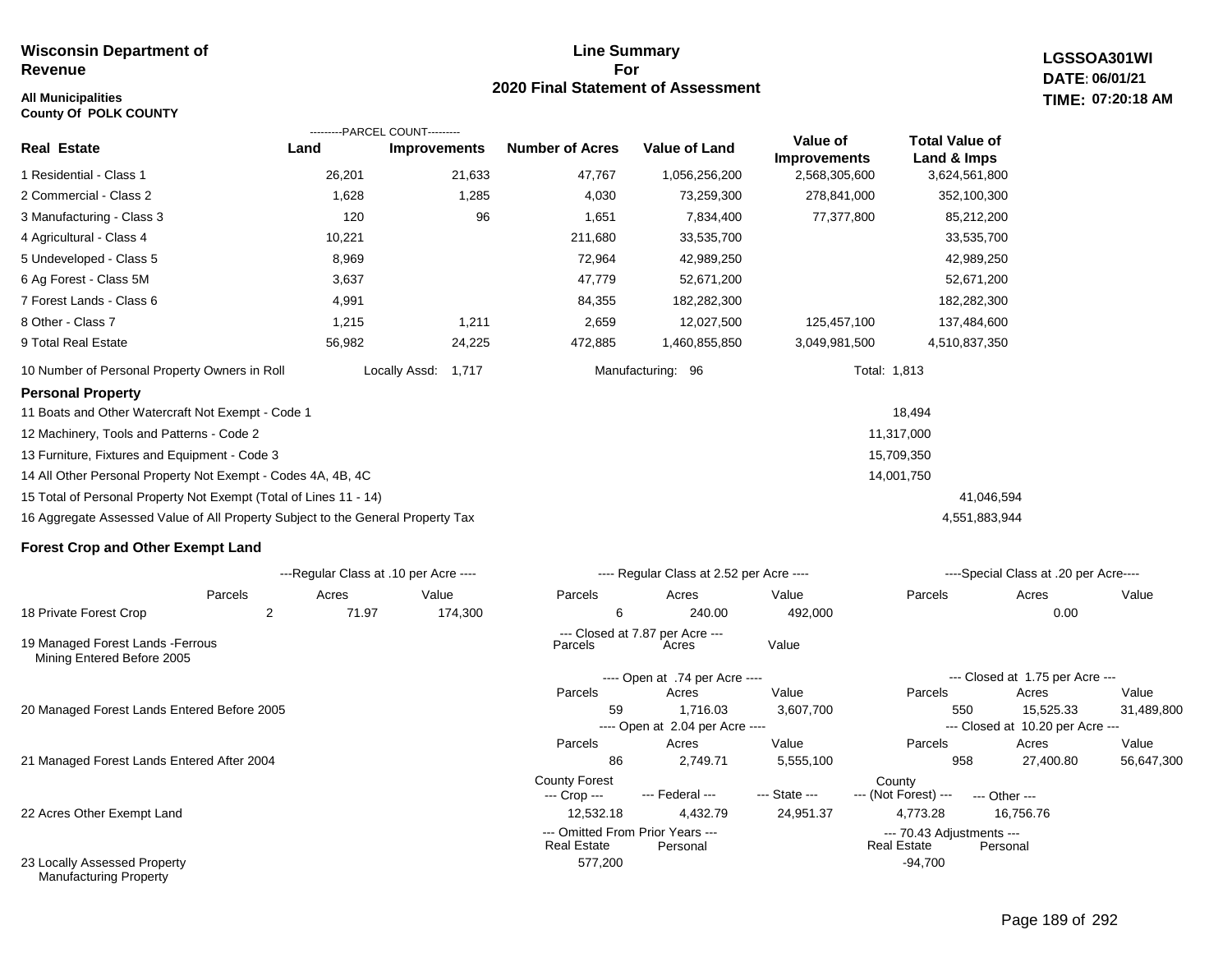### **Line Summary For 2020 Final Statement of Assessment**

### **All Towns County Of POLK COUNTY**

|                                                                                 |                         | ---------PARCEL COUNT---------        |                        |                                              |                                 |                                          |                                           |            |
|---------------------------------------------------------------------------------|-------------------------|---------------------------------------|------------------------|----------------------------------------------|---------------------------------|------------------------------------------|-------------------------------------------|------------|
| <b>Real Estate</b>                                                              | Land                    | <b>Improvements</b>                   | <b>Number of Acres</b> | <b>Value of Land</b>                         | Value of<br><b>Improvements</b> | <b>Total Value of</b><br>Land & Imps     |                                           |            |
| 1 Residential - Class 1                                                         | 19,668                  | 16,351                                | 44,624                 | 912,556,300                                  | 2,052,532,500                   | 2,965,088,800                            |                                           |            |
| 2 Commercial - Class 2                                                          | 509                     | 381                                   | 2,296                  | 21,546,700                                   | 57,596,200                      | 79,142,900                               |                                           |            |
| 3 Manufacturing - Class 3                                                       | 18                      | 10                                    | 557                    | 1,381,800                                    | 1,206,200                       | 2,588,000                                |                                           |            |
| 4 Agricultural - Class 4                                                        | 10,016                  |                                       | 208,555                | 33,013,950                                   |                                 | 33,013,950                               |                                           |            |
| 5 Undeveloped - Class 5                                                         | 8,793                   |                                       | 71,904                 | 42,241,350                                   |                                 | 42,241,350                               |                                           |            |
| 6 Ag Forest - Class 5M                                                          | 3,603                   |                                       | 47,418                 | 52,306,300                                   |                                 | 52,306,300                               |                                           |            |
| 7 Forest Lands - Class 6                                                        | 4,905                   |                                       | 83,538                 | 180,519,600                                  |                                 | 180,519,600                              |                                           |            |
| 8 Other - Class 7                                                               | 1,194                   | 1,190                                 | 2,614                  | 11,790,300                                   | 123,420,300                     | 135,210,600                              |                                           |            |
| 9 Total Real Estate                                                             | 48,706                  | 17,932                                | 461,506                | 1,255,356,300                                | 2,234,755,200                   | 3,490,111,500                            |                                           |            |
| 10 Number of Personal Property Owners in Roll                                   |                         | Locally Assd: 729                     |                        | Manufacturing: 15                            |                                 | <b>Total: 744</b>                        |                                           |            |
| <b>Personal Property</b>                                                        |                         |                                       |                        |                                              |                                 |                                          |                                           |            |
| 11 Boats and Other Watercraft Not Exempt - Code 1                               |                         |                                       |                        |                                              |                                 | 8,094                                    |                                           |            |
| 12 Machinery, Tools and Patterns - Code 2                                       |                         |                                       |                        |                                              |                                 | 820,400                                  |                                           |            |
| 13 Furniture, Fixtures and Equipment - Code 3                                   |                         |                                       |                        |                                              |                                 | 2,034,250                                |                                           |            |
| 14 All Other Personal Property Not Exempt - Codes 4A, 4B, 4C                    |                         |                                       |                        |                                              |                                 | 5,374,150                                |                                           |            |
| 15 Total of Personal Property Not Exempt (Total of Lines 11 - 14)               |                         |                                       |                        |                                              |                                 |                                          | 8,236,894                                 |            |
| 16 Aggregate Assessed Value of All Property Subject to the General Property Tax |                         |                                       |                        |                                              |                                 |                                          | 3,498,348,394                             |            |
| <b>Forest Crop and Other Exempt Land</b>                                        |                         |                                       |                        |                                              |                                 |                                          |                                           |            |
|                                                                                 |                         | ---Regular Class at .10 per Acre ---- |                        | ---- Regular Class at 2.52 per Acre ----     |                                 |                                          | ----Special Class at .20 per Acre----     |            |
| Parcels<br>18 Private Forest Crop                                               | Acres<br>$\overline{2}$ | Value<br>71.97<br>174,300             | Parcels<br>6           | Acres<br>240.00                              | Value<br>492,000                | Parcels                                  | Acres<br>0.00                             | Value      |
|                                                                                 |                         |                                       | --- Closed at 7.87     | per Acre ---                                 |                                 |                                          |                                           |            |
| 19 Managed Forest Lands - Ferrous<br>Mining Entered Before 2005                 |                         |                                       | Parcels                | Acres                                        | Value                           |                                          |                                           |            |
|                                                                                 |                         |                                       |                        | ---- Open at .74 per Acre ----               |                                 |                                          | --- Closed at 1.75 per Acre ---           |            |
|                                                                                 |                         |                                       | Parcels                | Acres                                        | Value                           | Parcels                                  | Acres                                     | Value      |
| 20 Managed Forest Lands Entered Before 2005                                     |                         |                                       | 59                     | 1,716.03                                     | 3,607,700                       | 550                                      | 15,525.33                                 | 31,489,800 |
|                                                                                 |                         |                                       | Parcels                | ---- Open at 2.04 per Acre ----<br>Acres     | Value                           | Parcels                                  | --- Closed at 10.20 per Acre ---<br>Acres | Value      |
| 21 Managed Forest Lands Entered After 2004                                      |                         |                                       | 86                     | 2,749.71                                     | 5,555,100                       | 957                                      | 27,386.80                                 | 56,467,800 |
|                                                                                 |                         |                                       | <b>County Forest</b>   |                                              |                                 | County                                   |                                           |            |
|                                                                                 |                         |                                       | --- Crop ---           | --- Federal ---                              | --- State ---                   | --- (Not Forest) ---                     | --- Other ---                             |            |
| 22 Acres Other Exempt Land                                                      |                         |                                       | 12,532.18              | 4,331.55                                     | 24,608.71                       | 4,560.08                                 | 12,555.52                                 |            |
|                                                                                 |                         |                                       | <b>Real Estate</b>     | --- Omitted From Prior Years ---<br>Personal |                                 | --- 70.43 Adjustments ---<br>Real Estate | Personal                                  |            |
| 23 Locally Assessed Property<br><b>Manufacturing Property</b>                   |                         |                                       | 515,800                |                                              |                                 |                                          |                                           |            |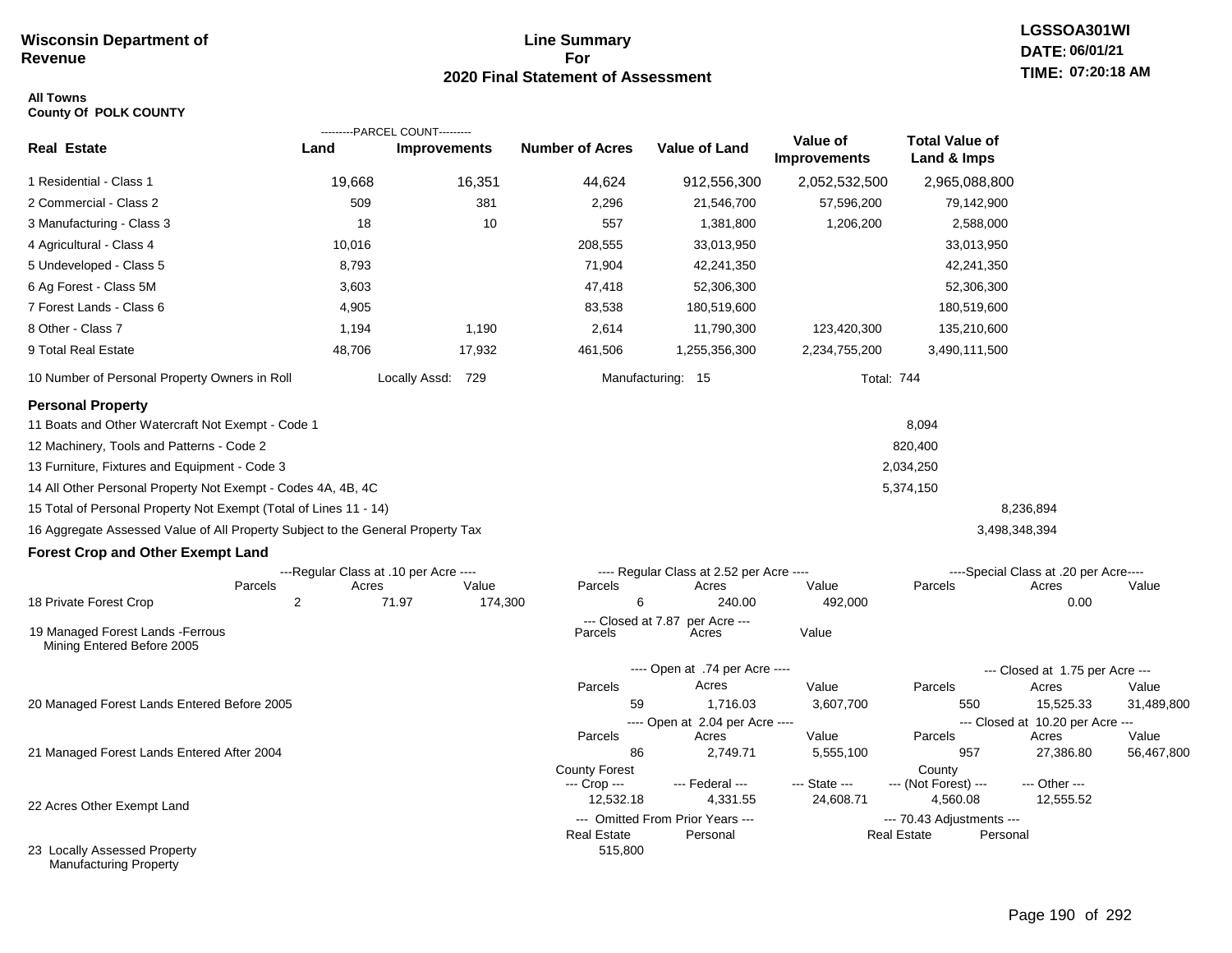# **Line Summary For 2020 Final Statement of Assessment All Villages TIME:**

| <b>All Villages</b><br><b>County Of POLK COUNTY</b>                                                                        |                                       |                                                       | 2020 Final Statement of Assessment                             |                                                  |                                                                      |                                           | <b>TIME: 07:20</b> |
|----------------------------------------------------------------------------------------------------------------------------|---------------------------------------|-------------------------------------------------------|----------------------------------------------------------------|--------------------------------------------------|----------------------------------------------------------------------|-------------------------------------------|--------------------|
| <b>Real Estate</b>                                                                                                         | Land                                  | ---------PARCEL COUNT---------<br><b>Improvements</b> | <b>Number of Acres</b>                                         | <b>Value of Land</b>                             | Value of<br><b>Improvements</b>                                      | <b>Total Value of</b><br>Land & Imps      |                    |
| 1 Residential - Class 1                                                                                                    | 4,319                                 | 3,594                                                 | 2,194                                                          | 106,228,500                                      | 334,571,100                                                          | 440,799,600                               |                    |
| 2 Commercial - Class 2                                                                                                     | 788                                   | 635                                                   | 1,197                                                          | 24,514,700                                       | 116,586,800                                                          | 141,101,500                               |                    |
| 3 Manufacturing - Class 3                                                                                                  | 76                                    | 61                                                    | 962                                                            | 4,535,600                                        | 58,121,100                                                           | 62,656,700                                |                    |
| 4 Agricultural - Class 4                                                                                                   | 193                                   |                                                       | 2,933                                                          | 488,150                                          |                                                                      | 488,150                                   |                    |
| 5 Undeveloped - Class 5                                                                                                    | 151                                   |                                                       | 905                                                            | 577,200                                          |                                                                      | 577,200                                   |                    |
| 6 Ag Forest - Class 5M                                                                                                     | 33                                    |                                                       | 347                                                            | 340,400                                          |                                                                      | 340,400                                   |                    |
| 7 Forest Lands - Class 6                                                                                                   | 68                                    |                                                       | 650                                                            | 1,273,000                                        |                                                                      | 1,273,000                                 |                    |
| 8 Other - Class 7                                                                                                          | 20                                    | 20                                                    | 44                                                             | 234,200                                          | 2,031,900                                                            | 2,266,100                                 |                    |
| 9 Total Real Estate                                                                                                        | 5,648                                 | 4,310                                                 | 9,232                                                          | 138,191,750                                      | 511,310,900                                                          | 649,502,650                               |                    |
| 10 Number of Personal Property Owners in Roll                                                                              |                                       | Locally Assd: 589                                     |                                                                | Manufacturing: 56                                | Total: 645                                                           |                                           |                    |
| <b>Personal Property</b><br>11 Boats and Other Watercraft Not Exempt - Code 1<br>12 Machinery, Tools and Patterns - Code 2 |                                       |                                                       |                                                                |                                                  | 9,290,900                                                            | 10,400                                    |                    |
| 13 Furniture, Fixtures and Equipment - Code 3                                                                              |                                       |                                                       |                                                                |                                                  | 6,209,200                                                            |                                           |                    |
| 14 All Other Personal Property Not Exempt - Codes 4A, 4B, 4C                                                               |                                       |                                                       |                                                                |                                                  | 7,043,900                                                            |                                           |                    |
| 15 Total of Personal Property Not Exempt (Total of Lines 11 - 14)                                                          |                                       |                                                       |                                                                |                                                  |                                                                      | 22,554,400                                |                    |
| 16 Aggregate Assessed Value of All Property Subject to the General Property Tax                                            |                                       |                                                       |                                                                |                                                  |                                                                      | 672,057,050                               |                    |
| <b>Forest Crop and Other Exempt Land</b>                                                                                   |                                       |                                                       |                                                                |                                                  |                                                                      |                                           |                    |
|                                                                                                                            | ---Regular Class at .10 per Acre ---- |                                                       |                                                                | ---- Regular Class at 2.52 per Acre ----         |                                                                      | ----Special Class at .20 per Acre----     |                    |
| Parcels<br>18 Private Forest Crop                                                                                          | Acres<br>0.00                         | Value                                                 | Parcels                                                        | Acres<br>0.00                                    | Parcels<br>Value                                                     | Acres                                     | Value              |
| 19 Managed Forest Lands-Ferrous<br>Mining Entered Before 2005                                                              |                                       |                                                       | --- Closed at 7.87 per Acre ---<br>Parcels                     | Acres                                            | Value                                                                |                                           |                    |
|                                                                                                                            |                                       |                                                       | Parcels                                                        | ---- Open at .74 per Acre ----<br>Acres          | Value<br>Parcels                                                     | --- Closed at 1.75 per Acre ---<br>Acres  | Value              |
| 20 Managed Forest Lands Entered Before 2005                                                                                |                                       |                                                       | Parcels                                                        | 0.00<br>---- Open at 2.04 per Acre ----<br>Acres | Value<br>Parcels                                                     | --- Closed at 10.20 per Acre ---<br>Acres | 0.00<br>Value      |
| 21 Managed Forest Lands Entered After 2004                                                                                 |                                       |                                                       | <b>County Forest</b><br>--- Crop ---                           | 0.00<br>--- Federal ---                          | County<br>--- State ---<br>--- (Not Forest) ---                      | --- Other ---                             | 0.00               |
| 22 Acres Other Exempt Land                                                                                                 |                                       |                                                       | 0.00<br>--- Omitted From Prior Years ---<br><b>Real Estate</b> | 7.85<br>Personal                                 | 33.12<br>--- 70.43 Adjustments ---<br><b>Real Estate</b><br>Personal | 107.43                                    | 2,446.78           |
| 23 Locally Assessed Property                                                                                               |                                       |                                                       | 61,400                                                         |                                                  | $-94,700$                                                            |                                           |                    |

Manufacturing Property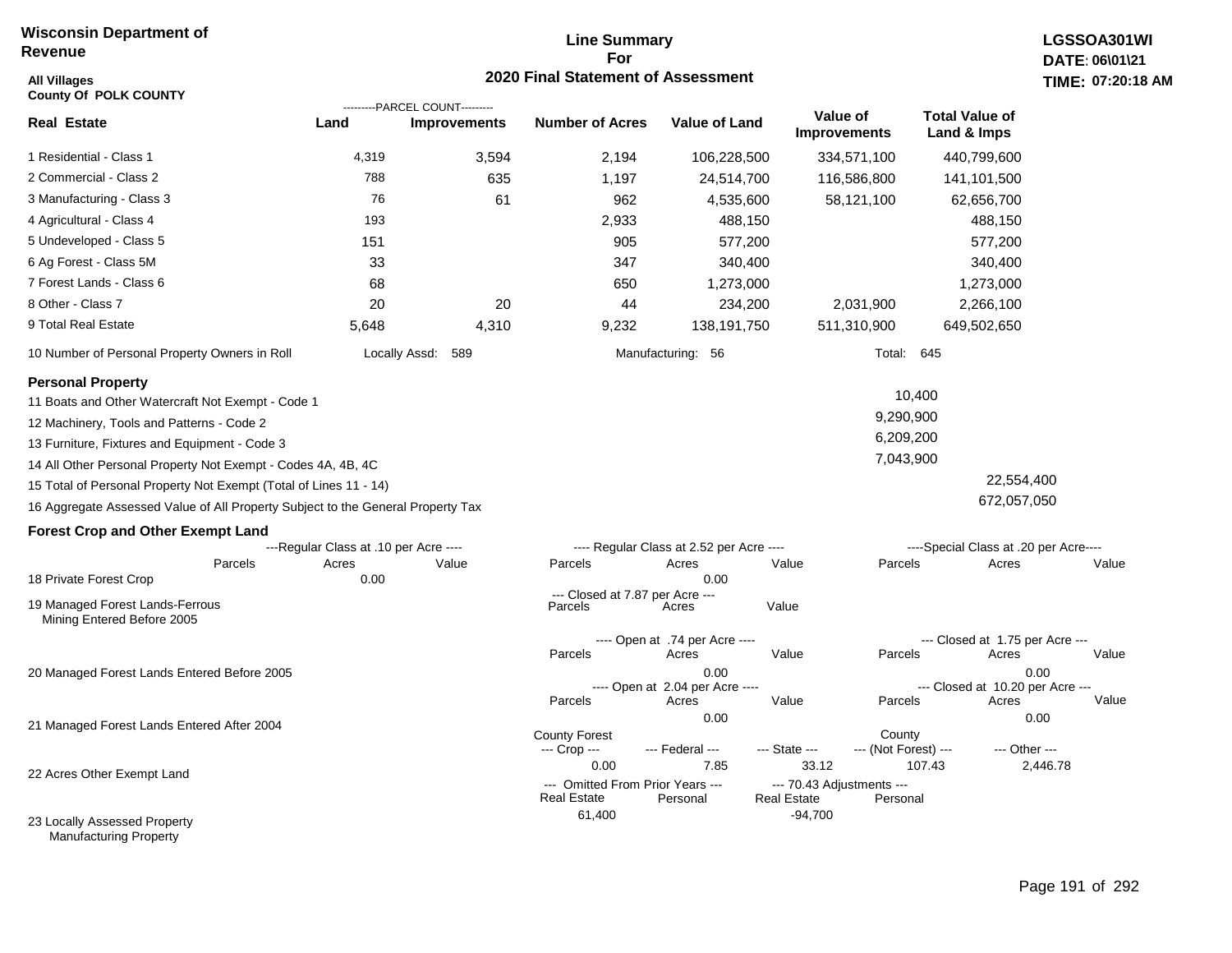### **Line Summary For 2020 Final Statement of Assessment Wisconsin Department of Revenue All Cities County Of POLK COUNTY LGSSOA301WI DATE: 06/01/21 TIME: 07:20:18 AM Real Estate** 1 Residential - Class 1 2 Commercial - Class 2 3 Manufacturing - Class 3 4 Agricultural - Class 4 5 Undeveloped - Class 5 6 Ag Forest - Class 5M 7 Forest Lands - Class 6 8 Other - Class 7 9 Total Real Estate 10 Number of Personal Property Owners in Roll 2,214 1,688 949 37,471,400 181,202,000 218,673,400 **Land Improvements Number of Acres Value of Land Value of Improvements Total Value of Land & Imps** 331 26 12 25 1 18 1 2,628 269 25 1 1,983 537 132 192 155 14 167 1 2,147 27,197,900 1,917,000 33,600 170,700 24,500 489,700 3,000 67,307,800 104,658,000 18,050,500 4,900 303,915,400 131,855,900 19,967,500 33,600 170,700 24,500 489,700 7,900 371,223,200 Locally Assd: 399 Manufacturing: 25 Total: 424 **Personal Property** 11 Boats and Other Watercraft Not Exempt - Code 1 12 Machinery, Tools and Patterns - Code 2 13 Furniture, Fixtures and Equipment - Code 3 14 All Other Personal Property Not Exempt - Codes 4A, 4B, 4C 15 Total of Personal Property Not Exempt (Total of Lines 11 - 14) 16 Aggregate Assessed Value of All Property Subject to the General Property Tax 1,205,700 7,465,900 1,583,700 10,255,300 381,478,500 **Forest Crop and Other Exempt Land** ---Regular Class at .10 per Acre ---- ---- Regular Class at 2.52 per Acre ---- ----Special Class at .20 per Acre---- 18 Private Forest Crop 20 Managed Forest Lands Entered Before 2005 21 Managed Forest Lands Entered After 2004 Parcels 0.00 0.00 Acres Value Parcels Acres Value Parcels Acres Value ---- Open at .74 per Acre ----<br>Acres Parcels 0.00 0.00 Acres Value Parcels Acres Value --- Closed at 1.75 per Acre --- ---- Open at 2.04 per Acre ---- --- Closed at 10.20 per Acre --- Parcels 0.00 1 1 14.00 179,500 Acres **Value Parcels Acres Value** County Forest County County --- Crop --- 0.00 93.39 309.54 105.77 1,754.46 --- Federal --- - --- State --- --- (Not Forest) --- --- Other ---22 Acres Other Exempt Land --- Omitted From Prior Years ---<br>Real Estate Personal Personal Real Estate Personal ---------PARCEL COUNT--------- 19 Managed Forest Lands-Ferrous Mining Entered Before 2005 --- Closed at 7.87 per Acre ---<br>rcels Acres Parcels **Acres** Value

**Real Estate** 

23 Locally Assessed Property Manufacturing Property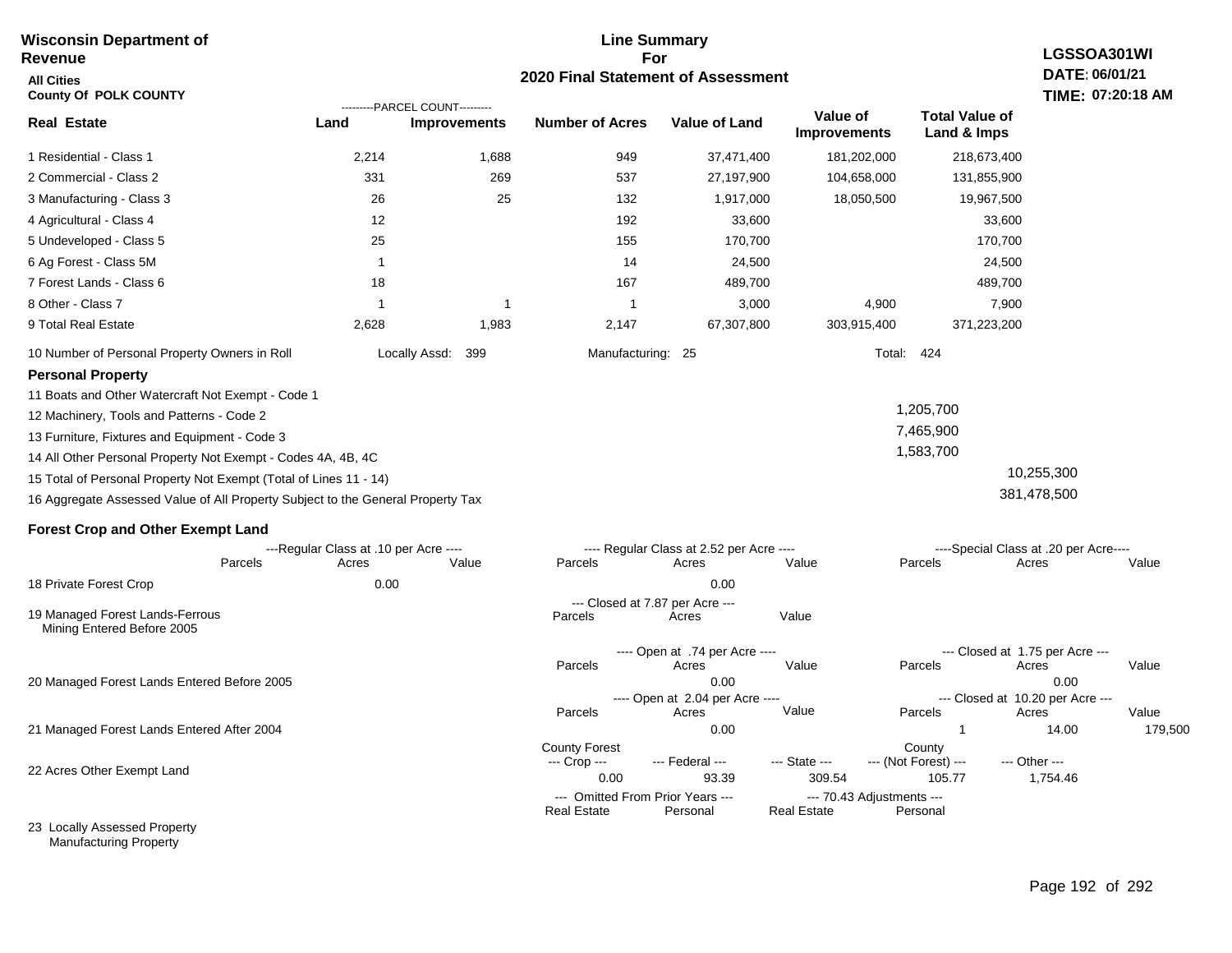**LGSSOA301WI DATE: 06/01/21 07:20:18 AM**

### **All Municipalities TIME: County Of PORTAGE COUNTY**

|                                                                                 | ---------PARCEL COUNT--------- |                        |                        |                      |                                 |                                      |
|---------------------------------------------------------------------------------|--------------------------------|------------------------|------------------------|----------------------|---------------------------------|--------------------------------------|
| <b>Real Estate</b>                                                              | Land                           | <b>Improvements</b>    | <b>Number of Acres</b> | <b>Value of Land</b> | Value of<br><b>Improvements</b> | <b>Total Value of</b><br>Land & Imps |
| 1 Residential - Class 1                                                         | 26,070                         | 23,322                 | 36,815                 | 675,659,800          | 3,094,741,500                   | 3,770,401,300                        |
| 2 Commercial - Class 2                                                          | 2,201                          | 1,787                  | 5,825                  | 232,251,000          | 1,080,622,600                   | 1,312,873,600                        |
| 3 Manufacturing - Class 3                                                       | 143                            | 85                     | 2,407                  | 11,918,200           | 111,323,700                     | 123,241,900                          |
| 4 Agricultural - Class 4                                                        | 9,011                          |                        | 206,898                | 35,066,800           |                                 | 35,066,800                           |
| 5 Undeveloped - Class 5                                                         | 7,544                          |                        | 53,896                 | 38,368,100           |                                 | 38,368,100                           |
| 6 Ag Forest - Class 5M                                                          | 3,913                          |                        | 44,829                 | 62,185,900           |                                 | 62,185,900                           |
| 7 Forest Lands - Class 6                                                        | 3,569                          |                        | 54,711                 | 151,304,100          |                                 | 151,304,100                          |
| 8 Other - Class 7                                                               | 1,703                          | 1,640                  | 3,448                  | 18,502,900           | 132,037,100                     | 150,540,000                          |
| 9 Total Real Estate                                                             | 54,154                         | 26,834                 | 408,829                | 1,225,256,800        | 4,418,724,900                   | 5,643,981,700                        |
| 10 Number of Personal Property Owners in Roll                                   |                                | 2,216<br>Locally Assd: |                        | Manufacturing: 99    |                                 | Total: 2,315                         |
| <b>Personal Property</b>                                                        |                                |                        |                        |                      |                                 |                                      |
| 11 Boats and Other Watercraft Not Exempt - Code 1                               |                                |                        |                        |                      |                                 | 18,400                               |
| 12 Machinery, Tools and Patterns - Code 2                                       |                                |                        |                        |                      |                                 | 22,087,600                           |
| 13 Furniture, Fixtures and Equipment - Code 3                                   |                                |                        |                        |                      |                                 | 80,228,182                           |
| 14 All Other Personal Property Not Exempt - Codes 4A, 4B, 4C                    |                                |                        |                        |                      |                                 | 28,303,841                           |
| 15 Total of Personal Property Not Exempt (Total of Lines 11 - 14)               |                                |                        |                        |                      |                                 | 130,638,023                          |
| 16 Aggregate Assessed Value of All Property Subject to the General Property Tax |                                |                        |                        |                      |                                 | 5,774,619,723                        |

### **Forest Crop and Other Exempt Land**

Manufacturing Property

|                                                                 |         | ---Regular Class at .10 per Acre ---- |       |                                      | ---- Regular Class at 2.52 per Acre ----     |               | ----Special Class at .20 per Acre----    |                                  |            |  |
|-----------------------------------------------------------------|---------|---------------------------------------|-------|--------------------------------------|----------------------------------------------|---------------|------------------------------------------|----------------------------------|------------|--|
|                                                                 | Parcels | Acres                                 | Value | Parcels                              | Acres                                        | Value         | Parcels                                  | Acres                            | Value      |  |
| 18 Private Forest Crop                                          |         | 0.00                                  |       |                                      | 40.00                                        | 96,000        |                                          | 0.00                             |            |  |
| 19 Managed Forest Lands - Ferrous<br>Mining Entered Before 2005 |         |                                       |       | Parcels                              | --- Closed at 7.87 per Acre ---<br>Acres     | Value         |                                          |                                  |            |  |
|                                                                 |         |                                       |       |                                      | ---- Open at .74 per Acre ----               |               |                                          | --- Closed at 1.75 per Acre ---  |            |  |
|                                                                 |         |                                       |       | Parcels                              | Acres                                        | Value         | Parcels                                  | Acres                            | Value      |  |
| 20 Managed Forest Lands Entered Before 2005                     |         |                                       |       | 14                                   | 353.78                                       | 1,054,700     | 642                                      | 17,682.73                        | 47,890,600 |  |
|                                                                 |         |                                       |       |                                      | ---- Open at 2.04 per Acre ----              |               |                                          | --- Closed at 10.20 per Acre --- |            |  |
|                                                                 |         |                                       |       | Parcels                              | Acres                                        | Value         | Parcels                                  | Acres                            | Value      |  |
| 21 Managed Forest Lands Entered After 2004                      |         |                                       |       | 33                                   | 1,024.62                                     | 2,990,300     | 1,223                                    | 33,243.34                        | 86,521,800 |  |
|                                                                 |         |                                       |       | <b>County Forest</b><br>--- Crop --- | --- Federal ---                              | --- State --- | County<br>--- (Not Forest) ---           | --- Other ---                    |            |  |
| 22 Acres Other Exempt Land                                      |         |                                       |       | 0.00                                 | 1.84                                         | 36,989.74     | 4,242.30                                 | 13,629.97                        |            |  |
|                                                                 |         |                                       |       | <b>Real Estate</b>                   | --- Omitted From Prior Years ---<br>Personal |               | --- 70.43 Adjustments ---<br>Real Estate | Personal                         |            |  |
| 23 Locally Assessed Property                                    |         |                                       |       |                                      |                                              |               |                                          |                                  |            |  |

**Line Summary For 2020 Final Statement of Assessment**

### Page 193 of 292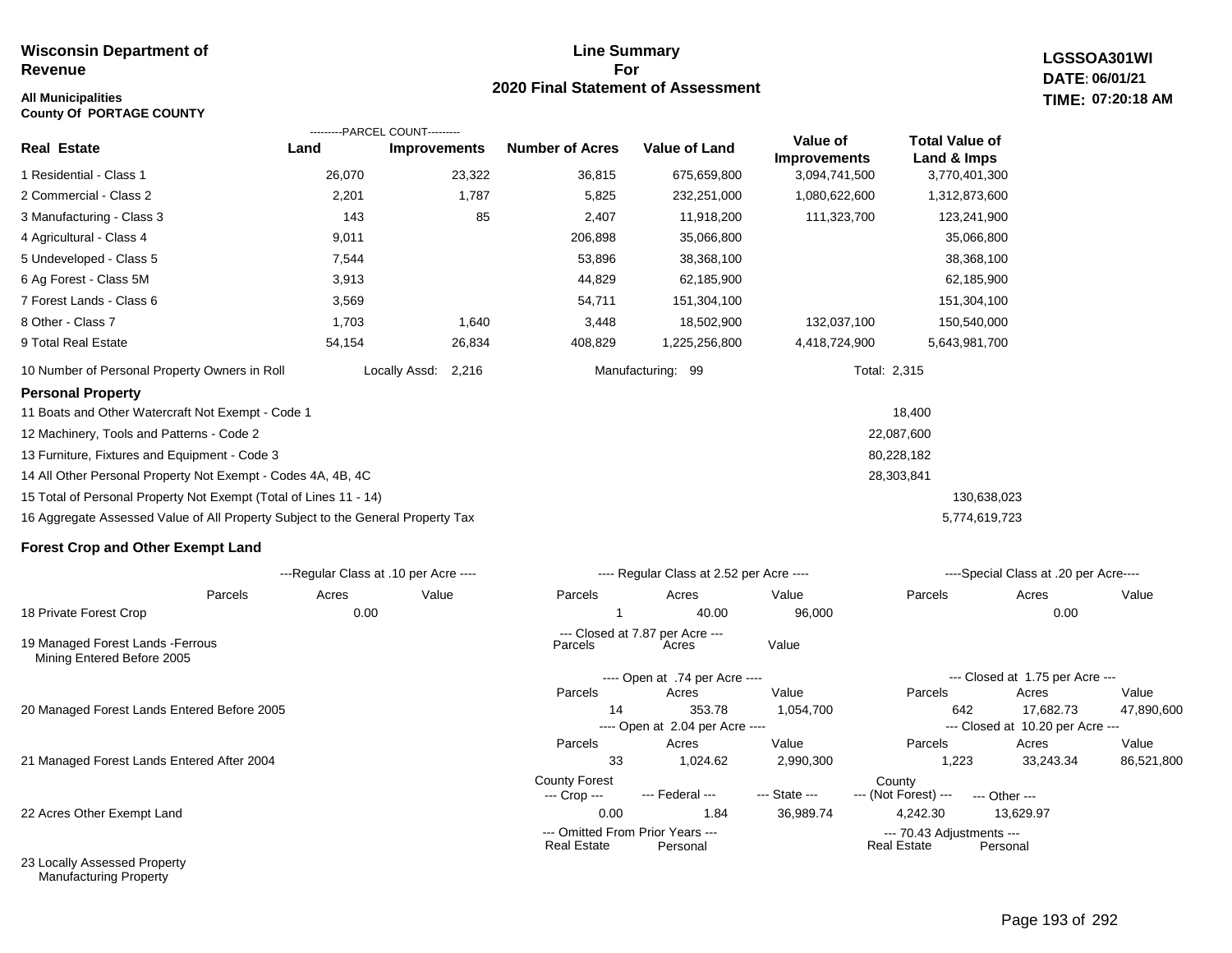## **Line Summary For 2020 Final Statement of Assessment**

### **All Towns County Of PORTAGE COUNTY**

|                                                                                 |                                                           | ---------PARCEL COUNT--------- |                        |                                                   |                          |                                                 |                                                |            |
|---------------------------------------------------------------------------------|-----------------------------------------------------------|--------------------------------|------------------------|---------------------------------------------------|--------------------------|-------------------------------------------------|------------------------------------------------|------------|
| <b>Real Estate</b>                                                              | Land                                                      | <b>Improvements</b>            | <b>Number of Acres</b> | <b>Value of Land</b>                              | Value of<br>Improvements | <b>Total Value of</b><br>Land & Imps            |                                                |            |
| 1 Residential - Class 1                                                         | 12,526                                                    | 10,878                         | 30,025                 | 362,576,200                                       | 1,577,486,300            | 1,940,062,500                                   |                                                |            |
| 2 Commercial - Class 2                                                          | 428                                                       | 332                            | 2,537                  | 18,236,800                                        | 76,421,800               | 94,658,600                                      |                                                |            |
| 3 Manufacturing - Class 3                                                       | 46                                                        | 25                             | 1,429                  | 2,475,900                                         | 32,193,800               | 34,669,700                                      |                                                |            |
| 4 Agricultural - Class 4                                                        | 8,834                                                     |                                | 203,983                | 34,541,400                                        |                          | 34,541,400                                      |                                                |            |
| 5 Undeveloped - Class 5                                                         | 7,463                                                     |                                | 53,581                 | 38,091,700                                        |                          | 38,091,700                                      |                                                |            |
| 6 Ag Forest - Class 5M                                                          | 3,882                                                     |                                | 44,573                 | 61,643,500                                        |                          | 61,643,500                                      |                                                |            |
| 7 Forest Lands - Class 6                                                        | 3,541                                                     |                                | 54,541                 | 150,808,600                                       |                          | 150,808,600                                     |                                                |            |
| 8 Other - Class 7                                                               | 1,660                                                     | 1,601                          | 3,344                  | 18,020,000                                        | 127,292,400              | 145,312,400                                     |                                                |            |
| 9 Total Real Estate                                                             | 38,380                                                    | 12,836                         | 394,013                | 686,394,100                                       | 1,813,394,300            | 2,499,788,400                                   |                                                |            |
| 10 Number of Personal Property Owners in Roll                                   |                                                           | Locally Assd: 424              |                        | Manufacturing: 31                                 |                          | <b>Total: 455</b>                               |                                                |            |
| <b>Personal Property</b>                                                        |                                                           |                                |                        |                                                   |                          |                                                 |                                                |            |
| 11 Boats and Other Watercraft Not Exempt - Code 1                               |                                                           |                                |                        |                                                   |                          | 18,400                                          |                                                |            |
| 12 Machinery, Tools and Patterns - Code 2                                       |                                                           |                                |                        |                                                   |                          | 6,839,700                                       |                                                |            |
| 13 Furniture, Fixtures and Equipment - Code 3                                   |                                                           |                                |                        |                                                   |                          | 2,878,112                                       |                                                |            |
| 14 All Other Personal Property Not Exempt - Codes 4A, 4B, 4C                    |                                                           |                                |                        |                                                   |                          | 9,910,881                                       |                                                |            |
| 15 Total of Personal Property Not Exempt (Total of Lines 11 - 14)               |                                                           |                                |                        |                                                   |                          |                                                 | 19,647,093                                     |            |
| 16 Aggregate Assessed Value of All Property Subject to the General Property Tax |                                                           |                                |                        |                                                   |                          |                                                 | 2,519,435,493                                  |            |
| <b>Forest Crop and Other Exempt Land</b>                                        |                                                           |                                |                        |                                                   |                          |                                                 |                                                |            |
|                                                                                 | ---Regular Class at .10 per Acre ----<br>Parcels<br>Acres | Value                          | Parcels                | ---- Regular Class at 2.52 per Acre ----<br>Acres | Value                    | Parcels                                         | ----Special Class at .20 per Acre----<br>Acres | Value      |
| 18 Private Forest Crop                                                          |                                                           | 0.00                           | -1                     | 40.00                                             | 96,000                   |                                                 | 0.00                                           |            |
|                                                                                 |                                                           |                                | --- Closed at 7.87     | per Acre ---                                      |                          |                                                 |                                                |            |
| 19 Managed Forest Lands - Ferrous<br>Mining Entered Before 2005                 |                                                           |                                | Parcels                | Acres                                             | Value                    |                                                 |                                                |            |
|                                                                                 |                                                           |                                |                        | ---- Open at .74 per Acre ----                    |                          |                                                 | --- Closed at 1.75 per Acre ---                |            |
|                                                                                 |                                                           |                                | Parcels                | Acres                                             | Value                    | Parcels                                         | Acres                                          | Value      |
| 20 Managed Forest Lands Entered Before 2005                                     |                                                           |                                | 14                     | 353.78                                            | 1,054,700                | 642                                             | 17,682.73                                      | 47,890,600 |
|                                                                                 |                                                           |                                | Parcels                | ---- Open at 2.04 per Acre ----<br>Acres          | Value                    | Parcels                                         | --- Closed at 10.20 per Acre ---<br>Acres      | Value      |
| 21 Managed Forest Lands Entered After 2004                                      |                                                           |                                | 33                     | 1,024.62                                          | 2,990,300                | 1,219                                           | 33,173.12                                      | 86,114,200 |
|                                                                                 |                                                           |                                | <b>County Forest</b>   |                                                   |                          | County                                          |                                                |            |
|                                                                                 |                                                           |                                | --- Crop ---           | --- Federal ---                                   | --- State ---            | --- (Not Forest) ---                            | --- Other ---                                  |            |
| 22 Acres Other Exempt Land                                                      |                                                           |                                | 0.00                   | 0.00                                              | 36,428.12                | 3,878.62                                        | 8,679.56                                       |            |
|                                                                                 |                                                           |                                | <b>Real Estate</b>     | --- Omitted From Prior Years ---<br>Personal      |                          | --- 70.43 Adjustments ---<br><b>Real Estate</b> | Personal                                       |            |
| 23 Locally Assessed Property                                                    |                                                           |                                |                        |                                                   |                          |                                                 |                                                |            |

Manufacturing Property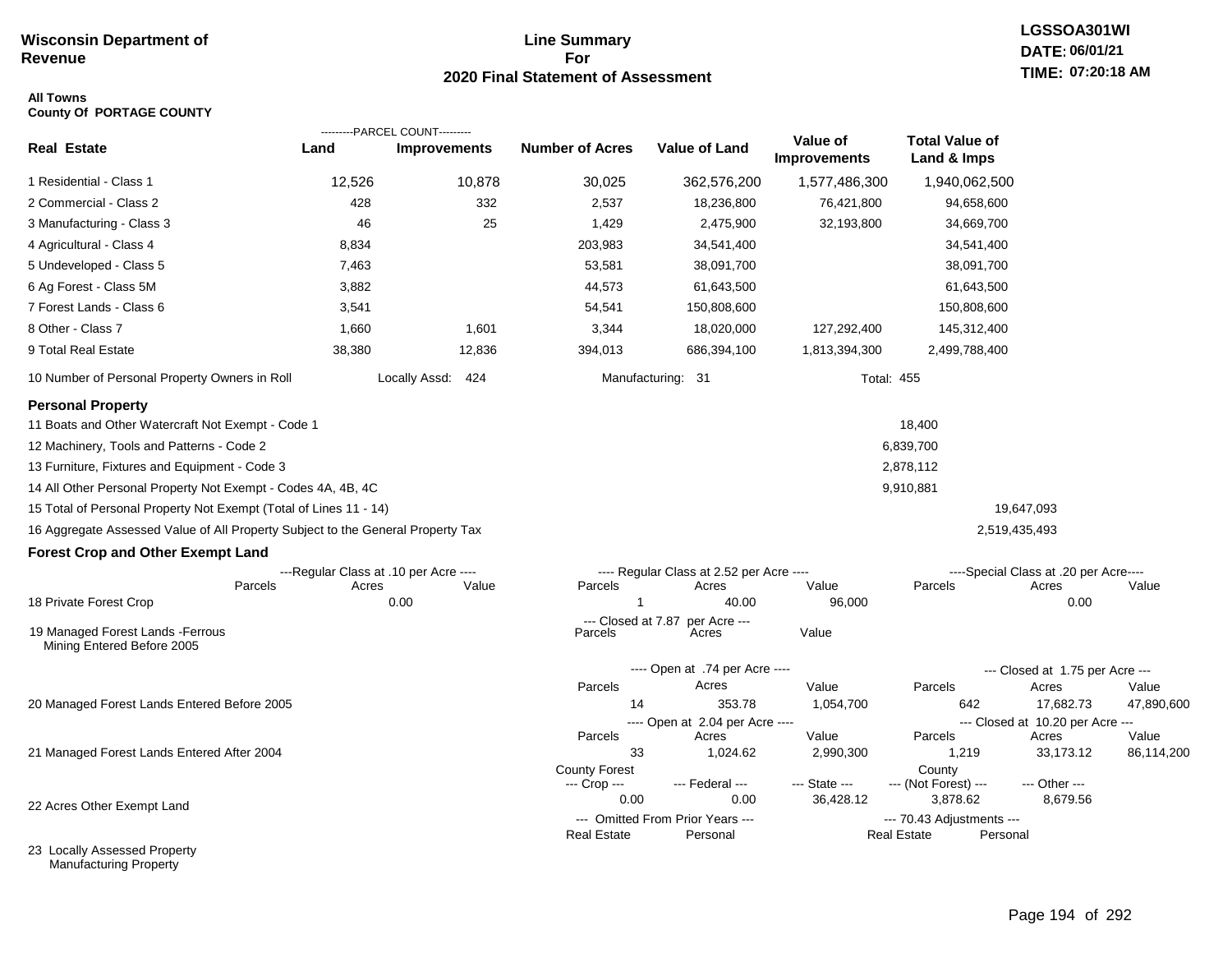# **Line Summary For 2020 Final Statement of Assessment All Villages TIME:**

| <b>All Villages</b><br><b>County Of PORTAGE COUNTY</b>                          |                                       | ---------PARCEL COUNT--------- | 2020 Final Statement of Assessment                             |                                          |                                                           |                                |                                      |                                          | TIME: 07:20:18 |
|---------------------------------------------------------------------------------|---------------------------------------|--------------------------------|----------------------------------------------------------------|------------------------------------------|-----------------------------------------------------------|--------------------------------|--------------------------------------|------------------------------------------|----------------|
| <b>Real Estate</b>                                                              | Land                                  | <b>Improvements</b>            | <b>Number of Acres</b>                                         | <b>Value of Land</b>                     | Value of<br><b>Improvements</b>                           |                                | <b>Total Value of</b><br>Land & Imps |                                          |                |
| 1 Residential - Class 1                                                         | 6,192                                 | 5,499                          | 3,617                                                          | 153,979,400                              |                                                           | 702,436,400                    |                                      | 856,415,800                              |                |
| 2 Commercial - Class 2                                                          | 865                                   | 668                            | 1,389                                                          | 79,960,400                               |                                                           | 307,516,900                    |                                      | 387,477,300                              |                |
| 3 Manufacturing - Class 3                                                       | 67                                    | 34                             | 735                                                            | 4,022,100                                |                                                           | 34,438,800                     |                                      | 38,460,900                               |                |
| 4 Agricultural - Class 4                                                        | 153                                   |                                | 2,357                                                          | 423,500                                  |                                                           |                                |                                      | 423,500                                  |                |
| 5 Undeveloped - Class 5                                                         | 68                                    |                                | 258                                                            | 161,900                                  |                                                           |                                |                                      | 161,900                                  |                |
| 6 Ag Forest - Class 5M                                                          | 23                                    |                                | 157                                                            | 244,100                                  |                                                           |                                |                                      | 244,100                                  |                |
| 7 Forest Lands - Class 6                                                        | 28                                    |                                | 170                                                            | 495,500                                  |                                                           |                                |                                      | 495,500                                  |                |
| 8 Other - Class 7                                                               | 38                                    | 34                             | 99                                                             | 479,900                                  |                                                           | 4,719,700                      |                                      | 5,199,600                                |                |
| 9 Total Real Estate                                                             | 7,434                                 | 6,235                          | 8,782                                                          | 239,766,800                              |                                                           | 1,049,111,800                  |                                      | 1,288,878,600                            |                |
| 10 Number of Personal Property Owners in Roll                                   |                                       | Locally Assd: 753              |                                                                | Manufacturing: 36                        |                                                           | Total: 789                     |                                      |                                          |                |
| <b>Personal Property</b>                                                        |                                       |                                |                                                                |                                          |                                                           |                                |                                      |                                          |                |
| 11 Boats and Other Watercraft Not Exempt - Code 1                               |                                       |                                |                                                                |                                          |                                                           |                                |                                      |                                          |                |
| 12 Machinery, Tools and Patterns - Code 2                                       |                                       |                                |                                                                |                                          |                                                           | 10,079,800                     |                                      |                                          |                |
| 13 Furniture, Fixtures and Equipment - Code 3                                   |                                       |                                |                                                                |                                          |                                                           | 16,024,670                     |                                      |                                          |                |
| 14 All Other Personal Property Not Exempt - Codes 4A, 4B, 4C                    |                                       |                                |                                                                |                                          |                                                           | 3,232,960                      |                                      |                                          |                |
| 15 Total of Personal Property Not Exempt (Total of Lines 11 - 14)               |                                       |                                |                                                                |                                          |                                                           |                                |                                      | 29,337,430                               |                |
| 16 Aggregate Assessed Value of All Property Subject to the General Property Tax |                                       |                                |                                                                |                                          |                                                           |                                |                                      | 1,318,216,030                            |                |
| <b>Forest Crop and Other Exempt Land</b>                                        |                                       |                                |                                                                |                                          |                                                           |                                |                                      |                                          |                |
|                                                                                 | ---Regular Class at .10 per Acre ---- |                                |                                                                | ---- Regular Class at 2.52 per Acre ---- |                                                           |                                |                                      | ----Special Class at .20 per Acre----    |                |
| Parcels                                                                         | Acres                                 | Value                          | Parcels                                                        | Acres                                    | Value                                                     | Parcels                        |                                      | Acres                                    | Value          |
| 18 Private Forest Crop                                                          | 0.00                                  |                                | --- Closed at 7.87 per Acre ---                                | 0.00                                     |                                                           |                                |                                      |                                          |                |
| 19 Managed Forest Lands-Ferrous<br>Mining Entered Before 2005                   |                                       |                                | Parcels                                                        | Acres                                    | Value                                                     |                                |                                      |                                          |                |
|                                                                                 |                                       |                                |                                                                | ---- Open at .74 per Acre ----           |                                                           |                                |                                      | --- Closed at 1.75 per Acre ---          |                |
|                                                                                 |                                       |                                | Parcels                                                        | Acres                                    | Value                                                     | Parcels                        |                                      | Acres                                    | Value          |
| 20 Managed Forest Lands Entered Before 2005                                     |                                       |                                |                                                                | 0.00<br>---- Open at 2.04 per Acre ----  |                                                           |                                |                                      | 0.00<br>--- Closed at 10.20 per Acre --- |                |
|                                                                                 |                                       |                                | Parcels                                                        | Acres                                    | Value                                                     | Parcels                        |                                      | Acres                                    | Value          |
| 21 Managed Forest Lands Entered After 2004                                      |                                       |                                |                                                                | 0.00                                     |                                                           |                                | $\overline{4}$                       | 70.22                                    | 407,600        |
|                                                                                 |                                       |                                | <b>County Forest</b><br>--- Crop ---                           | --- Federal ---                          | --- State ---                                             | County<br>--- (Not Forest) --- |                                      | --- Other ---                            |                |
| 22 Acres Other Exempt Land                                                      |                                       |                                | 0.00<br>--- Omitted From Prior Years ---<br><b>Real Estate</b> | 1.84<br>Personal                         | 137.94<br>--- 70.43 Adjustments ---<br><b>Real Estate</b> | Personal                       | 266.96                               | 1,724.63                                 |                |

23 Locally Assessed Property Manufacturing Property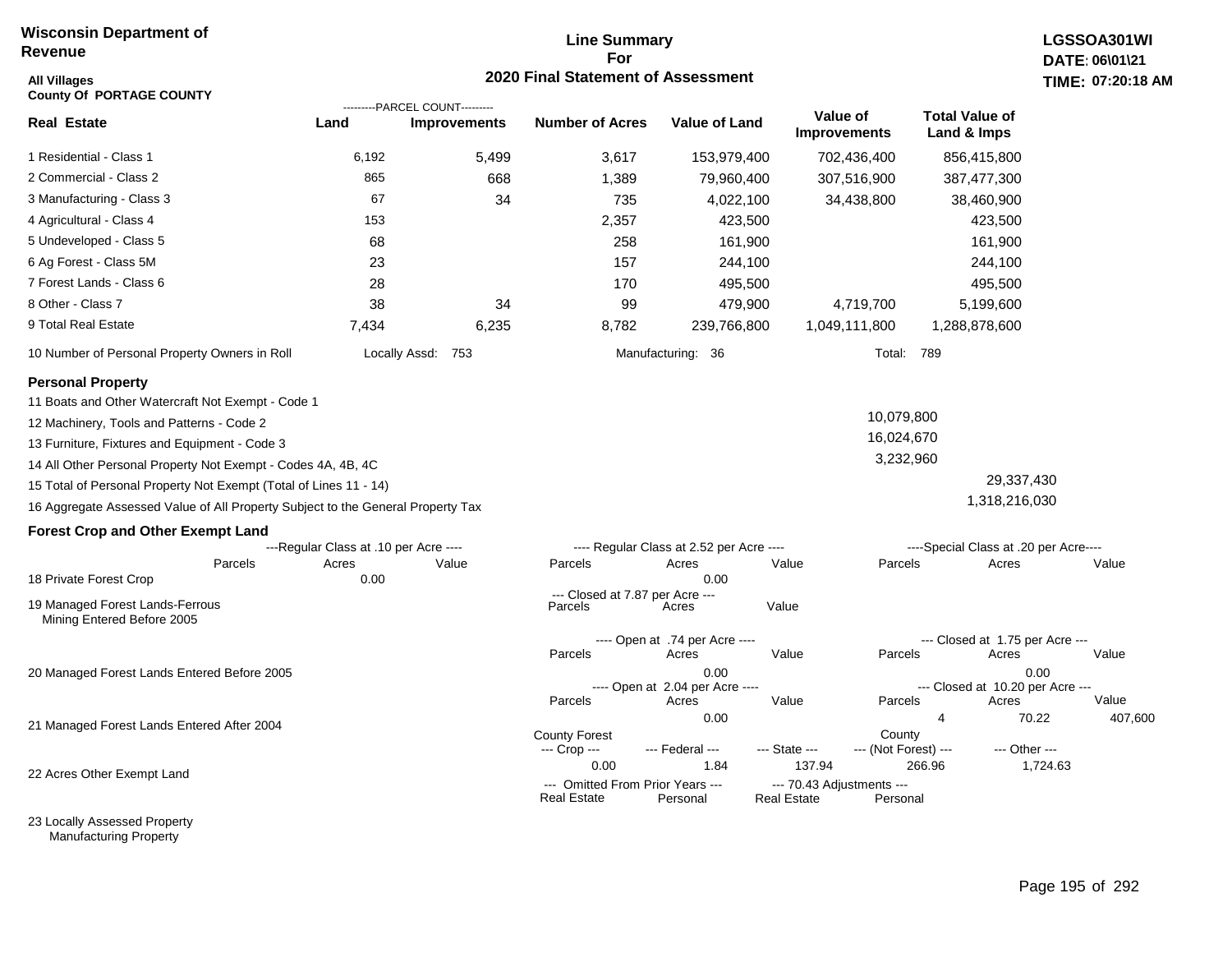### **For 2020 Final Statement of Assessment Revenue All Cities County Of PORTAGE COUNTY LGSSOA301WI DATE: 06/01/21 TIME: 07:20:18 AM Real Estate** 1 Residential - Class 1 2 Commercial - Class 2 3 Manufacturing - Class 3 4 Agricultural - Class 4 5 Undeveloped - Class 5 6 Ag Forest - Class 5M 7 Forest Lands - Class 6 8 Other - Class 7 9 Total Real Estate 10 Number of Personal Property Owners in Roll 7,352 6,945 3,173 159,104,200 814,818,800 973,923,000 **Land Improvements Number of Acres Value of Land Value of Improvements Total Value of Land & Imps** 908 30 24 13 8 5 8,340 787 26 5 7,763 1,899 243 558 57 99 5 6,034 134,053,800 5,420,200 101,900 114,500 298,300 3,000 299,095,900 696,683,900 44,691,100 25,000 1,556,218,800 830,737,700 50,111,300 101,900 114,500 298,300 28,000 1,855,314,700 Locally Assd: 1,039 Manufacturing: 32 Total: 1,071 **Personal Property** 11 Boats and Other Watercraft Not Exempt - Code 1 12 Machinery, Tools and Patterns - Code 2 13 Furniture, Fixtures and Equipment - Code 3 14 All Other Personal Property Not Exempt - Codes 4A, 4B, 4C 15 Total of Personal Property Not Exempt (Total of Lines 11 - 14) 16 Aggregate Assessed Value of All Property Subject to the General Property Tax 5,168,100 61,325,400 15,160,000 81,653,500 1,936,968,200 **Forest Crop and Other Exempt Land** ---Regular Class at .10 per Acre ---- ---- Regular Class at 2.52 per Acre ---- ----Special Class at .20 per Acre---- 18 Private Forest Crop 20 Managed Forest Lands Entered Before 2005 21 Managed Forest Lands Entered After 2004 Parcels 0.00 0.00 Acres Value Parcels Acres Value Parcels Acres Value ---- Open at .74 per Acre<br>Acres Parcels 0.00 0.00 Acres Value Parcels Acres Value --- Closed at 1.75 per Acre --- ---- Open at 2.04 per Acre ---- --- Closed at 10.20 per Acre --- Parcels 0.00 0.00 Acres **Value Parcels Acres Value** County Forest County County --- Crop --- 0.00 0.00 423.68 96.72 3,225.78 --- Federal --- - --- State --- --- (Not Forest) --- --- Other ---22 Acres Other Exempt Land 23 Locally Assessed Property --- Omitted From Prior Years --- --- --- 70.43 Adjustments ---<br>eal Estate --- --- --- Real Estate --- Personal **Real Estate** ---------PARCEL COUNT--------- 19 Managed Forest Lands-Ferrous Mining Entered Before 2005 --- Closed at 7.87 per Acre ---<br>rcels Acres Parcels **Acres** Value

**Line Summary**

Manufacturing Property

**Wisconsin Department of**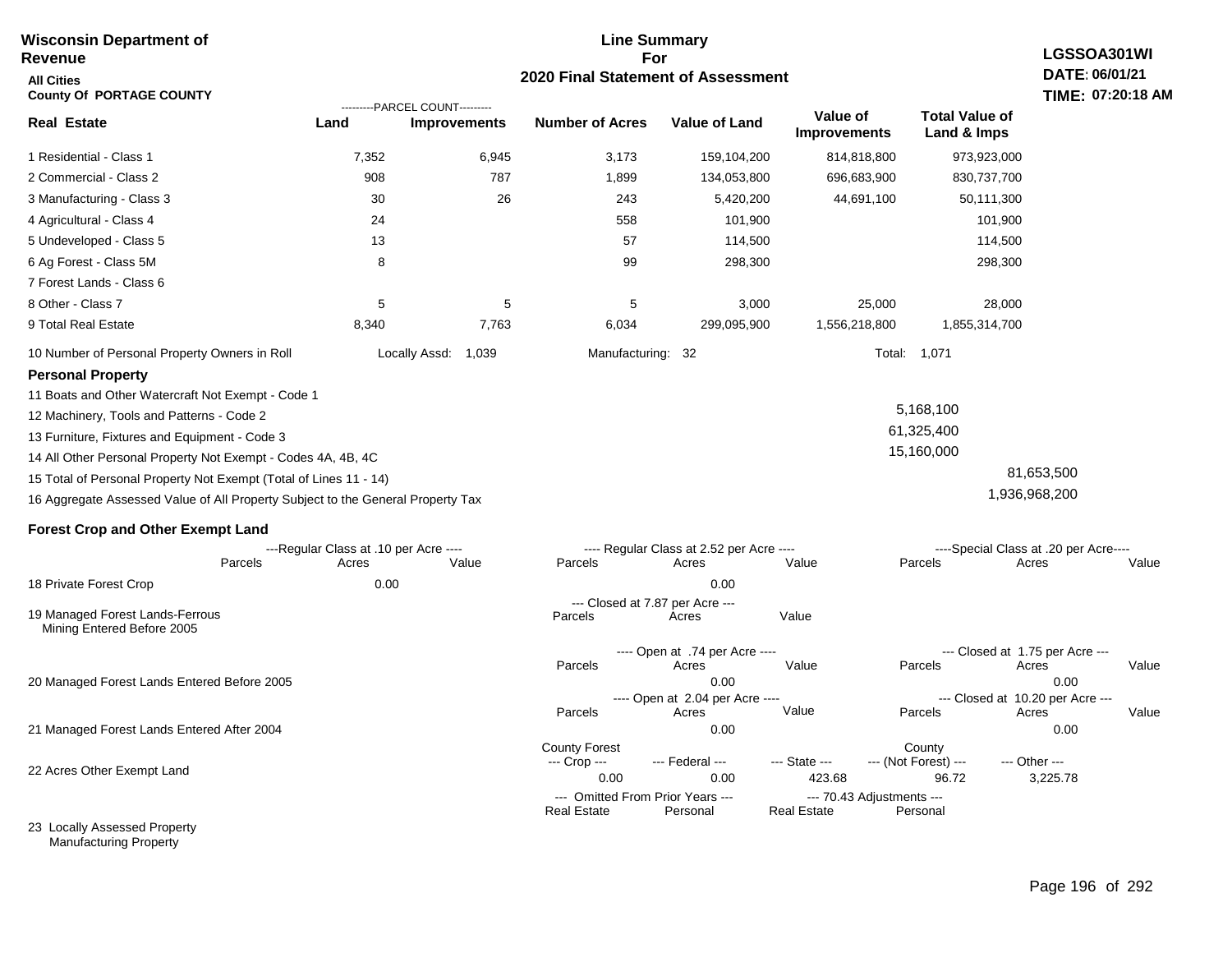### **All Municipalities TIME:**

**County Of PRICE COUNTY**

### **Line Summary For 2020 Final Statement of Assessment**

**LGSSOA301WI DATE: 06/01/21 07:20:18 AM**

|                                                                                 |        | ---------PARCEL COUNT---------        |                        |                                          |                                 |                                      |                                       |       |
|---------------------------------------------------------------------------------|--------|---------------------------------------|------------------------|------------------------------------------|---------------------------------|--------------------------------------|---------------------------------------|-------|
| <b>Real Estate</b>                                                              | Land   | <b>Improvements</b>                   | <b>Number of Acres</b> | <b>Value of Land</b>                     | Value of<br><b>Improvements</b> | <b>Total Value of</b><br>Land & Imps |                                       |       |
| 1 Residential - Class 1                                                         | 12,653 | 10,061                                | 19,236                 | 238,356,700                              | 700,821,200                     | 939,177,900                          |                                       |       |
| 2 Commercial - Class 2                                                          | 857    | 650                                   | 1,722                  | 18,137,200                               | 85,177,600                      | 103,314,800                          |                                       |       |
| 3 Manufacturing - Class 3                                                       | 92     | 59                                    | 702                    | 2,989,700                                | 36,071,300                      | 39,061,000                           |                                       |       |
| 4 Agricultural - Class 4                                                        | 3,428  |                                       | 62,059                 | 8,086,500                                |                                 | 8,086,500                            |                                       |       |
| 5 Undeveloped - Class 5                                                         | 7,628  |                                       | 95,059                 | 27,469,400                               |                                 | 27,469,400                           |                                       |       |
| 6 Ag Forest - Class 5M                                                          | 2,014  |                                       | 35,164                 | 23,562,300                               |                                 | 23,562,300                           |                                       |       |
| 7 Forest Lands - Class 6                                                        | 8,045  |                                       | 169,476                | 228,178,800                              |                                 | 228,178,800                          |                                       |       |
| 8 Other - Class 7                                                               | 367    | 364                                   | 804                    | 2,909,600                                | 28,286,500                      | 31,196,100                           |                                       |       |
| 9 Total Real Estate                                                             | 35,084 | 11,134                                | 384,222                | 549,690,200                              | 850,356,600                     | 1,400,046,800                        |                                       |       |
| 10 Number of Personal Property Owners in Roll                                   |        | Locally Assd:<br>837                  |                        | Manufacturing: 43                        | Total: 880                      |                                      |                                       |       |
| <b>Personal Property</b>                                                        |        |                                       |                        |                                          |                                 |                                      |                                       |       |
| 11 Boats and Other Watercraft Not Exempt - Code 1                               |        |                                       |                        |                                          |                                 | 238,000                              |                                       |       |
| 12 Machinery, Tools and Patterns - Code 2                                       |        |                                       |                        |                                          |                                 | 1,208,100                            |                                       |       |
| 13 Furniture, Fixtures and Equipment - Code 3                                   |        |                                       |                        |                                          |                                 | 6,821,300                            |                                       |       |
| 14 All Other Personal Property Not Exempt - Codes 4A, 4B, 4C                    |        |                                       |                        |                                          |                                 | 8,137,400                            |                                       |       |
| 15 Total of Personal Property Not Exempt (Total of Lines 11 - 14)               |        |                                       |                        |                                          |                                 |                                      | 16,404,800                            |       |
| 16 Aggregate Assessed Value of All Property Subject to the General Property Tax |        |                                       |                        |                                          |                                 | 1,416,451,600                        |                                       |       |
| <b>Forest Crop and Other Exempt Land</b>                                        |        |                                       |                        |                                          |                                 |                                      |                                       |       |
|                                                                                 |        | ---Regular Class at .10 per Acre ---- |                        | ---- Regular Class at 2.52 per Acre ---- |                                 |                                      | ----Special Class at .20 per Acre---- |       |
| Parcels                                                                         | Acres  | Value                                 | Parcels                | Acres                                    | Value                           | Parcels                              | Acres                                 | Value |
| 18 Private Forest Crop                                                          | 40.00  | 55,600                                | 72                     | 2,865.85                                 | 3,757,900                       |                                      | 0.00                                  |       |

19 Managed Forest Lands -Ferrous Mining Entered Before 2005

20 Managed Forest Lands Entered Before 2005

21 Managed Forest Lands Entered After 2004

22 Acres Other Exempt Land

23 Locally Assessed Property Manufacturing Property

| 1    | 40.00 | 55,600 | 72                                                     | 2,865.85                                 | 3,757,900     |                                                 | 0.00                             |            |
|------|-------|--------|--------------------------------------------------------|------------------------------------------|---------------|-------------------------------------------------|----------------------------------|------------|
|      |       |        | Parcels                                                | --- Closed at 7.87 per Acre ---<br>Acres | Value         |                                                 |                                  |            |
|      |       |        |                                                        | ---- Open at .74 per Acre ----           |               |                                                 | --- Closed at 1.75 per Acre ---  |            |
|      |       |        | Parcels                                                | Acres                                    | Value         | Parcels                                         | Acres                            | Value      |
| :005 |       |        | 1.119                                                  | 42.740.99                                | 56,302,200    | 1.040                                           | 36,911.89                        | 48,524,100 |
|      |       |        |                                                        | ---- Open at 2.04 per Acre ----          |               |                                                 | --- Closed at 10.20 per Acre --- |            |
|      |       |        | Parcels                                                | Acres                                    | Value         | Parcels                                         | Acres                            | Value      |
| 04   |       |        | 613                                                    | 20.496.99                                | 25,035,100    | 1.273                                           | 42.482.10                        | 54,234,800 |
|      |       |        | <b>County Forest</b><br>--- Crop ---                   | --- Federal ---                          | --- State --- | County<br>--- (Not Forest) ---                  | --- Other ---                    |            |
|      |       |        | 92.294.04                                              | 151.970.91                               | 28,663.97     | 1.094.66                                        | 5.601.08                         |            |
|      |       |        | --- Omitted From Prior Years ---<br><b>Real Estate</b> | Personal                                 |               | --- 70.43 Adjustments ---<br><b>Real Estate</b> | Personal                         |            |
|      |       |        | 331,500                                                |                                          |               |                                                 |                                  |            |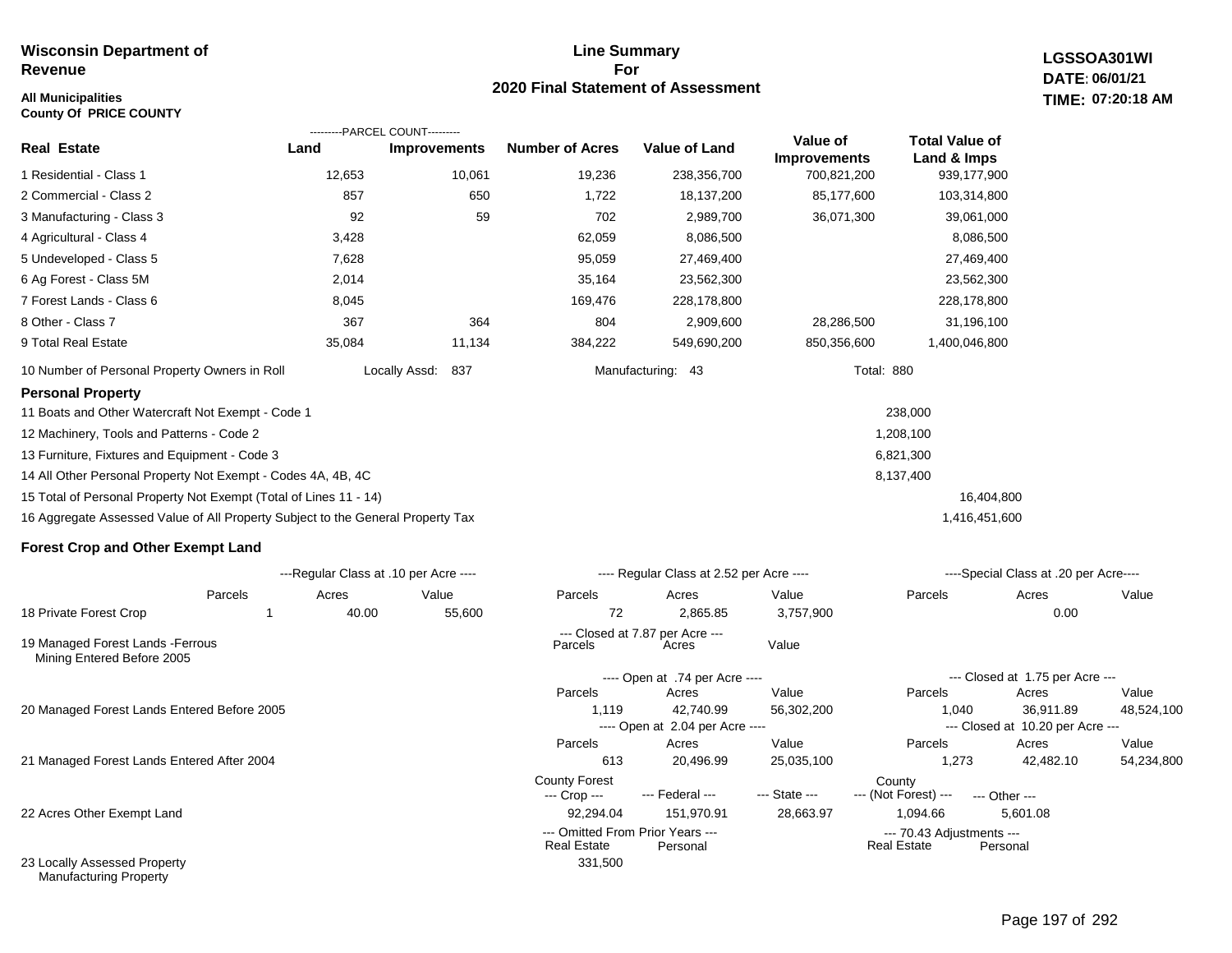## **Line Summary For 2020 Final Statement of Assessment**

### **All Towns County Of PRICE COUNTY**

|                                                                                                               |                                       | ---------PARCEL COUNT--------- |                               |                                          |                                 |                                      |                                           |            |
|---------------------------------------------------------------------------------------------------------------|---------------------------------------|--------------------------------|-------------------------------|------------------------------------------|---------------------------------|--------------------------------------|-------------------------------------------|------------|
| <b>Real Estate</b>                                                                                            | Land                                  | <b>Improvements</b>            | <b>Number of Acres</b>        | <b>Value of Land</b>                     | Value of<br><b>Improvements</b> | <b>Total Value of</b><br>Land & Imps |                                           |            |
| 1 Residential - Class 1                                                                                       | 10,188                                | 8,118                          | 17,634                        | 214,962,500                              | 593,041,900                     | 808,004,400                          |                                           |            |
| 2 Commercial - Class 2                                                                                        | 347                                   | 274                            | 1,201                         | 8,619,300                                | 26,058,900                      | 34,678,200                           |                                           |            |
| 3 Manufacturing - Class 3                                                                                     | 12                                    | 8                              | 203                           | 417,700                                  | 1,815,500                       | 2,233,200                            |                                           |            |
| 4 Agricultural - Class 4                                                                                      | 3,336                                 |                                | 60,216                        | 7,796,400                                |                                 | 7,796,400                            |                                           |            |
| 5 Undeveloped - Class 5                                                                                       | 7,500                                 |                                | 94,072                        | 27,062,500                               |                                 | 27,062,500                           |                                           |            |
| 6 Ag Forest - Class 5M                                                                                        | 1,969                                 |                                | 34,497                        | 23,122,500                               |                                 | 23,122,500                           |                                           |            |
| 7 Forest Lands - Class 6                                                                                      | 8,005                                 |                                | 168,716                       | 227,139,800                              |                                 | 227,139,800                          |                                           |            |
| 8 Other - Class 7                                                                                             | 357                                   | 354                            | 784                           | 2,819,800                                | 27,481,700                      | 30,301,500                           |                                           |            |
| 9 Total Real Estate                                                                                           | 31,714                                | 8,754                          | 377,323                       | 511,940,500                              | 648,398,000                     | 1,160,338,500                        |                                           |            |
| 10 Number of Personal Property Owners in Roll                                                                 |                                       | Locally Assd:<br>497           |                               | Manufacturing: 12                        | <b>Total: 509</b>               |                                      |                                           |            |
| <b>Personal Property</b>                                                                                      |                                       |                                |                               |                                          |                                 |                                      |                                           |            |
| 11 Boats and Other Watercraft Not Exempt - Code 1<br>12 Machinery, Tools and Patterns - Code 2                |                                       |                                |                               |                                          |                                 | 188,000                              |                                           |            |
|                                                                                                               |                                       |                                |                               |                                          |                                 | 174,400                              |                                           |            |
| 13 Furniture, Fixtures and Equipment - Code 3<br>14 All Other Personal Property Not Exempt - Codes 4A, 4B, 4C |                                       |                                |                               |                                          |                                 | 1,044,300<br>4,654,600               |                                           |            |
| 15 Total of Personal Property Not Exempt (Total of Lines 11 - 14)                                             |                                       |                                |                               |                                          |                                 |                                      | 6,061,300                                 |            |
| 16 Aggregate Assessed Value of All Property Subject to the General Property Tax                               |                                       |                                |                               |                                          |                                 |                                      | 1,166,399,800                             |            |
|                                                                                                               |                                       |                                |                               |                                          |                                 |                                      |                                           |            |
| <b>Forest Crop and Other Exempt Land</b>                                                                      | ---Regular Class at .10 per Acre ---- |                                |                               | ---- Regular Class at 2.52 per Acre ---- |                                 |                                      | ----Special Class at .20 per Acre----     |            |
| Parcels                                                                                                       | Acres                                 | Value                          | Parcels                       | Acres                                    | Value                           | Parcels                              | Acres                                     | Value      |
| 18 Private Forest Crop                                                                                        | 1                                     | 40.00<br>55,600                | 72                            | 2,865.85                                 | 3,757,900                       |                                      | 0.00                                      |            |
| 19 Managed Forest Lands - Ferrous<br>Mining Entered Before 2005                                               |                                       |                                | --- Closed at 7.87<br>Parcels | per Acre ---<br>Acres                    | Value                           |                                      |                                           |            |
|                                                                                                               |                                       |                                |                               | ---- Open at .74 per Acre ----           |                                 |                                      | --- Closed at 1.75 per Acre ---           |            |
|                                                                                                               |                                       |                                | Parcels                       | Acres                                    | Value                           | Parcels                              | Acres                                     | Value      |
| 20 Managed Forest Lands Entered Before 2005                                                                   |                                       |                                | 1,119                         | 42,740.99                                | 56,302,200                      | 1,038                                | 36,845.89                                 | 48,482,500 |
|                                                                                                               |                                       |                                | Parcels                       | ---- Open at 2.04 per Acre ----<br>Acres | Value                           | Parcels                              | --- Closed at 10.20 per Acre ---<br>Acres | Value      |
| 21 Managed Forest Lands Entered After 2004                                                                    |                                       |                                | 613                           | 20,496.99                                | 25,035,100                      | 1,268                                | 42,333.60                                 | 54,024,000 |
|                                                                                                               |                                       |                                | <b>County Forest</b>          |                                          |                                 | County                               |                                           |            |
|                                                                                                               |                                       |                                | --- Crop ---<br>92,294.04     | --- Federal ---<br>151,962.79            | --- State ---<br>28,657.30      | --- (Not Forest) ---<br>847.46       | --- Other ---                             |            |
| 22 Acres Other Exempt Land                                                                                    |                                       |                                |                               | --- Omitted From Prior Years ---         |                                 | --- 70.43 Adjustments ---            | 4,244.66                                  |            |
|                                                                                                               |                                       |                                | <b>Real Estate</b>            | Personal                                 |                                 | <b>Real Estate</b>                   | Personal                                  |            |
| 23 Locally Assessed Property<br><b>Manufacturing Property</b>                                                 |                                       |                                | 331,500                       |                                          |                                 |                                      |                                           |            |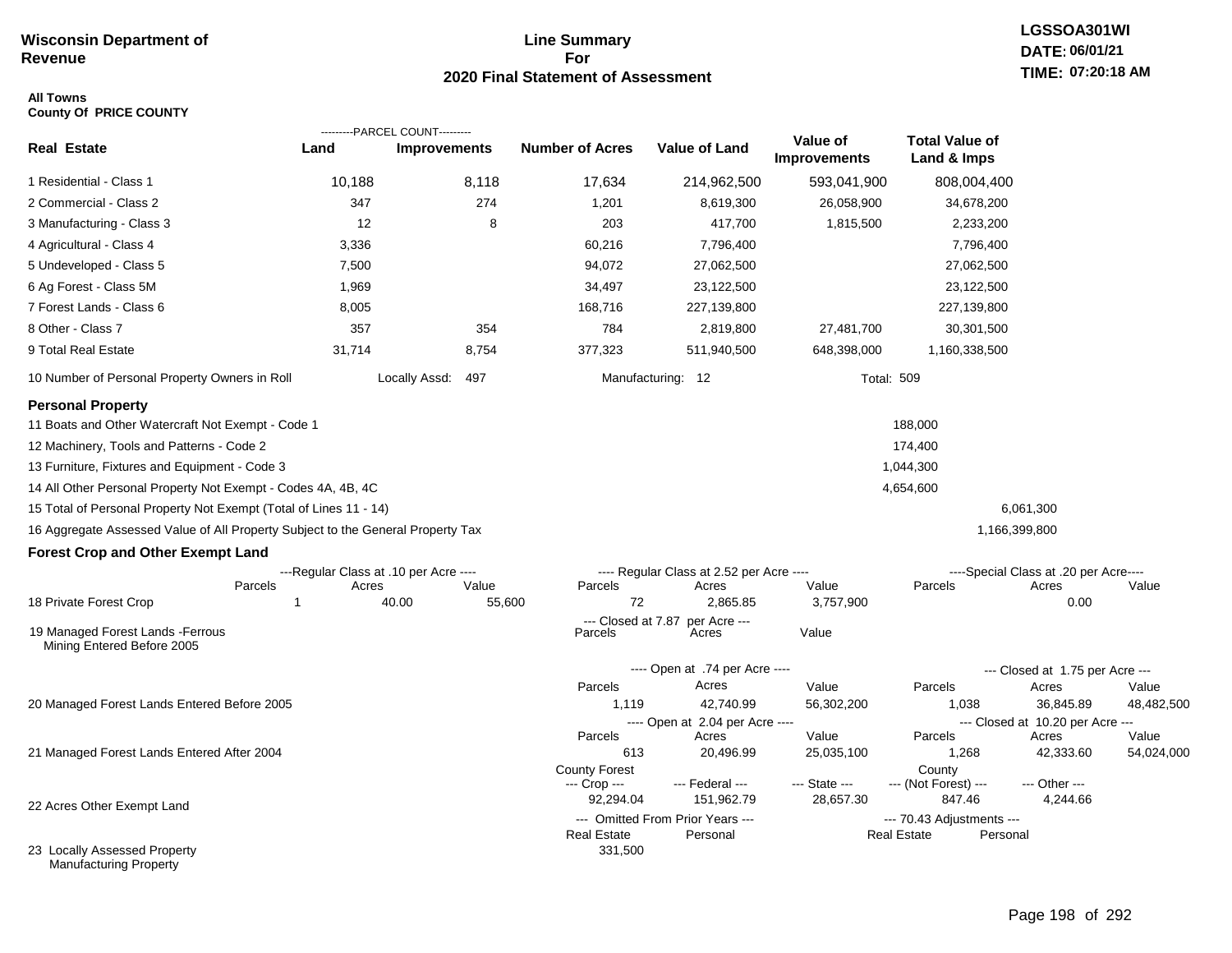## **Line Summary For 2020 Final Statement of Assessment**

| <b>All Villages</b><br><b>County Of PRICE COUNTY</b>                            |                                       | ---------PARCEL COUNT--------- | 2020 Final Statement of Assessment   |                                          |               |                                 |                                       | TIME: 07:20:18    |
|---------------------------------------------------------------------------------|---------------------------------------|--------------------------------|--------------------------------------|------------------------------------------|---------------|---------------------------------|---------------------------------------|-------------------|
| <b>Real Estate</b>                                                              | Land                                  | <b>Improvements</b>            | <b>Number of Acres</b>               | <b>Value of Land</b>                     |               | Value of<br><b>Improvements</b> | <b>Total Value of</b><br>Land & Imps  |                   |
| 1 Residential - Class 1                                                         | 568                                   | 378                            | 414                                  | 2,170,700                                |               | 20,711,100                      | 22,881,800                            |                   |
| 2 Commercial - Class 2                                                          | 122                                   | 76                             | 125                                  | 687,000                                  |               | 5,777,000                       | 6,464,000                             |                   |
| 3 Manufacturing - Class 3                                                       | 20                                    | 14                             | 134                                  | 364,800                                  |               | 6,598,500                       | 6,963,300                             |                   |
| 4 Agricultural - Class 4                                                        | 87                                    |                                | 1,774                                | 279,300                                  |               |                                 | 279,300                               |                   |
| 5 Undeveloped - Class 5                                                         | 105                                   |                                | 708                                  | 247,800                                  |               |                                 | 247,800                               |                   |
| 6 Ag Forest - Class 5M                                                          | 42                                    |                                | 616                                  | 412,800                                  |               |                                 | 412,800                               |                   |
| 7 Forest Lands - Class 6                                                        | 37                                    |                                | 708                                  | 961,000                                  |               |                                 | 961,000                               |                   |
| 8 Other - Class 7                                                               | 10                                    | 10                             | 20                                   | 89,800                                   |               | 804,800                         | 894,600                               |                   |
| 9 Total Real Estate                                                             | 991                                   | 478                            | 4,499                                | 5,213,200                                |               | 33,891,400                      | 39,104,600                            |                   |
| 10 Number of Personal Property Owners in Roll                                   |                                       | Locally Assd: 53               |                                      | Manufacturing: 9                         |               | Total: 62                       |                                       |                   |
| <b>Personal Property</b>                                                        |                                       |                                |                                      |                                          |               |                                 |                                       |                   |
| 11 Boats and Other Watercraft Not Exempt - Code 1                               |                                       |                                |                                      |                                          |               |                                 |                                       |                   |
| 12 Machinery, Tools and Patterns - Code 2                                       |                                       |                                |                                      |                                          |               |                                 | 149,900                               |                   |
| 13 Furniture, Fixtures and Equipment - Code 3                                   |                                       |                                |                                      |                                          |               |                                 | 379,100                               |                   |
| 14 All Other Personal Property Not Exempt - Codes 4A, 4B, 4C                    |                                       |                                |                                      |                                          |               |                                 | 541,100                               |                   |
| 15 Total of Personal Property Not Exempt (Total of Lines 11 - 14)               |                                       |                                |                                      |                                          |               |                                 |                                       | 1,070,100         |
| 16 Aggregate Assessed Value of All Property Subject to the General Property Tax |                                       |                                |                                      |                                          |               |                                 | 40,174,700                            |                   |
| <b>Forest Crop and Other Exempt Land</b>                                        |                                       |                                |                                      |                                          |               |                                 |                                       |                   |
|                                                                                 | ---Regular Class at .10 per Acre ---- |                                |                                      | ---- Regular Class at 2.52 per Acre ---- |               |                                 | ----Special Class at .20 per Acre---- |                   |
| Parcels<br>18 Private Forest Crop                                               | Acres<br>0.00                         | Value                          | Parcels                              | Acres<br>0.00                            | Value         | Parcels                         | Acres                                 | Value             |
|                                                                                 |                                       |                                | --- Closed at 7.87 per Acre ---      |                                          |               |                                 |                                       |                   |
| 19 Managed Forest Lands-Ferrous<br>Mining Entered Before 2005                   |                                       |                                | Parcels                              | Acres                                    | Value         |                                 |                                       |                   |
|                                                                                 |                                       |                                |                                      | ---- Open at .74 per Acre ----           |               |                                 | --- Closed at 1.75 per Acre ---       |                   |
|                                                                                 |                                       |                                | Parcels                              | Acres                                    | Value         | Parcels                         | Acres                                 | Value             |
| 20 Managed Forest Lands Entered Before 2005                                     |                                       |                                |                                      | 0.00<br>---- Open at 2.04 per Acre ----  |               |                                 | 2<br>--- Closed at 10.20 per Acre --- | 66.00<br>41,600   |
|                                                                                 |                                       |                                | Parcels                              | Acres                                    | Value         | Parcels                         | Acres                                 | Value             |
| 21 Managed Forest Lands Entered After 2004                                      |                                       |                                |                                      | 0.00                                     |               |                                 | $\overline{4}$                        | 126.50<br>166,800 |
|                                                                                 |                                       |                                | <b>County Forest</b><br>--- Crop --- | --- Federal ---                          | --- State --- | County<br>--- (Not Forest) ---  |                                       | --- Other ---     |
|                                                                                 |                                       |                                | 0.00                                 | 1.08                                     | 0.00          |                                 | 3.37                                  | 406.53            |
| 22 Acres Other Exempt Land                                                      |                                       |                                | --- Omitted From Prior Years ---     |                                          |               | --- 70.43 Adjustments ---       |                                       |                   |

23 Locally Assessed Property Manufacturing Property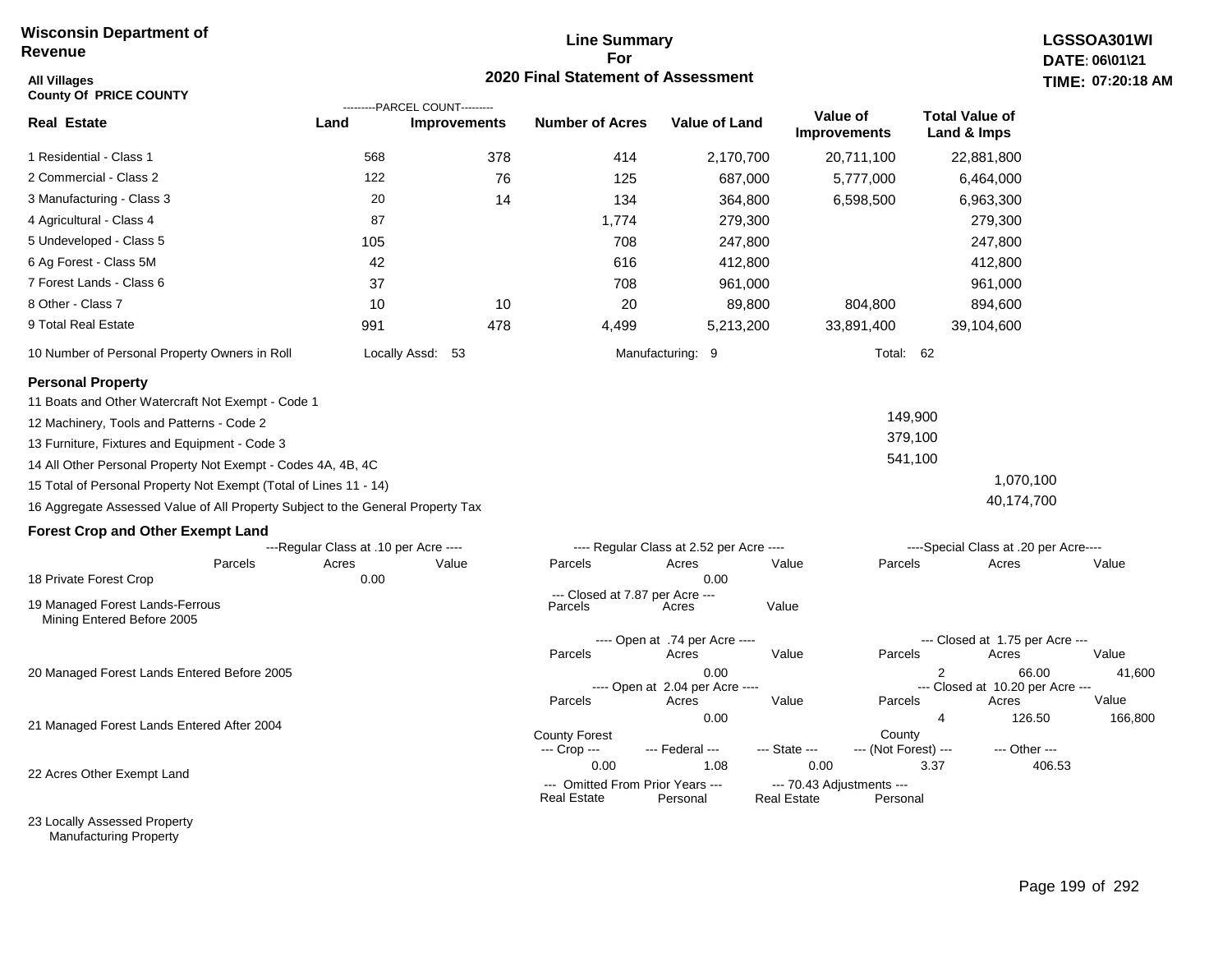### **For 2020 Final Statement of Assessment Revenue All Cities County Of PRICE COUNTY LGSSOA301WI DATE: 06/01/21 TIME: 07:20:18 AM Real Estate** 1 Residential - Class 1 2 Commercial - Class 2 3 Manufacturing - Class 3 4 Agricultural - Class 4 5 Undeveloped - Class 5 6 Ag Forest - Class 5M 7 Forest Lands - Class 6 8 Other - Class 7 9 Total Real Estate 10 Number of Personal Property Owners in Roll 1,897 1,565 1,188 21,223,500 87,068,200 108,291,700 **Land Improvements Number of Acres Value of Land Value of Improvements Total Value of Land & Imps** 388 60 5 23 3 3 2,379 300 37 1,902 396 365 69 279 51 52 2,400 8,830,900 2,207,200 10,800 159,100 27,000 78,000 32,536,500 53,341,700 27,657,300 168,067,200 62,172,600 29,864,500 10,800 159,100 27,000 78,000 200,603,700 Locally Assd: 287 Manufacturing: 22 Total: 309 **Personal Property** 11 Boats and Other Watercraft Not Exempt - Code 1 12 Machinery, Tools and Patterns - Code 2 13 Furniture, Fixtures and Equipment - Code 3 14 All Other Personal Property Not Exempt - Codes 4A, 4B, 4C 15 Total of Personal Property Not Exempt (Total of Lines 11 - 14) 16 Aggregate Assessed Value of All Property Subject to the General Property Tax 50,000 883,800 5,397,900 2,941,700 9,273,400 209,877,100 **Forest Crop and Other Exempt Land** ---Regular Class at .10 per Acre ---- ---- Regular Class at 2.52 per Acre ---- ----Special Class at .20 per Acre---- 18 Private Forest Crop 20 Managed Forest Lands Entered Before 2005 21 Managed Forest Lands Entered After 2004 Parcels 0.00 0.00 Acres Value Parcels Acres Value Parcels Acres Value ---- Open at .74 per Acre<br>Acres Parcels 0.00 0.00 Acres Value Parcels Acres Value --- Closed at 1.75 per Acre --- ---- Open at 2.04 per Acre ---- --- Closed at 10.20 per Acre --- Parcels 0.00 1 22.00 44,000 Acres **Value Parcels Acres Value** County Forest County County --- Crop --- 0.00 7.04 6.67 243.83 949.89 --- Federal --- - --- State --- --- (Not Forest) --- --- Other ---22 Acres Other Exempt Land 23 Locally Assessed Property --- Omitted From Prior Years --- --- --- 70.43 Adjustments ---<br>eal Estate --- --- --- Real Estate --- Personal **Real Estate** ---------PARCEL COUNT--------- 19 Managed Forest Lands-Ferrous Mining Entered Before 2005 --- Closed at 7.87 per Acre ---<br>rcels Acres Parcels **Acres** Value

**Line Summary**

Manufacturing Property

**Wisconsin Department of**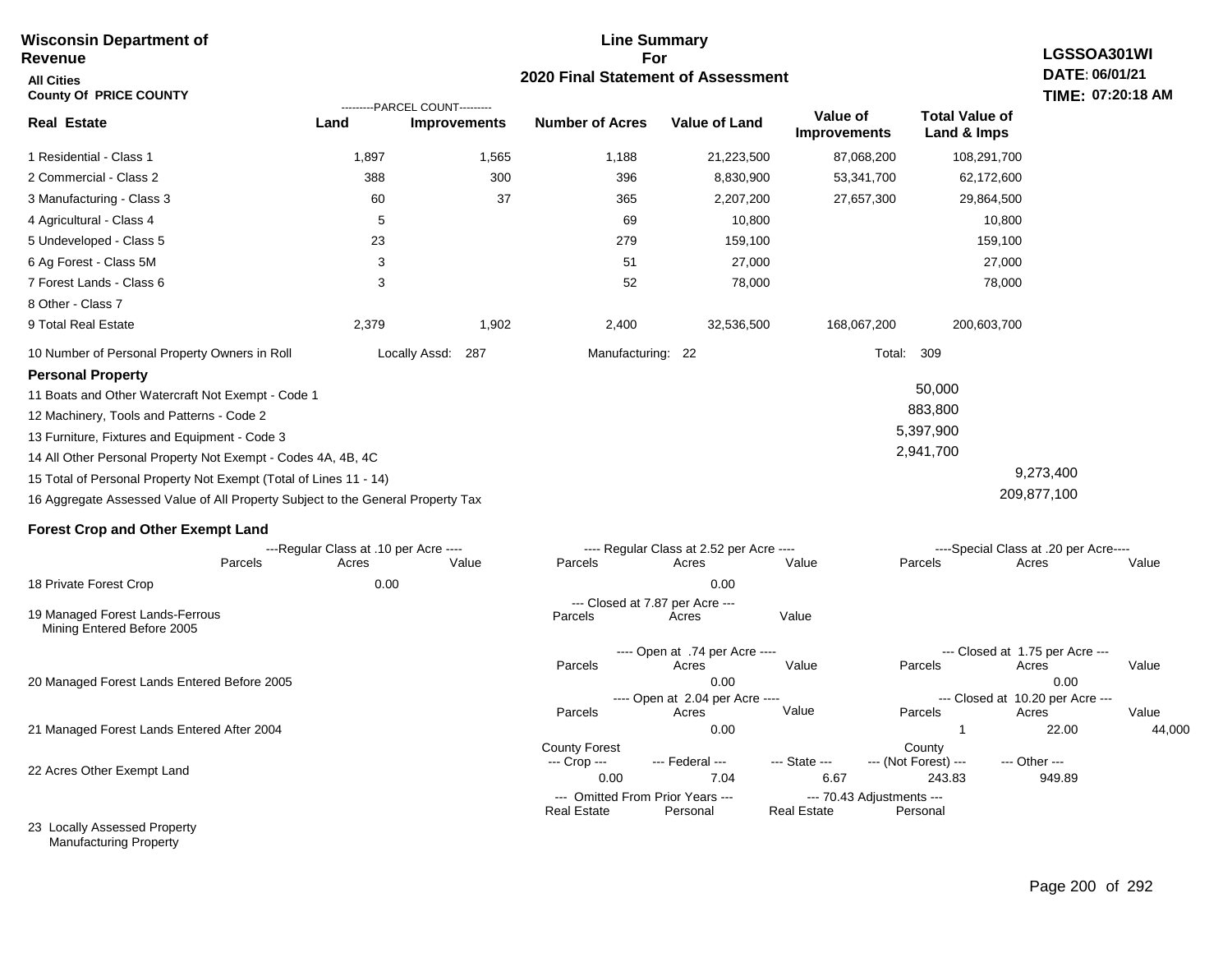### **All Municipalities TIME:**

**County Of RACINE COUNTY**

### **Line Summary For 2020 Final Statement of Assessment**

293,400 -3,026,700

**LGSSOA301WI DATE: 06/01/21 07:20:18 AM**

| <b>Real Estate</b>                                                              | ---------PARCEL COUNT---------<br>Land | <b>Improvements</b>    | <b>Number of Acres</b>                                 | Value of Land                            | Value of<br><b>Improvements</b> | <b>Total Value of</b><br>Land & Imps            |                                           |       |
|---------------------------------------------------------------------------------|----------------------------------------|------------------------|--------------------------------------------------------|------------------------------------------|---------------------------------|-------------------------------------------------|-------------------------------------------|-------|
| 1 Residential - Class 1                                                         | 69,260                                 | 65,154                 | 42,690                                                 | 2,714,370,440                            | 9,873,473,470                   | 12,587,843,910                                  |                                           |       |
| 2 Commercial - Class 2                                                          | 4,619                                  | 3,807                  | 11,424                                                 | 862,598,471                              | 2,426,399,899                   | 3,288,998,370                                   |                                           |       |
| 3 Manufacturing - Class 3                                                       | 307                                    | 275                    | 3,065                                                  | 106,739,400                              | 408,178,100                     | 514,917,500                                     |                                           |       |
| 4 Agricultural - Class 4                                                        | 4,399                                  |                        | 99,731                                                 | 21,505,600                               |                                 |                                                 | 21,505,600                                |       |
| 5 Undeveloped - Class 5                                                         | 2,398                                  |                        | 13,964                                                 | 12,180,250                               |                                 |                                                 | 12,180,250                                |       |
| 6 Ag Forest - Class 5M                                                          | 449                                    |                        | 3,830                                                  | 12,312,800                               |                                 |                                                 | 12,312,800                                |       |
| 7 Forest Lands - Class 6                                                        | 421                                    |                        | 3,548                                                  | 17,328,000                               |                                 |                                                 | 17,328,000                                |       |
| 8 Other - Class 7                                                               | 1,062                                  | 1,038                  | 2,370                                                  | 55,773,000                               | 183,351,700                     | 239,124,700                                     |                                           |       |
| 9 Total Real Estate                                                             | 82,915                                 | 70,274                 | 180,622                                                | 3,802,807,961                            | 12,891,403,169                  | 16,694,211,130                                  |                                           |       |
| 10 Number of Personal Property Owners in Roll                                   |                                        | Locally Assd:<br>4,589 |                                                        | Manufacturing: 285                       |                                 | Total: 4,874                                    |                                           |       |
| <b>Personal Property</b>                                                        |                                        |                        |                                                        |                                          |                                 |                                                 |                                           |       |
| 11 Boats and Other Watercraft Not Exempt - Code 1                               |                                        |                        |                                                        |                                          |                                 | 1,176,200                                       |                                           |       |
| 12 Machinery, Tools and Patterns - Code 2                                       |                                        |                        |                                                        |                                          |                                 | 65,531,600                                      |                                           |       |
| 13 Furniture, Fixtures and Equipment - Code 3                                   |                                        |                        |                                                        |                                          |                                 | 130,930,500                                     |                                           |       |
| 14 All Other Personal Property Not Exempt - Codes 4A, 4B, 4C                    |                                        |                        |                                                        |                                          |                                 | 43,913,100                                      |                                           |       |
| 15 Total of Personal Property Not Exempt (Total of Lines 11 - 14)               |                                        |                        |                                                        |                                          |                                 |                                                 | 241,551,400                               |       |
| 16 Aggregate Assessed Value of All Property Subject to the General Property Tax |                                        |                        |                                                        |                                          |                                 |                                                 | 16,935,762,530                            |       |
| <b>Forest Crop and Other Exempt Land</b>                                        |                                        |                        |                                                        |                                          |                                 |                                                 |                                           |       |
|                                                                                 | ---Regular Class at .10 per Acre ----  |                        |                                                        | ---- Regular Class at 2.52 per Acre ---- |                                 |                                                 | ----Special Class at .20 per Acre----     |       |
| Parcels                                                                         | Acres                                  | Value                  | Parcels                                                | Acres                                    | Value                           | Parcels                                         | Acres                                     | Value |
| 18 Private Forest Crop                                                          | 0.00                                   |                        |                                                        | 0.00                                     |                                 |                                                 | 0.00                                      |       |
| 19 Managed Forest Lands - Ferrous<br>Mining Entered Before 2005                 |                                        |                        | Parcels                                                | --- Closed at 7.87 per Acre ---<br>Acres | Value                           |                                                 |                                           |       |
|                                                                                 |                                        |                        |                                                        | ---- Open at .74 per Acre ----           |                                 |                                                 | --- Closed at 1.75 per Acre ---           |       |
|                                                                                 |                                        |                        | Parcels                                                | Acres                                    | Value                           | Parcels                                         | Acres                                     | Value |
| 20 Managed Forest Lands Entered Before 2005                                     |                                        |                        |                                                        | 0.00                                     |                                 | 34                                              | 491.61                                    | 2,11  |
|                                                                                 |                                        |                        | Parcels                                                | ---- Open at 2.04 per Acre ----<br>Acres | Value                           | Parcels                                         | --- Closed at 10.20 per Acre ---<br>Acres | Value |
| 21 Managed Forest Lands Entered After 2004                                      |                                        |                        |                                                        | 0.00                                     |                                 | 19                                              | 676.12                                    | 2,97  |
|                                                                                 |                                        |                        | <b>County Forest</b><br>--- Crop ---                   | --- Federal ---                          | --- State ---                   | County<br>--- (Not Forest) ---                  | --- Other ---                             |       |
| 22 Acres Other Exempt Land                                                      |                                        |                        | 201.23                                                 | 66.99                                    | 5,905.62                        | 3,551.63                                        | 10,833.90                                 |       |
|                                                                                 |                                        |                        | --- Omitted From Prior Years ---<br><b>Real Estate</b> | Personal                                 |                                 | --- 70.43 Adjustments ---<br><b>Real Estate</b> | Personal                                  |       |

23 Locally Assessed Property Manufacturing Property

-1,284,900

2,110,500

2,974,000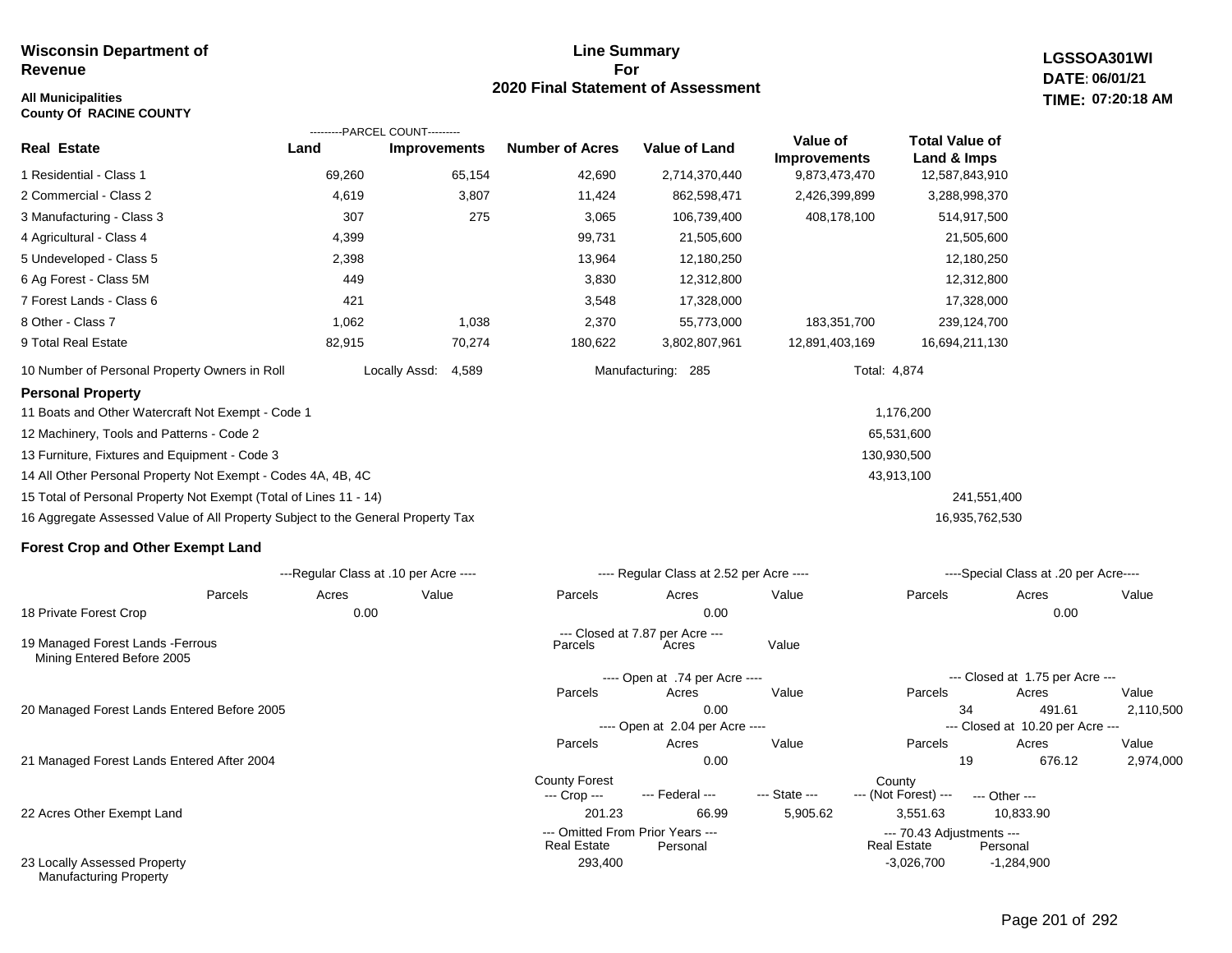### **Line Summary For 2020 Final Statement of Assessment**

---------PARCEL COUNT---------

### **All Towns County Of RACINE COUNTY**

|                                                                                 |                                       | ---------PARCEL COUNT--------- |                                                |                                              |                                 |                                                 |                                           |       |
|---------------------------------------------------------------------------------|---------------------------------------|--------------------------------|------------------------------------------------|----------------------------------------------|---------------------------------|-------------------------------------------------|-------------------------------------------|-------|
| <b>Real Estate</b>                                                              | Land                                  | <b>Improvements</b>            | <b>Number of Acres</b>                         | <b>Value of Land</b>                         | Value of<br><b>Improvements</b> | <b>Total Value of</b><br>Land & Imps            |                                           |       |
| 1 Residential - Class 1                                                         | 10,985                                | 9,685                          | 11,667                                         | 795,343,750                                  | 1,757,865,560                   | 2,553,209,310                                   |                                           |       |
| 2 Commercial - Class 2                                                          | 300                                   | 237                            | 1,779                                          | 33,781,600                                   | 88,948,000                      | 122,729,600                                     |                                           |       |
| 3 Manufacturing - Class 3                                                       | 20                                    | 14                             | 508                                            | 4,197,900                                    | 5,067,300                       | 9,265,200                                       |                                           |       |
| 4 Agricultural - Class 4                                                        | 1,917                                 |                                | 48,115                                         | 9,886,900                                    |                                 | 9,886,900                                       |                                           |       |
| 5 Undeveloped - Class 5                                                         | 1,270                                 |                                | 8,384                                          | 7,134,650                                    |                                 | 7,134,650                                       |                                           |       |
| 6 Ag Forest - Class 5M                                                          | 336                                   |                                | 2,902                                          | 9,159,100                                    |                                 | 9,159,100                                       |                                           |       |
| 7 Forest Lands - Class 6                                                        | 172                                   |                                | 1,670                                          | 10,590,800                                   |                                 | 10,590,800                                      |                                           |       |
| 8 Other - Class 7                                                               | 372                                   | 365                            | 752                                            | 17,712,000                                   | 59,687,300                      | 77,399,300                                      |                                           |       |
| 9 Total Real Estate                                                             | 15,372                                | 10,301                         | 75,777                                         | 887,806,700                                  | 1,911,568,160                   | 2,799,374,860                                   |                                           |       |
| 10 Number of Personal Property Owners in Roll                                   |                                       | Locally Assd: 267              |                                                | Manufacturing: 19                            |                                 | <b>Total: 286</b>                               |                                           |       |
| <b>Personal Property</b>                                                        |                                       |                                |                                                |                                              |                                 |                                                 |                                           |       |
| 11 Boats and Other Watercraft Not Exempt - Code 1                               |                                       |                                |                                                |                                              |                                 | 5,800                                           |                                           |       |
| 12 Machinery, Tools and Patterns - Code 2                                       |                                       |                                |                                                |                                              |                                 | 975,900                                         |                                           |       |
| 13 Furniture, Fixtures and Equipment - Code 3                                   |                                       |                                |                                                |                                              |                                 | 4,960,500                                       |                                           |       |
| 14 All Other Personal Property Not Exempt - Codes 4A, 4B, 4C                    |                                       |                                |                                                |                                              |                                 | 1,598,300                                       |                                           |       |
| 15 Total of Personal Property Not Exempt (Total of Lines 11 - 14)               |                                       |                                |                                                |                                              |                                 |                                                 | 7,540,500                                 |       |
| 16 Aggregate Assessed Value of All Property Subject to the General Property Tax |                                       |                                |                                                |                                              |                                 |                                                 | 2,806,915,360                             |       |
| <b>Forest Crop and Other Exempt Land</b>                                        |                                       |                                |                                                |                                              |                                 |                                                 |                                           |       |
|                                                                                 | ---Regular Class at .10 per Acre ---- |                                |                                                | ---- Regular Class at 2.52 per Acre ----     |                                 |                                                 | ----Special Class at .20 per Acre----     |       |
| Parcels                                                                         | Acres                                 | Value                          | Parcels                                        | Acres                                        | Value                           | Parcels                                         | Acres                                     | Value |
| 18 Private Forest Crop                                                          |                                       | 0.00                           |                                                | 0.00                                         |                                 |                                                 | 0.00                                      |       |
| 19 Managed Forest Lands - Ferrous<br>Mining Entered Before 2005                 |                                       |                                | --- Closed at 7.87<br>Parcels                  | per Acre ---<br>Acres                        | Value                           |                                                 |                                           |       |
|                                                                                 |                                       |                                |                                                | ---- Open at .74 per Acre ----               |                                 |                                                 | --- Closed at 1.75 per Acre ---           |       |
|                                                                                 |                                       |                                | Parcels                                        | Acres                                        | Value                           | Parcels                                         | Acres                                     | Value |
| 20 Managed Forest Lands Entered Before 2005                                     |                                       |                                |                                                | 0.00                                         |                                 | 17                                              | 195.61                                    | 944   |
|                                                                                 |                                       |                                | Parcels                                        | ---- Open at 2.04 per Acre ----<br>Acres     | Value                           | Parcels                                         | --- Closed at 10.20 per Acre ---<br>Acres | Value |
| 21 Managed Forest Lands Entered After 2004                                      |                                       |                                |                                                | 0.00                                         |                                 | 5                                               | 224.60                                    | 1,587 |
|                                                                                 |                                       |                                | <b>County Forest</b><br>--- Crop ---<br>201.23 | --- Federal ---<br>0.00                      | --- State ---<br>4,215.17       | County<br>--- (Not Forest) ---<br>492.18        | --- Other ---<br>1,082.73                 |       |
| 22 Acres Other Exempt Land                                                      |                                       |                                | <b>Real Estate</b>                             | --- Omitted From Prior Years ---<br>Personal |                                 | --- 70.43 Adjustments ---<br><b>Real Estate</b> | Personal                                  |       |

23 Locally Assessed Property Manufacturing Property

17 195.61 944,000

5 224.60 1,587,500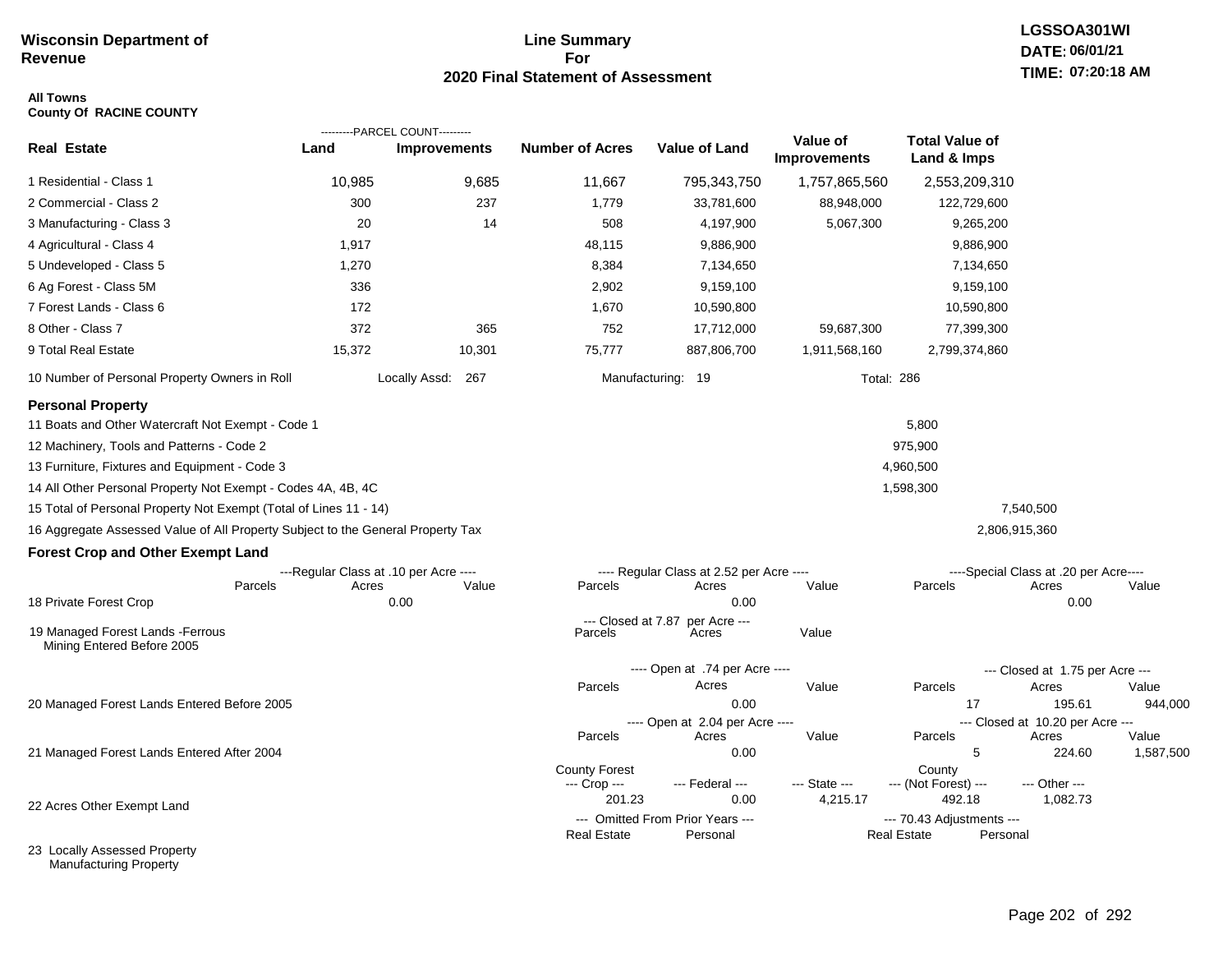# **Line Summary For 2020 Final Statement of Assessment All Villages TIME:**

| <b>County Of RACINE COUNTY</b>                                                  |                                       | ---------PARCEL COUNT--------- |                                                        |                                          |                                                 |                                  |                                            |       |
|---------------------------------------------------------------------------------|---------------------------------------|--------------------------------|--------------------------------------------------------|------------------------------------------|-------------------------------------------------|----------------------------------|--------------------------------------------|-------|
| <b>Real Estate</b>                                                              | Land                                  | <b>Improvements</b>            | <b>Number of Acres</b>                                 | <b>Value of Land</b>                     | Value of<br><b>Improvements</b>                 |                                  | <b>Total Value of</b><br>Land & Imps       |       |
| 1 Residential - Class 1                                                         | 31,189                                | 28,977                         | 25,015                                                 | 1,400,433,890                            | 5,135,462,300                                   |                                  | 6,535,896,190                              |       |
| 2 Commercial - Class 2                                                          | 1,920                                 | 1,468                          | 6,836                                                  | 592,763,700                              | 1,519,217,100                                   |                                  | 2,111,980,800                              |       |
| 3 Manufacturing - Class 3                                                       | 130                                   | 111                            | 1,531                                                  | 66,965,300                               | 240,587,100                                     |                                  | 307,552,400                                |       |
| 4 Agricultural - Class 4                                                        | 2,470                                 |                                | 51,257                                                 | 11,540,200                               |                                                 |                                  | 11,540,200                                 |       |
| 5 Undeveloped - Class 5                                                         | 1,112                                 |                                | 5,469                                                  | 4,920,700                                |                                                 |                                  | 4,920,700                                  |       |
| 6 Ag Forest - Class 5M                                                          | 105                                   |                                | 728                                                    | 2,567,700                                |                                                 |                                  | 2,567,700                                  |       |
| 7 Forest Lands - Class 6                                                        | 246                                   |                                | 1,845                                                  | 6,707,000                                |                                                 |                                  | 6,707,000                                  |       |
| 8 Other - Class 7                                                               | 689                                   | 672                            | 1,617                                                  | 38,024,200                               | 123,498,600                                     |                                  | 161,522,800                                |       |
| 9 Total Real Estate                                                             | 37,861                                | 31,228                         | 94,298                                                 | 2,123,922,690                            | 7,018,765,100                                   |                                  | 9,142,687,790                              |       |
| 10 Number of Personal Property Owners in Roll                                   |                                       | Locally Assd:<br>1,610         |                                                        | Manufacturing: 118                       |                                                 | Total: 1,728                     |                                            |       |
| <b>Personal Property</b><br>11 Boats and Other Watercraft Not Exempt - Code 1   |                                       |                                |                                                        |                                          |                                                 | 164,700                          |                                            |       |
| 12 Machinery, Tools and Patterns - Code 2                                       |                                       |                                |                                                        |                                          |                                                 | 31,957,100                       |                                            |       |
| 13 Furniture, Fixtures and Equipment - Code 3                                   |                                       |                                |                                                        |                                          |                                                 | 72,919,800                       |                                            |       |
| 14 All Other Personal Property Not Exempt - Codes 4A, 4B, 4C                    |                                       |                                |                                                        |                                          |                                                 | 20,675,900                       |                                            |       |
| 15 Total of Personal Property Not Exempt (Total of Lines 11 - 14)               |                                       |                                |                                                        |                                          |                                                 |                                  | 125,717,500                                |       |
| 16 Aggregate Assessed Value of All Property Subject to the General Property Tax |                                       |                                |                                                        |                                          |                                                 |                                  | 9,268,405,290                              |       |
|                                                                                 |                                       |                                |                                                        |                                          |                                                 |                                  |                                            |       |
| <b>Forest Crop and Other Exempt Land</b>                                        | ---Regular Class at .10 per Acre ---- |                                |                                                        | ---- Regular Class at 2.52 per Acre ---- |                                                 |                                  | ----Special Class at .20 per Acre----      |       |
| Parcels                                                                         | Acres                                 | Value                          | Parcels                                                | Acres                                    | Value                                           | Parcels                          | Acres                                      | Value |
| 18 Private Forest Crop                                                          | 0.00                                  |                                |                                                        | 0.00                                     |                                                 |                                  |                                            |       |
| 19 Managed Forest Lands-Ferrous<br>Mining Entered Before 2005                   |                                       |                                | --- Closed at 7.87 per Acre ---<br>Parcels             | Acres                                    | Value                                           |                                  |                                            |       |
|                                                                                 |                                       |                                |                                                        | ---- Open at .74 per Acre ----           |                                                 |                                  | --- Closed at 1.75 per Acre ---            |       |
|                                                                                 |                                       |                                | Parcels                                                | Acres                                    | Value                                           | Parcels                          | Acres                                      | Value |
| 20 Managed Forest Lands Entered Before 2005                                     |                                       |                                |                                                        | 0.00<br>---- Open at 2.04 per Acre ----  |                                                 | 17                               | 296.00<br>--- Closed at 10.20 per Acre --- | 1,16  |
|                                                                                 |                                       |                                | Parcels                                                | Acres                                    | Value                                           | Parcels                          | Acres                                      | Value |
| 21 Managed Forest Lands Entered After 2004                                      |                                       |                                | <b>County Forest</b>                                   | 0.00                                     |                                                 | 14<br>County                     | 451.52                                     | 1,38  |
|                                                                                 |                                       |                                | --- Crop ---<br>0.00                                   | --- Federal ---<br>66.27                 | --- State ---<br>1,631.04                       | --- (Not Forest) ---<br>2,901.75 | --- Other ---<br>8,940.49                  |       |
| 22 Acres Other Exempt Land                                                      |                                       |                                | --- Omitted From Prior Years ---<br><b>Real Estate</b> | Personal                                 | --- 70.43 Adjustments ---<br><b>Real Estate</b> | Personal                         |                                            |       |
| 23 Locally Assessed Property                                                    |                                       |                                | 293,400                                                |                                          | $-3,026,700$                                    | $-1,284,900$                     |                                            |       |

Manufacturing Property

1,166,500

1,386,500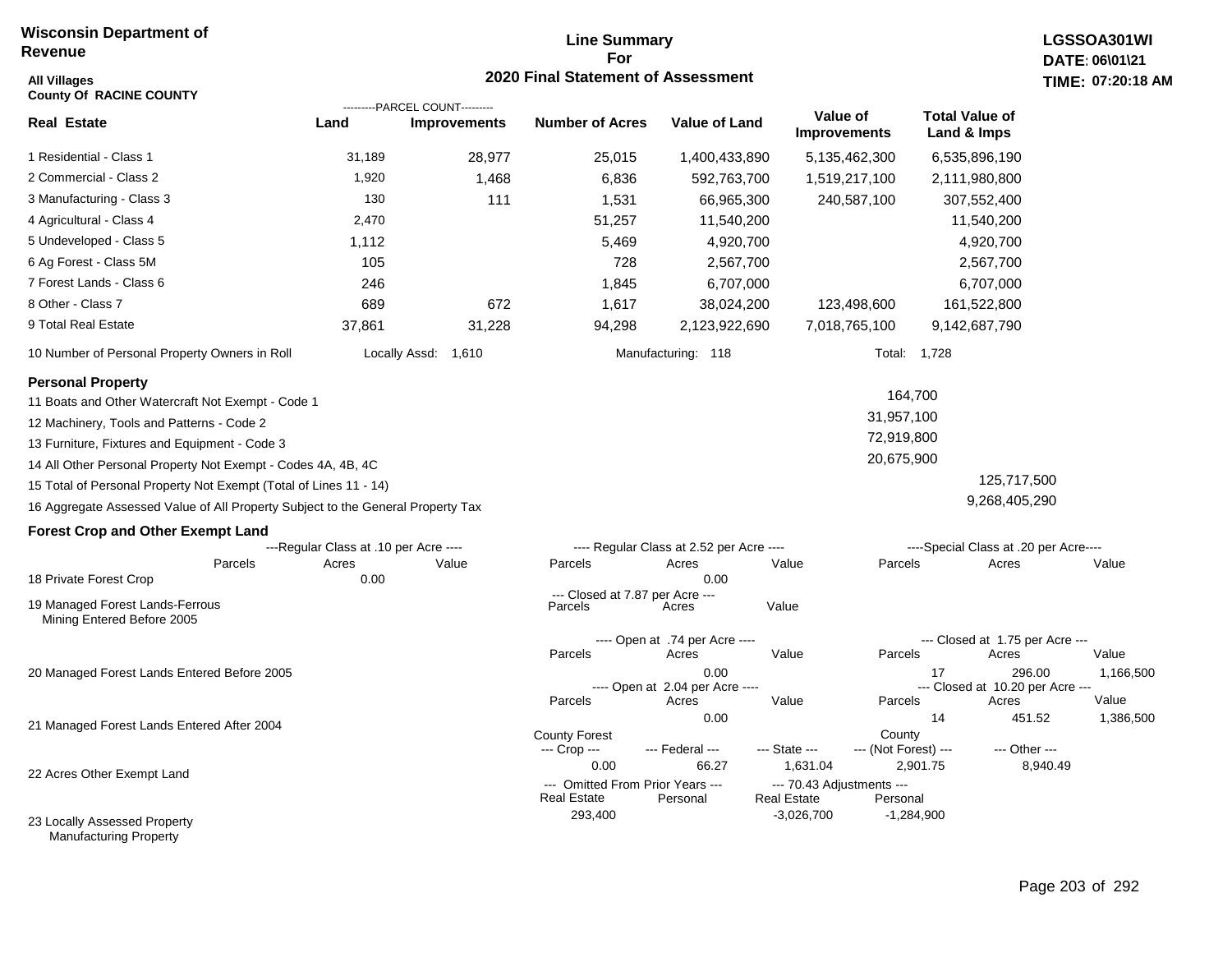### **Line Summary For 2020 Final Statement of Assessment Wisconsin Department of Revenue All Cities County Of RACINE COUNTY Real Estate** 1 Residential - Class 1 2 Commercial - Class 2 3 Manufacturing - Class 3 4 Agricultural - Class 4 5 Undeveloped - Class 5 6 Ag Forest - Class 5M 7 Forest Lands - Class 6 8 Other - Class 7 9 Total Real Estate 27,086 26,492 6,008 518,592,800 2,980,145,610 3,498,738,410 **Land Improvements Number of Acres Value of Land Value of Improvements Total Value of Land & Imps** 2,399 157 12 16 8 3 1 29,682 2,102 150 1 28,745 2,809 1,026 359 111 200 33 1 10,547 236,053,171 35,576,200 78,500 124,900 586,000 30,200 36,800 791,078,571 818,234,799 162,523,700 165,800 3,961,069,909 1,054,287,970 198,099,900 78,500 124,900 586,000 30,200 202,600 4,752,148,480 ---------PARCEL COUNT---------

10 Number of Personal Property Owners in Roll Locally Assd: 2,712 Manufacturing: 148 Total: 2,860

### **Personal Property**

11 Boats and Other Watercraft Not Exempt - Code 1

12 Machinery, Tools and Patterns - Code 2

13 Furniture, Fixtures and Equipment - Code 3

14 All Other Personal Property Not Exempt - Codes 4A, 4B, 4C

15 Total of Personal Property Not Exempt (Total of Lines 11 - 14)

16 Aggregate Assessed Value of All Property Subject to the General Property Tax

### **Forest Crop and Other Exempt Land**

|                                                               |         | ---Regular Class at .10 per Acre ---- |       |                      | ---- Regular Class at 2.52 per Acre ---- |                    | ----Special Class at .20 per Acre---- |                                  |       |
|---------------------------------------------------------------|---------|---------------------------------------|-------|----------------------|------------------------------------------|--------------------|---------------------------------------|----------------------------------|-------|
|                                                               | Parcels | Acres                                 | Value | Parcels              | Acres                                    | Value              | Parcels                               | Acres                            | Value |
| 18 Private Forest Crop                                        |         | 0.00                                  |       |                      | 0.00                                     |                    |                                       |                                  |       |
|                                                               |         |                                       |       |                      | --- Closed at 7.87 per Acre ---          |                    |                                       |                                  |       |
| 19 Managed Forest Lands-Ferrous<br>Mining Entered Before 2005 |         |                                       |       | Parcels              | Acres                                    | Value              |                                       |                                  |       |
|                                                               |         |                                       |       |                      | ---- Open at .74 per Acre ----           |                    |                                       | --- Closed at 1.75 per Acre ---  |       |
|                                                               |         |                                       |       | Parcels              | Acres                                    | Value              | Parcels                               | Acres                            | Value |
| 20 Managed Forest Lands Entered Before 2005                   |         |                                       |       |                      | 0.00                                     |                    |                                       | 0.00                             |       |
|                                                               |         |                                       |       |                      | ---- Open at 2.04 per Acre ----          |                    |                                       | --- Closed at 10.20 per Acre --- |       |
|                                                               |         |                                       |       | Parcels              | Acres                                    | Value              | Parcels                               | Acres                            | Value |
| 21 Managed Forest Lands Entered After 2004                    |         |                                       |       |                      | 0.00                                     |                    |                                       | 0.00                             |       |
|                                                               |         |                                       |       | <b>County Forest</b> |                                          |                    | County                                |                                  |       |
|                                                               |         |                                       |       | --- Crop ---         | --- Federal ---                          | --- State ---      | --- (Not Forest) ---                  | --- Other ---                    |       |
| 22 Acres Other Exempt Land                                    |         |                                       |       | 0.00                 | 0.72                                     | 59.41              | 157.70                                | 810.68                           |       |
|                                                               |         |                                       |       |                      | --- Omitted From Prior Years ---         |                    | --- 70.43 Adjustments ---             |                                  |       |
|                                                               |         |                                       |       | <b>Real Estate</b>   | Personal                                 | <b>Real Estate</b> | Personal                              |                                  |       |
| 23 Locally Assessed Property                                  |         |                                       |       |                      |                                          |                    |                                       |                                  |       |

Manufacturing Property

# **LGSSOA301WI DATE: 06/01/21 TIME: 07:20:18 AM**

# 108,293,400

 1,005,700 32,598,600 53,050,200 21,638,900

4,860,441,880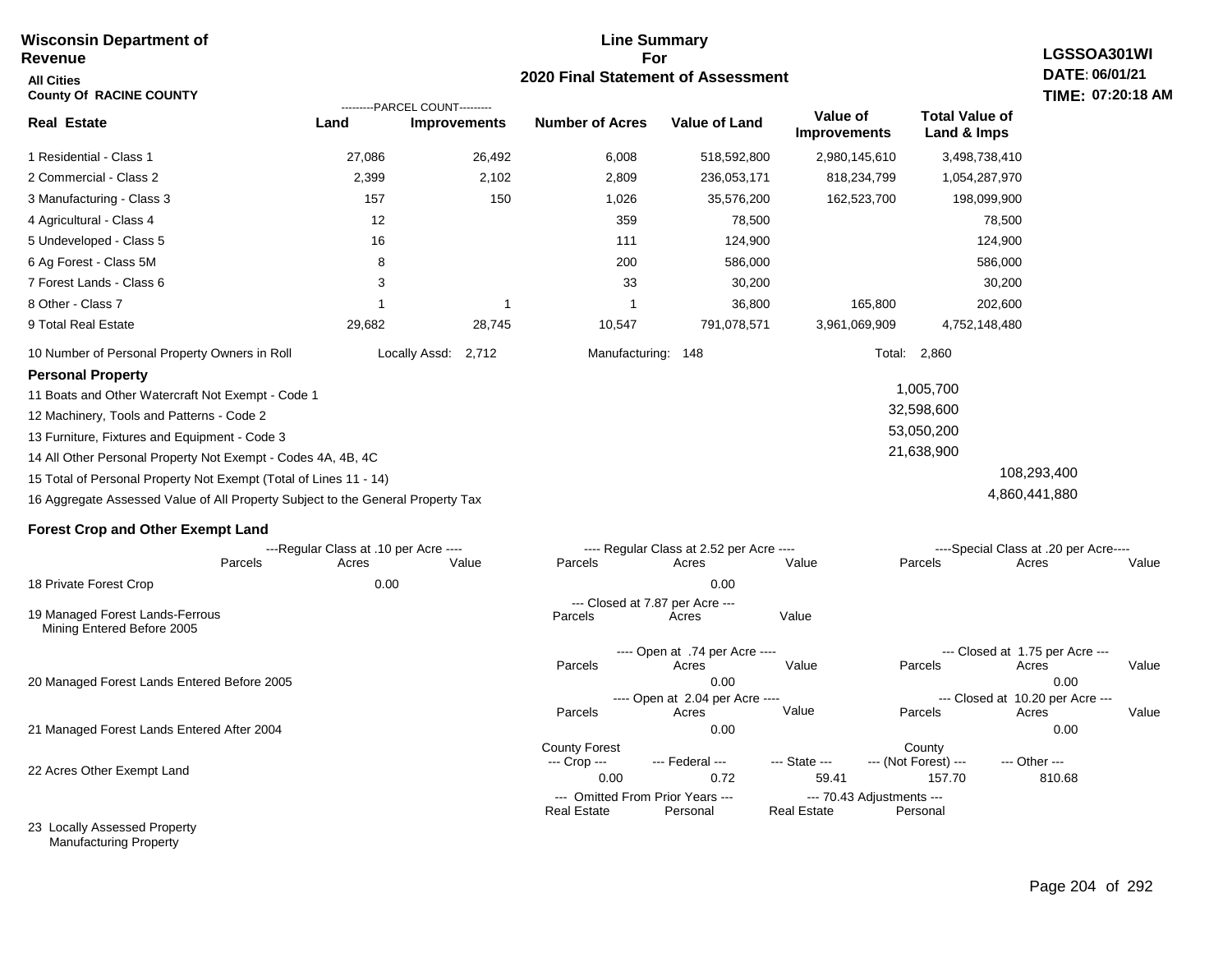### **Line Summary For 2020 Final Statement of Assessment**

**LGSSOA301WI DATE: 06/01/21 All Municipalities TIME: 07:20:18 AM**

| <b>County Of RICHLAND COUNTY</b>                                                |                                       |                                |       |                        |                                          |                     |                       |                                           |            |
|---------------------------------------------------------------------------------|---------------------------------------|--------------------------------|-------|------------------------|------------------------------------------|---------------------|-----------------------|-------------------------------------------|------------|
|                                                                                 |                                       | ---------PARCEL COUNT--------- |       |                        |                                          | Value of            | <b>Total Value of</b> |                                           |            |
| <b>Real Estate</b>                                                              | Land                                  | Improvements                   |       | <b>Number of Acres</b> | Value of Land                            | <b>Improvements</b> | Land & Imps           |                                           |            |
| 1 Residential - Class 1                                                         | 6,697                                 |                                | 6,067 | 6,952                  | 88,460,200                               | 523,969,400         | 612,429,600           |                                           |            |
| 2 Commercial - Class 2                                                          | 614                                   |                                | 501   | 954                    | 24,511,500                               | 99,526,700          | 124,038,200           |                                           |            |
| 3 Manufacturing - Class 3                                                       | 35                                    |                                | 22    | 395                    | 3,234,500                                | 25,043,900          | 28,278,400            |                                           |            |
| 4 Agricultural - Class 4                                                        | 9,908                                 |                                |       | 200,202                | 31,964,500                               |                     | 31,964,500            |                                           |            |
| 5 Undeveloped - Class 5                                                         | 5,086                                 |                                |       | 22,520                 | 16,333,800                               |                     | 16,333,800            |                                           |            |
| 6 Ag Forest - Class 5M                                                          | 3,523                                 |                                |       | 43,591                 | 57,131,300                               |                     | 57,131,300            |                                           |            |
| 7 Forest Lands - Class 6                                                        | 1,524                                 |                                |       | 16,753                 | 43,647,600                               |                     | 43,647,600            |                                           |            |
| 8 Other - Class 7                                                               | 2,133                                 |                                | 2,191 | 3,040                  | 22,890,800                               | 186,852,100         | 209,742,900           |                                           |            |
| 9 Total Real Estate                                                             | 29,520                                |                                | 8,781 | 294,407                | 288,174,200                              | 835,392,100         | 1,123,566,300         |                                           |            |
| 10 Number of Personal Property Owners in Roll                                   |                                       | Locally Assd:                  | 568   |                        | Manufacturing: 24                        | <b>Total: 592</b>   |                       |                                           |            |
| <b>Personal Property</b>                                                        |                                       |                                |       |                        |                                          |                     |                       |                                           |            |
| 11 Boats and Other Watercraft Not Exempt - Code 1                               |                                       |                                |       |                        |                                          |                     | 9,000                 |                                           |            |
| 12 Machinery, Tools and Patterns - Code 2                                       |                                       |                                |       |                        |                                          |                     | 6,996,400             |                                           |            |
| 13 Furniture, Fixtures and Equipment - Code 3                                   |                                       |                                |       |                        |                                          |                     | 5,342,865             |                                           |            |
| 14 All Other Personal Property Not Exempt - Codes 4A, 4B, 4C                    |                                       |                                |       |                        |                                          |                     | 3,268,182             |                                           |            |
| 15 Total of Personal Property Not Exempt (Total of Lines 11 - 14)               |                                       |                                |       |                        |                                          |                     | 15,616,447            |                                           |            |
| 16 Aggregate Assessed Value of All Property Subject to the General Property Tax |                                       |                                |       |                        |                                          |                     | 1,139,182,747         |                                           |            |
| <b>Forest Crop and Other Exempt Land</b>                                        |                                       |                                |       |                        |                                          |                     |                       |                                           |            |
|                                                                                 | ---Regular Class at .10 per Acre ---- |                                |       |                        | ---- Regular Class at 2.52 per Acre ---- |                     |                       | ----Special Class at .20 per Acre----     |            |
| Parcels                                                                         | Acres                                 | Value                          |       | Parcels                | Acres                                    | Value               | Parcels               | Acres                                     | Value      |
| 18 Private Forest Crop                                                          | 0.00                                  |                                |       |                        | 0.00                                     |                     |                       | 0.00                                      |            |
| 19 Managed Forest Lands - Ferrous<br>Mining Entered Before 2005                 |                                       |                                |       | Parcels                | --- Closed at 7.87 per Acre ---<br>Acres | Value               |                       |                                           |            |
|                                                                                 |                                       |                                |       |                        | ---- Open at .74 per Acre ----           |                     |                       | --- Closed at 1.75 per Acre ---           |            |
|                                                                                 |                                       |                                |       | Parcels                | Acres                                    | Value               | Parcels               | Acres                                     | Value      |
| 20 Managed Forest Lands Entered Before 2005                                     |                                       |                                |       | 22                     | 480.38                                   | 1,091,000           | 1,314                 | 30,943.41                                 | 66,093,500 |
|                                                                                 |                                       |                                |       | Parcels                | ---- Open at 2.04 per Acre ----<br>Acres | Value               | Parcels               | --- Closed at 10.20 per Acre ---<br>Acres | Value      |
| 21 Managed Forest Lands Entered After 2004                                      |                                       |                                |       | 24                     | 611.85                                   | 1,602,900           | 1,488                 | 35,225.99                                 | 76,188,500 |

22 Acres Other Exempt Land

23 Locally Assessed Property Manufacturing Property

0.00 0.27 9,282.69 1,396.36 2,791.82

--- Omitted From Prior Years ---<br>Real Estate Personal Real Estate Personal Real Estate Personal

--- (Not Forest) --- --- Other ---

Real Estate

County Forest County<br>--- Crop --- --- Federal --- --- State --- --- (Not Fore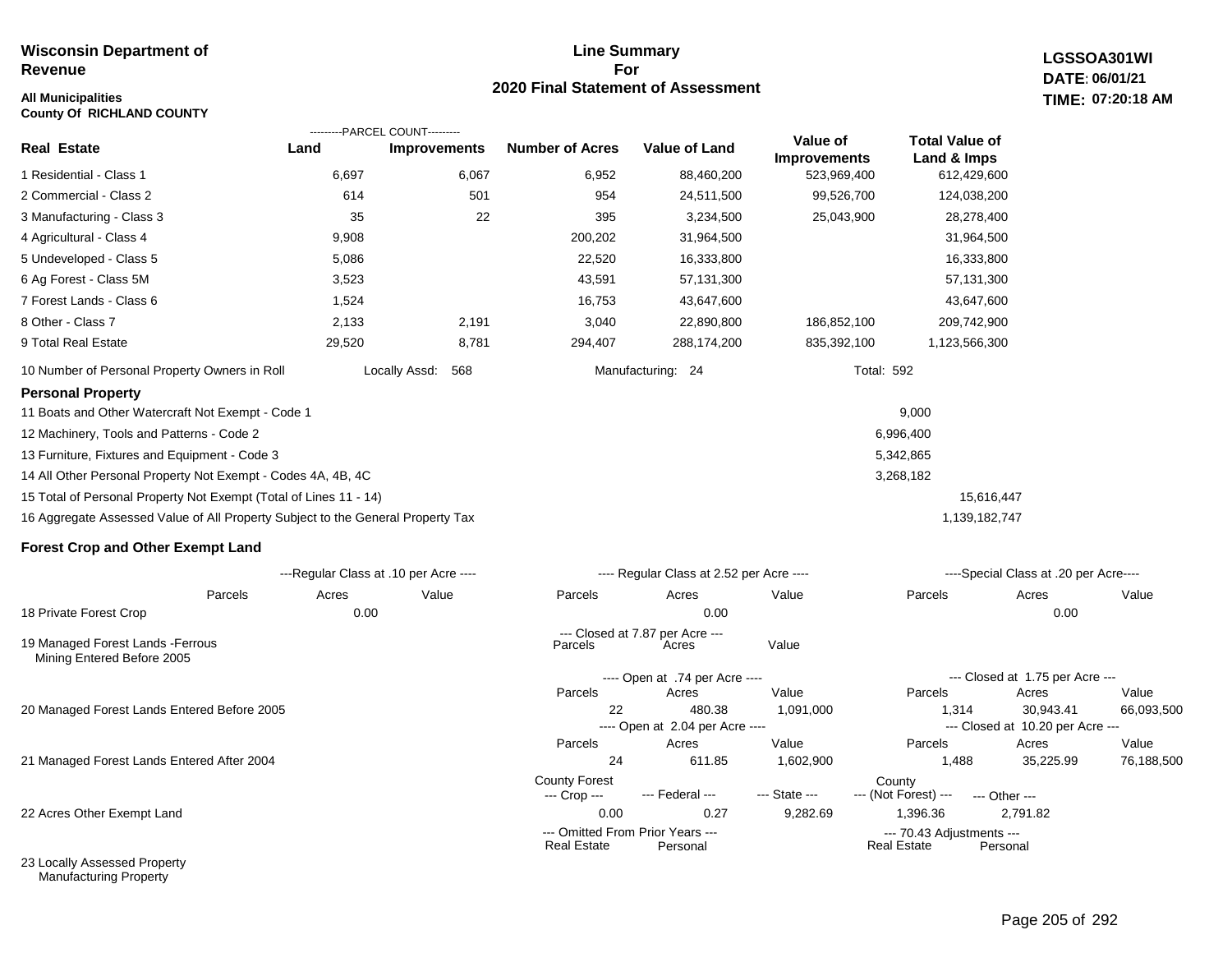### **Line Summary For 2020 Final Statement of Assessment**

# **LGSSOA301WI DATE: 06/01/21 TIME: 07:20:18 AM**

### **All Towns County Of RICHLAND COUNTY**

|                                                                                 |                                       | ---------PARCEL COUNT--------- |                        |                                              |                          |                                                 |                                           |            |
|---------------------------------------------------------------------------------|---------------------------------------|--------------------------------|------------------------|----------------------------------------------|--------------------------|-------------------------------------------------|-------------------------------------------|------------|
| <b>Real Estate</b>                                                              | Land                                  | <b>Improvements</b>            | <b>Number of Acres</b> | <b>Value of Land</b>                         | Value of<br>Improvements | <b>Total Value of</b><br>Land & Imps            |                                           |            |
| 1 Residential - Class 1                                                         | 4,145                                 | 3,708                          | 5,878                  | 57,578,500                                   | 348,140,300              | 405,718,800                                     |                                           |            |
| 2 Commercial - Class 2                                                          | 191                                   | 144                            | 462                    | 3,715,800                                    | 16,385,200               | 20,101,000                                      |                                           |            |
| 3 Manufacturing - Class 3                                                       | 16                                    | 6                              | 315                    | 776,500                                      | 3,745,600                | 4,522,100                                       |                                           |            |
| 4 Agricultural - Class 4                                                        | 9,844                                 |                                | 199,639                | 31,862,500                                   |                          | 31,862,500                                      |                                           |            |
| 5 Undeveloped - Class 5                                                         | 5,045                                 |                                | 22,354                 | 16,226,500                                   |                          | 16,226,500                                      |                                           |            |
| 6 Ag Forest - Class 5M                                                          | 3,507                                 |                                | 43,465                 | 57,007,900                                   |                          | 57,007,900                                      |                                           |            |
| 7 Forest Lands - Class 6                                                        | 1,506                                 |                                | 16,641                 | 43,376,300                                   |                          | 43,376,300                                      |                                           |            |
| 8 Other - Class 7                                                               | 2,122                                 | 2,180                          | 3,026                  | 22,785,000                                   | 186,345,500              | 209,130,500                                     |                                           |            |
| 9 Total Real Estate                                                             | 26,376                                | 6,038                          | 291,780                | 233,329,000                                  | 554,616,600              | 787,945,600                                     |                                           |            |
| 10 Number of Personal Property Owners in Roll                                   |                                       | Locally Assd: 229              |                        | Manufacturing: 9                             |                          | <b>Total: 238</b>                               |                                           |            |
| <b>Personal Property</b><br>11 Boats and Other Watercraft Not Exempt - Code 1   |                                       |                                |                        |                                              |                          | 9,000                                           |                                           |            |
| 12 Machinery, Tools and Patterns - Code 2                                       |                                       |                                |                        |                                              |                          | 821,200                                         |                                           |            |
| 13 Furniture, Fixtures and Equipment - Code 3                                   |                                       |                                |                        |                                              |                          | 557,640                                         |                                           |            |
| 14 All Other Personal Property Not Exempt - Codes 4A, 4B, 4C                    |                                       |                                |                        |                                              |                          | 1,914,992                                       |                                           |            |
| 15 Total of Personal Property Not Exempt (Total of Lines 11 - 14)               |                                       |                                |                        |                                              |                          |                                                 | 3,302,832                                 |            |
| 16 Aggregate Assessed Value of All Property Subject to the General Property Tax |                                       |                                |                        |                                              |                          |                                                 | 791,248,432                               |            |
| <b>Forest Crop and Other Exempt Land</b>                                        |                                       |                                |                        |                                              |                          |                                                 |                                           |            |
|                                                                                 | ---Regular Class at .10 per Acre ---- |                                |                        | ---- Regular Class at 2.52 per Acre ----     |                          |                                                 | ----Special Class at .20 per Acre----     |            |
| Parcels                                                                         | Acres                                 | Value                          | Parcels                | Acres                                        | Value                    | Parcels                                         | Acres                                     | Value      |
| 18 Private Forest Crop                                                          |                                       | 0.00                           |                        | 0.00                                         |                          |                                                 | 0.00                                      |            |
| 19 Managed Forest Lands - Ferrous<br>Mining Entered Before 2005                 |                                       |                                | Parcels                | --- Closed at 7.87 per Acre ---<br>Acres     | Value                    |                                                 |                                           |            |
|                                                                                 |                                       |                                |                        | ---- Open at .74 per Acre ----               |                          |                                                 | --- Closed at 1.75 per Acre ---           |            |
|                                                                                 |                                       |                                | Parcels                | Acres                                        | Value                    | Parcels                                         | Acres                                     | Value      |
| 20 Managed Forest Lands Entered Before 2005                                     |                                       |                                | 22                     | 480.38                                       | 1,091,000                | 1,314                                           | 30,943.41                                 | 66,093,500 |
|                                                                                 |                                       |                                | Parcels                | ---- Open at 2.04 per Acre ----<br>Acres     | Value                    | Parcels                                         | --- Closed at 10.20 per Acre ---<br>Acres | Value      |
| 21 Managed Forest Lands Entered After 2004                                      |                                       |                                | 23                     | 571.98                                       | 1,442,900                | 1,484                                           | 35,149.48                                 | 76,112,300 |
|                                                                                 |                                       |                                | <b>County Forest</b>   |                                              |                          | County                                          |                                           |            |
|                                                                                 |                                       |                                | --- Crop ---           | --- Federal ---                              | --- State ---            | --- (Not Forest) ---                            | --- Other ---                             |            |
| 22 Acres Other Exempt Land                                                      |                                       |                                | 0.00                   | 0.00                                         | 9,199.45                 | 1,213.91                                        | 1,383.99                                  |            |
|                                                                                 |                                       |                                | <b>Real Estate</b>     | --- Omitted From Prior Years ---<br>Personal |                          | --- 70.43 Adjustments ---<br><b>Real Estate</b> | Personal                                  |            |
| 23 Locally Assessed Property                                                    |                                       |                                |                        |                                              |                          |                                                 |                                           |            |

Manufacturing Property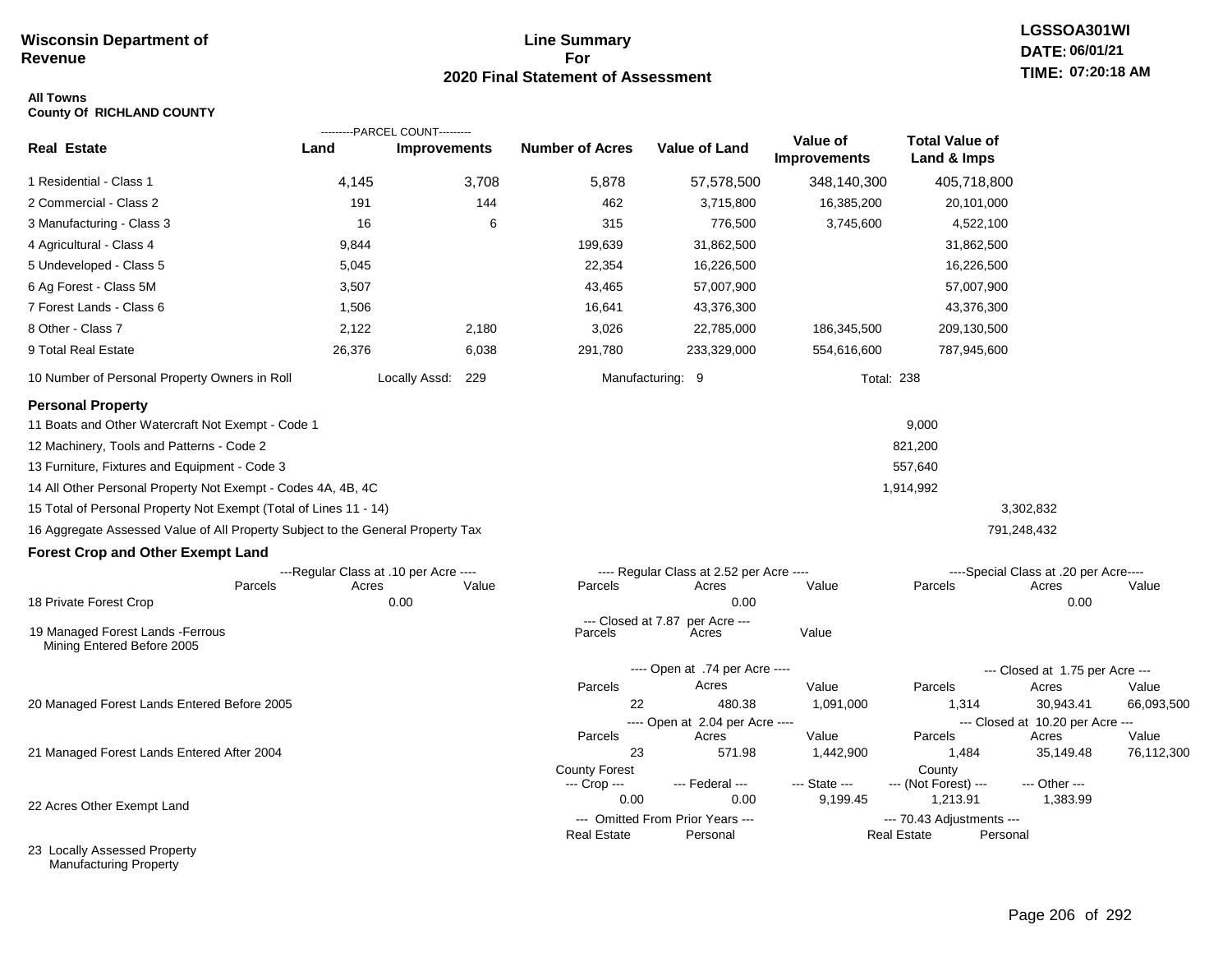### **Line Summary For 2020 Final Statement of Assessment**

| All Villages<br><b>County Of RICHLAND COUNTY</b>                                |                                       | ---------PARCEL COUNT--------- | 2020 Final Statement of Assessment              |                                          |                                          |                      |                                          | TIME: 07:20:18 |
|---------------------------------------------------------------------------------|---------------------------------------|--------------------------------|-------------------------------------------------|------------------------------------------|------------------------------------------|----------------------|------------------------------------------|----------------|
| <b>Real Estate</b>                                                              | Land                                  | <b>Improvements</b>            | <b>Number of Acres</b>                          | Value of Land                            | Value of<br><b>Improvements</b>          |                      | <b>Total Value of</b><br>Land & Imps     |                |
| 1 Residential - Class 1                                                         | 793                                   | 704                            | 448                                             | 8,316,000                                |                                          | 47,417,300           | 55,733,300                               |                |
| 2 Commercial - Class 2                                                          | 137                                   | 106                            | 153                                             | 2,127,000                                |                                          | 9,125,500            | 11,252,500                               |                |
| 3 Manufacturing - Class 3                                                       | $\overline{1}$                        | 1                              |                                                 | 3,800                                    |                                          | 27,600               | 31,400                                   |                |
| 4 Agricultural - Class 4                                                        | 56                                    |                                | 503                                             | 93,300                                   |                                          |                      | 93,300                                   |                |
| 5 Undeveloped - Class 5                                                         | 26                                    |                                | 74                                              | 75,700                                   |                                          |                      | 75,700                                   |                |
| 6 Ag Forest - Class 5M                                                          | 16                                    |                                | 126                                             | 123,400                                  |                                          |                      | 123,400                                  |                |
| 7 Forest Lands - Class 6                                                        | 14                                    |                                | 29                                              | 76,400                                   |                                          |                      | 76,400                                   |                |
| 8 Other - Class 7                                                               | 11                                    | 11                             | 14                                              | 105,800                                  |                                          | 506,600              | 612,400                                  |                |
| 9 Total Real Estate                                                             | 1,054                                 | 822                            | 1,347                                           | 10,921,400                               |                                          | 57,077,000           | 67,998,400                               |                |
| 10 Number of Personal Property Owners in Roll                                   |                                       | Locally Assd: 73               |                                                 | Manufacturing: 1                         |                                          | Total: 74            |                                          |                |
| <b>Personal Property</b>                                                        |                                       |                                |                                                 |                                          |                                          |                      |                                          |                |
| 11 Boats and Other Watercraft Not Exempt - Code 1                               |                                       |                                |                                                 |                                          |                                          |                      |                                          |                |
| 12 Machinery, Tools and Patterns - Code 2                                       |                                       |                                |                                                 |                                          |                                          |                      |                                          |                |
| 13 Furniture, Fixtures and Equipment - Code 3                                   |                                       |                                |                                                 |                                          |                                          | 303,700              |                                          |                |
| 14 All Other Personal Property Not Exempt - Codes 4A, 4B, 4C                    |                                       |                                |                                                 |                                          |                                          | 65,800               |                                          |                |
| 15 Total of Personal Property Not Exempt (Total of Lines 11 - 14)               |                                       |                                |                                                 |                                          |                                          |                      | 369,500                                  |                |
| 16 Aggregate Assessed Value of All Property Subject to the General Property Tax |                                       |                                |                                                 |                                          |                                          |                      | 68,367,900                               |                |
| <b>Forest Crop and Other Exempt Land</b>                                        |                                       |                                |                                                 |                                          |                                          |                      |                                          |                |
|                                                                                 | ---Regular Class at .10 per Acre ---- |                                |                                                 | ---- Regular Class at 2.52 per Acre ---- |                                          |                      | ----Special Class at .20 per Acre----    |                |
| Parcels                                                                         | Acres                                 | Value                          | Parcels                                         | Acres<br>0.00                            | Value                                    | Parcels              | Acres                                    | Value          |
| 18 Private Forest Crop                                                          | 0.00                                  |                                | --- Closed at 7.87 per Acre ---                 |                                          |                                          |                      |                                          |                |
| 19 Managed Forest Lands-Ferrous<br>Mining Entered Before 2005                   |                                       |                                | Parcels                                         | Acres                                    | Value                                    |                      |                                          |                |
|                                                                                 |                                       |                                | Parcels                                         | ---- Open at .74 per Acre ----<br>Acres  | Value                                    | Parcels              | --- Closed at 1.75 per Acre ---<br>Acres | Value          |
| 20 Managed Forest Lands Entered Before 2005                                     |                                       |                                |                                                 | 0.00                                     |                                          |                      | 0.00                                     |                |
|                                                                                 |                                       |                                |                                                 | ---- Open at 2.04 per Acre ----          |                                          |                      | --- Closed at 10.20 per Acre ---         |                |
|                                                                                 |                                       |                                | Parcels                                         | Acres                                    | Value                                    | Parcels              | Acres                                    | Value          |
| 21 Managed Forest Lands Entered After 2004                                      |                                       |                                | $\mathbf{1}$<br><b>County Forest</b>            | 39.87                                    | 160,000                                  | County               | $\mathbf{1}$<br>3.51                     | 10,500         |
|                                                                                 |                                       |                                | --- Crop ---                                    | --- Federal ---                          | --- State ---                            | --- (Not Forest) --- | --- Other ---                            |                |
| 22 Acres Other Exempt Land                                                      |                                       |                                | 0.00                                            | 0.00                                     | 37.46                                    | 3.52                 |                                          | 277.62         |
|                                                                                 |                                       |                                | --- Omitted From Prior Years ---<br>Real Estate | Personal                                 | --- 70.43 Adjustments ---<br>Real Estate | Personal             |                                          |                |

23 Locally Assessed Property Manufacturing Property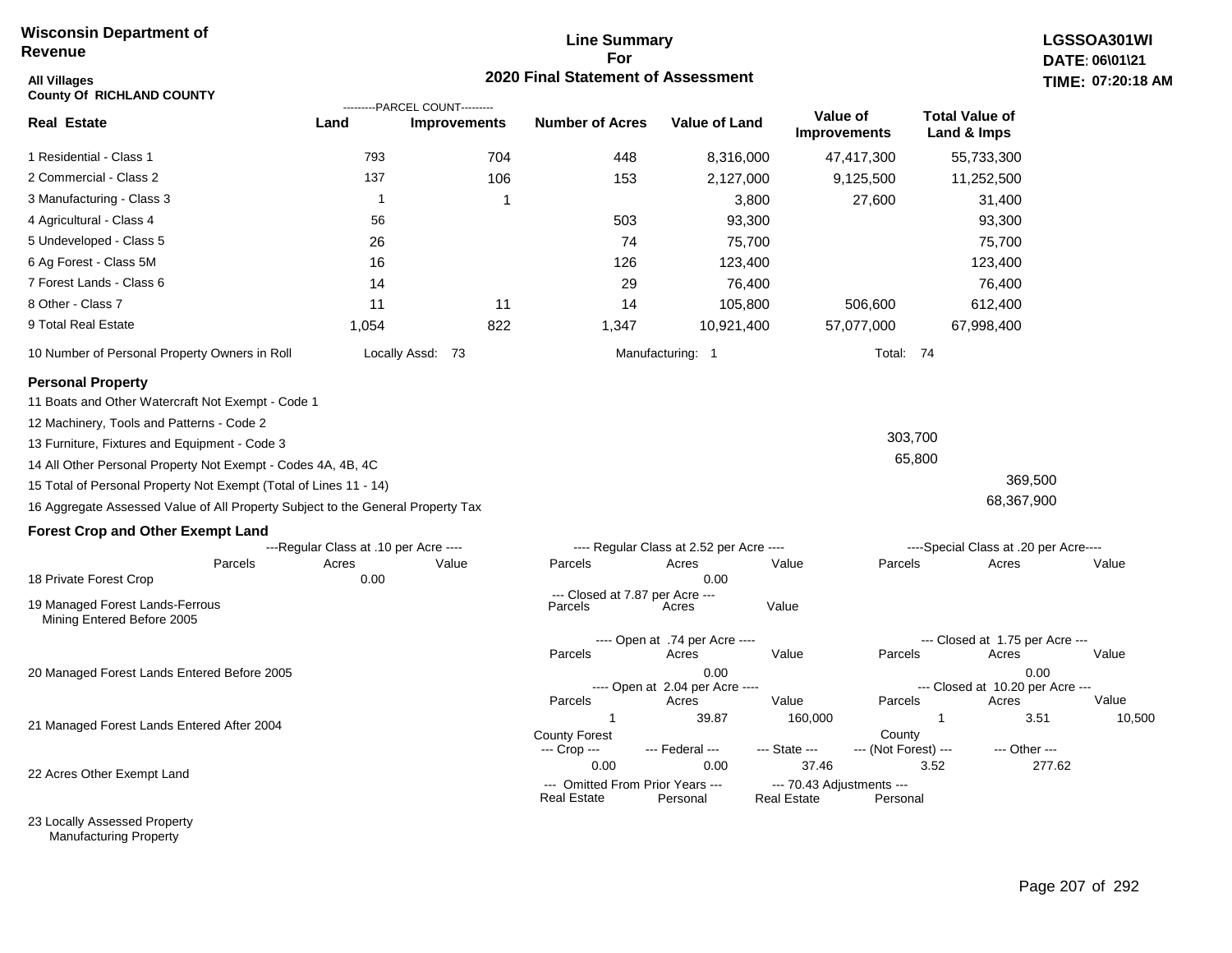| <b>Wisconsin Department of</b>                                                  |                                       |                                           | <b>Line Summary</b>                        |                                          |                           |                                | LGSSOA301WI                              |        |  |
|---------------------------------------------------------------------------------|---------------------------------------|-------------------------------------------|--------------------------------------------|------------------------------------------|---------------------------|--------------------------------|------------------------------------------|--------|--|
| <b>Revenue</b>                                                                  |                                       | For<br>2020 Final Statement of Assessment |                                            |                                          |                           |                                |                                          |        |  |
| <b>All Cities</b><br><b>County Of RICHLAND COUNTY</b>                           |                                       | DATE: 06/01/21<br>TIME: 07:20:18 AM       |                                            |                                          |                           |                                |                                          |        |  |
|                                                                                 |                                       | ---------PARCEL COUNT---------            |                                            |                                          | Value of                  | <b>Total Value of</b>          |                                          |        |  |
| <b>Real Estate</b>                                                              | Land                                  | <b>Improvements</b>                       | <b>Number of Acres</b>                     | <b>Value of Land</b>                     | <b>Improvements</b>       | Land & Imps                    |                                          |        |  |
| 1 Residential - Class 1                                                         | 1,759                                 | 1,655                                     | 626                                        | 22,565,700                               | 128,411,800               | 150,977,500                    |                                          |        |  |
| 2 Commercial - Class 2                                                          | 286                                   | 251                                       | 339                                        | 18,668,700                               | 74,016,000                | 92,684,700                     |                                          |        |  |
| 3 Manufacturing - Class 3                                                       | 18                                    | 15                                        | 80                                         | 2,454,200                                | 21,270,700                | 23,724,900                     |                                          |        |  |
| 4 Agricultural - Class 4                                                        | 8                                     |                                           | 60                                         | 8,700                                    |                           |                                | 8,700                                    |        |  |
| 5 Undeveloped - Class 5                                                         | 15                                    |                                           | 92                                         | 31,600                                   |                           |                                | 31,600                                   |        |  |
| 6 Ag Forest - Class 5M                                                          |                                       |                                           |                                            |                                          |                           |                                |                                          |        |  |
| 7 Forest Lands - Class 6                                                        | 4                                     |                                           | 83                                         | 194,900                                  |                           | 194,900                        |                                          |        |  |
| 8 Other - Class 7                                                               |                                       |                                           |                                            |                                          |                           |                                |                                          |        |  |
| 9 Total Real Estate                                                             | 2,090                                 | 1,921                                     | 1,280                                      | 43,923,800                               | 223,698,500               | 267,622,300                    |                                          |        |  |
| 10 Number of Personal Property Owners in Roll                                   |                                       | Locally Assd: 266                         | Manufacturing: 14                          |                                          |                           | Total: 280                     |                                          |        |  |
| <b>Personal Property</b>                                                        |                                       |                                           |                                            |                                          |                           |                                |                                          |        |  |
| 11 Boats and Other Watercraft Not Exempt - Code 1                               |                                       |                                           |                                            |                                          |                           |                                |                                          |        |  |
| 12 Machinery, Tools and Patterns - Code 2                                       |                                       |                                           |                                            |                                          |                           | 6,175,200                      |                                          |        |  |
| 13 Furniture, Fixtures and Equipment - Code 3                                   |                                       |                                           |                                            |                                          |                           | 4,481,525                      |                                          |        |  |
| 14 All Other Personal Property Not Exempt - Codes 4A, 4B, 4C                    |                                       |                                           |                                            |                                          |                           | 1,287,390                      |                                          |        |  |
| 15 Total of Personal Property Not Exempt (Total of Lines 11 - 14)               |                                       |                                           |                                            |                                          |                           |                                | 11,944,115                               |        |  |
| 16 Aggregate Assessed Value of All Property Subject to the General Property Tax |                                       |                                           |                                            |                                          |                           |                                | 279,566,415                              |        |  |
| <b>Forest Crop and Other Exempt Land</b>                                        |                                       |                                           |                                            |                                          |                           |                                |                                          |        |  |
|                                                                                 | ---Regular Class at .10 per Acre ---- |                                           |                                            | ---- Regular Class at 2.52 per Acre ---- |                           |                                | ----Special Class at .20 per Acre----    |        |  |
| Parcels                                                                         | Acres                                 | Value                                     | Parcels                                    | Acres                                    | Value                     | Parcels                        | Acres                                    | Value  |  |
| 18 Private Forest Crop                                                          | 0.00                                  |                                           |                                            | 0.00                                     |                           |                                |                                          |        |  |
| 19 Managed Forest Lands-Ferrous<br>Mining Entered Before 2005                   |                                       |                                           | --- Closed at 7.87 per Acre ---<br>Parcels | Acres                                    | Value                     |                                |                                          |        |  |
|                                                                                 |                                       |                                           |                                            | ---- Open at .74 per Acre ----           |                           |                                | --- Closed at 1.75 per Acre ---          |        |  |
|                                                                                 |                                       |                                           | Parcels                                    | Acres<br>0.00                            | Value                     | Parcels                        | Acres                                    | Value  |  |
| 20 Managed Forest Lands Entered Before 2005                                     |                                       |                                           |                                            | ---- Open at 2.04 per Acre ----          |                           |                                | 0.00<br>--- Closed at 10.20 per Acre --- |        |  |
|                                                                                 |                                       |                                           | Parcels                                    | Acres                                    | Value                     | Parcels                        | Acres                                    | Value  |  |
| 21 Managed Forest Lands Entered After 2004                                      |                                       |                                           |                                            | 0.00                                     |                           | 3                              | 73.00                                    | 65,700 |  |
|                                                                                 |                                       |                                           | <b>County Forest</b><br>--- Crop ---       | --- Federal ---                          | --- State ---             | County<br>--- (Not Forest) --- | --- Other ---                            |        |  |
| 22 Acres Other Exempt Land                                                      |                                       |                                           | 0.00                                       | 0.27                                     | 45.78                     | 178.93                         | 1,130.21                                 |        |  |
|                                                                                 |                                       |                                           | --- Omitted From Prior Years ---           |                                          | --- 70.43 Adjustments --- |                                |                                          |        |  |
| 23 Locally Assessed Property                                                    |                                       |                                           | <b>Real Estate</b>                         | Personal                                 | <b>Real Estate</b>        | Personal                       |                                          |        |  |
|                                                                                 |                                       |                                           |                                            |                                          |                           |                                |                                          |        |  |

Manufacturing Property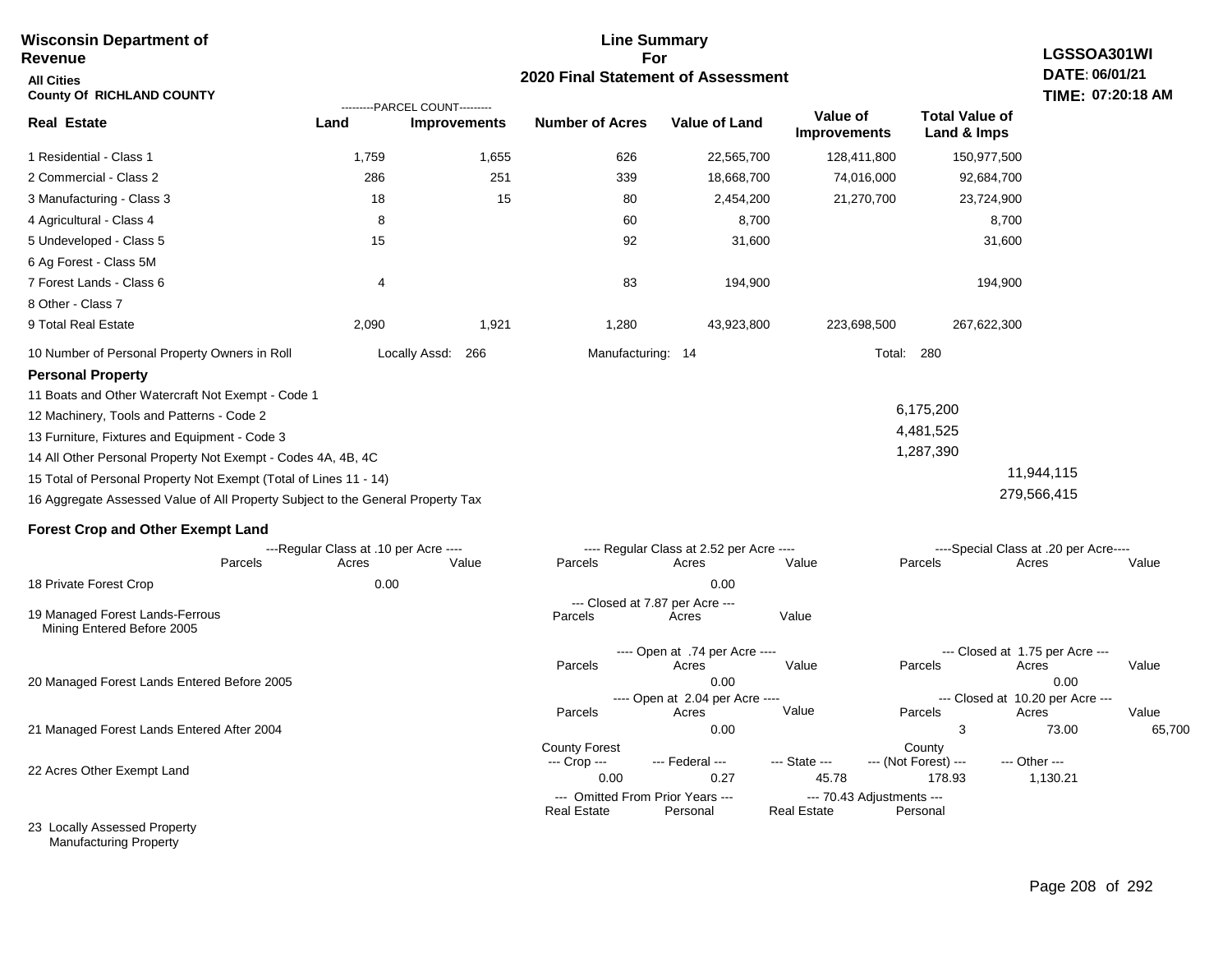### **All Municipalities TIME:**

**County Of ROCK COUNTY**

### **Line Summary For 2020 Final Statement of Assessment**

**LGSSOA301WI DATE: 06/01/21 07:20:18 AM**

|                                                                                 |                                       | ---------PARCEL COUNT--------- |                        |                                           |                                 |                                      |                                              |           |
|---------------------------------------------------------------------------------|---------------------------------------|--------------------------------|------------------------|-------------------------------------------|---------------------------------|--------------------------------------|----------------------------------------------|-----------|
| <b>Real Estate</b>                                                              | Land                                  | <b>Improvements</b>            | <b>Number of Acres</b> | <b>Value of Land</b>                      | Value of<br><b>Improvements</b> | <b>Total Value of</b><br>Land & Imps |                                              |           |
| 1 Residential - Class 1                                                         | 58,644                                | 55,015                         | 40,408                 | 1,520,099,970                             | 6,890,932,116                   | 8,411,032,086                        |                                              |           |
| 2 Commercial - Class 2                                                          | 3,870                                 | 3,354                          | 9,817                  | 503,640,700                               | 1,768,861,600                   | 2,272,502,300                        |                                              |           |
| 3 Manufacturing - Class 3                                                       | 248                                   | 234                            | 2,235                  | 47,595,200                                | 406,474,500                     | 454,069,700                          |                                              |           |
| 4 Agricultural - Class 4                                                        | 7,273                                 |                                | 307,685                | 78,071,200                                |                                 | 78,071,200                           |                                              |           |
| 5 Undeveloped - Class 5                                                         | 4,968                                 |                                | 29,703                 | 18,393,460                                |                                 | 18,393,460                           |                                              |           |
| 6 Ag Forest - Class 5M                                                          | 1,748                                 |                                | 17,697                 | 22,729,800                                |                                 | 22,729,800                           |                                              |           |
| 7 Forest Lands - Class 6                                                        | 340                                   |                                | 3,892                  | 10,638,500                                |                                 | 10,638,500                           |                                              |           |
| 8 Other - Class 7                                                               | 1,745                                 | 1,723                          | 4,160                  | 57,822,500                                | 259,595,100                     | 317,417,600                          |                                              |           |
| 9 Total Real Estate                                                             | 78,836                                | 60,326                         | 415,597                | 2,258,991,330                             | 9,325,863,316                   | 11,584,854,646                       |                                              |           |
| 10 Number of Personal Property Owners in Roll                                   |                                       | Locally Assd:<br>4,215         |                        | Manufacturing: 215                        |                                 | Total: 4,430                         |                                              |           |
| <b>Personal Property</b>                                                        |                                       |                                |                        |                                           |                                 |                                      |                                              |           |
| 11 Boats and Other Watercraft Not Exempt - Code 1                               |                                       |                                |                        |                                           |                                 | 45,920                               |                                              |           |
| 12 Machinery, Tools and Patterns - Code 2                                       |                                       |                                |                        |                                           |                                 | 50,340,800                           |                                              |           |
| 13 Furniture, Fixtures and Equipment - Code 3                                   |                                       |                                |                        |                                           |                                 | 115,935,126                          |                                              |           |
| 14 All Other Personal Property Not Exempt - Codes 4A, 4B, 4C                    |                                       |                                |                        |                                           |                                 | 75,003,489                           |                                              |           |
| 15 Total of Personal Property Not Exempt (Total of Lines 11 - 14)               |                                       |                                |                        |                                           |                                 | 241,325,335                          |                                              |           |
| 16 Aggregate Assessed Value of All Property Subject to the General Property Tax |                                       |                                |                        |                                           |                                 | 11,826,179,981                       |                                              |           |
| <b>Forest Crop and Other Exempt Land</b>                                        |                                       |                                |                        |                                           |                                 |                                      |                                              |           |
|                                                                                 | ---Regular Class at .10 per Acre ---- |                                |                        | ---- Regular Class at 2.52 per Acre ----  |                                 |                                      | ----Special Class at .20 per Acre----        |           |
| Parcels                                                                         | Acres                                 | Value                          | Parcels                | Acres                                     | Value                           | Parcels                              | Acres                                        | Value     |
| 18 Private Forest Crop                                                          | 0.00                                  |                                |                        | 0.00                                      |                                 |                                      | 0.00                                         |           |
| 19 Managed Forest Lands - Ferrous<br>Mining Entered Before 2005                 |                                       |                                | Parcels                | --- Closed at 7.87 per Acre ---<br>Acres  | Value                           |                                      |                                              |           |
|                                                                                 |                                       |                                |                        | ---- Open at .74 per Acre ----            |                                 |                                      | --- Closed at 1.75 per Acre ---              |           |
|                                                                                 |                                       |                                | Parcels                | Acres                                     | Value                           | Parcels                              | Acres                                        | Value     |
| 20 Managed Forest Lands Entered Before 2005                                     |                                       |                                |                        | 141.00<br>---- Open at 2.04 per Acre ---- | 474,200                         | 109                                  | 2,296.28<br>--- Closed at 10.20 per Acre --- | 6,012,700 |

21 Managed Forest Lands Entered After 2004

22 Acres Other Exempt Land

23 Locally Assessed Property Manufacturing Property

|            | ---- Regular Class at 2.52 per Acre ---- |         |                | ----Special Class at .20 per Acre---- |           |
|------------|------------------------------------------|---------|----------------|---------------------------------------|-----------|
| Parcels    | Acres                                    | Value   | <b>Parcels</b> | Acres                                 | Value     |
|            | 0.00                                     |         |                | 0.00                                  |           |
| Parcels    | --- Closed at 7.87 per Acre ---<br>Acres | Value   |                |                                       |           |
|            | ---- Open at .74 per Acre ----           |         |                | --- Closed at 1.75 per Acre ---       |           |
| Parcels    | Acres                                    | Value   | Parcels        | Acres                                 | Value     |
| 4          | 141.00                                   | 474.200 | 109            | 2.296.28                              | 6.012.700 |
|            | ---- Open at 2.04 per Acre ----          |         |                | --- Closed at 10.20 per Acre ---      |           |
| Parcels    | Acres                                    | Value   | Parcels        | Acres                                 | Value     |
|            | 30.00                                    | 66,000  | 74             | 1.848.50                              | 4.650.700 |
| nty Forest |                                          |         | County         |                                       |           |

 317.97 433.88 6,682.02 2,691.81 11,045.36 County Forest County<br>--- Crop --- --- Federal --- --- State --- --- (Not Fore --- (Not Forest) --- --- Other ------ Omitted From Prior Years ---<br>Real Estate Personal Real Estate Personal Real Estate Personal Real Estate

153,200 -22,400 -125,190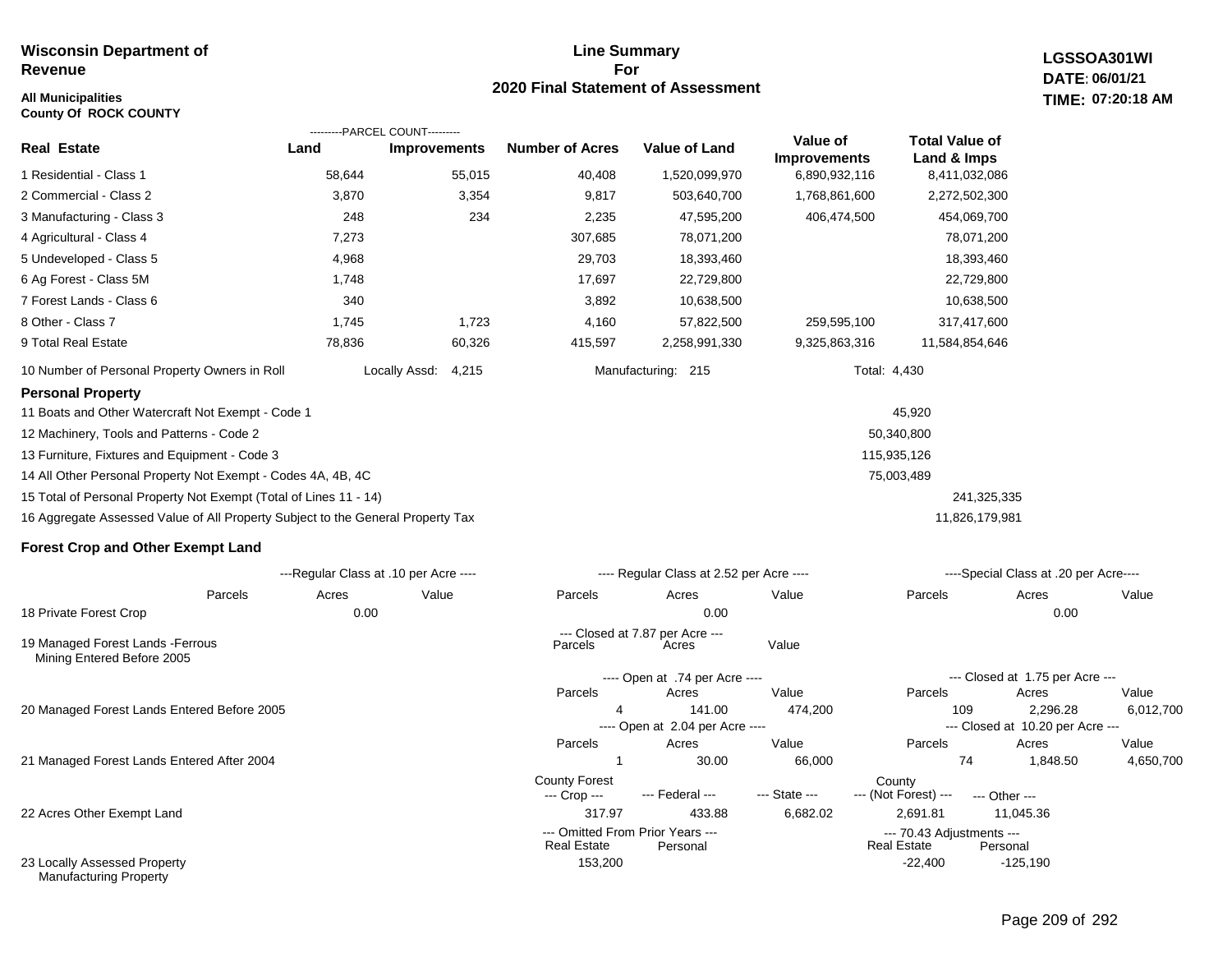### **Line Summary For 2020 Final Statement of Assessment**

### **All Towns County Of ROCK COUNTY**

|                                                                                 |        | ---------PARCEL COUNT---------        |                        |                                          |                                 |                                      |                                           |       |
|---------------------------------------------------------------------------------|--------|---------------------------------------|------------------------|------------------------------------------|---------------------------------|--------------------------------------|-------------------------------------------|-------|
| <b>Real Estate</b>                                                              | Land   | <b>Improvements</b>                   | <b>Number of Acres</b> | Value of Land                            | Value of<br><b>Improvements</b> | <b>Total Value of</b><br>Land & Imps |                                           |       |
| 1 Residential - Class 1                                                         | 16,899 | 15,013                                | 28,574                 | 606,400,170                              | 2,303,808,856                   | 2,910,209,026                        |                                           |       |
| 2 Commercial - Class 2                                                          | 728    | 581                                   | 4,014                  | 47,250,200                               | 201,889,200                     | 249,139,400                          |                                           |       |
| 3 Manufacturing - Class 3                                                       | 39     | 34                                    | 481                    | 3,583,100                                | 29,550,300                      | 33,133,400                           |                                           |       |
| 4 Agricultural - Class 4                                                        | 6,759  |                                       | 301,770                | 76,567,600                               |                                 | 76,567,600                           |                                           |       |
| 5 Undeveloped - Class 5                                                         | 4,891  |                                       | 29,370                 | 18,270,960                               |                                 | 18,270,960                           |                                           |       |
| 6 Ag Forest - Class 5M                                                          | 1,726  |                                       | 17,565                 | 22,388,800                               |                                 | 22,388,800                           |                                           |       |
| 7 Forest Lands - Class 6                                                        | 319    |                                       | 3,685                  | 9,640,000                                |                                 | 9,640,000                            |                                           |       |
| 8 Other - Class 7                                                               | 1,738  | 1,716                                 | 4,148                  | 57,657,700                               | 259,118,700                     | 316,776,400                          |                                           |       |
| 9 Total Real Estate                                                             | 33,099 | 17,344                                | 389,607                | 841,758,530                              | 2,794,367,056                   | 3,636,125,586                        |                                           |       |
| 10 Number of Personal Property Owners in Roll                                   |        | Locally Assd: 972                     |                        | Manufacturing: 43                        |                                 | Total: 1,015                         |                                           |       |
| <b>Personal Property</b>                                                        |        |                                       |                        |                                          |                                 |                                      |                                           |       |
| 11 Boats and Other Watercraft Not Exempt - Code 1                               |        |                                       |                        |                                          |                                 | 45,920                               |                                           |       |
| 12 Machinery, Tools and Patterns - Code 2                                       |        |                                       |                        |                                          |                                 | 3,466,200                            |                                           |       |
| 13 Furniture, Fixtures and Equipment - Code 3                                   |        |                                       |                        |                                          |                                 | 6,139,035                            |                                           |       |
| 14 All Other Personal Property Not Exempt - Codes 4A, 4B, 4C                    |        |                                       |                        |                                          |                                 | 5,918,662                            |                                           |       |
| 15 Total of Personal Property Not Exempt (Total of Lines 11 - 14)               |        |                                       |                        |                                          |                                 |                                      | 15,569,817                                |       |
| 16 Aggregate Assessed Value of All Property Subject to the General Property Tax |        |                                       |                        |                                          |                                 |                                      | 3,651,695,403                             |       |
| <b>Forest Crop and Other Exempt Land</b>                                        |        |                                       |                        |                                          |                                 |                                      |                                           |       |
|                                                                                 |        | ---Regular Class at .10 per Acre ---- |                        | ---- Regular Class at 2.52 per Acre ---- |                                 |                                      | ----Special Class at .20 per Acre----     |       |
| Parcels                                                                         | Acres  | Value                                 | Parcels                | Acres                                    | Value                           | Parcels                              | Acres                                     | Value |
| 18 Private Forest Crop                                                          |        | 0.00                                  | --- Closed at 7.87     | 0.00<br>per Acre ---                     |                                 |                                      | 0.00                                      |       |
| 19 Managed Forest Lands - Ferrous<br>Mining Entered Before 2005                 |        |                                       | Parcels                | Acres                                    | Value                           |                                      |                                           |       |
|                                                                                 |        |                                       |                        | ---- Open at .74 per Acre ----           |                                 |                                      | --- Closed at 1.75 per Acre ---           |       |
|                                                                                 |        |                                       | Parcels                | Acres                                    | Value                           | Parcels                              | Acres                                     | Value |
| 20 Managed Forest Lands Entered Before 2005                                     |        |                                       | 4                      | 141.00                                   | 474,200                         | 109                                  | 2,296.28                                  | 6,01  |
|                                                                                 |        |                                       | Parcels                | ---- Open at 2.04 per Acre ----<br>Acres | Value                           | Parcels                              | --- Closed at 10.20 per Acre ---<br>Acres | Value |
| 21 Managed Forest Lands Entered After 2004                                      |        |                                       | $\mathbf{1}$           | 30.00                                    | 66,000                          | 74                                   | 1,848.50                                  | 4,65  |
|                                                                                 |        |                                       | <b>County Forest</b>   |                                          |                                 | County                               |                                           |       |
|                                                                                 |        |                                       | --- Crop ---<br>317.97 | --- Federal ---<br>432.10                | --- State ---<br>6,518.66       | --- (Not Forest) ---<br>1,122.33     | --- Other ---<br>3,248.21                 |       |
| 22 Acres Other Exempt Land                                                      |        |                                       |                        | --- Omitted From Prior Years ---         |                                 | --- 70.43 Adjustments ---            |                                           |       |
|                                                                                 |        |                                       | <b>Real Estate</b>     | Personal                                 |                                 | <b>Real Estate</b>                   | Personal                                  |       |
| 23 Locally Assessed Property<br><b>Manufacturing Property</b>                   |        |                                       | 153,200                |                                          |                                 |                                      |                                           |       |

6,012,700

4,650,700 Value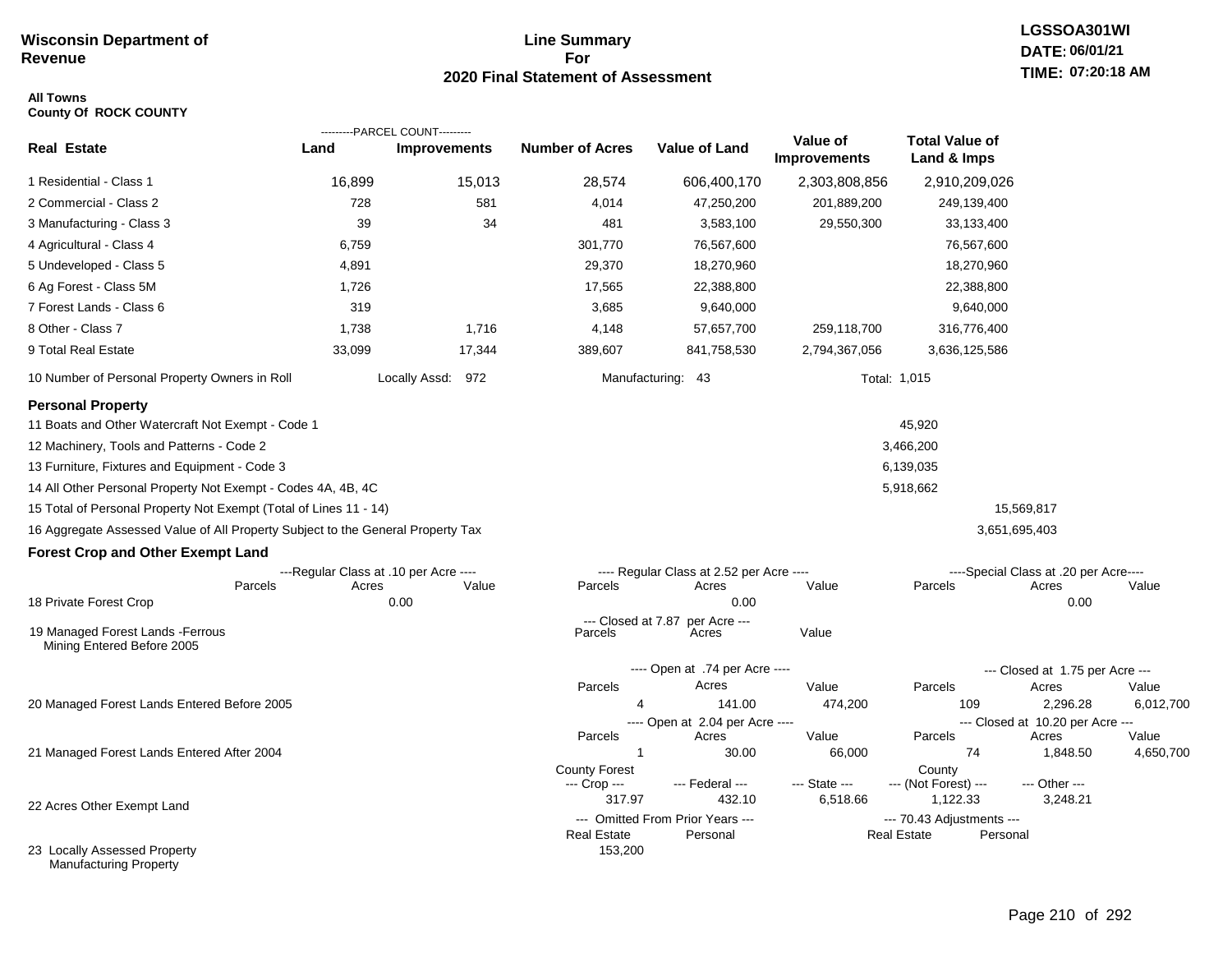# **Line Summary For 2020 Final Statement of Assessment All Villages TIME:**

| <b>All Villages</b><br><b>County Of ROCK COUNTY</b>                             |                                       |                                                       | 2020 Final Statement of Assessment                             |                                                  |                                                         |                                |                                                   | <b>TIME: 07:20</b> |
|---------------------------------------------------------------------------------|---------------------------------------|-------------------------------------------------------|----------------------------------------------------------------|--------------------------------------------------|---------------------------------------------------------|--------------------------------|---------------------------------------------------|--------------------|
| <b>Real Estate</b>                                                              | Land                                  | ---------PARCEL COUNT---------<br><b>Improvements</b> | <b>Number of Acres</b>                                         | <b>Value of Land</b>                             | Value of<br><b>Improvements</b>                         |                                | <b>Total Value of</b><br>Land & Imps              |                    |
| 1 Residential - Class 1                                                         | 1,470                                 | 1,405                                                 | 522                                                            | 25,211,700                                       | 141,315,400                                             |                                | 166,527,100                                       |                    |
| 2 Commercial - Class 2                                                          | 226                                   | 193                                                   | 317                                                            | 9,455,800                                        | 51,046,000                                              |                                | 60,501,800                                        |                    |
| 3 Manufacturing - Class 3                                                       | 13                                    | 13                                                    | 46                                                             | 728,000                                          | 7,551,500                                               |                                | 8,279,500                                         |                    |
| 4 Agricultural - Class 4                                                        | 70                                    |                                                       | 809                                                            | 200,900                                          |                                                         |                                | 200,900                                           |                    |
| 5 Undeveloped - Class 5                                                         | 5                                     |                                                       | 16                                                             | 24,300                                           |                                                         |                                | 24,300                                            |                    |
| 6 Ag Forest - Class 5M                                                          | 3                                     |                                                       | 32                                                             | 32,600                                           |                                                         |                                | 32,600                                            |                    |
| 7 Forest Lands - Class 6                                                        |                                       |                                                       |                                                                |                                                  |                                                         |                                |                                                   |                    |
| 8 Other - Class 7                                                               | 3                                     | 3                                                     | 3                                                              | 52,500                                           |                                                         | 333,800                        | 386,300                                           |                    |
| 9 Total Real Estate                                                             | 1,790                                 | 1,614                                                 | 1,745                                                          | 35,705,800                                       | 200,246,700                                             |                                | 235,952,500                                       |                    |
| 10 Number of Personal Property Owners in Roll                                   |                                       | Locally Assd: 182                                     |                                                                | Manufacturing: 10                                |                                                         | Total:<br>192                  |                                                   |                    |
| <b>Personal Property</b><br>11 Boats and Other Watercraft Not Exempt - Code 1   |                                       |                                                       |                                                                |                                                  |                                                         |                                |                                                   |                    |
| 12 Machinery, Tools and Patterns - Code 2                                       |                                       |                                                       |                                                                |                                                  |                                                         | 596,800                        |                                                   |                    |
| 13 Furniture, Fixtures and Equipment - Code 3                                   |                                       |                                                       |                                                                |                                                  |                                                         | 1,403,200                      |                                                   |                    |
| 14 All Other Personal Property Not Exempt - Codes 4A, 4B, 4C                    |                                       |                                                       |                                                                |                                                  |                                                         | 584,200                        |                                                   |                    |
| 15 Total of Personal Property Not Exempt (Total of Lines 11 - 14)               |                                       |                                                       |                                                                |                                                  |                                                         |                                | 2,584,200                                         |                    |
| 16 Aggregate Assessed Value of All Property Subject to the General Property Tax |                                       |                                                       |                                                                |                                                  |                                                         |                                | 238,536,700                                       |                    |
| <b>Forest Crop and Other Exempt Land</b>                                        |                                       |                                                       |                                                                |                                                  |                                                         |                                |                                                   |                    |
|                                                                                 | ---Regular Class at .10 per Acre ---- |                                                       |                                                                | ---- Regular Class at 2.52 per Acre ----         |                                                         |                                | ----Special Class at .20 per Acre----             |                    |
| Parcels<br>18 Private Forest Crop                                               | Acres<br>0.00                         | Value                                                 | Parcels                                                        | Acres<br>0.00                                    | Value                                                   | Parcels                        | Acres                                             | Value              |
| 19 Managed Forest Lands-Ferrous<br>Mining Entered Before 2005                   |                                       |                                                       | --- Closed at 7.87 per Acre ---<br>Parcels                     | Acres                                            | Value                                                   |                                |                                                   |                    |
|                                                                                 |                                       |                                                       |                                                                | ---- Open at .74 per Acre ----                   |                                                         |                                | --- Closed at 1.75 per Acre ---                   |                    |
| 20 Managed Forest Lands Entered Before 2005                                     |                                       |                                                       | Parcels                                                        | Acres<br>0.00<br>---- Open at 2.04 per Acre ---- | Value                                                   | Parcels                        | Acres<br>0.00<br>--- Closed at 10.20 per Acre --- | Value              |
|                                                                                 |                                       |                                                       | Parcels                                                        | Acres                                            | Value                                                   | Parcels                        | Acres                                             | Value              |
| 21 Managed Forest Lands Entered After 2004                                      |                                       |                                                       | <b>County Forest</b><br>--- Crop ---                           | 0.00<br>--- Federal ---                          | --- State ---                                           | County<br>--- (Not Forest) --- | 0.00<br>--- Other ---                             |                    |
| 22 Acres Other Exempt Land                                                      |                                       |                                                       | 0.00<br>--- Omitted From Prior Years ---<br><b>Real Estate</b> | 0.00<br>Personal                                 | 0.40<br>--- 70.43 Adjustments ---<br><b>Real Estate</b> | 11.85<br>Personal              |                                                   | 326.00             |
| 23 Locally Assessed Property                                                    |                                       |                                                       |                                                                |                                                  | $-110,400$                                              |                                |                                                   |                    |

Manufacturing Property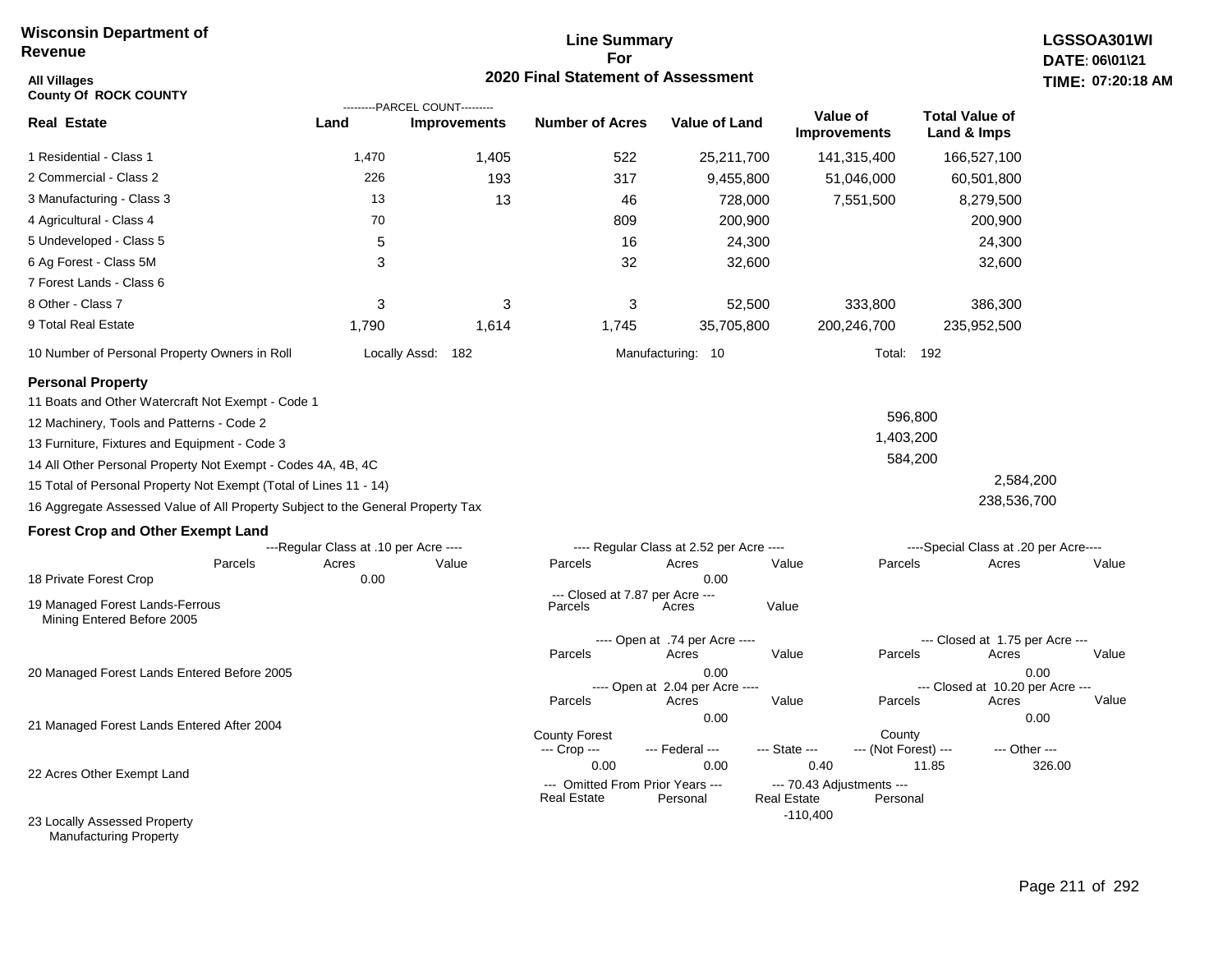### **For 2020 Final Statement of Assessment Revenue All Cities County Of ROCK COUNTY LGSSOA301WI DATE: 06/01/21 TIME: 07:20:18 AM Real Estate** 1 Residential - Class 1 2 Commercial - Class 2 3 Manufacturing - Class 3 4 Agricultural - Class 4 5 Undeveloped - Class 5 6 Ag Forest - Class 5M 7 Forest Lands - Class 6 8 Other - Class 7 9 Total Real Estate 10 Number of Personal Property Owners in Roll 40,275 38,597 11,312 888,488,100 4,445,807,860 5,334,295,960 **Land Improvements Number of Acres Value of Land Value of Improvements Total Value of Land & Imps** 2,916 196 444 72 19 21 4 43,947 2,580 187 4 41,368 5,486 1,708 5,106 317 100 207 9 24,245 446,934,700 43,284,100 1,302,700 98,200 308,400 998,500 112,300 1,381,527,000 1,515,926,400 369,372,700 142,600 6,331,249,560 1,962,861,100 412,656,800 1,302,700 98,200 308,400 998,500 254,900 7,712,776,560 Locally Assd: 3,061 Manufacturing: 162 Total: 3,223 **Personal Property** 11 Boats and Other Watercraft Not Exempt - Code 1 12 Machinery, Tools and Patterns - Code 2 13 Furniture, Fixtures and Equipment - Code 3 14 All Other Personal Property Not Exempt - Codes 4A, 4B, 4C 15 Total of Personal Property Not Exempt (Total of Lines 11 - 14) 16 Aggregate Assessed Value of All Property Subject to the General Property Tax 46,277,800 108,392,891 68,500,627 223,171,318 7,935,947,878 **Forest Crop and Other Exempt Land** ---Regular Class at .10 per Acre ---- ---- Regular Class at 2.52 per Acre ---- ----Special Class at .20 per Acre---- 18 Private Forest Crop 20 Managed Forest Lands Entered Before 2005 21 Managed Forest Lands Entered After 2004 Parcels 0.00 0.00 Acres Value Parcels Acres Value Parcels Acres Value ---- Open at .74 per Acre<br>Acres Parcels 0.00 0.00 Acres Value Parcels Acres Value --- Closed at 1.75 per Acre --- ---- Open at 2.04 per Acre ---<br>Acres Value Parcels Parcels Acres Acres Parcels 0.00 0.00 Acres **Value Parcels Acres Value** County Forest County County --- Crop --- 0.00 1.78 162.96 1,557.63 7,471.15 --- Federal --- - --- State --- --- (Not Forest) --- --- Other ---22 Acres Other Exempt Land --- Omitted From Prior Years ---<br>Real Estate Personal Personal Real Estate Personal 88,000 -125,190 **Real Estate** ---------PARCEL COUNT--------- 19 Managed Forest Lands-Ferrous Mining Entered Before 2005 --- Closed at 7.87 per Acre ---<br>cels Acres Parcels **Acres** Value

**Line Summary**

23 Locally Assessed Property Manufacturing Property

**Wisconsin Department of**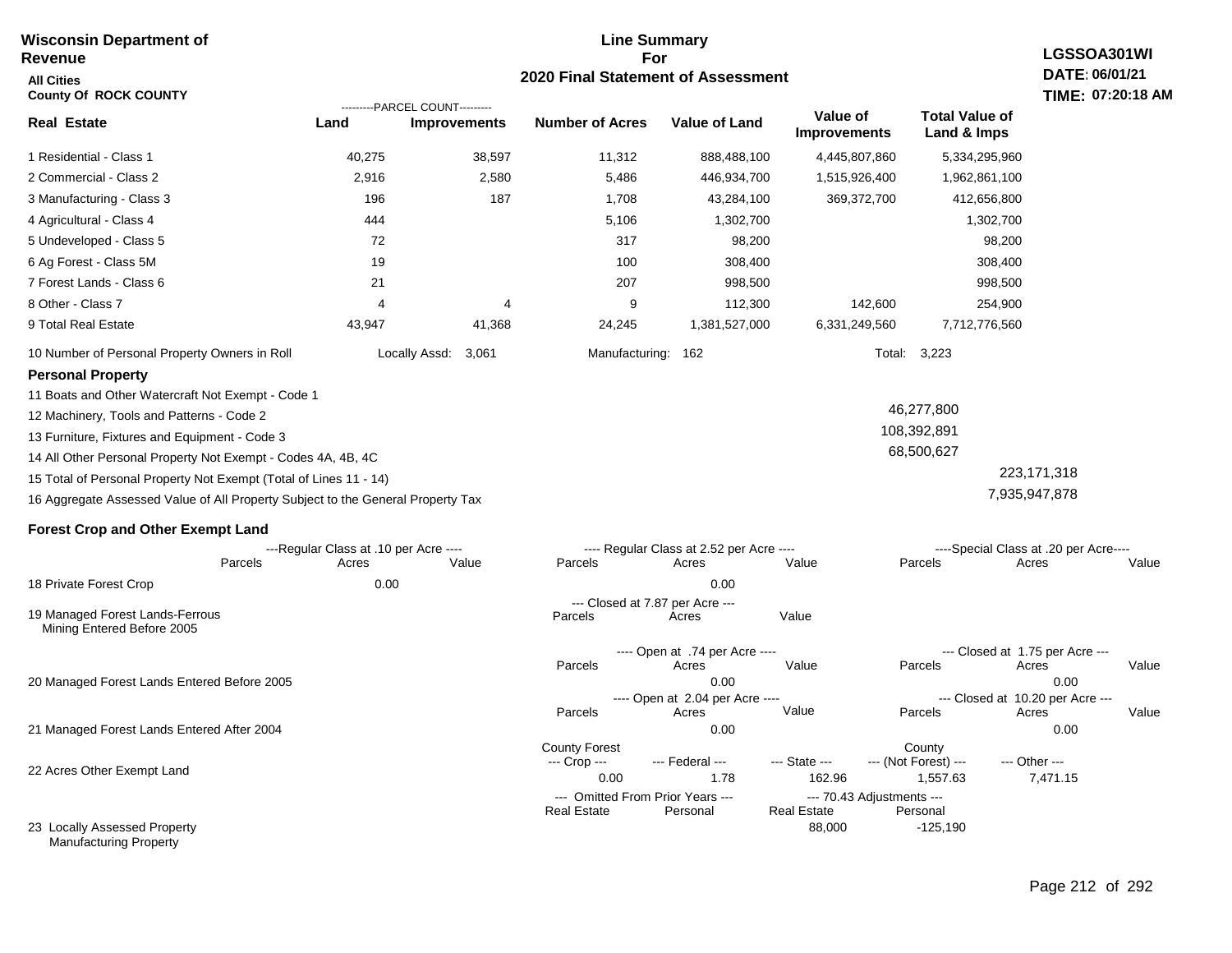### **All Municipalities TIME:**

**County Of RUSK COUNTY**

### **Line Summary For 2020 Final Statement of Assessment**

**LGSSOA301WI DATE: 06/01/21 07:20:18 AM**

| <b>Real Estate</b>                                                              | Land   | ---------PARCEL COUNT---------<br><b>Improvements</b> | <b>Number of Acres</b>               | <b>Value of Land</b>                     | Value of<br><b>Improvements</b> | <b>Total Value of</b><br>Land & Imps |                                           |            |
|---------------------------------------------------------------------------------|--------|-------------------------------------------------------|--------------------------------------|------------------------------------------|---------------------------------|--------------------------------------|-------------------------------------------|------------|
| 1 Residential - Class 1                                                         | 11,334 | 8,303                                                 | 15,819                               | 234,796,250                              | 556,952,200                     | 791,748,450                          |                                           |            |
| 2 Commercial - Class 2                                                          | 824    | 513                                                   | 1,768                                | 20,804,200                               | 80,212,400                      | 101,016,600                          |                                           |            |
| 3 Manufacturing - Class 3                                                       | 40     | 29                                                    | 554                                  | 2,602,600                                | 25,823,000                      | 28,425,600                           |                                           |            |
| 4 Agricultural - Class 4                                                        | 6,114  |                                                       | 124,943                              | 15,877,700                               |                                 | 15,877,700                           |                                           |            |
| 5 Undeveloped - Class 5                                                         | 7,222  |                                                       | 74,377                               | 20,890,800                               |                                 | 20,890,800                           |                                           |            |
| 6 Ag Forest - Class 5M                                                          | 2,664  |                                                       | 39,528                               | 26,038,200                               |                                 | 26,038,200                           |                                           |            |
| 7 Forest Lands - Class 6                                                        | 5,947  |                                                       | 115,790                              | 151,575,000                              |                                 | 151,575,000                          |                                           |            |
| 8 Other - Class 7                                                               | 855    | 840                                                   | 1,899                                | 5,384,600                                | 58,056,600                      | 63,441,200                           |                                           |            |
| 9 Total Real Estate                                                             | 35,000 | 9,685                                                 | 374,678                              | 477,969,350                              | 721,044,200                     | 1,199,013,550                        |                                           |            |
| 10 Number of Personal Property Owners in Roll                                   |        | Locally Assd:<br>799                                  |                                      | Manufacturing: 30                        |                                 | <b>Total: 829</b>                    |                                           |            |
| <b>Personal Property</b>                                                        |        |                                                       |                                      |                                          |                                 |                                      |                                           |            |
| 11 Boats and Other Watercraft Not Exempt - Code 1                               |        |                                                       |                                      |                                          |                                 | 11,600                               |                                           |            |
| 12 Machinery, Tools and Patterns - Code 2                                       |        |                                                       |                                      |                                          |                                 | 8,058,200                            |                                           |            |
| 13 Furniture, Fixtures and Equipment - Code 3                                   |        |                                                       |                                      |                                          |                                 | 5,433,359                            |                                           |            |
| 14 All Other Personal Property Not Exempt - Codes 4A, 4B, 4C                    |        |                                                       |                                      |                                          |                                 | 5,161,891                            |                                           |            |
| 15 Total of Personal Property Not Exempt (Total of Lines 11 - 14)               |        |                                                       |                                      |                                          |                                 | 18,665,050                           |                                           |            |
| 16 Aggregate Assessed Value of All Property Subject to the General Property Tax |        |                                                       |                                      |                                          |                                 | 1,217,678,600                        |                                           |            |
| <b>Forest Crop and Other Exempt Land</b>                                        |        |                                                       |                                      |                                          |                                 |                                      |                                           |            |
|                                                                                 |        | ---Regular Class at .10 per Acre ----                 |                                      | ---- Regular Class at 2.52 per Acre ---- |                                 |                                      | ----Special Class at .20 per Acre----     |            |
| Parcels                                                                         | Acres  | Value                                                 | Parcels                              | Acres                                    | Value                           | Parcels                              | Acres                                     | Value      |
| 18 Private Forest Crop<br>$\overline{7}$                                        | 280.00 | 271,400                                               | 164                                  | 6,530.67                                 | 6,532,400                       |                                      | 0.00                                      |            |
| 19 Managed Forest Lands - Ferrous<br>Mining Entered Before 2005                 |        |                                                       | Parcels                              | --- Closed at 7.87 per Acre ---<br>Acres | Value                           |                                      |                                           |            |
|                                                                                 |        |                                                       |                                      | ---- Open at .74 per Acre ----           |                                 |                                      | --- Closed at 1.75 per Acre ---           |            |
|                                                                                 |        |                                                       | Parcels                              | Acres                                    | Value                           | Parcels                              | Acres                                     | Value      |
| 20 Managed Forest Lands Entered Before 2005                                     |        |                                                       | 746                                  | 28,566.46                                | 31,424,200                      | 514                                  | 17,481.98                                 | 20,694,800 |
|                                                                                 |        |                                                       | Parcels                              | ---- Open at 2.04 per Acre ----<br>Acres | Value                           | Parcels                              | --- Closed at 10.20 per Acre ---<br>Acres | Value      |
| 21 Managed Forest Lands Entered After 2004                                      |        |                                                       | 431                                  | 15,860.68                                | 19,134,700                      | 779                                  | 24,983.13                                 | 29,193,900 |
|                                                                                 |        |                                                       | <b>County Forest</b><br>--- Crop --- | --- Federal ---                          | --- State ---                   | County<br>--- (Not Forest) ---       | --- Other ---                             |            |

22 Acres Other Exempt Land

23 Locally Assessed Property Manufacturing Property

# Page 213 of 292

89,255.09 99.61 19,045.31 2,147.98 7,412.78

110,900 -45,300

--- Omitted From Prior Years --- ---- ---- ----- ---- ---- 70.43 Adjustments ---

Real Estate Personal **Real Estate** Personal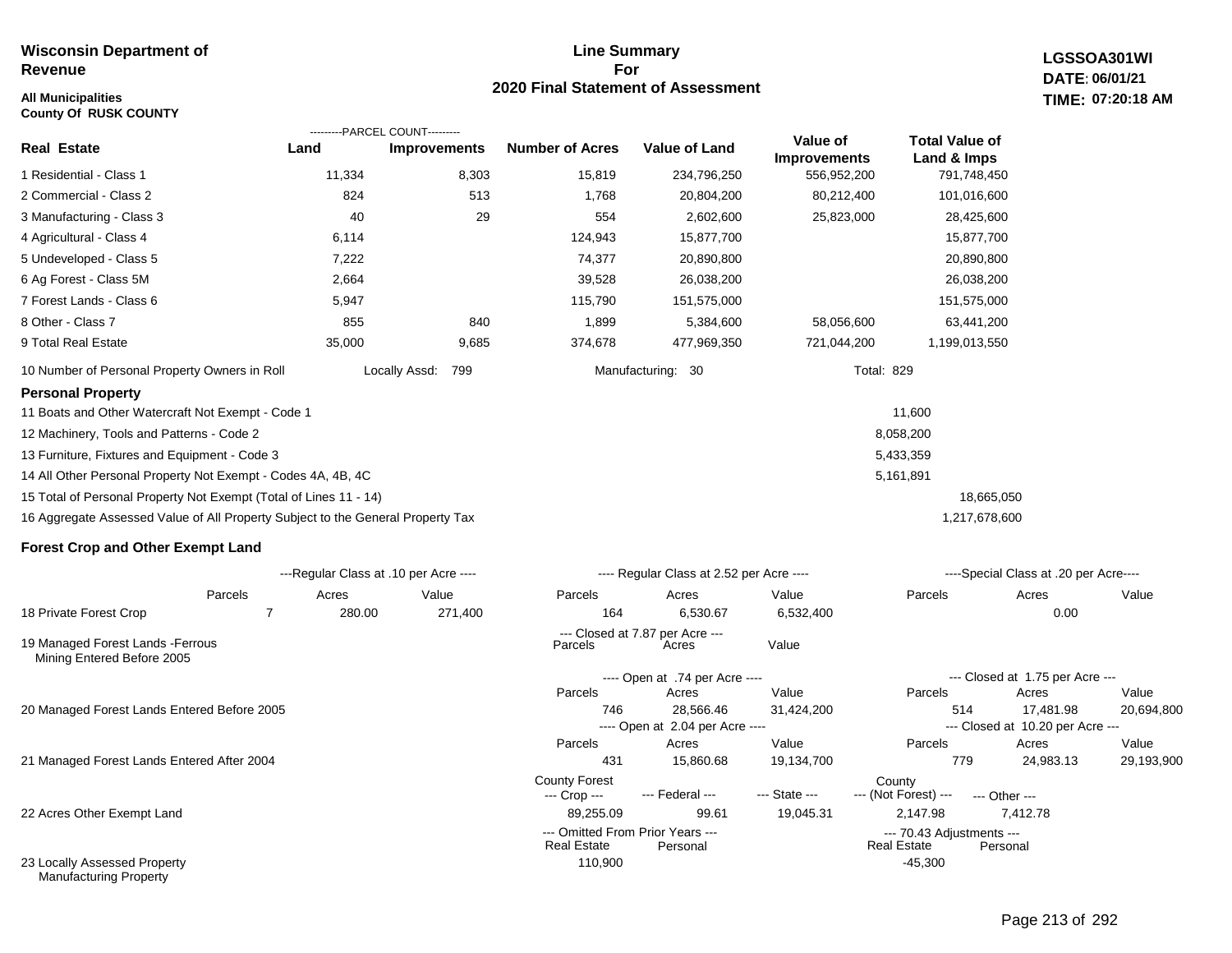## **Line Summary For 2020 Final Statement of Assessment**

### **All Towns County Of RUSK COUNTY**

|                                                                                 |                                       | ---------PARCEL COUNT--------- |                               |                                              |                          |                                                 |                                       |                     |
|---------------------------------------------------------------------------------|---------------------------------------|--------------------------------|-------------------------------|----------------------------------------------|--------------------------|-------------------------------------------------|---------------------------------------|---------------------|
| <b>Real Estate</b>                                                              | Land                                  | <b>Improvements</b>            | <b>Number of Acres</b>        | <b>Value of Land</b>                         | Value of<br>Improvements | <b>Total Value of</b><br>Land & Imps            |                                       |                     |
| 1 Residential - Class 1                                                         | 8,265                                 | 6,201                          | 14,552                        | 214,176,200                                  | 445,661,000              | 659,837,200                                     |                                       |                     |
| 2 Commercial - Class 2                                                          | 261                                   | 167                            | 1,314                         | 10,181,100                                   | 18,965,100               | 29,146,200                                      |                                       |                     |
| 3 Manufacturing - Class 3                                                       | 11                                    | 6                              | 314                           | 799,300                                      | 470,400                  | 1,269,700                                       |                                       |                     |
| 4 Agricultural - Class 4                                                        | 6,014                                 |                                | 123,249                       | 15,634,600                                   |                          | 15,634,600                                      |                                       |                     |
| 5 Undeveloped - Class 5                                                         | 7,028                                 |                                | 73,067                        | 20,449,100                                   |                          | 20,449,100                                      |                                       |                     |
| 6 Ag Forest - Class 5M                                                          | 2,646                                 |                                | 39,296                        | 25,908,200                                   |                          | 25,908,200                                      |                                       |                     |
| 7 Forest Lands - Class 6                                                        | 5,873                                 |                                | 114,936                       | 150,657,100                                  |                          | 150,657,100                                     |                                       |                     |
| 8 Other - Class 7                                                               | 841                                   | 826                            | 1,872                         | 5,319,000                                    | 57,225,400               | 62,544,400                                      |                                       |                     |
| 9 Total Real Estate                                                             | 30,939                                | 7,200                          | 368,600                       | 443,124,600                                  | 522,321,900              | 965,446,500                                     |                                       |                     |
| 10 Number of Personal Property Owners in Roll                                   |                                       | Locally Assd: 453              |                               | Manufacturing: 8                             | <b>Total: 461</b>        |                                                 |                                       |                     |
| <b>Personal Property</b>                                                        |                                       |                                |                               |                                              |                          |                                                 |                                       |                     |
| 11 Boats and Other Watercraft Not Exempt - Code 1                               |                                       |                                |                               |                                              |                          | 11,600                                          |                                       |                     |
| 12 Machinery, Tools and Patterns - Code 2                                       |                                       |                                |                               |                                              |                          | 154,000                                         |                                       |                     |
| 13 Furniture, Fixtures and Equipment - Code 3                                   |                                       |                                |                               |                                              |                          | 556,700                                         |                                       |                     |
| 14 All Other Personal Property Not Exempt - Codes 4A, 4B, 4C                    |                                       |                                |                               |                                              |                          | 3,228,100                                       |                                       |                     |
| 15 Total of Personal Property Not Exempt (Total of Lines 11 - 14)               |                                       |                                |                               |                                              |                          |                                                 | 3,950,400                             |                     |
| 16 Aggregate Assessed Value of All Property Subject to the General Property Tax |                                       |                                |                               |                                              |                          |                                                 | 969,396,900                           |                     |
| <b>Forest Crop and Other Exempt Land</b>                                        |                                       |                                |                               |                                              |                          |                                                 |                                       |                     |
|                                                                                 | ---Regular Class at .10 per Acre ---- |                                |                               | ---- Regular Class at 2.52 per Acre ----     |                          |                                                 | ----Special Class at .20 per Acre---- |                     |
|                                                                                 | Parcels<br>Acres                      | Value                          | Parcels                       | Acres                                        | Value                    | Parcels                                         | Acres                                 | Value               |
| 18 Private Forest Crop                                                          | $\overline{7}$                        | 280.00<br>271,400              | 164                           | 6,530.67                                     | 6,532,400                |                                                 | 0.00                                  |                     |
| 19 Managed Forest Lands - Ferrous<br>Mining Entered Before 2005                 |                                       |                                | --- Closed at 7.87<br>Parcels | per Acre ---<br>Acres                        | Value                    |                                                 |                                       |                     |
|                                                                                 |                                       |                                |                               | ---- Open at .74 per Acre ----               |                          |                                                 | --- Closed at 1.75 per Acre ---       |                     |
|                                                                                 |                                       |                                | Parcels                       | Acres                                        | Value                    | Parcels                                         | Acres                                 | Value               |
| 20 Managed Forest Lands Entered Before 2005                                     |                                       |                                | 746                           | 28,566.46                                    | 31,424,200               | 512                                             | 17,421.98                             | 20,629,300          |
|                                                                                 |                                       |                                |                               | ---- Open at 2.04 per Acre ----              |                          |                                                 | --- Closed at 10.20 per Acre ---      |                     |
| 21 Managed Forest Lands Entered After 2004                                      |                                       |                                | Parcels<br>431                | Acres<br>15,860.68                           | Value<br>19,134,700      | Parcels<br>777                                  | Acres<br>24,961.13                    | Value<br>29,179,900 |
|                                                                                 |                                       |                                | <b>County Forest</b>          |                                              |                          | County                                          |                                       |                     |
|                                                                                 |                                       |                                | --- Crop ---                  | --- Federal ---                              | --- State ---            | --- (Not Forest) ---                            | --- Other ---                         |                     |
| 22 Acres Other Exempt Land                                                      |                                       |                                | 89,255.09                     | 97.02                                        | 19,031.98                | 2,063.06                                        | 6,244.87                              |                     |
|                                                                                 |                                       |                                | <b>Real Estate</b>            | --- Omitted From Prior Years ---<br>Personal |                          | --- 70.43 Adjustments ---<br><b>Real Estate</b> | Personal                              |                     |
| 23 Locally Assessed Property<br><b>Manufacturing Property</b>                   |                                       |                                | 110,900                       |                                              |                          | $-45,300$                                       |                                       |                     |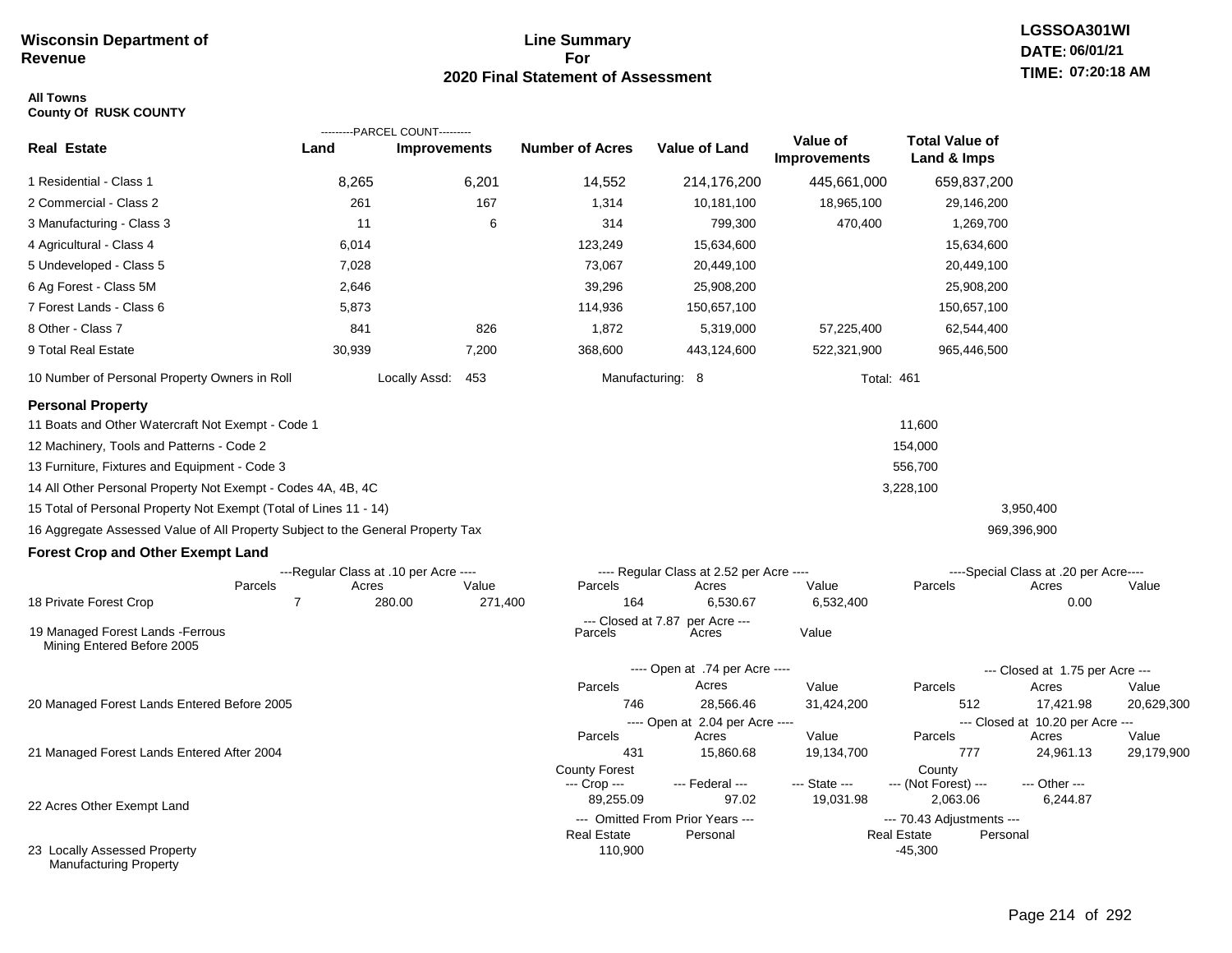# **Line Summary For 2020 Final Statement of Assessment All Villages TIME:**

| <b>All Villages</b><br><b>County Of RUSK COUNTY</b>                             |                                       |                                                       | 2020 Final Statement of Assessment                     |                                          |                        |                                       |                                          |                         | TIME: 07:20:18 |
|---------------------------------------------------------------------------------|---------------------------------------|-------------------------------------------------------|--------------------------------------------------------|------------------------------------------|------------------------|---------------------------------------|------------------------------------------|-------------------------|----------------|
| <b>Real Estate</b>                                                              | Land                                  | ---------PARCEL COUNT---------<br><b>Improvements</b> | <b>Number of Acres</b>                                 | <b>Value of Land</b>                     |                        | Value of<br><b>Improvements</b>       | <b>Total Value of</b><br>Land & Imps     |                         |                |
| 1 Residential - Class 1                                                         | 1,661                                 | 896                                                   | 481                                                    | 5,177,650                                |                        | 43,792,300                            | 48,969,950                               |                         |                |
| 2 Commercial - Class 2                                                          | 311                                   | 155                                                   | 120                                                    | 1,326,500                                |                        | 11,637,000                            | 12,963,500                               |                         |                |
| 3 Manufacturing - Class 3                                                       | 13                                    | 12                                                    | 122                                                    | 717,800                                  |                        | 17,552,100                            | 18,269,900                               |                         |                |
| 4 Agricultural - Class 4                                                        | 99                                    |                                                       | 1,691                                                  | 242,600                                  |                        |                                       | 242,600                                  |                         |                |
| 5 Undeveloped - Class 5                                                         | 181                                   |                                                       | 1,204                                                  | 420,600                                  |                        |                                       | 420,600                                  |                         |                |
| 6 Ag Forest - Class 5M                                                          | 18                                    |                                                       | 232                                                    | 130,000                                  |                        |                                       | 130,000                                  |                         |                |
| 7 Forest Lands - Class 6                                                        | 71                                    |                                                       | 821                                                    | 885,000                                  |                        |                                       | 885,000                                  |                         |                |
| 8 Other - Class 7                                                               | 14                                    | 14                                                    | 27                                                     | 65,600                                   |                        | 831,200                               | 896,800                                  |                         |                |
| 9 Total Real Estate                                                             | 2,368                                 | 1,077                                                 | 4,698                                                  | 8,965,750                                |                        | 73,812,600                            | 82,778,350                               |                         |                |
| 10 Number of Personal Property Owners in Roll                                   |                                       | Locally Assd: 139                                     |                                                        | Manufacturing: 11                        |                        | <b>Total: 150</b>                     |                                          |                         |                |
| <b>Personal Property</b>                                                        |                                       |                                                       |                                                        |                                          |                        |                                       |                                          |                         |                |
| 11 Boats and Other Watercraft Not Exempt - Code 1                               |                                       |                                                       |                                                        |                                          |                        |                                       |                                          |                         |                |
| 12 Machinery, Tools and Patterns - Code 2                                       |                                       |                                                       |                                                        |                                          |                        | 6,100,700                             |                                          |                         |                |
| 13 Furniture, Fixtures and Equipment - Code 3                                   |                                       |                                                       |                                                        |                                          |                        | 1,143,059                             |                                          |                         |                |
| 14 All Other Personal Property Not Exempt - Codes 4A, 4B, 4C                    |                                       |                                                       |                                                        |                                          |                        | 551,491                               |                                          |                         |                |
| 15 Total of Personal Property Not Exempt (Total of Lines 11 - 14)               |                                       |                                                       |                                                        |                                          |                        |                                       |                                          | 7,795,250               |                |
| 16 Aggregate Assessed Value of All Property Subject to the General Property Tax |                                       |                                                       |                                                        |                                          |                        |                                       |                                          | 90,573,600              |                |
| <b>Forest Crop and Other Exempt Land</b>                                        |                                       |                                                       |                                                        |                                          |                        |                                       |                                          |                         |                |
|                                                                                 | ---Regular Class at .10 per Acre ---- |                                                       |                                                        | ---- Regular Class at 2.52 per Acre ---- |                        |                                       | ----Special Class at .20 per Acre----    |                         |                |
| Parcels<br>18 Private Forest Crop                                               | Acres<br>0.00                         | Value                                                 | Parcels                                                | Acres<br>0.00                            | Value                  | Parcels                               | Acres                                    |                         | Value          |
| 19 Managed Forest Lands-Ferrous<br>Mining Entered Before 2005                   |                                       |                                                       | --- Closed at 7.87 per Acre ---<br>Parcels             | Acres                                    | Value                  |                                       |                                          |                         |                |
|                                                                                 |                                       |                                                       | Parcels                                                | ---- Open at .74 per Acre ----<br>Acres  | Value                  | Parcels                               | --- Closed at 1.75 per Acre ---<br>Acres |                         | Value          |
| 20 Managed Forest Lands Entered Before 2005                                     |                                       |                                                       |                                                        | 0.00                                     |                        |                                       | 2                                        | 60.00                   | 65,500         |
|                                                                                 |                                       |                                                       |                                                        | ---- Open at 2.04 per Acre ----          |                        |                                       | --- Closed at 10.20 per Acre ---         |                         |                |
|                                                                                 |                                       |                                                       | Parcels                                                | Acres                                    | Value                  | Parcels                               | Acres                                    |                         | Value          |
| 21 Managed Forest Lands Entered After 2004                                      |                                       |                                                       | <b>County Forest</b>                                   | 0.00                                     |                        | County                                | 2                                        | 22.00                   | 14,000         |
|                                                                                 |                                       |                                                       | --- Crop ---<br>0.00                                   | --- Federal ---<br>2.59                  | --- State ---<br>13.30 | --- (Not Forest) ---                  | 36.91                                    | --- Other ---<br>583.86 |                |
| 22 Acres Other Exempt Land                                                      |                                       |                                                       | --- Omitted From Prior Years ---<br><b>Real Estate</b> | Personal                                 | <b>Real Estate</b>     | --- 70.43 Adjustments ---<br>Personal |                                          |                         |                |

23 Locally Assessed Property Manufacturing Property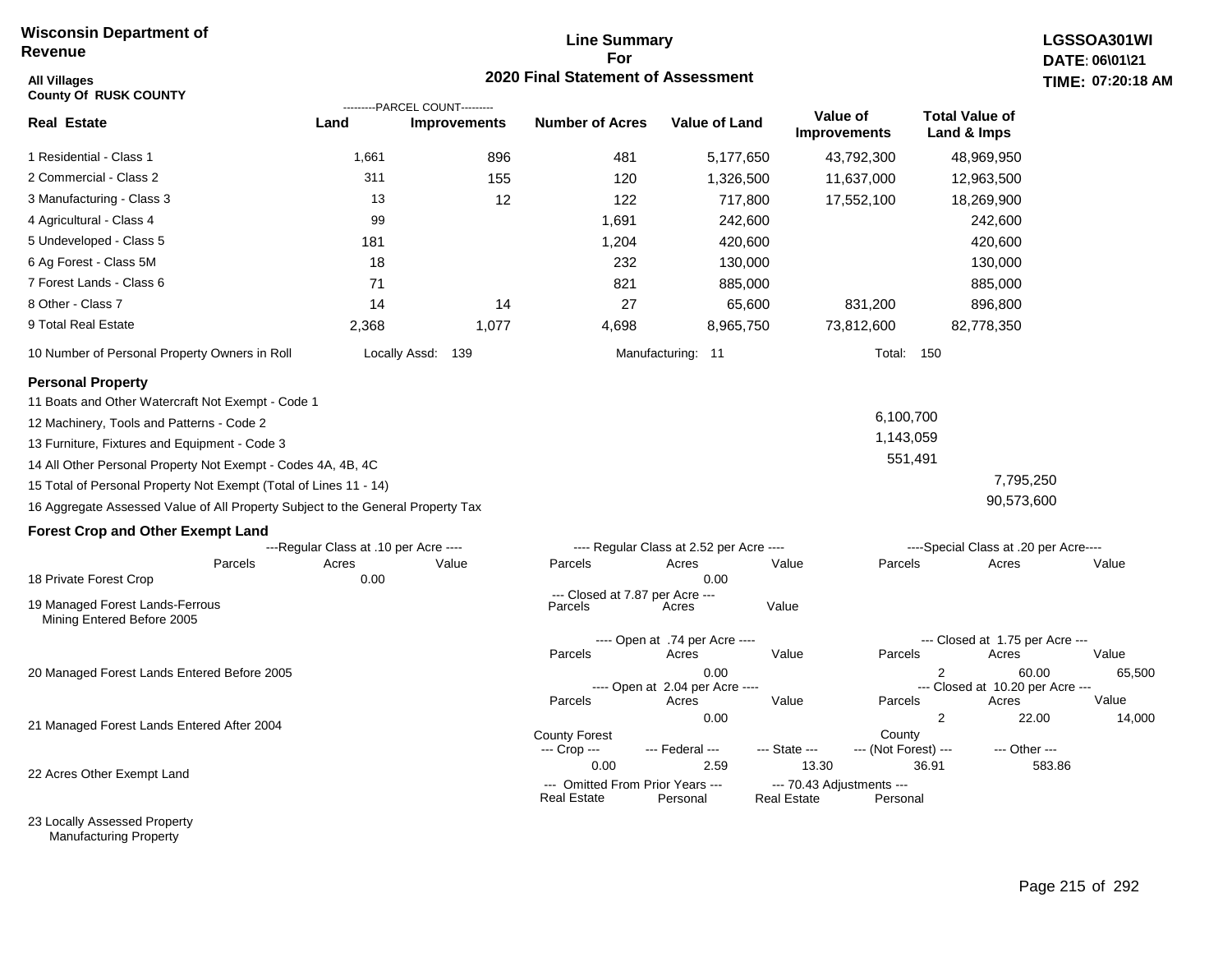| <b>Wisconsin Department of</b><br>Revenue                                                                                                                                                                                                                                                                                                                                                                                                       |                                       |                                                       |                                              | <b>Line Summary</b><br>For                       |                                 |                                         | LGSSOA301WI                                                |  |  |
|-------------------------------------------------------------------------------------------------------------------------------------------------------------------------------------------------------------------------------------------------------------------------------------------------------------------------------------------------------------------------------------------------------------------------------------------------|---------------------------------------|-------------------------------------------------------|----------------------------------------------|--------------------------------------------------|---------------------------------|-----------------------------------------|------------------------------------------------------------|--|--|
| <b>All Cities</b><br><b>County Of RUSK COUNTY</b>                                                                                                                                                                                                                                                                                                                                                                                               | 2020 Final Statement of Assessment    |                                                       |                                              |                                                  |                                 |                                         |                                                            |  |  |
| <b>Real Estate</b>                                                                                                                                                                                                                                                                                                                                                                                                                              | Land                                  | ---------PARCEL COUNT---------<br><b>Improvements</b> | <b>Number of Acres</b>                       | <b>Value of Land</b>                             | Value of<br><b>Improvements</b> | <b>Total Value of</b><br>Land & Imps    |                                                            |  |  |
| 1 Residential - Class 1                                                                                                                                                                                                                                                                                                                                                                                                                         | 1,408                                 | 1,206                                                 | 786                                          | 15,442,400                                       | 67,498,900                      | 82,941,300                              |                                                            |  |  |
| 2 Commercial - Class 2                                                                                                                                                                                                                                                                                                                                                                                                                          | 252                                   | 191                                                   | 334                                          | 9,296,600                                        | 49,610,300                      | 58,906,900                              |                                                            |  |  |
| 3 Manufacturing - Class 3                                                                                                                                                                                                                                                                                                                                                                                                                       | 16                                    | 11                                                    | 118                                          | 1,085,500                                        | 7,800,500                       | 8,886,000                               |                                                            |  |  |
| 4 Agricultural - Class 4                                                                                                                                                                                                                                                                                                                                                                                                                        | $\overline{1}$                        |                                                       | 3                                            | 500                                              |                                 | 500                                     |                                                            |  |  |
| 5 Undeveloped - Class 5                                                                                                                                                                                                                                                                                                                                                                                                                         | 13                                    |                                                       | 106                                          | 21,100                                           |                                 | 21,100                                  |                                                            |  |  |
| 6 Ag Forest - Class 5M<br>7 Forest Lands - Class 6<br>8 Other - Class 7                                                                                                                                                                                                                                                                                                                                                                         | 3                                     |                                                       | 33                                           | 32,900                                           |                                 | 32,900                                  |                                                            |  |  |
| 9 Total Real Estate                                                                                                                                                                                                                                                                                                                                                                                                                             | 1,693                                 | 1,408                                                 | 1,380                                        | 25,879,000                                       | 124,909,700                     | 150,788,700                             |                                                            |  |  |
| 10 Number of Personal Property Owners in Roll                                                                                                                                                                                                                                                                                                                                                                                                   |                                       | Locally Assd: 207                                     | Manufacturing: 11                            |                                                  |                                 | <b>Total: 218</b>                       |                                                            |  |  |
| <b>Personal Property</b><br>11 Boats and Other Watercraft Not Exempt - Code 1<br>12 Machinery, Tools and Patterns - Code 2<br>13 Furniture, Fixtures and Equipment - Code 3<br>14 All Other Personal Property Not Exempt - Codes 4A, 4B, 4C<br>15 Total of Personal Property Not Exempt (Total of Lines 11 - 14)<br>16 Aggregate Assessed Value of All Property Subject to the General Property Tax<br><b>Forest Crop and Other Exempt Land</b> |                                       |                                                       |                                              |                                                  |                                 | 1,803,500<br>3,733,600<br>1,382,300     | 6,919,400<br>157,708,100                                   |  |  |
|                                                                                                                                                                                                                                                                                                                                                                                                                                                 | ---Regular Class at .10 per Acre ---- |                                                       |                                              | ---- Regular Class at 2.52 per Acre ----         |                                 |                                         | ----Special Class at .20 per Acre----                      |  |  |
| Parcels                                                                                                                                                                                                                                                                                                                                                                                                                                         | Acres                                 | Value                                                 | Parcels                                      | Acres                                            | Value                           | Parcels                                 | Acres<br>Value                                             |  |  |
| 18 Private Forest Crop                                                                                                                                                                                                                                                                                                                                                                                                                          | 0.00                                  |                                                       |                                              | 0.00                                             |                                 |                                         |                                                            |  |  |
| 19 Managed Forest Lands-Ferrous<br>Mining Entered Before 2005                                                                                                                                                                                                                                                                                                                                                                                   |                                       |                                                       | Parcels                                      | --- Closed at 7.87 per Acre ---<br>Acres         | Value                           |                                         |                                                            |  |  |
|                                                                                                                                                                                                                                                                                                                                                                                                                                                 |                                       |                                                       | Parcels                                      | ---- Open at .74 per Acre ----<br>Acres          | Value                           | Parcels                                 | --- Closed at 1.75 per Acre ---<br>Acres<br>Value          |  |  |
| 20 Managed Forest Lands Entered Before 2005                                                                                                                                                                                                                                                                                                                                                                                                     |                                       |                                                       | Parcels                                      | 0.00<br>---- Open at 2.04 per Acre ----<br>Acres | Value                           | Parcels                                 | 0.00<br>--- Closed at 10.20 per Acre ---<br>Acres<br>Value |  |  |
| 21 Managed Forest Lands Entered After 2004                                                                                                                                                                                                                                                                                                                                                                                                      |                                       |                                                       |                                              | 0.00                                             |                                 |                                         | 0.00                                                       |  |  |
| 22 Acres Other Exempt Land                                                                                                                                                                                                                                                                                                                                                                                                                      |                                       |                                                       | <b>County Forest</b><br>--- Crop ---<br>0.00 | --- Federal ---<br>0.00                          | --- State ---<br>0.03           | County<br>--- (Not Forest) ---<br>48.01 | --- Other ---<br>584.05                                    |  |  |
|                                                                                                                                                                                                                                                                                                                                                                                                                                                 |                                       |                                                       | --- Omitted From Prior Years ---             |                                                  | --- 70.43 Adjustments ---       |                                         |                                                            |  |  |
| 23 Locally Assessed Property                                                                                                                                                                                                                                                                                                                                                                                                                    |                                       |                                                       | <b>Real Estate</b>                           | Personal                                         | <b>Real Estate</b>              | Personal                                |                                                            |  |  |

Manufacturing Property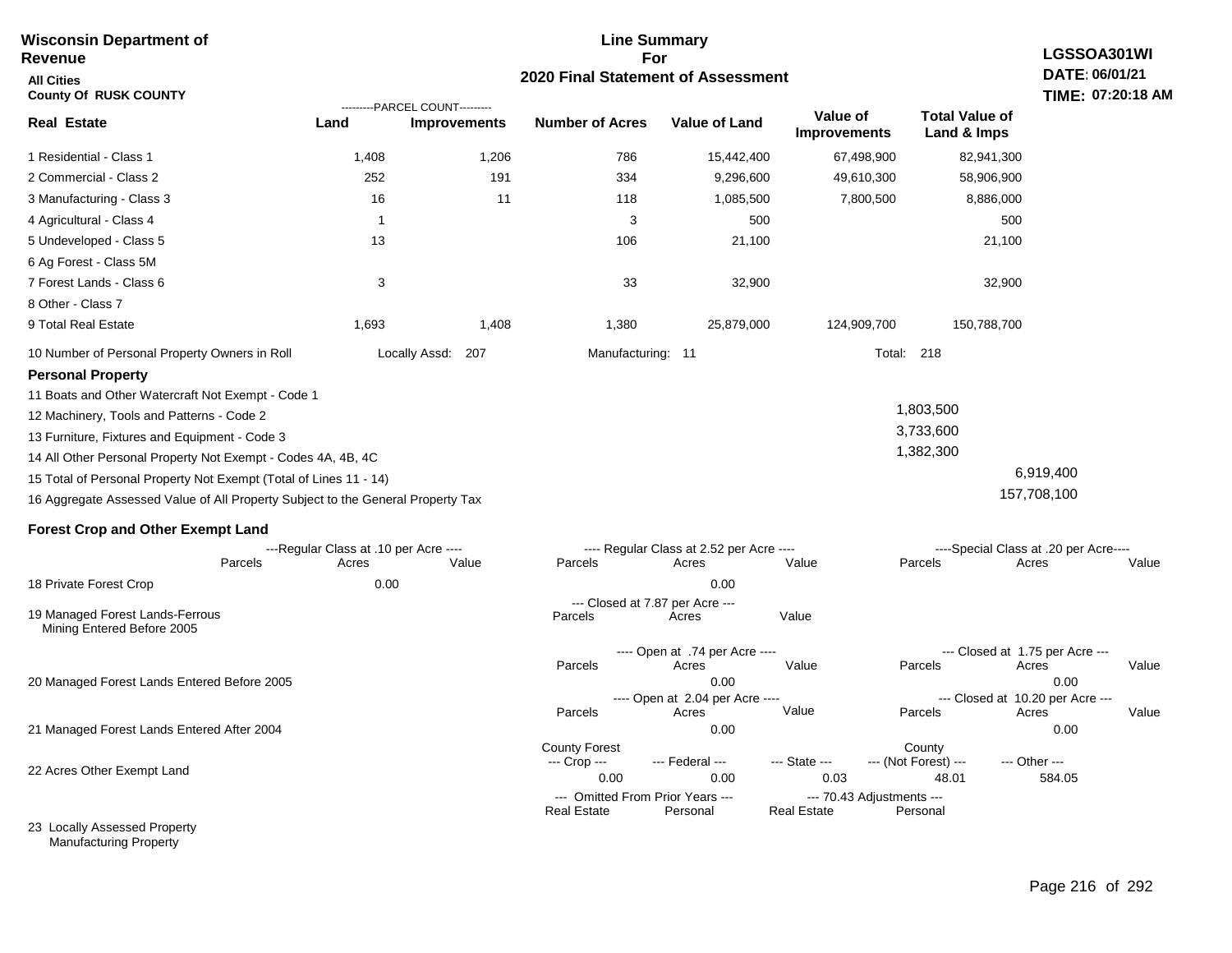# **All Municipalities TIME:**

**County Of ST CROIX COUNTY**

### **Line Summary For 2020 Final Statement of Assessment**

**LGSSOA301WI DATE: 06/01/21 07:20:18 AM**

|                                                                                 | ---------PARCEL COUNT---------        |                     |                        |                                           |                                 |                                      |                                              |            |
|---------------------------------------------------------------------------------|---------------------------------------|---------------------|------------------------|-------------------------------------------|---------------------------------|--------------------------------------|----------------------------------------------|------------|
| <b>Real Estate</b>                                                              | Land                                  | <b>Improvements</b> | <b>Number of Acres</b> | <b>Value of Land</b>                      | Value of<br><b>Improvements</b> | <b>Total Value of</b><br>Land & Imps |                                              |            |
| 1 Residential - Class 1                                                         | 34,995                                | 31,567              | 57,546                 | 1,812,606,450                             | 6,039,544,700                   | 7,852,151,150                        |                                              |            |
| 2 Commercial - Class 2                                                          | 2,521                                 | 2,051               | 6,194                  | 382,925,700                               | 994,211,400                     | 1,377,137,100                        |                                              |            |
| 3 Manufacturing - Class 3                                                       | 169                                   | 145                 | 1,574                  | 35,018,100                                | 211,582,400                     | 246,600,500                          |                                              |            |
| 4 Agricultural - Class 4                                                        | 10,991                                |                     | 250,029                | 39,855,250                                |                                 | 39,855,250                           |                                              |            |
| 5 Undeveloped - Class 5                                                         | 7,430                                 |                     | 38,250                 | 45,843,800                                |                                 | 45,843,800                           |                                              |            |
| 6 Ag Forest - Class 5M                                                          | 3,220                                 |                     | 32,708                 | 52,931,750                                |                                 | 52,931,750                           |                                              |            |
| 7 Forest Lands - Class 6                                                        | 1,494                                 |                     | 20,527                 | 74,820,950                                |                                 | 74,820,950                           |                                              |            |
| 8 Other - Class 7                                                               | 1,348                                 | 1,356               | 3,467                  | 26,505,200                                | 164,812,300                     | 191,317,500                          |                                              |            |
| 9 Total Real Estate                                                             | 62,168                                | 35,119              | 410,295                | 2,470,507,200                             | 7,410,150,800                   | 9,880,658,000                        |                                              |            |
| 10 Number of Personal Property Owners in Roll                                   | Locally Assd:                         | 2,249               |                        | Manufacturing: 148                        | Total: 2,397                    |                                      |                                              |            |
| <b>Personal Property</b>                                                        |                                       |                     |                        |                                           |                                 |                                      |                                              |            |
| 11 Boats and Other Watercraft Not Exempt - Code 1                               |                                       |                     |                        |                                           |                                 | 579,700                              |                                              |            |
| 12 Machinery, Tools and Patterns - Code 2                                       |                                       |                     |                        |                                           |                                 | 15,899,400                           |                                              |            |
| 13 Furniture, Fixtures and Equipment - Code 3                                   |                                       |                     |                        |                                           |                                 | 56,269,667                           |                                              |            |
| 14 All Other Personal Property Not Exempt - Codes 4A, 4B, 4C                    |                                       |                     |                        |                                           |                                 | 27,072,041                           |                                              |            |
| 15 Total of Personal Property Not Exempt (Total of Lines 11 - 14)               |                                       |                     |                        |                                           |                                 | 99,820,808                           |                                              |            |
| 16 Aggregate Assessed Value of All Property Subject to the General Property Tax |                                       |                     |                        |                                           |                                 | 9,980,478,808                        |                                              |            |
| <b>Forest Crop and Other Exempt Land</b>                                        |                                       |                     |                        |                                           |                                 |                                      |                                              |            |
|                                                                                 | ---Regular Class at .10 per Acre ---- |                     |                        | ---- Regular Class at 2.52 per Acre ----  |                                 |                                      | ----Special Class at .20 per Acre----        |            |
| Parcels                                                                         | Acres                                 | Value               | Parcels                | Acres                                     | Value                           | Parcels                              | Acres                                        | Value      |
| 18 Private Forest Crop<br>2                                                     | 80.00                                 | 120,000             | 1                      | 40.00                                     | 160,000                         |                                      | 0.00                                         |            |
| 19 Managed Forest Lands - Ferrous<br>Mining Entered Before 2005                 |                                       |                     | Parcels                | --- Closed at 7.87 per Acre ---<br>Acres  | Value                           |                                      |                                              |            |
|                                                                                 |                                       |                     |                        | ---- Open at .74 per Acre ----            |                                 |                                      | --- Closed at 1.75 per Acre ---              |            |
|                                                                                 |                                       |                     | Parcels                | Acres                                     | Value                           | Parcels                              | Acres                                        | Value      |
| 20 Managed Forest Lands Entered Before 2005                                     |                                       |                     | 41                     | 659.86<br>---- Open at 2.04 per Acre ---- | 1,613,900                       | 290                                  | 6,020.00<br>--- Closed at 10.20 per Acre --- | 16,845,050 |
|                                                                                 |                                       |                     | Parcels                | Acres                                     | Value                           | Parcels                              | Acres                                        | Value      |

21 Managed Forest Lands Entered After 2004

22 Acres Other Exempt Land

23 Locally Assessed Property Manufacturing Property

-182,500

32 672.08 2,619,500 306 6,989.97 19,784,550

-1,505,386

Real Estate

--- (Not Forest) --- --- Other ---

0.00 6,299.77 12,333.43 1,290.06 8,482.98

--- Omitted From Prior Years --- --- 70.43 Adjustments ---

County Forest<br>--- Crop --- --- Federal --- --- State --- --- (Not Fore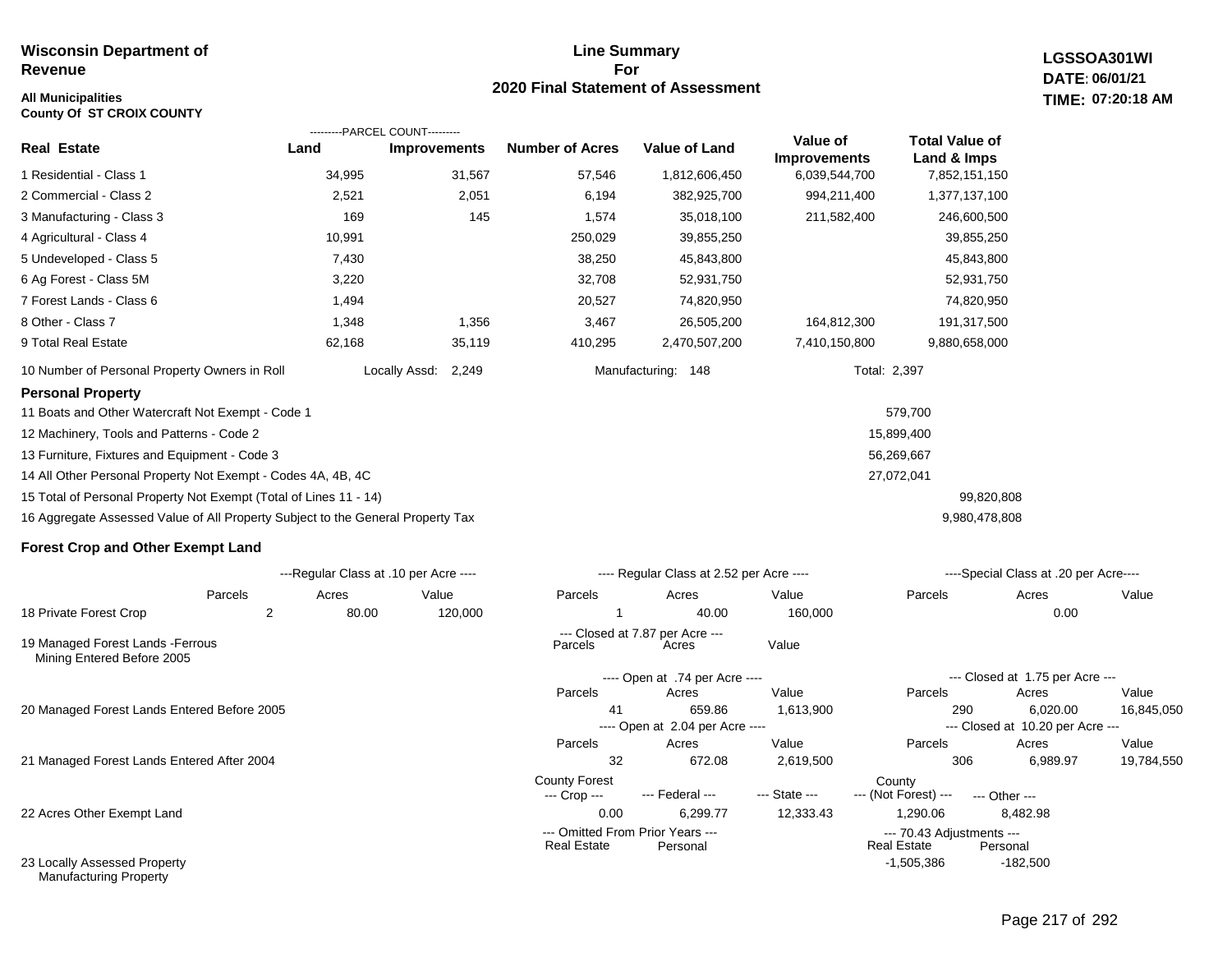## **Line Summary For 2020 Final Statement of Assessment**

# **LGSSOA301WI DATE: 06/01/21 TIME: 07:20:18 AM**

### **All Towns County Of ST CROIX COUNTY**

|                                                                                 |                                       | ---------PARCEL COUNT--------- |                               |                                              |                          |                                                 |                                           |            |
|---------------------------------------------------------------------------------|---------------------------------------|--------------------------------|-------------------------------|----------------------------------------------|--------------------------|-------------------------------------------------|-------------------------------------------|------------|
| <b>Real Estate</b>                                                              | Land                                  | <b>Improvements</b>            | <b>Number of Acres</b>        | <b>Value of Land</b>                         | Value of<br>Improvements | <b>Total Value of</b><br>Land & Imps            |                                           |            |
| 1 Residential - Class 1                                                         | 17,764                                | 15,862                         | 52,224                        | 1,159,205,350                                | 3,423,237,200            | 4,582,442,550                                   |                                           |            |
| 2 Commercial - Class 2                                                          | 723                                   | 535                            | 3,390                         | 57,040,600                                   | 134,893,100              | 191,933,700                                     |                                           |            |
| 3 Manufacturing - Class 3                                                       | 30                                    | 20                             | 566                           | 3,819,300                                    | 11,849,400               | 15,668,700                                      |                                           |            |
| 4 Agricultural - Class 4                                                        | 10,611                                |                                | 243,653                       | 38,828,050                                   |                          | 38,828,050                                      |                                           |            |
| 5 Undeveloped - Class 5                                                         | 7,202                                 |                                | 37,058                        | 44,508,500                                   |                          | 44,508,500                                      |                                           |            |
| 6 Ag Forest - Class 5M                                                          | 3,135                                 |                                | 31,760                        | 51,076,450                                   |                          | 51,076,450                                      |                                           |            |
| 7 Forest Lands - Class 6                                                        | 1,439                                 |                                | 20,092                        | 73,520,350                                   |                          | 73,520,350                                      |                                           |            |
| 8 Other - Class 7                                                               | 1,337                                 | 1,345                          | 3,424                         | 26,099,800                                   | 163,759,500              | 189,859,300                                     |                                           |            |
| 9 Total Real Estate                                                             | 42,241                                | 17,762                         | 392,167                       | 1,454,098,400                                | 3,733,739,200            | 5,187,837,600                                   |                                           |            |
| 10 Number of Personal Property Owners in Roll                                   |                                       | Locally Assd: 475              |                               | Manufacturing: 31                            | <b>Total: 506</b>        |                                                 |                                           |            |
| <b>Personal Property</b><br>11 Boats and Other Watercraft Not Exempt - Code 1   |                                       |                                |                               |                                              |                          | 556,000                                         |                                           |            |
| 12 Machinery, Tools and Patterns - Code 2                                       |                                       |                                |                               |                                              |                          | 1,854,700                                       |                                           |            |
| 13 Furniture, Fixtures and Equipment - Code 3                                   |                                       |                                |                               |                                              |                          | 4,473,867                                       |                                           |            |
| 14 All Other Personal Property Not Exempt - Codes 4A, 4B, 4C                    |                                       |                                |                               |                                              |                          | 3,538,441                                       |                                           |            |
| 15 Total of Personal Property Not Exempt (Total of Lines 11 - 14)               |                                       |                                |                               |                                              |                          |                                                 | 10,423,008                                |            |
| 16 Aggregate Assessed Value of All Property Subject to the General Property Tax |                                       |                                |                               |                                              |                          |                                                 | 5,198,260,608                             |            |
| <b>Forest Crop and Other Exempt Land</b>                                        |                                       |                                |                               |                                              |                          |                                                 |                                           |            |
|                                                                                 | ---Regular Class at .10 per Acre ---- |                                |                               | ---- Regular Class at 2.52 per Acre ----     |                          |                                                 | ----Special Class at .20 per Acre----     |            |
|                                                                                 | Acres<br>Parcels                      | Value                          | Parcels                       | Acres                                        | Value                    | Parcels                                         | Acres                                     | Value      |
| 18 Private Forest Crop                                                          | 2                                     | 80.00<br>120,000               | $\overline{1}$                | 40.00                                        | 160,000                  |                                                 | 0.00                                      |            |
| 19 Managed Forest Lands - Ferrous<br>Mining Entered Before 2005                 |                                       |                                | --- Closed at 7.87<br>Parcels | per Acre ---<br>Acres                        | Value                    |                                                 |                                           |            |
|                                                                                 |                                       |                                |                               | ---- Open at .74 per Acre ----               |                          |                                                 | --- Closed at 1.75 per Acre ---           |            |
|                                                                                 |                                       |                                | Parcels                       | Acres                                        | Value                    | Parcels                                         | Acres                                     | Value      |
| 20 Managed Forest Lands Entered Before 2005                                     |                                       |                                | 41                            | 659.86                                       | 1,613,900                | 288                                             | 5,990.00                                  | 16,755,050 |
|                                                                                 |                                       |                                | Parcels                       | ---- Open at 2.04 per Acre ----<br>Acres     | Value                    | Parcels                                         | --- Closed at 10.20 per Acre ---<br>Acres | Value      |
| 21 Managed Forest Lands Entered After 2004                                      |                                       |                                | 32                            | 672.08                                       | 2,619,500                | 303                                             | 6,911.06                                  | 19,011,850 |
|                                                                                 |                                       |                                | <b>County Forest</b>          |                                              |                          | County                                          |                                           |            |
|                                                                                 |                                       |                                | --- Crop ---                  | --- Federal ---                              | --- State ---            | --- (Not Forest) ---                            | --- Other ---                             |            |
| 22 Acres Other Exempt Land                                                      |                                       |                                | 0.00                          | 5,604.12<br>--- Omitted From Prior Years --- | 12,242.05                | 1,025.60                                        | 4,704.92                                  |            |
|                                                                                 |                                       |                                | <b>Real Estate</b>            | Personal                                     |                          | --- 70.43 Adjustments ---<br><b>Real Estate</b> | Personal                                  |            |
| 23 Locally Assessed Property                                                    |                                       |                                |                               |                                              |                          |                                                 |                                           |            |

Manufacturing Property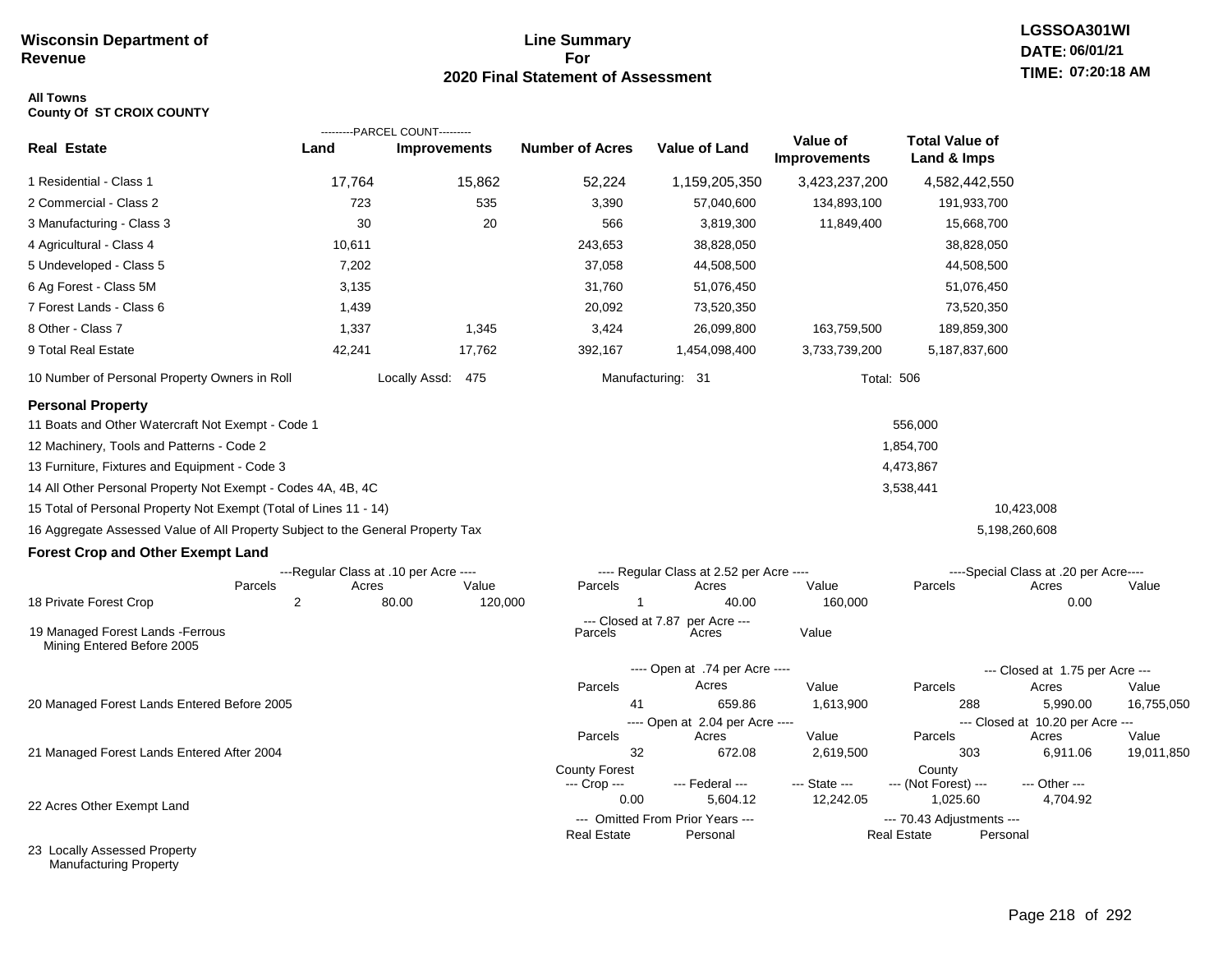### **Line Summary For 2020 Final Statement of Assessment**

| <b>All Villages</b><br><b>County Of ST CROIX COUNTY</b>                         |                                       | ---------PARCEL COUNT--------- | <b>2020 Final Statement of Assessment</b>                      |                                                  |                                                         |                                      |                                                    | TIME: 07:20:18  |
|---------------------------------------------------------------------------------|---------------------------------------|--------------------------------|----------------------------------------------------------------|--------------------------------------------------|---------------------------------------------------------|--------------------------------------|----------------------------------------------------|-----------------|
| <b>Real Estate</b>                                                              | Land                                  | <b>Improvements</b>            | <b>Number of Acres</b>                                         | <b>Value of Land</b>                             | Value of<br><b>Improvements</b>                         | <b>Total Value of</b><br>Land & Imps |                                                    |                 |
| 1 Residential - Class 1                                                         | 6,265                                 | 5,651                          | 2,089                                                          | 204,345,100                                      | 833,081,900                                             | 1,037,427,000                        |                                                    |                 |
| 2 Commercial - Class 2                                                          | 655                                   | 540                            | 1,039                                                          | 46,970,400                                       | 198,184,900                                             | 245,155,300                          |                                                    |                 |
| 3 Manufacturing - Class 3                                                       | 59                                    | 51                             | 364                                                            | 8,625,500                                        | 72,366,400                                              |                                      | 80,991,900                                         |                 |
| 4 Agricultural - Class 4                                                        | 228                                   |                                | 3,520                                                          | 623,000                                          |                                                         |                                      | 623,000                                            |                 |
| 5 Undeveloped - Class 5                                                         | 124                                   |                                | 804                                                            | 934,800                                          |                                                         |                                      | 934,800                                            |                 |
| 6 Ag Forest - Class 5M                                                          | 54                                    |                                | 546                                                            | 1,385,000                                        |                                                         |                                      | 1,385,000                                          |                 |
| 7 Forest Lands - Class 6                                                        | 34                                    |                                | 281                                                            | 972,300                                          |                                                         |                                      | 972,300                                            |                 |
| 8 Other - Class 7                                                               | 6                                     | 7                              | 25                                                             | 277,300                                          | 533,500                                                 |                                      | 810,800                                            |                 |
| 9 Total Real Estate                                                             | 7,425                                 | 6,249                          | 8,668                                                          | 264,133,400                                      | 1,104,166,700                                           | 1,368,300,100                        |                                                    |                 |
| 10 Number of Personal Property Owners in Roll                                   |                                       | Locally Assd: 468              |                                                                | Manufacturing: 46                                |                                                         | Total: 514                           |                                                    |                 |
| <b>Personal Property</b>                                                        |                                       |                                |                                                                |                                                  |                                                         |                                      |                                                    |                 |
| 11 Boats and Other Watercraft Not Exempt - Code 1                               |                                       |                                |                                                                |                                                  |                                                         | 8,700                                |                                                    |                 |
| 12 Machinery, Tools and Patterns - Code 2                                       |                                       |                                |                                                                |                                                  |                                                         | 6,667,800                            |                                                    |                 |
| 13 Furniture, Fixtures and Equipment - Code 3                                   |                                       |                                |                                                                |                                                  |                                                         | 9,297,600                            |                                                    |                 |
| 14 All Other Personal Property Not Exempt - Codes 4A, 4B, 4C                    |                                       |                                |                                                                |                                                  |                                                         | 1,953,500                            |                                                    |                 |
| 15 Total of Personal Property Not Exempt (Total of Lines 11 - 14)               |                                       |                                |                                                                |                                                  |                                                         |                                      | 17,927,600                                         |                 |
| 16 Aggregate Assessed Value of All Property Subject to the General Property Tax |                                       |                                |                                                                |                                                  |                                                         |                                      | 1,386,227,700                                      |                 |
| <b>Forest Crop and Other Exempt Land</b>                                        |                                       |                                |                                                                |                                                  |                                                         |                                      |                                                    |                 |
|                                                                                 | ---Regular Class at .10 per Acre ---- |                                |                                                                | ---- Regular Class at 2.52 per Acre ----         |                                                         |                                      | ----Special Class at .20 per Acre----              |                 |
| Parcels<br>18 Private Forest Crop                                               | Acres<br>0.00                         | Value                          | Parcels                                                        | Acres<br>0.00                                    | Value                                                   | Parcels                              | Acres                                              | Value           |
|                                                                                 |                                       |                                | --- Closed at 7.87 per Acre ---                                |                                                  |                                                         |                                      |                                                    |                 |
| 19 Managed Forest Lands-Ferrous<br>Mining Entered Before 2005                   |                                       |                                | Parcels                                                        | Acres                                            | Value                                                   |                                      |                                                    |                 |
|                                                                                 |                                       |                                |                                                                | ---- Open at .74 per Acre ----                   |                                                         |                                      | --- Closed at 1.75 per Acre ---                    |                 |
|                                                                                 |                                       |                                | Parcels                                                        | Acres                                            | Value                                                   | Parcels                              | Acres                                              | Value           |
| 20 Managed Forest Lands Entered Before 2005                                     |                                       |                                | Parcels                                                        | 0.00<br>---- Open at 2.04 per Acre ----<br>Acres | Value                                                   | 2<br>Parcels                         | 30.00<br>--- Closed at 10.20 per Acre ---<br>Acres | 90,000<br>Value |
| 21 Managed Forest Lands Entered After 2004                                      |                                       |                                |                                                                | 0.00                                             |                                                         | 3                                    | 78.91                                              | 772,700         |
|                                                                                 |                                       |                                | <b>County Forest</b><br>--- Crop ---                           | --- Federal ---                                  | --- State ---                                           | County<br>--- (Not Forest) ---       | --- Other ---                                      |                 |
| 22 Acres Other Exempt Land                                                      |                                       |                                | 0.00<br>--- Omitted From Prior Years ---<br><b>Real Estate</b> | 691.29<br>Personal                               | 2.38<br>--- 70.43 Adjustments ---<br><b>Real Estate</b> | 74.49<br>Personal                    | 1,394.19                                           |                 |

23 Locally Assessed Property Manufacturing Property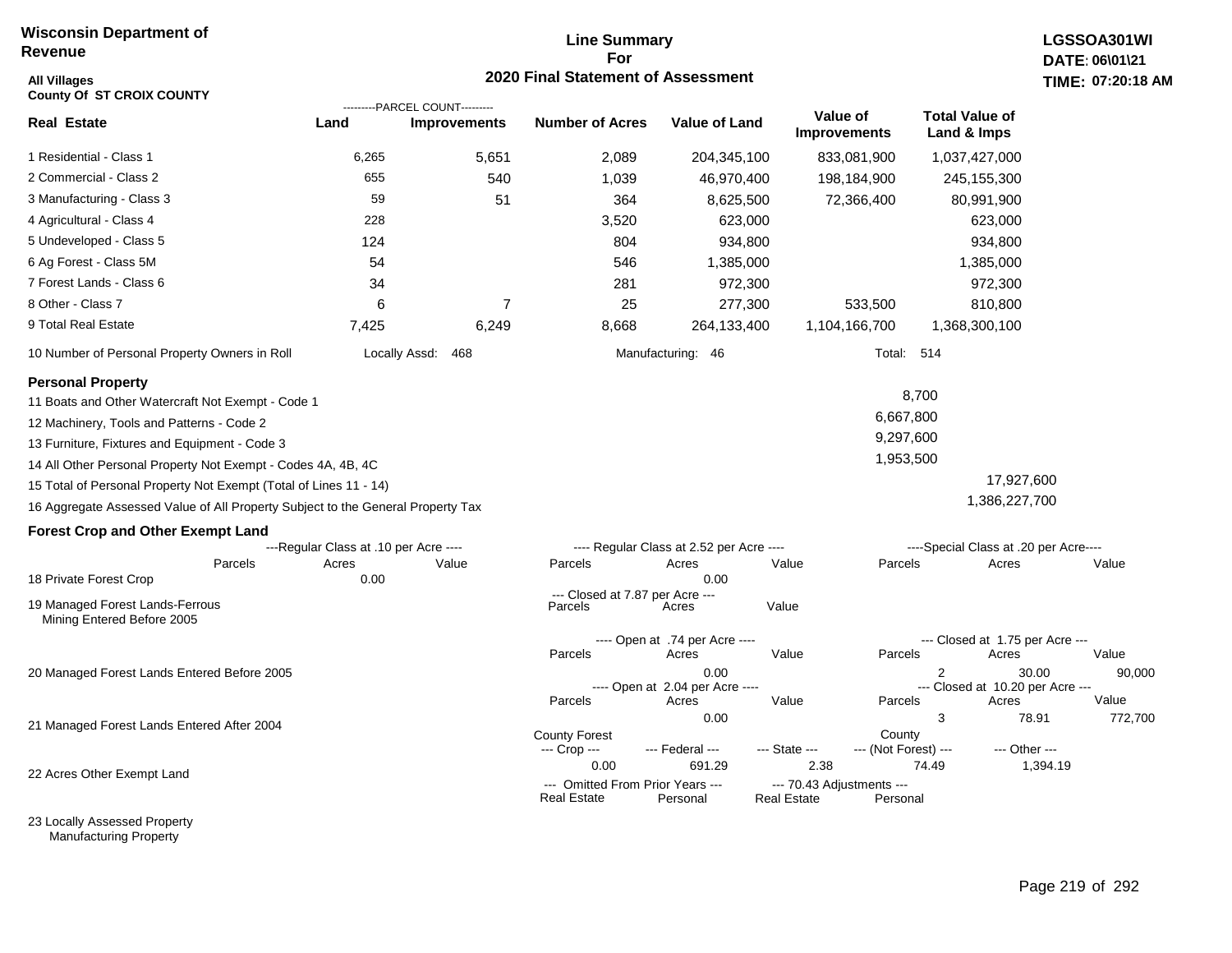#### **Line Summary For 2020 Final Statement of Assessment Wisconsin Department of Revenue All Cities County Of ST CROIX COUNTY LGSSOA301WI DATE: 06/01/21 TIME: 07:20:18 AM Real Estate** 1 Residential - Class 1 2 Commercial - Class 2 3 Manufacturing - Class 3 4 Agricultural - Class 4 5 Undeveloped - Class 5 6 Ag Forest - Class 5M 7 Forest Lands - Class 6 8 Other - Class 7 9 Total Real Estate 10 Number of Personal Property Owners in Roll 10,966 10,054 3,233 449,056,000 1,783,225,600 2,232,281,600 **Land Improvements Number of Acres Value of Land Value of Improvements Total Value of Land & Imps** 1,143 80 152 104 31 21 5 12,502 976 74 4 11,108 1,765 644 2,856 388 402 154 18 9,460 278,914,700 22,573,300 404,200 400,500 470,300 328,300 128,100 752,275,400 661,133,400 127,366,600 519,300 2,572,244,900 940,048,100 149,939,900 404,200 400,500 470,300 328,300 647,400 3,324,520,300 Locally Assd: 1,306 Manufacturing: 71 Total: 1,377 **Personal Property** 11 Boats and Other Watercraft Not Exempt - Code 1 12 Machinery, Tools and Patterns - Code 2 13 Furniture, Fixtures and Equipment - Code 3 14 All Other Personal Property Not Exempt - Codes 4A, 4B, 4C 15 Total of Personal Property Not Exempt (Total of Lines 11 - 14) 16 Aggregate Assessed Value of All Property Subject to the General Property Tax 15,000 7,376,900 42,498,200 21,580,100 71,470,200 3,395,990,500 **Forest Crop and Other Exempt Land** ---Regular Class at .10 per Acre ---- ---- Regular Class at 2.52 per Acre ---- ----Special Class at .20 per Acre---- 18 Private Forest Crop 20 Managed Forest Lands Entered Before 2005 21 Managed Forest Lands Entered After 2004 Parcels 0.00 0.00 Acres Value Parcels Acres Value Parcels Acres Value ---- Open at .74 per Acre<br>Acres Parcels 0.00 0.00 Acres Value Parcels Acres Value --- Closed at 1.75 per Acre --- ---- Open at 2.04 per Acre ---- --- Closed at 10.20 per Acre --- Parcels 0.00 0.00 Acres **Value Parcels Acres Value** County Forest **County** County --- Crop --- 0.00 4.36 89.00 189.97 2,383.87 --- Federal --- - --- State --- --- (Not Forest) --- --- Other ---22 Acres Other Exempt Land --- Omitted From Prior Years ---<br>Real Estate Personal Personal Real Estate Personal **Real Estate** ---------PARCEL COUNT--------- 19 Managed Forest Lands-Ferrous Mining Entered Before 2005 --- Closed at 7.87 per Acre ---<br>rcels Acres Parcels **Acres** Value

23 Locally Assessed Property Manufacturing Property

-1,505,386 -182,500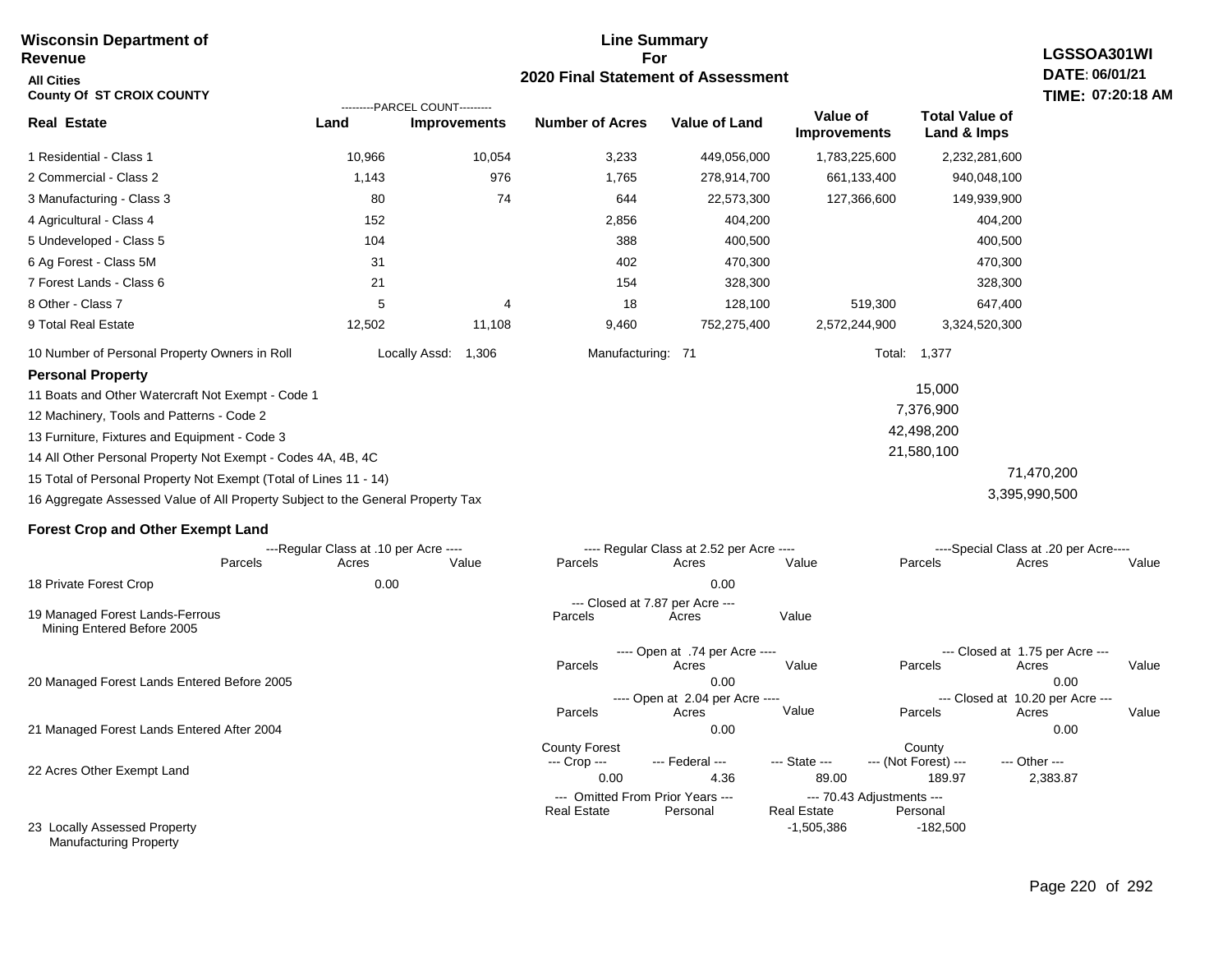### **All Municipalities TIME:**

**County Of SAUK COUNTY**

### **Line Summary For 2020 Final Statement of Assessment**

**LGSSOA301WI DATE: 06/01/21 07:20:18 AM**

|                                                                                 | ---------PARCEL COUNT---------        |                     |                        |                                           |                                 |                                      |                                               |            |
|---------------------------------------------------------------------------------|---------------------------------------|---------------------|------------------------|-------------------------------------------|---------------------------------|--------------------------------------|-----------------------------------------------|------------|
| <b>Real Estate</b>                                                              | Land                                  | <b>Improvements</b> | <b>Number of Acres</b> | <b>Value of Land</b>                      | Value of<br><b>Improvements</b> | <b>Total Value of</b><br>Land & Imps |                                               |            |
| 1 Residential - Class 1                                                         | 28,397                                | 23,776              | 28,622                 | 1,004,303,200                             | 3,625,670,100                   | 4,629,973,300                        |                                               |            |
| 2 Commercial - Class 2                                                          | 3,481                                 | 2,822               | 8,863                  | 473,129,900                               | 1,443,748,250                   | 1,916,878,150                        |                                               |            |
| 3 Manufacturing - Class 3                                                       | 139                                   | 112                 | 1,518                  | 15,374,100                                | 128,540,200                     | 143,914,300                          |                                               |            |
| 4 Agricultural - Class 4                                                        | 12,712                                |                     | 248,990                | 52,870,500                                |                                 | 52,870,500                           |                                               |            |
| 5 Undeveloped - Class 5                                                         | 8,519                                 |                     | 41,436                 | 31,824,500                                |                                 | 31,824,500                           |                                               |            |
| 6 Ag Forest - Class 5M                                                          | 5,357                                 |                     | 62,325                 | 107,900,400                               |                                 | 107,900,400                          |                                               |            |
| 7 Forest Lands - Class 6                                                        | 2,024                                 |                     | 26,225                 | 92,734,400                                |                                 | 92,734,400                           |                                               |            |
| 8 Other - Class 7                                                               | 2,476                                 | 2,490               | 4,530                  | 45,169,300                                | 268,897,600                     | 314,066,900                          |                                               |            |
| 9 Total Real Estate                                                             | 63,105                                | 29,200              | 422,509                | 1,823,306,300                             | 5,466,856,150                   | 7,290,162,450                        |                                               |            |
| 10 Number of Personal Property Owners in Roll                                   |                                       | Locally Assd: 3,146 |                        | Manufacturing: 117                        | Total: 3,263                    |                                      |                                               |            |
| <b>Personal Property</b>                                                        |                                       |                     |                        |                                           |                                 |                                      |                                               |            |
| 11 Boats and Other Watercraft Not Exempt - Code 1                               |                                       |                     |                        |                                           |                                 | 364,600                              |                                               |            |
| 12 Machinery, Tools and Patterns - Code 2                                       |                                       |                     |                        |                                           |                                 | 15,526,500                           |                                               |            |
| 13 Furniture, Fixtures and Equipment - Code 3                                   |                                       |                     |                        |                                           |                                 | 64,635,600                           |                                               |            |
| 14 All Other Personal Property Not Exempt - Codes 4A, 4B, 4C                    |                                       |                     |                        |                                           |                                 | 35,359,100                           |                                               |            |
| 15 Total of Personal Property Not Exempt (Total of Lines 11 - 14)               |                                       |                     |                        |                                           |                                 | 115,885,800                          |                                               |            |
| 16 Aggregate Assessed Value of All Property Subject to the General Property Tax |                                       |                     |                        |                                           |                                 | 7,406,048,250                        |                                               |            |
| <b>Forest Crop and Other Exempt Land</b>                                        |                                       |                     |                        |                                           |                                 |                                      |                                               |            |
|                                                                                 | ---Regular Class at .10 per Acre ---- |                     |                        | ---- Regular Class at 2.52 per Acre ----  |                                 |                                      | ----Special Class at .20 per Acre----         |            |
| Parcels                                                                         | Acres                                 | Value               | Parcels                | Acres                                     | Value                           | Parcels                              | Acres                                         | Value      |
| 18 Private Forest Crop                                                          | 0.00                                  |                     | 3                      | 120.00                                    | 444,000                         |                                      | 0.00                                          |            |
| 19 Managed Forest Lands - Ferrous<br>Mining Entered Before 2005                 |                                       |                     | Parcels                | --- Closed at 7.87 per Acre ---<br>Acres  | Value                           |                                      |                                               |            |
|                                                                                 |                                       |                     |                        | ---- Open at .74 per Acre ----            |                                 |                                      | --- Closed at 1.75 per Acre ---               |            |
|                                                                                 |                                       |                     | Parcels                | Acres                                     | Value                           | Parcels                              | Acres                                         | Value      |
| 20 Managed Forest Lands Entered Before 2005                                     |                                       |                     | 26                     | 532.55<br>---- Open at 2.04 per Acre ---- | 1,906,500                       | 936                                  | 22,139.08<br>--- Closed at 10.20 per Acre --- | 60,777,000 |
|                                                                                 |                                       |                     | Parcels                | Acres                                     | Value                           | Parcels                              | Acres                                         | Value      |
| 21 Managed Forest Lands Entered After 2004                                      |                                       |                     | 26                     | 865.63                                    | 3,261,600                       | 1,080                                | 27,394.63                                     | 78,680,300 |
|                                                                                 |                                       |                     | <b>County Forest</b>   |                                           |                                 | County                               |                                               |            |

22 Acres Other Exempt Land

23 Locally Assessed Property Manufacturing Property

Page 221 of 292

0.00 2,594.83 31,520.54 3,094.39 20,586.61

--- Crop --- --- Federal --- --- State --- --- (Not Forest) --- --- Other ---

--- Omitted From Prior Years --- --- 70.43 Adjustments ---

-101,700

**Real Estate** 

1,333,500 -1,100,500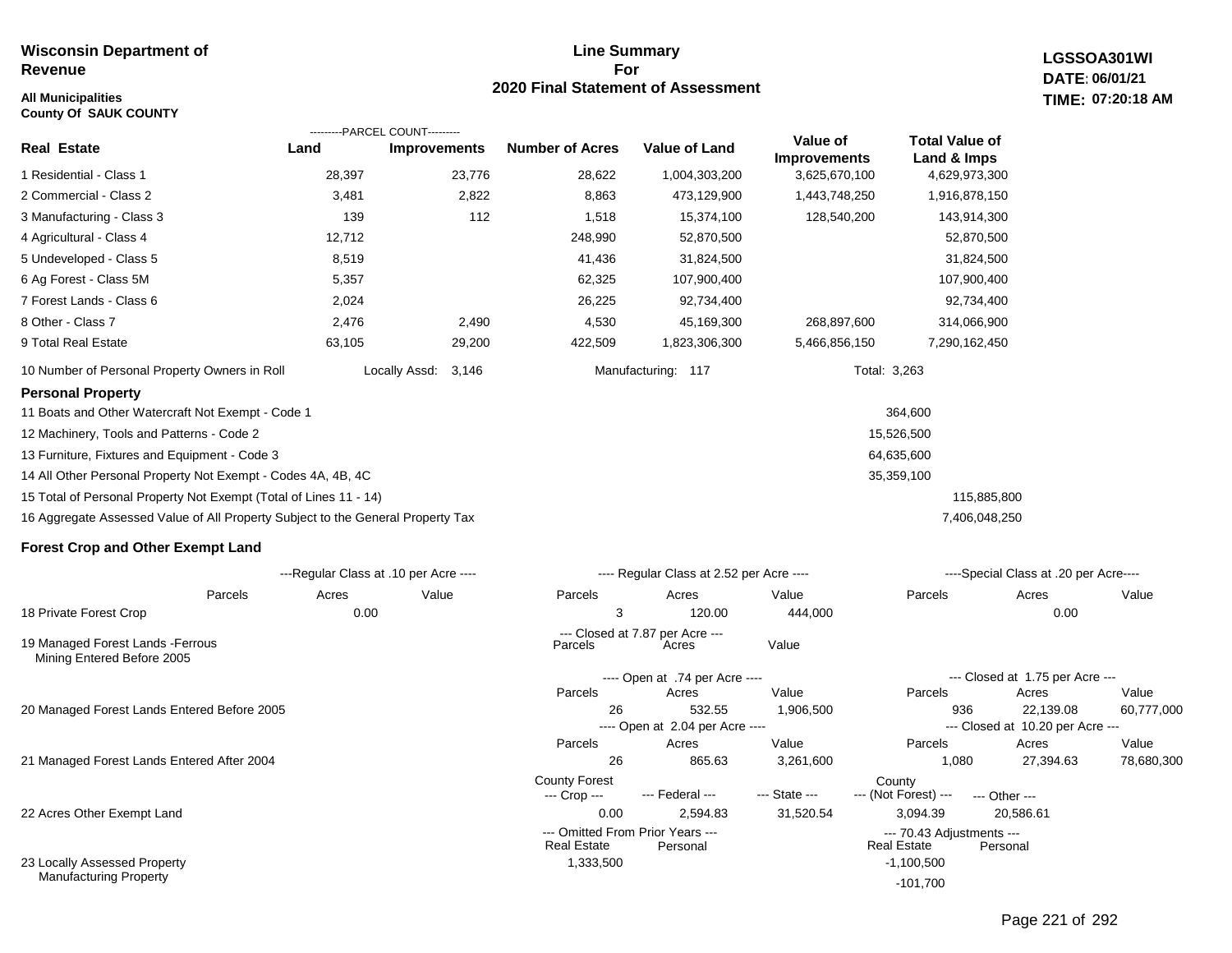## **Line Summary For 2020 Final Statement of Assessment**

### **All Towns County Of SAUK COUNTY**

|                                                                                 |        | ---------PARCEL COUNT---------        |                                      |                                              |                                 |                                                             |                                           |            |
|---------------------------------------------------------------------------------|--------|---------------------------------------|--------------------------------------|----------------------------------------------|---------------------------------|-------------------------------------------------------------|-------------------------------------------|------------|
| <b>Real Estate</b>                                                              | Land   | Improvements                          | <b>Number of Acres</b>               | <b>Value of Land</b>                         | Value of<br><b>Improvements</b> | <b>Total Value of</b><br>Land & Imps                        |                                           |            |
| 1 Residential - Class 1                                                         | 12,983 | 9,785                                 | 24,118                               | 546,617,500                                  | 1,567,871,500                   | 2,114,489,000                                               |                                           |            |
| 2 Commercial - Class 2                                                          | 834    | 659                                   | 3,518                                | 51,731,000                                   | 185,371,100                     | 237,102,100                                                 |                                           |            |
| 3 Manufacturing - Class 3                                                       | 35     | 18                                    | 772                                  | 3,732,800                                    | 15,214,100                      | 18,946,900                                                  |                                           |            |
| 4 Agricultural - Class 4                                                        | 12,214 |                                       | 245,900                              | 52,154,500                                   |                                 | 52,154,500                                                  |                                           |            |
| 5 Undeveloped - Class 5                                                         | 8,403  |                                       | 40,947                               | 31,529,700                                   |                                 | 31,529,700                                                  |                                           |            |
| 6 Ag Forest - Class 5M                                                          | 5,321  |                                       | 61,991                               | 107,076,300                                  |                                 | 107,076,300                                                 |                                           |            |
| 7 Forest Lands - Class 6                                                        | 1,977  |                                       | 25,537                               | 89,386,300                                   |                                 | 89,386,300                                                  |                                           |            |
| 8 Other - Class 7                                                               | 2,445  | 2,461                                 | 4,484                                | 44,529,000                                   | 266,704,600                     | 311,233,600                                                 |                                           |            |
| 9 Total Real Estate                                                             | 44,212 | 12,923                                | 407,267                              | 926,757,100                                  | 2,035,161,300                   | 2,961,918,400                                               |                                           |            |
| 10 Number of Personal Property Owners in Roll                                   |        | Locally Assd: 1,143                   |                                      | Manufacturing: 27                            |                                 | Total: 1,170                                                |                                           |            |
| <b>Personal Property</b>                                                        |        |                                       |                                      |                                              |                                 |                                                             |                                           |            |
| 11 Boats and Other Watercraft Not Exempt - Code 1                               |        |                                       |                                      |                                              |                                 | 17,400                                                      |                                           |            |
| 12 Machinery, Tools and Patterns - Code 2                                       |        |                                       |                                      |                                              |                                 | 2,338,700                                                   |                                           |            |
| 13 Furniture, Fixtures and Equipment - Code 3                                   |        |                                       |                                      |                                              |                                 | 7,954,300                                                   |                                           |            |
| 14 All Other Personal Property Not Exempt - Codes 4A, 4B, 4C                    |        |                                       |                                      |                                              |                                 | 14,840,900                                                  |                                           |            |
| 15 Total of Personal Property Not Exempt (Total of Lines 11 - 14)               |        |                                       |                                      |                                              |                                 |                                                             | 25,151,300                                |            |
| 16 Aggregate Assessed Value of All Property Subject to the General Property Tax |        |                                       |                                      |                                              |                                 |                                                             | 2,987,069,700                             |            |
| <b>Forest Crop and Other Exempt Land</b>                                        |        |                                       |                                      |                                              |                                 |                                                             |                                           |            |
|                                                                                 |        | ---Regular Class at .10 per Acre ---- |                                      | ---- Regular Class at 2.52 per Acre ----     |                                 |                                                             | ----Special Class at .20 per Acre----     |            |
| Parcels<br>18 Private Forest Crop                                               | Acres  | Value<br>0.00                         | Parcels<br>3                         | Acres<br>120.00                              | Value<br>444,000                | Parcels                                                     | Acres<br>0.00                             | Value      |
|                                                                                 |        |                                       | --- Closed at 7.87                   | per Acre ---                                 |                                 |                                                             |                                           |            |
| 19 Managed Forest Lands - Ferrous<br>Mining Entered Before 2005                 |        |                                       | Parcels                              | Acres                                        | Value                           |                                                             |                                           |            |
|                                                                                 |        |                                       |                                      | ---- Open at .74 per Acre ----               |                                 |                                                             | --- Closed at 1.75 per Acre ---           |            |
|                                                                                 |        |                                       | Parcels                              | Acres                                        | Value                           | Parcels                                                     | Acres                                     | Value      |
| 20 Managed Forest Lands Entered Before 2005                                     |        |                                       | 26                                   | 532.55                                       | 1,906,500                       | 936                                                         | 22,139.08                                 | 60,777,000 |
|                                                                                 |        |                                       | Parcels                              | ---- Open at 2.04 per Acre ----<br>Acres     | Value                           | Parcels                                                     | --- Closed at 10.20 per Acre ---<br>Acres | Value      |
| 21 Managed Forest Lands Entered After 2004                                      |        |                                       | 26                                   | 865.63                                       | 3,261,600                       | 1,076                                                       | 27,328.58                                 | 78,434,100 |
|                                                                                 |        |                                       | <b>County Forest</b><br>--- Crop --- | --- Federal ---                              | --- State ---                   | County<br>--- (Not Forest) ---                              | --- Other ---                             |            |
| 22 Acres Other Exempt Land                                                      |        |                                       | 0.00                                 | 2.594.83                                     | 30,736.55                       | 2,962.80                                                    | 16,978.96                                 |            |
|                                                                                 |        |                                       | Real Estate                          | --- Omitted From Prior Years ---<br>Personal |                                 | --- 70.43 Adjustments ---<br><b>Real Estate</b><br>Personal |                                           |            |
| 23 Locally Assessed Property                                                    |        |                                       | 704,500                              |                                              |                                 | $-164,700$                                                  |                                           |            |
| Manufacturing Property                                                          |        |                                       |                                      |                                              |                                 | $-235,200$                                                  |                                           |            |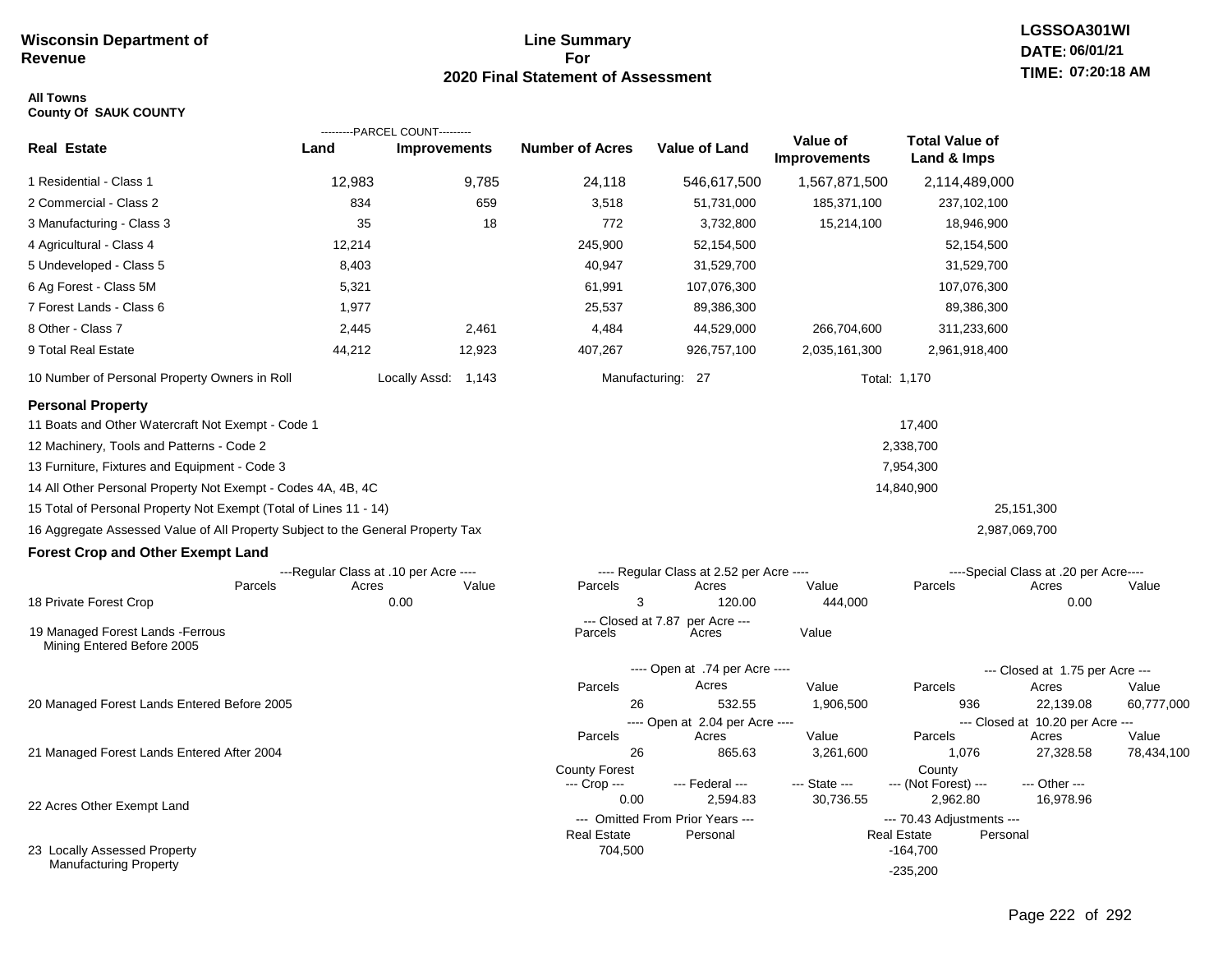# **Line Summary For 2020 Final Statement of Assessment All Villages TIME:**

| <b>All Villages</b><br><b>County Of SAUK COUNTY</b>                                                                                                                                                                                                                                                                                                                                                                                                        |                                                |                                                  | 2020 Final Statement of Assessment                      |                                                                                             |                                                           |                                                             |                                                                                               | <b>TIME: 07:20</b> |
|------------------------------------------------------------------------------------------------------------------------------------------------------------------------------------------------------------------------------------------------------------------------------------------------------------------------------------------------------------------------------------------------------------------------------------------------------------|------------------------------------------------|--------------------------------------------------|---------------------------------------------------------|---------------------------------------------------------------------------------------------|-----------------------------------------------------------|-------------------------------------------------------------|-----------------------------------------------------------------------------------------------|--------------------|
| <b>Real Estate</b>                                                                                                                                                                                                                                                                                                                                                                                                                                         | Land                                           | ----PARCEL COUNT---------<br><b>Improvements</b> | <b>Number of Acres</b>                                  | <b>Value of Land</b>                                                                        | Value of<br><b>Improvements</b>                           |                                                             | <b>Total Value of</b><br>Land & Imps                                                          |                    |
| 1 Residential - Class 1                                                                                                                                                                                                                                                                                                                                                                                                                                    | 8,592                                          | 7,614                                            | 2,373                                                   | 296,285,100                                                                                 | 1,228,585,700                                             |                                                             | 1,524,870,800                                                                                 |                    |
| 2 Commercial - Class 2                                                                                                                                                                                                                                                                                                                                                                                                                                     | 1,501                                          | 1,195                                            | 3,080                                                   | 297,451,000                                                                                 | 862,109,300                                               |                                                             | 1,159,560,300                                                                                 |                    |
| 3 Manufacturing - Class 3                                                                                                                                                                                                                                                                                                                                                                                                                                  | 34                                             | 30                                               | 347                                                     | 5,166,000                                                                                   | 39,636,200                                                |                                                             | 44,802,200                                                                                    |                    |
| 4 Agricultural - Class 4                                                                                                                                                                                                                                                                                                                                                                                                                                   | 305                                            |                                                  | 1,902                                                   | 426,200                                                                                     |                                                           |                                                             | 426,200                                                                                       |                    |
| 5 Undeveloped - Class 5                                                                                                                                                                                                                                                                                                                                                                                                                                    | 88                                             |                                                  | 341                                                     | 223,800                                                                                     |                                                           |                                                             | 223,800                                                                                       |                    |
| 6 Ag Forest - Class 5M                                                                                                                                                                                                                                                                                                                                                                                                                                     | 21                                             |                                                  | 203                                                     | 601,900                                                                                     |                                                           |                                                             | 601,900                                                                                       |                    |
| 7 Forest Lands - Class 6                                                                                                                                                                                                                                                                                                                                                                                                                                   | 42                                             |                                                  | 641                                                     | 3,180,500                                                                                   |                                                           |                                                             | 3,180,500                                                                                     |                    |
| 8 Other - Class 7                                                                                                                                                                                                                                                                                                                                                                                                                                          | 17                                             | 17                                               | 26                                                      | 312,700                                                                                     | 1,306,000                                                 |                                                             | 1,618,700                                                                                     |                    |
| 9 Total Real Estate                                                                                                                                                                                                                                                                                                                                                                                                                                        | 10,600                                         | 8,856                                            | 8,913                                                   | 603,647,200                                                                                 | 2,131,637,200                                             |                                                             | 2,735,284,400                                                                                 |                    |
| 10 Number of Personal Property Owners in Roll                                                                                                                                                                                                                                                                                                                                                                                                              |                                                | Locally Assd: 1,266                              |                                                         | Manufacturing: 36                                                                           |                                                           | Total: 1,302                                                |                                                                                               |                    |
| <b>Personal Property</b><br>11 Boats and Other Watercraft Not Exempt - Code 1<br>12 Machinery, Tools and Patterns - Code 2<br>13 Furniture, Fixtures and Equipment - Code 3<br>14 All Other Personal Property Not Exempt - Codes 4A, 4B, 4C<br>15 Total of Personal Property Not Exempt (Total of Lines 11 - 14)<br>16 Aggregate Assessed Value of All Property Subject to the General Property Tax<br><b>Forest Crop and Other Exempt Land</b><br>Parcels | ---Regular Class at .10 per Acre ----<br>Acres | Value                                            | Parcels                                                 | ---- Regular Class at 2.52 per Acre ----<br>Acres                                           | Value                                                     | 263,300<br>5,541,800<br>37,350,200<br>13,398,900<br>Parcels | 56,554,200<br>2,791,838,600<br>----Special Class at .20 per Acre----<br>Acres                 | Value              |
| 18 Private Forest Crop<br>19 Managed Forest Lands-Ferrous<br>Mining Entered Before 2005                                                                                                                                                                                                                                                                                                                                                                    | 0.00                                           |                                                  | --- Closed at 7.87 per Acre ---<br>Parcels              | 0.00<br>Acres                                                                               | Value                                                     |                                                             |                                                                                               |                    |
| 20 Managed Forest Lands Entered Before 2005                                                                                                                                                                                                                                                                                                                                                                                                                |                                                |                                                  | Parcels<br>Parcels                                      | ---- Open at .74 per Acre ----<br>Acres<br>0.00<br>---- Open at 2.04 per Acre ----<br>Acres | Value<br>Value                                            | Parcels<br>Parcels                                          | --- Closed at 1.75 per Acre ---<br>Acres<br>0.00<br>--- Closed at 10.20 per Acre ---<br>Acres | Value<br>Value     |
| 21 Managed Forest Lands Entered After 2004                                                                                                                                                                                                                                                                                                                                                                                                                 |                                                |                                                  | <b>County Forest</b><br>--- Crop ---                    | 0.00<br>--- Federal ---                                                                     | --- State ---                                             | 3<br>County<br>--- (Not Forest) ---                         | 50.05<br>--- Other ---                                                                        | 19                 |
| 22 Acres Other Exempt Land                                                                                                                                                                                                                                                                                                                                                                                                                                 |                                                |                                                  | 0.00<br>--- Omitted From Prior Years ---<br>Real Estate | 0.00<br>Personal                                                                            | 451.50<br>--- 70.43 Adjustments ---<br><b>Real Estate</b> | 58.78<br>Personal                                           | 1,671.96                                                                                      |                    |
| 23 Locally Assessed Property                                                                                                                                                                                                                                                                                                                                                                                                                               |                                                |                                                  | 629,000                                                 |                                                                                             | $-879,800$                                                |                                                             |                                                                                               |                    |

Manufacturing Property

190,200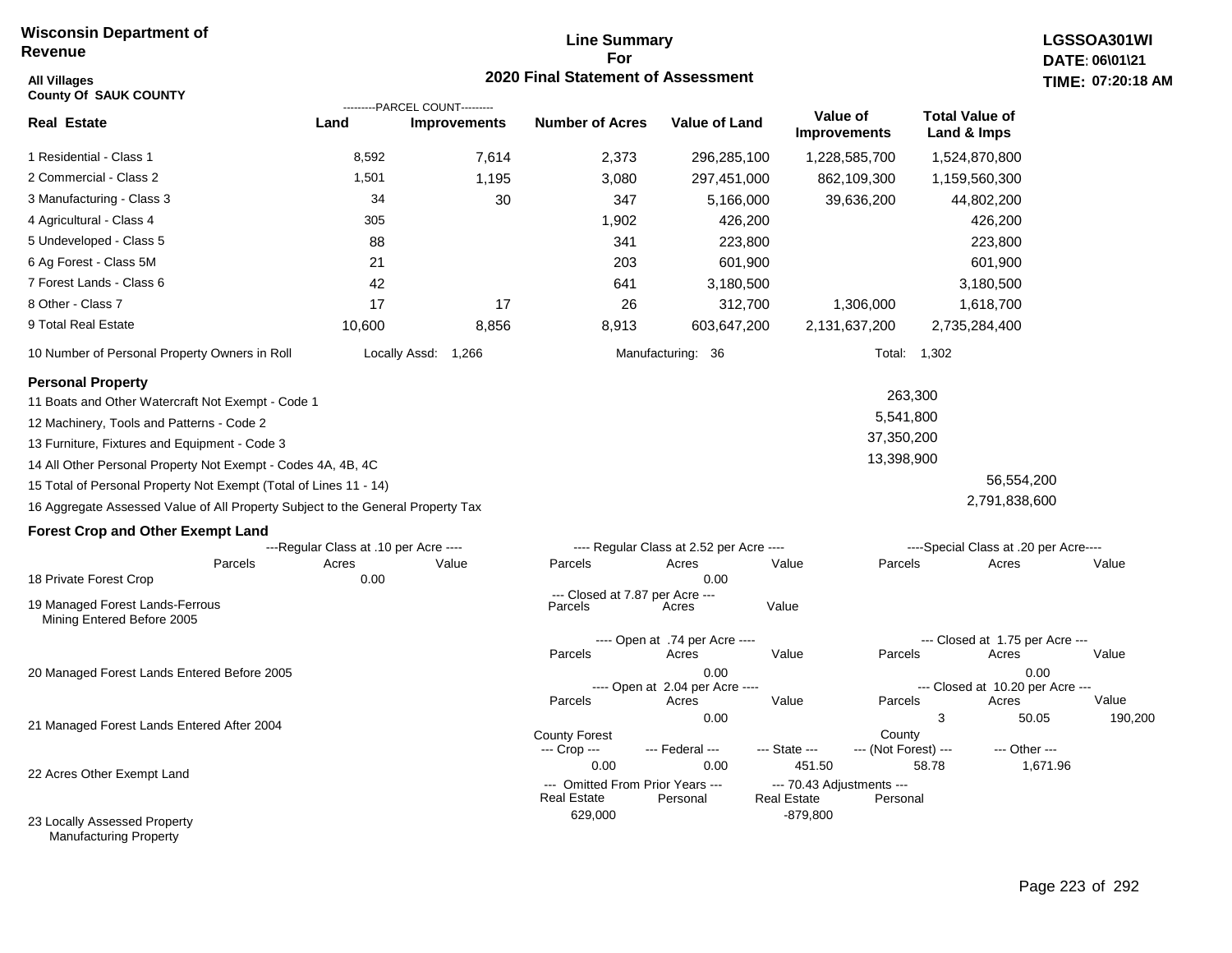#### **For 2020 Final Statement of Assessment Revenue All Cities County Of SAUK COUNTY LGSSOA301WI DATE: 06/01/21 TIME: 07:20:18 AM Real Estate** 1 Residential - Class 1 2 Commercial - Class 2 3 Manufacturing - Class 3 4 Agricultural - Class 4 5 Undeveloped - Class 5 6 Ag Forest - Class 5M 7 Forest Lands - Class 6 8 Other - Class 7 9 Total Real Estate 10 Number of Personal Property Owners in Roll 6,822 6,377 2,131 161,400,600 829,212,900 990,613,500 **Land Improvements Number of Acres Value of Land Value of Improvements Total Value of Land & Imps** 1,146 70 193 28 15 5 14 8,293 968 64 12 7,421 2,265 399 1,188 148 131 47 20 6,329 123,947,900 6,475,300 289,800 71,000 222,200 167,600 327,600 292,902,000 396,267,850 73,689,900 887,000 1,300,057,650 520,215,750 80,165,200 289,800 71,000 222,200 167,600 1,214,600 1,592,959,650 Locally Assd: 737 Manufacturing: 54 Total: 791 **Personal Property** 11 Boats and Other Watercraft Not Exempt - Code 1 12 Machinery, Tools and Patterns - Code 2 13 Furniture, Fixtures and Equipment - Code 3 14 All Other Personal Property Not Exempt - Codes 4A, 4B, 4C 15 Total of Personal Property Not Exempt (Total of Lines 11 - 14) 16 Aggregate Assessed Value of All Property Subject to the General Property Tax 83,900 7,646,000 19,331,100 7,119,300 34,180,300 1,627,139,950 **Forest Crop and Other Exempt Land** ---Regular Class at .10 per Acre ---- ---- Regular Class at 2.52 per Acre ---- ----Special Class at .20 per Acre---- 18 Private Forest Crop 20 Managed Forest Lands Entered Before 2005 21 Managed Forest Lands Entered After 2004 Parcels 0.00 0.00 Acres Value Parcels Acres Value Parcels Acres Value ---- Open at .74 per Acre<br>Acres Parcels 0.00 0.00 Acres Value Parcels Acres Value --- Closed at 1.75 per Acre --- ---- Open at 2.04 per Acre ---<br>Acres Value Parcels Parcels Acres Acres Parcels 0.00 0.00 1 16.00 56,000 Acres **Value Parcels Acres Value** County Forest **County** County --- Crop --- 0.00 0.00 332.49 72.81 1,935.69 --- Federal --- - --- State --- --- (Not Forest) --- --- Other ---22 Acres Other Exempt Land 23 Locally Assessed Property Manufacturing Property --- Omitted From Prior Years ---<br>Real Estate Personal Personal Real Estate Personal -56,000 133,500 **Real Estate** ---------PARCEL COUNT--------- 19 Managed Forest Lands-Ferrous Mining Entered Before 2005 --- Closed at 7.87 per Acre ---<br>rcels Acres Parcels **Acres** Value

**Line Summary**

**Wisconsin Department of**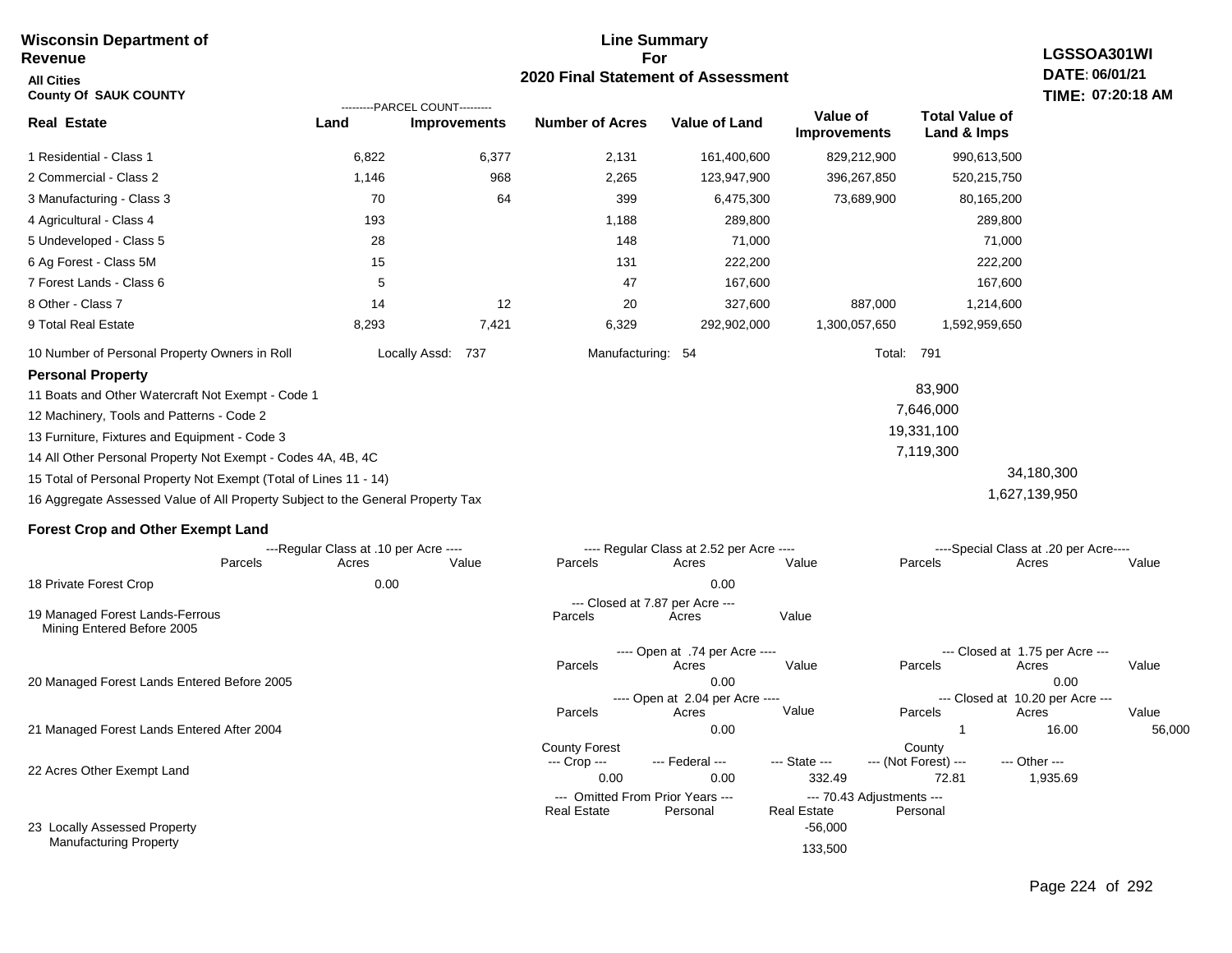## **All Municipalities TIME:**

**County Of SAWYER COUNTY**

### **Line Summary For 2020 Final Statement of Assessment**

**LGSSOA301WI DATE: 06/01/21 07:20:18 AM**

|                                                                                 |        | ---------PARCEL COUNT---------        |                        |                                          |                                 |                                      |                                       |       |
|---------------------------------------------------------------------------------|--------|---------------------------------------|------------------------|------------------------------------------|---------------------------------|--------------------------------------|---------------------------------------|-------|
| <b>Real Estate</b>                                                              | Land   | <b>Improvements</b>                   | <b>Number of Acres</b> | <b>Value of Land</b>                     | Value of<br><b>Improvements</b> | <b>Total Value of</b><br>Land & Imps |                                       |       |
| 1 Residential - Class 1                                                         | 20,387 | 14,332                                | 36,318                 | 1,396,778,500                            | 1,528,363,300                   | 2,925,141,800                        |                                       |       |
| 2 Commercial - Class 2                                                          | 1,606  | 1,147                                 | 3,195                  | 85,725,400                               | 161,724,300                     | 247,449,700                          |                                       |       |
| 3 Manufacturing - Class 3                                                       | 33     | 26                                    | 584                    | 2,097,700                                | 14,349,100                      | 16,446,800                           |                                       |       |
| 4 Agricultural - Class 4                                                        | 2,012  |                                       | 36,496                 | 4,338,000                                |                                 | 4,338,000                            |                                       |       |
| 5 Undeveloped - Class 5                                                         | 3,543  |                                       | 39,462                 | 9,569,700                                |                                 | 9,569,700                            |                                       |       |
| 6 Ag Forest - Class 5M                                                          | 985    |                                       | 16,877                 | 11,779,200                               |                                 | 11,779,200                           |                                       |       |
| 7 Forest Lands - Class 6                                                        | 7,711  |                                       | 157,114                | 239,727,100                              |                                 | 239,727,100                          |                                       |       |
| 8 Other - Class 7                                                               | 227    | 217                                   | 532                    | 1,489,000                                | 15,914,500                      | 17,403,500                           |                                       |       |
| 9 Total Real Estate                                                             | 36,504 | 15,722                                | 290,578                | 1,751,504,600                            | 1,720,351,200                   | 3,471,855,800                        |                                       |       |
| 10 Number of Personal Property Owners in Roll                                   |        | Locally Assd:<br>1,030                |                        | Manufacturing: 26                        |                                 | Total: 1,056                         |                                       |       |
| <b>Personal Property</b>                                                        |        |                                       |                        |                                          |                                 |                                      |                                       |       |
| 11 Boats and Other Watercraft Not Exempt - Code 1                               |        |                                       |                        |                                          |                                 | 713,400                              |                                       |       |
| 12 Machinery, Tools and Patterns - Code 2                                       |        |                                       |                        |                                          |                                 | 3,784,200                            |                                       |       |
| 13 Furniture, Fixtures and Equipment - Code 3                                   |        |                                       |                        |                                          |                                 | 8,951,800                            |                                       |       |
| 14 All Other Personal Property Not Exempt - Codes 4A, 4B, 4C                    |        |                                       |                        |                                          |                                 | 13,966,800                           |                                       |       |
| 15 Total of Personal Property Not Exempt (Total of Lines 11 - 14)               |        |                                       |                        |                                          |                                 | 27,416,200                           |                                       |       |
| 16 Aggregate Assessed Value of All Property Subject to the General Property Tax |        |                                       |                        |                                          |                                 | 3,499,272,000                        |                                       |       |
| <b>Forest Crop and Other Exempt Land</b>                                        |        |                                       |                        |                                          |                                 |                                      |                                       |       |
|                                                                                 |        | ---Regular Class at .10 per Acre ---- |                        | ---- Regular Class at 2.52 per Acre ---- |                                 |                                      | ----Special Class at .20 per Acre---- |       |
| Parcels                                                                         | Acres  | Value                                 | Parcels                | Acres                                    | Value                           | Parcels                              | Acres                                 | Value |
| 18 Private Forest Crop<br>7                                                     | 278.57 | 263,700                               | 118                    | 4,715.33                                 | 5,696,800                       |                                      | 0.00                                  |       |
| 19 Managed Forest Lands - Ferrous<br>Mining Entered Before 2005                 |        |                                       | Parcels                | --- Closed at 7.87 per Acre ---<br>Acres | Value                           |                                      |                                       |       |
|                                                                                 |        |                                       |                        | ---- Open at .74 per Acre ----           |                                 |                                      | --- Closed at 1.75 per Acre ---       |       |
|                                                                                 |        |                                       | Parcels                | Acres                                    | Value                           | Parcels                              | Acres                                 | Value |
| 20 Managed Forest Lands Entered Before 2005                                     |        |                                       | 1,863                  | 72,656.42                                | 69,311,800                      | 499                                  | 17,364.90                             | 23,60 |

21 Managed Forest Lands Entered After 2004

22 Acres Other Exempt Land

23 Locally Assessed Property Manufacturing Property

| 27.416.200                           |       |
|--------------------------------------|-------|
| ,499,272,000                         |       |
|                                      |       |
|                                      |       |
| ---Special Class at .20 per Acre---- |       |
| Acres                                | Value |
| 0.00                                 |       |
|                                      |       |
|                                      |       |
| --- Closed at 1.75 per Acre ---      |       |

| Parcels                          | Acres                           | Value         | Parcels                            | Acres                            | Value      |
|----------------------------------|---------------------------------|---------------|------------------------------------|----------------------------------|------------|
| 1.863                            | 72,656.42                       | 69,311,800    | 499                                | 17.364.90                        | 23,602,800 |
|                                  | ---- Open at 2.04 per Acre ---- |               |                                    | --- Closed at 10.20 per Acre --- |            |
| Parcels                          | Acres                           | Value         | Parcels                            | Acres                            | Value      |
| 392                              | 12.980.28                       | 19,239,700    | 454                                | 13.438.59                        | 25,655,900 |
| <b>County Forest</b>             |                                 |               | County                             |                                  |            |
| --- Crop ---                     | --- Federal ---                 | --- State --- | --- (Not Forest) --- --- Other --- |                                  |            |
| 115,199.50                       | 159.951.08                      | 86,136.54     | 3.572.54                           | 51.438.14                        |            |
| --- Omitted From Prior Years --- |                                 |               | --- 70.43 Adjustments ---          |                                  |            |
| <b>Real Estate</b>               | Personal                        |               | <b>Real Estate</b>                 | Personal                         |            |
| 108,200                          |                                 |               |                                    |                                  |            |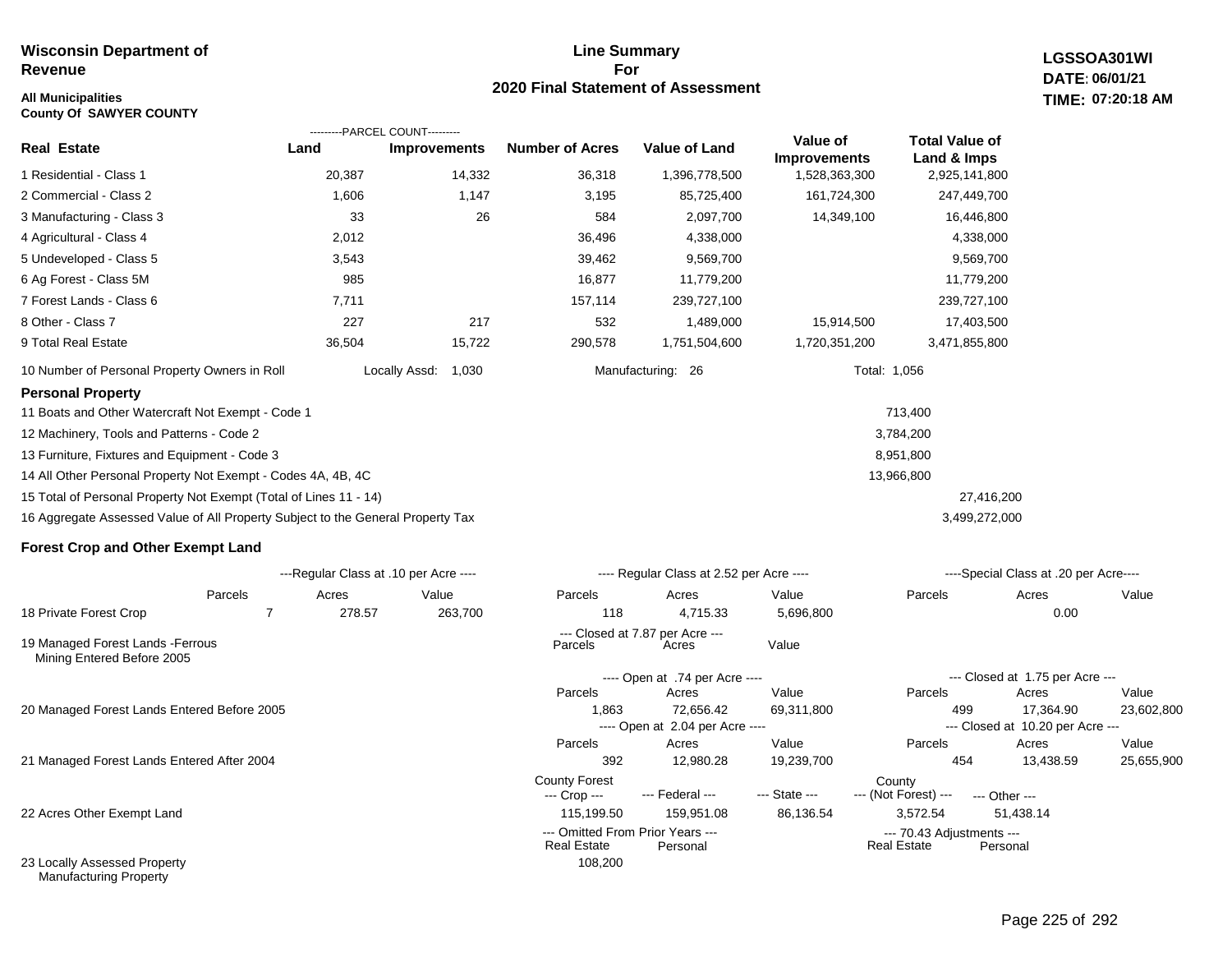## **Line Summary For 2020 Final Statement of Assessment**

### **All Towns County Of SAWYER COUNTY**

|                                                                                                                                                                                                                                                                                                                                                                                                                                                            |                                                | ---------PARCEL COUNT--------- |                                      |                                                   |                                 |                                                             |                                                                               |            |
|------------------------------------------------------------------------------------------------------------------------------------------------------------------------------------------------------------------------------------------------------------------------------------------------------------------------------------------------------------------------------------------------------------------------------------------------------------|------------------------------------------------|--------------------------------|--------------------------------------|---------------------------------------------------|---------------------------------|-------------------------------------------------------------|-------------------------------------------------------------------------------|------------|
| <b>Real Estate</b>                                                                                                                                                                                                                                                                                                                                                                                                                                         | Land                                           | <b>Improvements</b>            | <b>Number of Acres</b>               | <b>Value of Land</b>                              | Value of<br><b>Improvements</b> | <b>Total Value of</b><br>Land & Imps                        |                                                                               |            |
| 1 Residential - Class 1                                                                                                                                                                                                                                                                                                                                                                                                                                    | 18,902                                         | 13,111                         | 35,352                               | 1,373,975,000                                     | 1,434,201,900                   | 2,808,176,900                                               |                                                                               |            |
| 2 Commercial - Class 2                                                                                                                                                                                                                                                                                                                                                                                                                                     | 1,045                                          | 757                            | 2,565                                | 51,959,400                                        | 70,781,500                      | 122,740,900                                                 |                                                                               |            |
| 3 Manufacturing - Class 3                                                                                                                                                                                                                                                                                                                                                                                                                                  | 21                                             | 15                             | 524                                  | 1,612,200                                         | 10,009,700                      | 11,621,900                                                  |                                                                               |            |
| 4 Agricultural - Class 4                                                                                                                                                                                                                                                                                                                                                                                                                                   | 1,986                                          |                                | 36,163                               | 4,289,400                                         |                                 | 4,289,400                                                   |                                                                               |            |
| 5 Undeveloped - Class 5                                                                                                                                                                                                                                                                                                                                                                                                                                    | 3,511                                          |                                | 39,083                               | 9,382,200                                         |                                 | 9,382,200                                                   |                                                                               |            |
| 6 Ag Forest - Class 5M                                                                                                                                                                                                                                                                                                                                                                                                                                     | 985                                            |                                | 16,877                               | 11,779,200                                        |                                 | 11,779,200                                                  |                                                                               |            |
| 7 Forest Lands - Class 6                                                                                                                                                                                                                                                                                                                                                                                                                                   | 7,682                                          |                                | 156,739                              | 239,291,000                                       |                                 | 239,291,000                                                 |                                                                               |            |
| 8 Other - Class 7                                                                                                                                                                                                                                                                                                                                                                                                                                          | 227                                            | 217                            | 532                                  | 1,489,000                                         | 15,914,500                      | 17,403,500                                                  |                                                                               |            |
| 9 Total Real Estate                                                                                                                                                                                                                                                                                                                                                                                                                                        | 34,359                                         | 14,100                         | 287,835                              | 1,693,777,400                                     | 1,530,907,600                   | 3,224,685,000                                               |                                                                               |            |
| 10 Number of Personal Property Owners in Roll                                                                                                                                                                                                                                                                                                                                                                                                              |                                                | Locally Assd: 770              |                                      | Manufacturing: 16                                 | Total: 786                      |                                                             |                                                                               |            |
| <b>Personal Property</b><br>11 Boats and Other Watercraft Not Exempt - Code 1<br>12 Machinery, Tools and Patterns - Code 2<br>13 Furniture, Fixtures and Equipment - Code 3<br>14 All Other Personal Property Not Exempt - Codes 4A, 4B, 4C<br>15 Total of Personal Property Not Exempt (Total of Lines 11 - 14)<br>16 Aggregate Assessed Value of All Property Subject to the General Property Tax<br><b>Forest Crop and Other Exempt Land</b><br>Parcels | ---Regular Class at .10 per Acre ----<br>Acres | Value                          | Parcels                              | ---- Regular Class at 2.52 per Acre ----<br>Acres | Value                           | 708,000<br>3,281,000<br>3,355,600<br>12,877,700<br>Parcels  | 20,222,300<br>3,244,907,300<br>----Special Class at .20 per Acre----<br>Acres | Value      |
| 18 Private Forest Crop                                                                                                                                                                                                                                                                                                                                                                                                                                     | 7                                              | 263,700<br>278.57              | 118<br>--- Closed at 7.87            | 4,715.33<br>per Acre ---                          | 5,696,800                       |                                                             | 0.00                                                                          |            |
| 19 Managed Forest Lands - Ferrous<br>Mining Entered Before 2005                                                                                                                                                                                                                                                                                                                                                                                            |                                                |                                | Parcels                              | Acres                                             | Value                           |                                                             |                                                                               |            |
|                                                                                                                                                                                                                                                                                                                                                                                                                                                            |                                                |                                |                                      | ---- Open at .74 per Acre ----                    |                                 |                                                             | --- Closed at 1.75 per Acre ---                                               |            |
|                                                                                                                                                                                                                                                                                                                                                                                                                                                            |                                                |                                | Parcels                              | Acres                                             | Value                           | Parcels                                                     | Acres                                                                         | Value      |
| 20 Managed Forest Lands Entered Before 2005                                                                                                                                                                                                                                                                                                                                                                                                                |                                                |                                | 1,861                                | 72,626.42                                         | 69,274,300                      | 499                                                         | 17,364.90                                                                     | 23,602,800 |
|                                                                                                                                                                                                                                                                                                                                                                                                                                                            |                                                |                                | Parcels                              | ---- Open at 2.04 per Acre ----<br>Acres          | Value                           | Parcels                                                     | --- Closed at 10.20 per Acre ---<br>Acres                                     | Value      |
| 21 Managed Forest Lands Entered After 2004                                                                                                                                                                                                                                                                                                                                                                                                                 |                                                |                                | 392                                  | 12,980.28                                         | 19,239,700                      | 454                                                         | 13,438.59                                                                     | 25,655,900 |
|                                                                                                                                                                                                                                                                                                                                                                                                                                                            |                                                |                                | <b>County Forest</b><br>--- Crop --- | --- Federal ---                                   | --- State ---                   | County<br>--- (Not Forest) ---                              | --- Other ---                                                                 |            |
| 22 Acres Other Exempt Land                                                                                                                                                                                                                                                                                                                                                                                                                                 |                                                |                                | 115,199.50                           | 159,935.70<br>--- Omitted From Prior Years ---    | 85,913.69                       | 3,517.63                                                    | 50,211.75                                                                     |            |
|                                                                                                                                                                                                                                                                                                                                                                                                                                                            |                                                |                                | <b>Real Estate</b>                   | Personal                                          |                                 | --- 70.43 Adjustments ---<br><b>Real Estate</b><br>Personal |                                                                               |            |
| 23 Locally Assessed Property<br><b>Manufacturing Property</b>                                                                                                                                                                                                                                                                                                                                                                                              |                                                |                                | 108,200                              |                                                   |                                 |                                                             |                                                                               |            |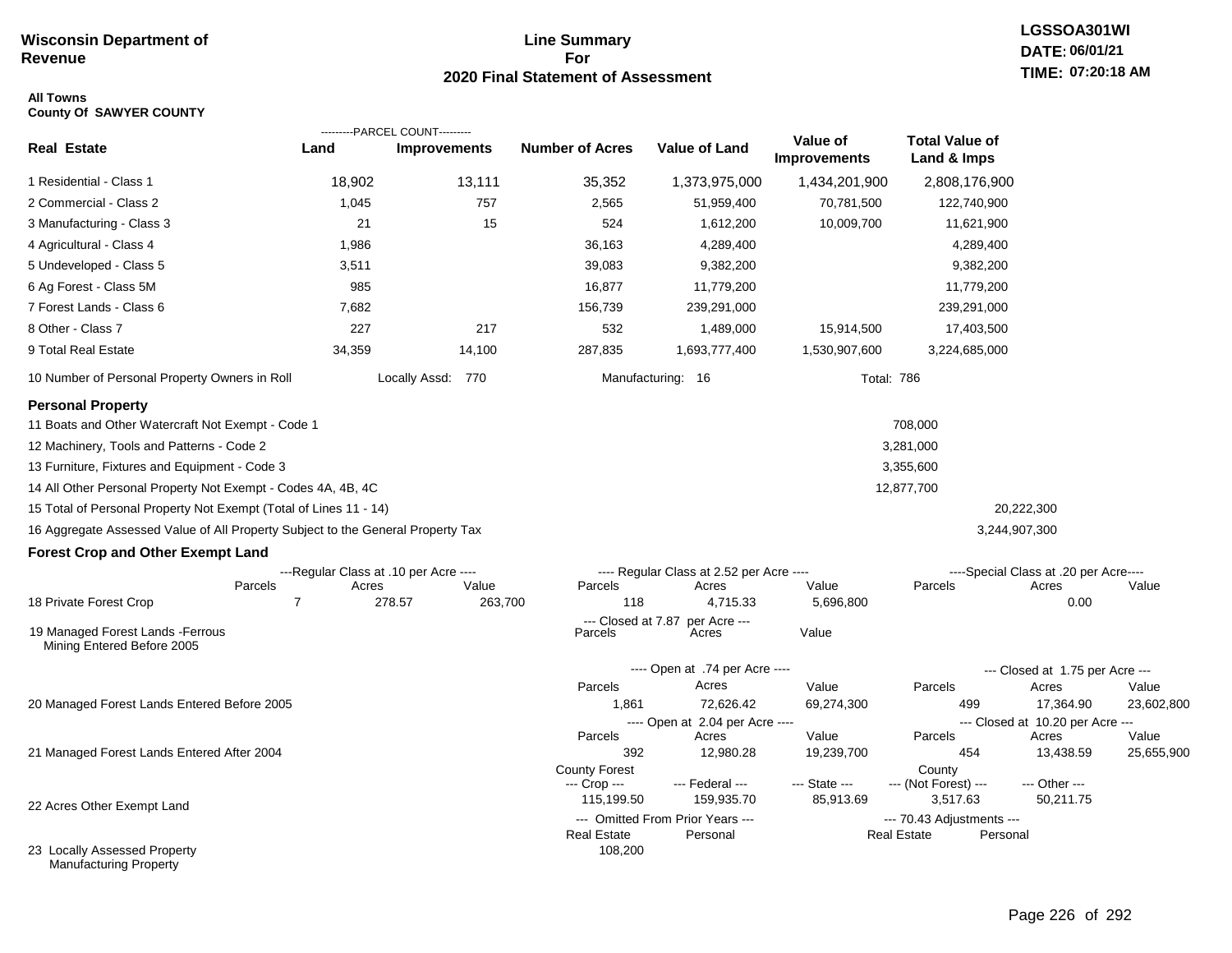### **Line Summary For 2020 Final Statement of Assessment**

| <b>All Villages</b><br><b>County Of SAWYER COUNTY</b>                           |                                       | TIME: 07:20                                           |                                                        |                                          |                                                 |                                |                                       |        |
|---------------------------------------------------------------------------------|---------------------------------------|-------------------------------------------------------|--------------------------------------------------------|------------------------------------------|-------------------------------------------------|--------------------------------|---------------------------------------|--------|
| <b>Real Estate</b>                                                              | Land                                  | ---------PARCEL COUNT---------<br><b>Improvements</b> | <b>Number of Acres</b>                                 | <b>Value of Land</b>                     | Value of<br><b>Improvements</b>                 |                                | <b>Total Value of</b><br>Land & Imps  |        |
| 1 Residential - Class 1                                                         | 533                                   | 392                                                   | 421                                                    | 3,387,600                                |                                                 | 17,201,200                     | 20,588,800                            |        |
| 2 Commercial - Class 2                                                          | 157                                   | 98                                                    | 144                                                    | 1,336,800                                |                                                 | 7,787,600                      | 9,124,400                             |        |
| 3 Manufacturing - Class 3                                                       | 5                                     | 4                                                     | 37                                                     | 96,800                                   |                                                 | 417,900                        | 514,700                               |        |
| 4 Agricultural - Class 4                                                        | 26                                    |                                                       | 333                                                    | 48,600                                   |                                                 |                                | 48,600                                |        |
| 5 Undeveloped - Class 5                                                         | 27                                    |                                                       | 204                                                    | 90,100                                   |                                                 |                                | 90,100                                |        |
| 6 Ag Forest - Class 5M                                                          |                                       |                                                       |                                                        |                                          |                                                 |                                |                                       |        |
| 7 Forest Lands - Class 6                                                        | 29                                    |                                                       | 375                                                    | 436,100                                  |                                                 |                                | 436,100                               |        |
| 8 Other - Class 7                                                               |                                       |                                                       |                                                        |                                          |                                                 |                                |                                       |        |
| 9 Total Real Estate                                                             | 777                                   | 494                                                   | 1,514                                                  | 5,396,000                                |                                                 | 25,406,700                     | 30,802,700                            |        |
| 10 Number of Personal Property Owners in Roll                                   |                                       | Locally Assd: 61                                      |                                                        | Manufacturing: 4                         |                                                 | Total: 65                      |                                       |        |
| <b>Personal Property</b>                                                        |                                       |                                                       |                                                        |                                          |                                                 |                                |                                       |        |
| 11 Boats and Other Watercraft Not Exempt - Code 1                               |                                       |                                                       |                                                        |                                          |                                                 |                                |                                       |        |
| 12 Machinery, Tools and Patterns - Code 2                                       |                                       |                                                       |                                                        |                                          |                                                 | 72,600                         |                                       |        |
| 13 Furniture, Fixtures and Equipment - Code 3                                   |                                       |                                                       |                                                        |                                          |                                                 | 226,900                        |                                       |        |
| 14 All Other Personal Property Not Exempt - Codes 4A, 4B, 4C                    |                                       |                                                       |                                                        |                                          |                                                 | 289,700                        |                                       |        |
| 15 Total of Personal Property Not Exempt (Total of Lines 11 - 14)               |                                       |                                                       |                                                        |                                          |                                                 |                                | 589,200                               |        |
| 16 Aggregate Assessed Value of All Property Subject to the General Property Tax |                                       |                                                       |                                                        |                                          |                                                 |                                | 31,391,900                            |        |
| <b>Forest Crop and Other Exempt Land</b>                                        |                                       |                                                       |                                                        |                                          |                                                 |                                |                                       |        |
|                                                                                 | ---Regular Class at .10 per Acre ---- |                                                       |                                                        | ---- Regular Class at 2.52 per Acre ---- |                                                 |                                | ----Special Class at .20 per Acre---- |        |
| Parcels                                                                         | Acres                                 | Value                                                 | Parcels                                                | Acres                                    | Value                                           | Parcels                        | Acres                                 | Value  |
| 18 Private Forest Crop                                                          | 0.00                                  |                                                       | --- Closed at 7.87 per Acre ---                        | 0.00                                     |                                                 |                                |                                       |        |
| 19 Managed Forest Lands-Ferrous<br>Mining Entered Before 2005                   |                                       |                                                       | Parcels                                                | Acres                                    | Value                                           |                                |                                       |        |
|                                                                                 |                                       |                                                       |                                                        | ---- Open at .74 per Acre ----           |                                                 |                                | --- Closed at 1.75 per Acre ---       |        |
|                                                                                 |                                       |                                                       | Parcels                                                | Acres<br>30.00                           | Value                                           | Parcels                        | Acres<br>0.00                         | Value  |
| 20 Managed Forest Lands Entered Before 2005                                     |                                       |                                                       |                                                        | ---- Open at 2.04 per Acre ----          | 37,500                                          |                                | --- Closed at 10.20 per Acre ---      |        |
|                                                                                 |                                       |                                                       | Parcels                                                | Acres                                    | Value                                           | Parcels                        | Acres                                 | Value  |
| 21 Managed Forest Lands Entered After 2004                                      |                                       |                                                       |                                                        | 0.00                                     |                                                 |                                | 0.00                                  |        |
|                                                                                 |                                       |                                                       | <b>County Forest</b><br>--- Crop ---                   | --- Federal ---                          | --- State ---                                   | County<br>--- (Not Forest) --- | --- Other ---                         |        |
|                                                                                 |                                       |                                                       | 0.00                                                   | 0.00                                     | 167.56                                          | 14.85                          |                                       | 338.46 |
| 22 Acres Other Exempt Land                                                      |                                       |                                                       | --- Omitted From Prior Years ---<br><b>Real Estate</b> | Personal                                 | --- 70.43 Adjustments ---<br><b>Real Estate</b> | Personal                       |                                       |        |

23 Locally Assessed Property Manufacturing Property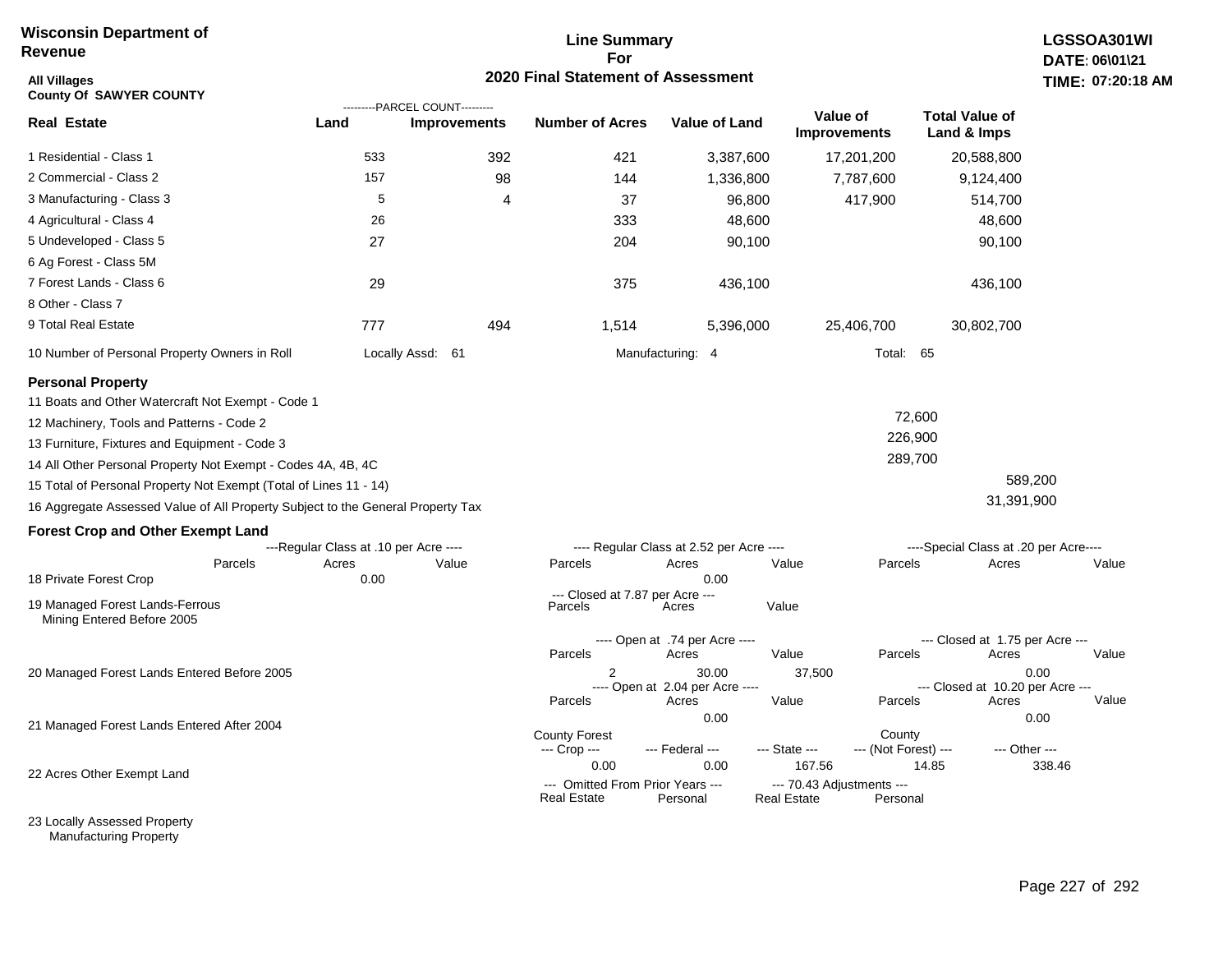| <b>Wisconsin Department of</b><br>Revenue                                                                                                                                                                                                   |                                       | <b>Line Summary</b><br>For                            |                                                        |                                                 |                                                 |                                          |                                                           |  |  |
|---------------------------------------------------------------------------------------------------------------------------------------------------------------------------------------------------------------------------------------------|---------------------------------------|-------------------------------------------------------|--------------------------------------------------------|-------------------------------------------------|-------------------------------------------------|------------------------------------------|-----------------------------------------------------------|--|--|
| <b>All Cities</b><br><b>County Of SAWYER COUNTY</b>                                                                                                                                                                                         | 2020 Final Statement of Assessment    |                                                       |                                                        |                                                 |                                                 |                                          |                                                           |  |  |
| <b>Real Estate</b>                                                                                                                                                                                                                          | Land                                  | ---------PARCEL COUNT---------<br><b>Improvements</b> | <b>Number of Acres</b>                                 | <b>Value of Land</b>                            | Value of<br><b>Improvements</b>                 | <b>Total Value of</b><br>Land & Imps     |                                                           |  |  |
| 1 Residential - Class 1                                                                                                                                                                                                                     | 952                                   | 829                                                   | 545                                                    | 19,415,900                                      | 76,960,200                                      | 96,376,100                               |                                                           |  |  |
| 2 Commercial - Class 2                                                                                                                                                                                                                      | 404                                   | 292                                                   | 486                                                    | 32,429,200                                      | 83,155,200                                      | 115,584,400                              |                                                           |  |  |
| 3 Manufacturing - Class 3                                                                                                                                                                                                                   | $\overline{7}$                        | $\overline{7}$                                        | 23                                                     | 388,700                                         | 3,921,500                                       | 4,310,200                                |                                                           |  |  |
| 4 Agricultural - Class 4                                                                                                                                                                                                                    |                                       |                                                       |                                                        |                                                 |                                                 |                                          |                                                           |  |  |
| 5 Undeveloped - Class 5                                                                                                                                                                                                                     | 5                                     |                                                       | 175                                                    | 97,400                                          |                                                 | 97,400                                   |                                                           |  |  |
| 6 Ag Forest - Class 5M                                                                                                                                                                                                                      |                                       |                                                       |                                                        |                                                 |                                                 |                                          |                                                           |  |  |
| 7 Forest Lands - Class 6                                                                                                                                                                                                                    |                                       |                                                       |                                                        |                                                 |                                                 |                                          |                                                           |  |  |
| 8 Other - Class 7                                                                                                                                                                                                                           |                                       |                                                       |                                                        |                                                 |                                                 |                                          |                                                           |  |  |
| 9 Total Real Estate                                                                                                                                                                                                                         | 1,368                                 | 1,128                                                 | 1,229                                                  | 52,331,200                                      | 164,036,900                                     | 216,368,100                              |                                                           |  |  |
| 10 Number of Personal Property Owners in Roll                                                                                                                                                                                               |                                       | Locally Assd: 199                                     | Manufacturing: 6                                       |                                                 |                                                 | Total:<br>205                            |                                                           |  |  |
| <b>Personal Property</b><br>11 Boats and Other Watercraft Not Exempt - Code 1<br>12 Machinery, Tools and Patterns - Code 2<br>13 Furniture, Fixtures and Equipment - Code 3<br>14 All Other Personal Property Not Exempt - Codes 4A, 4B, 4C |                                       |                                                       |                                                        |                                                 |                                                 | 5,400<br>430,600<br>5,369,300<br>799,400 |                                                           |  |  |
| 15 Total of Personal Property Not Exempt (Total of Lines 11 - 14)                                                                                                                                                                           |                                       |                                                       |                                                        |                                                 |                                                 |                                          | 6,604,700                                                 |  |  |
| 16 Aggregate Assessed Value of All Property Subject to the General Property Tax                                                                                                                                                             |                                       |                                                       |                                                        |                                                 |                                                 |                                          | 222,972,800                                               |  |  |
| <b>Forest Crop and Other Exempt Land</b>                                                                                                                                                                                                    |                                       |                                                       |                                                        |                                                 |                                                 |                                          |                                                           |  |  |
|                                                                                                                                                                                                                                             | ---Regular Class at .10 per Acre ---- |                                                       |                                                        | ---- Regular Class at 2.52 per Acre ----        |                                                 |                                          | ----Special Class at .20 per Acre----                     |  |  |
| Parcels                                                                                                                                                                                                                                     | Acres                                 | Value                                                 | Parcels                                                | Acres                                           | Value                                           | Parcels                                  | Value<br>Acres                                            |  |  |
| 18 Private Forest Crop                                                                                                                                                                                                                      | 0.00                                  |                                                       |                                                        | 0.00                                            |                                                 |                                          |                                                           |  |  |
| 19 Managed Forest Lands-Ferrous<br>Mining Entered Before 2005                                                                                                                                                                               |                                       |                                                       | Parcels                                                | --- Closed at 7.87 per Acre ---<br>Acres        | Value                                           |                                          |                                                           |  |  |
| 20 Managed Forest Lands Entered Before 2005                                                                                                                                                                                                 |                                       |                                                       | Parcels                                                | ---- Open at .74 per Acre ----<br>Acres<br>0.00 | Value                                           | Parcels                                  | --- Closed at 1.75 per Acre ---<br>Acres<br>Value<br>0.00 |  |  |
|                                                                                                                                                                                                                                             |                                       |                                                       | Parcels                                                | ---- Open at 2.04 per Acre ----<br>Acres        | Value                                           | Parcels                                  | --- Closed at 10.20 per Acre ---<br>Acres<br>Value        |  |  |
| 21 Managed Forest Lands Entered After 2004                                                                                                                                                                                                  |                                       |                                                       |                                                        | 0.00                                            |                                                 |                                          | 0.00                                                      |  |  |
| 22 Acres Other Exempt Land                                                                                                                                                                                                                  |                                       |                                                       | <b>County Forest</b><br>--- Crop ---<br>0.00           | --- Federal ---<br>15.38                        | --- State ---<br>55.29                          | County<br>--- (Not Forest) ---<br>40.06  | --- Other ---<br>887.93                                   |  |  |
|                                                                                                                                                                                                                                             |                                       |                                                       | --- Omitted From Prior Years ---<br><b>Real Estate</b> | Personal                                        | --- 70.43 Adjustments ---<br><b>Real Estate</b> | Personal                                 |                                                           |  |  |
| 23 Locally Assessed Property                                                                                                                                                                                                                |                                       |                                                       |                                                        |                                                 |                                                 |                                          |                                                           |  |  |

Manufacturing Property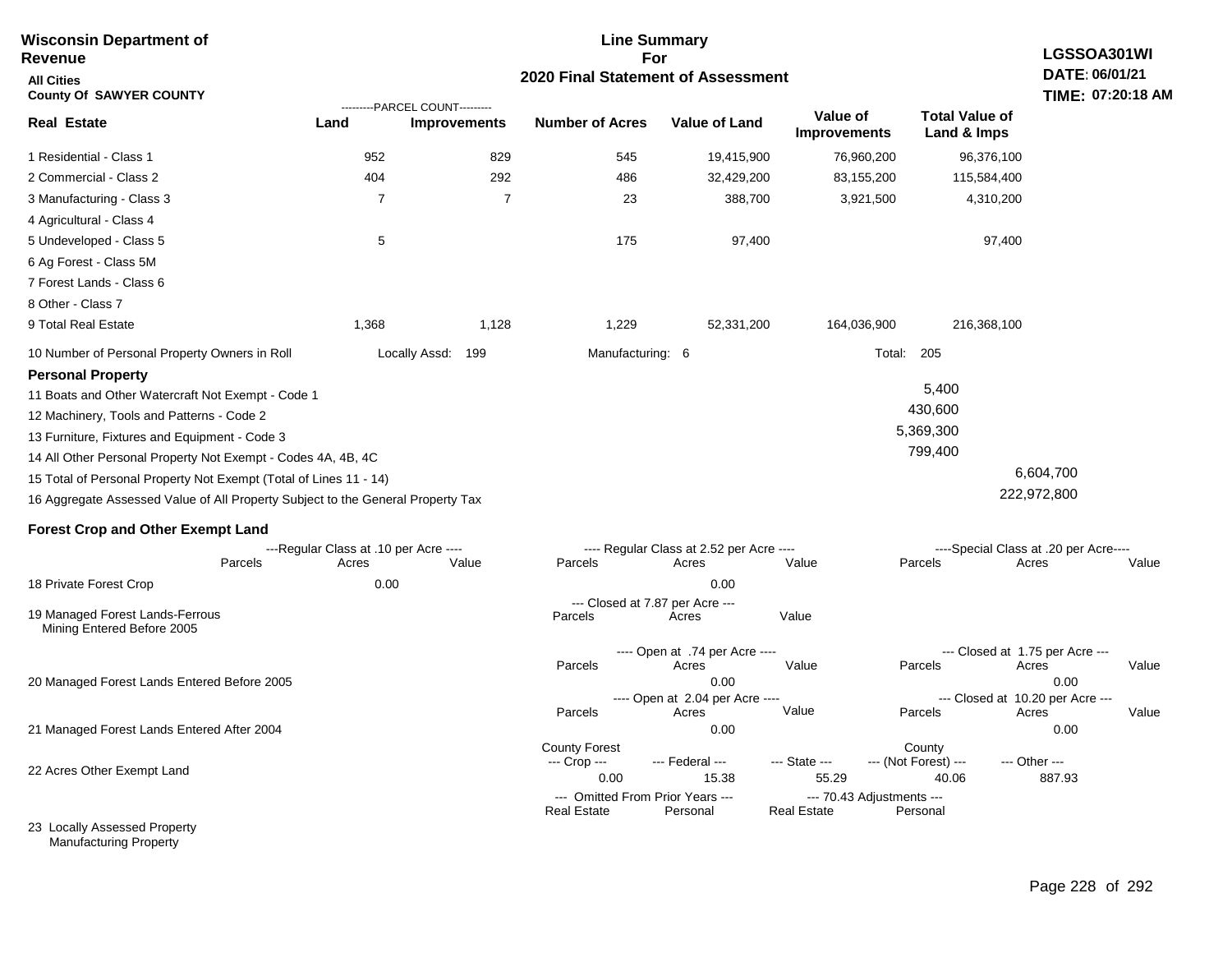# **All Municipalities TIME:**

**County Of SHAWANO COUNTY**

### **Line Summary For 2020 Final Statement of Assessment**

**LGSSOA301WI DATE: 06/01/21 07:20:18 AM**

| Real Estate                                                                     | ---------PARCEL COUNT---------<br>Land | <b>Improvements</b> | <b>Number of Acres</b>                                 | Value of Land                            | Value of<br><b>Improvements</b> | <b>Total Value of</b><br>Land & Imps     |                                           |        |
|---------------------------------------------------------------------------------|----------------------------------------|---------------------|--------------------------------------------------------|------------------------------------------|---------------------------------|------------------------------------------|-------------------------------------------|--------|
| 1 Residential - Class 1                                                         | 20,655                                 | 17,305              | 24,695                                                 | 458,683,835                              | 1,664,895,016                   | 2,123,578,851                            |                                           |        |
| 2 Commercial - Class 2                                                          | 1,633                                  | 1,270               | 3,802                                                  | 57,730,597                               | 274,295,439                     | 332,026,036                              |                                           |        |
| 3 Manufacturing - Class 3                                                       | 83                                     | 67                  | 781                                                    | 4,533,500                                | 64,207,600                      | 68,741,100                               |                                           |        |
| 4 Agricultural - Class 4                                                        | 11,052                                 |                     | 207,043                                                | 37,122,226                               |                                 | 37,122,226                               |                                           |        |
| 5 Undeveloped - Class 5                                                         | 8,710                                  |                     | 46,947                                                 | 33,468,969                               |                                 | 33,468,969                               |                                           |        |
| 6 Ag Forest - Class 5M                                                          | 5,252                                  |                     | 68,575                                                 | 99,837,200                               |                                 | 99,837,200                               |                                           |        |
| 7 Forest Lands - Class 6                                                        | 3,890                                  |                     | 67,938                                                 | 189,900,990                              |                                 | 189,900,990                              |                                           |        |
| 8 Other - Class 7                                                               | 2,056                                  | 2,031               | 4,705                                                  | 23,151,400                               | 211,317,100                     | 234,468,500                              |                                           |        |
| 9 Total Real Estate                                                             | 53,331                                 | 20,673              | 424,486                                                | 904,428,717                              | 2,214,715,155                   | 3,119,143,872                            |                                           |        |
| 10 Number of Personal Property Owners in Roll                                   |                                        | Locally Assd: 1,180 |                                                        | Manufacturing: 74                        |                                 | Total: 1,254                             |                                           |        |
| <b>Personal Property</b>                                                        |                                        |                     |                                                        |                                          |                                 |                                          |                                           |        |
| 11 Boats and Other Watercraft Not Exempt - Code 1                               |                                        |                     |                                                        |                                          |                                 | 5,230                                    |                                           |        |
| 12 Machinery, Tools and Patterns - Code 2                                       |                                        |                     |                                                        |                                          |                                 | 16,028,700                               |                                           |        |
| 13 Furniture, Fixtures and Equipment - Code 3                                   |                                        |                     |                                                        |                                          |                                 | 17,291,783                               |                                           |        |
| 14 All Other Personal Property Not Exempt - Codes 4A, 4B, 4C                    |                                        |                     |                                                        |                                          |                                 | 11,017,134                               |                                           |        |
| 15 Total of Personal Property Not Exempt (Total of Lines 11 - 14)               |                                        |                     |                                                        |                                          |                                 |                                          | 44,342,847                                |        |
| 16 Aggregate Assessed Value of All Property Subject to the General Property Tax |                                        |                     |                                                        |                                          |                                 | 3,163,486,719                            |                                           |        |
| <b>Forest Crop and Other Exempt Land</b>                                        |                                        |                     |                                                        |                                          |                                 |                                          |                                           |        |
|                                                                                 | ---Regular Class at .10 per Acre ----  |                     |                                                        | ---- Regular Class at 2.52 per Acre ---- |                                 |                                          | ----Special Class at .20 per Acre----     |        |
| Parcels                                                                         | Acres                                  | Value               | Parcels                                                | Acres                                    | Value                           | Parcels                                  | Acres                                     | Value  |
| 18 Private Forest Crop<br>9                                                     | 340.72                                 | 992,100             | 17                                                     | 689.00                                   | 2,049,300                       |                                          | 0.00                                      |        |
| 19 Managed Forest Lands - Ferrous<br>Mining Entered Before 2005                 |                                        |                     | Parcels                                                | --- Closed at 7.87 per Acre ---<br>Acres | Value                           |                                          |                                           |        |
|                                                                                 |                                        |                     |                                                        | ---- Open at .74 per Acre ----           |                                 |                                          | --- Closed at 1.75 per Acre ---           |        |
|                                                                                 |                                        |                     | Parcels                                                | Acres                                    | Value                           | Parcels                                  | Acres                                     | Value  |
| 20 Managed Forest Lands Entered Before 2005                                     |                                        |                     | 22                                                     | 723.58                                   | 1,973,000                       | 1,381                                    | 42,357.60                                 | 115,96 |
|                                                                                 |                                        |                     | Parcels                                                | ---- Open at 2.04 per Acre ----<br>Acres | Value                           | Parcels                                  | --- Closed at 10.20 per Acre ---<br>Acres | Value  |
| 21 Managed Forest Lands Entered After 2004                                      |                                        |                     | 21                                                     | 729.76                                   | 1,968,400                       | 1,694                                    | 52,424.90                                 | 146,14 |
|                                                                                 |                                        |                     | <b>County Forest</b>                                   |                                          |                                 | County                                   |                                           |        |
|                                                                                 |                                        |                     | --- Crop ---                                           | --- Federal ---                          | --- State ---                   | --- (Not Forest) ---                     | --- Other ---                             |        |
| 22 Acres Other Exempt Land                                                      |                                        |                     | 0.00                                                   | 19,418.75                                | 15,908.76                       | 2,073.87                                 | 6,078.07                                  |        |
|                                                                                 |                                        |                     | --- Omitted From Prior Years ---<br><b>Real Estate</b> | Personal                                 |                                 | --- 70.43 Adjustments ---<br>Real Estate | Personal                                  |        |

760,700 -96,200

23 Locally Assessed Property Manufacturing Property

115,962,898

146,147,839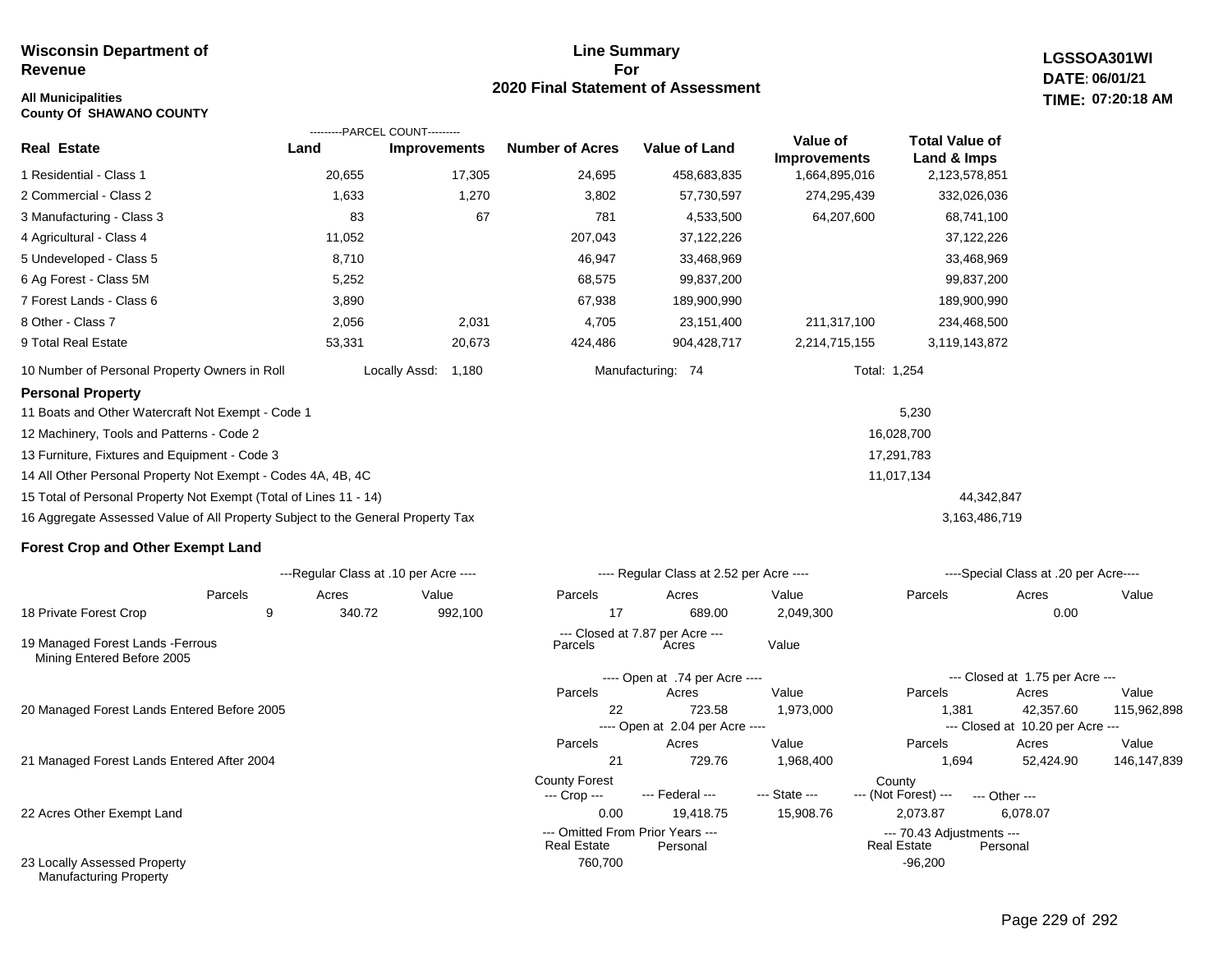## **Line Summary For 2020 Final Statement of Assessment**

### **All Towns County Of SHAWANO COUNTY**

|                                                                                 |                                       | ---------PARCEL COUNT--------- |                          |                                              |                                 |                                                             |                                       |             |
|---------------------------------------------------------------------------------|---------------------------------------|--------------------------------|--------------------------|----------------------------------------------|---------------------------------|-------------------------------------------------------------|---------------------------------------|-------------|
| <b>Real Estate</b>                                                              | Land                                  | <b>Improvements</b>            | <b>Number of Acres</b>   | <b>Value of Land</b>                         | Value of<br><b>Improvements</b> | <b>Total Value of</b><br>Land & Imps                        |                                       |             |
| 1 Residential - Class 1                                                         | 14,709                                | 12,214                         | 22,089                   | 378,232,000                                  | 1,221,476,000                   | 1,599,708,000                                               |                                       |             |
| 2 Commercial - Class 2                                                          | 550                                   | 438                            | 2,065                    | 14,194,700                                   | 55,551,400                      | 69,746,100                                                  |                                       |             |
| 3 Manufacturing - Class 3                                                       | 28                                    | 16                             | 338                      | 953,200                                      | 7,663,300                       | 8,616,500                                                   |                                       |             |
| 4 Agricultural - Class 4                                                        | 10,724                                |                                | 203,460                  | 36,508,200                                   |                                 | 36,508,200                                                  |                                       |             |
| 5 Undeveloped - Class 5                                                         | 8,571                                 |                                | 45,860                   | 32,768,900                                   |                                 | 32,768,900                                                  |                                       |             |
| 6 Ag Forest - Class 5M                                                          | 5,203                                 |                                | 68,122                   | 99,270,700                                   |                                 | 99,270,700                                                  |                                       |             |
| 7 Forest Lands - Class 6                                                        | 3,793                                 |                                | 66,936                   | 187,519,100                                  |                                 | 187,519,100                                                 |                                       |             |
| 8 Other - Class 7                                                               | 2,025                                 | 2,001                          | 4,657                    | 23,000,100                                   | 209,947,700                     | 232,947,800                                                 |                                       |             |
| 9 Total Real Estate                                                             | 45,603                                | 14,669                         | 413,527                  | 772,446,900                                  | 1,494,638,400                   | 2,267,085,300                                               |                                       |             |
| 10 Number of Personal Property Owners in Roll                                   |                                       | Locally Assd: 496              |                          | Manufacturing: 25                            | <b>Total: 521</b>               |                                                             |                                       |             |
| <b>Personal Property</b>                                                        |                                       |                                |                          |                                              |                                 |                                                             |                                       |             |
| 11 Boats and Other Watercraft Not Exempt - Code 1                               |                                       |                                |                          |                                              |                                 | 4,230                                                       |                                       |             |
| 12 Machinery, Tools and Patterns - Code 2                                       |                                       |                                |                          |                                              |                                 | 10,866,300                                                  |                                       |             |
| 13 Furniture, Fixtures and Equipment - Code 3                                   |                                       |                                |                          |                                              |                                 | 4,653,449                                                   |                                       |             |
| 14 All Other Personal Property Not Exempt - Codes 4A, 4B, 4C                    |                                       |                                |                          |                                              |                                 | 6,965,679                                                   |                                       |             |
| 15 Total of Personal Property Not Exempt (Total of Lines 11 - 14)               |                                       |                                |                          |                                              |                                 |                                                             | 22,489,658                            |             |
| 16 Aggregate Assessed Value of All Property Subject to the General Property Tax |                                       |                                |                          |                                              |                                 |                                                             | 2,289,574,958                         |             |
| <b>Forest Crop and Other Exempt Land</b>                                        |                                       |                                |                          |                                              |                                 |                                                             |                                       |             |
|                                                                                 | ---Regular Class at .10 per Acre ---- |                                |                          | ---- Regular Class at 2.52 per Acre ----     |                                 |                                                             | ----Special Class at .20 per Acre---- |             |
|                                                                                 | Parcels<br>Acres                      | Value                          | Parcels                  | Acres                                        | Value                           | Parcels                                                     | Acres                                 | Value       |
| 18 Private Forest Crop                                                          | 9                                     | 340.72<br>992,100              | 17<br>--- Closed at 7.87 | 689.00<br>per Acre ---                       | 2,049,300                       |                                                             | 0.00                                  |             |
| 19 Managed Forest Lands - Ferrous<br>Mining Entered Before 2005                 |                                       |                                | Parcels                  | Acres                                        | Value                           |                                                             |                                       |             |
|                                                                                 |                                       |                                |                          | ---- Open at .74 per Acre ----               |                                 |                                                             | --- Closed at 1.75 per Acre ---       |             |
|                                                                                 |                                       |                                | Parcels                  | Acres                                        | Value                           | Parcels                                                     | Acres                                 | Value       |
| 20 Managed Forest Lands Entered Before 2005                                     |                                       |                                | 22                       | 723.58                                       | 1,973,000                       | 1,380                                                       | 42,343.96                             | 115,943,800 |
|                                                                                 |                                       |                                | Parcels                  | ---- Open at 2.04 per Acre ----<br>Acres     | Value                           | Parcels                                                     | --- Closed at 10.20 per Acre ---      | Value       |
| 21 Managed Forest Lands Entered After 2004                                      |                                       |                                | 21                       | 729.76                                       | 1,968,400                       | 1,684                                                       | Acres<br>52,235.26                    | 145,761,500 |
|                                                                                 |                                       |                                | <b>County Forest</b>     |                                              |                                 | County                                                      |                                       |             |
|                                                                                 |                                       |                                | --- Crop ---             | --- Federal ---                              | --- State ---                   | --- (Not Forest) ---                                        | --- Other ---                         |             |
| 22 Acres Other Exempt Land                                                      |                                       |                                | 0.00                     | 19,413.42                                    | 15,772.23                       | 1,886.97                                                    | 3,289.31                              |             |
|                                                                                 |                                       |                                | <b>Real Estate</b>       | --- Omitted From Prior Years ---<br>Personal |                                 | --- 70.43 Adjustments ---<br><b>Real Estate</b><br>Personal |                                       |             |
| 23 Locally Assessed Property<br><b>Manufacturing Property</b>                   |                                       |                                | 760,700                  |                                              |                                 | $-74,400$                                                   |                                       |             |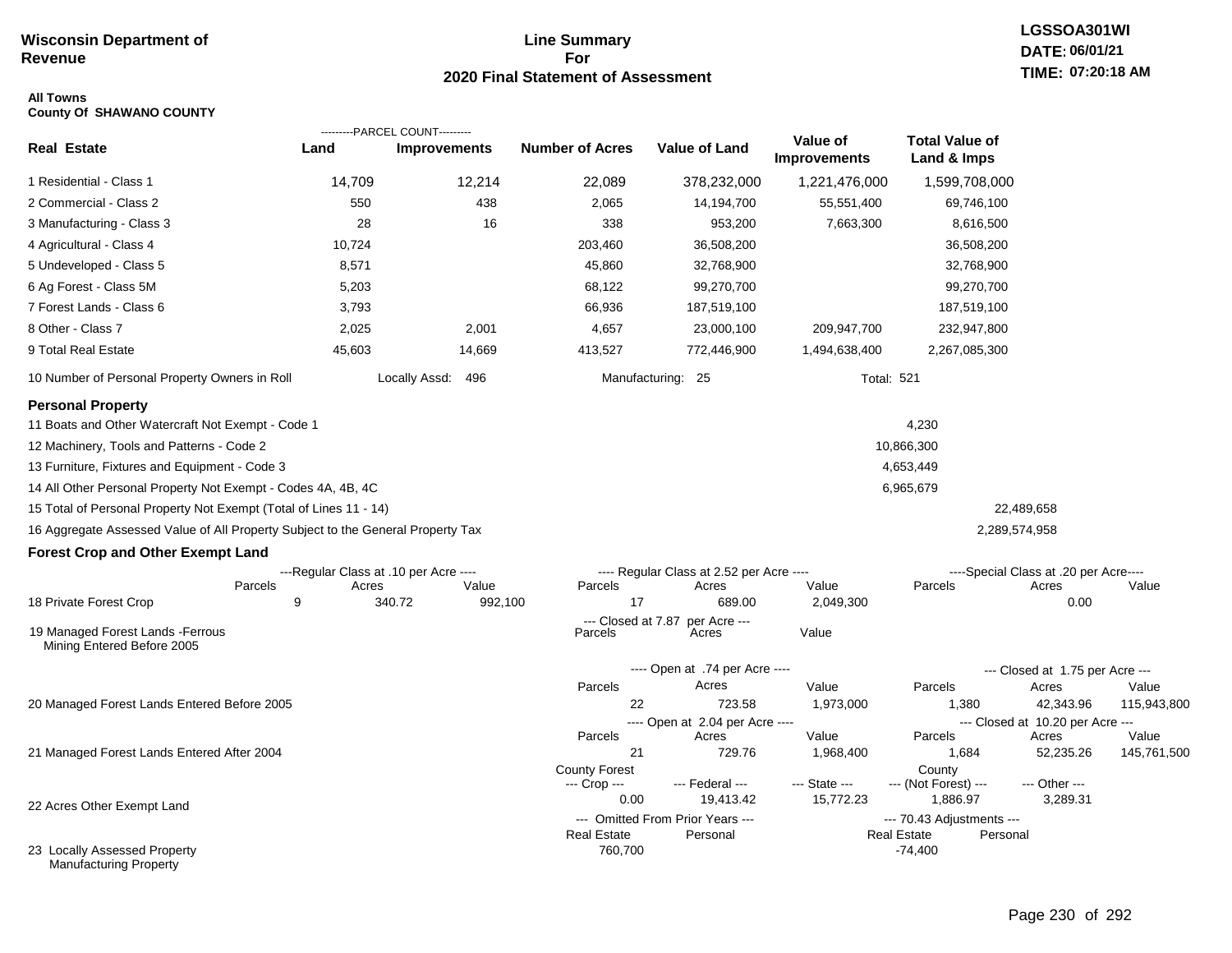## **Line Summary For 2020 Final Statement of Assessment**

| <b>All Villages</b><br><b>County Of SHAWANO COUNTY</b>                                                                                                                                                                                                                                                                                                                                                                                                     |                                                |                                                       | 2020 Final Statement of Assessment                             |                                                                                             |                                                                      |                                                                                                                          | TIME: 07:20:18                    |
|------------------------------------------------------------------------------------------------------------------------------------------------------------------------------------------------------------------------------------------------------------------------------------------------------------------------------------------------------------------------------------------------------------------------------------------------------------|------------------------------------------------|-------------------------------------------------------|----------------------------------------------------------------|---------------------------------------------------------------------------------------------|----------------------------------------------------------------------|--------------------------------------------------------------------------------------------------------------------------|-----------------------------------|
| <b>Real Estate</b>                                                                                                                                                                                                                                                                                                                                                                                                                                         | Land                                           | ---------PARCEL COUNT---------<br><b>Improvements</b> | <b>Number of Acres</b>                                         | <b>Value of Land</b>                                                                        | Value of<br><b>Improvements</b>                                      | <b>Total Value of</b><br>Land & Imps                                                                                     |                                   |
| 1 Residential - Class 1                                                                                                                                                                                                                                                                                                                                                                                                                                    | 2,817                                          | 2,217                                                 | 1,643                                                          | 32,163,635                                                                                  | 170,623,016                                                          | 202,786,651                                                                                                              |                                   |
| 2 Commercial - Class 2                                                                                                                                                                                                                                                                                                                                                                                                                                     | 542                                            | 391                                                   | 676                                                            | 7,675,497                                                                                   | 47,110,939                                                           | 54,786,436                                                                                                               |                                   |
| 3 Manufacturing - Class 3                                                                                                                                                                                                                                                                                                                                                                                                                                  | 28                                             | 25                                                    | 237                                                            | 948,400                                                                                     | 20,112,300                                                           | 21,060,700                                                                                                               |                                   |
| 4 Agricultural - Class 4                                                                                                                                                                                                                                                                                                                                                                                                                                   | 313                                            |                                                       | 3,419                                                          | 579,626                                                                                     |                                                                      | 579,626                                                                                                                  |                                   |
| 5 Undeveloped - Class 5                                                                                                                                                                                                                                                                                                                                                                                                                                    | 135                                            |                                                       | 1,053                                                          | 674,919                                                                                     |                                                                      | 674,919                                                                                                                  |                                   |
| 6 Ag Forest - Class 5M                                                                                                                                                                                                                                                                                                                                                                                                                                     | 48                                             |                                                       | 442                                                            | 544,200                                                                                     |                                                                      | 544,200                                                                                                                  |                                   |
| 7 Forest Lands - Class 6                                                                                                                                                                                                                                                                                                                                                                                                                                   | 91                                             |                                                       | 887                                                            | 1,994,890                                                                                   |                                                                      | 1,994,890                                                                                                                |                                   |
| 8 Other - Class 7                                                                                                                                                                                                                                                                                                                                                                                                                                          | 31                                             | 30                                                    | 48                                                             | 151,300                                                                                     | 1,369,400                                                            | 1,520,700                                                                                                                |                                   |
| 9 Total Real Estate                                                                                                                                                                                                                                                                                                                                                                                                                                        | 4,005                                          | 2,663                                                 | 8,405                                                          | 44,732,467                                                                                  | 239,215,655                                                          | 283,948,122                                                                                                              |                                   |
| 10 Number of Personal Property Owners in Roll                                                                                                                                                                                                                                                                                                                                                                                                              |                                                | Locally Assd: 289                                     |                                                                | Manufacturing: 22                                                                           |                                                                      | <b>Total: 311</b>                                                                                                        |                                   |
| <b>Personal Property</b><br>11 Boats and Other Watercraft Not Exempt - Code 1<br>12 Machinery, Tools and Patterns - Code 2<br>13 Furniture, Fixtures and Equipment - Code 3<br>14 All Other Personal Property Not Exempt - Codes 4A, 4B, 4C<br>15 Total of Personal Property Not Exempt (Total of Lines 11 - 14)<br>16 Aggregate Assessed Value of All Property Subject to the General Property Tax<br><b>Forest Crop and Other Exempt Land</b><br>Parcels | ---Regular Class at .10 per Acre ----<br>Acres | Value                                                 | Parcels                                                        | ---- Regular Class at 2.52 per Acre ----<br>Acres                                           | Parcels<br>Value                                                     | 800<br>3,008,200<br>3,004,834<br>1,817,955<br>7,831,789<br>291,779,911<br>----Special Class at .20 per Acre----<br>Acres | Value                             |
| 18 Private Forest Crop<br>19 Managed Forest Lands-Ferrous<br>Mining Entered Before 2005                                                                                                                                                                                                                                                                                                                                                                    | 0.00                                           |                                                       | --- Closed at 7.87 per Acre ---<br>Parcels                     | 0.00<br>Acres                                                                               | Value                                                                |                                                                                                                          |                                   |
| 20 Managed Forest Lands Entered Before 2005                                                                                                                                                                                                                                                                                                                                                                                                                |                                                |                                                       | Parcels<br>Parcels                                             | ---- Open at .74 per Acre ----<br>Acres<br>0.00<br>---- Open at 2.04 per Acre ----<br>Acres | Value<br>Parcels<br>Value<br>Parcels                                 | --- Closed at 1.75 per Acre ---<br>Acres<br>--- Closed at 10.20 per Acre ---<br>Acres                                    | Value<br>19,098<br>13.64<br>Value |
| 21 Managed Forest Lands Entered After 2004                                                                                                                                                                                                                                                                                                                                                                                                                 |                                                |                                                       | <b>County Forest</b><br>--- Crop ---                           | 0.00<br>--- Federal ---                                                                     | County<br>--- State ---                                              | 10<br>--- (Not Forest) ---<br>--- Other ---                                                                              | 189.64<br>386,339                 |
| 22 Acres Other Exempt Land                                                                                                                                                                                                                                                                                                                                                                                                                                 |                                                |                                                       | 0.00<br>--- Omitted From Prior Years ---<br><b>Real Estate</b> | 4.74<br>Personal                                                                            | 92.48<br>--- 70.43 Adjustments ---<br><b>Real Estate</b><br>Personal | 20.37                                                                                                                    | 1,547.61                          |
| 23 Locally Assessed Property                                                                                                                                                                                                                                                                                                                                                                                                                               |                                                |                                                       |                                                                |                                                                                             | $-21,800$                                                            |                                                                                                                          |                                   |

Manufacturing Property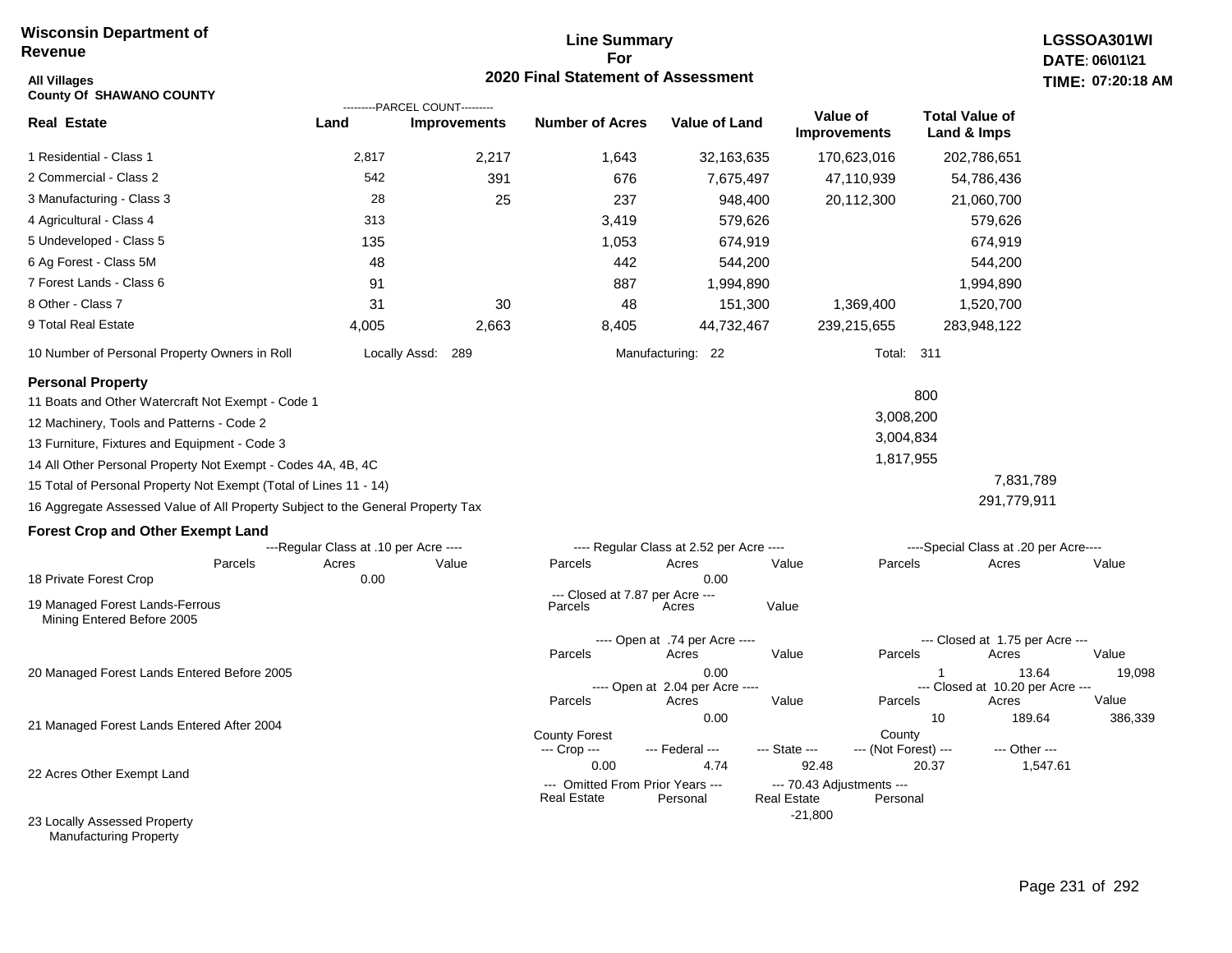| Revenue                                                                         |                                       |                                |                                      | For                                      |                                 |                                      | LGSSOA301WI                              |
|---------------------------------------------------------------------------------|---------------------------------------|--------------------------------|--------------------------------------|------------------------------------------|---------------------------------|--------------------------------------|------------------------------------------|
| <b>All Cities</b>                                                               |                                       |                                |                                      | 2020 Final Statement of Assessment       |                                 |                                      | DATE: 06/01/21                           |
| <b>County Of SHAWANO COUNTY</b>                                                 |                                       | ---------PARCEL COUNT--------- |                                      |                                          |                                 |                                      | TIME: 07:20:18 AM                        |
| <b>Real Estate</b>                                                              | Land                                  | <b>Improvements</b>            | <b>Number of Acres</b>               | <b>Value of Land</b>                     | Value of<br><b>Improvements</b> | <b>Total Value of</b><br>Land & Imps |                                          |
| 1 Residential - Class 1                                                         | 3,129                                 | 2,874                          | 963                                  | 48,288,200                               | 272,796,000                     | 321,084,200                          |                                          |
| 2 Commercial - Class 2                                                          | 541                                   | 441                            | 1,061                                | 35,860,400                               | 171,633,100                     | 207,493,500                          |                                          |
| 3 Manufacturing - Class 3                                                       | 27                                    | 26                             | 206                                  | 2,631,900                                | 36,432,000                      | 39,063,900                           |                                          |
| 4 Agricultural - Class 4                                                        | 15                                    |                                | 164                                  | 34,400                                   |                                 | 34,400                               |                                          |
| 5 Undeveloped - Class 5                                                         | 4                                     |                                | 34                                   | 25,150                                   |                                 | 25,150                               |                                          |
| 6 Ag Forest - Class 5M                                                          | -1                                    |                                | 11                                   | 22,300                                   |                                 | 22,300                               |                                          |
| 7 Forest Lands - Class 6                                                        | 6                                     |                                | 115                                  | 387,000                                  |                                 | 387,000                              |                                          |
| 8 Other - Class 7                                                               |                                       |                                |                                      |                                          |                                 |                                      |                                          |
| 9 Total Real Estate                                                             | 3,723                                 | 3,341                          | 2,554                                | 87,249,350                               | 480,861,100                     | 568,110,450                          |                                          |
| 10 Number of Personal Property Owners in Roll                                   |                                       | Locally Assd: 395              |                                      | Manufacturing: 27                        |                                 | Total: 422                           |                                          |
| <b>Personal Property</b>                                                        |                                       |                                |                                      |                                          |                                 |                                      |                                          |
| 11 Boats and Other Watercraft Not Exempt - Code 1                               |                                       |                                |                                      |                                          |                                 | 200                                  |                                          |
| 12 Machinery, Tools and Patterns - Code 2                                       |                                       |                                |                                      |                                          |                                 | 2,154,200                            |                                          |
| 13 Furniture, Fixtures and Equipment - Code 3                                   |                                       |                                |                                      |                                          |                                 | 9,633,500                            |                                          |
| 14 All Other Personal Property Not Exempt - Codes 4A, 4B, 4C                    |                                       |                                |                                      |                                          |                                 | 2,233,500                            |                                          |
| 15 Total of Personal Property Not Exempt (Total of Lines 11 - 14)               |                                       |                                |                                      |                                          |                                 |                                      | 14,021,400                               |
| 16 Aggregate Assessed Value of All Property Subject to the General Property Tax |                                       |                                |                                      |                                          |                                 |                                      | 582,131,850                              |
| <b>Forest Crop and Other Exempt Land</b>                                        |                                       |                                |                                      |                                          |                                 |                                      |                                          |
|                                                                                 | ---Regular Class at .10 per Acre ---- |                                |                                      | ---- Regular Class at 2.52 per Acre ---- |                                 |                                      | ----Special Class at .20 per Acre----    |
| Parcels                                                                         | Acres                                 | Value                          | Parcels                              | Acres                                    | Value                           | Parcels                              | Acres<br>Value                           |
| 18 Private Forest Crop                                                          | 0.00                                  |                                |                                      | 0.00                                     |                                 |                                      |                                          |
| 19 Managed Forest Lands-Ferrous<br>Mining Entered Before 2005                   |                                       |                                | Parcels                              | --- Closed at 7.87 per Acre ---<br>Acres | Value                           |                                      |                                          |
|                                                                                 |                                       |                                |                                      | ---- Open at .74 per Acre ----           |                                 |                                      | --- Closed at 1.75 per Acre ---          |
|                                                                                 |                                       |                                | Parcels                              | Acres                                    | Value                           | Parcels                              | Acres<br>Value                           |
| 20 Managed Forest Lands Entered Before 2005                                     |                                       |                                |                                      | 0.00<br>---- Open at 2.04 per Acre ----  |                                 |                                      | 0.00<br>--- Closed at 10.20 per Acre --- |
|                                                                                 |                                       |                                | Parcels                              | Acres                                    | Value                           | Parcels                              | Acres<br>Value                           |
| 21 Managed Forest Lands Entered After 2004                                      |                                       |                                |                                      | 0.00                                     |                                 |                                      | 0.00                                     |
|                                                                                 |                                       |                                | <b>County Forest</b><br>--- Crop --- | --- Federal ---                          | --- State ---                   | County<br>--- (Not Forest) ---       | --- Other ---                            |
| 22 Acres Other Exempt Land                                                      |                                       |                                | 0.00                                 | 0.59                                     | 44.05                           | 166.53                               | 1,241.15                                 |
|                                                                                 |                                       |                                |                                      | --- Omitted From Prior Years ---         | --- 70.43 Adjustments ---       |                                      |                                          |
|                                                                                 |                                       |                                | <b>Real Estate</b>                   | Personal                                 | <b>Real Estate</b>              | Personal                             |                                          |
| 23 Locally Assessed Property                                                    |                                       |                                |                                      |                                          |                                 |                                      |                                          |

**Line Summary**

Manufacturing Property

**Wisconsin Department of**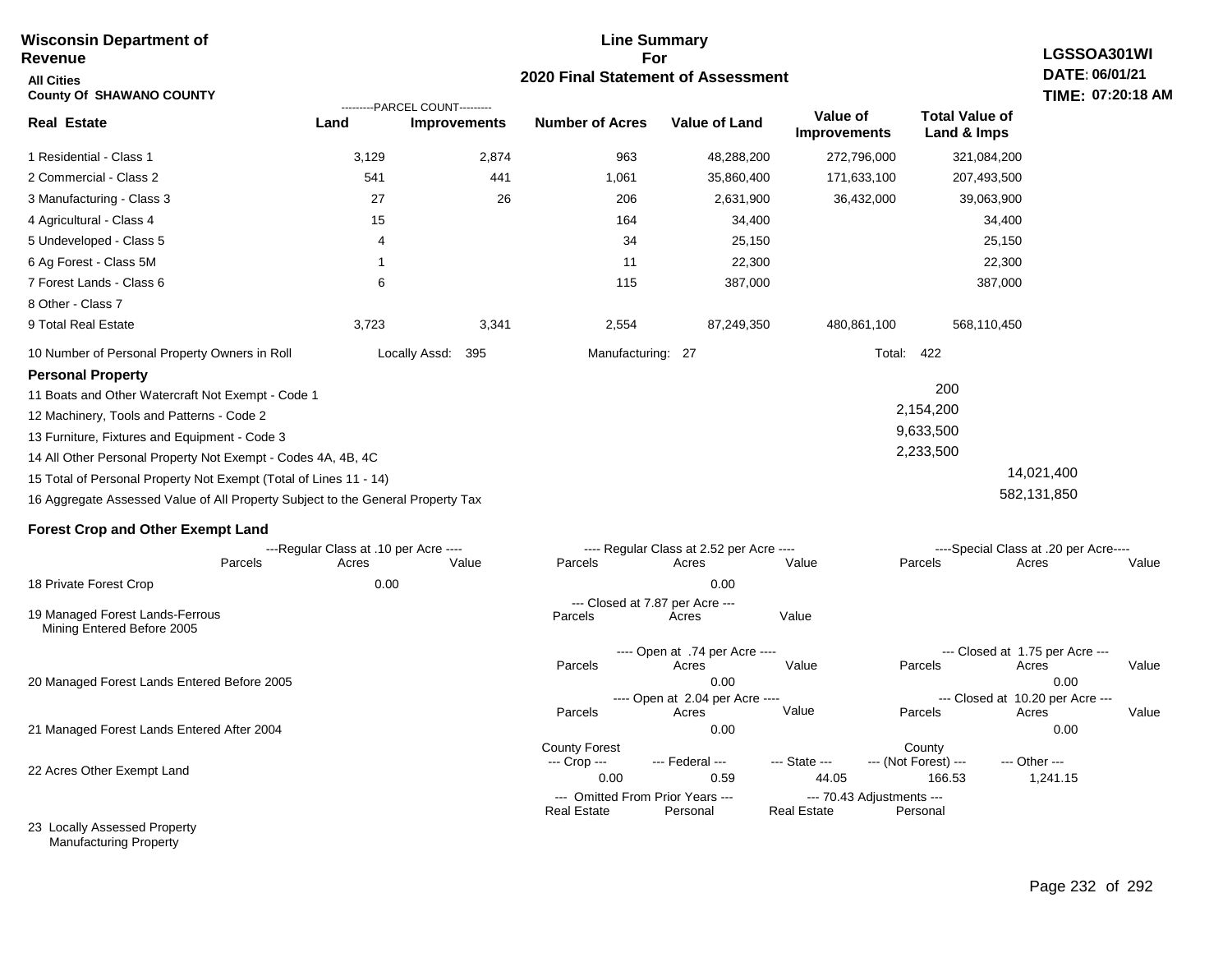### **Line Summary For 2020 Final Statement of Assessment**

**LGSSOA301WI DATE: 06/01/21 All Municipalities TIME: 07:20:18 AM**

| <b>County Of SHEBOYGAN COUNTY</b>                                               |        |                                |                        |                      |                     |                       |
|---------------------------------------------------------------------------------|--------|--------------------------------|------------------------|----------------------|---------------------|-----------------------|
|                                                                                 |        | ---------PARCEL COUNT--------- |                        |                      | Value of            | <b>Total Value of</b> |
| <b>Real Estate</b>                                                              | Land   | <b>Improvements</b>            | <b>Number of Acres</b> | <b>Value of Land</b> | <b>Improvements</b> | Land & Imps           |
| 1 Residential - Class 1                                                         | 42,541 | 39,925                         | 35,898                 | 1,496,735,700        | 5,193,829,600       | 6,690,565,300         |
| 2 Commercial - Class 2                                                          | 3,329  | 2,783                          | 8,845                  | 336,798,000          | 1,404,957,500       | 1,741,755,500         |
| 3 Manufacturing - Class 3                                                       | 276    | 257                            | 2,692                  | 44,598,500           | 435,451,200         | 480,049,700           |
| 4 Agricultural - Class 4                                                        | 8,445  |                                | 163,093                | 27,840,400           |                     | 27,840,400            |
| 5 Undeveloped - Class 5                                                         | 6,485  |                                | 31,392                 | 32,791,800           |                     | 32,791,800            |
| 6 Ag Forest - Class 5M                                                          | 2,132  |                                | 16,548                 | 25,038,700           |                     | 25,038,700            |
| 7 Forest Lands - Class 6                                                        | 817    |                                | 7,890                  | 23,338,300           |                     | 23,338,300            |
| 8 Other - Class 7                                                               | 1,127  | 1,112                          | 2,726                  | 28,849,600           | 159,529,800         | 188,379,400           |
| 9 Total Real Estate                                                             | 65,152 | 44,077                         | 269,084                | 2,015,991,000        | 7,193,768,100       | 9,209,759,100         |
| 10 Number of Personal Property Owners in Roll                                   |        | 3,062<br>Locally Assd:         |                        | Manufacturing: 230   | Total: 3,292        |                       |
| <b>Personal Property</b>                                                        |        |                                |                        |                      |                     |                       |
| 11 Boats and Other Watercraft Not Exempt - Code 1                               |        |                                |                        |                      |                     | 90,432                |
| 12 Machinery, Tools and Patterns - Code 2                                       |        |                                |                        |                      |                     | 77,899,200            |
| 13 Furniture, Fixtures and Equipment - Code 3                                   |        |                                |                        |                      |                     | 119,245,925           |
| 14 All Other Personal Property Not Exempt - Codes 4A, 4B, 4C                    |        |                                |                        |                      |                     | 36,682,489            |
| 15 Total of Personal Property Not Exempt (Total of Lines 11 - 14)               |        |                                |                        |                      |                     | 233,918,046           |
| 16 Aggregate Assessed Value of All Property Subject to the General Property Tax |        |                                |                        |                      |                     | 9,443,677,146         |
| <b>Forest Crop and Other Exempt Land</b>                                        |        |                                |                        |                      |                     |                       |

|                                                                 |         |       | ---Regular Class at .10 per Acre ---- |                                      | ---- Regular Class at 2.52 per Acre ---- |               | ----Special Class at .20 per Acre----           |                                  |            |  |
|-----------------------------------------------------------------|---------|-------|---------------------------------------|--------------------------------------|------------------------------------------|---------------|-------------------------------------------------|----------------------------------|------------|--|
|                                                                 | Parcels | Acres | Value                                 | Parcels                              | Acres                                    | Value         | Parcels                                         | Acres                            | Value      |  |
| 18 Private Forest Crop                                          |         | 0.00  |                                       |                                      | 0.00                                     |               |                                                 | 0.00                             |            |  |
|                                                                 |         |       |                                       |                                      | --- Closed at 7.87 per Acre ---          |               |                                                 |                                  |            |  |
| 19 Managed Forest Lands - Ferrous<br>Mining Entered Before 2005 |         |       |                                       | Parcels                              | Acres                                    | Value         |                                                 |                                  |            |  |
|                                                                 |         |       |                                       |                                      | ---- Open at .74 per Acre ----           |               |                                                 | --- Closed at 1.75 per Acre ---  |            |  |
|                                                                 |         |       |                                       | Parcels                              | Acres                                    | Value         | Parcels                                         | Acres                            | Value      |  |
| 20 Managed Forest Lands Entered Before 2005                     |         |       |                                       | 23                                   | 312.65                                   | 925,500       |                                                 | 4,929.82<br>282                  | 13,641,800 |  |
|                                                                 |         |       |                                       |                                      | ---- Open at 2.04 per Acre ----          |               |                                                 | --- Closed at 10.20 per Acre --- |            |  |
|                                                                 |         |       |                                       | Parcels                              | Acres                                    | Value         | Parcels                                         | Acres                            | Value      |  |
| 21 Managed Forest Lands Entered After 2004                      |         |       |                                       | 11                                   | 213.73                                   | 556,500       |                                                 | 135<br>2,663.08                  | 7,034,800  |  |
|                                                                 |         |       |                                       | <b>County Forest</b><br>--- Crop --- | --- Federal ---                          | --- State --- | County<br>--- (Not Forest) ---                  | $-$ Other $-$                    |            |  |
| 22 Acres Other Exempt Land                                      |         |       |                                       | 0.00                                 | 727.57                                   | 24,477.61     | 10,798.42                                       | 9,278.16                         |            |  |
|                                                                 |         |       |                                       |                                      | --- Omitted From Prior Years ---         |               |                                                 |                                  |            |  |
|                                                                 |         |       |                                       | <b>Real Estate</b>                   | Personal                                 |               | --- 70.43 Adjustments ---<br><b>Real Estate</b> | Personal                         |            |  |
| 23 Locally Assessed Property<br><b>Manufacturing Property</b>   |         |       |                                       | 214,200                              |                                          |               | $-1,252,500$                                    | $-34,830$                        |            |  |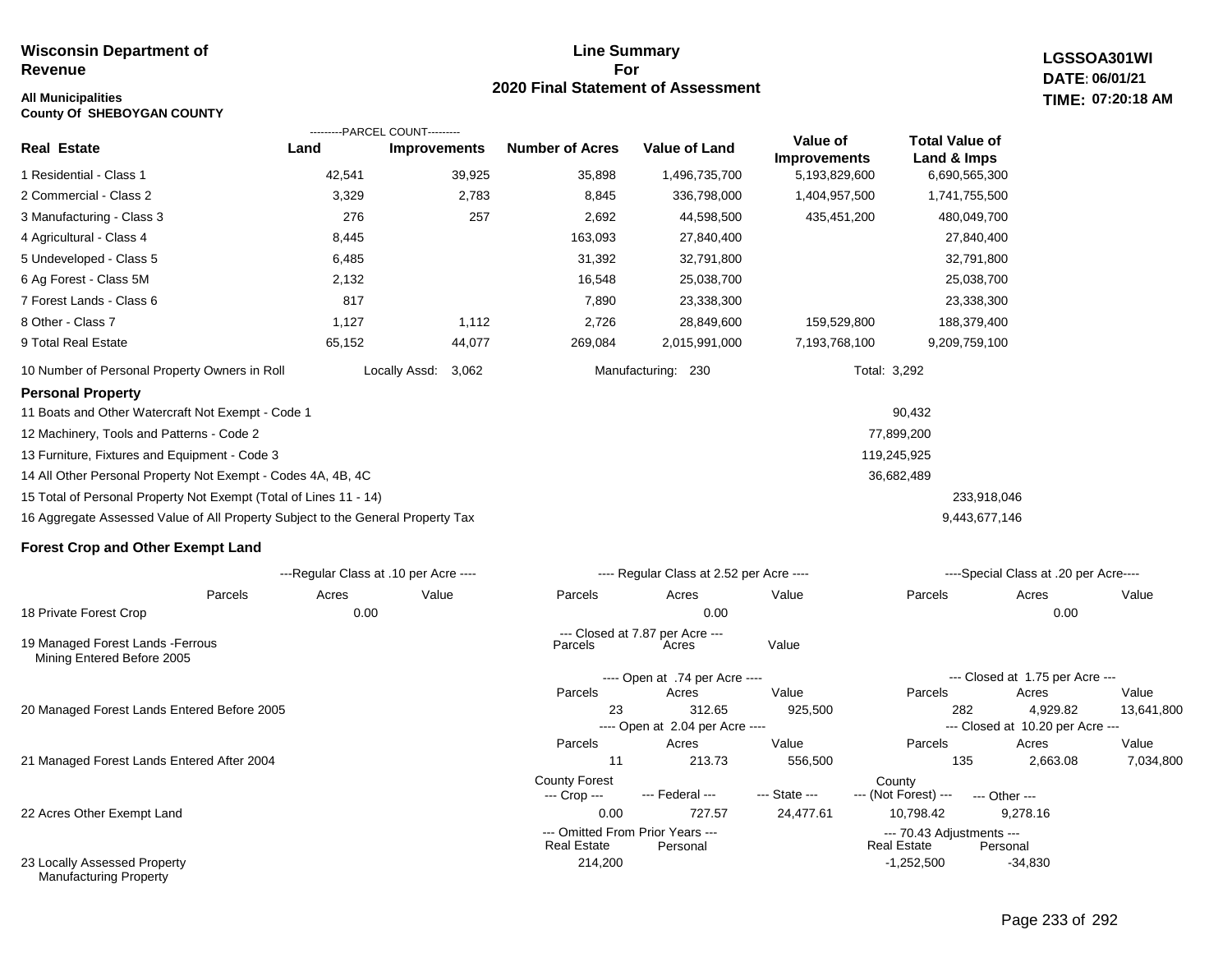## **Line Summary For 2020 Final Statement of Assessment**

### **All Towns County Of SHEBOYGAN COUNTY**

|                                                                                 |        | ---------PARCEL COUNT---------        |                               |                                              |                                 |                                                 |                                       |                    |
|---------------------------------------------------------------------------------|--------|---------------------------------------|-------------------------------|----------------------------------------------|---------------------------------|-------------------------------------------------|---------------------------------------|--------------------|
| <b>Real Estate</b>                                                              | Land   | <b>Improvements</b>                   | <b>Number of Acres</b>        | Value of Land                                | Value of<br><b>Improvements</b> | <b>Total Value of</b><br>Land & Imps            |                                       |                    |
| 1 Residential - Class 1                                                         | 14,826 | 13,296                                | 28,858                        | 784,337,300                                  | 2,251,332,500                   | 3,035,669,800                                   |                                       |                    |
| 2 Commercial - Class 2                                                          | 789    | 616                                   | 4,475                         | 70,146,500                                   | 240,634,700                     | 310,781,200                                     |                                       |                    |
| 3 Manufacturing - Class 3                                                       | 64     | 53                                    | 861                           | 6,182,300                                    | 79,148,900                      | 85,331,200                                      |                                       |                    |
| 4 Agricultural - Class 4                                                        | 8,112  |                                       | 159,204                       | 27,202,700                                   |                                 | 27,202,700                                      |                                       |                    |
| 5 Undeveloped - Class 5                                                         | 6,341  |                                       | 30,546                        | 29,199,800                                   |                                 | 29,199,800                                      |                                       |                    |
| 6 Ag Forest - Class 5M                                                          | 2,106  |                                       | 16,402                        | 24,770,100                                   |                                 | 24,770,100                                      |                                       |                    |
| 7 Forest Lands - Class 6                                                        | 802    |                                       | 7,766                         | 22,837,800                                   |                                 | 22,837,800                                      |                                       |                    |
| 8 Other - Class 7                                                               | 1,109  | 1,095                                 | 2,694                         | 28,380,200                                   | 157,760,200                     | 186,140,400                                     |                                       |                    |
| 9 Total Real Estate                                                             | 34,149 | 15,060                                | 250,806                       | 993,056,700                                  | 2,728,876,300                   | 3,721,933,000                                   |                                       |                    |
| 10 Number of Personal Property Owners in Roll                                   |        | Locally Assd: 658                     |                               | Manufacturing: 48                            | <b>Total: 706</b>               |                                                 |                                       |                    |
| <b>Personal Property</b>                                                        |        |                                       |                               |                                              |                                 |                                                 |                                       |                    |
| 11 Boats and Other Watercraft Not Exempt - Code 1                               |        |                                       |                               |                                              |                                 | 10,370                                          |                                       |                    |
| 12 Machinery, Tools and Patterns - Code 2                                       |        |                                       |                               |                                              |                                 | 17,980,700                                      |                                       |                    |
| 13 Furniture, Fixtures and Equipment - Code 3                                   |        |                                       |                               |                                              |                                 | 15,171,319                                      |                                       |                    |
| 14 All Other Personal Property Not Exempt - Codes 4A, 4B, 4C                    |        |                                       |                               |                                              |                                 | 11,872,515                                      |                                       |                    |
| 15 Total of Personal Property Not Exempt (Total of Lines 11 - 14)               |        |                                       |                               |                                              |                                 |                                                 | 45,034,904                            |                    |
| 16 Aggregate Assessed Value of All Property Subject to the General Property Tax |        |                                       |                               |                                              |                                 |                                                 | 3,766,967,904                         |                    |
| <b>Forest Crop and Other Exempt Land</b>                                        |        |                                       |                               |                                              |                                 |                                                 |                                       |                    |
|                                                                                 |        | ---Regular Class at .10 per Acre ---- |                               | ---- Regular Class at 2.52 per Acre ----     |                                 |                                                 | ----Special Class at .20 per Acre---- |                    |
| Parcels                                                                         | Acres  | Value                                 | Parcels                       | Acres                                        | Value                           | Parcels                                         | Acres                                 | Value              |
| 18 Private Forest Crop                                                          |        | 0.00                                  |                               | 0.00                                         |                                 |                                                 | 0.00                                  |                    |
| 19 Managed Forest Lands - Ferrous<br>Mining Entered Before 2005                 |        |                                       | --- Closed at 7.87<br>Parcels | per Acre ---<br>Acres                        | Value                           |                                                 |                                       |                    |
|                                                                                 |        |                                       |                               | ---- Open at .74 per Acre ----               |                                 |                                                 | --- Closed at 1.75 per Acre ---       |                    |
|                                                                                 |        |                                       | Parcels                       | Acres                                        | Value                           | Parcels                                         | Acres                                 | Value              |
| 20 Managed Forest Lands Entered Before 2005                                     |        |                                       | 23                            | 312.65                                       | 925,500                         | 282                                             | 4,929.82                              | 13,641,800         |
|                                                                                 |        |                                       |                               | ---- Open at 2.04 per Acre ----              |                                 |                                                 | --- Closed at 10.20 per Acre ---      |                    |
| 21 Managed Forest Lands Entered After 2004                                      |        |                                       | Parcels<br>11                 | Acres<br>213.73                              | Value<br>556,500                | Parcels<br>133                                  | Acres<br>2,658.72                     | Value<br>7,003,100 |
|                                                                                 |        |                                       | <b>County Forest</b>          |                                              |                                 | County                                          |                                       |                    |
|                                                                                 |        |                                       | --- Crop ---                  | --- Federal ---                              | --- State ---                   | --- (Not Forest) ---                            | --- Other ---                         |                    |
| 22 Acres Other Exempt Land                                                      |        |                                       | 0.00                          | 720.68                                       | 23,844.88                       | 10,591.58                                       | 5,614.00                              |                    |
|                                                                                 |        |                                       | <b>Real Estate</b>            | --- Omitted From Prior Years ---<br>Personal |                                 | --- 70.43 Adjustments ---<br><b>Real Estate</b> | Personal                              |                    |
| 23 Locally Assessed Property<br><b>Manufacturing Property</b>                   |        |                                       | 174,200                       |                                              |                                 | $-483,300$                                      |                                       |                    |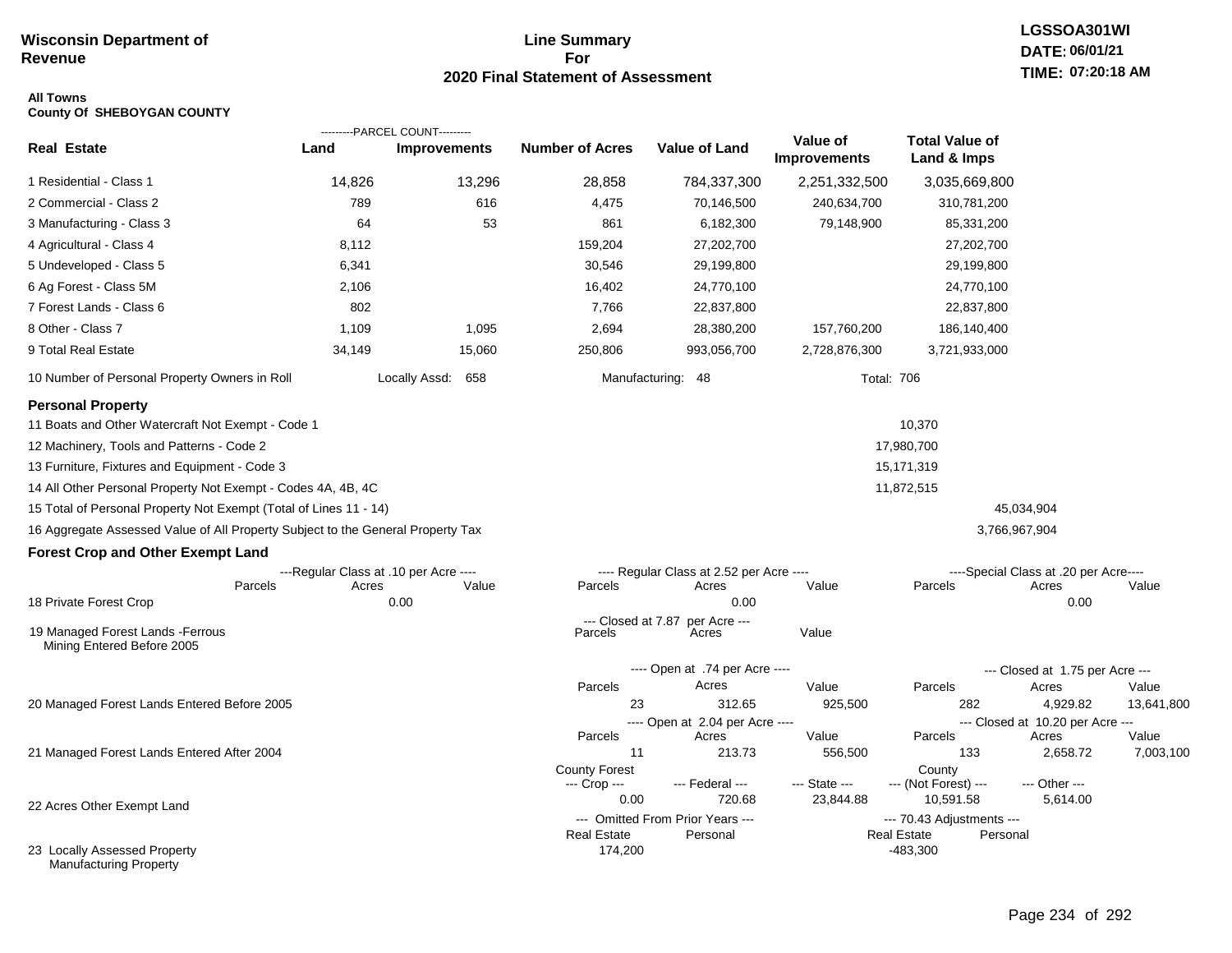### **Line Summary For 2020 Final Statement of Assessment**

| <b>All Villages</b><br><b>County Of SHEBOYGAN COUNTY</b>                        |                                       |                                                       | 2020 Final Statement of Assessment                     |                                          |                                                 |                                |                                          | <b>TIME: 07:20</b> |
|---------------------------------------------------------------------------------|---------------------------------------|-------------------------------------------------------|--------------------------------------------------------|------------------------------------------|-------------------------------------------------|--------------------------------|------------------------------------------|--------------------|
| <b>Real Estate</b>                                                              | Land                                  | ---------PARCEL COUNT---------<br><b>Improvements</b> | <b>Number of Acres</b>                                 | Value of Land                            | Value of<br><b>Improvements</b>                 |                                | <b>Total Value of</b><br>Land & Imps     |                    |
| 1 Residential - Class 1                                                         | 6,671                                 | 6,145                                                 | 2,761                                                  | 275,965,400                              | 949,381,700                                     |                                | 1,225,347,100                            |                    |
| 2 Commercial - Class 2                                                          | 596                                   | 485                                                   | 1,377                                                  | 33,432,500                               | 223,432,200                                     |                                | 256,864,700                              |                    |
| 3 Manufacturing - Class 3                                                       | 50                                    | 44                                                    | 610                                                    | 8,910,600                                | 76,733,700                                      |                                | 85,644,300                               |                    |
| 4 Agricultural - Class 4                                                        | 261                                   |                                                       | 2,801                                                  | 463,900                                  |                                                 |                                | 463,900                                  |                    |
| 5 Undeveloped - Class 5                                                         | 129                                   |                                                       | 581                                                    | 633,100                                  |                                                 |                                | 633,100                                  |                    |
| 6 Ag Forest - Class 5M                                                          | 24                                    |                                                       | 122                                                    | 230,400                                  |                                                 |                                | 230,400                                  |                    |
| 7 Forest Lands - Class 6                                                        | 10                                    |                                                       | 54                                                     | 115,200                                  |                                                 |                                | 115,200                                  |                    |
| 8 Other - Class 7                                                               | 12                                    | 9                                                     | 20                                                     | 279,400                                  |                                                 | 629,900                        | 909,300                                  |                    |
| 9 Total Real Estate                                                             | 7,753                                 | 6,683                                                 | 8,326                                                  | 320,030,500                              | 1,250,177,500                                   |                                | 1,570,208,000                            |                    |
| 10 Number of Personal Property Owners in Roll                                   |                                       | Locally Assd:<br>490                                  |                                                        | Manufacturing: 36                        |                                                 | Total: 526                     |                                          |                    |
| <b>Personal Property</b>                                                        |                                       |                                                       |                                                        |                                          |                                                 |                                |                                          |                    |
| 11 Boats and Other Watercraft Not Exempt - Code 1                               |                                       |                                                       |                                                        |                                          |                                                 | 57,262                         |                                          |                    |
| 12 Machinery, Tools and Patterns - Code 2                                       |                                       |                                                       |                                                        |                                          |                                                 | 27,659,200                     |                                          |                    |
| 13 Furniture, Fixtures and Equipment - Code 3                                   |                                       |                                                       |                                                        |                                          |                                                 | 28,361,676                     |                                          |                    |
| 14 All Other Personal Property Not Exempt - Codes 4A, 4B, 4C                    |                                       |                                                       |                                                        |                                          |                                                 | 4,004,444                      |                                          |                    |
| 15 Total of Personal Property Not Exempt (Total of Lines 11 - 14)               |                                       |                                                       |                                                        |                                          |                                                 |                                | 60,082,582                               |                    |
| 16 Aggregate Assessed Value of All Property Subject to the General Property Tax |                                       |                                                       |                                                        |                                          |                                                 |                                | 1,630,290,582                            |                    |
| <b>Forest Crop and Other Exempt Land</b>                                        |                                       |                                                       |                                                        |                                          |                                                 |                                |                                          |                    |
|                                                                                 | ---Regular Class at .10 per Acre ---- |                                                       |                                                        | ---- Regular Class at 2.52 per Acre ---- |                                                 |                                | ----Special Class at .20 per Acre----    |                    |
| Parcels<br>18 Private Forest Crop                                               | Acres<br>0.00                         | Value                                                 | Parcels                                                | Acres<br>0.00                            | Value                                           | Parcels                        | Acres                                    | Value              |
|                                                                                 |                                       |                                                       | --- Closed at 7.87 per Acre ---                        |                                          |                                                 |                                |                                          |                    |
| 19 Managed Forest Lands-Ferrous<br>Mining Entered Before 2005                   |                                       |                                                       | Parcels                                                | Acres                                    | Value                                           |                                |                                          |                    |
|                                                                                 |                                       |                                                       |                                                        | ---- Open at .74 per Acre ----           |                                                 |                                | --- Closed at 1.75 per Acre ---          |                    |
|                                                                                 |                                       |                                                       | Parcels                                                | Acres                                    | Value                                           | Parcels                        | Acres                                    | Value              |
| 20 Managed Forest Lands Entered Before 2005                                     |                                       |                                                       |                                                        | 0.00<br>---- Open at 2.04 per Acre ----  |                                                 |                                | 0.00<br>--- Closed at 10.20 per Acre --- |                    |
|                                                                                 |                                       |                                                       | Parcels                                                | Acres                                    | Value                                           | Parcels                        | Acres                                    | Value              |
| 21 Managed Forest Lands Entered After 2004                                      |                                       |                                                       |                                                        | 0.00                                     |                                                 |                                | 0.00                                     |                    |
|                                                                                 |                                       |                                                       | <b>County Forest</b><br>--- Crop ---                   | --- Federal ---                          | --- State ---                                   | County<br>--- (Not Forest) --- | --- Other ---                            |                    |
| 22 Acres Other Exempt Land                                                      |                                       |                                                       | 0.00                                                   | 0.00                                     | 188.50                                          | 35.11                          | 1,605.44                                 |                    |
|                                                                                 |                                       |                                                       | --- Omitted From Prior Years ---<br><b>Real Estate</b> | Personal                                 | --- 70.43 Adjustments ---<br><b>Real Estate</b> | Personal                       |                                          |                    |

23 Locally Assessed Property Manufacturing Property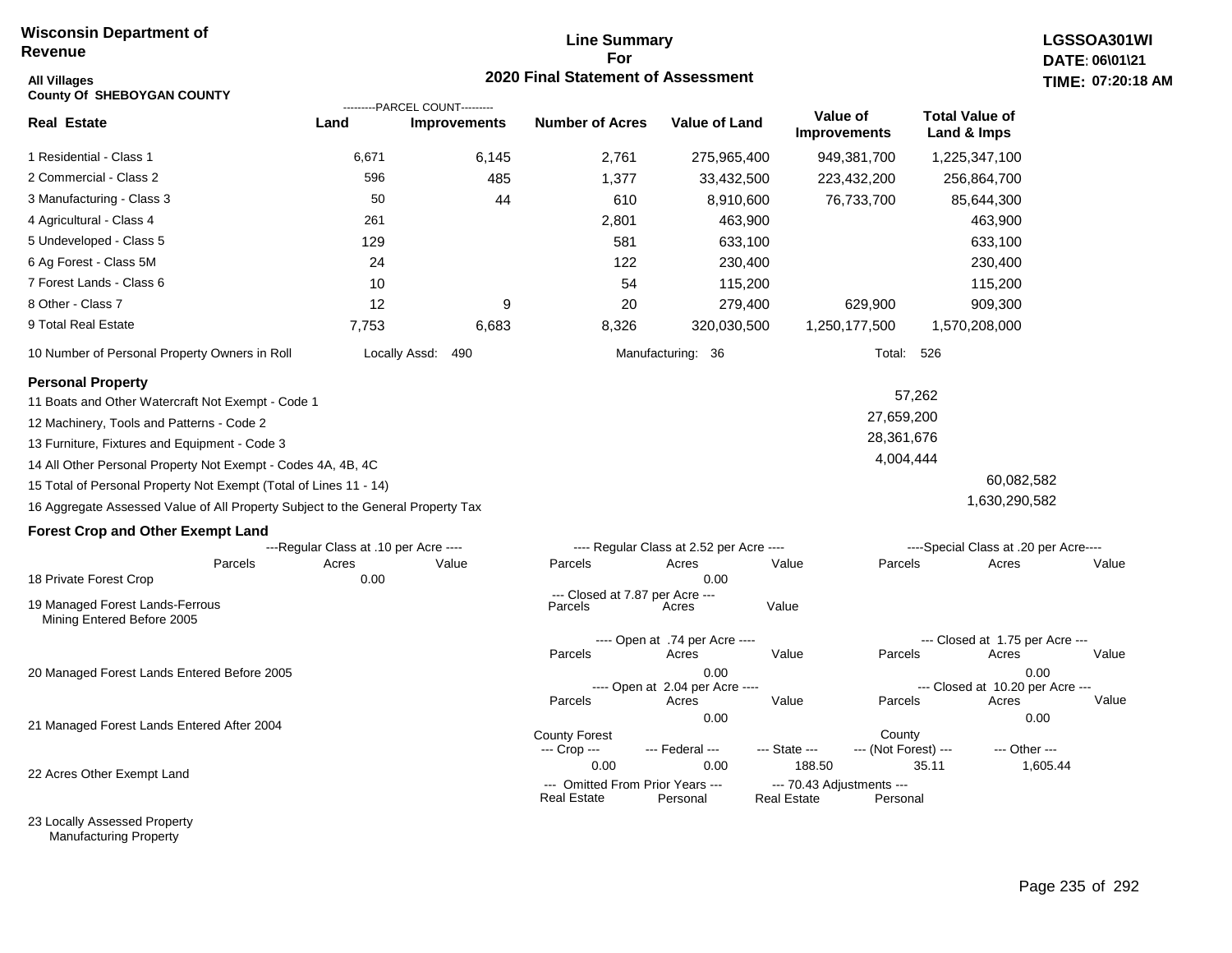#### **Line Summary For 2020 Final Statement of Assessment Wisconsin Department of Revenue All Cities County Of SHEBOYGAN COUNTY LGSSOA301WI DATE: 06/01/21 TIME: 07:20:18 AM Real Estate** 1 Residential - Class 1 2 Commercial - Class 2 3 Manufacturing - Class 3 4 Agricultural - Class 4 5 Undeveloped - Class 5 6 Ag Forest - Class 5M 7 Forest Lands - Class 6 8 Other - Class 7 9 Total Real Estate 10 Number of Personal Property Owners in Roll 21,044 20,484 4,279 436,433,000 1,993,115,400 2,429,548,400 **Land Improvements Number of Acres Value of Land Value of Improvements Total Value of Land & Imps** 1,944 162 72 15 2 5 6 23,250 1,682 160 8 22,334 2,993 1,221 1,088 265 24 70 12 9,952 233,219,000 29,505,600 173,800 2,958,900 38,200 385,300 190,000 702,903,800 940,890,600 279,568,600 1,139,700 3,214,714,300 1,174,109,600 309,074,200 173,800 2,958,900 38,200 385,300 1,329,700 3,917,618,100 Locally Assd: 1,914 Manufacturing: 146 Total: 2,060 **Personal Property** 11 Boats and Other Watercraft Not Exempt - Code 1 12 Machinery, Tools and Patterns - Code 2 13 Furniture, Fixtures and Equipment - Code 3 14 All Other Personal Property Not Exempt - Codes 4A, 4B, 4C 15 Total of Personal Property Not Exempt (Total of Lines 11 - 14) 16 Aggregate Assessed Value of All Property Subject to the General Property Tax 22,800 32,259,300 75,712,930 20,805,530 128,800,560 4,046,418,660 **Forest Crop and Other Exempt Land** ---Regular Class at .10 per Acre ---- ---- Regular Class at 2.52 per Acre ---- ----Special Class at .20 per Acre---- 18 Private Forest Crop 20 Managed Forest Lands Entered Before 2005 21 Managed Forest Lands Entered After 2004 Parcels 0.00 0.00 Acres Value Parcels Acres Value Parcels Acres Value ---- Open at .74 per Acre<br>Acres Parcels 0.00 0.00 Acres Value Parcels Acres Value --- Closed at 1.75 per Acre --- ---- Open at 2.04 per Acre ---<br>Acres Value Parcels Parcels Acres Acres Parcels 0.00 2 4.36 31,700 Acres **Value Parcels Acres Value** County Forest **County** County --- Crop --- 0.00 6.89 444.23 171.73 2,058.72 --- Federal --- - --- State --- --- (Not Forest) --- --- Other ---22 Acres Other Exempt Land 23 Locally Assessed Property --- Omitted From Prior Years ---<br>Real Estate Personal Personal Real Estate Personal 40,000 -34,830 -769,200 -34,830 **Real Estate** ---------PARCEL COUNT--------- 19 Managed Forest Lands-Ferrous Mining Entered Before 2005 --- Closed at 7.87 per Acre ---<br>cels Acres Parcels **Acres** Value

Manufacturing Property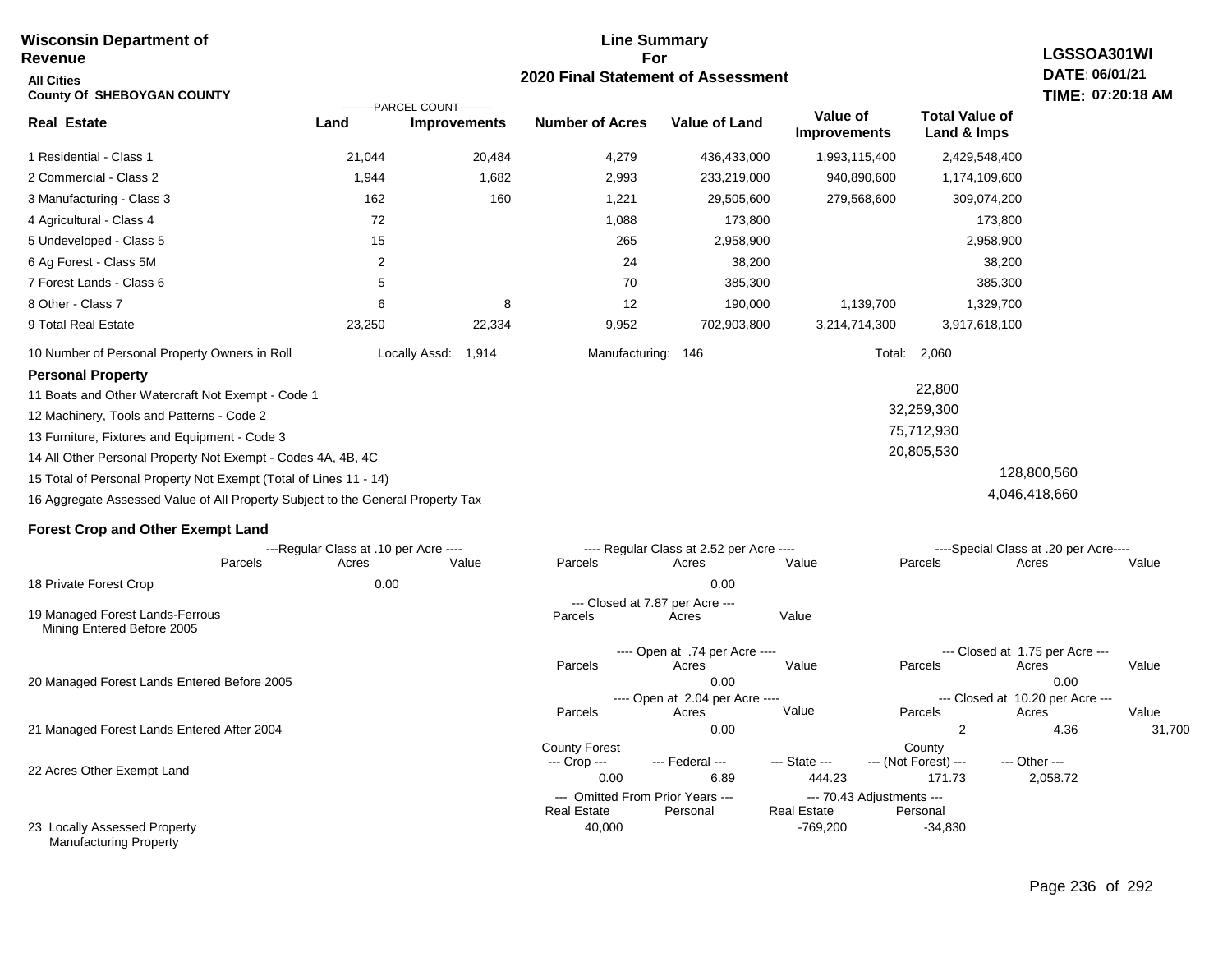### **All Municipalities TIME:**

**County Of TAYLOR COUNTY**

### **Line Summary For 2020 Final Statement of Assessment**

---- Open at 2.04 per Acre ----

**LGSSOA301WI DATE: 06/01/21 07:20:18 AM**

|                                                                                 |        | ---------PARCEL COUNT---------        |                        |                                          |                                 |                                      |                                       |            |
|---------------------------------------------------------------------------------|--------|---------------------------------------|------------------------|------------------------------------------|---------------------------------|--------------------------------------|---------------------------------------|------------|
| <b>Real Estate</b>                                                              | Land   | <b>Improvements</b>                   | <b>Number of Acres</b> | <b>Value of Land</b>                     | Value of<br><b>Improvements</b> | <b>Total Value of</b><br>Land & Imps |                                       |            |
| 1 Residential - Class 1                                                         | 9,900  | 8,366                                 | 13,493                 | 122,102,500                              | 718,032,000                     | 840,134,500                          |                                       |            |
| 2 Commercial - Class 2                                                          | 883    | 668                                   | 1,612                  | 25,171,100                               | 108,263,200                     | 133,434,300                          |                                       |            |
| 3 Manufacturing - Class 3                                                       | 52     | 39                                    | 379                    | 2,825,100                                | 30,862,200                      | 33,687,300                           |                                       |            |
| 4 Agricultural - Class 4                                                        | 8,237  |                                       | 163,083                | 23,379,800                               |                                 | 23,379,800                           |                                       |            |
| 5 Undeveloped - Class 5                                                         | 8,019  |                                       | 69,829                 | 31,134,500                               |                                 | 31,134,500                           |                                       |            |
| 6 Ag Forest - Class 5M                                                          | 3,512  |                                       | 53,020                 | 44,304,400                               |                                 | 44,304,400                           |                                       |            |
| 7 Forest Lands - Class 6                                                        | 5,036  |                                       | 96,412                 | 153,582,200                              |                                 | 153,582,200                          |                                       |            |
| 8 Other - Class 7                                                               | 1,037  | 1,026                                 | 2,466                  | 9,816,300                                | 99,188,800                      | 109,005,100                          |                                       |            |
| 9 Total Real Estate                                                             | 36,676 | 10,099                                | 400,294                | 412,315,900                              | 956,346,200                     | 1,368,662,100                        |                                       |            |
| 10 Number of Personal Property Owners in Roll                                   |        | Locally Assd:<br>768                  |                        | Manufacturing: 42                        | <b>Total: 810</b>               |                                      |                                       |            |
| <b>Personal Property</b>                                                        |        |                                       |                        |                                          |                                 |                                      |                                       |            |
| 11 Boats and Other Watercraft Not Exempt - Code 1                               |        |                                       |                        |                                          |                                 |                                      |                                       |            |
| 12 Machinery, Tools and Patterns - Code 2                                       |        |                                       |                        |                                          |                                 | 7,720,500                            |                                       |            |
| 13 Furniture, Fixtures and Equipment - Code 3                                   |        |                                       |                        |                                          |                                 | 7,820,600                            |                                       |            |
| 14 All Other Personal Property Not Exempt - Codes 4A, 4B, 4C                    |        |                                       |                        |                                          |                                 | 6,805,050                            |                                       |            |
| 15 Total of Personal Property Not Exempt (Total of Lines 11 - 14)               |        |                                       |                        |                                          |                                 | 22,346,150                           |                                       |            |
| 16 Aggregate Assessed Value of All Property Subject to the General Property Tax |        |                                       |                        |                                          |                                 | 1,391,008,250                        |                                       |            |
| <b>Forest Crop and Other Exempt Land</b>                                        |        |                                       |                        |                                          |                                 |                                      |                                       |            |
|                                                                                 |        | ---Regular Class at .10 per Acre ---- |                        | ---- Regular Class at 2.52 per Acre ---- |                                 |                                      | ----Special Class at .20 per Acre---- |            |
| Parcels                                                                         | Acres  | Value                                 | Parcels                | Acres                                    | Value                           | Parcels                              | Acres                                 | Value      |
| 18 Private Forest Crop<br>4                                                     | 153.03 | 195,100                               | 11                     | 424.55                                   | 619,500                         |                                      | 0.00                                  |            |
| 19 Managed Forest Lands - Ferrous<br>Mining Entered Before 2005                 |        |                                       | Parcels                | --- Closed at 7.87 per Acre ---<br>Acres | Value                           |                                      |                                       |            |
|                                                                                 |        |                                       |                        | ---- Open at .74 per Acre ----           |                                 |                                      | --- Closed at 1.75 per Acre ---       |            |
|                                                                                 |        |                                       | Parcels                | Acres                                    | Value                           | Parcels                              | Acres                                 | Value      |
| 20 Managed Forest Lands Entered Before 2005                                     |        |                                       | 162                    | 5,403.59                                 | 8,389,300                       | 629                                  | 20,982.71                             | 32,249,300 |

21 Managed Forest Lands Entered After 2004

22 Acres Other Exempt Land

23 Locally Assessed Property Manufacturing Property

--- Closed at 10.20 per Acre ---

329 11,443.47 18,209,300 930 30,963.43 47,124,100

**Real Estate** 

Parcels Acres Value Parcels Acres Value

--- (Not Forest) --- --- Other ---

17,687.92 125,049.68 10,124.70 2,698.88 3,759.19

--- Omitted From Prior Years --- --- 70.43 Adjustments ---

296,200 -26,700 -26,700

County Forest<br>
--- Crop --- --- Federal --- --- State --- --- (Not Fore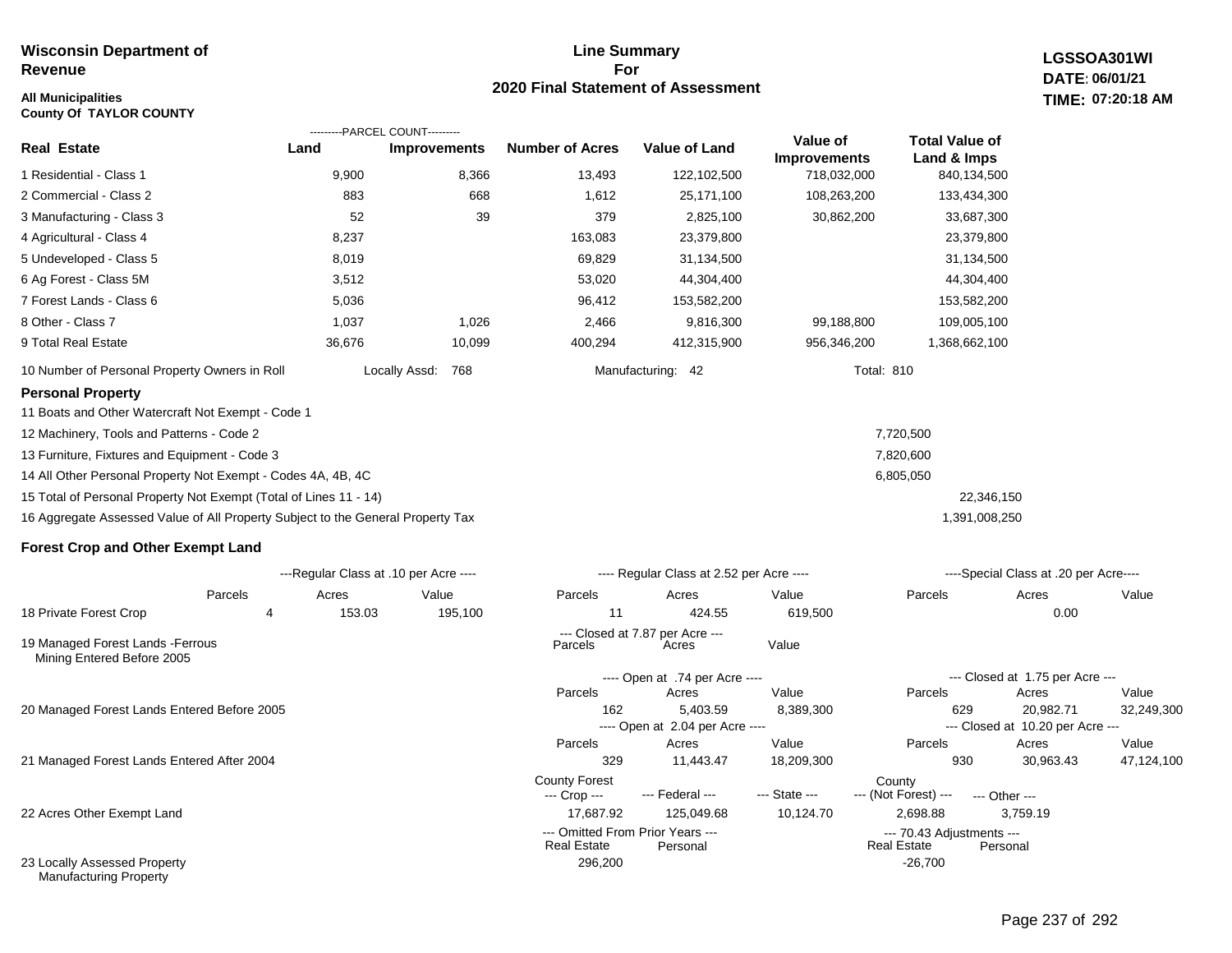## **Line Summary For 2020 Final Statement of Assessment**

### **All Towns County Of TAYLOR COUNTY**

|                                                                                 |                | ---------PARCEL COUNT---------        |                |                               |                                              |                                 |                                                 |                                           |            |
|---------------------------------------------------------------------------------|----------------|---------------------------------------|----------------|-------------------------------|----------------------------------------------|---------------------------------|-------------------------------------------------|-------------------------------------------|------------|
| <b>Real Estate</b>                                                              | Land           | <b>Improvements</b>                   |                | <b>Number of Acres</b>        | <b>Value of Land</b>                         | Value of<br><b>Improvements</b> | <b>Total Value of</b><br>Land & Imps            |                                           |            |
| 1 Residential - Class 1                                                         | 7,291          | 6,286                                 |                | 12,205                        | 89,472,000                                   | 558,384,900                     | 647,856,900                                     |                                           |            |
| 2 Commercial - Class 2                                                          | 288            | 203                                   |                | 964                           | 5,140,600                                    | 16,456,400                      | 21,597,000                                      |                                           |            |
| 3 Manufacturing - Class 3                                                       | 4              |                                       | $\overline{2}$ | 130                           | 395,900                                      | 49,100                          |                                                 | 445,000                                   |            |
| 4 Agricultural - Class 4                                                        | 8,176          |                                       |                | 162,035                       | 23,213,600                                   |                                 | 23,213,600                                      |                                           |            |
| 5 Undeveloped - Class 5                                                         | 7,889          |                                       |                | 68,827                        | 30,575,600                                   |                                 | 30,575,600                                      |                                           |            |
| 6 Ag Forest - Class 5M                                                          | 3,499          |                                       |                | 52,904                        | 44,217,500                                   |                                 | 44,217,500                                      |                                           |            |
| 7 Forest Lands - Class 6                                                        | 4,988          |                                       |                | 95,799                        | 152,622,100                                  |                                 | 152,622,100                                     |                                           |            |
| 8 Other - Class 7                                                               | 1,032          | 1,021                                 |                | 2,458                         | 9,785,300                                    | 98,987,800                      | 108,773,100                                     |                                           |            |
| 9 Total Real Estate                                                             | 33,167         | 7,512                                 |                | 395,322                       | 355,422,600                                  | 673,878,200                     | 1,029,300,800                                   |                                           |            |
| 10 Number of Personal Property Owners in Roll                                   |                | Locally Assd: 389                     |                |                               | Manufacturing: 13                            |                                 | <b>Total: 402</b>                               |                                           |            |
| <b>Personal Property</b>                                                        |                |                                       |                |                               |                                              |                                 |                                                 |                                           |            |
| 11 Boats and Other Watercraft Not Exempt - Code 1                               |                |                                       |                |                               |                                              |                                 |                                                 |                                           |            |
| 12 Machinery, Tools and Patterns - Code 2                                       |                |                                       |                |                               |                                              |                                 | 2,223,000                                       |                                           |            |
| 13 Furniture, Fixtures and Equipment - Code 3                                   |                |                                       |                |                               |                                              |                                 | 517,900                                         |                                           |            |
| 14 All Other Personal Property Not Exempt - Codes 4A, 4B, 4C                    |                |                                       |                |                               |                                              |                                 | 3,571,150                                       |                                           |            |
| 15 Total of Personal Property Not Exempt (Total of Lines 11 - 14)               |                |                                       |                |                               |                                              |                                 |                                                 | 6,312,050                                 |            |
| 16 Aggregate Assessed Value of All Property Subject to the General Property Tax |                |                                       |                |                               |                                              |                                 |                                                 | 1,035,612,850                             |            |
| <b>Forest Crop and Other Exempt Land</b>                                        |                |                                       |                |                               |                                              |                                 |                                                 |                                           |            |
|                                                                                 |                | ---Regular Class at .10 per Acre ---- |                |                               | ---- Regular Class at 2.52 per Acre ----     |                                 |                                                 | ----Special Class at .20 per Acre----     |            |
| Parcels                                                                         | Acres          | Value                                 |                | Parcels                       | Acres                                        | Value                           | Parcels                                         | Acres                                     | Value      |
| 18 Private Forest Crop                                                          | $\overline{4}$ | 153.03                                | 195,100        | 11                            | 424.55                                       | 619,500                         |                                                 | 0.00                                      |            |
| 19 Managed Forest Lands - Ferrous<br>Mining Entered Before 2005                 |                |                                       |                | --- Closed at 7.87<br>Parcels | per Acre ---<br>Acres                        | Value                           |                                                 |                                           |            |
|                                                                                 |                |                                       |                |                               | ---- Open at .74 per Acre ----               |                                 |                                                 | --- Closed at 1.75 per Acre ---           |            |
|                                                                                 |                |                                       |                | Parcels                       | Acres                                        | Value                           | Parcels                                         | Acres                                     | Value      |
| 20 Managed Forest Lands Entered Before 2005                                     |                |                                       |                | 162                           | 5,403.59                                     | 8,389,300                       | 629                                             | 20,982.71                                 | 32,249,300 |
|                                                                                 |                |                                       |                | Parcels                       | ---- Open at 2.04 per Acre ----              | Value                           | Parcels                                         | --- Closed at 10.20 per Acre ---<br>Acres | Value      |
| 21 Managed Forest Lands Entered After 2004                                      |                |                                       |                | 326                           | Acres<br>11,389.62                           | 17,683,900                      | 930                                             | 30,963.43                                 | 47,124,100 |
|                                                                                 |                |                                       |                | <b>County Forest</b>          |                                              |                                 | County                                          |                                           |            |
|                                                                                 |                |                                       |                | --- Crop ---                  | --- Federal ---                              | --- State ---                   | --- (Not Forest) ---                            | --- Other ---                             |            |
| 22 Acres Other Exempt Land                                                      |                |                                       |                | 17,687.92                     | 125,047.03                                   | 10,092.66                       | 2,573.05                                        | 2,696.70                                  |            |
|                                                                                 |                |                                       |                | <b>Real Estate</b>            | --- Omitted From Prior Years ---<br>Personal |                                 | --- 70.43 Adjustments ---<br><b>Real Estate</b> | Personal                                  |            |
| 23 Locally Assessed Property<br><b>Manufacturing Property</b>                   |                |                                       |                | 296,200                       |                                              |                                 |                                                 |                                           |            |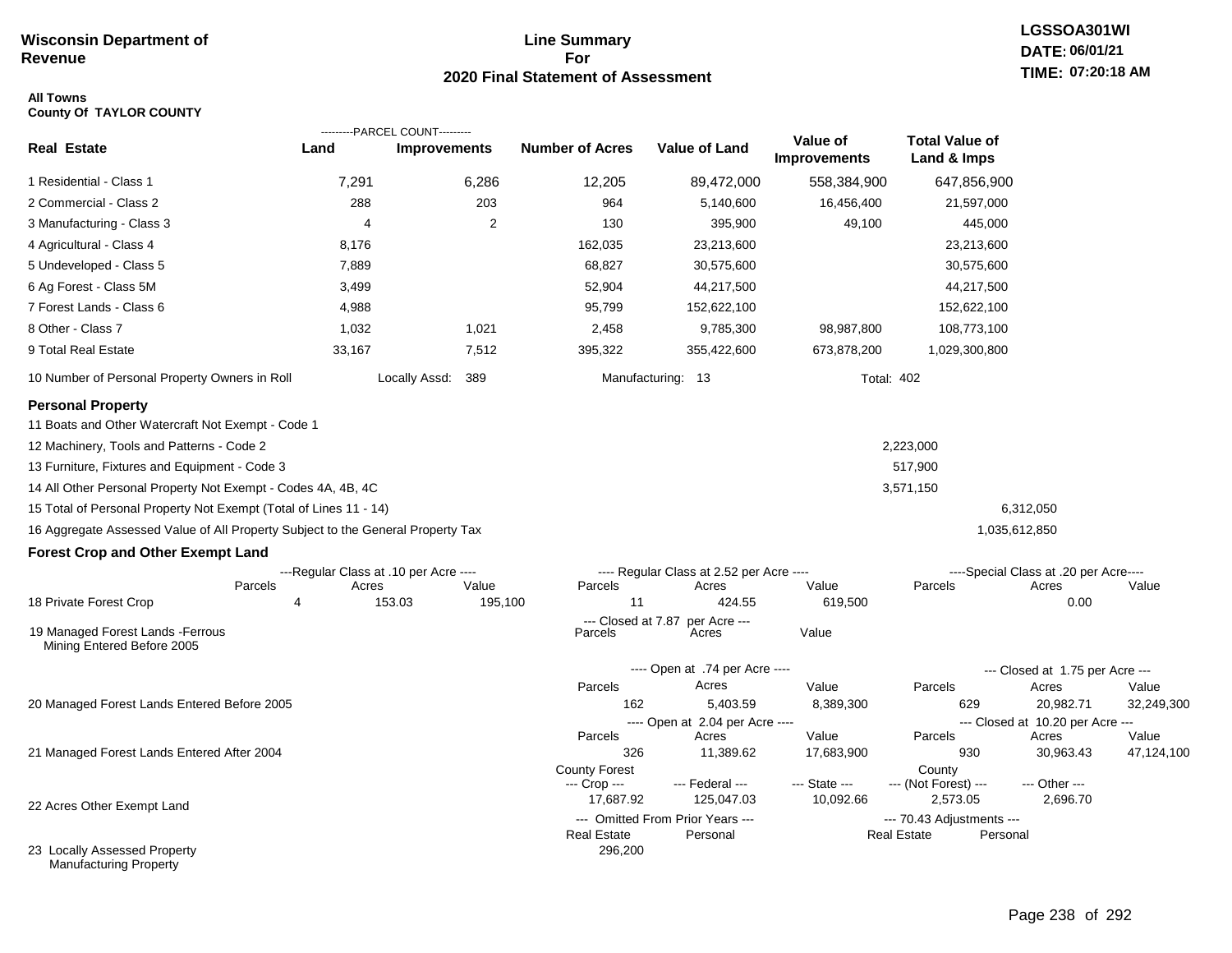### **Line Summary For 2020 Final Statement of Assessment**

| All Villages<br><b>County Of TAYLOR COUNTY</b>                                  |                                       | ---------PARCEL COUNT--------- | 2020 Final Statement of Assessment |                                          |                                 |                                       | <b>TIME: 07:20</b>      |
|---------------------------------------------------------------------------------|---------------------------------------|--------------------------------|------------------------------------|------------------------------------------|---------------------------------|---------------------------------------|-------------------------|
| <b>Real Estate</b>                                                              | Land                                  | <b>Improvements</b>            | <b>Number of Acres</b>             | <b>Value of Land</b>                     | Value of<br><b>Improvements</b> | <b>Total Value of</b><br>Land & Imps  |                         |
| 1 Residential - Class 1                                                         | 1,030                                 | 733                            | 605                                | 7,475,800                                | 48,307,300                      | 55,783,100                            |                         |
| 2 Commercial - Class 2                                                          | 188                                   | 116                            | 82                                 | 1,492,500                                | 12,200,200                      | 13,692,700                            |                         |
| 3 Manufacturing - Class 3                                                       | 12                                    | 11                             | 43                                 | 296,300                                  | 4,995,200                       | 5,291,500                             |                         |
| 4 Agricultural - Class 4                                                        | 54                                    |                                | 880                                | 139,900                                  |                                 | 139,900                               |                         |
| 5 Undeveloped - Class 5                                                         | 89                                    |                                | 818                                | 337,000                                  |                                 | 337,000                               |                         |
| 6 Ag Forest - Class 5M                                                          | 12                                    |                                | 108                                | 80,800                                   |                                 | 80,800                                |                         |
| 7 Forest Lands - Class 6                                                        | 31                                    |                                | 483                                | 637,800                                  |                                 | 637,800                               |                         |
| 8 Other - Class 7                                                               | 5                                     | 5                              | 8                                  | 31,000                                   | 201,000                         | 232,000                               |                         |
| 9 Total Real Estate                                                             | 1,421                                 | 865                            | 3,027                              | 10,491,100                               | 65,703,700                      | 76,194,800                            |                         |
| 10 Number of Personal Property Owners in Roll                                   |                                       | Locally Assd: 91               |                                    | Manufacturing: 8                         |                                 | Total: 99                             |                         |
| <b>Personal Property</b>                                                        |                                       |                                |                                    |                                          |                                 |                                       |                         |
| 11 Boats and Other Watercraft Not Exempt - Code 1                               |                                       |                                |                                    |                                          |                                 |                                       |                         |
| 12 Machinery, Tools and Patterns - Code 2                                       |                                       |                                |                                    |                                          |                                 | 402,200                               |                         |
| 13 Furniture, Fixtures and Equipment - Code 3                                   |                                       |                                |                                    |                                          |                                 | 761,000                               |                         |
| 14 All Other Personal Property Not Exempt - Codes 4A, 4B, 4C                    |                                       |                                |                                    |                                          |                                 | 415,300                               |                         |
| 15 Total of Personal Property Not Exempt (Total of Lines 11 - 14)               |                                       |                                |                                    |                                          |                                 |                                       | 1,578,500               |
| 16 Aggregate Assessed Value of All Property Subject to the General Property Tax |                                       |                                |                                    |                                          |                                 | 77,773,300                            |                         |
| <b>Forest Crop and Other Exempt Land</b>                                        |                                       |                                |                                    |                                          |                                 |                                       |                         |
|                                                                                 | ---Regular Class at .10 per Acre ---- |                                |                                    | ---- Regular Class at 2.52 per Acre ---- |                                 | ----Special Class at .20 per Acre---- |                         |
| Parcels<br>18 Private Forest Crop                                               | Acres<br>0.00                         | Value                          | Parcels                            | Acres<br>0.00                            | Value                           | Parcels<br>Acres                      | Value                   |
|                                                                                 |                                       |                                | --- Closed at 7.87 per Acre ---    |                                          |                                 |                                       |                         |
| 19 Managed Forest Lands-Ferrous<br>Mining Entered Before 2005                   |                                       |                                | Parcels                            | Acres                                    | Value                           |                                       |                         |
|                                                                                 |                                       |                                |                                    | ---- Open at .74 per Acre ----           |                                 | --- Closed at 1.75 per Acre ---       |                         |
|                                                                                 |                                       |                                | Parcels                            | Acres                                    | Value                           | Parcels<br>Acres                      | Value                   |
| 20 Managed Forest Lands Entered Before 2005                                     |                                       |                                |                                    | 0.00<br>---- Open at 2.04 per Acre ----  |                                 | --- Closed at 10.20 per Acre ---      | 0.00                    |
|                                                                                 |                                       |                                | Parcels                            | Acres                                    | Value                           | Parcels<br>Acres                      | Value                   |
| 21 Managed Forest Lands Entered After 2004                                      |                                       |                                | <b>County Forest</b>               | 0.00                                     |                                 | County                                | 0.00                    |
|                                                                                 |                                       |                                | --- Crop ---<br>0.00               | --- Federal ---<br>0.00                  | --- State ---<br>0.00           | --- (Not Forest) ---<br>15.67         | --- Other ---<br>584.46 |
| 22 Acres Other Exempt Land                                                      |                                       |                                | --- Omitted From Prior Years ---   |                                          | --- 70.43 Adjustments ---       |                                       |                         |
|                                                                                 |                                       |                                | <b>Real Estate</b>                 | Personal                                 | <b>Real Estate</b>              | Personal                              |                         |

23 Locally Assessed Property Manufacturing Property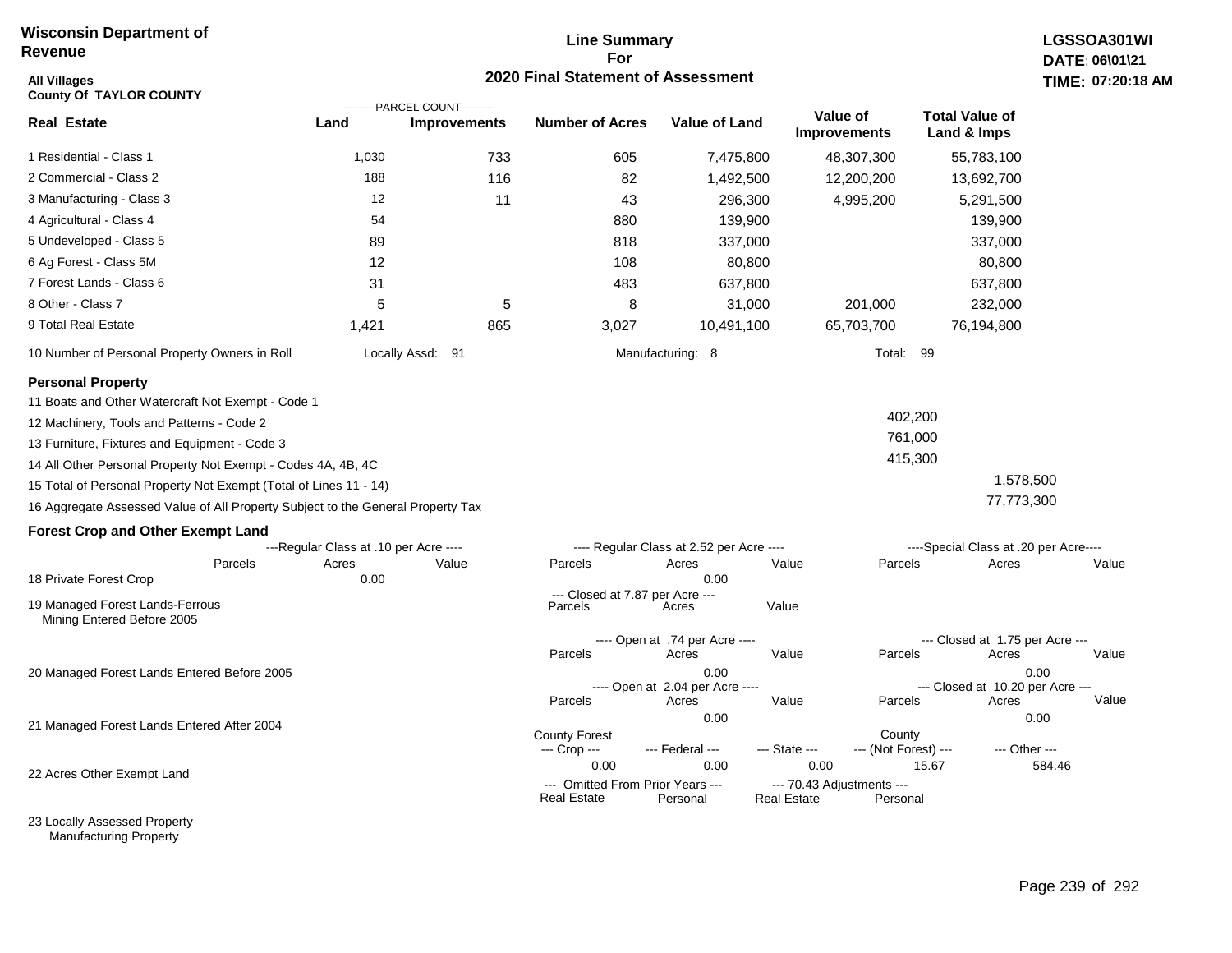#### **For 2020 Final Statement of Assessment Revenue All Cities County Of TAYLOR COUNTY LGSSOA301WI DATE: 06/01/21 TIME: 07:20:18 AM Real Estate** 1 Residential - Class 1 2 Commercial - Class 2 3 Manufacturing - Class 3 4 Agricultural - Class 4 5 Undeveloped - Class 5 6 Ag Forest - Class 5M 7 Forest Lands - Class 6 8 Other - Class 7 9 Total Real Estate 10 Number of Personal Property Owners in Roll 1,579 1,347 683 25,154,700 111,339,800 136,494,500 **Land Improvements Number of Acres Value of Land Value of Improvements Total Value of Land & Imps** 407 36 7 41 1 17 2,088 349 26 1,722 566 206 168 184 8 130 1,945 18,538,000 2,132,900 26,300 221,900 6,100 322,300 46,402,200 79,606,600 25,817,900 216,764,300 98,144,600 27,950,800 26,300 221,900 6,100 322,300 263,166,500 Locally Assd: 288 Manufacturing: 21 Total: 309 **Personal Property** 11 Boats and Other Watercraft Not Exempt - Code 1 12 Machinery, Tools and Patterns - Code 2 13 Furniture, Fixtures and Equipment - Code 3 14 All Other Personal Property Not Exempt - Codes 4A, 4B, 4C 15 Total of Personal Property Not Exempt (Total of Lines 11 - 14) 16 Aggregate Assessed Value of All Property Subject to the General Property Tax 5,095,300 6,541,700 2,818,600 14,455,600 277,622,100 **Forest Crop and Other Exempt Land** ---Regular Class at .10 per Acre ---- ---- Regular Class at 2.52 per Acre ---- ----Special Class at .20 per Acre---- 18 Private Forest Crop 20 Managed Forest Lands Entered Before 2005 21 Managed Forest Lands Entered After 2004 Parcels 0.00 0.00 Acres Value Parcels Acres Value Parcels Acres Value ---- Open at .74 per Acre ----<br>Acres Parcels 0.00 0.00 Acres Value Parcels Acres Value --- Closed at 1.75 per Acre --- ---- Open at 2.04 per Acre ---- --- Closed at 10.20 per Acre --- Parcels 3 53.85 525,400 0.00 Acres **Value Parcels Acres Value** County Forest **County** County --- Crop --- 0.00 2.65 32.04 110.16 478.03 --- Federal --- - --- State --- --- (Not Forest) --- --- Other ---22 Acres Other Exempt Land 23 Locally Assessed Property Manufacturing Property --- Omitted From Prior Years ---<br>Real Estate Personal Personal Real Estate Personal -26,700 **Real Estate** ---------PARCEL COUNT--------- 19 Managed Forest Lands-Ferrous Mining Entered Before 2005 --- Closed at 7.87 per Acre ---<br>rcels Acres Parcels **Acres** Value

**Line Summary**

**Wisconsin Department of**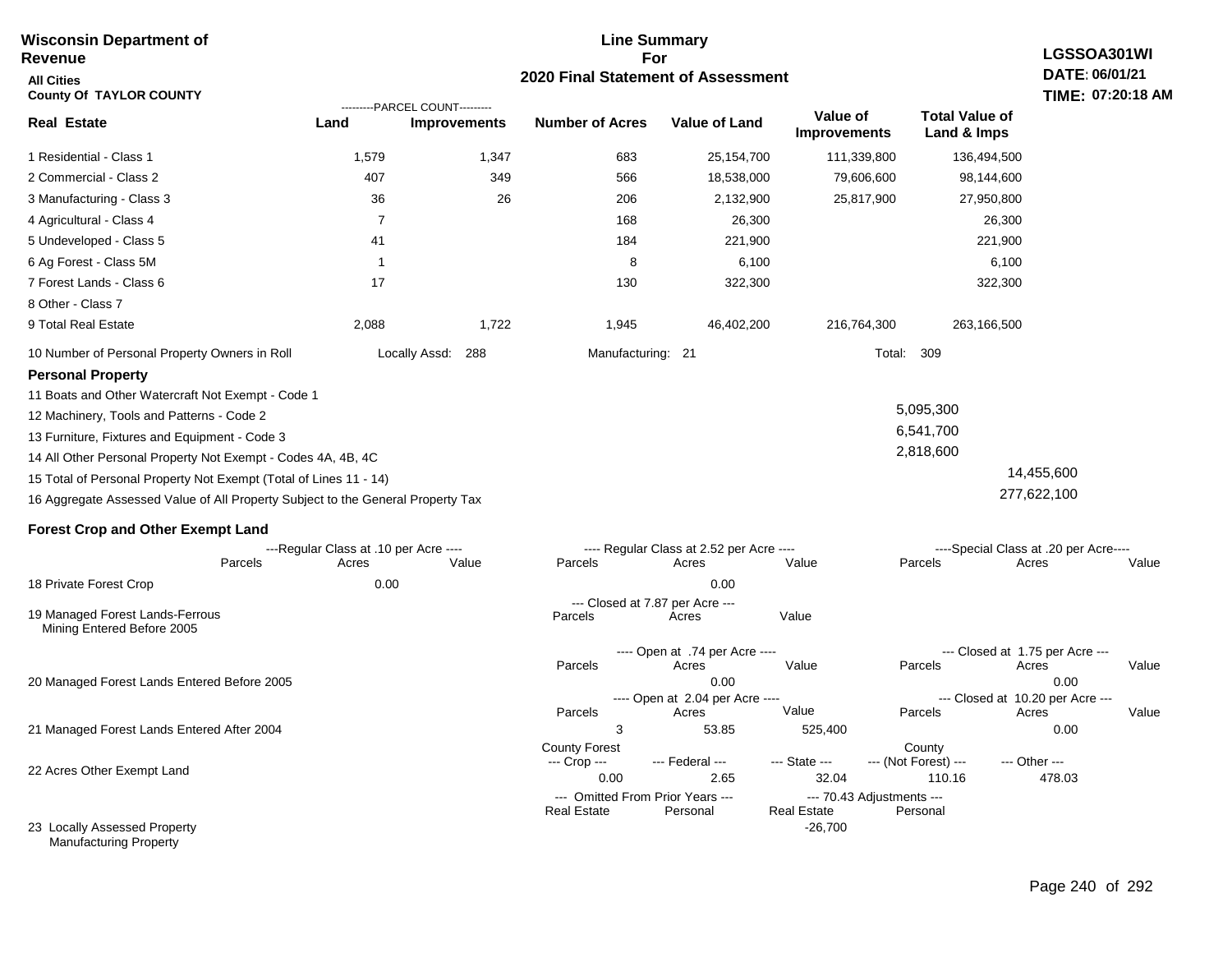### **Line Summary For 2020 Final Statement of Assessment**

**LGSSOA301WI DATE: 06/01/21 All Municipalities TIME: 07:20:18 AM**

| <b>County Of TREMPEALEAU COUNTY</b>                                             |        |                                       |                        |                                          |                     |                       |
|---------------------------------------------------------------------------------|--------|---------------------------------------|------------------------|------------------------------------------|---------------------|-----------------------|
|                                                                                 |        | ---------PARCEL COUNT---------        |                        |                                          | Value of            | <b>Total Value of</b> |
| <b>Real Estate</b>                                                              | Land   | <b>Improvements</b>                   | <b>Number of Acres</b> | <b>Value of Land</b>                     | <b>Improvements</b> | Land & Imps           |
| 1 Residential - Class 1                                                         | 11,733 | 10,189                                | 13,630                 | 178,251,850                              | 1,231,731,500       | 1,409,983,350         |
| 2 Commercial - Class 2                                                          | 1,385  | 1,037                                 | 2,198                  | 39,120,400                               | 211,368,800         | 250,489,200           |
| 3 Manufacturing - Class 3                                                       | 149    | 101                                   | 1,893                  | 17,718,600                               | 99,985,600          | 117,704,200           |
| 4 Agricultural - Class 4                                                        | 13,470 |                                       | 244,757                | 34,194,735                               |                     | 34,194,735            |
| 5 Undeveloped - Class 5                                                         | 6,839  |                                       | 36,944                 | 29,176,583                               |                     | 29,176,583            |
| 6 Ag Forest - Class 5M                                                          | 6,296  |                                       | 75,202                 | 119,088,550                              |                     | 119,088,550           |
| 7 Forest Lands - Class 6                                                        | 1,804  |                                       | 22,611                 | 70,206,755                               |                     | 70,206,755            |
| 8 Other - Class 7                                                               | 1,930  | 1,946                                 | 3,813                  | 20,339,900                               | 196,194,950         | 216,534,850           |
| 9 Total Real Estate                                                             | 43,606 | 13,273                                | 401,048                | 508,097,373                              | 1,739,280,850       | 2,247,378,223         |
| 10 Number of Personal Property Owners in Roll                                   |        | Locally Assd:<br>888                  |                        | Manufacturing: 83                        | <b>Total: 971</b>   |                       |
| <b>Personal Property</b>                                                        |        |                                       |                        |                                          |                     |                       |
| 11 Boats and Other Watercraft Not Exempt - Code 1                               |        |                                       |                        |                                          |                     | 918                   |
| 12 Machinery, Tools and Patterns - Code 2                                       |        |                                       |                        |                                          |                     | 40,826,800            |
| 13 Furniture, Fixtures and Equipment - Code 3                                   |        |                                       |                        |                                          |                     | 11,831,185            |
| 14 All Other Personal Property Not Exempt - Codes 4A, 4B, 4C                    |        |                                       |                        |                                          |                     | 20,963,923            |
| 15 Total of Personal Property Not Exempt (Total of Lines 11 - 14)               |        |                                       |                        |                                          |                     | 73,622,826            |
| 16 Aggregate Assessed Value of All Property Subject to the General Property Tax |        |                                       |                        |                                          |                     | 2,321,001,049         |
| <b>Forest Crop and Other Exempt Land</b>                                        |        |                                       |                        |                                          |                     |                       |
|                                                                                 |        | ---Regular Class at .10 per Acre ---- |                        | ---- Regular Class at 2.52 per Acre ---- |                     | ----Special Cla       |

|                                                                 |         | ---Regular Class at .10 per Acre ---- |         |                                                        | ---- Regular Class at 2.52 per Acre ---- |               |                                                 | ----Special Class at .20 per Acre---- |            |  |  |
|-----------------------------------------------------------------|---------|---------------------------------------|---------|--------------------------------------------------------|------------------------------------------|---------------|-------------------------------------------------|---------------------------------------|------------|--|--|
|                                                                 | Parcels | Acres                                 | Value   | Parcels                                                | Acres                                    | Value         | Parcels                                         | Acres                                 | Value      |  |  |
| 18 Private Forest Crop                                          | 3       | 90.56                                 | 307,900 |                                                        | 0.00                                     |               |                                                 | 0.00                                  |            |  |  |
|                                                                 |         |                                       |         |                                                        | --- Closed at 7.87 per Acre ---          |               |                                                 |                                       |            |  |  |
| 19 Managed Forest Lands - Ferrous<br>Mining Entered Before 2005 |         |                                       |         | Parcels                                                | Acres                                    | Value         |                                                 |                                       |            |  |  |
|                                                                 |         |                                       |         | ---- Open at .74 per Acre ----                         |                                          |               |                                                 | --- Closed at 1.75 per Acre ---       |            |  |  |
|                                                                 |         |                                       |         | Parcels                                                | Acres                                    | Value         | Parcels                                         | Acres                                 | Value      |  |  |
| 20 Managed Forest Lands Entered Before 2005                     |         |                                       |         | 30                                                     | 650.09                                   | 1,782,600     | 987                                             | 23,344.27                             | 54,221,200 |  |  |
|                                                                 |         |                                       |         |                                                        | ---- Open at 2.04 per Acre ----          |               |                                                 | --- Closed at 10.20 per Acre ---      |            |  |  |
|                                                                 |         |                                       |         | Parcels                                                | Acres                                    | Value         | Parcels                                         | Acres                                 | Value      |  |  |
| 21 Managed Forest Lands Entered After 2004                      |         |                                       |         | 53                                                     | 1,402.94                                 | 3,557,000     | 1,126                                           | 26,340.26                             | 67,205,850 |  |  |
|                                                                 |         |                                       |         | <b>County Forest</b>                                   |                                          |               | County                                          |                                       |            |  |  |
|                                                                 |         |                                       |         | --- Crop ---                                           | --- Federal ---                          | --- State --- | --- (Not Forest) ---                            | --- Other ---                         |            |  |  |
| 22 Acres Other Exempt Land                                      |         |                                       |         | 0.00                                                   | 4,941.07                                 | 7,985.40      | 1,511.69                                        | 4,236.86                              |            |  |  |
|                                                                 |         |                                       |         | --- Omitted From Prior Years ---<br><b>Real Estate</b> | Personal                                 |               | --- 70.43 Adjustments ---<br><b>Real Estate</b> | Personal                              |            |  |  |
| 23 Locally Assessed Property<br><b>Manufacturing Property</b>   |         |                                       |         | 2,500                                                  |                                          |               | $-40,000$                                       |                                       |            |  |  |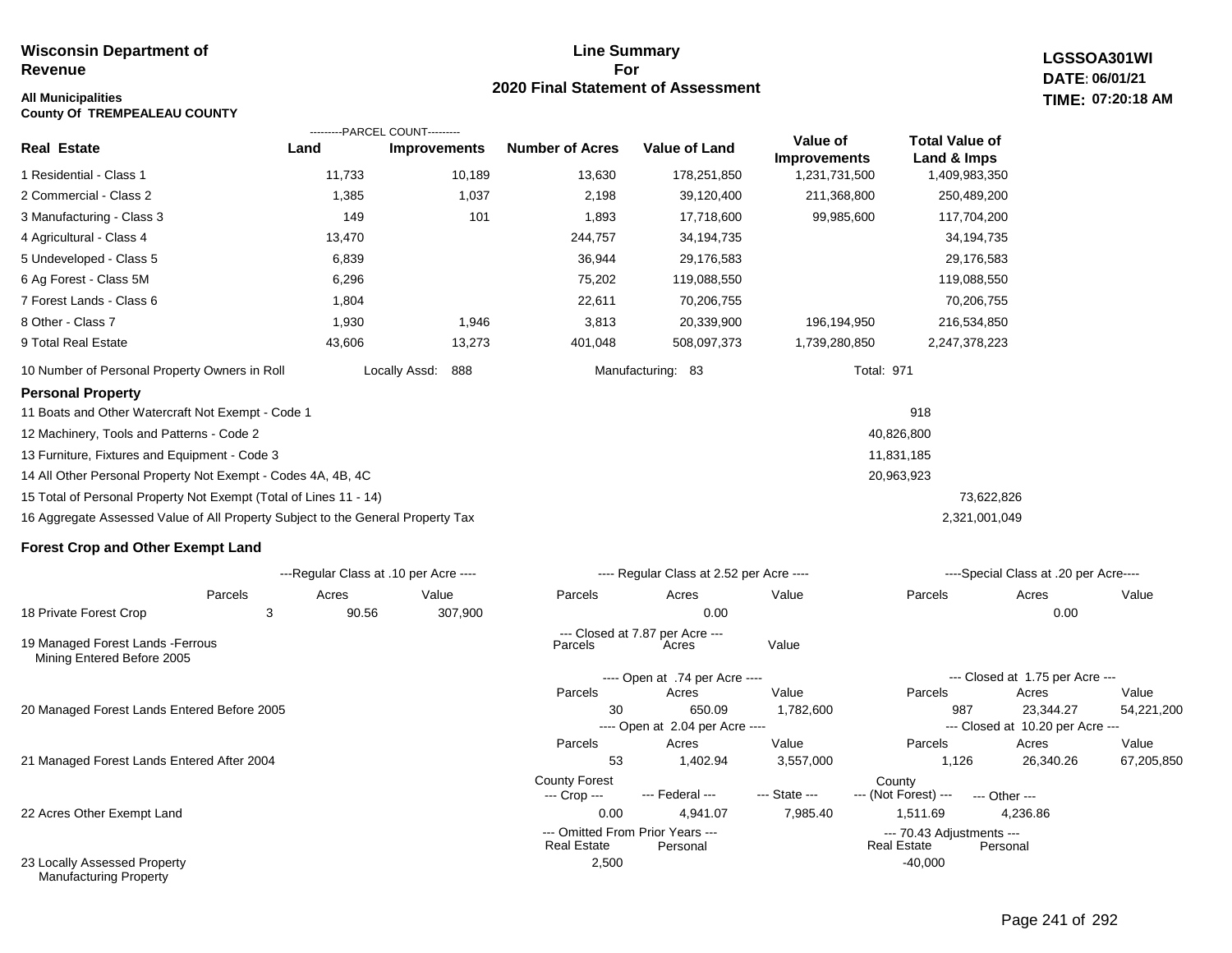## **Line Summary For 2020 Final Statement of Assessment**

# **LGSSOA301WI DATE: 06/01/21 TIME: 07:20:18 AM**

### **All Towns County Of TREMPEALEAU COUNTY**

|                                                                                 |        | ---------PARCEL COUNT---------        |         |                               |                                              |                          |                                                             |                                           |            |
|---------------------------------------------------------------------------------|--------|---------------------------------------|---------|-------------------------------|----------------------------------------------|--------------------------|-------------------------------------------------------------|-------------------------------------------|------------|
| <b>Real Estate</b>                                                              | Land   | <b>Improvements</b>                   |         | <b>Number of Acres</b>        | <b>Value of Land</b>                         | Value of<br>Improvements | <b>Total Value of</b><br>Land & Imps                        |                                           |            |
| 1 Residential - Class 1                                                         | 5,948  | 5,180                                 |         | 12,379                        | 91,756,150                                   | 734,500,400              | 826,256,550                                                 |                                           |            |
| 2 Commercial - Class 2                                                          | 276    |                                       | 192     | 970                           | 6,125,900                                    | 30,470,200               | 36,596,100                                                  |                                           |            |
| 3 Manufacturing - Class 3                                                       | 39     |                                       | 16      | 577                           | 3,160,200                                    | 7,290,900                | 10,451,100                                                  |                                           |            |
| 4 Agricultural - Class 4                                                        | 13,051 |                                       |         | 241,071                       | 33,649,835                                   |                          | 33,649,835                                                  |                                           |            |
| 5 Undeveloped - Class 5                                                         | 6,690  |                                       |         | 36,084                        | 27,734,083                                   |                          | 27,734,083                                                  |                                           |            |
| 6 Ag Forest - Class 5M                                                          | 6,197  |                                       |         | 74,286                        | 117,938,550                                  |                          | 117,938,550                                                 |                                           |            |
| 7 Forest Lands - Class 6                                                        | 1,778  |                                       |         | 22,272                        | 68,018,255                                   |                          | 68,018,255                                                  |                                           |            |
| 8 Other - Class 7                                                               | 1,906  | 1,922                                 |         | 3,777                         | 20,142,600                                   | 194,849,650              | 214,992,250                                                 |                                           |            |
| 9 Total Real Estate                                                             | 35,885 | 7,310                                 |         | 391,416                       | 368,525,573                                  | 967,111,150              | 1,335,636,723                                               |                                           |            |
| 10 Number of Personal Property Owners in Roll                                   |        | Locally Assd: 242                     |         |                               | Manufacturing: 25                            |                          | <b>Total: 267</b>                                           |                                           |            |
| <b>Personal Property</b><br>11 Boats and Other Watercraft Not Exempt - Code 1   |        |                                       |         |                               |                                              |                          |                                                             |                                           |            |
| 12 Machinery, Tools and Patterns - Code 2                                       |        |                                       |         |                               |                                              |                          | 1,362,400                                                   |                                           |            |
| 13 Furniture, Fixtures and Equipment - Code 3                                   |        |                                       |         |                               |                                              |                          | 684,363                                                     |                                           |            |
| 14 All Other Personal Property Not Exempt - Codes 4A, 4B, 4C                    |        |                                       |         |                               |                                              |                          | 11,332,485                                                  |                                           |            |
| 15 Total of Personal Property Not Exempt (Total of Lines 11 - 14)               |        |                                       |         |                               |                                              |                          |                                                             | 13,379,248                                |            |
| 16 Aggregate Assessed Value of All Property Subject to the General Property Tax |        |                                       |         |                               |                                              |                          |                                                             | 1,349,015,971                             |            |
| <b>Forest Crop and Other Exempt Land</b>                                        |        |                                       |         |                               |                                              |                          |                                                             |                                           |            |
|                                                                                 |        | ---Regular Class at .10 per Acre ---- |         |                               | ---- Regular Class at 2.52 per Acre ----     |                          |                                                             | ----Special Class at .20 per Acre----     |            |
| Parcels                                                                         | Acres  | Value                                 |         | Parcels                       | Acres                                        | Value                    | Parcels                                                     | Acres                                     | Value      |
| 18 Private Forest Crop                                                          | 3      | 90.56                                 | 307,900 |                               | 0.00                                         |                          |                                                             | 0.00                                      |            |
| 19 Managed Forest Lands - Ferrous<br>Mining Entered Before 2005                 |        |                                       |         | --- Closed at 7.87<br>Parcels | per Acre ---<br>Acres                        | Value                    |                                                             |                                           |            |
|                                                                                 |        |                                       |         |                               | ---- Open at .74 per Acre ----               |                          |                                                             | --- Closed at 1.75 per Acre ---           |            |
|                                                                                 |        |                                       |         | Parcels                       | Acres                                        | Value                    | Parcels                                                     | Acres                                     | Value      |
| 20 Managed Forest Lands Entered Before 2005                                     |        |                                       |         | 30                            | 650.09                                       | 1,782,600                | 986                                                         | 23,332.27                                 | 54,205,600 |
|                                                                                 |        |                                       |         | Parcels                       | ---- Open at 2.04 per Acre ----<br>Acres     | Value                    | Parcels                                                     | --- Closed at 10.20 per Acre ---<br>Acres | Value      |
| 21 Managed Forest Lands Entered After 2004                                      |        |                                       |         | 53                            | 1,402.94                                     | 3,557,000                | 1,126                                                       | 26,340.26                                 | 67,205,850 |
|                                                                                 |        |                                       |         | <b>County Forest</b>          |                                              |                          | County                                                      |                                           |            |
|                                                                                 |        |                                       |         | --- Crop ---                  | --- Federal ---                              | --- State ---            | --- (Not Forest) ---                                        | --- Other ---                             |            |
| 22 Acres Other Exempt Land                                                      |        |                                       |         | 0.00                          | 4,893.07                                     | 7,857.80                 | 1,015.51                                                    | 2,304.62                                  |            |
|                                                                                 |        |                                       |         | <b>Real Estate</b>            | --- Omitted From Prior Years ---<br>Personal |                          | --- 70.43 Adjustments ---<br><b>Real Estate</b><br>Personal |                                           |            |
| 23 Locally Assessed Property<br><b>Manufacturing Property</b>                   |        |                                       |         |                               |                                              |                          | $-40,000$                                                   |                                           |            |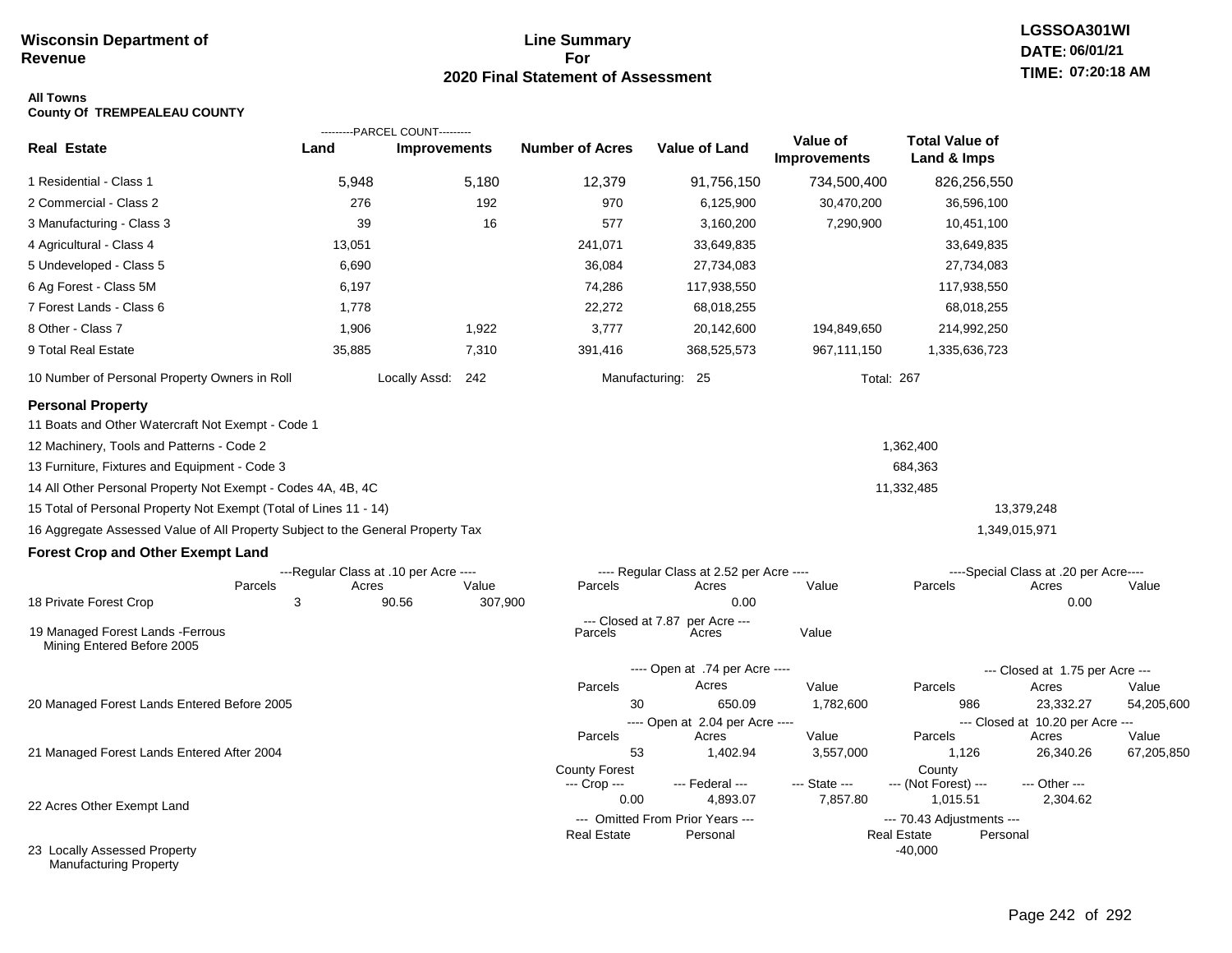## **Line Summary For 2020 Final Statement of Assessment**

| All Villages<br><b>County Of TREMPEALEAU COUNTY</b>                             |                                       | ---------PARCEL COUNT--------- | <b>2020 Final Statement of Assessment</b>              |                                          |                                                 |                                |                                       | <b>TIME: 07:20</b> |
|---------------------------------------------------------------------------------|---------------------------------------|--------------------------------|--------------------------------------------------------|------------------------------------------|-------------------------------------------------|--------------------------------|---------------------------------------|--------------------|
| <b>Real Estate</b>                                                              | Land                                  | <b>Improvements</b>            | <b>Number of Acres</b>                                 | <b>Value of Land</b>                     | Value of<br><b>Improvements</b>                 |                                | <b>Total Value of</b><br>Land & Imps  |                    |
| 1 Residential - Class 1                                                         | 2,005                                 | 1,667                          | 535                                                    | 32,698,500                               |                                                 | 172,355,000                    | 205,053,500                           |                    |
| 2 Commercial - Class 2                                                          | 283                                   | 229                            | 163                                                    | 4,586,300                                |                                                 | 24,452,300                     | 29,038,600                            |                    |
| 3 Manufacturing - Class 3                                                       | 18                                    | 13                             | 67                                                     | 533,500                                  |                                                 | 3,631,600                      | 4,165,100                             |                    |
| 4 Agricultural - Class 4                                                        | 141                                   |                                | 478                                                    | 87,350                                   |                                                 |                                | 87,350                                |                    |
| 5 Undeveloped - Class 5                                                         | 25                                    |                                | 68                                                     | 41,900                                   |                                                 |                                | 41,900                                |                    |
| 6 Ag Forest - Class 5M                                                          | 13                                    |                                | 73                                                     | 96,400                                   |                                                 |                                | 96,400                                |                    |
| 7 Forest Lands - Class 6                                                        | 4                                     |                                | 72                                                     | 196,600                                  |                                                 |                                | 196,600                               |                    |
| 8 Other - Class 7                                                               | 5                                     | 5                              | 9                                                      | 64,100                                   |                                                 | 671,700                        | 735,800                               |                    |
| 9 Total Real Estate                                                             | 2,494                                 | 1,914                          | 1,465                                                  | 38,304,650                               |                                                 | 201,110,600                    | 239,415,250                           |                    |
| 10 Number of Personal Property Owners in Roll                                   |                                       | Locally Assd: 161              |                                                        | Manufacturing: 11                        |                                                 | Total: 172                     |                                       |                    |
| <b>Personal Property</b>                                                        |                                       |                                |                                                        |                                          |                                                 |                                |                                       |                    |
| 11 Boats and Other Watercraft Not Exempt - Code 1                               |                                       |                                |                                                        |                                          |                                                 |                                |                                       |                    |
| 12 Machinery, Tools and Patterns - Code 2                                       |                                       |                                |                                                        |                                          |                                                 | 738,300                        |                                       |                    |
| 13 Furniture, Fixtures and Equipment - Code 3                                   |                                       |                                |                                                        |                                          |                                                 | 1,088,723                      |                                       |                    |
| 14 All Other Personal Property Not Exempt - Codes 4A, 4B, 4C                    |                                       |                                |                                                        |                                          |                                                 | 340,166                        |                                       |                    |
| 15 Total of Personal Property Not Exempt (Total of Lines 11 - 14)               |                                       |                                |                                                        |                                          |                                                 |                                | 2,167,189                             |                    |
| 16 Aggregate Assessed Value of All Property Subject to the General Property Tax |                                       |                                |                                                        |                                          |                                                 |                                | 241,582,439                           |                    |
| <b>Forest Crop and Other Exempt Land</b>                                        |                                       |                                |                                                        |                                          |                                                 |                                |                                       |                    |
|                                                                                 | ---Regular Class at .10 per Acre ---- |                                |                                                        | ---- Regular Class at 2.52 per Acre ---- |                                                 |                                | ----Special Class at .20 per Acre---- |                    |
| Parcels<br>18 Private Forest Crop                                               | Acres<br>0.00                         | Value                          | Parcels                                                | Acres<br>0.00                            | Value                                           | Parcels                        | Acres                                 | Value              |
|                                                                                 |                                       |                                | --- Closed at 7.87 per Acre ---                        |                                          |                                                 |                                |                                       |                    |
| 19 Managed Forest Lands-Ferrous<br>Mining Entered Before 2005                   |                                       |                                | Parcels                                                | Acres                                    | Value                                           |                                |                                       |                    |
|                                                                                 |                                       |                                |                                                        | ---- Open at .74 per Acre ----           |                                                 |                                | --- Closed at 1.75 per Acre ---       |                    |
| 20 Managed Forest Lands Entered Before 2005                                     |                                       |                                | Parcels                                                | Acres<br>0.00                            | Value                                           | Parcels                        | Acres<br>0.00                         | Value              |
|                                                                                 |                                       |                                |                                                        | ---- Open at 2.04 per Acre ----          |                                                 |                                | --- Closed at 10.20 per Acre ---      |                    |
|                                                                                 |                                       |                                | Parcels                                                | Acres                                    | Value                                           | Parcels                        | Acres                                 | Value              |
| 21 Managed Forest Lands Entered After 2004                                      |                                       |                                |                                                        | 0.00                                     |                                                 |                                | 0.00                                  |                    |
|                                                                                 |                                       |                                | <b>County Forest</b><br>--- Crop ---                   | --- Federal ---                          | --- State ---                                   | County<br>--- (Not Forest) --- | --- Other ---                         |                    |
| 22 Acres Other Exempt Land                                                      |                                       |                                | 0.00                                                   | 48.00                                    | 63.10                                           |                                | 5.28                                  | 525.35             |
|                                                                                 |                                       |                                | --- Omitted From Prior Years ---<br><b>Real Estate</b> | Personal                                 | --- 70.43 Adjustments ---<br><b>Real Estate</b> | Personal                       |                                       |                    |

23 Locally Assessed Property Manufacturing Property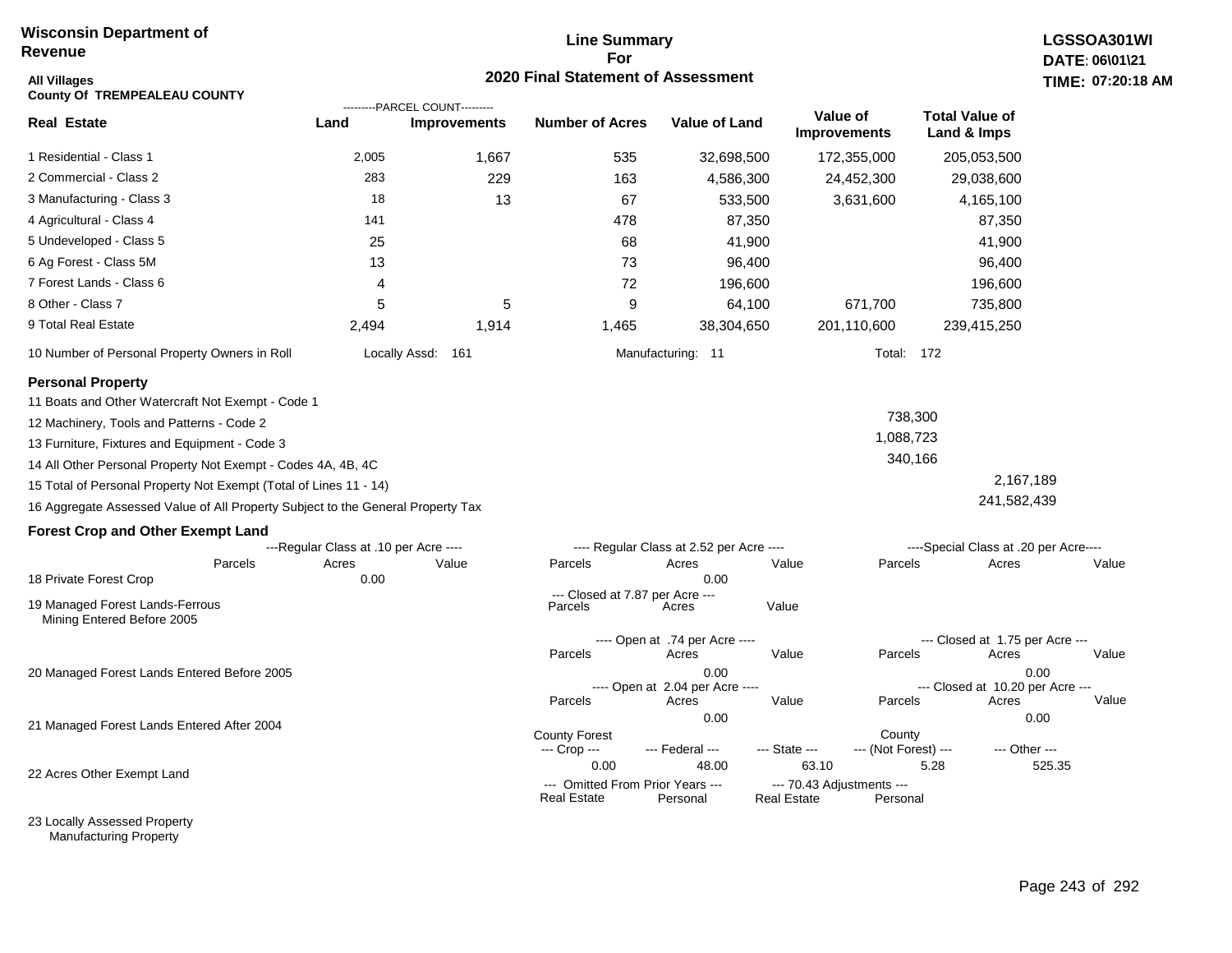#### **Line Summary For 2020 Final Statement of Assessment Wisconsin Department of Revenue All Cities County Of TREMPEALEAU COUNTY LGSSOA301WI DATE: 06/01/21 TIME: 07:20:18 AM Real Estate** 1 Residential - Class 1 2 Commercial - Class 2 3 Manufacturing - Class 3 4 Agricultural - Class 4 5 Undeveloped - Class 5 6 Ag Forest - Class 5M 7 Forest Lands - Class 6 8 Other - Class 7 9 Total Real Estate 10 Number of Personal Property Owners in Roll 3,780 3,342 716 53,797,200 324,876,100 378,673,300 **Land Improvements Number of Acres Value of Land Value of Improvements Total Value of Land & Imps** 826 92 278 124 86 22 19 5,227 616 72 19 4,049 1,065 1,249 3,208 792 843 267 27 8,167 28,408,200 14,024,900 457,550 1,400,600 1,053,600 1,991,900 133,200 101,267,150 156,446,300 89,063,100 673,600 571,059,100 184,854,500 103,088,000 457,550 1,400,600 1,053,600 1,991,900 806,800 672,326,250 Locally Assd: 485 Manufacturing: 47 Total: 532 **Personal Property** 11 Boats and Other Watercraft Not Exempt - Code 1 12 Machinery, Tools and Patterns - Code 2 13 Furniture, Fixtures and Equipment - Code 3 14 All Other Personal Property Not Exempt - Codes 4A, 4B, 4C 15 Total of Personal Property Not Exempt (Total of Lines 11 - 14) 16 Aggregate Assessed Value of All Property Subject to the General Property Tax 918 38,726,100 10,058,099 9,291,272 58,076,389 730,402,639 **Forest Crop and Other Exempt Land** ---Regular Class at .10 per Acre ---- ---- Regular Class at 2.52 per Acre ---- ----Special Class at .20 per Acre---- 18 Private Forest Crop 20 Managed Forest Lands Entered Before 2005 21 Managed Forest Lands Entered After 2004 Parcels 0.00 0.00 Acres Value Parcels Acres Value Parcels Acres Value ---- Open at .74 per Acre<br>Acres Parcels 0.00 1 1 12.00 15,600 Acres Value Parcels Acres Value --- Closed at 1.75 per Acre --- ---- Open at 2.04 per Acre ---<br>Acres Value Parcels Parcels Acres Acres Parcels 0.00 0.00 Acres **Value Parcels Acres Value** County Forest County County --- Crop --- 0.00 0.00 64.50 490.90 1,406.89 --- Federal --- - --- State --- --- (Not Forest) --- --- Other ---22 Acres Other Exempt Land 23 Locally Assessed Property Manufacturing Property --- Omitted From Prior Years ---<br>Real Estate Personal Personal Real Estate Personal 2,500 **Real Estate** ---------PARCEL COUNT--------- 19 Managed Forest Lands-Ferrous Mining Entered Before 2005 --- Closed at 7.87 per Acre ---<br>rcels Acres Parcels **Acres** Value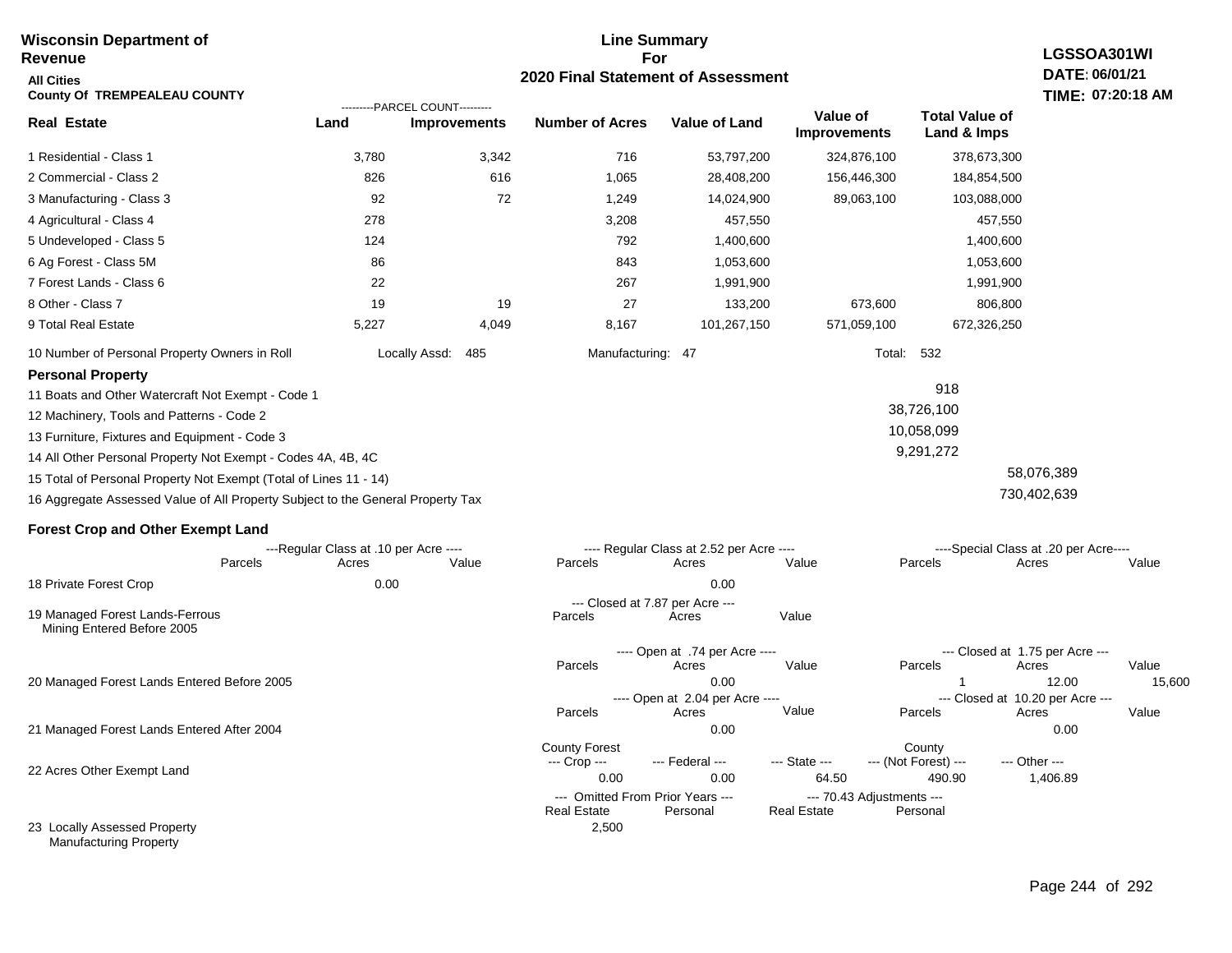### **All Municipalities TIME:**

**County Of VERNON COUNTY**

23 Locally Assessed Property Manufacturing Property

### **Line Summary For 2020 Final Statement of Assessment**

**LGSSOA301WI DATE: 06/01/21 07:20:18 AM**

|                                                                                 | ---------PARCEL COUNT---------        |                      |                                                 |                                           |                                 |                                                 |                                              |       |
|---------------------------------------------------------------------------------|---------------------------------------|----------------------|-------------------------------------------------|-------------------------------------------|---------------------------------|-------------------------------------------------|----------------------------------------------|-------|
| <b>Real Estate</b>                                                              | Land                                  | <b>Improvements</b>  | <b>Number of Acres</b>                          | <b>Value of Land</b>                      | Value of<br><b>Improvements</b> | <b>Total Value of</b><br>Land & Imps            |                                              |       |
| 1 Residential - Class 1                                                         | 11,562                                | 10,149               | 14,339                                          | 185,290,300                               | 1,028,457,900                   | 1,213,748,200                                   |                                              |       |
| 2 Commercial - Class 2                                                          | 1,046                                 | 798                  | 1,529                                           | 28,350,100                                | 187,744,900                     | 216,095,000                                     |                                              |       |
| 3 Manufacturing - Class 3                                                       | 52                                    | 29                   | 539                                             | 2,295,500                                 | 19,568,800                      | 21,864,300                                      |                                              |       |
| 4 Agricultural - Class 4                                                        | 15,535                                |                      | 274,577                                         | 44,781,490                                |                                 | 44,781,490                                      |                                              |       |
| 5 Undeveloped - Class 5                                                         | 8,757                                 |                      | 33,467                                          | 24,925,100                                |                                 | 24,925,100                                      |                                              |       |
| 6 Ag Forest - Class 5M                                                          | 5,137                                 |                      | 57,972                                          | 78,003,125                                |                                 | 78,003,125                                      |                                              |       |
| 7 Forest Lands - Class 6                                                        | 2,607                                 |                      | 24,126                                          | 64,211,700                                |                                 | 64,211,700                                      |                                              |       |
| 8 Other - Class 7                                                               | 3,055                                 | 3,011                | 5,548                                           | 39,134,300                                | 285,712,250                     | 324,846,550                                     |                                              |       |
| 9 Total Real Estate                                                             | 47,751                                | 13,987               | 412,097                                         | 466,991,615                               | 1,521,483,850                   | 1,988,475,465                                   |                                              |       |
| 10 Number of Personal Property Owners in Roll                                   |                                       | Locally Assd:<br>959 |                                                 | Manufacturing: 35                         |                                 | Total: 994                                      |                                              |       |
| <b>Personal Property</b>                                                        |                                       |                      |                                                 |                                           |                                 |                                                 |                                              |       |
| 11 Boats and Other Watercraft Not Exempt - Code 1                               |                                       |                      |                                                 |                                           |                                 | 108,116                                         |                                              |       |
| 12 Machinery, Tools and Patterns - Code 2                                       |                                       |                      |                                                 |                                           |                                 | 4,294,500                                       |                                              |       |
| 13 Furniture, Fixtures and Equipment - Code 3                                   |                                       |                      |                                                 |                                           |                                 | 9,439,439                                       |                                              |       |
| 14 All Other Personal Property Not Exempt - Codes 4A, 4B, 4C                    |                                       |                      |                                                 |                                           |                                 | 10,921,487                                      |                                              |       |
| 15 Total of Personal Property Not Exempt (Total of Lines 11 - 14)               |                                       |                      |                                                 |                                           |                                 |                                                 | 24,763,542                                   |       |
| 16 Aggregate Assessed Value of All Property Subject to the General Property Tax |                                       |                      |                                                 |                                           |                                 | 2,013,239,007                                   |                                              |       |
| <b>Forest Crop and Other Exempt Land</b>                                        |                                       |                      |                                                 |                                           |                                 |                                                 |                                              |       |
|                                                                                 | ---Regular Class at .10 per Acre ---- |                      |                                                 | ---- Regular Class at 2.52 per Acre ----  |                                 |                                                 | ----Special Class at .20 per Acre----        |       |
| Parcels                                                                         | Acres                                 | Value                | Parcels                                         | Acres                                     | Value                           | Parcels                                         | Acres                                        | Value |
| 18 Private Forest Crop                                                          | 0.00                                  |                      | 1                                               | 40.00                                     | 96,000                          |                                                 | 0.00                                         |       |
| 19 Managed Forest Lands - Ferrous<br>Mining Entered Before 2005                 |                                       |                      | Parcels                                         | --- Closed at 7.87 per Acre ---<br>Acres  | Value                           |                                                 |                                              |       |
|                                                                                 |                                       |                      |                                                 | ---- Open at .74 per Acre ----            |                                 |                                                 | --- Closed at 1.75 per Acre ---              |       |
|                                                                                 |                                       |                      | Parcels                                         | Acres                                     | Value                           | Parcels                                         | Acres                                        | Value |
| 20 Managed Forest Lands Entered Before 2005                                     |                                       |                      | 46                                              | 624.12<br>---- Open at 2.04 per Acre ---- | 1,042,600                       | 1,597                                           | 32,182.03<br>--- Closed at 10.20 per Acre -- | 67,63 |
|                                                                                 |                                       |                      | Parcels                                         | Acres                                     | Value                           | Parcels                                         | Acres                                        | Value |
| 21 Managed Forest Lands Entered After 2004                                      |                                       |                      | 68                                              | 1,298.56                                  | 2,621,000                       | 1,765                                           | 34,700.83                                    | 75,48 |
|                                                                                 |                                       |                      | <b>County Forest</b><br>--- Crop ---            | --- Federal ---                           | --- State ---                   | County<br>--- (Not Forest) ---                  | --- Other ---                                |       |
| 22 Acres Other Exempt Land                                                      |                                       |                      | 760.43                                          | 3,181.50                                  | 14,605.04                       | 1,865.23                                        | 5,687.64                                     |       |
|                                                                                 |                                       |                      | --- Omitted From Prior Years ---<br>Real Estate | Personal                                  |                                 | --- 70.43 Adjustments ---<br><b>Real Estate</b> | Personal                                     |       |

67,637,350

 $75,480,600$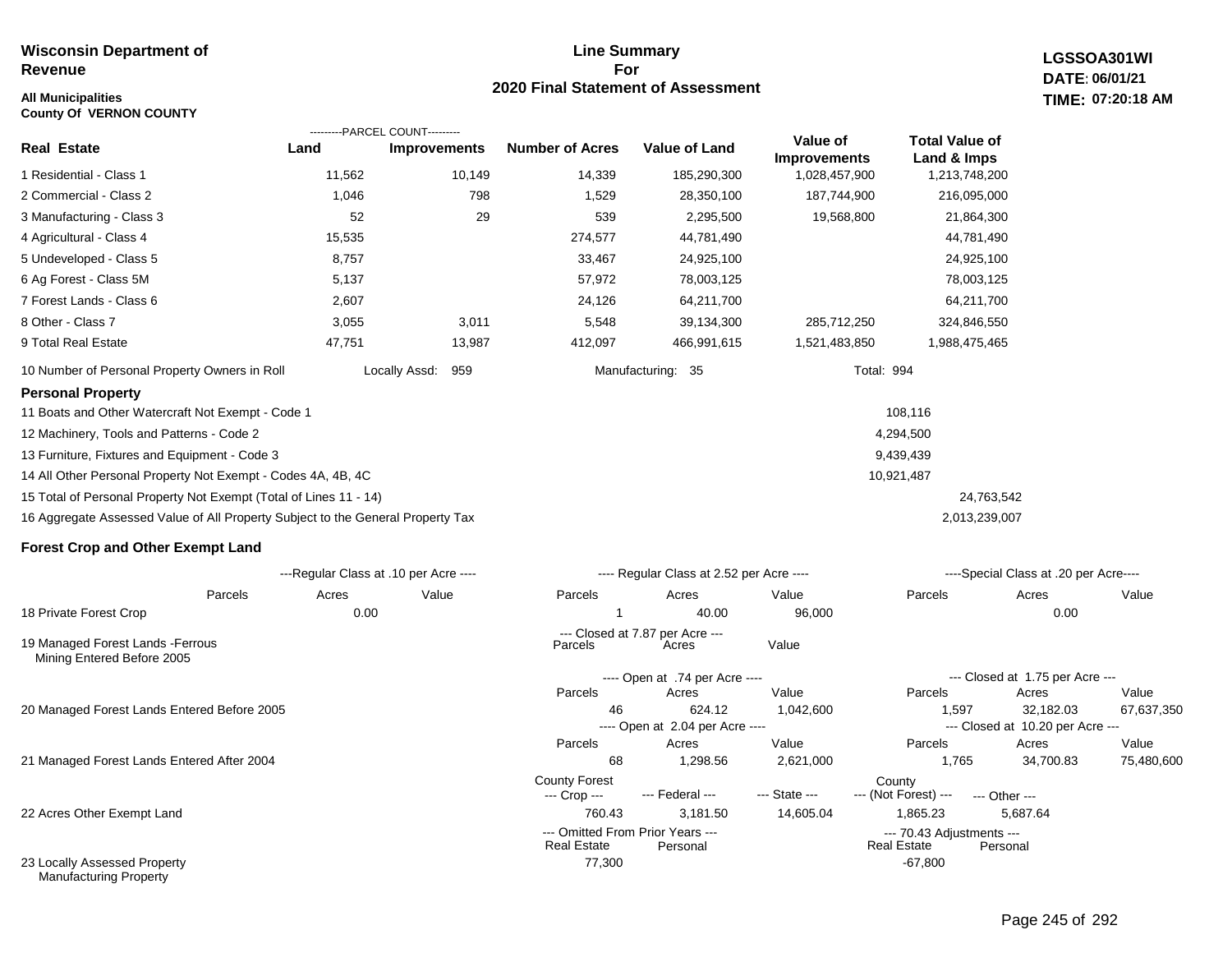## **Line Summary For 2020 Final Statement of Assessment**

# **All Towns**

| <b>County Of VERNON COUNTY</b> |  |  |
|--------------------------------|--|--|
|--------------------------------|--|--|

|                                                                                 |        | ---------PARCEL COUNT---------        |                        |                                              |                                 |                                                 |                                           |            |
|---------------------------------------------------------------------------------|--------|---------------------------------------|------------------------|----------------------------------------------|---------------------------------|-------------------------------------------------|-------------------------------------------|------------|
| <b>Real Estate</b>                                                              | Land   | <b>Improvements</b>                   | <b>Number of Acres</b> | <b>Value of Land</b>                         | Value of<br><b>Improvements</b> | <b>Total Value of</b><br>Land & Imps            |                                           |            |
| 1 Residential - Class 1                                                         | 6,522  | 5,791                                 | 12,873                 | 103,953,400                                  | 615,881,700                     | 719,835,100                                     |                                           |            |
| 2 Commercial - Class 2                                                          | 234    | 152                                   | 910                    | 4,783,900                                    | 24,503,400                      | 29,287,300                                      |                                           |            |
| 3 Manufacturing - Class 3                                                       | 28     | 8                                     | 454                    | 1,510,800                                    | 945,000                         | 2,455,800                                       |                                           |            |
| 4 Agricultural - Class 4                                                        | 15,315 |                                       | 272,164                | 44,277,090                                   |                                 | 44,277,090                                      |                                           |            |
| 5 Undeveloped - Class 5                                                         | 8,596  |                                       | 32,626                 | 24,228,300                                   |                                 | 24,228,300                                      |                                           |            |
| 6 Ag Forest - Class 5M                                                          | 5,104  |                                       | 57,609                 | 77,539,525                                   |                                 | 77,539,525                                      |                                           |            |
| 7 Forest Lands - Class 6                                                        | 2,547  |                                       | 23,739                 | 63,248,200                                   |                                 | 63,248,200                                      |                                           |            |
| 8 Other - Class 7                                                               | 3,005  | 2,963                                 | 5,491                  | 38,457,000                                   | 282,567,850                     | 321,024,850                                     |                                           |            |
| 9 Total Real Estate                                                             | 41,351 | 8,914                                 | 405,866                | 357,998,215                                  | 923,897,950                     | 1,281,896,165                                   |                                           |            |
| 10 Number of Personal Property Owners in Roll                                   |        | Locally Assd: 365                     |                        | Manufacturing: 14                            |                                 | <b>Total: 379</b>                               |                                           |            |
| <b>Personal Property</b>                                                        |        |                                       |                        |                                              |                                 |                                                 |                                           |            |
| 11 Boats and Other Watercraft Not Exempt - Code 1                               |        |                                       |                        |                                              |                                 | 93,716                                          |                                           |            |
| 12 Machinery, Tools and Patterns - Code 2                                       |        |                                       |                        |                                              |                                 | 600,100                                         |                                           |            |
| 13 Furniture, Fixtures and Equipment - Code 3                                   |        |                                       |                        |                                              |                                 | 1,032,454                                       |                                           |            |
| 14 All Other Personal Property Not Exempt - Codes 4A, 4B, 4C                    |        |                                       |                        |                                              |                                 | 6,606,565                                       |                                           |            |
| 15 Total of Personal Property Not Exempt (Total of Lines 11 - 14)               |        |                                       |                        |                                              |                                 |                                                 | 8,332,835                                 |            |
| 16 Aggregate Assessed Value of All Property Subject to the General Property Tax |        |                                       |                        |                                              |                                 |                                                 | 1,290,229,000                             |            |
| <b>Forest Crop and Other Exempt Land</b>                                        |        |                                       |                        |                                              |                                 |                                                 |                                           |            |
|                                                                                 |        | ---Regular Class at .10 per Acre ---- |                        | ---- Regular Class at 2.52 per Acre ----     |                                 |                                                 | ----Special Class at .20 per Acre----     |            |
| Parcels                                                                         | Acres  | Value                                 | Parcels                | Acres                                        | Value                           | Parcels                                         | Acres                                     | Value      |
| 18 Private Forest Crop                                                          |        | 0.00                                  | 1                      | 40.00                                        | 96,000                          |                                                 | 0.00                                      |            |
| 19 Managed Forest Lands - Ferrous<br>Mining Entered Before 2005                 |        |                                       | Parcels                | --- Closed at 7.87 per Acre ---<br>Acres     | Value                           |                                                 |                                           |            |
|                                                                                 |        |                                       |                        | ---- Open at .74 per Acre ----               |                                 |                                                 | --- Closed at 1.75 per Acre ---           |            |
|                                                                                 |        |                                       | Parcels                | Acres                                        | Value                           | Parcels                                         | Acres                                     | Value      |
| 20 Managed Forest Lands Entered Before 2005                                     |        |                                       | 46                     | 624.12                                       | 1,042,600                       | 1,592                                           | 32,092.03                                 | 67,518,350 |
|                                                                                 |        |                                       | Parcels                | ---- Open at 2.04 per Acre ----<br>Acres     | Value                           | Parcels                                         | --- Closed at 10.20 per Acre ---<br>Acres | Value      |
| 21 Managed Forest Lands Entered After 2004                                      |        |                                       | 68                     | 1,298.56                                     | 2,621,000                       | 1,760                                           | 34,636.59                                 | 75,352,000 |
|                                                                                 |        |                                       | <b>County Forest</b>   |                                              |                                 | County                                          |                                           |            |
|                                                                                 |        |                                       | --- Crop ---           | --- Federal ---                              | --- State ---                   | --- (Not Forest) ---                            | --- Other ---                             |            |
| 22 Acres Other Exempt Land                                                      |        |                                       | 760.43                 | 3,170.60                                     | 14,513.56                       | 1,546.04                                        | 4,341.99                                  |            |
|                                                                                 |        |                                       | <b>Real Estate</b>     | --- Omitted From Prior Years ---<br>Personal |                                 | --- 70.43 Adjustments ---<br><b>Real Estate</b> | Personal                                  |            |
| 23 Locally Assessed Property<br>Manufacturing Property                          |        |                                       | 77,300                 |                                              |                                 |                                                 |                                           |            |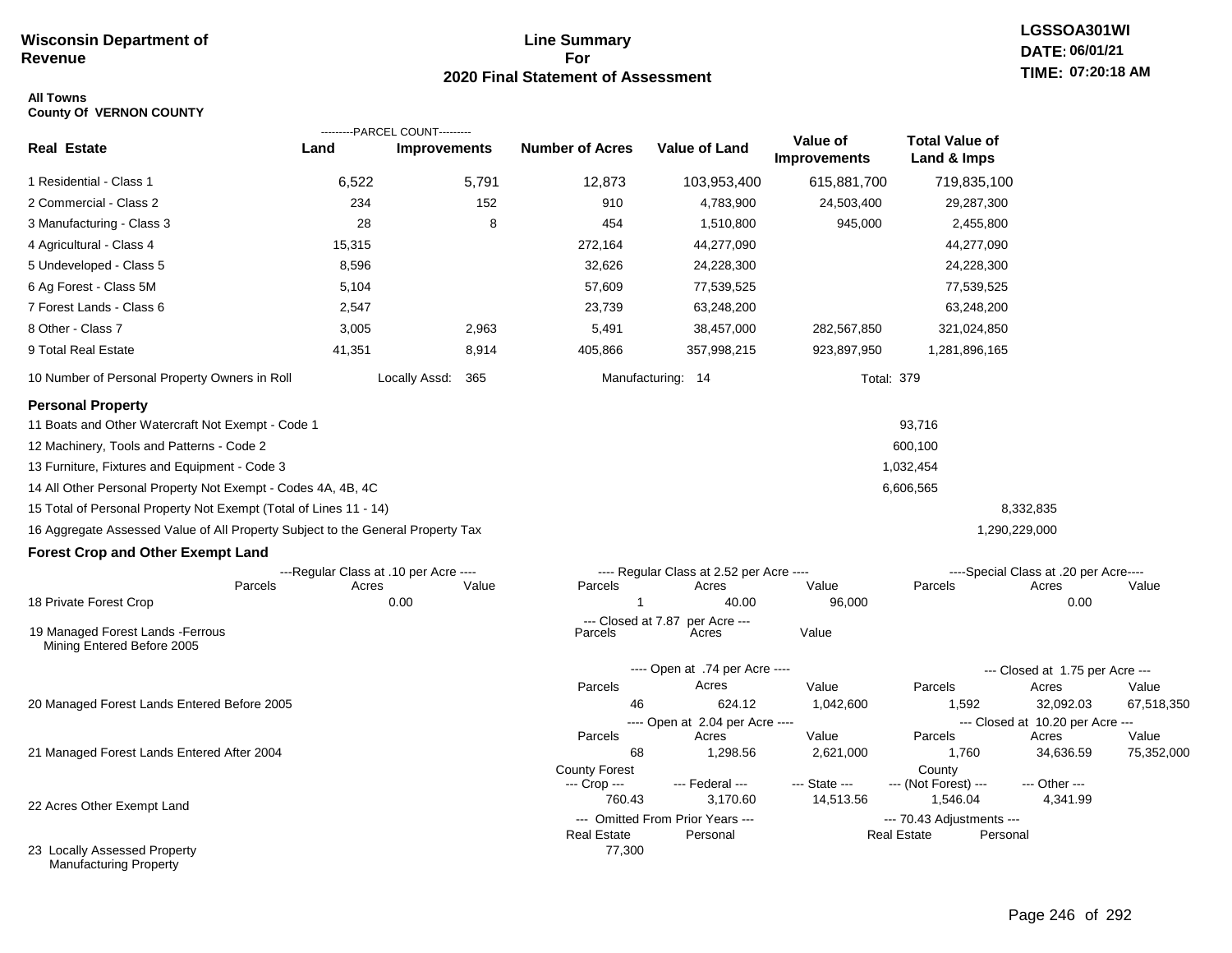## **Line Summary For 2020 Final Statement of Assessment**

| <b>All Villages</b><br><b>County Of VERNON COUNTY</b>                           |                                       |                                                       | 2020 Final Statement of Assessment         |                                          |                                    |                                |                                                | TIME: 07:20:18 |
|---------------------------------------------------------------------------------|---------------------------------------|-------------------------------------------------------|--------------------------------------------|------------------------------------------|------------------------------------|--------------------------------|------------------------------------------------|----------------|
| <b>Real Estate</b>                                                              | Land                                  | ---------PARCEL COUNT---------<br><b>Improvements</b> | <b>Number of Acres</b>                     | <b>Value of Land</b>                     | Value of<br><b>Improvements</b>    |                                | <b>Total Value of</b><br>Land & Imps           |                |
| 1 Residential - Class 1                                                         | 2,127                                 | 1,696                                                 | 1,040                                      | 31,142,600                               | 149,189,900                        |                                | 180,332,500                                    |                |
| 2 Commercial - Class 2                                                          | 330                                   | 239                                                   | 232                                        | 5,172,400                                | 31,919,100                         |                                | 37,091,500                                     |                |
| 3 Manufacturing - Class 3                                                       | 13                                    | 11                                                    | 23                                         | 222,500                                  | 7,328,000                          |                                | 7,550,500                                      |                |
| 4 Agricultural - Class 4                                                        | 119                                   |                                                       | 1,079                                      | 192,650                                  |                                    |                                | 192,650                                        |                |
| 5 Undeveloped - Class 5                                                         | 123                                   |                                                       | 709                                        | 571,900                                  |                                    |                                | 571,900                                        |                |
| 6 Ag Forest - Class 5M                                                          | 24                                    |                                                       | 291                                        | 395,000                                  |                                    |                                | 395,000                                        |                |
| 7 Forest Lands - Class 6                                                        | 58                                    |                                                       | 375                                        | 940,700                                  |                                    |                                | 940,700                                        |                |
| 8 Other - Class 7                                                               | 26                                    | 25                                                    | 28                                         | 287,200                                  | 1,195,800                          |                                | 1,483,000                                      |                |
| 9 Total Real Estate                                                             | 2,820                                 | 1,971                                                 | 3,777                                      | 38,924,950                               | 189,632,800                        |                                | 228,557,750                                    |                |
| 10 Number of Personal Property Owners in Roll                                   |                                       | Locally Assd: 194                                     |                                            | Manufacturing: 9                         |                                    | Total: 203                     |                                                |                |
| <b>Personal Property</b><br>11 Boats and Other Watercraft Not Exempt - Code 1   |                                       |                                                       |                                            |                                          |                                    | 14,400                         |                                                |                |
| 12 Machinery, Tools and Patterns - Code 2                                       |                                       |                                                       |                                            |                                          |                                    | 954,100                        |                                                |                |
| 13 Furniture, Fixtures and Equipment - Code 3                                   |                                       |                                                       |                                            |                                          |                                    | 2,703,185                      |                                                |                |
| 14 All Other Personal Property Not Exempt - Codes 4A, 4B, 4C                    |                                       |                                                       |                                            |                                          |                                    | 2,182,022                      |                                                |                |
| 15 Total of Personal Property Not Exempt (Total of Lines 11 - 14)               |                                       |                                                       |                                            |                                          |                                    |                                | 5,853,707                                      |                |
| 16 Aggregate Assessed Value of All Property Subject to the General Property Tax |                                       |                                                       |                                            |                                          |                                    |                                | 234,411,457                                    |                |
| <b>Forest Crop and Other Exempt Land</b>                                        |                                       |                                                       |                                            |                                          |                                    |                                |                                                |                |
|                                                                                 | ---Regular Class at .10 per Acre ---- |                                                       |                                            | ---- Regular Class at 2.52 per Acre ---- |                                    |                                | ----Special Class at .20 per Acre----          |                |
| Parcels<br>18 Private Forest Crop                                               | Acres<br>0.00                         | Value                                                 | Parcels                                    | Acres<br>0.00                            | Value                              | Parcels                        | Acres                                          | Value          |
| 19 Managed Forest Lands-Ferrous<br>Mining Entered Before 2005                   |                                       |                                                       | --- Closed at 7.87 per Acre ---<br>Parcels | Acres                                    | Value                              |                                |                                                |                |
|                                                                                 |                                       |                                                       |                                            | ---- Open at .74 per Acre ----           |                                    |                                | --- Closed at 1.75 per Acre ---                |                |
|                                                                                 |                                       |                                                       | Parcels                                    | Acres                                    | Value                              | Parcels                        | Acres                                          | Value          |
| 20 Managed Forest Lands Entered Before 2005                                     |                                       |                                                       |                                            | 0.00<br>---- Open at 2.04 per Acre ----  |                                    |                                | 5<br>90.00<br>--- Closed at 10.20 per Acre --- | 119,000        |
|                                                                                 |                                       |                                                       | Parcels                                    | Acres                                    | Value                              | Parcels                        | Acres                                          | Value          |
| 21 Managed Forest Lands Entered After 2004                                      |                                       |                                                       | <b>County Forest</b><br>--- Crop ---       | 0.00<br>--- Federal ---                  | --- State ---                      | County<br>--- (Not Forest) --- | 5<br>64.24<br>--- Other ---                    | 128,600        |
| 22 Acres Other Exempt Land                                                      |                                       |                                                       | 0.00<br>--- Omitted From Prior Years ---   | 10.90                                    | 36.07<br>--- 70.43 Adjustments --- | 24.82                          |                                                | 495.59         |
| 23 Locally Assessed Property                                                    |                                       |                                                       | <b>Real Estate</b>                         | Personal                                 | <b>Real Estate</b><br>$-67,800$    | Personal                       |                                                |                |

Manufacturing Property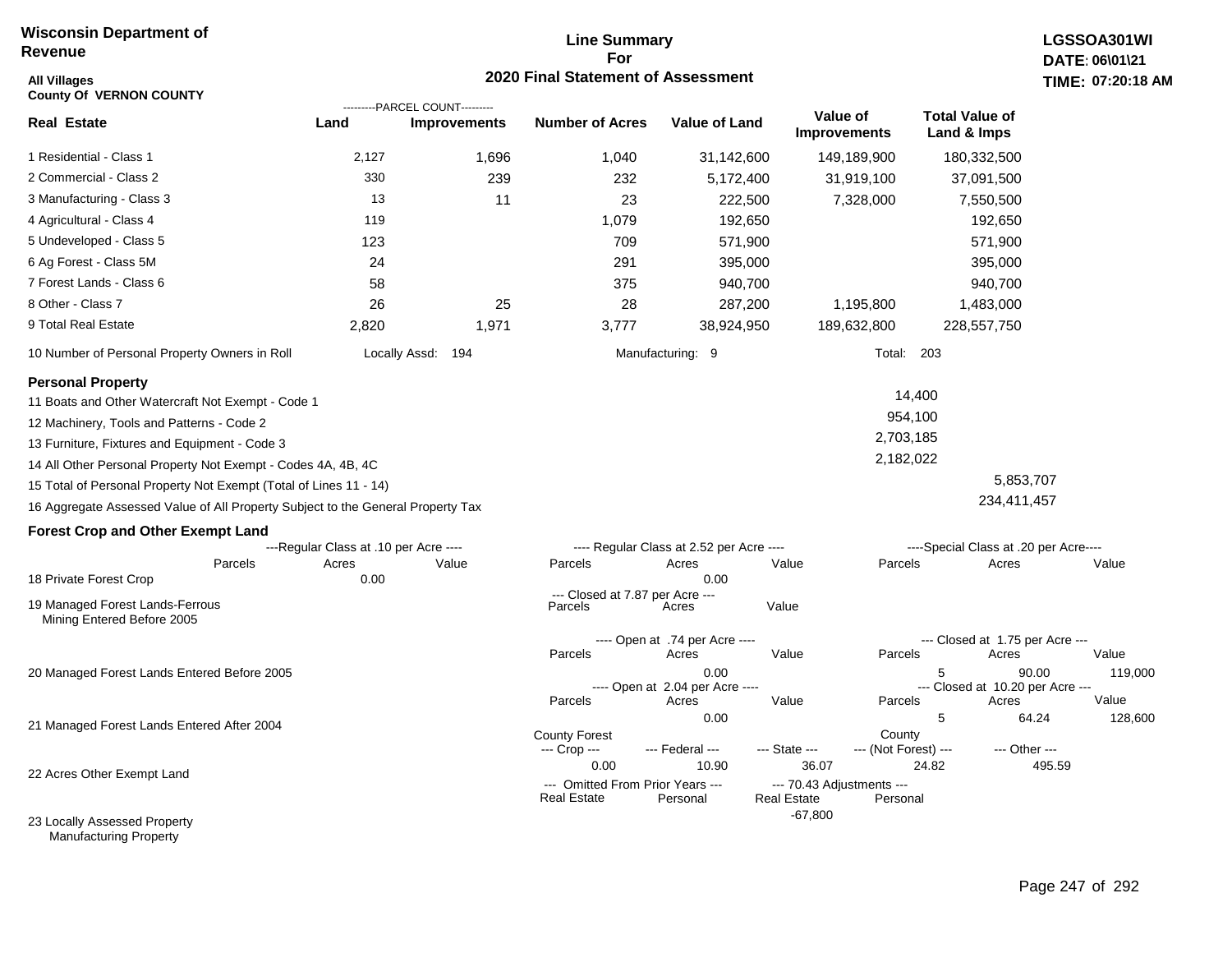#### **For 2020 Final Statement of Assessment Revenue All Cities County Of VERNON COUNTY LGSSOA301WI DATE: 06/01/21 TIME: 07:20:18 AM Real Estate** 1 Residential - Class 1 2 Commercial - Class 2 3 Manufacturing - Class 3 4 Agricultural - Class 4 5 Undeveloped - Class 5 6 Ag Forest - Class 5M 7 Forest Lands - Class 6 8 Other - Class 7 9 Total Real Estate 10 Number of Personal Property Owners in Roll 2,913 2,662 426 50,194,300 263,386,300 313,580,600 **Land Improvements Number of Acres Value of Land Value of Improvements Total Value of Land & Imps** 482 11 101 38 9 2 24 3,580 407 10 23 3,102 387 62 1,334 132 72 12 29 2,454 18,393,800 562,200 311,750 124,900 68,600 22,800 390,100 70,068,450 131,322,400 11,295,800 1,948,600 407,953,100 149,716,200 11,858,000 311,750 124,900 68,600 22,800 2,338,700 478,021,550 Locally Assd: 400 Manufacturing: 12 Total: 412 **Personal Property** 11 Boats and Other Watercraft Not Exempt - Code 1 12 Machinery, Tools and Patterns - Code 2 13 Furniture, Fixtures and Equipment - Code 3 14 All Other Personal Property Not Exempt - Codes 4A, 4B, 4C 15 Total of Personal Property Not Exempt (Total of Lines 11 - 14) 16 Aggregate Assessed Value of All Property Subject to the General Property Tax 2,740,300 5,703,800 2,132,900 10,577,000 488,598,550 **Forest Crop and Other Exempt Land** ---Regular Class at .10 per Acre ---- ---- Regular Class at 2.52 per Acre ---- ----Special Class at .20 per Acre---- 18 Private Forest Crop 20 Managed Forest Lands Entered Before 2005 21 Managed Forest Lands Entered After 2004 Parcels 0.00 0.00 Acres Value Parcels Acres Value Parcels Acres Value ---- Open at .74 per Acre<br>Acres Parcels 0.00 0.00 Acres Value Parcels Acres Value --- Closed at 1.75 per Acre --- ---- Open at 2.04 per Acre ---- --- Closed at 10.20 per Acre --- Parcels 0.00 0.00 Acres **Value Parcels Acres Value** County Forest County County --- Crop --- 0.00 0.00 55.41 294.37 850.06 --- Federal --- - --- State --- --- (Not Forest) --- --- Other ---22 Acres Other Exempt Land 23 Locally Assessed Property --- Omitted From Prior Years --- --- --- 70.43 Adjustments ---<br>eal Estate --- --- --- Real Estate --- Personal **Real Estate** ---------PARCEL COUNT--------- 19 Managed Forest Lands-Ferrous Mining Entered Before 2005 --- Closed at 7.87 per Acre ---<br>rcels Acres Parcels **Acres** Value

**Line Summary**

Manufacturing Property

**Wisconsin Department of**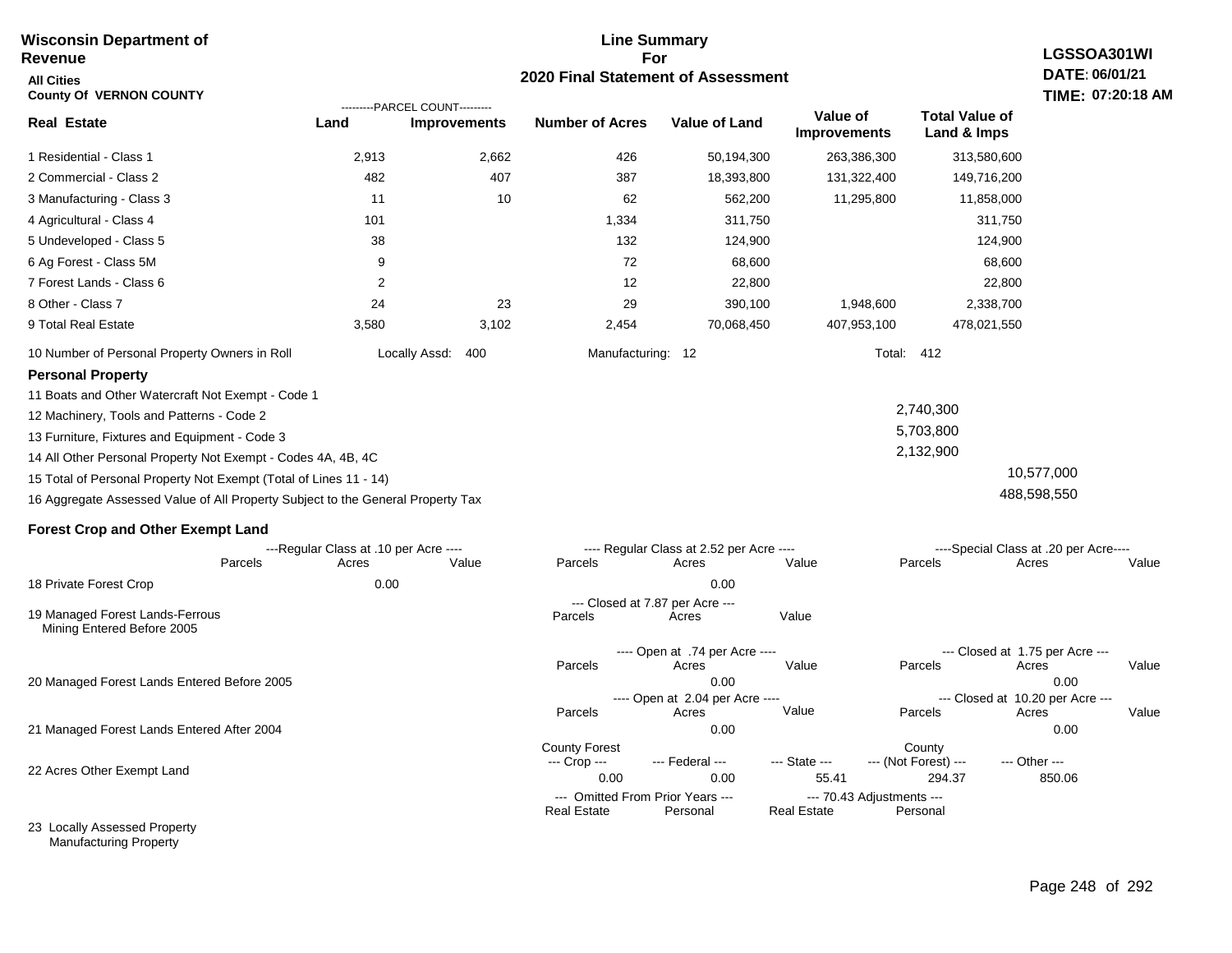## **All Municipalities TIME:**

**County Of VILAS COUNTY**

### **Line Summary For 2020 Final Statement of Assessment**

**LGSSOA301WI DATE: 06/01/21 07:20:18 AM**

|                                                                                 |        | ---------PARCEL COUNT--------- |                        |                      |                                 |                                      |
|---------------------------------------------------------------------------------|--------|--------------------------------|------------------------|----------------------|---------------------------------|--------------------------------------|
| <b>Real Estate</b>                                                              | Land   | <b>Improvements</b>            | <b>Number of Acres</b> | <b>Value of Land</b> | Value of<br><b>Improvements</b> | <b>Total Value of</b><br>Land & Imps |
| 1 Residential - Class 1                                                         | 34,260 | 23,318                         | 94,947                 | 3,241,799,550        | 3,193,941,000                   | 6,435,740,550                        |
| 2 Commercial - Class 2                                                          | 1,588  | 1,185                          | 5,452                  | 148,058,400          | 285,600,700                     | 433,659,100                          |
| 3 Manufacturing - Class 3                                                       | 22     | 19                             | 219                    | 1,821,200            | 8,535,600                       | 10,356,800                           |
| 4 Agricultural - Class 4                                                        | 163    |                                | 3,896                  | 696,800              |                                 | 696,800                              |
| 5 Undeveloped - Class 5                                                         | 1,113  |                                | 14,937                 | 5,383,500            |                                 | 5,383,500                            |
| 6 Ag Forest - Class 5M                                                          | 75     |                                | 1,571                  | 1,912,800            |                                 | 1,912,800                            |
| 7 Forest Lands - Class 6                                                        | 2,974  |                                | 85,541                 | 190,337,800          |                                 | 190,337,800                          |
| 8 Other - Class 7                                                               | 34     | 34                             | 529                    | 745,100              | 7,781,500                       | 8,526,600                            |
| 9 Total Real Estate                                                             | 40,229 | 24,556                         | 207,092                | 3,590,755,150        | 3,495,858,800                   | 7,086,613,950                        |
| 10 Number of Personal Property Owners in Roll                                   |        | Locally Assd:<br>2,126         |                        | Manufacturing: 23    | Total: 2,149                    |                                      |
| <b>Personal Property</b>                                                        |        |                                |                        |                      |                                 |                                      |
| 11 Boats and Other Watercraft Not Exempt - Code 1                               |        |                                |                        |                      |                                 | 632,200                              |
| 12 Machinery, Tools and Patterns - Code 2                                       |        |                                |                        |                      |                                 | 689,000                              |
| 13 Furniture, Fixtures and Equipment - Code 3                                   |        |                                |                        |                      |                                 | 18,039,800                           |
| 14 All Other Personal Property Not Exempt - Codes 4A, 4B, 4C                    |        |                                |                        |                      |                                 | 32,492,699                           |
| 15 Total of Personal Property Not Exempt (Total of Lines 11 - 14)               |        |                                |                        |                      |                                 | 51,853,699                           |
| 16 Aggregate Assessed Value of All Property Subject to the General Property Tax |        |                                |                        |                      |                                 | 7,138,467,649                        |

## **Forest Crop and Other Exempt Land**

|                                                                 |         | ---Regular Class at .10 per Acre ---- |           |                                      | ---- Regular Class at 2.52 per Acre ----     |               | ----Special Class at .20 per Acre----           |                                  |            |  |
|-----------------------------------------------------------------|---------|---------------------------------------|-----------|--------------------------------------|----------------------------------------------|---------------|-------------------------------------------------|----------------------------------|------------|--|
|                                                                 | Parcels | Acres                                 | Value     | Parcels                              | Acres                                        | Value         | Parcels                                         | Acres                            | Value      |  |
| 18 Private Forest Crop                                          | 35      | 1,824.20                              | 1,488,800 | 20                                   | 1,355.99                                     | 2,405,900     |                                                 | 0.00                             |            |  |
| 19 Managed Forest Lands - Ferrous<br>Mining Entered Before 2005 |         |                                       |           | Parcels                              | --- Closed at 7.87 per Acre ---<br>Acres     | Value         |                                                 |                                  |            |  |
|                                                                 |         |                                       |           | ---- Open at .74 per Acre ----       |                                              |               |                                                 | --- Closed at 1.75 per Acre ---  |            |  |
|                                                                 |         |                                       |           | Parcels                              | Acres                                        | Value         | Parcels                                         | Acres                            | Value      |  |
| 20 Managed Forest Lands Entered Before 2005                     |         | 161                                   | 6,013.23  | 9,363,100                            | 324                                          | 10,288.60     | 35,616,100                                      |                                  |            |  |
|                                                                 |         |                                       |           |                                      | ---- Open at 2.04 per Acre ----              |               |                                                 | --- Closed at 10.20 per Acre --- |            |  |
|                                                                 |         |                                       |           | Parcels                              | Acres                                        | Value         | Parcels                                         | Acres                            | Value      |  |
| 21 Managed Forest Lands Entered After 2004                      |         |                                       |           | 175                                  | 5,859.03                                     | 15,085,500    | 407                                             | 12,258.93                        | 46,474,500 |  |
|                                                                 |         |                                       |           | <b>County Forest</b><br>--- Crop --- | --- Federal ---                              | --- State --- | County<br>--- (Not Forest) ---                  | $-$ Other $-$                    |            |  |
| 22 Acres Other Exempt Land                                      |         |                                       |           | 40,558.16                            | 53,354.08                                    | 154,529.47    | 1,106.07                                        | 44,462.13                        |            |  |
|                                                                 |         |                                       |           |                                      | --- Omitted From Prior Years ---<br>Personal |               | --- 70.43 Adjustments ---<br><b>Real Estate</b> | Personal                         |            |  |
| 23 Locally Assessed Property<br><b>Manufacturing Property</b>   |         |                                       |           | 2,008,000                            |                                              |               |                                                 |                                  |            |  |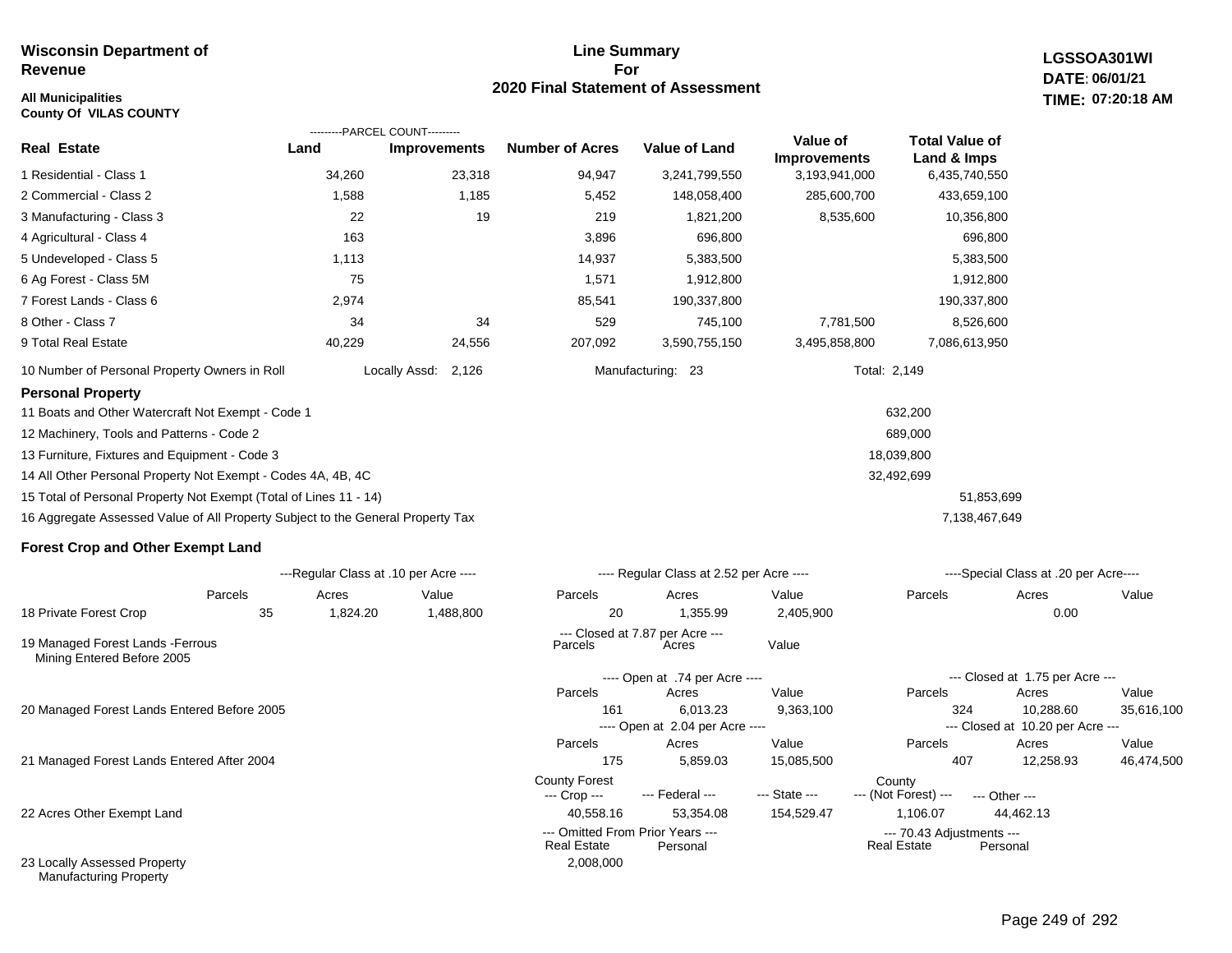## **Line Summary For 2020 Final Statement of Assessment**

### **All Towns County Of VILAS COUNTY**

|                                                                                 |                                       | ---------PARCEL COUNT--------- |                           |                                          |                                 |                                      |                                           |            |
|---------------------------------------------------------------------------------|---------------------------------------|--------------------------------|---------------------------|------------------------------------------|---------------------------------|--------------------------------------|-------------------------------------------|------------|
| <b>Real Estate</b>                                                              | Land                                  | <b>Improvements</b>            | <b>Number of Acres</b>    | Value of Land                            | Value of<br><b>Improvements</b> | <b>Total Value of</b><br>Land & Imps |                                           |            |
| 1 Residential - Class 1                                                         | 33,513                                | 22,703                         | 94,601                    | 3,219,144,150                            | 3,138,022,700                   | 6,357,166,850                        |                                           |            |
| 2 Commercial - Class 2                                                          | 1,260                                 | 923                            | 4,997                     | 118,805,600                              | 213,480,400                     | 332,286,000                          |                                           |            |
| 3 Manufacturing - Class 3                                                       | 17                                    | 14                             | 201                       | 1,376,500                                | 6,175,600                       | 7,552,100                            |                                           |            |
| 4 Agricultural - Class 4                                                        | 163                                   |                                | 3,896                     | 696,800                                  |                                 | 696,800                              |                                           |            |
| 5 Undeveloped - Class 5                                                         | 1,113                                 |                                | 14,937                    | 5,383,500                                |                                 | 5,383,500                            |                                           |            |
| 6 Ag Forest - Class 5M                                                          | 75                                    |                                | 1,571                     | 1,912,800                                |                                 | 1,912,800                            |                                           |            |
| 7 Forest Lands - Class 6                                                        | 2,974                                 |                                | 85,541                    | 190,337,800                              |                                 | 190,337,800                          |                                           |            |
| 8 Other - Class 7                                                               | 34                                    | 34                             | 529                       | 745,100                                  | 7,781,500                       | 8,526,600                            |                                           |            |
| 9 Total Real Estate                                                             | 39,149                                | 23,674                         | 206,273                   | 3,538,402,250                            | 3,365,460,200                   | 6,903,862,450                        |                                           |            |
| 10 Number of Personal Property Owners in Roll                                   |                                       | Locally Assd: 1,823            |                           | Manufacturing: 14                        |                                 | Total: 1,837                         |                                           |            |
| <b>Personal Property</b>                                                        |                                       |                                |                           |                                          |                                 |                                      |                                           |            |
| 11 Boats and Other Watercraft Not Exempt - Code 1                               |                                       |                                |                           |                                          |                                 | 533,100                              |                                           |            |
| 12 Machinery, Tools and Patterns - Code 2                                       |                                       |                                |                           |                                          |                                 | 536,000                              |                                           |            |
| 13 Furniture, Fixtures and Equipment - Code 3                                   |                                       |                                |                           |                                          |                                 | 13,968,600                           |                                           |            |
| 14 All Other Personal Property Not Exempt - Codes 4A, 4B, 4C                    |                                       |                                |                           |                                          |                                 | 28,015,599                           |                                           |            |
| 15 Total of Personal Property Not Exempt (Total of Lines 11 - 14)               |                                       |                                |                           |                                          |                                 |                                      | 43,053,299                                |            |
| 16 Aggregate Assessed Value of All Property Subject to the General Property Tax |                                       |                                |                           |                                          |                                 |                                      | 6,946,915,749                             |            |
| <b>Forest Crop and Other Exempt Land</b>                                        |                                       |                                |                           |                                          |                                 |                                      |                                           |            |
|                                                                                 | ---Regular Class at .10 per Acre ---- |                                |                           | ---- Regular Class at 2.52 per Acre ---- |                                 |                                      | ----Special Class at .20 per Acre----     |            |
| Parcels                                                                         | Acres                                 | Value                          | Parcels                   | Acres                                    | Value                           | Parcels                              | Acres                                     | Value      |
| 18 Private Forest Crop                                                          | 35                                    | 1,824.20<br>1,488,800          | 20<br>--- Closed at 7.87  | 1,355.99<br>per Acre ---                 | 2,405,900                       |                                      | 0.00                                      |            |
| 19 Managed Forest Lands - Ferrous<br>Mining Entered Before 2005                 |                                       |                                | Parcels                   | Acres                                    | Value                           |                                      |                                           |            |
|                                                                                 |                                       |                                |                           | ---- Open at .74 per Acre ----           |                                 |                                      | --- Closed at 1.75 per Acre ---           |            |
|                                                                                 |                                       |                                | Parcels                   | Acres                                    | Value                           | Parcels                              | Acres                                     | Value      |
| 20 Managed Forest Lands Entered Before 2005                                     |                                       |                                | 161                       | 6,013.23                                 | 9,363,100                       | 324                                  | 10,288.60                                 | 35,616,100 |
|                                                                                 |                                       |                                | Parcels                   | ---- Open at 2.04 per Acre ----<br>Acres | Value                           | Parcels                              | --- Closed at 10.20 per Acre ---<br>Acres | Value      |
| 21 Managed Forest Lands Entered After 2004                                      |                                       |                                | 175                       | 5,859.03                                 | 15,085,500                      | 407                                  | 12,258.93                                 | 46,474,500 |
|                                                                                 |                                       |                                | <b>County Forest</b>      |                                          |                                 | County                               |                                           |            |
|                                                                                 |                                       |                                | --- Crop ---<br>40,558.16 | --- Federal ---<br>53,351.06             | --- State ---<br>154,526.11     | --- (Not Forest) ---<br>1,072.05     | --- Other ---<br>44,238.62                |            |
| 22 Acres Other Exempt Land                                                      |                                       |                                |                           | --- Omitted From Prior Years ---         |                                 | --- 70.43 Adjustments ---            |                                           |            |
|                                                                                 |                                       |                                | <b>Real Estate</b>        | Personal                                 |                                 | <b>Real Estate</b><br>Personal       |                                           |            |
| 23 Locally Assessed Property<br><b>Manufacturing Property</b>                   |                                       |                                | 2,008,000                 |                                          |                                 |                                      |                                           |            |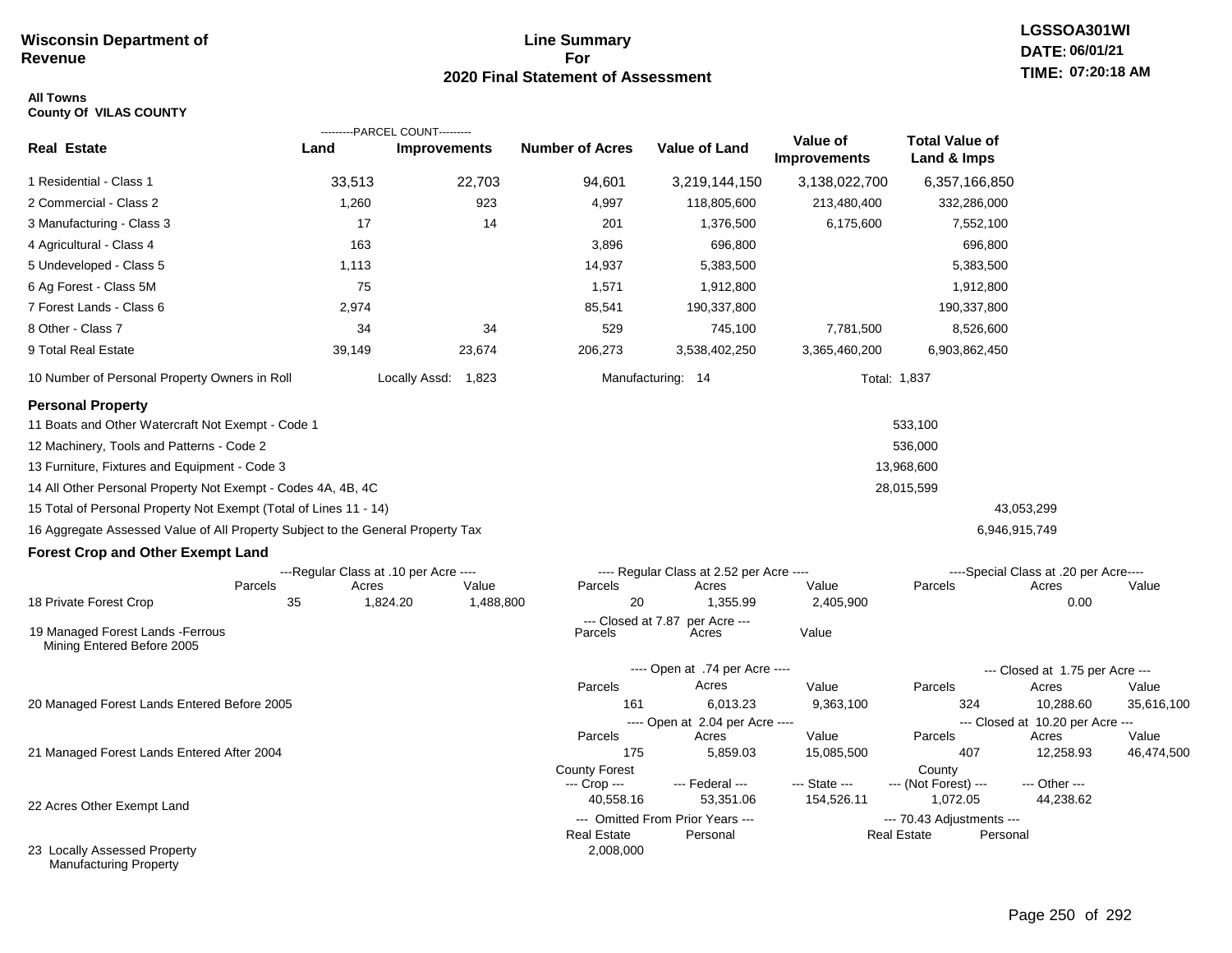| <b>Wisconsin Department of</b><br>Revenue                                                                                                                                                                                                                                                                                                                                                                                                                                                                                                             |                                                |                                | <b>Line Summary</b><br>For                             |                                                                                              |                                                 |                                |                                                                                   | LGSSOA301WI<br>DATE: 06\01\21 |  |
|-------------------------------------------------------------------------------------------------------------------------------------------------------------------------------------------------------------------------------------------------------------------------------------------------------------------------------------------------------------------------------------------------------------------------------------------------------------------------------------------------------------------------------------------------------|------------------------------------------------|--------------------------------|--------------------------------------------------------|----------------------------------------------------------------------------------------------|-------------------------------------------------|--------------------------------|-----------------------------------------------------------------------------------|-------------------------------|--|
| <b>All Villages</b><br><b>County Of VILAS COUNTY</b>                                                                                                                                                                                                                                                                                                                                                                                                                                                                                                  |                                                | ---------PARCEL COUNT--------- | 2020 Final Statement of Assessment                     |                                                                                              |                                                 |                                |                                                                                   | TIME: 07:20:18 AM             |  |
| <b>Real Estate</b>                                                                                                                                                                                                                                                                                                                                                                                                                                                                                                                                    | Land                                           | <b>Improvements</b>            | <b>Number of Acres</b>                                 | <b>Value of Land</b>                                                                         | Value of                                        | <b>Improvements</b>            | <b>Total Value of</b><br>Land & Imps                                              |                               |  |
| 1 Residential - Class 1                                                                                                                                                                                                                                                                                                                                                                                                                                                                                                                               |                                                |                                |                                                        |                                                                                              |                                                 |                                |                                                                                   |                               |  |
| 2 Commercial - Class 2                                                                                                                                                                                                                                                                                                                                                                                                                                                                                                                                |                                                |                                |                                                        |                                                                                              |                                                 |                                |                                                                                   |                               |  |
| 3 Manufacturing - Class 3                                                                                                                                                                                                                                                                                                                                                                                                                                                                                                                             |                                                |                                |                                                        |                                                                                              |                                                 |                                |                                                                                   |                               |  |
| 4 Agricultural - Class 4                                                                                                                                                                                                                                                                                                                                                                                                                                                                                                                              |                                                |                                |                                                        |                                                                                              |                                                 |                                |                                                                                   |                               |  |
| 5 Undeveloped - Class 5                                                                                                                                                                                                                                                                                                                                                                                                                                                                                                                               |                                                |                                |                                                        |                                                                                              |                                                 |                                |                                                                                   |                               |  |
| 6 Ag Forest - Class 5M                                                                                                                                                                                                                                                                                                                                                                                                                                                                                                                                |                                                |                                |                                                        |                                                                                              |                                                 |                                |                                                                                   |                               |  |
| 7 Forest Lands - Class 6                                                                                                                                                                                                                                                                                                                                                                                                                                                                                                                              |                                                |                                |                                                        |                                                                                              |                                                 |                                |                                                                                   |                               |  |
| 8 Other - Class 7                                                                                                                                                                                                                                                                                                                                                                                                                                                                                                                                     |                                                |                                |                                                        |                                                                                              |                                                 |                                |                                                                                   |                               |  |
| 9 Total Real Estate                                                                                                                                                                                                                                                                                                                                                                                                                                                                                                                                   |                                                |                                |                                                        |                                                                                              |                                                 |                                |                                                                                   |                               |  |
| 10 Number of Personal Property Owners in Roll                                                                                                                                                                                                                                                                                                                                                                                                                                                                                                         |                                                | Locally Assd:                  |                                                        | Manufacturing:                                                                               |                                                 | Total:                         |                                                                                   |                               |  |
| <b>Personal Property</b><br>11 Boats and Other Watercraft Not Exempt - Code 1<br>12 Machinery, Tools and Patterns - Code 2<br>13 Furniture, Fixtures and Equipment - Code 3<br>14 All Other Personal Property Not Exempt - Codes 4A, 4B, 4C<br>15 Total of Personal Property Not Exempt (Total of Lines 11 - 14)<br>16 Aggregate Assessed Value of All Property Subject to the General Property Tax<br><b>Forest Crop and Other Exempt Land</b><br>Parcels<br>18 Private Forest Crop<br>19 Managed Forest Lands-Ferrous<br>Mining Entered Before 2005 | ---Regular Class at .10 per Acre ----<br>Acres | Value                          | Parcels<br>--- Closed at 7.87 per Acre ---<br>Parcels  | ---- Regular Class at 2.52 per Acre ----<br>Acres<br>Acres<br>---- Open at .74 per Acre ---- | Value<br>Value                                  | Parcels                        | ----Special Class at .20 per Acre----<br>Acres<br>--- Closed at 1.75 per Acre --- | Value                         |  |
|                                                                                                                                                                                                                                                                                                                                                                                                                                                                                                                                                       |                                                |                                | Parcels                                                | Acres                                                                                        | Value                                           | Parcels                        | Acres                                                                             | Value                         |  |
| 20 Managed Forest Lands Entered Before 2005                                                                                                                                                                                                                                                                                                                                                                                                                                                                                                           |                                                |                                | Parcels                                                | ---- Open at 2.04 per Acre ----<br>Acres                                                     | Value                                           | Parcels                        | --- Closed at 10.20 per Acre ---<br>Acres                                         | Value                         |  |
| 21 Managed Forest Lands Entered After 2004                                                                                                                                                                                                                                                                                                                                                                                                                                                                                                            |                                                |                                | <b>County Forest</b><br>--- Crop ---                   | --- Federal ---                                                                              | --- State ---                                   | County<br>--- (Not Forest) --- |                                                                                   | --- Other ---                 |  |
| 22 Acres Other Exempt Land                                                                                                                                                                                                                                                                                                                                                                                                                                                                                                                            |                                                |                                | --- Omitted From Prior Years ---<br><b>Real Estate</b> | Personal                                                                                     | --- 70.43 Adjustments ---<br><b>Real Estate</b> | Personal                       |                                                                                   |                               |  |
| 23 Locally Assessed Property                                                                                                                                                                                                                                                                                                                                                                                                                                                                                                                          |                                                |                                |                                                        |                                                                                              |                                                 |                                |                                                                                   |                               |  |

Manufacturing Property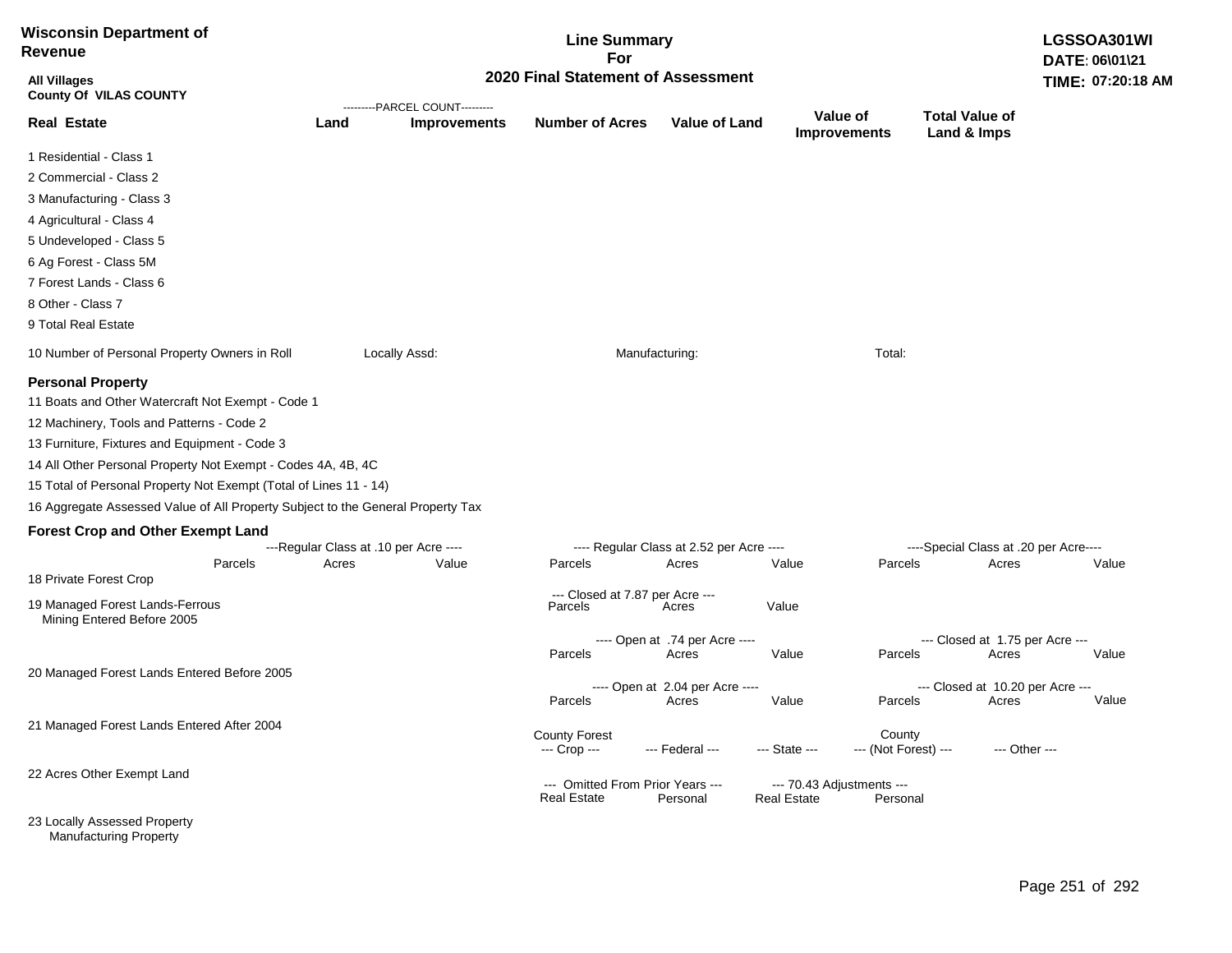| <b>Wisconsin Department of</b><br><b>Revenue</b>                                                                                                                                                                                                                                                                                                                                                                                                                                     |                                                        | <b>Line Summary</b><br>For                            |                                              |                                                           |                                 |                                                        |                                                                            |       |  |
|--------------------------------------------------------------------------------------------------------------------------------------------------------------------------------------------------------------------------------------------------------------------------------------------------------------------------------------------------------------------------------------------------------------------------------------------------------------------------------------|--------------------------------------------------------|-------------------------------------------------------|----------------------------------------------|-----------------------------------------------------------|---------------------------------|--------------------------------------------------------|----------------------------------------------------------------------------|-------|--|
| <b>All Cities</b><br><b>County Of VILAS COUNTY</b>                                                                                                                                                                                                                                                                                                                                                                                                                                   |                                                        |                                                       | 2020 Final Statement of Assessment           |                                                           |                                 |                                                        | DATE: 06/01/21<br>TIME: 07:20:18 AM                                        |       |  |
| <b>Real Estate</b>                                                                                                                                                                                                                                                                                                                                                                                                                                                                   | Land                                                   | ---------PARCEL COUNT---------<br><b>Improvements</b> | <b>Number of Acres</b>                       | <b>Value of Land</b>                                      | Value of<br><b>Improvements</b> | <b>Total Value of</b><br>Land & Imps                   |                                                                            |       |  |
| 1 Residential - Class 1                                                                                                                                                                                                                                                                                                                                                                                                                                                              | 747                                                    | 615                                                   | 346                                          | 22,655,400                                                | 55,918,300                      |                                                        | 78,573,700                                                                 |       |  |
| 2 Commercial - Class 2                                                                                                                                                                                                                                                                                                                                                                                                                                                               | 328                                                    | 262                                                   | 455                                          | 29,252,800                                                | 72,120,300                      | 101,373,100                                            |                                                                            |       |  |
| 3 Manufacturing - Class 3                                                                                                                                                                                                                                                                                                                                                                                                                                                            | 5                                                      | 5                                                     | 18                                           | 444,700                                                   | 2,360,000                       |                                                        | 2,804,700                                                                  |       |  |
| 4 Agricultural - Class 4                                                                                                                                                                                                                                                                                                                                                                                                                                                             |                                                        |                                                       |                                              |                                                           |                                 |                                                        |                                                                            |       |  |
| 5 Undeveloped - Class 5                                                                                                                                                                                                                                                                                                                                                                                                                                                              |                                                        |                                                       |                                              |                                                           |                                 |                                                        |                                                                            |       |  |
| 6 Ag Forest - Class 5M                                                                                                                                                                                                                                                                                                                                                                                                                                                               |                                                        |                                                       |                                              |                                                           |                                 |                                                        |                                                                            |       |  |
| 7 Forest Lands - Class 6                                                                                                                                                                                                                                                                                                                                                                                                                                                             |                                                        |                                                       |                                              |                                                           |                                 |                                                        |                                                                            |       |  |
| 8 Other - Class 7                                                                                                                                                                                                                                                                                                                                                                                                                                                                    |                                                        |                                                       |                                              |                                                           |                                 |                                                        |                                                                            |       |  |
| 9 Total Real Estate                                                                                                                                                                                                                                                                                                                                                                                                                                                                  | 1,080                                                  | 882                                                   | 819                                          | 52,352,900                                                | 130,398,600                     | 182,751,500                                            |                                                                            |       |  |
| 10 Number of Personal Property Owners in Roll                                                                                                                                                                                                                                                                                                                                                                                                                                        |                                                        | Locally Assd: 303                                     | Manufacturing: 9                             |                                                           |                                 | <b>Total: 312</b>                                      |                                                                            |       |  |
| <b>Personal Property</b><br>11 Boats and Other Watercraft Not Exempt - Code 1<br>12 Machinery, Tools and Patterns - Code 2<br>13 Furniture, Fixtures and Equipment - Code 3<br>14 All Other Personal Property Not Exempt - Codes 4A, 4B, 4C<br>15 Total of Personal Property Not Exempt (Total of Lines 11 - 14)<br>16 Aggregate Assessed Value of All Property Subject to the General Property Tax<br><b>Forest Crop and Other Exempt Land</b><br>Parcels<br>18 Private Forest Crop | ---Regular Class at .10 per Acre ----<br>Acres<br>0.00 | Value                                                 | Parcels                                      | ---- Regular Class at 2.52 per Acre ----<br>Acres<br>0.00 | Value                           | 99,100<br>153,000<br>4,071,200<br>4,477,100<br>Parcels | 8,800,400<br>191,551,900<br>----Special Class at .20 per Acre----<br>Acres | Value |  |
|                                                                                                                                                                                                                                                                                                                                                                                                                                                                                      |                                                        |                                                       |                                              | --- Closed at 7.87 per Acre ---                           |                                 |                                                        |                                                                            |       |  |
| 19 Managed Forest Lands-Ferrous<br>Mining Entered Before 2005                                                                                                                                                                                                                                                                                                                                                                                                                        |                                                        |                                                       | Parcels                                      | Acres                                                     | Value                           |                                                        |                                                                            |       |  |
|                                                                                                                                                                                                                                                                                                                                                                                                                                                                                      |                                                        |                                                       |                                              | ---- Open at .74 per Acre ----                            |                                 |                                                        | --- Closed at 1.75 per Acre ---                                            |       |  |
|                                                                                                                                                                                                                                                                                                                                                                                                                                                                                      |                                                        |                                                       | Parcels                                      | Acres                                                     | Value                           | Parcels                                                | Acres                                                                      | Value |  |
| 20 Managed Forest Lands Entered Before 2005                                                                                                                                                                                                                                                                                                                                                                                                                                          |                                                        |                                                       |                                              | 0.00                                                      |                                 |                                                        | 0.00                                                                       |       |  |
|                                                                                                                                                                                                                                                                                                                                                                                                                                                                                      |                                                        |                                                       | Parcels                                      | ---- Open at 2.04 per Acre ----<br>Acres                  | Value                           | Parcels                                                | --- Closed at 10.20 per Acre ---<br>Acres                                  | Value |  |
| 21 Managed Forest Lands Entered After 2004                                                                                                                                                                                                                                                                                                                                                                                                                                           |                                                        |                                                       |                                              | 0.00                                                      |                                 |                                                        | 0.00                                                                       |       |  |
| 22 Acres Other Exempt Land                                                                                                                                                                                                                                                                                                                                                                                                                                                           |                                                        |                                                       | <b>County Forest</b><br>--- Crop ---<br>0.00 | --- Federal ---<br>3.02                                   | --- State ---<br>3.36           | County<br>--- (Not Forest) ---<br>34.02                | --- Other ---<br>223.51                                                    |       |  |
|                                                                                                                                                                                                                                                                                                                                                                                                                                                                                      |                                                        |                                                       | <b>Real Estate</b>                           | --- Omitted From Prior Years ---                          |                                 | --- 70.43 Adjustments ---                              |                                                                            |       |  |
| 23 Locally Assessed Property                                                                                                                                                                                                                                                                                                                                                                                                                                                         |                                                        |                                                       |                                              | Personal                                                  | <b>Real Estate</b>              | Personal                                               |                                                                            |       |  |

Manufacturing Property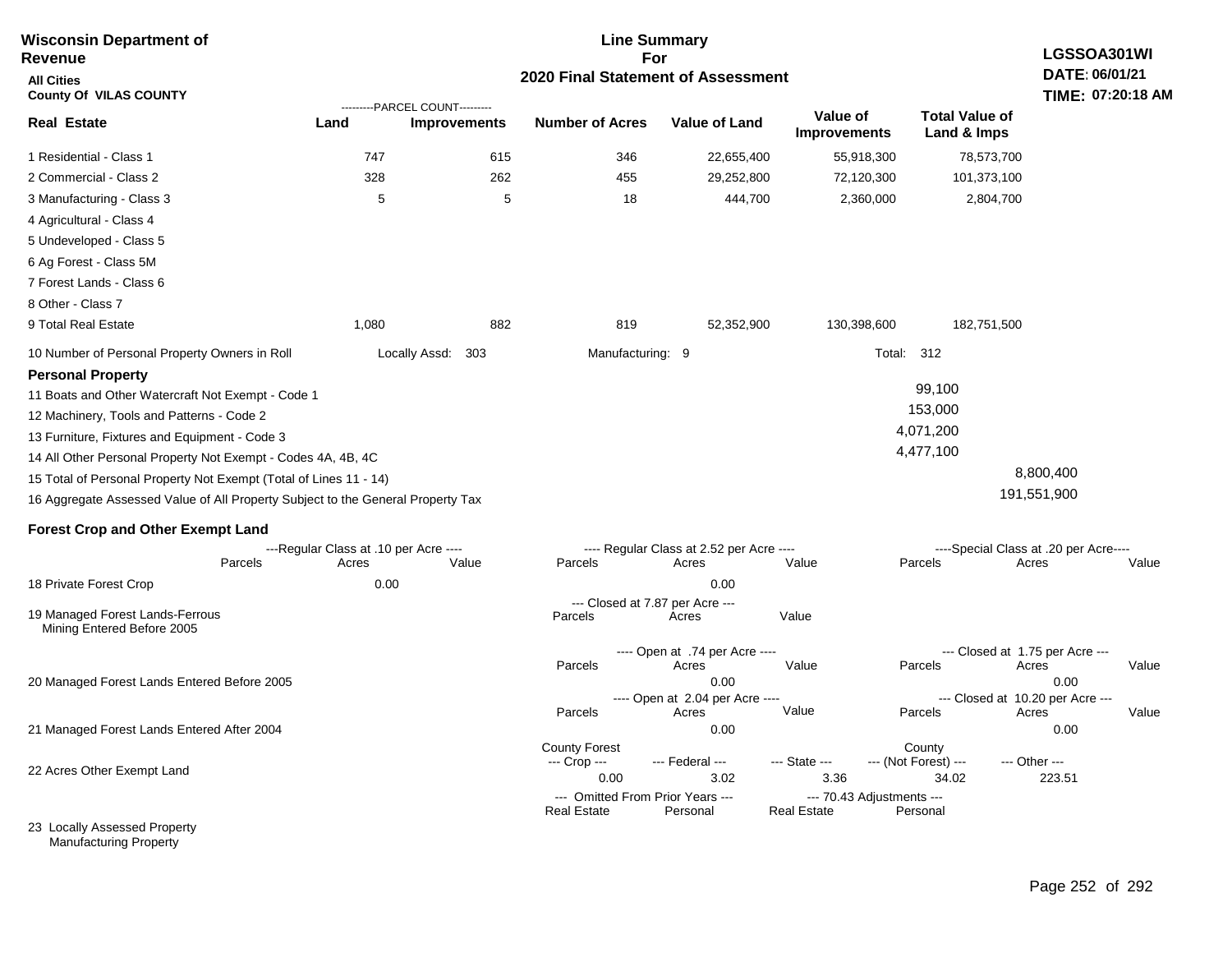# **Line Summary For 2020 Final Statement of Assessment**

**LGSSOA301WI DATE: 06/01/21 07:20:18 AM**

| <b>All Municipalities</b><br><b>County Of WALWORTH COUNTY</b>                   |                                       |                                                       |                                      |                                          |                                 |                                                 |                                           | TIME: 07:20:18 AM |
|---------------------------------------------------------------------------------|---------------------------------------|-------------------------------------------------------|--------------------------------------|------------------------------------------|---------------------------------|-------------------------------------------------|-------------------------------------------|-------------------|
| <b>Real Estate</b>                                                              | Land                                  | ---------PARCEL COUNT---------<br><b>Improvements</b> | <b>Number of Acres</b>               | <b>Value of Land</b>                     | Value of<br><b>Improvements</b> | <b>Total Value of</b><br>Land & Imps            |                                           |                   |
| 1 Residential - Class 1                                                         | 52,030                                | 43,769                                                | 45,945                               | 4,699,226,005                            | 7,993,584,393                   | 12,692,810,398                                  |                                           |                   |
| 2 Commercial - Class 2                                                          | 3,322                                 | 2,726                                                 | 11,083                               | 399,197,800                              | 1,332,473,581                   | 1,731,671,381                                   |                                           |                   |
| 3 Manufacturing - Class 3                                                       | 209                                   | 179                                                   | 2,139                                | 42,009,200                               | 243,688,400                     | 285,697,600                                     |                                           |                   |
| 4 Agricultural - Class 4                                                        | 6,902                                 |                                                       | 200,553                              | 48,197,400                               |                                 | 48,197,400                                      |                                           |                   |
| 5 Undeveloped - Class 5                                                         | 4,337                                 |                                                       | 30,430                               | 27,313,200                               |                                 | 27,313,200                                      |                                           |                   |
| 6 Ag Forest - Class 5M                                                          | 1,250                                 |                                                       | 12,189                               | 36,790,300                               |                                 | 36,790,300                                      |                                           |                   |
| 7 Forest Lands - Class 6                                                        | 484                                   |                                                       | 5,013                                | 28,383,500                               |                                 | 28,383,500                                      |                                           |                   |
| 8 Other - Class 7                                                               | 1,258                                 | 1,236                                                 | 3,309                                | 68,778,100                               | 221,656,500                     | 290,434,600                                     |                                           |                   |
| 9 Total Real Estate                                                             | 69,792                                | 47,910                                                | 310,661                              | 5,349,895,505                            | 9,791,402,874                   | 15, 141, 298, 379                               |                                           |                   |
| 10 Number of Personal Property Owners in Roll                                   |                                       | Locally Assd: 2,679                                   |                                      | Manufacturing: 175                       |                                 | Total: 2,854                                    |                                           |                   |
| <b>Personal Property</b>                                                        |                                       |                                                       |                                      |                                          |                                 |                                                 |                                           |                   |
| 11 Boats and Other Watercraft Not Exempt - Code 1                               |                                       |                                                       |                                      |                                          |                                 | 1,033,300                                       |                                           |                   |
| 12 Machinery, Tools and Patterns - Code 2                                       |                                       |                                                       |                                      |                                          |                                 | 25,438,600                                      |                                           |                   |
| 13 Furniture, Fixtures and Equipment - Code 3                                   |                                       |                                                       |                                      |                                          |                                 | 70,944,500                                      |                                           |                   |
| 14 All Other Personal Property Not Exempt - Codes 4A, 4B, 4C                    |                                       |                                                       |                                      |                                          |                                 | 26,356,520                                      |                                           |                   |
| 15 Total of Personal Property Not Exempt (Total of Lines 11 - 14)               |                                       |                                                       |                                      |                                          |                                 | 123,772,920                                     |                                           |                   |
| 16 Aggregate Assessed Value of All Property Subject to the General Property Tax |                                       |                                                       |                                      |                                          |                                 | 15,265,071,299                                  |                                           |                   |
| <b>Forest Crop and Other Exempt Land</b>                                        |                                       |                                                       |                                      |                                          |                                 |                                                 |                                           |                   |
|                                                                                 | ---Regular Class at .10 per Acre ---- |                                                       |                                      | ---- Regular Class at 2.52 per Acre ---- |                                 |                                                 | ----Special Class at .20 per Acre----     |                   |
| Parcels                                                                         | Acres                                 | Value                                                 | Parcels                              | Acres                                    | Value                           | Parcels                                         | Acres                                     | Value             |
| 18 Private Forest Crop                                                          | 0.00                                  |                                                       |                                      | 80.00                                    | 560,000                         |                                                 | 0.00                                      |                   |
| 19 Managed Forest Lands - Ferrous<br>Mining Entered Before 2005                 |                                       |                                                       | Parcels                              | --- Closed at 7.87 per Acre ---<br>Acres | Value                           |                                                 |                                           |                   |
|                                                                                 |                                       |                                                       |                                      | ---- Open at .74 per Acre ----           |                                 |                                                 | --- Closed at 1.75 per Acre ---           |                   |
|                                                                                 |                                       |                                                       | Parcels                              | Acres                                    | Value                           | Parcels                                         | Acres                                     | Value             |
| 20 Managed Forest Lands Entered Before 2005                                     |                                       |                                                       |                                      | 29.00                                    | 203,000                         | 63                                              | 1,294.65                                  | 7,890,100         |
|                                                                                 |                                       |                                                       | Parcels                              | ---- Open at 2.04 per Acre ----<br>Acres | Value                           | Parcels                                         | --- Closed at 10.20 per Acre ---<br>Acres | Value             |
| 21 Managed Forest Lands Entered After 2004                                      |                                       |                                                       |                                      | 0.00                                     |                                 | 28                                              | 741.65                                    | 3,575,400         |
|                                                                                 |                                       |                                                       | <b>County Forest</b><br>--- Crop --- | --- Federal ---                          | --- State ---                   | County<br>--- (Not Forest) ---<br>--- Other --- |                                           |                   |

22 Acres Other Exempt Land

23 Locally Assessed Property Manufacturing Property

Page 253 of 292

0.00 82.14 14,947.98 1,400.57 9,304.67

--- Omitted From Prior Years --- --- 70.43 Adjustments ---

-83,700 -160,500

Real Estate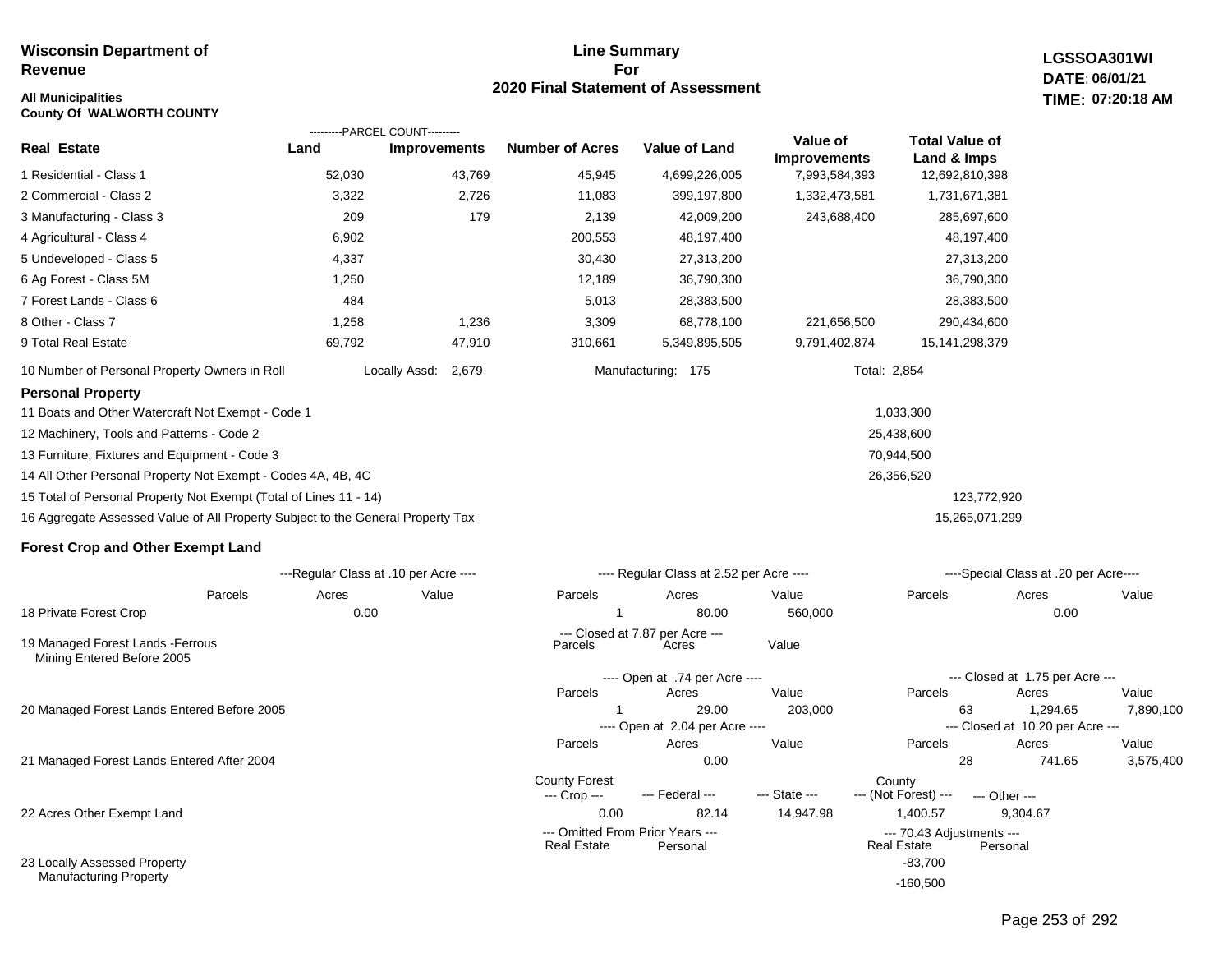# **Line Summary For 2020 Final Statement of Assessment**

# **LGSSOA301WI DATE: 06/01/21 TIME: 07:20:18 AM**

#### **All Towns County Of WALWORTH COUNTY**

|                                                                                                                                                                                                                                                                                                                  |        | ---------PARCEL COUNT---------                 |                                              |                                                   |                                 |                                                |                                                |           |
|------------------------------------------------------------------------------------------------------------------------------------------------------------------------------------------------------------------------------------------------------------------------------------------------------------------|--------|------------------------------------------------|----------------------------------------------|---------------------------------------------------|---------------------------------|------------------------------------------------|------------------------------------------------|-----------|
| <b>Real Estate</b>                                                                                                                                                                                                                                                                                               | Land   | <b>Improvements</b>                            | <b>Number of Acres</b>                       | <b>Value of Land</b>                              | Value of<br><b>Improvements</b> | <b>Total Value of</b><br>Land & Imps           |                                                |           |
| 1 Residential - Class 1                                                                                                                                                                                                                                                                                          | 27,832 | 22,161                                         | 37,162                                       | 3,046,404,805                                     | 4,362,737,271                   | 7,409,142,076                                  |                                                |           |
| 2 Commercial - Class 2                                                                                                                                                                                                                                                                                           | 809    | 614                                            | 6,486                                        | 111,871,800                                       | 225,649,100                     | 337,520,900                                    |                                                |           |
| 3 Manufacturing - Class 3                                                                                                                                                                                                                                                                                        | 32     | 23                                             | 1,143                                        | 9,492,700                                         | 34,568,300                      | 44,061,000                                     |                                                |           |
| 4 Agricultural - Class 4                                                                                                                                                                                                                                                                                         | 5,524  |                                                | 191,606                                      | 46,018,900                                        |                                 | 46,018,900                                     |                                                |           |
| 5 Undeveloped - Class 5                                                                                                                                                                                                                                                                                          | 3,930  |                                                | 27,839                                       | 25,045,100                                        |                                 | 25,045,100                                     |                                                |           |
| 6 Ag Forest - Class 5M                                                                                                                                                                                                                                                                                           | 1,169  |                                                | 11,846                                       | 35,718,500                                        |                                 | 35,718,500                                     |                                                |           |
| 7 Forest Lands - Class 6                                                                                                                                                                                                                                                                                         | 436    |                                                | 4,893                                        | 27,757,900                                        |                                 | 27,757,900                                     |                                                |           |
| 8 Other - Class 7                                                                                                                                                                                                                                                                                                | 1,226  | 1,206                                          | 3,237                                        | 67,381,700                                        | 218,338,000                     | 285,719,700                                    |                                                |           |
| 9 Total Real Estate                                                                                                                                                                                                                                                                                              | 40,958 | 24,004                                         | 284,212                                      | 3,369,691,405                                     | 4,841,292,671                   | 8,210,984,076                                  |                                                |           |
| 10 Number of Personal Property Owners in Roll                                                                                                                                                                                                                                                                    |        | Locally Assd: 604                              |                                              | Manufacturing: 28                                 |                                 | <b>Total: 632</b>                              |                                                |           |
| <b>Personal Property</b><br>11 Boats and Other Watercraft Not Exempt - Code 1<br>12 Machinery, Tools and Patterns - Code 2<br>13 Furniture, Fixtures and Equipment - Code 3<br>14 All Other Personal Property Not Exempt - Codes 4A, 4B, 4C<br>15 Total of Personal Property Not Exempt (Total of Lines 11 - 14) |        |                                                |                                              |                                                   |                                 | 66,000<br>7,232,500<br>15,877,700<br>8,192,720 | 31,368,920                                     |           |
|                                                                                                                                                                                                                                                                                                                  |        |                                                |                                              |                                                   |                                 |                                                |                                                |           |
| 16 Aggregate Assessed Value of All Property Subject to the General Property Tax                                                                                                                                                                                                                                  |        |                                                |                                              |                                                   |                                 |                                                | 8,242,352,996                                  |           |
| <b>Forest Crop and Other Exempt Land</b>                                                                                                                                                                                                                                                                         |        |                                                |                                              |                                                   |                                 |                                                |                                                |           |
| Parcels                                                                                                                                                                                                                                                                                                          | Acres  | ---Regular Class at .10 per Acre ----<br>Value | Parcels                                      | ---- Regular Class at 2.52 per Acre ----<br>Acres | Value                           | Parcels                                        | ----Special Class at .20 per Acre----<br>Acres | Value     |
| 18 Private Forest Crop                                                                                                                                                                                                                                                                                           |        | 0.00                                           | $\mathbf{1}$                                 | 80.00                                             | 560,000                         |                                                | 0.00                                           |           |
| 19 Managed Forest Lands - Ferrous<br>Mining Entered Before 2005                                                                                                                                                                                                                                                  |        |                                                | Parcels                                      | --- Closed at 7.87 per Acre ---<br>Acres          | Value                           |                                                |                                                |           |
|                                                                                                                                                                                                                                                                                                                  |        |                                                |                                              | ---- Open at .74 per Acre ----                    |                                 |                                                | --- Closed at 1.75 per Acre ---                |           |
|                                                                                                                                                                                                                                                                                                                  |        |                                                | Parcels                                      | Acres                                             | Value                           | Parcels                                        | Acres                                          | Value     |
| 20 Managed Forest Lands Entered Before 2005                                                                                                                                                                                                                                                                      |        |                                                | 1                                            | 29.00                                             | 203,000                         | 63                                             | 1,294.65                                       | 7,890,100 |
|                                                                                                                                                                                                                                                                                                                  |        |                                                | Parcels                                      | ---- Open at 2.04 per Acre ----<br>Acres          | Value                           | Parcels                                        | --- Closed at 10.20 per Acre ---<br>Acres      | Value     |
| 21 Managed Forest Lands Entered After 2004                                                                                                                                                                                                                                                                       |        |                                                |                                              | 0.00                                              |                                 | 28                                             | 741.65                                         | 3,575,400 |
|                                                                                                                                                                                                                                                                                                                  |        |                                                | <b>County Forest</b><br>--- Crop ---<br>0.00 | --- Federal ---<br>81.69                          | --- State ---<br>13,661.18      | County<br>--- (Not Forest) ---<br>1,355.26     | --- Other ---<br>5,238.01                      |           |
| 22 Acres Other Exempt Land                                                                                                                                                                                                                                                                                       |        |                                                |                                              | --- Omitted From Prior Years ---                  |                                 | --- 70.43 Adjustments ---                      |                                                |           |
|                                                                                                                                                                                                                                                                                                                  |        |                                                | <b>Real Estate</b>                           | Personal                                          |                                 | <b>Real Estate</b>                             | Personal                                       |           |
| 23 Locally Assessed Property<br><b>Manufacturing Property</b>                                                                                                                                                                                                                                                    |        |                                                |                                              |                                                   |                                 | $-83,700$                                      |                                                |           |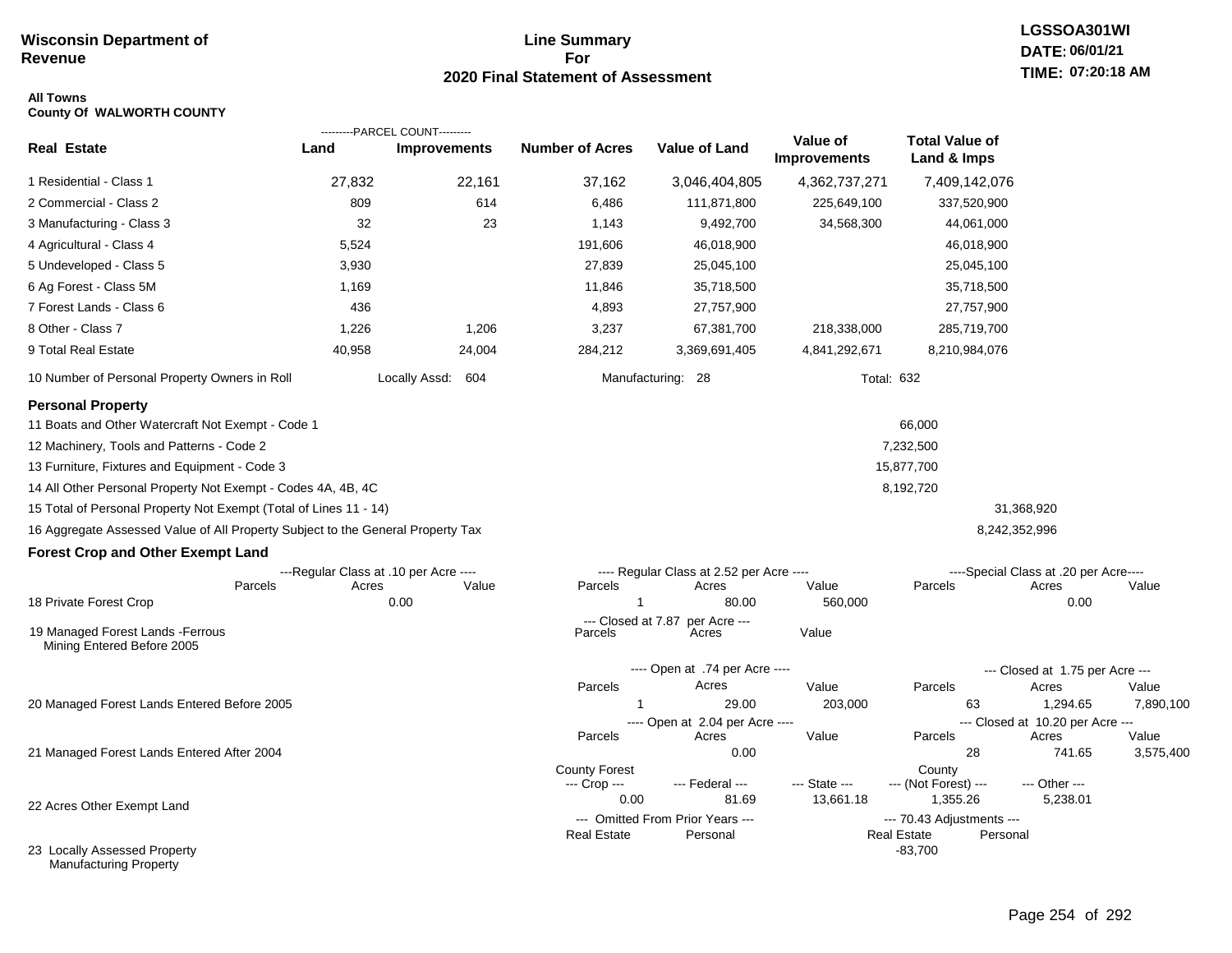# **Line Summary For 2020 Final Statement of Assessment**

| <b>All Villages</b><br><b>County Of WALWORTH COUNTY</b>                         |                                       |                                | 2020 Final Statement of Assessment |                                          |                           |                              |                                          | TIME: 07:20 |
|---------------------------------------------------------------------------------|---------------------------------------|--------------------------------|------------------------------------|------------------------------------------|---------------------------|------------------------------|------------------------------------------|-------------|
|                                                                                 |                                       | ---------PARCEL COUNT--------- |                                    |                                          | Value of                  |                              | <b>Total Value of</b>                    |             |
| <b>Real Estate</b>                                                              | Land                                  | <b>Improvements</b>            | <b>Number of Acres</b>             | <b>Value of Land</b>                     | <b>Improvements</b>       |                              | Land & Imps                              |             |
| 1 Residential - Class 1                                                         | 12,382                                | 10,815                         | 5,435                              | 1,069,388,900                            | 1,837,918,750             |                              | 2,907,307,650                            |             |
| 2 Commercial - Class 2                                                          | 765                                   | 610                            | 2,036                              | 74,796,600                               | 230,598,640               |                              | 305,395,240                              |             |
| 3 Manufacturing - Class 3                                                       | 70                                    | 64                             | 439                                | 12,272,000                               | 88,500,900                |                              | 100,772,900                              |             |
| 4 Agricultural - Class 4                                                        | 619                                   |                                | 5,084                              | 1,093,000                                |                           |                              | 1,093,000                                |             |
| 5 Undeveloped - Class 5                                                         | 220                                   |                                | 1,809                              | 1,356,500                                |                           |                              | 1,356,500                                |             |
| 6 Ag Forest - Class 5M                                                          | 52                                    |                                | 201                                | 671,800                                  |                           |                              | 671,800                                  |             |
| 7 Forest Lands - Class 6                                                        | 40                                    |                                | 93                                 | 544,700                                  |                           |                              | 544,700                                  |             |
| 8 Other - Class 7                                                               | 23                                    | 22                             | 57                                 | 1,205,700                                |                           | 2,704,700                    | 3,910,400                                |             |
| 9 Total Real Estate                                                             | 14,171                                | 11,511                         | 15,154                             | 1,161,329,200                            | 2,159,722,990             |                              | 3,321,052,190                            |             |
| 10 Number of Personal Property Owners in Roll                                   |                                       | Locally Assd: 674              |                                    | Manufacturing: 57                        |                           | Total: 731                   |                                          |             |
| <b>Personal Property</b>                                                        |                                       |                                |                                    |                                          |                           |                              |                                          |             |
| 11 Boats and Other Watercraft Not Exempt - Code 1                               |                                       |                                |                                    |                                          |                           | 191,700                      |                                          |             |
| 12 Machinery, Tools and Patterns - Code 2                                       |                                       |                                |                                    |                                          |                           | 4,754,900                    |                                          |             |
| 13 Furniture, Fixtures and Equipment - Code 3                                   |                                       |                                |                                    |                                          |                           | 11,602,000                   |                                          |             |
| 14 All Other Personal Property Not Exempt - Codes 4A, 4B, 4C                    |                                       |                                |                                    |                                          |                           | 11,744,500                   |                                          |             |
| 15 Total of Personal Property Not Exempt (Total of Lines 11 - 14)               |                                       |                                |                                    |                                          |                           |                              | 28,293,100                               |             |
| 16 Aggregate Assessed Value of All Property Subject to the General Property Tax |                                       |                                |                                    |                                          |                           |                              | 3,349,345,290                            |             |
| <b>Forest Crop and Other Exempt Land</b>                                        |                                       |                                |                                    |                                          |                           |                              |                                          |             |
|                                                                                 | ---Regular Class at .10 per Acre ---- |                                |                                    | ---- Regular Class at 2.52 per Acre ---- |                           |                              | ----Special Class at .20 per Acre----    |             |
| Parcels<br>18 Private Forest Crop                                               | Acres<br>0.00                         | Value                          | Parcels                            | Acres<br>0.00                            | Value                     | Parcels                      | Acres                                    | Value       |
|                                                                                 |                                       |                                | --- Closed at 7.87 per Acre ---    |                                          |                           |                              |                                          |             |
| 19 Managed Forest Lands-Ferrous<br>Mining Entered Before 2005                   |                                       |                                | Parcels                            | Acres                                    | Value                     |                              |                                          |             |
|                                                                                 |                                       |                                |                                    | ---- Open at .74 per Acre ----           |                           |                              | --- Closed at 1.75 per Acre ---          |             |
|                                                                                 |                                       |                                | Parcels                            | Acres                                    | Value                     | Parcels                      | Acres                                    | Value       |
| 20 Managed Forest Lands Entered Before 2005                                     |                                       |                                |                                    | 0.00<br>---- Open at 2.04 per Acre ----  |                           |                              | 0.00<br>--- Closed at 10.20 per Acre --- |             |
|                                                                                 |                                       |                                | Parcels                            | Acres                                    | Value                     | Parcels                      | Acres                                    | Value       |
| 21 Managed Forest Lands Entered After 2004                                      |                                       |                                |                                    | 0.00                                     |                           |                              | 0.00                                     |             |
|                                                                                 |                                       |                                | <b>County Forest</b>               |                                          |                           | County                       |                                          |             |
|                                                                                 |                                       |                                | --- Crop ---<br>0.00               | --- Federal ---<br>0.00                  | --- State ---<br>1,137.58 | --- (Not Forest) ---<br>0.44 | --- Other ---                            | 1,820.36    |
| 22 Acres Other Exempt Land                                                      |                                       |                                | --- Omitted From Prior Years ---   |                                          | --- 70.43 Adjustments --- |                              |                                          |             |
|                                                                                 |                                       |                                | <b>Real Estate</b>                 | Personal                                 | <b>Real Estate</b>        | Personal                     |                                          |             |
| 23 Locally Assessed Property                                                    |                                       |                                |                                    |                                          |                           |                              |                                          |             |

Manufacturing Property

-160,500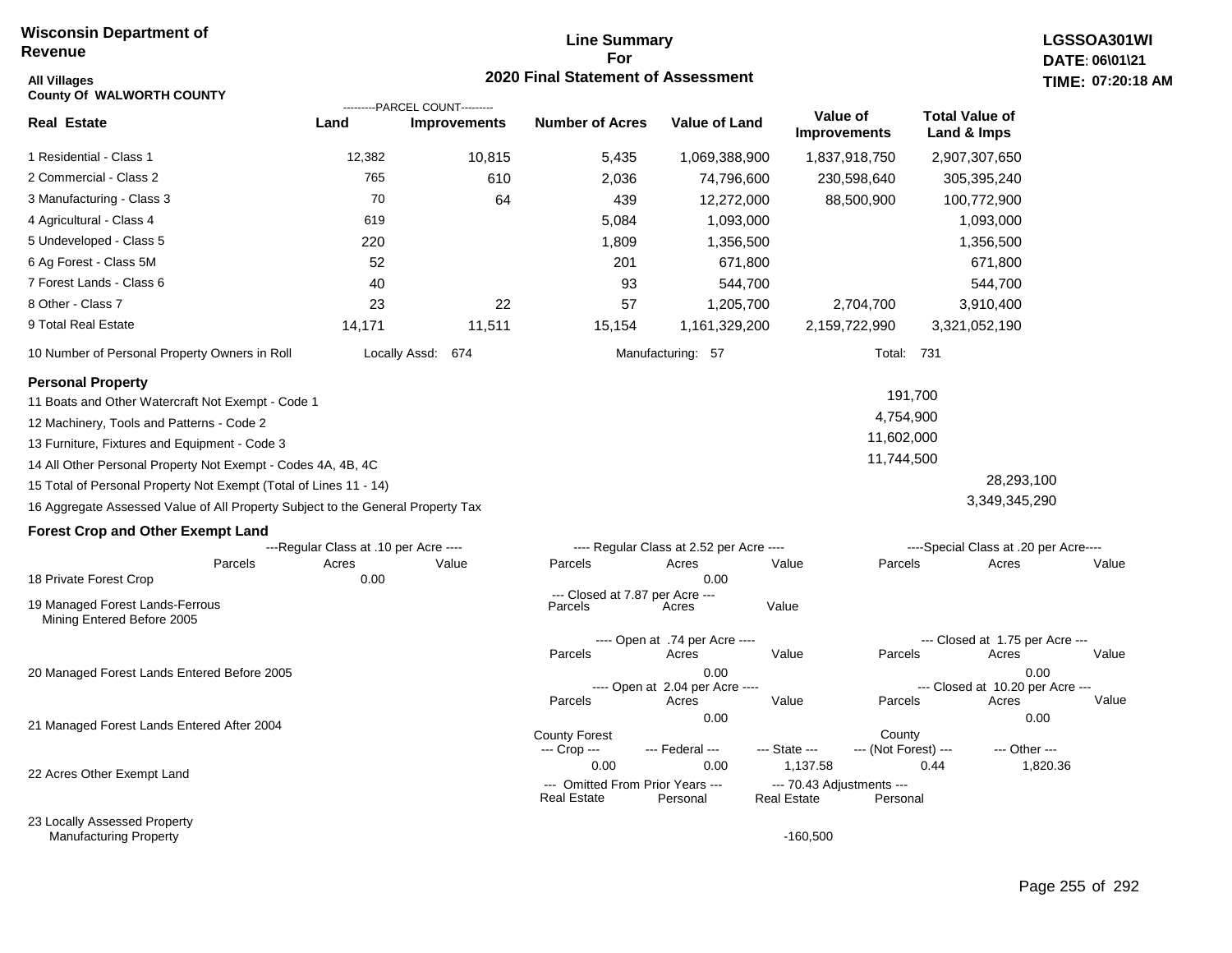#### **For 2020 Final Statement of Assessment Revenue All Cities County Of WALWORTH COUNTY LGSSOA301WI DATE: 06/01/21 TIME: 07:20:18 AM Real Estate** 1 Residential - Class 1 2 Commercial - Class 2 3 Manufacturing - Class 3 4 Agricultural - Class 4 5 Undeveloped - Class 5 6 Ag Forest - Class 5M 7 Forest Lands - Class 6 8 Other - Class 7 9 Total Real Estate 10 Number of Personal Property Owners in Roll 11,816 10,793 3,348 583,432,300 1,792,928,372 2,376,360,672 **Land Improvements Number of Acres Value of Land Value of Improvements Total Value of Land & Imps** 1,748 107 759 187 29 8 9 14,663 1,502 92 8 12,395 2,561 557 3,863 782 142 27 15 11,295 212,529,400 20,244,500 1,085,500 911,600 400,000 80,900 190,700 818,874,900 876,225,841 120,619,200 613,800 2,790,387,213 1,088,755,241 140,863,700 1,085,500 911,600 400,000 80,900 804,500 3,609,262,113 Locally Assd: 1,401 Manufacturing: 90 Total: 1,491 **Personal Property** 11 Boats and Other Watercraft Not Exempt - Code 1 12 Machinery, Tools and Patterns - Code 2 13 Furniture, Fixtures and Equipment - Code 3 14 All Other Personal Property Not Exempt - Codes 4A, 4B, 4C 15 Total of Personal Property Not Exempt (Total of Lines 11 - 14) 16 Aggregate Assessed Value of All Property Subject to the General Property Tax 775,600 13,451,200 43,464,800 6,419,300 64,110,900 3,673,373,013 **Forest Crop and Other Exempt Land** ---Regular Class at .10 per Acre ---- ---- Regular Class at 2.52 per Acre ---- ----Special Class at .20 per Acre---- 18 Private Forest Crop 20 Managed Forest Lands Entered Before 2005 21 Managed Forest Lands Entered After 2004 Parcels 0.00 0.00 Acres Value Parcels Acres Value Parcels Acres Value ---- Open at .74 per Acre<br>Acres Parcels 0.00 0.00 Acres Value Parcels Acres Value --- Closed at 1.75 per Acre --- ---- Open at 2.04 per Acre ---- --- Closed at 10.20 per Acre --- Parcels 0.00 0.00 Acres **Value Parcels Acres Value** County Forest County County --- Crop --- 0.00 0.45 149.22 44.87 2,246.30 --- Federal --- - --- State --- --- (Not Forest) --- --- Other ---22 Acres Other Exempt Land 23 Locally Assessed Property --- Omitted From Prior Years ---<br>Real Estate Personal Personal Real Estate Personal **Real Estate** ---------PARCEL COUNT--------- 19 Managed Forest Lands-Ferrous Mining Entered Before 2005 --- Closed at 7.87 per Acre ---<br>rcels Acres Parcels **Acres** Value

**Line Summary**

Manufacturing Property

**Wisconsin Department of**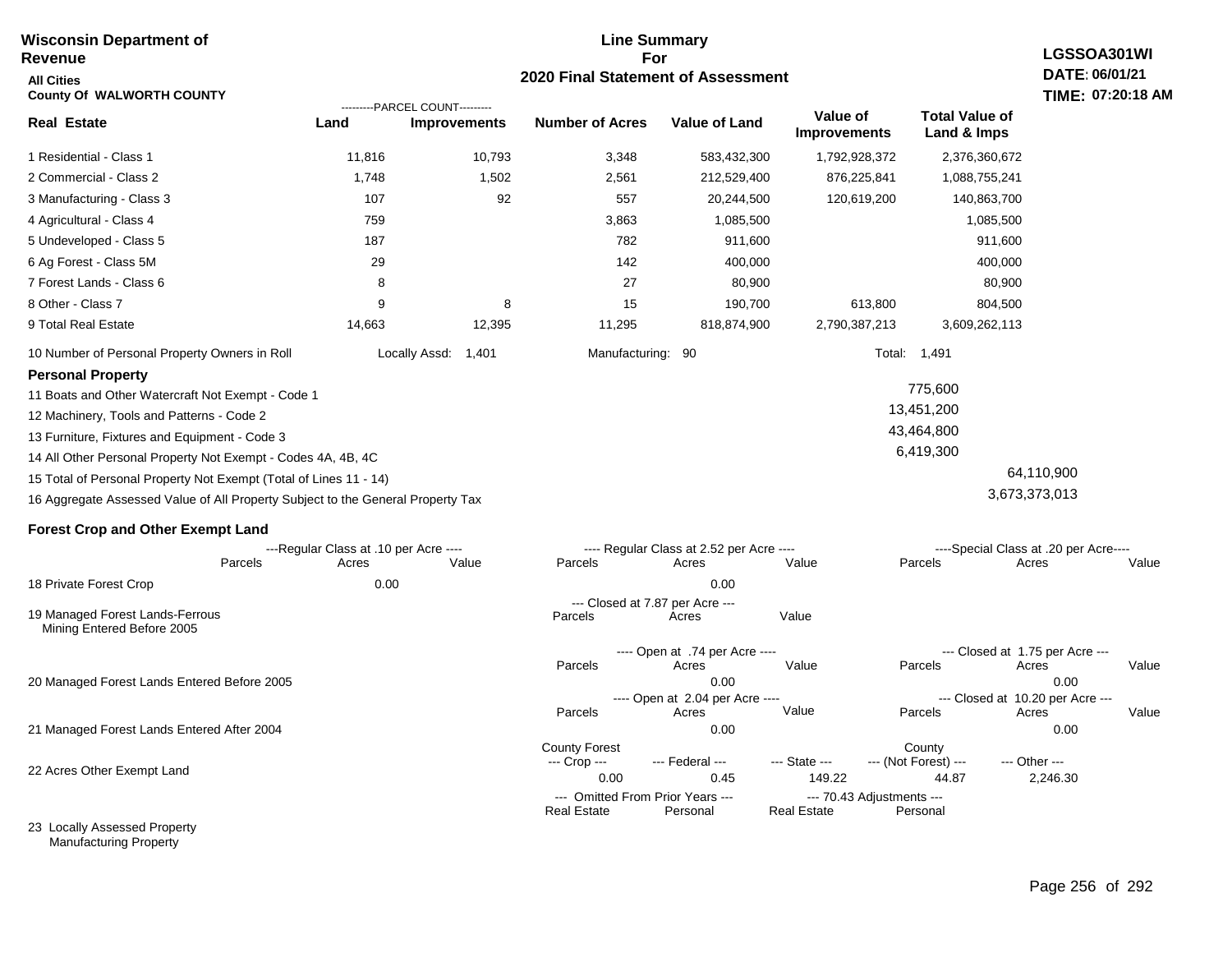# **Line Summary For 2020 Final Statement of Assessment**

**LGSSOA301WI DATE: 06/01/21 All Municipalities TIME: 07:20:18 AM**

| <b>County Of WASHBURN COUNTY</b>                                                |        |                                                       |                        |                                              |                     |                                                 |                                           |            |
|---------------------------------------------------------------------------------|--------|-------------------------------------------------------|------------------------|----------------------------------------------|---------------------|-------------------------------------------------|-------------------------------------------|------------|
| <b>Real Estate</b>                                                              | Land   | ---------PARCEL COUNT---------<br><b>Improvements</b> | <b>Number of Acres</b> | <b>Value of Land</b>                         | Value of            | <b>Total Value of</b>                           |                                           |            |
|                                                                                 |        |                                                       |                        |                                              | <b>Improvements</b> | Land & Imps                                     |                                           |            |
| 1 Residential - Class 1                                                         | 16,745 | 12,389                                                | 31,747                 | 749,270,100                                  | 1,254,131,400       | 2,003,401,500                                   |                                           |            |
| 2 Commercial - Class 2                                                          | 975    | 712                                                   | 2,438                  | 37,246,300                                   | 119,991,300         | 157,237,600                                     |                                           |            |
| 3 Manufacturing - Class 3                                                       | 34     | 21                                                    | 547                    | 2,373,200                                    | 14,602,000          | 16,975,200                                      |                                           |            |
| 4 Agricultural - Class 4                                                        | 3,491  |                                                       | 68,398                 | 8,985,250                                    |                     | 8,985,250                                       |                                           |            |
| 5 Undeveloped - Class 5                                                         | 4,192  |                                                       | 40,194                 | 13,007,800                                   |                     | 13,007,800                                      |                                           |            |
| 6 Ag Forest - Class 5M                                                          | 1,547  |                                                       | 23,100                 | 19,207,500                                   |                     | 19,207,500                                      |                                           |            |
| 7 Forest Lands - Class 6                                                        | 6,192  |                                                       | 114,838                | 197,131,500                                  |                     | 197,131,500                                     |                                           |            |
| 8 Other - Class 7                                                               | 381    | 379                                                   | 748                    | 2,389,900                                    | 29,642,700          | 32,032,600                                      |                                           |            |
| 9 Total Real Estate                                                             | 33,557 | 13,501                                                | 282,010                | 1,029,611,550                                | 1,418,367,400       | 2,447,978,950                                   |                                           |            |
| 10 Number of Personal Property Owners in Roll                                   |        | Locally Assd: 777                                     |                        | Manufacturing: 23                            |                     | Total: 800                                      |                                           |            |
| <b>Personal Property</b>                                                        |        |                                                       |                        |                                              |                     |                                                 |                                           |            |
| 11 Boats and Other Watercraft Not Exempt - Code 1                               |        |                                                       |                        |                                              |                     | 50,900                                          |                                           |            |
| 12 Machinery, Tools and Patterns - Code 2                                       |        |                                                       |                        |                                              |                     | 1,547,500                                       |                                           |            |
| 13 Furniture, Fixtures and Equipment - Code 3                                   |        |                                                       |                        |                                              |                     | 4,687,704                                       |                                           |            |
| 14 All Other Personal Property Not Exempt - Codes 4A, 4B, 4C                    |        |                                                       |                        |                                              |                     | 6,970,771                                       |                                           |            |
| 15 Total of Personal Property Not Exempt (Total of Lines 11 - 14)               |        |                                                       |                        |                                              |                     |                                                 | 13,256,875                                |            |
| 16 Aggregate Assessed Value of All Property Subject to the General Property Tax |        |                                                       |                        |                                              |                     | 2,461,235,825                                   |                                           |            |
| <b>Forest Crop and Other Exempt Land</b>                                        |        |                                                       |                        |                                              |                     |                                                 |                                           |            |
|                                                                                 |        | ---Regular Class at .10 per Acre ----                 |                        | ---- Regular Class at 2.52 per Acre ----     |                     |                                                 | ----Special Class at .20 per Acre----     |            |
| Parcels                                                                         | Acres  | Value                                                 | Parcels                | Acres                                        | Value               | Parcels                                         | Acres                                     | Value      |
| 18 Private Forest Crop                                                          | 0.00   |                                                       | 6                      | 255.96                                       | 380,100             |                                                 | 0.00                                      |            |
| 19 Managed Forest Lands - Ferrous<br>Mining Entered Before 2005                 |        |                                                       | Parcels                | --- Closed at 7.87 per Acre ---<br>Acres     | Value               |                                                 |                                           |            |
|                                                                                 |        |                                                       |                        | ---- Open at .74 per Acre ----               |                     |                                                 | --- Closed at 1.75 per Acre ---           |            |
|                                                                                 |        |                                                       | Parcels                | Acres                                        | Value               | Parcels                                         | Acres                                     | Value      |
| 20 Managed Forest Lands Entered Before 2005                                     |        |                                                       | 129                    | 4.774.17                                     | 7,597,700           | 601                                             | 19,412.93                                 | 33,473,000 |
|                                                                                 |        |                                                       | Parcels                | ---- Open at 2.04 per Acre ----<br>Acres     | Value               | Parcels                                         | --- Closed at 10.20 per Acre ---<br>Acres | Value      |
| 21 Managed Forest Lands Entered After 2004                                      |        |                                                       | 498                    | 18,230.89                                    | 31,338,600          | 747                                             | 22,573.23                                 | 38,295,500 |
|                                                                                 |        |                                                       | <b>County Forest</b>   |                                              |                     | County                                          |                                           |            |
|                                                                                 |        |                                                       | --- Crop ---           | --- Federal ---                              | --- State ---       | --- (Not Forest) ---                            | --- Other ---                             |            |
| 22 Acres Other Exempt Land                                                      |        |                                                       | 149,529.62             | 4,544.28                                     | 11,704.86           | 1,796.14                                        | 6,932.44                                  |            |
|                                                                                 |        |                                                       | <b>Real Estate</b>     | --- Omitted From Prior Years ---<br>Personal |                     | --- 70.43 Adjustments ---<br><b>Real Estate</b> | Personal                                  |            |
| 23 Locally Assessed Property                                                    |        |                                                       | 24,000                 |                                              |                     | $-103.200$                                      |                                           |            |

Manufacturing Property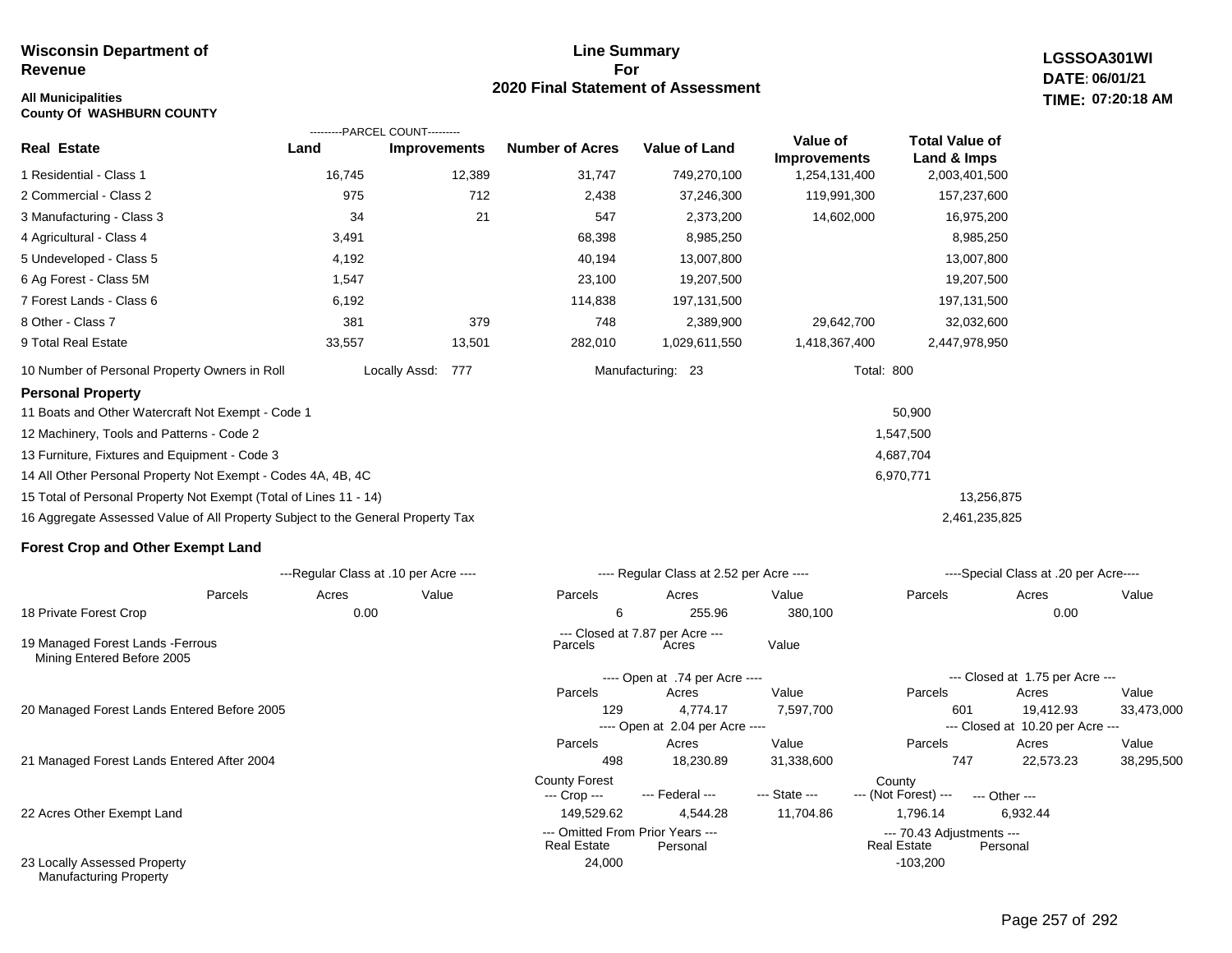# **Line Summary For 2020 Final Statement of Assessment**

# **LGSSOA301WI DATE: 06/01/21 TIME: 07:20:18 AM**

### **All Towns County Of WASHBURN COUNTY**

|                                                                                 |        | ---------PARCEL COUNT---------        |                               |                                          |                                 |                                              |                                       |                     |
|---------------------------------------------------------------------------------|--------|---------------------------------------|-------------------------------|------------------------------------------|---------------------------------|----------------------------------------------|---------------------------------------|---------------------|
| <b>Real Estate</b>                                                              | Land   | <b>Improvements</b>                   | <b>Number of Acres</b>        | Value of Land                            | Value of<br><b>Improvements</b> | <b>Total Value of</b><br>Land & Imps         |                                       |                     |
| 1 Residential - Class 1                                                         | 13,948 | 10,245                                | 30,226                        | 657,846,000                              | 1,067,182,800                   | 1,725,028,800                                |                                       |                     |
| 2 Commercial - Class 2                                                          | 410    | 309                                   | 1,921                         | 18,635,100                               | 38,566,900                      | 57,202,000                                   |                                       |                     |
| 3 Manufacturing - Class 3                                                       | 18     | 5                                     | 491                           | 1,752,500                                | 2,653,500                       | 4,406,000                                    |                                       |                     |
| 4 Agricultural - Class 4                                                        | 3,431  |                                       | 67,494                        | 8,878,650                                |                                 | 8,878,650                                    |                                       |                     |
| 5 Undeveloped - Class 5                                                         | 4,123  |                                       | 39,660                        | 12,730,000                               |                                 | 12,730,000                                   |                                       |                     |
| 6 Ag Forest - Class 5M                                                          | 1,534  |                                       | 22,897                        | 19,035,900                               |                                 | 19,035,900                                   |                                       |                     |
| 7 Forest Lands - Class 6                                                        | 6,127  |                                       | 113,931                       | 195,544,800                              |                                 | 195,544,800                                  |                                       |                     |
| 8 Other - Class 7                                                               | 364    | 362                                   | 707                           | 2,213,600                                | 28,523,500                      | 30,737,100                                   |                                       |                     |
| 9 Total Real Estate                                                             | 29,955 | 10,921                                | 277,327                       | 916,636,550                              | 1,136,926,700                   | 2,053,563,250                                |                                       |                     |
| 10 Number of Personal Property Owners in Roll                                   |        | Locally Assd: 414                     |                               | Manufacturing: 7                         | <b>Total: 421</b>               |                                              |                                       |                     |
| <b>Personal Property</b>                                                        |        |                                       |                               |                                          |                                 |                                              |                                       |                     |
| 11 Boats and Other Watercraft Not Exempt - Code 1                               |        |                                       |                               |                                          |                                 | 44,000                                       |                                       |                     |
| 12 Machinery, Tools and Patterns - Code 2                                       |        |                                       |                               |                                          |                                 | 289,000                                      |                                       |                     |
| 13 Furniture, Fixtures and Equipment - Code 3                                   |        |                                       |                               |                                          |                                 | 1,536,104                                    |                                       |                     |
| 14 All Other Personal Property Not Exempt - Codes 4A, 4B, 4C                    |        |                                       |                               |                                          |                                 | 4,401,571                                    |                                       |                     |
| 15 Total of Personal Property Not Exempt (Total of Lines 11 - 14)               |        |                                       |                               |                                          |                                 |                                              | 6,270,675                             |                     |
| 16 Aggregate Assessed Value of All Property Subject to the General Property Tax |        |                                       |                               |                                          |                                 |                                              | 2,059,833,925                         |                     |
| <b>Forest Crop and Other Exempt Land</b>                                        |        |                                       |                               |                                          |                                 |                                              |                                       |                     |
|                                                                                 |        | ---Regular Class at .10 per Acre ---- |                               | ---- Regular Class at 2.52 per Acre ---- |                                 |                                              | ----Special Class at .20 per Acre---- |                     |
| Parcels                                                                         | Acres  | Value                                 | Parcels                       | Acres                                    | Value                           | Parcels                                      | Acres                                 | Value               |
| 18 Private Forest Crop                                                          |        | 0.00                                  | 6                             | 255.96                                   | 380,100                         |                                              | 0.00                                  |                     |
| 19 Managed Forest Lands - Ferrous<br>Mining Entered Before 2005                 |        |                                       | --- Closed at 7.87<br>Parcels | per Acre ---<br>Acres                    | Value                           |                                              |                                       |                     |
|                                                                                 |        |                                       |                               | ---- Open at .74 per Acre ----           |                                 |                                              | --- Closed at 1.75 per Acre ---       |                     |
|                                                                                 |        |                                       | Parcels                       | Acres                                    | Value                           | Parcels                                      | Acres                                 | Value               |
| 20 Managed Forest Lands Entered Before 2005                                     |        |                                       | 129                           | 4,774.17                                 | 7,597,700                       | 601                                          | 19,412.93                             | 33,473,000          |
|                                                                                 |        |                                       |                               | ---- Open at 2.04 per Acre ----          |                                 |                                              | --- Closed at 10.20 per Acre ---      |                     |
|                                                                                 |        |                                       | Parcels<br>498                | Acres<br>18,230.89                       | Value<br>31,338,600             | Parcels<br>746                               | Acres<br>22,529.35                    | Value<br>38,199,000 |
| 21 Managed Forest Lands Entered After 2004                                      |        |                                       | <b>County Forest</b>          |                                          |                                 | County                                       |                                       |                     |
|                                                                                 |        |                                       | --- Crop ---                  | --- Federal ---                          | --- State ---                   | --- (Not Forest) ---                         | --- Other ---                         |                     |
| 22 Acres Other Exempt Land                                                      |        |                                       | 149,529.62                    | 4,537.12                                 | 10,934.72                       | 1,708.64                                     | 6,017.56                              |                     |
|                                                                                 |        |                                       |                               | --- Omitted From Prior Years ---         |                                 | --- 70.43 Adjustments ---                    |                                       |                     |
| 23 Locally Assessed Property<br>Manufacturing Property                          |        |                                       | <b>Real Estate</b>            | Personal                                 |                                 | <b>Real Estate</b><br>Personal<br>$-103,200$ |                                       |                     |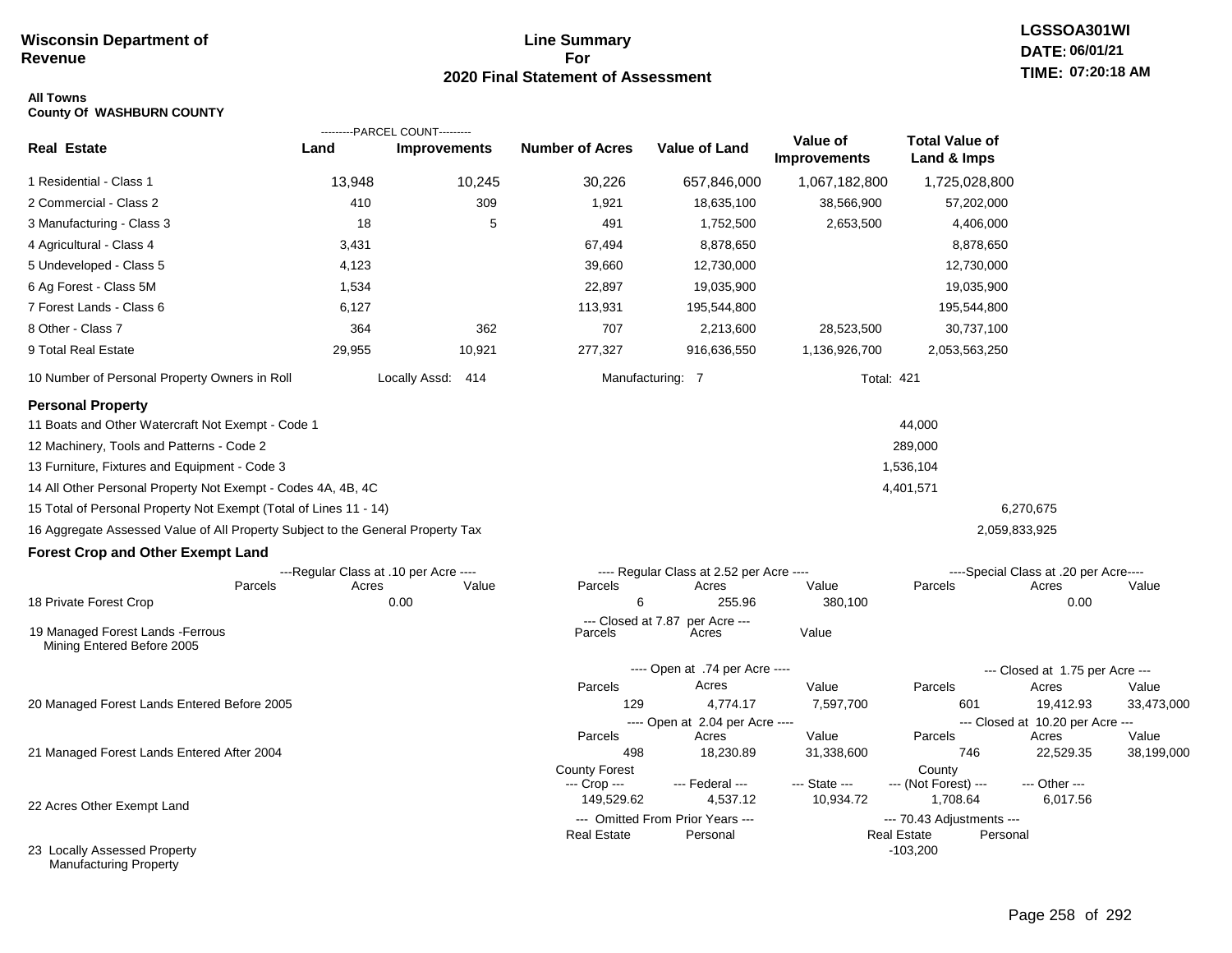# **Line Summary For 2020 Final Statement of Assessment**

| All Villages<br><b>County Of WASHBURN COUNTY</b>                                |                                       | ---------PARCEL COUNT--------- | <b>2020 Final Statement of Assessment</b>              |                                          |                                          |                                 |                                       | <b>TIME: 07:20</b> |
|---------------------------------------------------------------------------------|---------------------------------------|--------------------------------|--------------------------------------------------------|------------------------------------------|------------------------------------------|---------------------------------|---------------------------------------|--------------------|
| <b>Real Estate</b>                                                              | Land                                  | <b>Improvements</b>            | <b>Number of Acres</b>                                 | <b>Value of Land</b>                     |                                          | Value of<br><b>Improvements</b> | <b>Total Value of</b><br>Land & Imps  |                    |
| 1 Residential - Class 1                                                         | 772                                   | 441                            | 308                                                    | 9,077,400                                |                                          | 26,738,100                      | 35,815,500                            |                    |
| 2 Commercial - Class 2                                                          | 210                                   | 126                            | 185                                                    | 3,287,400                                |                                          | 17,887,800                      | 21,175,200                            |                    |
| 3 Manufacturing - Class 3                                                       | 3                                     | 3                              | 27                                                     | 239,400                                  |                                          | 6,450,200                       | 6,689,600                             |                    |
| 4 Agricultural - Class 4                                                        | 24                                    |                                | 360                                                    | 33,200                                   |                                          |                                 | 33,200                                |                    |
| 5 Undeveloped - Class 5                                                         | 13                                    |                                | 61                                                     | 20,500                                   |                                          |                                 | 20,500                                |                    |
| 6 Ag Forest - Class 5M                                                          |                                       |                                |                                                        |                                          |                                          |                                 |                                       |                    |
| 7 Forest Lands - Class 6                                                        | 17                                    |                                | 166                                                    | 313,100                                  |                                          |                                 | 313,100                               |                    |
| 8 Other - Class 7                                                               | 9                                     | 9                              | 22                                                     | 64,200                                   |                                          | 532,800                         | 597,000                               |                    |
| 9 Total Real Estate                                                             | 1,048                                 | 579                            | 1,129                                                  | 13,035,200                               |                                          | 51,608,900                      | 64,644,100                            |                    |
| 10 Number of Personal Property Owners in Roll                                   |                                       | Locally Assd: 81               |                                                        | Manufacturing: 2                         |                                          | Total: 83                       |                                       |                    |
| <b>Personal Property</b>                                                        |                                       |                                |                                                        |                                          |                                          |                                 |                                       |                    |
| 11 Boats and Other Watercraft Not Exempt - Code 1                               |                                       |                                |                                                        |                                          |                                          |                                 | 5,900                                 |                    |
| 12 Machinery, Tools and Patterns - Code 2                                       |                                       |                                |                                                        |                                          |                                          | 1,044,200                       |                                       |                    |
| 13 Furniture, Fixtures and Equipment - Code 3                                   |                                       |                                |                                                        |                                          |                                          | 598,200                         |                                       |                    |
| 14 All Other Personal Property Not Exempt - Codes 4A, 4B, 4C                    |                                       |                                |                                                        |                                          |                                          | 584,500                         |                                       |                    |
| 15 Total of Personal Property Not Exempt (Total of Lines 11 - 14)               |                                       |                                |                                                        |                                          |                                          |                                 | 2,232,800                             |                    |
| 16 Aggregate Assessed Value of All Property Subject to the General Property Tax |                                       |                                |                                                        |                                          |                                          |                                 | 66,876,900                            |                    |
| <b>Forest Crop and Other Exempt Land</b>                                        |                                       |                                |                                                        |                                          |                                          |                                 |                                       |                    |
|                                                                                 | ---Regular Class at .10 per Acre ---- |                                |                                                        | ---- Regular Class at 2.52 per Acre ---- |                                          |                                 | ----Special Class at .20 per Acre---- |                    |
| Parcels<br>18 Private Forest Crop                                               | Acres<br>0.00                         | Value                          | Parcels                                                | Acres<br>0.00                            | Value                                    | Parcels                         | Acres                                 | Value              |
|                                                                                 |                                       |                                | --- Closed at 7.87 per Acre ---                        |                                          |                                          |                                 |                                       |                    |
| 19 Managed Forest Lands-Ferrous<br>Mining Entered Before 2005                   |                                       |                                | Parcels                                                | Acres                                    | Value                                    |                                 |                                       |                    |
|                                                                                 |                                       |                                |                                                        | ---- Open at .74 per Acre ----           |                                          |                                 | --- Closed at 1.75 per Acre ---       |                    |
|                                                                                 |                                       |                                | Parcels                                                | Acres<br>0.00                            | Value                                    | Parcels                         | Acres                                 | Value<br>0.00      |
| 20 Managed Forest Lands Entered Before 2005                                     |                                       |                                |                                                        | ---- Open at 2.04 per Acre ----          |                                          |                                 | --- Closed at 10.20 per Acre ---      |                    |
|                                                                                 |                                       |                                | Parcels                                                | Acres                                    | Value                                    | Parcels                         | Acres                                 | Value              |
| 21 Managed Forest Lands Entered After 2004                                      |                                       |                                |                                                        | 0.00                                     |                                          |                                 |                                       | 0.00               |
|                                                                                 |                                       |                                | <b>County Forest</b><br>--- Crop ---                   | --- Federal ---                          | --- State ---                            | County<br>--- (Not Forest) ---  | --- Other ---                         |                    |
| 22 Acres Other Exempt Land                                                      |                                       |                                | 0.00                                                   | 1.51                                     | 64.46                                    |                                 | 0.68                                  | 138.04             |
|                                                                                 |                                       |                                | --- Omitted From Prior Years ---<br><b>Real Estate</b> | Personal                                 | --- 70.43 Adjustments ---<br>Real Estate | Personal                        |                                       |                    |

23 Locally Assessed Property Manufacturing Property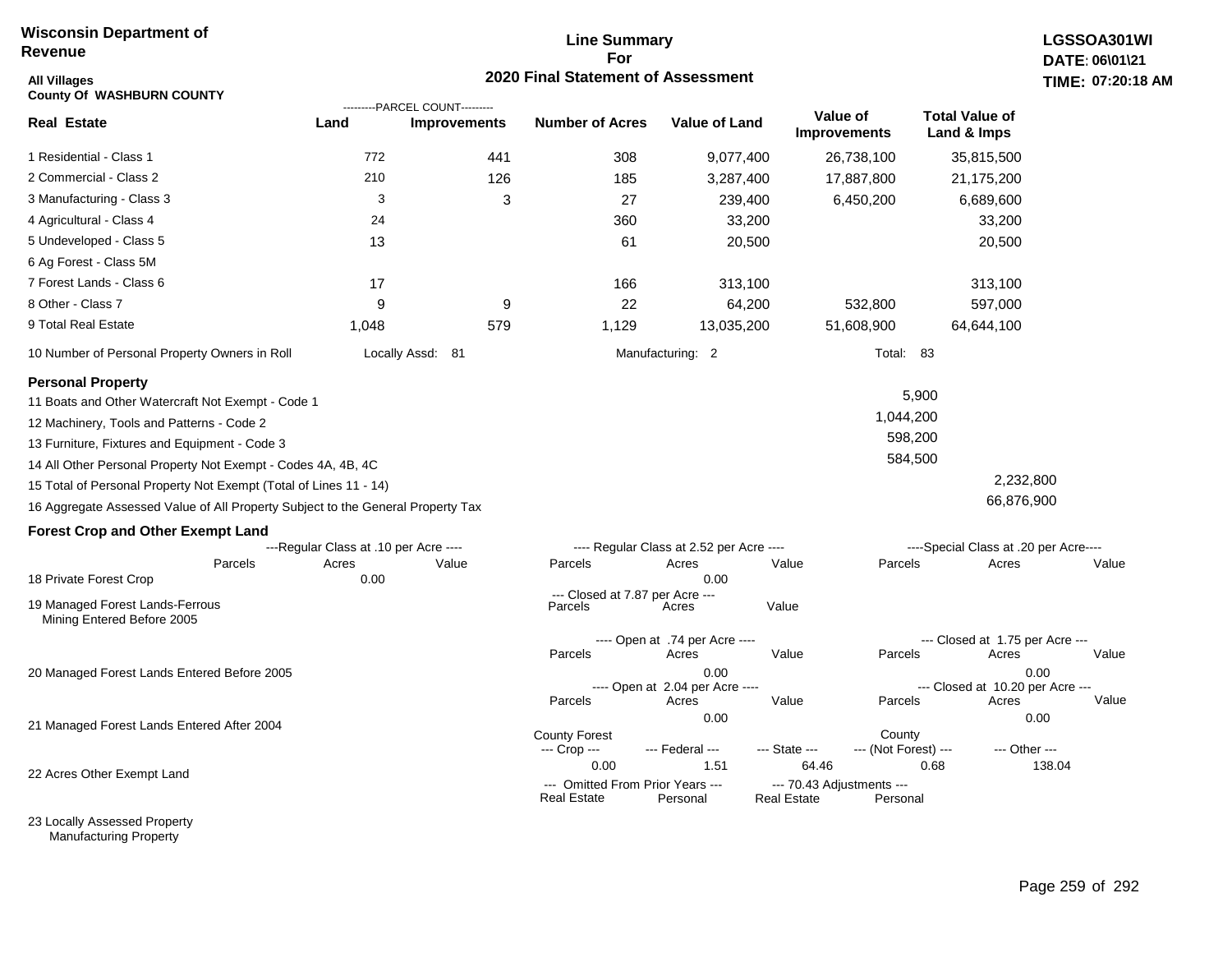#### **Line Summary For 2020 Final Statement of Assessment Wisconsin Department of Revenue All Cities County Of WASHBURN COUNTY LGSSOA301WI DATE: 06/01/21 TIME: 07:20:18 AM Real Estate** 1 Residential - Class 1 2 Commercial - Class 2 3 Manufacturing - Class 3 4 Agricultural - Class 4 5 Undeveloped - Class 5 6 Ag Forest - Class 5M 7 Forest Lands - Class 6 8 Other - Class 7 9 Total Real Estate 10 Number of Personal Property Owners in Roll 2,025 1,703 1,213 82,346,700 160,210,500 242,557,200 **Land Improvements Number of Acres Value of Land Value of Improvements Total Value of Land & Imps** 355 13 36 56 13 48 8 2,554 277 13 8 2,001 332 29 544 473 203 741 19 3,554 15,323,800 381,300 73,400 257,300 171,600 1,273,600 112,100 99,939,800 63,536,600 5,498,300 586,400 229,831,800 78,860,400 5,879,600 73,400 257,300 171,600 1,273,600 698,500 329,771,600 Locally Assd: 282 Manufacturing: 14 Total: 296 **Personal Property** 11 Boats and Other Watercraft Not Exempt - Code 1 12 Machinery, Tools and Patterns - Code 2 13 Furniture, Fixtures and Equipment - Code 3 14 All Other Personal Property Not Exempt - Codes 4A, 4B, 4C 15 Total of Personal Property Not Exempt (Total of Lines 11 - 14) 16 Aggregate Assessed Value of All Property Subject to the General Property Tax 1,000 214,300 2,553,400 1,984,700 4,753,400 334,525,000 **Forest Crop and Other Exempt Land** ---Regular Class at .10 per Acre ---- ---- Regular Class at 2.52 per Acre ---- ----Special Class at .20 per Acre---- 18 Private Forest Crop 20 Managed Forest Lands Entered Before 2005 21 Managed Forest Lands Entered After 2004 Parcels 0.00 0.00 Acres Value Parcels Acres Value Parcels Acres Value ---- Open at .74 per Acre<br>Acres Parcels 0.00 0.00 Acres Value Parcels Acres Value --- Closed at 1.75 per Acre --- ---- Open at 2.04 per Acre ---- --- Closed at 10.20 per Acre --- Parcels 0.00 1 43.88 96,500 Acres **Value Parcels Acres Value** County Forest County County --- Crop --- 0.00 5.65 705.68 86.82 776.84 --- Federal --- - --- State --- --- (Not Forest) --- --- Other ---22 Acres Other Exempt Land --- Omitted From Prior Years ---<br>Real Estate Personal Personal Real Estate Personal **Real Estate** ---------PARCEL COUNT--------- 19 Managed Forest Lands-Ferrous Mining Entered Before 2005 --- Closed at 7.87 per Acre ---<br>rcels Acres Parcels **Acres** Value

24,000

23 Locally Assessed Property Manufacturing Property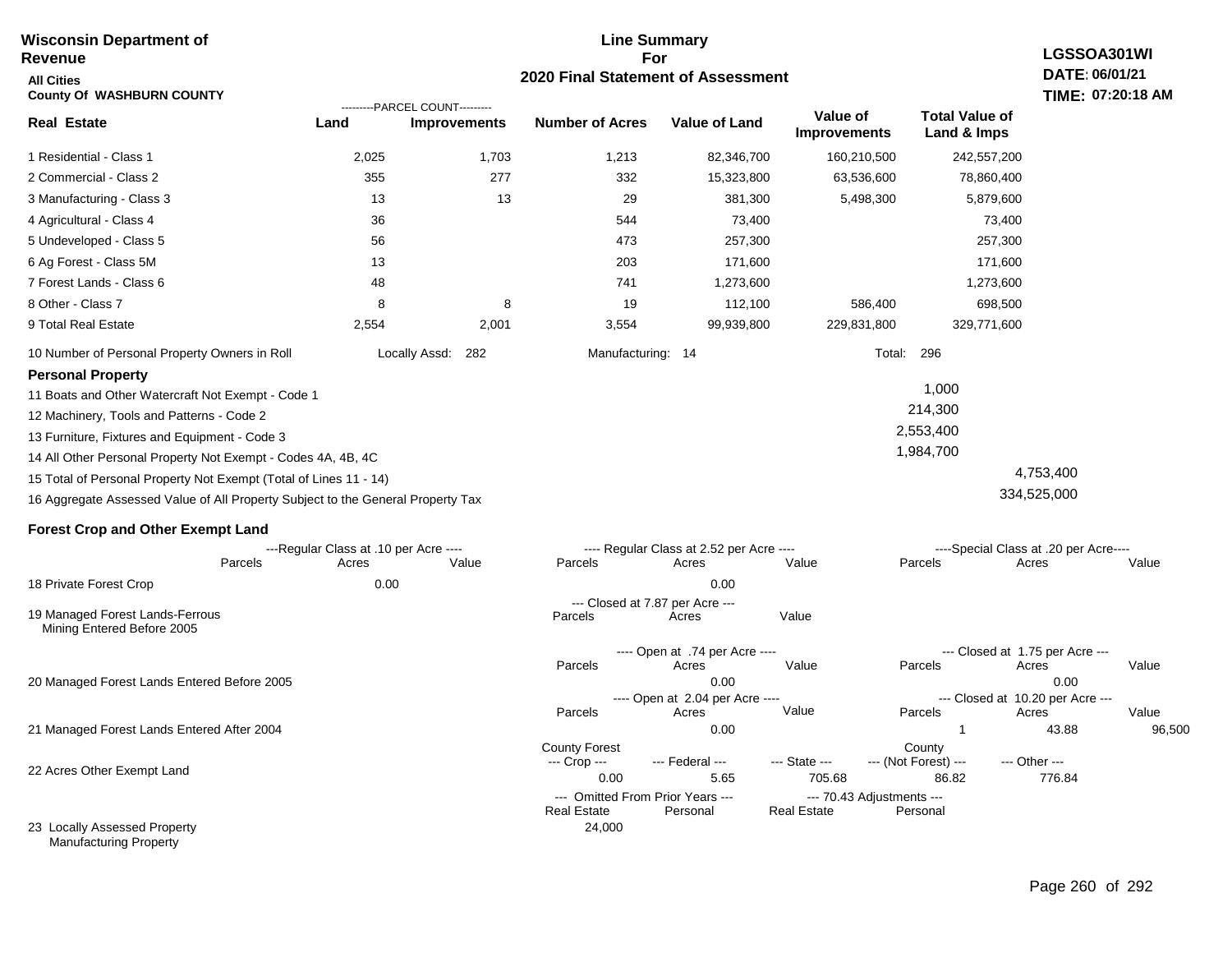# **Line Summary For 2020 Final Statement of Assessment**

**LGSSOA301WI DATE: 06/01/21 07:20:18 AM**

# **All Municipalities TIME:**

**County Of WASHINGTON COUNTY**

|                                                                                 |        | ---------PARCEL COUNT--------- |                        |                      |                                 |                                      |
|---------------------------------------------------------------------------------|--------|--------------------------------|------------------------|----------------------|---------------------------------|--------------------------------------|
| <b>Real Estate</b>                                                              | Land   | <b>Improvements</b>            | <b>Number of Acres</b> | <b>Value of Land</b> | Value of<br><b>Improvements</b> | <b>Total Value of</b><br>Land & Imps |
| 1 Residential - Class 1                                                         | 49,946 | 47,169                         | 58,341                 | 3,382,070,700        | 8,675,302,900                   | 12,057,373,600                       |
| 2 Commercial - Class 2                                                          | 2,995  | 2,519                          | 9,831                  | 632,164,600          | 1,883,774,200                   | 2,515,938,800                        |
| 3 Manufacturing - Class 3                                                       | 328    | 311                            | 2,427                  | 91,692,000           | 399,458,300                     | 491,150,300                          |
| 4 Agricultural - Class 4                                                        | 6,440  |                                | 103,442                | 26,721,700           |                                 | 26,721,700                           |
| 5 Undeveloped - Class 5                                                         | 5,434  |                                | 31,281                 | 46,761,600           |                                 | 46,761,600                           |
| 6 Ag Forest - Class 5M                                                          | 1,721  |                                | 11,195                 | 24,333,100           |                                 | 24,333,100                           |
| 7 Forest Lands - Class 6                                                        | 377    |                                | 3,762                  | 16,203,100           |                                 | 16,203,100                           |
| 8 Other - Class 7                                                               | 834    | 824                            | 1,785                  | 48,795,800           | 135,973,300                     | 184,769,100                          |
| 9 Total Real Estate                                                             | 68,075 | 50,823                         | 222,064                | 4,268,742,600        | 11,094,508,700                  | 15,363,251,300                       |
| 10 Number of Personal Property Owners in Roll                                   |        | Locally Assd:<br>3,187         |                        | Manufacturing: 336   |                                 | Total: 3,523                         |
| <b>Personal Property</b>                                                        |        |                                |                        |                      |                                 |                                      |
| 11 Boats and Other Watercraft Not Exempt - Code 1                               |        |                                |                        |                      |                                 | 22,986                               |
| 12 Machinery, Tools and Patterns - Code 2                                       |        |                                |                        |                      |                                 | 31,954,300                           |
| 13 Furniture, Fixtures and Equipment - Code 3                                   |        |                                |                        |                      |                                 | 101,513,519                          |
| 14 All Other Personal Property Not Exempt - Codes 4A, 4B, 4C                    |        |                                |                        |                      |                                 | 34,836,744                           |
| 15 Total of Personal Property Not Exempt (Total of Lines 11 - 14)               |        |                                |                        |                      |                                 | 168,327,549                          |
| 16 Aggregate Assessed Value of All Property Subject to the General Property Tax |        |                                |                        |                      |                                 | 15,531,578,849                       |

# **Forest Crop and Other Exempt Land**

|                                                                 |         | ---Regular Class at .10 per Acre ---- |        |                                                        | ---- Regular Class at 2.52 per Acre ---- |               |                                                 | ----Special Class at .20 per Acre---- |            |  |
|-----------------------------------------------------------------|---------|---------------------------------------|--------|--------------------------------------------------------|------------------------------------------|---------------|-------------------------------------------------|---------------------------------------|------------|--|
|                                                                 | Parcels | Acres                                 | Value  | Parcels                                                | Acres                                    | Value         | Parcels                                         | Acres                                 | Value      |  |
| 18 Private Forest Crop                                          | 2       | 51.00                                 | 84,600 |                                                        | 0.00                                     |               |                                                 | 0.00                                  |            |  |
|                                                                 |         |                                       |        |                                                        | --- Closed at 7.87 per Acre ---          |               |                                                 |                                       |            |  |
| 19 Managed Forest Lands - Ferrous<br>Mining Entered Before 2005 |         |                                       |        | Parcels                                                | Acres                                    | Value         |                                                 |                                       |            |  |
|                                                                 |         |                                       |        |                                                        | ---- Open at .74 per Acre ----           |               |                                                 | --- Closed at 1.75 per Acre ---       |            |  |
|                                                                 |         |                                       |        | Parcels                                                | Acres                                    | Value         | Parcels                                         | Acres                                 | Value      |  |
| 20 Managed Forest Lands Entered Before 2005                     |         |                                       |        | 6                                                      | 143.75                                   | 474,400       | 174                                             | 3,051.26                              | 15,602,500 |  |
|                                                                 |         |                                       |        |                                                        | ---- Open at 2.04 per Acre ----          |               |                                                 | --- Closed at 10.20 per Acre ---      |            |  |
|                                                                 |         |                                       |        | Parcels                                                | Acres                                    | Value         | Parcels                                         | Acres                                 | Value      |  |
| 21 Managed Forest Lands Entered After 2004                      |         |                                       |        | 3                                                      | 33.00                                    | 42,700        | 88                                              | 1,658.08                              | 7,033,100  |  |
|                                                                 |         |                                       |        | <b>County Forest</b>                                   |                                          |               | County                                          |                                       |            |  |
|                                                                 |         |                                       |        | --- Crop ---                                           | --- Federal ---                          | --- State --- | --- (Not Forest) ---                            | --- Other ---                         |            |  |
| 22 Acres Other Exempt Land                                      |         |                                       |        | 0.00                                                   | 162.21                                   | 14,752.63     | 1,730.45                                        | 12,607.31                             |            |  |
|                                                                 |         |                                       |        | --- Omitted From Prior Years ---<br><b>Real Estate</b> | Personal                                 |               | --- 70.43 Adjustments ---<br><b>Real Estate</b> | Personal                              |            |  |
| 23 Locally Assessed Property                                    |         |                                       |        | 313,500                                                |                                          |               | $-93,800$                                       |                                       |            |  |
| <b>Manufacturing Property</b>                                   |         |                                       |        |                                                        |                                          |               | $-1,146,000$                                    |                                       |            |  |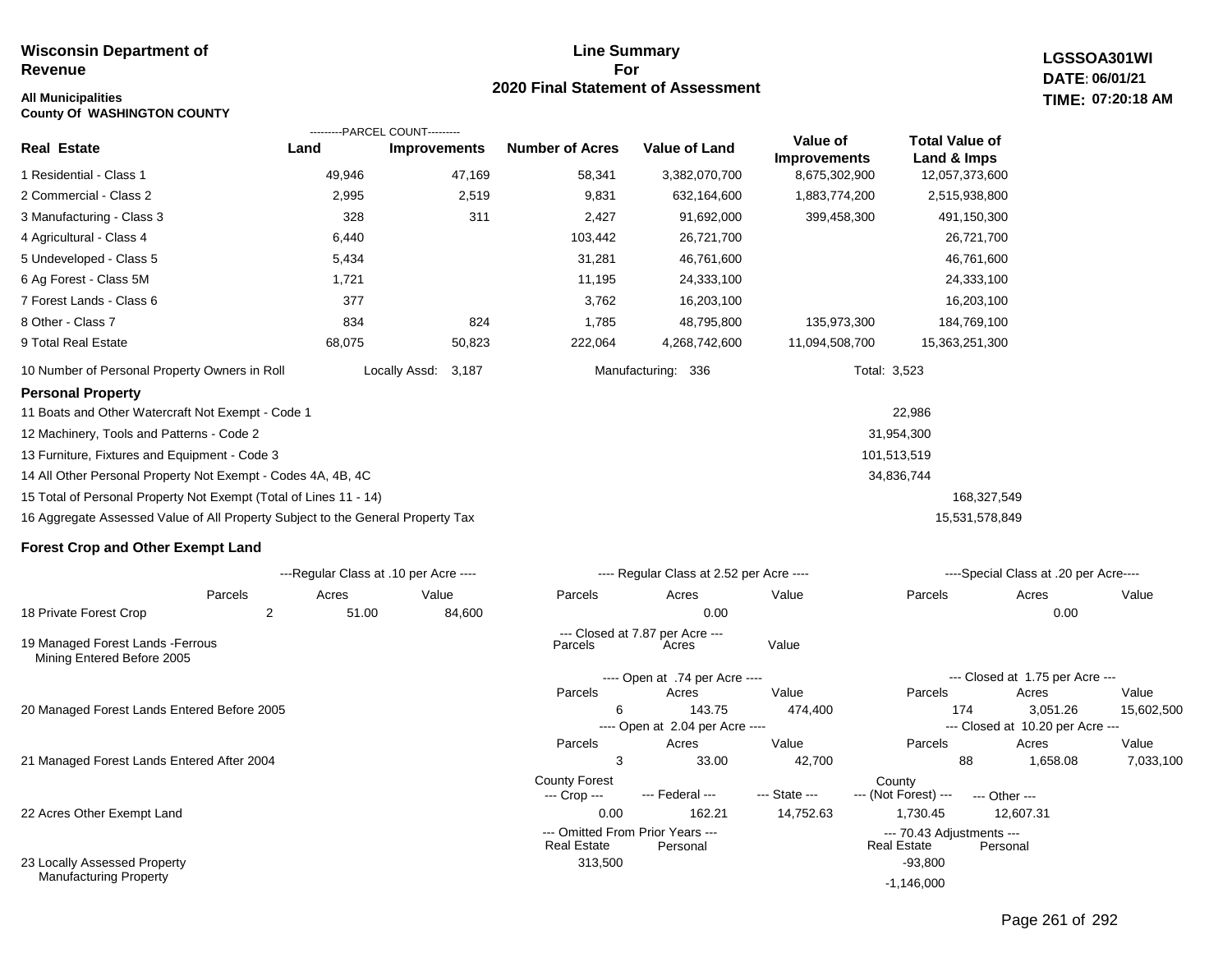# **Line Summary For 2020 Final Statement of Assessment**

# **LGSSOA301WI DATE: 06/01/21 TIME: 07:20:18 AM**

#### **All Towns County Of WASHINGTON COUNTY**

| <b>Real Estate</b>                                                                                                                                                                                                                                                                                                                                                                                                                                                                                                        | Land                                                | ---------PARCEL COUNT---------<br><b>Improvements</b> | <b>Number of Acres</b>                   | Value of Land                                                                      | Value of            | <b>Total Value of</b>                                    |                                                                                       |            |
|---------------------------------------------------------------------------------------------------------------------------------------------------------------------------------------------------------------------------------------------------------------------------------------------------------------------------------------------------------------------------------------------------------------------------------------------------------------------------------------------------------------------------|-----------------------------------------------------|-------------------------------------------------------|------------------------------------------|------------------------------------------------------------------------------------|---------------------|----------------------------------------------------------|---------------------------------------------------------------------------------------|------------|
|                                                                                                                                                                                                                                                                                                                                                                                                                                                                                                                           |                                                     |                                                       |                                          |                                                                                    | <b>Improvements</b> | Land & Imps                                              |                                                                                       |            |
| 1 Residential - Class 1                                                                                                                                                                                                                                                                                                                                                                                                                                                                                                   | 15,626                                              | 14,639                                                | 38,247                                   | 1,521,574,600                                                                      | 3,033,244,700       | 4,554,819,300                                            |                                                                                       |            |
| 2 Commercial - Class 2                                                                                                                                                                                                                                                                                                                                                                                                                                                                                                    | 560                                                 | 438                                                   | 3,682                                    | 66,728,500                                                                         | 179,135,200         | 245,863,700                                              |                                                                                       |            |
| 3 Manufacturing - Class 3                                                                                                                                                                                                                                                                                                                                                                                                                                                                                                 | 52                                                  | 42                                                    | 771                                      | 7,447,700                                                                          | 29,280,000          | 36,727,700                                               |                                                                                       |            |
| 4 Agricultural - Class 4                                                                                                                                                                                                                                                                                                                                                                                                                                                                                                  | 5,530                                               |                                                       | 91,029                                   | 23,668,800                                                                         |                     | 23,668,800                                               |                                                                                       |            |
| 5 Undeveloped - Class 5                                                                                                                                                                                                                                                                                                                                                                                                                                                                                                   | 4,601                                               |                                                       | 26,323                                   | 38,158,300                                                                         |                     | 38,158,300                                               |                                                                                       |            |
| 6 Ag Forest - Class 5M                                                                                                                                                                                                                                                                                                                                                                                                                                                                                                    | 1,451                                               |                                                       | 9,476                                    | 17,718,400                                                                         |                     | 17,718,400                                               |                                                                                       |            |
| 7 Forest Lands - Class 6                                                                                                                                                                                                                                                                                                                                                                                                                                                                                                  | 274                                                 |                                                       | 2,904                                    | 10,379,100                                                                         |                     | 10,379,100                                               |                                                                                       |            |
| 8 Other - Class 7                                                                                                                                                                                                                                                                                                                                                                                                                                                                                                         | 746                                                 | 735                                                   | 1,581                                    | 39,350,500                                                                         | 124,128,000         | 163,478,500                                              |                                                                                       |            |
| 9 Total Real Estate                                                                                                                                                                                                                                                                                                                                                                                                                                                                                                       | 28,840                                              | 15,854                                                | 174,013                                  | 1,725,025,900                                                                      | 3,365,787,900       | 5,090,813,800                                            |                                                                                       |            |
| 10 Number of Personal Property Owners in Roll                                                                                                                                                                                                                                                                                                                                                                                                                                                                             |                                                     | Locally Assd: 583                                     |                                          | Manufacturing: 52                                                                  | <b>Total: 635</b>   |                                                          |                                                                                       |            |
| <b>Personal Property</b><br>11 Boats and Other Watercraft Not Exempt - Code 1<br>12 Machinery, Tools and Patterns - Code 2<br>13 Furniture, Fixtures and Equipment - Code 3<br>14 All Other Personal Property Not Exempt - Codes 4A, 4B, 4C<br>15 Total of Personal Property Not Exempt (Total of Lines 11 - 14)<br>16 Aggregate Assessed Value of All Property Subject to the General Property Tax<br><b>Forest Crop and Other Exempt Land</b><br>Parcels<br>18 Private Forest Crop<br>19 Managed Forest Lands - Ferrous | ---Regular Class at .10 per Acre ----<br>Acres<br>2 | Value<br>51.00<br>84,600                              | Parcels<br>--- Closed at 7.87<br>Parcels | ---- Regular Class at 2.52 per Acre ----<br>Acres<br>0.00<br>per Acre ---<br>Acres | Value<br>Value      | 17,602<br>5,868,800<br>9,446,166<br>5,791,620<br>Parcels | 21,124,188<br>5,111,937,988<br>----Special Class at .20 per Acre----<br>Acres<br>0.00 | Value      |
| Mining Entered Before 2005                                                                                                                                                                                                                                                                                                                                                                                                                                                                                                |                                                     |                                                       |                                          |                                                                                    |                     |                                                          |                                                                                       |            |
|                                                                                                                                                                                                                                                                                                                                                                                                                                                                                                                           |                                                     |                                                       | Parcels                                  | ---- Open at .74 per Acre ----<br>Acres                                            | Value               | Parcels                                                  | --- Closed at 1.75 per Acre ---<br>Acres                                              | Value      |
| 20 Managed Forest Lands Entered Before 2005                                                                                                                                                                                                                                                                                                                                                                                                                                                                               |                                                     |                                                       | 5                                        | 115.00                                                                             | 230,000             | 159                                                      | 2,684.95                                                                              | 13,350,800 |
|                                                                                                                                                                                                                                                                                                                                                                                                                                                                                                                           |                                                     |                                                       |                                          | ---- Open at 2.04 per Acre ----                                                    |                     |                                                          | --- Closed at 10.20 per Acre ---                                                      |            |
|                                                                                                                                                                                                                                                                                                                                                                                                                                                                                                                           |                                                     |                                                       | Parcels                                  | Acres                                                                              | Value               | Parcels                                                  | Acres                                                                                 | Value      |
| 21 Managed Forest Lands Entered After 2004                                                                                                                                                                                                                                                                                                                                                                                                                                                                                |                                                     |                                                       | 3                                        | 33.00                                                                              | 42,700              | 77                                                       | 1,414.80                                                                              | 5,611,500  |
|                                                                                                                                                                                                                                                                                                                                                                                                                                                                                                                           |                                                     |                                                       | <b>County Forest</b><br>--- Crop ---     | --- Federal ---                                                                    | --- State ---       | County<br>--- (Not Forest) ---                           | --- Other ---                                                                         |            |
| 22 Acres Other Exempt Land                                                                                                                                                                                                                                                                                                                                                                                                                                                                                                |                                                     |                                                       | 0.00                                     | 158.35                                                                             | 13,894.80           | 1,366.80                                                 | 5,977.34                                                                              |            |
|                                                                                                                                                                                                                                                                                                                                                                                                                                                                                                                           |                                                     |                                                       |                                          | --- Omitted From Prior Years ---                                                   |                     | --- 70.43 Adjustments ---                                |                                                                                       |            |
| 23 Locally Assessed Property                                                                                                                                                                                                                                                                                                                                                                                                                                                                                              |                                                     |                                                       | <b>Real Estate</b>                       | Personal                                                                           |                     | <b>Real Estate</b><br>Personal                           |                                                                                       |            |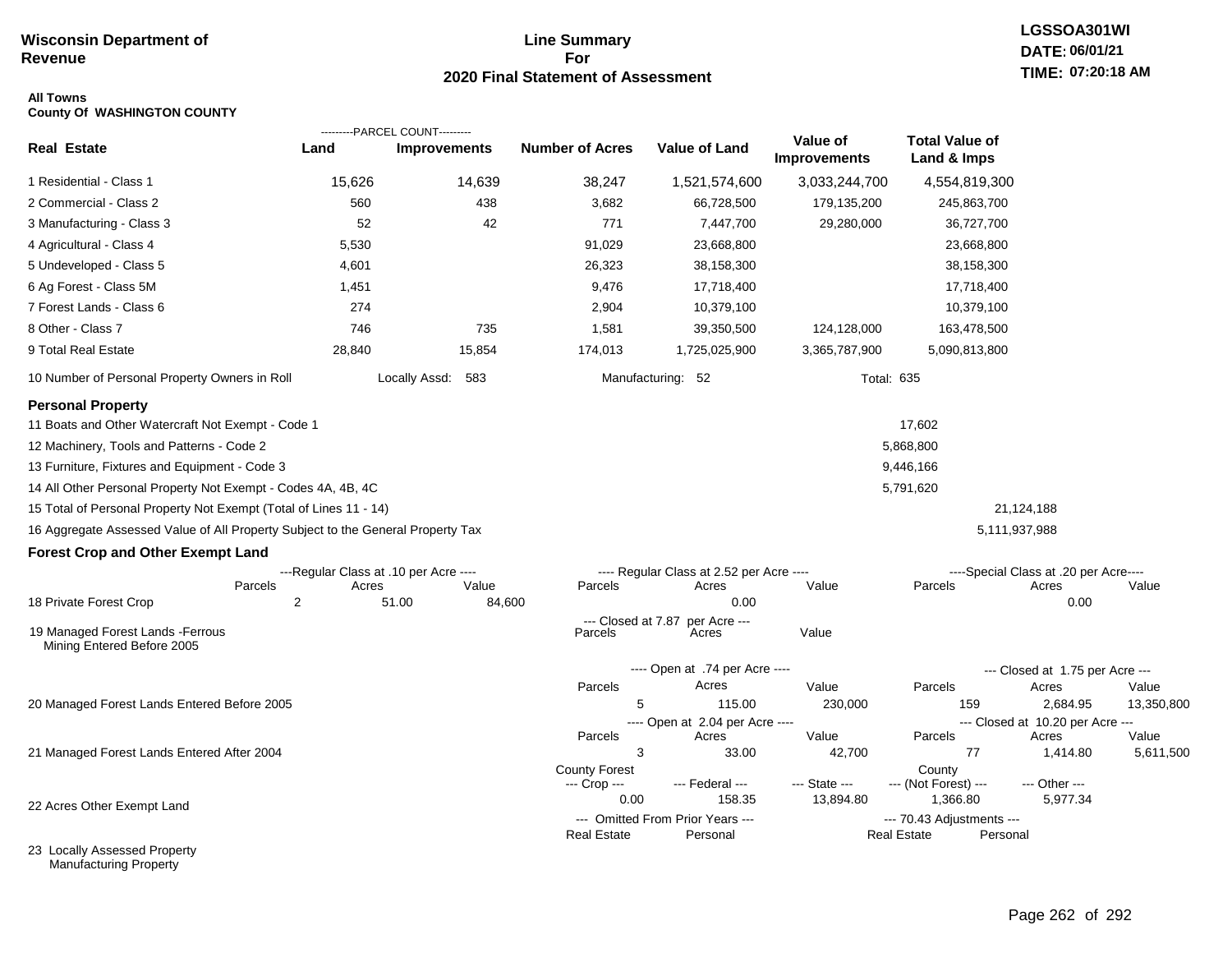# **Line Summary For 2020 Final Statement of Assessment**

| <b>All Villages</b><br><b>County Of WASHINGTON COUNTY</b>                       |                                                |                                                       |                                      | 2020 Final Statement of Assessment                   |                                                           |                                |                                      |                                                     | TIME: 07:20:18     |
|---------------------------------------------------------------------------------|------------------------------------------------|-------------------------------------------------------|--------------------------------------|------------------------------------------------------|-----------------------------------------------------------|--------------------------------|--------------------------------------|-----------------------------------------------------|--------------------|
| <b>Real Estate</b>                                                              | Land                                           | ---------PARCEL COUNT---------<br><b>Improvements</b> | <b>Number of Acres</b>               | <b>Value of Land</b>                                 | Value of<br><b>Improvements</b>                           |                                | <b>Total Value of</b><br>Land & Imps |                                                     |                    |
| 1 Residential - Class 1                                                         | 18,630                                         | 17,517                                                | 16,569                               | 1,288,202,200                                        |                                                           | 3,387,275,900                  |                                      | 4,675,478,100                                       |                    |
| 2 Commercial - Class 2                                                          | 1,137                                          | 955                                                   | 4,129                                | 268,844,700                                          |                                                           | 809,320,300                    |                                      | 1,078,165,000                                       |                    |
| 3 Manufacturing - Class 3                                                       | 175                                            | 171                                                   | 1,068                                | 64,713,600                                           |                                                           | 257,401,900                    |                                      | 322,115,500                                         |                    |
| 4 Agricultural - Class 4                                                        | 874                                            |                                                       | 11,939                               | 2,940,400                                            |                                                           |                                |                                      | 2,940,400                                           |                    |
| 5 Undeveloped - Class 5                                                         | 792                                            |                                                       | 4,634                                | 7,879,200                                            |                                                           |                                |                                      | 7,879,200                                           |                    |
| 6 Ag Forest - Class 5M                                                          | 268                                            |                                                       | 1,711                                | 6,608,700                                            |                                                           |                                |                                      | 6,608,700                                           |                    |
| 7 Forest Lands - Class 6                                                        | 95                                             |                                                       | 819                                  | 5,720,200                                            |                                                           |                                |                                      | 5,720,200                                           |                    |
| 8 Other - Class 7                                                               | 84                                             | 85                                                    | 196                                  | 9,200,300                                            |                                                           | 11,546,800                     |                                      | 20,747,100                                          |                    |
| 9 Total Real Estate                                                             | 22,055                                         | 18,728                                                | 41,065                               | 1,654,109,300                                        |                                                           | 4,465,544,900                  |                                      | 6,119,654,200                                       |                    |
| 10 Number of Personal Property Owners in Roll                                   |                                                | Locally Assd: 1,164                                   |                                      | Manufacturing: 193                                   |                                                           |                                | Total: 1,357                         |                                                     |                    |
| <b>Personal Property</b>                                                        |                                                |                                                       |                                      |                                                      |                                                           |                                | 5,384                                |                                                     |                    |
| 11 Boats and Other Watercraft Not Exempt - Code 1                               |                                                |                                                       |                                      |                                                      |                                                           | 16,793,800                     |                                      |                                                     |                    |
| 12 Machinery, Tools and Patterns - Code 2                                       |                                                |                                                       |                                      |                                                      |                                                           | 46,423,653                     |                                      |                                                     |                    |
| 13 Furniture, Fixtures and Equipment - Code 3                                   |                                                |                                                       |                                      |                                                      |                                                           | 11,916,309                     |                                      |                                                     |                    |
| 14 All Other Personal Property Not Exempt - Codes 4A, 4B, 4C                    |                                                |                                                       |                                      |                                                      |                                                           |                                |                                      | 75,139,146                                          |                    |
| 15 Total of Personal Property Not Exempt (Total of Lines 11 - 14)               |                                                |                                                       |                                      |                                                      |                                                           |                                |                                      | 6,194,793,346                                       |                    |
| 16 Aggregate Assessed Value of All Property Subject to the General Property Tax |                                                |                                                       |                                      |                                                      |                                                           |                                |                                      |                                                     |                    |
| <b>Forest Crop and Other Exempt Land</b>                                        |                                                |                                                       |                                      |                                                      |                                                           |                                |                                      |                                                     |                    |
| Parcels                                                                         | ---Regular Class at .10 per Acre ----<br>Acres | Value                                                 | Parcels                              | ---- Regular Class at 2.52 per Acre ----<br>Acres    | Value                                                     | Parcels                        |                                      | ----Special Class at .20 per Acre----<br>Acres      | Value              |
| 18 Private Forest Crop                                                          | 0.00                                           |                                                       |                                      | 0.00                                                 |                                                           |                                |                                      |                                                     |                    |
| 19 Managed Forest Lands-Ferrous<br>Mining Entered Before 2005                   |                                                |                                                       | Parcels                              | --- Closed at 7.87 per Acre ---<br>Acres             | Value                                                     |                                |                                      |                                                     |                    |
|                                                                                 |                                                |                                                       |                                      | ---- Open at .74 per Acre ----                       |                                                           |                                |                                      | --- Closed at 1.75 per Acre ---                     |                    |
|                                                                                 |                                                |                                                       | Parcels                              | Acres                                                | Value                                                     | Parcels                        |                                      | Acres                                               | Value              |
| 20 Managed Forest Lands Entered Before 2005                                     |                                                |                                                       | Parcels                              | 28.75<br>---- Open at 2.04 per Acre ----<br>Acres    | 244,400<br>Value                                          | Parcels                        | 15                                   | 366.31<br>--- Closed at 10.20 per Acre ---<br>Acres | 2,251,700<br>Value |
|                                                                                 |                                                |                                                       |                                      | 0.00                                                 |                                                           |                                | 11                                   | 243.28                                              | 1,421,600          |
| 21 Managed Forest Lands Entered After 2004                                      |                                                |                                                       | <b>County Forest</b><br>--- Crop --- | --- Federal ---                                      | --- State ---                                             | County<br>--- (Not Forest) --- |                                      | --- Other ---                                       |                    |
| 22 Acres Other Exempt Land                                                      |                                                |                                                       | 0.00<br><b>Real Estate</b>           | 2.60<br>--- Omitted From Prior Years ---<br>Personal | 644.90<br>--- 70.43 Adjustments ---<br><b>Real Estate</b> | Personal                       | 357.37                               | 4,993.09                                            |                    |
| 23 Locally Assessed Property                                                    |                                                |                                                       |                                      |                                                      | $-8,700$                                                  |                                |                                      |                                                     |                    |

Manufacturing Property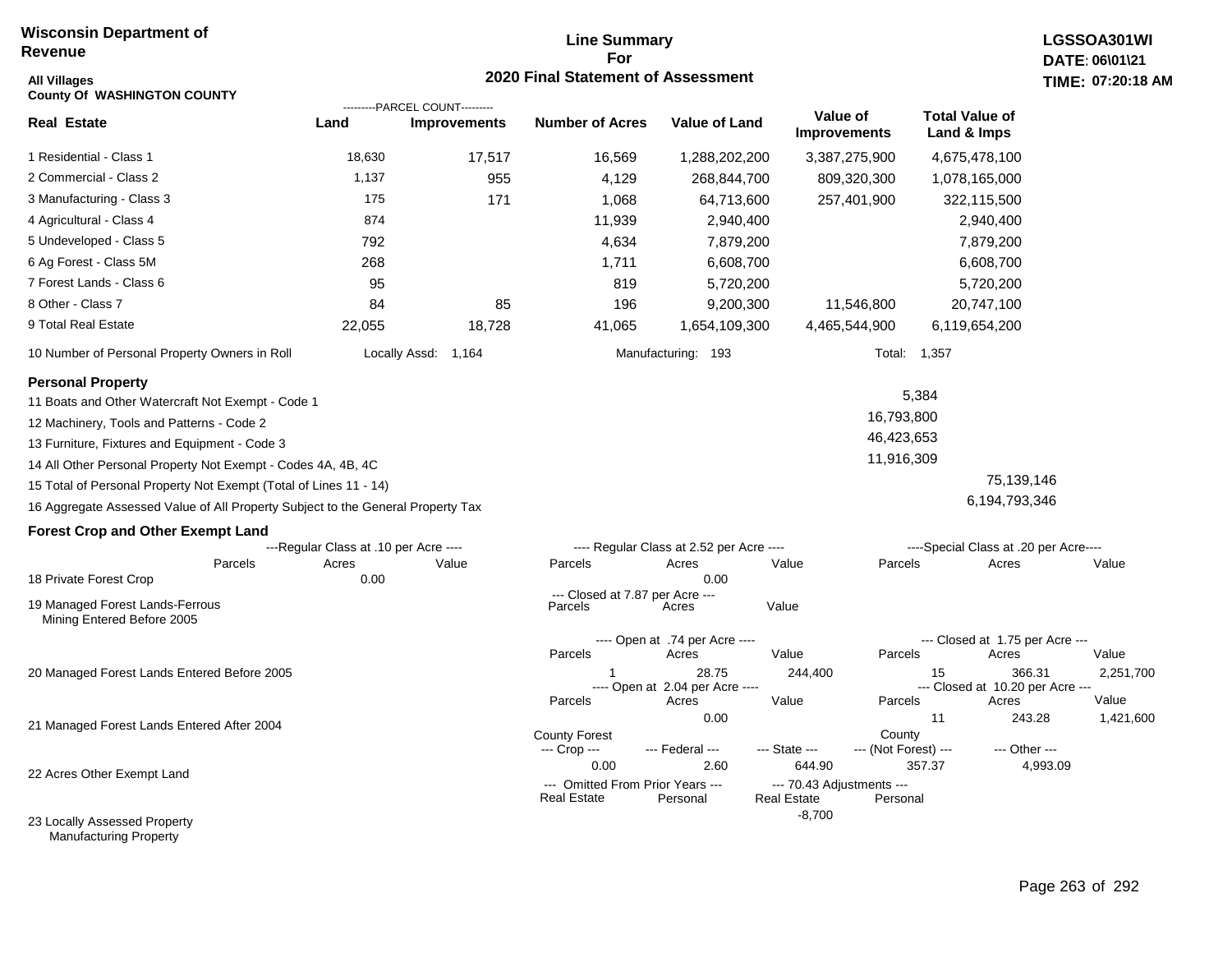| <b>Wisconsin Department of</b><br><b>Revenue</b>                                | <b>Line Summary</b><br>LGSSOA301WI<br>For      |                     |                                            |                                                   |                                 |                                            |                                                         |
|---------------------------------------------------------------------------------|------------------------------------------------|---------------------|--------------------------------------------|---------------------------------------------------|---------------------------------|--------------------------------------------|---------------------------------------------------------|
| <b>All Cities</b><br><b>County Of WASHINGTON COUNTY</b>                         |                                                |                     | 2020 Final Statement of Assessment         |                                                   |                                 |                                            | DATE: 06/01/21<br>TIME: 07:20:18 AM                     |
| <b>Real Estate</b>                                                              | ---------PARCEL COUNT---------<br>Land         | <b>Improvements</b> | <b>Number of Acres</b>                     | <b>Value of Land</b>                              | Value of<br><b>Improvements</b> | <b>Total Value of</b><br>Land & Imps       |                                                         |
| 1 Residential - Class 1                                                         | 15,690                                         | 15,013              | 3,525                                      | 572,293,900                                       | 2,254,782,300                   | 2,827,076,200                              |                                                         |
| 2 Commercial - Class 2                                                          | 1,298                                          | 1,126               | 2,020                                      | 296,591,400                                       | 895,318,700                     | 1,191,910,100                              |                                                         |
| 3 Manufacturing - Class 3                                                       | 101                                            | 98                  | 588                                        | 19,530,700                                        | 112,776,400                     | 132,307,100                                |                                                         |
| 4 Agricultural - Class 4                                                        | 36                                             |                     | 474                                        | 112,500                                           |                                 | 112,500                                    |                                                         |
| 5 Undeveloped - Class 5                                                         | 41                                             |                     | 324                                        | 724,100                                           |                                 | 724,100                                    |                                                         |
| 6 Ag Forest - Class 5M                                                          | $\overline{2}$                                 |                     | 8                                          | 6,000                                             |                                 | 6,000                                      |                                                         |
| 7 Forest Lands - Class 6                                                        | 8                                              |                     | 39                                         | 103,800                                           |                                 | 103,800                                    |                                                         |
| 8 Other - Class 7                                                               | 4                                              | 4                   | 8                                          | 245,000                                           | 298,500                         | 543,500                                    |                                                         |
| 9 Total Real Estate                                                             | 17,180                                         | 16,241              | 6,986                                      | 889,607,400                                       | 3,263,175,900                   | 4,152,783,300                              |                                                         |
| 10 Number of Personal Property Owners in Roll                                   | Locally Assd:                                  | 1,440               | Manufacturing: 91                          |                                                   |                                 | Total: 1,531                               |                                                         |
| <b>Personal Property</b>                                                        |                                                |                     |                                            |                                                   |                                 |                                            |                                                         |
| 11 Boats and Other Watercraft Not Exempt - Code 1                               |                                                |                     |                                            |                                                   |                                 |                                            |                                                         |
| 12 Machinery, Tools and Patterns - Code 2                                       |                                                |                     |                                            |                                                   |                                 | 9,291,700                                  |                                                         |
| 13 Furniture, Fixtures and Equipment - Code 3                                   |                                                |                     |                                            |                                                   |                                 | 45,643,700                                 |                                                         |
| 14 All Other Personal Property Not Exempt - Codes 4A, 4B, 4C                    |                                                |                     |                                            |                                                   |                                 | 17,128,815                                 |                                                         |
| 15 Total of Personal Property Not Exempt (Total of Lines 11 - 14)               |                                                |                     |                                            |                                                   |                                 |                                            | 72,064,215                                              |
| 16 Aggregate Assessed Value of All Property Subject to the General Property Tax |                                                |                     |                                            |                                                   |                                 |                                            | 4,224,847,515                                           |
| <b>Forest Crop and Other Exempt Land</b>                                        |                                                |                     |                                            |                                                   |                                 |                                            |                                                         |
| Parcels                                                                         | ---Regular Class at .10 per Acre ----<br>Acres | Value               | Parcels                                    | ---- Regular Class at 2.52 per Acre ----<br>Acres | Value                           | Parcels                                    | ----Special Class at .20 per Acre----<br>Acres<br>Value |
| 18 Private Forest Crop                                                          | 0.00                                           |                     |                                            | 0.00                                              |                                 |                                            |                                                         |
| 19 Managed Forest Lands-Ferrous<br>Mining Entered Before 2005                   |                                                |                     | --- Closed at 7.87 per Acre ---<br>Parcels | Acres                                             | Value                           |                                            |                                                         |
|                                                                                 |                                                |                     | Parcels                                    | ---- Open at .74 per Acre ----<br>Acres           | Value                           | --- Closed at 1.75 per Acre ---<br>Parcels | Acres<br>Value                                          |
| 20 Managed Forest Lands Entered Before 2005                                     |                                                |                     |                                            | 0.00<br>---- Open at 2.04 per Acre ----           |                                 | --- Closed at 10.20 per Acre ---           | 0.00                                                    |
|                                                                                 |                                                |                     | Parcels                                    | Acres                                             | Value                           | Parcels                                    | Value<br>Acres                                          |
| 21 Managed Forest Lands Entered After 2004                                      |                                                |                     |                                            | 0.00                                              |                                 |                                            | 0.00                                                    |
|                                                                                 |                                                |                     | <b>County Forest</b><br>--- Crop ---       | --- Federal ---                                   | --- State ---                   | County<br>--- (Not Forest) ---             | --- Other ---                                           |
| 22 Acres Other Exempt Land                                                      |                                                |                     | 0.00                                       | 1.26                                              | 212.93                          | 6.28                                       | 1,636.88                                                |
|                                                                                 |                                                |                     | --- Omitted From Prior Years ---           |                                                   | --- 70.43 Adjustments ---       |                                            |                                                         |
| 23 Locally Assessed Property                                                    |                                                |                     | <b>Real Estate</b><br>313,500              | Personal                                          | Real Estate<br>$-85,100$        | Personal                                   |                                                         |
| <b>Manufacturing Property</b>                                                   |                                                |                     |                                            |                                                   | $-1,146,000$                    |                                            |                                                         |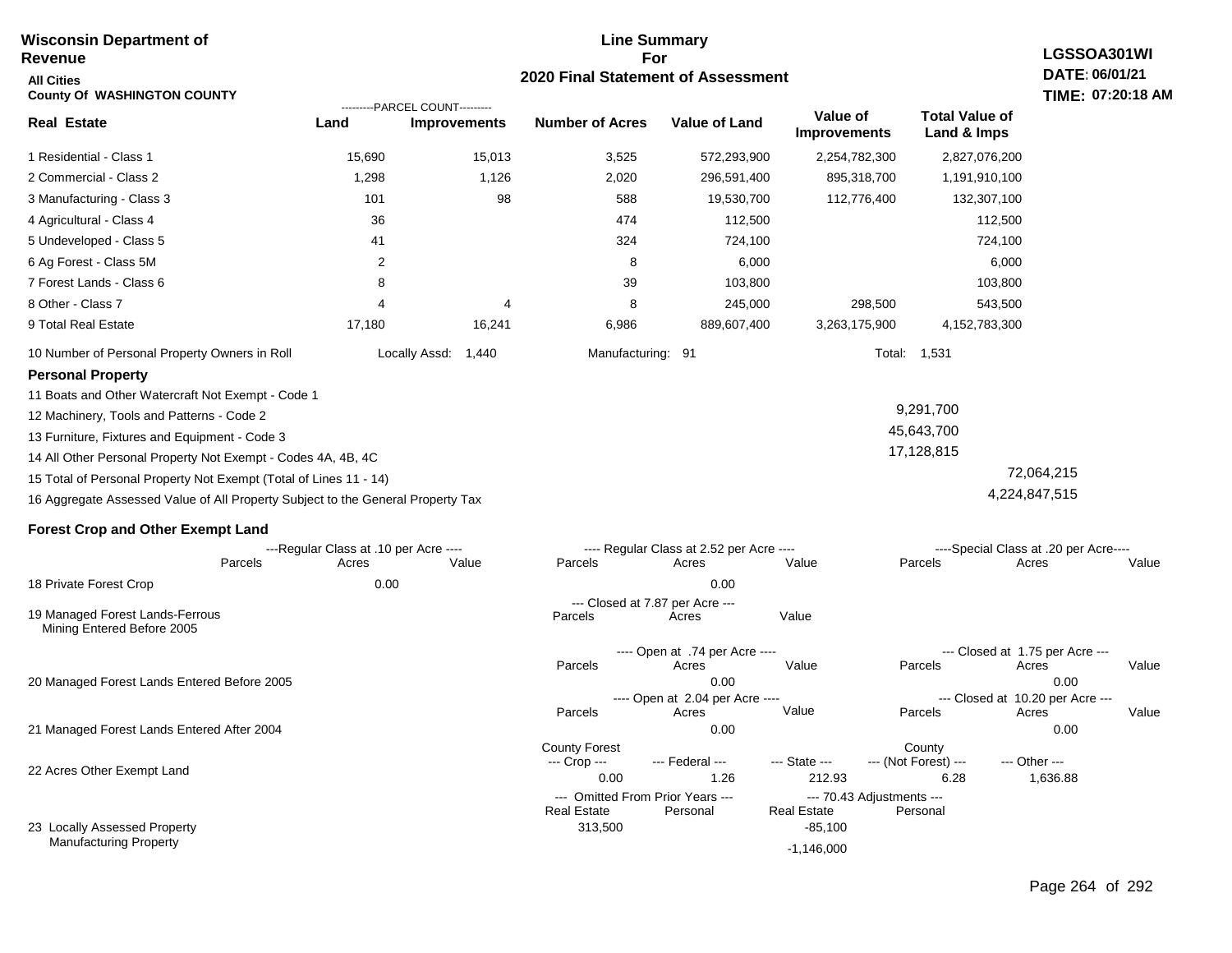### **Line Summary For 2020 Final Statement of Assessment All Municipalities TIME:**

**LGSSOA301WI DATE: 06/01/21 07:20:18 AM**

| <b>County Of WAUKESHA COUNTY</b>                                                |         |                                                       |                        |                                          |                                 |                                      |                                            |           |
|---------------------------------------------------------------------------------|---------|-------------------------------------------------------|------------------------|------------------------------------------|---------------------------------|--------------------------------------|--------------------------------------------|-----------|
| <b>Real Estate</b>                                                              | Land    | ---------PARCEL COUNT---------<br><b>Improvements</b> | <b>Number of Acres</b> | Value of Land                            | Value of<br><b>Improvements</b> | <b>Total Value of</b><br>Land & Imps |                                            |           |
| 1 Residential - Class 1                                                         | 139,559 | 134,488                                               | 120,019                | 13,374,936,950                           | 30,013,200,510                  | 43,388,137,460                       |                                            |           |
| 2 Commercial - Class 2                                                          | 8,057   | 6,955                                                 | 26,101                 | 2,985,377,650                            | 8,385,118,400                   | 11,370,496,050                       |                                            |           |
| 3 Manufacturing - Class 3                                                       | 838     | 794                                                   | 7,535                  | 294,396,600                              | 1,188,836,300                   | 1,483,232,900                        |                                            |           |
| 4 Agricultural - Class 4                                                        | 3,259   |                                                       | 68,041                 | 16,941,100                               |                                 | 16,941,100                           |                                            |           |
| 5 Undeveloped - Class 5                                                         | 2,336   |                                                       | 26,202                 | 36,178,750                               |                                 | 36,178,750                           |                                            |           |
| 6 Ag Forest - Class 5M                                                          | 558     |                                                       | 5,873                  | 13,539,600                               |                                 | 13,539,600                           |                                            |           |
| 7 Forest Lands - Class 6                                                        | 346     |                                                       | 3,628                  | 14,722,400                               |                                 | 14,722,400                           |                                            |           |
| 8 Other - Class 7                                                               | 684     | 666                                                   | 1,901                  | 55,843,100                               | 122,096,020                     | 177,939,120                          |                                            |           |
| 9 Total Real Estate                                                             | 155,637 | 142,903                                               | 259,300                | 16,791,936,150                           | 39,709,251,230                  | 56,501,187,380                       |                                            |           |
| 10 Number of Personal Property Owners in Roll                                   |         | Locally Assd: 13,289                                  |                        | Manufacturing: 853                       |                                 | Total: 14,142                        |                                            |           |
| <b>Personal Property</b>                                                        |         |                                                       |                        |                                          |                                 |                                      |                                            |           |
| 11 Boats and Other Watercraft Not Exempt - Code 1                               |         |                                                       |                        |                                          |                                 | 1,185,404                            |                                            |           |
| 12 Machinery, Tools and Patterns - Code 2                                       |         |                                                       |                        |                                          |                                 | 121,157,200                          |                                            |           |
| 13 Furniture, Fixtures and Equipment - Code 3                                   |         |                                                       |                        |                                          |                                 | 518,244,236                          |                                            |           |
| 14 All Other Personal Property Not Exempt - Codes 4A, 4B, 4C                    |         |                                                       |                        |                                          |                                 | 184,518,319                          |                                            |           |
| 15 Total of Personal Property Not Exempt (Total of Lines 11 - 14)               |         |                                                       |                        |                                          |                                 |                                      | 825,105,159                                |           |
| 16 Aggregate Assessed Value of All Property Subject to the General Property Tax |         |                                                       |                        |                                          |                                 |                                      | 57,326,292,539                             |           |
| <b>Forest Crop and Other Exempt Land</b>                                        |         |                                                       |                        |                                          |                                 |                                      |                                            |           |
|                                                                                 |         | ---Regular Class at .10 per Acre ----                 |                        | ---- Regular Class at 2.52 per Acre ---- |                                 |                                      | ----Special Class at .20 per Acre----      |           |
| Parcels                                                                         | Acres   | Value                                                 | Parcels                | Acres                                    | Value                           | Parcels                              | Acres                                      | Value     |
| 18 Private Forest Crop                                                          | 0.00    |                                                       |                        | 0.00                                     |                                 |                                      | 0.00                                       |           |
| 19 Managed Forest Lands - Ferrous<br>Mining Entered Before 2005                 |         |                                                       | Parcels                | --- Closed at 7.87 per Acre ---<br>Acres | Value                           |                                      |                                            |           |
|                                                                                 |         |                                                       |                        | ---- Open at .74 per Acre ----           |                                 |                                      | --- Closed at 1.75 per Acre ---            |           |
|                                                                                 |         |                                                       | Parcels                | Acres                                    | Value                           | Parcels                              | Acres                                      | Value     |
| 20 Managed Forest Lands Entered Before 2005                                     |         |                                                       | 3                      | 45.00<br>---- Open at 2.04 per Acre ---- | 225,000                         | 36                                   | 938.91<br>--- Closed at 10.20 per Acre --- | 5,312,400 |
|                                                                                 |         |                                                       | Parcels                | Acres                                    | Value                           | Parcels                              | Acres                                      | Value     |
| 21 Managed Forest Lands Entered After 2004                                      |         |                                                       |                        | 0.00                                     |                                 | 48                                   | 675.43                                     | 7,403,400 |
|                                                                                 |         |                                                       | <b>County Forest</b>   |                                          |                                 | County                               |                                            |           |
| 22 Acres Other Exempt Land                                                      |         |                                                       | --- Crop ---<br>35.00  | --- Federal ---<br>9.40                  | --- State ---<br>20,629.03      | --- (Not Forest) ---<br>6,834.32     | --- Other ---<br>22,652.80                 |           |
|                                                                                 |         |                                                       |                        | --- Omitted From Prior Years ---         |                                 | --- 70.43 Adjustments ---            |                                            |           |
|                                                                                 |         |                                                       | <b>Real Estate</b>     | Personal                                 |                                 | <b>Real Estate</b>                   | Personal                                   |           |
| 23 Locally Assessed Property                                                    |         |                                                       | 1,629,900              | 342,500                                  |                                 | $-1,966,100$                         | $-563,250$                                 |           |

Manufacturing Property

-1,005,600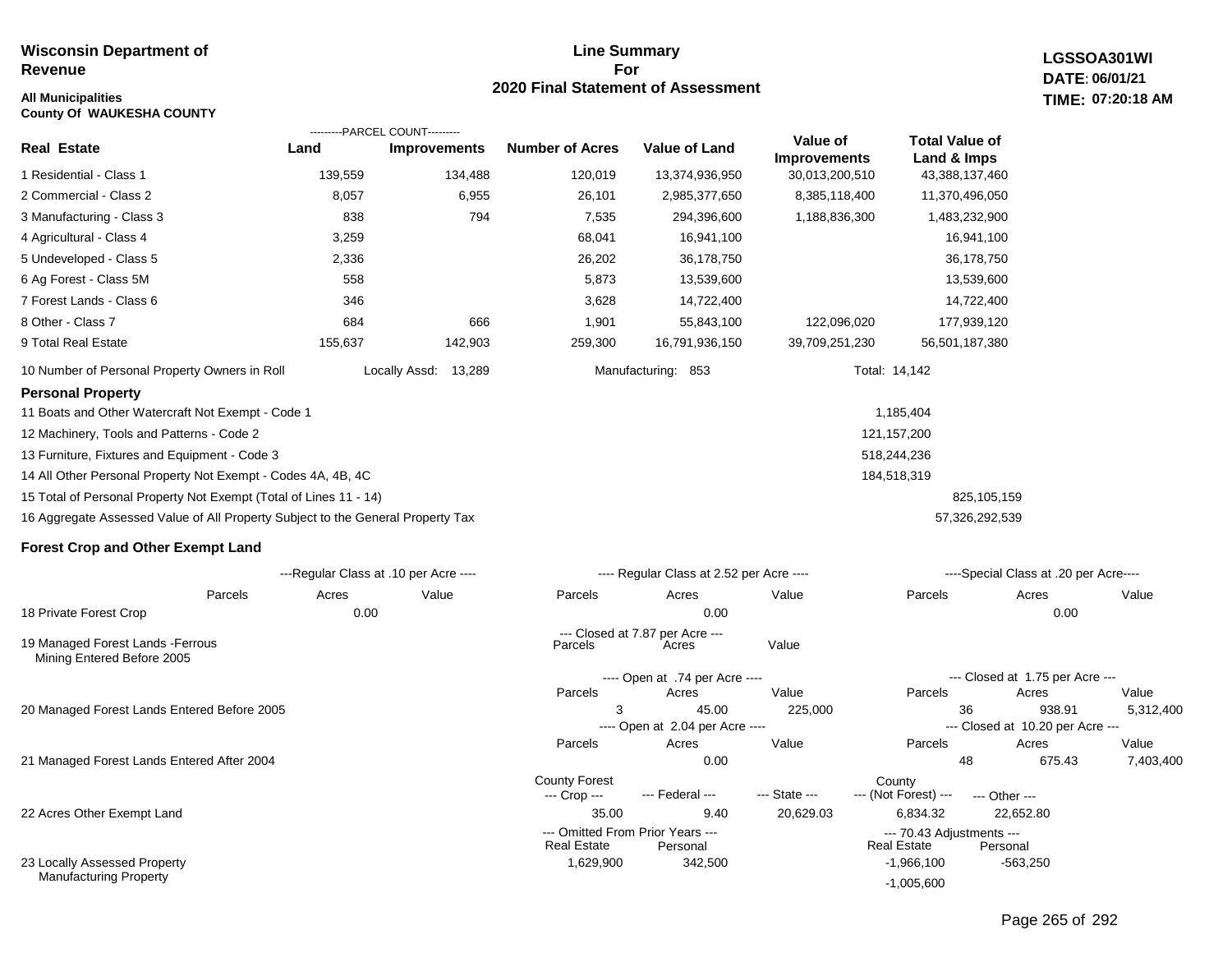# **Line Summary For 2020 Final Statement of Assessment**

# **LGSSOA301WI DATE: 06/01/21 TIME: 07:20:18 AM**

### **All Towns County Of WAUKESHA COUNTY**

|                                                                                 |                                       | ---------PARCEL COUNT--------- |                               |                                              |                                 |                                                 |                                           |           |
|---------------------------------------------------------------------------------|---------------------------------------|--------------------------------|-------------------------------|----------------------------------------------|---------------------------------|-------------------------------------------------|-------------------------------------------|-----------|
| <b>Real Estate</b>                                                              | Land                                  | Improvements                   | <b>Number of Acres</b>        | <b>Value of Land</b>                         | Value of<br><b>Improvements</b> | <b>Total Value of</b><br>Land & Imps            |                                           |           |
| 1 Residential - Class 1                                                         | 31,615                                | 29,982                         | 55,275                        | 3,735,747,000                                | 7,662,840,100                   | 11,398,587,100                                  |                                           |           |
| 2 Commercial - Class 2                                                          | 844                                   | 707                            | 4,595                         | 262,423,400                                  | 757,644,900                     | 1,020,068,300                                   |                                           |           |
| 3 Manufacturing - Class 3                                                       | 66                                    | 55                             | 2,314                         | 21,007,100                                   | 53,596,800                      | 74,603,900                                      |                                           |           |
| 4 Agricultural - Class 4                                                        | 2,052                                 |                                | 46,494                        | 11,576,200                                   |                                 | 11,576,200                                      |                                           |           |
| 5 Undeveloped - Class 5                                                         | 1,542                                 |                                | 18,501                        | 19,628,600                                   |                                 | 19,628,600                                      |                                           |           |
| 6 Ag Forest - Class 5M                                                          | 432                                   |                                | 4,423                         | 10,456,900                                   |                                 | 10,456,900                                      |                                           |           |
| 7 Forest Lands - Class 6                                                        | 190                                   |                                | 2,265                         | 11,585,200                                   |                                 | 11,585,200                                      |                                           |           |
| 8 Other - Class 7                                                               | 409                                   | 397                            | 1,212                         | 34,869,200                                   | 77,873,500                      | 112,742,700                                     |                                           |           |
| 9 Total Real Estate                                                             | 37,150                                | 31,141                         | 135,079                       | 4,107,293,600                                | 8,551,955,300                   | 12,659,248,900                                  |                                           |           |
| 10 Number of Personal Property Owners in Roll                                   |                                       | Locally Assd: 1,692            |                               | Manufacturing: 66                            |                                 | Total: 1,758                                    |                                           |           |
| <b>Personal Property</b>                                                        |                                       |                                |                               |                                              |                                 |                                                 |                                           |           |
| 11 Boats and Other Watercraft Not Exempt - Code 1                               |                                       |                                |                               |                                              |                                 | 29,591                                          |                                           |           |
| 12 Machinery, Tools and Patterns - Code 2                                       |                                       |                                |                               |                                              |                                 | 12,879,300                                      |                                           |           |
| 13 Furniture, Fixtures and Equipment - Code 3                                   |                                       |                                |                               |                                              |                                 | 47,597,496                                      |                                           |           |
| 14 All Other Personal Property Not Exempt - Codes 4A, 4B, 4C                    |                                       |                                |                               |                                              |                                 | 15,376,773                                      |                                           |           |
| 15 Total of Personal Property Not Exempt (Total of Lines 11 - 14)               |                                       |                                |                               |                                              |                                 |                                                 | 75,883,160                                |           |
| 16 Aggregate Assessed Value of All Property Subject to the General Property Tax |                                       |                                |                               |                                              |                                 |                                                 | 12,735,132,060                            |           |
| <b>Forest Crop and Other Exempt Land</b>                                        |                                       |                                |                               |                                              |                                 |                                                 |                                           |           |
|                                                                                 | ---Regular Class at .10 per Acre ---- |                                |                               | ---- Regular Class at 2.52 per Acre ----     |                                 |                                                 | ----Special Class at .20 per Acre----     |           |
| Parcels                                                                         | Acres                                 | Value                          | Parcels                       | Acres                                        | Value                           | Parcels                                         | Acres                                     | Value     |
| 18 Private Forest Crop                                                          |                                       | 0.00                           |                               | 0.00                                         |                                 |                                                 | 0.00                                      |           |
| 19 Managed Forest Lands - Ferrous<br>Mining Entered Before 2005                 |                                       |                                | --- Closed at 7.87<br>Parcels | per Acre ---<br>Acres                        | Value                           |                                                 |                                           |           |
|                                                                                 |                                       |                                |                               | ---- Open at .74 per Acre ----               |                                 |                                                 | --- Closed at 1.75 per Acre ---           |           |
|                                                                                 |                                       |                                | Parcels                       | Acres                                        | Value                           | Parcels                                         | Acres                                     | Value     |
| 20 Managed Forest Lands Entered Before 2005                                     |                                       |                                | 3                             | 45.00                                        | 225,000                         | 27                                              | 735.21                                    | 3,384,700 |
|                                                                                 |                                       |                                | Parcels                       | ---- Open at 2.04 per Acre ----<br>Acres     | Value                           | Parcels                                         | --- Closed at 10.20 per Acre ---<br>Acres | Value     |
| 21 Managed Forest Lands Entered After 2004                                      |                                       |                                |                               | 0.00                                         |                                 | 35                                              | 583.73                                    | 3,444,900 |
|                                                                                 |                                       |                                | <b>County Forest</b>          |                                              |                                 | County                                          |                                           |           |
|                                                                                 |                                       |                                | --- Crop ---                  | --- Federal ---                              | --- State ---                   | --- (Not Forest) ---                            | --- Other ---                             |           |
| 22 Acres Other Exempt Land                                                      |                                       |                                | 0.00                          | 0.00                                         | 19,418.56                       | 4,864.54                                        | 8,695.25                                  |           |
|                                                                                 |                                       |                                | <b>Real Estate</b>            | --- Omitted From Prior Years ---<br>Personal |                                 | --- 70.43 Adjustments ---<br><b>Real Estate</b> | Personal                                  |           |
| 23 Locally Assessed Property                                                    |                                       |                                |                               |                                              |                                 |                                                 |                                           |           |

Manufacturing Property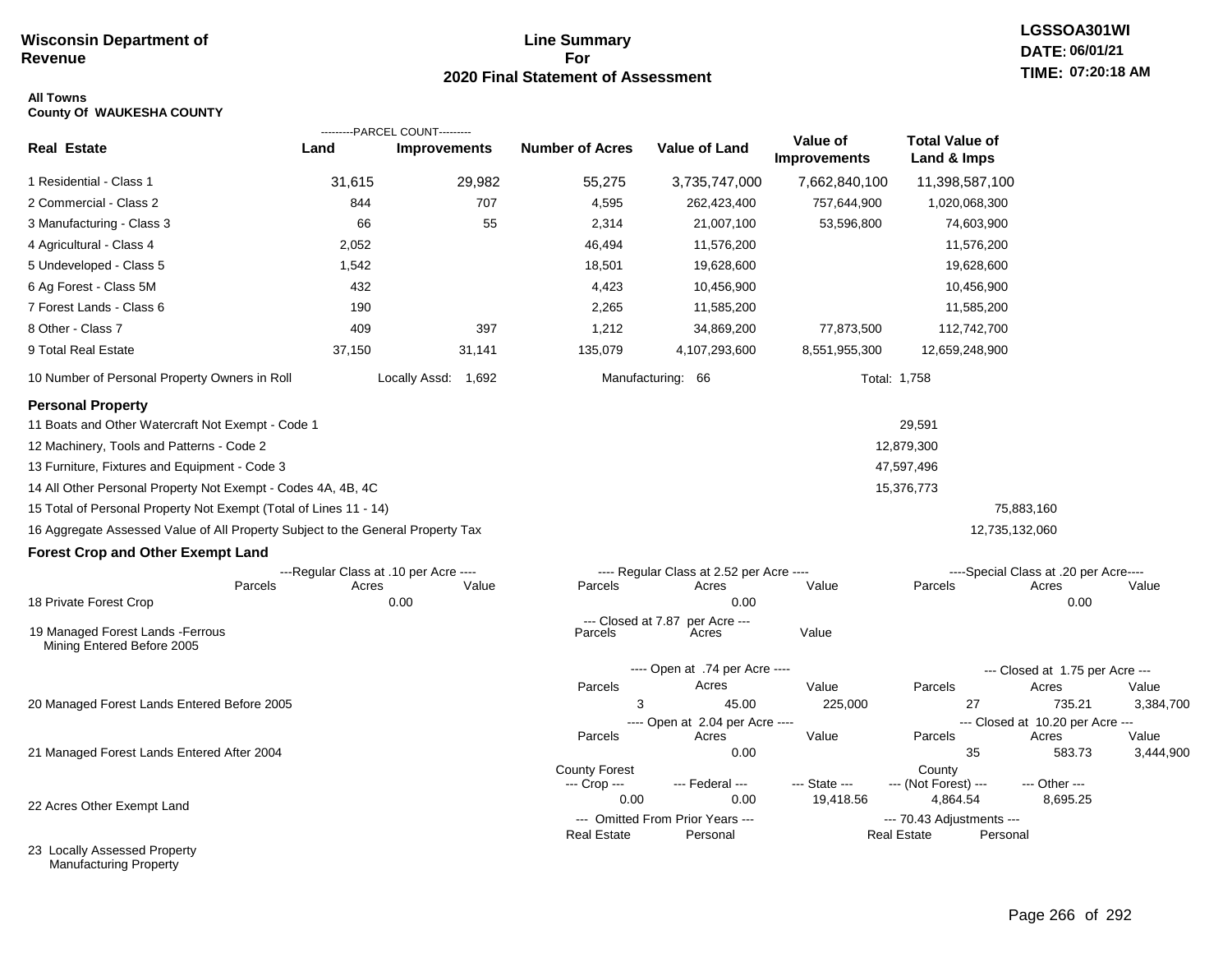# **Line Summary For 2020 Final Statement of Assessment**

| <b>All Villages</b>                                                             |                                       |                                | <b>2020 Final Statement of Assessment</b>              |                                          |                                                             |                                       | TIME: 07:20:18      |
|---------------------------------------------------------------------------------|---------------------------------------|--------------------------------|--------------------------------------------------------|------------------------------------------|-------------------------------------------------------------|---------------------------------------|---------------------|
| <b>County Of WAUKESHA COUNTY</b>                                                |                                       | ---------PARCEL COUNT--------- |                                                        |                                          | Value of                                                    | <b>Total Value of</b>                 |                     |
| <b>Real Estate</b>                                                              | Land                                  | <b>Improvements</b>            | <b>Number of Acres</b>                                 | <b>Value of Land</b>                     | <b>Improvements</b>                                         | Land & Imps                           |                     |
| 1 Residential - Class 1                                                         | 36,227                                | 34,757                         | 25,057                                                 | 3,452,882,850                            | 7,975,848,910                                               | 11,428,731,760                        |                     |
| 2 Commercial - Class 2                                                          | 2,667                                 | 2,306                          | 7,613                                                  | 790,298,250                              | 2,203,169,400                                               | 2,993,467,650                         |                     |
| 3 Manufacturing - Class 3                                                       | 357                                   | 343                            | 2,279                                                  | 122,460,000                              | 514,102,900                                                 | 636,562,900                           |                     |
| 4 Agricultural - Class 4                                                        | 492                                   |                                | 10,439                                                 | 2,693,000                                |                                                             | 2,693,000                             |                     |
| 5 Undeveloped - Class 5                                                         | 392                                   |                                | 4,109                                                  | 9,324,750                                |                                                             | 9,324,750                             |                     |
| 6 Ag Forest - Class 5M                                                          | 113                                   |                                | 1,285                                                  | 2,490,300                                |                                                             | 2,490,300                             |                     |
| 7 Forest Lands - Class 6                                                        | 39                                    |                                | 431                                                    | 2,104,400                                |                                                             | 2,104,400                             |                     |
| 8 Other - Class 7                                                               | 106                                   | 104                            | 279                                                    | 9,006,500                                | 18,534,120                                                  | 27,540,620                            |                     |
| 9 Total Real Estate                                                             | 40,393                                | 37,510                         | 51,492                                                 | 4,391,260,050                            | 10,711,655,330                                              | 15,102,915,380                        |                     |
| 10 Number of Personal Property Owners in Roll                                   |                                       | Locally Assd:<br>4,007         |                                                        | Manufacturing: 340                       |                                                             | Total: 4,347                          |                     |
| <b>Personal Property</b>                                                        |                                       |                                |                                                        |                                          |                                                             | 340,454                               |                     |
| 11 Boats and Other Watercraft Not Exempt - Code 1                               |                                       |                                |                                                        |                                          |                                                             |                                       |                     |
| 12 Machinery, Tools and Patterns - Code 2                                       |                                       |                                |                                                        |                                          | 46,868,900<br>124,560,899                                   |                                       |                     |
| 13 Furniture, Fixtures and Equipment - Code 3                                   |                                       |                                |                                                        |                                          |                                                             |                                       |                     |
| 14 All Other Personal Property Not Exempt - Codes 4A, 4B, 4C                    |                                       |                                |                                                        |                                          | 37,036,506                                                  |                                       |                     |
| 15 Total of Personal Property Not Exempt (Total of Lines 11 - 14)               |                                       |                                |                                                        |                                          |                                                             | 208,806,759                           |                     |
| 16 Aggregate Assessed Value of All Property Subject to the General Property Tax |                                       |                                |                                                        |                                          |                                                             | 15,311,722,139                        |                     |
| <b>Forest Crop and Other Exempt Land</b>                                        |                                       |                                |                                                        |                                          |                                                             |                                       |                     |
|                                                                                 | ---Regular Class at .10 per Acre ---- |                                |                                                        | ---- Regular Class at 2.52 per Acre ---- |                                                             | ----Special Class at .20 per Acre---- |                     |
| Parcels<br>18 Private Forest Crop                                               | Acres<br>0.00                         | Value                          | Parcels                                                | Acres<br>0.00                            | Value<br>Parcels                                            | Acres                                 | Value               |
|                                                                                 |                                       |                                | --- Closed at 7.87 per Acre ---                        |                                          |                                                             |                                       |                     |
| 19 Managed Forest Lands-Ferrous<br>Mining Entered Before 2005                   |                                       |                                | Parcels                                                | Acres                                    | Value                                                       |                                       |                     |
|                                                                                 |                                       |                                |                                                        | ---- Open at .74 per Acre ----           |                                                             | --- Closed at 1.75 per Acre ---       |                     |
|                                                                                 |                                       |                                | Parcels                                                | Acres                                    | Parcels<br>Value                                            | Acres                                 | Value               |
| 20 Managed Forest Lands Entered Before 2005                                     |                                       |                                |                                                        | 0.00<br>---- Open at 2.04 per Acre ----  |                                                             | 9<br>--- Closed at 10.20 per Acre --- | 1,927,700<br>203.70 |
|                                                                                 |                                       |                                | Parcels                                                | Acres                                    | Value<br>Parcels                                            | Acres                                 | Value               |
| 21 Managed Forest Lands Entered After 2004                                      |                                       |                                |                                                        | 0.00                                     |                                                             | $\overline{7}$                        | 44.16<br>3,578,900  |
|                                                                                 |                                       |                                | <b>County Forest</b><br>--- Crop ---                   | --- Federal ---                          | County<br>--- State ---<br>--- (Not Forest) ---             | --- Other ---                         |                     |
| 22 Acres Other Exempt Land                                                      |                                       |                                | 35.00                                                  | 7.75                                     | 232.85                                                      | 1,095.81                              | 9,244.84            |
|                                                                                 |                                       |                                | --- Omitted From Prior Years ---<br><b>Real Estate</b> | Personal                                 | --- 70.43 Adjustments ---<br><b>Real Estate</b><br>Personal |                                       |                     |
| 23 Locally Assessed Property                                                    |                                       |                                | 526,200                                                |                                          | $-1,966,100$                                                |                                       |                     |
| <b>Manufacturing Property</b>                                                   |                                       |                                |                                                        |                                          |                                                             |                                       |                     |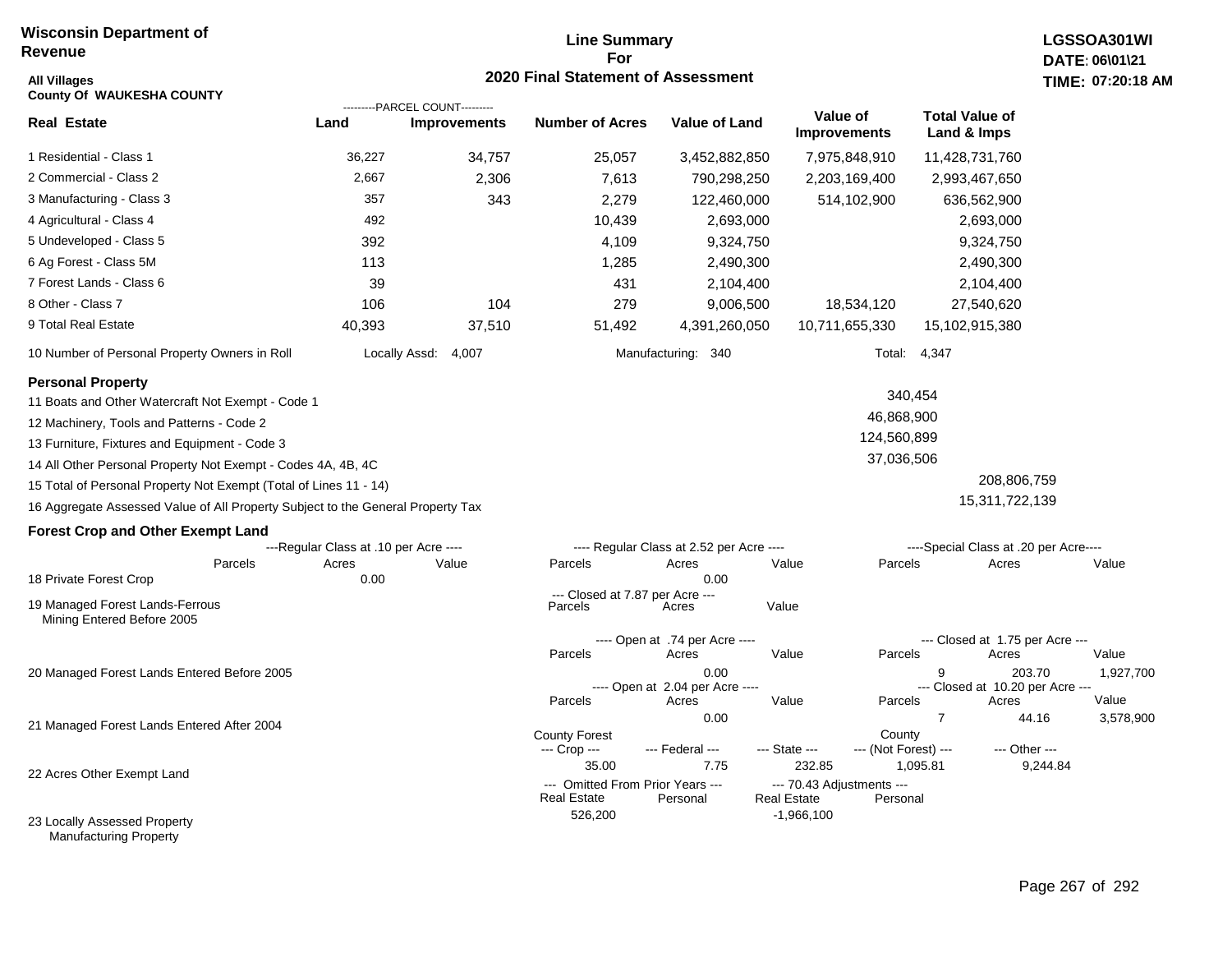#### **Line Summary For 2020 Final Statement of Assessment Wisconsin Department of Revenue All Cities County Of WAUKESHA COUNTY LGSSOA301WI DATE: 06/01/21 TIME: 07:20:18 AM Real Estate** 1 Residential - Class 1 2 Commercial - Class 2 3 Manufacturing - Class 3 4 Agricultural - Class 4 5 Undeveloped - Class 5 6 Ag Forest - Class 5M 7 Forest Lands - Class 6 8 Other - Class 7 9 Total Real Estate 10 Number of Personal Property Owners in Roll 71,717 69,749 39,687 6,186,307,100 14,374,511,500 20,560,818,600 **Land Improvements Number of Acres Value of Land Value of Improvements Total Value of Land & Imps** 4,546 415 715 402 13 117 169 78,094 3,942 396 165 74,252 13,893 2,942 11,108 3,592 165 932 410 72,729 1,932,656,000 150,929,500 2,671,900 7,225,400 592,400 1,032,800 11,967,400 8,293,382,500 5,424,304,100 621,136,600 25,688,400 20,445,640,600 7,356,960,100 772,066,100 2,671,900 7,225,400 592,400 1,032,800 37,655,800 28,739,023,100 Locally Assd: 7,590 Manufacturing: 447 Total: 8,037 **Personal Property** 11 Boats and Other Watercraft Not Exempt - Code 1 12 Machinery, Tools and Patterns - Code 2 13 Furniture, Fixtures and Equipment - Code 3 14 All Other Personal Property Not Exempt - Codes 4A, 4B, 4C 15 Total of Personal Property Not Exempt (Total of Lines 11 - 14) 16 Aggregate Assessed Value of All Property Subject to the General Property Tax 815,359 61,409,000 346,085,841 132,105,040 540,415,240 29,279,438,340 **Forest Crop and Other Exempt Land** ---Regular Class at .10 per Acre ---- ---- Regular Class at 2.52 per Acre ---- ----Special Class at .20 per Acre---- 18 Private Forest Crop 20 Managed Forest Lands Entered Before 2005 21 Managed Forest Lands Entered After 2004 Parcels 0.00 0.00 Acres Value Parcels Acres Value Parcels Acres Value ---- Open at .74 per Acre<br>Acres Parcels 0.00 0.00 Acres Value Parcels Acres Value --- Closed at 1.75 per Acre --- ---- Open at 2.04 per Acre ---<br>Acres Value Parcels Parcels Acres Acres Parcels 0.00 6 47.54 379,600 Acres **Value Parcels Acres Value** County Forest County County --- Crop --- 0.00 1.65 977.62 873.97 4,712.71 --- Federal --- - --- State --- --- (Not Forest) --- --- Other ---22 Acres Other Exempt Land ---------PARCEL COUNT--------- 19 Managed Forest Lands-Ferrous Mining Entered Before 2005 --- Closed at 7.87 per Acre ---<br>rcels Acres Parcels **Acres** Value

--- Omitted From Prior Years ---<br>Real Estate Personal Personal Real Estate Personal

1,103,700 342,500 -563,250

-1,005,600

**Real Estate** 

23 Locally Assessed Property Manufacturing Property

Page 268 of 292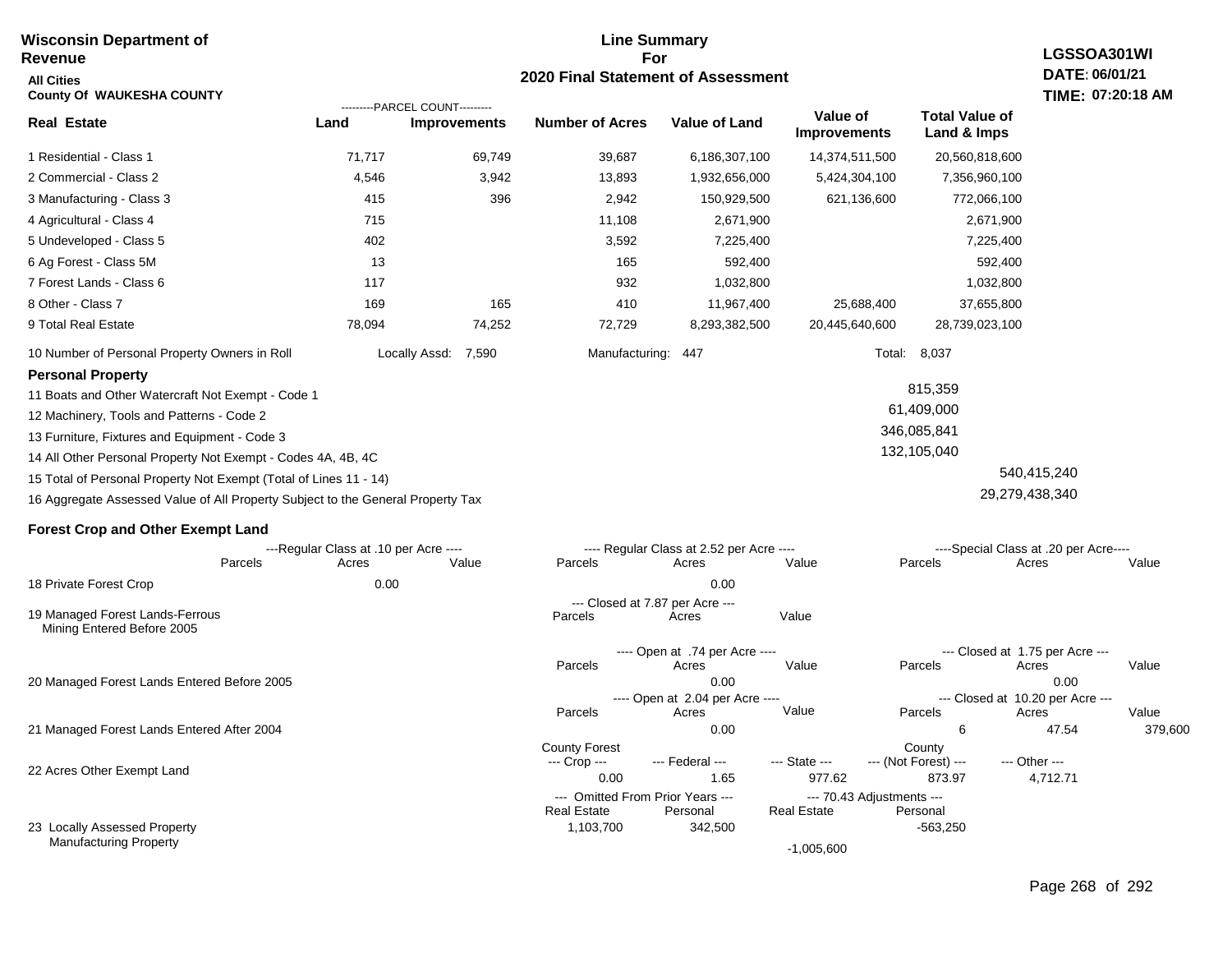### **Line Summary For 2020 Final Statement of Assessment All Municipalities TIME:**

**LGSSOA301WI DATE: 06/01/21 07:20:18 AM**

| <b>County Of WAUPACA COUNTY</b>                                                 |                                        |                     |                                      |                                              |                                        |                                                 |                                              |        |
|---------------------------------------------------------------------------------|----------------------------------------|---------------------|--------------------------------------|----------------------------------------------|----------------------------------------|-------------------------------------------------|----------------------------------------------|--------|
| <b>Real Estate</b>                                                              | ---------PARCEL COUNT---------<br>Land | <b>Improvements</b> | <b>Number of Acres</b>               | <b>Value of Land</b>                         | <b>Value of</b><br><b>Improvements</b> | <b>Total Value of</b><br>Land & Imps            |                                              |        |
| 1 Residential - Class 1                                                         | 24,264                                 | 21,366              | 35,048                               | 709,299,450                                  | 2,294,038,245                          | 3,003,337,695                                   |                                              |        |
| 2 Commercial - Class 2                                                          | 2,042                                  | 1,602               | 5,293                                | 86,841,300                                   | 344,559,900                            | 431,401,200                                     |                                              |        |
| 3 Manufacturing - Class 3                                                       | 113                                    | 98                  | 1,103                                | 6,164,100                                    | 125,461,000                            | 131,625,100                                     |                                              |        |
| 4 Agricultural - Class 4                                                        | 9,774                                  |                     | 169,278                              | 29,066,000                                   |                                        | 29,066,000                                      |                                              |        |
| 5 Undeveloped - Class 5                                                         | 9,874                                  |                     | 67,571                               | 52,835,300                                   |                                        | 52,835,300                                      |                                              |        |
| 6 Ag Forest - Class 5M                                                          | 3,500                                  |                     | 37,136                               | 58,412,000                                   |                                        | 58,412,000                                      |                                              |        |
| 7 Forest Lands - Class 6                                                        | 3,785                                  |                     | 49,267                               | 151,764,300                                  |                                        | 151,764,300                                     |                                              |        |
| 8 Other - Class 7                                                               | 1,642                                  | 1,621               | 3,457                                | 16,970,600                                   | 174,883,100                            | 191,853,700                                     |                                              |        |
| 9 Total Real Estate                                                             | 54,994                                 | 24,687              | 368,153                              | 1,111,353,050                                | 2,938,942,245                          | 4,050,295,295                                   |                                              |        |
| 10 Number of Personal Property Owners in Roll                                   |                                        | Locally Assd: 1,876 |                                      | Manufacturing: 88                            |                                        | Total: 1,964                                    |                                              |        |
| <b>Personal Property</b>                                                        |                                        |                     |                                      |                                              |                                        |                                                 |                                              |        |
| 11 Boats and Other Watercraft Not Exempt - Code 1                               |                                        |                     |                                      |                                              |                                        | 134,273                                         |                                              |        |
| 12 Machinery, Tools and Patterns - Code 2                                       |                                        |                     |                                      |                                              |                                        | 17,073,300                                      |                                              |        |
| 13 Furniture, Fixtures and Equipment - Code 3                                   |                                        |                     |                                      |                                              | 22,056,087                             |                                                 |                                              |        |
| 14 All Other Personal Property Not Exempt - Codes 4A, 4B, 4C                    |                                        |                     |                                      |                                              |                                        | 23,005,806                                      |                                              |        |
| 15 Total of Personal Property Not Exempt (Total of Lines 11 - 14)               |                                        |                     |                                      |                                              |                                        |                                                 | 62,269,466                                   |        |
| 16 Aggregate Assessed Value of All Property Subject to the General Property Tax |                                        |                     |                                      |                                              |                                        | 4,112,564,761                                   |                                              |        |
| <b>Forest Crop and Other Exempt Land</b>                                        |                                        |                     |                                      |                                              |                                        |                                                 |                                              |        |
|                                                                                 | ---Regular Class at .10 per Acre ----  |                     |                                      | ---- Regular Class at 2.52 per Acre ----     |                                        |                                                 | ----Special Class at .20 per Acre----        |        |
| Parcels                                                                         | Acres                                  | Value               | Parcels                              | Acres                                        | Value                                  | Parcels                                         | Acres                                        | Value  |
| 18 Private Forest Crop                                                          | 0.00                                   |                     |                                      | 0.00                                         |                                        |                                                 | 0.00                                         |        |
| 19 Managed Forest Lands - Ferrous<br>Mining Entered Before 2005                 |                                        |                     | Parcels                              | --- Closed at 7.87 per Acre ---<br>Acres     | Value                                  |                                                 |                                              |        |
|                                                                                 |                                        |                     |                                      | ---- Open at .74 per Acre ----               |                                        |                                                 | --- Closed at 1.75 per Acre ---              |        |
|                                                                                 |                                        |                     | Parcels                              | Acres                                        | Value                                  | Parcels                                         | Acres                                        | Value  |
| 20 Managed Forest Lands Entered Before 2005                                     |                                        |                     | 5                                    | 172.00<br>---- Open at 2.04 per Acre ----    | 570,300                                | 1,397                                           | 37,289.59<br>--- Closed at 10.20 per Acre -- | 108,59 |
|                                                                                 |                                        |                     | Parcels                              | Acres                                        | Value                                  | Parcels                                         | Acres                                        | Value  |
| 21 Managed Forest Lands Entered After 2004                                      |                                        |                     | 4                                    | 27.00                                        | 40,300                                 | 1,781                                           | 45,496.17                                    | 130,50 |
|                                                                                 |                                        |                     | <b>County Forest</b><br>--- Crop --- | --- Federal ---                              | --- State ---                          | County<br>--- (Not Forest) ---                  | --- Other ---                                |        |
| 22 Acres Other Exempt Land                                                      |                                        |                     | 0.00                                 | 0.00                                         | 10,787.64                              | 1,431.90                                        | 4,071.46                                     |        |
|                                                                                 |                                        |                     | <b>Real Estate</b>                   | --- Omitted From Prior Years ---<br>Personal |                                        | --- 70.43 Adjustments ---<br><b>Real Estate</b> | Personal                                     |        |
| 23 Locally Assessed Property<br><b>Manufacturing Property</b>                   |                                        |                     | 243,600                              |                                              |                                        | $-58,500$                                       |                                              |        |

108,598,400

130,508,300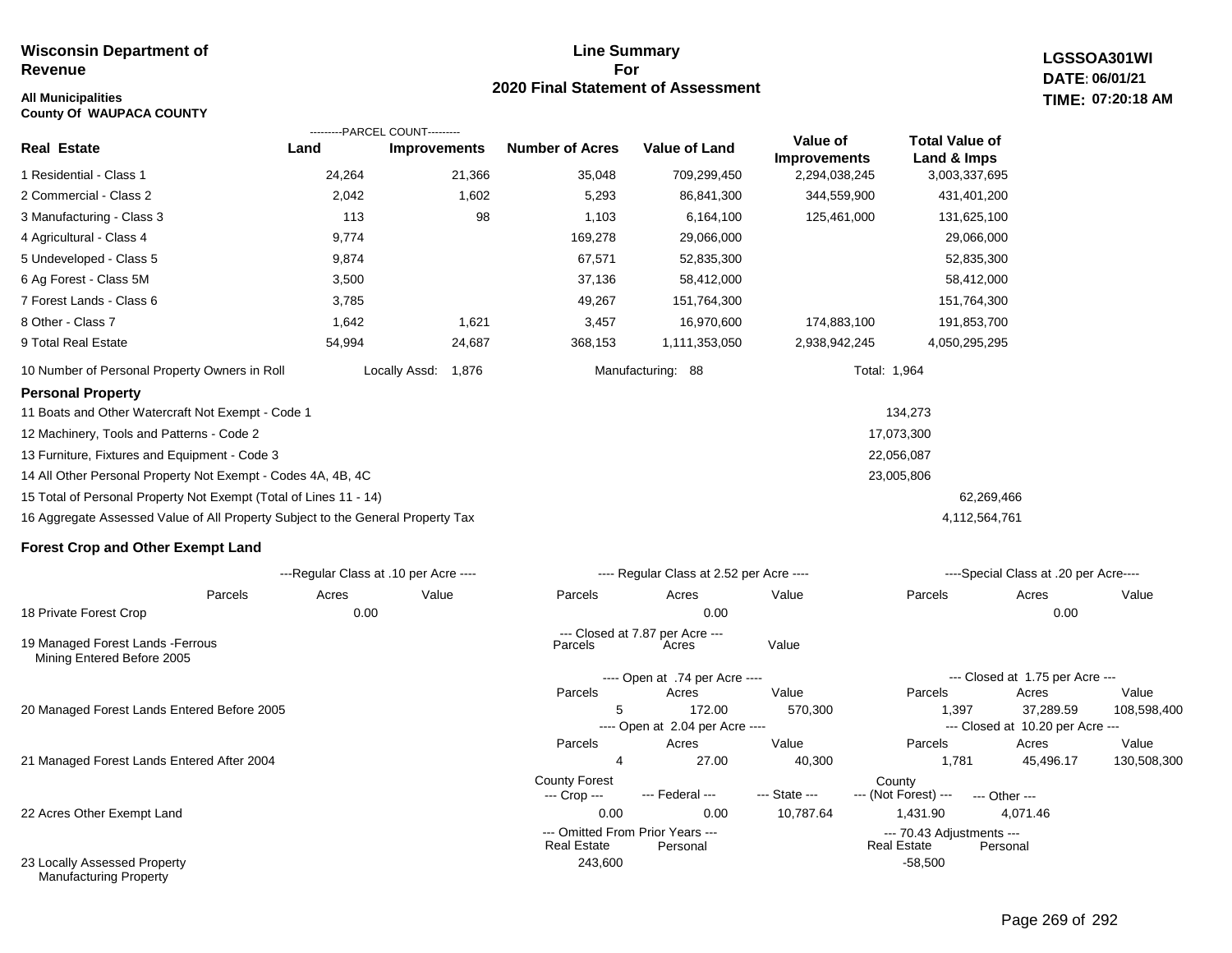# **Line Summary For 2020 Final Statement of Assessment**

# **LGSSOA301WI DATE: 06/01/21 TIME: 07:20:18 AM**

#### **All Towns County Of WAUPACA COUNTY**

|                                                                                 |        | ---------PARCEL COUNT---------        |                               |                                              | Value of            | <b>Total Value of</b>                    |                                       |                      |
|---------------------------------------------------------------------------------|--------|---------------------------------------|-------------------------------|----------------------------------------------|---------------------|------------------------------------------|---------------------------------------|----------------------|
| <b>Real Estate</b>                                                              | Land   | <b>Improvements</b>                   | <b>Number of Acres</b>        | <b>Value of Land</b>                         | <b>Improvements</b> | Land & Imps                              |                                       |                      |
| 1 Residential - Class 1                                                         | 15,489 | 13,476                                | 32,477                        | 567,075,200                                  | 1,622,720,145       | 2,189,795,345                            |                                       |                      |
| 2 Commercial - Class 2                                                          | 626    | 470                                   | 2,908                         | 24,932,800                                   | 64,121,800          | 89,054,600                               |                                       |                      |
| 3 Manufacturing - Class 3                                                       | 22     | 18                                    | 368                           | 1,179,900                                    | 5,535,900           | 6,715,800                                |                                       |                      |
| 4 Agricultural - Class 4                                                        | 9,621  |                                       | 167,815                       | 28,798,500                                   |                     | 28,798,500                               |                                       |                      |
| 5 Undeveloped - Class 5                                                         | 9,770  |                                       | 66,778                        | 52,182,800                                   |                     | 52,182,800                               |                                       |                      |
| 6 Ag Forest - Class 5M                                                          | 3,467  |                                       | 36,833                        | 57,994,400                                   |                     | 57,994,400                               |                                       |                      |
| 7 Forest Lands - Class 6                                                        | 3,718  |                                       | 48,651                        | 150,485,100                                  |                     | 150,485,100                              |                                       |                      |
| 8 Other - Class 7                                                               | 1,622  | 1,602                                 | 3,418                         | 16,796,800                                   | 174,088,300         | 190,885,100                              |                                       |                      |
| 9 Total Real Estate                                                             | 44,335 | 15,566                                | 359,248                       | 899,445,500                                  | 1,866,466,145       | 2,765,911,645                            |                                       |                      |
| 10 Number of Personal Property Owners in Roll                                   |        | Locally Assd: 782                     |                               | Manufacturing: 25                            | <b>Total: 807</b>   |                                          |                                       |                      |
| <b>Personal Property</b><br>11 Boats and Other Watercraft Not Exempt - Code 1   |        |                                       |                               |                                              |                     | 63,709                                   |                                       |                      |
| 12 Machinery, Tools and Patterns - Code 2                                       |        |                                       |                               |                                              |                     | 3,101,900                                |                                       |                      |
| 13 Furniture, Fixtures and Equipment - Code 3                                   |        |                                       |                               |                                              |                     | 2,160,636                                |                                       |                      |
| 14 All Other Personal Property Not Exempt - Codes 4A, 4B, 4C                    |        |                                       |                               |                                              |                     | 17,190,241                               |                                       |                      |
| 15 Total of Personal Property Not Exempt (Total of Lines 11 - 14)               |        |                                       |                               |                                              |                     |                                          | 22,516,486                            |                      |
| 16 Aggregate Assessed Value of All Property Subject to the General Property Tax |        |                                       |                               |                                              |                     |                                          | 2,788,428,131                         |                      |
| <b>Forest Crop and Other Exempt Land</b>                                        |        |                                       |                               |                                              |                     |                                          |                                       |                      |
|                                                                                 |        | ---Regular Class at .10 per Acre ---- |                               | ---- Regular Class at 2.52 per Acre ----     |                     |                                          | ----Special Class at .20 per Acre---- |                      |
| Parcels                                                                         | Acres  | Value                                 | Parcels                       | Acres                                        | Value               | Parcels                                  | Acres                                 | Value                |
| 18 Private Forest Crop                                                          |        | 0.00                                  |                               | 0.00                                         |                     |                                          | 0.00                                  |                      |
| 19 Managed Forest Lands - Ferrous<br>Mining Entered Before 2005                 |        |                                       | --- Closed at 7.87<br>Parcels | per Acre ---<br>Acres                        | Value               |                                          |                                       |                      |
|                                                                                 |        |                                       |                               | ---- Open at .74 per Acre ----               |                     |                                          | --- Closed at 1.75 per Acre ---       |                      |
|                                                                                 |        |                                       | Parcels                       | Acres                                        | Value               | Parcels                                  | Acres                                 | Value                |
| 20 Managed Forest Lands Entered Before 2005                                     |        |                                       | 5                             | 172.00                                       | 570,300             | 1,395                                    | 37,256.53                             | 108,492,600          |
|                                                                                 |        |                                       |                               | ---- Open at 2.04 per Acre ----              |                     |                                          | --- Closed at 10.20 per Acre ---      |                      |
| 21 Managed Forest Lands Entered After 2004                                      |        |                                       | Parcels<br>4                  | Acres<br>27.00                               | Value<br>40,300     | Parcels<br>1,780                         | Acres<br>45,460.46                    | Value<br>130,465,400 |
|                                                                                 |        |                                       | <b>County Forest</b>          |                                              |                     | County                                   |                                       |                      |
|                                                                                 |        |                                       | --- Crop ---                  | --- Federal ---                              | --- State ---       | --- (Not Forest) ---                     | --- Other ---                         |                      |
| 22 Acres Other Exempt Land                                                      |        |                                       | 0.00                          | 0.00                                         | 10,682.91           | 1,322.46                                 | 2,222.36                              |                      |
|                                                                                 |        |                                       | <b>Real Estate</b>            | --- Omitted From Prior Years ---<br>Personal |                     | --- 70.43 Adjustments ---<br>Real Estate | Personal                              |                      |
| 23 Locally Assessed Property<br>Manufacturing Property                          |        |                                       | 28,300                        |                                              |                     | $-58,500$                                |                                       |                      |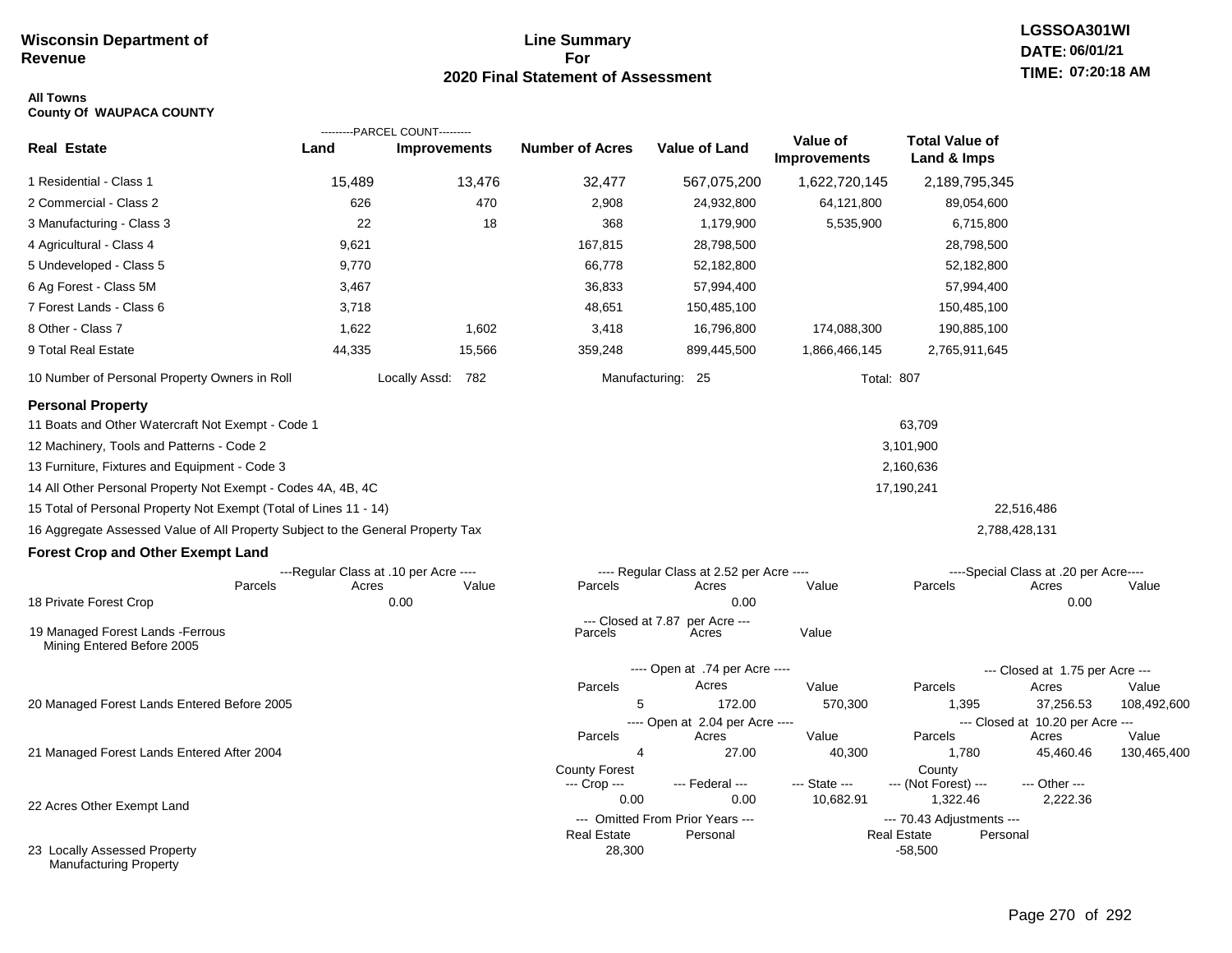# **Line Summary For 2020 Final Statement of Assessment**

| <b>All Villages</b><br><b>County Of WAUPACA COUNTY</b>                          |                                       | ---------PARCEL COUNT--------- | 2020 Final Statement of Assessment       |                                          |                                    |                      |                                                    | TIME: 07:20:18 A |
|---------------------------------------------------------------------------------|---------------------------------------|--------------------------------|------------------------------------------|------------------------------------------|------------------------------------|----------------------|----------------------------------------------------|------------------|
| <b>Real Estate</b>                                                              | Land                                  | <b>Improvements</b>            | <b>Number of Acres</b>                   | <b>Value of Land</b>                     | Value of<br><b>Improvements</b>    |                      | <b>Total Value of</b><br>Land & Imps               |                  |
| 1 Residential - Class 1                                                         | 1,670                                 | 1,358                          | 571                                      | 29,044,600                               |                                    | 121,432,500          | 150,477,100                                        |                  |
| 2 Commercial - Class 2                                                          | 220                                   | 174                            | 235                                      | 4,521,600                                |                                    | 17,520,600           | 22,042,200                                         |                  |
| 3 Manufacturing - Class 3                                                       | 5                                     | 5                              | 10                                       | 73,900                                   |                                    | 747,300              | 821,200                                            |                  |
| 4 Agricultural - Class 4                                                        | 57                                    |                                | 511                                      | 97,100                                   |                                    |                      | 97,100                                             |                  |
| 5 Undeveloped - Class 5                                                         | 61                                    |                                | 411                                      | 462,200                                  |                                    |                      | 462,200                                            |                  |
| 6 Ag Forest - Class 5M                                                          | 22                                    |                                | 181                                      | 289,500                                  |                                    |                      | 289,500                                            |                  |
| 7 Forest Lands - Class 6                                                        | 34                                    |                                | 268                                      | 824,000                                  |                                    |                      | 824,000                                            |                  |
| 8 Other - Class 7                                                               | 10                                    | 10                             | 18                                       | 55,100                                   |                                    | 652,600              | 707,700                                            |                  |
| 9 Total Real Estate                                                             | 2,079                                 | 1,547                          | 2,205                                    | 35,368,000                               |                                    | 140,353,000          | 175,721,000                                        |                  |
| 10 Number of Personal Property Owners in Roll                                   |                                       | Locally Assd: 152              |                                          | Manufacturing: 5                         |                                    | <b>Total: 157</b>    |                                                    |                  |
| <b>Personal Property</b>                                                        |                                       |                                |                                          |                                          |                                    |                      |                                                    |                  |
| 11 Boats and Other Watercraft Not Exempt - Code 1                               |                                       |                                |                                          |                                          |                                    | 65,764               |                                                    |                  |
| 12 Machinery, Tools and Patterns - Code 2                                       |                                       |                                |                                          |                                          |                                    | 51,500               |                                                    |                  |
| 13 Furniture, Fixtures and Equipment - Code 3                                   |                                       |                                |                                          |                                          |                                    | 1,321,291            |                                                    |                  |
| 14 All Other Personal Property Not Exempt - Codes 4A, 4B, 4C                    |                                       |                                |                                          |                                          |                                    | 620,125              |                                                    |                  |
| 15 Total of Personal Property Not Exempt (Total of Lines 11 - 14)               |                                       |                                |                                          |                                          |                                    |                      | 2,058,680                                          |                  |
| 16 Aggregate Assessed Value of All Property Subject to the General Property Tax |                                       |                                |                                          |                                          |                                    |                      | 177,779,680                                        |                  |
| <b>Forest Crop and Other Exempt Land</b>                                        |                                       |                                |                                          |                                          |                                    |                      |                                                    |                  |
|                                                                                 | ---Regular Class at .10 per Acre ---- |                                |                                          | ---- Regular Class at 2.52 per Acre ---- |                                    |                      | ----Special Class at .20 per Acre----              |                  |
| Parcels                                                                         | Acres                                 | Value                          | Parcels                                  | Acres                                    | Value                              | Parcels              | Acres                                              | Value            |
| 18 Private Forest Crop                                                          | 0.00                                  |                                | --- Closed at 7.87 per Acre ---          | 0.00                                     |                                    |                      |                                                    |                  |
| 19 Managed Forest Lands-Ferrous<br>Mining Entered Before 2005                   |                                       |                                | Parcels                                  | Acres                                    | Value                              |                      |                                                    |                  |
|                                                                                 |                                       |                                |                                          | ---- Open at .74 per Acre ----           |                                    |                      | --- Closed at 1.75 per Acre ---                    |                  |
|                                                                                 |                                       |                                | Parcels                                  | Acres                                    | Value                              | Parcels              | Acres                                              | Value            |
| 20 Managed Forest Lands Entered Before 2005                                     |                                       |                                |                                          | 0.00<br>---- Open at 2.04 per Acre ----  |                                    |                      | $\overline{2}$<br>--- Closed at 10.20 per Acre --- | 33.06<br>105,800 |
|                                                                                 |                                       |                                | Parcels                                  | Acres                                    | Value                              | Parcels              | Acres                                              | Value            |
| 21 Managed Forest Lands Entered After 2004                                      |                                       |                                | <b>County Forest</b>                     | 0.00                                     |                                    | County               |                                                    | 0.00             |
|                                                                                 |                                       |                                | --- Crop ---                             | --- Federal ---                          | --- State ---                      | --- (Not Forest) --- | --- Other ---                                      |                  |
| 22 Acres Other Exempt Land                                                      |                                       |                                | 0.00<br>--- Omitted From Prior Years --- | 0.00                                     | 34.01<br>--- 70.43 Adjustments --- |                      | 0.25                                               | 347.24           |
|                                                                                 |                                       |                                | <b>Real Estate</b>                       | Personal                                 | <b>Real Estate</b>                 | Personal             |                                                    |                  |

23 Locally Assessed Property Manufacturing Property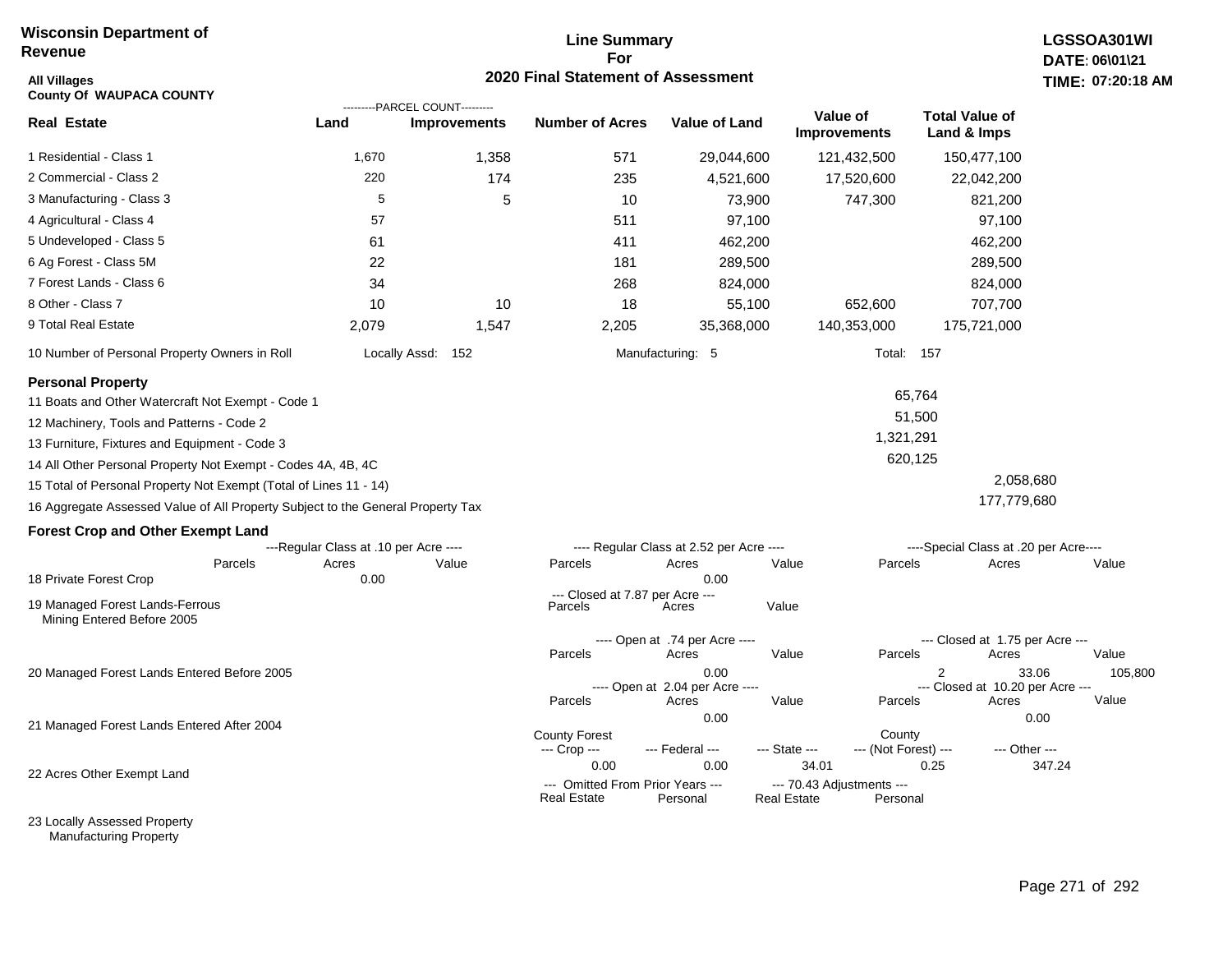#### **Line Summary For 2020 Final Statement of Assessment Wisconsin Department of Revenue All Cities County Of WAUPACA COUNTY LGSSOA301WI DATE: 06/01/21 TIME: 07:20:18 AM Real Estate** 1 Residential - Class 1 2 Commercial - Class 2 3 Manufacturing - Class 3 4 Agricultural - Class 4 5 Undeveloped - Class 5 6 Ag Forest - Class 5M 7 Forest Lands - Class 6 8 Other - Class 7 9 Total Real Estate 10 Number of Personal Property Owners in Roll 7,105 6,532 2,000 113,179,650 549,885,600 663,065,250 **Land Improvements Number of Acres Value of Land Value of Improvements Total Value of Land & Imps** 1,196 86 96 43 11 33 10 8,580 958 75 9 7,574 2,150 725 952 382 122 348 21 6,700 57,386,900 4,910,300 170,400 190,300 128,100 455,200 118,700 176,539,550 262,917,500 119,177,800 142,200 932,123,100 320,304,400 124,088,100 170,400 190,300 128,100 455,200 260,900 1,108,662,650 Locally Assd: 942 Manufacturing: 58 Total: 1,000 **Personal Property** 11 Boats and Other Watercraft Not Exempt - Code 1 12 Machinery, Tools and Patterns - Code 2 13 Furniture, Fixtures and Equipment - Code 3 14 All Other Personal Property Not Exempt - Codes 4A, 4B, 4C 15 Total of Personal Property Not Exempt (Total of Lines 11 - 14) 16 Aggregate Assessed Value of All Property Subject to the General Property Tax 4,800 13,919,900 18,574,160 5,195,440 37,694,300 1,146,356,950 **Forest Crop and Other Exempt Land** ---Regular Class at .10 per Acre ---- ---- Regular Class at 2.52 per Acre ---- ----Special Class at .20 per Acre---- 18 Private Forest Crop 20 Managed Forest Lands Entered Before 2005 21 Managed Forest Lands Entered After 2004 Parcels 0.00 0.00 Acres Value Parcels Acres Value Parcels Acres Value ---- Open at .74 per Acre<br>Acres Parcels 0.00 0.00 Acres Value Parcels Acres Value --- Closed at 1.75 per Acre --- ---- Open at 2.04 per Acre ---<br>Acres Value Parcels Parcels Acres Acres Parcels 0.00 1 35.71 42,900 Acres **Value Parcels Acres Value** County Forest County County ---------PARCEL COUNT--------- 19 Managed Forest Lands-Ferrous Mining Entered Before 2005 --- Closed at 7.87 per Acre ---<br>rcels Acres Parcels **Acres** Value

--- Crop ---

215,300

 0.00 0.00 70.72 109.19 1,501.86 --- Federal --- - --- State --- --- (Not Forest) --- --- Other ---

**Real Estate** 

--- Omitted From Prior Years ---<br>Real Estate Personal Personal Real Estate Personal

22 Acres Other Exempt Land

23 Locally Assessed Property Manufacturing Property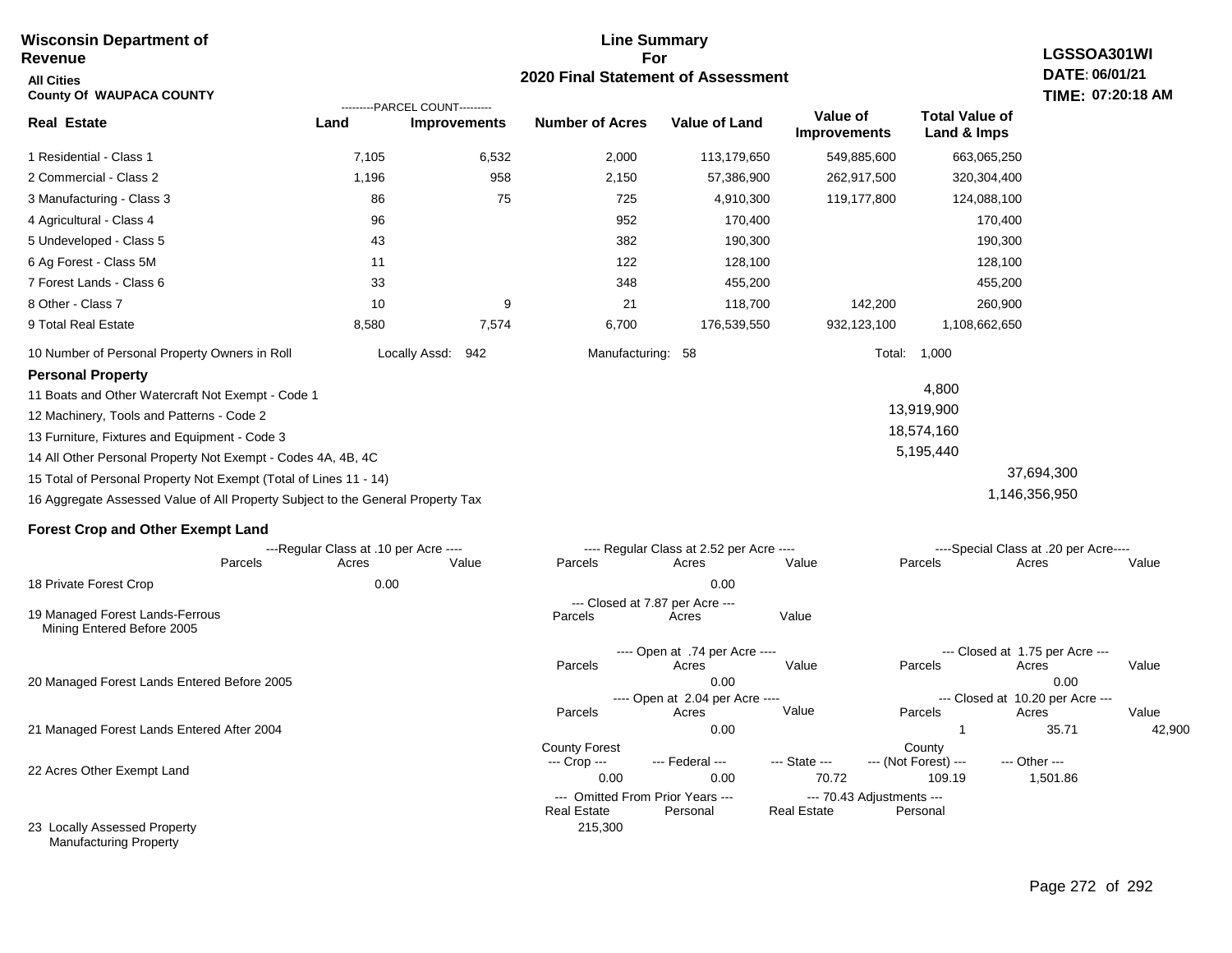# **Line Summary For 2020 Final Statement of Assessment**

**LGSSOA301WI DATE: 06/01/21 All Municipalities TIME: 07:20:18 AM**

| <b>County Of WAUSHARA COUNTY</b>                                                |                                       |                     |                                                 |                                          |                     |                                          |                                       |                     |
|---------------------------------------------------------------------------------|---------------------------------------|---------------------|-------------------------------------------------|------------------------------------------|---------------------|------------------------------------------|---------------------------------------|---------------------|
|                                                                                 | ---------PARCEL COUNT---------        |                     |                                                 |                                          | Value of            | <b>Total Value of</b>                    |                                       |                     |
| <b>Real Estate</b>                                                              | Land                                  | <b>Improvements</b> | <b>Number of Acres</b>                          | <b>Value of Land</b>                     | <b>Improvements</b> | Land & Imps                              |                                       |                     |
| 1 Residential - Class 1                                                         | 18,401                                | 14,396              | 38,065                                          | 621,698,067                              | 1,359,767,490       | 1,981,465,557                            |                                       |                     |
| 2 Commercial - Class 2                                                          | 1,055                                 | 743                 | 3,253                                           | 37, 167, 215                             | 155,931,650         | 193,098,865                              |                                       |                     |
| 3 Manufacturing - Class 3                                                       | 32                                    | 32                  | 202                                             | 923,800                                  | 19,089,400          | 20,013,200                               |                                       |                     |
| 4 Agricultural - Class 4                                                        | 6,522                                 |                     | 142,590                                         | 22,177,394                               |                     | 22,177,394                               |                                       |                     |
| 5 Undeveloped - Class 5                                                         | 7,089                                 |                     | 59,035                                          | 51,090,679                               |                     | 51,090,679                               |                                       |                     |
| 6 Ag Forest - Class 5M                                                          | 2,584                                 |                     | 25,815                                          | 35,902,925                               |                     | 35,902,925                               |                                       |                     |
| 7 Forest Lands - Class 6                                                        | 3,604                                 |                     | 52,390                                          | 143,787,946                              |                     | 143,787,946                              |                                       |                     |
| 8 Other - Class 7                                                               | 1,021                                 | 1,350               | 2,098                                           | 13,595,071                               | 114,423,135         | 128,018,206                              |                                       |                     |
| 9 Total Real Estate                                                             | 40,308                                | 16,521              | 323,448                                         | 926,343,097                              | 1,649,211,675       | 2,575,554,772                            |                                       |                     |
| 10 Number of Personal Property Owners in Roll                                   | Locally Assd:                         | 1,902               |                                                 | Manufacturing: 39                        |                     | Total: 1,941                             |                                       |                     |
| <b>Personal Property</b>                                                        |                                       |                     |                                                 |                                          |                     |                                          |                                       |                     |
| 11 Boats and Other Watercraft Not Exempt - Code 1                               |                                       |                     |                                                 |                                          |                     | 3,200                                    |                                       |                     |
| 12 Machinery, Tools and Patterns - Code 2                                       |                                       |                     |                                                 |                                          |                     | 2,241,600                                |                                       |                     |
| 13 Furniture, Fixtures and Equipment - Code 3                                   |                                       |                     |                                                 |                                          |                     | 5,845,442                                |                                       |                     |
| 14 All Other Personal Property Not Exempt - Codes 4A, 4B, 4C                    |                                       |                     |                                                 |                                          |                     | 14,711,174                               |                                       |                     |
| 15 Total of Personal Property Not Exempt (Total of Lines 11 - 14)               |                                       |                     |                                                 |                                          |                     | 22,801,416                               |                                       |                     |
| 16 Aggregate Assessed Value of All Property Subject to the General Property Tax |                                       |                     |                                                 |                                          |                     | 2,598,356,188                            |                                       |                     |
| <b>Forest Crop and Other Exempt Land</b>                                        |                                       |                     |                                                 |                                          |                     |                                          |                                       |                     |
|                                                                                 | ---Regular Class at .10 per Acre ---- |                     |                                                 | ---- Regular Class at 2.52 per Acre ---- |                     |                                          | ----Special Class at .20 per Acre---- |                     |
| Parcels                                                                         | Acres                                 | Value               | Parcels                                         | Acres                                    | Value               | Parcels                                  | Acres                                 | Value               |
| 18 Private Forest Crop                                                          | 0.00                                  |                     | 6                                               | 240.00                                   | 760,000             |                                          | 0.00                                  |                     |
| 19 Managed Forest Lands - Ferrous<br>Mining Entered Before 2005                 |                                       |                     | Parcels                                         | --- Closed at 7.87 per Acre ---<br>Acres | Value               |                                          |                                       |                     |
|                                                                                 |                                       |                     |                                                 | ---- Open at .74 per Acre ----           |                     |                                          | --- Closed at 1.75 per Acre ---       |                     |
|                                                                                 |                                       |                     | Parcels                                         | Acres                                    | Value               | Parcels                                  | Acres                                 | Value               |
| 20 Managed Forest Lands Entered Before 2005                                     |                                       |                     | 12                                              | 514.59                                   | 1,333,550           | 728                                      | 17,383.58                             | 48,308,040          |
|                                                                                 |                                       |                     |                                                 | ---- Open at 2.04 per Acre ----          |                     |                                          | --- Closed at 10.20 per Acre ---      |                     |
| 21 Managed Forest Lands Entered After 2004                                      |                                       |                     | Parcels<br>30                                   | Acres<br>973.44                          | Value<br>2,728,500  | Parcels<br>1,059                         | Acres<br>25,967.20                    | Value<br>71,601,946 |
|                                                                                 |                                       |                     | <b>County Forest</b>                            |                                          |                     | County                                   |                                       |                     |
|                                                                                 |                                       |                     | --- Crop ---                                    | --- Federal ---                          | --- State ---       | --- (Not Forest) ---                     | --- Other ---                         |                     |
| 22 Acres Other Exempt Land                                                      |                                       |                     | 0.00                                            | 269.84                                   | 20,780.16           | 888.35                                   | 5,264.80                              |                     |
|                                                                                 |                                       |                     | --- Omitted From Prior Years ---<br>Real Estate | Personal                                 |                     | --- 70.43 Adjustments ---<br>Real Estate | Personal                              |                     |

23 Locally Assessed Property Manufacturing Property

Page 273 of 292

-91,500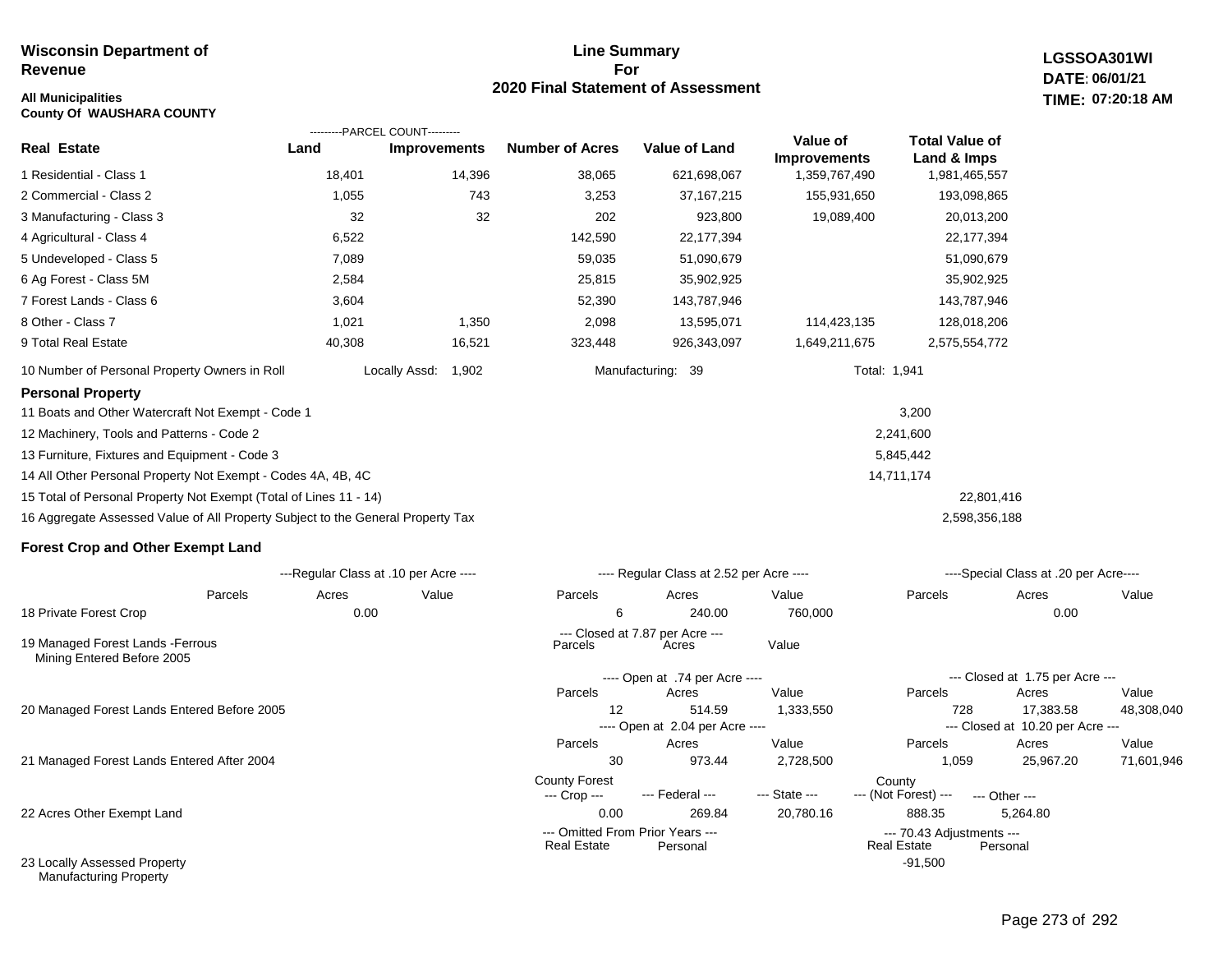# **Line Summary For 2020 Final Statement of Assessment**

# **LGSSOA301WI DATE: 06/01/21 TIME: 07:20:18 AM**

### **All Towns County Of WAUSHARA COUNTY**

|                                                                                 |        | ---------PARCEL COUNT---------        |                               |                                              |                                 |                                                             |                                           |            |
|---------------------------------------------------------------------------------|--------|---------------------------------------|-------------------------------|----------------------------------------------|---------------------------------|-------------------------------------------------------------|-------------------------------------------|------------|
| <b>Real Estate</b>                                                              | Land   | <b>Improvements</b>                   | <b>Number of Acres</b>        | Value of Land                                | Value of<br><b>Improvements</b> | <b>Total Value of</b><br>Land & Imps                        |                                           |            |
| 1 Residential - Class 1                                                         | 15,272 | 12,012                                | 35,812                        | 594,091,367                                  | 1,210,130,790                   | 1,804,222,157                                               |                                           |            |
| 2 Commercial - Class 2                                                          | 501    | 334                                   | 2,632                         | 21,156,315                                   | 77,726,550                      | 98,882,865                                                  |                                           |            |
| 3 Manufacturing - Class 3                                                       | 13     | 13                                    | 90                            | 354,500                                      | 3,766,900                       | 4,121,400                                                   |                                           |            |
| 4 Agricultural - Class 4                                                        | 6,480  |                                       | 142,066                       | 22,079,694                                   |                                 | 22,079,694                                                  |                                           |            |
| 5 Undeveloped - Class 5                                                         | 7,042  |                                       | 58,655                        | 50,769,079                                   |                                 | 50,769,079                                                  |                                           |            |
| 6 Ag Forest - Class 5M                                                          | 2,570  |                                       | 25,713                        | 35,794,825                                   |                                 | 35,794,825                                                  |                                           |            |
| 7 Forest Lands - Class 6                                                        | 3,575  |                                       | 52,041                        | 143,067,246                                  |                                 | 143,067,246                                                 |                                           |            |
| 8 Other - Class 7                                                               | 1,017  | 1,347                                 | 2,089                         | 13,562,071                                   | 114,067,635                     | 127,629,706                                                 |                                           |            |
| 9 Total Real Estate                                                             | 36,470 | 13,706                                | 319,098                       | 880,875,097                                  | 1,405,691,875                   | 2,286,566,972                                               |                                           |            |
| 10 Number of Personal Property Owners in Roll                                   |        | Locally Assd: 1,532                   |                               | Manufacturing: 22                            |                                 | Total: 1,554                                                |                                           |            |
| <b>Personal Property</b>                                                        |        |                                       |                               |                                              |                                 |                                                             |                                           |            |
| 11 Boats and Other Watercraft Not Exempt - Code 1                               |        |                                       |                               |                                              |                                 | 3,200                                                       |                                           |            |
| 12 Machinery, Tools and Patterns - Code 2                                       |        |                                       |                               |                                              |                                 | 173,800                                                     |                                           |            |
| 13 Furniture, Fixtures and Equipment - Code 3                                   |        |                                       |                               |                                              |                                 | 2,176,662                                                   |                                           |            |
| 14 All Other Personal Property Not Exempt - Codes 4A, 4B, 4C                    |        |                                       |                               |                                              |                                 | 12,656,294                                                  |                                           |            |
| 15 Total of Personal Property Not Exempt (Total of Lines 11 - 14)               |        |                                       |                               |                                              |                                 |                                                             | 15,009,956                                |            |
| 16 Aggregate Assessed Value of All Property Subject to the General Property Tax |        |                                       |                               |                                              |                                 |                                                             | 2,301,576,928                             |            |
| <b>Forest Crop and Other Exempt Land</b>                                        |        |                                       |                               |                                              |                                 |                                                             |                                           |            |
|                                                                                 |        | ---Regular Class at .10 per Acre ---- |                               | ---- Regular Class at 2.52 per Acre ----     |                                 |                                                             | ----Special Class at .20 per Acre----     |            |
| Parcels                                                                         | Acres  | Value                                 | Parcels                       | Acres                                        | Value                           | Parcels                                                     | Acres                                     | Value      |
| 18 Private Forest Crop                                                          |        | 0.00                                  | 6                             | 240.00                                       | 760,000                         |                                                             | 0.00                                      |            |
| 19 Managed Forest Lands - Ferrous<br>Mining Entered Before 2005                 |        |                                       | --- Closed at 7.87<br>Parcels | per Acre ---<br>Acres                        | Value                           |                                                             |                                           |            |
|                                                                                 |        |                                       |                               | ---- Open at .74 per Acre ----               |                                 |                                                             | --- Closed at 1.75 per Acre ---           |            |
|                                                                                 |        |                                       | Parcels                       | Acres                                        | Value                           | Parcels                                                     | Acres                                     | Value      |
| 20 Managed Forest Lands Entered Before 2005                                     |        |                                       | 12                            | 514.59                                       | 1,333,550                       | 723                                                         | 17,259.78                                 | 47,794,940 |
|                                                                                 |        |                                       | Parcels                       | ---- Open at 2.04 per Acre ----<br>Acres     | Value                           | Parcels                                                     | --- Closed at 10.20 per Acre ---<br>Acres | Value      |
| 21 Managed Forest Lands Entered After 2004                                      |        |                                       | 30                            | 973.44                                       | 2,728,500                       | 1,053                                                       | 25,851.31                                 | 71,296,746 |
|                                                                                 |        |                                       | <b>County Forest</b>          |                                              |                                 | County                                                      |                                           |            |
|                                                                                 |        |                                       | --- Crop ---                  | --- Federal ---                              | --- State ---                   | --- (Not Forest) ---                                        | --- Other ---                             |            |
| 22 Acres Other Exempt Land                                                      |        |                                       | 0.00                          | 269.27                                       | 20,715.44                       | 805.87                                                      | 3,109.23                                  |            |
|                                                                                 |        |                                       | <b>Real Estate</b>            | --- Omitted From Prior Years ---<br>Personal |                                 | --- 70.43 Adjustments ---<br><b>Real Estate</b><br>Personal |                                           |            |
| 23 Locally Assessed Property<br><b>Manufacturing Property</b>                   |        |                                       |                               |                                              |                                 | $-91,500$                                                   |                                           |            |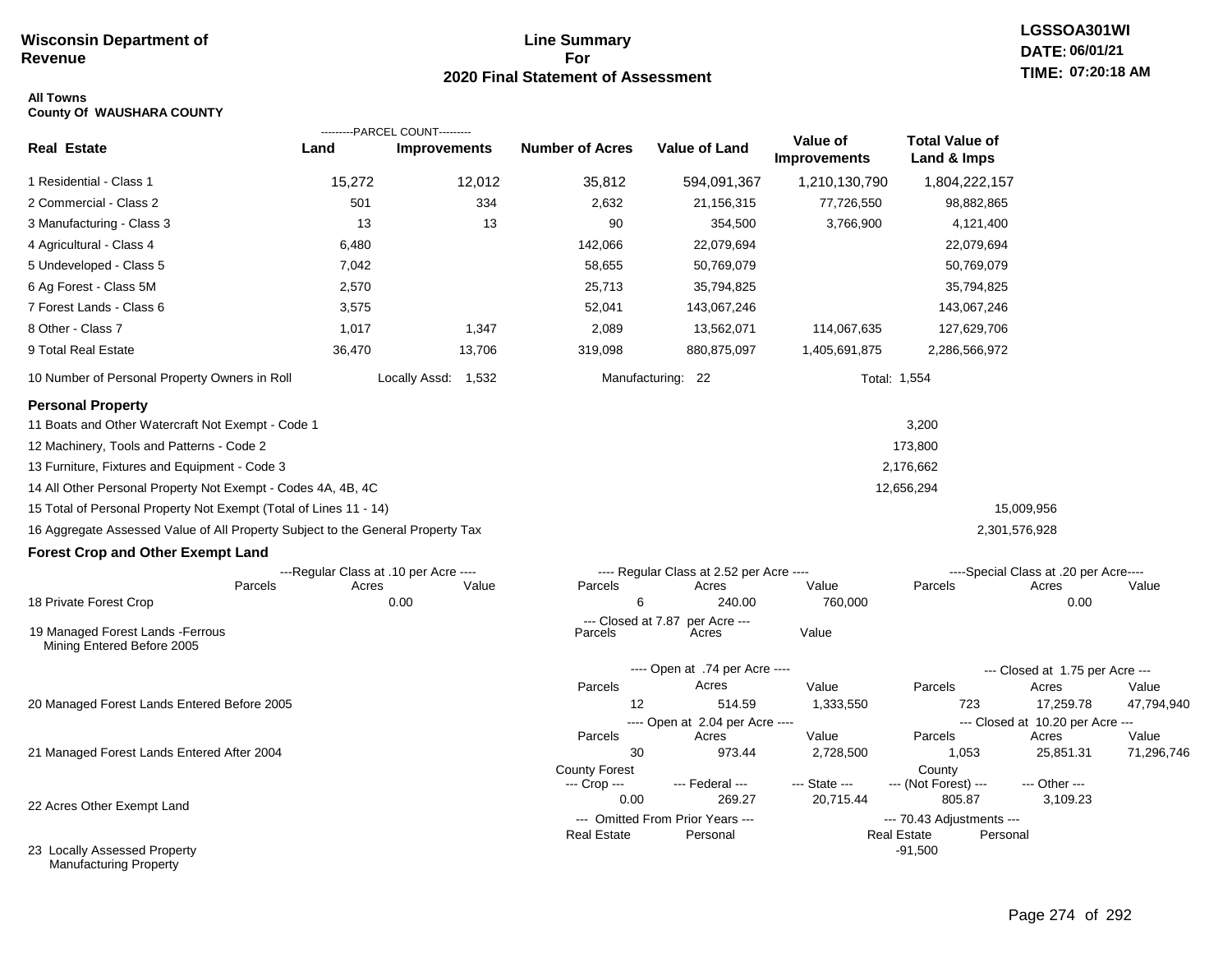# **Line Summary For 2020 Final Statement of Assessment**

| All Villages<br><b>County Of WAUSHARA COUNTY</b>                                |                                       |                                                       | 2020 Final Statement of Assessment                     |                                                  |                                                 |                                 |                                                |               | TIME: 07:20:18   |
|---------------------------------------------------------------------------------|---------------------------------------|-------------------------------------------------------|--------------------------------------------------------|--------------------------------------------------|-------------------------------------------------|---------------------------------|------------------------------------------------|---------------|------------------|
| <b>Real Estate</b>                                                              | Land                                  | ---------PARCEL COUNT---------<br><b>Improvements</b> | <b>Number of Acres</b>                                 | Value of Land                                    |                                                 | Value of<br><b>Improvements</b> | <b>Total Value of</b><br>Land & Imps           |               |                  |
| 1 Residential - Class 1                                                         | 2,370                                 | 1,718                                                 | 1,747                                                  | 17,240,700                                       |                                                 | 106,210,600                     | 123,451,300                                    |               |                  |
| 2 Commercial - Class 2                                                          | 354                                   | 262                                                   | 405                                                    | 5,539,000                                        |                                                 | 38,743,100                      | 44,282,100                                     |               |                  |
| 3 Manufacturing - Class 3                                                       | 8                                     | 8                                                     | 42                                                     | 162,300                                          |                                                 | 4,044,300                       | 4,206,600                                      |               |                  |
| 4 Agricultural - Class 4                                                        | 36                                    |                                                       | 486                                                    | 91,200                                           |                                                 |                                 | 91,200                                         |               |                  |
| 5 Undeveloped - Class 5                                                         | 40                                    |                                                       | 327                                                    | 288,200                                          |                                                 |                                 | 288,200                                        |               |                  |
| 6 Ag Forest - Class 5M                                                          | 14                                    |                                                       | 102                                                    | 108,100                                          |                                                 |                                 | 108,100                                        |               |                  |
| 7 Forest Lands - Class 6                                                        | 29                                    |                                                       | 349                                                    | 720,700                                          |                                                 |                                 | 720,700                                        |               |                  |
| 8 Other - Class 7                                                               | 4                                     | 3                                                     | 9                                                      | 33,000                                           |                                                 | 355,500                         | 388,500                                        |               |                  |
| 9 Total Real Estate                                                             | 2,855                                 | 1,991                                                 | 3,467                                                  | 24,183,200                                       |                                                 | 149,353,500                     | 173,536,700                                    |               |                  |
| 10 Number of Personal Property Owners in Roll                                   |                                       | Locally Assd: 209                                     |                                                        | Manufacturing: 9                                 |                                                 | <b>Total: 218</b>               |                                                |               |                  |
| <b>Personal Property</b>                                                        |                                       |                                                       |                                                        |                                                  |                                                 |                                 |                                                |               |                  |
| 11 Boats and Other Watercraft Not Exempt - Code 1                               |                                       |                                                       |                                                        |                                                  |                                                 |                                 |                                                |               |                  |
| 12 Machinery, Tools and Patterns - Code 2                                       |                                       |                                                       |                                                        |                                                  |                                                 |                                 | 94,700                                         |               |                  |
| 13 Furniture, Fixtures and Equipment - Code 3                                   |                                       |                                                       |                                                        |                                                  |                                                 | 1,403,000                       |                                                |               |                  |
| 14 All Other Personal Property Not Exempt - Codes 4A, 4B, 4C                    |                                       |                                                       |                                                        |                                                  |                                                 | 1,007,500                       |                                                |               |                  |
| 15 Total of Personal Property Not Exempt (Total of Lines 11 - 14)               |                                       |                                                       |                                                        |                                                  |                                                 |                                 |                                                | 2,505,200     |                  |
| 16 Aggregate Assessed Value of All Property Subject to the General Property Tax |                                       |                                                       |                                                        |                                                  |                                                 |                                 |                                                | 176,041,900   |                  |
| <b>Forest Crop and Other Exempt Land</b>                                        |                                       |                                                       |                                                        |                                                  |                                                 |                                 |                                                |               |                  |
|                                                                                 | ---Regular Class at .10 per Acre ---- |                                                       |                                                        | ---- Regular Class at 2.52 per Acre ----         |                                                 |                                 | ----Special Class at .20 per Acre----          |               |                  |
| Parcels                                                                         | Acres                                 | Value                                                 | Parcels                                                | Acres                                            | Value                                           | Parcels                         | Acres                                          |               | Value            |
| 18 Private Forest Crop                                                          | 0.00                                  |                                                       | --- Closed at 7.87 per Acre ---                        | 0.00                                             |                                                 |                                 |                                                |               |                  |
| 19 Managed Forest Lands-Ferrous<br>Mining Entered Before 2005                   |                                       |                                                       | Parcels                                                | Acres                                            | Value                                           |                                 |                                                |               |                  |
|                                                                                 |                                       |                                                       | Parcels                                                | ---- Open at .74 per Acre ----<br>Acres          | Value                                           | Parcels                         | --- Closed at 1.75 per Acre ---<br>Acres       |               | Value            |
| 20 Managed Forest Lands Entered Before 2005                                     |                                       |                                                       | Parcels                                                | 0.00<br>---- Open at 2.04 per Acre ----<br>Acres | Value                                           | Parcels                         | 5<br>--- Closed at 10.20 per Acre ---<br>Acres | 123.80        | 513,100<br>Value |
| 21 Managed Forest Lands Entered After 2004                                      |                                       |                                                       |                                                        | 0.00                                             |                                                 |                                 | 4                                              | 82.39         | 211,400          |
|                                                                                 |                                       |                                                       | <b>County Forest</b><br>--- Crop ---                   | --- Federal ---                                  | --- State ---                                   | County<br>--- (Not Forest) ---  |                                                | --- Other --- |                  |
| 22 Acres Other Exempt Land                                                      |                                       |                                                       | 0.00                                                   | 0.57                                             | 50.57                                           |                                 | 18.99                                          | 1,127.91      |                  |
|                                                                                 |                                       |                                                       | --- Omitted From Prior Years ---<br><b>Real Estate</b> | Personal                                         | --- 70.43 Adjustments ---<br><b>Real Estate</b> | Personal                        |                                                |               |                  |

23 Locally Assessed Property Manufacturing Property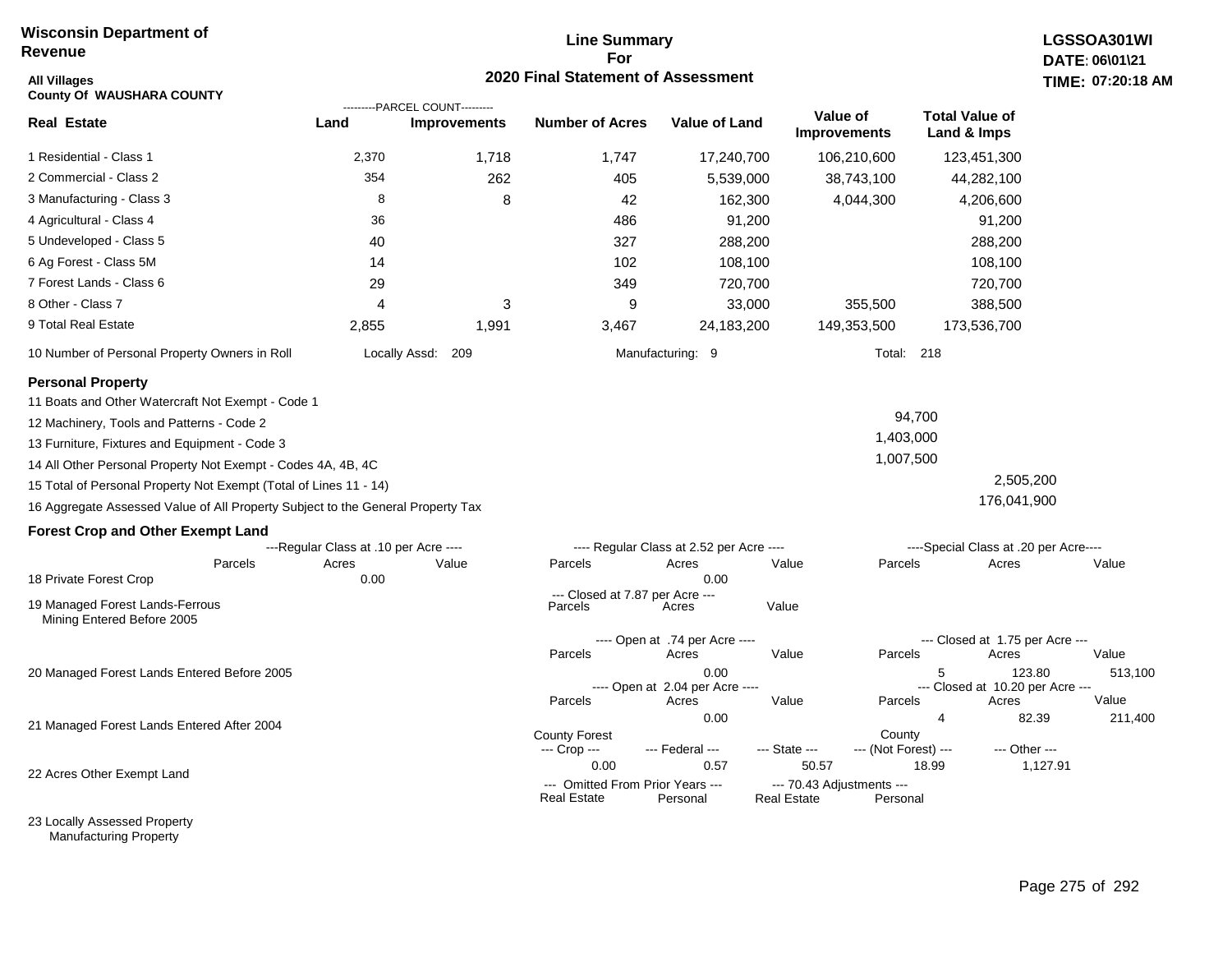| <b>Wisconsin Department of</b><br>Revenue                                       |                                                |                     |                                                        | <b>Line Summary</b><br>For                        |                                                 |                                      | <b>LGSSOA301WI</b>                             |                 |
|---------------------------------------------------------------------------------|------------------------------------------------|---------------------|--------------------------------------------------------|---------------------------------------------------|-------------------------------------------------|--------------------------------------|------------------------------------------------|-----------------|
| <b>All Cities</b><br><b>County Of WAUSHARA COUNTY</b>                           |                                                |                     | 2020 Final Statement of Assessment                     |                                                   |                                                 |                                      | DATE: 06/01/21<br>TIME: 07:20:18 AM            |                 |
| <b>Real Estate</b>                                                              | ---------PARCEL COUNT---------<br>Land         | <b>Improvements</b> | <b>Number of Acres</b>                                 | <b>Value of Land</b>                              | Value of<br><b>Improvements</b>                 | <b>Total Value of</b><br>Land & Imps |                                                |                 |
| 1 Residential - Class 1                                                         | 759                                            | 666                 | 506                                                    | 10,366,000                                        | 43,426,100                                      | 53,792,100                           |                                                |                 |
| 2 Commercial - Class 2                                                          | 200                                            | 147                 | 216                                                    | 10,471,900                                        | 39,462,000                                      | 49,933,900                           |                                                |                 |
| 3 Manufacturing - Class 3                                                       | 11                                             | 11                  | 70                                                     | 407,000                                           | 11,278,200                                      | 11,685,200                           |                                                |                 |
| 4 Agricultural - Class 4                                                        | 6                                              |                     | 38                                                     | 6,500                                             |                                                 | 6,500                                |                                                |                 |
| 5 Undeveloped - Class 5                                                         | $\overline{7}$                                 |                     | 53                                                     | 33,400                                            |                                                 | 33,400                               |                                                |                 |
| 6 Ag Forest - Class 5M                                                          |                                                |                     |                                                        |                                                   |                                                 |                                      |                                                |                 |
| 7 Forest Lands - Class 6                                                        |                                                |                     |                                                        |                                                   |                                                 |                                      |                                                |                 |
| 8 Other - Class 7                                                               |                                                |                     |                                                        |                                                   |                                                 |                                      |                                                |                 |
| 9 Total Real Estate                                                             | 983                                            | 824                 | 883                                                    | 21,284,800                                        | 94,166,300                                      | 115,451,100                          |                                                |                 |
| 10 Number of Personal Property Owners in Roll                                   |                                                | Locally Assd: 161   | Manufacturing: 8                                       |                                                   |                                                 | Total: 169                           |                                                |                 |
| <b>Personal Property</b><br>11 Boats and Other Watercraft Not Exempt - Code 1   |                                                |                     |                                                        |                                                   |                                                 |                                      |                                                |                 |
| 12 Machinery, Tools and Patterns - Code 2                                       |                                                |                     |                                                        |                                                   |                                                 | 1,973,100                            |                                                |                 |
| 13 Furniture, Fixtures and Equipment - Code 3                                   |                                                |                     |                                                        |                                                   |                                                 | 2,265,780                            |                                                |                 |
| 14 All Other Personal Property Not Exempt - Codes 4A, 4B, 4C                    |                                                |                     |                                                        |                                                   |                                                 | 1,047,380                            |                                                |                 |
| 15 Total of Personal Property Not Exempt (Total of Lines 11 - 14)               |                                                |                     |                                                        |                                                   |                                                 |                                      | 5,286,260                                      |                 |
| 16 Aggregate Assessed Value of All Property Subject to the General Property Tax |                                                |                     |                                                        |                                                   |                                                 |                                      | 120,737,360                                    |                 |
| <b>Forest Crop and Other Exempt Land</b>                                        |                                                |                     |                                                        |                                                   |                                                 |                                      |                                                |                 |
| Parcels                                                                         | ---Regular Class at .10 per Acre ----<br>Acres | Value               | Parcels                                                | ---- Regular Class at 2.52 per Acre ----<br>Acres | Value                                           | Parcels                              | ----Special Class at .20 per Acre----<br>Acres | Value           |
| 18 Private Forest Crop                                                          | 0.00                                           |                     |                                                        | 0.00                                              |                                                 |                                      |                                                |                 |
| 19 Managed Forest Lands-Ferrous<br>Mining Entered Before 2005                   |                                                |                     | --- Closed at 7.87 per Acre ---<br>Parcels             | Acres                                             | Value                                           |                                      |                                                |                 |
|                                                                                 |                                                |                     | Parcels                                                | ---- Open at .74 per Acre ----<br>Acres           | Value                                           | Parcels                              | --- Closed at 1.75 per Acre ---<br>Acres       | Value           |
| 20 Managed Forest Lands Entered Before 2005                                     |                                                |                     |                                                        | 0.00<br>---- Open at 2.04 per Acre ----           |                                                 |                                      | 0.00<br>--- Closed at 10.20 per Acre ---       |                 |
|                                                                                 |                                                |                     | Parcels                                                | Acres                                             | Value                                           | Parcels<br>$\overline{2}$            | Acres                                          | Value<br>93,800 |
| 21 Managed Forest Lands Entered After 2004                                      |                                                |                     | <b>County Forest</b>                                   | 0.00                                              |                                                 | County                               | 33.50                                          |                 |
|                                                                                 |                                                |                     | --- Crop ---                                           | --- Federal ---                                   | --- State ---                                   | --- (Not Forest) ---                 | --- Other ---                                  |                 |
| 22 Acres Other Exempt Land                                                      |                                                |                     | 0.00                                                   | 0.00                                              | 14.15                                           | 63.49                                | 1,027.66                                       |                 |
|                                                                                 |                                                |                     | --- Omitted From Prior Years ---<br><b>Real Estate</b> | Personal                                          | --- 70.43 Adjustments ---<br><b>Real Estate</b> | Personal                             |                                                |                 |
| 23 Locally Assessed Property                                                    |                                                |                     |                                                        |                                                   |                                                 |                                      |                                                |                 |

Manufacturing Property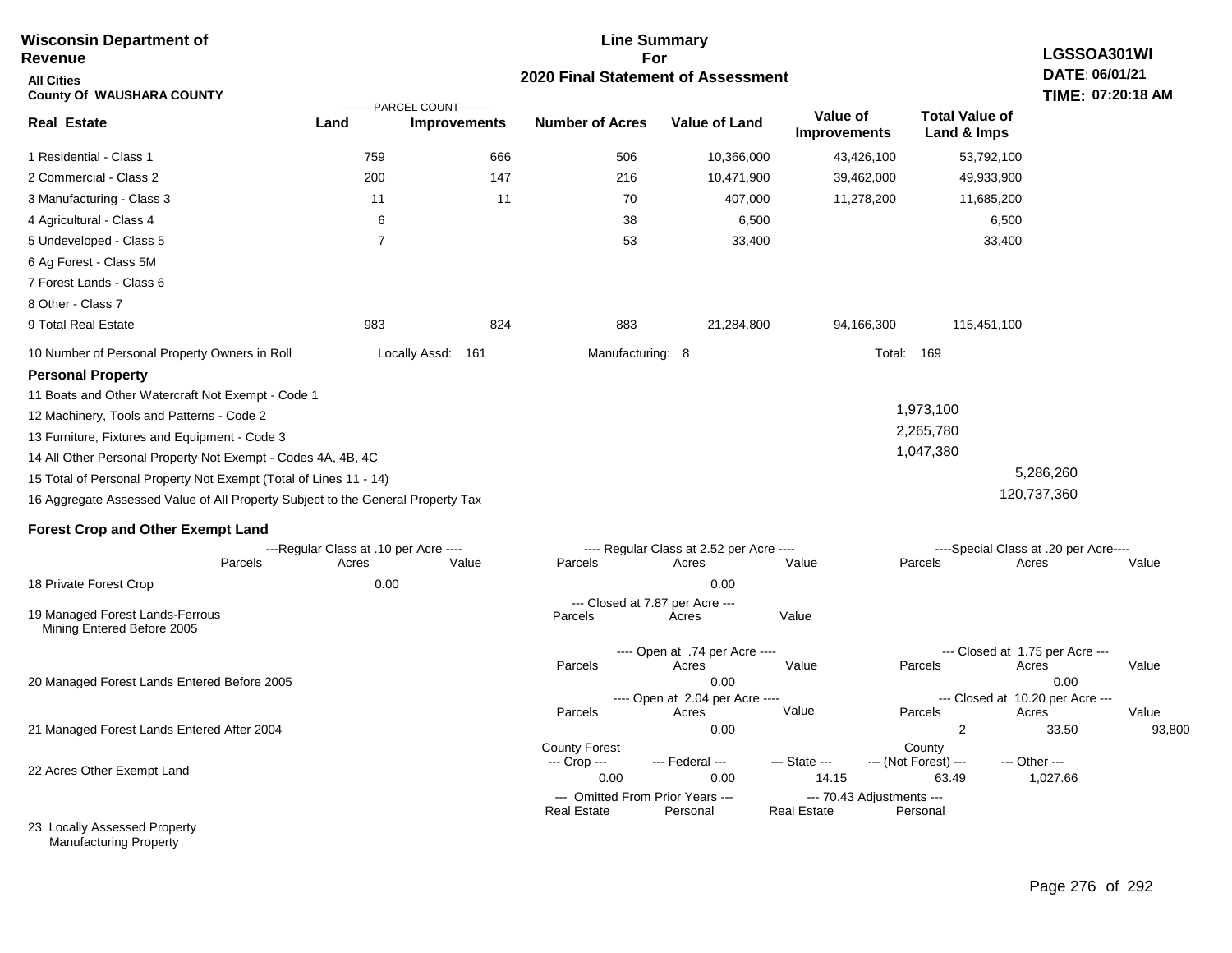# **Line Summary For 2020 Final Statement of Assessment**

7,600 -415,600

**LGSSOA301WI DATE: 06/01/21 07:20:18 AM**

| <b>All Municipalities</b><br><b>County Of WINNEBAGO COUNTY</b>                  |                                        |                     |                        |                                              |                                 |                                                 |                                           | TIME: 07:20:18 AM |
|---------------------------------------------------------------------------------|----------------------------------------|---------------------|------------------------|----------------------------------------------|---------------------------------|-------------------------------------------------|-------------------------------------------|-------------------|
| Real Estate                                                                     | ---------PARCEL COUNT---------<br>Land | <b>Improvements</b> | <b>Number of Acres</b> | <b>Value of Land</b>                         | Value of<br><b>Improvements</b> | <b>Total Value of</b><br>Land & Imps            |                                           |                   |
| 1 Residential - Class 1                                                         | 59,447                                 | 55,253              | 34,714                 | 2,154,723,700                                | 7,592,424,106                   | 9,747,147,806                                   |                                           |                   |
| 2 Commercial - Class 2                                                          | 4,815                                  | 4,093               | 11,784                 | 549,126,500                                  | 2,398,786,450                   | 2,947,912,950                                   |                                           |                   |
| 3 Manufacturing - Class 3                                                       | 385                                    | 356                 | 3,811                  | 96,420,200                                   | 594,007,500                     | 690,427,700                                     |                                           |                   |
| 4 Agricultural - Class 4                                                        | 7,049                                  |                     | 132,755                | 24,598,900                                   |                                 | 24,598,900                                      |                                           |                   |
| 5 Undeveloped - Class 5                                                         | 5,406                                  |                     | 41,689                 | 34,589,600                                   |                                 | 34,589,600                                      |                                           |                   |
| 6 Ag Forest - Class 5M                                                          | 1,363                                  |                     | 9,604                  | 14,477,700                                   |                                 | 14,477,700                                      |                                           |                   |
| 7 Forest Lands - Class 6                                                        | 616                                    |                     | 5,866                  | 17,286,300                                   |                                 | 17,286,300                                      |                                           |                   |
| 8 Other - Class 7                                                               | 1,085                                  | 1,083               | 2,265                  | 25,463,150                                   | 129,843,400                     | 155,306,550                                     |                                           |                   |
| 9 Total Real Estate                                                             | 80,166                                 | 60,785              | 242,488                | 2,916,686,050                                | 10,715,061,456                  | 13,631,747,506                                  |                                           |                   |
| 10 Number of Personal Property Owners in Roll                                   |                                        | Locally Assd: 3,697 |                        | Manufacturing: 349                           |                                 | Total: 4,046                                    |                                           |                   |
| <b>Personal Property</b>                                                        |                                        |                     |                        |                                              |                                 |                                                 |                                           |                   |
| 11 Boats and Other Watercraft Not Exempt - Code 1                               |                                        |                     |                        |                                              |                                 | 1,396,837                                       |                                           |                   |
| 12 Machinery, Tools and Patterns - Code 2                                       |                                        |                     |                        |                                              |                                 | 82,974,700                                      |                                           |                   |
| 13 Furniture, Fixtures and Equipment - Code 3                                   |                                        |                     |                        |                                              |                                 | 164,057,961                                     |                                           |                   |
| 14 All Other Personal Property Not Exempt - Codes 4A, 4B, 4C                    |                                        |                     |                        |                                              |                                 | 70,067,059                                      |                                           |                   |
| 15 Total of Personal Property Not Exempt (Total of Lines 11 - 14)               |                                        |                     |                        |                                              |                                 |                                                 | 318,496,557                               |                   |
| 16 Aggregate Assessed Value of All Property Subject to the General Property Tax |                                        |                     |                        |                                              |                                 | 13,950,244,063                                  |                                           |                   |
| <b>Forest Crop and Other Exempt Land</b>                                        |                                        |                     |                        |                                              |                                 |                                                 |                                           |                   |
|                                                                                 | ---Regular Class at .10 per Acre ----  |                     |                        | ---- Regular Class at 2.52 per Acre ----     |                                 |                                                 | ----Special Class at .20 per Acre----     |                   |
| Parcels                                                                         | Acres                                  | Value               | Parcels                | Acres                                        | Value                           | Parcels                                         | Acres                                     | Value             |
| 18 Private Forest Crop                                                          | 0.00                                   |                     |                        | 0.00                                         |                                 |                                                 | 0.00                                      |                   |
| 19 Managed Forest Lands - Ferrous<br>Mining Entered Before 2005                 |                                        |                     | Parcels                | --- Closed at 7.87 per Acre ---<br>Acres     | Value                           |                                                 |                                           |                   |
|                                                                                 |                                        |                     |                        | ---- Open at .74 per Acre ----               |                                 |                                                 | --- Closed at 1.75 per Acre ---           |                   |
|                                                                                 |                                        |                     | Parcels                | Acres                                        | Value                           | Parcels                                         | Acres                                     | Value             |
| 20 Managed Forest Lands Entered Before 2005                                     |                                        |                     |                        | 0.00                                         |                                 | 41                                              | 593.88                                    | 1,595,500         |
|                                                                                 |                                        |                     | Parcels                | ---- Open at 2.04 per Acre ----<br>Acres     | Value                           | Parcels                                         | --- Closed at 10.20 per Acre ---<br>Acres | Value             |
| 21 Managed Forest Lands Entered After 2004                                      |                                        |                     |                        | 0.00                                         |                                 | 49                                              | 940.21                                    | 3,169,950         |
|                                                                                 |                                        |                     | <b>County Forest</b>   |                                              |                                 | County                                          |                                           |                   |
|                                                                                 |                                        |                     | --- Crop ---           | --- Federal ---                              | --- State ---                   | --- (Not Forest) ---                            | --- Other ---                             |                   |
| 22 Acres Other Exempt Land                                                      |                                        |                     | 0.00                   | 2,435.21                                     | 15,228.05                       | 5,997.87                                        | 11,005.78                                 |                   |
|                                                                                 |                                        |                     | <b>Real Estate</b>     | --- Omitted From Prior Years ---<br>Personal |                                 | --- 70.43 Adjustments ---<br><b>Real Estate</b> | Personal                                  |                   |

23 Locally Assessed Property Manufacturing Property

Page 277 of 292

-5,100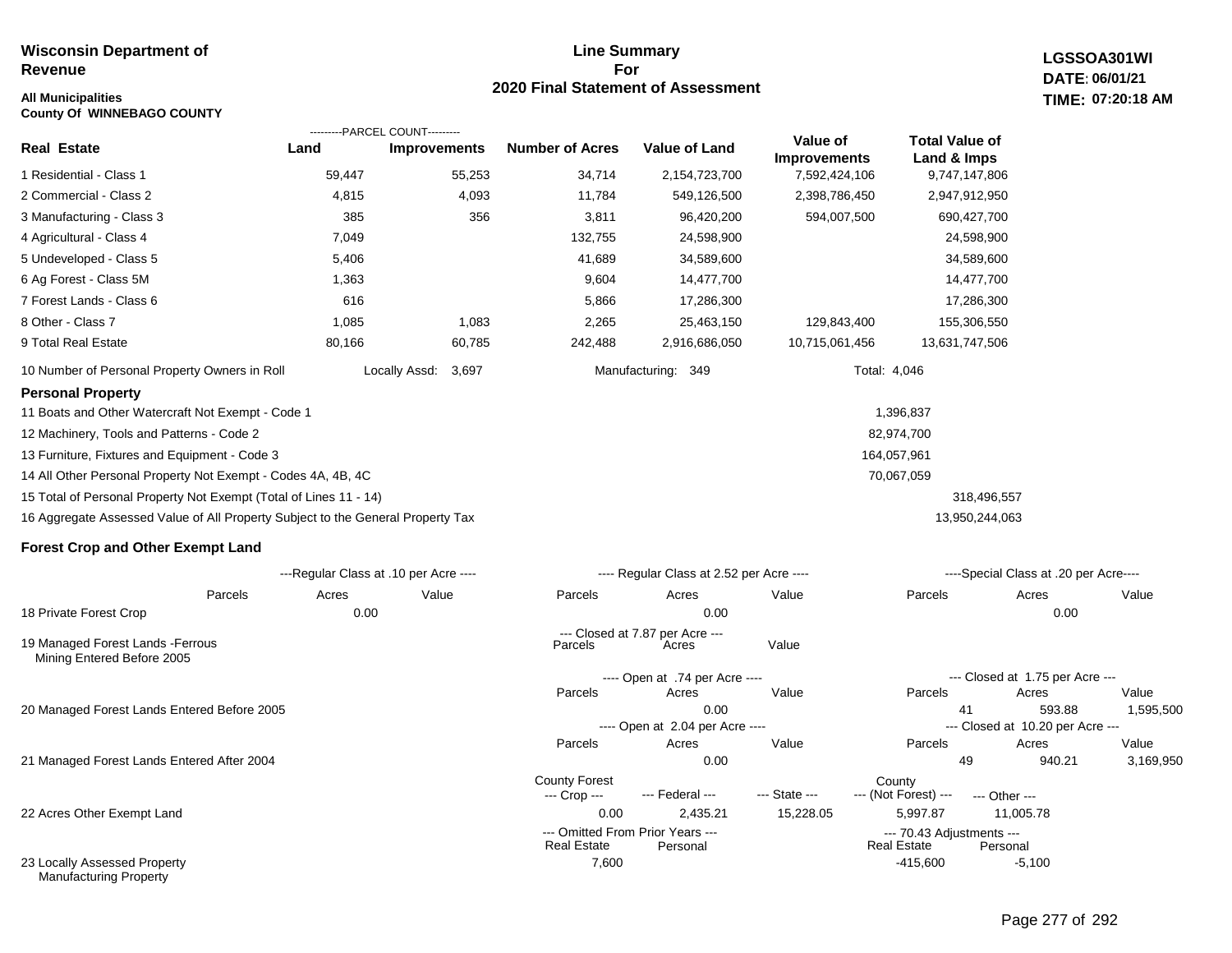# **Line Summary For 2020 Final Statement of Assessment**

# **LGSSOA301WI DATE: 06/01/21 TIME: 07:20:18 AM**

#### **All Towns County Of WINNEBAGO COUNTY**

| <b>Real Estate</b>                                                              |                                       | ---------PARCEL COUNT--------- |                        |                                          | Value of                   | <b>Total Value of</b>            |                                           |           |
|---------------------------------------------------------------------------------|---------------------------------------|--------------------------------|------------------------|------------------------------------------|----------------------------|----------------------------------|-------------------------------------------|-----------|
|                                                                                 | Land                                  | <b>Improvements</b>            | <b>Number of Acres</b> | <b>Value of Land</b>                     | <b>Improvements</b>        | Land & Imps                      |                                           |           |
| 1 Residential - Class 1                                                         | 17,840                                | 15,281                         | 23,706                 | 945,829,100                              | 2,758,657,000              | 3,704,486,100                    |                                           |           |
| 2 Commercial - Class 2                                                          | 883                                   | 619                            | 4,814                  | 55,235,900                               | 196,767,050                | 252,002,950                      |                                           |           |
| 3 Manufacturing - Class 3                                                       | 67                                    | 49                             | 821                    | 11,334,200                               | 52,734,600                 | 64,068,800                       |                                           |           |
| 4 Agricultural - Class 4                                                        | 6,906                                 |                                | 131,012                | 24,286,900                               |                            | 24,286,900                       |                                           |           |
| 5 Undeveloped - Class 5                                                         | 5,320                                 |                                | 41,333                 | 34,014,500                               |                            | 34,014,500                       |                                           |           |
| 6 Ag Forest - Class 5M                                                          | 1,347                                 |                                | 9,506                  | 14,139,900                               |                            | 14,139,900                       |                                           |           |
| 7 Forest Lands - Class 6                                                        | 603                                   |                                | 5,802                  | 17,183,700                               |                            | 17,183,700                       |                                           |           |
| 8 Other - Class 7                                                               | 1,066                                 | 1,064                          | 2,237                  | 25,036,450                               | 128,415,500                | 153,451,950                      |                                           |           |
| 9 Total Real Estate                                                             | 34,032                                | 17,013                         | 219,231                | 1,127,060,650                            | 3,136,574,150              | 4,263,634,800                    |                                           |           |
| 10 Number of Personal Property Owners in Roll                                   |                                       | Locally Assd: 627              |                        | Manufacturing: 64                        |                            | <b>Total: 691</b>                |                                           |           |
| <b>Personal Property</b>                                                        |                                       |                                |                        |                                          |                            |                                  |                                           |           |
| 11 Boats and Other Watercraft Not Exempt - Code 1                               |                                       |                                |                        |                                          |                            | 89,537                           |                                           |           |
| 12 Machinery, Tools and Patterns - Code 2                                       |                                       |                                |                        |                                          |                            | 9,059,300                        |                                           |           |
| 13 Furniture, Fixtures and Equipment - Code 3                                   |                                       |                                |                        |                                          |                            | 9,391,561                        |                                           |           |
| 14 All Other Personal Property Not Exempt - Codes 4A, 4B, 4C                    |                                       |                                |                        |                                          |                            | 26,155,559                       |                                           |           |
| 15 Total of Personal Property Not Exempt (Total of Lines 11 - 14)               |                                       |                                |                        |                                          |                            |                                  | 44,695,957                                |           |
| 16 Aggregate Assessed Value of All Property Subject to the General Property Tax |                                       |                                |                        |                                          |                            |                                  | 4,308,330,757                             |           |
| <b>Forest Crop and Other Exempt Land</b>                                        |                                       |                                |                        |                                          |                            |                                  |                                           |           |
|                                                                                 | ---Regular Class at .10 per Acre ---- |                                |                        | ---- Regular Class at 2.52 per Acre ---- |                            |                                  | ----Special Class at .20 per Acre----     |           |
| Parcels<br>18 Private Forest Crop                                               | Acres                                 | Value<br>0.00                  | Parcels                | Acres<br>0.00                            | Value                      | Parcels                          | Acres<br>0.00                             | Value     |
|                                                                                 |                                       |                                | --- Closed at 7.87     | per Acre ---                             |                            |                                  |                                           |           |
| 19 Managed Forest Lands - Ferrous<br>Mining Entered Before 2005                 |                                       |                                | Parcels                | Acres                                    | Value                      |                                  |                                           |           |
|                                                                                 |                                       |                                |                        | ---- Open at .74 per Acre ----           |                            |                                  | --- Closed at 1.75 per Acre ---           |           |
|                                                                                 |                                       |                                | Parcels                | Acres                                    | Value                      | Parcels                          | Acres                                     | Value     |
| 20 Managed Forest Lands Entered Before 2005                                     |                                       |                                |                        | 0.00                                     |                            | 41                               | 593.88                                    | 1,595,500 |
|                                                                                 |                                       |                                | Parcels                | ---- Open at 2.04 per Acre ----<br>Acres | Value                      | Parcels                          | --- Closed at 10.20 per Acre ---<br>Acres | Value     |
| 21 Managed Forest Lands Entered After 2004                                      |                                       |                                |                        | 0.00                                     |                            | 49                               | 940.21                                    | 3,169,950 |
|                                                                                 |                                       |                                | <b>County Forest</b>   |                                          |                            | County                           |                                           |           |
|                                                                                 |                                       |                                | --- Crop ---<br>0.00   | --- Federal ---<br>2,409.58              | --- State ---<br>13,963.04 | --- (Not Forest) ---<br>3,622.83 | --- Other ---<br>5,497.98                 |           |
| 22 Acres Other Exempt Land                                                      |                                       |                                |                        | --- Omitted From Prior Years ---         |                            | --- 70.43 Adjustments ---        |                                           |           |
|                                                                                 |                                       |                                | <b>Real Estate</b>     | Personal                                 |                            | Real Estate                      | Personal                                  |           |
| 23 Locally Assessed Property<br><b>Manufacturing Property</b>                   |                                       |                                | 7,600                  |                                          |                            |                                  |                                           |           |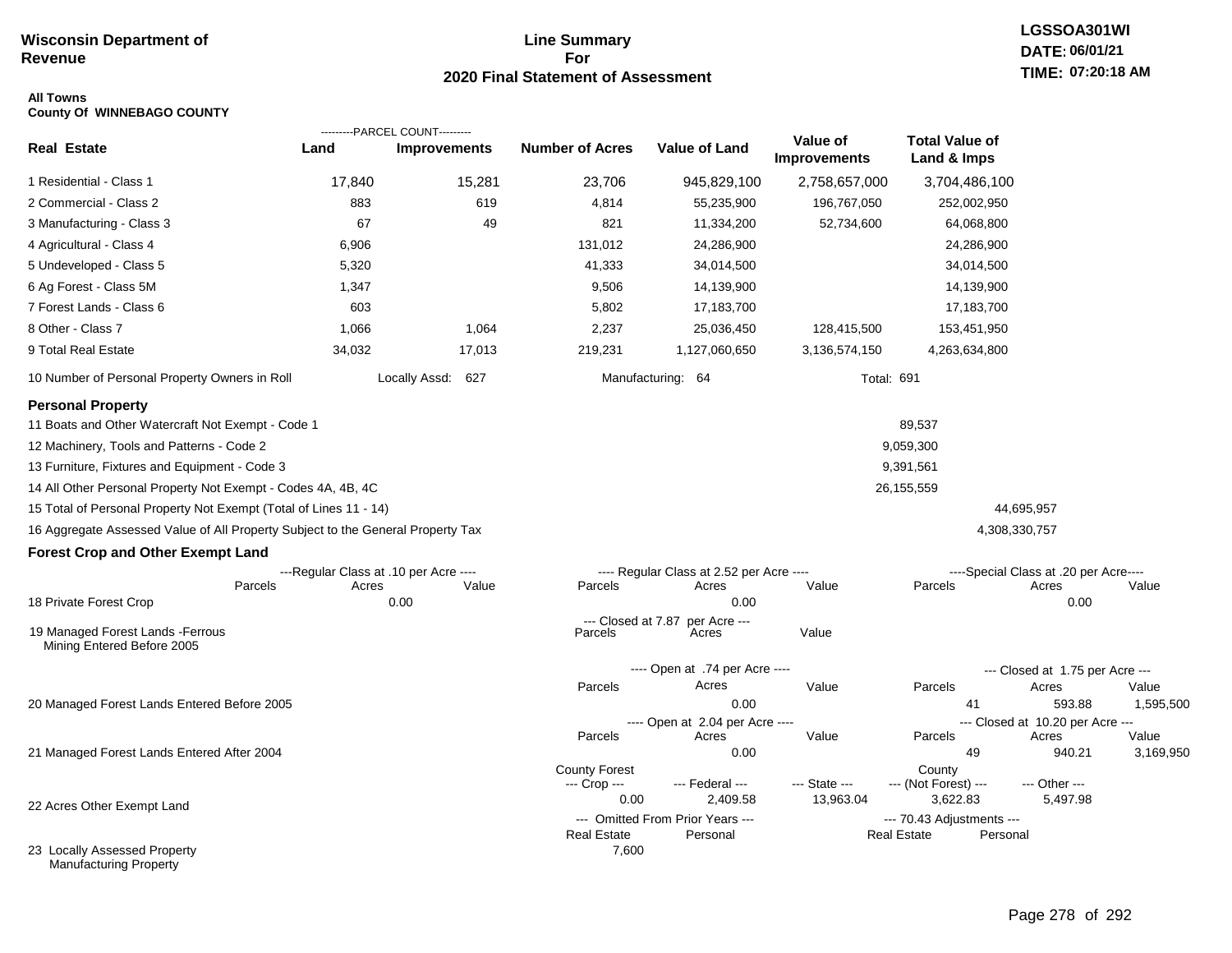# **Line Summary For 2020 Final Statement of Assessment**

| <b>All Villages</b><br><b>County Of WINNEBAGO COUNTY</b>                        |                                       |                                                       | 2020 Final Statement of Assessment                             |                                          |                                                           |                                |                                          | TIME: 07:20 |
|---------------------------------------------------------------------------------|---------------------------------------|-------------------------------------------------------|----------------------------------------------------------------|------------------------------------------|-----------------------------------------------------------|--------------------------------|------------------------------------------|-------------|
| <b>Real Estate</b>                                                              | Land                                  | ---------PARCEL COUNT---------<br><b>Improvements</b> | <b>Number of Acres</b>                                         | <b>Value of Land</b>                     | Value of<br><b>Improvements</b>                           |                                | <b>Total Value of</b><br>Land & Imps     |             |
| 1 Residential - Class 1                                                         | 7,293                                 | 6,761                                                 | 2,611                                                          | 272,706,000                              |                                                           | 1,090,076,706                  | 1,362,782,706                            |             |
| 2 Commercial - Class 2                                                          | 729                                   | 573                                                   | 1,418                                                          | 75,512,100                               |                                                           | 469,305,300                    | 544,817,400                              |             |
| 3 Manufacturing - Class 3                                                       | 66                                    | 59                                                    | 985                                                            | 27,843,000                               |                                                           | 140,927,800                    | 168,770,800                              |             |
| 4 Agricultural - Class 4                                                        | 61                                    |                                                       | 708                                                            | 138,400                                  |                                                           |                                | 138,400                                  |             |
| 5 Undeveloped - Class 5                                                         | 42                                    |                                                       | 132                                                            | 172,100                                  |                                                           |                                | 172,100                                  |             |
| 6 Ag Forest - Class 5M                                                          | 16                                    |                                                       | 98                                                             | 337,800                                  |                                                           |                                | 337,800                                  |             |
| 7 Forest Lands - Class 6                                                        | $\overline{c}$                        |                                                       | 33                                                             | 29,600                                   |                                                           |                                | 29,600                                   |             |
| 8 Other - Class 7                                                               | 15                                    | 15                                                    | 22                                                             | 348,700                                  |                                                           | 1,315,200                      | 1,663,900                                |             |
| 9 Total Real Estate                                                             | 8,224                                 | 7,408                                                 | 6,007                                                          | 377,087,700                              |                                                           | 1,701,625,006                  | 2,078,712,706                            |             |
| 10 Number of Personal Property Owners in Roll                                   |                                       | Locally Assd:<br>464                                  |                                                                | Manufacturing: 58                        |                                                           | Total: 522                     |                                          |             |
| <b>Personal Property</b>                                                        |                                       |                                                       |                                                                |                                          |                                                           |                                |                                          |             |
| 11 Boats and Other Watercraft Not Exempt - Code 1                               |                                       |                                                       |                                                                |                                          |                                                           | 140,700                        |                                          |             |
| 12 Machinery, Tools and Patterns - Code 2                                       |                                       |                                                       |                                                                |                                          |                                                           | 10,155,800                     |                                          |             |
| 13 Furniture, Fixtures and Equipment - Code 3                                   |                                       |                                                       |                                                                |                                          |                                                           | 50,280,800                     |                                          |             |
| 14 All Other Personal Property Not Exempt - Codes 4A, 4B, 4C                    |                                       |                                                       |                                                                |                                          |                                                           | 5,674,800                      |                                          |             |
| 15 Total of Personal Property Not Exempt (Total of Lines 11 - 14)               |                                       |                                                       |                                                                |                                          |                                                           |                                | 66,252,100                               |             |
| 16 Aggregate Assessed Value of All Property Subject to the General Property Tax |                                       |                                                       |                                                                |                                          |                                                           |                                | 2,144,964,806                            |             |
| <b>Forest Crop and Other Exempt Land</b>                                        |                                       |                                                       |                                                                |                                          |                                                           |                                |                                          |             |
|                                                                                 | ---Regular Class at .10 per Acre ---- |                                                       |                                                                | ---- Regular Class at 2.52 per Acre ---- |                                                           |                                | ----Special Class at .20 per Acre----    |             |
| Parcels<br>18 Private Forest Crop                                               | Acres<br>0.00                         | Value                                                 | Parcels                                                        | Acres<br>0.00                            | Value                                                     | Parcels                        | Acres                                    | Value       |
| 19 Managed Forest Lands-Ferrous<br>Mining Entered Before 2005                   |                                       |                                                       | --- Closed at 7.87 per Acre ---<br>Parcels                     | Acres                                    | Value                                                     |                                |                                          |             |
|                                                                                 |                                       |                                                       | Parcels                                                        | ---- Open at .74 per Acre ----<br>Acres  | Value                                                     | Parcels                        | --- Closed at 1.75 per Acre ---<br>Acres | Value       |
| 20 Managed Forest Lands Entered Before 2005                                     |                                       |                                                       |                                                                | 0.00<br>---- Open at 2.04 per Acre ----  |                                                           |                                | --- Closed at 10.20 per Acre ---         | 0.00        |
|                                                                                 |                                       |                                                       | Parcels                                                        | Acres                                    | Value                                                     | Parcels                        | Acres                                    | Value       |
| 21 Managed Forest Lands Entered After 2004                                      |                                       |                                                       | <b>County Forest</b><br>--- Crop ---                           | 0.00<br>--- Federal ---                  | --- State ---                                             | County<br>--- (Not Forest) --- | --- Other ---                            | 0.00        |
| 22 Acres Other Exempt Land                                                      |                                       |                                                       | 0.00<br>--- Omitted From Prior Years ---<br><b>Real Estate</b> | 0.00<br>Personal                         | 321.90<br>--- 70.43 Adjustments ---<br><b>Real Estate</b> | Personal                       | 379.77                                   | 1,307.63    |
| 23 Locally Assessed Property                                                    |                                       |                                                       |                                                                |                                          | $-261,100$                                                |                                |                                          |             |

Manufacturing Property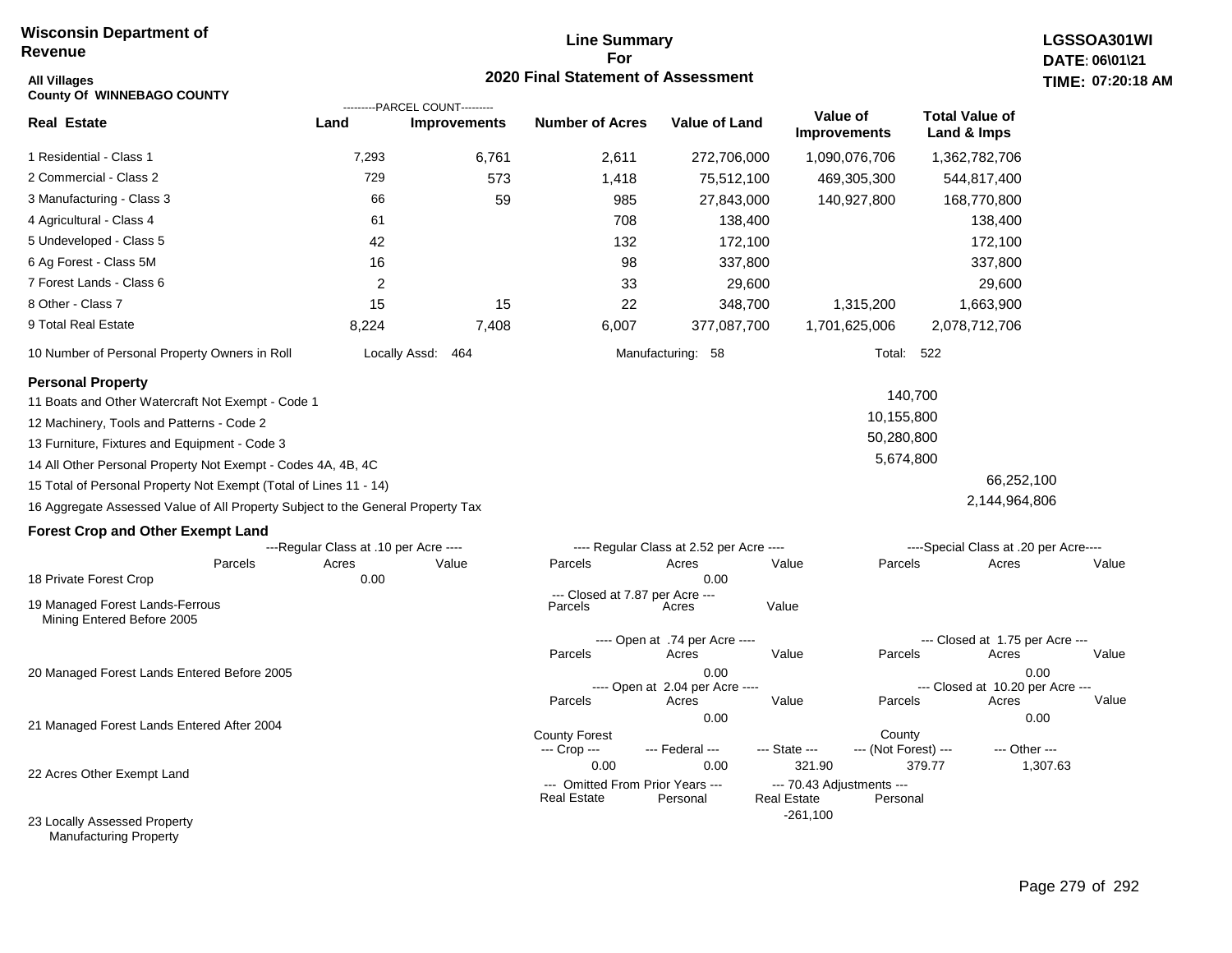| <b>Wisconsin Department of</b><br><b>Revenue</b>                                                                                                                                                                                                                                                                                                                                                                                                | <b>Line Summary</b><br>LGSSOA301WI<br>For |                                                       |                                                                                |                                          |                                                                            |                                                      |                                                                       |
|-------------------------------------------------------------------------------------------------------------------------------------------------------------------------------------------------------------------------------------------------------------------------------------------------------------------------------------------------------------------------------------------------------------------------------------------------|-------------------------------------------|-------------------------------------------------------|--------------------------------------------------------------------------------|------------------------------------------|----------------------------------------------------------------------------|------------------------------------------------------|-----------------------------------------------------------------------|
| <b>All Cities</b><br><b>County Of WINNEBAGO COUNTY</b>                                                                                                                                                                                                                                                                                                                                                                                          |                                           |                                                       | DATE: 06/01/21<br>TIME: 07:20:18 AM                                            |                                          |                                                                            |                                                      |                                                                       |
| <b>Real Estate</b>                                                                                                                                                                                                                                                                                                                                                                                                                              | Land                                      | ---------PARCEL COUNT---------<br><b>Improvements</b> | <b>Number of Acres</b>                                                         | <b>Value of Land</b>                     | Value of<br><b>Improvements</b>                                            | <b>Total Value of</b><br>Land & Imps                 |                                                                       |
| 1 Residential - Class 1                                                                                                                                                                                                                                                                                                                                                                                                                         | 34,314                                    | 33,211                                                | 8,397                                                                          | 936,188,600                              | 3,743,690,400                                                              | 4,679,879,000                                        |                                                                       |
| 2 Commercial - Class 2                                                                                                                                                                                                                                                                                                                                                                                                                          | 3,203                                     | 2,901                                                 | 5,552                                                                          | 418,378,500                              | 1,732,714,100                                                              | 2,151,092,600                                        |                                                                       |
| 3 Manufacturing - Class 3                                                                                                                                                                                                                                                                                                                                                                                                                       | 252                                       | 248                                                   | 2,005                                                                          | 57,243,000                               | 400,345,100                                                                | 457,588,100                                          |                                                                       |
| 4 Agricultural - Class 4                                                                                                                                                                                                                                                                                                                                                                                                                        | 82                                        |                                                       | 1,035                                                                          | 173,600                                  |                                                                            | 173,600                                              |                                                                       |
| 5 Undeveloped - Class 5                                                                                                                                                                                                                                                                                                                                                                                                                         | 44                                        |                                                       | 224                                                                            | 403,000                                  |                                                                            | 403,000                                              |                                                                       |
| 6 Ag Forest - Class 5M                                                                                                                                                                                                                                                                                                                                                                                                                          |                                           |                                                       |                                                                                |                                          |                                                                            |                                                      |                                                                       |
| 7 Forest Lands - Class 6                                                                                                                                                                                                                                                                                                                                                                                                                        | 11                                        |                                                       | 31                                                                             | 73,000                                   |                                                                            | 73,000                                               |                                                                       |
| 8 Other - Class 7                                                                                                                                                                                                                                                                                                                                                                                                                               | 4                                         | 4                                                     | 6                                                                              | 78,000                                   | 112,700                                                                    | 190,700                                              |                                                                       |
| 9 Total Real Estate                                                                                                                                                                                                                                                                                                                                                                                                                             | 37,910                                    | 36,364                                                | 17,250                                                                         | 1,412,537,700                            | 5,876,862,300                                                              | 7,289,400,000                                        |                                                                       |
| 10 Number of Personal Property Owners in Roll                                                                                                                                                                                                                                                                                                                                                                                                   |                                           | Locally Assd:<br>2,606                                | Manufacturing:                                                                 | 227                                      |                                                                            | Total: 2,833                                         |                                                                       |
| <b>Personal Property</b><br>11 Boats and Other Watercraft Not Exempt - Code 1<br>12 Machinery, Tools and Patterns - Code 2<br>13 Furniture, Fixtures and Equipment - Code 3<br>14 All Other Personal Property Not Exempt - Codes 4A, 4B, 4C<br>15 Total of Personal Property Not Exempt (Total of Lines 11 - 14)<br>16 Aggregate Assessed Value of All Property Subject to the General Property Tax<br><b>Forest Crop and Other Exempt Land</b> | ---Regular Class at .10 per Acre ----     |                                                       |                                                                                | ---- Regular Class at 2.52 per Acre ---- |                                                                            | 1,166,600<br>63,759,600<br>104,385,600<br>38,236,700 | 207,548,500<br>7,496,948,500<br>----Special Class at .20 per Acre---- |
| Parcels                                                                                                                                                                                                                                                                                                                                                                                                                                         | Acres                                     | Value                                                 | Parcels                                                                        | Acres                                    | Value                                                                      | Parcels                                              | Acres<br>Value                                                        |
| 18 Private Forest Crop                                                                                                                                                                                                                                                                                                                                                                                                                          | 0.00                                      |                                                       |                                                                                | 0.00                                     |                                                                            |                                                      |                                                                       |
| 19 Managed Forest Lands-Ferrous<br>Mining Entered Before 2005                                                                                                                                                                                                                                                                                                                                                                                   |                                           |                                                       | Parcels                                                                        | --- Closed at 7.87 per Acre ---<br>Acres | Value                                                                      |                                                      |                                                                       |
|                                                                                                                                                                                                                                                                                                                                                                                                                                                 |                                           |                                                       |                                                                                | ---- Open at .74 per Acre ----           |                                                                            | --- Closed at 1.75 per Acre ---                      |                                                                       |
| 20 Managed Forest Lands Entered Before 2005                                                                                                                                                                                                                                                                                                                                                                                                     |                                           |                                                       | Parcels                                                                        | Acres<br>0.00                            | Value                                                                      | Parcels                                              | Acres<br>Value<br>0.00                                                |
|                                                                                                                                                                                                                                                                                                                                                                                                                                                 |                                           |                                                       | Parcels                                                                        | ---- Open at 2.04 per Acre ----<br>Acres | Value                                                                      | --- Closed at 10.20 per Acre ---<br>Parcels          | Acres<br>Value                                                        |
| 21 Managed Forest Lands Entered After 2004                                                                                                                                                                                                                                                                                                                                                                                                      |                                           |                                                       | <b>County Forest</b>                                                           | 0.00                                     |                                                                            | County                                               | 0.00                                                                  |
| 22 Acres Other Exempt Land                                                                                                                                                                                                                                                                                                                                                                                                                      |                                           |                                                       | --- Crop ---<br>0.00<br>--- Omitted From Prior Years ---<br><b>Real Estate</b> | --- Federal ---<br>25.63<br>Personal     | --- State ---<br>943.11<br>--- 70.43 Adjustments ---<br><b>Real Estate</b> | --- (Not Forest) ---<br>1,995.27<br>Personal         | --- Other ---<br>4,200.17                                             |
| 23 Locally Assessed Property<br><b>Manufacturing Property</b>                                                                                                                                                                                                                                                                                                                                                                                   |                                           |                                                       |                                                                                |                                          | $-154,500$                                                                 | $-5,100$                                             |                                                                       |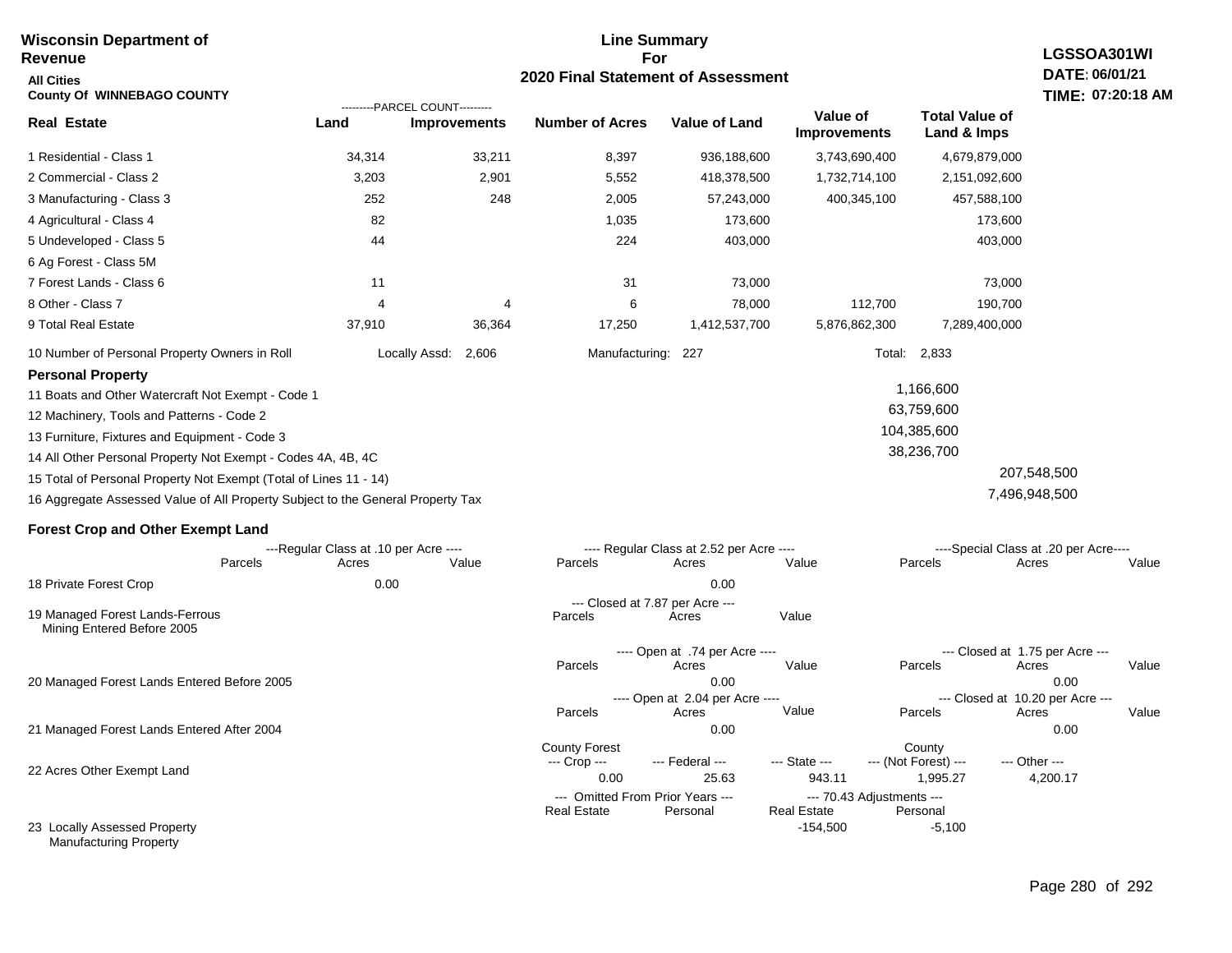# **All Municipalities TIME:**

**County Of WOOD COUNTY**

# **Line Summary For 2020 Final Statement of Assessment**

**LGSSOA301WI DATE: 06/01/21 07:20:18 AM**

|                                                                                 |        | ---------PARCEL COUNT---------        |                                      |                                              |                                 |                                                 |                                               |            |  |
|---------------------------------------------------------------------------------|--------|---------------------------------------|--------------------------------------|----------------------------------------------|---------------------------------|-------------------------------------------------|-----------------------------------------------|------------|--|
| Real Estate                                                                     | Land   | <b>Improvements</b>                   | <b>Number of Acres</b>               | <b>Value of Land</b>                         | Value of<br><b>Improvements</b> | <b>Total Value of</b><br>Land & Imps            |                                               |            |  |
| 1 Residential - Class 1                                                         | 30,975 | 27,443                                | 36,366                               | 496,018,600                                  | 2,839,172,000                   | 3,335,190,600                                   |                                               |            |  |
| 2 Commercial - Class 2                                                          | 2,482  | 2,005                                 | 6,401                                | 173,691,000                                  | 868,569,200                     | 1,042,260,200                                   |                                               |            |  |
| 3 Manufacturing - Class 3                                                       | 185    | 150                                   | 2,471                                | 19,150,100                                   | 230,242,200                     | 249,392,300                                     |                                               |            |  |
| 4 Agricultural - Class 4                                                        | 6,785  |                                       | 147,818                              | 22,182,050                                   |                                 | 22,182,050                                      |                                               |            |  |
| 5 Undeveloped - Class 5                                                         | 6,321  |                                       | 65,944                               | 37,523,900                                   |                                 | 37,523,900                                      |                                               |            |  |
| 6 Ag Forest - Class 5M                                                          | 2,354  |                                       | 30,296                               | 34,441,700                                   |                                 | 34,441,700                                      |                                               |            |  |
| 7 Forest Lands - Class 6                                                        | 3,665  |                                       | 68,042                               | 148,256,500                                  |                                 | 148,256,500                                     |                                               |            |  |
| 8 Other - Class 7                                                               | 1,548  | 1,536                                 | 5,801                                | 16,218,100                                   | 158,428,900                     | 174,647,000                                     |                                               |            |  |
| 9 Total Real Estate                                                             | 54,315 | 31,134                                | 363,139                              | 947,481,950                                  | 4,096,412,300                   | 5,043,894,250                                   |                                               |            |  |
| 10 Number of Personal Property Owners in Roll                                   |        | Locally Assd: 2,357                   |                                      | Manufacturing: 123                           |                                 | Total: 2,480                                    |                                               |            |  |
| <b>Personal Property</b>                                                        |        |                                       |                                      |                                              |                                 |                                                 |                                               |            |  |
| 11 Boats and Other Watercraft Not Exempt - Code 1                               |        |                                       |                                      |                                              |                                 | 6,000                                           |                                               |            |  |
| 12 Machinery, Tools and Patterns - Code 2                                       |        |                                       |                                      |                                              |                                 | 47,714,900                                      |                                               |            |  |
| 13 Furniture, Fixtures and Equipment - Code 3                                   |        |                                       |                                      |                                              |                                 | 48,912,100                                      |                                               |            |  |
| 14 All Other Personal Property Not Exempt - Codes 4A, 4B, 4C                    |        |                                       |                                      |                                              |                                 | 57,924,750                                      |                                               |            |  |
| 15 Total of Personal Property Not Exempt (Total of Lines 11 - 14)               |        |                                       |                                      |                                              |                                 | 154,557,750                                     |                                               |            |  |
| 16 Aggregate Assessed Value of All Property Subject to the General Property Tax |        |                                       |                                      |                                              |                                 | 5,198,452,000                                   |                                               |            |  |
| <b>Forest Crop and Other Exempt Land</b>                                        |        |                                       |                                      |                                              |                                 |                                                 |                                               |            |  |
|                                                                                 |        | ---Regular Class at .10 per Acre ---- |                                      | ---- Regular Class at 2.52 per Acre ----     |                                 |                                                 | ----Special Class at .20 per Acre----         |            |  |
| Parcels                                                                         | Acres  | Value                                 | Parcels                              | Acres                                        | Value                           | Parcels                                         | Acres                                         | Value      |  |
| 18 Private Forest Crop                                                          | 0.00   |                                       | 2                                    | 80.00                                        | 76,000                          |                                                 | 0.00                                          |            |  |
| 19 Managed Forest Lands - Ferrous<br>Mining Entered Before 2005                 |        |                                       | Parcels                              | --- Closed at 7.87 per Acre ---<br>Acres     | Value                           |                                                 |                                               |            |  |
|                                                                                 |        |                                       |                                      | ---- Open at .74 per Acre ----               |                                 |                                                 | --- Closed at 1.75 per Acre ---               |            |  |
|                                                                                 |        |                                       | Parcels                              | Acres                                        | Value                           | Parcels                                         | Acres                                         | Value      |  |
| 20 Managed Forest Lands Entered Before 2005                                     |        |                                       | 194                                  | 7,483.44<br>---- Open at 2.04 per Acre ----  | 14,194,400                      | 574                                             | 17,136.17<br>--- Closed at 10.20 per Acre --- | 34,833,900 |  |
|                                                                                 |        |                                       | Parcels                              | Acres                                        | Value                           | Parcels                                         | Acres                                         | Value      |  |
| 21 Managed Forest Lands Entered After 2004                                      |        |                                       | 68                                   | 2,101.54                                     | 3,585,100                       | 811                                             | 25,862.42                                     | 53,279,400 |  |
|                                                                                 |        |                                       | <b>County Forest</b><br>--- Crop --- | --- Federal ---                              | --- State ---                   | County<br>--- (Not Forest) ---                  | --- Other ---                                 |            |  |
| 22 Acres Other Exempt Land                                                      |        |                                       | 37.826.21                            | 2,653.11                                     | 16,127.12                       | 19,983.65                                       | 12,867.37                                     |            |  |
|                                                                                 |        |                                       | <b>Real Estate</b>                   | --- Omitted From Prior Years ---<br>Personal |                                 | --- 70.43 Adjustments ---<br><b>Real Estate</b> | Personal                                      |            |  |

903,550 -303,800 -303,800

23 Locally Assessed Property Manufacturing Property

-388,700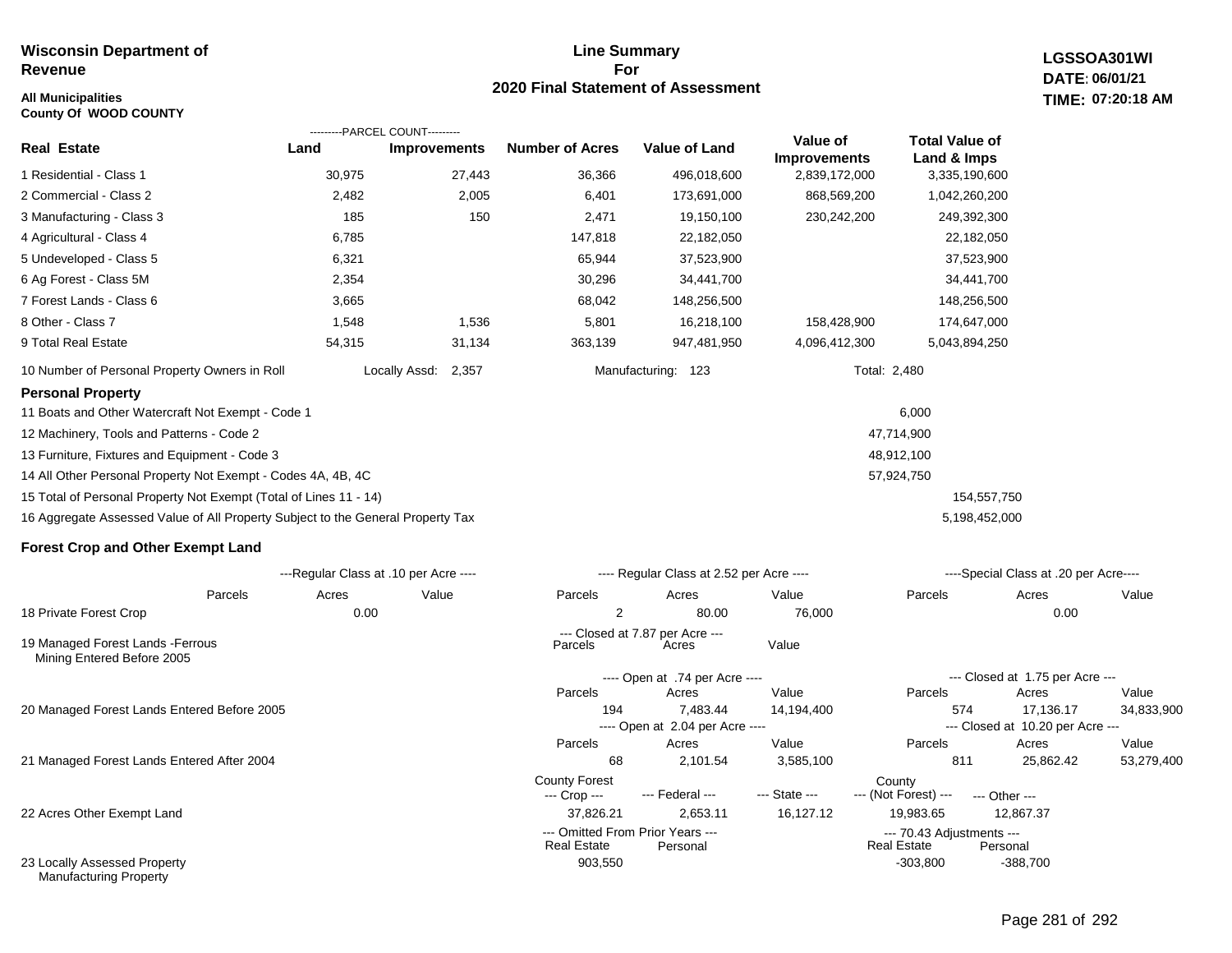# **Line Summary For 2020 Final Statement of Assessment**

### **All Towns County Of WOOD COUNTY**

|                                                                                                                                                                                                                                                                                                                                                                                                                                                                                                                           |        | ---------PARCEL COUNT---------                         |                                                            |                                                                                     |                                 |                                                 |                                                                                       |            |
|---------------------------------------------------------------------------------------------------------------------------------------------------------------------------------------------------------------------------------------------------------------------------------------------------------------------------------------------------------------------------------------------------------------------------------------------------------------------------------------------------------------------------|--------|--------------------------------------------------------|------------------------------------------------------------|-------------------------------------------------------------------------------------|---------------------------------|-------------------------------------------------|---------------------------------------------------------------------------------------|------------|
| <b>Real Estate</b>                                                                                                                                                                                                                                                                                                                                                                                                                                                                                                        | Land   | <b>Improvements</b>                                    | <b>Number of Acres</b>                                     | Value of Land                                                                       | Value of<br><b>Improvements</b> | <b>Total Value of</b><br>Land & Imps            |                                                                                       |            |
| 1 Residential - Class 1                                                                                                                                                                                                                                                                                                                                                                                                                                                                                                   | 13,369 | 11,547                                                 | 28,841                                                     | 214,194,900                                                                         | 1,425,228,900                   | 1,639,423,800                                   |                                                                                       |            |
| 2 Commercial - Class 2                                                                                                                                                                                                                                                                                                                                                                                                                                                                                                    | 585    | 459                                                    | 2,469                                                      | 22,976,500                                                                          | 71,310,300                      | 94,286,800                                      |                                                                                       |            |
| 3 Manufacturing - Class 3                                                                                                                                                                                                                                                                                                                                                                                                                                                                                                 | 28     | 24                                                     | 753                                                        | 1,969,900                                                                           | 34,174,600                      | 36,144,500                                      |                                                                                       |            |
| 4 Agricultural - Class 4                                                                                                                                                                                                                                                                                                                                                                                                                                                                                                  | 6,573  |                                                        | 144,824                                                    | 21,734,250                                                                          |                                 | 21,734,250                                      |                                                                                       |            |
| 5 Undeveloped - Class 5                                                                                                                                                                                                                                                                                                                                                                                                                                                                                                   | 6,121  |                                                        | 64,287                                                     | 36,736,300                                                                          |                                 | 36,736,300                                      |                                                                                       |            |
| 6 Ag Forest - Class 5M                                                                                                                                                                                                                                                                                                                                                                                                                                                                                                    | 2,316  |                                                        | 29,857                                                     | 33,868,300                                                                          |                                 | 33,868,300                                      |                                                                                       |            |
| 7 Forest Lands - Class 6                                                                                                                                                                                                                                                                                                                                                                                                                                                                                                  | 3,505  |                                                        | 66,356                                                     | 144,370,800                                                                         |                                 | 144,370,800                                     |                                                                                       |            |
| 8 Other - Class 7                                                                                                                                                                                                                                                                                                                                                                                                                                                                                                         | 1,511  | 1,498                                                  | 5,535                                                      | 15,955,600                                                                          | 155,048,100                     | 171,003,700                                     |                                                                                       |            |
| 9 Total Real Estate                                                                                                                                                                                                                                                                                                                                                                                                                                                                                                       | 34,008 | 13,528                                                 | 342,922                                                    | 491,806,550                                                                         | 1,685,761,900                   | 2,177,568,450                                   |                                                                                       |            |
| 10 Number of Personal Property Owners in Roll                                                                                                                                                                                                                                                                                                                                                                                                                                                                             |        | Locally Assd: 591                                      |                                                            | Manufacturing: 23                                                                   | <b>Total: 614</b>               |                                                 |                                                                                       |            |
| <b>Personal Property</b><br>11 Boats and Other Watercraft Not Exempt - Code 1<br>12 Machinery, Tools and Patterns - Code 2<br>13 Furniture, Fixtures and Equipment - Code 3<br>14 All Other Personal Property Not Exempt - Codes 4A, 4B, 4C<br>15 Total of Personal Property Not Exempt (Total of Lines 11 - 14)<br>16 Aggregate Assessed Value of All Property Subject to the General Property Tax<br><b>Forest Crop and Other Exempt Land</b><br>Parcels<br>18 Private Forest Crop<br>19 Managed Forest Lands - Ferrous | Acres  | ---Regular Class at .10 per Acre ----<br>Value<br>0.00 | Parcels<br>$\overline{2}$<br>--- Closed at 7.87<br>Parcels | ---- Regular Class at 2.52 per Acre ----<br>Acres<br>80.00<br>per Acre ---<br>Acres | Value<br>76,000<br>Value        | 5,730,900<br>3,445,800<br>11,570,750<br>Parcels | 20,747,450<br>2,198,315,900<br>----Special Class at .20 per Acre----<br>Acres<br>0.00 | Value      |
| Mining Entered Before 2005                                                                                                                                                                                                                                                                                                                                                                                                                                                                                                |        |                                                        |                                                            |                                                                                     |                                 |                                                 |                                                                                       |            |
|                                                                                                                                                                                                                                                                                                                                                                                                                                                                                                                           |        |                                                        |                                                            | ---- Open at .74 per Acre ----                                                      |                                 |                                                 | --- Closed at 1.75 per Acre ---                                                       |            |
|                                                                                                                                                                                                                                                                                                                                                                                                                                                                                                                           |        |                                                        | Parcels                                                    | Acres                                                                               | Value                           | Parcels                                         | Acres                                                                                 | Value      |
| 20 Managed Forest Lands Entered Before 2005                                                                                                                                                                                                                                                                                                                                                                                                                                                                               |        |                                                        | 194                                                        | 7,483.44<br>---- Open at 2.04 per Acre ----                                         | 14,194,400                      | 561                                             | 16,695.90<br>--- Closed at 10.20 per Acre ---                                         | 34,181,800 |
|                                                                                                                                                                                                                                                                                                                                                                                                                                                                                                                           |        |                                                        | Parcels                                                    | Acres                                                                               | Value                           | Parcels                                         | Acres                                                                                 | Value      |
| 21 Managed Forest Lands Entered After 2004                                                                                                                                                                                                                                                                                                                                                                                                                                                                                |        |                                                        | 67                                                         | 2,063.54                                                                            | 3,490,100                       | 807                                             | 25,746.72                                                                             | 53,100,900 |
|                                                                                                                                                                                                                                                                                                                                                                                                                                                                                                                           |        |                                                        | <b>County Forest</b>                                       |                                                                                     | --- State ---                   | County<br>--- (Not Forest) ---                  | --- Other ---                                                                         |            |
|                                                                                                                                                                                                                                                                                                                                                                                                                                                                                                                           |        |                                                        | --- Crop ---<br>37,826.21                                  | --- Federal ---<br>2,651.20                                                         | 15,860.90                       | 19,611.69                                       | 7,180.05                                                                              |            |
| 22 Acres Other Exempt Land                                                                                                                                                                                                                                                                                                                                                                                                                                                                                                |        |                                                        |                                                            | --- Omitted From Prior Years ---                                                    |                                 | --- 70.43 Adjustments ---                       |                                                                                       |            |
|                                                                                                                                                                                                                                                                                                                                                                                                                                                                                                                           |        |                                                        | <b>Real Estate</b>                                         | Personal                                                                            |                                 | <b>Real Estate</b><br>Personal                  |                                                                                       |            |
| 23 Locally Assessed Property<br><b>Manufacturing Property</b>                                                                                                                                                                                                                                                                                                                                                                                                                                                             |        |                                                        | 901,750                                                    |                                                                                     |                                 | $-286,600$                                      |                                                                                       |            |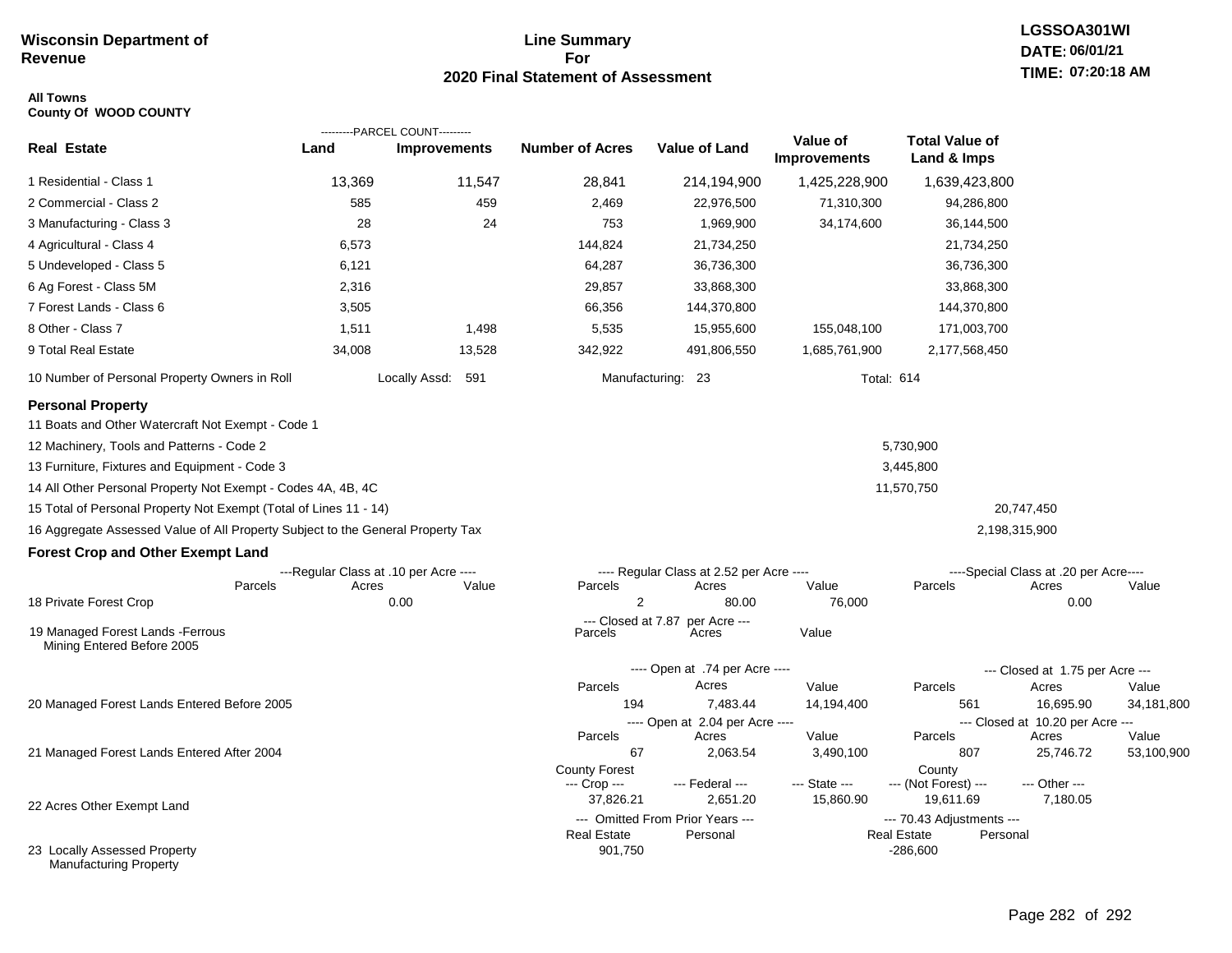# **Line Summary For 2020 Final Statement of Assessment**

| <b>All Villages</b><br><b>County Of WOOD COUNTY</b>                             |                                       | ---------PARCEL COUNT--------- | <b>2020 Final Statement of Assessment</b>              |                                          |                                                 |                                |                                        | TIME: 07:20:18    |  |
|---------------------------------------------------------------------------------|---------------------------------------|--------------------------------|--------------------------------------------------------|------------------------------------------|-------------------------------------------------|--------------------------------|----------------------------------------|-------------------|--|
| <b>Real Estate</b>                                                              | Land                                  | <b>Improvements</b>            | <b>Number of Acres</b>                                 | <b>Value of Land</b>                     | Value of<br><b>Improvements</b>                 |                                | <b>Total Value of</b><br>Land & Imps   |                   |  |
| 1 Residential - Class 1                                                         | 2,733                                 | 2,252                          | 1,476                                                  | 39,799,300                               |                                                 | 210,452,500                    | 250,251,800                            |                   |  |
| 2 Commercial - Class 2                                                          | 245                                   | 162                            | 929                                                    | 6,603,900                                |                                                 | 53,974,800                     | 60,578,700                             |                   |  |
| 3 Manufacturing - Class 3                                                       | 30                                    | 19                             | 261                                                    | 1,886,100                                |                                                 | 29,198,700                     | 31,084,800                             |                   |  |
| 4 Agricultural - Class 4                                                        | 135                                   |                                | 2,250                                                  | 333,200                                  |                                                 |                                | 333,200                                |                   |  |
| 5 Undeveloped - Class 5                                                         | 112                                   |                                | 1,131                                                  | 472,200                                  |                                                 |                                | 472,200                                |                   |  |
| 6 Ag Forest - Class 5M                                                          | 16                                    |                                | 158                                                    | 175,900                                  |                                                 |                                | 175,900                                |                   |  |
| 7 Forest Lands - Class 6                                                        | 104                                   |                                | 1,310                                                  | 2,723,500                                |                                                 |                                | 2,723,500                              |                   |  |
| 8 Other - Class 7                                                               | 34                                    | 35                             | 232                                                    | 215,800                                  |                                                 | 2,906,700                      | 3,122,500                              |                   |  |
| 9 Total Real Estate                                                             | 3,409                                 | 2,468                          | 7,747                                                  | 52,209,900                               |                                                 | 296,532,700                    | 348,742,600                            |                   |  |
| 10 Number of Personal Property Owners in Roll                                   |                                       | Locally Assd: 154              |                                                        | Manufacturing: 12                        |                                                 | <b>Total: 166</b>              |                                        |                   |  |
| <b>Personal Property</b>                                                        |                                       |                                |                                                        |                                          |                                                 |                                |                                        |                   |  |
| 11 Boats and Other Watercraft Not Exempt - Code 1                               |                                       |                                |                                                        |                                          |                                                 |                                |                                        |                   |  |
| 12 Machinery, Tools and Patterns - Code 2                                       |                                       |                                |                                                        |                                          |                                                 | 8,666,500                      |                                        |                   |  |
| 13 Furniture, Fixtures and Equipment - Code 3                                   |                                       |                                |                                                        |                                          |                                                 | 1,187,900                      |                                        |                   |  |
| 14 All Other Personal Property Not Exempt - Codes 4A, 4B, 4C                    |                                       |                                |                                                        |                                          |                                                 | 3,372,100                      |                                        |                   |  |
| 15 Total of Personal Property Not Exempt (Total of Lines 11 - 14)               |                                       |                                |                                                        |                                          |                                                 |                                | 13,226,500                             |                   |  |
| 16 Aggregate Assessed Value of All Property Subject to the General Property Tax |                                       |                                |                                                        |                                          |                                                 |                                | 361,969,100                            |                   |  |
| <b>Forest Crop and Other Exempt Land</b>                                        |                                       |                                |                                                        |                                          |                                                 |                                |                                        |                   |  |
|                                                                                 | ---Regular Class at .10 per Acre ---- |                                |                                                        | ---- Regular Class at 2.52 per Acre ---- |                                                 |                                | ----Special Class at .20 per Acre----  |                   |  |
| Parcels                                                                         | Acres                                 | Value                          | Parcels                                                | Acres                                    | Value                                           | Parcels                        | Acres                                  | Value             |  |
| 18 Private Forest Crop                                                          | 0.00                                  |                                | --- Closed at 7.87 per Acre ---                        | 0.00                                     |                                                 |                                |                                        |                   |  |
| 19 Managed Forest Lands-Ferrous<br>Mining Entered Before 2005                   |                                       |                                | Parcels                                                | Acres                                    | Value                                           |                                |                                        |                   |  |
|                                                                                 |                                       |                                |                                                        | ---- Open at .74 per Acre ----           |                                                 |                                | --- Closed at 1.75 per Acre ---        |                   |  |
|                                                                                 |                                       |                                | Parcels                                                | Acres                                    | Value                                           | Parcels                        | Acres                                  | Value             |  |
| 20 Managed Forest Lands Entered Before 2005                                     |                                       |                                |                                                        | 0.00<br>---- Open at 2.04 per Acre ----  |                                                 |                                | 13<br>--- Closed at 10.20 per Acre --- | 440.27<br>652,100 |  |
|                                                                                 |                                       |                                | Parcels                                                | Acres                                    | Value                                           | Parcels                        | Acres                                  | Value             |  |
| 21 Managed Forest Lands Entered After 2004                                      |                                       |                                |                                                        | 0.00                                     |                                                 |                                | 3                                      | 97.20<br>132,200  |  |
|                                                                                 |                                       |                                | <b>County Forest</b><br>--- Crop ---                   | --- Federal ---                          | --- State ---                                   | County<br>--- (Not Forest) --- | --- Other ---                          |                   |  |
|                                                                                 |                                       |                                | 0.00                                                   | 0.00                                     | 56.25                                           |                                | 143.66                                 | 1,608.10          |  |
| 22 Acres Other Exempt Land                                                      |                                       |                                | --- Omitted From Prior Years ---<br><b>Real Estate</b> | Personal                                 | --- 70.43 Adjustments ---<br><b>Real Estate</b> | Personal                       |                                        |                   |  |

23 Locally Assessed Property Manufacturing Property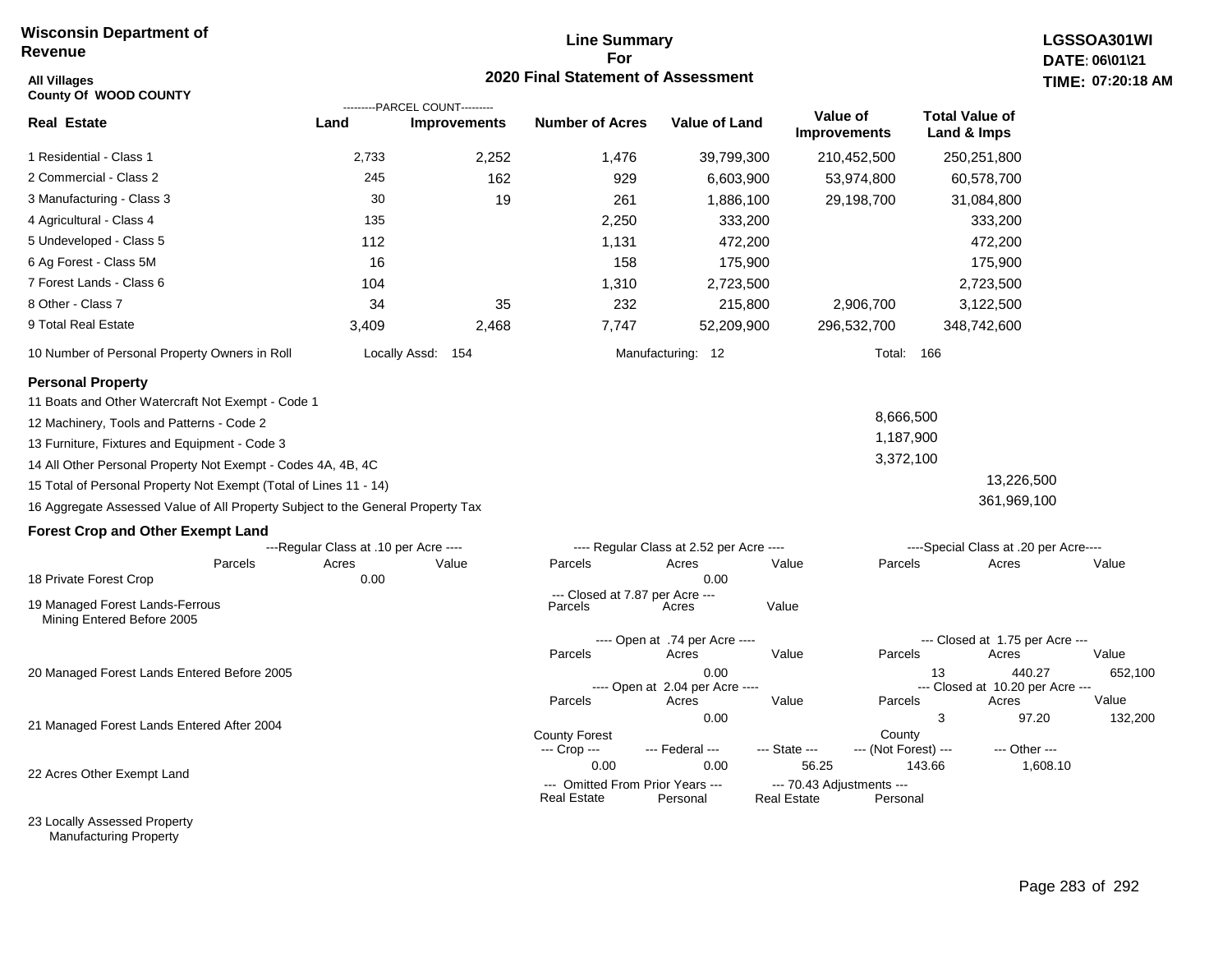#### **Line Summary For 2020 Final Statement of Assessment Wisconsin Department of Revenue All Cities County Of WOOD COUNTY Real Estate** 1 Residential - Class 1 2 Commercial - Class 2 14,873 13,644 6,049 242,024,400 1,203,490,600 1,445,515,000 **Land Improvements Number of Acres Value of Land Value of Improvements Total Value of Land & Imps** 1,652 1,384 3,003 144,110,600 743,284,100 ---------PARCEL COUNT---------

| 3 Manufacturing - Class 3                                    | 127           | 107    | 1,457             | 15,294,100  | 166,868,900   | 182,163,000   |
|--------------------------------------------------------------|---------------|--------|-------------------|-------------|---------------|---------------|
| 4 Agricultural - Class 4                                     | 77            |        | 744               | 114,600     |               | 114,600       |
| 5 Undeveloped - Class 5                                      | 88            |        | 526               | 315,400     |               | 315,400       |
| 6 Ag Forest - Class 5M                                       | 22            |        | 281               | 397,500     |               | 397,500       |
| 7 Forest Lands - Class 6                                     | 56            |        | 376               | 1,162,200   |               | 1,162,200     |
| 8 Other - Class 7                                            | 3             | 3      | 34                | 46,700      | 474,100       | 520,800       |
| 9 Total Real Estate                                          | 16,898        | 15,138 | 12.470            | 403.465.500 | 2,114,117,700 | 2,517,583,200 |
| 10 Number of Personal Property Owners in Roll                | Locally Assd: | 1,612  | Manufacturing: 88 |             | Total:        | 1,700         |
| <b>Personal Property</b>                                     |               |        |                   |             |               |               |
| 11 Boats and Other Watercraft Not Exempt - Code 1            |               |        |                   |             |               | 6,000         |
| 12 Machinery, Tools and Patterns - Code 2                    |               |        |                   |             |               | 33,317,500    |
| 13 Furniture, Fixtures and Equipment - Code 3                |               |        |                   |             |               | 44,278,400    |
| 14 All Other Personal Property Not Exempt - Codes 4A, 4B, 4C |               |        |                   |             |               | 42,981,900    |

15 Total of Personal Property Not Exempt (Total of Lines 11 - 14) 16 Aggregate Assessed Value of All Property Subject to the General Property Tax

### **Forest Crop and Other Exempt Land**

|                                                               |         | ---Regular Class at .10 per Acre ---- |       |                      | ---- Regular Class at 2.52 per Acre ---- |                    |                           | ----Special Class at .20 per Acre---- |        |  |  |
|---------------------------------------------------------------|---------|---------------------------------------|-------|----------------------|------------------------------------------|--------------------|---------------------------|---------------------------------------|--------|--|--|
|                                                               | Parcels | Acres                                 | Value | Parcels              | Acres                                    | Value              | Parcels                   | Acres                                 | Value  |  |  |
| 18 Private Forest Crop                                        |         | 0.00                                  |       |                      | 0.00                                     |                    |                           |                                       |        |  |  |
|                                                               |         |                                       |       |                      | --- Closed at 7.87 per Acre ---          |                    |                           |                                       |        |  |  |
| 19 Managed Forest Lands-Ferrous<br>Mining Entered Before 2005 |         |                                       |       | Parcels              | Acres                                    | Value              |                           |                                       |        |  |  |
|                                                               |         |                                       |       |                      | ---- Open at .74 per Acre ----           |                    |                           | --- Closed at 1.75 per Acre ---       |        |  |  |
|                                                               |         |                                       |       | Parcels              | Acres                                    | Value              | Parcels                   | Acres                                 | Value  |  |  |
| 20 Managed Forest Lands Entered Before 2005                   |         |                                       |       | 0.00                 |                                          |                    | 0.00                      |                                       |        |  |  |
|                                                               |         |                                       |       |                      | ---- Open at 2.04 per Acre ----          |                    |                           | --- Closed at 10.20 per Acre ---      |        |  |  |
|                                                               |         |                                       |       | Parcels              | Acres                                    | Value              | Parcels                   | Acres                                 | Value  |  |  |
| 21 Managed Forest Lands Entered After 2004                    |         |                                       |       |                      | 38.00                                    | 95,000             |                           | 18.50                                 | 46,300 |  |  |
|                                                               |         |                                       |       | <b>County Forest</b> |                                          |                    | County                    |                                       |        |  |  |
|                                                               |         |                                       |       | --- Crop ---         | --- Federal ---                          | --- State ---      | --- (Not Forest) ---      | --- Other ---                         |        |  |  |
| 22 Acres Other Exempt Land                                    |         |                                       |       | 0.00                 | 1.91                                     | 209.97             | 228.30                    | 4,079.22                              |        |  |  |
|                                                               |         |                                       |       |                      | --- Omitted From Prior Years ---         |                    | --- 70.43 Adjustments --- |                                       |        |  |  |
|                                                               |         |                                       |       | <b>Real Estate</b>   | Personal                                 | <b>Real Estate</b> | Personal                  |                                       |        |  |  |
| 23 Locally Assessed Property<br><b>Manufacturing Property</b> |         |                                       |       | 1,800                |                                          | $-17,200$          | $-388,700$                |                                       |        |  |  |

# **LGSSOA301WI DATE: 06/01/21 TIME: 07:20:18 AM**

887,394,700

 120,583,800 2,638,167,000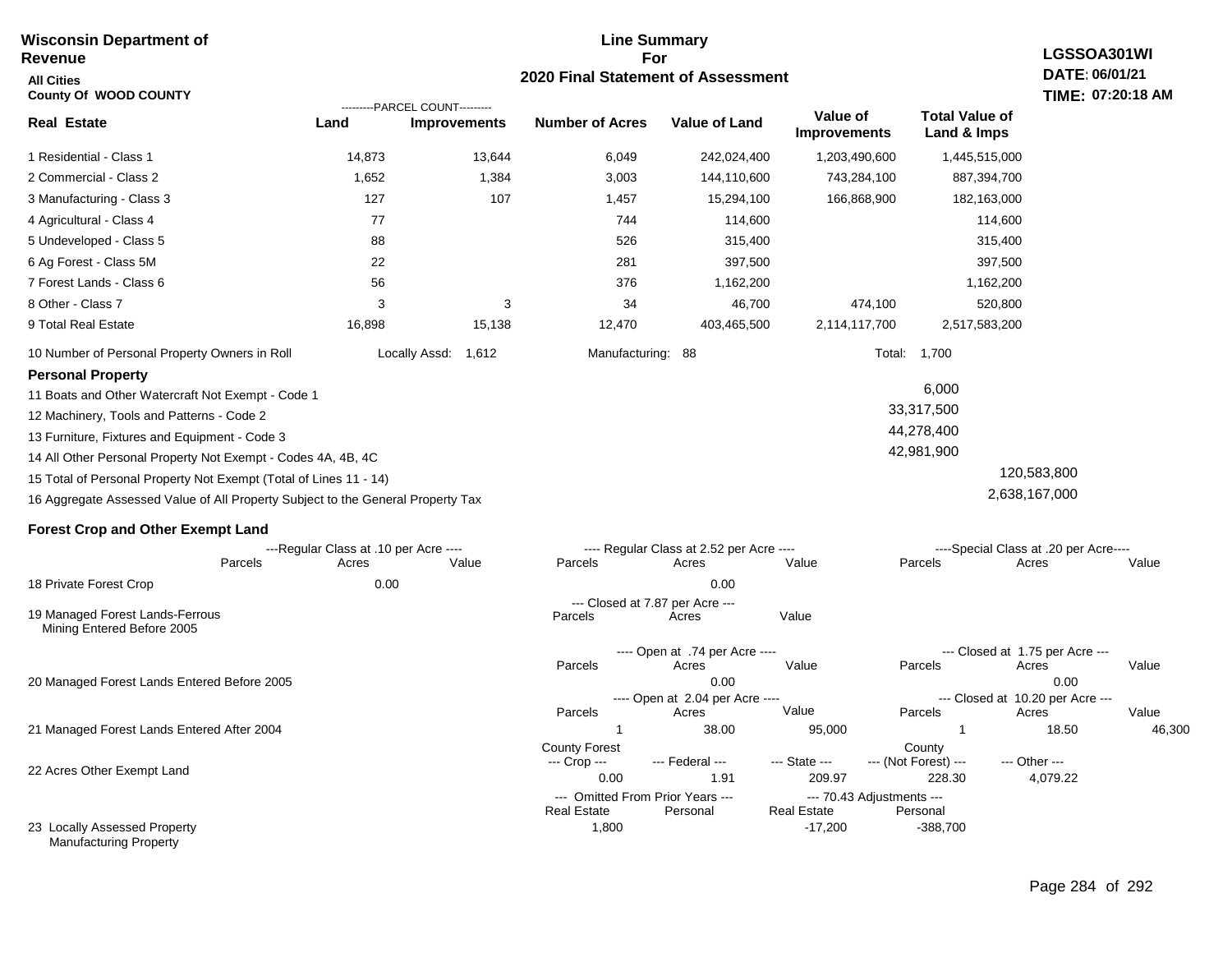| All Municipalities<br><b>County Of MENOMINEE COUNTY</b>                         |       |                                                       |                        |                                          |                                 |                                      |                                       | TIME: 07:20:18 AM |
|---------------------------------------------------------------------------------|-------|-------------------------------------------------------|------------------------|------------------------------------------|---------------------------------|--------------------------------------|---------------------------------------|-------------------|
| Real Estate                                                                     | Land  | ---------PARCEL COUNT---------<br><b>Improvements</b> | <b>Number of Acres</b> | <b>Value of Land</b>                     | Value of<br><b>Improvements</b> | <b>Total Value of</b><br>Land & Imps |                                       |                   |
| 1 Residential - Class 1                                                         | 2,227 | 1,511                                                 | 1,536                  | 142,267,600                              | 174,891,300                     | 317,158,900                          |                                       |                   |
| 2 Commercial - Class 2                                                          | 16    | 14                                                    | 26                     | 373,000                                  | 3,027,200                       | 3,400,200                            |                                       |                   |
| 3 Manufacturing - Class 3                                                       |       |                                                       |                        |                                          |                                 |                                      |                                       |                   |
| 4 Agricultural - Class 4                                                        |       |                                                       |                        |                                          |                                 |                                      |                                       |                   |
| 5 Undeveloped - Class 5                                                         | 18    |                                                       | 589                    | 103,500                                  |                                 | 103,500                              |                                       |                   |
| 6 Ag Forest - Class 5M                                                          |       |                                                       |                        |                                          |                                 |                                      |                                       |                   |
| 7 Forest Lands - Class 6                                                        | 22    |                                                       | 852                    | 1,830,200                                |                                 | 1,830,200                            |                                       |                   |
| 8 Other - Class 7                                                               |       |                                                       |                        |                                          |                                 |                                      |                                       |                   |
| 9 Total Real Estate                                                             | 2,283 | 1,525                                                 | 3,003                  | 144,574,300                              | 177,918,500                     | 322,492,800                          |                                       |                   |
| 10 Number of Personal Property Owners in Roll                                   |       | Locally Assd: 29                                      |                        | Manufacturing:                           | Total: 29                       |                                      |                                       |                   |
| <b>Personal Property</b>                                                        |       |                                                       |                        |                                          |                                 |                                      |                                       |                   |
| 11 Boats and Other Watercraft Not Exempt - Code 1                               |       |                                                       |                        |                                          |                                 |                                      |                                       |                   |
| 12 Machinery, Tools and Patterns - Code 2                                       |       |                                                       |                        |                                          |                                 |                                      |                                       |                   |
| 13 Furniture, Fixtures and Equipment - Code 3                                   |       |                                                       |                        |                                          |                                 | 727,100                              |                                       |                   |
| 14 All Other Personal Property Not Exempt - Codes 4A, 4B, 4C                    |       |                                                       |                        |                                          |                                 | 200,400                              |                                       |                   |
| 15 Total of Personal Property Not Exempt (Total of Lines 11 - 14)               |       |                                                       |                        |                                          |                                 | 927,500                              |                                       |                   |
| 16 Aggregate Assessed Value of All Property Subject to the General Property Tax |       |                                                       |                        |                                          |                                 | 323,420,300                          |                                       |                   |
| <b>Forest Crop and Other Exempt Land</b>                                        |       |                                                       |                        |                                          |                                 |                                      |                                       |                   |
|                                                                                 |       | ---Regular Class at .10 per Acre ----                 |                        | ---- Regular Class at 2.52 per Acre ---- |                                 |                                      | ----Special Class at .20 per Acre---- |                   |
| Parcels                                                                         | Acres | Value                                                 | Parcels                | Acres                                    | Value                           | Parcels                              | Acres                                 | Value             |
| 18 Private Forest Crop                                                          | 0.00  |                                                       |                        | 0.00                                     |                                 |                                      | 0.00                                  |                   |
| 19 Managed Forest Lands - Ferrous<br>Mining Entered Before 2005                 |       |                                                       | Parcels                | --- Closed at 7.87 per Acre ---<br>Acres | Value                           |                                      |                                       |                   |
|                                                                                 |       |                                                       |                        | ---- Open at .74 per Acre ----           |                                 |                                      | --- Closed at 1.75 per Acre ---       |                   |
|                                                                                 |       |                                                       | Parcels                | Acres                                    | Value                           | Parcels                              | Acres                                 | Value             |
| 20 Managed Forest Lands Entered Before 2005                                     |       |                                                       |                        | 0.00                                     |                                 |                                      | 0.00                                  |                   |

---- Open at 2.04 per Acre ----

County Forest County<br>--- Crop --- --- Federal --- --- State --- --- (Not Fore

21 Managed Forest Lands Entered After 2004

22 Acres Other Exempt Land

**Wisconsin Department of** 

**Revenue**

23 Locally Assessed Property Manufacturing Property

# **Line Summary For 2020 Final Statement of Assessment**

Page 285 of 292

--- Closed at 10.20 per Acre ---

0.00 1 315.00 787,500

--- (Not Forest) --- --- Other ---

Real Estate

0.00 76.80 0.00 23.70 295.18

Parcels Acres Value Parcels Acres Value

--- Omitted From Prior Years --- --- 70.43 Adjustments ---

**LGSSOA301WI DATE: 06/01/21**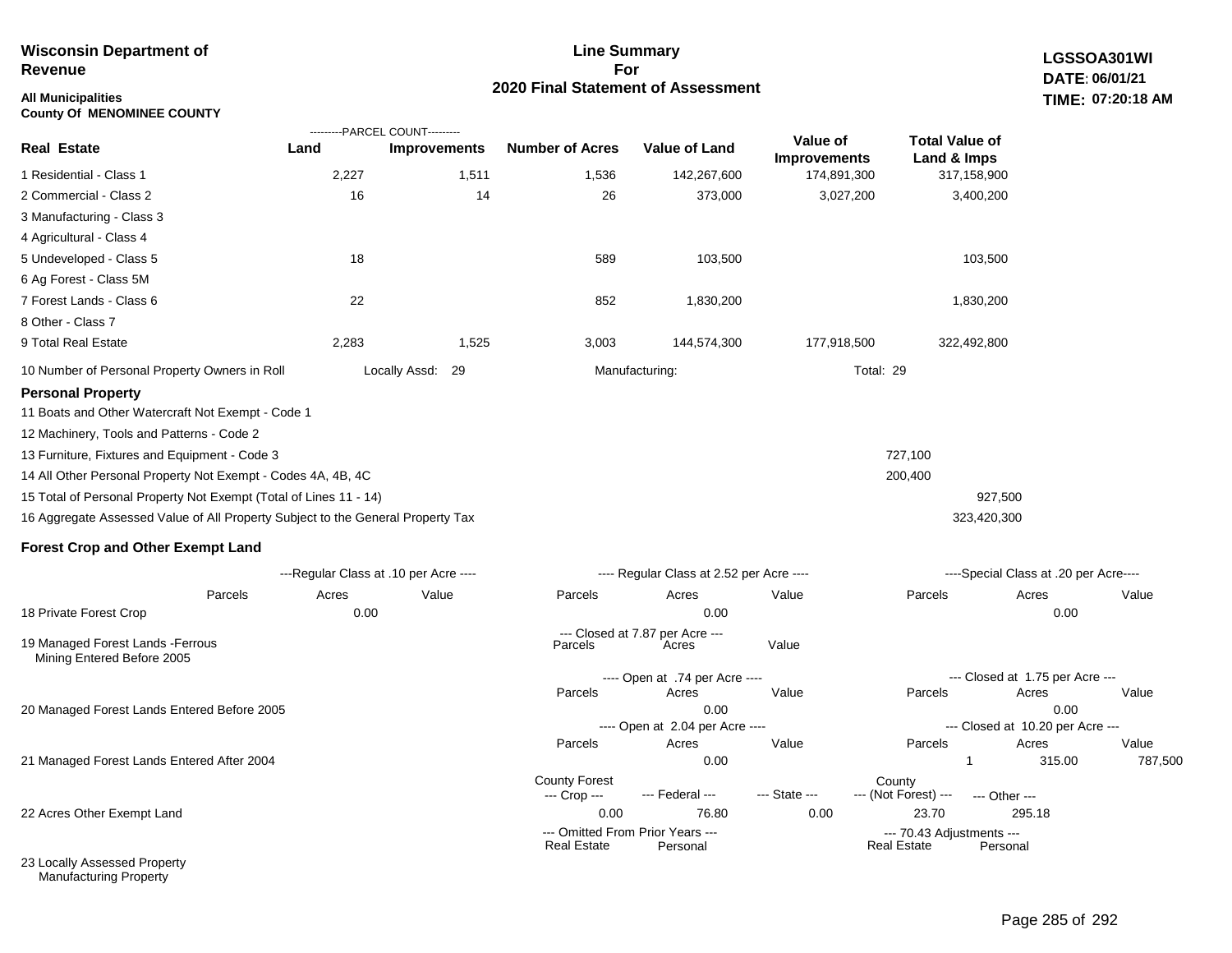# **Line Summary For 2020 Final Statement of Assessment**

### **All Towns County Of MENOMINEE COUNTY**

|                                                                                 |                                       | ---------PARCEL COUNT--------- |                               |                                              |                                 |                                                             |                                       |                  |
|---------------------------------------------------------------------------------|---------------------------------------|--------------------------------|-------------------------------|----------------------------------------------|---------------------------------|-------------------------------------------------------------|---------------------------------------|------------------|
| <b>Real Estate</b>                                                              | Land                                  | <b>Improvements</b>            | <b>Number of Acres</b>        | <b>Value of Land</b>                         | Value of<br><b>Improvements</b> | <b>Total Value of</b><br>Land & Imps                        |                                       |                  |
| 1 Residential - Class 1                                                         | 2,227                                 | 1,511                          | 1,536                         | 142,267,600                                  | 174,891,300                     | 317,158,900                                                 |                                       |                  |
| 2 Commercial - Class 2                                                          | 16                                    | 14                             | 26                            | 373,000                                      | 3,027,200                       | 3,400,200                                                   |                                       |                  |
| 3 Manufacturing - Class 3                                                       |                                       |                                |                               |                                              |                                 |                                                             |                                       |                  |
| 4 Agricultural - Class 4                                                        |                                       |                                |                               |                                              |                                 |                                                             |                                       |                  |
| 5 Undeveloped - Class 5                                                         | 18                                    |                                | 589                           | 103,500                                      |                                 | 103,500                                                     |                                       |                  |
| 6 Ag Forest - Class 5M                                                          |                                       |                                |                               |                                              |                                 |                                                             |                                       |                  |
| 7 Forest Lands - Class 6                                                        | 22                                    |                                | 852                           | 1,830,200                                    |                                 | 1,830,200                                                   |                                       |                  |
| 8 Other - Class 7                                                               |                                       |                                |                               |                                              |                                 |                                                             |                                       |                  |
| 9 Total Real Estate                                                             | 2,283                                 | 1,525                          | 3,003                         | 144,574,300                                  | 177,918,500                     | 322,492,800                                                 |                                       |                  |
| 10 Number of Personal Property Owners in Roll                                   |                                       | Locally Assd: 29               | Manufacturing:                |                                              |                                 | Total: 29                                                   |                                       |                  |
| <b>Personal Property</b>                                                        |                                       |                                |                               |                                              |                                 |                                                             |                                       |                  |
| 11 Boats and Other Watercraft Not Exempt - Code 1                               |                                       |                                |                               |                                              |                                 |                                                             |                                       |                  |
| 12 Machinery, Tools and Patterns - Code 2                                       |                                       |                                |                               |                                              |                                 |                                                             |                                       |                  |
| 13 Furniture, Fixtures and Equipment - Code 3                                   |                                       |                                |                               |                                              |                                 | 727,100                                                     |                                       |                  |
| 14 All Other Personal Property Not Exempt - Codes 4A, 4B, 4C                    |                                       |                                |                               |                                              |                                 | 200,400                                                     |                                       |                  |
| 15 Total of Personal Property Not Exempt (Total of Lines 11 - 14)               |                                       |                                |                               |                                              |                                 |                                                             | 927,500                               |                  |
| 16 Aggregate Assessed Value of All Property Subject to the General Property Tax |                                       |                                |                               |                                              |                                 |                                                             | 323,420,300                           |                  |
| <b>Forest Crop and Other Exempt Land</b>                                        |                                       |                                |                               |                                              |                                 |                                                             |                                       |                  |
|                                                                                 | ---Regular Class at .10 per Acre ---- |                                |                               | ---- Regular Class at 2.52 per Acre ----     |                                 |                                                             | ----Special Class at .20 per Acre---- |                  |
| Parcels                                                                         | Acres                                 | Value                          | Parcels                       | Acres                                        | Value                           | Parcels                                                     | Acres                                 | Value            |
| 18 Private Forest Crop                                                          |                                       | 0.00                           |                               | 0.00                                         |                                 |                                                             | 0.00                                  |                  |
| 19 Managed Forest Lands - Ferrous<br>Mining Entered Before 2005                 |                                       |                                | --- Closed at 7.87<br>Parcels | per Acre ---<br>Acres                        | Value                           |                                                             |                                       |                  |
|                                                                                 |                                       |                                |                               | ---- Open at .74 per Acre ----               |                                 |                                                             | --- Closed at 1.75 per Acre ---       |                  |
|                                                                                 |                                       |                                | Parcels                       | Acres                                        | Value                           | Parcels                                                     | Acres                                 | Value            |
| 20 Managed Forest Lands Entered Before 2005                                     |                                       |                                |                               | 0.00                                         |                                 |                                                             | 0.00                                  |                  |
|                                                                                 |                                       |                                |                               | ---- Open at 2.04 per Acre ----              |                                 |                                                             | --- Closed at 10.20 per Acre ---      |                  |
| 21 Managed Forest Lands Entered After 2004                                      |                                       |                                | Parcels                       | Acres<br>0.00                                | Value                           | Parcels<br>-1                                               | Acres<br>315.00                       | Value<br>787,500 |
|                                                                                 |                                       |                                | <b>County Forest</b>          |                                              |                                 | County                                                      |                                       |                  |
|                                                                                 |                                       |                                | --- Crop ---                  | --- Federal ---                              | --- State ---                   | --- (Not Forest) ---                                        | --- Other ---                         |                  |
| 22 Acres Other Exempt Land                                                      |                                       |                                | 0.00                          | 76.80                                        | 0.00                            | 23.70                                                       | 295.18                                |                  |
|                                                                                 |                                       |                                | <b>Real Estate</b>            | --- Omitted From Prior Years ---<br>Personal |                                 | --- 70.43 Adjustments ---<br><b>Real Estate</b><br>Personal |                                       |                  |
| 23 Locally Assessed Property<br><b>Manufacturing Property</b>                   |                                       |                                |                               |                                              |                                 |                                                             |                                       |                  |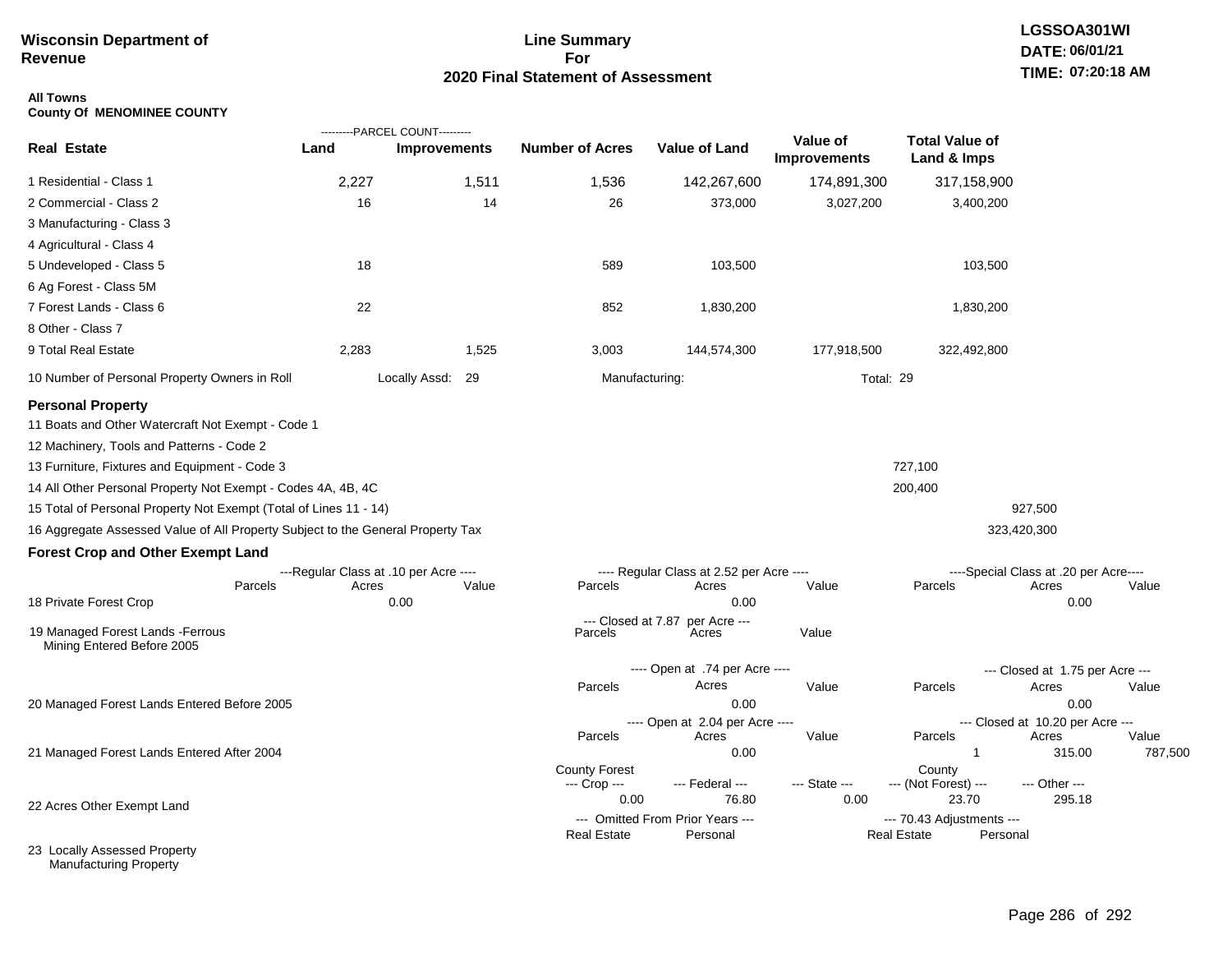| <b>Wisconsin Department of</b><br><b>Revenue</b>                                                                                                                                                                                                                                                                                                                                                                                                |         |       | LGSSOA301WI<br>DATE: 06\01\21                                        |                                                 |                                                   |                    |                                       |                                                |               |
|-------------------------------------------------------------------------------------------------------------------------------------------------------------------------------------------------------------------------------------------------------------------------------------------------------------------------------------------------------------------------------------------------------------------------------------------------|---------|-------|----------------------------------------------------------------------|-------------------------------------------------|---------------------------------------------------|--------------------|---------------------------------------|------------------------------------------------|---------------|
| <b>All Villages</b><br><b>County Of MENOMINEE COUNTY</b>                                                                                                                                                                                                                                                                                                                                                                                        |         |       | 2020 Final Statement of Assessment<br>---------PARCEL COUNT--------- |                                                 |                                                   |                    |                                       |                                                |               |
| <b>Real Estate</b>                                                                                                                                                                                                                                                                                                                                                                                                                              |         | Land  | <b>Improvements</b>                                                  | <b>Number of Acres</b>                          | <b>Value of Land</b>                              |                    | Value of<br><b>Improvements</b>       | <b>Total Value of</b><br>Land & Imps           |               |
| 1 Residential - Class 1                                                                                                                                                                                                                                                                                                                                                                                                                         |         |       |                                                                      |                                                 |                                                   |                    |                                       |                                                |               |
| 2 Commercial - Class 2                                                                                                                                                                                                                                                                                                                                                                                                                          |         |       |                                                                      |                                                 |                                                   |                    |                                       |                                                |               |
| 3 Manufacturing - Class 3                                                                                                                                                                                                                                                                                                                                                                                                                       |         |       |                                                                      |                                                 |                                                   |                    |                                       |                                                |               |
| 4 Agricultural - Class 4                                                                                                                                                                                                                                                                                                                                                                                                                        |         |       |                                                                      |                                                 |                                                   |                    |                                       |                                                |               |
| 5 Undeveloped - Class 5                                                                                                                                                                                                                                                                                                                                                                                                                         |         |       |                                                                      |                                                 |                                                   |                    |                                       |                                                |               |
| 6 Ag Forest - Class 5M                                                                                                                                                                                                                                                                                                                                                                                                                          |         |       |                                                                      |                                                 |                                                   |                    |                                       |                                                |               |
| 7 Forest Lands - Class 6                                                                                                                                                                                                                                                                                                                                                                                                                        |         |       |                                                                      |                                                 |                                                   |                    |                                       |                                                |               |
| 8 Other - Class 7                                                                                                                                                                                                                                                                                                                                                                                                                               |         |       |                                                                      |                                                 |                                                   |                    |                                       |                                                |               |
| 9 Total Real Estate                                                                                                                                                                                                                                                                                                                                                                                                                             |         |       |                                                                      |                                                 |                                                   |                    |                                       |                                                |               |
| 10 Number of Personal Property Owners in Roll                                                                                                                                                                                                                                                                                                                                                                                                   |         |       | Locally Assd:                                                        |                                                 | Manufacturing:                                    |                    | Total:                                |                                                |               |
| <b>Personal Property</b><br>11 Boats and Other Watercraft Not Exempt - Code 1<br>12 Machinery, Tools and Patterns - Code 2<br>13 Furniture, Fixtures and Equipment - Code 3<br>14 All Other Personal Property Not Exempt - Codes 4A, 4B, 4C<br>15 Total of Personal Property Not Exempt (Total of Lines 11 - 14)<br>16 Aggregate Assessed Value of All Property Subject to the General Property Tax<br><b>Forest Crop and Other Exempt Land</b> |         |       |                                                                      |                                                 |                                                   |                    |                                       |                                                |               |
|                                                                                                                                                                                                                                                                                                                                                                                                                                                 | Parcels | Acres | ---Regular Class at .10 per Acre ----<br>Value                       | Parcels                                         | ---- Regular Class at 2.52 per Acre ----<br>Acres | Value              | Parcels                               | ----Special Class at .20 per Acre----<br>Acres | Value         |
| 18 Private Forest Crop                                                                                                                                                                                                                                                                                                                                                                                                                          |         |       |                                                                      |                                                 |                                                   |                    |                                       |                                                |               |
| 19 Managed Forest Lands-Ferrous<br>Mining Entered Before 2005                                                                                                                                                                                                                                                                                                                                                                                   |         |       |                                                                      | --- Closed at 7.87 per Acre ---<br>Parcels      | Acres                                             | Value              |                                       |                                                |               |
|                                                                                                                                                                                                                                                                                                                                                                                                                                                 |         |       |                                                                      |                                                 | ---- Open at .74 per Acre ----                    |                    |                                       | --- Closed at 1.75 per Acre ---                |               |
|                                                                                                                                                                                                                                                                                                                                                                                                                                                 |         |       |                                                                      | Parcels                                         | Acres                                             | Value              | Parcels                               | Acres                                          | Value         |
| 20 Managed Forest Lands Entered Before 2005                                                                                                                                                                                                                                                                                                                                                                                                     |         |       |                                                                      | Parcels                                         | ---- Open at 2.04 per Acre ----<br>Acres          | Value              | Parcels                               | --- Closed at 10.20 per Acre ---<br>Acres      | Value         |
| 21 Managed Forest Lands Entered After 2004                                                                                                                                                                                                                                                                                                                                                                                                      |         |       |                                                                      |                                                 |                                                   |                    |                                       |                                                |               |
|                                                                                                                                                                                                                                                                                                                                                                                                                                                 |         |       |                                                                      | <b>County Forest</b><br>--- Crop ---            | --- Federal ---                                   | --- State ---      | County<br>--- (Not Forest) ---        |                                                | --- Other --- |
| 22 Acres Other Exempt Land                                                                                                                                                                                                                                                                                                                                                                                                                      |         |       |                                                                      | --- Omitted From Prior Years ---<br>Real Estate | Personal                                          | <b>Real Estate</b> | --- 70.43 Adjustments ---<br>Personal |                                                |               |
| 23 Locally Assessed Property                                                                                                                                                                                                                                                                                                                                                                                                                    |         |       |                                                                      |                                                 |                                                   |                    |                                       |                                                |               |

Manufacturing Property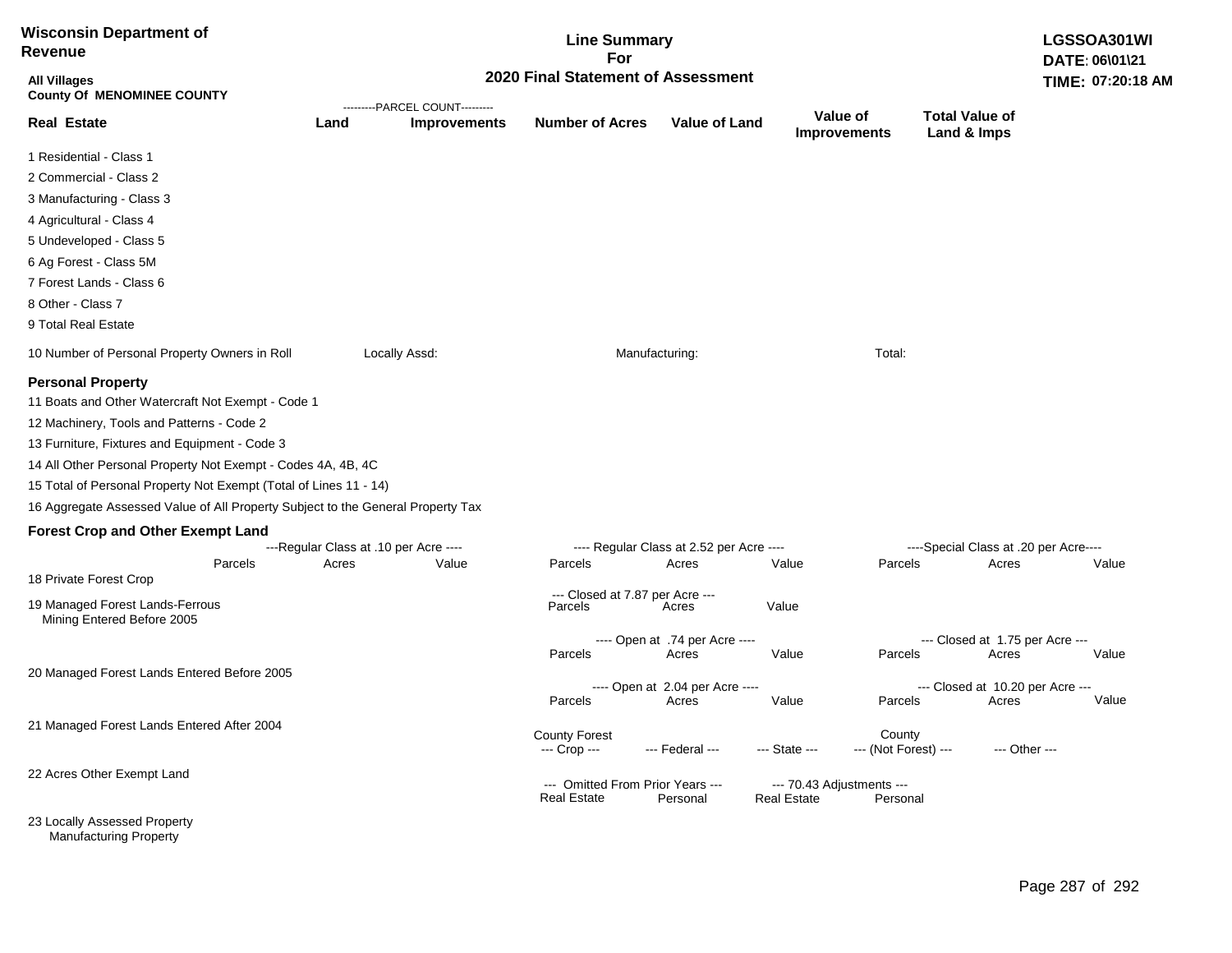| <b>Wisconsin Department of</b><br>Revenue                                       |                                                | <b>Line Summary</b><br>For     |                                                        |                                                   |                                                 |                                      |                                                         |  |
|---------------------------------------------------------------------------------|------------------------------------------------|--------------------------------|--------------------------------------------------------|---------------------------------------------------|-------------------------------------------------|--------------------------------------|---------------------------------------------------------|--|
| <b>All Cities</b><br><b>County Of MENOMINEE COUNTY</b>                          |                                                | ---------PARCEL COUNT--------- | 2020 Final Statement of Assessment                     |                                                   |                                                 |                                      | DATE: 06/01/21<br>TIME: 07:20:18 AM                     |  |
| <b>Real Estate</b>                                                              | Land                                           | <b>Improvements</b>            | <b>Number of Acres</b>                                 | <b>Value of Land</b>                              | Value of<br><b>Improvements</b>                 | <b>Total Value of</b><br>Land & Imps |                                                         |  |
| 1 Residential - Class 1                                                         |                                                |                                |                                                        |                                                   |                                                 |                                      |                                                         |  |
| 2 Commercial - Class 2                                                          |                                                |                                |                                                        |                                                   |                                                 |                                      |                                                         |  |
| 3 Manufacturing - Class 3                                                       |                                                |                                |                                                        |                                                   |                                                 |                                      |                                                         |  |
| 4 Agricultural - Class 4                                                        |                                                |                                |                                                        |                                                   |                                                 |                                      |                                                         |  |
| 5 Undeveloped - Class 5                                                         |                                                |                                |                                                        |                                                   |                                                 |                                      |                                                         |  |
| 6 Ag Forest - Class 5M                                                          |                                                |                                |                                                        |                                                   |                                                 |                                      |                                                         |  |
| 7 Forest Lands - Class 6                                                        |                                                |                                |                                                        |                                                   |                                                 |                                      |                                                         |  |
| 8 Other - Class 7                                                               |                                                |                                |                                                        |                                                   |                                                 |                                      |                                                         |  |
| 9 Total Real Estate                                                             |                                                |                                |                                                        |                                                   |                                                 |                                      |                                                         |  |
| 10 Number of Personal Property Owners in Roll                                   |                                                | Locally Assd:                  | Manufacturing:                                         |                                                   | Total:                                          |                                      |                                                         |  |
| <b>Personal Property</b>                                                        |                                                |                                |                                                        |                                                   |                                                 |                                      |                                                         |  |
| 11 Boats and Other Watercraft Not Exempt - Code 1                               |                                                |                                |                                                        |                                                   |                                                 |                                      |                                                         |  |
| 12 Machinery, Tools and Patterns - Code 2                                       |                                                |                                |                                                        |                                                   |                                                 |                                      |                                                         |  |
| 13 Furniture, Fixtures and Equipment - Code 3                                   |                                                |                                |                                                        |                                                   |                                                 |                                      |                                                         |  |
| 14 All Other Personal Property Not Exempt - Codes 4A, 4B, 4C                    |                                                |                                |                                                        |                                                   |                                                 |                                      |                                                         |  |
| 15 Total of Personal Property Not Exempt (Total of Lines 11 - 14)               |                                                |                                |                                                        |                                                   |                                                 |                                      |                                                         |  |
| 16 Aggregate Assessed Value of All Property Subject to the General Property Tax |                                                |                                |                                                        |                                                   |                                                 |                                      |                                                         |  |
| <b>Forest Crop and Other Exempt Land</b>                                        |                                                |                                |                                                        |                                                   |                                                 |                                      |                                                         |  |
| Parcels                                                                         | ---Regular Class at .10 per Acre ----<br>Acres | Value                          | Parcels                                                | ---- Regular Class at 2.52 per Acre ----<br>Acres | Value                                           | Parcels                              | ----Special Class at .20 per Acre----<br>Acres<br>Value |  |
| 18 Private Forest Crop                                                          |                                                |                                |                                                        |                                                   |                                                 |                                      |                                                         |  |
|                                                                                 |                                                |                                | --- Closed at 7.87 per Acre ---                        |                                                   |                                                 |                                      |                                                         |  |
| 19 Managed Forest Lands-Ferrous<br>Mining Entered Before 2005                   |                                                |                                | Parcels                                                | Acres                                             | Value                                           |                                      |                                                         |  |
|                                                                                 |                                                |                                |                                                        | ---- Open at .74 per Acre ----                    |                                                 |                                      | --- Closed at 1.75 per Acre ---                         |  |
|                                                                                 |                                                |                                | Parcels                                                | Acres                                             | Value                                           | Parcels                              | Value<br>Acres                                          |  |
| 20 Managed Forest Lands Entered Before 2005                                     |                                                |                                |                                                        | ---- Open at 2.04 per Acre ----                   |                                                 |                                      | --- Closed at 10.20 per Acre ---                        |  |
|                                                                                 |                                                |                                | Parcels                                                | Acres                                             | Value                                           | Parcels                              | Value<br>Acres                                          |  |
| 21 Managed Forest Lands Entered After 2004                                      |                                                |                                | <b>County Forest</b>                                   |                                                   |                                                 | County                               |                                                         |  |
| 22 Acres Other Exempt Land                                                      |                                                |                                | --- Crop ---                                           | --- Federal ---                                   | --- State ---                                   | --- (Not Forest) ---                 | --- Other ---                                           |  |
|                                                                                 |                                                |                                |                                                        |                                                   |                                                 |                                      |                                                         |  |
|                                                                                 |                                                |                                | --- Omitted From Prior Years ---<br><b>Real Estate</b> | Personal                                          | --- 70.43 Adjustments ---<br><b>Real Estate</b> | Personal                             |                                                         |  |
| 23 Locally Assessed Property<br><b>Manufacturing Property</b>                   |                                                |                                |                                                        |                                                   |                                                 |                                      |                                                         |  |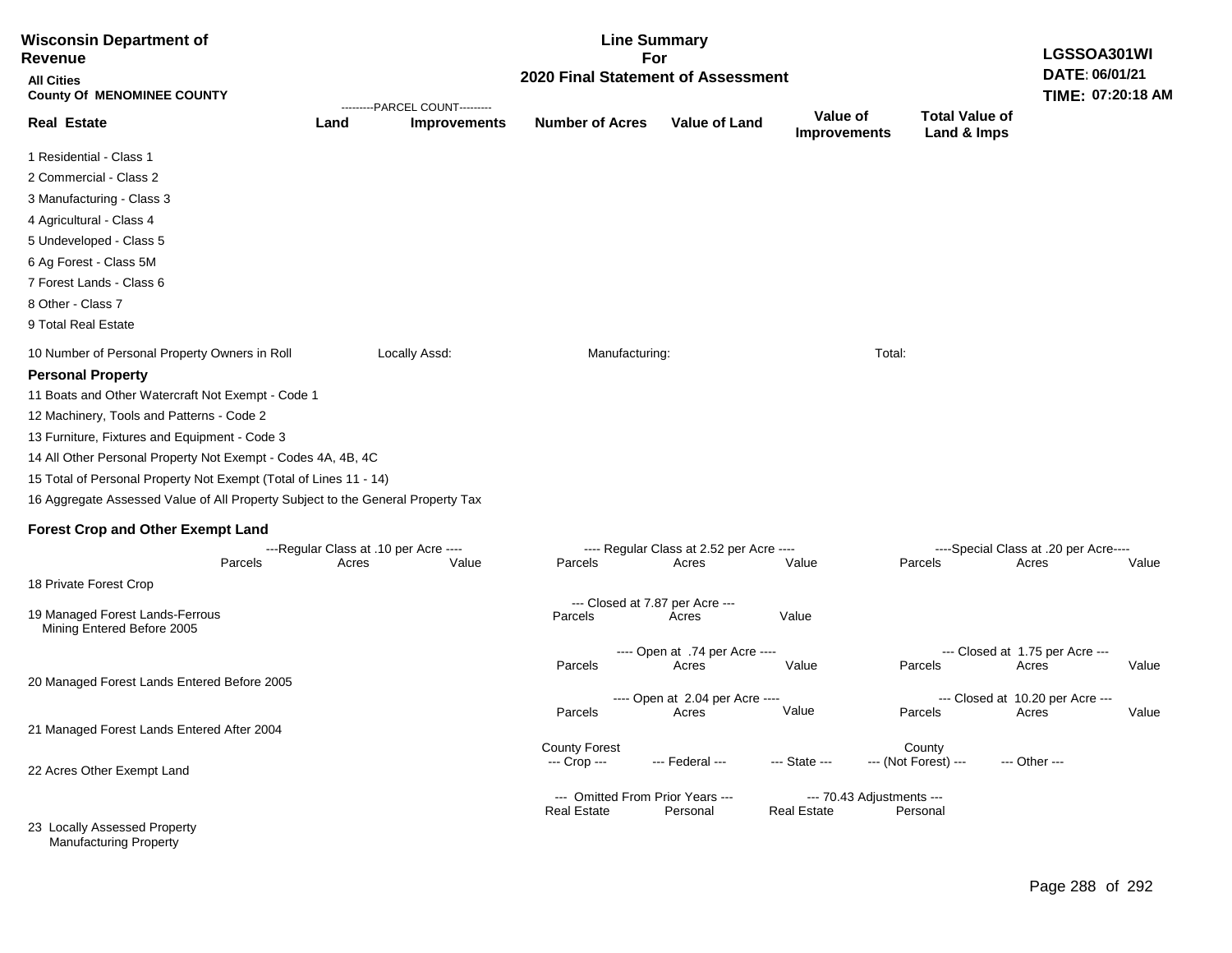**All Municipalities**

#### **Line Summary For 2020 Final Statement of Assessment**

| <b>State Of Wisconsin</b>                                                       |                                                |                     |                                                        |                                                   |                                                 |                                          |                                                  | TIME: 07:20:18 A |
|---------------------------------------------------------------------------------|------------------------------------------------|---------------------|--------------------------------------------------------|---------------------------------------------------|-------------------------------------------------|------------------------------------------|--------------------------------------------------|------------------|
| <b>Real Estate</b>                                                              | ---------PARCEL COUNT---------<br>Land         | <b>Improvements</b> | <b>Number of Acres</b>                                 | <b>Value of Land</b>                              | Value of<br><b>Improvements</b>                 | <b>Total Value of</b><br>Land & Imps     |                                                  |                  |
| 1 Residential - Class 1                                                         | 2,274,921                                      | 2,032,170           | 2,301,214                                              | 102,933,275,996                                   | 295,627,801,298                                 | 398, 561, 077, 294                       |                                                  |                  |
| 2 Commercial - Class 2                                                          | 176,361                                        | 145,512             | 383,039                                                | 25,487,864,039                                    | 89,757,362,771                                  | 115,245,226,810                          |                                                  |                  |
| 3 Manufacturing - Class 3                                                       | 10,769                                         | 9,201               | 106,809                                                | 2,311,128,900                                     | 13,069,693,500                                  | 15,380,822,400                           |                                                  |                  |
| 4 Agricultural - Class 4                                                        | 568,152                                        |                     | 11,894,589                                             | 2,156,519,382                                     |                                                 | 2,156,519,382                            |                                                  |                  |
| 5 Undeveloped - Class 5                                                         | 423,099                                        |                     | 2,885,294                                              | 1,925,312,047                                     |                                                 | 1,925,312,047                            |                                                  |                  |
| 6 Ag Forest - Class 5M                                                          | 192,380                                        |                     | 2,222,043                                              | 2,917,634,815                                     |                                                 | 2,917,634,815                            |                                                  |                  |
| 7 Forest Lands - Class 6                                                        | 202,875                                        |                     | 3,520,612                                              | 7,028,271,154                                     |                                                 | 7,028,271,154                            |                                                  |                  |
| 8 Other - Class 7                                                               | 94,460                                         | 94,401              | 200,261                                                | 1,783,796,519                                     | 10,657,786,802                                  | 12,441,583,321                           |                                                  |                  |
| 9 Total Real Estate                                                             | 3,943,017                                      | 2,281,284           | 23,513,861                                             | 146,543,802,852                                   | 409,112,644,371                                 | 555,656,447,223                          |                                                  |                  |
| 10 Number of Personal Property Owners in Roll                                   | Locally Assd:                                  | 165,653             |                                                        | Manufacturing: 8,912                              | Total: 174,565                                  |                                          |                                                  |                  |
| <b>Personal Property</b>                                                        |                                                |                     |                                                        |                                                   |                                                 |                                          |                                                  |                  |
| 11 Boats and Other Watercraft Not Exempt - Code 1                               |                                                |                     |                                                        |                                                   |                                                 | 17,512,384                               |                                                  |                  |
| 12 Machinery, Tools and Patterns - Code 2                                       |                                                |                     |                                                        |                                                   |                                                 | 1,943,619,700                            |                                                  |                  |
| 13 Furniture, Fixtures and Equipment - Code 3                                   |                                                |                     |                                                        |                                                   |                                                 | 4,910,671,916                            |                                                  |                  |
| 14 All Other Personal Property Not Exempt - Codes 4A, 4B, 4C                    |                                                |                     |                                                        |                                                   |                                                 | 2,533,970,843                            |                                                  |                  |
| 15 Total of Personal Property Not Exempt (Total of Lines 11 - 14)               |                                                |                     |                                                        |                                                   |                                                 |                                          | 9,405,774,843                                    |                  |
| 16 Aggregate Assessed Value of All Property Subject to the General Property Tax |                                                |                     |                                                        |                                                   |                                                 |                                          | 565,062,222,066                                  |                  |
| <b>Forest Crop and Other Exempt Land</b>                                        |                                                |                     |                                                        |                                                   |                                                 |                                          |                                                  |                  |
| Parcels                                                                         | ---Regular Class at .10 per Acre ----<br>Acres | Value               | Parcels                                                | ---- Regular Class at 2.52 per Acre ----<br>Acres | Value                                           | Parcels                                  | ----Special Class at .20 per Acre----<br>Acres   | Value            |
| 18 Private Forest Crop<br>353                                                   | 13,492.44                                      | 18,961,250          | 1,220                                                  | 49,767.54                                         | 72,602,200                                      |                                          | 0.00                                             |                  |
| 19 Managed Forest Lands - Ferrous<br>Mining Entered Before 2005                 |                                                |                     | Parcels                                                | --- Closed at 7.87 per Acre ---<br>Acres          | Value                                           |                                          |                                                  |                  |
|                                                                                 |                                                |                     |                                                        | ---- Open at .74 per Acre ----                    |                                                 |                                          | --- Closed at 1.75 per Acre ---                  |                  |
|                                                                                 |                                                |                     | Parcels                                                | Acres                                             | Value                                           | Parcels                                  | Acres                                            | Value            |
| 20 Managed Forest Lands Entered Before 2005                                     |                                                |                     | 17,607                                                 | 692,273.31<br>---- Open at 2.04 per Acre ----     | 965,662,000                                     | 40,487                                   | 1,087,148.06<br>--- Closed at 10.20 per Acre --- | 2,398,477,337    |
|                                                                                 |                                                |                     | Parcels                                                | Acres                                             | Value                                           | Parcels                                  | Acres                                            | Value            |
| 21 Managed Forest Lands Entered After 2004                                      |                                                |                     | 9,765<br><b>County Forest</b><br>--- Crop ---          | 343,392.01<br>--- Federal ---                     | 555,831,090<br>--- State ---                    | 48,423<br>County<br>--- (Not Forest) --- | 1,322,915.01<br>--- Other ---                    | 2,938,136,427    |
| 22 Acres Other Exempt Land                                                      |                                                |                     | 1,963,351.41                                           | 1,985,258.64                                      | 1,685,238.08                                    | 358,603.59                               | 786,704.29                                       |                  |
|                                                                                 |                                                |                     | --- Omitted From Prior Years ---<br><b>Real Estate</b> | Personal                                          | --- 70.43 Adjustments ---<br><b>Real Estate</b> | Personal                                 |                                                  |                  |
| 23 Locally Assessed Property                                                    |                                                |                     | 32,007,950                                             | 11,382,000                                        | $-64,021,684$                                   | $-21,506,950$                            |                                                  |                  |
| <b>Manufacturing Property</b>                                                   |                                                |                     | 903,000                                                |                                                   | $-4,506,300$                                    | $-4,014,900$                             |                                                  |                  |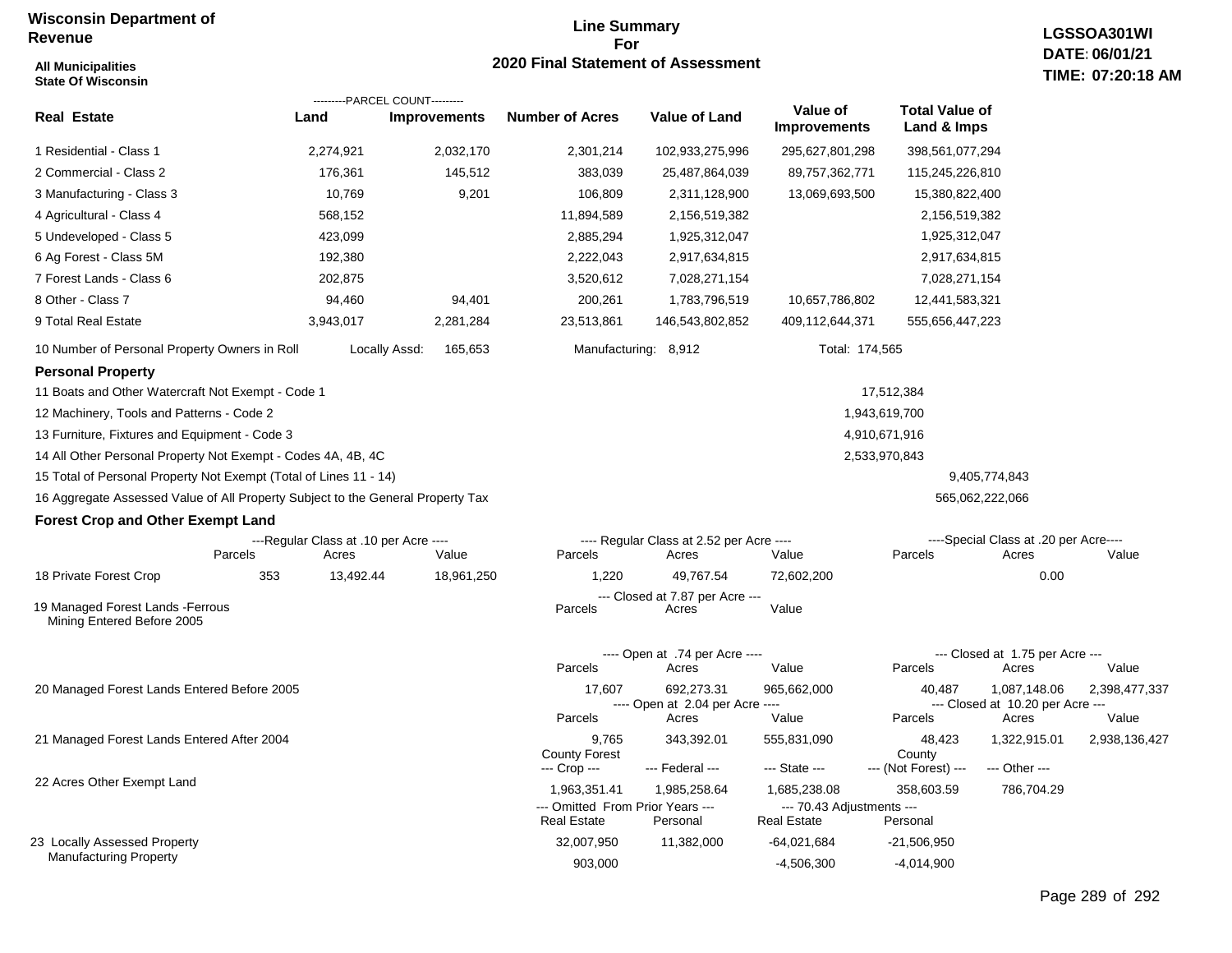#### **Line Summary For 2020 Final Statement of Assessment TIME: All Towns**

## **LGSSOA301WI DATE: 06/01/21 07:20:18 AM**

**State Of Wisconsin**

|                                                                                 |           | ---------PARCEL COUNT---------        |                     |                                      |                                              |                                                 |                                      |                                           |               |  |
|---------------------------------------------------------------------------------|-----------|---------------------------------------|---------------------|--------------------------------------|----------------------------------------------|-------------------------------------------------|--------------------------------------|-------------------------------------------|---------------|--|
| Real Estate                                                                     | Land      |                                       | <b>Improvements</b> | <b>Number of Acres</b>               | <b>Value of Land</b>                         | Value of<br><b>Improvements</b>                 | <b>Total Value of</b><br>Land & Imps |                                           |               |  |
| 1 Residential - Class 1                                                         |           | 926,174                               | 763,095             | 1,821,272                            | 46,784,897,353                               | 109,627,124,093                                 | 156,412,021,446                      |                                           |               |  |
| 2 Commercial - Class 2                                                          |           | 39,547                                | 29,689              | 170,854                              | 3,007,877,221                                | 8,334,744,500                                   | 11,342,621,721                       |                                           |               |  |
| 3 Manufacturing - Class 3                                                       |           | 2,271                                 | 1,529               | 45,693                               | 308,483,500                                  | 1,599,568,300                                   | 1,908,051,800                        |                                           |               |  |
| 4 Agricultural - Class 4                                                        |           | 540,389                               |                     | 11,526,942                           | 2,077,809,804                                |                                                 | 2,077,809,804                        |                                           |               |  |
| 5 Undeveloped - Class 5                                                         |           | 409,286                               |                     | 2,796,141                            | 1,816,694,678                                |                                                 | 1,816,694,678                        |                                           |               |  |
| 6 Ag Forest - Class 5M                                                          |           | 188,650                               |                     | 2,187,716                            | 2,848,327,015                                |                                                 | 2,848,327,015                        |                                           |               |  |
| 7 Forest Lands - Class 6                                                        |           | 198,305                               |                     | 3,469,396                            | 6,895,900,364                                |                                                 | 6,895,900,364                        |                                           |               |  |
| 8 Other - Class 7                                                               |           | 91,215                                | 91,239              | 193,108                              | 1,633,533,919                                | 10,245,211,982                                  | 11,878,745,901                       |                                           |               |  |
| 9 Total Real Estate                                                             | 2,395,837 |                                       | 885,552             | 22,211,122                           | 65,373,523,854                               | 129,806,648,875                                 | 195, 180, 172, 729                   |                                           |               |  |
| 10 Number of Personal Property Owners in Roll<br><b>Personal Property</b>       |           | Locally Assd:                         | 44,714              |                                      | Manufacturing: 1,856                         | Total: 46,570                                   |                                      |                                           |               |  |
| 11 Boats and Other Watercraft Not Exempt - Code 1                               |           |                                       |                     |                                      |                                              |                                                 | 8,389,857                            |                                           |               |  |
| 12 Machinery, Tools and Patterns - Code 2                                       |           |                                       |                     |                                      |                                              |                                                 | 323,248,700                          |                                           |               |  |
| 13 Furniture, Fixtures and Equipment - Code 3                                   |           |                                       |                     |                                      |                                              |                                                 | 453,019,060                          |                                           |               |  |
| 14 All Other Personal Property Not Exempt - Codes 4A, 4B, 4C                    |           |                                       |                     |                                      |                                              |                                                 | 640,105,849                          |                                           |               |  |
| 15 Total of Personal Property Not Exempt (Total of Lines 11 - 14)               |           |                                       |                     |                                      |                                              |                                                 |                                      | 1,424,763,466                             |               |  |
| 16 Aggregate Assessed Value of All Property Subject to the General Property Tax |           |                                       |                     |                                      |                                              |                                                 |                                      | 196,604,936,195                           |               |  |
| Forest Crop and Other Exempt Land                                               |           | ---Regular Class at .10 per Acre ---- |                     |                                      | ---- Regular Class at 2.52 per Acre ----     |                                                 |                                      | ----Special Class at .20 per Acre----     |               |  |
|                                                                                 |           |                                       |                     |                                      |                                              |                                                 |                                      |                                           |               |  |
|                                                                                 | Parcels   | Acres                                 | Value               | Parcels                              | Acres                                        | Value                                           | Parcels                              | Acres                                     | Value         |  |
| 18 Private Forest Crop                                                          | 352       | 13,449.27                             | 18,880,350          | 1,219                                | 49,727.54                                    | 72,500,200                                      |                                      | 0.00                                      |               |  |
| 19 Managed Forest Lands - Ferrous<br>Mining Entered Before 2005                 |           |                                       |                     | Parcels                              | --- Closed at 7.87 per Acre --<br>Acres      | Value                                           |                                      |                                           |               |  |
|                                                                                 |           |                                       |                     |                                      | ---- Open at .74 per Acre ----               |                                                 |                                      | --- Closed at 1.75 per Acre ---           |               |  |
|                                                                                 |           |                                       |                     | Parcels                              | Acres                                        | Value                                           | Parcels                              | Acres                                     | Value         |  |
| 20 Managed Forest Lands Entered Before 2005                                     |           |                                       |                     | 17,580                               | 691,444.84                                   | 963,293,500                                     | 40,253                               | 1,081,184.60                              | 2,380,234,739 |  |
|                                                                                 |           |                                       |                     | Parcels                              | ---- Open at 2.04 per Acre ----<br>Acres     | Value                                           | Parcels                              | --- Closed at 10.20 per Acre ---<br>Acres | Value         |  |
| 21 Managed Forest Lands Entered After 2004                                      |           |                                       |                     | 9,704                                | 341,520.42                                   | 550,416,190                                     | 47,863                               | 1,308,847.91                              | 2,896,577,188 |  |
|                                                                                 |           |                                       |                     | <b>County Forest</b><br>--- Crop --- | --- Federal ---                              | --- State ---                                   | County<br>--- (Not Forest) ---       | --- Other ---                             |               |  |
| 22 Acres Other Exempt Land                                                      |           |                                       |                     | 1,961,664.94                         | 1,975,259.68                                 | 1,644,753.30                                    | 319,060.51                           | 556,831.36                                |               |  |
| 23 Locally Assessed Property                                                    |           |                                       |                     | <b>Real Estate</b>                   | --- Omitted From Prior Years ---<br>Personal | --- 70.43 Adjustments ---<br><b>Real Estate</b> | Personal                             |                                           |               |  |
| <b>Manufacturing Property</b>                                                   |           |                                       |                     | 19,443,450                           | 87,500                                       | $-3,734,000$<br>$-333,600$                      | $-248,480$                           |                                           |               |  |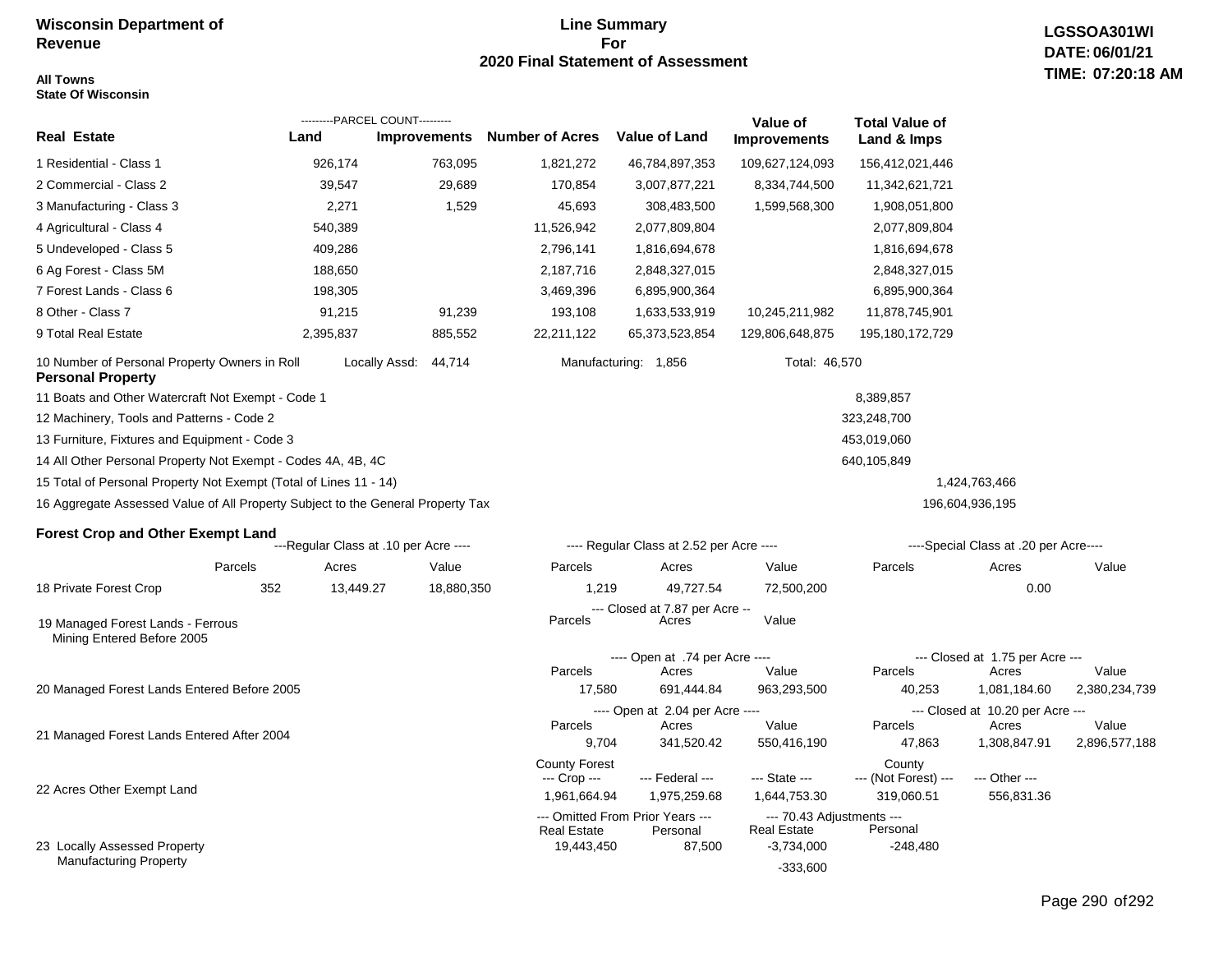**State Of Wisconsin**

## **Line Summary For 2020 Final Statement of Assessment All Villages TIME:**

**LGSSOA301WI DATE: 06/01/21 07:20:18 AM**

|                                                                                                    |         | ---------PARCEL COUNT--------- |                        |                      | Value of            | <b>Total Value of</b> |  |  |
|----------------------------------------------------------------------------------------------------|---------|--------------------------------|------------------------|----------------------|---------------------|-----------------------|--|--|
| <b>Real Estate</b>                                                                                 | Land    | <b>Improvements</b>            | <b>Number of Acres</b> | <b>Value of Land</b> | <b>Improvements</b> | Land & Imps           |  |  |
| 1 Residential - Class 1                                                                            | 375,904 | 339,492                        | 212,644                | 19,664,128,343       | 57,404,572,677      | 77,068,701,020        |  |  |
| 2 Commercial - Class 2                                                                             | 35,794  | 28,484                         | 72,199                 | 5,239,697,947        | 17,051,932,179      | 22,291,630,126        |  |  |
| 3 Manufacturing - Class 3                                                                          | 2,546   | 2,250                          | 20,011                 | 583,361,900          | 3,261,884,500       | 3,845,246,400         |  |  |
| 4 Agricultural - Class 4                                                                           | 18,767  |                                | 269,345                | 57, 155, 778         |                     | 57, 155, 778          |  |  |
| 5 Undeveloped - Class 5                                                                            | 9,855   |                                | 64,119                 | 70,744,319           |                     | 70,744,319            |  |  |
| 6 Ag Forest - Class 5M                                                                             | 2,860   |                                | 26,799                 | 51,179,500           |                     | 51,179,500            |  |  |
| 7 Forest Lands - Class 6                                                                           | 3,428   |                                | 38,469                 | 102,473,790          |                     | 102,473,790           |  |  |
| 8 Other - Class 7                                                                                  | 2,453   | 2,398                          | 5,386                  | 100,329,600          | 309,380,620         | 409,710,220           |  |  |
| 9 Total Real Estate                                                                                | 451,607 | 372,624                        | 708,972                | 25,869,071,177       | 78,027,769,976      | 103,896,841,153       |  |  |
| 10 Number of Personal Property Owners in Roll<br><b>Personal Property</b>                          |         | Locally Assd:<br>31,131        |                        | Manufacturing: 2,138 | Total: 33,269       |                       |  |  |
| 11 Boats and Other Watercraft Not Exempt - Code 1                                                  |         |                                |                        |                      |                     | 2,303,401             |  |  |
| 12 Machinery, Tools and Patterns - Code 2                                                          |         |                                | 389,211,400            |                      |                     |                       |  |  |
| 13 Furniture, Fixtures and Equipment - Code 3                                                      |         |                                |                        |                      | 903,593,955         |                       |  |  |
| 14 All Other Personal Property Not Exempt - Codes 4A, 4B, 4C                                       |         |                                |                        |                      | 344,826,228         |                       |  |  |
| 15 Total of Personal Property Not Exempt (Total of Lines 11 - 14)<br>1,639,934,984                 |         |                                |                        |                      |                     |                       |  |  |
| 16 Aggregate Assessed Value of All Property Subject to the General Property Tax<br>105,536,776,137 |         |                                |                        |                      |                     |                       |  |  |

#### **Forest Crop and Other Exempt Land**

|                                                                 | ---Regular Class at .10 per Acre ---- |       |        |                      | ---- Regular Class at 2.52 per Acre ---- |                    |                                  | ----Special Class at .20 per Acre---- |            |  |
|-----------------------------------------------------------------|---------------------------------------|-------|--------|----------------------|------------------------------------------|--------------------|----------------------------------|---------------------------------------|------------|--|
|                                                                 | Parcels                               | Acres | Value  | Parcels              | Acres                                    | Value              | Parcels                          | Acres                                 | Value      |  |
| 18 Private Forest Crop                                          |                                       | 43.17 | 80,900 |                      | 40.00                                    | 102,000            |                                  | 0.00                                  |            |  |
|                                                                 |                                       |       |        |                      | --- Closed at 7.87 per Acre --           |                    |                                  |                                       |            |  |
| 19 Managed Forest Lands - Ferrous<br>Mining Entered Before 2005 |                                       |       |        | Parcels              | Acres                                    | Value              |                                  |                                       |            |  |
|                                                                 |                                       |       |        |                      | ---- Open at .74 per Acre ----           |                    | --- Closed at 1.75 per Acre ---  |                                       |            |  |
|                                                                 |                                       |       |        | Parcels              | Acres                                    | Value              | Parcels                          | Acres                                 | Value      |  |
| 20 Managed Forest Lands Entered Before 2005                     |                                       |       |        | 27                   | 828.47                                   | 2,368,500          | 232                              | 5,926.46                              | 18,051,998 |  |
|                                                                 |                                       |       |        |                      | ---- Open at 2.04 per Acre ----          |                    | --- Closed at 10.20 per Acre --- |                                       |            |  |
|                                                                 |                                       |       |        | Parcels              | Acres                                    | Value              | Parcels                          | Acres                                 | Value      |  |
| 21 Managed Forest Lands Entered After 2004                      |                                       |       |        | 49                   | 1,537.83                                 | 4,393,900          | 446                              | 11,775.74                             | 35,405,739 |  |
|                                                                 |                                       |       |        | <b>County Forest</b> |                                          |                    | County                           |                                       |            |  |
| 22 Acres Other Exempt Land                                      |                                       |       |        | --- Crop ---         | --- Federal ---                          | --- State ---      | --- (Not Forest) ---             | --- Other ---                         |            |  |
|                                                                 |                                       |       |        | 955.12               | 6,266.04                                 | 24,465.95          | 15,424.80                        | 87,048.40                             |            |  |
|                                                                 |                                       |       |        |                      | --- Omitted From Prior Years ---         |                    | --- 70.43 Adjustments ---        |                                       |            |  |
|                                                                 |                                       |       |        | <b>Real Estate</b>   | Personal                                 | <b>Real Estate</b> | Personal                         |                                       |            |  |
| 23 Locally Assessed Property<br><b>Manufacturing Property</b>   |                                       |       |        | 7,885,500            | 1,209,400                                | $-10,893,200$      | $-1,567,400$                     |                                       |            |  |
|                                                                 |                                       |       |        | 903,000              |                                          | $-160,500$         |                                  |                                       |            |  |